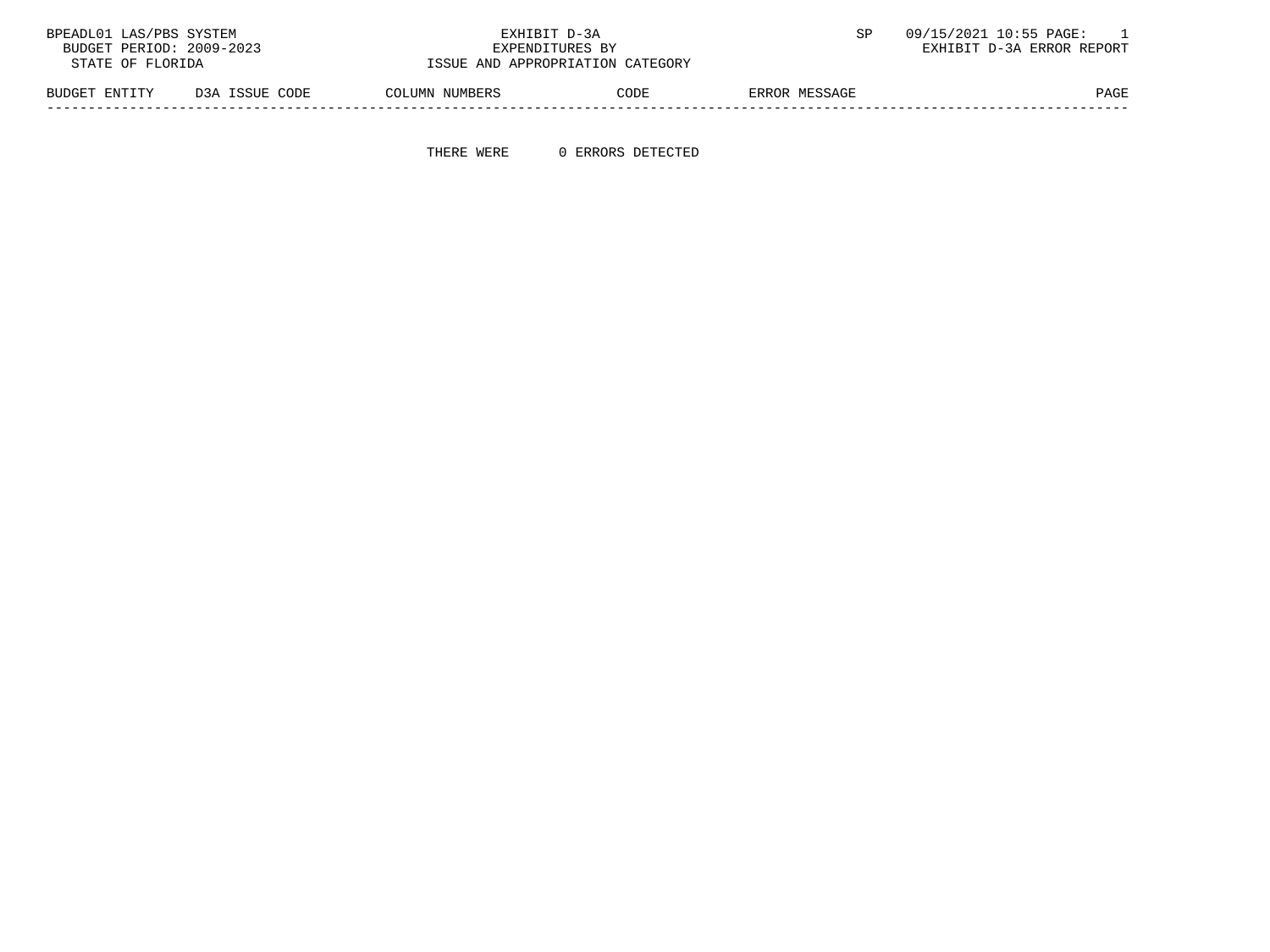| BPEADL01 LAS/PBS SYSTEM<br>BUDGET PERIOD: 2009-2023<br>STATE OF FLORIDA                                                                                                                                                                         |                      | EXHIBIT D-3A<br>EXPENDITURES BY<br>ISSUE AND APPROPRIATION CATEGORY                                                                   | SP | 09/15/2021 10:55 PAGE: 1<br>EXHIBIT D-3A<br>DETAIL OF EXPENDITURES                      |
|-------------------------------------------------------------------------------------------------------------------------------------------------------------------------------------------------------------------------------------------------|----------------------|---------------------------------------------------------------------------------------------------------------------------------------|----|-----------------------------------------------------------------------------------------|
|                                                                                                                                                                                                                                                 |                      | COL A03 COL A04 COL A05<br>AGY REQUEST AGY REQ N/R AG REQ ANZ<br>FY 2022-23 FY 2022-23 FY 2022-23<br>POS AMOUNT POS AMOUNT POS AMOUNT |    | CODES                                                                                   |
| FINANCIAL SERVICES<br>PRG: CHIEF FIN OFFICER/ADM<br>EXECUTIVE DIR/SUPPORT SVCS<br>GOV OPERATIONS/SUPPORT<br>EXEC LEADERSHIP/SUPPRT SVC<br>ESTIMATED EXPENDITURES<br>ESTIMATED EXPENDITURES - OPERATIONS<br>SALARY RATE<br>SALARY RATE 6,965,562 |                      |                                                                                                                                       |    | 43000000<br>43010000<br>43010100<br>16<br>1602.00.00.00<br>1000000<br>1001000<br>000000 |
| SALARIES AND BENEFITS                                                                                                                                                                                                                           | 129.00               |                                                                                                                                       |    | 010000                                                                                  |
| ADMINISTRATIVE TRUST FUND -STATE 10,597,266                                                                                                                                                                                                     |                      |                                                                                                                                       |    | 2021 1                                                                                  |
| OTHER PERSONAL SERVICES                                                                                                                                                                                                                         |                      |                                                                                                                                       |    | 030000                                                                                  |
| ADMINISTRATIVE TRUST FUND -STATE 110,379                                                                                                                                                                                                        |                      |                                                                                                                                       |    | 2021 1                                                                                  |
| <b>EXPENSES</b>                                                                                                                                                                                                                                 |                      |                                                                                                                                       |    | 040000                                                                                  |
| ADMINISTRATIVE TRUST FUND -STATE 1,343,766                                                                                                                                                                                                      |                      |                                                                                                                                       |    | 2021 1                                                                                  |
| SPECIAL CATEGORIES<br>ACQUISITION/MOTOR VEHICLES                                                                                                                                                                                                |                      |                                                                                                                                       |    | 100000<br>100021                                                                        |
| ADMINISTRATIVE TRUST FUND -STATE 1,240,217                                                                                                                                                                                                      |                      |                                                                                                                                       |    | 2021 1                                                                                  |
| CONTRACTED SERVICES                                                                                                                                                                                                                             |                      |                                                                                                                                       |    | 100777                                                                                  |
| ADMINISTRATIVE TRUST FUND -STATE 427,325                                                                                                                                                                                                        |                      |                                                                                                                                       |    | 2021 1                                                                                  |
| OPERATION/MOTOR VEHICLES                                                                                                                                                                                                                        |                      |                                                                                                                                       |    | 102289                                                                                  |
| ADMINISTRATIVE TRUST FUND -STATE                                                                                                                                                                                                                | 3,500                |                                                                                                                                       |    | 2021 1                                                                                  |
| RISK MANAGEMENT INSURANCE                                                                                                                                                                                                                       |                      |                                                                                                                                       |    | 103241                                                                                  |
| ADMINISTRATIVE TRUST FUND -STATE                                                                                                                                                                                                                | 41,817<br>========== |                                                                                                                                       |    | 2021 1                                                                                  |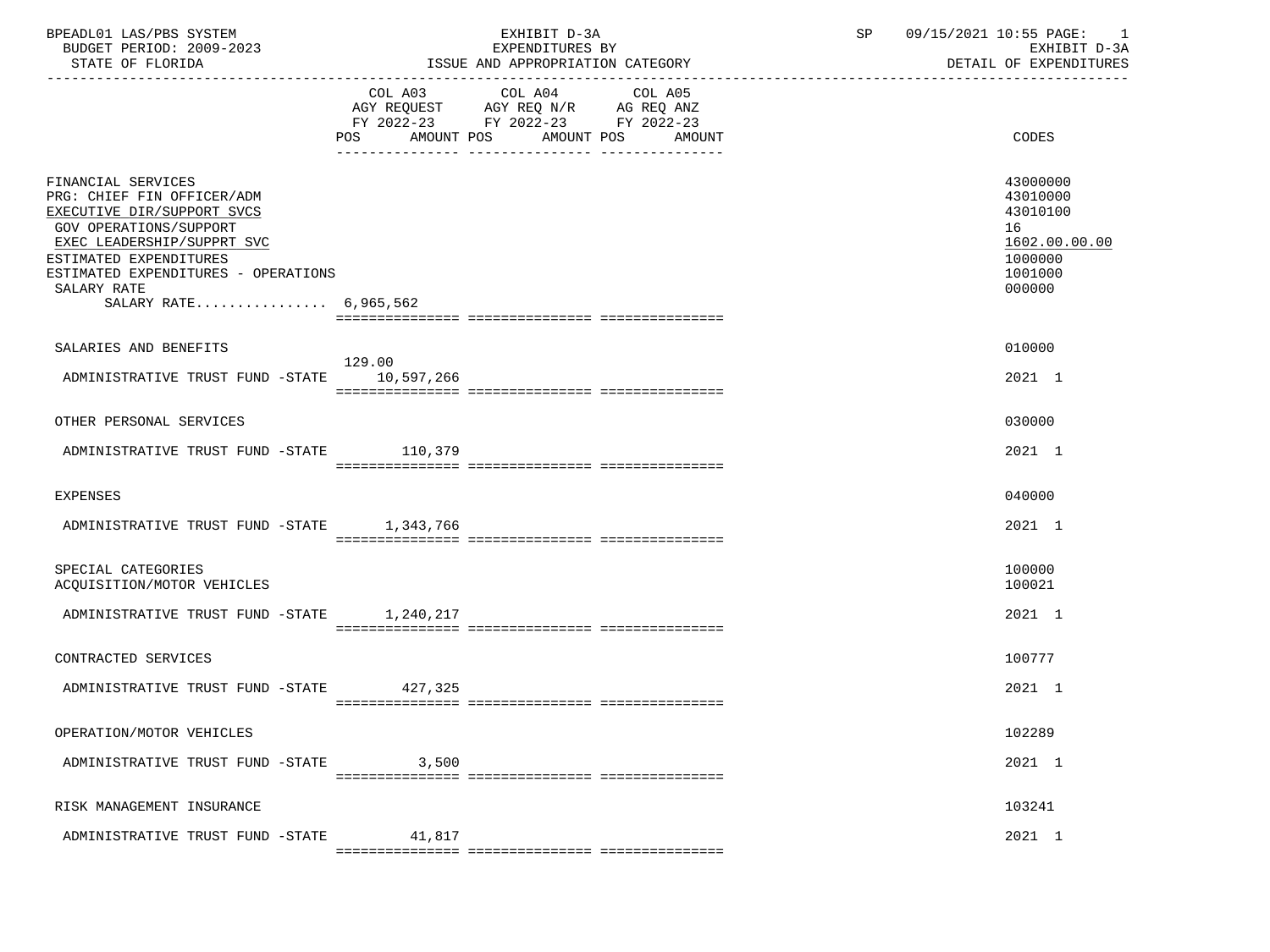| BPEADL01 LAS/PBS SYSTEM  | EXHIBIT D-3A                     | 09/15/2021 10:55 PAGE: |
|--------------------------|----------------------------------|------------------------|
| BUDGET PERIOD: 2009-2023 | EXPENDITURES BY                  | EXHIBIT D-3A           |
| STATE OF FLORIDA         | ISSUE AND APPROPRIATION CATEGORY | DETAIL OF EXPENDITURES |

ISSUE AND APPROPRIATION CATEGORY -----------------------------------------------------------------------------------------------------------------------------------

|                                                                                                                                                                                                                                                            | COL A03<br>COL A05<br>COL A04<br>AGY REQUEST AGY REQ N/R<br>AG REQ ANZ<br>FY 2022-23 FY 2022-23 FY 2022-23<br>POS<br>AMOUNT POS<br>AMOUNT POS<br>AMOUNT | CODES                                                                                             |
|------------------------------------------------------------------------------------------------------------------------------------------------------------------------------------------------------------------------------------------------------------|---------------------------------------------------------------------------------------------------------------------------------------------------------|---------------------------------------------------------------------------------------------------|
| FINANCIAL SERVICES<br>PRG: CHIEF FIN OFFICER/ADM<br>EXECUTIVE DIR/SUPPORT SVCS<br>GOV OPERATIONS/SUPPORT<br>EXEC LEADERSHIP/SUPPRT SVC<br>ESTIMATED EXPENDITURES<br>ESTIMATED EXPENDITURES - OPERATIONS<br>SPECIAL CATEGORIES<br>TENANT BROKER COMMISSIONS |                                                                                                                                                         | 43000000<br>43010000<br>43010100<br>16<br>1602.00.00.00<br>1000000<br>1001000<br>100000<br>105084 |
| ADMINISTRATIVE TRUST FUND -STATE                                                                                                                                                                                                                           | 125,000                                                                                                                                                 | 2021 1                                                                                            |
| LEASE/PURCHASE/EQUIPMENT                                                                                                                                                                                                                                   |                                                                                                                                                         | 105281                                                                                            |
| ADMINISTRATIVE TRUST FUND -STATE 134,268                                                                                                                                                                                                                   |                                                                                                                                                         | 2021 1                                                                                            |
| TR/DMS/HR SVCS/STW CONTRCT                                                                                                                                                                                                                                 |                                                                                                                                                         | 107040                                                                                            |
| ADMINISTRATIVE TRUST FUND -STATE                                                                                                                                                                                                                           | 46,090                                                                                                                                                  | 2021 1                                                                                            |
| TOTAL: ESTIMATED EXPENDITURES - OPERATIONS<br>TOTAL POSITIONS $129.00$<br>TOTAL ISSUE $14,069,628$<br>TOTAL SALARY RATE $6,965,562$                                                                                                                        |                                                                                                                                                         | 1001000                                                                                           |
| SALARY INCREASES FOR FY 2021-22 -<br>STATE EMPLOYEE MINIMUM WAGE<br>INCREASE - EFFECTIVE 7/1/2021<br>SALARY RATE<br>SALARY RATE 17,020                                                                                                                     |                                                                                                                                                         | 1001030<br>000000                                                                                 |
| SALARIES AND BENEFITS                                                                                                                                                                                                                                      |                                                                                                                                                         | 010000                                                                                            |
| ADMINISTRATIVE TRUST FUND -STATE                                                                                                                                                                                                                           | 20,167                                                                                                                                                  | 2021 1                                                                                            |
| OTHER PERSONAL SERVICES                                                                                                                                                                                                                                    |                                                                                                                                                         | 030000                                                                                            |
| ADMINISTRATIVE TRUST FUND -STATE                                                                                                                                                                                                                           | 1,139                                                                                                                                                   | 2021 1                                                                                            |
| TOTAL: SALARY INCREASES FOR FY 2021-22 -<br>STATE EMPLOYEE MINIMUM WAGE<br>INCREASE - EFFECTIVE 7/1/2021<br>TOTAL ISSUE<br>TOTAL SALARY RATE 17,020                                                                                                        | 21,306                                                                                                                                                  | 1001030                                                                                           |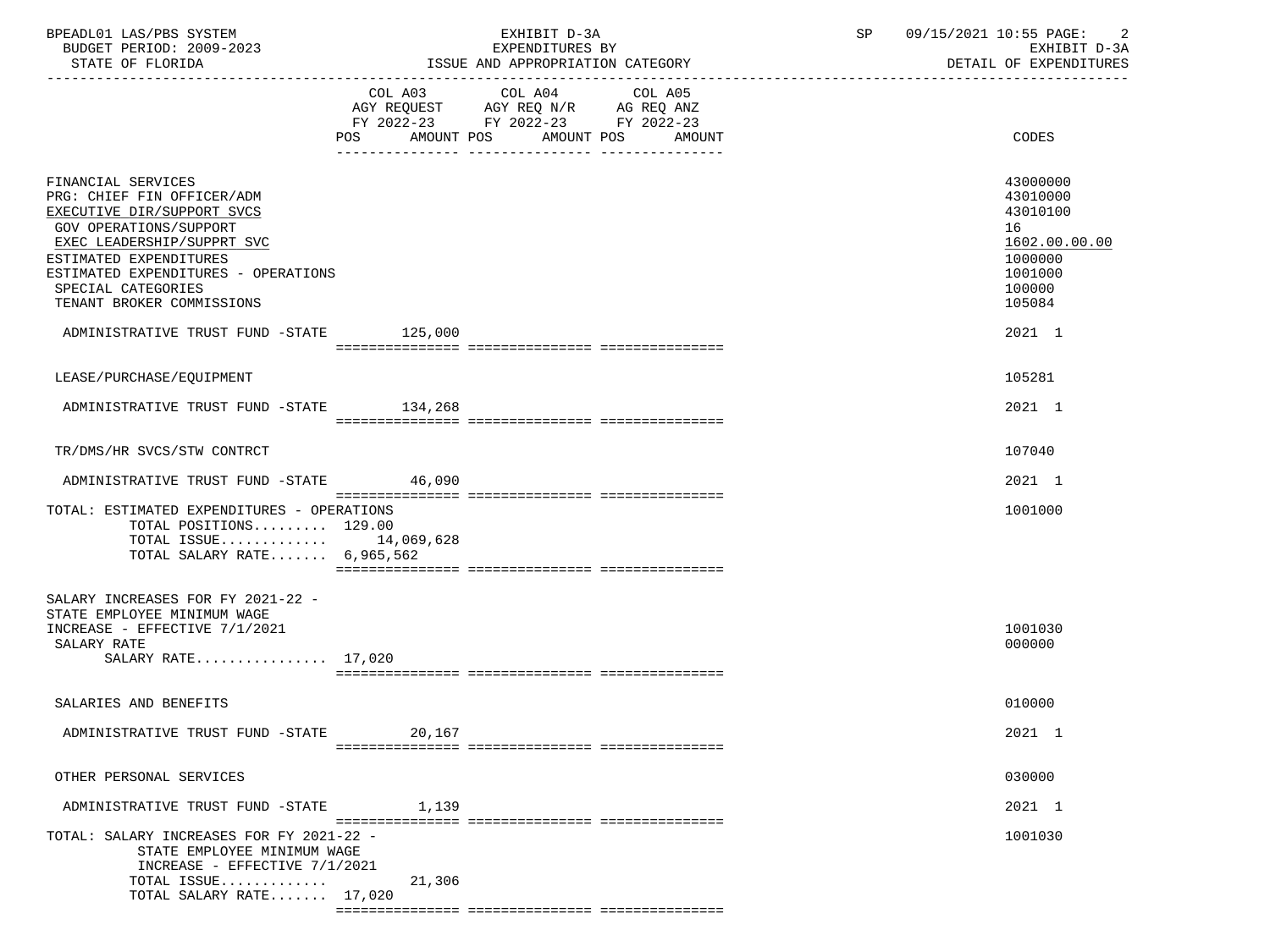| BPEADL01 LAS/PBS SYSTEM<br>BUDGET PERIOD: 2009-2023<br>STATE OF FLORIDA                                                                                                                                                           | EXHIBIT D-3A<br>EXPENDITURES BY<br>ISSUE AND APPROPRIATION CATEGORY                                   | SP<br>09/15/2021 10:55 PAGE: 3<br>EXHIBIT D-3A<br>DETAIL OF EXPENDITURES |
|-----------------------------------------------------------------------------------------------------------------------------------------------------------------------------------------------------------------------------------|-------------------------------------------------------------------------------------------------------|--------------------------------------------------------------------------|
|                                                                                                                                                                                                                                   | COL A03 COL A04 COL A05<br>FY 2022-23 FY 2022-23 FY 2022-23<br>AMOUNT POS AMOUNT POS<br>POS<br>AMOUNT | CODES                                                                    |
| FINANCIAL SERVICES<br>PRG: CHIEF FIN OFFICER/ADM<br>EXECUTIVE DIR/SUPPORT SVCS<br>GOV OPERATIONS/SUPPORT<br>EXEC LEADERSHIP/SUPPRT SVC<br>ESTIMATED EXPENDITURES<br>FLORIDA RETIREMENT SYSTEM<br>ADJUSTMENT - FY 2021-22 - NORMAL |                                                                                                       | 43000000<br>43010000<br>43010100<br>16<br>1602.00.00.00<br>1000000       |
| COST AND UNFUNDED ACTUARIAL<br>LIABILITY<br>SALARIES AND BENEFITS                                                                                                                                                                 |                                                                                                       | 1001070<br>010000                                                        |
| ADMINISTRATIVE TRUST FUND -STATE 76,587                                                                                                                                                                                           |                                                                                                       | 2021 1                                                                   |
| CASUALTY INSURANCE PREMIUM<br>ADJUSTMENT<br>SPECIAL CATEGORIES<br>RISK MANAGEMENT INSURANCE                                                                                                                                       |                                                                                                       | 1001090<br>100000<br>103241                                              |
| ADMINISTRATIVE TRUST FUND -STATE 1,728                                                                                                                                                                                            |                                                                                                       | 2021 1                                                                   |
| REALLOCATION OF HUMAN RESOURCES<br>OUTSOURCING<br>SPECIAL CATEGORIES<br>TR/DMS/HR SVCS/STW CONTRCT                                                                                                                                |                                                                                                       | 1005900<br>100000<br>107040                                              |
| ADMINISTRATIVE TRUST FUND -STATE                                                                                                                                                                                                  | 3,852-                                                                                                | $2021$ 1                                                                 |
| TOTAL: EXEC LEADERSHIP/SUPPRT SVC<br>BY FUND TYPE                                                                                                                                                                                 |                                                                                                       | 1602.00.00.00                                                            |
| SALARY RATE 6,982,582                                                                                                                                                                                                             | 129.00                                                                                                | 2000                                                                     |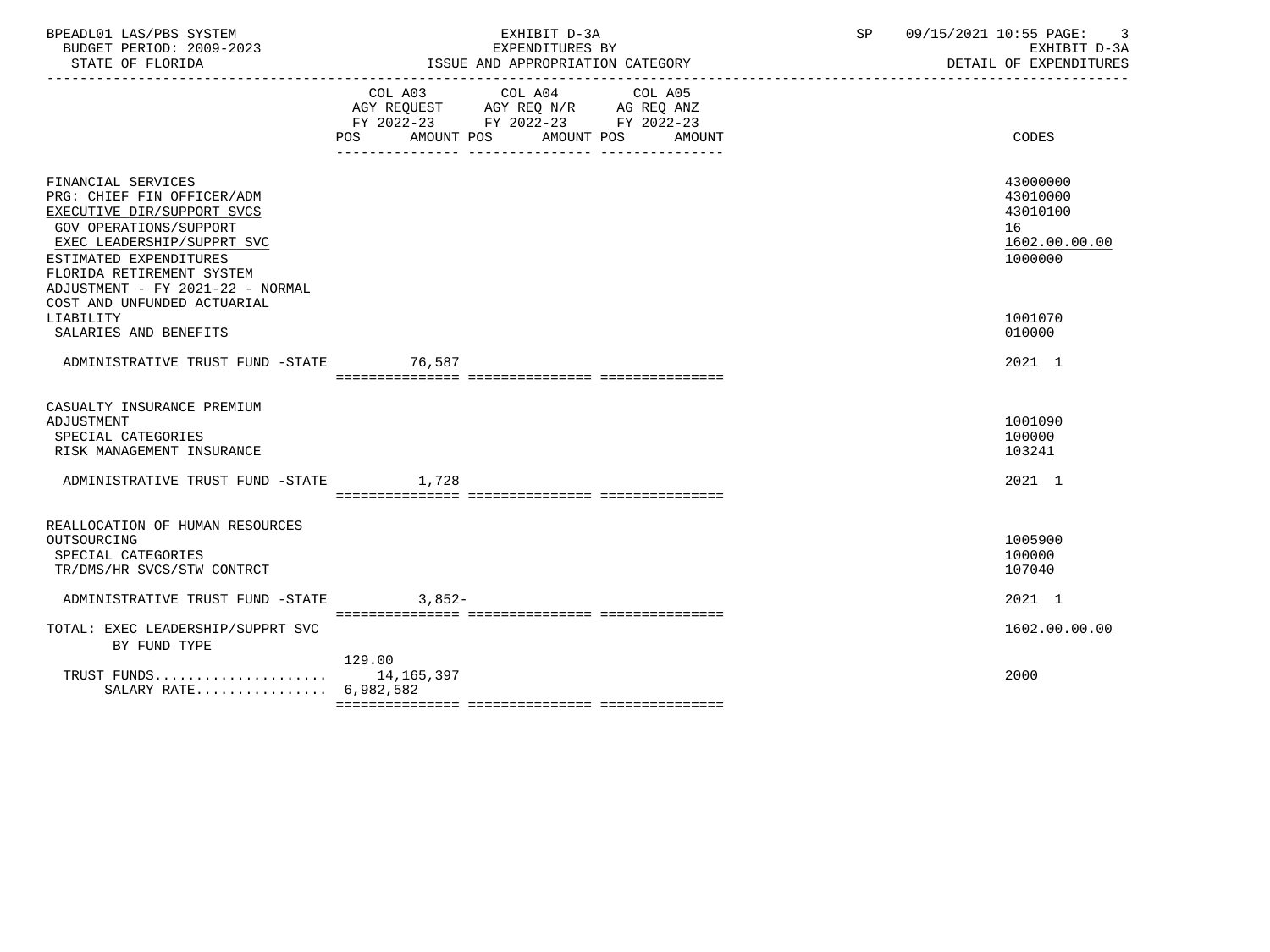| BPEADL01 LAS/PBS SYSTEM<br>BUDGET PERIOD: 2009-2023<br>STATE OF FLORIDA                                                                                                                                                             |         | EXHIBIT D-3A<br>EXPENDITURES BY<br>ISSUE AND APPROPRIATION CATEGORY                                                                   | SP 09/15/2021 10:55 PAGE: 4<br>EXHIBIT D-3A<br>DETAIL OF EXPENDITURES                   |
|-------------------------------------------------------------------------------------------------------------------------------------------------------------------------------------------------------------------------------------|---------|---------------------------------------------------------------------------------------------------------------------------------------|-----------------------------------------------------------------------------------------|
|                                                                                                                                                                                                                                     |         | COL A03 COL A04 COL A05<br>AGY REQUEST AGY REQ N/R AG REQ ANZ<br>FY 2022-23 FY 2022-23 FY 2022-23<br>POS AMOUNT POS AMOUNT POS AMOUNT | <b>CODES</b>                                                                            |
| FINANCIAL SERVICES<br>PRG: CHIEF FIN OFFICER/ADM<br>LEGAL SERVICES<br>GOV OPERATIONS/SUPPORT<br>EXEC LEADERSHIP/SUPPRT SVC<br>ESTIMATED EXPENDITURES<br>ESTIMATED EXPENDITURES - OPERATIONS<br>SALARY RATE<br>SALARY RATE 5,322,957 |         |                                                                                                                                       | 43000000<br>43010000<br>43010200<br>16<br>1602.00.00.00<br>1000000<br>1001000<br>000000 |
| SALARIES AND BENEFITS                                                                                                                                                                                                               | 92.00   |                                                                                                                                       | 010000                                                                                  |
| ADMINISTRATIVE TRUST FUND -STATE 7,657,472                                                                                                                                                                                          |         |                                                                                                                                       | 2021 1                                                                                  |
| OTHER PERSONAL SERVICES                                                                                                                                                                                                             |         |                                                                                                                                       | 030000                                                                                  |
| ADMINISTRATIVE TRUST FUND -STATE 281,631                                                                                                                                                                                            |         |                                                                                                                                       | 2021 1                                                                                  |
| EXPENSES                                                                                                                                                                                                                            |         |                                                                                                                                       | 040000                                                                                  |
| ADMINISTRATIVE TRUST FUND -STATE 717,375                                                                                                                                                                                            |         |                                                                                                                                       | 2021 1                                                                                  |
| OPERATING CAPITAL OUTLAY                                                                                                                                                                                                            |         |                                                                                                                                       | 060000                                                                                  |
| ADMINISTRATIVE TRUST FUND -STATE 1,000                                                                                                                                                                                              |         |                                                                                                                                       | 2021 1                                                                                  |
| SPECIAL CATEGORIES<br>ELECTRONIC COMMERCE FEES                                                                                                                                                                                      |         |                                                                                                                                       | 100000<br>100064                                                                        |
| ADMINISTRATIVE TRUST FUND -STATE                                                                                                                                                                                                    | 75,000  |                                                                                                                                       | 2021 1                                                                                  |
| TRANS TO DIV ADM HEARINGS                                                                                                                                                                                                           |         |                                                                                                                                       | 100565                                                                                  |
| ADMINISTRATIVE TRUST FUND -STATE                                                                                                                                                                                                    | 156,167 |                                                                                                                                       | 2021 1                                                                                  |
| CONTRACTED SERVICES                                                                                                                                                                                                                 |         |                                                                                                                                       | 100777                                                                                  |
| ADMINISTRATIVE TRUST FUND -STATE                                                                                                                                                                                                    | 253,306 |                                                                                                                                       | 2021 1                                                                                  |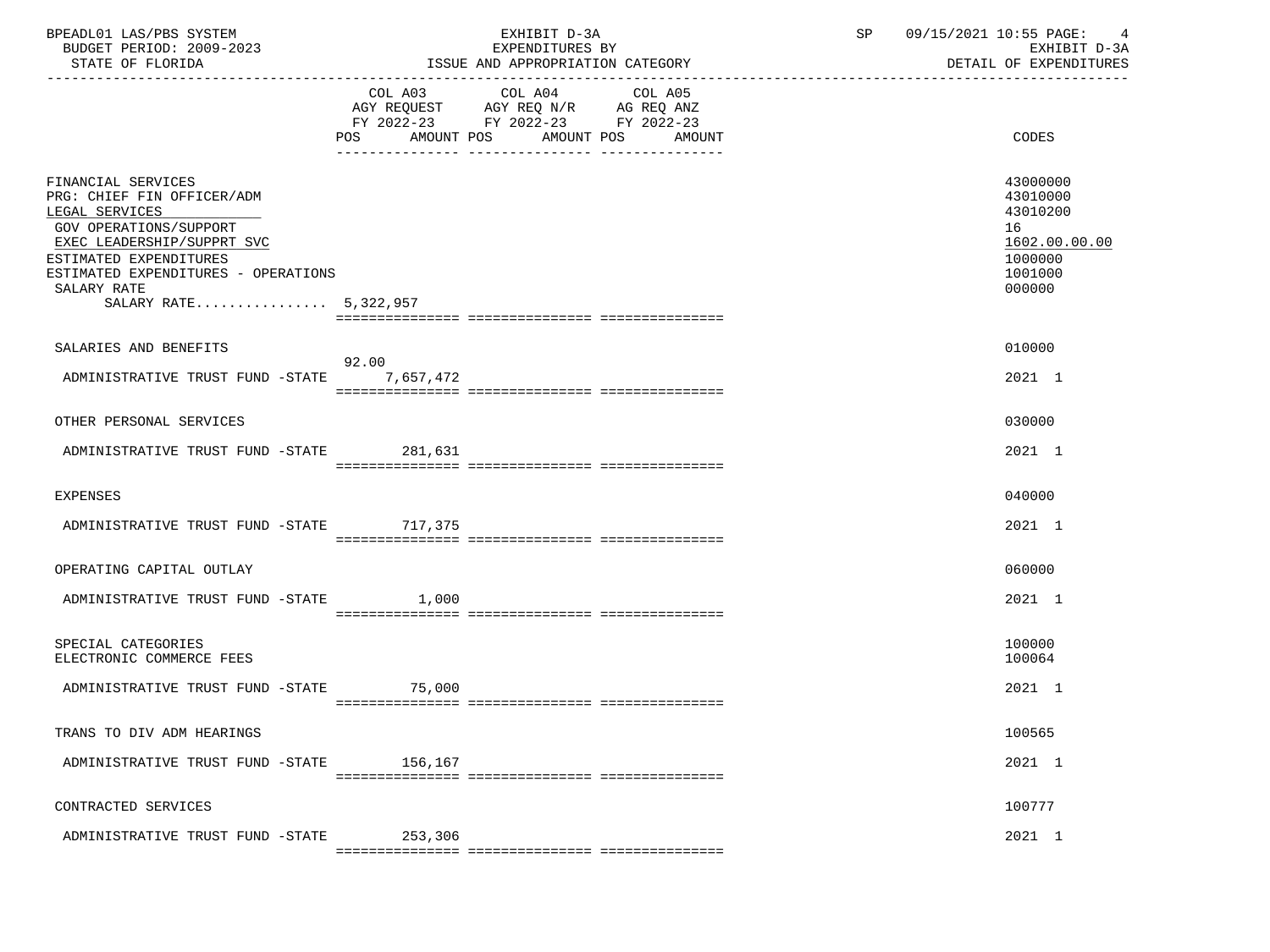| BPEADL01 LAS/PBS SYSTEM  |  | EXHIBIT D-3A                     |  |
|--------------------------|--|----------------------------------|--|
| BUDGET PERIOD: 2009-2023 |  | EXPENDITURES BY                  |  |
| STATE OF FLORIDA         |  | ISSUE AND APPROPRIATION CATEGORY |  |

-----------------------------------------------------------------------------------------------------------------------------------

|                                                                                                                                                                                                                                                | COL A03 | COL A04<br>AGY REQUEST AGY REQ N/R AG REQ ANZ<br>FY 2022-23 FY 2022-23 FY 2022-23 | COL A05              |                                                                                                   |
|------------------------------------------------------------------------------------------------------------------------------------------------------------------------------------------------------------------------------------------------|---------|-----------------------------------------------------------------------------------|----------------------|---------------------------------------------------------------------------------------------------|
|                                                                                                                                                                                                                                                | POS     | AMOUNT POS                                                                        | AMOUNT POS<br>AMOUNT | CODES                                                                                             |
| FINANCIAL SERVICES<br>PRG: CHIEF FIN OFFICER/ADM<br>LEGAL SERVICES<br>GOV OPERATIONS/SUPPORT<br>EXEC LEADERSHIP/SUPPRT SVC<br>ESTIMATED EXPENDITURES<br>ESTIMATED EXPENDITURES - OPERATIONS<br>SPECIAL CATEGORIES<br>RISK MANAGEMENT INSURANCE |         |                                                                                   |                      | 43000000<br>43010000<br>43010200<br>16<br>1602.00.00.00<br>1000000<br>1001000<br>100000<br>103241 |
| ADMINISTRATIVE TRUST FUND -STATE                                                                                                                                                                                                               | 24,373  |                                                                                   |                      | 2021 1                                                                                            |
| LEASE/PURCHASE/EQUIPMENT                                                                                                                                                                                                                       |         |                                                                                   |                      | 105281                                                                                            |
| ADMINISTRATIVE TRUST FUND -STATE 17,361                                                                                                                                                                                                        |         |                                                                                   |                      | 2021 1                                                                                            |
| TR/DMS/HR SVCS/STW CONTRCT                                                                                                                                                                                                                     |         |                                                                                   |                      | 107040                                                                                            |
| ADMINISTRATIVE TRUST FUND -STATE                                                                                                                                                                                                               | 26,636  |                                                                                   |                      | 2021 1                                                                                            |
| TOTAL: ESTIMATED EXPENDITURES - OPERATIONS<br>TOTAL POSITIONS 92.00<br>TOTAL ISSUE $9,210,321$<br>TOTAL SALARY RATE 5,322,957                                                                                                                  |         |                                                                                   |                      | 1001000                                                                                           |
| SALARY INCREASES FOR FY 2021-22 -<br>STATE EMPLOYEE MINIMUM WAGE<br>INCREASE - EFFECTIVE 7/1/2021<br>SALARY RATE<br>SALARY RATE 15,377                                                                                                         |         |                                                                                   |                      | 1001030<br>000000                                                                                 |
| SALARIES AND BENEFITS                                                                                                                                                                                                                          |         |                                                                                   |                      | 010000                                                                                            |
| ADMINISTRATIVE TRUST FUND -STATE                                                                                                                                                                                                               | 18,222  |                                                                                   |                      | 2021 1                                                                                            |
| OTHER PERSONAL SERVICES                                                                                                                                                                                                                        |         |                                                                                   |                      | 030000                                                                                            |
| ADMINISTRATIVE TRUST FUND -STATE                                                                                                                                                                                                               | 2,908   |                                                                                   |                      | 2021 1                                                                                            |
| TOTAL: SALARY INCREASES FOR FY 2021-22 -<br>STATE EMPLOYEE MINIMUM WAGE<br>INCREASE - EFFECTIVE 7/1/2021                                                                                                                                       |         |                                                                                   |                      | 1001030                                                                                           |
| TOTAL ISSUE<br>TOTAL SALARY RATE 15,377                                                                                                                                                                                                        | 21,130  |                                                                                   |                      |                                                                                                   |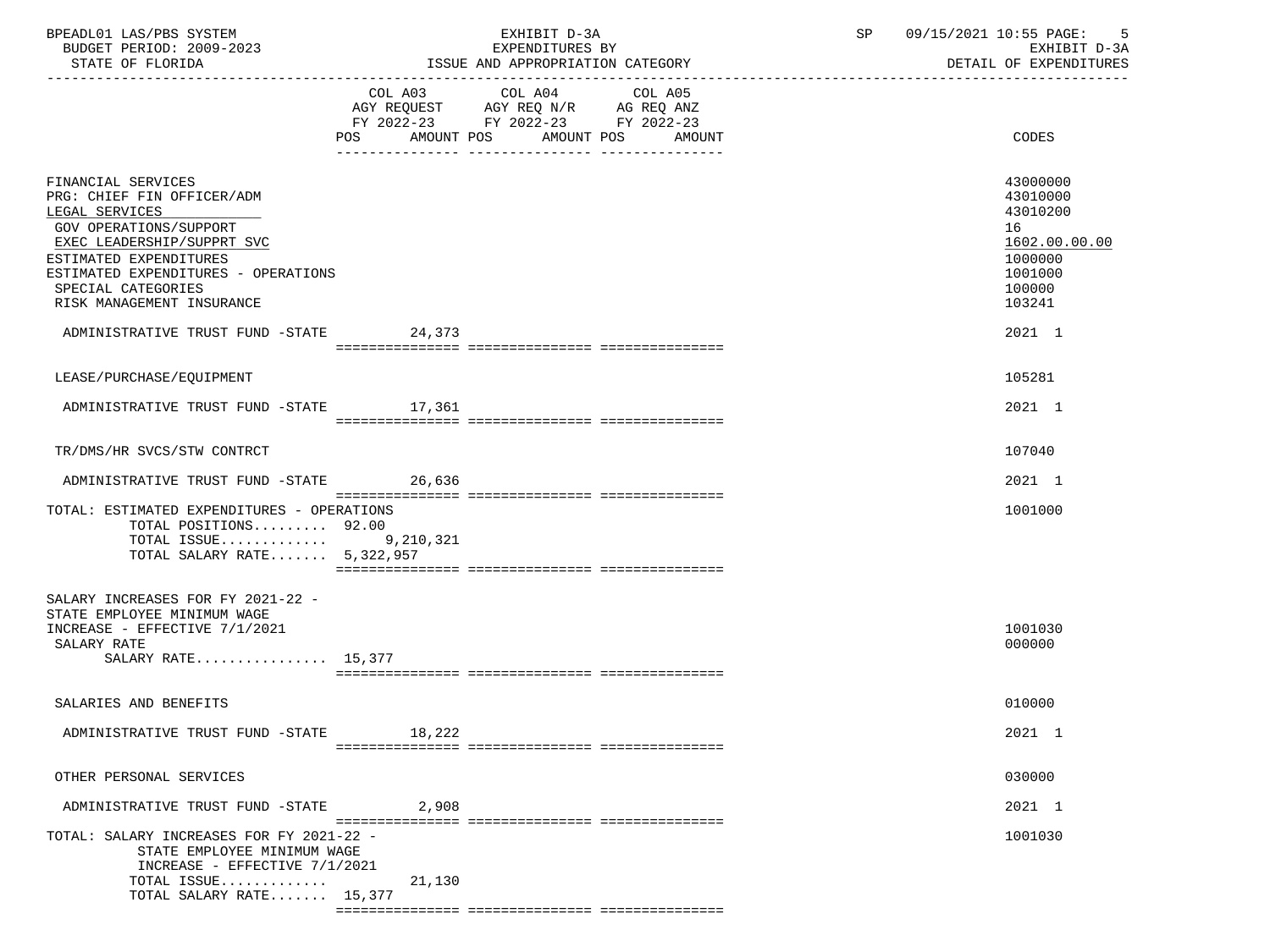| BPEADL01 LAS/PBS SYSTEM<br>BUDGET PERIOD: 2009-2023<br>STATE OF FLORIDA                                                                                                                                               | EXHIBIT D-3A<br>EXPENDITURES BY<br>ISSUE AND APPROPRIATION CATEGORY                                                                                                                                                                                             | SP. | 09/15/2021 10:55 PAGE:<br>-6<br>EXHIBIT D-3A<br>DETAIL OF EXPENDITURES |
|-----------------------------------------------------------------------------------------------------------------------------------------------------------------------------------------------------------------------|-----------------------------------------------------------------------------------------------------------------------------------------------------------------------------------------------------------------------------------------------------------------|-----|------------------------------------------------------------------------|
|                                                                                                                                                                                                                       | COL A03<br>COL A04<br>COL A05<br>AGY REQUEST AGY REQ N/R AG REQ ANZ<br>FY 2022-23 FY 2022-23 FY 2022-23<br>POS FOR THE POST OF THE STATE STATE STATE STATE STATE STATE STATE STATE STATE STATE STATE STATE STATE STATE ST<br>AMOUNT POS<br>AMOUNT POS<br>AMOUNT |     | CODES                                                                  |
| FINANCIAL SERVICES<br>PRG: CHIEF FIN OFFICER/ADM<br>LEGAL SERVICES<br>GOV OPERATIONS/SUPPORT<br>EXEC LEADERSHIP/SUPPRT SVC<br>ESTIMATED EXPENDITURES<br>FLORIDA RETIREMENT SYSTEM<br>ADJUSTMENT - FY 2021-22 - NORMAL |                                                                                                                                                                                                                                                                 |     | 43000000<br>43010000<br>43010200<br>16<br>1602.00.00.00<br>1000000     |
| COST AND UNFUNDED ACTUARIAL<br>LIABILITY<br>SALARIES AND BENEFITS                                                                                                                                                     |                                                                                                                                                                                                                                                                 |     | 1001070<br>010000                                                      |
| ADMINISTRATIVE TRUST FUND -STATE 45,356                                                                                                                                                                               |                                                                                                                                                                                                                                                                 |     | 2021 1                                                                 |
| CASUALTY INSURANCE PREMIUM<br>ADJUSTMENT<br>SPECIAL CATEGORIES<br>RISK MANAGEMENT INSURANCE                                                                                                                           |                                                                                                                                                                                                                                                                 |     | 1001090<br>100000<br>103241                                            |
| ADMINISTRATIVE TRUST FUND -STATE                                                                                                                                                                                      | $3.366 -$                                                                                                                                                                                                                                                       |     | 2021 1                                                                 |
| REALLOCATION OF HUMAN RESOURCES<br>OUTSOURCING<br>SPECIAL CATEGORIES<br>TR/DMS/HR SVCS/STW CONTRCT                                                                                                                    |                                                                                                                                                                                                                                                                 |     | 1005900<br>100000<br>107040                                            |
| ADMINISTRATIVE TRUST FUND -STATE                                                                                                                                                                                      | $2.226 -$                                                                                                                                                                                                                                                       |     | $2021$ 1                                                               |
| TOTAL: EXEC LEADERSHIP/SUPPRT SVC<br>BY FUND TYPE                                                                                                                                                                     |                                                                                                                                                                                                                                                                 |     | 1602.00.00.00                                                          |
| TRUST FUNDS<br>SALARY RATE 5,338,334                                                                                                                                                                                  | 92.00<br>9,271,215                                                                                                                                                                                                                                              |     | 2000                                                                   |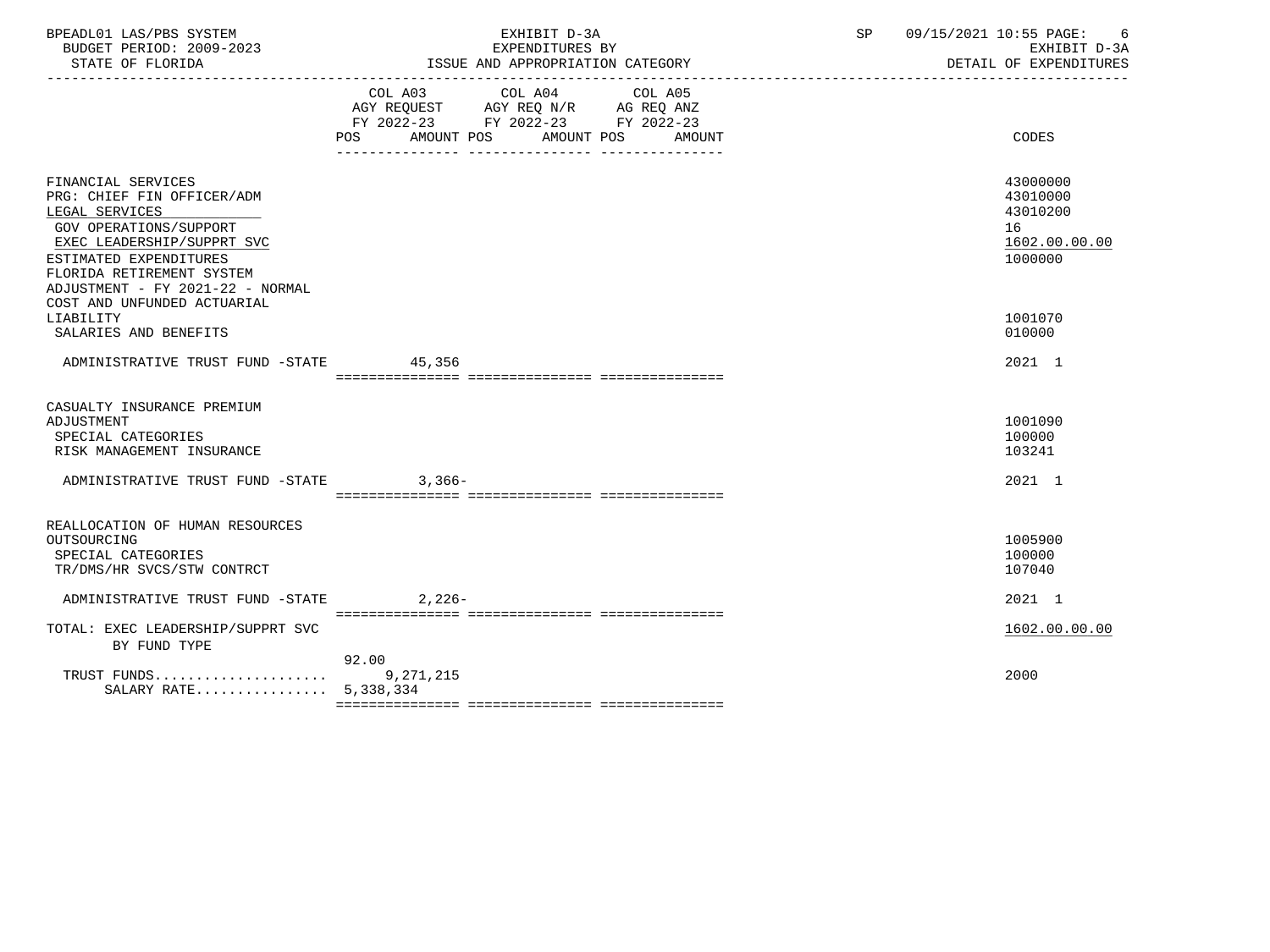| BPEADL01 LAS/PBS SYSTEM<br>BUDGET PERIOD: 2009-2023<br>STATE OF FLORIDA                                                                                                                                                                 |         | EXHIBIT D-3A<br>EXPENDITURES BY<br>ISSUE AND APPROPRIATION CATEGORY                                                           | SP | 09/15/2021 10:55 PAGE:<br>-7<br>EXHIBIT D-3A<br>DETAIL OF EXPENDITURES                  |
|-----------------------------------------------------------------------------------------------------------------------------------------------------------------------------------------------------------------------------------------|---------|-------------------------------------------------------------------------------------------------------------------------------|----|-----------------------------------------------------------------------------------------|
|                                                                                                                                                                                                                                         | COL A03 | COL A04 COL A05<br>AGY REQUEST AGY REQ N/R AG REQ ANZ<br>FY 2022-23 FY 2022-23 FY 2022-23<br>POS AMOUNT POS AMOUNT POS AMOUNT |    | CODES                                                                                   |
| FINANCIAL SERVICES<br>PRG: CHIEF FIN OFFICER/ADM<br>INFORMATION TECHNOLOGY<br>GOV OPERATIONS/SUPPORT<br>INFORMATION TECHNOLOGY<br>ESTIMATED EXPENDITURES<br>ESTIMATED EXPENDITURES - OPERATIONS<br>SALARY RATE<br>SALARY RATE 7,181,703 |         |                                                                                                                               |    | 43000000<br>43010000<br>43010300<br>16<br>1603.00.00.00<br>1000000<br>1001000<br>000000 |
| SALARIES AND BENEFITS                                                                                                                                                                                                                   |         |                                                                                                                               |    | 010000                                                                                  |
| ADMINISTRATIVE TRUST FUND -STATE 10,855,631                                                                                                                                                                                             | 126.00  |                                                                                                                               |    | 2021 1                                                                                  |
| OTHER PERSONAL SERVICES                                                                                                                                                                                                                 |         |                                                                                                                               |    | 030000                                                                                  |
| ADMINISTRATIVE TRUST FUND -STATE 98,834                                                                                                                                                                                                 |         |                                                                                                                               |    | $2021$ 1                                                                                |
| <b>EXPENSES</b>                                                                                                                                                                                                                         |         |                                                                                                                               |    | 040000                                                                                  |
| ADMINISTRATIVE TRUST FUND -STATE 4.283.588                                                                                                                                                                                              |         |                                                                                                                               |    | 2021 1                                                                                  |
| OPERATING CAPITAL OUTLAY                                                                                                                                                                                                                |         |                                                                                                                               |    | 060000                                                                                  |
| ADMINISTRATIVE TRUST FUND -STATE 369,620                                                                                                                                                                                                |         |                                                                                                                               |    | 2021 1                                                                                  |
| SPECIAL CATEGORIES<br>CONTRACTED SERVICES                                                                                                                                                                                               |         |                                                                                                                               |    | 100000<br>100777                                                                        |
| GENERAL REVENUE FUND -STATE 175,000<br>ADMINISTRATIVE TRUST FUND -STATE 7,250,949                                                                                                                                                       |         |                                                                                                                               |    | 1000 1<br>2021 1                                                                        |
| TOTAL APPRO 7,425,949                                                                                                                                                                                                                   |         |                                                                                                                               |    |                                                                                         |
| OPERATION/MOTOR VEHICLES                                                                                                                                                                                                                |         |                                                                                                                               |    | 102289                                                                                  |
| ADMINISTRATIVE TRUST FUND -STATE                                                                                                                                                                                                        | 2,900   |                                                                                                                               |    | 2021 1                                                                                  |
|                                                                                                                                                                                                                                         |         |                                                                                                                               |    |                                                                                         |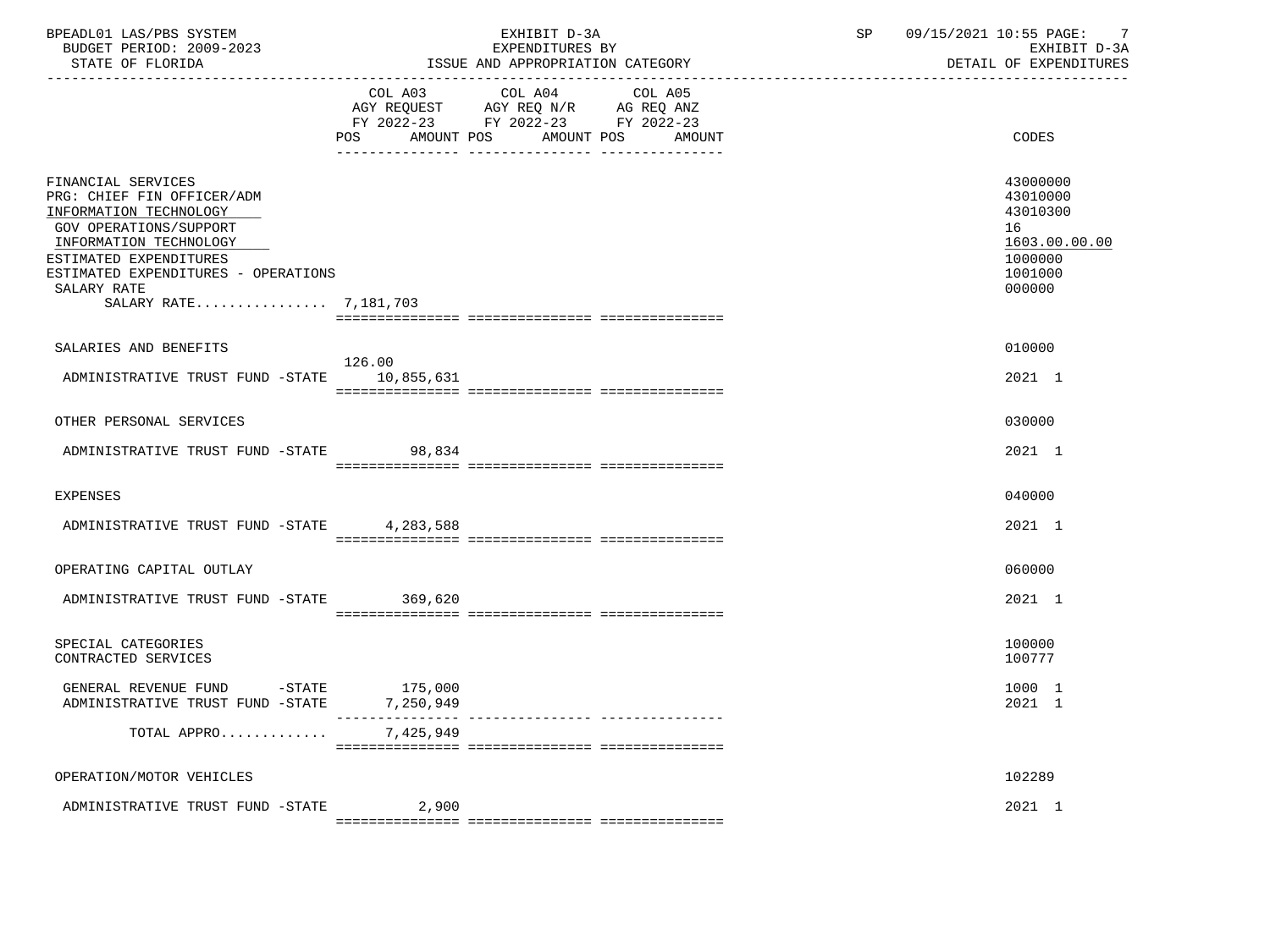| BPEADL01 LAS/PBS SYSTEM<br>BUDGET PERIOD: 2009-2023<br>STATE OF FLORIDA                                                                                                                                                                                   |                   | EXHIBIT D-3A<br>EXPENDITURES BY<br>ISSUE AND APPROPRIATION CATEGORY                                                       | SP | 09/15/2021 10:55 PAGE:<br>8<br>EXHIBIT D-3A<br>DETAIL OF EXPENDITURES                             |
|-----------------------------------------------------------------------------------------------------------------------------------------------------------------------------------------------------------------------------------------------------------|-------------------|---------------------------------------------------------------------------------------------------------------------------|----|---------------------------------------------------------------------------------------------------|
|                                                                                                                                                                                                                                                           | POS<br>AMOUNT POS | COL A03 COL A04 COL A05<br>AGY REQUEST AGY REQ N/R AG REQ ANZ<br>FY 2022-23 FY 2022-23 FY 2022-23<br>AMOUNT POS<br>AMOUNT |    | CODES                                                                                             |
| FINANCIAL SERVICES<br>PRG: CHIEF FIN OFFICER/ADM<br>INFORMATION TECHNOLOGY<br><b>GOV OPERATIONS/SUPPORT</b><br>INFORMATION TECHNOLOGY<br>ESTIMATED EXPENDITURES<br>ESTIMATED EXPENDITURES - OPERATIONS<br>SPECIAL CATEGORIES<br>RISK MANAGEMENT INSURANCE |                   |                                                                                                                           |    | 43000000<br>43010000<br>43010300<br>16<br>1603.00.00.00<br>1000000<br>1001000<br>100000<br>103241 |
| ADMINISTRATIVE TRUST FUND -STATE                                                                                                                                                                                                                          | 56,236            |                                                                                                                           |    | 2021 1                                                                                            |
| DEFERRED-PAY COM CONTRACTS                                                                                                                                                                                                                                |                   |                                                                                                                           |    | 105280                                                                                            |
| ADMINISTRATIVE TRUST FUND -STATE 184,076                                                                                                                                                                                                                  |                   |                                                                                                                           |    | 2021 1                                                                                            |
| LEASE/PURCHASE/EQUIPMENT                                                                                                                                                                                                                                  |                   |                                                                                                                           |    | 105281                                                                                            |
| ADMINISTRATIVE TRUST FUND -STATE                                                                                                                                                                                                                          | 9,275             |                                                                                                                           |    | 2021 1                                                                                            |
| TR/DMS/HR SVCS/STW CONTRCT                                                                                                                                                                                                                                |                   |                                                                                                                           |    | 107040                                                                                            |
| ADMINISTRATIVE TRUST FUND -STATE                                                                                                                                                                                                                          | 41,870            |                                                                                                                           |    | 2021 1                                                                                            |
| TOTAL: ESTIMATED EXPENDITURES - OPERATIONS<br>TOTAL POSITIONS 126.00<br>TOTAL ISSUE 23,327,979<br>TOTAL SALARY RATE 7,181,703                                                                                                                             |                   |                                                                                                                           |    | 1001000                                                                                           |
| SALARY INCREASES FOR FY 2021-22 -<br>STATE EMPLOYEE MINIMUM WAGE<br>INCREASE - EFFECTIVE 7/1/2021<br>OTHER PERSONAL SERVICES                                                                                                                              |                   |                                                                                                                           |    | 1001030<br>030000                                                                                 |
| ADMINISTRATIVE TRUST FUND -STATE                                                                                                                                                                                                                          | 1,020             |                                                                                                                           |    | 2021 1                                                                                            |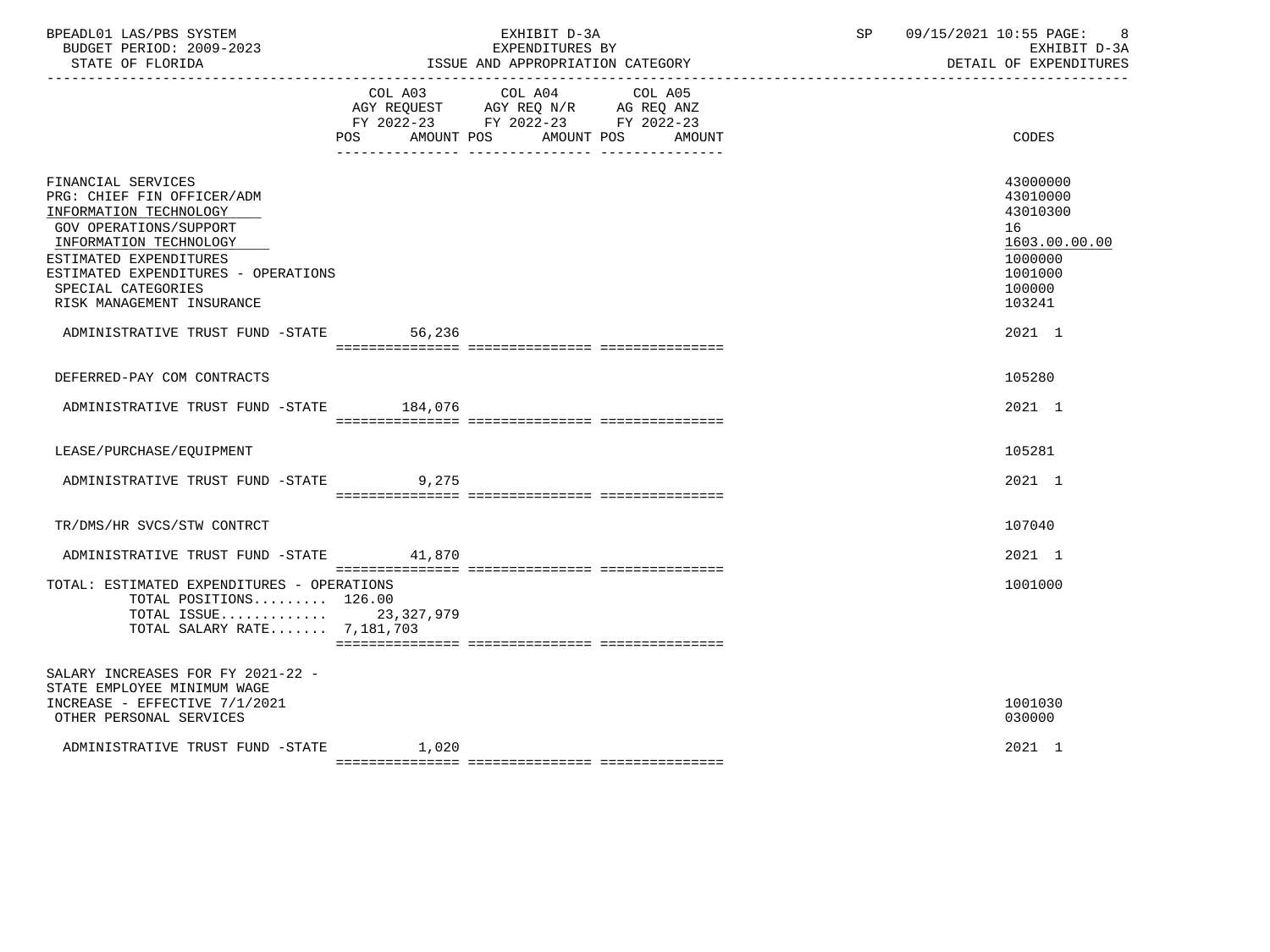| BPEADL01 LAS/PBS SYSTEM<br>BUDGET PERIOD: 2009-2023                                                                                                                                                                                                                   | EXHIBIT D-3A<br>EXPENDITURES BY                                                                                                       | 09/15/2021 10:55 PAGE: 9<br>SP<br>EXHIBIT D-3A<br>DETAIL OF EXPENDITURES      |
|-----------------------------------------------------------------------------------------------------------------------------------------------------------------------------------------------------------------------------------------------------------------------|---------------------------------------------------------------------------------------------------------------------------------------|-------------------------------------------------------------------------------|
|                                                                                                                                                                                                                                                                       | COL A03 COL A04 COL A05<br>AGY REQUEST AGY REQ N/R AG REQ ANZ<br>FY 2022-23 FY 2022-23 FY 2022-23<br>POS AMOUNT POS AMOUNT POS AMOUNT | CODES                                                                         |
| FINANCIAL SERVICES<br>PRG: CHIEF FIN OFFICER/ADM<br>INFORMATION TECHNOLOGY<br>GOV OPERATIONS/SUPPORT<br>INFORMATION TECHNOLOGY<br>ESTIMATED EXPENDITURES<br>FLORIDA RETIREMENT SYSTEM<br>ADJUSTMENT - FY 2021-22 - NORMAL<br>COST AND UNFUNDED ACTUARIAL<br>LIABILITY |                                                                                                                                       | 43000000<br>43010000<br>43010300<br>16<br>1603.00.00.00<br>1000000<br>1001070 |
| SALARIES AND BENEFITS<br>ADMINISTRATIVE TRUST FUND -STATE                                                                                                                                                                                                             | 66,970                                                                                                                                | 010000<br>2021 1                                                              |
| CASUALTY INSURANCE PREMIUM<br>ADJUSTMENT<br>SPECIAL CATEGORIES<br>RISK MANAGEMENT INSURANCE<br>ADMINISTRATIVE TRUST FUND -STATE 7,793                                                                                                                                 |                                                                                                                                       | 1001090<br>100000<br>103241<br>2021 1                                         |
| REALLOCATION OF HUMAN RESOURCES<br>OUTSOURCING<br>SPECIAL CATEGORIES<br>TR/DMS/HR SVCS/STW CONTRCT                                                                                                                                                                    |                                                                                                                                       | 1005900<br>100000<br>107040                                                   |
| ADMINISTRATIVE TRUST FUND -STATE 3,499-<br>NONRECURRING EXPENDITURES                                                                                                                                                                                                  |                                                                                                                                       | 2021 1<br>2100000                                                             |
| INFORMATION TECHNOLOGY<br>INFRASTRUCTURE REPLACEMENT<br>EXPENSES                                                                                                                                                                                                      |                                                                                                                                       | 2103122<br>040000                                                             |
| ADMINISTRATIVE TRUST FUND -STATE 359.054-                                                                                                                                                                                                                             |                                                                                                                                       | 2021 1                                                                        |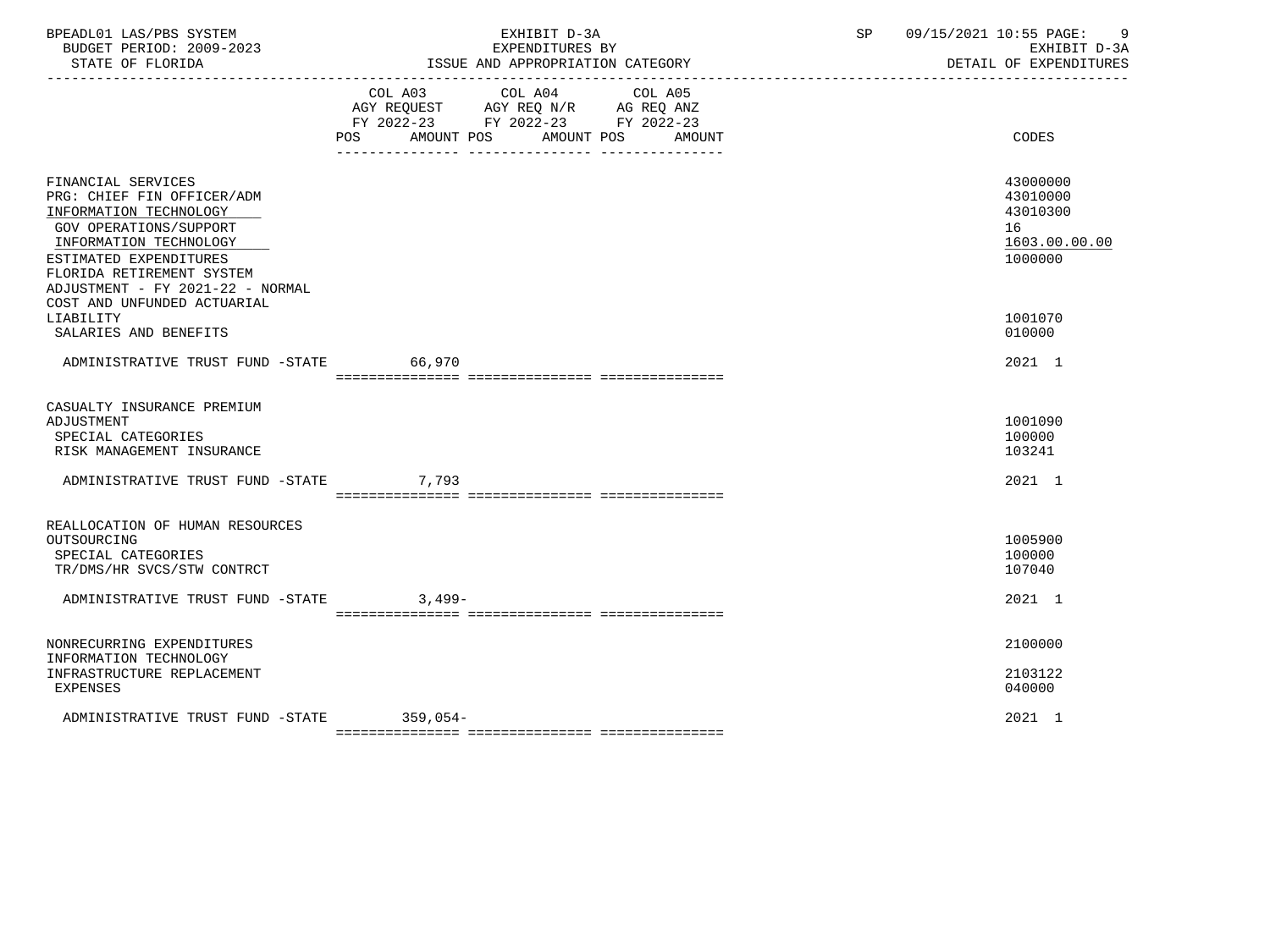| BPEADL01 LAS/PBS SYSTEM<br>BUDGET PERIOD: 2009-2023<br>STATE OF FLORIDA                                                                                                                              | EXHIBIT D-3A<br>EXPENDITURES BY<br>ISSUE AND APPROPRIATION CATEGORY                                            |                                                                                                                                   | SP | 09/15/2021 10:55 PAGE: 10<br>EXHIBIT D-3A<br>DETAIL OF EXPENDITURES |  |
|------------------------------------------------------------------------------------------------------------------------------------------------------------------------------------------------------|----------------------------------------------------------------------------------------------------------------|-----------------------------------------------------------------------------------------------------------------------------------|----|---------------------------------------------------------------------|--|
|                                                                                                                                                                                                      | POS FOR THE POST OF THE STATE STATE STATE STATE STATE STATE STATE STATE STATE STATE STATE STATE STATE STATE ST | COL A03 COL A04 COL A05<br>AGY REQUEST AGY REQ N/R AG REQ ANZ<br>FY 2022-23 FY 2022-23 FY 2022-23<br>AMOUNT POS AMOUNT POS AMOUNT |    | CODES                                                               |  |
| FINANCIAL SERVICES<br>PRG: CHIEF FIN OFFICER/ADM<br>INFORMATION TECHNOLOGY<br>GOV OPERATIONS/SUPPORT<br>INFORMATION TECHNOLOGY<br>AGENCY-WIDE INFORMATION TECHNOLOGY<br>RISK MITIGATION: INFORMATION |                                                                                                                |                                                                                                                                   |    | 43000000<br>43010000<br>43010300<br>16<br>1603.00.00.00<br>3620000  |  |
| TECHNOLOGY SECURITY RISK ASSESSMENT<br>SPECIAL CATEGORIES<br>CONTRACTED SERVICES                                                                                                                     |                                                                                                                |                                                                                                                                   |    | 36204C0<br>100000<br>100777                                         |  |
| ADMINISTRATIVE TRUST FUND -STATE 300,000 300,000                                                                                                                                                     |                                                                                                                |                                                                                                                                   |    | 2021 1                                                              |  |
|                                                                                                                                                                                                      |                                                                                                                |                                                                                                                                   |    |                                                                     |  |

 AGENCY ISSUE NARRATIVE: 2022-2023 BUDGET YEAR NARRATIVE: IT COMPONENT? YES Reference to Long Range Program Plan: Goal #1) Combat Fraud, Abusive Business Practices, and Excessive Regulation.

 This issue requests nonrecurring budget authority to procure a subject matter expertise to conduct an objective and comprehensive risk assessment of threats to information technology resources of the Department pursuant to s. 282.318, F.S., and to conduct an objective analysis of the Department's information security plan and data center architecture to determine if the future proposed "Defense-In-Depth" design meets applicable industry standards of NIST-800-53 and OWASP Top Ten controls.

 At the direction of the Legislature and the Agency for State Technology (now Department Management Services, Florida Digital Service), the Department engaged with a private sector vendor in 2017 to perform a comprehensive risk assessment. Additionally, the Department submits a yearly Strategic Operational Plan, as required by p. 282.318(4)(c), F.S. The overall goal is to utilize these periodic measures to assess overall Department risk from an IT security perspective.

 Paragraph 282.318 (4)(d), F.S. requires Agencies to conduct, and update every three years, a comprehensive risk assessment, which may be completed by a private sector vendor, to determine the security threats to the data, information, and information technology resources, including mobile devices and printing, of the agency. The risk assessment must comply with the risk assessment methodology developed by the department and is confidential and exempt from ss. 119.07(1), F.S., except that such information shall be available to the Auditor General, the Division of State Technology (now Florida Digital Service) within the department, the Cybercrime Office of the Department of Law Enforcement, and, for state agencies under the jurisdiction of the Governor, the Chief Inspector General.

 Cost to comply with statutes include 300,000 for a private sector vendor to conduct an objective and comprehensive risk assessment comparable to the risk assessment conducted in 2017. \*\*\*\*\*\*\*\*\*\*\*\*\*\*\*\*\*\*\*\*\*\*\*\*\*\*\*\*\*\*\*\*\*\*\*\*\*\*\*\*\*\*\*\*\*\*\*\*\*\*\*\*\*\*\*\*\*\*\*\*\*\*\*\*\*\*\*\*\*\*\*\*\*\*\*\*\*\*\*\*\*\*\*\*\*\*\*\*\*\*\*\*\*\*\*\*\*\*\*\*\*\*\*\*\*\*\*\*\*\*\*\*\*\*\*\*\*\*\*\*\*\*\*\*\*\*\*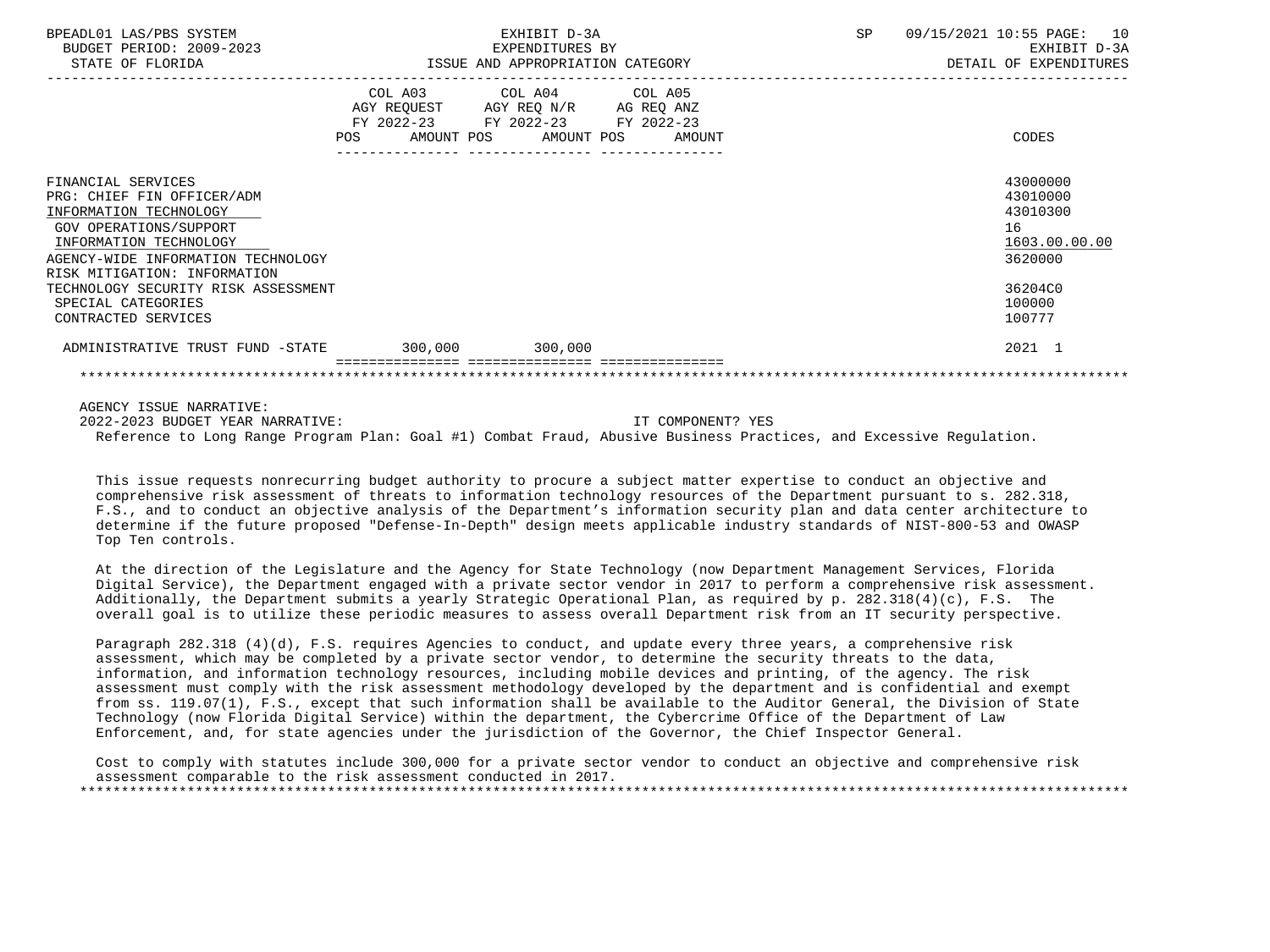| BPEADL01 LAS/PBS SYSTEM<br>BUDGET PERIOD: 2009-2023 | EXHIBIT D-3A<br>EXPENDITURES BY                                                                   | SP | 09/15/2021 10:55 PAGE: 11<br>EXHIBIT D-3A |
|-----------------------------------------------------|---------------------------------------------------------------------------------------------------|----|-------------------------------------------|
| STATE OF FLORIDA                                    | ISSUE AND APPROPRIATION CATEGORY                                                                  |    | DETAIL OF EXPENDITURES                    |
|                                                     | COL A03 COL A04 COL A05<br>AGY REQUEST AGY REQ N/R AG REQ ANZ<br>FY 2022-23 FY 2022-23 FY 2022-23 |    |                                           |
|                                                     | POS AMOUNT POS AMOUNT POS AMOUNT                                                                  |    | CODES                                     |
| FINANCIAL SERVICES                                  |                                                                                                   |    | 43000000                                  |
| PRG: CHIEF FIN OFFICER/ADM                          |                                                                                                   |    | 43010000                                  |
| INFORMATION TECHNOLOGY                              |                                                                                                   |    | 43010300                                  |
| GOV OPERATIONS/SUPPORT                              |                                                                                                   |    | 16                                        |
| INFORMATION TECHNOLOGY                              |                                                                                                   |    | 1603.00.00.00                             |
| AGENCY-WIDE INFORMATION TECHNOLOGY                  |                                                                                                   |    | 3620000                                   |
| END OF LIFE: SHAREPOINT ONLINE                      |                                                                                                   |    |                                           |
| MIGRATION                                           |                                                                                                   |    | 36206C0                                   |
| SPECIAL CATEGORIES                                  |                                                                                                   |    | 100000                                    |
| CONTRACTED SERVICES                                 |                                                                                                   |    | 100777                                    |
| ADMINISTRATIVE TRUST FUND -STATE 412,500 412,500    |                                                                                                   |    | 2021 1                                    |
|                                                     |                                                                                                   |    |                                           |

 AGENCY ISSUE NARRATIVE: 2022-2023 BUDGET YEAR NARRATIVE: IT COMPONENT? YES Reference to Long Range Program Plan: Goal #3) Promote a Customer-Focused Culture and Strengthen Efficiency.

 This issue requests 412,500 in nonrecurring budget authority to migrate from on premise SharePoint infrastructure to Microsoft's cloud services known as SharePoint Online. SharePoint is a collaboration tool that functions as the department's intranet site where documents and information are shared, and basic records management is performed. The department primarily uses SharePoint version 2010 on-premise software that has reached its end-of-life. On October 13, 2020, Microsoft discontinued all support for SharePoint Server 2010. When an application reaches end-of-life, it no longer receives manufacturer maintenance and support, increasing the risk to the service's security, availability, and reliability. In the event of version 2010's failure, the department risks permanent loss of content. The department also has instances of versions 2013 and 2016 of SharePoint which poses maintenance challenges.

 The department is seeking to consolidate all on-premise SharePoint content and transition to SharePoint Online to: Avoid running old versions of SharePoint that are no longer supported

 Enhanced security Better collaboration capabilities Consolidating content Superior access capability Improved user experience Compliance with Florida's cloud-first statute.

 The department engaged a 3rd party vendor to provide an assessment of the current environments and strategy to fully migrate to SharePoint Online. Professional services are sought to implement the recommended migration strategy. The SharePoint Migration cost is estimated at 2,500 hours at an hourly rate of \$165 per hour. \*\*\*\*\*\*\*\*\*\*\*\*\*\*\*\*\*\*\*\*\*\*\*\*\*\*\*\*\*\*\*\*\*\*\*\*\*\*\*\*\*\*\*\*\*\*\*\*\*\*\*\*\*\*\*\*\*\*\*\*\*\*\*\*\*\*\*\*\*\*\*\*\*\*\*\*\*\*\*\*\*\*\*\*\*\*\*\*\*\*\*\*\*\*\*\*\*\*\*\*\*\*\*\*\*\*\*\*\*\*\*\*\*\*\*\*\*\*\*\*\*\*\*\*\*\*\*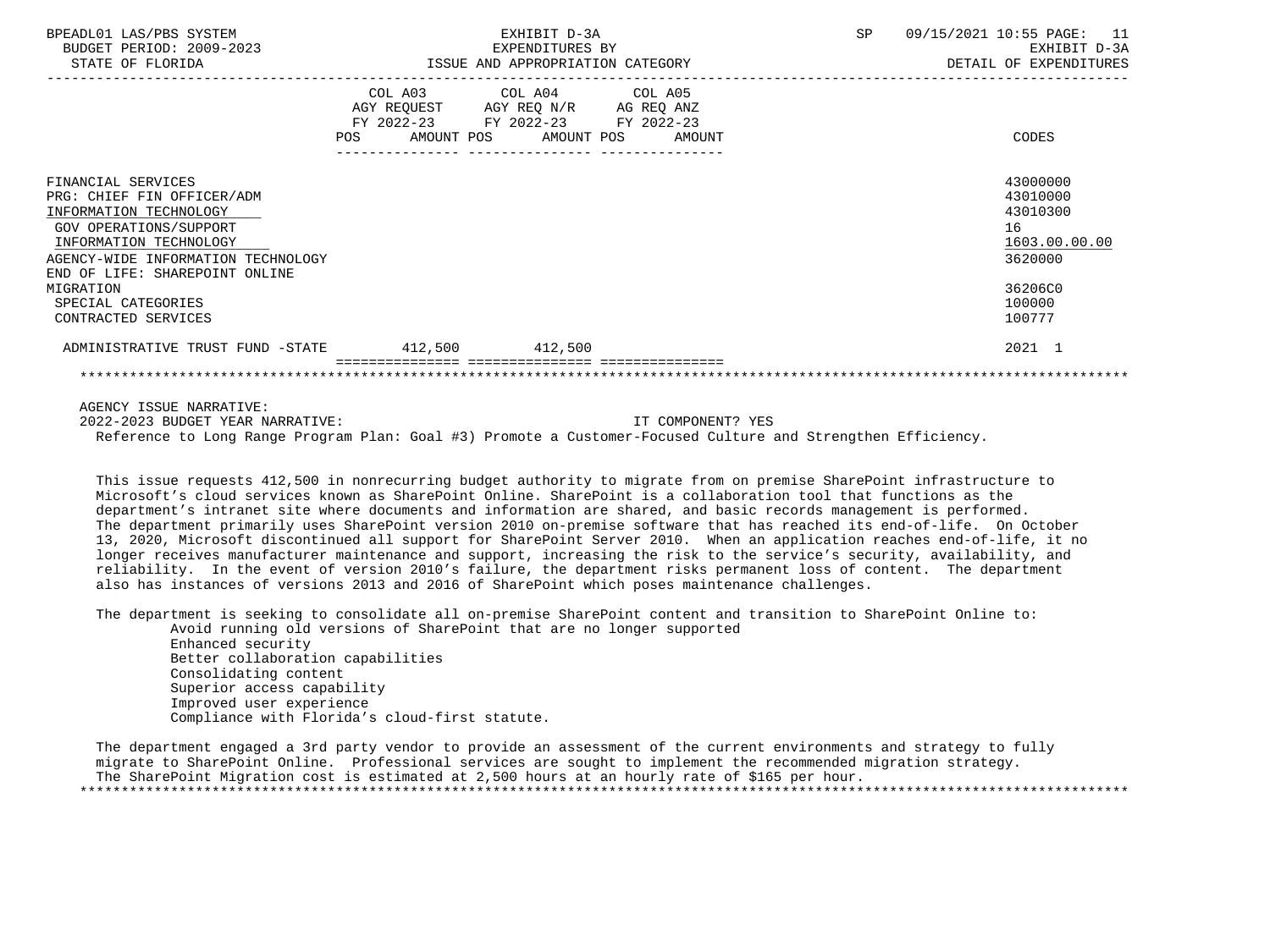| BPEADL01 LAS/PBS SYSTEM<br>BUDGET PERIOD: 2009-2023<br>STATE OF FLORIDA                                                                                                                                    |                       | EXHIBIT D-3A<br>EXPENDITURES BY<br>ISSUE AND APPROPRIATION CATEGORY                                                                  | SP.<br>09/15/2021 10:55 PAGE:<br>12<br>EXHIBIT D-3A<br>DETAIL OF EXPENDITURES |                                                                    |
|------------------------------------------------------------------------------------------------------------------------------------------------------------------------------------------------------------|-----------------------|--------------------------------------------------------------------------------------------------------------------------------------|-------------------------------------------------------------------------------|--------------------------------------------------------------------|
|                                                                                                                                                                                                            | POS                   | COL A03 COL A04 COL A05<br>AGY REQUEST AGY REQ N/R AG REQ ANZ<br>FY 2022-23 FY 2022-23 FY 2022-23<br>AMOUNT POS AMOUNT POS<br>AMOUNT |                                                                               | CODES                                                              |
| FINANCIAL SERVICES<br>PRG: CHIEF FIN OFFICER/ADM<br>INFORMATION TECHNOLOGY<br>GOV OPERATIONS/SUPPORT<br>INFORMATION TECHNOLOGY<br>AGENCY-WIDE INFORMATION TECHNOLOGY<br>END OF LIFE: TELEPHONE AND CONTACT |                       |                                                                                                                                      |                                                                               | 43000000<br>43010000<br>43010300<br>16<br>1603.00.00.00<br>3620000 |
| CENTER REFRESH<br>EXPENSES                                                                                                                                                                                 |                       |                                                                                                                                      |                                                                               | 36207C0<br>040000                                                  |
| ADMINISTRATIVE TRUST FUND -STATE                                                                                                                                                                           | $3,200,000$ 1,500,000 |                                                                                                                                      |                                                                               | 2021 1                                                             |

 AGENCY ISSUE NARRATIVE: 2022-2023 BUDGET YEAR NARRATIVE: IT COMPONENT? YES

Reference to Long Range Program Plan: Goal #3)Promote a Customer-Focused Culture and Strengthen Efficiency.

 This issue requests 1,500,000 in nonrecurring budget authority for the transition to a cloud-centric telephone and contact center services, phone headsets and professional services needed to replace impending obsolete on-premise infrastructure. An additional 1,700,000 in recurring budget authority is requested to cover the annual increase of support and maintenance for the updated phone system.

 The department's phone system supports 3,364 phones and includes call center software supporting 14 call center groups. These were implemented in 2003, then upgraded in 2011 and 2018.

 The last version, Cisco Unified Contact Center Enterprise 11.5, is approaching End of Service on October 31st, 2021, and support of various hardware components will subsequently elapse including office and contact center phones.

 In the event of a failure without this support, office phones and the contact center may become unusable with service interruptions and diminished capabilities impacting the experience of any customer calling the department's help lines. Two examples are the Division of Consumer Services and Workers Compensation which receive the largest call volume.

 The Department intends to issue a competitive procurement for the telephone and contact center solution to modernize and migrate to a cloud solution, increasing reliability and workforce flexibility.

Divisions: Desktop Telephone Devices

 Accounting and Auditing: 302 Administration: 114 CFO- Capitol: 33 Chief of Staff: 2 Consumer Services: 114 Florida Palm: 103 Funeral Cemetery and Customer Service: 27 Inspector General: 14 Insurance Consumer Advocate: 8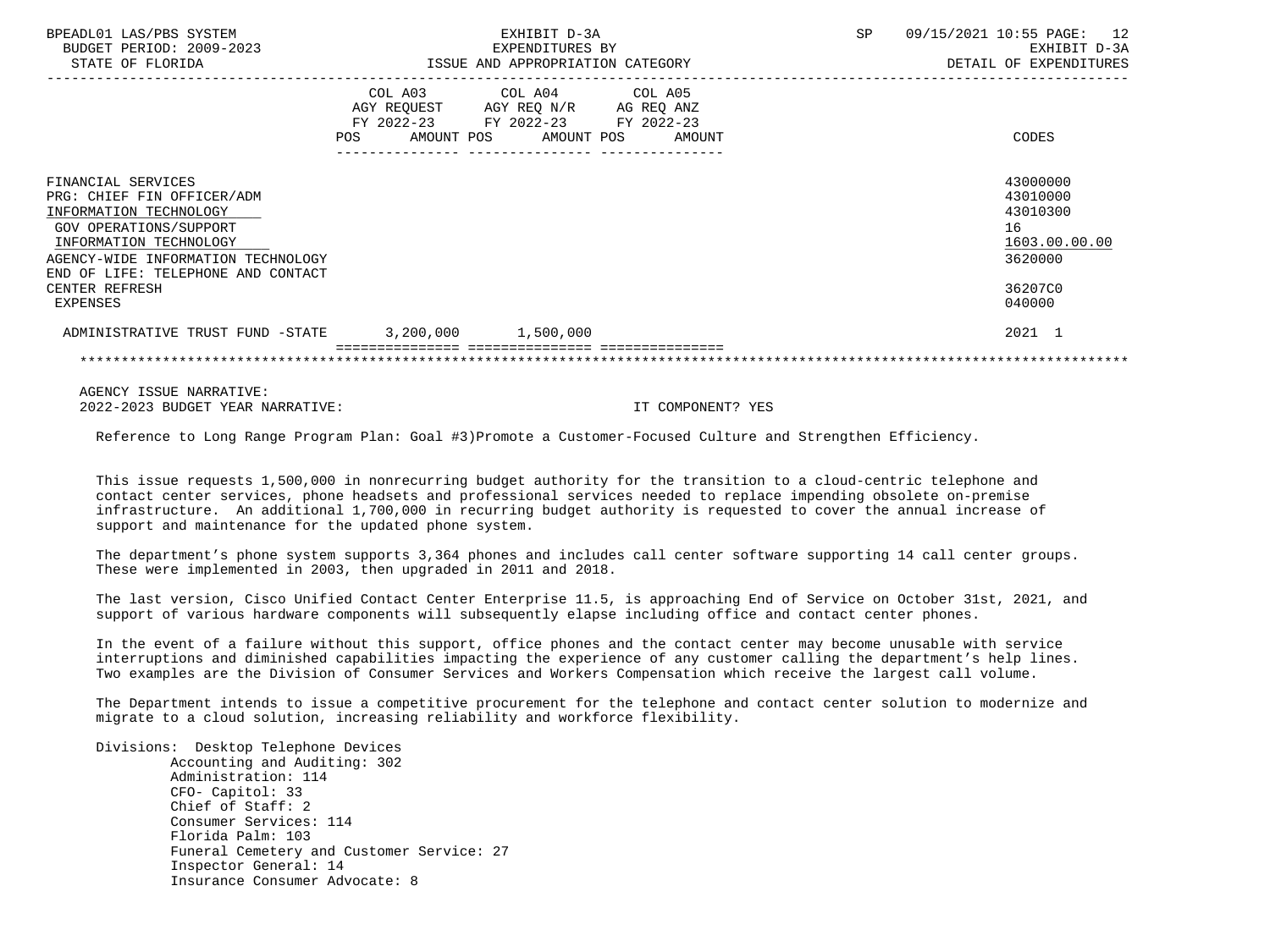STATE OF FLORIDA ISSUE AND APPROPRIATION CATEGORY DETAIL OF EXPENDITURES

|                                                                                                                                                                                                                                                                                                                                                                 |                                                                                                                                                           | DETAIT OF EVAENDITOKES                                                        |
|-----------------------------------------------------------------------------------------------------------------------------------------------------------------------------------------------------------------------------------------------------------------------------------------------------------------------------------------------------------------|-----------------------------------------------------------------------------------------------------------------------------------------------------------|-------------------------------------------------------------------------------|
|                                                                                                                                                                                                                                                                                                                                                                 | COL A03<br>COL A04<br>COL A05<br>AGY REQUEST AGY REQ N/R AG REQ ANZ<br>FY 2022-23 FY 2022-23 FY 2022-23<br>AMOUNT POS AMOUNT POS<br>POS<br>AMOUNT         | CODES                                                                         |
| FINANCIAL SERVICES<br>PRG: CHIEF FIN OFFICER/ADM<br>INFORMATION TECHNOLOGY<br><b>GOV OPERATIONS/SUPPORT</b><br>INFORMATION TECHNOLOGY<br>AGENCY-WIDE INFORMATION TECHNOLOGY<br>END OF LIFE: TELEPHONE AND CONTACT<br>CENTER REFRESH                                                                                                                             |                                                                                                                                                           | 43000000<br>43010000<br>43010300<br>16<br>1603.00.00.00<br>3620000<br>36207C0 |
| Legislative Affairs: 98<br>Public Assistance Fraud: 98<br>Risk Management: 126<br>State Fire College: 52<br>State Fire Marshall: 103<br>Treasury: 63<br>Unclaimed Property: 88                                                                                                                                                                                  | Office of Financial Regulation: 321<br>Office of Information Technology: 329<br>Office of Insurance Regulation: 320<br>Rehabilitation and Liquidation: 72 |                                                                               |
| Workers Compensation: 337<br>Broken - Storage: 215                                                                                                                                                                                                                                                                                                              |                                                                                                                                                           |                                                                               |
| Total: $3,364$<br>Contact Center Groups: Agents and Supervisors<br>Accounting and Auditing: 57<br>Administration: 7<br>Agent and Agency Services: 62<br>Consumer Services: 100<br>Funeral and Cemetery: 12<br>Fraud: 9<br>OIT Help Desk: 10<br>Rehab and Liquidation: 6<br>Risk Management: 38<br>Treasury: 14<br>Unclaimed Properties: 85<br>Workers Comp: 107 | Office of Financial Regulations: 55                                                                                                                       |                                                                               |

\*\*\*\*\*\*\*\*\*\*\*\*\*\*\*\*\*\*\*\*\*\*\*\*\*\*\*\*\*\*\*\*\*\*\*\*\*\*\*\*\*\*\*\*\*\*\*\*\*\*\*\*\*\*\*\*\*\*\*\*\*\*\*\*\*\*\*\*\*\*\*\*\*\*\*\*\*\*\*\*\*\*\*\*\*\*\*\*\*\*\*\*\*\*\*\*\*\*\*\*\*\*\*\*\*\*\*\*\*\*\*\*\*\*\*\*\*\*\*\*\*\*\*\*\*\*\*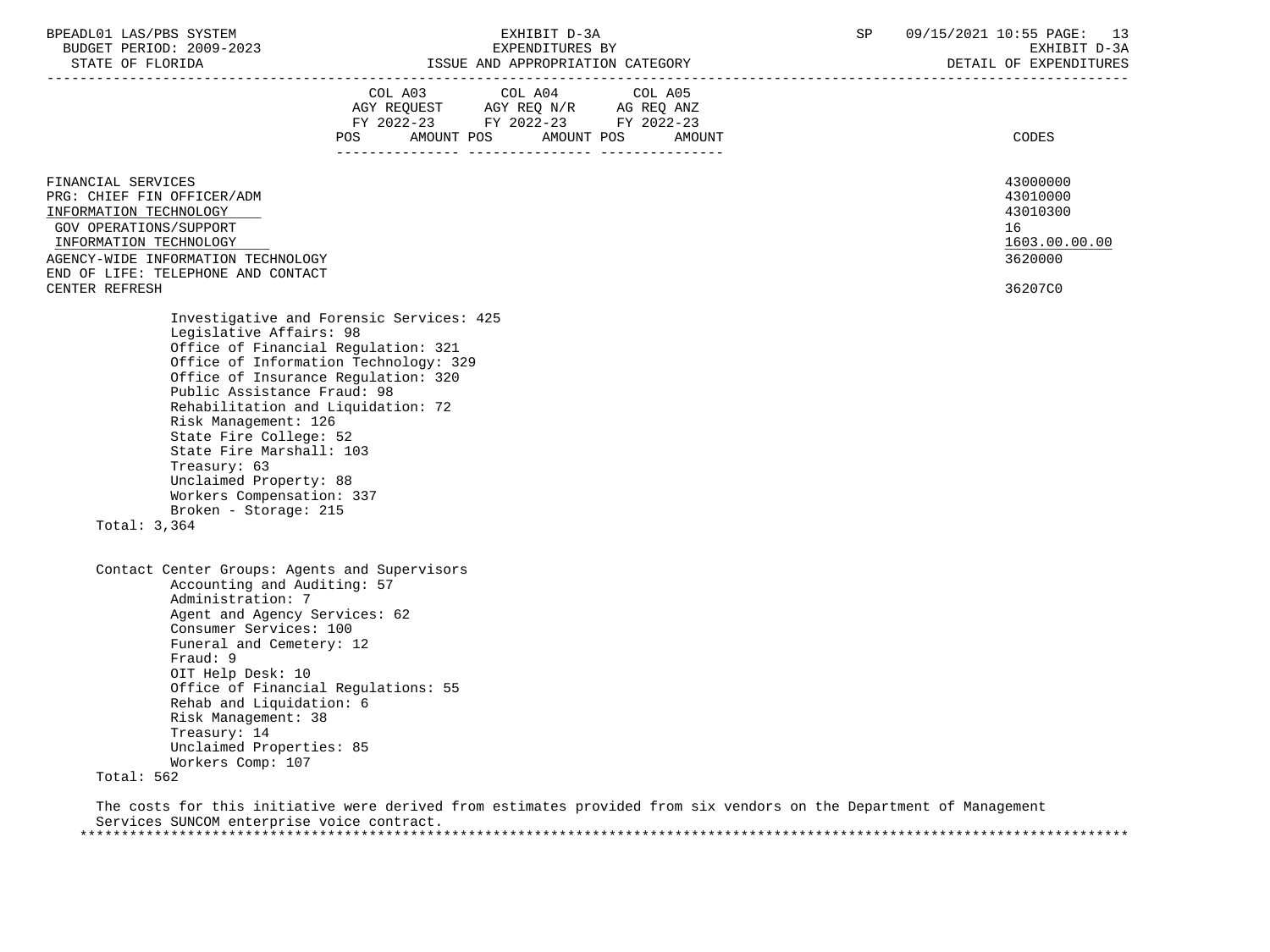| BPEADL01 LAS/PBS SYSTEM<br>BUDGET PERIOD: 2009-2023<br>STATE OF FLORIDA                                                                                                                                                            | EXHIBIT D-3A<br>SP<br>EXPENDITURES BY<br>ISSUE AND APPROPRIATION CATEGORY |                                                                                                   |  | 09/15/2021 10:55 PAGE: 14<br>EXHIBIT D-3A<br>DETAIL OF EXPENDITURES |                                                                    |
|------------------------------------------------------------------------------------------------------------------------------------------------------------------------------------------------------------------------------------|---------------------------------------------------------------------------|---------------------------------------------------------------------------------------------------|--|---------------------------------------------------------------------|--------------------------------------------------------------------|
|                                                                                                                                                                                                                                    | POS AMOUNT POS AMOUNT POS AMOUNT                                          | COL A03 COL A04 COL A05<br>AGY REQUEST AGY REQ N/R AG REQ ANZ<br>FY 2022-23 FY 2022-23 FY 2022-23 |  |                                                                     | CODES                                                              |
| FINANCIAL SERVICES<br>PRG: CHIEF FIN OFFICER/ADM<br>INFORMATION TECHNOLOGY<br>GOV OPERATIONS/SUPPORT<br>INFORMATION TECHNOLOGY<br>AGENCY-WIDE INFORMATION TECHNOLOGY<br>COST INCREASE: INFORMATION<br>TECHNOLOGY CONTRACTUAL PRICE |                                                                           |                                                                                                   |  |                                                                     | 43000000<br>43010000<br>43010300<br>16<br>1603.00.00.00<br>3620000 |
| INCREASES<br><b>EXPENSES</b>                                                                                                                                                                                                       |                                                                           |                                                                                                   |  |                                                                     | 36211C0<br>040000                                                  |
| ADMINISTRATIVE TRUST FUND -STATE 198,186                                                                                                                                                                                           |                                                                           |                                                                                                   |  |                                                                     | 2021 1                                                             |
| SPECIAL CATEGORIES<br>CONTRACTED SERVICES                                                                                                                                                                                          |                                                                           |                                                                                                   |  |                                                                     | 100000<br>100777                                                   |
| ADMINISTRATIVE TRUST FUND -STATE 619,194                                                                                                                                                                                           |                                                                           |                                                                                                   |  |                                                                     | 2021 1                                                             |
| TOTAL: COST INCREASE: INFORMATION<br>TECHNOLOGY CONTRACTUAL PRICE<br>INCREASES<br>TOTAL ISSUE                                                                                                                                      | 817,380                                                                   |                                                                                                   |  |                                                                     | 36211C0                                                            |
|                                                                                                                                                                                                                                    |                                                                           |                                                                                                   |  |                                                                     |                                                                    |

 AGENCY ISSUE NARRATIVE: 2022-2023 BUDGET YEAR NARRATIVE: IT COMPONENT? YES

Reference to Long Range Program Plan: Goal #3)Promote a Customer-Focused Culture and Strengthen Efficiency.

 This issue requests additional budget authority in expenses and contracted services for contractual price increases. The Office of Information Technology (OIT) relies on a portfolio of approximately 133 contracts that supply a wide range of resources necessary to maintain, develop, and administer Information Technology (IT) services. Some are day-to-day tools used by employees (e.g. Microsoft Office) while others support the backend functions of department applications and technical operations (e.g. Oracle, ADABASE, SQL Server, etc.). The IT services they provide and/or support are critical for the department, the Offices of Financial Regulation (OFR) and Insurance Regulation (OIR), and the entire Florida government enterprise (e.g., through FLAIR).

 The renewal of these contracts will provide continued service delivery that includes, but is not limited to: hardware, software, services, and maintenance used to automate functions, and process and communicate information (examples include: computer, phone, remote user tools, databases, applications, etc.).

 Listed below are historical increases for Fiscal Year 2019-20 and Fiscal Year 2020-21 along with known increases for Fiscal Year 2021-22.

Fiscal Year 2019-20 increases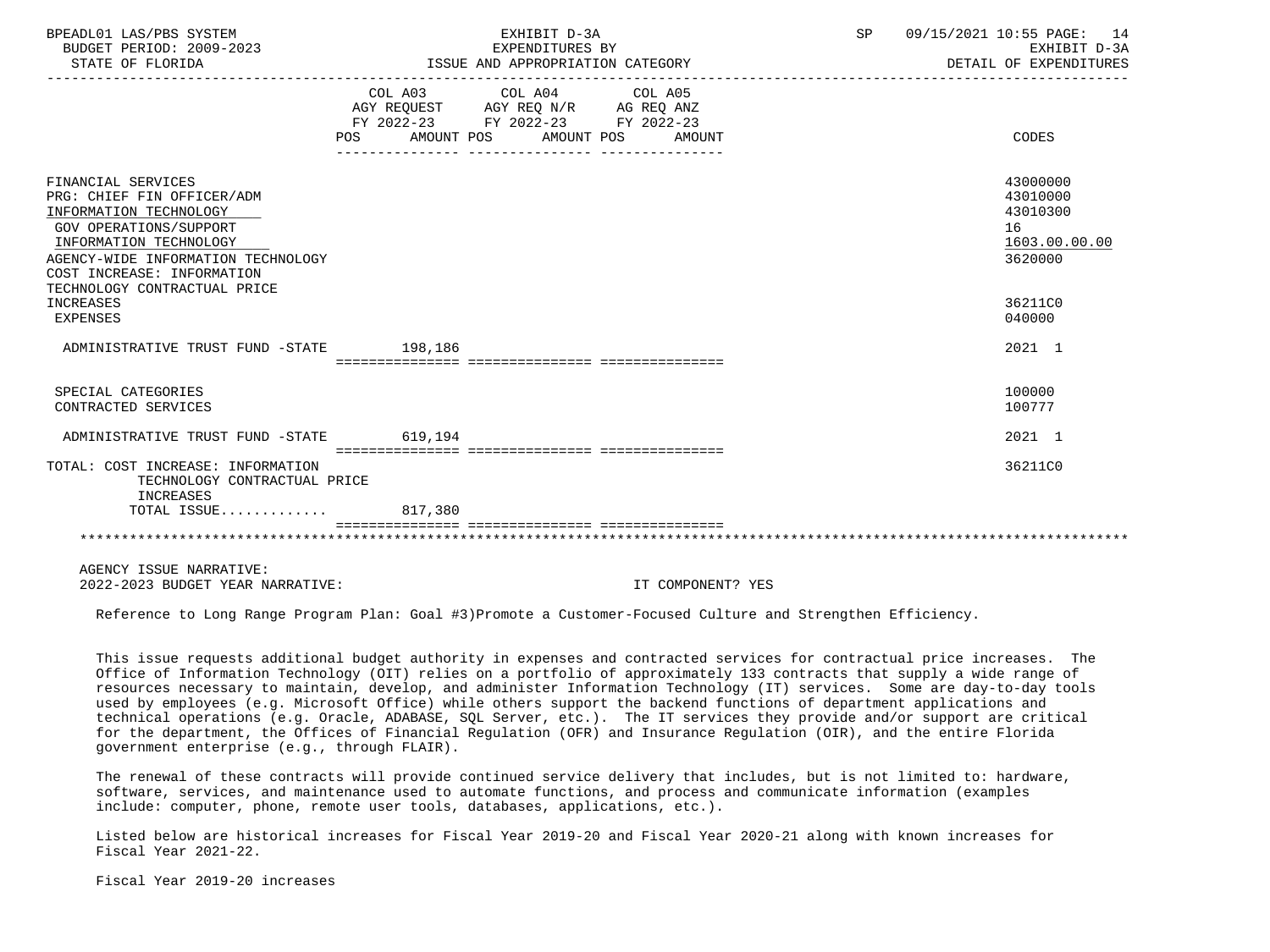BUDGET PERIOD: 2009-2023

| STATE OF FLORIDA                                                                                                                                                                                                                                                                                                                                                          |                                                                                                                                                                                           | DETAIL OF EXPENDITURES                                                        |  |
|---------------------------------------------------------------------------------------------------------------------------------------------------------------------------------------------------------------------------------------------------------------------------------------------------------------------------------------------------------------------------|-------------------------------------------------------------------------------------------------------------------------------------------------------------------------------------------|-------------------------------------------------------------------------------|--|
|                                                                                                                                                                                                                                                                                                                                                                           | COL A03 COL A04 COL A05<br>AGY REQUEST AGY REQ N/R AG REQ ANZ<br>FY 2022-23 FY 2022-23 FY 2022-23<br>AMOUNT POS AMOUNT POS<br><b>POS</b><br>AMOUNT                                        | CODES                                                                         |  |
| FINANCIAL SERVICES<br>PRG: CHIEF FIN OFFICER/ADM<br>INFORMATION TECHNOLOGY<br>GOV OPERATIONS/SUPPORT<br>INFORMATION TECHNOLOGY<br>AGENCY-WIDE INFORMATION TECHNOLOGY<br>COST INCREASE: INFORMATION<br>TECHNOLOGY CONTRACTUAL PRICE<br>INCREASES                                                                                                                           |                                                                                                                                                                                           | 43000000<br>43010000<br>43010300<br>16<br>1603.00.00.00<br>3620000<br>36211C0 |  |
| EMC Maintenance \$203,075<br>Cisco Mainenance \$121,971<br>Globalscape FTP Support \$18,576<br>Quest Software Support \$10,266<br>Remaining 29 contracts \$71,257<br>Fiscal Year 2019-20 Total: \$476,861                                                                                                                                                                 | IBM Software Maintenance \$51,716                                                                                                                                                         |                                                                               |  |
| Fiscal Year 2020-21 increases<br>Palo Alto Support \$88,472<br>Veritas Maintenance \$79,952<br>Splunk Maintenance \$60,600<br>RSD-EOS 360 and Ztrim \$40,824<br>Computer Associates \$37,157<br>MyFloridaNet 2 \$24,120<br>Globalscape FTP Support \$19,012<br>Oracle Support Renewal \$12,533<br>Remaining 27 contracts \$80,896<br>Fiscal Year 2020-21 Total: \$678,232 | IBM Hardware Maintenance \$187,720<br>NetDMS Annual Maintenance \$25,315<br>Business Objects and Crystal Reports Maintenance \$11,365<br>Remedy Software Support and Maintenance \$10,266 |                                                                               |  |
| Fiscal Year 2021-22 increases<br>BMC Maintenance \$99,681<br>Software AG \$93,535<br>Cisco Maintenance 38,587<br>Computer Associates \$35,137<br>Oracle Support Renewal \$13,035<br>Remaining 28 contracts \$60,801                                                                                                                                                       | Microsoft Enterprise Agreement \$147,840                                                                                                                                                  |                                                                               |  |
| Fiscal Year 2021-22 Total: \$488,616                                                                                                                                                                                                                                                                                                                                      |                                                                                                                                                                                           |                                                                               |  |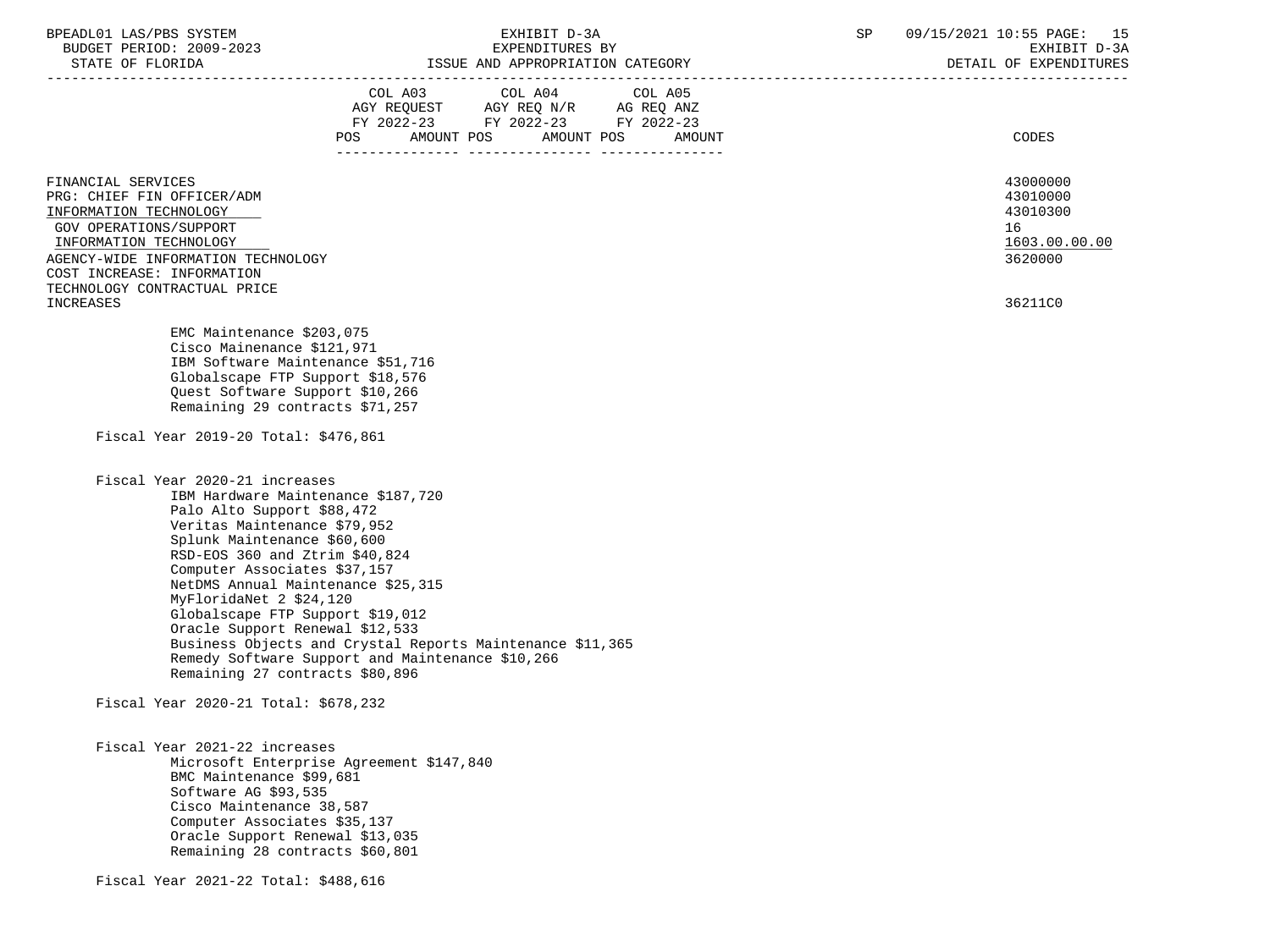| BPEADL01 LAS/PBS SYSTEM<br>BUDGET PERIOD: 2009-2023 | EXHIBIT D-3A<br>EXPENDITURES BY                                                                              | SP<br>09/15/2021 10:55 PAGE: 16<br>EXHIBIT D-3A |
|-----------------------------------------------------|--------------------------------------------------------------------------------------------------------------|-------------------------------------------------|
| STATE OF FLORIDA                                    | ISSUE AND APPROPRIATION CATEGORY                                                                             | DETAIL OF EXPENDITURES                          |
|                                                     | COL A03 COL A04 COL A05                                                                                      |                                                 |
|                                                     | AGY REQUEST AGY REQ N/R AG REQ ANZ                                                                           |                                                 |
|                                                     | FY 2022-23 FY 2022-23 FY 2022-23<br>POS AMOUNT POS AMOUNT POS AMOUNT                                         | CODES                                           |
|                                                     |                                                                                                              |                                                 |
| FINANCIAL SERVICES                                  |                                                                                                              | 43000000                                        |
| PRG: CHIEF FIN OFFICER/ADM                          |                                                                                                              | 43010000                                        |
| INFORMATION TECHNOLOGY                              |                                                                                                              | 43010300                                        |
| GOV OPERATIONS/SUPPORT                              |                                                                                                              | 16                                              |
| INFORMATION TECHNOLOGY                              |                                                                                                              | 1603.00.00.00                                   |
| AGENCY-WIDE INFORMATION TECHNOLOGY                  |                                                                                                              | 3620000                                         |
| COST INCREASE: INFORMATION                          |                                                                                                              |                                                 |
| TECHNOLOGY CONTRACTUAL PRICE<br>INCREASES           |                                                                                                              | 36211C0                                         |
|                                                     |                                                                                                              |                                                 |
|                                                     | Total increase in costs due to contractual increases: \$1,643,709                                            |                                                 |
|                                                     | This issue corresponds with issue code 36211C0 in the Information Technology-FLAIR Infrastructure budget     |                                                 |
|                                                     | entity. (Expenses: 89,416; Contracted Services: 736,913)                                                     |                                                 |
|                                                     |                                                                                                              |                                                 |
| RISK MITIGATION: CUSTOMER                           |                                                                                                              |                                                 |
| RELATIONSHIP MANAGEMENT REPLACEMENT                 |                                                                                                              |                                                 |
| FEASIBILITY STUDY                                   |                                                                                                              | 36220C0                                         |
| SPECIAL CATEGORIES                                  |                                                                                                              | 100000                                          |
| CONTRACTED SERVICES                                 |                                                                                                              | 100777                                          |
|                                                     | ADMINISTRATIVE TRUST FUND -STATE 450,000 450,000                                                             | 2021 1                                          |
|                                                     |                                                                                                              |                                                 |
|                                                     |                                                                                                              |                                                 |
| AGENCY ISSUE NARRATIVE:                             |                                                                                                              |                                                 |
| 2022-2023 BUDGET YEAR NARRATIVE:                    | IT COMPONENT? YES                                                                                            |                                                 |
|                                                     | Reference to Long Range Program Plan: Goal #3) Promote a Customer-Focused Culture and Strengthen Efficiency. |                                                 |

 This issue requests 450,000 in nonrecurring budget authority to obtain a third-party feasibility study to assess the current state of the department's customer relationship management (CRM) software and provide a recommended strategy for consolidation and modernization.

 The Division of Consumer Services (DCS) answers citizen questions, accepts and resolves complaints, or makes referrals for deeper investigation about insurance and financial services for approximately 300,000 constituents annually. DCS also triages calls on behalf of the Division of Unclaimed Property. Each call is directed through an Interactive Voice Response system and electronically logged as a case in a Siebel case management system known as ServicePoint.

 The collective case management processes that makeup the current CRM used by DCS consists of ServicePoint and 13 separate associated custom web applications. These applications do not effectively keep up with current requirements, are difficult to maintain, troubleshoot, and are ultimately unsustainable. The current Siebel implementation was built 16 years ago, is highly customized and based on antiquated methodologies that are inherently rigid and difficult to maintain. The complexity of the application and outdated software version (Siebel 7.8) make it challenging for the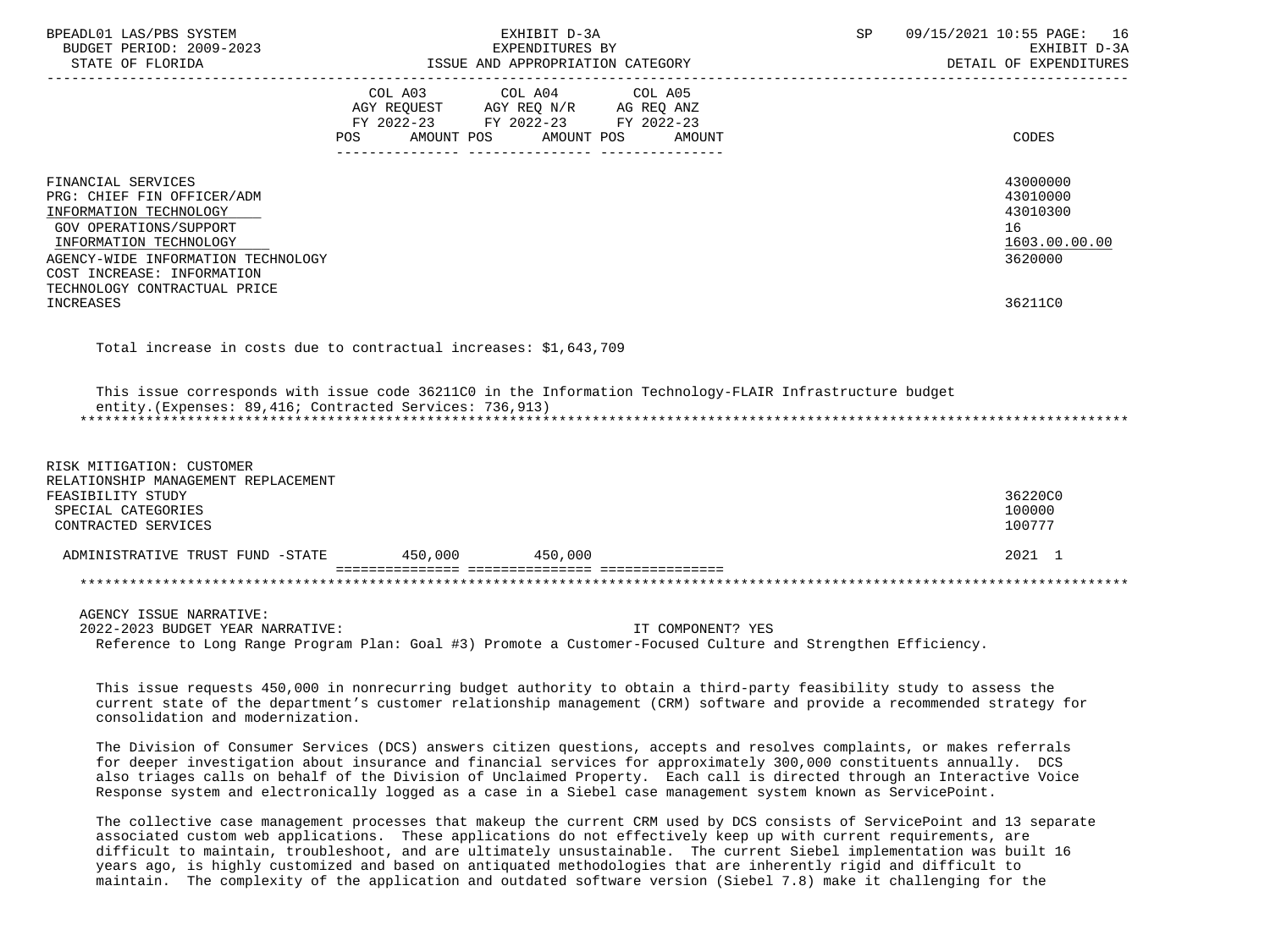| BPEADL01 LAS/PBS SYSTEM<br>BUDGET PERIOD: 2009-2023<br>STATE OF FLORIDA                                                                                                                                                                  | EXHIBIT D-3A<br>EXPENDITURES BY<br>ISSUE AND APPROPRIATION CATEGORY                                                                                                                                                                                                                                                                                                                                                                                                                            | SP<br>09/15/2021 10:55 PAGE:<br>17<br>EXHIBIT D-3A<br>DETAIL OF EXPENDITURES |
|------------------------------------------------------------------------------------------------------------------------------------------------------------------------------------------------------------------------------------------|------------------------------------------------------------------------------------------------------------------------------------------------------------------------------------------------------------------------------------------------------------------------------------------------------------------------------------------------------------------------------------------------------------------------------------------------------------------------------------------------|------------------------------------------------------------------------------|
|                                                                                                                                                                                                                                          | COL A03 COL A04 COL A05<br>AGY REQUEST AGY REQ N/R AG REQ ANZ<br>FY 2022-23 FY 2022-23 FY 2022-23<br>AMOUNT POS<br>AMOUNT POS<br>AMOUNT<br>POS                                                                                                                                                                                                                                                                                                                                                 | CODES                                                                        |
| FINANCIAL SERVICES<br>PRG: CHIEF FIN OFFICER/ADM<br>INFORMATION TECHNOLOGY<br>GOV OPERATIONS/SUPPORT<br>INFORMATION TECHNOLOGY<br>AGENCY-WIDE INFORMATION TECHNOLOGY<br>RISK MITIGATION: CUSTOMER<br>RELATIONSHIP MANAGEMENT REPLACEMENT |                                                                                                                                                                                                                                                                                                                                                                                                                                                                                                | 43000000<br>43010000<br>43010300<br>16<br>1603.00.00.00<br>3620000           |
| FEASIBILITY STUDY                                                                                                                                                                                                                        |                                                                                                                                                                                                                                                                                                                                                                                                                                                                                                | 36220C0                                                                      |
| Oracle version due to incompatibility issues.<br>at an hourly rate of \$225 an hour.                                                                                                                                                     | department to find skilled people to support the system. Siebel 7.8 is only eligible for best effort sustaining support<br>and restricts the department's ability to upgrade the dependent Oracle database environment from 10g to a supported<br>A feasibility study will provide the department with the information necessary to plan and successfully move and<br>consolidate the current systems with updated modern technology. Costs to perform this study are estimated at 2,000 hours |                                                                              |
|                                                                                                                                                                                                                                          |                                                                                                                                                                                                                                                                                                                                                                                                                                                                                                |                                                                              |
| PROGRAM OR SERVICE-LEVEL<br>INFORMATION TECHNOLOGY<br>NEW INITIATIVES: STATE FIRE MARSHAL<br>INCIDENT DATA ANALYTICS FOR                                                                                                                 |                                                                                                                                                                                                                                                                                                                                                                                                                                                                                                | 3630000                                                                      |
| EXTERNAL STAKEHOLDERS<br><b>EXPENSES</b>                                                                                                                                                                                                 |                                                                                                                                                                                                                                                                                                                                                                                                                                                                                                | 36304C0<br>040000                                                            |
| ADMINISTRATIVE TRUST FUND -STATE 180,000                                                                                                                                                                                                 |                                                                                                                                                                                                                                                                                                                                                                                                                                                                                                | 2021 1                                                                       |
| SPECIAL CATEGORIES<br>CONTRACTED SERVICES                                                                                                                                                                                                |                                                                                                                                                                                                                                                                                                                                                                                                                                                                                                | 100000<br>100777                                                             |
| ADMINISTRATIVE TRUST FUND -STATE                                                                                                                                                                                                         | 200,000                                                                                                                                                                                                                                                                                                                                                                                                                                                                                        | 2021 1                                                                       |
| TOTAL: NEW INITIATIVES: STATE FIRE MARSHAL<br>INCIDENT DATA ANALYTICS FOR<br>EXTERNAL STAKEHOLDERS<br>TOTAL ISSUE                                                                                                                        | 380,000                                                                                                                                                                                                                                                                                                                                                                                                                                                                                        | 36304C0                                                                      |
|                                                                                                                                                                                                                                          |                                                                                                                                                                                                                                                                                                                                                                                                                                                                                                |                                                                              |
|                                                                                                                                                                                                                                          |                                                                                                                                                                                                                                                                                                                                                                                                                                                                                                |                                                                              |
| AGENCY ISSUE NARRATIVE:<br>2022-2023 BUDGET YEAR NARRATIVE:<br>Floridians.                                                                                                                                                               | IT COMPONENT? YES<br>Reference to Long Range Program Plan: Goal #4) Equip First Responders with the Training and Tools Necessary to Protect                                                                                                                                                                                                                                                                                                                                                    |                                                                              |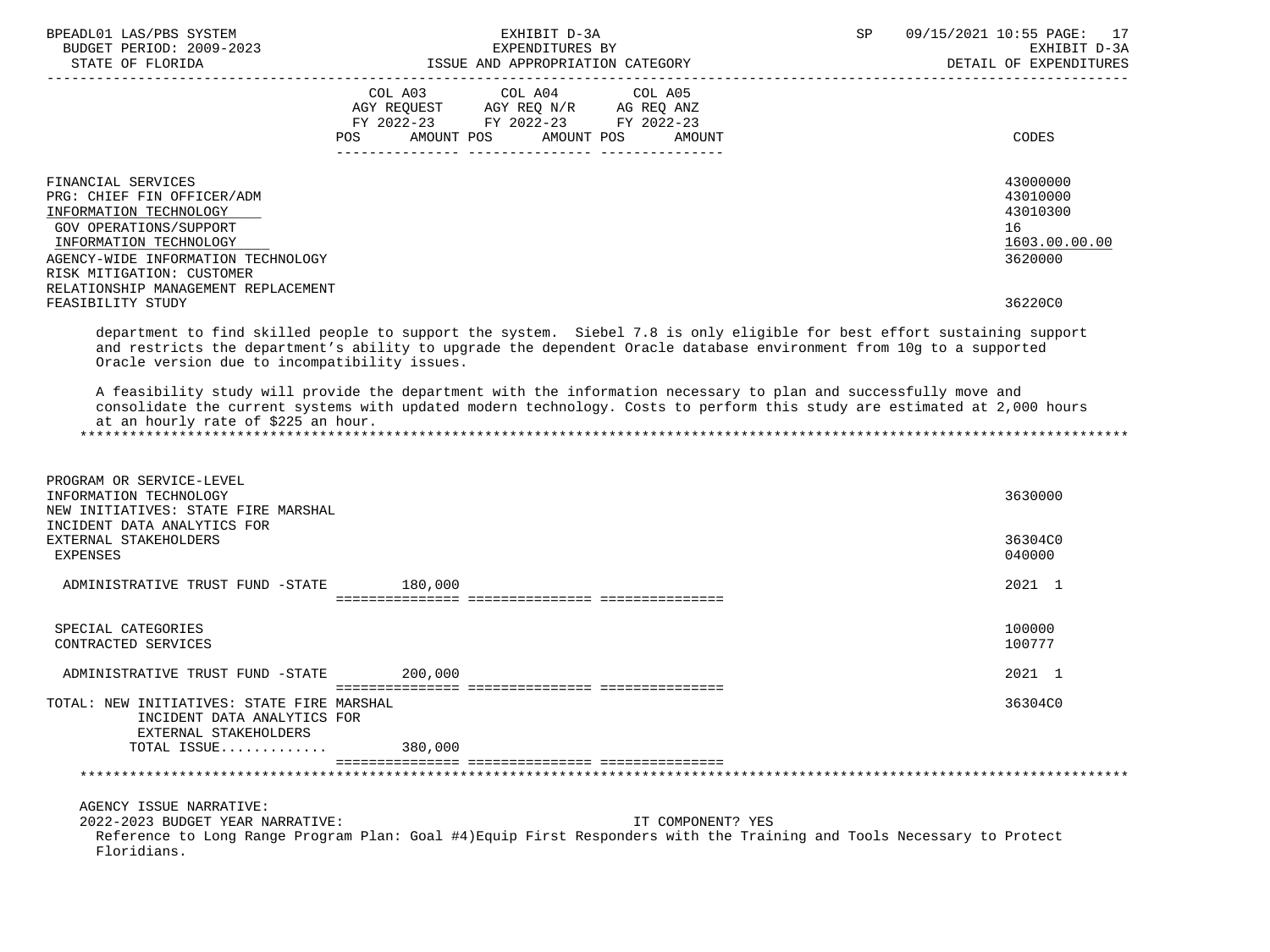| BPEADL01 LAS/PBS SYSTEM<br>BUDGET PERIOD: 2009-2023<br>STATE OF FLORIDA                                                                           | EXHIBIT D-3A<br>EXPENDITURES BY<br>ISSUE AND APPROPRIATION CATEGORY                                                                      | 18<br>SP<br>09/15/2021 10:55 PAGE:<br>EXHIBIT D-3A<br>DETAIL OF EXPENDITURES |
|---------------------------------------------------------------------------------------------------------------------------------------------------|------------------------------------------------------------------------------------------------------------------------------------------|------------------------------------------------------------------------------|
|                                                                                                                                                   | COL A03 COL A04 COL A05<br>AGY REQUEST AGY REQ N/R AG REQ ANZ<br>FY 2022-23 FY 2022-23 FY 2022-23<br>POS<br>AMOUNT POS AMOUNT POS AMOUNT | CODES                                                                        |
| FINANCIAL SERVICES<br>PRG: CHIEF FIN OFFICER/ADM<br>INFORMATION TECHNOLOGY<br>GOV OPERATIONS/SUPPORT<br>INFORMATION TECHNOLOGY                    |                                                                                                                                          | 43000000<br>43010000<br>43010300<br>16<br>1603.00.00.00                      |
| PROGRAM OR SERVICE-LEVEL<br>INFORMATION TECHNOLOGY<br>NEW INITIATIVES: STATE FIRE MARSHAL<br>INCIDENT DATA ANALYTICS FOR<br>EXTERNAL STAKEHOLDERS |                                                                                                                                          | 3630000<br>36304C0                                                           |

 To enhance the current Florida Fire Incident Reporting System (FFIRS), this issue requests 380,000 in recurring budget authority. The enhancement will provide local fire departments access to standardized data and analytics in a cloud environment.

 The National Fire Incident Reporting System (NFIRS) is a voluntary reporting standard run by the United States Fire Administration (USFA). The Division of State Fire Marshal uses the software to uniformly report on the full range of local fire department activities, from fire to emergency medical services to severe weather and natural disasters. FFIRS, a Florida-specific reporting tool, is used to collect Florida data from local fire departments and standardize the data per NFIRS requirements. The number of incidents in Florida grew from less than 1 million in 1994 to nearly 3 million in 2019 and reporting departments grew from less than 100 to over 500 in the same time frame.

 Data collection and analysis for both state and local agencies in FFIRS is used for budgetary decisions, injury, and death analysis, determining average response times, tracking firefighter injuries and deaths, and identifying community risk reduction opportunities. Additionally, FFIRS is used to respond to public records and media requests.

 This request will be used to expand the current internal analytics software component that the legislature funded in Fiscal Year 2019-20 to provide up to 700 secure external accounts as well as a staff augmentation resource to build and manage the isolated data environments. Providing this functionality to local entities will increase their ability to target fire prevention strategies, apply for additional funding via grants, and increase participation in the FFIRS program.

 The costs for this system enhancement includes 200,000 in contracted services for on going staff augmentation support and 180,000 in expenses for 800 licenses/users of Tableau cloud-based software. \*\*\*\*\*\*\*\*\*\*\*\*\*\*\*\*\*\*\*\*\*\*\*\*\*\*\*\*\*\*\*\*\*\*\*\*\*\*\*\*\*\*\*\*\*\*\*\*\*\*\*\*\*\*\*\*\*\*\*\*\*\*\*\*\*\*\*\*\*\*\*\*\*\*\*\*\*\*\*\*\*\*\*\*\*\*\*\*\*\*\*\*\*\*\*\*\*\*\*\*\*\*\*\*\*\*\*\*\*\*\*\*\*\*\*\*\*\*\*\*\*\*\*\*\*\*\*

| TOTAL: INFORMATION TECHNOLOGY |            |           | 1603.00.00.00 |
|-------------------------------|------------|-----------|---------------|
| BY FUND TYPE                  |            |           |               |
| GENERAL REVENUE FUND          | 175,000    |           | 1000          |
| TRUST FUNDS                   | 28,426,089 | 2,662,500 | 2000          |
| TOTAL POSITIONS 126.00        |            |           |               |
| TOTAL PROG COMP 28,601,089    |            | 2,662,500 |               |
| TOTAL SALARY RATE 7,181,703   |            |           |               |
|                               |            |           |               |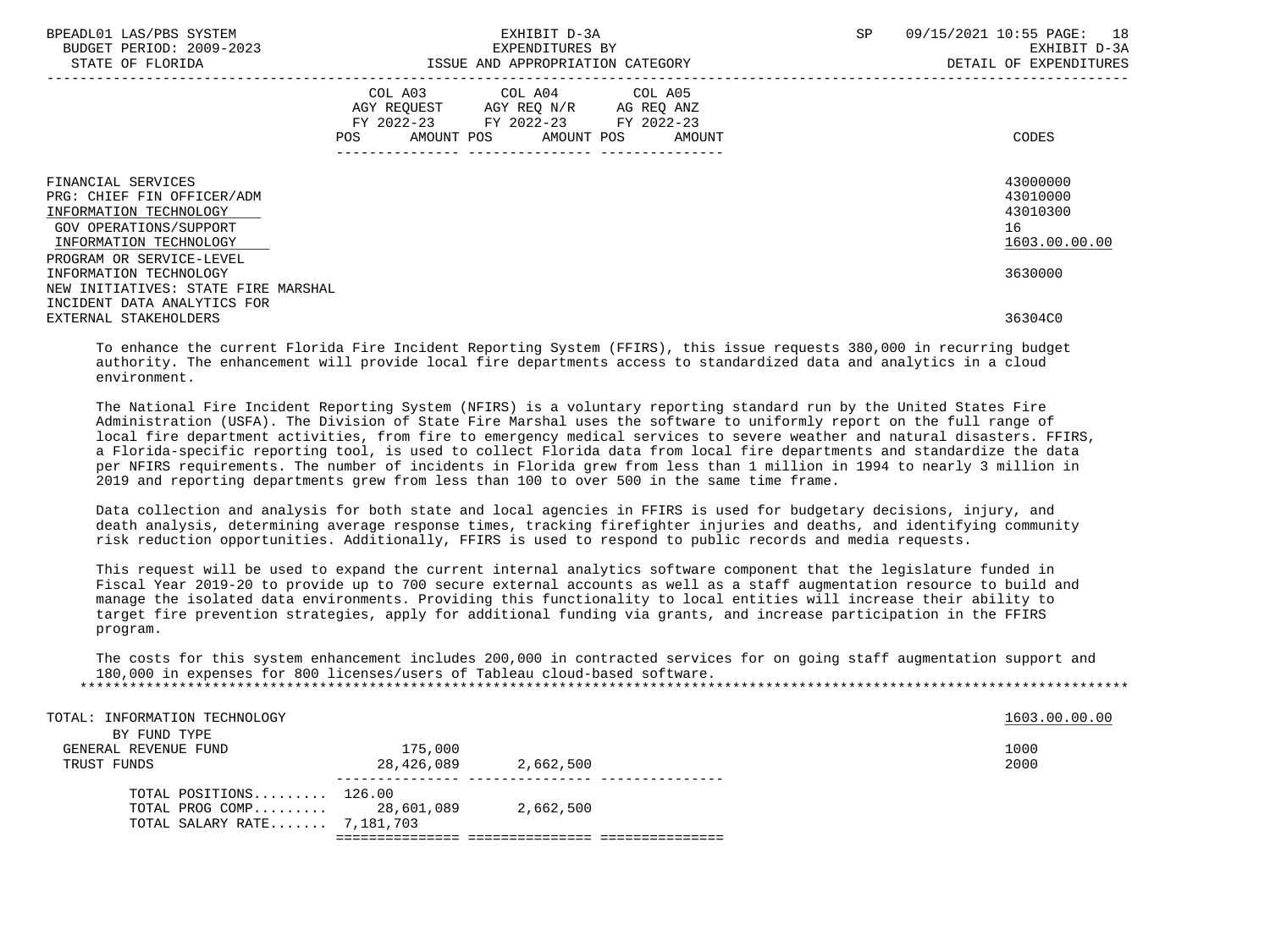| BPEADL01 LAS/PBS SYSTEM<br>BUDGET PERIOD: 2009-2023<br>STATE OF FLORIDA                                                                                                                                                              |           |                                                                                                                                       | EXHIBIT D-3A<br>EXPENDITURES BY<br>ISSUE AND APPROPRIATION CATEGORY | SP    | 09/15/2021 10:55 PAGE: 19<br>EXHIBIT D-3A<br>DETAIL OF EXPENDITURES                     |
|--------------------------------------------------------------------------------------------------------------------------------------------------------------------------------------------------------------------------------------|-----------|---------------------------------------------------------------------------------------------------------------------------------------|---------------------------------------------------------------------|-------|-----------------------------------------------------------------------------------------|
|                                                                                                                                                                                                                                      |           | COL A03 COL A04 COL A05<br>AGY REQUEST AGY REQ N/R AG REQ ANZ<br>FY 2022-23 FY 2022-23 FY 2022-23<br>POS AMOUNT POS AMOUNT POS AMOUNT |                                                                     | CODES |                                                                                         |
| FINANCIAL SERVICES<br>PRG: CHIEF FIN OFFICER/ADM<br>CONSUMER ADVOCATE<br>GOV OPERATIONS/SUPPORT<br>EXEC LEADERSHIP/SUPPRT SVC<br>ESTIMATED EXPENDITURES<br>ESTIMATED EXPENDITURES - OPERATIONS<br>SALARY RATE<br>SALARY RATE 504,053 |           |                                                                                                                                       |                                                                     |       | 43000000<br>43010000<br>43010400<br>16<br>1602.00.00.00<br>1000000<br>1001000<br>000000 |
| SALARIES AND BENEFITS                                                                                                                                                                                                                |           |                                                                                                                                       |                                                                     |       | 010000                                                                                  |
| INSURANCE REG TF                                                                                                                                                                                                                     |           | 5.00<br>-STATE 615,262                                                                                                                |                                                                     |       | 2393 1                                                                                  |
| OTHER PERSONAL SERVICES                                                                                                                                                                                                              |           |                                                                                                                                       |                                                                     |       | 030000                                                                                  |
|                                                                                                                                                                                                                                      |           |                                                                                                                                       |                                                                     |       | 2393 1                                                                                  |
| <b>EXPENSES</b>                                                                                                                                                                                                                      |           |                                                                                                                                       |                                                                     |       | 040000                                                                                  |
| INSURANCE REG TF                                                                                                                                                                                                                     |           | $-STATE$ 72,357                                                                                                                       |                                                                     |       | 2393 1                                                                                  |
| SPECIAL CATEGORIES<br>CONTRACTED SERVICES                                                                                                                                                                                            |           |                                                                                                                                       |                                                                     |       | 100000<br>100777                                                                        |
| INSURANCE REG TF -STATE 20,471                                                                                                                                                                                                       |           |                                                                                                                                       |                                                                     |       | 2393 1                                                                                  |
| RISK MANAGEMENT INSURANCE                                                                                                                                                                                                            |           |                                                                                                                                       |                                                                     |       | 103241                                                                                  |
| INSURANCE REG TF                                                                                                                                                                                                                     |           | 3,683<br>$-STATE$                                                                                                                     |                                                                     |       | 2393 1                                                                                  |
| LEASE/PURCHASE/EQUIPMENT                                                                                                                                                                                                             |           |                                                                                                                                       |                                                                     |       | 105281                                                                                  |
| INSURANCE REG TF                                                                                                                                                                                                                     | $-$ STATE | 1,888                                                                                                                                 |                                                                     |       | 2393 1                                                                                  |
| TR/DMS/HR SVCS/STW CONTRCT                                                                                                                                                                                                           |           |                                                                                                                                       |                                                                     |       | 107040                                                                                  |
| INSURANCE REG TF                                                                                                                                                                                                                     | $-$ STATE | 1,646                                                                                                                                 |                                                                     |       | 2393 1                                                                                  |
|                                                                                                                                                                                                                                      |           |                                                                                                                                       |                                                                     |       |                                                                                         |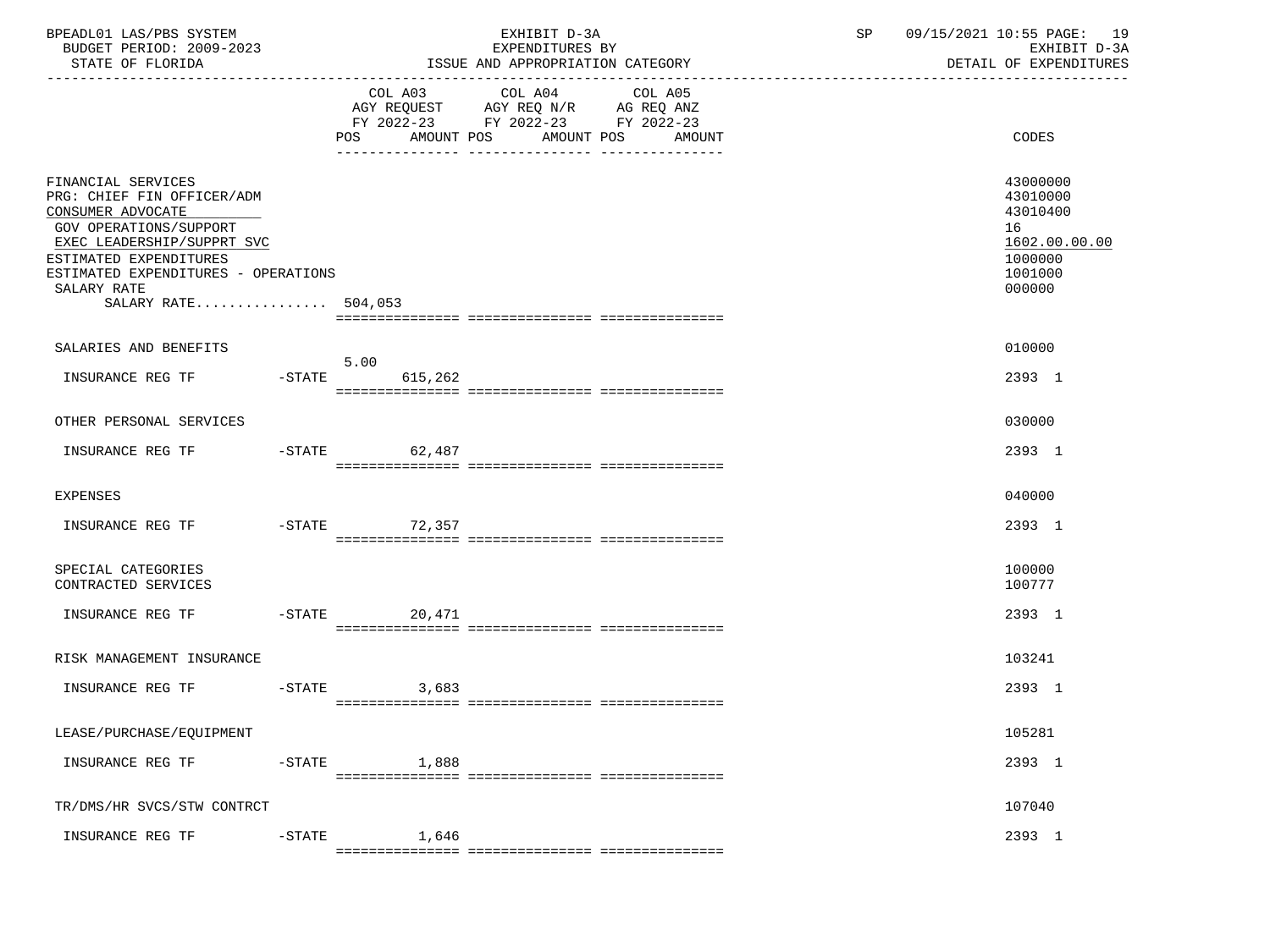| BPEADL01 LAS/PBS SYSTEM<br>BUDGET PERIOD: 2009-2023<br>STATE OF FLORIDA                                                                                                                        |                  | EXHIBIT D-3A<br>EXPENDITURES BY<br>ISSUE AND APPROPRIATION CATEGORY                                                                      | SP | 09/15/2021 10:55 PAGE: 20<br>EXHIBIT D-3A<br>DETAIL OF EXPENDITURES           |
|------------------------------------------------------------------------------------------------------------------------------------------------------------------------------------------------|------------------|------------------------------------------------------------------------------------------------------------------------------------------|----|-------------------------------------------------------------------------------|
|                                                                                                                                                                                                |                  | COL A03 COL A04 COL A05<br>AGY REQUEST AGY REQ N/R AG REQ ANZ<br>FY 2022-23 FY 2022-23 FY 2022-23<br>POS AMOUNT POS AMOUNT POS<br>AMOUNT |    | CODES                                                                         |
| FINANCIAL SERVICES<br>PRG: CHIEF FIN OFFICER/ADM<br>CONSUMER ADVOCATE<br>GOV OPERATIONS/SUPPORT<br>EXEC LEADERSHIP/SUPPRT SVC<br>ESTIMATED EXPENDITURES<br>ESTIMATED EXPENDITURES - OPERATIONS |                  |                                                                                                                                          |    | 43000000<br>43010000<br>43010400<br>16<br>1602.00.00.00<br>1000000<br>1001000 |
| TOTAL: ESTIMATED EXPENDITURES - OPERATIONS<br>TOTAL POSITIONS 5.00<br>TOTAL ISSUE $777,794$<br>TOTAL SALARY RATE 504,053                                                                       |                  |                                                                                                                                          |    | 1001000                                                                       |
| SALARY INCREASES FOR FY 2021-22 -<br>STATE EMPLOYEE MINIMUM WAGE<br>INCREASE - EFFECTIVE 7/1/2021<br>OTHER PERSONAL SERVICES                                                                   |                  |                                                                                                                                          |    | 1001030<br>030000                                                             |
|                                                                                                                                                                                                |                  |                                                                                                                                          |    | 2393 1                                                                        |
| FLORIDA RETIREMENT SYSTEM<br>ADJUSTMENT - FY 2021-22 - NORMAL<br>COST AND UNFUNDED ACTUARIAL<br>LIABILITY<br>SALARIES AND BENEFITS                                                             |                  |                                                                                                                                          |    | 1001070<br>010000                                                             |
|                                                                                                                                                                                                |                  |                                                                                                                                          |    | 2393 1                                                                        |
| CASUALTY INSURANCE PREMIUM<br>ADJUSTMENT<br>SPECIAL CATEGORIES<br>RISK MANAGEMENT INSURANCE                                                                                                    |                  |                                                                                                                                          |    | 1001090<br>100000<br>103241                                                   |
| INSURANCE REG TF                                                                                                                                                                               | $-$ STATE<br>116 |                                                                                                                                          |    | 2393 1                                                                        |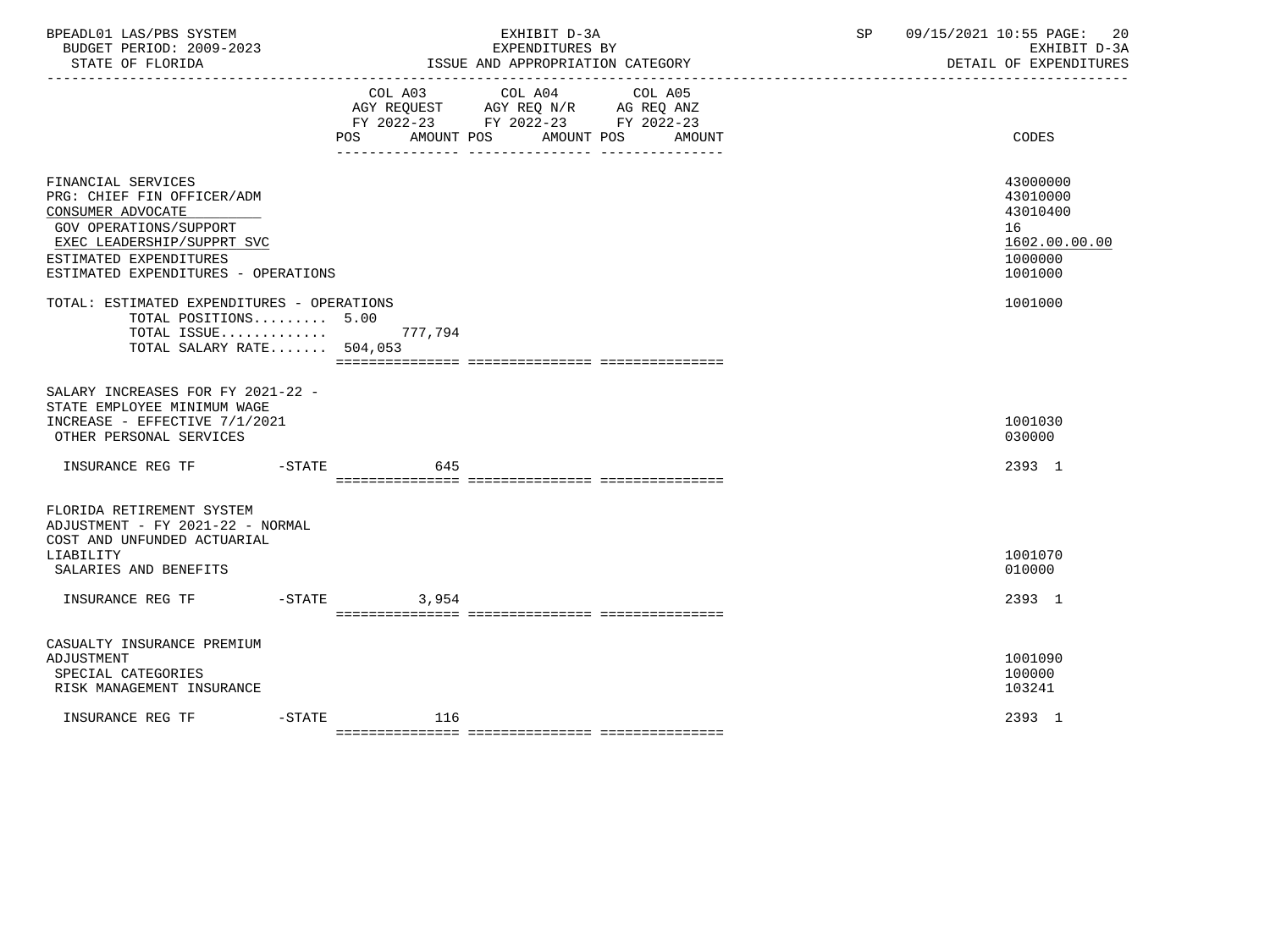| BPEADL01 LAS/PBS SYSTEM<br>BUDGET PERIOD: 2009-2023<br>STATE OF FLORIDA                                                                                                                                                                                       | EXHIBIT D-3A<br>EXPENDITURES BY<br>ISSUE AND APPROPRIATION CATEGORY                                                                                       | <b>SP</b><br>09/15/2021 10:55 PAGE: 21<br>EXHIBIT D-3A<br>DETAIL OF EXPENDITURES                  |
|---------------------------------------------------------------------------------------------------------------------------------------------------------------------------------------------------------------------------------------------------------------|-----------------------------------------------------------------------------------------------------------------------------------------------------------|---------------------------------------------------------------------------------------------------|
|                                                                                                                                                                                                                                                               | ----------------<br>COL A03 COL A04 COL A05<br>AGY REQUEST AGY REQ N/R AG REQ ANZ<br>FY 2022-23 FY 2022-23 FY 2022-23<br>POS AMOUNT POS AMOUNT POS AMOUNT | CODES                                                                                             |
| FINANCIAL SERVICES<br>PRG: CHIEF FIN OFFICER/ADM<br>CONSUMER ADVOCATE<br>GOV OPERATIONS/SUPPORT<br>EXEC LEADERSHIP/SUPPRT SVC<br>ESTIMATED EXPENDITURES<br>REALLOCATION OF HUMAN RESOURCES<br>OUTSOURCING<br>SPECIAL CATEGORIES<br>TR/DMS/HR SVCS/STW CONTRCT |                                                                                                                                                           | 43000000<br>43010000<br>43010400<br>16<br>1602.00.00.00<br>1000000<br>1005900<br>100000<br>107040 |
| $-STATE$<br>INSURANCE REG TF                                                                                                                                                                                                                                  | $138-$                                                                                                                                                    | 2393 1                                                                                            |
| TOTAL: EXEC LEADERSHIP/SUPPRT SVC<br>BY FUND TYPE                                                                                                                                                                                                             |                                                                                                                                                           | 1602.00.00.00                                                                                     |
| SALARY RATE 504,053                                                                                                                                                                                                                                           | 5.00                                                                                                                                                      | 2000                                                                                              |
|                                                                                                                                                                                                                                                               |                                                                                                                                                           |                                                                                                   |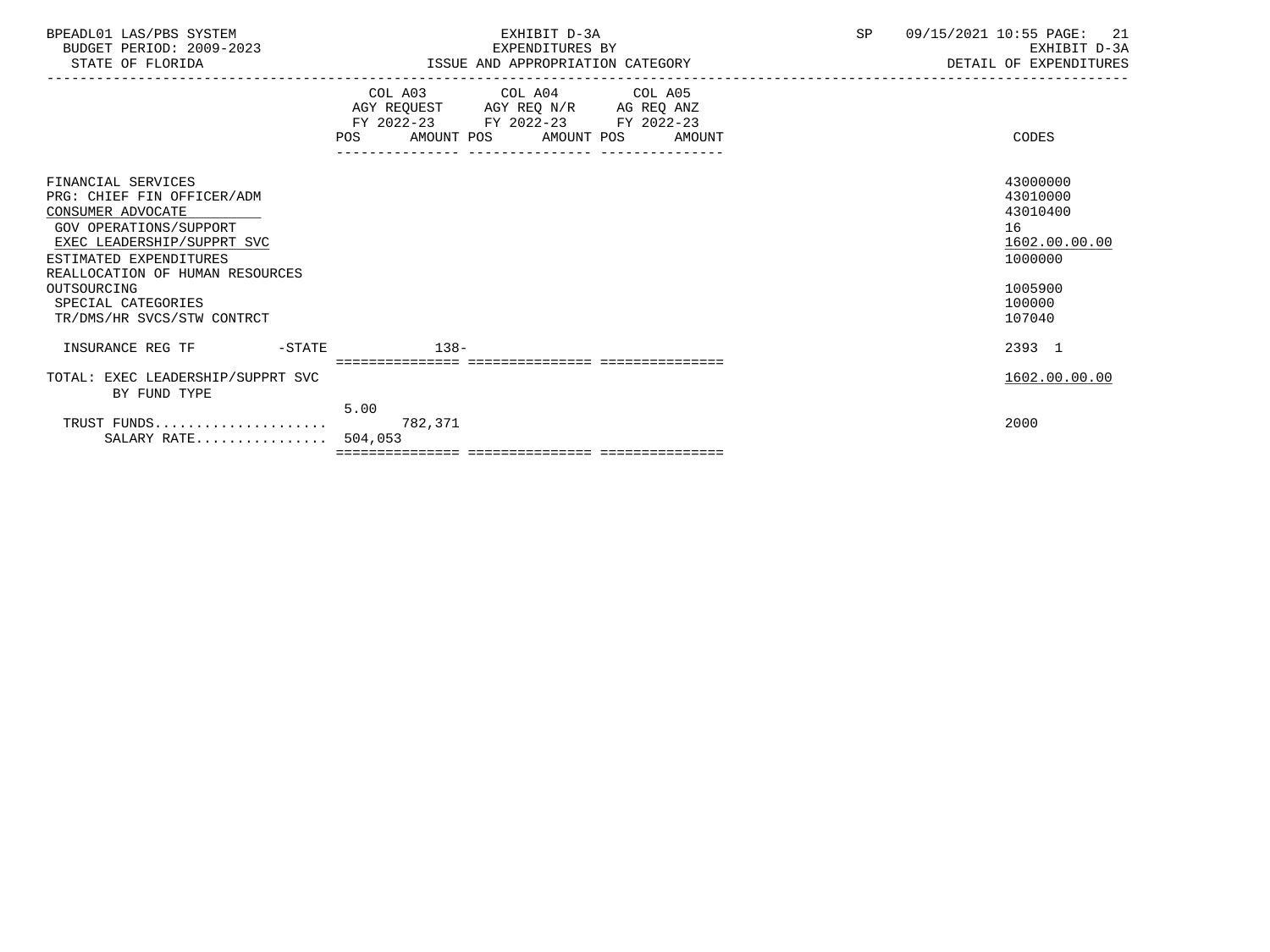| BPEADL01 LAS/PBS SYSTEM<br>BUDGET PERIOD: 2009-2023<br>STATE OF FLORIDA                                                                                                                                                                  |                                                                                                                | EXHIBIT D-3A<br>EXPENDITURES BY<br>ISSUE AND APPROPRIATION CATEGORY                                                               | 09/15/2021 10:55 PAGE: 22<br>SP | EXHIBIT D-3A<br>DETAIL OF EXPENDITURES                                            |
|------------------------------------------------------------------------------------------------------------------------------------------------------------------------------------------------------------------------------------------|----------------------------------------------------------------------------------------------------------------|-----------------------------------------------------------------------------------------------------------------------------------|---------------------------------|-----------------------------------------------------------------------------------|
|                                                                                                                                                                                                                                          | POS FOR THE POST OF THE POST OF THE POST OF THE POST OF THE POST OF THE POST OF THE POST OF THE POST OF THE PO | COL A03 COL A04 COL A05<br>AGY REQUEST AGY REQ N/R AG REQ ANZ<br>FY 2022-23 FY 2022-23 FY 2022-23<br>AMOUNT POS AMOUNT POS AMOUNT |                                 | CODES                                                                             |
| FINANCIAL SERVICES<br>PRG: CHIEF FIN OFFICER/ADM<br>INFO TECHNOLOGY - FLAIR<br>GOV OPERATIONS/SUPPORT<br>INFORMATION TECHNOLOGY<br>ESTIMATED EXPENDITURES<br>ESTIMATED EXPENDITURES - OPERATIONS<br>SALARY RATE<br>SALARY RATE 4,547,493 |                                                                                                                |                                                                                                                                   | 16                              | 43000000<br>43010000<br>43010500<br>1603.00.00.00<br>1000000<br>1001000<br>000000 |
| SALARIES AND BENEFITS                                                                                                                                                                                                                    |                                                                                                                |                                                                                                                                   |                                 | 010000                                                                            |
| GENERAL REVENUE FUND -STATE 5,650,468<br>ADMINISTRATIVE TRUST FUND -STATE<br>INSURANCE REG TF -STATE 649,324                                                                                                                             | 331,060                                                                                                        |                                                                                                                                   |                                 | 1000 1<br>2021 1<br>2393 1                                                        |
| TOTAL POSITIONS 82.00<br>TOTAL APPRO $6,630,852$                                                                                                                                                                                         |                                                                                                                |                                                                                                                                   |                                 |                                                                                   |
| OTHER PERSONAL SERVICES                                                                                                                                                                                                                  |                                                                                                                |                                                                                                                                   |                                 | 030000                                                                            |
| GENERAL REVENUE FUND -STATE 5,475                                                                                                                                                                                                        |                                                                                                                |                                                                                                                                   |                                 | 1000 1                                                                            |
| EXPENSES                                                                                                                                                                                                                                 |                                                                                                                |                                                                                                                                   |                                 | 040000                                                                            |
| GENERAL REVENUE FUND -STATE 1,198,941<br>ADMINISTRATIVE TRUST FUND -STATE<br>TOTAL APPRO                                                                                                                                                 | 168,513<br>1,367,454                                                                                           |                                                                                                                                   |                                 | 1000 1<br>2021 1                                                                  |
|                                                                                                                                                                                                                                          |                                                                                                                |                                                                                                                                   |                                 |                                                                                   |
| OPERATING CAPITAL OUTLAY                                                                                                                                                                                                                 |                                                                                                                |                                                                                                                                   |                                 | 060000                                                                            |
| GENERAL REVENUE FUND<br>$-$ STATE                                                                                                                                                                                                        | 104,880                                                                                                        |                                                                                                                                   |                                 | 1000 1                                                                            |
| SPECIAL CATEGORIES<br>FLAIR OPERS & MAINTENANCE                                                                                                                                                                                          |                                                                                                                |                                                                                                                                   |                                 | 100000<br>100702                                                                  |
| GENERAL REVENUE FUND<br>$-STATE$<br>ADMINISTRATIVE TRUST FUND -STATE                                                                                                                                                                     | 699,369<br>2,533,604                                                                                           |                                                                                                                                   |                                 | 1000 1<br>2021 1                                                                  |
| TOTAL APPRO                                                                                                                                                                                                                              | 3, 232, 973                                                                                                    |                                                                                                                                   |                                 |                                                                                   |

=============== =============== ===============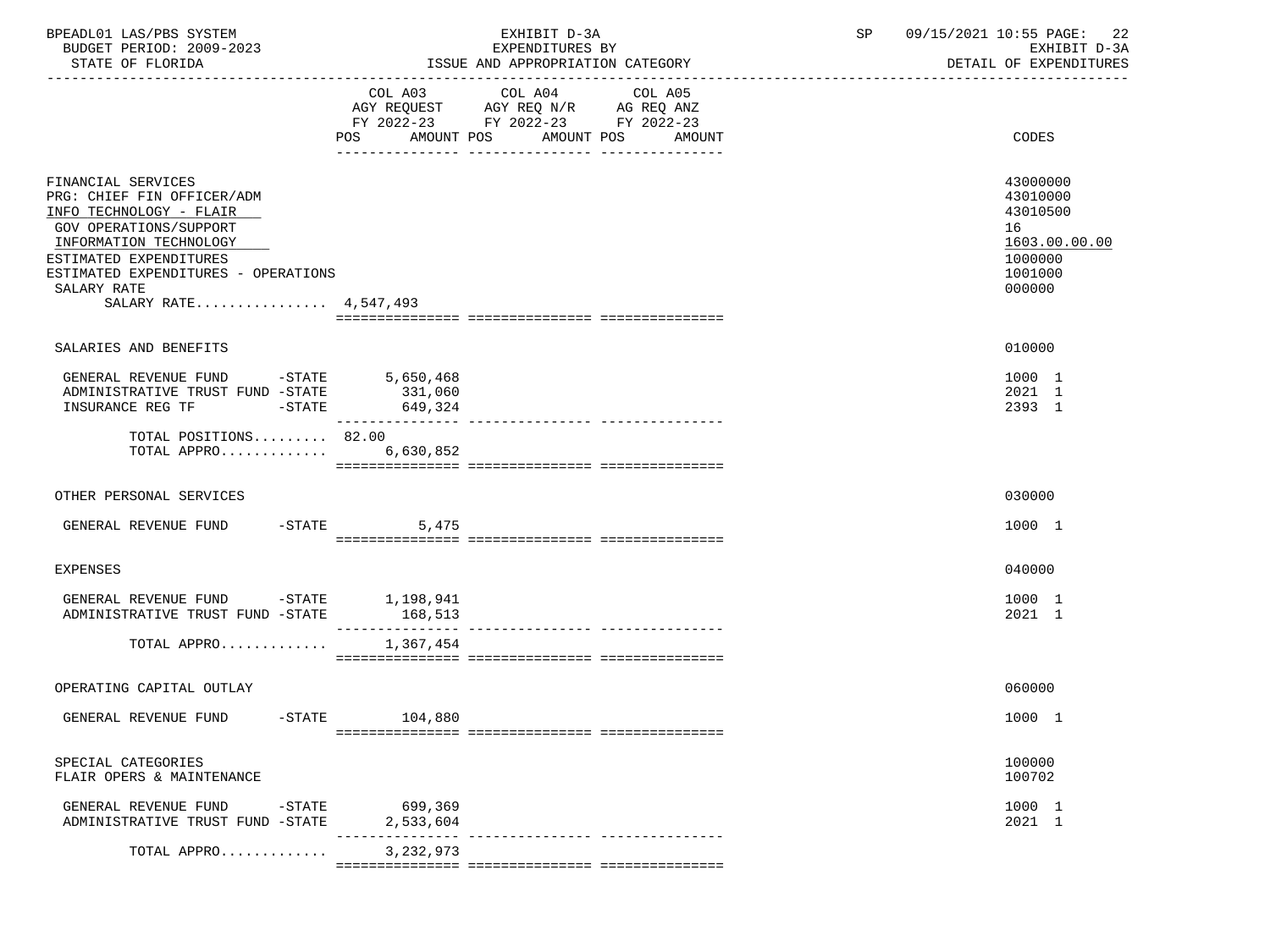| BPEADL01 LAS/PBS SYSTEM  | EXHIBIT                               | $\cap$ $\Gamma$ | 09/15/2021 10:55 PAGE:<br>23 |
|--------------------------|---------------------------------------|-----------------|------------------------------|
| BUDGET PERIOD: 2009-2023 | EXPENDITURES BY                       |                 | EXHIBIT D-3A                 |
| STATE OF FLORIDA         | : AND APPROPRIATION CATEGORY<br>"SSUE |                 | DETAIL OF EXPENDITURES       |

|                                                                                                                                                                                                                                               | AMOUNT POS                                      | FY 2022-23 FY 2022-23 FY 2022-23 | AMOUNT POS<br>AMOUNT | CODES                                                                                             |
|-----------------------------------------------------------------------------------------------------------------------------------------------------------------------------------------------------------------------------------------------|-------------------------------------------------|----------------------------------|----------------------|---------------------------------------------------------------------------------------------------|
|                                                                                                                                                                                                                                               |                                                 | --- -------------                | -- ----------------  |                                                                                                   |
| FINANCIAL SERVICES<br>PRG: CHIEF FIN OFFICER/ADM<br>INFO TECHNOLOGY - FLAIR<br>GOV OPERATIONS/SUPPORT<br>INFORMATION TECHNOLOGY<br>ESTIMATED EXPENDITURES<br>ESTIMATED EXPENDITURES - OPERATIONS<br>SPECIAL CATEGORIES<br>CONTRACTED SERVICES |                                                 |                                  |                      | 43000000<br>43010000<br>43010500<br>16<br>1603.00.00.00<br>1000000<br>1001000<br>100000<br>100777 |
| GENERAL REVENUE FUND -STATE 2,968,816<br>ADMINISTRATIVE TRUST FUND -STATE                                                                                                                                                                     | 592,191<br>----------------                     |                                  |                      | 1000 1<br>2021 1                                                                                  |
| TOTAL APPRO                                                                                                                                                                                                                                   | 3,561,007                                       |                                  |                      |                                                                                                   |
| FLAIR SYSTEM REPLACEMENT                                                                                                                                                                                                                      |                                                 |                                  |                      | 100781                                                                                            |
| ADMINISTRATIVE TRUST FUND -STATE 2,853,062                                                                                                                                                                                                    |                                                 |                                  |                      | 2021 1                                                                                            |
| DEFERRED-PAY COM CONTRACTS                                                                                                                                                                                                                    |                                                 |                                  |                      | 105280                                                                                            |
| GENERAL REVENUE FUND -STATE<br>ADMINISTRATIVE TRUST FUND -STATE<br>$-$ STATE<br>INSURANCE REG TF                                                                                                                                              | 85,914<br>390,209<br>135,755<br>--------------- |                                  |                      | 1000 1<br>2021 1<br>2393 1                                                                        |
| TOTAL APPRO                                                                                                                                                                                                                                   | 611,878                                         |                                  |                      |                                                                                                   |
| LEASE/PURCHASE/EQUIPMENT                                                                                                                                                                                                                      |                                                 |                                  |                      | 105281                                                                                            |
| GENERAL REVENUE FUND<br>$-$ STATE                                                                                                                                                                                                             | 1,424                                           |                                  |                      | 1000 1                                                                                            |
| TR/DMS/HR SVCS/STW CONTRCT                                                                                                                                                                                                                    |                                                 |                                  |                      | 107040                                                                                            |
| GENERAL REVENUE FUND -STATE<br>ADMINISTRATIVE TRUST FUND -STATE<br>$-$ STATE<br>INSURANCE REG TF                                                                                                                                              | 27,219<br>2,337<br>2,312<br>---------------     |                                  |                      | 1000 1<br>2021 1<br>2393 1                                                                        |
| TOTAL APPRO                                                                                                                                                                                                                                   | 31,868                                          |                                  |                      |                                                                                                   |
| TOTAL: ESTIMATED EXPENDITURES - OPERATIONS<br>TOTAL POSITIONS 82.00<br>TOTAL ISSUE<br>TOTAL SALARY RATE 4,547,493                                                                                                                             | 18,400,873                                      |                                  |                      | 1001000                                                                                           |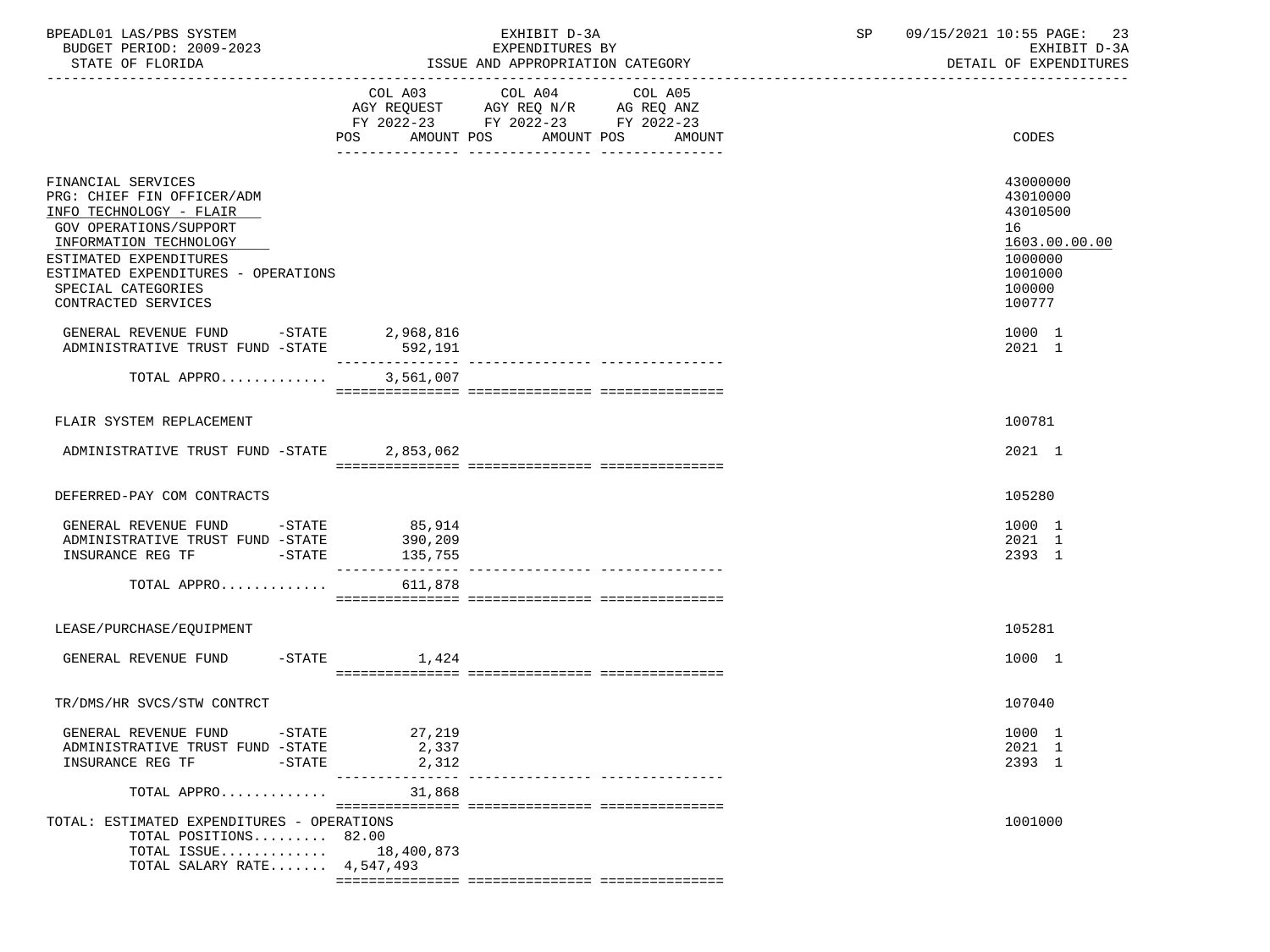| BPEADL01 LAS/PBS SYSTEM<br>BUDGET PERIOD: 2009-2023                                                                                                                                                                                                                                       | EXHIBIT D-3A<br>EXPENDITURES BY                                                                                                             | 09/15/2021 10:55 PAGE:<br>-24<br>SP<br>EXHIBIT D-3A<br>DETAIL OF EXPENDITURES           |
|-------------------------------------------------------------------------------------------------------------------------------------------------------------------------------------------------------------------------------------------------------------------------------------------|---------------------------------------------------------------------------------------------------------------------------------------------|-----------------------------------------------------------------------------------------|
|                                                                                                                                                                                                                                                                                           | COL A03<br>COL A04 COL A05<br>AGY REQUEST AGY REQ N/R AG REQ ANZ<br>FY 2022-23 FY 2022-23 FY 2022-23<br>POS AMOUNT POS AMOUNT POS<br>AMOUNT | <b>CODES</b>                                                                            |
| FINANCIAL SERVICES<br>PRG: CHIEF FIN OFFICER/ADM<br>INFO TECHNOLOGY - FLAIR<br>GOV OPERATIONS/SUPPORT<br>INFORMATION TECHNOLOGY<br>ESTIMATED EXPENDITURES<br>SALARY INCREASES FOR FY 2021-22 -<br>STATE EMPLOYEE MINIMUM WAGE<br>INCREASE - EFFECTIVE 7/1/2021<br>OTHER PERSONAL SERVICES |                                                                                                                                             | 43000000<br>43010000<br>43010500<br>16<br>1603.00.00.00<br>1000000<br>1001030<br>030000 |
| GENERAL REVENUE FUND -STATE                                                                                                                                                                                                                                                               | 56                                                                                                                                          | 1000 1                                                                                  |
| FLORIDA RETIREMENT SYSTEM<br>ADJUSTMENT - FY 2021-22 - NORMAL<br>COST AND UNFUNDED ACTUARIAL<br>LIABILITY<br>SALARIES AND BENEFITS<br>GENERAL REVENUE FUND -STATE 33,440<br>ADMINISTRATIVE TRUST FUND -STATE                                                                              | 1,958                                                                                                                                       | 1001070<br>010000<br>1000 1<br>2021 1                                                   |
| TOTAL APPRO 39,240                                                                                                                                                                                                                                                                        | 3,842                                                                                                                                       | 2393 1                                                                                  |
|                                                                                                                                                                                                                                                                                           |                                                                                                                                             |                                                                                         |
| REALLOCATION OF HUMAN RESOURCES<br>OUTSOURCING<br>SPECIAL CATEGORIES<br>TR/DMS/HR SVCS/STW CONTRCT                                                                                                                                                                                        |                                                                                                                                             | 1005900<br>100000<br>107040                                                             |
| GENERAL REVENUE FUND -STATE 2,275-<br>ADMINISTRATIVE TRUST FUND -STATE<br>$-STATE$<br>INSURANCE REG TF                                                                                                                                                                                    | $195 -$<br>$193-$                                                                                                                           | 1000 1<br>2021 1<br>2393 1                                                              |
| TOTAL APPRO                                                                                                                                                                                                                                                                               | $2,663-$                                                                                                                                    |                                                                                         |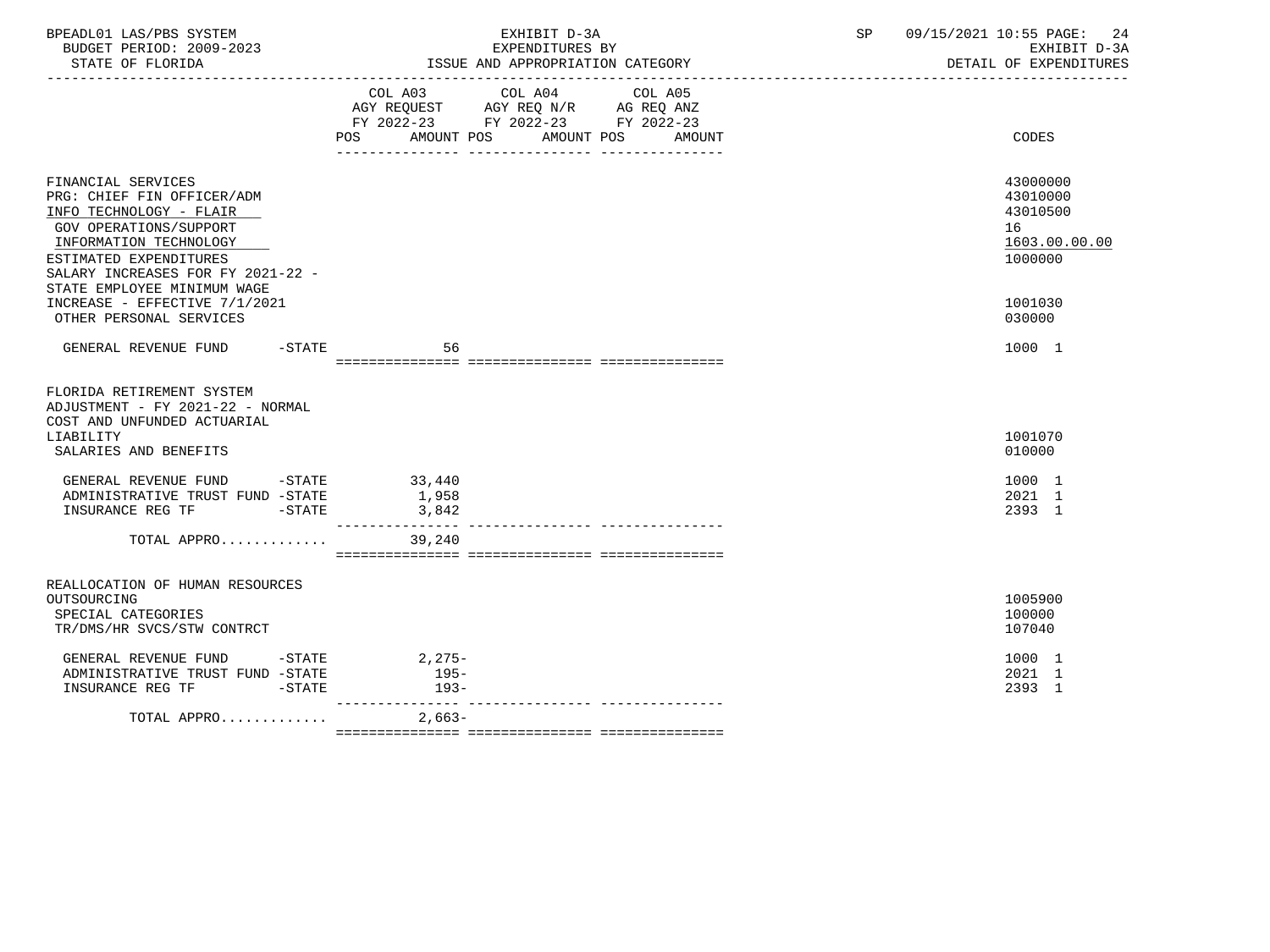| BPEADL01 LAS/PBS SYSTEM<br>BUDGET PERIOD: 2009-2023<br>STATE OF FLORIDA                                                                                                                                                                                                                   | EXHIBIT D-3A<br>EXPENDITURES BY<br>ISSUE AND APPROPRIATION CATEGORY |                                                                                                                                                                                                             |  | SP | 25<br>09/15/2021 10:55 PAGE:<br>EXHIBIT D-3A<br>DETAIL OF EXPENDITURES                            |  |
|-------------------------------------------------------------------------------------------------------------------------------------------------------------------------------------------------------------------------------------------------------------------------------------------|---------------------------------------------------------------------|-------------------------------------------------------------------------------------------------------------------------------------------------------------------------------------------------------------|--|----|---------------------------------------------------------------------------------------------------|--|
|                                                                                                                                                                                                                                                                                           | POS FOR                                                             | COL A03 COL A04 COL A05<br>$\begin{tabular}{lllllll} AGY & \texttt{REQUEST} & \texttt{AGY REQ N/R} & \texttt{AG REQ ANZ} \end{tabular}$<br>FY 2022-23 FY 2022-23 FY 2022-23<br>AMOUNT POS AMOUNT POS AMOUNT |  |    | CODES                                                                                             |  |
| FINANCIAL SERVICES<br>PRG: CHIEF FIN OFFICER/ADM<br>INFO TECHNOLOGY - FLAIR<br>GOV OPERATIONS/SUPPORT<br>INFORMATION TECHNOLOGY<br>NONRECURRING EXPENDITURES<br>FLORIDA PLANNING, ACCOUNTING, AND<br>LEDGER MANAGEMENT (PALM) READINESS<br>SPECIAL CATEGORIES<br>FLAIR SYSTEM REPLACEMENT |                                                                     |                                                                                                                                                                                                             |  |    | 43000000<br>43010000<br>43010500<br>16<br>1603.00.00.00<br>2100000<br>2103008<br>100000<br>100781 |  |
| ADMINISTRATIVE TRUST FUND -STATE 2,853,062-                                                                                                                                                                                                                                               |                                                                     |                                                                                                                                                                                                             |  |    | 2021 1                                                                                            |  |
| STATE ENTERPRISE INFORMATION<br>TECHNOLOGY<br>CONTINUATION: FLORIDA PLANNING,<br>ACCOUNTING, AND LEDGER MANAGEMENT<br>(PALM) READINESS                                                                                                                                                    |                                                                     |                                                                                                                                                                                                             |  |    | 3610000<br>36108C0                                                                                |  |
| SPECIAL CATEGORIES<br>FLAIR SYSTEM REPLACEMENT                                                                                                                                                                                                                                            |                                                                     |                                                                                                                                                                                                             |  |    | 100000<br>100781                                                                                  |  |
| ADMINISTRATIVE TRUST FUND -STATE 1.636.888 1.218.888                                                                                                                                                                                                                                      |                                                                     |                                                                                                                                                                                                             |  |    | 2021 1                                                                                            |  |
|                                                                                                                                                                                                                                                                                           |                                                                     |                                                                                                                                                                                                             |  |    |                                                                                                   |  |

 AGENCY ISSUE NARRATIVE: 2022-2023 BUDGET YEAR NARRATIVE: IT COMPONENT? YES

 Reference to Long Range Program Plan: Goal #2) Foster Open Government Through Financial Accountability and Transparency; Goal #3) Promote a Customer-Focused Culture and Strengthen Efficiency.

 In order to support the Florida Planning, Accounting, and Ledger Management (FL PALM) transition, this issue requests 1,218,888 in nonrecurring budget authority and 418,000 in recurring budget authority.

 The department supports the Florida Accounting Information Resource (FLAIR) system that is scheduled to be replaced by FL PALM in two phases ending in July 2024 and January 2025 respectively. Many critical agency business applications connect and use FLAIR system data to perform business processes. The agency business systems and corresponding interfaces need to be remediated to work with the new FL PALM processes and exchange data using the FL PALM format.

 This request includes both recurring and non-recurring budget authority. The recurring funding will be used to cover the cost of annual software licenses and a resource to provide ongoing configuration and support for the AIP. The nonrecurring funding will continue to fund the contracted services resources assisting the Department with remediation of the agency business systems.

 Without the additional funding, the Department will either not be ready to transition to Florida PALM, which could result in overall delays to the Project or will have to use existing resources to complete these activities which could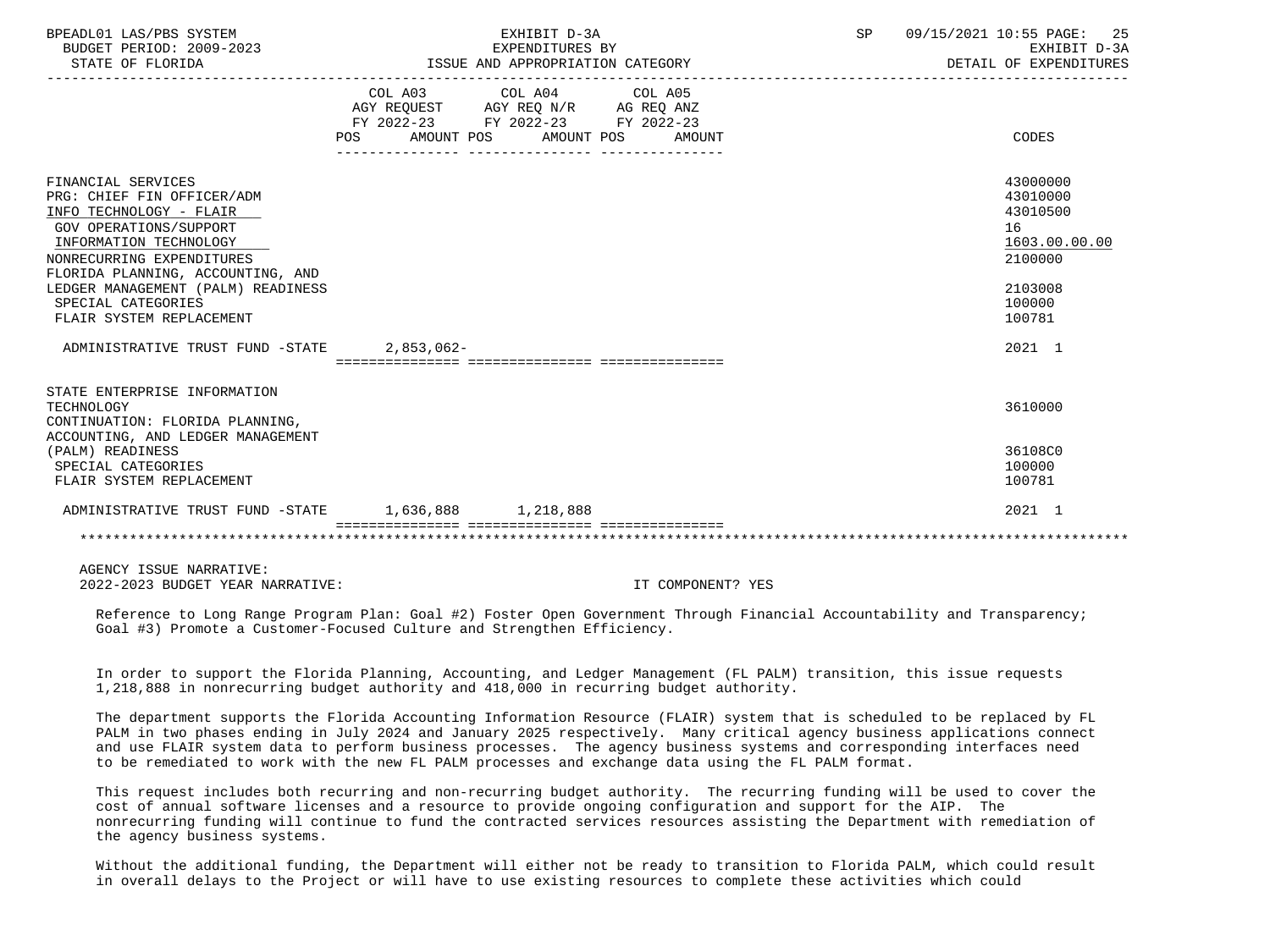| BPEADL01 LAS/PBS SYSTEM<br>BUDGET PERIOD: 2009-2023<br>STATE OF FLORIDA                                                                                         | EXHIBIT D-3A<br>EXPENDITURES BY<br>ISSUE AND APPROPRIATION CATEGORY                                                                                                          | 09/15/2021 10:55 PAGE: 26<br>SP<br>EXHIBIT D-3A<br>DETAIL OF EXPENDITURES |  |
|-----------------------------------------------------------------------------------------------------------------------------------------------------------------|------------------------------------------------------------------------------------------------------------------------------------------------------------------------------|---------------------------------------------------------------------------|--|
|                                                                                                                                                                 | COL A03 COL A04 COL A05<br>AGY REQUEST AGY REQ N/R AG REQ ANZ<br>FY 2022-23 FY 2022-23 FY 2022-23<br>AMOUNT POS AMOUNT POS AMOUNT<br>POS<br>--------------- ---------------- | CODES                                                                     |  |
| FINANCIAL SERVICES<br>PRG: CHIEF FIN OFFICER/ADM<br>INFO TECHNOLOGY - FLAIR<br>GOV OPERATIONS/SUPPORT<br>INFORMATION TECHNOLOGY<br>STATE ENTERPRISE INFORMATION |                                                                                                                                                                              | 43000000<br>43010000<br>43010500<br>16<br>1603.00.00.00                   |  |
| TECHNOLOGY<br>CONTINUATION: FLORIDA PLANNING,<br>ACCOUNTING, AND LEDGER MANAGEMENT<br>(PALM) READINESS                                                          |                                                                                                                                                                              | 3610000<br>36108C0                                                        |  |
| current operations.<br>in the company of the state of the state of the state of the state of the state of the state of the state of t                           | potentially result in errors, omissions, decrease in the quality and accuracy of Florida PALM transition tasks and/or                                                        |                                                                           |  |

A breakdown of the requested funding is listed below.

 1 Project Manager @ \$130 per hour x 1944 hours = \$252,720 nonrecurring 1 Application Integration Engineer @ \$142 per hour x 1944 hours = \$276,048 nonrecurring 1 Application Developer @ \$125 per hour x 1944 hours = \$243,000 nonrecurring 2 Technical Business Analyst @ \$115 per hour x 1944 hours = \$447,120 nonrecurring Recurring Application Integration Platform (AIP) Subscription = \$175,000 recurring 1 Application Developer @ \$125 per hour x 1944 hours = \$243,000 recurring \*\*\*\*\*\*\*\*\*\*\*\*\*\*\*\*\*\*\*\*\*\*\*\*\*\*\*\*\*\*\*\*\*\*\*\*\*\*\*\*\*\*\*\*\*\*\*\*\*\*\*\*\*\*\*\*\*\*\*\*\*\*\*\*\*\*\*\*\*\*\*\*\*\*\*\*\*\*\*\*\*\*\*\*\*\*\*\*\*\*\*\*\*\*\*\*\*\*\*\*\*\*\*\*\*\*\*\*\*\*\*\*\*\*\*\*\*\*\*\*\*\*\*\*\*\*\*

| AGENCY-WIDE INFORMATION TECHNOLOGY           |         | 3620000           |
|----------------------------------------------|---------|-------------------|
| CONTINUATION: FLAIR SYSTEM                   |         |                   |
| REPLACEMENT<br>SPECIAL CATEGORIES            |         | 36205C0<br>100000 |
| FLAIR SYSTEM REPLACEMENT                     |         | 100781            |
|                                              |         |                   |
| $-$ STATE<br>879,660<br>GENERAL REVENUE FUND | 879,660 | 1000              |
|                                              |         |                   |

 AGENCY ISSUE NARRATIVE: 2022-2023 BUDGET YEAR NARRATIVE: IT COMPONENT? YES Reference to Long Range Program Plan: Goal #3) Promote a Customer-Focused Culture and Strengthen Efficiency.

 This issue requests 879,660 in nonrecurring budget authority to support the transition of the Florida Accounting Information Resource (FLAIR) system to the Florida Planning, Accounting, and Ledger Management (FL PALM) solution.

 The FL PALM transition schedule has the Departmental and Central components of FLAIR migrating to the solution in July 2024 and the Payroll component to follow in January 2025. The accounting functions of the Departmental and Central components are many and complex. For Fiscal Year 2022-23, the FLAIR team will be researching and providing documented analysis on over 125 interfaces whose functionality will transition to FL PALM. FLAIR will need to be modified to run the Payroll component without the Departmental/Central components and to continue printing payroll and expense warrants.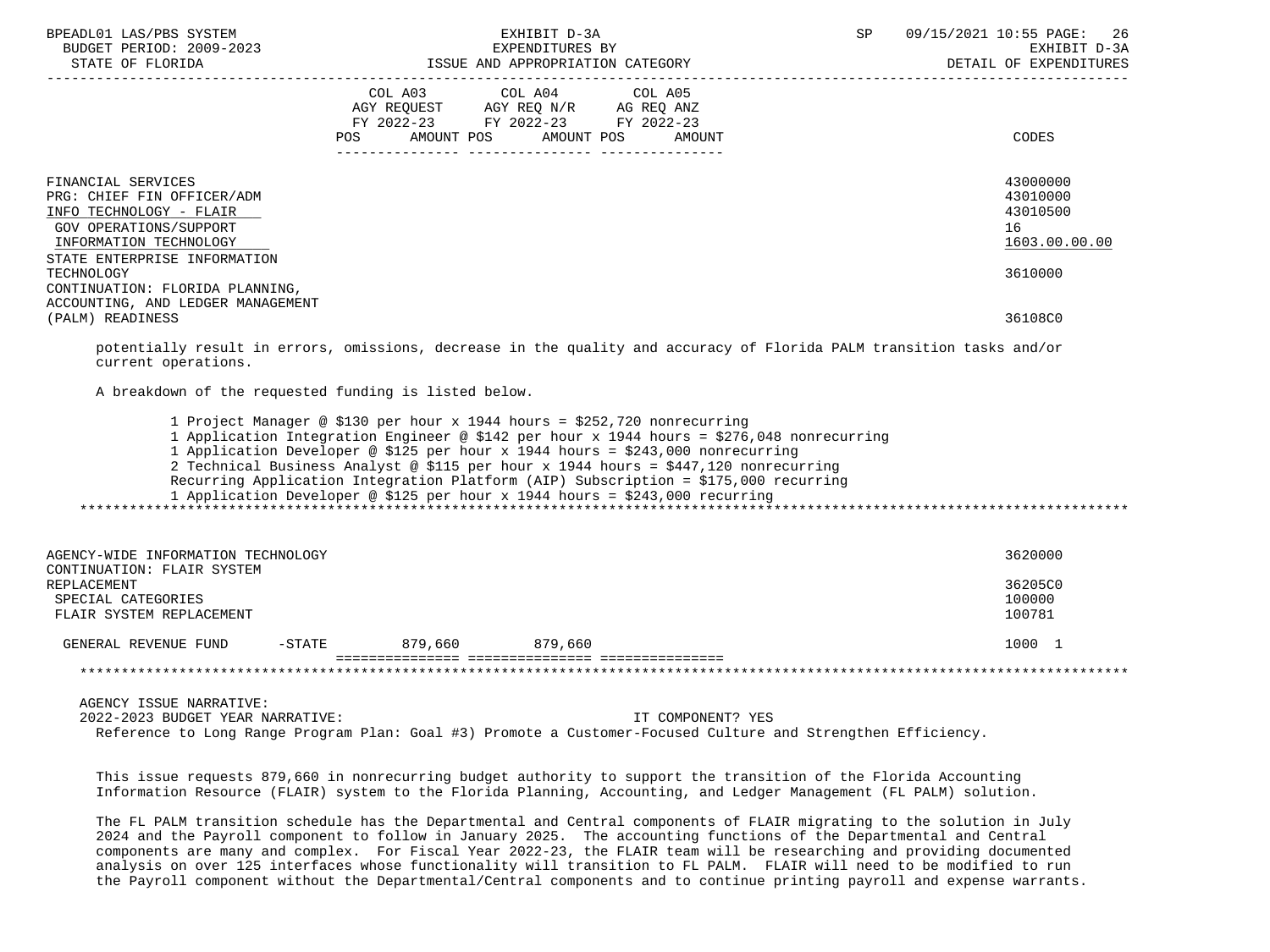| BPEADL01 LAS/PBS SYSTEM<br>BUDGET PERIOD: 2009-2023<br>STATE OF FLORIDA                                                                                               |                                         | EXHIBIT D-3A<br>EXPENDITURES BY<br>ISSUE AND APPROPRIATION CATEGORY                                 | SP | 09/15/2021 10:55 PAGE: 27<br>EXHIBIT D-3A<br>DETAIL OF EXPENDITURES |  |
|-----------------------------------------------------------------------------------------------------------------------------------------------------------------------|-----------------------------------------|-----------------------------------------------------------------------------------------------------|----|---------------------------------------------------------------------|--|
|                                                                                                                                                                       | COL A03<br>POS<br>AMOUNT POS AMOUNT POS | COL A04 COL A05<br>AGY REOUEST AGY REO N/R AG REO ANZ<br>FY 2022-23 FY 2022-23 FY 2022-23<br>AMOUNT |    | CODES                                                               |  |
| FINANCIAL SERVICES<br>PRG: CHIEF FIN OFFICER/ADM<br>INFO TECHNOLOGY - FLAIR<br>GOV OPERATIONS/SUPPORT<br>INFORMATION TECHNOLOGY<br>AGENCY-WIDE INFORMATION TECHNOLOGY |                                         |                                                                                                     |    | 43000000<br>43010000<br>43010500<br>16<br>1603.00.00.00<br>3620000  |  |
| CONTINUATION: FLAIR SYSTEM<br>REPLACEMENT                                                                                                                             |                                         |                                                                                                     |    | 36205C0                                                             |  |

 This work will require extensive testing. Data cleansing activities by the FLAIR team will be vital to the successful data conversion efforts, especially for the Departmental data.

 Additional tasks will include positioning the Information Warehouse to provide agency support for historical data after the retirement of FLAIR, enhancing the roles and responsibilities of the Production Control unit to support the daily operations of FL PALM, and begin building a strategy to sunset the Departmental/Central FLAIR components. Close project planning and coordination with the FL PALM activities and shared milestones will be essential as well as the development of required operational work plans and status reports.

A breakdown of the requested funding is listed below.

 1 Applications Development Analysts @ 110 per hour x 480 hours = \$52,800 2 Data Architects @ \$110 per hour x 972 hours = \$213,840 1 Systems Software Programmer @ \$115 per hour x 288 hours = \$33,120 Managed Services Provider @ \$81 per hour x 2100 hours = \$170,100 1 Program Management Director @ \$175 per hour x 1944 hours = \$340,200 1 Program Management Director @ \$145 per hour x 480 hours = \$69,600 \*\*\*\*\*\*\*\*\*\*\*\*\*\*\*\*\*\*\*\*\*\*\*\*\*\*\*\*\*\*\*\*\*\*\*\*\*\*\*\*\*\*\*\*\*\*\*\*\*\*\*\*\*\*\*\*\*\*\*\*\*\*\*\*\*\*\*\*\*\*\*\*\*\*\*\*\*\*\*\*\*\*\*\*\*\*\*\*\*\*\*\*\*\*\*\*\*\*\*\*\*\*\*\*\*\*\*\*\*\*\*\*\*\*\*\*\*\*\*\*\*\*\*\*\*\*\*

| COST INCREASE: INFORMATION<br>TECHNOLOGY CONTRACTUAL PRICE<br>INCREASES<br>EXPENSES |                                      | 36211C0<br>040000 |
|-------------------------------------------------------------------------------------|--------------------------------------|-------------------|
| ADMINISTRATIVE TRUST FUND -STATE                                                    | 89,416                               | 2021              |
|                                                                                     |                                      |                   |
| SPECIAL CATEGORIES<br>CONTRACTED SERVICES                                           |                                      | 100000<br>100777  |
| ADMINISTRATIVE TRUST FUND -STATE                                                    | 736,913                              | 2021              |
|                                                                                     |                                      |                   |
| TOTAL: COST INCREASE: INFORMATION                                                   |                                      | 36211C0           |
| TECHNOLOGY CONTRACTUAL PRICE                                                        |                                      |                   |
| INCREASES                                                                           |                                      |                   |
| TOTAL ISSUE                                                                         | 826,329                              |                   |
|                                                                                     | ____________________________________ |                   |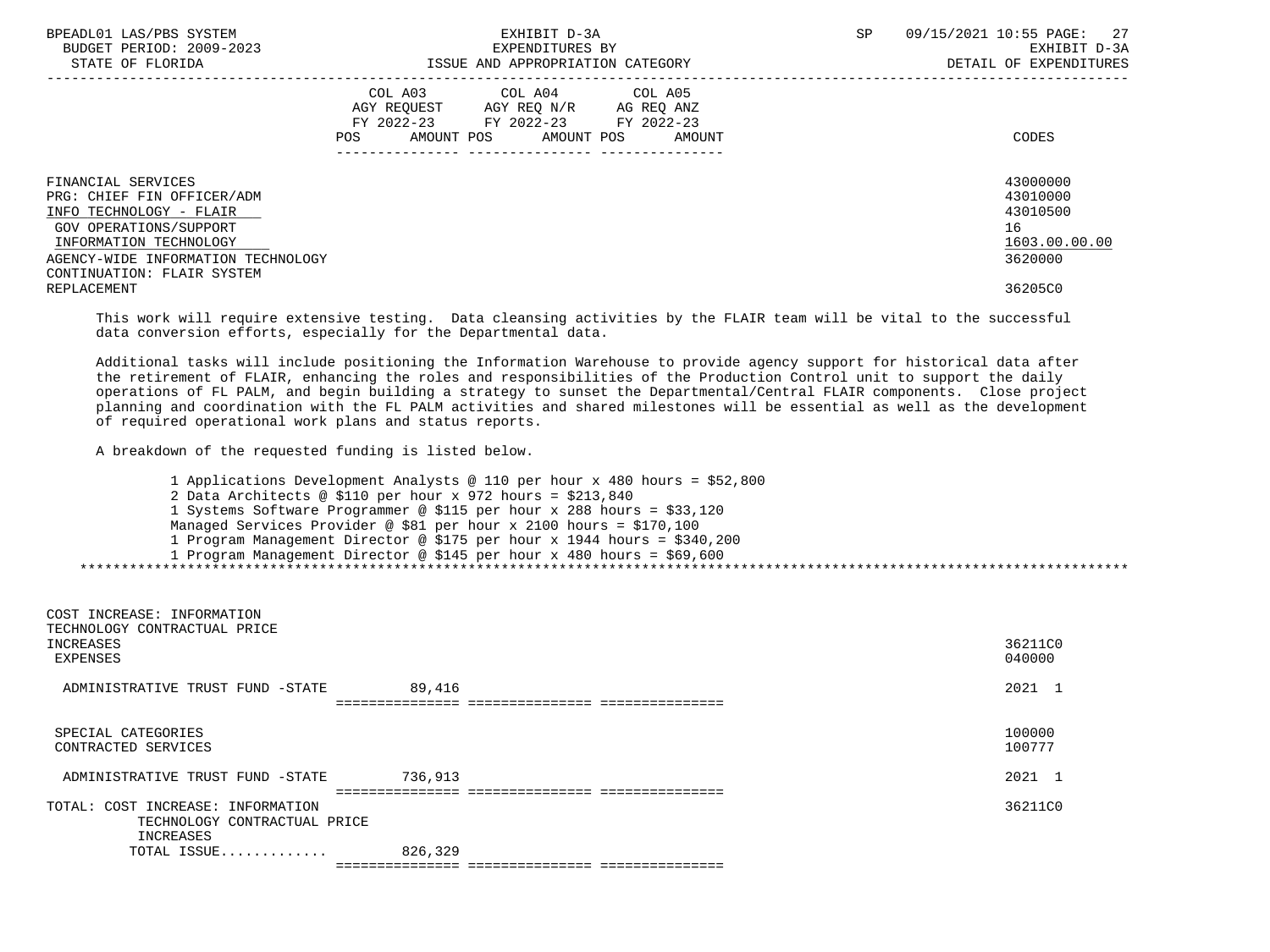| BPEADL01 LAS/PBS SYSTEM<br>BUDGET PERIOD: 2009-2023<br>STATE OF FLORIDA                                                                                                                                                                          | EXHIBIT D-3A<br>EXPENDITURES BY<br>ISSUE AND APPROPRIATION CATEGORY                              |                                            | <b>SP</b><br>09/15/2021 10:55 PAGE:<br>EXHIBIT D-3A<br>DETAIL OF EXPENDITURES |                                                                               |
|--------------------------------------------------------------------------------------------------------------------------------------------------------------------------------------------------------------------------------------------------|--------------------------------------------------------------------------------------------------|--------------------------------------------|-------------------------------------------------------------------------------|-------------------------------------------------------------------------------|
|                                                                                                                                                                                                                                                  | COL A03 COL A04 COL A05<br>AGY REOUEST<br>AGY REQ N/R<br>FY 2022-23 FY 2022-23 FY 2022-23<br>POS | AG REQ ANZ<br>AMOUNT POS AMOUNT POS AMOUNT |                                                                               | CODES                                                                         |
| FINANCIAL SERVICES<br>PRG: CHIEF FIN OFFICER/ADM<br>INFO TECHNOLOGY - FLAIR<br>GOV OPERATIONS/SUPPORT<br>INFORMATION TECHNOLOGY<br>AGENCY-WIDE INFORMATION TECHNOLOGY<br>COST INCREASE: INFORMATION<br>TECHNOLOGY CONTRACTUAL PRICE<br>INCREASES |                                                                                                  |                                            |                                                                               | 43000000<br>43010000<br>43010500<br>16<br>1603.00.00.00<br>3620000<br>36211C0 |

 AGENCY ISSUE NARRATIVE: 2022-2023 BUDGET YEAR NARRATIVE: IT COMPONENT? YES

 Reference to Long Range Program Plan: Goal #2) Foster Open Government Through Financial Accountability and Transparency; and Goal #3) Promote a Customer-Focused Culture and Strengthen Efficiency.

 This issue requests additional budget authority in expenses and contracted services for contractual price increases. The Office of Information Technology (OIT) relies on a portfolio of approximately 133 contracts that supply a wide range of resources necessary to maintain, develop, and administer Information Technology (IT) services. Some are day-to-day tools used by employees (e.g. Microsoft Office) while others support the backend functions of department applications and technical operations (e.g. Oracle, ADABASE, SQL Server, etc.). The IT services they provide and/or support are critical for the department, the Offices of Financial Regulation (OFR) and Insurance Regulation (OIR), and the entire Florida government enterprise (e.g., through FLAIR).

 The renewal of these contracts will provide continued service delivery that includes, but is not limited to: hardware, software, services, and maintenance used to automate functions, and process and communicate information (examples include: computer, phone, remote user tools, databases, applications, etc.).

 Listed below are historical increases for Fiscal Year 2019-20 and Fiscal Year 2020-21 along with known increases for Fiscal Year 2021-22.

 Fiscal Year 2019-20 increases EMC Maintenance \$203,075 Cisco Maintenance \$121,971 IBM Software Maintenance \$51,716 Globalscape FTP Support \$18,576 Quest Software Support \$10,266 Remaining (29) contracts \$71,257

Fiscal Year 2019-20 Total: \$476,861

 Fiscal Year 2020-21 increases IBM Hardware Maintenance \$187,720 Palo Alto Support \$88,472 Veritas Maintenance \$79,952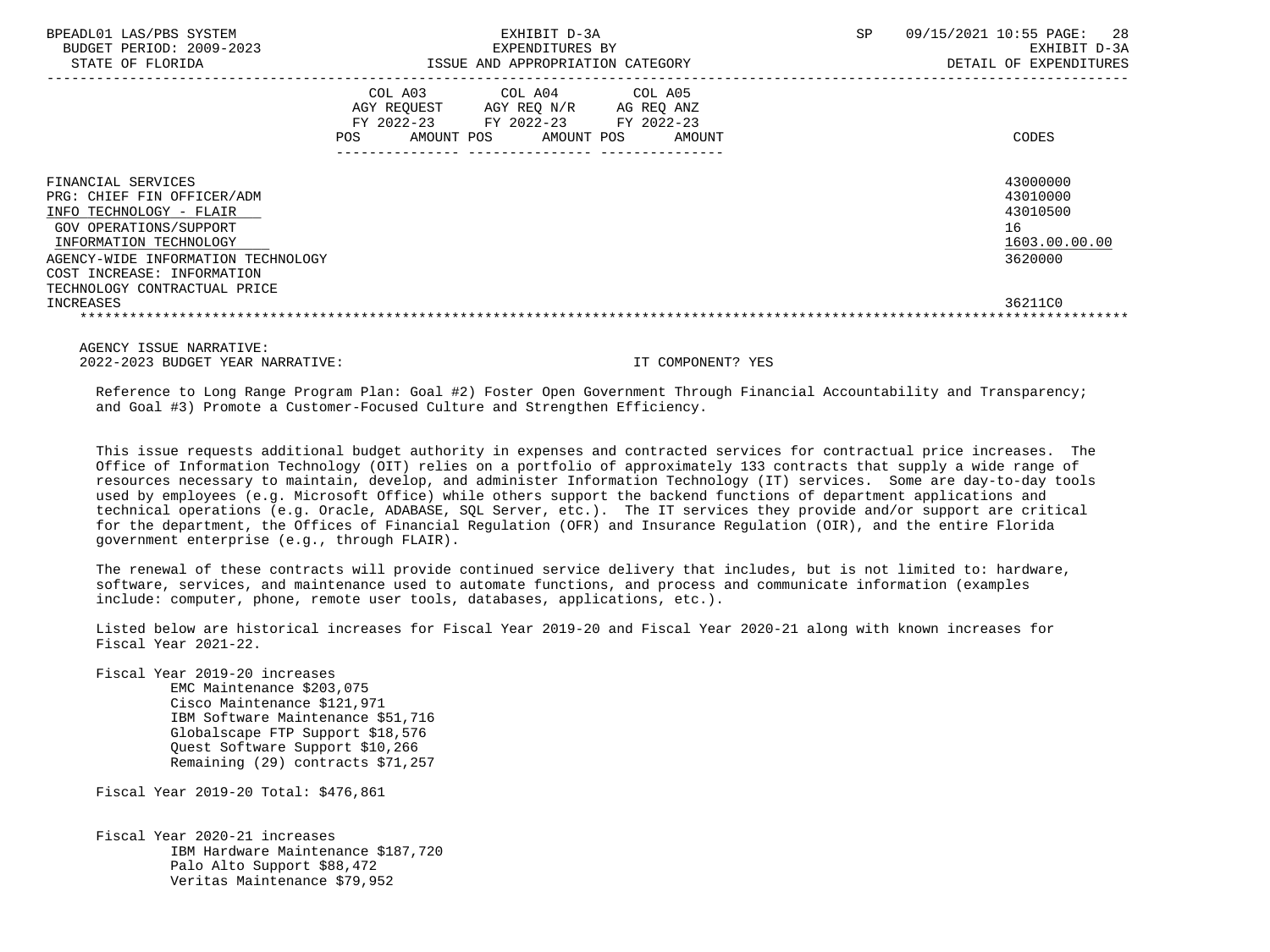STATE OF FLORIDA **ISSUE AND APPROPRIATION CATEGORY** 

|                                                                                        | COL A03<br>AGY REOUEST<br>FY 2022-23<br>AMOUNT POS<br>POS. | COL A04<br>AGY REQ N/R<br>FY 2022-23<br>AMOUNT POS | COL A05<br>AG REQ ANZ<br>FY 2022-23<br>AMOUNT | CODES                            |
|----------------------------------------------------------------------------------------|------------------------------------------------------------|----------------------------------------------------|-----------------------------------------------|----------------------------------|
| FINANCIAL SERVICES<br>PRG: CHIEF FIN OFFICER/ADM<br>INFO TECHNOLOGY - FLAIR            |                                                            |                                                    |                                               | 43000000<br>43010000<br>43010500 |
| GOV OPERATIONS/SUPPORT<br>INFORMATION TECHNOLOGY<br>AGENCY-WIDE INFORMATION TECHNOLOGY |                                                            |                                                    |                                               | 16<br>1603.00.00.00<br>3620000   |

 COST INCREASE: INFORMATION TECHNOLOGY CONTRACTUAL PRICE INCREASES 36211C0

 Splunk Maintenance \$60,600 RSD EOS 360 and Ztrim \$40,824 Computer Associates \$37,157 NetDMS Annual Maintenance \$25,315 MyFloridaNet 2 \$24,120 Globalscape FTP Support \$19,012 Oracle Support Renewal \$12,533 Business Objects and Crystal Reports Maintenance \$11,365 Remedy Software Support and Maintenance \$10,266 Remaining 27 contracts \$80,896

Fiscal Year 2020-21 Total: \$678,232

 Fiscal Year 2021-22 increases Microsoft Enterprise Agreement \$147,840 BMC Maintenance \$99,681 Software AG \$93,535 Cisco Maintenance 38,587 Computer Associates \$35,137 Oracle Support Renewal \$13,035 Remaining 28 contracts \$60,801

Fiscal Year 2021-22 Total: \$488,616

Total increase in costs due to contractual increases: \$1,643,709

 This issue corresponds with issue code 36211C0 in the Information Technology budget entity. (Expenses: 198,186; Contracted Services: 619,194) \*\*\*\*\*\*\*\*\*\*\*\*\*\*\*\*\*\*\*\*\*\*\*\*\*\*\*\*\*\*\*\*\*\*\*\*\*\*\*\*\*\*\*\*\*\*\*\*\*\*\*\*\*\*\*\*\*\*\*\*\*\*\*\*\*\*\*\*\*\*\*\*\*\*\*\*\*\*\*\*\*\*\*\*\*\*\*\*\*\*\*\*\*\*\*\*\*\*\*\*\*\*\*\*\*\*\*\*\*\*\*\*\*\*\*\*\*\*\*\*\*\*\*\*\*\*\*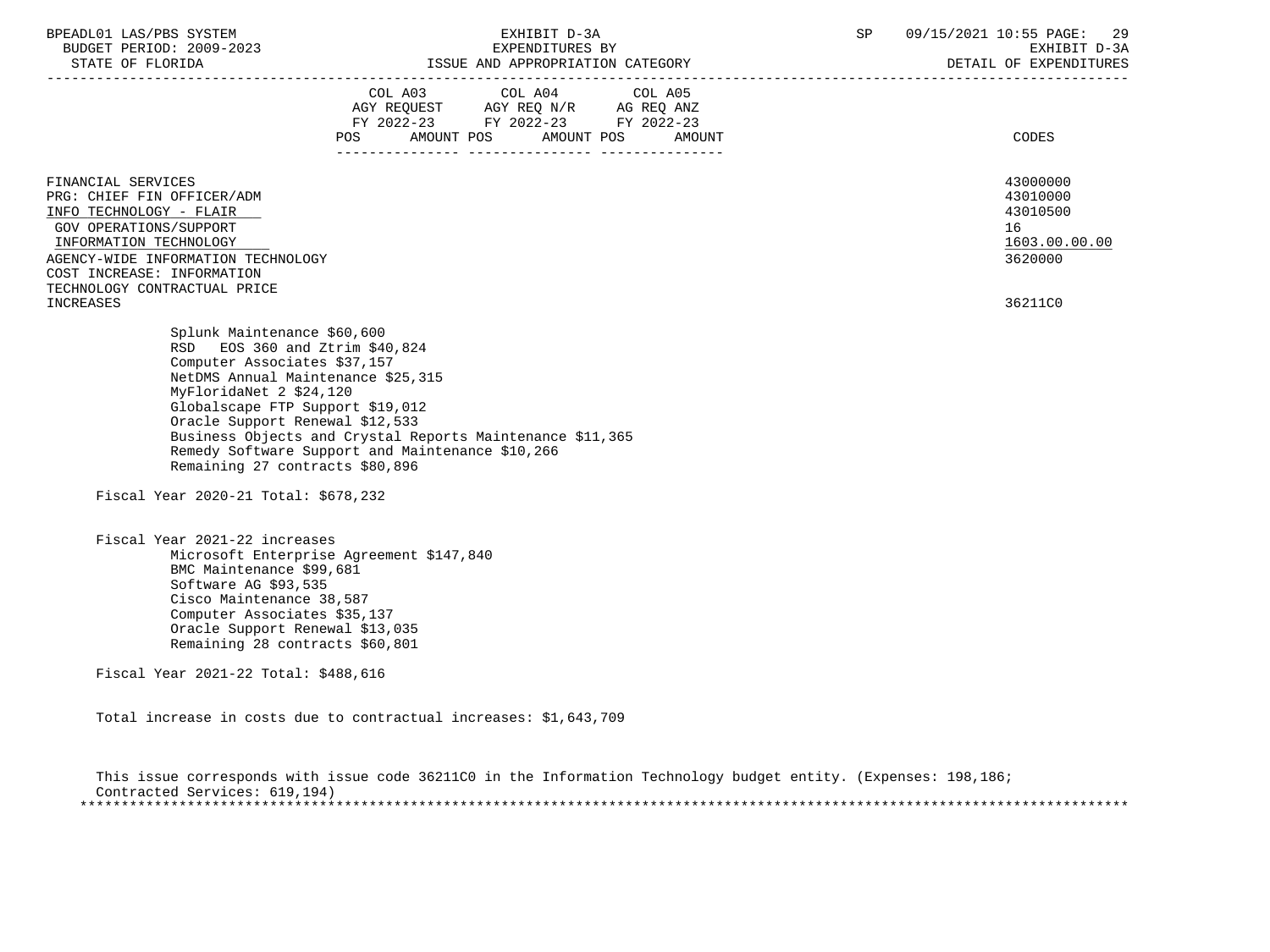| BPEADL01 LAS/PBS SYSTEM |                          |
|-------------------------|--------------------------|
|                         | BUDGET PERIOD: 2009-2023 |

ISSUE AND APPROPRIATION CATEGORY

|                                                                                                                                 | POS | COL A03 COL A04 COL A05<br>AGY REQUEST AGY REQ N/R AG REQ ANZ<br>FY 2022-23 FY 2022-23 FY 2022-23<br>AMOUNT POS AMOUNT POS AMOUNT |  | CODES                                                   |
|---------------------------------------------------------------------------------------------------------------------------------|-----|-----------------------------------------------------------------------------------------------------------------------------------|--|---------------------------------------------------------|
| FINANCIAL SERVICES<br>PRG: CHIEF FIN OFFICER/ADM<br>INFO TECHNOLOGY - FLAIR<br>GOV OPERATIONS/SUPPORT<br>INFORMATION TECHNOLOGY |     |                                                                                                                                   |  | 43000000<br>43010000<br>43010500<br>16<br>1603.00.00.00 |
| TOTAL: INFORMATION TECHNOLOGY<br>BY FUND TYPE                                                                                   |     |                                                                                                                                   |  | 1603.00.00.00                                           |
| GENERAL REVENUE FUND<br>TRUST FUNDS                                                                                             |     | 11,653,387 879,660<br>7,273,934 1,218,888                                                                                         |  | 1000<br>2000                                            |
| TOTAL POSITIONS 82.00<br>TOTAL PROG COMP 18,927,321 2,098,548<br>TOTAL SALARY RATE $4,547,493$                                  |     |                                                                                                                                   |  |                                                         |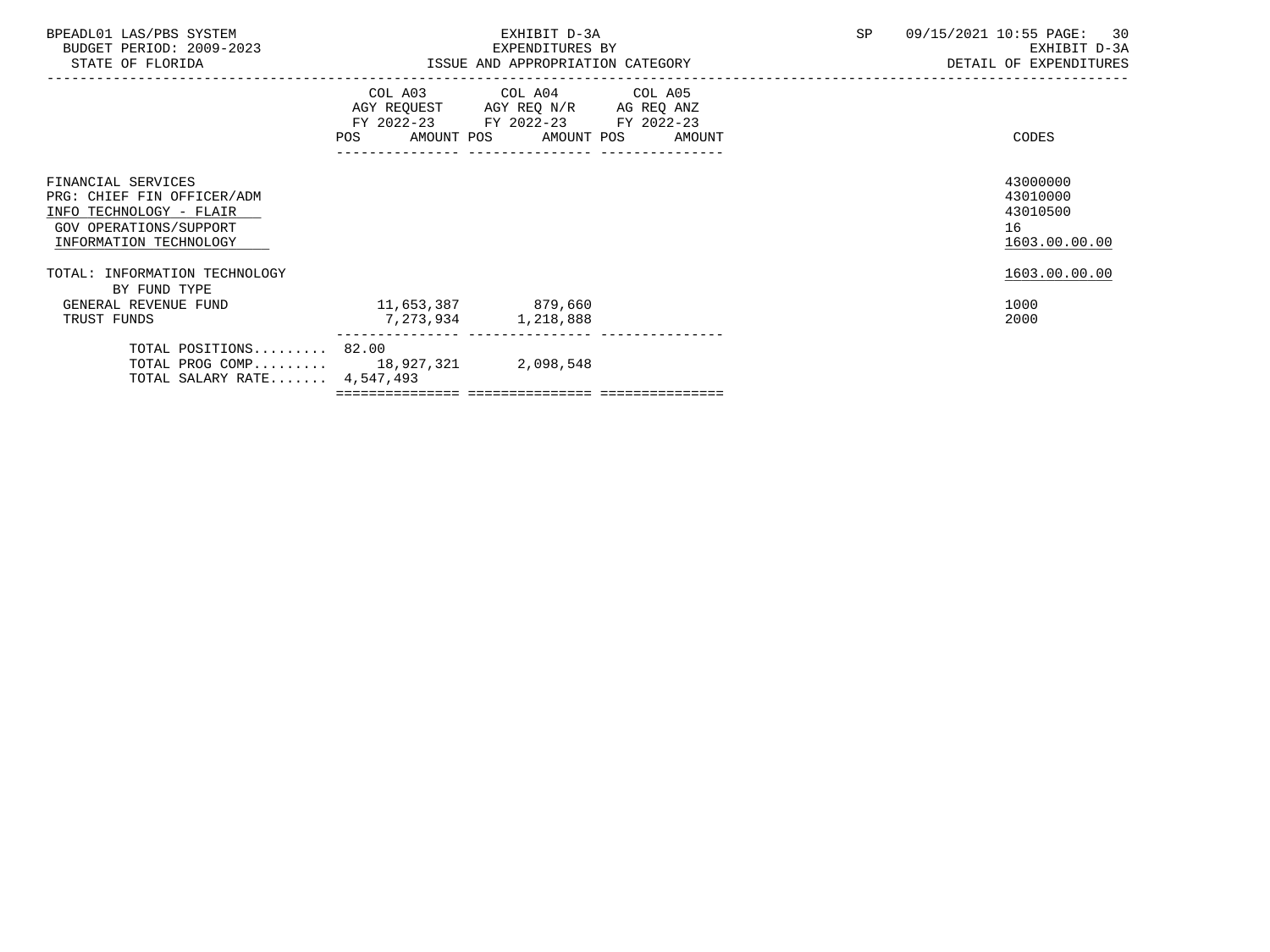| BPEADL01 LAS/PBS SYSTEM<br>BUDGET PERIOD: 2009-2023<br>STATE OF FLORIDA                                                                                                                                                   |                    | EXHIBIT D-3A<br>EXPENDITURES BY<br>ISSUE AND APPROPRIATION CATEGORY                                                                      | 09/15/2021 10:55 PAGE: 31<br>SP<br>EXHIBIT D-3A<br>DETAIL OF EXPENDITURES |                                                                                         |
|---------------------------------------------------------------------------------------------------------------------------------------------------------------------------------------------------------------------------|--------------------|------------------------------------------------------------------------------------------------------------------------------------------|---------------------------------------------------------------------------|-----------------------------------------------------------------------------------------|
|                                                                                                                                                                                                                           |                    | COL A03 COL A04 COL A05<br>AGY REQUEST AGY REQ N/R AG REQ ANZ<br>FY 2022-23 FY 2022-23 FY 2022-23<br>POS AMOUNT POS AMOUNT POS<br>AMOUNT |                                                                           | CODES                                                                                   |
| FINANCIAL SERVICES<br>PROGRAM: TREASURY<br>DEPOSIT SECURITY<br>GOV OPERATIONS/SUPPORT<br>GOVERNMENTAL OPERATIONS<br>ESTIMATED EXPENDITURES<br>ESTIMATED EXPENDITURES - OPERATIONS<br>SALARY RATE<br>SALARY RATE 1,050,597 |                    |                                                                                                                                          |                                                                           | 43000000<br>43100000<br>43100200<br>16<br>1601.00.00.00<br>1000000<br>1001000<br>000000 |
| SALARIES AND BENEFITS                                                                                                                                                                                                     |                    |                                                                                                                                          |                                                                           | 010000                                                                                  |
| TREASURY ADM/INVEST TF -STATE 1.729.404                                                                                                                                                                                   | 21.00              |                                                                                                                                          |                                                                           | 2725 1                                                                                  |
| OTHER PERSONAL SERVICES                                                                                                                                                                                                   |                    |                                                                                                                                          |                                                                           | 030000                                                                                  |
| TREASURY ADM/INVEST TF                                                                                                                                                                                                    | $-$ STATE $1,500$  |                                                                                                                                          |                                                                           | 2725 1                                                                                  |
| EXPENSES                                                                                                                                                                                                                  |                    |                                                                                                                                          |                                                                           | 040000                                                                                  |
| TREASURY ADM/INVEST TF                                                                                                                                                                                                    | -STATE 231,896     |                                                                                                                                          |                                                                           | 2725 1                                                                                  |
| SPECIAL CATEGORIES<br>CONTRACTED SERVICES                                                                                                                                                                                 |                    |                                                                                                                                          |                                                                           | 100000<br>100777                                                                        |
| TREASURY ADM/INVEST TF                                                                                                                                                                                                    | $-STATE$<br>95,205 |                                                                                                                                          |                                                                           | 2725 1                                                                                  |
| LEASE/PURCHASE/EQUIPMENT                                                                                                                                                                                                  |                    |                                                                                                                                          |                                                                           | 105281                                                                                  |
| TREASURY ADM/INVEST TF                                                                                                                                                                                                    | 6,616<br>$-STATE$  |                                                                                                                                          |                                                                           | 2725 1                                                                                  |
| TR/DMS/HR SVCS/STW CONTRCT                                                                                                                                                                                                |                    |                                                                                                                                          |                                                                           | 107040                                                                                  |
| TREASURY ADM/INVEST TF<br>$-$ STATE                                                                                                                                                                                       | 6,599              |                                                                                                                                          |                                                                           | 2725 1                                                                                  |
| TOTAL: ESTIMATED EXPENDITURES - OPERATIONS<br>TOTAL POSITIONS $21.00$<br>TOTAL ISSUE<br>TOTAL SALARY RATE 1,050,597                                                                                                       | 2,071,220          |                                                                                                                                          |                                                                           | 1001000                                                                                 |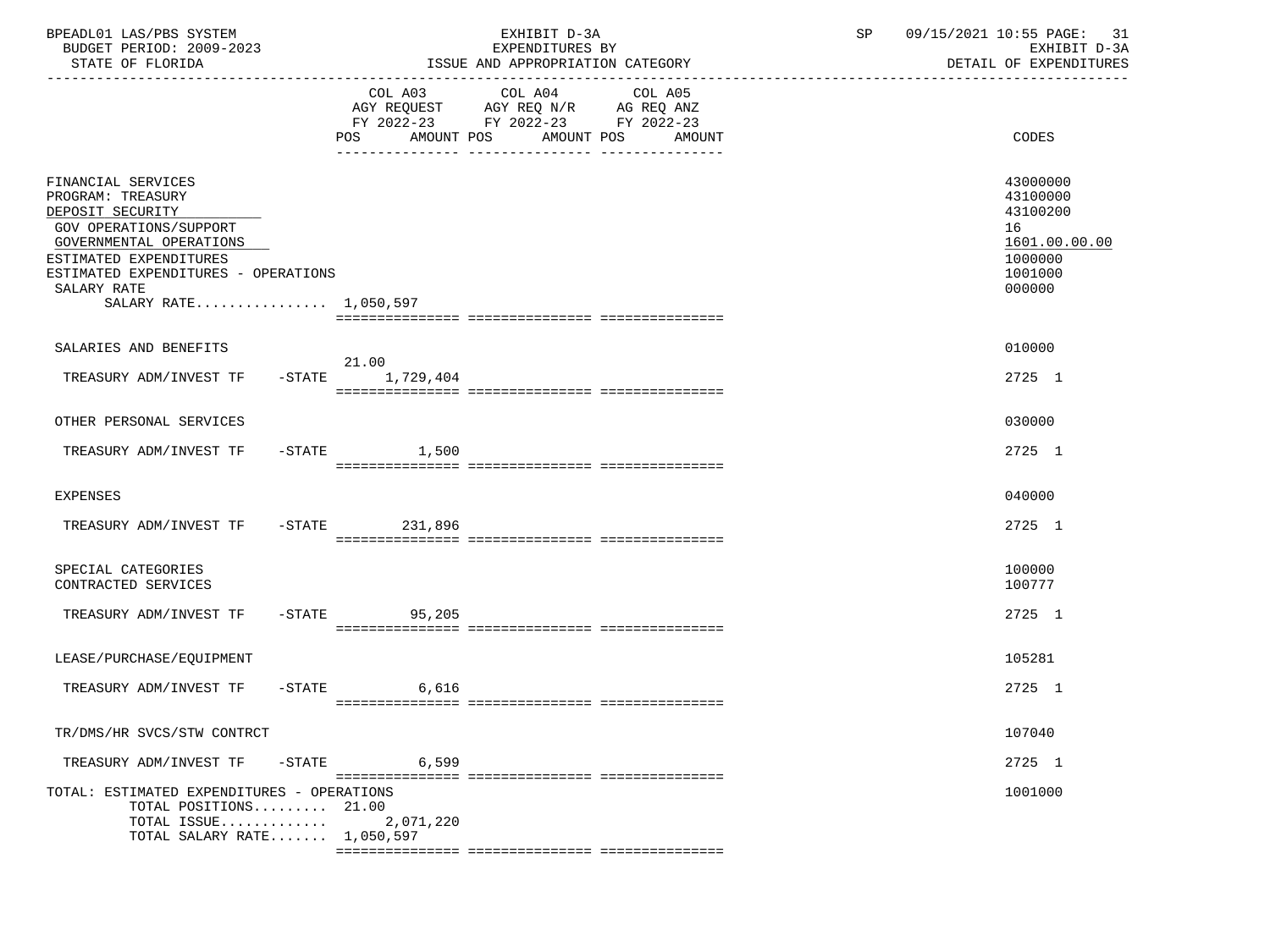| BPEADL01 LAS/PBS SYSTEM<br>BUDGET PERIOD: 2009-2023<br>STATE OF FLORIDA                                                                                                                                        | EXHIBIT D-3A<br>EXPENDITURES BY<br>ISSUE AND APPROPRIATION CATEGORY                                                                          | 09/15/2021 10:55 PAGE: 32<br>SP<br>EXHIBIT D-3A<br>DETAIL OF EXPENDITURES |
|----------------------------------------------------------------------------------------------------------------------------------------------------------------------------------------------------------------|----------------------------------------------------------------------------------------------------------------------------------------------|---------------------------------------------------------------------------|
|                                                                                                                                                                                                                | COL A03 COL A04 COL A05<br>AGY REQUEST AGY REQ N/R AG REQ ANZ<br>FY 2022-23 FY 2022-23 FY 2022-23<br>POS FOR<br>AMOUNT POS AMOUNT POS AMOUNT | CODES                                                                     |
| FINANCIAL SERVICES<br>PROGRAM: TREASURY<br>DEPOSIT SECURITY<br>GOV OPERATIONS/SUPPORT<br>GOVERNMENTAL OPERATIONS<br>ESTIMATED EXPENDITURES<br>SALARY INCREASES FOR FY 2021-22 -<br>STATE EMPLOYEE MINIMUM WAGE |                                                                                                                                              | 43000000<br>43100000<br>43100200<br>16<br>1601.00.00.00<br>1000000        |
| INCREASE - EFFECTIVE 7/1/2021<br>OTHER PERSONAL SERVICES                                                                                                                                                       |                                                                                                                                              | 1001030<br>030000                                                         |
| TREASURY ADM/INVEST TF -STATE                                                                                                                                                                                  | 15                                                                                                                                           | 2725 1                                                                    |
| FLORIDA RETIREMENT SYSTEM<br>ADJUSTMENT - FY 2021-22 - NORMAL<br>COST AND UNFUNDED ACTUARIAL<br>LIABILITY<br>SALARIES AND BENEFITS                                                                             |                                                                                                                                              | 1001070<br>010000                                                         |
| TREASURY ADM/INVEST TF -STATE 11,295                                                                                                                                                                           |                                                                                                                                              | 2725 1                                                                    |
| REALLOCATION OF HUMAN RESOURCES<br>OUTSOURCING<br>SPECIAL CATEGORIES<br>TR/DMS/HR SVCS/STW CONTRCT                                                                                                             |                                                                                                                                              | 1005900<br>100000<br>107040                                               |
| TREASURY ADM/INVEST TF -STATE                                                                                                                                                                                  | $552-$                                                                                                                                       | 2725 1                                                                    |
| TOTAL: GOVERNMENTAL OPERATIONS<br>BY FUND TYPE                                                                                                                                                                 |                                                                                                                                              | 1601.00.00.00                                                             |
| TRUST FUNDS<br>SALARY RATE 1,050,597                                                                                                                                                                           | 21.00<br>2,081,978                                                                                                                           | 2000                                                                      |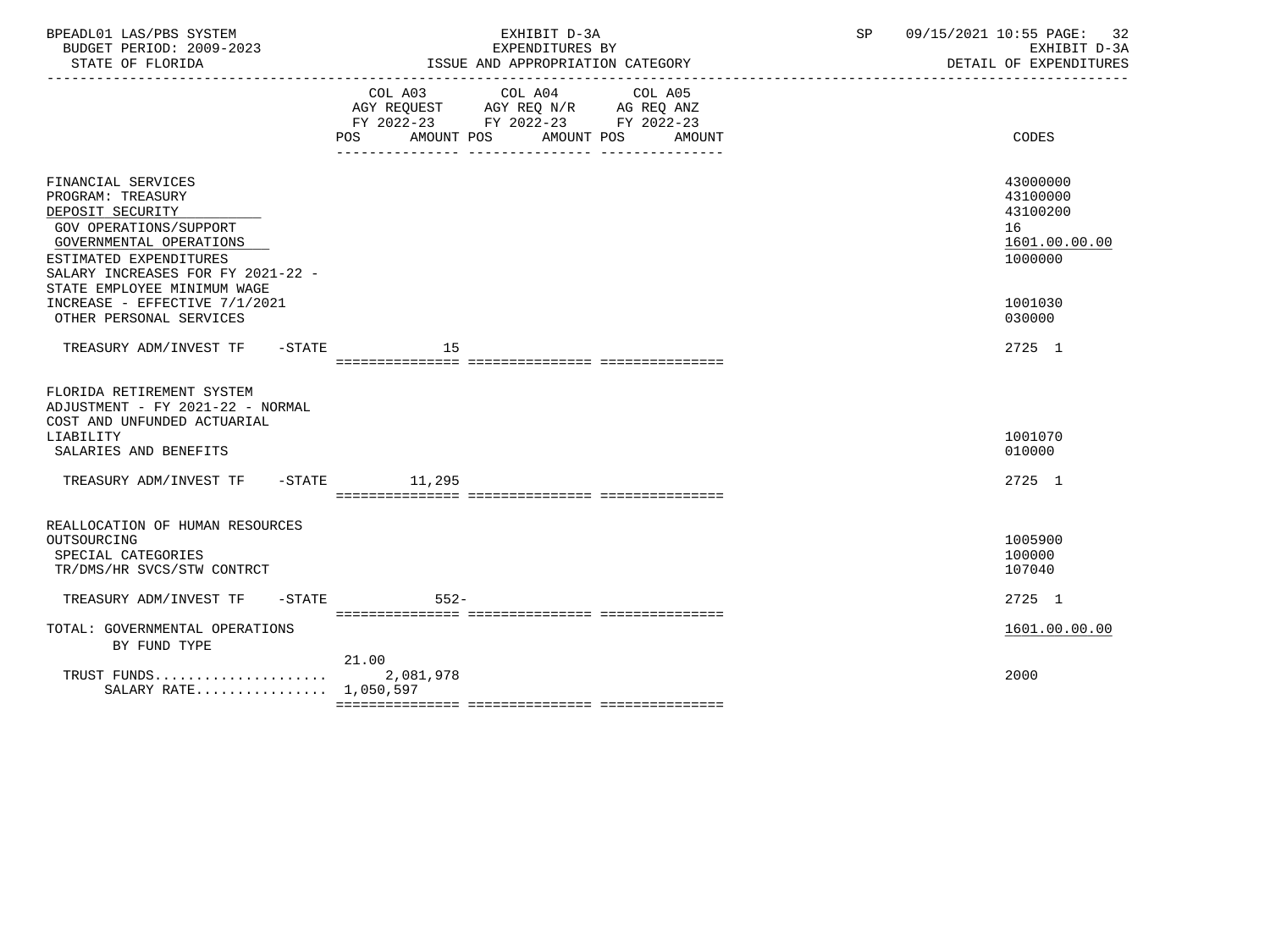| BPEADL01 LAS/PBS SYSTEM<br>BUDGET PERIOD: 2009-2023<br>STATE OF FLORIDA                                                                                                                                                            | EXHIBIT D-3A<br>EXPENDITURES BY<br>ISSUE AND APPROPRIATION CATEGORY                                                          |                   | 09/15/2021 10:55 PAGE: 33<br>SP<br>EXHIBIT D-3A<br>DETAIL OF EXPENDITURES               |  |
|------------------------------------------------------------------------------------------------------------------------------------------------------------------------------------------------------------------------------------|------------------------------------------------------------------------------------------------------------------------------|-------------------|-----------------------------------------------------------------------------------------|--|
|                                                                                                                                                                                                                                    | COL A03 COL A04<br>AGY REQUEST AGY REQ N/R AG REQ ANZ<br>FY 2022-23 FY 2022-23 FY 2022-23<br>POS<br>AMOUNT POS<br>AMOUNT POS | COL A05<br>AMOUNT | <b>CODES</b>                                                                            |  |
| FINANCIAL SERVICES<br>PROGRAM: TREASURY<br>ST FUNDS MGT & INVESTMENT<br>GOV OPERATIONS/SUPPORT<br>GOVERNMENTAL OPERATIONS<br>ESTIMATED EXPENDITURES<br>ESTIMATED EXPENDITURES - OPERATIONS<br>SALARY RATE<br>SALARY RATE 1,259,693 |                                                                                                                              |                   | 43000000<br>43100000<br>43100300<br>16<br>1601.00.00.00<br>1000000<br>1001000<br>000000 |  |
| SALARIES AND BENEFITS                                                                                                                                                                                                              | 24.50                                                                                                                        |                   | 010000                                                                                  |  |
| TREASURY ADM/INVEST TF -STATE 1,943,660                                                                                                                                                                                            |                                                                                                                              |                   | 2725 1                                                                                  |  |
| EXPENSES                                                                                                                                                                                                                           |                                                                                                                              |                   | 040000                                                                                  |  |
| TREASURY ADM/INVEST TF -STATE 267,846                                                                                                                                                                                              |                                                                                                                              |                   | 2725 1                                                                                  |  |
| SPECIAL CATEGORIES<br>CONTRACTED SERVICES                                                                                                                                                                                          |                                                                                                                              |                   | 100000<br>100777                                                                        |  |
| TREASURY ADM/INVEST TF -STATE 1,952,785                                                                                                                                                                                            |                                                                                                                              |                   | 2725 1                                                                                  |  |
| RISK MANAGEMENT INSURANCE                                                                                                                                                                                                          |                                                                                                                              |                   | 103241                                                                                  |  |
| TREASURY ADM/INVEST TF                                                                                                                                                                                                             | $-STATE$ 8,308                                                                                                               |                   | 2725 1                                                                                  |  |
| LEASE/PURCHASE/EOUIPMENT                                                                                                                                                                                                           |                                                                                                                              |                   | 105281                                                                                  |  |
| TREASURY ADM/INVEST TF                                                                                                                                                                                                             | $-STATE$<br>4,000                                                                                                            |                   | 2725 1                                                                                  |  |
| TR/DMS/HR SVCS/STW CONTRCT                                                                                                                                                                                                         |                                                                                                                              |                   | 107040                                                                                  |  |
| TREASURY ADM/INVEST TF<br>$-$ STATE                                                                                                                                                                                                | 8,022                                                                                                                        |                   | 2725 1                                                                                  |  |
| TOTAL: ESTIMATED EXPENDITURES - OPERATIONS<br>TOTAL POSITIONS $24.50$<br>TOTAL ISSUE<br>TOTAL SALARY RATE 1,259,693                                                                                                                | 4,184,621                                                                                                                    |                   | 1001000                                                                                 |  |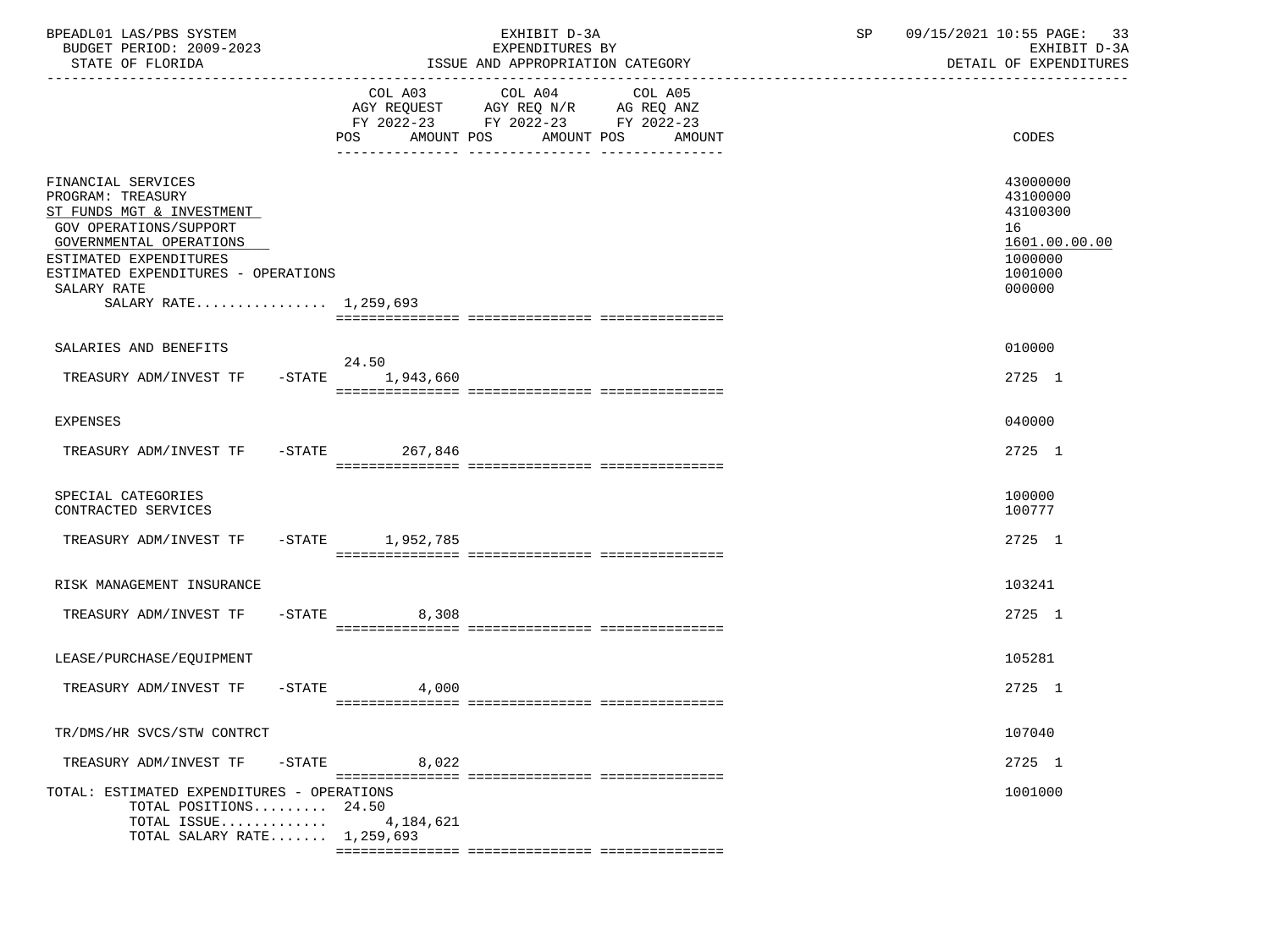| BPEADL01 LAS/PBS SYSTEM<br>BUDGET PERIOD: 2009-2023<br>STATE OF FLORIDA<br>-----------------                                                                                                                         | EXHIBIT D-3A<br>EXPENDITURES BY<br>ISSUE AND APPROPRIATION CATEGORY                                                                                   | SP<br>09/15/2021 10:55 PAGE:<br>34<br>EXHIBIT D-3A<br>DETAIL OF EXPENDITURES |
|----------------------------------------------------------------------------------------------------------------------------------------------------------------------------------------------------------------------|-------------------------------------------------------------------------------------------------------------------------------------------------------|------------------------------------------------------------------------------|
|                                                                                                                                                                                                                      | COL A04<br>COL A03<br>COL A05<br>AGY REQUEST AGY REQ N/R AG REQ ANZ<br>FY 2022-23 FY 2022-23 FY 2022-23<br>AMOUNT POS<br>AMOUNT POS<br>POS.<br>AMOUNT | CODES                                                                        |
| FINANCIAL SERVICES<br>PROGRAM: TREASURY<br>ST FUNDS MGT & INVESTMENT<br>GOV OPERATIONS/SUPPORT<br>GOVERNMENTAL OPERATIONS<br>ESTIMATED EXPENDITURES<br>FLORIDA RETIREMENT SYSTEM<br>ADJUSTMENT - FY 2021-22 - NORMAL |                                                                                                                                                       | 43000000<br>43100000<br>43100300<br>16<br>1601.00.00.00<br>1000000           |
| COST AND UNFUNDED ACTUARIAL<br>LIABILITY<br>SALARIES AND BENEFITS                                                                                                                                                    |                                                                                                                                                       | 1001070<br>010000                                                            |
| TREASURY ADM/INVEST TF -STATE 11,560                                                                                                                                                                                 |                                                                                                                                                       | 2725 1                                                                       |
| CASUALTY INSURANCE PREMIUM<br>ADJUSTMENT<br>SPECIAL CATEGORIES<br>RISK MANAGEMENT INSURANCE<br>TREASURY ADM/INVEST TF                                                                                                | $-STATE$<br>1,671-                                                                                                                                    | 1001090<br>100000<br>103241<br>2725 1                                        |
|                                                                                                                                                                                                                      |                                                                                                                                                       |                                                                              |
| REALLOCATION OF HUMAN RESOURCES<br>OUTSOURCING<br>SPECIAL CATEGORIES<br>TR/DMS/HR SVCS/STW CONTRCT                                                                                                                   |                                                                                                                                                       | 1005900<br>100000<br>107040                                                  |
| TREASURY ADM/INVEST TF -STATE                                                                                                                                                                                        | $670 -$                                                                                                                                               | 2725 1                                                                       |
| WORKLOAD<br>ADDITIONAL POSITION FOR INVESTMENTS<br>SECTION<br>SALARY RATE<br>SALARY RATE $65,000$                                                                                                                    |                                                                                                                                                       | 3000000<br>3007120<br>000000                                                 |
|                                                                                                                                                                                                                      |                                                                                                                                                       | 010000                                                                       |
| SALARIES AND BENEFITS<br>TREASURY ADM/INVEST TF<br>$-$ STATE                                                                                                                                                         | 1.00<br>92,712                                                                                                                                        | 2725 1                                                                       |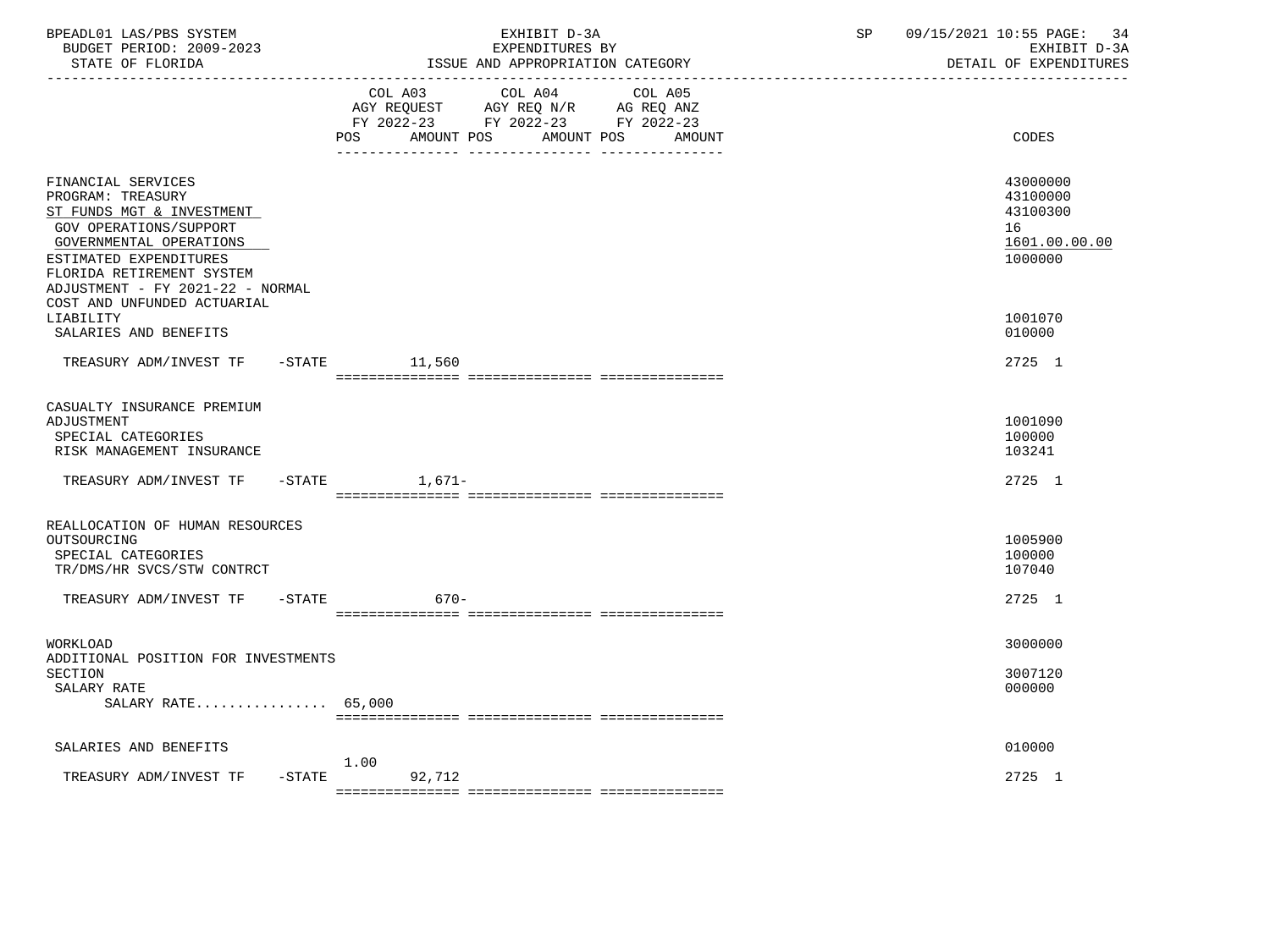| BPEADL01 LAS/PBS SYSTEM<br>BUDGET PERIOD: 2009-2023<br>STATE OF FLORIDA                                                                                                                                           | EXHIBIT D-3A<br>EXPENDITURES BY<br>ISSUE AND APPROPRIATION CATEGORY |                                                                                                             | SP | 09/15/2021 10:55 PAGE: 35<br>EXHIBIT D-3A<br>DETAIL OF EXPENDITURES                     |
|-------------------------------------------------------------------------------------------------------------------------------------------------------------------------------------------------------------------|---------------------------------------------------------------------|-------------------------------------------------------------------------------------------------------------|----|-----------------------------------------------------------------------------------------|
|                                                                                                                                                                                                                   | POS AMOUNT POS AMOUNT POS                                           | COL A03 COL A04 COL A05<br>AGY REQUEST AGY REQ N/R AG REQ ANZ<br>FY 2022-23 FY 2022-23 FY 2022-23<br>AMOUNT |    | CODES                                                                                   |
| FINANCIAL SERVICES<br>PROGRAM: TREASURY<br>ST FUNDS MGT & INVESTMENT<br>GOV OPERATIONS/SUPPORT<br>GOVERNMENTAL OPERATIONS<br><b>WORKLOAD</b><br>ADDITIONAL POSITION FOR INVESTMENTS<br>SECTION<br><b>EXPENSES</b> |                                                                     |                                                                                                             |    | 43000000<br>43100000<br>43100300<br>16<br>1601.00.00.00<br>3000000<br>3007120<br>040000 |
| TREASURY ADM/INVEST TF - STATE 10,990 4,519                                                                                                                                                                       |                                                                     |                                                                                                             |    | 2725 1                                                                                  |
| SPECIAL CATEGORIES<br>TR/DMS/HR SVCS/STW CONTRCT                                                                                                                                                                  |                                                                     |                                                                                                             |    | 100000<br>107040                                                                        |
| TREASURY ADM/INVEST TF -STATE                                                                                                                                                                                     | 305                                                                 |                                                                                                             |    | 2725 1                                                                                  |
| TOTAL: ADDITIONAL POSITION FOR INVESTMENTS<br>SECTION                                                                                                                                                             |                                                                     |                                                                                                             |    | 3007120                                                                                 |
| TOTAL POSITIONS 1.00<br>TOTAL ISSUE $104,007$<br>TOTAL SALARY RATE 65,000                                                                                                                                         |                                                                     | 4,519                                                                                                       |    |                                                                                         |
|                                                                                                                                                                                                                   | =================================                                   |                                                                                                             |    |                                                                                         |
| AGENCY ISSUE NARRATIVE:<br>$2000.2002$ pupang unap uappagtup.                                                                                                                                                     |                                                                     | THE COMPONIBUTE NO                                                                                          |    |                                                                                         |

 2022-2023 BUDGET YEAR NARRATIVE: IT COMPONENT? NO Reference to Long Range Program Plan: Goal #2)Foster Open Government Through Financial Accountability and Transparency.

 The Treasury requests an additional full-time equivalent(FTE) Financial Specialist - SES position for the Investments Section within the Funds Management Bureau. The Investments Section is responsible for managing the Investment Pool which has experienced a significant growth over the past few years. The Pool is now over \$35 billion from an average of around \$25 billion just two years ago. Along with pool growth, the Investments Section has gained the ability to invest in more complicated securities that require additional expertise and research. With this increased sophistication, the state will gain income earned on investments for the state of Florida constituents.

 Treasury is investing in new technologies (Order management and Investment accounting systems) that will allow for an expansion in the number of types of securities that can be purchased. These two developments will require an expansion of the research efforts of the area. The internal team, which is responsible for investing at least half of the pool, has a very lean structure with only three portfolio managers, an assistant portfolio manager, and no full-time analyst position.

 This position will allow the internal portfolio managers to have a resource to perform credit research on asset backed securities that will provide significant income within these portfolios. Currently, these types of investments are not part of the internal portfolios due to previous system limitations that have been mitigated. A full-time credit analyst will ensure that all functionality and investment strategies are being fully utilized by the investment team.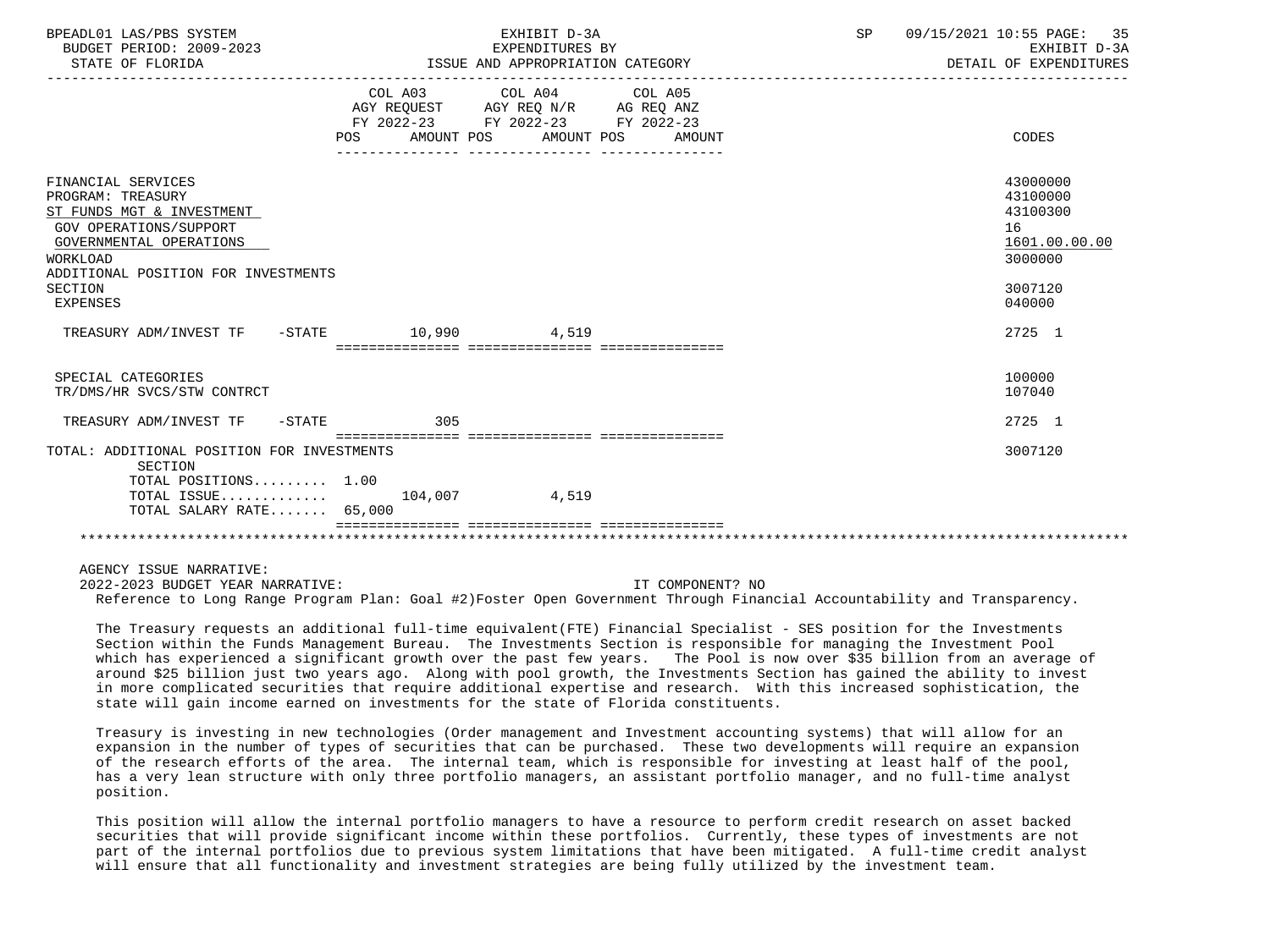| BPEADL01 LAS/PBS SYSTEM<br>BUDGET PERIOD: 2009-2023<br>STATE OF FLORIDA |                                                                      | EXHIBIT D-3A<br>EXPENDITURES BY<br>ISSUE AND APPROPRIATION CATEGORY                | 09/15/2021 10:55 PAGE: 36<br><b>SP</b><br>EXHIBIT D-3A<br>DETAIL OF EXPENDITURES |                      |  |
|-------------------------------------------------------------------------|----------------------------------------------------------------------|------------------------------------------------------------------------------------|----------------------------------------------------------------------------------|----------------------|--|
|                                                                         | COL A03<br>AGY REOUEST<br>FY 2022-23 FY 2022-23<br>AMOUNT POS<br>POS | COL A04 COL A05<br>AGY REO N/R<br>AG REO ANZ<br>FY 2022-23<br>AMOUNT POS<br>AMOUNT |                                                                                  | CODES                |  |
| FINANCIAL SERVICES                                                      |                                                                      |                                                                                    |                                                                                  | 43000000             |  |
| PROGRAM: TREASURY<br>ST FUNDS MGT & INVESTMENT                          |                                                                      |                                                                                    |                                                                                  | 43100000<br>43100300 |  |
| GOV OPERATIONS/SUPPORT                                                  |                                                                      |                                                                                    | 16                                                                               |                      |  |
| GOVERNMENTAL OPERATIONS                                                 |                                                                      |                                                                                    |                                                                                  | 1601.00.00.00        |  |
| WORKLOAD                                                                |                                                                      |                                                                                    |                                                                                  | 3000000              |  |
| ADDITIONAL POSITION FOR INVESTMENTS                                     |                                                                      |                                                                                    |                                                                                  |                      |  |
| SECTION                                                                 |                                                                      |                                                                                    |                                                                                  | 3007120              |  |

 This position is a highly technical position that performs credit research on corporate securities and provides valuable insight to our portfolio managers that is used to make sound investment decisions. This position requires investment analytics skills that are very marketable within the private sector and requires a competitive salary in order to bring this talent into the Treasury investment team. Industry private sector positions of this nature range from \$80,000 \$120,000 annual salary or more depending on location (information gathered from an online search for similar positions is available upon request). Even with the requested salary, we will likely have to hire someone who is entry level, but this gives us the opportunity to recruit talent that, at a minimum, will have the educational background necessary to perform the required tasks.

 Without this additional position, the investment portfolios will not receive the research needed/required to do the necessary analysis and to help identify opportunities in new types of investment as well as to help with the existing credit research as the pool continues to grow. The pool will be unable to reach its maximum potential and will be unable to generate the amount of investment income our systems are capable of. \*\*\*\*\*\*\*\*\*\*\*\*\*\*\*\*\*\*\*\*\*\*\*\*\*\*\*\*\*\*\*\*\*\*\*\*\*\*\*\*\*\*\*\*\*\*\*\*\*\*\*\*\*\*\*\*\*\*\*\*\*\*\*\*\*\*\*\*\*\*\*\*\*\*\*\*\*\*\*\*\*\*\*\*\*\*\*\*\*\*\*\*\*\*\*\*\*\*\*\*\*\*\*\*\*\*\*\*\*\*\*\*\*\*\*\*\*\*\*\*\*\*\*\*\*\*\*

|                                                               | <b>FTE</b> | BASE RATE | ADDITIVES | BENEFITS | SUBTOTAL    | LAPSE | LAPSED SALARIES<br>AND BENEFITS |
|---------------------------------------------------------------|------------|-----------|-----------|----------|-------------|-------|---------------------------------|
| A03 - AGY REQUEST FY 2022-23                                  |            |           |           |          |             |       |                                 |
| NEW POSITIONS<br>1566 FINANCIAL SPECIALIST - SES<br>N1001 001 | 1.00       | 65,000    |           | 27,712   | 92,712 0.00 |       | 92,712                          |
| TOTALS FOR ISSUE BY FUND<br>2725 TREASURY ADM/INVEST TF       |            |           |           |          |             |       | 92,712                          |
|                                                               | 1.00       | 65,000    |           | 27,712   | 92,712      |       | 92,712                          |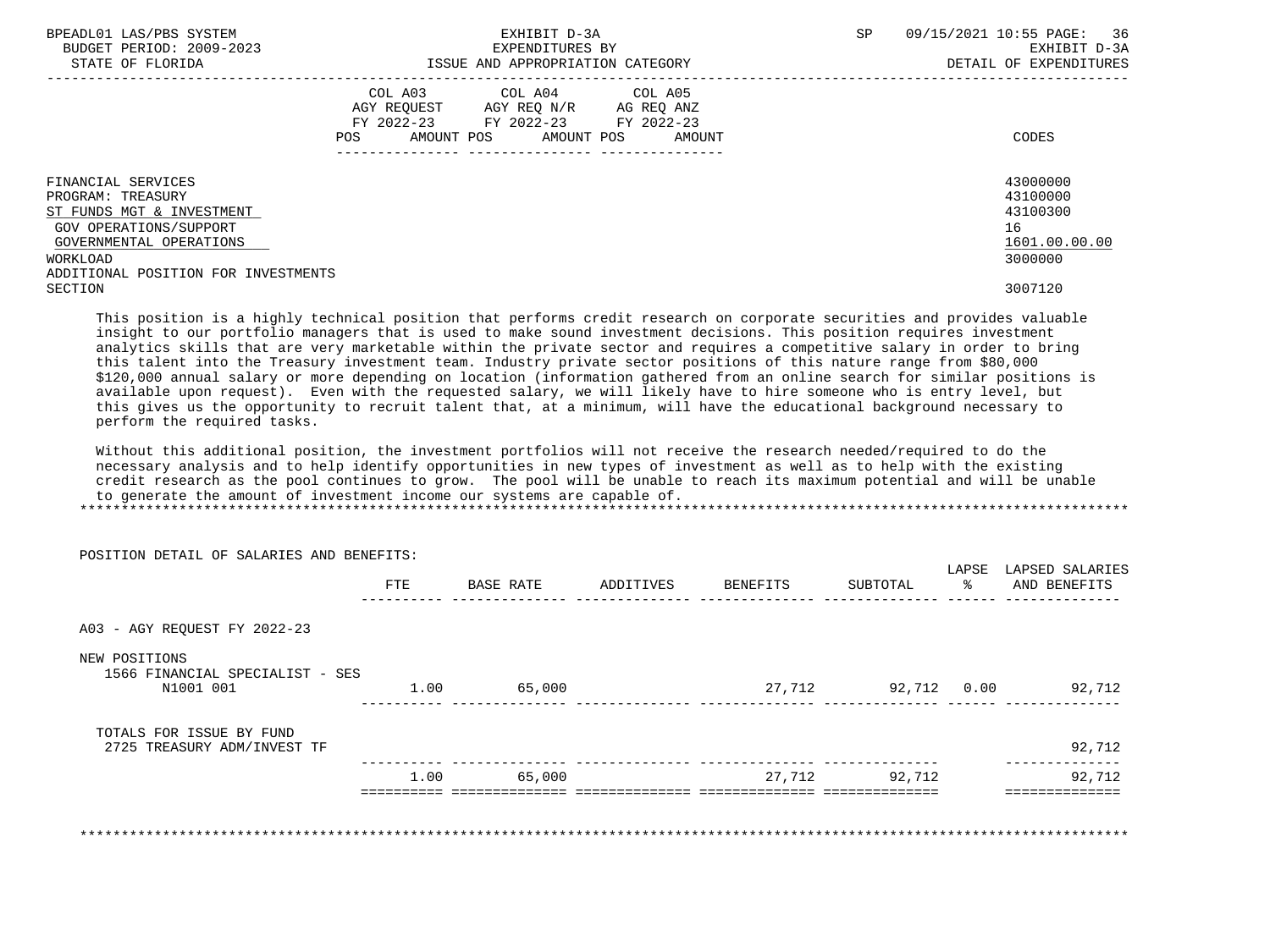| BPEADL01 LAS/PBS SYSTEM                                                        |       | EXHIBIT D-3A                                                                                                                          | SP | 09/15/2021 10:55 PAGE: 37              |
|--------------------------------------------------------------------------------|-------|---------------------------------------------------------------------------------------------------------------------------------------|----|----------------------------------------|
| BUDGET PERIOD: 2009-2023<br>STATE OF FLORIDA                                   |       | EXPENDITURES BY<br>ISSUE AND APPROPRIATION CATEGORY                                                                                   |    | EXHIBIT D-3A<br>DETAIL OF EXPENDITURES |
|                                                                                |       | COL A03 COL A04 COL A05<br>AGY REQUEST AGY REQ N/R AG REQ ANZ<br>FY 2022-23 FY 2022-23 FY 2022-23<br>POS AMOUNT POS AMOUNT POS AMOUNT |    | CODES                                  |
| FINANCIAL SERVICES<br>PROGRAM: TREASURY                                        |       |                                                                                                                                       |    | 43000000<br>43100000                   |
| ST FUNDS MGT & INVESTMENT<br>GOV OPERATIONS/SUPPORT<br>GOVERNMENTAL OPERATIONS |       |                                                                                                                                       |    | 43100300<br>16<br>1601.00.00.00        |
| TOTAL: GOVERNMENTAL OPERATIONS<br>BY FUND TYPE                                 |       |                                                                                                                                       |    | 1601.00.00.00                          |
| SALARY RATE 1,324,693                                                          | 25.50 |                                                                                                                                       |    | 2000                                   |
|                                                                                |       |                                                                                                                                       |    |                                        |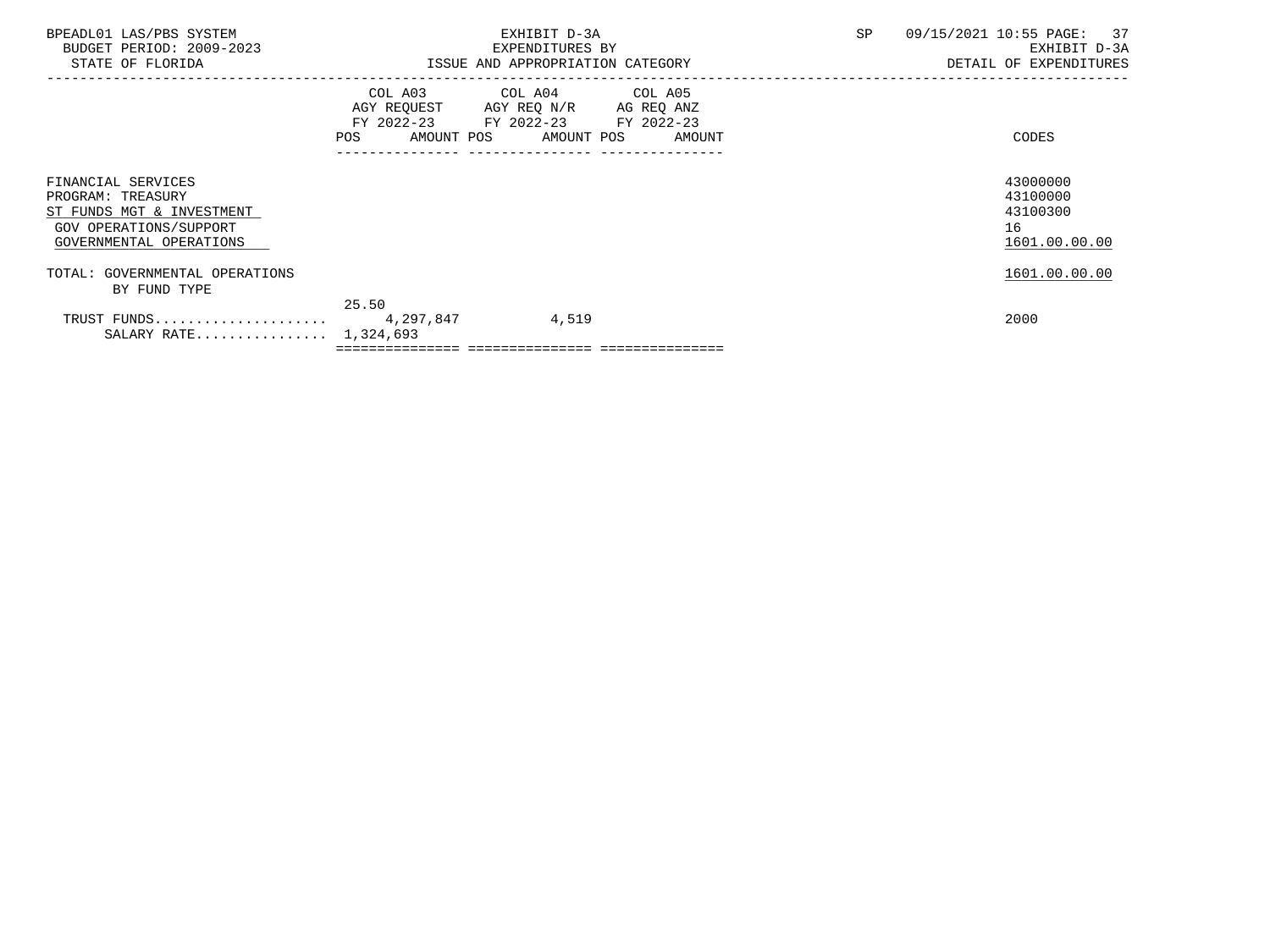| BPEADL01 LAS/PBS SYSTEM<br>BUDGET PERIOD: 2009-2023<br>STATE OF FLORIDA                                                                                                                                                    |           |                | EXHIBIT D-3A<br>EXPENDITURES BY<br>ISSUE AND APPROPRIATION CATEGORY                                                                      | SP | 09/15/2021 10:55 PAGE: 38<br>EXHIBIT D-3A<br>DETAIL OF EXPENDITURES                     |
|----------------------------------------------------------------------------------------------------------------------------------------------------------------------------------------------------------------------------|-----------|----------------|------------------------------------------------------------------------------------------------------------------------------------------|----|-----------------------------------------------------------------------------------------|
|                                                                                                                                                                                                                            |           |                | COL A03 COL A04 COL A05<br>AGY REQUEST AGY REQ N/R AG REQ ANZ<br>FY 2022-23 FY 2022-23 FY 2022-23<br>POS AMOUNT POS AMOUNT POS<br>AMOUNT |    | CODES                                                                                   |
| FINANCIAL SERVICES<br>PROGRAM: TREASURY<br>SUP RETIREMENT PLAN<br>GOV OPERATIONS/SUPPORT<br>GOVERNMENTAL OPERATIONS<br>ESTIMATED EXPENDITURES<br>ESTIMATED EXPENDITURES - OPERATIONS<br>SALARY RATE<br>SALARY RATE 514,307 |           |                |                                                                                                                                          |    | 43000000<br>43100000<br>43100400<br>16<br>1601.00.00.00<br>1000000<br>1001000<br>000000 |
| SALARIES AND BENEFITS                                                                                                                                                                                                      |           |                |                                                                                                                                          |    | 010000                                                                                  |
| TREASURY ADM/INVEST TF -STATE 824,608                                                                                                                                                                                      |           | 13.00          |                                                                                                                                          |    | 2725 1                                                                                  |
| OTHER PERSONAL SERVICES                                                                                                                                                                                                    |           |                |                                                                                                                                          |    | 030000                                                                                  |
| TREASURY ADM/INVEST TF -STATE 20,100                                                                                                                                                                                       |           |                |                                                                                                                                          |    | 2725 1                                                                                  |
| <b>EXPENSES</b>                                                                                                                                                                                                            |           |                |                                                                                                                                          |    | 040000                                                                                  |
| TREASURY ADM/INVEST TF -STATE 107,328                                                                                                                                                                                      |           |                |                                                                                                                                          |    | 2725 1                                                                                  |
| SPECIAL CATEGORIES<br>CONTRACTED SERVICES                                                                                                                                                                                  |           |                |                                                                                                                                          |    | 100000<br>100777                                                                        |
| TREASURY ADM/INVEST TF -STATE 1,252                                                                                                                                                                                        |           |                |                                                                                                                                          |    | 2725 1                                                                                  |
| DEFERRED COMP ADM SVCS                                                                                                                                                                                                     |           |                |                                                                                                                                          |    | 100868                                                                                  |
| TREASURY ADM/INVEST TF                                                                                                                                                                                                     |           | -STATE 823,190 |                                                                                                                                          |    | 2725 1                                                                                  |
| RISK MANAGEMENT INSURANCE                                                                                                                                                                                                  |           |                |                                                                                                                                          |    | 103241                                                                                  |
| TREASURY ADM/INVEST TF                                                                                                                                                                                                     | $-$ STATE | 1,829          |                                                                                                                                          |    | 2725 1                                                                                  |
| LEASE/PURCHASE/EQUIPMENT                                                                                                                                                                                                   |           |                |                                                                                                                                          |    | 105281                                                                                  |
| TREASURY ADM/INVEST TF                                                                                                                                                                                                     | $-$ STATE | 4,405          |                                                                                                                                          |    | 2725 1                                                                                  |
|                                                                                                                                                                                                                            |           |                |                                                                                                                                          |    |                                                                                         |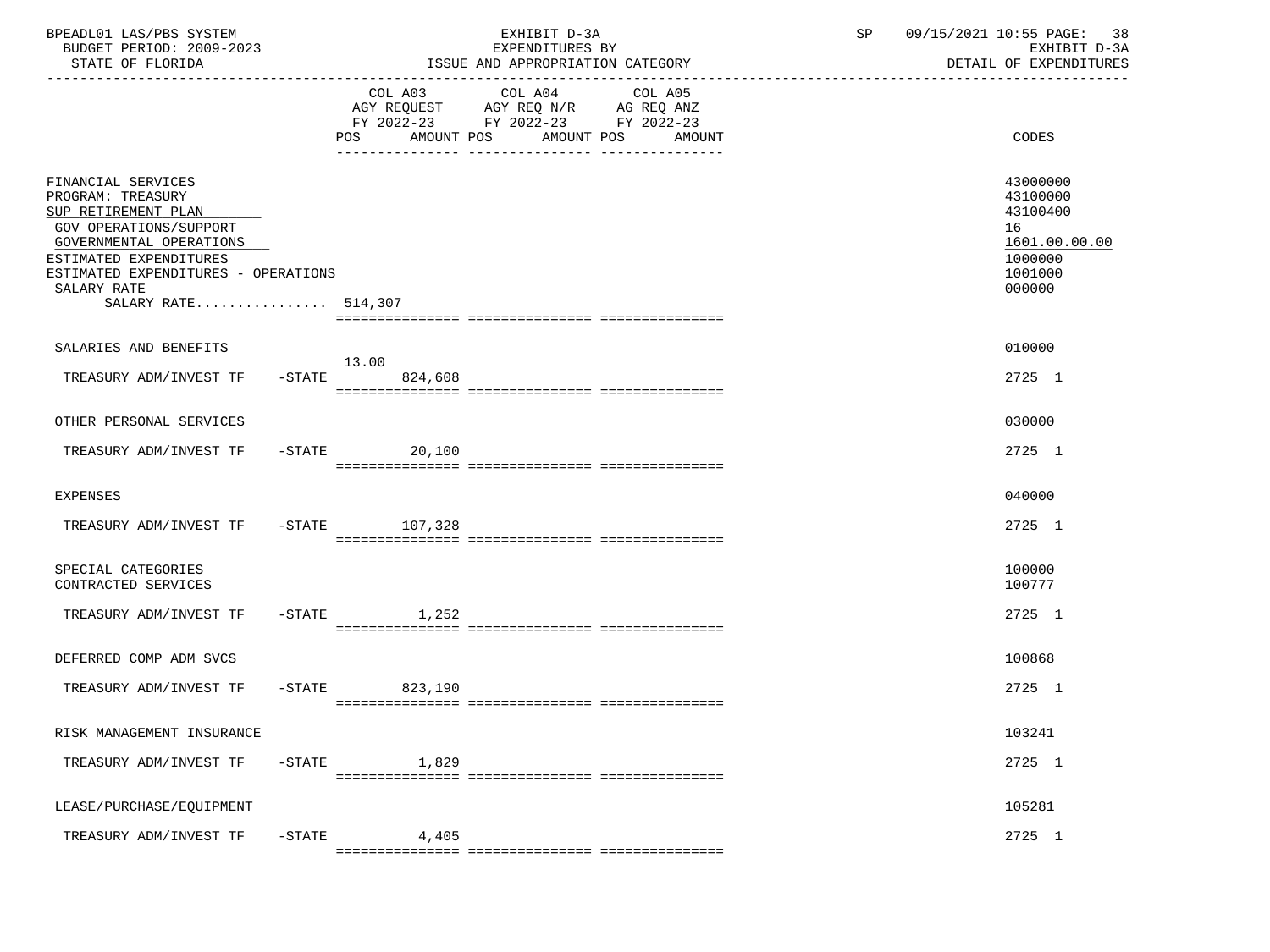| BPEADL01 LAS/PBS SYSTEM<br>BUDGET PERIOD: 2009-2023<br>STATE OF FLORIDA<br>---------------------                                                                                                                                         |                   | EXHIBIT D-3A<br>EXPENDITURES BY<br>ISSUE AND APPROPRIATION CATEGORY                                                       | SP | 09/15/2021 10:55 PAGE:<br>39<br>EXHIBIT D-3A<br>DETAIL OF EXPENDITURES                                      |
|------------------------------------------------------------------------------------------------------------------------------------------------------------------------------------------------------------------------------------------|-------------------|---------------------------------------------------------------------------------------------------------------------------|----|-------------------------------------------------------------------------------------------------------------|
|                                                                                                                                                                                                                                          | POS<br>AMOUNT POS | COL A03 COL A04 COL A05<br>AGY REQUEST AGY REQ N/R AG REQ ANZ<br>FY 2022-23 FY 2022-23 FY 2022-23<br>AMOUNT POS<br>AMOUNT |    | CODES                                                                                                       |
| FINANCIAL SERVICES<br>PROGRAM: TREASURY<br>SUP RETIREMENT PLAN<br>GOV OPERATIONS/SUPPORT<br>GOVERNMENTAL OPERATIONS<br>ESTIMATED EXPENDITURES<br>ESTIMATED EXPENDITURES - OPERATIONS<br>SPECIAL CATEGORIES<br>TR/DMS/HR SVCS/STW CONTRCT |                   |                                                                                                                           |    | 43000000<br>43100000<br>43100400<br>16<br>1601.00.00.00<br>1000000<br>1001000<br>100000<br>107040<br>2725 1 |
| TREASURY ADM/INVEST TF<br>TOTAL: ESTIMATED EXPENDITURES - OPERATIONS<br>TOTAL POSITIONS $13.00$<br>TOTAL ISSUE 1,785,981<br>TOTAL SALARY RATE 514,307                                                                                    | $-STATE$ 3,269    |                                                                                                                           |    | 1001000                                                                                                     |
| SALARY INCREASES FOR FY 2021-22 -<br>STATE EMPLOYEE MINIMUM WAGE<br>INCREASE - EFFECTIVE 7/1/2021<br>OTHER PERSONAL SERVICES                                                                                                             |                   |                                                                                                                           |    | 1001030<br>030000                                                                                           |
| $-$ STATE<br>TREASURY ADM/INVEST TF                                                                                                                                                                                                      | 207               |                                                                                                                           |    | 2725 1                                                                                                      |
| FLORIDA RETIREMENT SYSTEM<br>ADJUSTMENT - FY 2021-22 - NORMAL<br>COST AND UNFUNDED ACTUARIAL<br>LIABILITY<br>SALARIES AND BENEFITS<br>TREASURY ADM/INVEST TF                                                                             | $-STATE$<br>4,257 |                                                                                                                           |    | 1001070<br>010000<br>2725 1                                                                                 |
|                                                                                                                                                                                                                                          |                   |                                                                                                                           |    |                                                                                                             |
| CASUALTY INSURANCE PREMIUM<br>ADJUSTMENT<br>SPECIAL CATEGORIES<br>RISK MANAGEMENT INSURANCE                                                                                                                                              |                   |                                                                                                                           |    | 1001090<br>100000<br>103241                                                                                 |
| TREASURY ADM/INVEST TF<br>-STATE                                                                                                                                                                                                         | $27 -$            |                                                                                                                           |    | 2725 1                                                                                                      |

=============== =============== ===============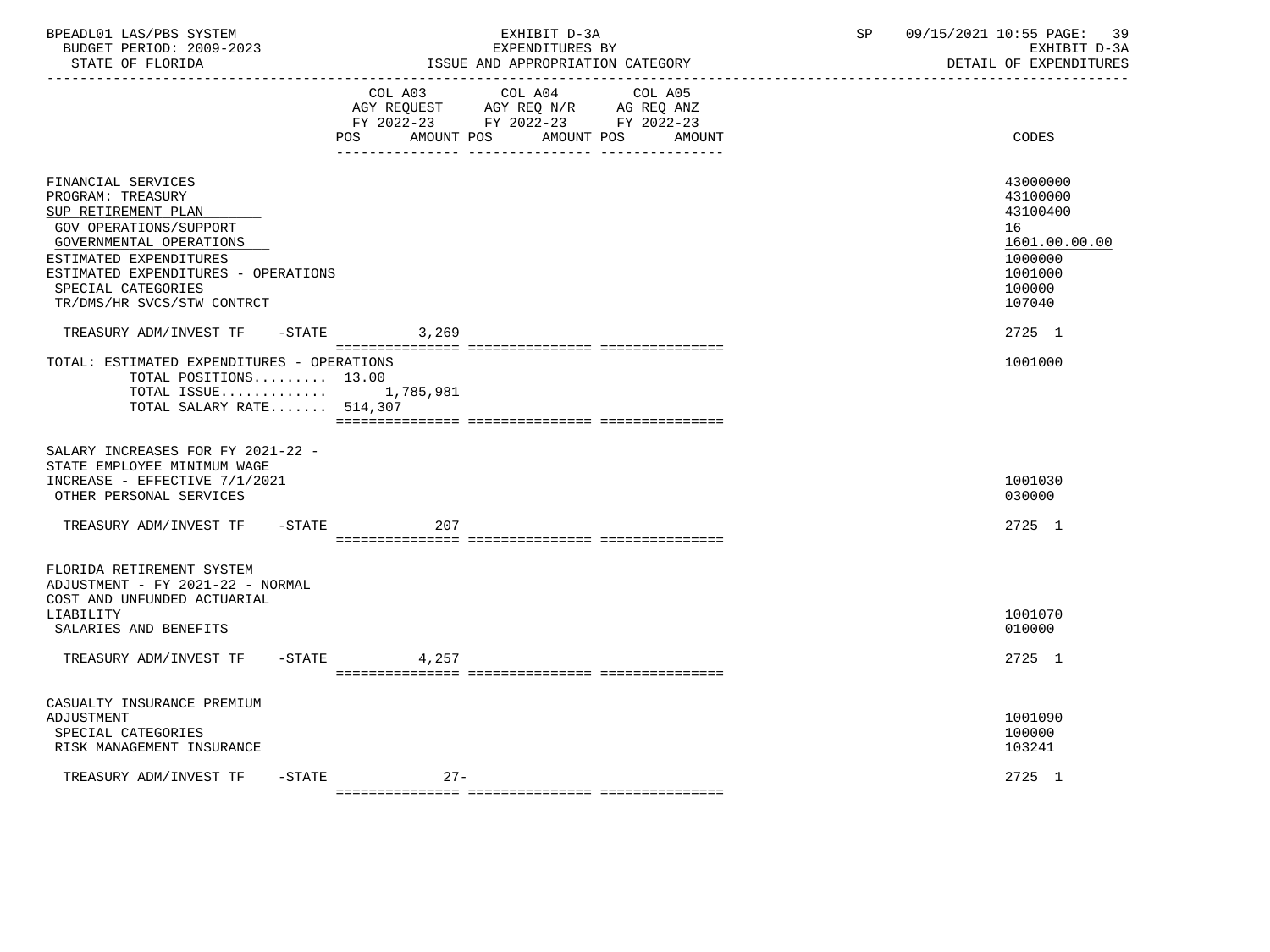| BPEADL01 LAS/PBS SYSTEM<br>BUDGET PERIOD: 2009-2023                                                                                                                                                                                                        |                                  | EXHIBIT D-3A<br>EXPENDITURES BY                                                                                                                                                                                                                  | SP               | 09/15/2021 10:55 PAGE: 40<br>EXHIBIT D-3A |                                                                                                   |
|------------------------------------------------------------------------------------------------------------------------------------------------------------------------------------------------------------------------------------------------------------|----------------------------------|--------------------------------------------------------------------------------------------------------------------------------------------------------------------------------------------------------------------------------------------------|------------------|-------------------------------------------|---------------------------------------------------------------------------------------------------|
| STATE OF FLORIDA                                                                                                                                                                                                                                           | ISSUE AND APPROPRIATION CATEGORY |                                                                                                                                                                                                                                                  |                  |                                           | DETAIL OF EXPENDITURES                                                                            |
|                                                                                                                                                                                                                                                            | POS FOR                          | COL A03 COL A04 COL A05<br>$\begin{tabular}{lllllll} AGY & \texttt{REQUEST} & \texttt{AGY} & \texttt{REG} & \texttt{N/R} & \texttt{AG} & \texttt{REQ} & \texttt{ANZ} \end{tabular}$<br>FY 2022-23 FY 2022-23 FY 2022-23<br>AMOUNT POS AMOUNT POS | AMOUNT           |                                           | CODES                                                                                             |
| FINANCIAL SERVICES<br>PROGRAM: TREASURY<br>SUP RETIREMENT PLAN<br><b>GOV OPERATIONS/SUPPORT</b><br>GOVERNMENTAL OPERATIONS<br>ESTIMATED EXPENDITURES<br>REALLOCATION OF HUMAN RESOURCES<br>OUTSOURCING<br>SPECIAL CATEGORIES<br>TR/DMS/HR SVCS/STW CONTRCT |                                  |                                                                                                                                                                                                                                                  |                  |                                           | 43000000<br>43100000<br>43100400<br>16<br>1601.00.00.00<br>1000000<br>1005900<br>100000<br>107040 |
| TREASURY ADM/INVEST TF -STATE 273-                                                                                                                                                                                                                         |                                  |                                                                                                                                                                                                                                                  |                  |                                           | 2725 1                                                                                            |
| ADJUSTMENTS TO CURRENT YEAR<br>ESTIMATED EXPENDITURES<br>REAPPROVAL OF FIVE PERCENT TRANSFER<br>WITHIN SUPPLEMENTAL RETIREMENT PLAN                                                                                                                        |                                  |                                                                                                                                                                                                                                                  |                  |                                           | 1600000                                                                                           |
| - DEDUCT<br>SALARIES AND BENEFITS                                                                                                                                                                                                                          |                                  |                                                                                                                                                                                                                                                  |                  |                                           | 160F730<br>010000                                                                                 |
| TREASURY ADM/INVEST TF -STATE                                                                                                                                                                                                                              | $50.000 -$                       |                                                                                                                                                                                                                                                  |                  |                                           | 2725 1                                                                                            |
|                                                                                                                                                                                                                                                            |                                  |                                                                                                                                                                                                                                                  |                  |                                           |                                                                                                   |
| AGENCY ISSUE NARRATIVE:<br>2022-2023 BUDGET YEAR NARRATIVE:<br>Reference to Long Range Program Plan: Goal #2)Foster Open Government Through Financial Accountability and Transparency.                                                                     |                                  |                                                                                                                                                                                                                                                  | IT COMPONENT? NO |                                           |                                                                                                   |
| The Division of Treasury requests the reapproval of a five percent budget amendment (EOG B7003) that was approved on July                                                                                                                                  |                                  |                                                                                                                                                                                                                                                  |                  |                                           |                                                                                                   |

)ivision of Treasury requests the reapproval of a five percent budget amendment (EOG B7003) that was approved on July 15, 2021. The division transferred 50,000 in budget authority from the deferred compensation administrative services category to the salary and benefits category. The deferred compensation administrative services category is a special category, which is used to operate the Bureau of Deferred Compensation.

 The staff of 13 are a highly specialized group responsible for the 457(b) tax-deferred retirement plan which has over 87,000 participants and over \$5.6 billion in assets. The transfer allows the bureau to meet it needs by keeping fully staffed with highly qualified employees. The bureau provides outstanding services and continues to grow and market the program to State Employees as well as employees of the State University System, several Special Districts and several of the Water Management Districts.

 This issue corresponds with issue code 160F740. \*\*\*\*\*\*\*\*\*\*\*\*\*\*\*\*\*\*\*\*\*\*\*\*\*\*\*\*\*\*\*\*\*\*\*\*\*\*\*\*\*\*\*\*\*\*\*\*\*\*\*\*\*\*\*\*\*\*\*\*\*\*\*\*\*\*\*\*\*\*\*\*\*\*\*\*\*\*\*\*\*\*\*\*\*\*\*\*\*\*\*\*\*\*\*\*\*\*\*\*\*\*\*\*\*\*\*\*\*\*\*\*\*\*\*\*\*\*\*\*\*\*\*\*\*\*\*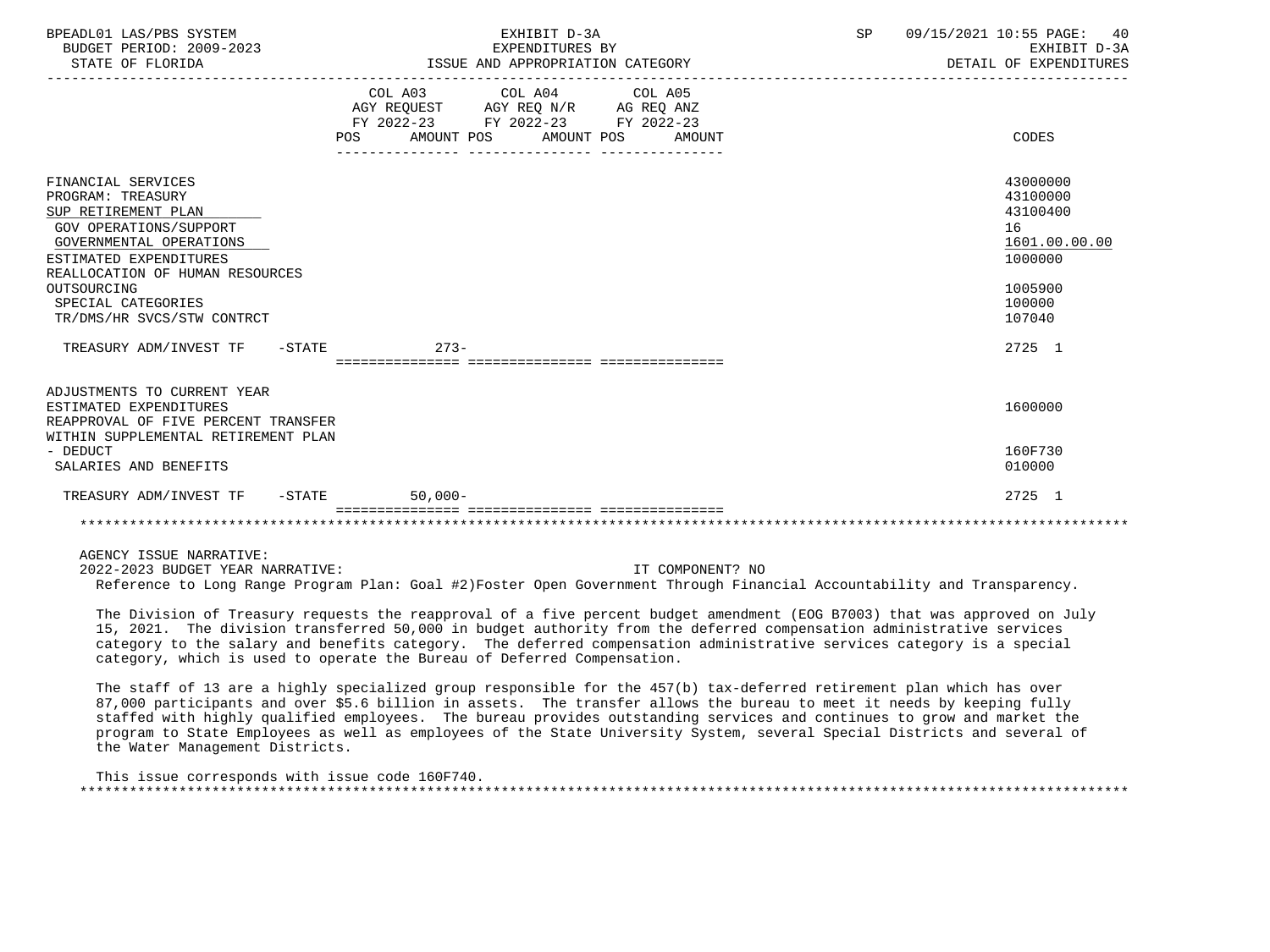| BPEADL01 LAS/PBS SYSTEM<br>BUDGET PERIOD: 2009-2023<br>STATE OF FLORIDA                                                                                                                                                                                                                                                                                                                                                                               |                 | EXHIBIT D-3A<br>EXPENDITURES BY<br>ISSUE AND APPROPRIATION CATEGORY                                           |                   |          | SP       |    | 09/15/2021 10:55 PAGE:<br>41<br>EXHIBIT D-3A<br>DETAIL OF EXPENDITURES |
|-------------------------------------------------------------------------------------------------------------------------------------------------------------------------------------------------------------------------------------------------------------------------------------------------------------------------------------------------------------------------------------------------------------------------------------------------------|-----------------|---------------------------------------------------------------------------------------------------------------|-------------------|----------|----------|----|------------------------------------------------------------------------|
|                                                                                                                                                                                                                                                                                                                                                                                                                                                       | COL A03<br>POS. | COL A04<br>AGY REQUEST AGY REQ N/R AG REQ ANZ<br>FY 2022-23 FY 2022-23 FY 2022-23<br>AMOUNT POS<br>AMOUNT POS | COL A05<br>AMOUNT |          |          |    | CODES                                                                  |
| FINANCIAL SERVICES<br>PROGRAM: TREASURY<br>SUP RETIREMENT PLAN<br>GOV OPERATIONS/SUPPORT<br>GOVERNMENTAL OPERATIONS<br>ADJUSTMENTS TO CURRENT YEAR                                                                                                                                                                                                                                                                                                    |                 |                                                                                                               |                   |          |          |    | 43000000<br>43100000<br>43100400<br>16<br>1601.00.00.00                |
| ESTIMATED EXPENDITURES<br>REAPPROVAL OF FIVE PERCENT TRANSFER<br>WITHIN SUPPLEMENTAL RETIREMENT PLAN<br>- DEDUCT                                                                                                                                                                                                                                                                                                                                      |                 |                                                                                                               |                   |          |          |    | 1600000<br>160F730                                                     |
| POSITION DETAIL OF SALARIES AND BENEFITS:                                                                                                                                                                                                                                                                                                                                                                                                             |                 |                                                                                                               |                   |          |          |    |                                                                        |
|                                                                                                                                                                                                                                                                                                                                                                                                                                                       | FTE             | BASE RATE                                                                                                     | ADDITIVES         | BENEFITS | SUBTOTAL | ႜၟ | LAPSE LAPSED SALARIES<br>AND BENEFITS                                  |
| A03 - AGY REQUEST FY 2022-23                                                                                                                                                                                                                                                                                                                                                                                                                          |                 |                                                                                                               |                   |          |          |    |                                                                        |
| CHANGES TO CURRENTLY AUTHORIZED POSITIONS<br>OTHER SALARY AMOUNT<br>2725 TREASURY ADM/INVEST TF                                                                                                                                                                                                                                                                                                                                                       |                 |                                                                                                               |                   |          |          |    | $50,000-$                                                              |
|                                                                                                                                                                                                                                                                                                                                                                                                                                                       |                 |                                                                                                               |                   |          |          |    | $50,000 -$                                                             |
|                                                                                                                                                                                                                                                                                                                                                                                                                                                       |                 |                                                                                                               |                   |          |          |    | ==============                                                         |
|                                                                                                                                                                                                                                                                                                                                                                                                                                                       |                 |                                                                                                               |                   |          |          |    |                                                                        |
| REAPPROVAL OF FIVE PERCENT TRANSFER<br>WITHIN SUPPLEMENTAL RETIREMENT PLAN                                                                                                                                                                                                                                                                                                                                                                            |                 |                                                                                                               |                   |          |          |    |                                                                        |
| - ADDBACK<br>SALARIES AND BENEFITS                                                                                                                                                                                                                                                                                                                                                                                                                    |                 |                                                                                                               |                   |          |          |    | 160F740<br>010000                                                      |
| $-$ STATE<br>TREASURY ADM/INVEST TF                                                                                                                                                                                                                                                                                                                                                                                                                   | 50,000          |                                                                                                               |                   |          |          |    | 2725 1                                                                 |
| **********************************                                                                                                                                                                                                                                                                                                                                                                                                                    |                 |                                                                                                               |                   |          |          |    |                                                                        |
| AGENCY ISSUE NARRATIVE:<br>2022-2023 BUDGET YEAR NARRATIVE:<br>Reference to Long Range Program Plan: Goal #2)Foster Open Government Through Financial Accountability and Transparency.                                                                                                                                                                                                                                                                |                 |                                                                                                               | IT COMPONENT? NO  |          |          |    |                                                                        |
| The Division of Treasury requests the reapproval of a five percent budget amendment (EOG B7003) that was approved on July<br>15, 2021. The division transferred 50,000 in budget authority from the deferred compensation administrative services<br>category to the salary and benefits category. The deferred compensation administrative services category is a special<br>category, which is used to operate the Bureau of Deferred Compensation. |                 |                                                                                                               |                   |          |          |    |                                                                        |

 The staff of 13 are a highly specialized group responsible for the 457(b) tax-deferred retirement plan which has over 87,000 participants and over \$5.6 billion in assets. The transfer allows the bureau to meet it needs by keeping fully staffed with highly qualified employees. The bureau provides outstanding services and continues to grow and market the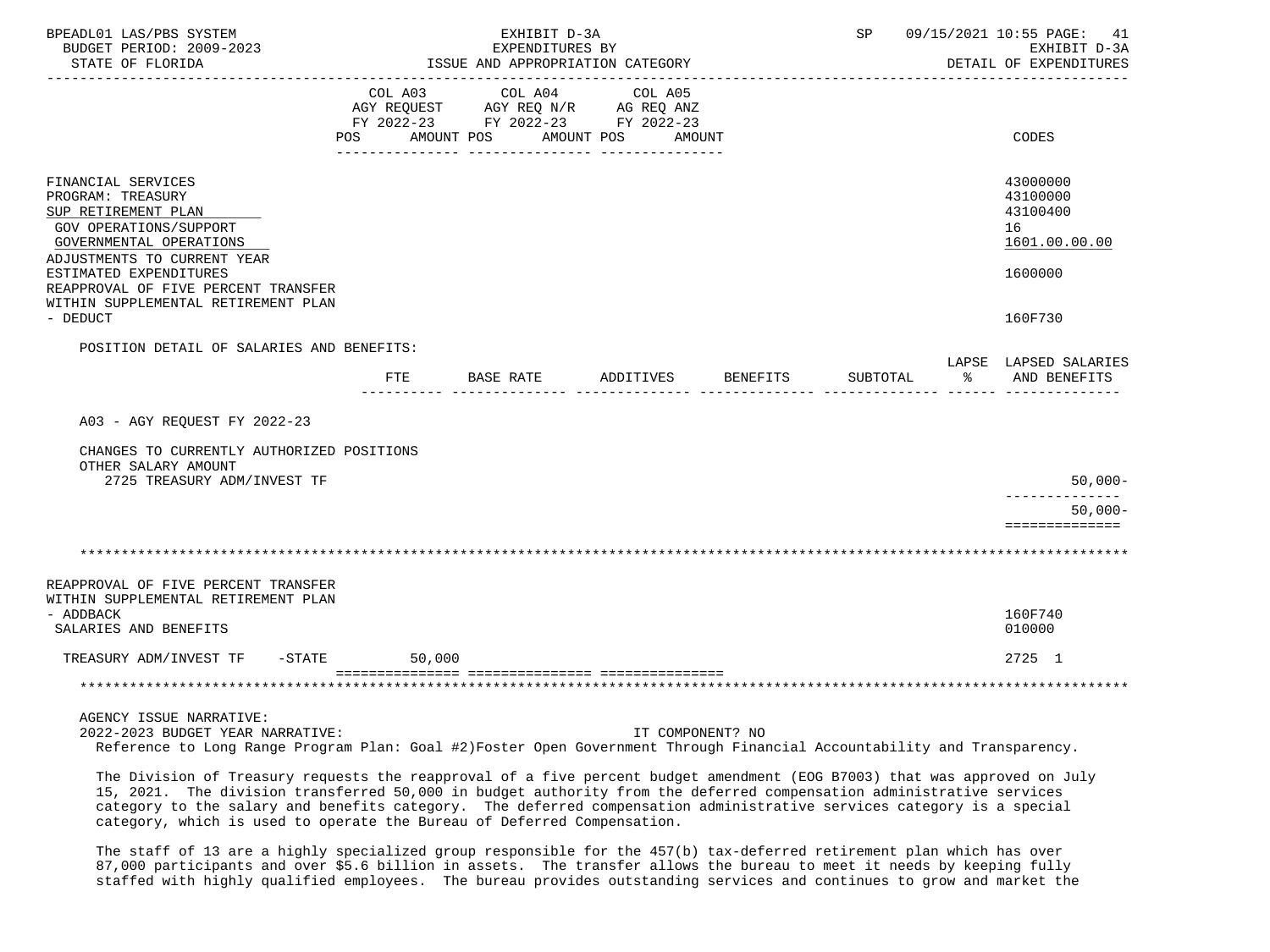| BPEADL01 LAS/PBS SYSTEM<br>BUDGET PERIOD: 2009-2023                                                                                                                                                                                                        |                           | EXHIBIT D-3A<br>EXPENDITURES BY                                                                                                                                             |                       |          | SP       | 09/15/2021 10:55 PAGE:<br>42<br>EXHIBIT D-3A                       |
|------------------------------------------------------------------------------------------------------------------------------------------------------------------------------------------------------------------------------------------------------------|---------------------------|-----------------------------------------------------------------------------------------------------------------------------------------------------------------------------|-----------------------|----------|----------|--------------------------------------------------------------------|
| STATE OF FLORIDA                                                                                                                                                                                                                                           |                           | ISSUE AND APPROPRIATION CATEGORY                                                                                                                                            |                       |          |          | DETAIL OF EXPENDITURES                                             |
|                                                                                                                                                                                                                                                            | COL A03<br>POS AMOUNT POS | COL A04<br>$\begin{tabular}{lllllll} \bf AGY & \bf REQUEST & \bf AGY & \bf REQ & \bf N/R & \bf AG & \bf REQ & \bf ANZ \\ \end{tabular}$<br>FY 2022-23 FY 2022-23 FY 2022-23 | COL A05<br>AMOUNT POS | AMOUNT   |          | <b>CODES</b>                                                       |
| FINANCIAL SERVICES<br>PROGRAM: TREASURY<br>SUP RETIREMENT PLAN<br>GOV OPERATIONS/SUPPORT<br>GOVERNMENTAL OPERATIONS<br>ADJUSTMENTS TO CURRENT YEAR<br>ESTIMATED EXPENDITURES<br>REAPPROVAL OF FIVE PERCENT TRANSFER<br>WITHIN SUPPLEMENTAL RETIREMENT PLAN |                           |                                                                                                                                                                             |                       |          |          | 43000000<br>43100000<br>43100400<br>16<br>1601.00.00.00<br>1600000 |
| - ADDBACK                                                                                                                                                                                                                                                  |                           |                                                                                                                                                                             |                       |          |          | 160F740                                                            |
| program to State Employees as well as employees of the State University System, several Special Districts and several of<br>the Water Management Districts.<br>This issue corresponds with issue code 160F730.                                             |                           |                                                                                                                                                                             |                       |          |          |                                                                    |
| POSITION DETAIL OF SALARIES AND BENEFITS:                                                                                                                                                                                                                  |                           |                                                                                                                                                                             |                       |          |          |                                                                    |
|                                                                                                                                                                                                                                                            | FTE                       | BASE RATE ADDITIVES                                                                                                                                                         |                       | BENEFITS | SUBTOTAL | LAPSE LAPSED SALARIES<br>$\sim$ $\approx$<br>AND BENEFITS          |
| A03 - AGY REQUEST FY 2022-23                                                                                                                                                                                                                               |                           |                                                                                                                                                                             |                       |          |          |                                                                    |
| CHANGES TO CURRENTLY AUTHORIZED POSITIONS<br>OTHER SALARY AMOUNT<br>2725 TREASURY ADM/INVEST TF                                                                                                                                                            |                           |                                                                                                                                                                             |                       |          |          | 50,000<br>--------------<br>50,000                                 |
|                                                                                                                                                                                                                                                            |                           |                                                                                                                                                                             |                       |          |          | ==============                                                     |
| TOTAL: GOVERNMENTAL OPERATIONS<br>BY FUND TYPE                                                                                                                                                                                                             |                           |                                                                                                                                                                             |                       |          |          | 1601.00.00.00                                                      |
| TRUST FUNDS<br>SALARY RATE 514,307                                                                                                                                                                                                                         | 13.00<br>1,790,145        |                                                                                                                                                                             |                       |          |          |                                                                    |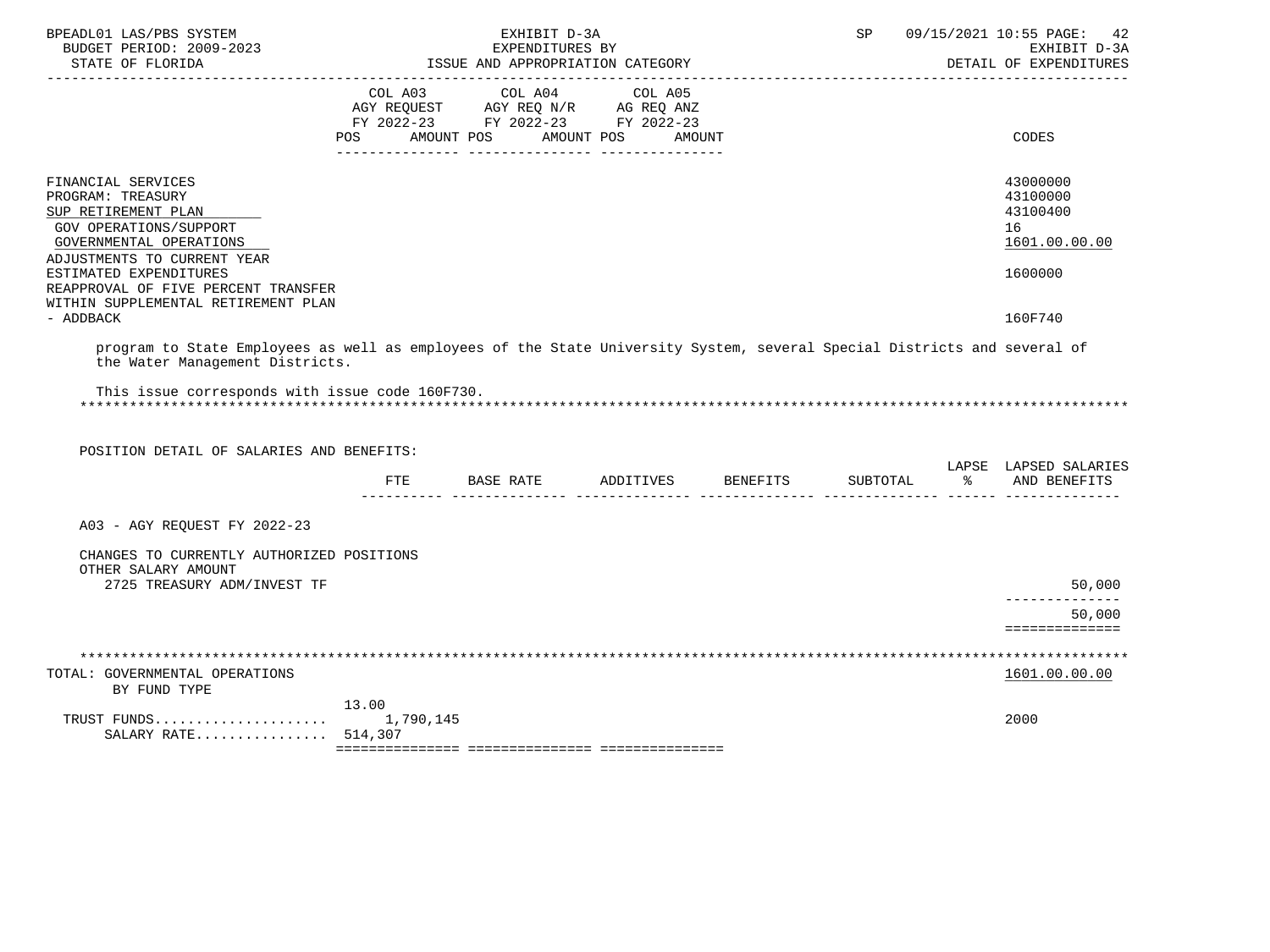| BPEADL01 LAS/PBS SYSTEM<br>BUDGET PERIOD: 2009-2023<br>STATE OF FLORIDA                                                                                                                                                                             |                                    | EXHIBIT D-3A<br>EXPENDITURES BY<br>ISSUE AND APPROPRIATION CATEGORY                                                  | SP | 09/15/2021 10:55 PAGE: 43<br>EXHIBIT D-3A<br>DETAIL OF EXPENDITURES                     |
|-----------------------------------------------------------------------------------------------------------------------------------------------------------------------------------------------------------------------------------------------------|------------------------------------|----------------------------------------------------------------------------------------------------------------------|----|-----------------------------------------------------------------------------------------|
|                                                                                                                                                                                                                                                     | COL A03<br>AMOUNT POS<br>POS       | COL A04<br>COL A05<br>AGY REQUEST AGY REQ N/R AG REQ ANZ<br>FY 2022-23 FY 2022-23 FY 2022-23<br>AMOUNT POS<br>AMOUNT |    | CODES                                                                                   |
| FINANCIAL SERVICES<br>PGM: FIN ACCT/PUBLIC FUNDS<br>ST FINAN INFO/ST AGY ACCTG<br><b>GOV OPERATIONS/SUPPORT</b><br>GOVERNMENTAL OPERATIONS<br>ESTIMATED EXPENDITURES<br>ESTIMATED EXPENDITURES - OPERATIONS<br>SALARY RATE<br>SALARY RATE 8,274,869 |                                    |                                                                                                                      |    | 43000000<br>43200000<br>43200100<br>16<br>1601.00.00.00<br>1000000<br>1001000<br>000000 |
| SALARIES AND BENEFITS                                                                                                                                                                                                                               |                                    |                                                                                                                      |    | 010000                                                                                  |
| GENERAL REVENUE FUND -STATE 9,354,782<br>ADMINISTRATIVE TRUST FUND -STATE 2,474,411                                                                                                                                                                 |                                    |                                                                                                                      |    | 1000 1<br>2021 1                                                                        |
| TOTAL POSITIONS $158.00$<br>TOTAL APPRO $11.829.193$                                                                                                                                                                                                |                                    |                                                                                                                      |    |                                                                                         |
| OTHER PERSONAL SERVICES                                                                                                                                                                                                                             |                                    |                                                                                                                      |    | 030000                                                                                  |
| GENERAL REVENUE FUND -STATE 24,335<br>ADMINISTRATIVE TRUST FUND -STATE                                                                                                                                                                              | 23,545                             |                                                                                                                      |    | 1000 1<br>2021 1                                                                        |
| TOTAL APPRO                                                                                                                                                                                                                                         | 47,880                             |                                                                                                                      |    |                                                                                         |
| <b>EXPENSES</b>                                                                                                                                                                                                                                     |                                    |                                                                                                                      |    | 040000                                                                                  |
| GENERAL REVENUE FUND -STATE 988,972<br>ADMINISTRATIVE TRUST FUND -STATE                                                                                                                                                                             | 116,201                            |                                                                                                                      |    | 1000 1<br>2021 1                                                                        |
| TOTAL APPRO                                                                                                                                                                                                                                         | 1,105,173                          |                                                                                                                      |    |                                                                                         |
| OPERATING CAPITAL OUTLAY                                                                                                                                                                                                                            |                                    |                                                                                                                      |    | 060000                                                                                  |
| GENERAL REVENUE FUND<br>$-$ STATE                                                                                                                                                                                                                   | 1,000                              |                                                                                                                      |    | 1000 1                                                                                  |
| SPECIAL CATEGORIES<br>CONTRACTED SERVICES                                                                                                                                                                                                           |                                    |                                                                                                                      |    | 100000<br>100777                                                                        |
| GENERAL REVENUE FUND<br>$-$ STATE<br>ADMINISTRATIVE TRUST FUND -STATE                                                                                                                                                                               | 683,882<br>80,000<br>------------- | ---------------                                                                                                      |    | 1000 1<br>2021 1                                                                        |
|                                                                                                                                                                                                                                                     |                                    |                                                                                                                      |    |                                                                                         |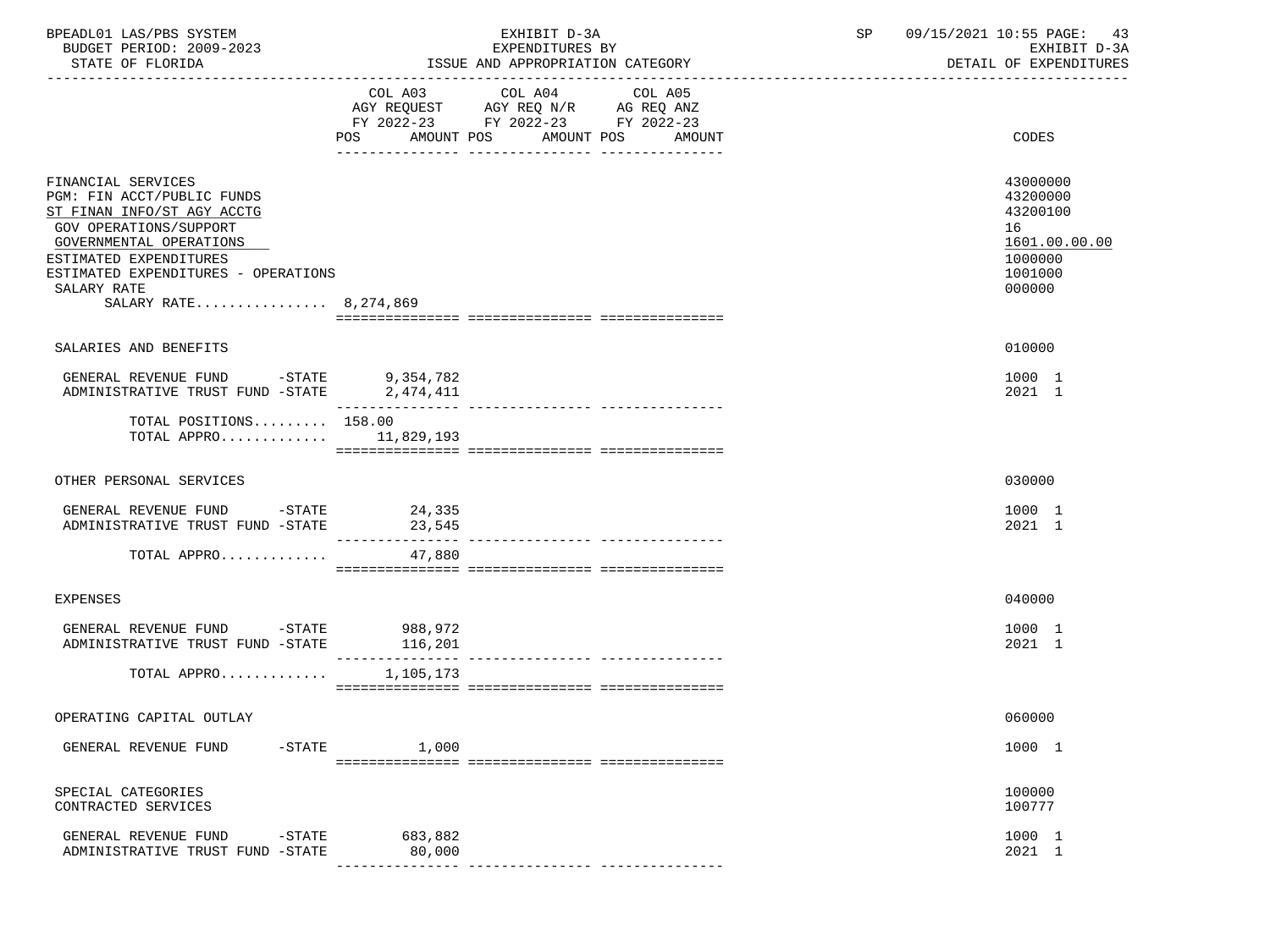| BPEADL01 LAS/PBS SYSTEM<br>BUDGET PERIOD: 2009-2023<br>STATE OF FLORIDA                                                                                                                                                                                                  |           | EXHIBIT D-3A<br>EXPENDITURES BY<br>ISSUE AND APPROPRIATION CATEGORY                                                              | SP | 09/15/2021 10:55 PAGE: 44<br>EXHIBIT D-3A<br>DETAIL OF EXPENDITURES                               |
|--------------------------------------------------------------------------------------------------------------------------------------------------------------------------------------------------------------------------------------------------------------------------|-----------|----------------------------------------------------------------------------------------------------------------------------------|----|---------------------------------------------------------------------------------------------------|
|                                                                                                                                                                                                                                                                          | COL A03   | COL A04<br>COL A05<br>AGY REQUEST AGY REQ N/R AG REQ ANZ<br>FY 2022-23 FY 2022-23 FY 2022-23<br>POS AMOUNT POS AMOUNT POS AMOUNT |    | CODES                                                                                             |
| FINANCIAL SERVICES<br>PGM: FIN ACCT/PUBLIC FUNDS<br>ST FINAN INFO/ST AGY ACCTG<br>GOV OPERATIONS/SUPPORT<br>GOVERNMENTAL OPERATIONS<br>ESTIMATED EXPENDITURES<br>ESTIMATED EXPENDITURES - OPERATIONS<br>SPECIAL CATEGORIES<br>CONTRACTED SERVICES<br>TOTAL APPRO 763,882 |           |                                                                                                                                  |    | 43000000<br>43200000<br>43200100<br>16<br>1601.00.00.00<br>1000000<br>1001000<br>100000<br>100777 |
| RISK MANAGEMENT INSURANCE                                                                                                                                                                                                                                                |           |                                                                                                                                  |    | 103241                                                                                            |
| GENERAL REVENUE FUND -STATE 7,412<br>ADMINISTRATIVE TRUST FUND -STATE 84,212                                                                                                                                                                                             |           |                                                                                                                                  |    | 1000 1<br>2021 1                                                                                  |
| TOTAL APPRO                                                                                                                                                                                                                                                              | 91,624    |                                                                                                                                  |    |                                                                                                   |
| LEASE/PURCHASE/EQUIPMENT                                                                                                                                                                                                                                                 |           |                                                                                                                                  |    | 105281                                                                                            |
| GENERAL REVENUE FUND -STATE 5,122<br>ADMINISTRATIVE TRUST FUND -STATE                                                                                                                                                                                                    | 17,055    |                                                                                                                                  |    | 1000 1<br>2021 1                                                                                  |
| TOTAL APPRO                                                                                                                                                                                                                                                              | 22,177    |                                                                                                                                  |    |                                                                                                   |
| TR/DMS/HR SVCS/STW CONTRCT                                                                                                                                                                                                                                               |           |                                                                                                                                  |    | 107040                                                                                            |
| GENERAL REVENUE FUND -STATE 49,134<br>ADMINISTRATIVE TRUST FUND -STATE                                                                                                                                                                                                   | 2,802     |                                                                                                                                  |    | 1000 1<br>2021 1                                                                                  |
| TOTAL APPRO                                                                                                                                                                                                                                                              | 51,936    |                                                                                                                                  |    |                                                                                                   |
| TR/PRISON INDUSTRY ENH PRG                                                                                                                                                                                                                                               |           |                                                                                                                                  |    | 108005                                                                                            |
| PRISON INDUSTRIES TF<br>$-$ STATE                                                                                                                                                                                                                                        | 1,250,000 |                                                                                                                                  |    | 2385 1                                                                                            |
| FL CLERKS/COURT/OPER CORP                                                                                                                                                                                                                                                |           |                                                                                                                                  |    | 109987                                                                                            |
| ADMINISTRATIVE TRUST FUND -STATE                                                                                                                                                                                                                                         | 2,300,000 |                                                                                                                                  |    | 2021 1                                                                                            |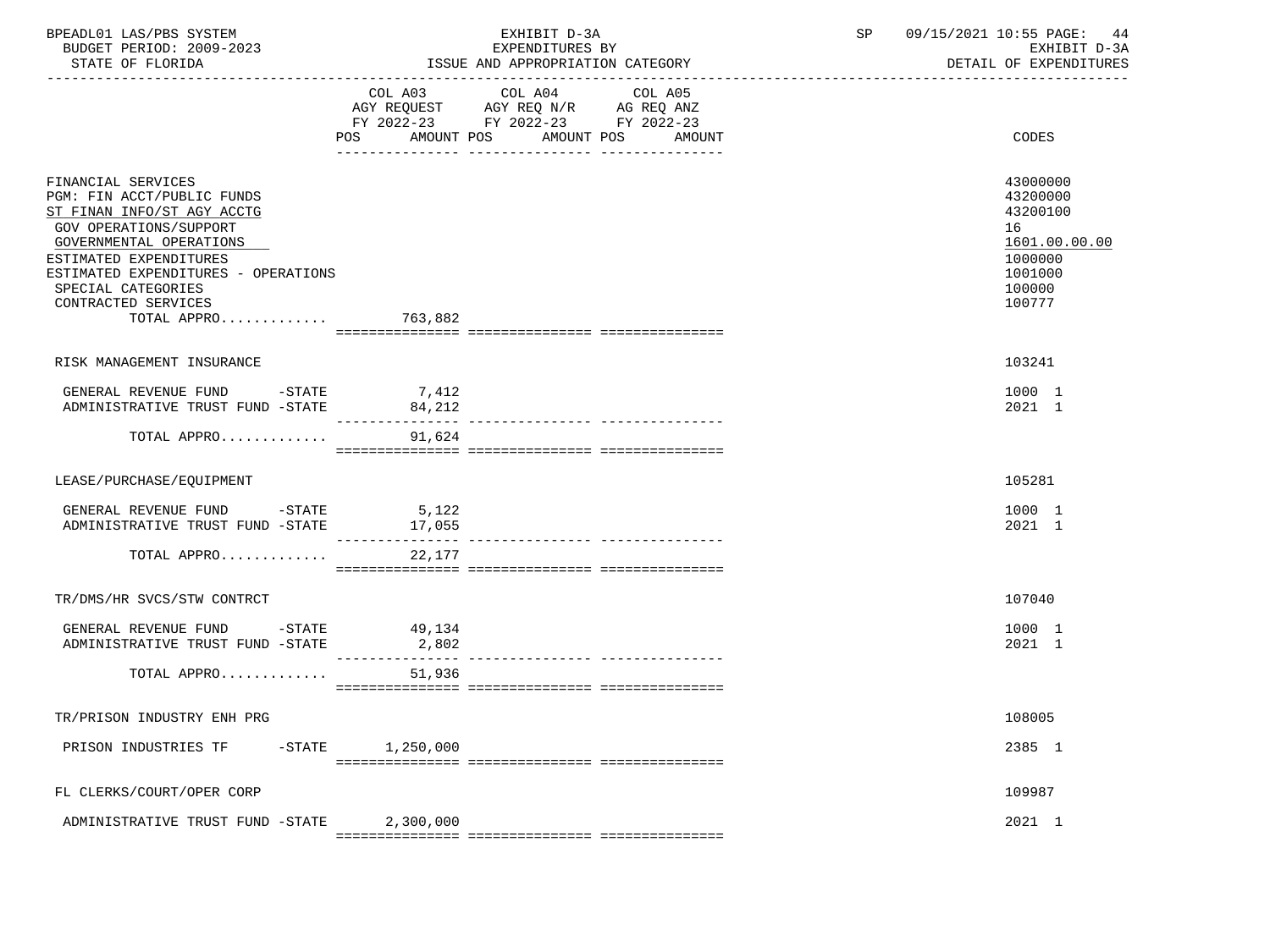| BPEADL01 LAS/PBS SYSTEM<br>BUDGET PERIOD: 2009-2023<br>STATE OF FLORIDA<br>----------------                                                                                                          |                          | EXHIBIT D-3A<br>EXPENDITURES BY<br>ISSUE AND APPROPRIATION CATEGORY                                                       | SP | 09/15/2021 10:55 PAGE:<br>45<br>EXHIBIT D-3A<br>DETAIL OF EXPENDITURES        |
|------------------------------------------------------------------------------------------------------------------------------------------------------------------------------------------------------|--------------------------|---------------------------------------------------------------------------------------------------------------------------|----|-------------------------------------------------------------------------------|
|                                                                                                                                                                                                      | <b>POS</b><br>AMOUNT POS | COL A03 COL A04 COL A05<br>AGY REQUEST AGY REQ N/R AG REQ ANZ<br>FY 2022-23 FY 2022-23 FY 2022-23<br>AMOUNT POS<br>AMOUNT |    | CODES                                                                         |
| FINANCIAL SERVICES<br>PGM: FIN ACCT/PUBLIC FUNDS<br>ST FINAN INFO/ST AGY ACCTG<br>GOV OPERATIONS/SUPPORT<br>GOVERNMENTAL OPERATIONS<br>ESTIMATED EXPENDITURES<br>ESTIMATED EXPENDITURES - OPERATIONS |                          |                                                                                                                           |    | 43000000<br>43200000<br>43200100<br>16<br>1601.00.00.00<br>1000000<br>1001000 |
| TOTAL: ESTIMATED EXPENDITURES - OPERATIONS<br>TOTAL POSITIONS 158.00<br>TOTAL ISSUE $17,462,865$<br>TOTAL SALARY RATE $8,274,869$                                                                    |                          |                                                                                                                           |    | 1001000                                                                       |
| SALARY INCREASES FOR FY 2021-22 -<br>STATE EMPLOYEE MINIMUM WAGE<br>INCREASE - EFFECTIVE 7/1/2021<br>OTHER PERSONAL SERVICES                                                                         |                          |                                                                                                                           |    | 1001030<br>030000                                                             |
| GENERAL REVENUE FUND -STATE<br>ADMINISTRATIVE TRUST FUND -STATE                                                                                                                                      | 251<br>243               |                                                                                                                           |    | 1000 1<br>2021 1                                                              |
| TOTAL APPRO                                                                                                                                                                                          | 494                      |                                                                                                                           |    |                                                                               |
| FLORIDA RETIREMENT SYSTEM<br>ADJUSTMENT - FY 2021-22 - NORMAL<br>COST AND UNFUNDED ACTUARIAL<br>LIABILITY<br>SALARIES AND BENEFITS                                                                   |                          |                                                                                                                           |    | 1001070<br>010000                                                             |
| GENERAL REVENUE FUND -STATE<br>ADMINISTRATIVE TRUST FUND -STATE                                                                                                                                      | 51,866<br>13,721         |                                                                                                                           |    | 1000 1<br>2021 1                                                              |
| TOTAL APPRO                                                                                                                                                                                          | 65,587                   |                                                                                                                           |    |                                                                               |
| CASUALTY INSURANCE PREMIUM<br>ADJUSTMENT<br>SPECIAL CATEGORIES<br>RISK MANAGEMENT INSURANCE                                                                                                          |                          |                                                                                                                           |    | 1001090<br>100000<br>103241                                                   |
| ADMINISTRATIVE TRUST FUND -STATE 23,472-                                                                                                                                                             |                          |                                                                                                                           |    | 2021 1                                                                        |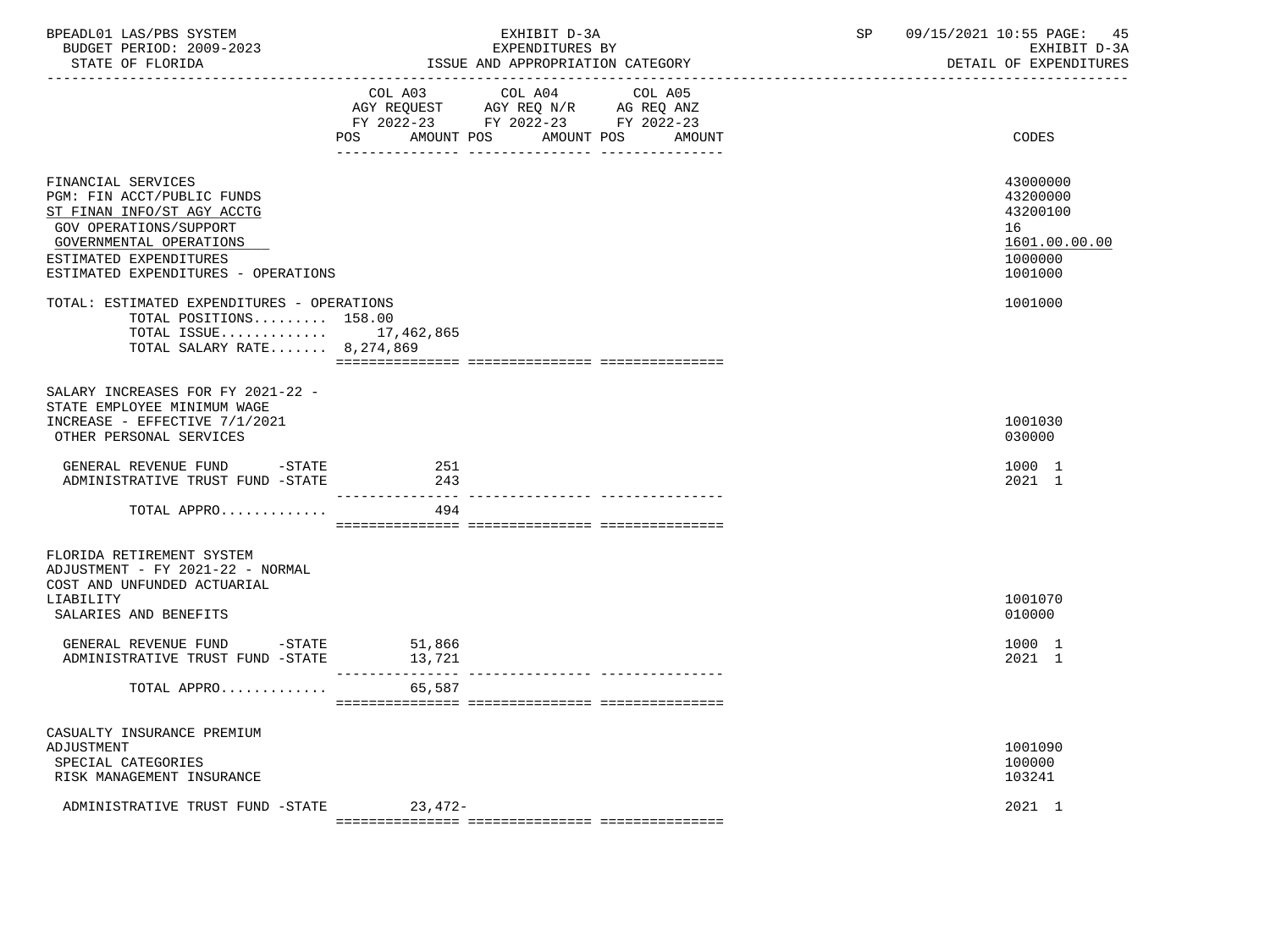| BPEADL01<br>$\sqrt{2}$<br>SYSTEM<br>◡<br>כאח     | <b>637117676</b><br>$\epsilon$ 1 $\pm$<br>∟∟⊥⊥⊥∟∟<br>. ـ ـ | 72021<br>$\mathbf{R} \times \mathbf{R}$<br>10:<br>ם ר<br>PAGE - | 46            |
|--------------------------------------------------|------------------------------------------------------------|-----------------------------------------------------------------|---------------|
| 19-2023<br>2009<br>ח∩ד ¤ים ס<br>BUDGET<br>.<br>◡ | $\mathbf{m}$<br>ידחותים מצי<br>IURES.<br>. EIND. 1         | rvu:<br>חדרי<br>- ⊷                                             | $\sim$ $\sim$ |

|  | ISSUE AND APPROPRIATION CATEGORY |  |
|--|----------------------------------|--|
|  |                                  |  |

| -----<br>.<br>----<br>---- |                                                   |                           |
|----------------------------|---------------------------------------------------|---------------------------|
| LORIDA<br>תיחמידי<br>. н.  | <b>ATEGORY</b><br>"SSUE<br>AND<br>APPROPRI<br>ON: | ----<br>--<br>. П<br>…∧PF |
|                            |                                                   | _______                   |

| AGY REOUEST<br>AGY REO N/R<br>AG REO ANZ<br>FY 2022-23<br>FY 2022-23<br>FY 2022-23<br>POS.<br>AMOUNT<br>AMOUNT POS<br>AMOUNT POS | COL A03 | COL A04 | COL A05 |
|----------------------------------------------------------------------------------------------------------------------------------|---------|---------|---------|
|                                                                                                                                  |         |         |         |
|                                                                                                                                  |         |         |         |
|                                                                                                                                  |         |         |         |

| FINANCIAL SERVICES                        |            | 43000000      |
|-------------------------------------------|------------|---------------|
| PGM: FIN ACCT/PUBLIC FUNDS                |            | 43200000      |
| ST FINAN INFO/ST AGY ACCTG                |            | 43200100      |
| GOV OPERATIONS/SUPPORT                    |            | 16            |
| GOVERNMENTAL OPERATIONS                   |            | 1601.00.00.00 |
| ESTIMATED EXPENDITURES                    |            | 1000000       |
| REALLOCATION OF HUMAN RESOURCES           |            |               |
| OUTSOURCING                               |            | 1005900       |
| SPECIAL CATEGORIES                        |            | 100000        |
| TR/DMS/HR SVCS/STW CONTRCT                |            | 107040        |
| GENERAL REVENUE FUND<br>$-\mathtt{STATE}$ | 4,106-     | 1000 1        |
| ADMINISTRATIVE TRUST FUND -STATE          | $234-$     | 2021 1        |
| TOTAL APPRO                               | $4,340-$   |               |
|                                           |            |               |
| TOTAL: GOVERNMENTAL OPERATIONS            |            | 1601.00.00.00 |
| BY FUND TYPE                              |            |               |
| GENERAL REVENUE FUND                      | 11,162,650 | 1000          |
| TRUST FUNDS                               | 6,338,484  | 2000          |
| TOTAL POSITIONS 158.00                    |            |               |
| TOTAL PROG COMP 17,501,134                |            |               |
| TOTAL SALARY RATE 8,274,869               |            |               |
|                                           |            |               |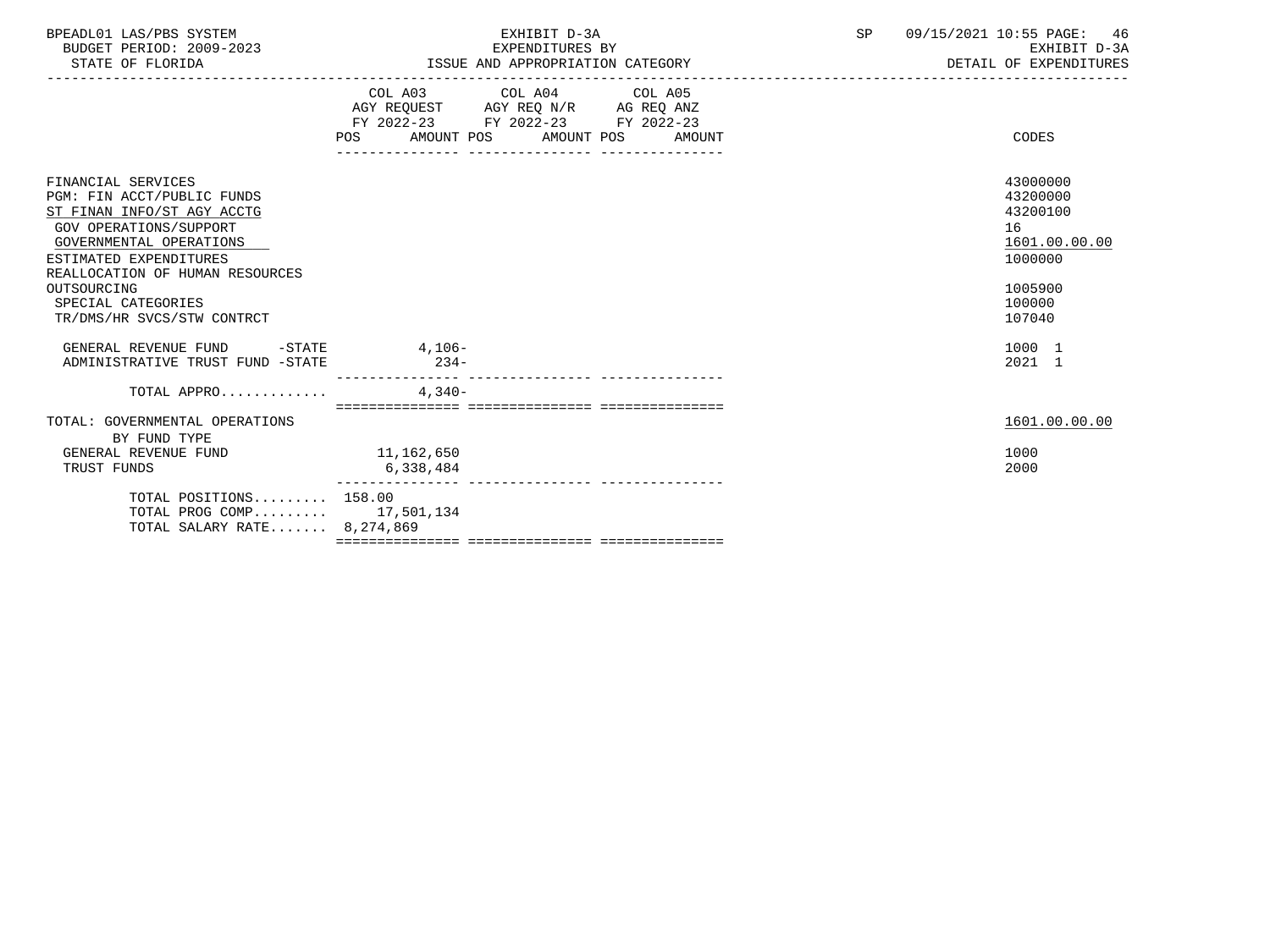| BPEADL01 LAS/PBS SYSTEM<br>BUDGET PERIOD: 2009-2023<br>STATE OF FLORIDA                                                                                                                                                                   |           |                           | EXHIBIT D-3A<br>EXPENDITURES BY<br>ISSUE AND APPROPRIATION CATEGORY                                                                      | SP | 09/15/2021 10:55 PAGE: 47<br>EXHIBIT D-3A<br>DETAIL OF EXPENDITURES                     |  |
|-------------------------------------------------------------------------------------------------------------------------------------------------------------------------------------------------------------------------------------------|-----------|---------------------------|------------------------------------------------------------------------------------------------------------------------------------------|----|-----------------------------------------------------------------------------------------|--|
|                                                                                                                                                                                                                                           |           |                           | COL A03 COL A04 COL A05<br>AGY REQUEST AGY REQ N/R AG REQ ANZ<br>FY 2022-23 FY 2022-23 FY 2022-23<br>POS AMOUNT POS AMOUNT POS<br>AMOUNT |    | CODES                                                                                   |  |
| FINANCIAL SERVICES<br>PGM: FIN ACCT/PUBLIC FUNDS<br>RECOVERY & RETURN OF UP<br>GOV OPERATIONS/SUPPORT<br>GOVERNMENTAL OPERATIONS<br>ESTIMATED EXPENDITURES<br>ESTIMATED EXPENDITURES - OPERATIONS<br>SALARY RATE<br>SALARY RATE 2,798,636 |           |                           |                                                                                                                                          |    | 43000000<br>43200000<br>43200200<br>16<br>1601.00.00.00<br>1000000<br>1001000<br>000000 |  |
| SALARIES AND BENEFITS                                                                                                                                                                                                                     |           |                           |                                                                                                                                          |    | 010000                                                                                  |  |
| UNCLAIMED PROPERTY TF                                                                                                                                                                                                                     |           | 65.00<br>-STATE 3,957,092 |                                                                                                                                          |    | 2007 1                                                                                  |  |
| OTHER PERSONAL SERVICES                                                                                                                                                                                                                   |           |                           |                                                                                                                                          |    | 030000                                                                                  |  |
| UNCLAIMED PROPERTY TF                                                                                                                                                                                                                     |           | -STATE 561,313            |                                                                                                                                          |    | 2007 1                                                                                  |  |
| <b>EXPENSES</b>                                                                                                                                                                                                                           |           |                           |                                                                                                                                          |    | 040000                                                                                  |  |
| UNCLAIMED PROPERTY TF -STATE 829,664                                                                                                                                                                                                      |           |                           |                                                                                                                                          |    | 2007 1                                                                                  |  |
| OPERATING CAPITAL OUTLAY                                                                                                                                                                                                                  |           |                           |                                                                                                                                          |    | 060000                                                                                  |  |
| UNCLAIMED PROPERTY TF                                                                                                                                                                                                                     |           | $-STATE$ 7,500            |                                                                                                                                          |    | 2007 1                                                                                  |  |
| SPECIAL CATEGORIES<br>CONTRACTED SERVICES                                                                                                                                                                                                 |           |                           |                                                                                                                                          |    | 100000<br>100777                                                                        |  |
| UNCLAIMED PROPERTY TF                                                                                                                                                                                                                     |           | $-STATE$ 226.794          |                                                                                                                                          |    | 2007 1                                                                                  |  |
| RISK MANAGEMENT INSURANCE                                                                                                                                                                                                                 |           |                           |                                                                                                                                          |    | 103241                                                                                  |  |
| UNCLAIMED PROPERTY TF                                                                                                                                                                                                                     | $-$ STATE | 18,066                    |                                                                                                                                          |    | 2007 1                                                                                  |  |
| LEASE/PURCHASE/EQUIPMENT                                                                                                                                                                                                                  |           |                           |                                                                                                                                          |    | 105281                                                                                  |  |
| UNCLAIMED PROPERTY TF                                                                                                                                                                                                                     | $-$ STATE | 11,524                    |                                                                                                                                          |    | 2007 1                                                                                  |  |
|                                                                                                                                                                                                                                           |           |                           |                                                                                                                                          |    |                                                                                         |  |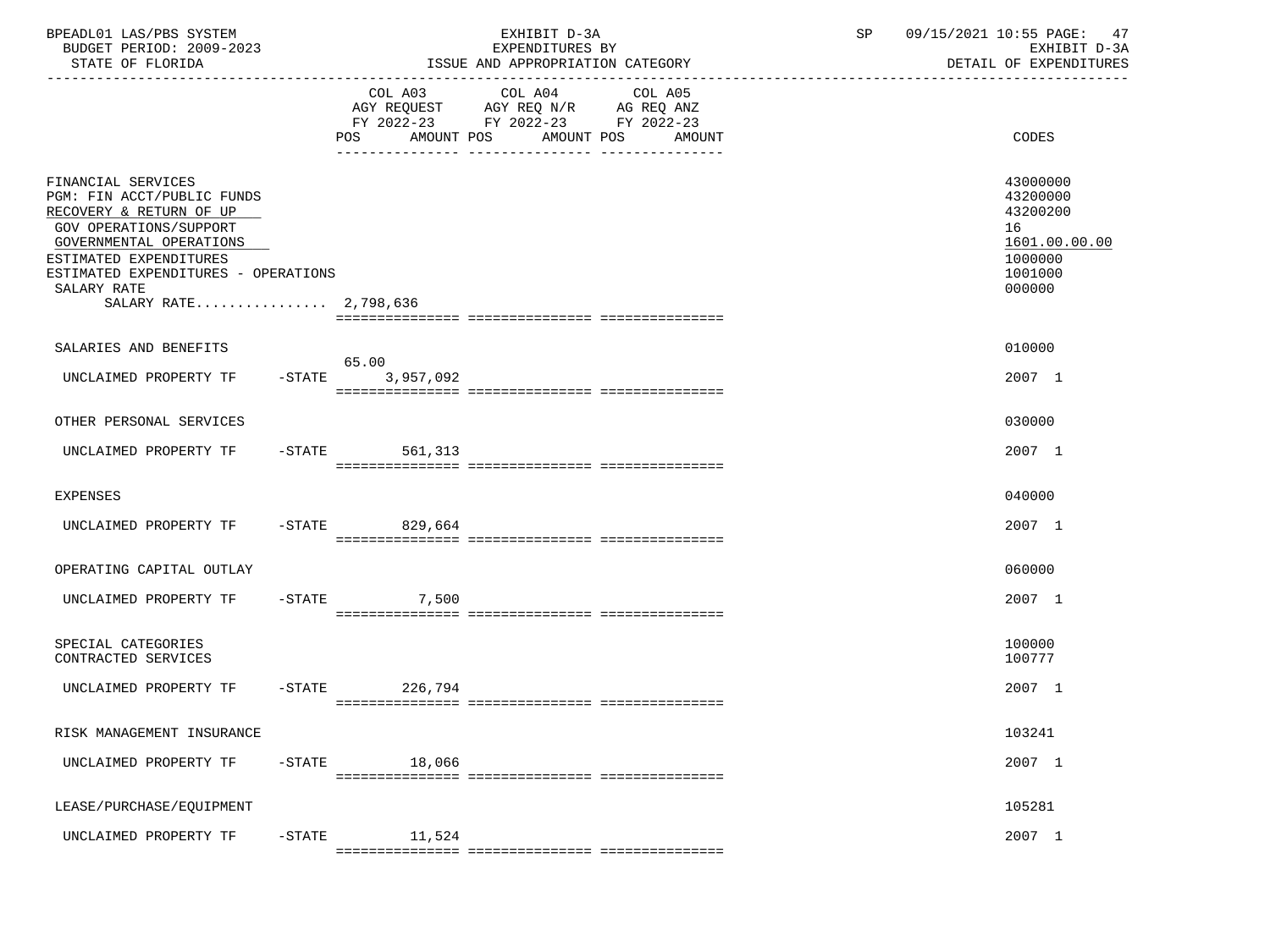| BPEADL01 LAS/PBS SYSTEM |                          |
|-------------------------|--------------------------|
|                         | BUDGET PERIOD: 2009-2023 |

|                                            | COL A03                  | COL A04 COL A05                                                        |        |                   |
|--------------------------------------------|--------------------------|------------------------------------------------------------------------|--------|-------------------|
|                                            |                          | AGY REQUEST AGY REQ N/R AG REQ ANZ<br>FY 2022-23 FY 2022-23 FY 2022-23 |        |                   |
|                                            | AMOUNT POS<br><b>POS</b> | AMOUNT POS                                                             | AMOUNT | CODES             |
|                                            |                          |                                                                        |        |                   |
|                                            |                          |                                                                        |        |                   |
| FINANCIAL SERVICES                         |                          |                                                                        |        | 43000000          |
| PGM: FIN ACCT/PUBLIC FUNDS                 |                          |                                                                        |        | 43200000          |
| RECOVERY & RETURN OF UP                    |                          |                                                                        |        | 43200200          |
| <b>GOV OPERATIONS/SUPPORT</b>              |                          |                                                                        |        | 16                |
| GOVERNMENTAL OPERATIONS                    |                          |                                                                        |        | 1601.00.00.00     |
| ESTIMATED EXPENDITURES                     |                          |                                                                        |        | 1000000           |
| ESTIMATED EXPENDITURES - OPERATIONS        |                          |                                                                        |        | 1001000           |
| SPECIAL CATEGORIES                         |                          |                                                                        |        | 100000            |
| TR/DMS/HR SVCS/STW CONTRCT                 |                          |                                                                        |        | 107040            |
| UNCLAIMED PROPERTY TF<br>$-$ STATE         | 18,959                   |                                                                        |        | 2007 1            |
|                                            |                          |                                                                        |        |                   |
| TOTAL: ESTIMATED EXPENDITURES - OPERATIONS |                          |                                                                        |        | 1001000           |
| TOTAL POSITIONS 65.00                      |                          |                                                                        |        |                   |
| TOTAL ISSUE                                | 5,630,912                |                                                                        |        |                   |
| TOTAL SALARY RATE 2,798,636                |                          |                                                                        |        |                   |
|                                            |                          |                                                                        |        |                   |
| SALARY INCREASES FOR FY 2021-22 -          |                          |                                                                        |        |                   |
| STATE EMPLOYEE MINIMUM WAGE                |                          |                                                                        |        |                   |
| INCREASE - EFFECTIVE 7/1/2021              |                          |                                                                        |        | 1001030<br>000000 |
| SALARY RATE<br>SALARY RATE $14,605$        |                          |                                                                        |        |                   |
|                                            |                          |                                                                        |        |                   |
|                                            |                          |                                                                        |        |                   |
| SALARIES AND BENEFITS                      |                          |                                                                        |        | 010000            |
|                                            |                          |                                                                        |        |                   |
| UNCLAIMED PROPERTY TF                      | -STATE 17,309            |                                                                        |        | 2007 1            |
|                                            |                          |                                                                        |        |                   |
| OTHER PERSONAL SERVICES                    |                          |                                                                        |        | 030000            |
|                                            |                          |                                                                        |        |                   |
| $-$ STATE<br>UNCLAIMED PROPERTY TF         | 5,797                    |                                                                        |        | 2007 1            |
|                                            |                          |                                                                        |        |                   |
| TOTAL: SALARY INCREASES FOR FY 2021-22 -   |                          |                                                                        |        | 1001030           |
| STATE EMPLOYEE MINIMUM WAGE                |                          |                                                                        |        |                   |
| INCREASE - EFFECTIVE 7/1/2021              |                          |                                                                        |        |                   |
| TOTAL ISSUE                                | 23,106                   |                                                                        |        |                   |
| TOTAL SALARY RATE 14,605                   |                          |                                                                        |        |                   |
|                                            |                          |                                                                        |        |                   |

ISSUE AND APPROPRIATION CATEGORY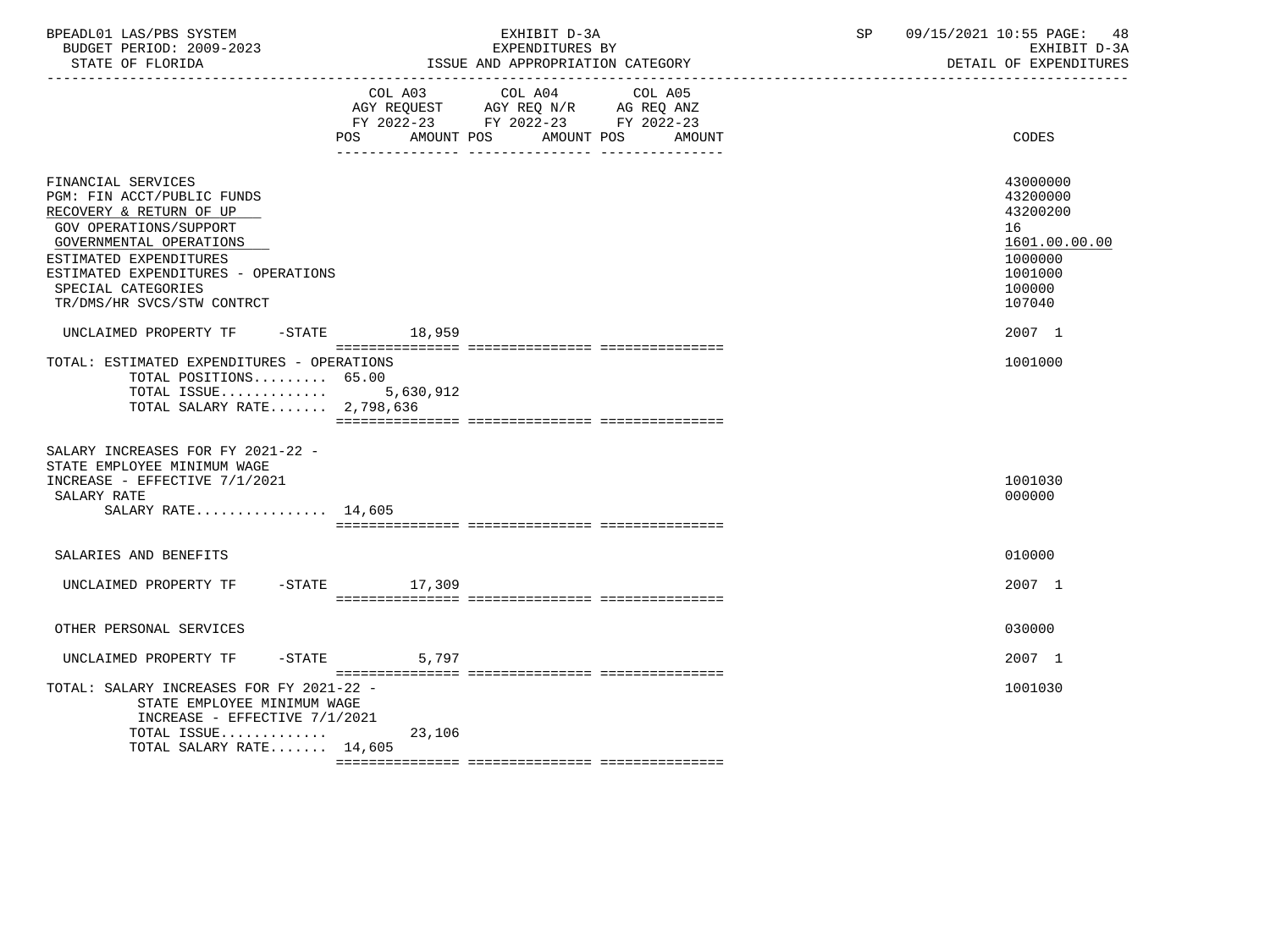| BPEADL01 LAS/PBS SYSTEM<br>BUDGET PERIOD: 2009-2023<br>STATE OF FLORIDA                                                                                                                                                                                    | EXHIBIT D-3A<br>EXPENDITURES BY<br>ISSUE AND APPROPRIATION CATEGORY                                                                         | SP<br>09/15/2021 10:55 PAGE: 49<br>EXHIBIT D-3A<br>DETAIL OF EXPENDITURES |
|------------------------------------------------------------------------------------------------------------------------------------------------------------------------------------------------------------------------------------------------------------|---------------------------------------------------------------------------------------------------------------------------------------------|---------------------------------------------------------------------------|
|                                                                                                                                                                                                                                                            | COL A03 COL A04 COL A05<br>AGY REQUEST AGY REQ N/R AG REQ ANZ<br>FY 2022-23 FY 2022-23 FY 2022-23<br>AMOUNT POS AMOUNT POS<br>POS<br>AMOUNT | CODES                                                                     |
| FINANCIAL SERVICES<br>PGM: FIN ACCT/PUBLIC FUNDS<br>RECOVERY & RETURN OF UP<br>GOV OPERATIONS/SUPPORT<br>GOVERNMENTAL OPERATIONS<br>ESTIMATED EXPENDITURES<br>FLORIDA RETIREMENT SYSTEM<br>ADJUSTMENT - FY 2021-22 - NORMAL<br>COST AND UNFUNDED ACTUARIAL |                                                                                                                                             | 43000000<br>43200000<br>43200200<br>16<br>1601.00.00.00<br>1000000        |
| LIABILITY<br>SALARIES AND BENEFITS                                                                                                                                                                                                                         |                                                                                                                                             | 1001070<br>010000                                                         |
| UNCLAIMED PROPERTY TF -STATE 22.754                                                                                                                                                                                                                        |                                                                                                                                             | 2007 1                                                                    |
| CASUALTY INSURANCE PREMIUM<br>ADJUSTMENT<br>SPECIAL CATEGORIES<br>RISK MANAGEMENT INSURANCE                                                                                                                                                                |                                                                                                                                             | 1001090<br>100000<br>103241                                               |
| UNCLAIMED PROPERTY TF                                                                                                                                                                                                                                      | $-$ STATE $1,965$                                                                                                                           | 2007 1                                                                    |
| REALLOCATION OF HUMAN RESOURCES<br>OUTSOURCING<br>SPECIAL CATEGORIES<br>TR/DMS/HR SVCS/STW CONTRCT                                                                                                                                                         |                                                                                                                                             | 1005900<br>100000<br>107040                                               |
| UNCLAIMED PROPERTY TF -STATE 1,585-                                                                                                                                                                                                                        |                                                                                                                                             | 2007 1                                                                    |
| TOTAL: GOVERNMENTAL OPERATIONS<br>BY FUND TYPE                                                                                                                                                                                                             |                                                                                                                                             | 1601.00.00.00                                                             |
| TRUST FUNDS<br>SALARY RATE 2,813,241                                                                                                                                                                                                                       | 65.00<br>5,677,152                                                                                                                          | 2000                                                                      |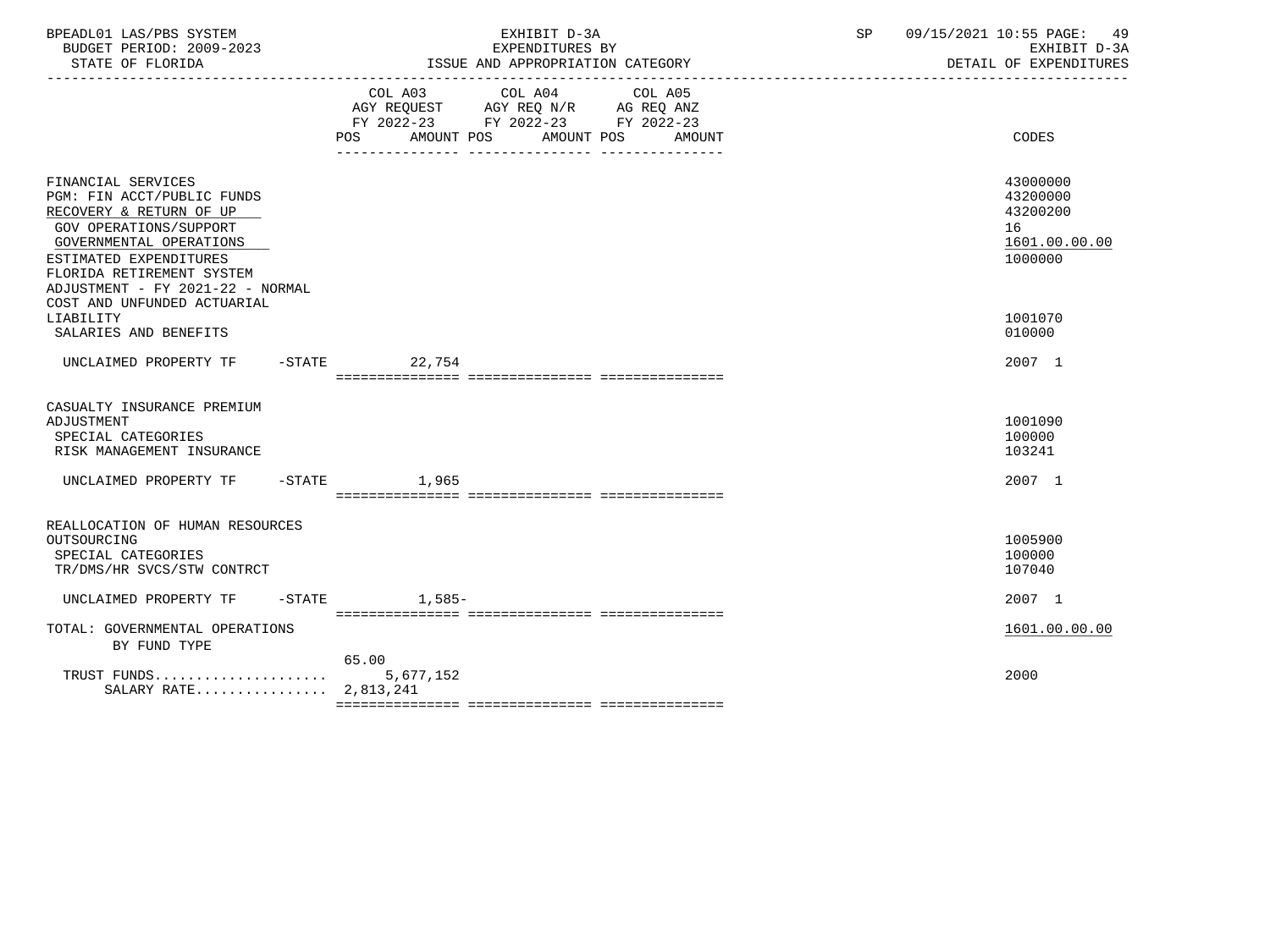| BPEADL01 LAS/PBS SYSTEM<br>BUDGET PERIOD: 2009-2023<br>STATE OF FLORIDA                                                                                                                                                  |                       | EXHIBIT D-3A<br>EXPENDITURES BY<br>ISSUE AND APPROPRIATION CATEGORY                                                       | 09/15/2021 10:55 PAGE:<br>50<br>SP<br>EXHIBIT D-3A<br>DETAIL OF EXPENDITURES            |
|--------------------------------------------------------------------------------------------------------------------------------------------------------------------------------------------------------------------------|-----------------------|---------------------------------------------------------------------------------------------------------------------------|-----------------------------------------------------------------------------------------|
|                                                                                                                                                                                                                          | POS.<br>AMOUNT POS    | COL A03 COL A04 COL A05<br>AGY REQUEST AGY REQ N/R AG REQ ANZ<br>FY 2022-23 FY 2022-23 FY 2022-23<br>AMOUNT POS<br>AMOUNT | CODES                                                                                   |
| FINANCIAL SERVICES<br>PGM: FIN ACCT/PUBLIC FUNDS<br>FL PALM<br>GOV OPERATIONS/SUPPORT<br>INFORMATION TECHNOLOGY<br>ESTIMATED EXPENDITURES<br>ESTIMATED EXPENDITURES - OPERATIONS<br>SALARY RATE<br>SALARY RATE 4,590,568 |                       |                                                                                                                           | 43000000<br>43200000<br>43200300<br>16<br>1603.00.00.00<br>1000000<br>1001000<br>000000 |
| SALARIES AND BENEFITS                                                                                                                                                                                                    | 50.00                 |                                                                                                                           | 010000                                                                                  |
| INSURANCE REG TF                                                                                                                                                                                                         | $-STATE$<br>6,197,071 |                                                                                                                           | 2393 1                                                                                  |
| SPECIAL CATEGORIES<br>FLAIR SYSTEM REPLACEMENT                                                                                                                                                                           |                       |                                                                                                                           | 100000<br>100781                                                                        |
| INSURANCE REG TF                                                                                                                                                                                                         | -STATE 27,979,267     |                                                                                                                           | 2393 1                                                                                  |
| FLORIDA PALM CONTINGENCY                                                                                                                                                                                                 |                       |                                                                                                                           | 100819                                                                                  |
| INSURANCE REG TF -STATE 1,500,000                                                                                                                                                                                        |                       |                                                                                                                           | 2393 1                                                                                  |
| RISK MANAGEMENT INSURANCE                                                                                                                                                                                                |                       |                                                                                                                           | 103241                                                                                  |
| INSURANCE REG TF                                                                                                                                                                                                         | $-STATE$ 9,033        |                                                                                                                           | 2393 1                                                                                  |
| TR/DMS/HR SVCS/STW CONTRCT                                                                                                                                                                                               |                       |                                                                                                                           | 107040                                                                                  |
| $-STATE$<br>INSURANCE REG TF                                                                                                                                                                                             | 16,187                |                                                                                                                           | 2393 1                                                                                  |
| TOTAL: ESTIMATED EXPENDITURES - OPERATIONS<br>TOTAL POSITIONS 50.00<br>TOTAL ISSUE 35,701,558<br>TOTAL SALARY RATE 4,590,568                                                                                             |                       |                                                                                                                           | 1001000                                                                                 |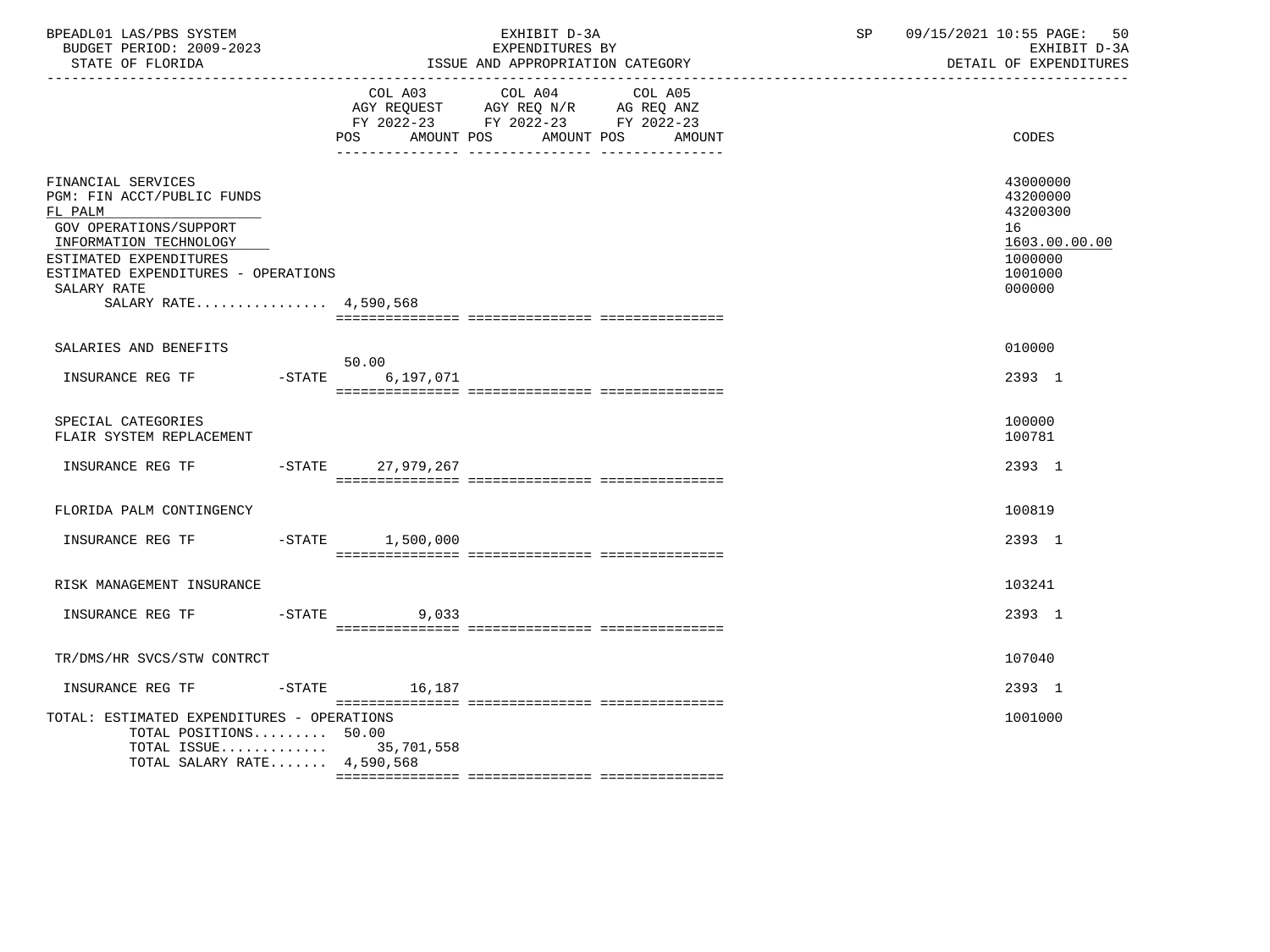| BPEADL01 LAS/PBS SYSTEM<br>BUDGET PERIOD: 2009-2023<br>STATE OF FLORIDA                                                                                                                                    |                   |                     | EXHIBIT D-3A<br>EXPENDITURES BY<br>ISSUE AND APPROPRIATION CATEGORY                                                               | SP     | 09/15/2021 10:55 PAGE: 51<br>EXHIBIT D-3A<br>DETAIL OF EXPENDITURES |
|------------------------------------------------------------------------------------------------------------------------------------------------------------------------------------------------------------|-------------------|---------------------|-----------------------------------------------------------------------------------------------------------------------------------|--------|---------------------------------------------------------------------|
|                                                                                                                                                                                                            |                   |                     | COL A03 COL A04<br>COL A05<br>AGY REQUEST AGY REQ N/R AG REQ ANZ<br>FY 2022-23 FY 2022-23 FY 2022-23<br>POS AMOUNT POS AMOUNT POS | AMOUNT | CODES                                                               |
| FINANCIAL SERVICES<br>PGM: FIN ACCT/PUBLIC FUNDS<br>FL PALM<br>GOV OPERATIONS/SUPPORT<br>INFORMATION TECHNOLOGY<br>ESTIMATED EXPENDITURES<br>FLORIDA RETIREMENT SYSTEM<br>ADJUSTMENT - FY 2021-22 - NORMAL |                   |                     |                                                                                                                                   |        | 43000000<br>43200000<br>43200300<br>16<br>1603.00.00.00<br>1000000  |
| COST AND UNFUNDED ACTUARIAL<br>LIABILITY<br>SALARIES AND BENEFITS                                                                                                                                          |                   |                     |                                                                                                                                   |        | 1001070<br>010000                                                   |
| INSURANCE REG TF -STATE 32,043                                                                                                                                                                             |                   |                     |                                                                                                                                   |        | 2393 1                                                              |
| CASUALTY INSURANCE PREMIUM<br>ADJUSTMENT<br>SPECIAL CATEGORIES<br>RISK MANAGEMENT INSURANCE                                                                                                                |                   |                     |                                                                                                                                   |        | 1001090<br>100000<br>103241                                         |
| INSURANCE REG TF                                                                                                                                                                                           |                   | -STATE 1,410-       |                                                                                                                                   |        | 2393 1                                                              |
| REALLOCATION OF HUMAN RESOURCES<br>OUTSOURCING<br>SPECIAL CATEGORIES<br>TR/DMS/HR SVCS/STW CONTRCT<br>INSURANCE REG TF                                                                                     | $-\mathtt{STATE}$ | $1,353-$            |                                                                                                                                   |        | 1005900<br>100000<br>107040<br>2393 1                               |
| NONRECURRING EXPENDITURES<br>PLANNING, ACCOUNTING, AND LEDGER<br>MANAGEMENT CONTRACT CONTINGENCY<br>SPECIAL CATEGORIES<br>FLORIDA PALM CONTINGENCY                                                         |                   |                     |                                                                                                                                   |        | 2100000<br>2103037<br>100000<br>100819                              |
| INSURANCE REG TF                                                                                                                                                                                           |                   | $-STATE$ 1,500,000- |                                                                                                                                   |        | 2393 1                                                              |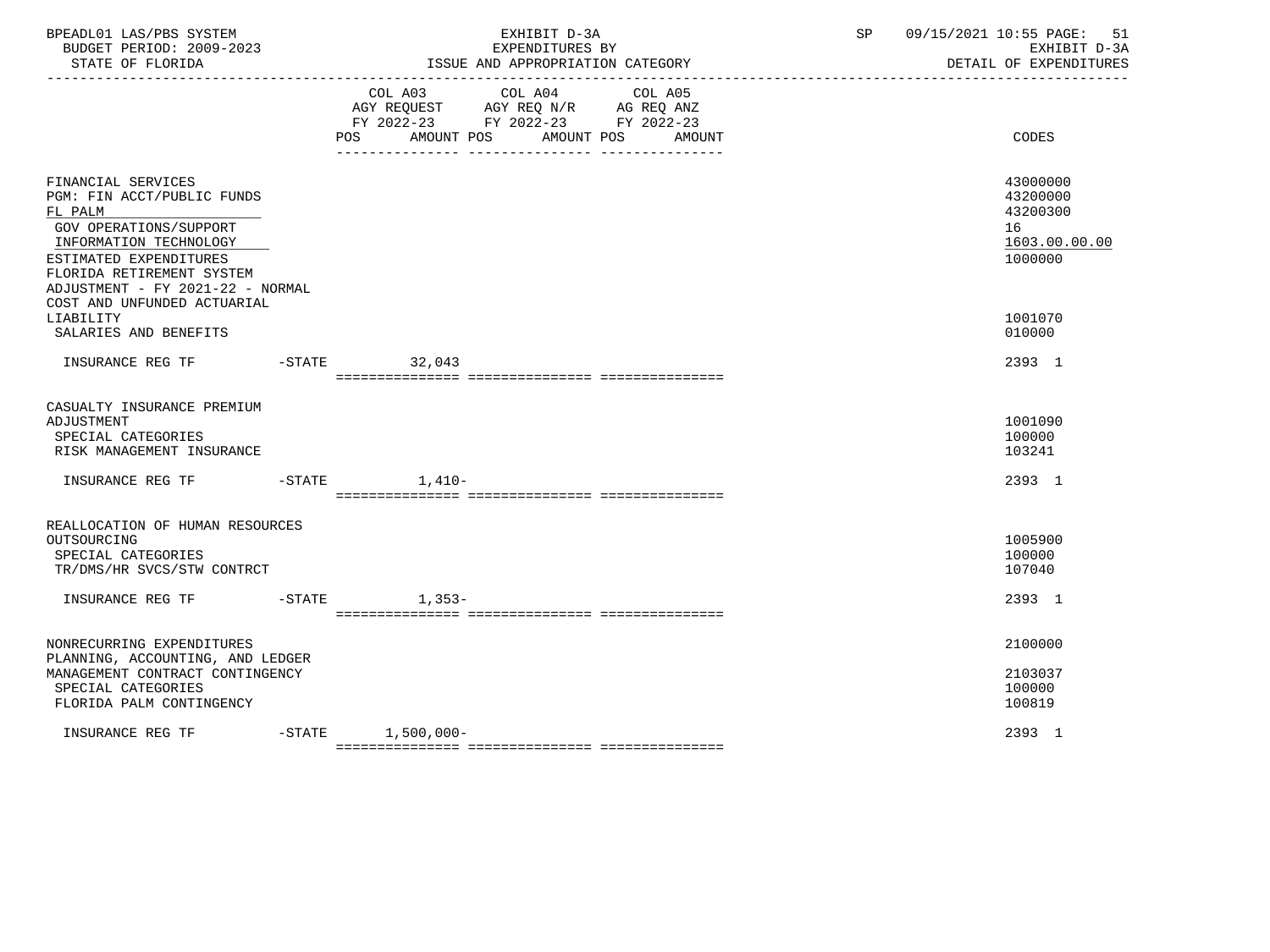| BPEADL01 LAS/PBS SYSTEM<br>BUDGET PERIOD: 2009-2023<br>STATE OF FLORIDA                                                                                                                                                    |                                                                               | EXHIBIT D-3A<br>EXPENDITURES BY<br>EAFENDITURE OF THE STEGGRY<br>ISSUE AND APPROPRIATION CATEGORY | <b>SP</b><br>09/15/2021 10:55 PAGE:<br>- 52<br>EXHIBIT D-3A<br>DETAIL OF EXPENDITURES |  |  |                                                                                                   |
|----------------------------------------------------------------------------------------------------------------------------------------------------------------------------------------------------------------------------|-------------------------------------------------------------------------------|---------------------------------------------------------------------------------------------------|---------------------------------------------------------------------------------------|--|--|---------------------------------------------------------------------------------------------------|
|                                                                                                                                                                                                                            | AGY REQUEST AGY REQ N/R AG REQ ANZ<br>FY 2022-23 FY 2022-23 FY 2022-23<br>POS | COL A03 COL A04 COL A05                                                                           | AMOUNT POS AMOUNT POS AMOUNT                                                          |  |  | CODES                                                                                             |
| FINANCIAL SERVICES<br>PGM: FIN ACCT/PUBLIC FUNDS<br>FL PALM<br><b>GOV OPERATIONS/SUPPORT</b><br>INFORMATION TECHNOLOGY<br>NONRECURRING EXPENDITURES<br>FLAIR REPLACEMENT<br>SPECIAL CATEGORIES<br>FLAIR SYSTEM REPLACEMENT |                                                                               |                                                                                                   |                                                                                       |  |  | 43000000<br>43200000<br>43200300<br>16<br>1603.00.00.00<br>2100000<br>2103123<br>100000<br>100781 |
| INSURANCE REG TF                                                                                                                                                                                                           | -STATE 27,979,267-                                                            |                                                                                                   |                                                                                       |  |  | 2393 1                                                                                            |
| STATE ENTERPRISE INFORMATION<br>TECHNOLOGY<br>FLAIR REPLACEMENT<br>SPECIAL CATEGORIES<br>FLAIR SYSTEM REPLACEMENT                                                                                                          |                                                                               |                                                                                                   |                                                                                       |  |  | 3610000<br>36105C0<br>100000<br>100781                                                            |
| GENERAL REVENUE FUND                                                                                                                                                                                                       | -STATE 35,703,403 35,703,403                                                  |                                                                                                   |                                                                                       |  |  | 1000 1                                                                                            |
|                                                                                                                                                                                                                            |                                                                               |                                                                                                   |                                                                                       |  |  |                                                                                                   |

2022-2023 BUDGET YEAR NARRATIVE: IT COMPONENT? YES

 The State of Florida Accounting Information Resource (FLAIR) system, is based on software developed in the 1970s and implemented as the core of the state's financial system 1981. FLAIR is an inefficient and wholly inadequate system, not suitable for delivering the functionality of a modern, twenty-first century financial platform or safeguarding the financial credibility of an enterprise the magnitude of Florida's. Recognizing the risks and shortcomings of FLAIR, the Legislature authorized and appropriated funds to the Department of Financial Services in Fiscal Year 2013-2014 to conduct a study of replacement options. The ultimate result of this study was a recommendation to replace the core functionality of FLAIR and the Treasury cash management system (CMS). The replacement of FLAIR and CMS has been renamed the Florida Planning Accounting and Ledger Management (PALM) Project.

 The Department released an ITN on November 1, 2016 for a software and system integrator. On June 15, 2018, the negotiation team held a public meeting to make a recommendation for vendor selection. A contract was executed on July 20, 2018 and years 1-4 funding of the software and system integrator contract have been provided through Fiscal Year 2021-2022.

 This issue requests funding for year nine of the Florida PALM Project and year five of the software system integrator contract.

 The Department requests \$35,703,402.26 in non-recurring appropriations from the General Revenue Fund in the Florida Accounting Information Resource System Replacement category within the Florida Planning Accounting and Ledger Management budget entity. This request includes \$30,097,473.00 for the fifth year of the Software and System Integrator contract, of which, \$8,467,785 is for Production Support deliverables, \$1,905,929.26 for Oracle Software and Maintenance, \$1,500,000 for Independent Verification and Validation services, \$46,387.52 for Production Support costs, and \$2,153,612.48 for other project costs including Project Administration (including software purchase and maintenance, computer hardware,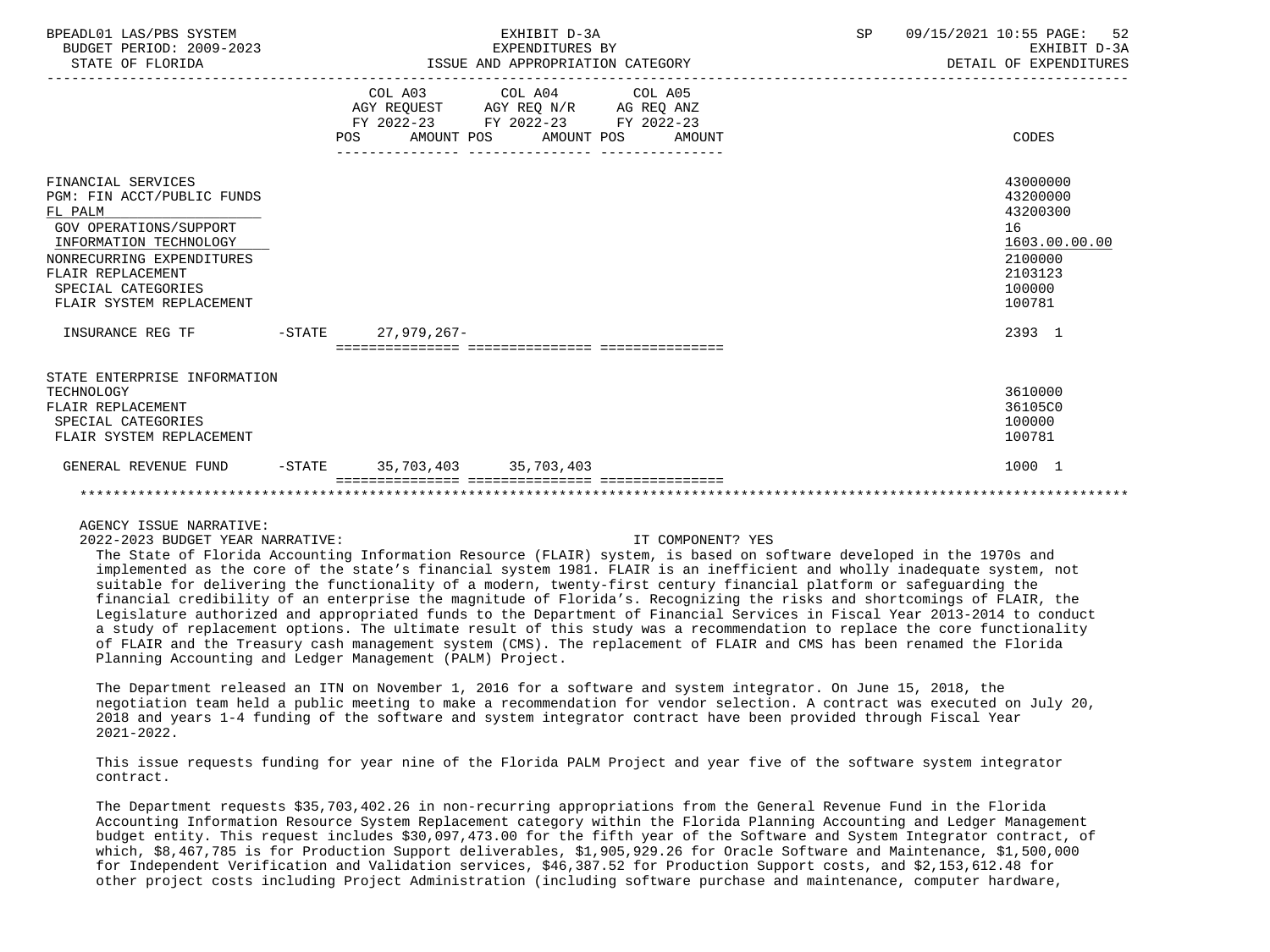| BPEADL01 LAS/PBS SYSTEM<br>BUDGET PERIOD: 2009-2023           |                              | EXHIBIT D-3A<br>EXPENDITURES BY                                                                                                                                                                                                                                                                                                                                         | SP | 09/15/2021 10:55 PAGE:<br>53<br>EXHIBIT D-3A |
|---------------------------------------------------------------|------------------------------|-------------------------------------------------------------------------------------------------------------------------------------------------------------------------------------------------------------------------------------------------------------------------------------------------------------------------------------------------------------------------|----|----------------------------------------------|
| STATE OF FLORIDA                                              |                              | ISSUE AND APPROPRIATION CATEGORY                                                                                                                                                                                                                                                                                                                                        |    | DETAIL OF EXPENDITURES                       |
|                                                               | COL A03                      | COL A04<br>COL A05                                                                                                                                                                                                                                                                                                                                                      |    |                                              |
|                                                               |                              | $\begin{tabular}{lllllll} \bf AGY & \bf REQUEST & \bf AGY & \bf REQ & \tt N/R & \tt AG & \tt REQ & \tt ANZ \\ \bf FY & \tt 2022-23 & \tt FY & \tt 2022-23 & \tt FY & \tt 2022-23 \\ \end{tabular}$                                                                                                                                                                      |    |                                              |
|                                                               |                              |                                                                                                                                                                                                                                                                                                                                                                         |    |                                              |
|                                                               | POS<br>AMOUNT POS            | AMOUNT POS<br>AMOUNT                                                                                                                                                                                                                                                                                                                                                    |    | CODES                                        |
|                                                               |                              |                                                                                                                                                                                                                                                                                                                                                                         |    |                                              |
| FINANCIAL SERVICES<br>PGM: FIN ACCT/PUBLIC FUNDS              |                              |                                                                                                                                                                                                                                                                                                                                                                         |    | 43000000<br>43200000                         |
| FL PALM                                                       |                              |                                                                                                                                                                                                                                                                                                                                                                         |    | 43200300                                     |
| GOV OPERATIONS/SUPPORT                                        |                              |                                                                                                                                                                                                                                                                                                                                                                         |    | 16                                           |
| INFORMATION TECHNOLOGY                                        |                              |                                                                                                                                                                                                                                                                                                                                                                         |    | 1603.00.00.00                                |
| STATE ENTERPRISE INFORMATION                                  |                              |                                                                                                                                                                                                                                                                                                                                                                         |    |                                              |
| TECHNOLOGY                                                    |                              |                                                                                                                                                                                                                                                                                                                                                                         |    | 3610000                                      |
| FLAIR REPLACEMENT                                             |                              |                                                                                                                                                                                                                                                                                                                                                                         |    | 36105C0                                      |
| supplies and other operating costs) and ERP Support Services. |                              |                                                                                                                                                                                                                                                                                                                                                                         |    |                                              |
| PLANNING, ACCOUNTING, AND LEDGER                              |                              |                                                                                                                                                                                                                                                                                                                                                                         |    |                                              |
| MANAGEMENT CONTRACT CONTINGENCY                               |                              |                                                                                                                                                                                                                                                                                                                                                                         |    | 36105C1                                      |
| SPECIAL CATEGORIES<br>FLORIDA PALM CONTINGENCY                |                              |                                                                                                                                                                                                                                                                                                                                                                         |    | 100000<br>100819                             |
|                                                               |                              |                                                                                                                                                                                                                                                                                                                                                                         |    |                                              |
| GENERAL REVENUE FUND                                          | $-STATE$ 1,500,000 1,500,000 |                                                                                                                                                                                                                                                                                                                                                                         |    | 1000 1                                       |
|                                                               |                              |                                                                                                                                                                                                                                                                                                                                                                         |    |                                              |
| AGENCY ISSUE NARRATIVE:                                       |                              |                                                                                                                                                                                                                                                                                                                                                                         |    |                                              |
| 2022-2023 BUDGET YEAR NARRATIVE:                              |                              | IT COMPONENT? YES                                                                                                                                                                                                                                                                                                                                                       |    |                                              |
|                                                               |                              | For Fiscal Year 2021-2022, the Legislature created a separate category for the contingency amount for the Florida Planning<br>Accounting and Ledger Management (PALM) project. For Fiscal Year 2022-2023, the Department of Financial Services is<br>requesting 1,500,000 in the PALM Contingency category within the Florida Planning Accounting and Ledger Management |    |                                              |
| PALM Solution.                                                |                              | budget entity. This request is is for unforeseen expenditures that are essential to the implementation of the Florida                                                                                                                                                                                                                                                   |    |                                              |
|                                                               |                              |                                                                                                                                                                                                                                                                                                                                                                         |    |                                              |
| TOTAL: INFORMATION TECHNOLOGY<br>BY FUND TYPE                 |                              |                                                                                                                                                                                                                                                                                                                                                                         |    | 1603.00.00.00                                |
| GENERAL REVENUE FUND                                          | 37, 203, 403 37, 203, 403    |                                                                                                                                                                                                                                                                                                                                                                         |    | 1000                                         |
| TRUST FUNDS                                                   | 6,251,571                    |                                                                                                                                                                                                                                                                                                                                                                         |    | 2000                                         |
| TOTAL POSITIONS 50.00                                         |                              |                                                                                                                                                                                                                                                                                                                                                                         |    |                                              |
| TOTAL PROG COMP 43,454,974 37,203,403                         |                              |                                                                                                                                                                                                                                                                                                                                                                         |    |                                              |
| TOTAL SALARY RATE $4,590,568$                                 |                              |                                                                                                                                                                                                                                                                                                                                                                         |    |                                              |
|                                                               |                              |                                                                                                                                                                                                                                                                                                                                                                         |    |                                              |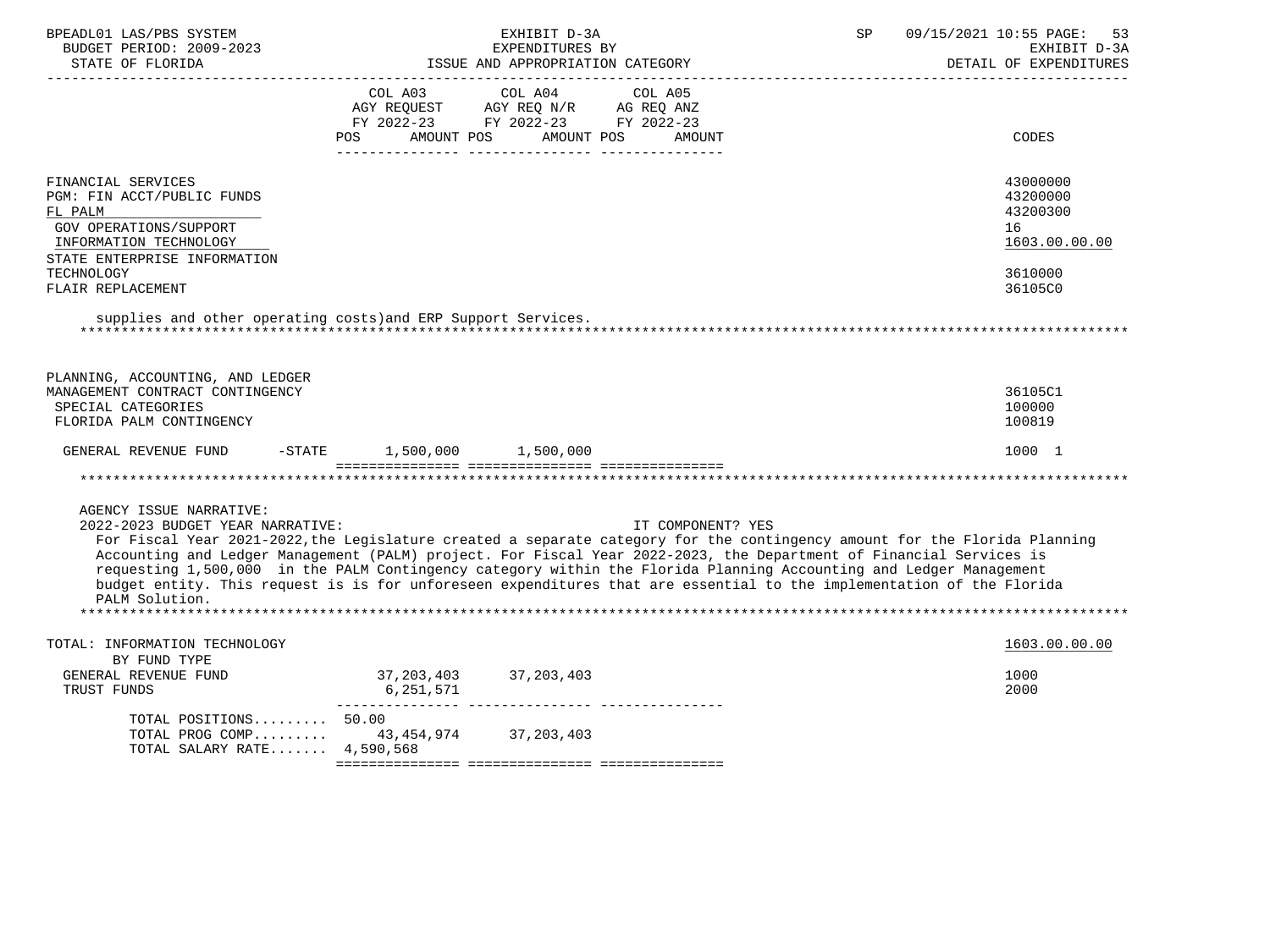| BPEADL01 LAS/PBS SYSTEM<br>BUDGET PERIOD: 2009-2023                                                                                                                                                                      |                               | EXHIBIT D-3A<br>EXPENDITURES BY                                                                                                          | SP | 09/15/2021 10:55 PAGE:<br>-54<br>EXHIBIT D-3A                                                        |  |
|--------------------------------------------------------------------------------------------------------------------------------------------------------------------------------------------------------------------------|-------------------------------|------------------------------------------------------------------------------------------------------------------------------------------|----|------------------------------------------------------------------------------------------------------|--|
| STATE OF FLORIDA                                                                                                                                                                                                         |                               | ISSUE AND APPROPRIATION CATEGORY                                                                                                         |    | DETAIL OF EXPENDITURES                                                                               |  |
|                                                                                                                                                                                                                          |                               | COL A03 COL A04<br>COL A05<br>AGY REQUEST AGY REQ N/R AG REQ ANZ<br>FY 2022-23 FY 2022-23 FY 2022-23<br>POS AMOUNT POS AMOUNT POS AMOUNT |    | CODES                                                                                                |  |
| FINANCIAL SERVICES<br>PROGRAM: FIRE MARSHAL<br>COMPLIANCE & ENFORCEMENT<br>PUBLIC PROTECTION<br>LAW ENFORCEMENT<br>ESTIMATED EXPENDITURES<br>ESTIMATED EXPENDITURES - OPERATIONS<br>SALARY RATE<br>SALARY RATE 2,926,747 |                               |                                                                                                                                          |    | 43000000<br>43300000<br>43300200<br>12 <sup>°</sup><br>1202.00.00.00<br>1000000<br>1001000<br>000000 |  |
| SALARIES AND BENEFITS                                                                                                                                                                                                    |                               |                                                                                                                                          |    | 010000                                                                                               |  |
| INSURANCE REG TF                                                                                                                                                                                                         | 66.00<br>$-STATE$ 4, 120, 709 |                                                                                                                                          |    | 2393 1                                                                                               |  |
| OTHER PERSONAL SERVICES                                                                                                                                                                                                  |                               |                                                                                                                                          |    | 030000                                                                                               |  |
| GENERAL REVENUE FUND -STATE 60,000<br>$-STATE$<br>INSURANCE REG TF                                                                                                                                                       | 15,339<br>________________    |                                                                                                                                          |    | 1000 1<br>2393 1                                                                                     |  |
| TOTAL APPRO                                                                                                                                                                                                              | 75,339                        |                                                                                                                                          |    |                                                                                                      |  |
| <b>EXPENSES</b>                                                                                                                                                                                                          |                               |                                                                                                                                          |    | 040000                                                                                               |  |
| INSURANCE REG TF                                                                                                                                                                                                         | -STATE 669,579                |                                                                                                                                          |    | 2393 1                                                                                               |  |
| SPECIAL CATEGORIES<br>ELECTRONIC COMMERCE FEES                                                                                                                                                                           |                               |                                                                                                                                          |    | 100000<br>100064                                                                                     |  |
| INSURANCE REG TF                                                                                                                                                                                                         | $-STATE$ 13,200               |                                                                                                                                          |    | 2393 1                                                                                               |  |
| CONTRACTED SERVICES                                                                                                                                                                                                      |                               |                                                                                                                                          |    | 100777                                                                                               |  |
| $-$ STATE<br>GENERAL REVENUE FUND<br>$-STATE$<br>INSURANCE REG TF                                                                                                                                                        | 540,000<br>113,305            |                                                                                                                                          |    | 1000 1<br>2393 1                                                                                     |  |
| TOTAL APPRO                                                                                                                                                                                                              | 653,305                       |                                                                                                                                          |    |                                                                                                      |  |
| OPERATION/MOTOR VEHICLES                                                                                                                                                                                                 |                               |                                                                                                                                          |    | 102289                                                                                               |  |
| INSURANCE REG TF                                                                                                                                                                                                         | $-$ STATE<br>33,700           |                                                                                                                                          |    | 2393 1                                                                                               |  |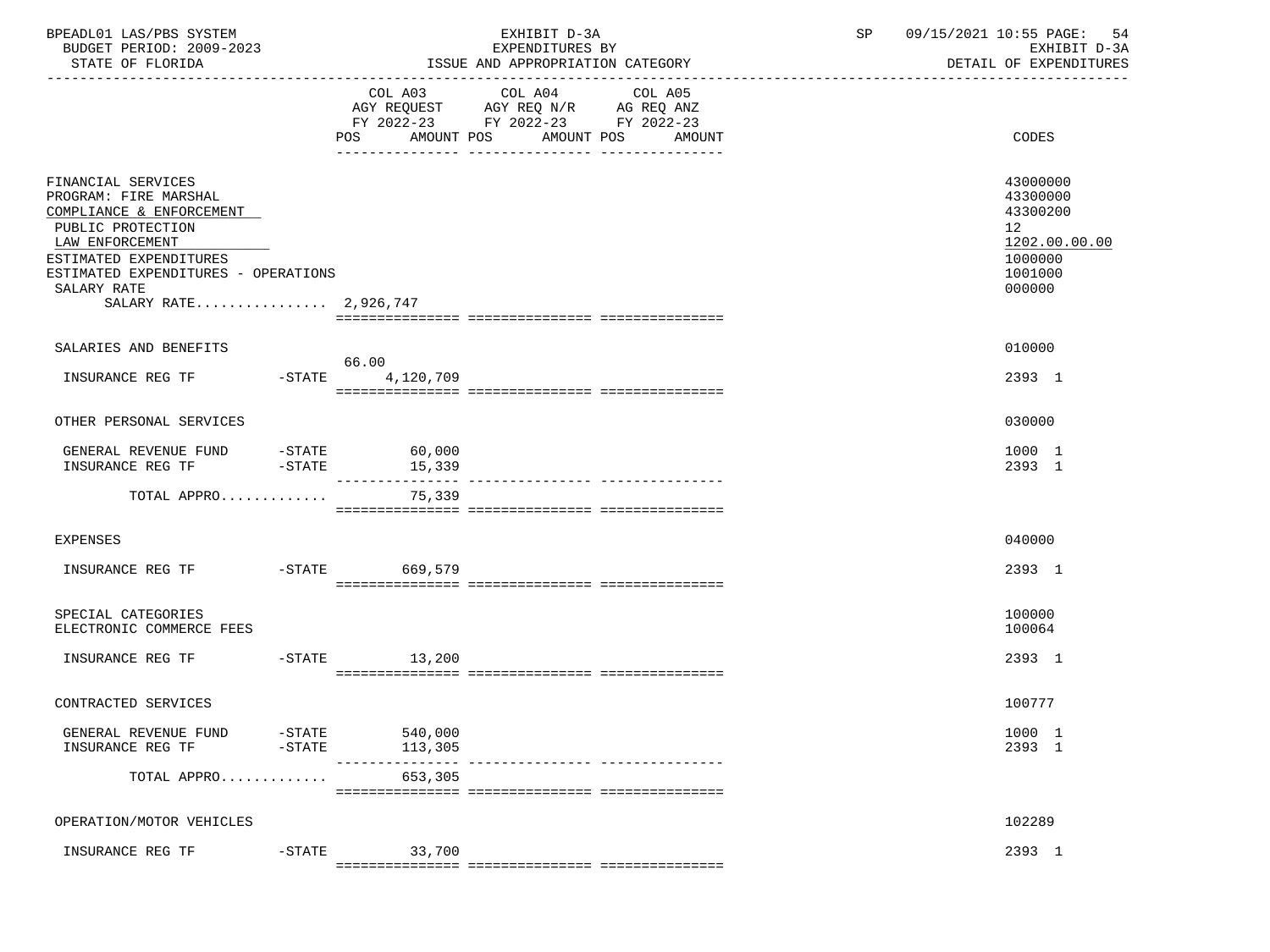|                                                                    | EXHIBIT D-3A<br>EXPENDITURES BY                                                                                                                                              |                                                                                                                                                                                       | SP                                                                                                                                                        | 09/15/2021 10:55 PAGE:<br>55<br>EXHIBIT D-3A<br>DETAIL OF EXPENDITURES                                         |  |
|--------------------------------------------------------------------|------------------------------------------------------------------------------------------------------------------------------------------------------------------------------|---------------------------------------------------------------------------------------------------------------------------------------------------------------------------------------|-----------------------------------------------------------------------------------------------------------------------------------------------------------|----------------------------------------------------------------------------------------------------------------|--|
|                                                                    |                                                                                                                                                                              |                                                                                                                                                                                       |                                                                                                                                                           | CODES                                                                                                          |  |
|                                                                    |                                                                                                                                                                              |                                                                                                                                                                                       |                                                                                                                                                           | 43000000<br>43300000<br>43300200<br>12 <sup>°</sup><br>1202.00.00.00<br>1000000<br>1001000<br>100000<br>103725 |  |
|                                                                    |                                                                                                                                                                              |                                                                                                                                                                                       |                                                                                                                                                           | 2393 1                                                                                                         |  |
|                                                                    |                                                                                                                                                                              |                                                                                                                                                                                       |                                                                                                                                                           | 105281                                                                                                         |  |
|                                                                    |                                                                                                                                                                              |                                                                                                                                                                                       |                                                                                                                                                           | 2393 1                                                                                                         |  |
|                                                                    |                                                                                                                                                                              |                                                                                                                                                                                       |                                                                                                                                                           | 107040                                                                                                         |  |
|                                                                    |                                                                                                                                                                              |                                                                                                                                                                                       |                                                                                                                                                           | 2393 1                                                                                                         |  |
|                                                                    |                                                                                                                                                                              |                                                                                                                                                                                       |                                                                                                                                                           | 1001000                                                                                                        |  |
| SALARY INCREASES FOR FY 2021-22 -<br>INCREASE - EFFECTIVE 7/1/2021 |                                                                                                                                                                              |                                                                                                                                                                                       |                                                                                                                                                           | 1001030<br>000000                                                                                              |  |
|                                                                    |                                                                                                                                                                              |                                                                                                                                                                                       |                                                                                                                                                           | 010000                                                                                                         |  |
|                                                                    |                                                                                                                                                                              |                                                                                                                                                                                       |                                                                                                                                                           | 2393 1                                                                                                         |  |
|                                                                    |                                                                                                                                                                              |                                                                                                                                                                                       |                                                                                                                                                           | 030000                                                                                                         |  |
| $-$ STATE<br>$-$ STATE                                             |                                                                                                                                                                              |                                                                                                                                                                                       |                                                                                                                                                           | 1000 1<br>2393 1                                                                                               |  |
| TOTAL APPRO                                                        |                                                                                                                                                                              |                                                                                                                                                                                       |                                                                                                                                                           |                                                                                                                |  |
|                                                                    | ESTIMATED EXPENDITURES - OPERATIONS<br>TOTAL: ESTIMATED EXPENDITURES - OPERATIONS<br>TOTAL POSITIONS 66.00<br>TOTAL SALARY RATE 2,926,747<br>SALARY RATE 42,990<br>$-$ STATE | COL A03 COL A04<br>INSURANCE REG TF    -STATE    12,000<br>INSURANCE REG TF -STATE 14,442<br>INSURANCE REG TF -STATE 19,248<br>TOTAL ISSUE $5,611,522$<br>50,934<br>619<br>158<br>777 | ISSUE AND APPROPRIATION CATEGORY<br>COL A05<br>AGY REQUEST AGY REQ N/R AG REQ ANZ<br>FY 2022-23 FY 2022-23 FY 2022-23<br>POS AMOUNT POS AMOUNT POS AMOUNT |                                                                                                                |  |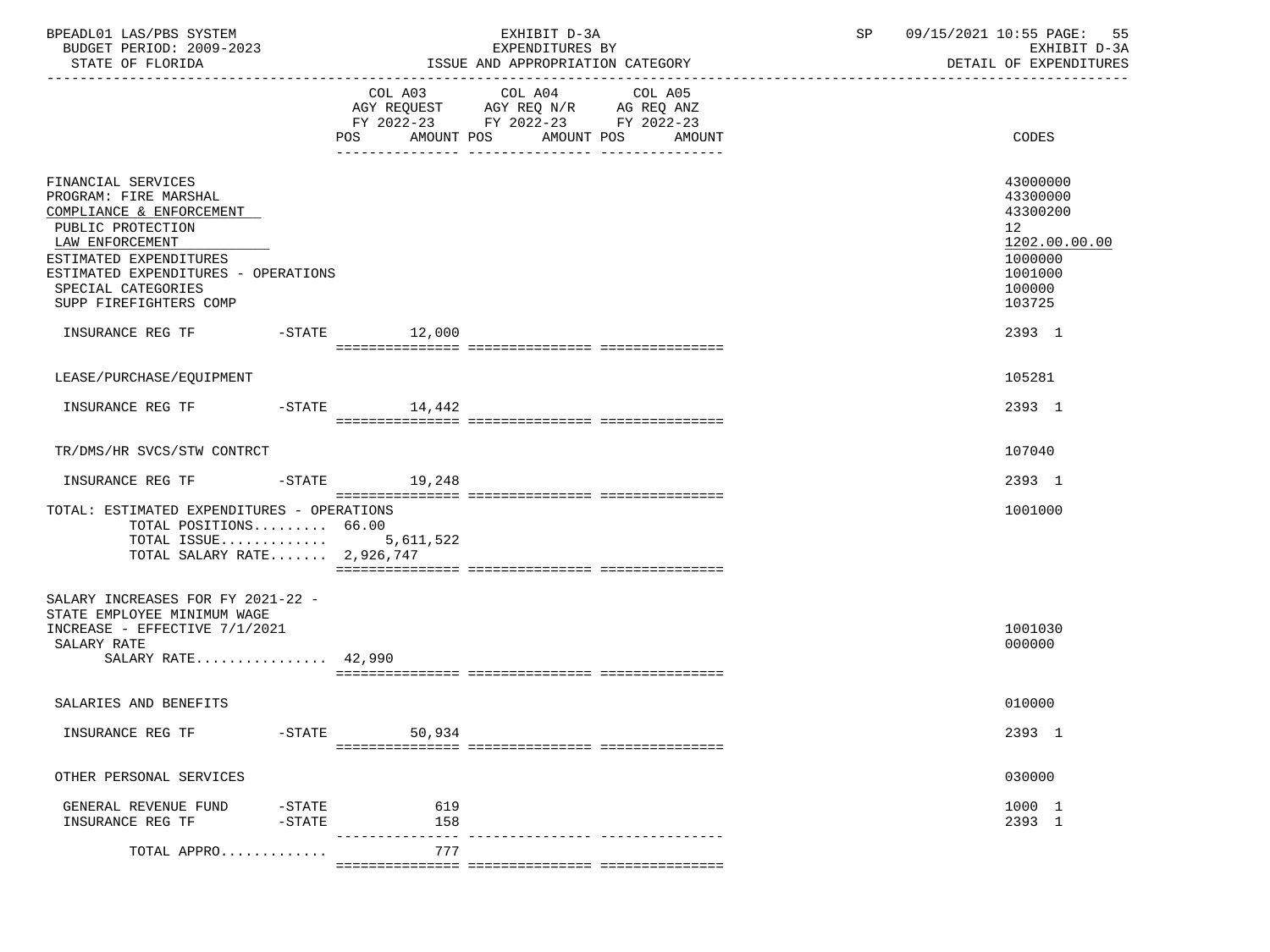| BPEADL01 LAS/PBS SYSTEM<br>BUDGET PERIOD: 2009-2023<br>STATE OF FLORIDA                                                                                                                                                                        | EXHIBIT D-3A<br>EXPENDITURES BY<br>ISSUE AND APPROPRIATION CATEGORY                                                                            | 09/15/2021 10:55 PAGE: 56<br>SP<br>EXHIBIT D-3A<br>DETAIL OF EXPENDITURES                  |
|------------------------------------------------------------------------------------------------------------------------------------------------------------------------------------------------------------------------------------------------|------------------------------------------------------------------------------------------------------------------------------------------------|--------------------------------------------------------------------------------------------|
|                                                                                                                                                                                                                                                | COL A03 COL A04 COL A05<br>AGY REQUEST AGY REQ N/R AG REQ ANZ<br>FY 2022-23 FY 2022-23 FY 2022-23<br>AMOUNT POS<br>AMOUNT POS<br>POS<br>AMOUNT | CODES                                                                                      |
| FINANCIAL SERVICES<br>PROGRAM: FIRE MARSHAL<br>COMPLIANCE & ENFORCEMENT<br>PUBLIC PROTECTION<br>LAW ENFORCEMENT<br>ESTIMATED EXPENDITURES<br>SALARY INCREASES FOR FY 2021-22 -<br>STATE EMPLOYEE MINIMUM WAGE<br>INCREASE - EFFECTIVE 7/1/2021 |                                                                                                                                                | 43000000<br>43300000<br>43300200<br>12 <sub>1</sub><br>1202.00.00.00<br>1000000<br>1001030 |
| TOTAL: SALARY INCREASES FOR FY 2021-22 -<br>STATE EMPLOYEE MINIMUM WAGE<br>INCREASE - EFFECTIVE $7/1/2021$<br>TOTAL ISSUE<br>TOTAL SALARY RATE 42,990                                                                                          | 51,711                                                                                                                                         | 1001030                                                                                    |
| FLORIDA RETIREMENT SYSTEM<br>ADJUSTMENT - FY 2021-22 - NORMAL<br>COST AND UNFUNDED ACTUARIAL<br>LIABILITY<br>SALARIES AND BENEFITS                                                                                                             |                                                                                                                                                | 1001070<br>010000                                                                          |
| INSURANCE REG TF                                                                                                                                                                                                                               | $-STATE$ 22,309                                                                                                                                | 2393 1                                                                                     |
| REALLOCATION OF HUMAN RESOURCES<br>OUTSOURCING<br>SPECIAL CATEGORIES<br>TR/DMS/HR SVCS/STW CONTRCT                                                                                                                                             |                                                                                                                                                | 1005900<br>100000<br>107040                                                                |
| INSURANCE REG TF<br>$-STATE$                                                                                                                                                                                                                   | $1.609-$                                                                                                                                       | 2393 1                                                                                     |
| ADJUSTMENTS TO CURRENT YEAR<br>ESTIMATED EXPENDITURES<br>REALIGNMENT OF SALARIES AND<br>BENEFITS BUDGET - SALARY                                                                                                                               |                                                                                                                                                | 1600000                                                                                    |
| RESTRUCTURING - DEDUCT<br>SALARIES AND BENEFITS                                                                                                                                                                                                |                                                                                                                                                | 160F990<br>010000                                                                          |
| INSURANCE REG TF<br>$-STATE$                                                                                                                                                                                                                   | $22,082-$                                                                                                                                      | 2393 1                                                                                     |
| AGENCY ISSUE NARRATIVE:                                                                                                                                                                                                                        |                                                                                                                                                |                                                                                            |

2022-2023 BUDGET YEAR NARRATIVE: IT COMPONENT? NO

Reference to Long Range Program Plan: Goal #4) Equip First Responders with the Training and Tools Necessary to Protect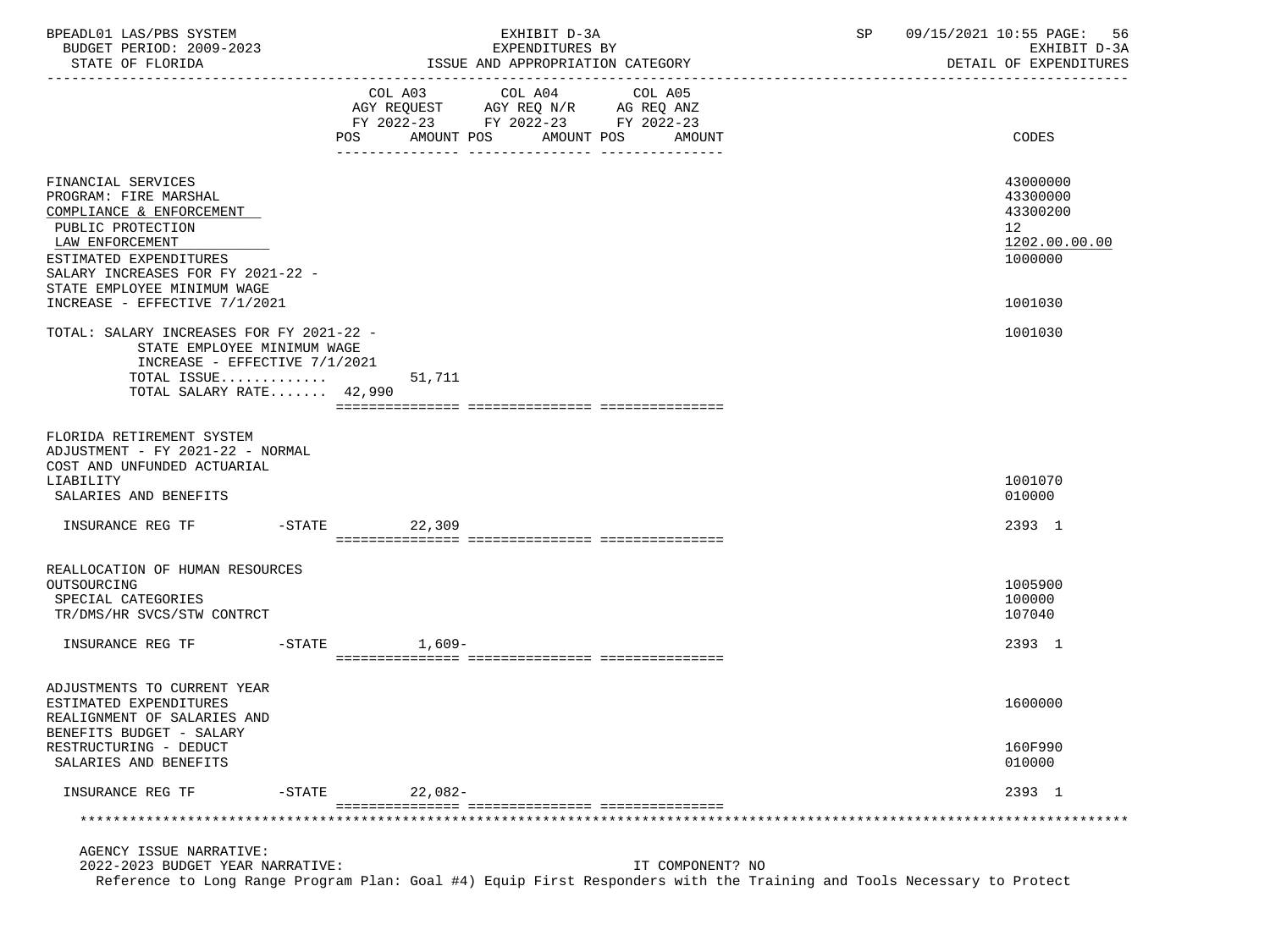| BPEADL01 LAS/PBS SYSTEM<br>BUDGET PERIOD: 2009-2023<br>STATE OF FLORIDA                                                                        | EXHIBIT D-3A<br>EXPENDITURES BY<br>ISSUE AND APPROPRIATION CATEGORY                                                                            | 57<br>SP<br>09/15/2021 10:55 PAGE:<br>EXHIBIT D-3A<br>DETAIL OF EXPENDITURES |
|------------------------------------------------------------------------------------------------------------------------------------------------|------------------------------------------------------------------------------------------------------------------------------------------------|------------------------------------------------------------------------------|
|                                                                                                                                                | COL A03<br>COL A04 COL A05<br>AGY REQUEST AGY REQ N/R AG REQ ANZ<br>FY 2022-23 FY 2022-23<br>FY 2022-23<br>POS<br>AMOUNT POS AMOUNT POS AMOUNT | CODES                                                                        |
| FINANCIAL SERVICES<br>PROGRAM: FIRE MARSHAL<br>COMPLIANCE & ENFORCEMENT<br>PUBLIC PROTECTION<br>LAW ENFORCEMENT<br>ADJUSTMENTS TO CURRENT YEAR |                                                                                                                                                | 43000000<br>43300000<br>43300200<br>12 <sup>7</sup><br>1202.00.00.00         |
| ESTIMATED EXPENDITURES<br>REALIGNMENT OF SALARIES AND<br>BENEFITS BUDGET - SALARY<br>RESTRUCTURING - DEDUCT                                    |                                                                                                                                                | 1600000<br>160F990                                                           |

Floridians.

 This issue requests the reapproval of a five percent transfer (EOG B7005) that was approved on July 16, 2021. This transfer provided a realignment of salaries and benefits between the three bureaus within the Division of State Fire Marshal. This budget amendment transferred 22,082 from the Bureau of Fire Prevention and 25,000 from the Fire College, for a total of 47,082 into the Directors Office. This realignment provides the amount of budget authority needed for payroll in the respective bureaus.

 This issue corresponds with issue code 160F990 in 43300400; and issue code 160F880 in 43300500, and nets to zero. \*\*\*\*\*\*\*\*\*\*\*\*\*\*\*\*\*\*\*\*\*\*\*\*\*\*\*\*\*\*\*\*\*\*\*\*\*\*\*\*\*\*\*\*\*\*\*\*\*\*\*\*\*\*\*\*\*\*\*\*\*\*\*\*\*\*\*\*\*\*\*\*\*\*\*\*\*\*\*\*\*\*\*\*\*\*\*\*\*\*\*\*\*\*\*\*\*\*\*\*\*\*\*\*\*\*\*\*\*\*\*\*\*\*\*\*\*\*\*\*\*\*\*\*\*\*\*

POSITION DETAIL OF SALARIES AND BENEFITS:

|              |                               |         |                 | $\pi$ $\pi$ $\pi$<br>∠ > ⊾<br>⊥∟∆ | <b>ADSET</b><br>$\mathbf{A}$<br>. |
|--------------|-------------------------------|---------|-----------------|-----------------------------------|-----------------------------------|
| 모모모<br>7 I D | TVES:<br>nг<br>$\overline{ }$ | BENEFIT | <b>TUBTOTAL</b> |                                   | ANI<br><b>RENEE</b>               |
| $-  -$       |                               |         |                 |                                   | ___                               |

A03 - AGY REQUEST FY 2022-23

 CHANGES TO CURRENTLY AUTHORIZED POSITIONS OTHER SALARY AMOUNT 2393 INSURANCE REG TF 22,082-

 -------------- 22,082- ==============

\*\*\*\*\*\*\*\*\*\*\*\*\*\*\*\*\*\*\*\*\*\*\*\*\*\*\*\*\*\*\*\*\*\*\*\*\*\*\*\*\*\*\*\*\*\*\*\*\*\*\*\*\*\*\*\*\*\*\*\*\*\*\*\*\*\*\*\*\*\*\*\*\*\*\*\*\*\*\*\*\*\*\*\*\*\*\*\*\*\*\*\*\*\*\*\*\*\*\*\*\*\*\*\*\*\*\*\*\*\*\*\*\*\*\*\*\*\*\*\*\*\*\*\*\*\*\*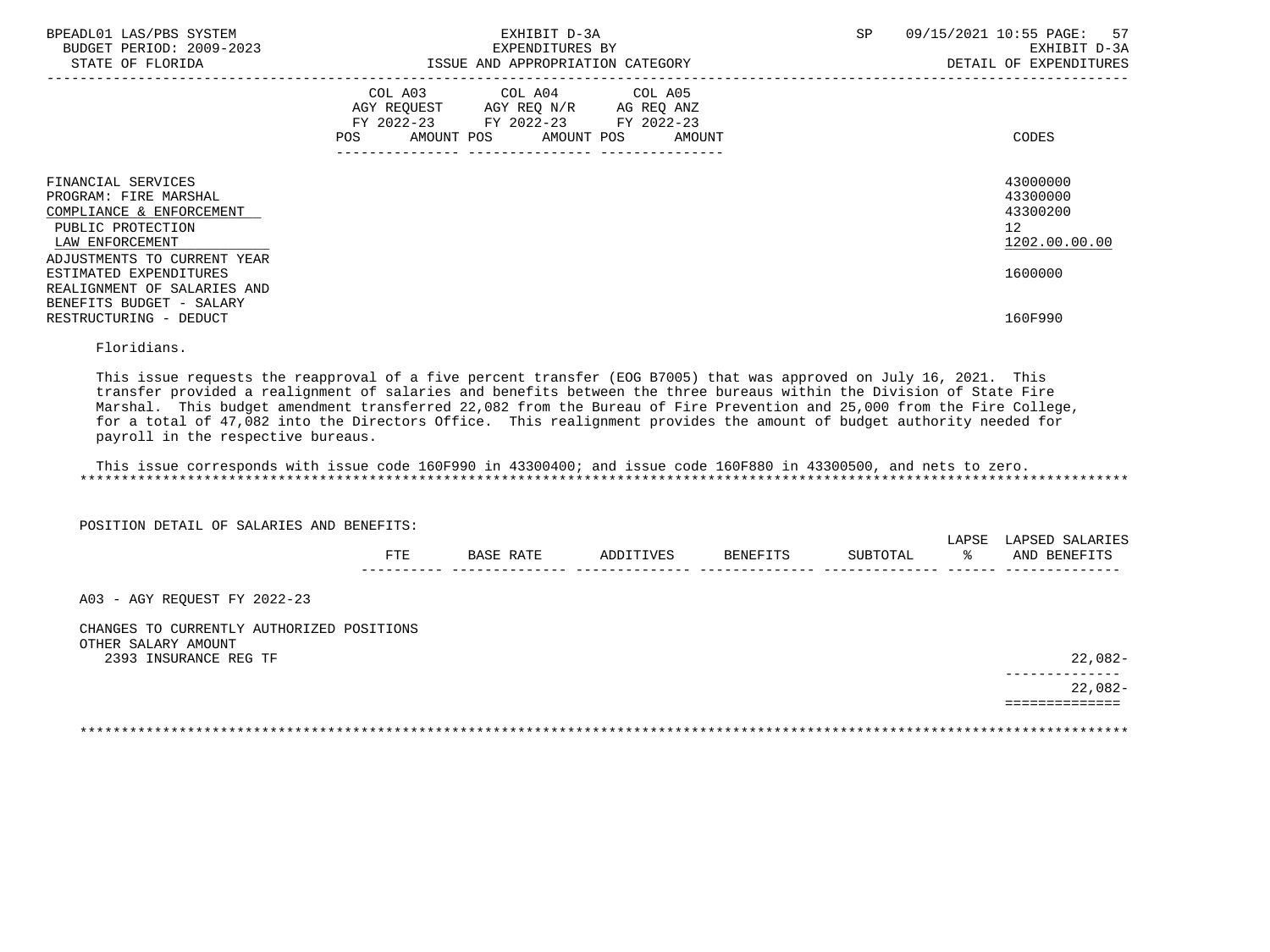| BPEADL01 LAS/PBS SYSTEM                                                                                                                                                                                                         | EXHIBIT D-3A                                                                                                                                                                                                                                                                                                                                                                                                                                                    | 09/15/2021 10:55 PAGE: 58<br>SP<br>EXHIBIT D-3A<br>DETAIL OF EXPENDITURES       |
|---------------------------------------------------------------------------------------------------------------------------------------------------------------------------------------------------------------------------------|-----------------------------------------------------------------------------------------------------------------------------------------------------------------------------------------------------------------------------------------------------------------------------------------------------------------------------------------------------------------------------------------------------------------------------------------------------------------|---------------------------------------------------------------------------------|
|                                                                                                                                                                                                                                 | COL A03 COL A04 COL A05<br>AGY REQUEST AGY REQ N/R AG REQ ANZ<br>FY 2022-23 FY 2022-23 FY 2022-23<br>POS AMOUNT POS AMOUNT POS AMOUNT                                                                                                                                                                                                                                                                                                                           | CODES                                                                           |
| FINANCIAL SERVICES<br>PROGRAM: FIRE MARSHAL<br>COMPLIANCE & ENFORCEMENT<br>PUBLIC PROTECTION<br>LAW ENFORCEMENT<br>ESTIMATED EXPENDITURES REALIGNMENT<br>REALIGN BUDGET AUTHORITY BETWEEN<br>CATEGORIES FOR CONSTRUCTION MINING |                                                                                                                                                                                                                                                                                                                                                                                                                                                                 | 43000000<br>43300000<br>43300200<br>12 <sup>°</sup><br>1202.00.00.00<br>2000000 |
| - DEDUCT<br>OTHER PERSONAL SERVICES                                                                                                                                                                                             |                                                                                                                                                                                                                                                                                                                                                                                                                                                                 | 2000330<br>030000                                                               |
| GENERAL REVENUE FUND -STATE 60,000-                                                                                                                                                                                             |                                                                                                                                                                                                                                                                                                                                                                                                                                                                 | 1000 1                                                                          |
| SPECIAL CATEGORIES<br>CONTRACTED SERVICES                                                                                                                                                                                       |                                                                                                                                                                                                                                                                                                                                                                                                                                                                 | 100000<br>100777                                                                |
| GENERAL REVENUE FUND -STATE 540,000-                                                                                                                                                                                            |                                                                                                                                                                                                                                                                                                                                                                                                                                                                 | 1000 1                                                                          |
| TOTAL: REALIGN BUDGET AUTHORITY BETWEEN<br>CATEGORIES FOR CONSTRUCTION MINING<br>- DEDUCT                                                                                                                                       |                                                                                                                                                                                                                                                                                                                                                                                                                                                                 | 2000330                                                                         |
| TOTAL ISSUE                                                                                                                                                                                                                     | $600,000 -$                                                                                                                                                                                                                                                                                                                                                                                                                                                     |                                                                                 |
|                                                                                                                                                                                                                                 |                                                                                                                                                                                                                                                                                                                                                                                                                                                                 |                                                                                 |
| AGENCY ISSUE NARRATIVE:<br>2022-2023 BUDGET YEAR NARRATIVE:<br>Floridians.                                                                                                                                                      | IT COMPONENT? NO<br>Reference to Long Range Program Plan: Goal #4) Equip First Responders with the Training and Tools Necessary to Protect                                                                                                                                                                                                                                                                                                                      |                                                                                 |
|                                                                                                                                                                                                                                 | This issue realigns budget authority for the construction mining program. This funding was provided to the department in<br>chapter 2020-180, L.O.F. (HB 1047), relating to construction materials mining activities. Funds were appropriated to the<br>Division of State Fire Marshal for the purpose of implementing the monitoring and reporting pilot program for the use of<br>explosives in Miami-Dade County pursuant to s. 552.30(4), Florida Statutes. |                                                                                 |
| This issue corresponds with issue code 2000340.                                                                                                                                                                                 |                                                                                                                                                                                                                                                                                                                                                                                                                                                                 |                                                                                 |

\*\*\*\*\*\*\*\*\*\*\*\*\*\*\*\*\*\*\*\*\*\*\*\*\*\*\*\*\*\*\*\*\*\*\*\*\*\*\*\*\*\*\*\*\*\*\*\*\*\*\*\*\*\*\*\*\*\*\*\*\*\*\*\*\*\*\*\*\*\*\*\*\*\*\*\*\*\*\*\*\*\*\*\*\*\*\*\*\*\*\*\*\*\*\*\*\*\*\*\*\*\*\*\*\*\*\*\*\*\*\*\*\*\*\*\*\*\*\*\*\*\*\*\*\*\*\*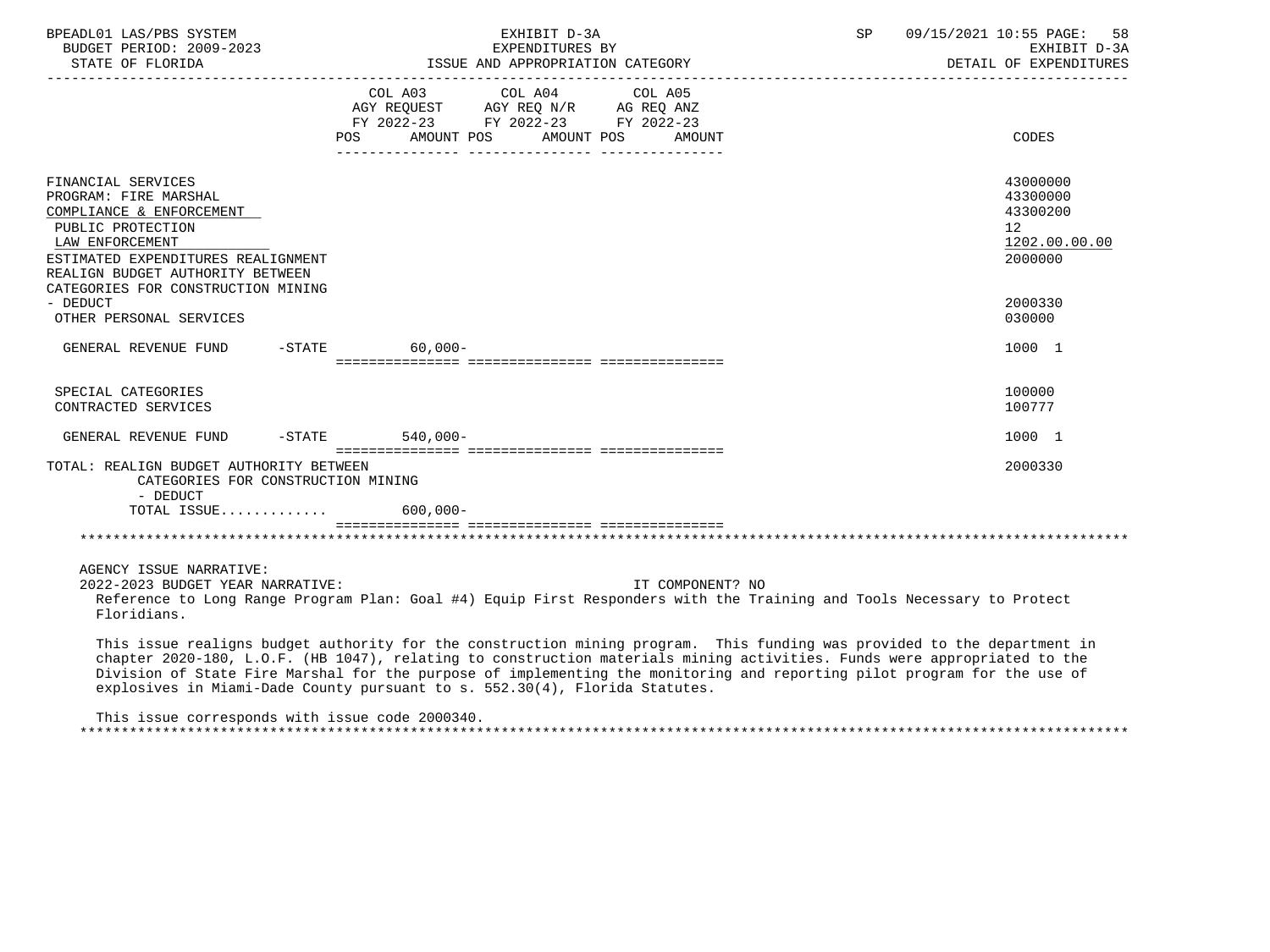| BPEADL01 LAS/PBS SYSTEM                                                                                                                                    | EXHIBIT D-3A                                                           |                                    |  | 09/15/2021 10:55 PAGE:<br>SP<br>59 |  |                        |  |
|------------------------------------------------------------------------------------------------------------------------------------------------------------|------------------------------------------------------------------------|------------------------------------|--|------------------------------------|--|------------------------|--|
| BUDGET PERIOD: 2009-2023                                                                                                                                   | EXPENDITURES BY<br>EAPENDITURES BI<br>ISSUE AND APPROPRIATION CATEGORY |                                    |  |                                    |  | EXHIBIT D-3A           |  |
| STATE OF FLORIDA                                                                                                                                           |                                                                        |                                    |  |                                    |  | DETAIL OF EXPENDITURES |  |
|                                                                                                                                                            |                                                                        | COL A03 COL A04                    |  | COL A05                            |  |                        |  |
|                                                                                                                                                            |                                                                        | AGY REQUEST AGY REQ N/R AG REQ ANZ |  |                                    |  |                        |  |
|                                                                                                                                                            |                                                                        | FY 2022-23 FY 2022-23 FY 2022-23   |  |                                    |  |                        |  |
|                                                                                                                                                            |                                                                        |                                    |  | POS AMOUNT POS AMOUNT POS AMOUNT   |  | CODES                  |  |
|                                                                                                                                                            |                                                                        |                                    |  |                                    |  |                        |  |
|                                                                                                                                                            |                                                                        |                                    |  |                                    |  |                        |  |
| FINANCIAL SERVICES                                                                                                                                         |                                                                        |                                    |  |                                    |  | 43000000               |  |
| PROGRAM: FIRE MARSHAL                                                                                                                                      |                                                                        |                                    |  |                                    |  | 43300000               |  |
| COMPLIANCE & ENFORCEMENT                                                                                                                                   |                                                                        |                                    |  |                                    |  | 43300200               |  |
| PUBLIC PROTECTION                                                                                                                                          |                                                                        |                                    |  |                                    |  | 12 <sup>°</sup>        |  |
| LAW ENFORCEMENT                                                                                                                                            |                                                                        |                                    |  |                                    |  | 1202.00.00.00          |  |
| ESTIMATED EXPENDITURES REALIGNMENT                                                                                                                         |                                                                        |                                    |  |                                    |  | 2000000                |  |
| REALIGN BUDGET AUTHORITY BETWEEN<br>CATEGORIES FOR CONSTRUCTION MINING                                                                                     |                                                                        |                                    |  |                                    |  |                        |  |
| - ADD                                                                                                                                                      |                                                                        |                                    |  |                                    |  | 2000340                |  |
| SPECIAL CATEGORIES                                                                                                                                         |                                                                        |                                    |  |                                    |  | 100000                 |  |
| CONST MATERIALS MINING                                                                                                                                     |                                                                        |                                    |  |                                    |  | 100121                 |  |
|                                                                                                                                                            |                                                                        |                                    |  |                                    |  |                        |  |
| GENERAL REVENUE FUND -STATE 600,000                                                                                                                        |                                                                        |                                    |  |                                    |  | 1000 1                 |  |
|                                                                                                                                                            |                                                                        |                                    |  |                                    |  |                        |  |
|                                                                                                                                                            |                                                                        |                                    |  |                                    |  |                        |  |
|                                                                                                                                                            |                                                                        |                                    |  |                                    |  |                        |  |
| AGENCY ISSUE NARRATIVE:                                                                                                                                    |                                                                        |                                    |  |                                    |  |                        |  |
| 2022-2023 BUDGET YEAR NARRATIVE:<br>Reference to Long Range Program Plan: Goal #4) Equip First Responders with the Training and Tools Necessary to Protect |                                                                        |                                    |  | IT COMPONENT? NO                   |  |                        |  |
| Floridians.                                                                                                                                                |                                                                        |                                    |  |                                    |  |                        |  |
|                                                                                                                                                            |                                                                        |                                    |  |                                    |  |                        |  |
| This issue realigns budget authority for the construction mining program. This funding was provided to the department in                                   |                                                                        |                                    |  |                                    |  |                        |  |
| chapter 2020-180, L.O.F. (HB 1047), relating to construction materials mining activities. Funds were appropriated to the                                   |                                                                        |                                    |  |                                    |  |                        |  |
| Division of State Fire Marshal for the purpose of implementing the monitoring and reporting pilot program for the use of                                   |                                                                        |                                    |  |                                    |  |                        |  |
| explosives in Miami-Dade County pursuant to s. 552.30(4), Florida Statutes.                                                                                |                                                                        |                                    |  |                                    |  |                        |  |
|                                                                                                                                                            |                                                                        |                                    |  |                                    |  |                        |  |
| This issue corresponds with issue code 2000330.                                                                                                            |                                                                        |                                    |  |                                    |  |                        |  |
|                                                                                                                                                            |                                                                        |                                    |  |                                    |  |                        |  |
|                                                                                                                                                            |                                                                        |                                    |  |                                    |  |                        |  |
| PROGRAM ISSUES                                                                                                                                             |                                                                        |                                    |  |                                    |  | 4000000                |  |
| INCREASE OPERATION OF MOTOR                                                                                                                                |                                                                        |                                    |  |                                    |  |                        |  |
| VEHICLES BUDGET AUTHORITY                                                                                                                                  |                                                                        |                                    |  |                                    |  | 4000650                |  |
| SPECIAL CATEGORIES                                                                                                                                         |                                                                        |                                    |  |                                    |  | 100000                 |  |
| OPERATION/MOTOR VEHICLES                                                                                                                                   |                                                                        |                                    |  |                                    |  | 102289                 |  |
|                                                                                                                                                            |                                                                        |                                    |  |                                    |  |                        |  |
| INSURANCE REG TF                                                                                                                                           | $-$ STATE                                                              | 12,500                             |  |                                    |  | 2393 1                 |  |
|                                                                                                                                                            |                                                                        |                                    |  |                                    |  |                        |  |
|                                                                                                                                                            |                                                                        |                                    |  |                                    |  |                        |  |
| AGENCY ISSUE NARRATIVE:                                                                                                                                    |                                                                        |                                    |  |                                    |  |                        |  |
| 2022-2023 BUDGET YEAR NARRATIVE:                                                                                                                           |                                                                        |                                    |  | IT COMPONENT? NO                   |  |                        |  |
| Reference to Long Range Program Plan: Goal #4) Equip First Responders with the Training and Tools Necessary to Protect                                     |                                                                        |                                    |  |                                    |  |                        |  |
| Floridians.                                                                                                                                                |                                                                        |                                    |  |                                    |  |                        |  |
|                                                                                                                                                            |                                                                        |                                    |  |                                    |  |                        |  |
| This issue requests additional recurring budget authority in the operations of motor vehicles category. The Bureau of                                      |                                                                        |                                    |  |                                    |  |                        |  |

 Fire Prevention maintains 56 vehicles used by field inspectors statewide while performing mandatory fire safety, regulatory and boiler safety inspections. The safety and dependability of these State vehicles is vital to the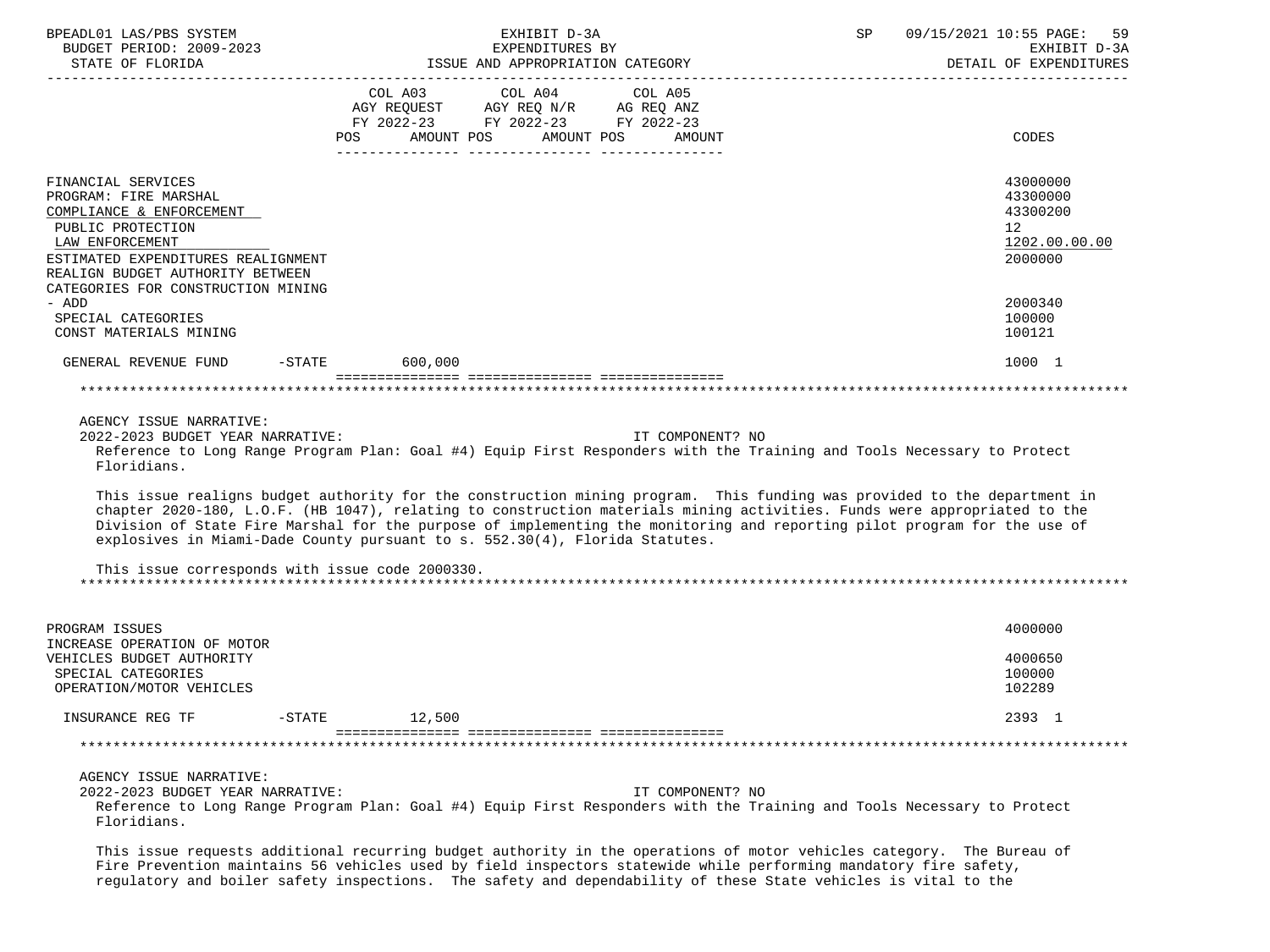| BPEADL01 LAS/PBS SYSTEM<br>BUDGET PERIOD: 2009-2023<br>STATE OF FLORIDA | EXHIBIT D-3A<br>EXPENDITURES BY<br>ISSUE AND APPROPRIATION CATEGORY                                                                               | 09/15/2021 10:55 PAGE: 60<br>SP<br>EXHIBIT D-3A<br>DETAIL OF EXPENDITURES |
|-------------------------------------------------------------------------|---------------------------------------------------------------------------------------------------------------------------------------------------|---------------------------------------------------------------------------|
|                                                                         | COL A04 COL A05<br>COL A03<br>AGY REOUEST<br>AGY REQ N/R AG REQ ANZ<br>FY 2022-23 FY 2022-23 FY 2022-23<br>AMOUNT POS AMOUNT POS<br>POS<br>AMOUNT | CODES                                                                     |
| FINANCIAL SERVICES<br>PROGRAM: FIRE MARSHAL                             |                                                                                                                                                   | 43000000<br>43300000<br>43300200                                          |
| COMPLIANCE & ENFORCEMENT<br>PUBLIC PROTECTION<br>LAW ENFORCEMENT        |                                                                                                                                                   | 12 <sup>°</sup><br>1202.00.00.00                                          |
| PROGRAM ISSUES<br>INCREASE OPERATION OF MOTOR                           |                                                                                                                                                   | 4000000                                                                   |
| VEHICLES BUDGET AUTHORITY                                               |                                                                                                                                                   | 4000650                                                                   |

 performance of these employees' duties. Assurance of proper vehicle maintenance and compliance with Administrative Policies and Procedures (AP&P) 2-07 requires the bureau to perform routine maintenance, such as oil changes and checking brakes; and emergency repairs, such as flat tires and dead batteries; as well as the manufacturer's recommended maintenance schedules, such as belt and fluid replacement, etc.

 Of the 56 vehicles maintained by this bureau, approximately one-third will require a recommended scheduled manufacture's maintenance to be performed annually. Depending on what part of the state the vehicle is receiving service, the estimated cost will be between \$500 and \$750 per vehicle. Approximately 12,000 a year in budget authority is needed for routine maintenance alone. (19 x \$500 to \$750 = \$9,500 to \$14,250)

 In the past, the bureau has been more reactive than proactive with major vehicle repairs. Additional budget authority in this category will allow the division to maintain the manufacturers recommended schedule for routine maintenance of vehicles and will reduce the need for emergency repairs.

 If this increase is not funded, the bureau's ability to effectively plan and manage the approved budget will be reduced and will require the submission and approval of a yearly budget amendment.

 Additional funding of vehicle operations allows the bureau to maintain compliance with AP&P 2-07, perform recommended scheduled manufacture's maintenance of bureau vehicles providing for safe and dependable vehicle operations and potentially increased surplus values. \*\*\*\*\*\*\*\*\*\*\*\*\*\*\*\*\*\*\*\*\*\*\*\*\*\*\*\*\*\*\*\*\*\*\*\*\*\*\*\*\*\*\*\*\*\*\*\*\*\*\*\*\*\*\*\*\*\*\*\*\*\*\*\*\*\*\*\*\*\*\*\*\*\*\*\*\*\*\*\*\*\*\*\*\*\*\*\*\*\*\*\*\*\*\*\*\*\*\*\*\*\*\*\*\*\*\*\*\*\*\*\*\*\*\*\*\*\*\*\*\*\*\*\*\*\*\*

| TOTAL: LAW ENFORCEMENT<br>BY FUND TYPE |           | 1202.00.00.00 |
|----------------------------------------|-----------|---------------|
| GENERAL REVENUE FUND                   | 600,619   | 1000          |
| TRUST FUNDS                            | 5,073,732 | 2000          |
|                                        |           |               |
| TOTAL POSITIONS 66.00                  |           |               |
| TOTAL PROG COMP $5,674,351$            |           |               |
| TOTAL SALARY RATE 2,969,737            |           |               |
|                                        |           |               |
|                                        |           |               |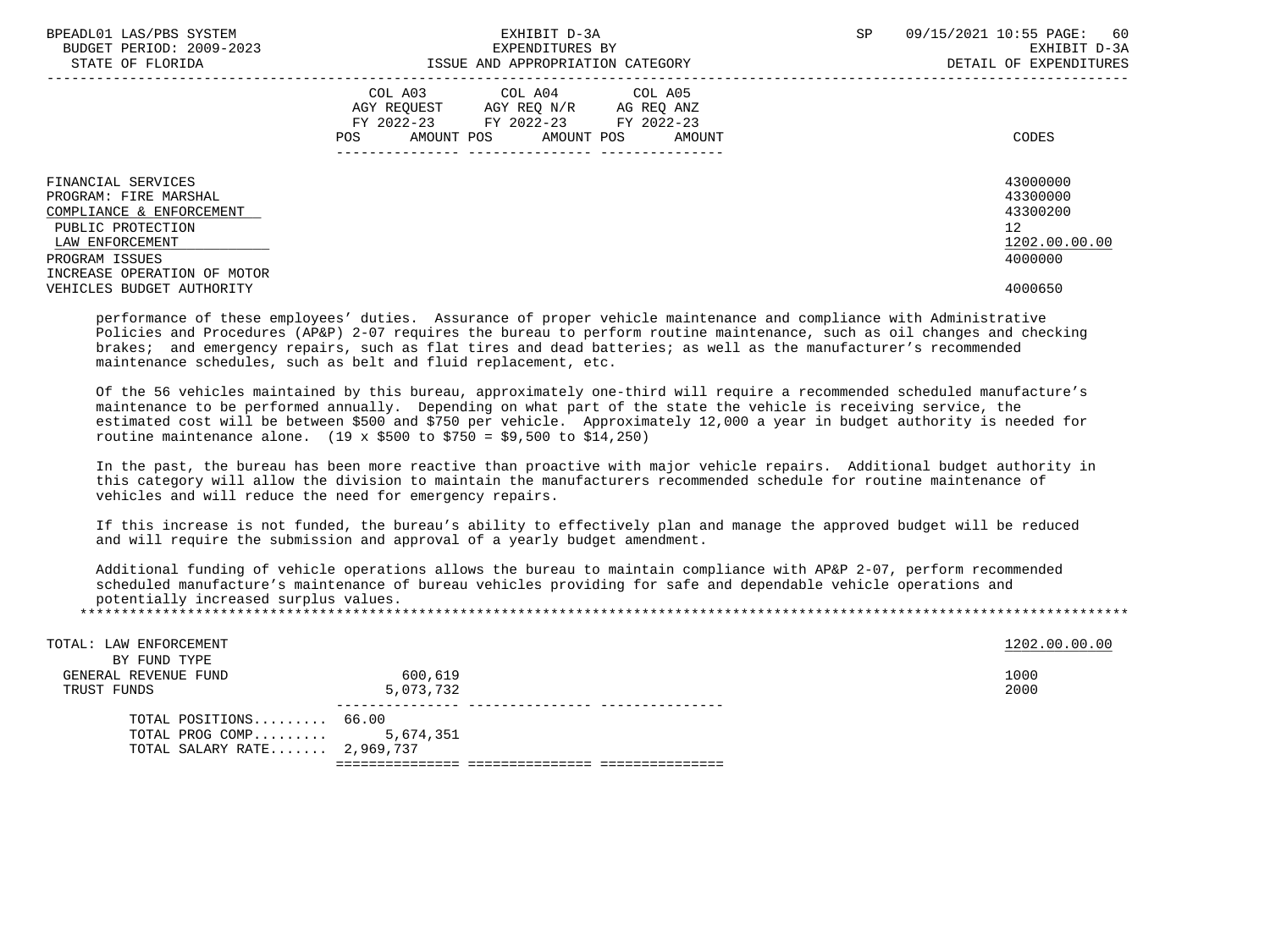| BPEADL01 LAS/PBS SYSTEM<br>BUDGET PERIOD: 2009-2023<br>STATE OF FLORIDA                                                                                                                                                   |                        | EXHIBIT D-3A<br>EXPENDITURES BY<br>ISSUE AND APPROPRIATION CATEGORY                                                                   | SP | 09/15/2021 10:55 PAGE: 61<br>EXHIBIT D-3A<br>DETAIL OF EXPENDITURES                                  |  |  |
|---------------------------------------------------------------------------------------------------------------------------------------------------------------------------------------------------------------------------|------------------------|---------------------------------------------------------------------------------------------------------------------------------------|----|------------------------------------------------------------------------------------------------------|--|--|
|                                                                                                                                                                                                                           |                        | COL A03 COL A04 COL A05<br>AGY REQUEST AGY REQ N/R AG REQ ANZ<br>FY 2022-23 FY 2022-23 FY 2022-23<br>POS AMOUNT POS AMOUNT POS AMOUNT |    | CODES                                                                                                |  |  |
| FINANCIAL SERVICES<br>PROGRAM: FIRE MARSHAL<br>PROF TRAINING & STANDARDS<br>PUBLIC PROTECTION<br>LAW ENFORCEMENT<br>ESTIMATED EXPENDITURES<br>ESTIMATED EXPENDITURES - OPERATIONS<br>SALARY RATE<br>SALARY RATE 1,160,678 |                        |                                                                                                                                       |    | 43000000<br>43300000<br>43300400<br>12 <sup>°</sup><br>1202.00.00.00<br>1000000<br>1001000<br>000000 |  |  |
| SALARIES AND BENEFITS                                                                                                                                                                                                     |                        |                                                                                                                                       |    | 010000                                                                                               |  |  |
| INSURANCE REG TF -STATE 1,756,905                                                                                                                                                                                         | 27.00                  |                                                                                                                                       |    | 2393 1                                                                                               |  |  |
| OTHER PERSONAL SERVICES                                                                                                                                                                                                   |                        |                                                                                                                                       |    | 030000                                                                                               |  |  |
|                                                                                                                                                                                                                           |                        |                                                                                                                                       |    | 2393 1                                                                                               |  |  |
| EXPENSES                                                                                                                                                                                                                  |                        |                                                                                                                                       |    | 040000                                                                                               |  |  |
|                                                                                                                                                                                                                           |                        |                                                                                                                                       |    | 2393 1                                                                                               |  |  |
| AID TO LOCAL GOVERNMENTS<br>DECONTAM MATCH GRANT PROG                                                                                                                                                                     |                        |                                                                                                                                       |    | 050000<br>051070                                                                                     |  |  |
| INSURANCE REG TF FINITE                                                                                                                                                                                                   | 500,000                |                                                                                                                                       |    | 2393 1                                                                                               |  |  |
| OPERATING CAPITAL OUTLAY                                                                                                                                                                                                  |                        |                                                                                                                                       |    | 060000                                                                                               |  |  |
| INSURANCE REG TF                                                                                                                                                                                                          | $-STATE$<br>23,294     |                                                                                                                                       |    | 2393 1                                                                                               |  |  |
| SPECIAL CATEGORIES<br>G/A-FIREFIGHTER ASSIST                                                                                                                                                                              |                        |                                                                                                                                       |    | 100000<br>100063                                                                                     |  |  |
| INSURANCE REG TF                                                                                                                                                                                                          | $-$ STATE<br>1,000,000 |                                                                                                                                       |    | 2393 1                                                                                               |  |  |
| ELECTRONIC COMMERCE FEES                                                                                                                                                                                                  |                        |                                                                                                                                       |    | 100064                                                                                               |  |  |
| INSURANCE REG TF                                                                                                                                                                                                          | $-$ STATE<br>13,200    |                                                                                                                                       |    | 2393 1                                                                                               |  |  |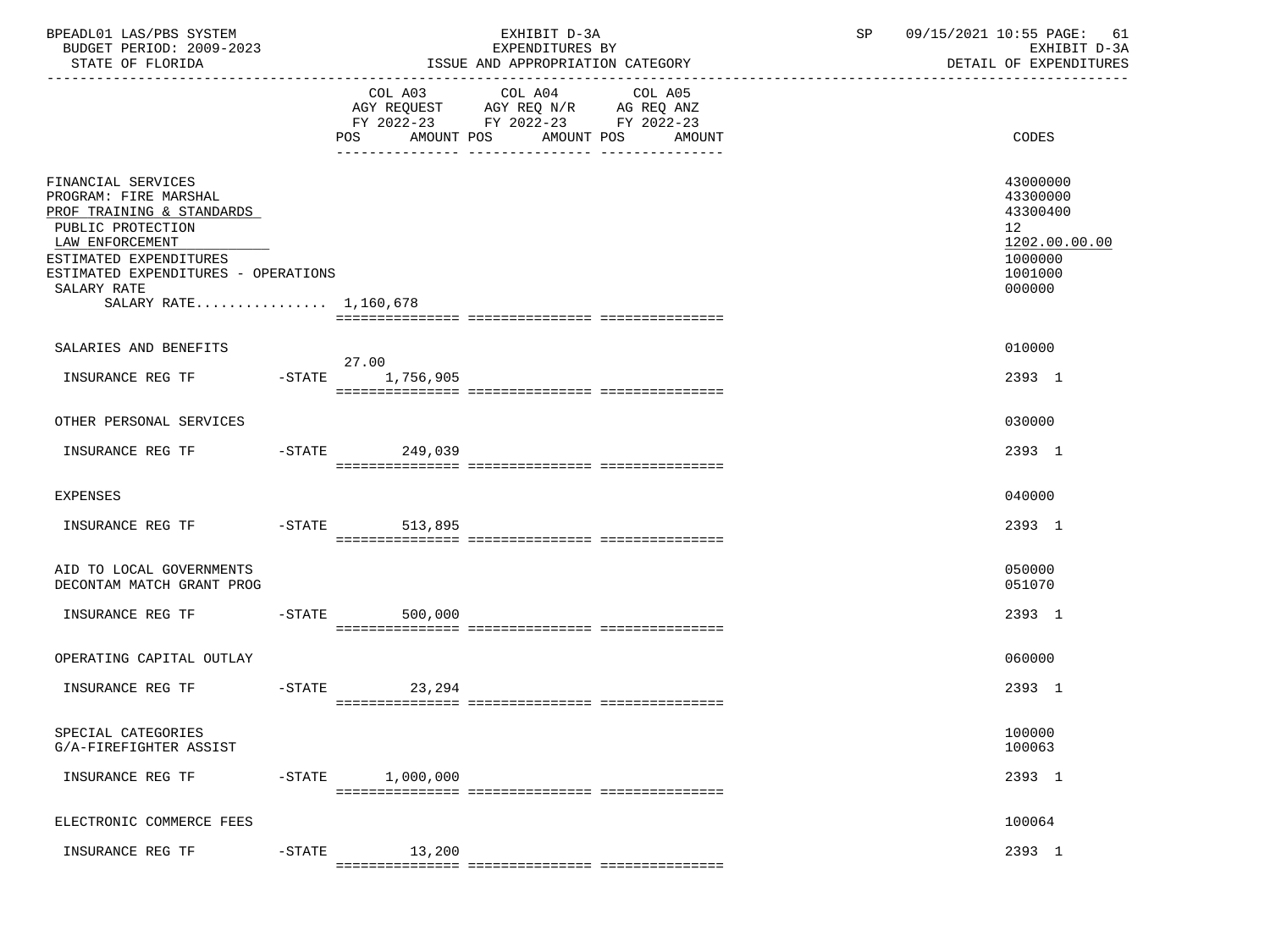| BPEADL01 LAS/PBS SYSTEM<br>BUDGET PERIOD: 2009-2023<br>STATE OF FLORIDA                                                                                                                                                        |         |                                                                                                                       | EXHIBIT D-3A<br>EXPENDITURES BY<br>ISSUE AND APPROPRIATION CATEGORY | SP | 09/15/2021 10:55 PAGE:<br>62<br>EXHIBIT D-3A<br>DETAIL OF EXPENDITURES |       |                                                                                                                 |
|--------------------------------------------------------------------------------------------------------------------------------------------------------------------------------------------------------------------------------|---------|-----------------------------------------------------------------------------------------------------------------------|---------------------------------------------------------------------|----|------------------------------------------------------------------------|-------|-----------------------------------------------------------------------------------------------------------------|
|                                                                                                                                                                                                                                | COL A03 | COL A04<br>AGY REQUEST AGY REQ N/R AG REQ ANZ<br>FY 2022-23 FY 2022-23 FY 2022-23<br>POS AMOUNT POS AMOUNT POS AMOUNT | COL A05                                                             |    |                                                                        | CODES |                                                                                                                 |
| FINANCIAL SERVICES<br>PROGRAM: FIRE MARSHAL<br>PROF TRAINING & STANDARDS<br>PUBLIC PROTECTION<br>LAW ENFORCEMENT<br>ESTIMATED EXPENDITURES<br>ESTIMATED EXPENDITURES - OPERATIONS<br>SPECIAL CATEGORIES<br>CONTRACTED SERVICES |         |                                                                                                                       |                                                                     |    |                                                                        |       | 43000000<br>43300000<br>43300400<br>12 <sup>12</sup><br>1202.00.00.00<br>1000000<br>1001000<br>100000<br>100777 |
|                                                                                                                                                                                                                                |         |                                                                                                                       |                                                                     |    |                                                                        |       | 2393 1                                                                                                          |
| OPERATION/MOTOR VEHICLES                                                                                                                                                                                                       |         |                                                                                                                       |                                                                     |    |                                                                        |       | 102289                                                                                                          |
| INSURANCE REG TF                                                                                                                                                                                                               |         | $-STATE$<br>22,900                                                                                                    |                                                                     |    |                                                                        |       | 2393 1                                                                                                          |
| SUPP FIREFIGHTERS COMP                                                                                                                                                                                                         |         |                                                                                                                       |                                                                     |    |                                                                        |       | 103725                                                                                                          |
| INSURANCE REG TF    -STATE    14,500                                                                                                                                                                                           |         |                                                                                                                       |                                                                     |    |                                                                        |       | 2393 1                                                                                                          |
| LEASE/PURCHASE/EQUIPMENT                                                                                                                                                                                                       |         |                                                                                                                       |                                                                     |    |                                                                        |       | 105281                                                                                                          |
| INSURANCE REG TF                                                                                                                                                                                                               |         | $-STATE$<br>25,519                                                                                                    |                                                                     |    |                                                                        |       | 2393 1                                                                                                          |
| TR/DMS/HR SVCS/STW CONTRCT                                                                                                                                                                                                     |         |                                                                                                                       |                                                                     |    |                                                                        |       | 107040                                                                                                          |
| INSURANCE REG TF                                                                                                                                                                                                               |         | $-STATE$ 11,279                                                                                                       |                                                                     |    |                                                                        |       | 2393 1                                                                                                          |
| TOTAL: ESTIMATED EXPENDITURES - OPERATIONS<br>TOTAL POSITIONS 27.00<br>TOTAL SALARY RATE $1,160,678$                                                                                                                           |         |                                                                                                                       |                                                                     |    |                                                                        |       | 1001000                                                                                                         |
| SALARY INCREASES FOR FY 2021-22 -<br>STATE EMPLOYEE MINIMUM WAGE<br>INCREASE - EFFECTIVE 7/1/2021<br>SALARY RATE<br>SALARY RATE 20,535                                                                                         |         |                                                                                                                       |                                                                     |    |                                                                        |       | 1001030<br>000000                                                                                               |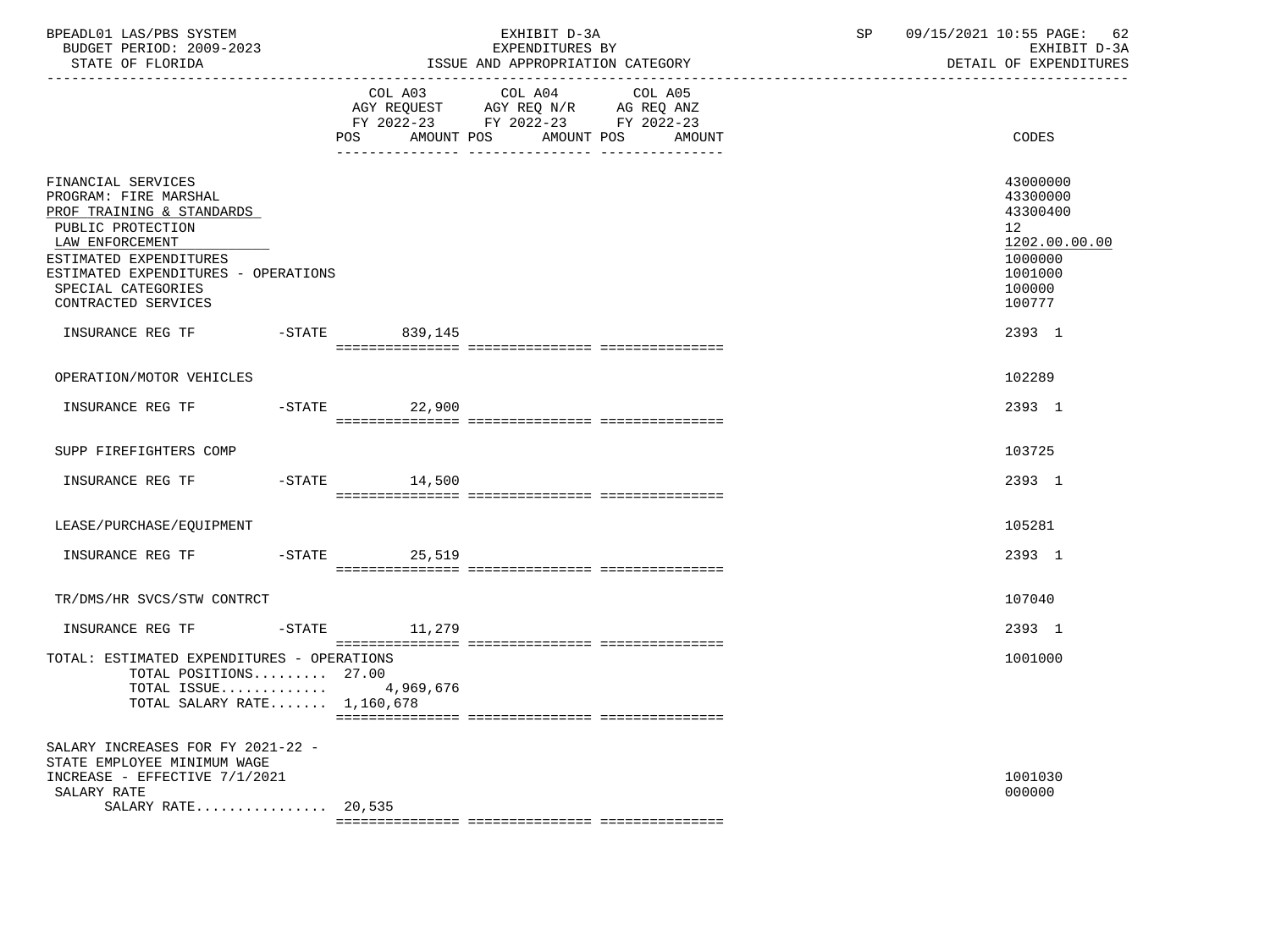| BPEADL01 LAS/PBS SYSTEM<br>BUDGET PERIOD: 2009-2023<br>STATE OF FLORIDA<br>---------------------                                                                                                               |           |                    | EXHIBIT D-3A<br>EXPENDITURES BY<br>ISSUE AND APPROPRIATION CATEGORY                                     |                   | SP | 09/15/2021 10:55 PAGE: 63<br>EXHIBIT D-3A<br>DETAIL OF EXPENDITURES |  |
|----------------------------------------------------------------------------------------------------------------------------------------------------------------------------------------------------------------|-----------|--------------------|---------------------------------------------------------------------------------------------------------|-------------------|----|---------------------------------------------------------------------|--|
|                                                                                                                                                                                                                |           | POS.<br>AMOUNT POS | COL A03 COL A04<br>AGY REQUEST AGY REQ N/R AG REQ ANZ<br>FY 2022-23 FY 2022-23 FY 2022-23<br>AMOUNT POS | COL A05<br>AMOUNT |    | CODES                                                               |  |
| FINANCIAL SERVICES<br>PROGRAM: FIRE MARSHAL<br>PROF TRAINING & STANDARDS<br>PUBLIC PROTECTION<br>LAW ENFORCEMENT<br>ESTIMATED EXPENDITURES<br>SALARY INCREASES FOR FY 2021-22 -<br>STATE EMPLOYEE MINIMUM WAGE |           |                    |                                                                                                         |                   |    | 43000000<br>43300000<br>43300400<br>12<br>1202.00.00.00<br>1000000  |  |
| INCREASE - EFFECTIVE 7/1/2021<br>SALARIES AND BENEFITS                                                                                                                                                         |           |                    |                                                                                                         |                   |    | 1001030<br>010000                                                   |  |
| INSURANCE REG TF<br>$-STATE$                                                                                                                                                                                   |           | 24,332             |                                                                                                         |                   |    | 2393 1                                                              |  |
| OTHER PERSONAL SERVICES                                                                                                                                                                                        |           |                    |                                                                                                         |                   |    | 030000                                                              |  |
| INSURANCE REG TF                                                                                                                                                                                               |           | $-$ STATE<br>2,572 |                                                                                                         |                   |    | 2393 1                                                              |  |
| TOTAL: SALARY INCREASES FOR FY 2021-22 -<br>STATE EMPLOYEE MINIMUM WAGE<br>INCREASE - EFFECTIVE 7/1/2021                                                                                                       |           |                    |                                                                                                         |                   |    | 1001030                                                             |  |
| TOTAL ISSUE<br>TOTAL SALARY RATE 20,535                                                                                                                                                                        |           | 26,904             |                                                                                                         |                   |    |                                                                     |  |
| FLORIDA RETIREMENT SYSTEM<br>ADJUSTMENT - FY 2021-22 - NORMAL<br>COST AND UNFUNDED ACTUARIAL<br>LIABILITY<br>SALARIES AND BENEFITS                                                                             |           |                    |                                                                                                         |                   |    | 1001070<br>010000                                                   |  |
| INSURANCE REG TF                                                                                                                                                                                               |           | -STATE 10,995      |                                                                                                         |                   |    | 2393 1                                                              |  |
| REALLOCATION OF HUMAN RESOURCES<br>OUTSOURCING<br>SPECIAL CATEGORIES<br>TR/DMS/HR SVCS/STW CONTRCT                                                                                                             |           |                    |                                                                                                         |                   |    | 1005900<br>100000<br>107040                                         |  |
| INSURANCE REG TF                                                                                                                                                                                               | $-$ STATE | $943 -$            |                                                                                                         |                   |    | 2393 1                                                              |  |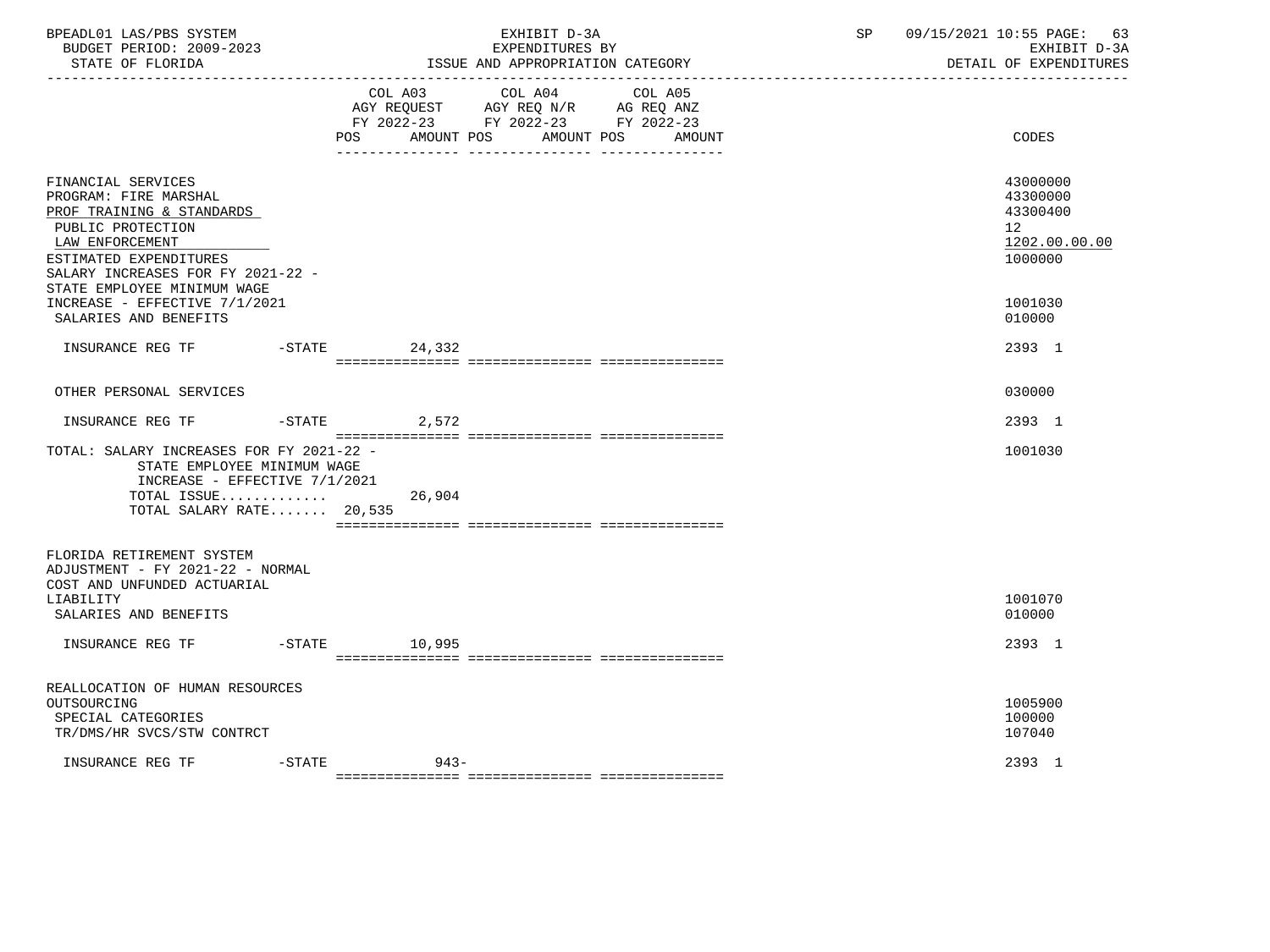| BPEADL01 LAS/PBS SYSTEM<br>BUDGET PERIOD: 2009-2023                                                                                                                                                                                                                                                                                                                                                                                                                                                                                                                                                                                                                                                                                                                                                                                                            | EXHIBIT D-3A<br>EXPENDITURES BY |                                                                                 |           |  |  |                  |                    |          | SP 09/15/2021 10:55 PAGE: 64<br>EXHIBIT D-3A |                                                                                             |
|----------------------------------------------------------------------------------------------------------------------------------------------------------------------------------------------------------------------------------------------------------------------------------------------------------------------------------------------------------------------------------------------------------------------------------------------------------------------------------------------------------------------------------------------------------------------------------------------------------------------------------------------------------------------------------------------------------------------------------------------------------------------------------------------------------------------------------------------------------------|---------------------------------|---------------------------------------------------------------------------------|-----------|--|--|------------------|--------------------|----------|----------------------------------------------|---------------------------------------------------------------------------------------------|
|                                                                                                                                                                                                                                                                                                                                                                                                                                                                                                                                                                                                                                                                                                                                                                                                                                                                |                                 | COL A03<br>FY 2022-23 FY 2022-23 FY 2022-23<br>POS AMOUNT POS AMOUNT POS AMOUNT |           |  |  |                  |                    |          |                                              | CODES                                                                                       |
| FINANCIAL SERVICES<br>PROGRAM: FIRE MARSHAL<br>PROF TRAINING & STANDARDS<br>PUBLIC PROTECTION<br>LAW ENFORCEMENT<br>ADJUSTMENTS TO CURRENT YEAR<br>ESTIMATED EXPENDITURES<br>REALIGNMENT OF SALARIES AND<br>BENEFITS BUDGET - SALARY<br>RESTRUCTURING - DEDUCT                                                                                                                                                                                                                                                                                                                                                                                                                                                                                                                                                                                                 |                                 |                                                                                 |           |  |  |                  |                    |          |                                              | 43000000<br>43300000<br>43300400<br>12 <sup>12</sup><br>1202.00.00.00<br>1600000<br>160F990 |
| SALARIES AND BENEFITS                                                                                                                                                                                                                                                                                                                                                                                                                                                                                                                                                                                                                                                                                                                                                                                                                                          |                                 |                                                                                 |           |  |  |                  |                    |          |                                              | 010000<br>2393 1                                                                            |
|                                                                                                                                                                                                                                                                                                                                                                                                                                                                                                                                                                                                                                                                                                                                                                                                                                                                |                                 |                                                                                 |           |  |  |                  |                    |          |                                              |                                                                                             |
| AGENCY ISSUE NARRATIVE:<br>2022-2023 BUDGET YEAR NARRATIVE:<br>Reference to Long Range Program Plan: Goal #4) Equip First Responders with the Training and Tools Necessary to Protect<br>Floridians.<br>This issue requests the reapproval of a five percent transfer (EOG B7005) that was approved on July 16, 2021. This<br>transfer provided a realignment of salaries and benefits between the three bureaus within the Division of State Fire<br>Marshal. This budget amendment transferred 22,082 from the Bureau of Fire Prevention and 25,000 from the Fire College,<br>for a total of 47,082 into the Directors Office. The realignment provides the amount of budget authority needed for<br>payroll in the respective bureaus.<br>This issue corresponds with issue code 160F990 in 43300200; and issue code 160F880 in 43300500, and nets to zero. |                                 |                                                                                 |           |  |  | IT COMPONENT? NO |                    |          |                                              |                                                                                             |
| POSITION DETAIL OF SALARIES AND BENEFITS:                                                                                                                                                                                                                                                                                                                                                                                                                                                                                                                                                                                                                                                                                                                                                                                                                      |                                 |                                                                                 |           |  |  |                  |                    |          |                                              |                                                                                             |
|                                                                                                                                                                                                                                                                                                                                                                                                                                                                                                                                                                                                                                                                                                                                                                                                                                                                |                                 | FTE                                                                             | BASE RATE |  |  |                  | ADDITIVES BENEFITS | SUBTOTAL | $\frac{1}{6}$                                | LAPSE LAPSED SALARIES<br>AND BENEFITS                                                       |
| A03 - AGY REQUEST FY 2022-23                                                                                                                                                                                                                                                                                                                                                                                                                                                                                                                                                                                                                                                                                                                                                                                                                                   |                                 |                                                                                 |           |  |  |                  |                    |          |                                              |                                                                                             |
| CHANGES TO CURRENTLY AUTHORIZED POSITIONS<br>OTHER SALARY AMOUNT<br>2393 INSURANCE REG TF                                                                                                                                                                                                                                                                                                                                                                                                                                                                                                                                                                                                                                                                                                                                                                      |                                 |                                                                                 |           |  |  |                  |                    |          |                                              | $25,000-$                                                                                   |
|                                                                                                                                                                                                                                                                                                                                                                                                                                                                                                                                                                                                                                                                                                                                                                                                                                                                |                                 |                                                                                 |           |  |  |                  |                    |          |                                              | $25,000-$<br>==============                                                                 |
|                                                                                                                                                                                                                                                                                                                                                                                                                                                                                                                                                                                                                                                                                                                                                                                                                                                                |                                 |                                                                                 |           |  |  |                  |                    |          |                                              |                                                                                             |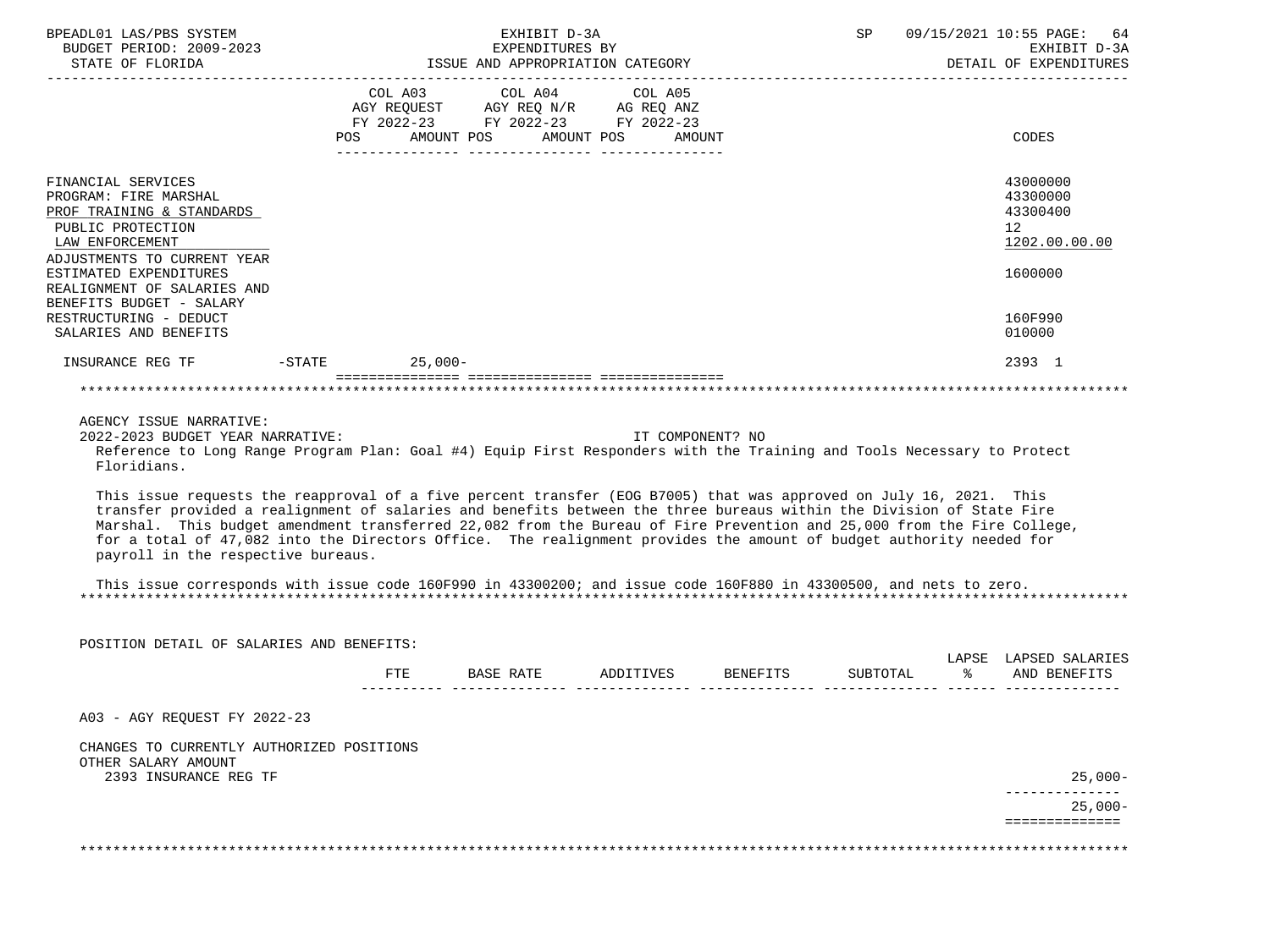| BPEADL01 LAS/PBS SYSTEM<br>BUDGET PERIOD: 2009-2023<br>STATE OF FLORIDA                                                                                                                                                                         |           |                                                                                                   | EXHIBIT D-3A<br>EXPENDITURES BY<br>ISSUE AND APPROPRIATION CATEGORY | SP                               | 09/15/2021 10:55 PAGE: 65<br>EXHIBIT D-3A<br>DETAIL OF EXPENDITURES |                                                                                                   |
|-------------------------------------------------------------------------------------------------------------------------------------------------------------------------------------------------------------------------------------------------|-----------|---------------------------------------------------------------------------------------------------|---------------------------------------------------------------------|----------------------------------|---------------------------------------------------------------------|---------------------------------------------------------------------------------------------------|
|                                                                                                                                                                                                                                                 |           | COL A03 COL A04 COL A05<br>AGY REQUEST AGY REQ N/R AG REQ ANZ<br>FY 2022-23 FY 2022-23 FY 2022-23 |                                                                     | POS AMOUNT POS AMOUNT POS AMOUNT |                                                                     | CODES                                                                                             |
| FINANCIAL SERVICES<br>PROGRAM: FIRE MARSHAL<br>PROF TRAINING & STANDARDS<br>PUBLIC PROTECTION<br>LAW ENFORCEMENT<br>NONRECURRING EXPENDITURES<br>STATE URBAN SEARCH AND RESCUE<br>TRAINING PROGRAM<br>SPECIAL CATEGORIES<br>CONTRACTED SERVICES |           |                                                                                                   |                                                                     |                                  |                                                                     | 43000000<br>43300000<br>43300400<br>12<br>1202.00.00.00<br>2100000<br>2103038<br>100000<br>100777 |
| INSURANCE REG TF                                                                                                                                                                                                                                | $-STATE$  | $500,000 -$                                                                                       |                                                                     |                                  |                                                                     | 2393 1                                                                                            |
| EOUIPMENT NEEDS<br>REPLACEMENT OF MOTOR VEHICLES<br>SPECIAL CATEGORIES<br>ACQUISITION/MOTOR VEHICLES                                                                                                                                            |           |                                                                                                   |                                                                     |                                  |                                                                     | 2400000<br>2401500<br>100000<br>100021                                                            |
| INSURANCE REG TF                                                                                                                                                                                                                                | $-FEDERL$ | -MATCH 125,000 125,000<br>500,000                                                                 | 500,000                                                             |                                  |                                                                     | 2393 2<br>2393 3                                                                                  |
| TOTAL INSURANCE REG TF                                                                                                                                                                                                                          |           | 625,000                                                                                           | 625,000                                                             |                                  |                                                                     | 2393                                                                                              |
| TOTAL APPRO                                                                                                                                                                                                                                     |           | 625,000                                                                                           | 625,000                                                             |                                  |                                                                     |                                                                                                   |
|                                                                                                                                                                                                                                                 |           |                                                                                                   |                                                                     |                                  |                                                                     |                                                                                                   |

2022-2023 BUDGET YEAR NARRATIVE: IT COMPONENT? NO

 Reference to Long Range Program Plan: Goal #4) Equip First Responders with the Training and Tools Necessary to Protect Floridians.

 The Bureau of Fire Standards and Training requests budget authority for the replacement of a 15-year-old Freightliner apparatus at the Florida State Fire College, located in Ocala Florida. The Fire College currently has three apparatuses. The two 2016 E-One fire apparatus are used primarily with recruit firefighter programs when conducting and teaching a variety of exercises required to teach students the necessary skills to become State certified. Most outside practical training requires at least two apparatus to accommodate the number of students in each class. These two apparatuses were obtained through the Assistance to Firefighters (AFG) grant in 2016.

 The third fire engine is the freightliner and is operable, but it cannot be used for live fire training because it failed the pump/vacuum test in 2020. The Freightliner apparatus, if not being utilized by instructors with the recruit classes, is used for other courses for obtaining the Fire Pump Operator certification and Maritime courses which are offered monthly. The above apparatus are also deployable assets in response to during disasters in the state of Florida. The estimated cost to repair the pump/vacuum is more than the engine is worth. It has exceeded its life cycle. Replacement of the 2006 Freightliner apparatus is key for the continued operations at the Fire College.

The National Fire Protection Association (NFPA) publishes industry consensus standards for fire departments across the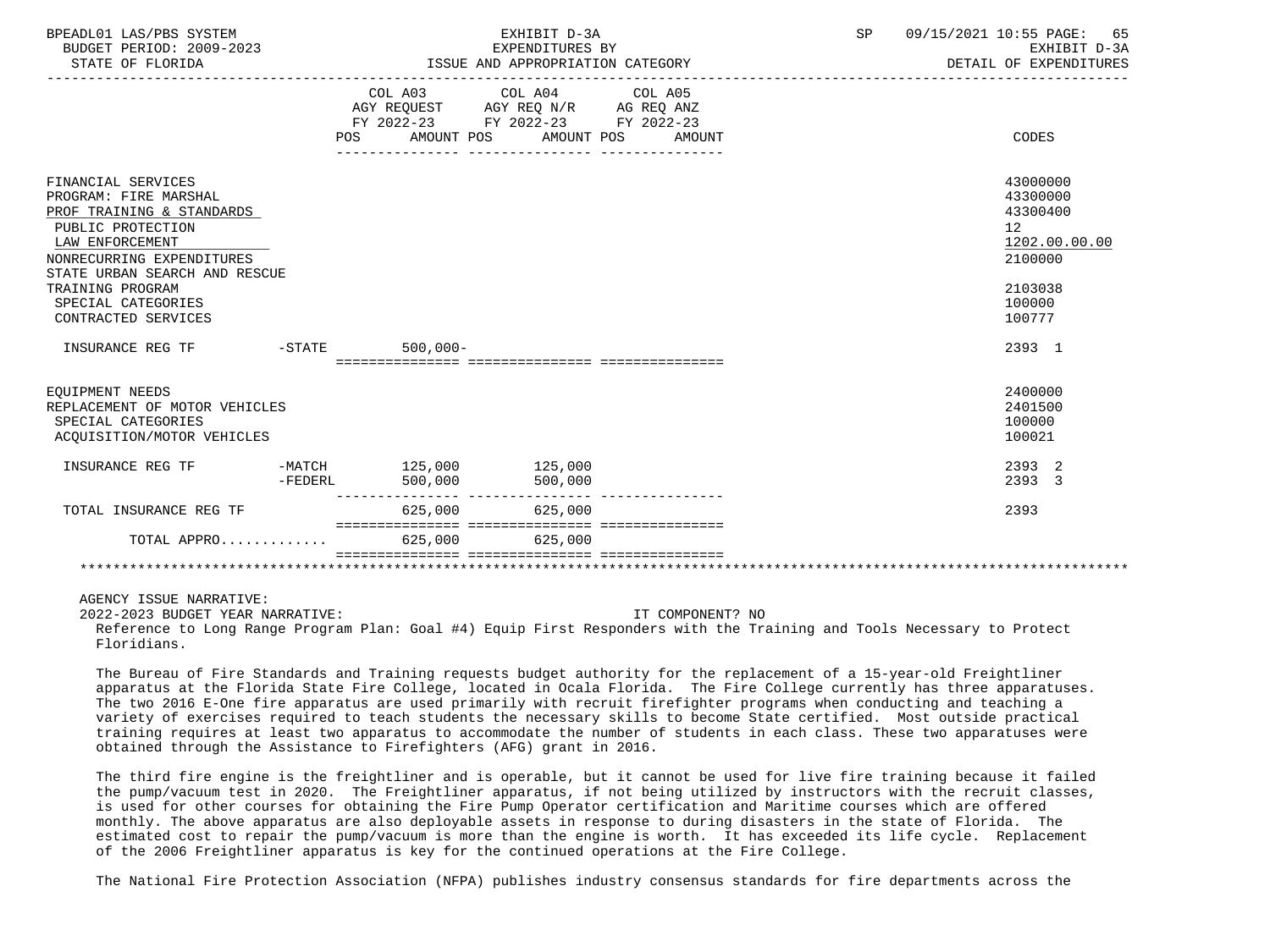| BPEADL01 LAS/PBS SYSTEM       | EXHIBIT D-3A                           | 09/15/2021 10:55 PAGE: 66<br>SP |
|-------------------------------|----------------------------------------|---------------------------------|
| BUDGET PERIOD: 2009-2023      | EXPENDITURES BY                        | EXHIBIT D-3A                    |
| STATE OF FLORIDA              | ISSUE AND APPROPRIATION CATEGORY       | DETAIL OF EXPENDITURES          |
|                               | COL A03 COL A04 COL A05                |                                 |
|                               | AGY REQUEST AGY REQ N/R AG REQ ANZ     |                                 |
|                               | FY 2022-23 FY 2022-23<br>FY 2022-23    |                                 |
|                               | AMOUNT POS AMOUNT POS<br>AMOUNT<br>POS | CODES                           |
|                               |                                        |                                 |
| FINANCIAL SERVICES            |                                        | 43000000                        |
| PROGRAM: FIRE MARSHAL         |                                        | 43300000                        |
| PROF TRAINING & STANDARDS     |                                        | 43300400                        |
| PUBLIC PROTECTION             |                                        | 12                              |
| LAW ENFORCEMENT               |                                        | 1202.00.00.00                   |
| EOUIPMENT NEEDS               |                                        | 2400000                         |
| REPLACEMENT OF MOTOR VEHICLES |                                        | 2401500                         |

 United States and Canada specific to firefighter training, operations, and equipment. Specific to this request, NFPA 1901 Standard for Automotive Fire Apparatus (NFPA 1901) is the document fire departments and manufacturers utilize when designing the operation of fire engines. The NFPA updates standards on a five-year cycle to ensure standards are current and valid. This specific unit was constructed under the 1996 edition of NFPA 1901 and since being placed in service (in 2006) there have been four updates to NFPA 1901 (1999, 2003, 2009, and 2016) with a new standard expected to be published in calendar year 2020. As the leading agency providing firefighter training for Florida, it is important for the Fire College to train firefighters with equipment using current safety features to prepare them for the real-world environment in which they will be expected to work.

 Without this issue, firefighter students will continue to be trained using a fire engine that is not at the current operational and safety standards recognized as the consensus standards within the United States. A new fire engine will ensure firefighter students are being trained using equipment current to existing safety standards as well as having been trained using equipment they will be expected to use upon graduation from the fire academy. Fire service employers will be receiving candidates in their respective hiring processes that are trained to a maximum level of proficiency.

 The Fire College will apply for a federal grant in the spring of 2022 with a maximum federal amount of 500,000 and 125,000 in state match. \*\*\*\*\*\*\*\*\*\*\*\*\*\*\*\*\*\*\*\*\*\*\*\*\*\*\*\*\*\*\*\*\*\*\*\*\*\*\*\*\*\*\*\*\*\*\*\*\*\*\*\*\*\*\*\*\*\*\*\*\*\*\*\*\*\*\*\*\*\*\*\*\*\*\*\*\*\*\*\*\*\*\*\*\*\*\*\*\*\*\*\*\*\*\*\*\*\*\*\*\*\*\*\*\*\*\*\*\*\*\*\*\*\*\*\*\*\*\*\*\*\*\*\*\*\*\*

| WORKLOAD<br>ADDITIONAL POSITION FOR GRANT<br>MANAGEMENT AT THE FIRE COLLEGE<br>SALARY RATE<br>SALARY RATE $40,115$ |           |                |       | 3000000<br>3006150<br>000000 |
|--------------------------------------------------------------------------------------------------------------------|-----------|----------------|-------|------------------------------|
| SALARIES AND BENEFITS                                                                                              |           |                |       | 010000                       |
| INSURANCE REG TF                                                                                                   | $-$ STATE | 1.00<br>62,054 |       | 2393 1                       |
| EXPENSES                                                                                                           |           |                |       | 040000                       |
| INSURANCE REG TF                                                                                                   | $-$ STATE | 10,990         | 4,519 | 2393 1                       |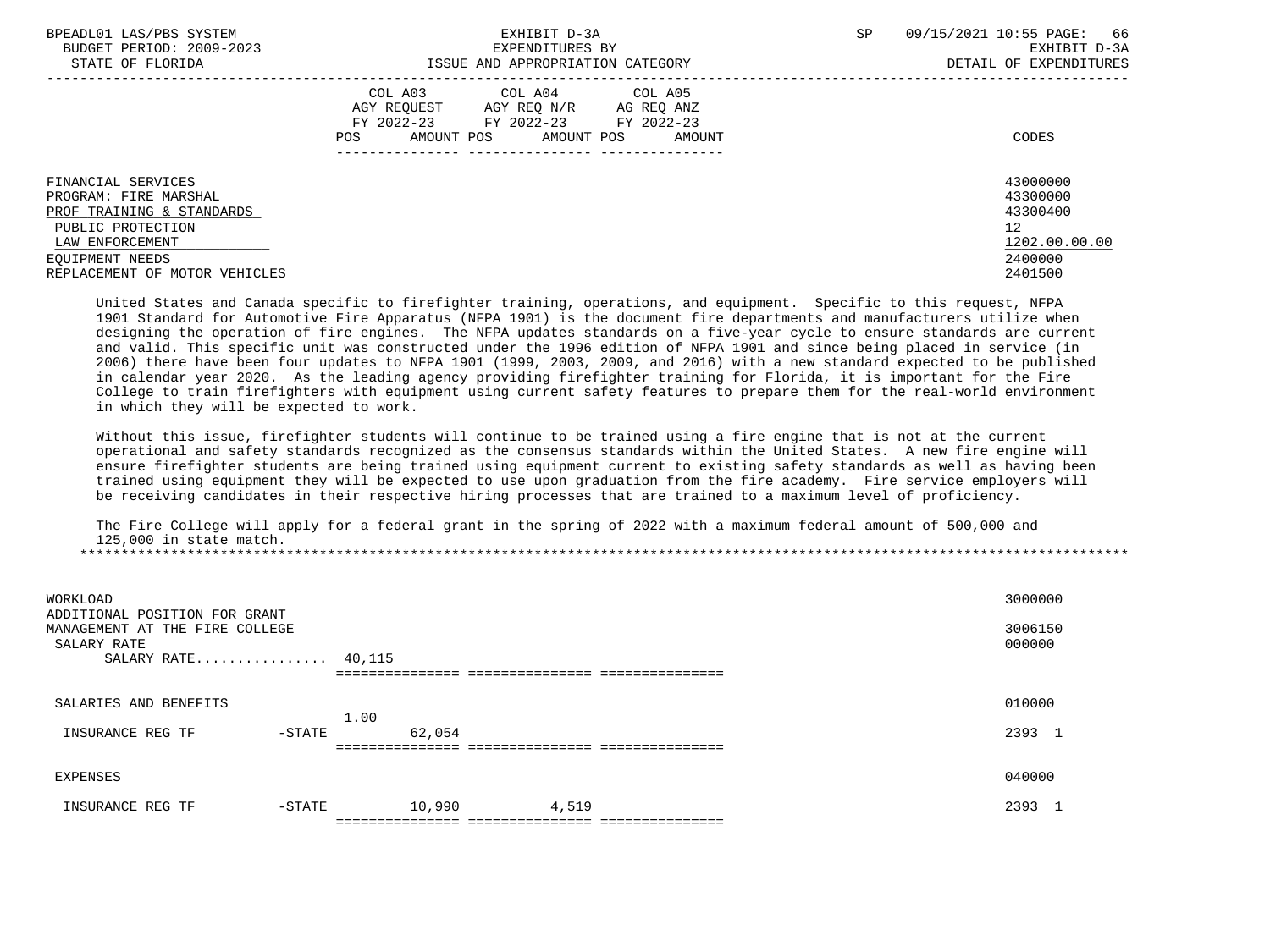| BPEADL01 LAS/PBS SYSTEM<br>BUDGET PERIOD: 2009-2023<br>STATE OF FLORIDA                                                                                       |                                      | EXHIBIT D-3A<br>EXPENDITURES BY<br>ISSUE AND APPROPRIATION CATEGORY                                                                   | SP | 09/15/2021 10:55 PAGE: 67<br>EXHIBIT D-3A<br>DETAIL OF EXPENDITURES |
|---------------------------------------------------------------------------------------------------------------------------------------------------------------|--------------------------------------|---------------------------------------------------------------------------------------------------------------------------------------|----|---------------------------------------------------------------------|
|                                                                                                                                                               |                                      | COL A03 COL A04 COL A05<br>AGY REQUEST AGY REQ N/R AG REQ ANZ<br>FY 2022-23 FY 2022-23 FY 2022-23<br>POS AMOUNT POS AMOUNT POS AMOUNT |    | CODES                                                               |
| FINANCIAL SERVICES<br>PROGRAM: FIRE MARSHAL<br>PROF TRAINING & STANDARDS<br>PUBLIC PROTECTION<br>LAW ENFORCEMENT<br>WORKLOAD<br>ADDITIONAL POSITION FOR GRANT |                                      |                                                                                                                                       |    | 43000000<br>43300000<br>43300400<br>12<br>1202.00.00.00<br>3000000  |
| MANAGEMENT AT THE FIRE COLLEGE<br>SPECIAL CATEGORIES<br>TR/DMS/HR SVCS/STW CONTRCT                                                                            |                                      |                                                                                                                                       |    | 3006150<br>100000<br>107040                                         |
| $-STATE$<br>INSURANCE REG TF                                                                                                                                  | 305                                  |                                                                                                                                       |    | 2393 1                                                              |
| TOTAL: ADDITIONAL POSITION FOR GRANT<br>MANAGEMENT AT THE FIRE COLLEGE<br>TOTAL POSITIONS 1.00<br>TOTAL ISSUE $73,349$<br>TOTAL SALARY RATE 40,115            | ____________________________________ | 4,519                                                                                                                                 |    | 3006150                                                             |
|                                                                                                                                                               |                                      |                                                                                                                                       |    |                                                                     |

2022-2023 BUDGET YEAR NARRATIVE: IT COMPONENT? NO

 Reference to Long Range Program Plan: Goal #3) Promote a Customer-Focused Culture and Strengthen Efficiency; 4) Equip First Responders with the Training and Tools Necessary to Protect Floridians.

 This issue requests an additional full-time equivalent position (FTE) at ten percent above the minimum pay grade for a Government Analyst I. This position will fill the duties of a full-time grant coordinator. Bureau staff is responsible for all aspects of the administration of the Volunteer Firefighter Assistance Grant Program and the Firefighter Cancer Decontamination Equipment Grant Program.

 During the 2016 Legislative Session, House Bill 651 created s. 633.135, F.S., which created the Firefighter Assistance Grant Program intended to assist volunteer fire departments. The bill provided a recurring appropriation of 150,000 for the State Fire Marshal to implement the grant program and one full time position with a salary and benefits appropriation of 79,165 to manage the grant program. This program provides a grant program for volunteer fire departments statewide to enhance emergency response capabilities of rural volunteer and combination volunteer/career fire departments. This program meets basic firefighter safety needs of volunteer fire service providers, including firefighter training, personal protective equipment (PPE), self-contained breathing apparatuses (SCBA), and fire engine pumper apparatuses. The bureau awards grants to qualifying fire departments each year based on the annual Florida Fire Service Needs Assessment Survey. During the first year, nine contracts were awarded. Each year since Fiscal Year 2017-18, the bureau has been appropriated 1,000,000 for the program and a total of 114 grants have been awarded over the last four years. These grants are managed by the full-time position that was created for this purpose in Fiscal Year 2016-17.

 During the 2020 Legislative Session, Senate Bill 1092 provided a recurring appropriation of 250,000 for the State Fire Marshal to create the Firefighter Cancer Decontamination Equipment Grant Program. The creation of this program required the department to administer the program, annually award grants, distribute equipment and training to qualified fire departments. During Fiscal Year 2020-21, the division adopted rules and procedures to establish application criteria and requirements for grant recipients. Once these steps were completed, the division received 26 grant recipients for the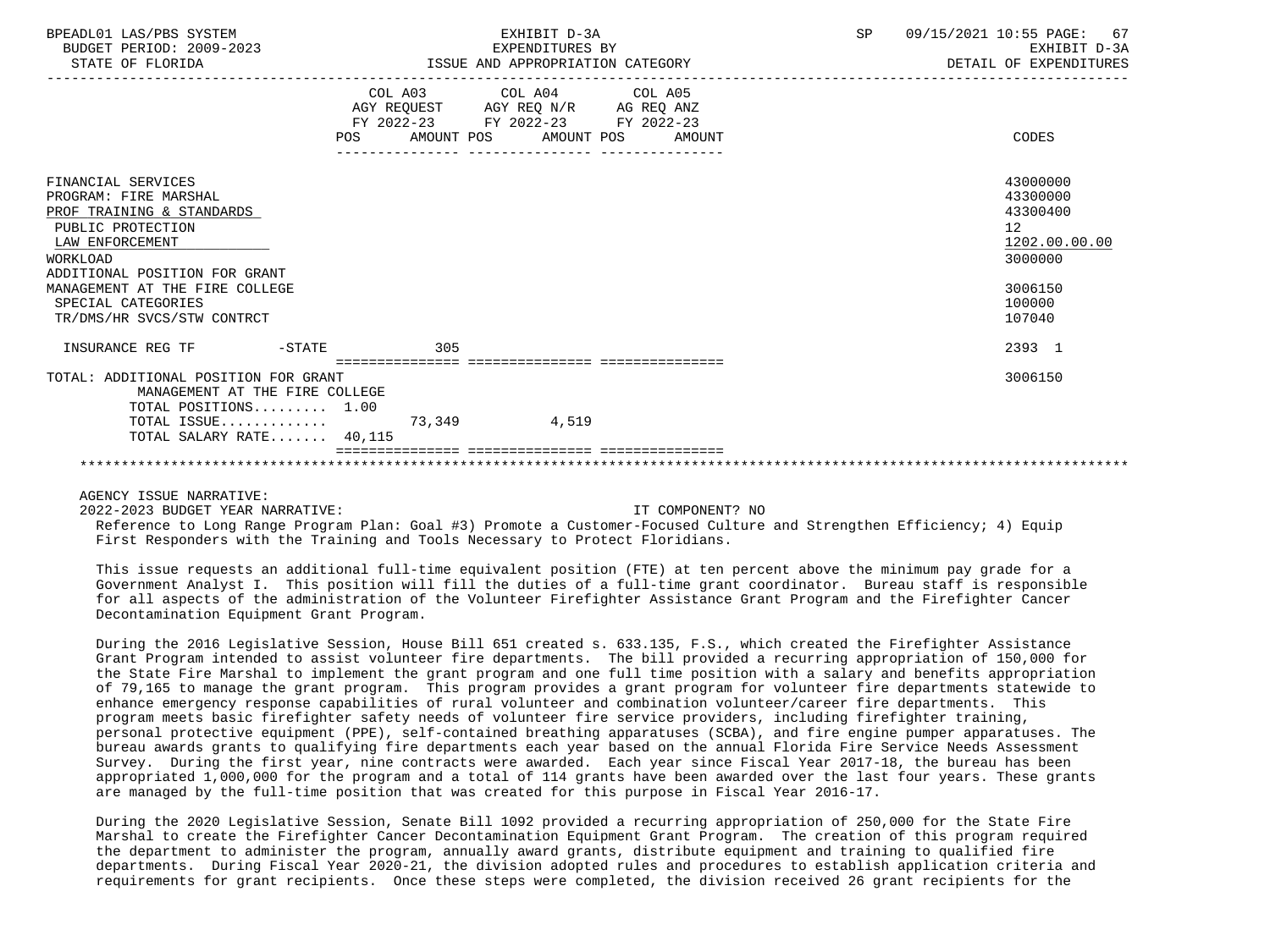| BPEADL01 LAS/PBS SYSTEM<br>BUDGET PERIOD: 2009-2023<br>STATE OF FLORIDA                                                                                                                                                                                                                                                                                                                                                                                                                                                                                                                                                                                                                              |     | EXHIBIT D-3A<br>EXPENDITURES BY<br>ISSUE AND APPROPRIATION CATEGORY                                                                   |  | SP       |               | 09/15/2021 10:55 PAGE:<br>68<br>EXHIBIT D-3A<br>DETAIL OF EXPENDITURES                     |
|------------------------------------------------------------------------------------------------------------------------------------------------------------------------------------------------------------------------------------------------------------------------------------------------------------------------------------------------------------------------------------------------------------------------------------------------------------------------------------------------------------------------------------------------------------------------------------------------------------------------------------------------------------------------------------------------------|-----|---------------------------------------------------------------------------------------------------------------------------------------|--|----------|---------------|--------------------------------------------------------------------------------------------|
|                                                                                                                                                                                                                                                                                                                                                                                                                                                                                                                                                                                                                                                                                                      |     | COL A03 COL A04 COL A05<br>AGY REQUEST AGY REQ N/R AG REQ ANZ<br>FY 2022-23 FY 2022-23 FY 2022-23<br>POS AMOUNT POS AMOUNT POS AMOUNT |  |          |               | CODES                                                                                      |
| FINANCIAL SERVICES<br>PROGRAM: FIRE MARSHAL<br>PROF TRAINING & STANDARDS<br>PUBLIC PROTECTION<br>LAW ENFORCEMENT<br>WORKLOAD<br>ADDITIONAL POSITION FOR GRANT<br>MANAGEMENT AT THE FIRE COLLEGE                                                                                                                                                                                                                                                                                                                                                                                                                                                                                                      |     |                                                                                                                                       |  |          |               | 43000000<br>43300000<br>43300400<br>12 <sup>°</sup><br>1202.00.00.00<br>3000000<br>3006150 |
|                                                                                                                                                                                                                                                                                                                                                                                                                                                                                                                                                                                                                                                                                                      |     |                                                                                                                                       |  |          |               |                                                                                            |
| first year of the program. In Fiscal Year 2021-22 the division was appropriated 500,000 in recurring budget authority<br>for the program and will likely receive at least double the number of recipients as the first year. No additional<br>resources were included to manage the volume of recipients of this grant program and it has created an additional heavy<br>workload on existing staff.<br>Hiring an additional grant coordinator position will provide a higher degree of accountability ensuring a minimal number<br>of management findings during normal Inspector General audits and will provide for greater efficiency and transparency<br>with a single point of responsibility. |     |                                                                                                                                       |  |          |               |                                                                                            |
| POSITION DETAIL OF SALARIES AND BENEFITS:                                                                                                                                                                                                                                                                                                                                                                                                                                                                                                                                                                                                                                                            |     |                                                                                                                                       |  |          |               |                                                                                            |
|                                                                                                                                                                                                                                                                                                                                                                                                                                                                                                                                                                                                                                                                                                      | ETE | BASE RATE ADDITIVES BENEFITS                                                                                                          |  | SUBTOTAL | $\sim$ $\sim$ | AND BENEFITS                                                                               |
| A03 - AGY REQUEST FY 2022-23                                                                                                                                                                                                                                                                                                                                                                                                                                                                                                                                                                                                                                                                         |     |                                                                                                                                       |  |          |               |                                                                                            |
| NEW POSITIONS<br>2224 GOVERNMENT ANALYST I<br>N1001 001                                                                                                                                                                                                                                                                                                                                                                                                                                                                                                                                                                                                                                              |     | $1.00$ 40,115                                                                                                                         |  |          |               |                                                                                            |
| TOTALS FOR ISSUE BY FUND<br>2393 INSURANCE REG TF                                                                                                                                                                                                                                                                                                                                                                                                                                                                                                                                                                                                                                                    |     |                                                                                                                                       |  |          |               | LAPSE LAPSED SALARIES<br>21,939 62,054 0.00 62,054<br>62,054                               |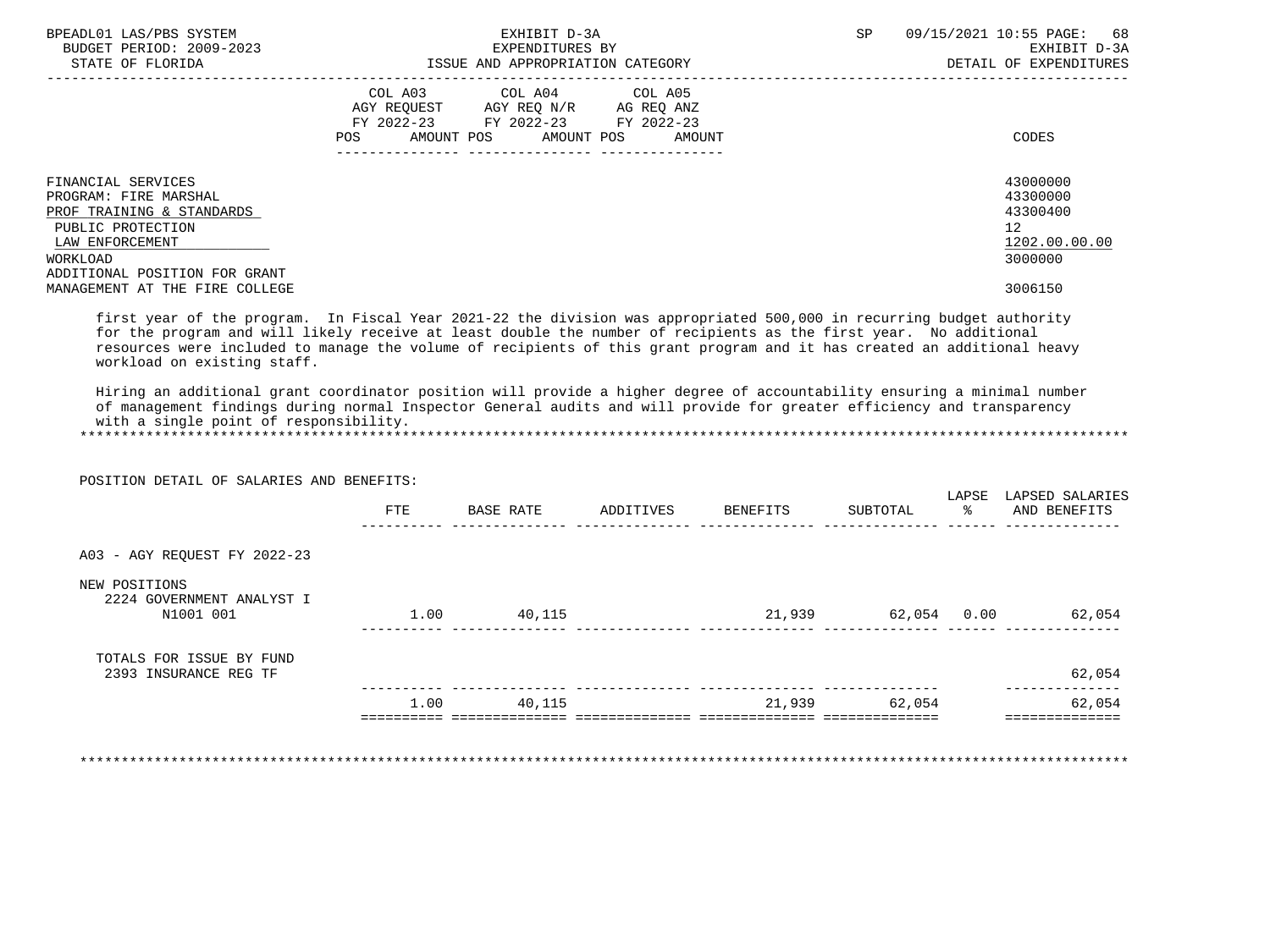| BPEADL01 LAS/PBS SYSTEM<br>BUDGET PERIOD: 2009-2023<br>STATE OF FLORIDA                                                                                                                                                          | EXHIBIT D-3A<br>EXPENDITURES BY<br>ISSUE AND APPROPRIATION CATEGORY                                                                   |  |  |  | SP<br>09/15/2021 10:55 PAGE: 69<br>EXHIBIT D-3A<br>DETAIL OF EXPENDITURES                            |
|----------------------------------------------------------------------------------------------------------------------------------------------------------------------------------------------------------------------------------|---------------------------------------------------------------------------------------------------------------------------------------|--|--|--|------------------------------------------------------------------------------------------------------|
|                                                                                                                                                                                                                                  | COL A03 COL A04 COL A05<br>AGY REQUEST AGY REQ N/R AG REQ ANZ<br>FY 2022-23 FY 2022-23 FY 2022-23<br>POS AMOUNT POS AMOUNT POS AMOUNT |  |  |  | CODES                                                                                                |
| FINANCIAL SERVICES<br>PROGRAM: FIRE MARSHAL<br>PROF TRAINING & STANDARDS<br>PUBLIC PROTECTION<br>LAW ENFORCEMENT<br>PROGRAM OR SERVICE-LEVEL<br>INFORMATION TECHNOLOGY<br>REPLACE CONTINUING EDUCATION SYSTEM<br><b>EXPENSES</b> |                                                                                                                                       |  |  |  | 43000000<br>43300000<br>43300400<br>12 <sup>°</sup><br>1202.00.00.00<br>3630000<br>36315C0<br>040000 |
| INSURANCE REG TF    -STATE    475,000                                                                                                                                                                                            |                                                                                                                                       |  |  |  | 2393 1                                                                                               |
| SPECIAL CATEGORIES<br>CONTRACTED SERVICES                                                                                                                                                                                        |                                                                                                                                       |  |  |  | 100000<br>100777                                                                                     |
| INSURANCE REG TF                                                                                                                                                                                                                 | $-STATE$ 350,000 150,000                                                                                                              |  |  |  | 2393 1                                                                                               |
|                                                                                                                                                                                                                                  |                                                                                                                                       |  |  |  |                                                                                                      |
| TOTAL: REPLACE CONTINUING EDUCATION SYSTEM                                                                                                                                                                                       |                                                                                                                                       |  |  |  | 36315C0                                                                                              |
| TOTAL ISSUE 825,000 150,000                                                                                                                                                                                                      |                                                                                                                                       |  |  |  |                                                                                                      |
|                                                                                                                                                                                                                                  |                                                                                                                                       |  |  |  |                                                                                                      |

2022-2023 BUDGET YEAR NARRATIVE: IT COMPONENT? YES

 Reference to Long Range Program Plan: Goal #3) Promote a Customer-Focused Culture and Strengthen Efficiency; 4) Equip First Responders with the Training and Tools Necessary to Protect Floridians.

 This issue requests replacement of an antiquated system called FCDICE (Fire College Department of Insurance Continuing Education). FCDICE was implemented in 2004 as a spin-off of the DICE system utilized by the Division of Agent and Agency Services. Operationally, the State Fire Marshal (SFM) has determined that the FCDICE system is no longer sustainable and needs to be transitioned to a new platform that uses a relational database to allow them to better meet the changing needs of their various constituent groups.

 The Bureau of Fire Standards and Training (BFST) and Bureau of Fire Prevention (BFP) currently use this on-premise application to support the training, certification, and re-certification of nearly 100,000 Florida firefighters, instructors, inspectors, arson investigators, and fire equipment permitees. The FCDICE system contains an e-commerce component for processing application fees, class registration fees, and textbook charges. The FCDICE registration module supports the dormitory and classroom registration process for the Fire College. The supplemental compensation module currently supports more than 11,000 firefighters participating in the Supplemental Compensation Program by tracking more than \$10 million in annual disbursements.

 Continued operation of the FCDICE system is not sustainable. Consistency in the administration of the database for certification holders is highly unpredictable at this point. Currently, the data contained in the FCDICE database is not directly accessible for analytic purposes. Although FCDICE allows bureau management to access discrete data (such as email addresses and the number of various certifications issued), the system does not provide the capability to describe, show, or summarize data in a meaningful way (i.e. patterns emerging from data that would support decision making processes). During the COVID-19 pandemic, the Governor's Office requested a significant amount of data from FCDICE.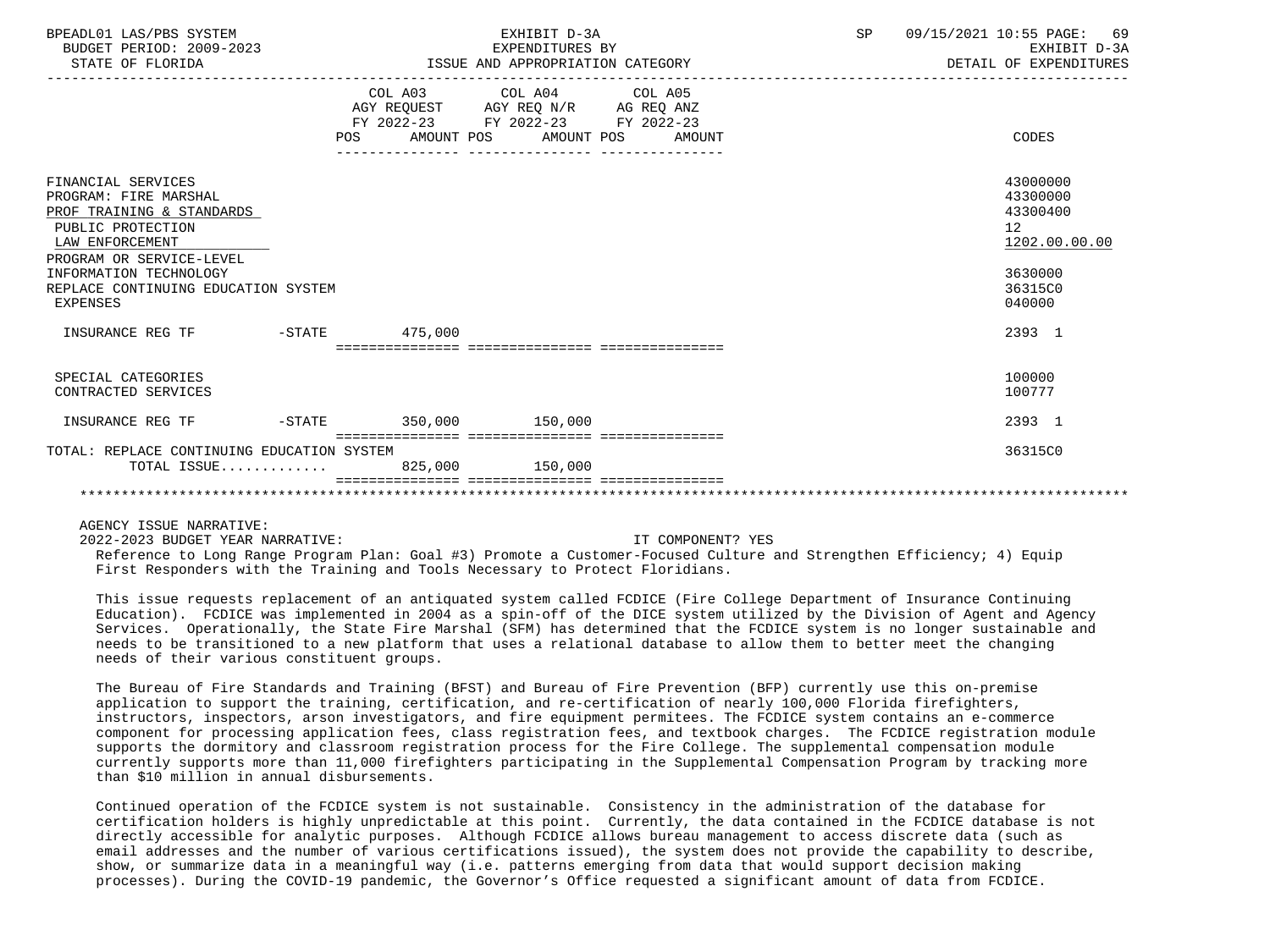| BPEADL01 LAS/PBS SYSTEM<br>BUDGET PERIOD: 2009-2023<br>STATE OF FLORIDA                                                                      |     | EXHIBIT D-3A<br>EXPENDITURES BY<br>ISSUE AND APPROPRIATION CATEGORY                                                                  | 09/15/2021 10:55 PAGE: 70<br>SP. | EXHIBIT D-3A<br>DETAIL OF EXPENDITURES            |
|----------------------------------------------------------------------------------------------------------------------------------------------|-----|--------------------------------------------------------------------------------------------------------------------------------------|----------------------------------|---------------------------------------------------|
|                                                                                                                                              | POS | COL A03 COL A04 COL A05<br>AGY REQUEST AGY REQ N/R AG REQ ANZ<br>FY 2022-23 FY 2022-23 FY 2022-23<br>AMOUNT POS AMOUNT POS<br>AMOUNT | CODES                            |                                                   |
| FINANCIAL SERVICES<br>PROGRAM: FIRE MARSHAL<br>PROF TRAINING & STANDARDS<br>PUBLIC PROTECTION<br>LAW ENFORCEMENT<br>PROGRAM OR SERVICE-LEVEL |     |                                                                                                                                      | $12 \overline{ }$                | 43000000<br>43300000<br>43300400<br>1202.00.00.00 |
| INFORMATION TECHNOLOGY<br>REPLACE CONTINUING EDUCATION SYSTEM                                                                                |     |                                                                                                                                      |                                  | 3630000<br>36315C0                                |

 Because the system does not allow for any form of analytics, much of the resulting analysis was conducted externally from the system. As a result, answers were slow in being provided and in some cases, small inaccuracies were found. The ability to produce accurate data to support decision making is continually in question.

 Because the technology is outdated, maintenance of the system is difficult, time-consuming, and no longer sufficient or efficient. The development support team is limited to addressing critical issues with no capacity to focus on necessary enhancements. Replacing this system will allow for increased customer service, improved decision-making, and increased operational efficiencies.

 The FCDICE system consistently has 60 to 70 outstanding issues in the queue. Very little progress is possible due to the need for enhancements, and OIT staff is limited to only addressing critical problems as they occur. Due to the age of the current system and the related code base, continued maintenance is no longer sufficient or efficient, sometimes proving to be ineffective. There is no dedicated resource to support the application for the State Fire Marshal. The current support resources are shared among three divisions that use variations of the same systems. The replacement system will introduce new technology, require different skills, and provide a useful service life of 10 to 15 years.

 Funding for the replacement of FCDICE program is estimated at 825,000 with an annual recurring cost of 675,000 for ongoing licensing and staff augmentation. The costs for this project were provided by gathering data from state agencies operating similar training and certification systems (i.e. California, Ohio, and Indiana) and reviewing current costs for staff augmentation resources. \*\*\*\*\*\*\*\*\*\*\*\*\*\*\*\*\*\*\*\*\*\*\*\*\*\*\*\*\*\*\*\*\*\*\*\*\*\*\*\*\*\*\*\*\*\*\*\*\*\*\*\*\*\*\*\*\*\*\*\*\*\*\*\*\*\*\*\*\*\*\*\*\*\*\*\*\*\*\*\*\*\*\*\*\*\*\*\*\*\*\*\*\*\*\*\*\*\*\*\*\*\*\*\*\*\*\*\*\*\*\*\*\*\*\*\*\*\*\*\*\*\*\*\*\*\*\*

 PROGRAM ISSUES 4000000 REGIONAL VOLUNTEER TRAINING († 1898)<br>1990 - Sergia de Carlo de Carlo de Carlo de Carlo de Carlo de Carlo de Carlo de Carlo de Carlo de Carlo de Car<br>1990 - Carlo de Carlo de Carlo de Carlo de Carlo de Carlo de Carlo de Carl SPECIAL CATEGORIES 100000 CONTRACTED SERVICES INSURANCE REG TF -STATE 21,380 21,380 2393 1 =============== =============== ===============

## \*\*\*\*\*\*\*\*\*\*\*\*\*\*\*\*\*\*\*\*\*\*\*\*\*\*\*\*\*\*\*\*\*\*\*\*\*\*\*\*\*\*\*\*\*\*\*\*\*\*\*\*\*\*\*\*\*\*\*\*\*\*\*\*\*\*\*\*\*\*\*\*\*\*\*\*\*\*\*\*\*\*\*\*\*\*\*\*\*\*\*\*\*\*\*\*\*\*\*\*\*\*\*\*\*\*\*\*\*\*\*\*\*\*\*\*\*\*\*\*\*\*\*\*\*\*\*

AGENCY ISSUE NARRATIVE:

2022-2023 BUDGET YEAR NARRATIVE: IT COMPONENT? NO

 Reference to Long Range Program Plan: Goal #3) Promote a Customer-Focused Culture and Strengthen Efficiency; 4) Equip First Responders with the Training and Tools Necessary to Protect Floridians.

 The Bureau of Fire Standards and Training provides standardized curriculum and training resources to fire service training providers in Florida. Specifically, these courses include the training of volunteer firefighters (Firefighter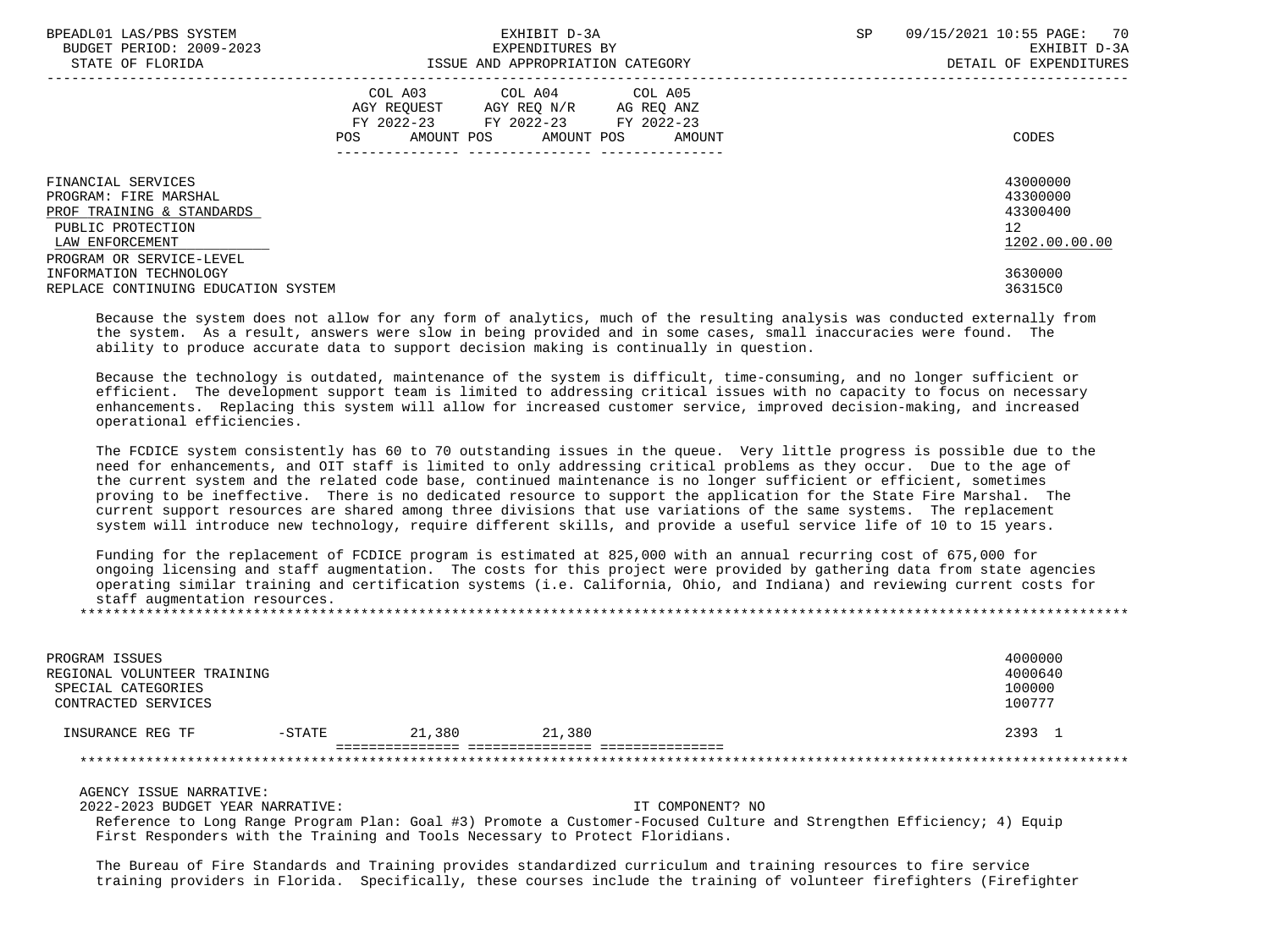| BPEADL01 LAS/PBS SYSTEM<br>BUDGET PERIOD: 2009-2023                                                              | EXHIBIT D-3A<br>EXPENDITURES BY                                                                                                                      | SP | 09/15/2021 10:55 PAGE: 71<br>EXHIBIT D-3A               |
|------------------------------------------------------------------------------------------------------------------|------------------------------------------------------------------------------------------------------------------------------------------------------|----|---------------------------------------------------------|
| STATE OF FLORIDA                                                                                                 | ISSUE AND APPROPRIATION CATEGORY                                                                                                                     |    | DETAIL OF EXPENDITURES                                  |
|                                                                                                                  | COL A03 COL A04 COL A05<br>AGY REOUEST<br>AGY REO N/R<br>AG REO ANZ<br>FY 2022-23 FY 2022-23<br>FY 2022-23<br>AMOUNT POS AMOUNT POS<br>POS<br>AMOUNT |    | CODES                                                   |
| FINANCIAL SERVICES<br>PROGRAM: FIRE MARSHAL<br>PROF TRAINING & STANDARDS<br>PUBLIC PROTECTION<br>LAW ENFORCEMENT |                                                                                                                                                      |    | 43000000<br>43300000<br>43300400<br>12<br>1202.00.00.00 |
| PROGRAM ISSUES<br>REGIONAL VOLUNTEER TRAINING                                                                    |                                                                                                                                                      |    | 4000000<br>4000640                                      |

 I) and career firefighters (Firefighter II). This bureau is responsible for the certification of Florida's volunteer and career firefighters. It is important to note that the certification process is required only of individuals who will be entering Immediately Dangerous to Life and Health (IDLH) environments. Individuals desiring to serve as a volunteer with any of Florida's fire service providers can do so in a variety of support roles (i.e. rehab, fire prevention, pump operator, etc.). In these support positions individuals are not required to be certified but can function at a "trained commensurate to duty" level.

 This issue requests funding to provide training to volunteer firefighters in a training scenario that provides for four regions using four instructors. This training allows for high-risk training including live fire (instructor quals considered), heavy extrication, and round-robin format training (multiple topics in short periods). Lodging and per diem are included in this calculation.

 4 regions, with 4 weekends of training, using 4 instructors per site. 4 instructors working 24 hours at 4 sites in 4 weekends quarterly @\$24.00/hr. = 9,216 Lodging based on one room per instructor 4 (3 nights each) in 4 weekends @ 175.00 per night = 8,400 Meal Per diem per instructor (4 for 4 sites 4 days each) @\$36 per day = 2,304 Fuel based on 4 locations over 4 weekends @fuel cost average of \$3.00 for 1,600 miles traveled = 960 Misc. supplies and books/copies = 500 Total Issue =  $21,380$ 

 Beginning in 2005, volunteer firefighters were required to complete the Firefighter I 160-hour class, which was the standard until 2009 when the Firefighter 206-hour class was implemented. From 2005 to 2009, the Bureau certified an average of approximately 535 individuals per year to serve as volunteer firefighters annually. Beginning in 2010 the increase in required hours to become a volunteer have had a negative impact on the numbers of certifications issued by the Bureau as the average number of volunteer certifications dropped to 389 per year.

 The Bureau currently has a full-time employee who functions as a liaison between the State Fire Marshal's office and volunteer fire departments. This individual works closely with volunteer and combination fire departments when each requests grant funding for needed equipment and to ensure the departments are compliant with State requirements. This position manages and coordinates the training efforts around the state and will be responsible for contracting with outside vendors for volunteer training. \*\*\*\*\*\*\*\*\*\*\*\*\*\*\*\*\*\*\*\*\*\*\*\*\*\*\*\*\*\*\*\*\*\*\*\*\*\*\*\*\*\*\*\*\*\*\*\*\*\*\*\*\*\*\*\*\*\*\*\*\*\*\*\*\*\*\*\*\*\*\*\*\*\*\*\*\*\*\*\*\*\*\*\*\*\*\*\*\*\*\*\*\*\*\*\*\*\*\*\*\*\*\*\*\*\*\*\*\*\*\*\*\*\*\*\*\*\*\*\*\*\*\*\*\*\*\*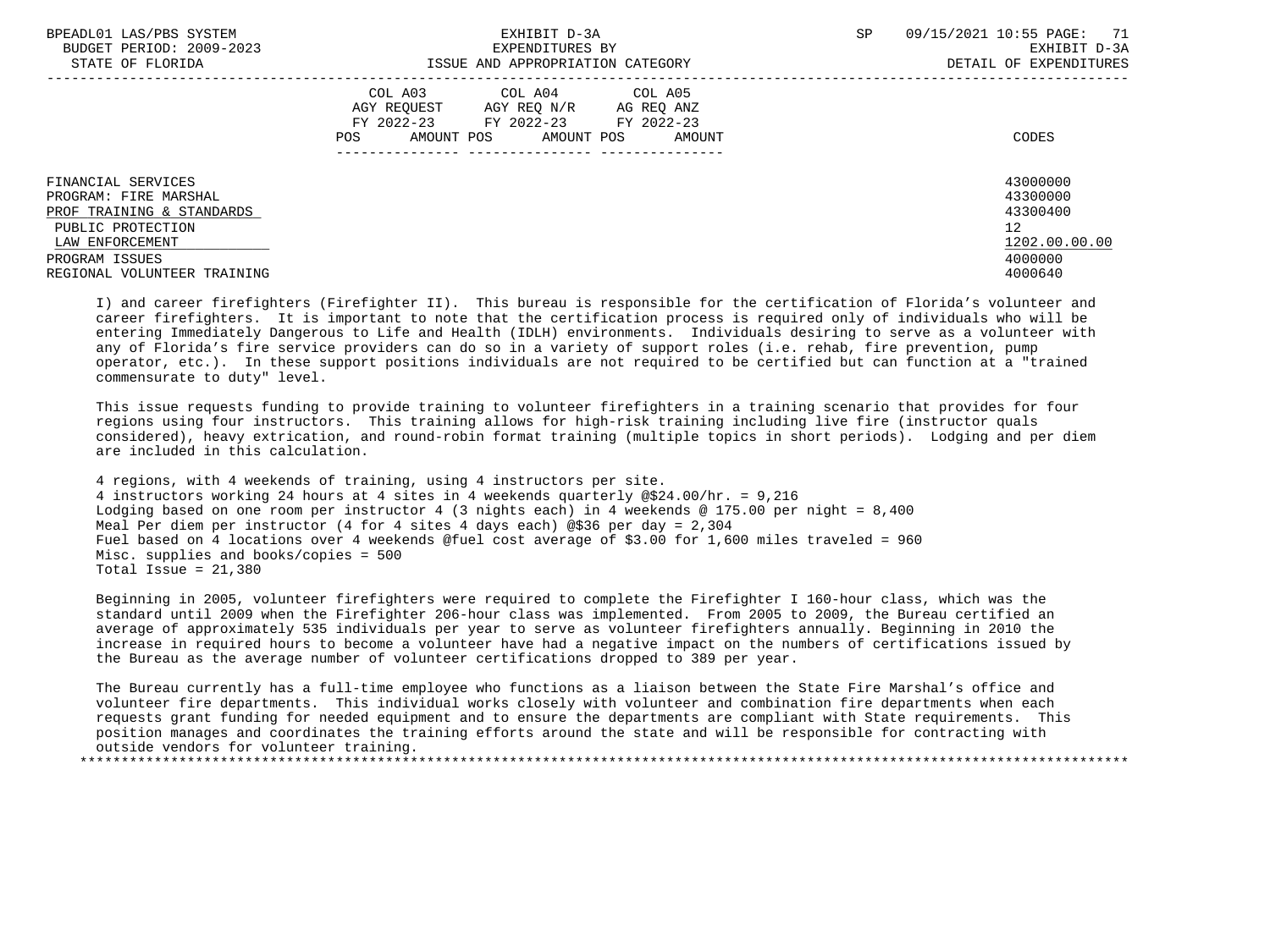| BPEADL01 LAS/PBS SYSTEM                                                     | EXHIBIT D-3A                                                                                                                                                                                                                                                                                                                                                                                                                                                                                                                                                                                                                                                                                                                        | 09/15/2021 10:55 PAGE: 72<br>SP        |  |  |  |
|-----------------------------------------------------------------------------|-------------------------------------------------------------------------------------------------------------------------------------------------------------------------------------------------------------------------------------------------------------------------------------------------------------------------------------------------------------------------------------------------------------------------------------------------------------------------------------------------------------------------------------------------------------------------------------------------------------------------------------------------------------------------------------------------------------------------------------|----------------------------------------|--|--|--|
| BUDGET PERIOD: 2009-2023<br>STATE OF FLORIDA                                | EXPENDITURES BY<br>ISSUE AND APPROPRIATION CATEGORY                                                                                                                                                                                                                                                                                                                                                                                                                                                                                                                                                                                                                                                                                 | EXHIBIT D-3A<br>DETAIL OF EXPENDITURES |  |  |  |
|                                                                             |                                                                                                                                                                                                                                                                                                                                                                                                                                                                                                                                                                                                                                                                                                                                     |                                        |  |  |  |
|                                                                             | COL A03<br>COL A04<br>COL A05                                                                                                                                                                                                                                                                                                                                                                                                                                                                                                                                                                                                                                                                                                       |                                        |  |  |  |
|                                                                             | AGY REQUEST AGY REQ N/R AG REQ ANZ<br>FY 2022-23 FY 2022-23 FY 2022-23                                                                                                                                                                                                                                                                                                                                                                                                                                                                                                                                                                                                                                                              |                                        |  |  |  |
|                                                                             | AMOUNT POS AMOUNT POS<br>POS<br>AMOUNT                                                                                                                                                                                                                                                                                                                                                                                                                                                                                                                                                                                                                                                                                              | CODES                                  |  |  |  |
|                                                                             |                                                                                                                                                                                                                                                                                                                                                                                                                                                                                                                                                                                                                                                                                                                                     |                                        |  |  |  |
| FINANCIAL SERVICES                                                          |                                                                                                                                                                                                                                                                                                                                                                                                                                                                                                                                                                                                                                                                                                                                     | 43000000                               |  |  |  |
| PROGRAM: FIRE MARSHAL                                                       |                                                                                                                                                                                                                                                                                                                                                                                                                                                                                                                                                                                                                                                                                                                                     | 43300000                               |  |  |  |
| PROF TRAINING & STANDARDS                                                   |                                                                                                                                                                                                                                                                                                                                                                                                                                                                                                                                                                                                                                                                                                                                     | 43300400                               |  |  |  |
| PUBLIC PROTECTION                                                           |                                                                                                                                                                                                                                                                                                                                                                                                                                                                                                                                                                                                                                                                                                                                     | 12                                     |  |  |  |
| LAW ENFORCEMENT                                                             |                                                                                                                                                                                                                                                                                                                                                                                                                                                                                                                                                                                                                                                                                                                                     | 1202.00.00.00                          |  |  |  |
| PROGRAM ISSUES                                                              |                                                                                                                                                                                                                                                                                                                                                                                                                                                                                                                                                                                                                                                                                                                                     | 4000000                                |  |  |  |
| ROUTINE MAINTENANCE AND REPAIR                                              |                                                                                                                                                                                                                                                                                                                                                                                                                                                                                                                                                                                                                                                                                                                                     | 4000830                                |  |  |  |
| SPECIAL CATEGORIES                                                          |                                                                                                                                                                                                                                                                                                                                                                                                                                                                                                                                                                                                                                                                                                                                     | 100000                                 |  |  |  |
| FIRE COLLEGE- MAINT/REPAIR                                                  |                                                                                                                                                                                                                                                                                                                                                                                                                                                                                                                                                                                                                                                                                                                                     | 109010                                 |  |  |  |
| INSURANCE REG TF                                                            | -STATE 120,000                                                                                                                                                                                                                                                                                                                                                                                                                                                                                                                                                                                                                                                                                                                      | 2393 1                                 |  |  |  |
|                                                                             |                                                                                                                                                                                                                                                                                                                                                                                                                                                                                                                                                                                                                                                                                                                                     |                                        |  |  |  |
|                                                                             |                                                                                                                                                                                                                                                                                                                                                                                                                                                                                                                                                                                                                                                                                                                                     |                                        |  |  |  |
| AGENCY ISSUE NARRATIVE:<br>2022-2023 BUDGET YEAR NARRATIVE:<br>Floridians.  | IT COMPONENT? NO<br>Reference to Long Range Program Plan: Goal #4) Equip First Responders with the Training and Tools Necessary to Protect                                                                                                                                                                                                                                                                                                                                                                                                                                                                                                                                                                                          |                                        |  |  |  |
|                                                                             | The Division of State Fire Marshal maintains the buildings and property on the Florida State Fire College campus. This<br>issue requests recurring budget authority to address maintenance issues, general repairs, and on-going maintenance<br>projects as they arise throughout the fiscal year. The Fire College campus is located in Ocala on 37 acres and includes<br>11 main buildings that were constructed in 1988. These buildings total over 65,000 square feet and include office space,<br>classrooms, dormitories, cafeteria, maintenance facilities, and an auditorium. Over the past five years the Fire College<br>has spent an average of \$117,297 for emergency repairs, general repairs and equipment failures. |                                        |  |  |  |
|                                                                             |                                                                                                                                                                                                                                                                                                                                                                                                                                                                                                                                                                                                                                                                                                                                     |                                        |  |  |  |
| CAPITAL IMPROVEMENT PLAN<br>MAINTENANCE AND REPAIR                          |                                                                                                                                                                                                                                                                                                                                                                                                                                                                                                                                                                                                                                                                                                                                     | 9900000<br>990M000                     |  |  |  |
| FIXED CAPITAL OUTLAY                                                        |                                                                                                                                                                                                                                                                                                                                                                                                                                                                                                                                                                                                                                                                                                                                     | 080000                                 |  |  |  |
| FIRE COLLEGE-BLDG MAINT                                                     |                                                                                                                                                                                                                                                                                                                                                                                                                                                                                                                                                                                                                                                                                                                                     | 080990                                 |  |  |  |
| INSURANCE REG TF                                                            | $-$ STATE<br>2,194,805<br>2,194,805                                                                                                                                                                                                                                                                                                                                                                                                                                                                                                                                                                                                                                                                                                 | 2393 1                                 |  |  |  |
|                                                                             |                                                                                                                                                                                                                                                                                                                                                                                                                                                                                                                                                                                                                                                                                                                                     |                                        |  |  |  |
| **********************************                                          | ***********************************                                                                                                                                                                                                                                                                                                                                                                                                                                                                                                                                                                                                                                                                                                 |                                        |  |  |  |
| <b>AGENCY NARRATIVE:</b><br>2022-2023 BUDGET YEAR NARRATIVE:<br>Floridians. | FIRE COLLEGE-BLDG MAINT<br>IT COMPONENT? NO<br>Reference to Long Range Program Plan: Goal #4) Equip First Responders with the Training and Tools Necessary to Protect                                                                                                                                                                                                                                                                                                                                                                                                                                                                                                                                                               |                                        |  |  |  |
|                                                                             | The Division of State Fire Marshal maintains the buildings and property on the Florida State Fire College campus. Much<br>of the infrastructure on the campus is equipment and material that was installed when the campus was constructed almost<br>35 years ago. As the campus has aged, this infrastructure is beginning to fail and has required expensive repairs to                                                                                                                                                                                                                                                                                                                                                           |                                        |  |  |  |

keep operational. The roof is the original from its construction in 1989-90.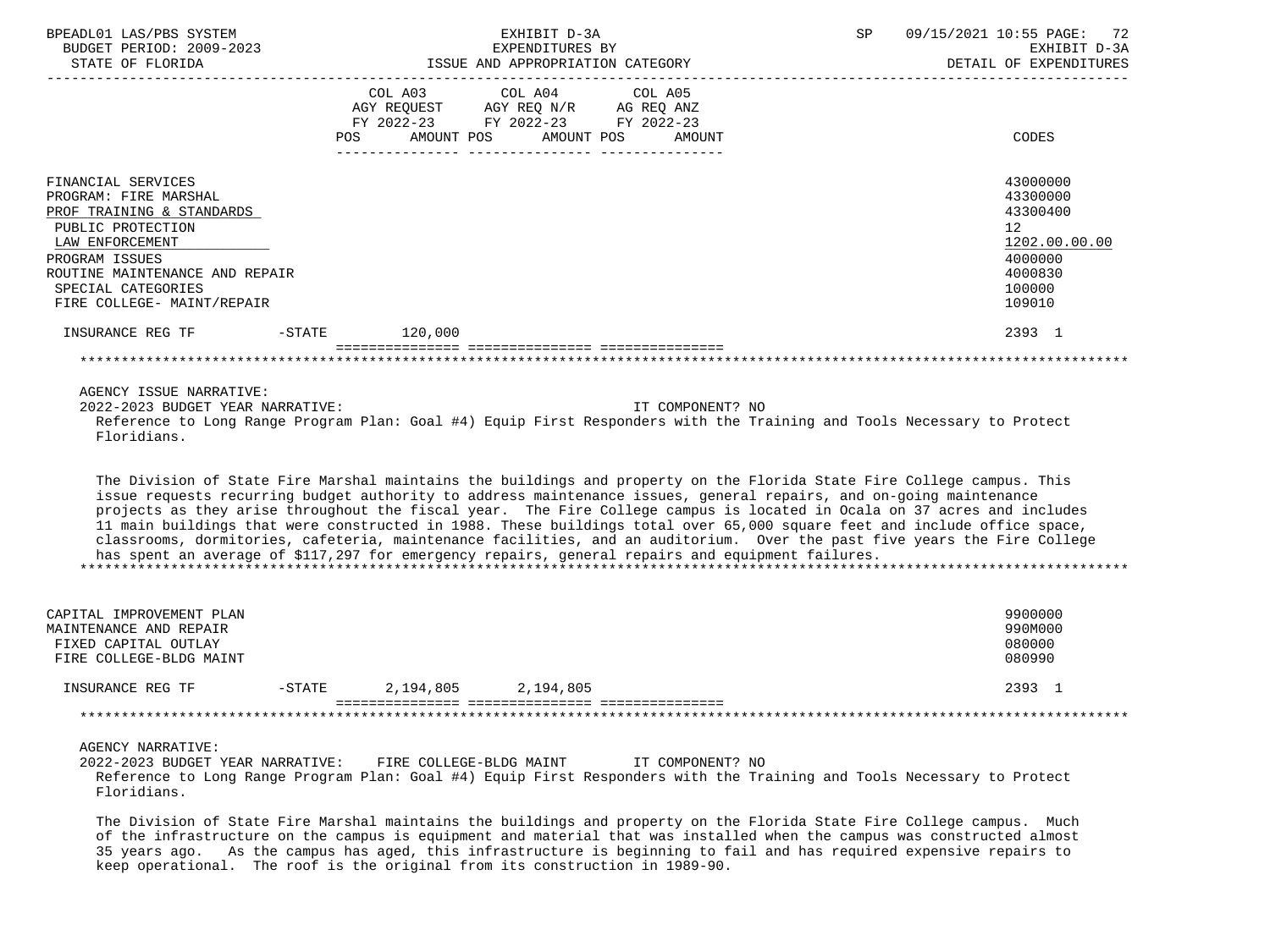| BPEADL01 LAS/PBS SYSTEM<br>BUDGET PERIOD: 2009-2023<br>STATE OF FLORIDA                                                                                                | EXHIBIT D-3A<br>EXPENDITURES BY<br>ISSUE AND APPROPRIATION CATEGORY                                                                                      | 09/15/2021 10:55 PAGE:<br>73<br>SP<br>EXHIBIT D-3A<br>DETAIL OF EXPENDITURES                 |
|------------------------------------------------------------------------------------------------------------------------------------------------------------------------|----------------------------------------------------------------------------------------------------------------------------------------------------------|----------------------------------------------------------------------------------------------|
|                                                                                                                                                                        | COL A03<br>COL A04 COL A05<br>AGY REQ N/R AG REQ ANZ<br>AGY REOUEST<br>FY 2022-23 FY 2022-23 FY 2022-23<br><b>POS</b><br>AMOUNT POS AMOUNT POS<br>AMOUNT | CODES                                                                                        |
| FINANCIAL SERVICES<br>PROGRAM: FIRE MARSHAL<br>PROF TRAINING & STANDARDS<br>PUBLIC PROTECTION<br>LAW ENFORCEMENT<br>CAPITAL IMPROVEMENT PLAN<br>MAINTENANCE AND REPAIR |                                                                                                                                                          | 43000000<br>43300000<br>43300400<br>$12 \overline{ }$<br>1202.00.00.00<br>9900000<br>990M000 |

### GENERATOR REPLACEMENT: 275,000

 This project replaces the existing diesel generator on the campus of the Florida State Fire College with a natural gas supplied generator. The existing generator has experienced failures during critical times of need. During hurricane Michael the Bureau was required to rent a unit due to a critical failure of the existing unit.

 The current generator located on the Fire College campus was installed in 2003 and is nearing the end of its anticipated life cycle. The unit is a diesel generator and must be manually filled in the event of prolonged use. The Fire College is often used as a staging point in times of hurricanes or other disasters where state assets need to be deployed to different regions of the state. Power must be available to house those type of assets as well as enable the Fire College staff to maintain functionality of the facility. Additionally, the unit has experienced failures when power to the campus has been interrupted which has negatively impacted the ability of the campus to maintain HVAC systems as well potable water and fire protection systems. In Fiscal Year 2017-18 the Fire College paid \$28,910 for repairs, and \$26,898 in Fiscal Year 2018-19. To date, \$26,737 has been expended for repairs in current year.

 Transitioning to a natural gas supplied generator removes the potential for contaminated diesel (i.e. algae) impacting the operation of the unit. Natural gas is currently utilized across the campus and this will remove the requirement for diesel to be delivered in anticipation of a hurricane / natural disaster impact or to maintain a diesel supply to the unit during a natural disaster. A new unit will allow for a natural gas feed which eliminates the need for manual fueling. With the new unit the College will function as normal no matter what weather events take place.

## PAVING - PHASE II: 275,000

 This issue requests funding to continue repaving parking lots at the Fire College. Phase I of paving was complete in June 2020. This request is for Phase II of the paving project. Paved areas have degraded and weathered over time causing large potholes to develop in the asphalt and have posed a risk to students traversing the campus and during training activities. There are paved areas on campus located in the training area that have completely deteriorated making it unsafe for driving the apparatus on these areas. Students are at risk of injury during daily physical training each morning due to the multiple potholes. Staff continues to "patch" these areas, but the fixes are temporary and last only a short period of time. Bids were obtained for resurfacing the drive and parking areas of campus and it is estimated that 275,000 will be needed to complete Phase II of the project.

## ROOF REPAIRS: 101,793

 A recent roof inspection identified several roofs on campus that are in fair to poor condition, creating an immediate need for repair. Roof repairs will include the repair and replacement of flashing, reapplication of urethan mastic to all ridge caps, replacement of coping caps and neoprene gaskets, reapplication of metal rog primers, as well as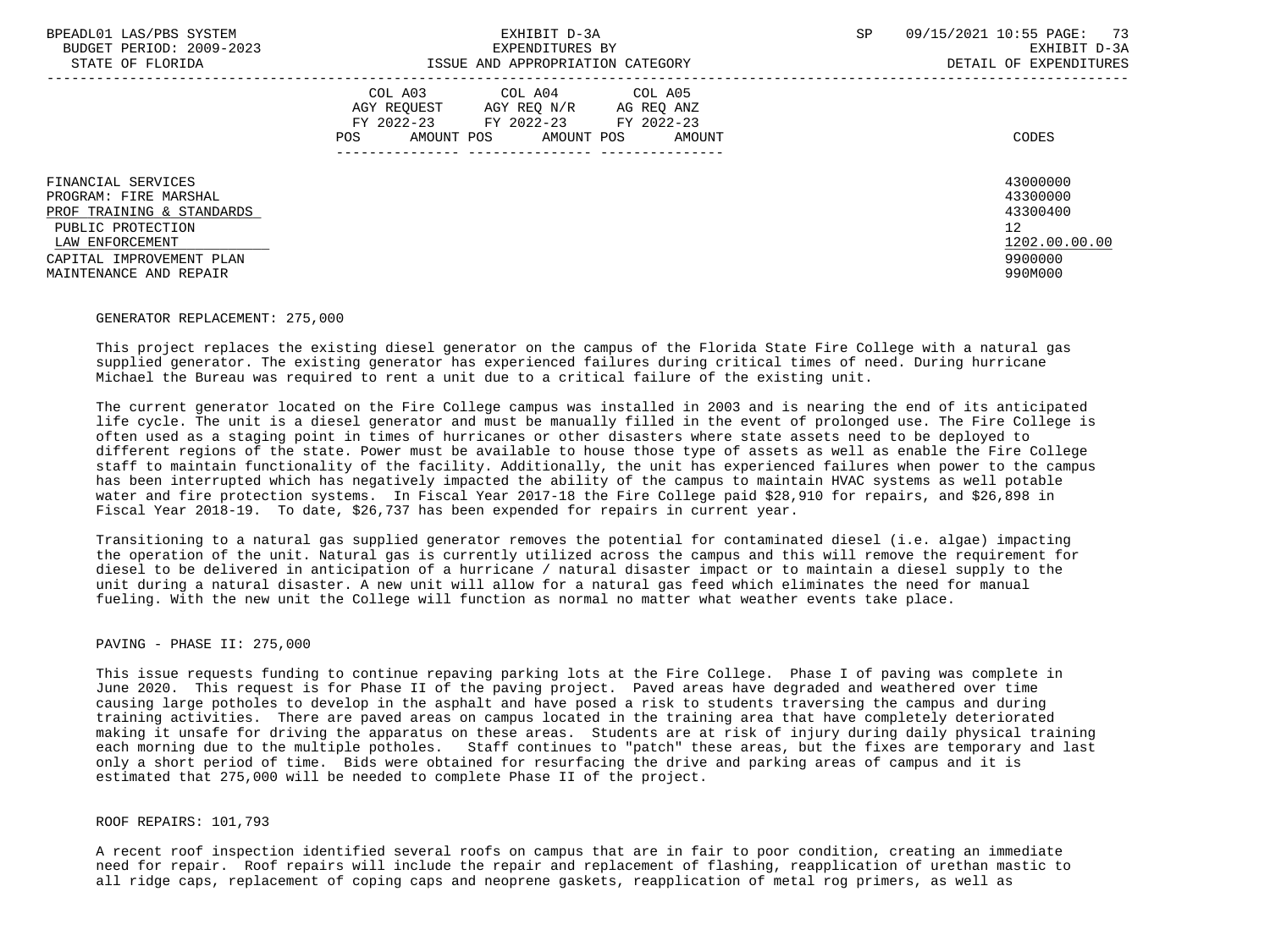|  |                   | BPEADL01 LAS/PBS SYSTEM  |
|--|-------------------|--------------------------|
|  |                   | BUDGET PERIOD: 2009-2023 |
|  | גתדכת זה הת היהיה |                          |

|                                                                          | COL A03<br>COL A04<br>COL A05<br>AGY REQUEST<br>AGY REQ N/R<br>AG REQ ANZ<br>FY 2022-23<br>FY 2022-23<br>FY 2022-23<br>AMOUNT POS<br>AMOUNT POS<br>AMOUNT<br>POS. | CODES                            |
|--------------------------------------------------------------------------|-------------------------------------------------------------------------------------------------------------------------------------------------------------------|----------------------------------|
| FINANCIAL SERVICES<br>PROGRAM: FIRE MARSHAL<br>PROF TRAINING & STANDARDS |                                                                                                                                                                   | 43000000<br>43300000<br>43300400 |
| PUBLIC PROTECTION<br>LAW ENFORCEMENT<br>CAPITAL IMPROVEMENT PLAN         |                                                                                                                                                                   | 12<br>1202.00.00.00<br>9900000   |

MAINTENANCE AND REPAIR 990M000

conducting an infrared moisture analysis and core testing.

 This issue will cover the following roof repairs: Building "B" Auditorium - 21,505 Building "C" Administration - 11,905 Building "A" Cafeteria - 34,454 Building "D" Maintenance - 6,602 Building "E" Firehouse - 5,882 Infrared Moisture Analysis on buildings listed above - 21,445

## FACADE REPAIR AND RESTORATION: 1.543.012

 The Division of State Fire Marshal maintains the buildings and property on the Florida State Fire College campus. Much of the infrastructure on the campus is comprised of equipment and materials installed when the campus was constructed almost 35 years ago. The Fire College is tasked with the delivery of programs that increase the knowledge of Florida's volunteer and career firefighters through high-quality training offered on campus.

 As the campus has aged, its infrastructure is beginning to fail and has required expensive repairs to keep the campus operational. In two previous fiscal years, the Administrative/Classroom building at the Fire College has had to conduct underpinning to different sections in the classroom areas. This settling has caused additional areas of the building to need repairs. In addition, the other buildings on campus have experienced a degree of natural settling consistent with construction in Florida. The areas of concern have the potential to allow moisture to seep into the interior of the building and create mold concerns as well as degradation of structural components. Repairs needed include sealant of joints between windows and brick facade, putting mortar between bricks on the facade, and applying "wet seals" intended to keep moisture out of the buildings.

 The costs for this project was determined by obtaining an assessment from a professional commercial contractor. \*\*\*\*\*\*\*\*\*\*\*\*\*\*\*\*\*\*\*\*\*\*\*\*\*\*\*\*\*\*\*\*\*\*\*\*\*\*\*\*\*\*\*\*\*\*\*\*\*\*\*\*\*\*\*\*\*\*\*\*\*\*\*\*\*\*\*\*\*\*\*\*\*\*\*\*\*\*\*\*\*\*\*\*\*\*\*\*\*\*\*\*\*\*\*\*\*\*\*\*\*\*\*\*\*\*\*\*\*\*\*\*\*\*\*\*\*\*\*\*\*\*\*\*\*\*\*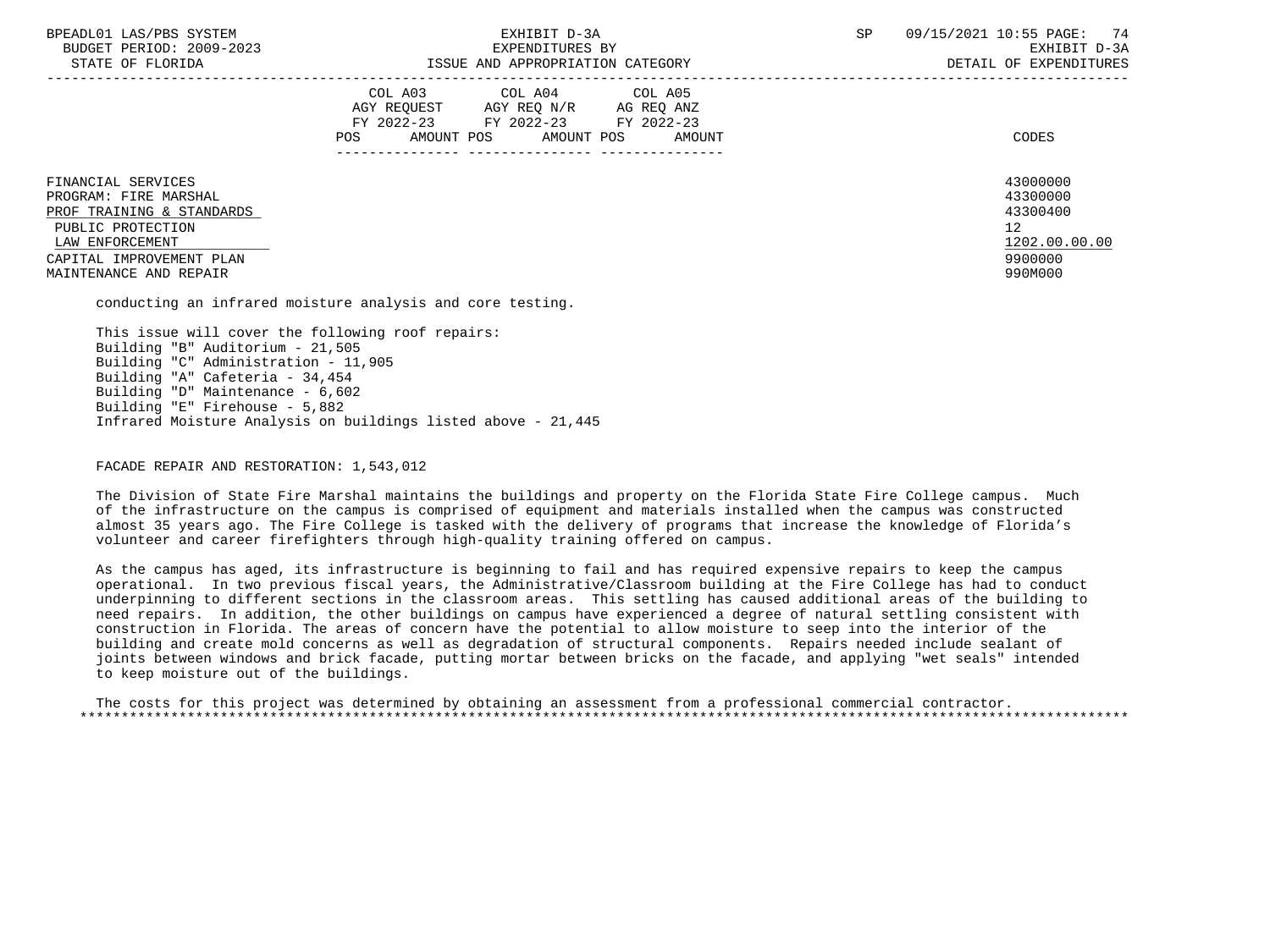| BPEADL01 LAS/PBS SYSTEM<br>BUDGET PERIOD: 2009-2023<br>STATE OF FLORIDA                                                                                                                                                          | EXHIBIT D-3A<br>EXPENDITURES BY<br>ISSUE AND APPROPRIATION CATEGORY |                                                                                                                                       |  |  | SP | 09/15/2021 10:55 PAGE: 75<br>EXHIBIT D-3A<br>DETAIL OF EXPENDITURES                                            |
|----------------------------------------------------------------------------------------------------------------------------------------------------------------------------------------------------------------------------------|---------------------------------------------------------------------|---------------------------------------------------------------------------------------------------------------------------------------|--|--|----|----------------------------------------------------------------------------------------------------------------|
|                                                                                                                                                                                                                                  |                                                                     | COL A03 COL A04 COL A05<br>AGY REQUEST AGY REQ N/R AG REQ ANZ<br>FY 2022-23 FY 2022-23 FY 2022-23<br>POS AMOUNT POS AMOUNT POS AMOUNT |  |  |    | CODES                                                                                                          |
| FINANCIAL SERVICES<br>PROGRAM: FIRE MARSHAL<br>PROF TRAINING & STANDARDS<br>PUBLIC PROTECTION<br>LAW ENFORCEMENT<br>CAPITAL IMPROVEMENT PLAN<br>DEFERRED BUILDING MAINTENANCE<br>FIXED CAPITAL OUTLAY<br>FIRE COLLEGE-BLDG MAINT |                                                                     |                                                                                                                                       |  |  |    | 43000000<br>43300000<br>43300400<br>12 <sup>°</sup><br>1202.00.00.00<br>9900000<br>990Z000<br>080000<br>080990 |
| $-STATE$<br>INSURANCE REG TF                                                                                                                                                                                                     |                                                                     | 250,250 250,250                                                                                                                       |  |  |    | 2393 1                                                                                                         |
|                                                                                                                                                                                                                                  |                                                                     |                                                                                                                                       |  |  |    |                                                                                                                |

AGENCY NARRATIVE:

 2022-2023 BUDGET YEAR NARRATIVE: FIRE COLLEGE-BLDG MAINT IT COMPONENT? NO Reference to Long Range Program Plan: Goal #4) Equip First Responders with the Training and Tools Necessary to Protect Floridians.

 The Division of State Fire Marshal maintains the buildings and property on the Florida State Fire College campus. Much of the infrastructure on the campus is equipment and material that was installed when the campus was constructed almost 35 years ago. As the campus has aged, this infrastructure is beginning to fail and has required expensive repairs to keep operational. The roof is the original from its construction in 1989-90.

## ROOF REPLACEMENT: 250,250

 This building is used as office space for the Division of Investigative and Forensic Services and the Bureau of Fire Prevention. Recent inspections of each building identified the roof conditions for each as being in fair/poor condition. The Arson/Fire Prevention building inspection revealed the roof was in poor condition with the recommendation for replacement. Currently there are multiple locations inside the building that are showing evidence of water leakage.

 The replacement of the roof would include removal of all debris on roof system. Three course all open flashing. Replace roof system down to deck. Install new tapered insulation per code requirements. Install new secure rock cover board set-in low-rise foam adhesive. Install new multi ply cold process roof system with granule MB cap sheet. Provide owner with new 25-year watertight warranty to cover all components of the roof system. Complete a full facade restoration with new sealants & clear silage sealer. The building is 7,150 square feet. The project is calculated at \$35 per square foot.

 This roof replacement is included on the Governor's Office list for the Deferred Building Maintenance Statewide Plan. As of the time of this narrative, final approval of the list has not been made. \*\*\*\*\*\*\*\*\*\*\*\*\*\*\*\*\*\*\*\*\*\*\*\*\*\*\*\*\*\*\*\*\*\*\*\*\*\*\*\*\*\*\*\*\*\*\*\*\*\*\*\*\*\*\*\*\*\*\*\*\*\*\*\*\*\*\*\*\*\*\*\*\*\*\*\*\*\*\*\*\*\*\*\*\*\*\*\*\*\*\*\*\*\*\*\*\*\*\*\*\*\*\*\*\*\*\*\*\*\*\*\*\*\*\*\*\*\*\*\*\*\*\*\*\*\*\*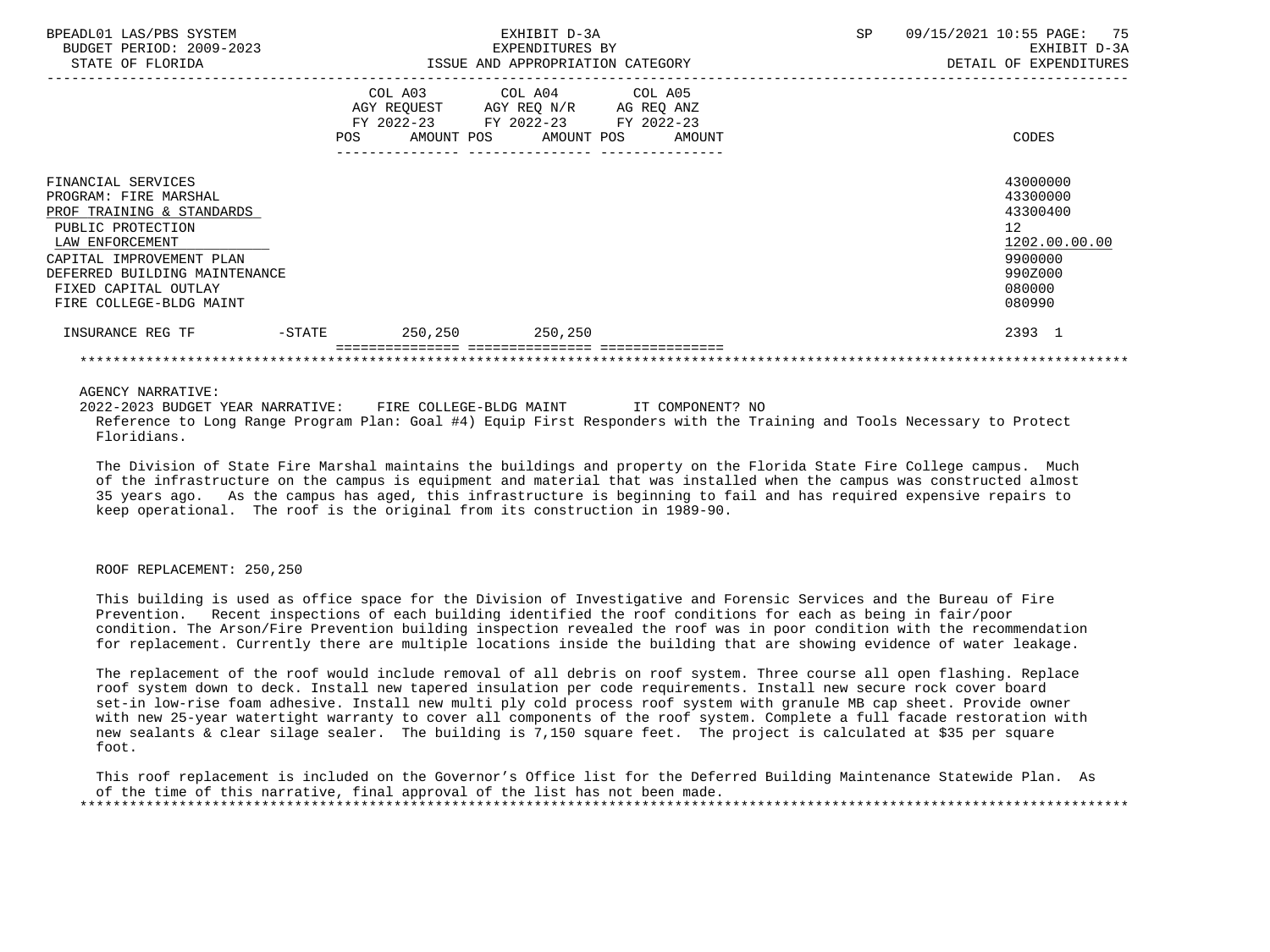| SALARY RATE 1,221,328                                                                                            | 28.00 |                                                                                                                                   |    | 2000                                                                 |
|------------------------------------------------------------------------------------------------------------------|-------|-----------------------------------------------------------------------------------------------------------------------------------|----|----------------------------------------------------------------------|
| TOTAL: LAW ENFORCEMENT<br>BY FUND TYPE                                                                           |       |                                                                                                                                   |    | 1202.00.00.00                                                        |
| FINANCIAL SERVICES<br>PROGRAM: FIRE MARSHAL<br>PROF TRAINING & STANDARDS<br>PUBLIC PROTECTION<br>LAW ENFORCEMENT |       |                                                                                                                                   |    | 43000000<br>43300000<br>43300400<br>12 <sup>7</sup><br>1202.00.00.00 |
|                                                                                                                  | POS   | COL A03 COL A04 COL A05<br>AGY REQUEST AGY REQ N/R AG REQ ANZ<br>FY 2022-23 FY 2022-23 FY 2022-23<br>AMOUNT POS AMOUNT POS AMOUNT |    | CODES                                                                |
| BPEADL01 LAS/PBS SYSTEM<br>BUDGET PERIOD: 2009-2023<br>STATE OF FLORIDA                                          |       | EXHIBIT D-3A<br>EXPENDITURES BY<br>ISSUE AND APPROPRIATION CATEGORY                                                               | SP | 09/15/2021 10:55 PAGE: 76<br>EXHIBIT D-3A<br>DETAIL OF EXPENDITURES  |
|                                                                                                                  |       |                                                                                                                                   |    |                                                                      |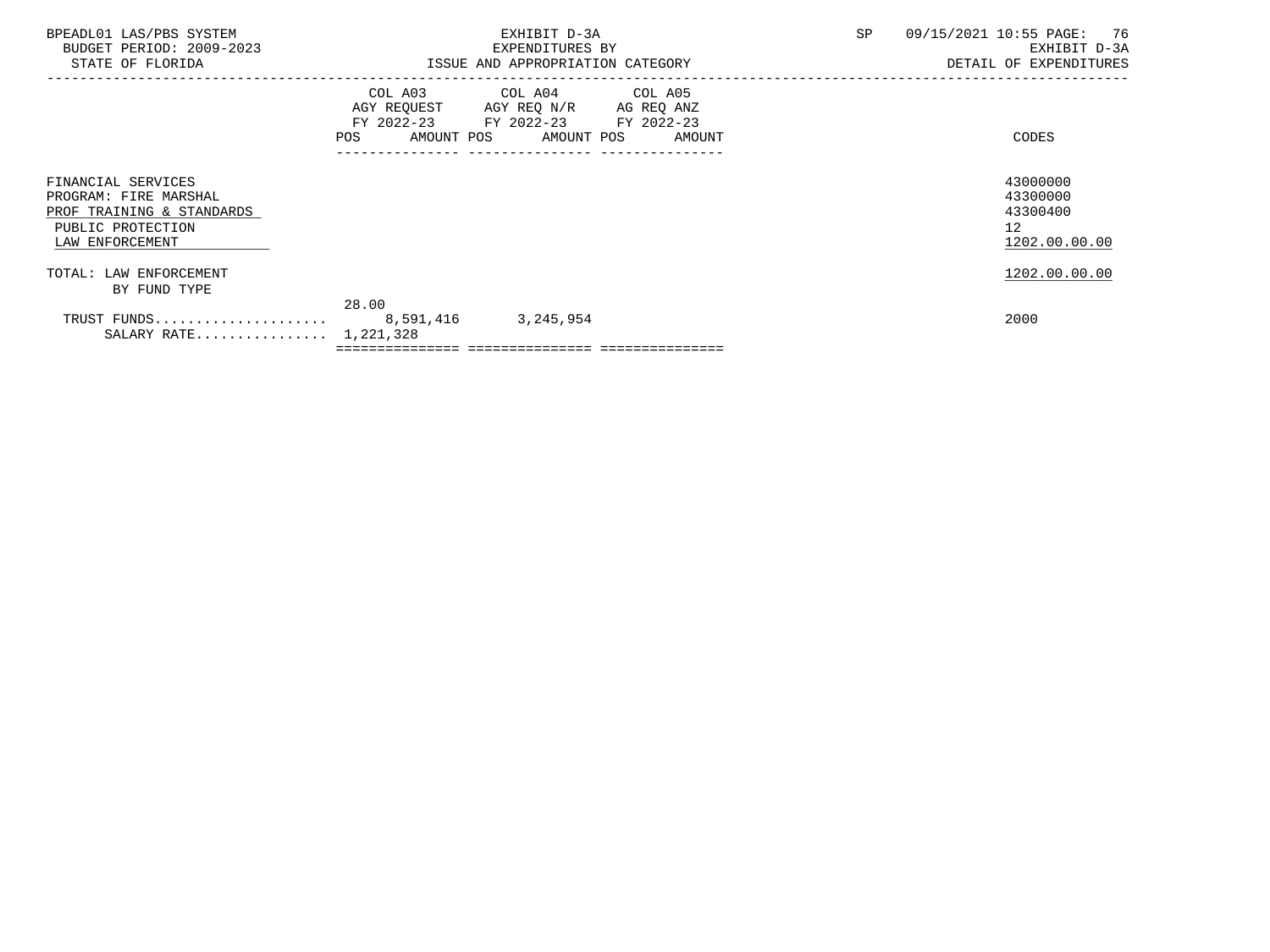| BPEADL01 LAS/PBS SYSTEM<br>BUDGET PERIOD: 2009-2023<br>STATE OF FLORIDA                                                                                                                                                  |           |                                | EXHIBIT D-3A<br>EXPENDITURES BY<br>ISSUE AND APPROPRIATION CATEGORY                               | SP     | 09/15/2021 10:55 PAGE: 77<br>EXHIBIT D-3A<br>DETAIL OF EXPENDITURES |                                                                                                      |
|--------------------------------------------------------------------------------------------------------------------------------------------------------------------------------------------------------------------------|-----------|--------------------------------|---------------------------------------------------------------------------------------------------|--------|---------------------------------------------------------------------|------------------------------------------------------------------------------------------------------|
|                                                                                                                                                                                                                          |           | POS AMOUNT POS AMOUNT POS      | COL A03 COL A04 COL A05<br>AGY REQUEST AGY REQ N/R AG REQ ANZ<br>FY 2022-23 FY 2022-23 FY 2022-23 | AMOUNT |                                                                     | CODES                                                                                                |
| FINANCIAL SERVICES<br>PROGRAM: FIRE MARSHAL<br>FIRE MRSHL ADMN & SUP SRVS<br>PUBLIC PROTECTION<br>LAW ENFORCEMENT<br>ESTIMATED EXPENDITURES<br>ESTIMATED EXPENDITURES - OPERATIONS<br>SALARY RATE<br>SALARY RATE 699,566 |           |                                |                                                                                                   |        |                                                                     | 43000000<br>43300000<br>43300500<br>12 <sup>°</sup><br>1202.00.00.00<br>1000000<br>1001000<br>000000 |
| SALARIES AND BENEFITS                                                                                                                                                                                                    |           |                                |                                                                                                   |        |                                                                     | 010000                                                                                               |
| INSURANCE REG TF                                                                                                                                                                                                         |           | 12.00<br>$-$ STATE $1,088,380$ |                                                                                                   |        |                                                                     | 2393 1                                                                                               |
| OTHER PERSONAL SERVICES                                                                                                                                                                                                  |           |                                |                                                                                                   |        |                                                                     | 030000                                                                                               |
| INSURANCE REG TF                                                                                                                                                                                                         |           | $-STATE$ 5,702                 |                                                                                                   |        |                                                                     | 2393 1                                                                                               |
| EXPENSES                                                                                                                                                                                                                 |           |                                |                                                                                                   |        |                                                                     | 040000                                                                                               |
| INSURANCE REG TF                                                                                                                                                                                                         |           | $-$ STATE 266, 452             |                                                                                                   |        |                                                                     | 2393 1                                                                                               |
| AID TO LOCAL GOVERNMENTS<br>G/A-LOCAL GOV FIRE SRV                                                                                                                                                                       |           |                                |                                                                                                   |        |                                                                     | 050000<br>051065                                                                                     |
| INSURANCE REG TF FTATE                                                                                                                                                                                                   |           | 3,655,340                      |                                                                                                   |        |                                                                     | 2393 1                                                                                               |
| SPECIAL CATEGORIES<br>TR/UM-SYL CAN CEN/CAN RES                                                                                                                                                                          |           |                                |                                                                                                   |        |                                                                     | 100000<br>100518                                                                                     |
| GENERAL REVENUE FUND -STATE 2,000,000                                                                                                                                                                                    |           |                                |                                                                                                   |        |                                                                     | 1000 1                                                                                               |
| CONTRACTED SERVICES                                                                                                                                                                                                      |           |                                |                                                                                                   |        |                                                                     | 100777                                                                                               |
| INSURANCE REG TF                                                                                                                                                                                                         | $-$ STATE | 38,189                         |                                                                                                   |        |                                                                     | 2393 1                                                                                               |
| OPERATION/MOTOR VEHICLES                                                                                                                                                                                                 |           |                                |                                                                                                   |        |                                                                     | 102289                                                                                               |
| INSURANCE REG TF                                                                                                                                                                                                         | $-$ STATE | 1,300                          |                                                                                                   |        |                                                                     | 2393 1                                                                                               |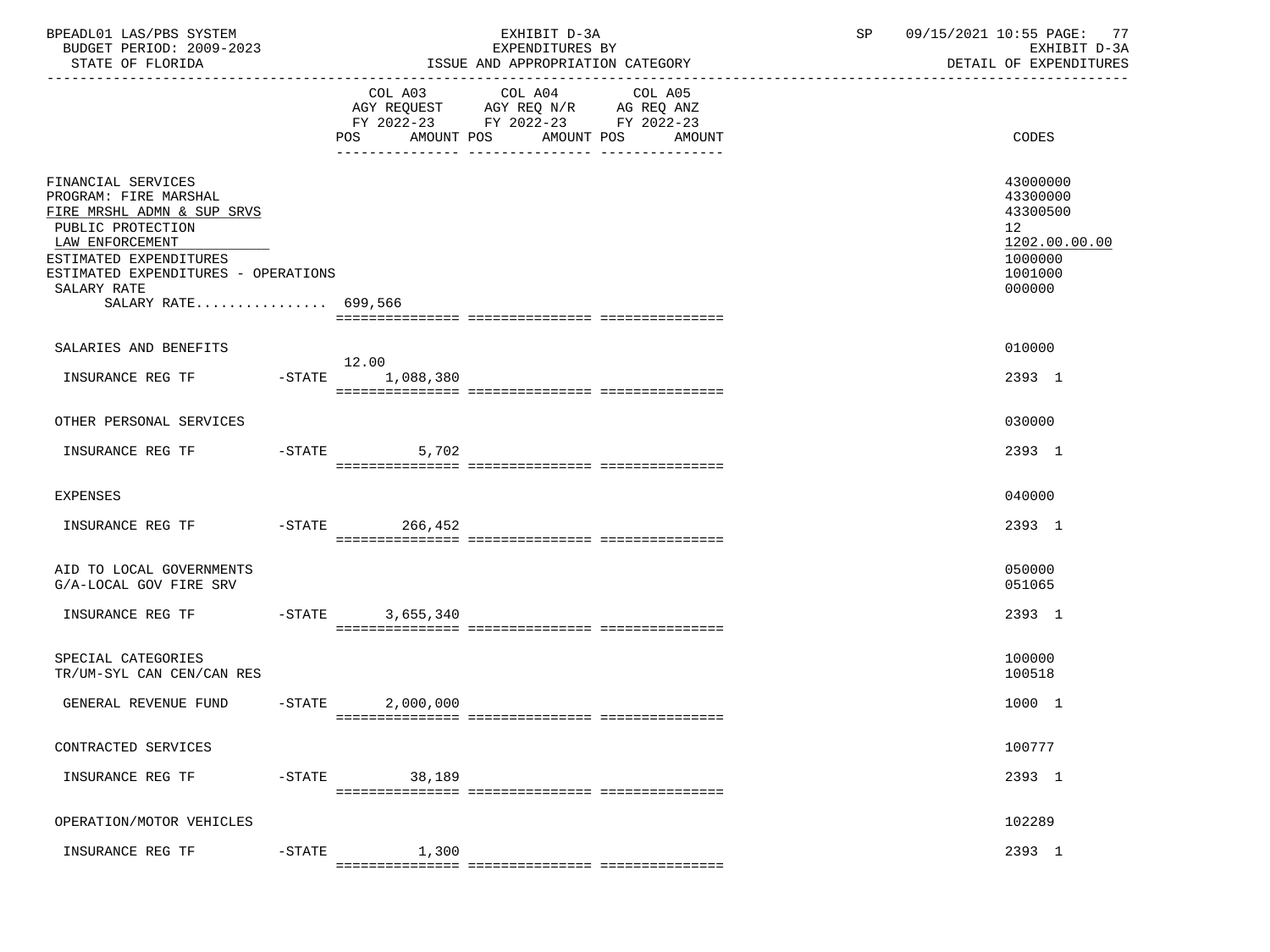| BPEADL01 LAS/PBS SYSTEM<br>BUDGET PERIOD: 2009-2023<br>STATE OF FLORIDA                                                                                                                                                               |                    | EXHIBIT D-3A<br>EXPENDITURES BY<br>ISSUE AND APPROPRIATION CATEGORY                                                          | 09/15/2021 10:55 PAGE: 78<br>SP<br>DETAIL OF EXPENDITURES                                     | EXHIBIT D-3A  |  |
|---------------------------------------------------------------------------------------------------------------------------------------------------------------------------------------------------------------------------------------|--------------------|------------------------------------------------------------------------------------------------------------------------------|-----------------------------------------------------------------------------------------------|---------------|--|
|                                                                                                                                                                                                                                       | COL A03<br>POS     | COL A04<br>COL A05<br>AGY REQUEST AGY REQ N/R AG REQ ANZ<br>FY 2022-23 FY 2022-23 FY 2022-23<br>AMOUNT POS AMOUNT POS AMOUNT | CODES                                                                                         |               |  |
| FINANCIAL SERVICES<br>PROGRAM: FIRE MARSHAL<br>FIRE MRSHL ADMN & SUP SRVS<br>PUBLIC PROTECTION<br>LAW ENFORCEMENT<br>ESTIMATED EXPENDITURES<br>ESTIMATED EXPENDITURES - OPERATIONS<br>SPECIAL CATEGORIES<br>RISK MANAGEMENT INSURANCE |                    |                                                                                                                              | 43000000<br>43300000<br>43300500<br>12 <sub>1</sub><br>1000000<br>1001000<br>100000<br>103241 | 1202.00.00.00 |  |
|                                                                                                                                                                                                                                       |                    |                                                                                                                              | 2393 1                                                                                        |               |  |
| SUPP FIREFIGHTERS COMP                                                                                                                                                                                                                |                    |                                                                                                                              | 103725                                                                                        |               |  |
| INSURANCE REG TF                                                                                                                                                                                                                      | $-$ STATE<br>4,500 |                                                                                                                              | 2393 1                                                                                        |               |  |
| LEASE/PURCHASE/EQUIPMENT                                                                                                                                                                                                              |                    |                                                                                                                              | 105281                                                                                        |               |  |
| INSURANCE REG TF                                                                                                                                                                                                                      | $-STATE$ 8,485     |                                                                                                                              | 2393 1                                                                                        |               |  |
| TR/DMS/HR SVCS/STW CONTRCT                                                                                                                                                                                                            |                    |                                                                                                                              | 107040                                                                                        |               |  |
| $-$ STATE<br>INSURANCE REG TF                                                                                                                                                                                                         | 5,405              |                                                                                                                              | 2393 1                                                                                        |               |  |
| TOTAL: ESTIMATED EXPENDITURES - OPERATIONS<br>TOTAL POSITIONS 12.00<br>TOTAL ISSUE $7,263,232$<br>TOTAL SALARY RATE 699,566                                                                                                           |                    |                                                                                                                              | 1001000                                                                                       |               |  |
| SALARY INCREASES FOR FY 2021-22 -<br>STATE EMPLOYEE MINIMUM WAGE<br>INCREASE - EFFECTIVE 7/1/2021<br>SALARY RATE<br>SALARY RATE $1,561$                                                                                               |                    |                                                                                                                              | 1001030<br>000000                                                                             |               |  |
| SALARIES AND BENEFITS                                                                                                                                                                                                                 |                    |                                                                                                                              | 010000                                                                                        |               |  |
| INSURANCE REG TF<br>$-\mathtt{STATE}$                                                                                                                                                                                                 | 1,850              |                                                                                                                              | 2393 1                                                                                        |               |  |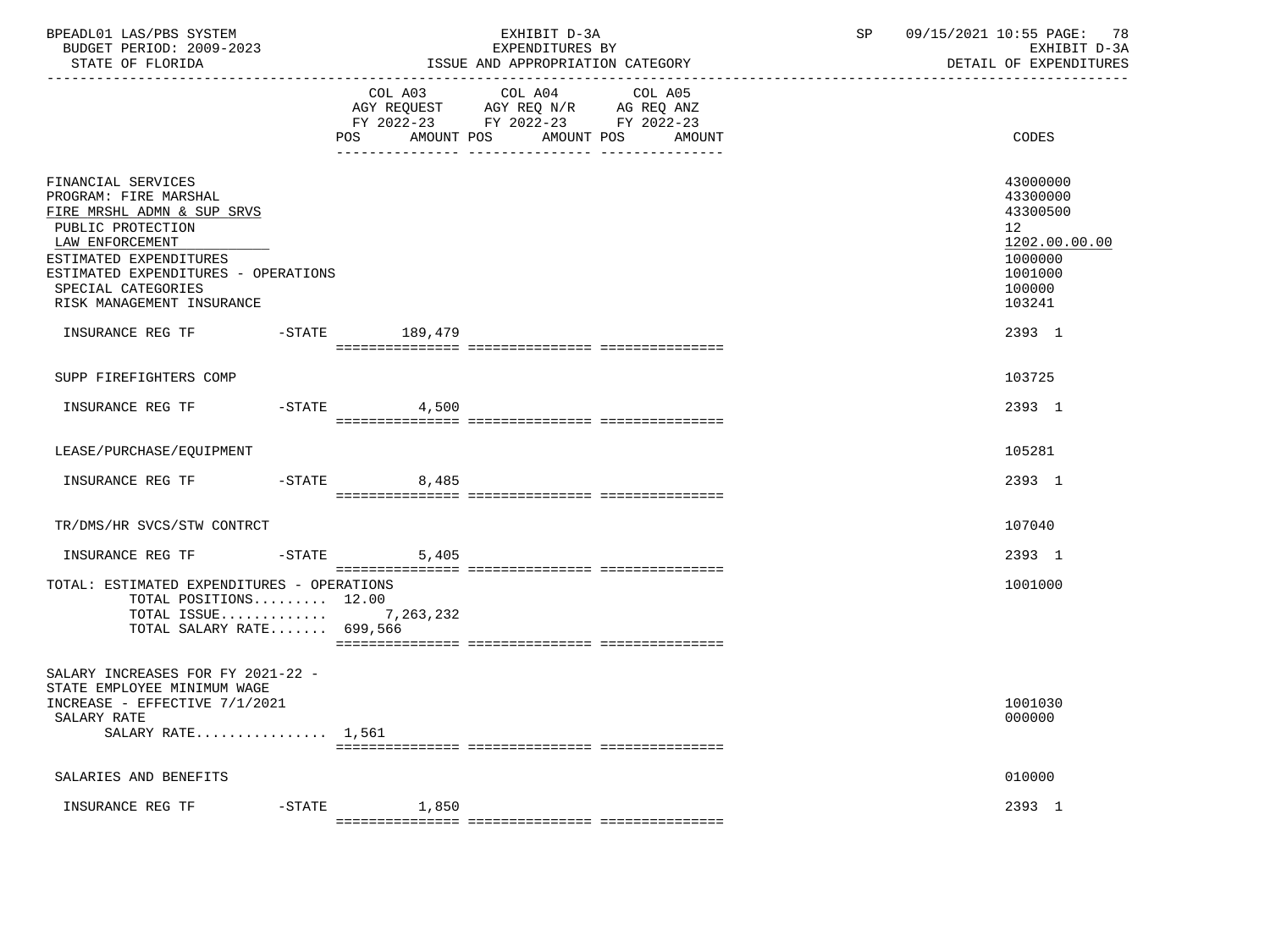| BPEADL01 LAS/PBS SYSTEM<br>BUDGET PERIOD: 2009-2023<br>STATE OF FLORIDA                                                                                                                                                                          | EXHIBIT D-3A<br>EXPENDITURES BY<br>ISSUE AND APPROPRIATION CATEGORY<br>----------------------------- |                |                                                                                                            |         |        | SP | 09/15/2021 10:55 PAGE: 79<br>EXHIBIT D-3A<br>DETAIL OF EXPENDITURES           |
|--------------------------------------------------------------------------------------------------------------------------------------------------------------------------------------------------------------------------------------------------|------------------------------------------------------------------------------------------------------|----------------|------------------------------------------------------------------------------------------------------------|---------|--------|----|-------------------------------------------------------------------------------|
|                                                                                                                                                                                                                                                  |                                                                                                      | COL A03<br>POS | COL A04<br>AGY REQUEST AGY REQ N/R AG REQ ANZ<br>FY 2022-23 FY 2022-23 FY 2022-23<br>AMOUNT POS AMOUNT POS | COL A05 | AMOUNT |    | CODES                                                                         |
| FINANCIAL SERVICES<br>PROGRAM: FIRE MARSHAL<br>FIRE MRSHL ADMN & SUP SRVS<br>PUBLIC PROTECTION<br>LAW ENFORCEMENT<br>ESTIMATED EXPENDITURES<br>SALARY INCREASES FOR FY 2021-22 -<br>STATE EMPLOYEE MINIMUM WAGE<br>INCREASE - EFFECTIVE 7/1/2021 |                                                                                                      |                |                                                                                                            |         |        |    | 43000000<br>43300000<br>43300500<br>12<br>1202.00.00.00<br>1000000<br>1001030 |
| OTHER PERSONAL SERVICES<br>INSURANCE REG TF                                                                                                                                                                                                      | -STATE                                                                                               |                | 58                                                                                                         |         |        |    | 030000<br>2393 1                                                              |
| TOTAL: SALARY INCREASES FOR FY 2021-22 -<br>STATE EMPLOYEE MINIMUM WAGE<br>INCREASE - EFFECTIVE 7/1/2021<br>TOTAL ISSUE<br>TOTAL SALARY RATE 1,561                                                                                               |                                                                                                      | 1,908          |                                                                                                            |         |        |    | 1001030                                                                       |
| FLORIDA RETIREMENT SYSTEM<br>ADJUSTMENT - FY 2021-22 - NORMAL<br>COST AND UNFUNDED ACTUARIAL<br>LIABILITY<br>SALARIES AND BENEFITS                                                                                                               |                                                                                                      |                |                                                                                                            |         |        |    | 1001070<br>010000                                                             |
| INSURANCE REG TF                                                                                                                                                                                                                                 |                                                                                                      | $-STATE$ 6,831 |                                                                                                            |         |        |    | 2393 1                                                                        |
| CASUALTY INSURANCE PREMIUM<br>ADJUSTMENT<br>SPECIAL CATEGORIES<br>RISK MANAGEMENT INSURANCE                                                                                                                                                      |                                                                                                      |                |                                                                                                            |         |        |    | 1001090<br>100000<br>103241                                                   |
| INSURANCE REG TF                                                                                                                                                                                                                                 | $-$ STATE                                                                                            | $30,002 -$     |                                                                                                            |         |        |    | 2393 1                                                                        |
| REALLOCATION OF HUMAN RESOURCES<br>OUTSOURCING<br>SPECIAL CATEGORIES<br>TR/DMS/HR SVCS/STW CONTRCT                                                                                                                                               |                                                                                                      |                |                                                                                                            |         |        |    | 1005900<br>100000<br>107040                                                   |
| INSURANCE REG TF                                                                                                                                                                                                                                 | $-STATE$                                                                                             |                | $452 -$                                                                                                    |         |        |    | 2393 1                                                                        |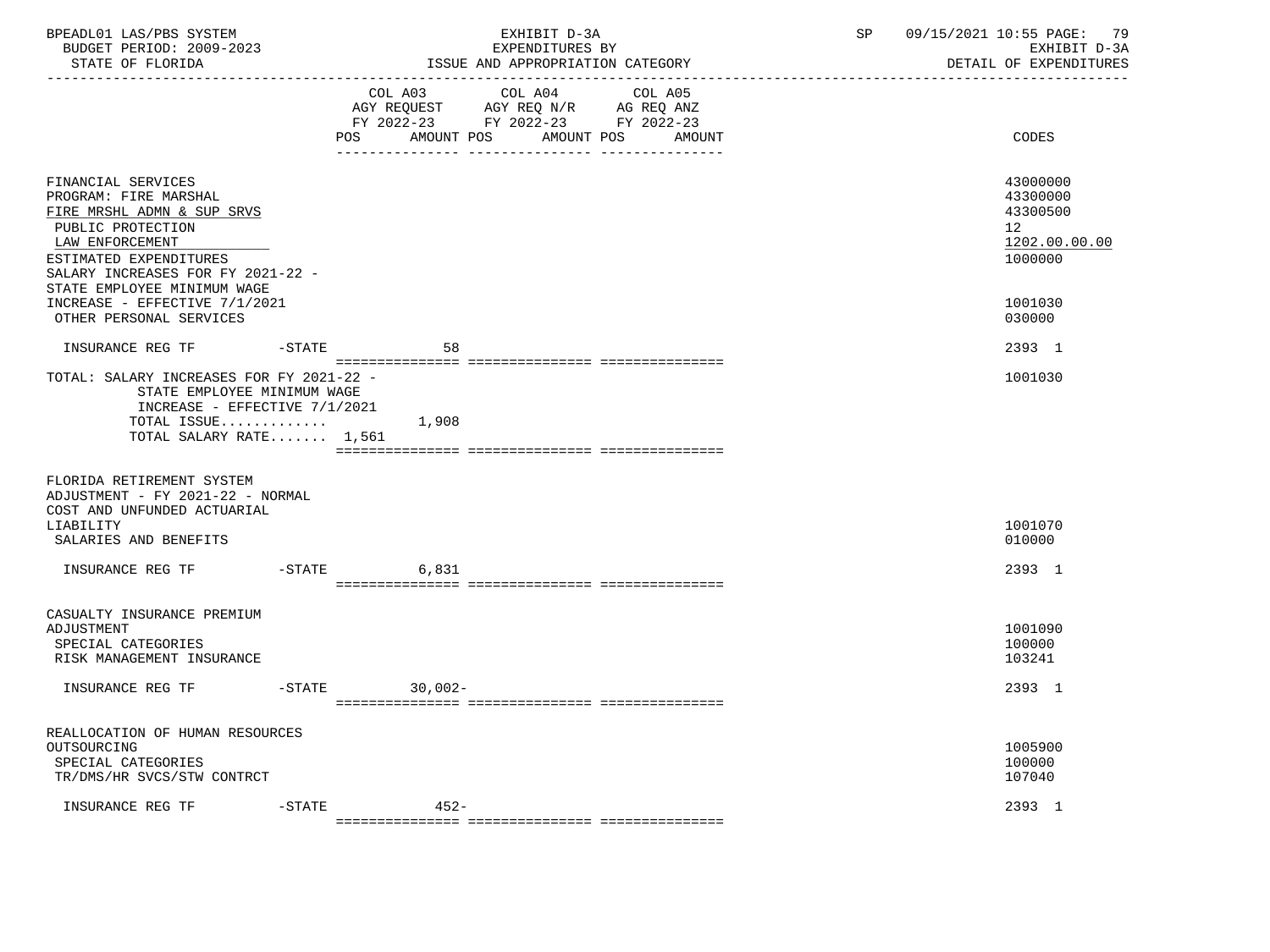| BPEADL01 LAS/PBS SYSTEM<br>BUDGET PERIOD: 2009-2023<br>STATE OF FLORIDA                                                                                                                                                                                                                                                                                                                                                                                                                                                                                                                                                                                                                                                                                                                                                                 |                                                             | EXPENDITURES BY<br>ISSUE AND APPROPRIATION CATEGORY | EXHIBIT D-3A |                  |                    |          | SP 09/15/2021 10:55 PAGE: 80<br>EXHIBIT D-3A<br>DETAIL OF EXPENDITURES |
|-----------------------------------------------------------------------------------------------------------------------------------------------------------------------------------------------------------------------------------------------------------------------------------------------------------------------------------------------------------------------------------------------------------------------------------------------------------------------------------------------------------------------------------------------------------------------------------------------------------------------------------------------------------------------------------------------------------------------------------------------------------------------------------------------------------------------------------------|-------------------------------------------------------------|-----------------------------------------------------|--------------|------------------|--------------------|----------|------------------------------------------------------------------------|
|                                                                                                                                                                                                                                                                                                                                                                                                                                                                                                                                                                                                                                                                                                                                                                                                                                         | COL A03 COL A04 COL A05<br>POS AMOUNT POS AMOUNT POS AMOUNT |                                                     |              |                  |                    |          | CODES                                                                  |
| FINANCIAL SERVICES<br>PROGRAM: FIRE MARSHAL<br>FIRE MRSHL ADMN & SUP SRVS<br>PUBLIC PROTECTION<br>LAW ENFORCEMENT<br>ADJUSTMENTS TO CURRENT YEAR<br>ESTIMATED EXPENDITURES<br>REALIGNMENT OF SALARIES AND<br>BENEFITS BUDGET - SALARY                                                                                                                                                                                                                                                                                                                                                                                                                                                                                                                                                                                                   |                                                             |                                                     |              |                  |                    |          | 43000000<br>43300000<br>43300500<br>12<br>1202.00.00.00<br>1600000     |
| RESTRUCTURING - ADDBACK<br>SALARIES AND BENEFITS                                                                                                                                                                                                                                                                                                                                                                                                                                                                                                                                                                                                                                                                                                                                                                                        |                                                             |                                                     |              |                  |                    |          | 160F880<br>010000                                                      |
| INSURANCE REG TF    -STATE    47,082                                                                                                                                                                                                                                                                                                                                                                                                                                                                                                                                                                                                                                                                                                                                                                                                    |                                                             |                                                     |              |                  |                    |          | 2393 1                                                                 |
|                                                                                                                                                                                                                                                                                                                                                                                                                                                                                                                                                                                                                                                                                                                                                                                                                                         |                                                             |                                                     |              |                  |                    |          |                                                                        |
| AGENCY ISSUE NARRATIVE:<br>2022-2023 BUDGET YEAR NARRATIVE:<br>Reference to Long Range Program Plan: Goal #4) Equip First Responders with the Training and Tools Necessary to Protect<br>Floridians.<br>This issue requests the reapproval of a five percent transfer (EOG B7005) that was approved on July 16, 2021. This<br>transfer provided a realignment of salaries and benefits between the three bureaus within the Division of State Fire<br>Marshal. This budget amendment transferred 22,082 from the Bureau of Fire Prevention and 25,000 from the Fire College,<br>for a total of 47,082 into the Directors Office. The realignment provides the amount of budget authority needed for<br>payroll in the respective bureaus.<br>This issue corresponds with issue code 160F990 in 43300200 and 43300400; and nets to zero. |                                                             |                                                     |              | IT COMPONENT? NO |                    |          |                                                                        |
| POSITION DETAIL OF SALARIES AND BENEFITS:                                                                                                                                                                                                                                                                                                                                                                                                                                                                                                                                                                                                                                                                                                                                                                                               |                                                             |                                                     |              |                  |                    |          | LAPSE LAPSED SALARIES                                                  |
|                                                                                                                                                                                                                                                                                                                                                                                                                                                                                                                                                                                                                                                                                                                                                                                                                                         | FTE                                                         | BASE RATE                                           |              |                  | ADDITIVES BENEFITS | SUBTOTAL | % AND BENEFITS                                                         |
| A03 - AGY REQUEST FY 2022-23<br>CHANGES TO CURRENTLY AUTHORIZED POSITIONS                                                                                                                                                                                                                                                                                                                                                                                                                                                                                                                                                                                                                                                                                                                                                               |                                                             |                                                     |              |                  |                    |          |                                                                        |
| OTHER SALARY AMOUNT<br>2393 INSURANCE REG TF                                                                                                                                                                                                                                                                                                                                                                                                                                                                                                                                                                                                                                                                                                                                                                                            |                                                             |                                                     |              |                  |                    |          | 47,082                                                                 |
|                                                                                                                                                                                                                                                                                                                                                                                                                                                                                                                                                                                                                                                                                                                                                                                                                                         |                                                             |                                                     |              |                  |                    |          | 47,082<br>==============                                               |
|                                                                                                                                                                                                                                                                                                                                                                                                                                                                                                                                                                                                                                                                                                                                                                                                                                         |                                                             |                                                     |              |                  |                    |          |                                                                        |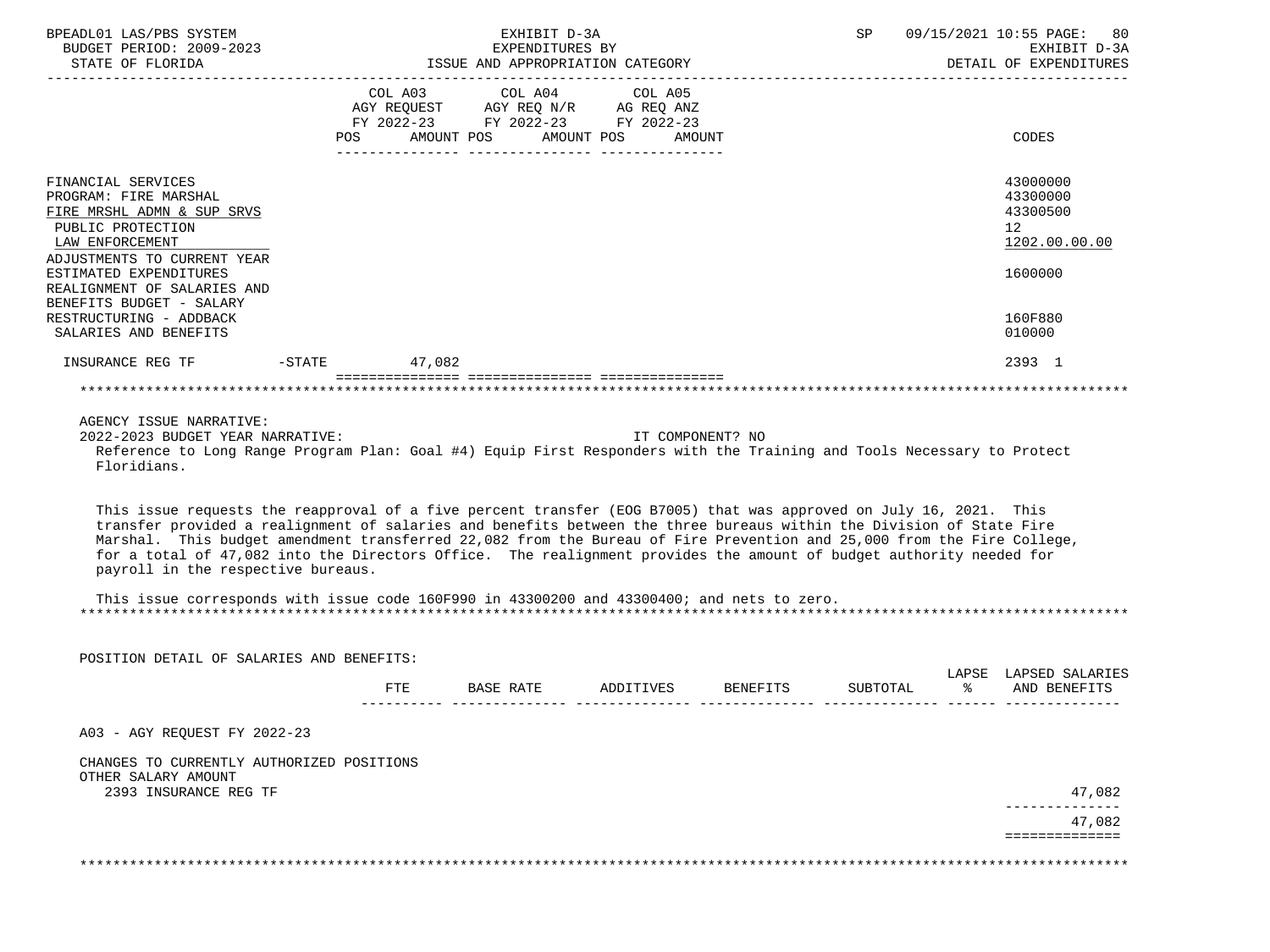| BUDGET PERIOD: 2009-2023<br>STATE OF FLORIDA                                                                                                                                                                                                              | EXHIBIT D-3A<br>EXPENDITURES BY<br>ISSUE AND APPROPRIATION CATEGORY                                                                                         | SP<br>09/15/2021 10:55 PAGE: 81<br>EXHIBIT D-3A<br>DETAIL OF EXPENDITURES                         |
|-----------------------------------------------------------------------------------------------------------------------------------------------------------------------------------------------------------------------------------------------------------|-------------------------------------------------------------------------------------------------------------------------------------------------------------|---------------------------------------------------------------------------------------------------|
|                                                                                                                                                                                                                                                           | COL A03<br>COL A04<br>COL A05<br>AGY REQUEST AGY REQ N/R AG REQ ANZ<br>FY 2022-23 FY 2022-23 FY 2022-23<br><b>POS</b><br>AMOUNT POS<br>AMOUNT POS<br>AMOUNT | CODES                                                                                             |
| FINANCIAL SERVICES<br>PROGRAM: FIRE MARSHAL<br>FIRE MRSHL ADMN & SUP SRVS<br>PUBLIC PROTECTION<br>LAW ENFORCEMENT<br>NONRECURRING EXPENDITURES<br>GRANTS AND AIDS LOCAL GOVERNMENT<br>FIRE SERVICES<br>AID TO LOCAL GOVERNMENTS<br>G/A-LOCAL GOV FIRE SRV |                                                                                                                                                             | 43000000<br>43300000<br>43300500<br>12<br>1202.00.00.00<br>2100000<br>2103006<br>050000<br>051065 |
| INSURANCE REG TF                                                                                                                                                                                                                                          | -STATE 3,655,340-                                                                                                                                           | 2393 1                                                                                            |
| TRANSFER TO UNIVERSITY OF<br>MIAMI - SYLVESTER COMPREHENSIVE<br>CANCER CENTER - FLORIDA<br>FIREFIGHTER CANCER RESEARCH<br>SPECIAL CATEGORIES<br>TR/UM-SYL CAN CEN/CAN RES                                                                                 |                                                                                                                                                             | 2103139<br>100000<br>100518                                                                       |
| GENERAL REVENUE FUND                                                                                                                                                                                                                                      | $-$ STATE<br>$2,000,000-$                                                                                                                                   | 1000 1                                                                                            |
| PROGRAM OR SERVICE-LEVEL<br>INFORMATION TECHNOLOGY<br>TECHNOLOGY SUSTAINMENT FOR<br>EMERGENCY SUPPORT FUNCTIONS (ESF) 4<br>(FIREFIGHTING) AND 9 (SEARCH AND<br>RESCUE)                                                                                    |                                                                                                                                                             | 3630000<br>36305C0                                                                                |
| <b>EXPENSES</b><br>INSURANCE REG TF<br>$-\mathtt{STATE}$                                                                                                                                                                                                  | 52,036                                                                                                                                                      | 040000<br>2393 1                                                                                  |
|                                                                                                                                                                                                                                                           |                                                                                                                                                             |                                                                                                   |

2022-2023 BUDGET YEAR NARRATIVE: IT COMPONENT? YES

 Reference to Long Range Program Plan: Goal 3) Promote a Customer-Focused Culture and Strengthen Efficiency; #4) Equip First Responders with the Training and Tools Necessary to Protect Floridians.

 This issue requests recurring funding for an annual subscription to maintain 98 GPS units that were purchased during Hurricane Michael deployment in October 2018. The State Fire Marshal (SFM) is identified as the lead agency under the Division of Emergency Management (DEM) for Emergency Support Function (ESF) 4 (Firefighting) and ESF 9 (Search and Rescue). ESF 4 and 9 has the responsibility to plan, prepare, respond, and coordinate all structural fire discipline resources during times of threat or impacts to the state. The State does not operate structural fire resources and relies on support from local departments through a partnership with the Florida Fire Chiefs Association.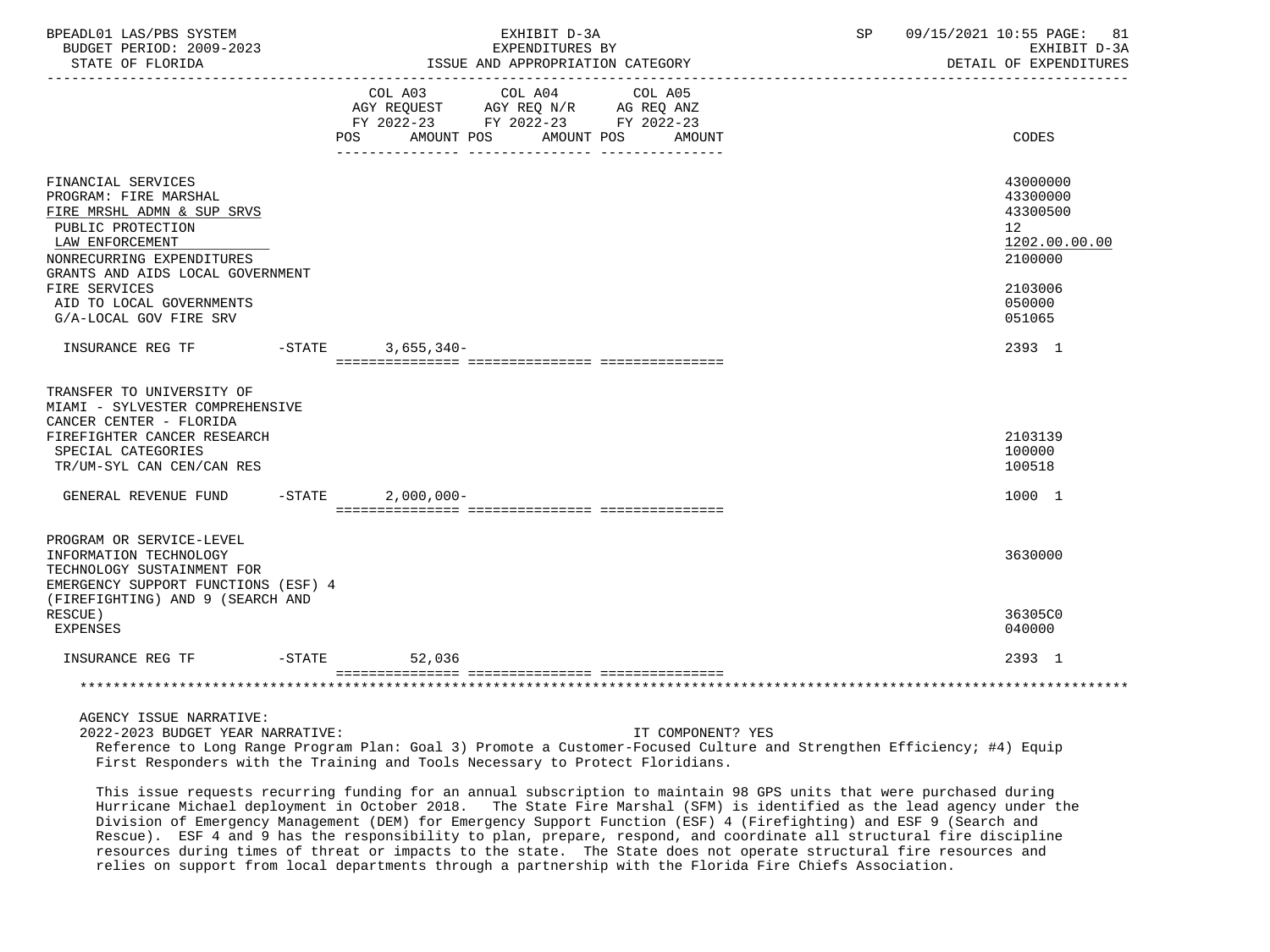| BPEADL01 LAS/PBS SYSTEM<br>BUDGET PERIOD: 2009-2023<br>STATE OF FLORIDA                                                 | EXHIBIT D-3A<br>EXPENDITURES BY<br>ISSUE AND APPROPRIATION CATEGORY                                                                                                                                                                                    | 09/15/2021 10:55 PAGE: 82<br>SP<br>EXHIBIT D-3A<br>DETAIL OF EXPENDITURES |
|-------------------------------------------------------------------------------------------------------------------------|--------------------------------------------------------------------------------------------------------------------------------------------------------------------------------------------------------------------------------------------------------|---------------------------------------------------------------------------|
|                                                                                                                         | COL A03 COL A04 COL A05<br>AGY REQUEST AGY REQ N/R AG REQ ANZ<br>FY 2022-23 FY 2022-23 FY 2022-23<br>AMOUNT POS AMOUNT POS<br>POS FOR THE POST OF THE STATE STATE STATE STATE STATE STATE STATE STATE STATE STATE STATE STATE STATE STATE ST<br>AMOUNT | CODES                                                                     |
| FINANCIAL SERVICES<br>PROGRAM: FIRE MARSHAL<br>FIRE MRSHL ADMN & SUP SRVS<br>PUBLIC PROTECTION<br>LAW ENFORCEMENT       |                                                                                                                                                                                                                                                        | 43000000<br>43300000<br>43300500<br>12<br>1202.00.00.00                   |
| PROGRAM OR SERVICE-LEVEL<br>INFORMATION TECHNOLOGY<br>TECHNOLOGY SUSTAINMENT FOR<br>EMERGENCY SUPPORT FUNCTIONS (ESF) 4 |                                                                                                                                                                                                                                                        | 3630000                                                                   |
| (FIREFIGHTING) AND 9 (SEARCH AND<br>RESCUE)                                                                             |                                                                                                                                                                                                                                                        | 36305C0                                                                   |

 During major emergencies and disasters that exceed local capabilities the SFM, through ESF 4 and 9, coordinates and deploy the local resources. Over the past six years the State Emergency Operations Center (EOC) and ESF 4 and 9 have been activated 11 times for in-state disasters, and three times for out-of-state Emergency Management Assistance Compact (EMAC) deployments.

 The SFM purchased 98 ruggedized Garmin GPS portable units during Hurricane Michael to track the movement of fire resources such as search and rescue, and engine strike teams during deployment across the vast path of destruction while carrying out their missions. To maintain operational readiness, the units must be periodically turned on to establish communications to satellite and fixed networks to receive hardware updates. It was discovered, when the units were on the shelf for long periods, the programing became obsolete and it took hours to re-establish communications with the Garmin system.

 The system allows for search and rescue, fire engines, and other resources to locate, identify and document damage sites within an impact area. The tools allow responders with smart phone technology to capture and transmit data from the site to a network whereby the state EOC and leadership can capture the data to make informed decisions and track activity.

 To maintain the GPS units, live service must be established which entails activating the individual units on the Garmin system at a per unit cost of the activation fee and one month of service. Once service is deactivated the Garmin system no longer recognizes the GPS unit until reactivated.

 Garmin has a stand-by rate to keep the units active on the system. For \$5 per month per unit, they can be turned on and off without paying the full usage fee. This selection does require the user pay for a minimum of one month of service for each unit activated.

 EACH UNIT REQUIRES: Onetime activation fee of \$34.95 for 98 units = \$3,425.10 (nonrecurring) Annual Subscription for 12 months = \$26,000 Annual Maintenance and Supplies (Garmin replacement batteries, office supplies, service fees, repairs, etc.) = \$5,000 Monthly usage fee of \$19.95 for 6-month average (98\*19.95\*6) = \$11,730.60 Monthly stand-by fee of \$5.00 (98\*5\*12) = \$5,880

 Total Request: 52,036 \*\*\*\*\*\*\*\*\*\*\*\*\*\*\*\*\*\*\*\*\*\*\*\*\*\*\*\*\*\*\*\*\*\*\*\*\*\*\*\*\*\*\*\*\*\*\*\*\*\*\*\*\*\*\*\*\*\*\*\*\*\*\*\*\*\*\*\*\*\*\*\*\*\*\*\*\*\*\*\*\*\*\*\*\*\*\*\*\*\*\*\*\*\*\*\*\*\*\*\*\*\*\*\*\*\*\*\*\*\*\*\*\*\*\*\*\*\*\*\*\*\*\*\*\*\*\*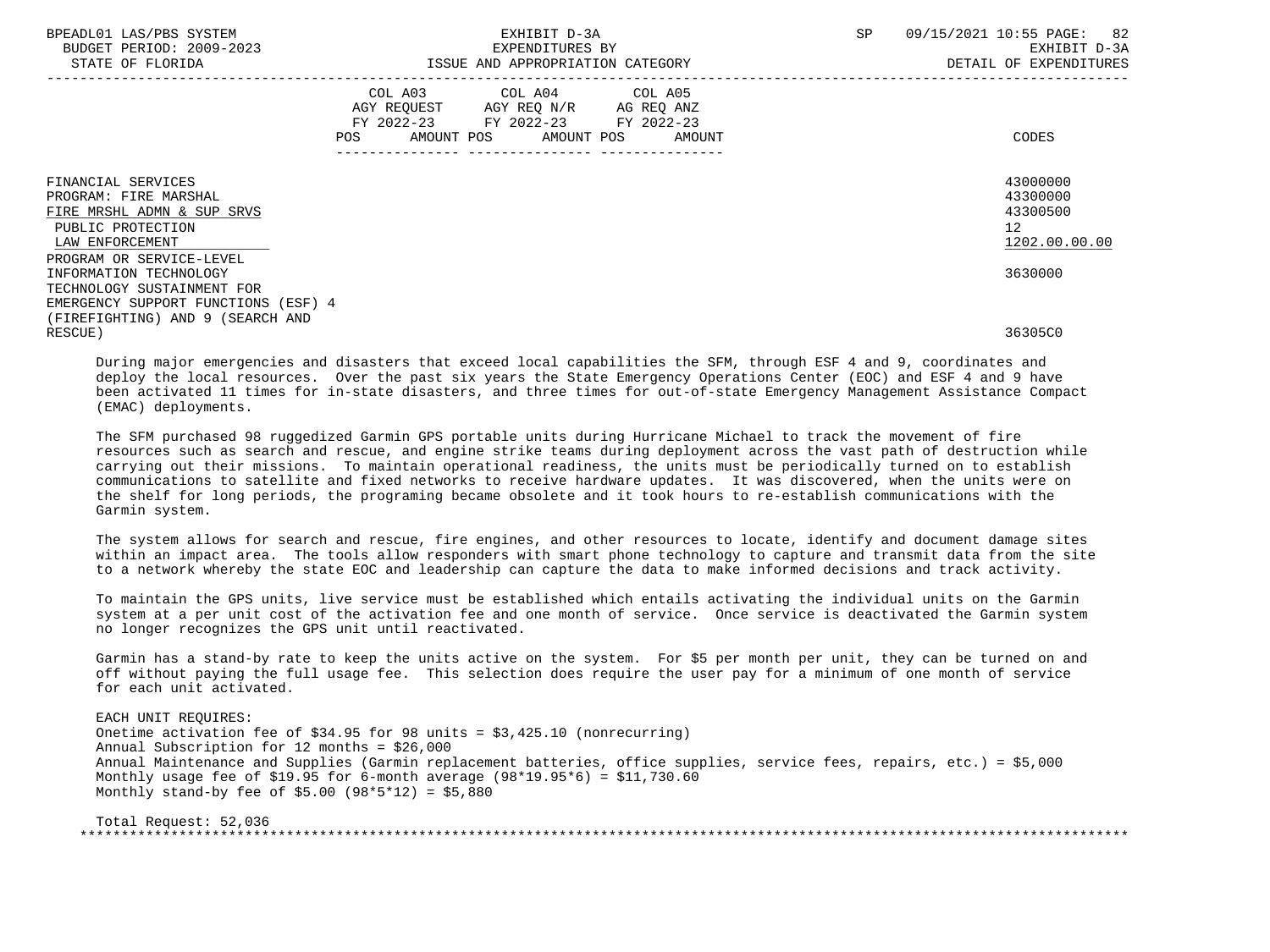| BPEADL01 LAS/PBS SYSTEM<br>BUDGET PERIOD: 2009-2023<br>STATE OF FLORIDA                                                                                                 | EXHIBIT D-3A<br>EXPENDITURES BY<br>ISSUE AND APPROPRIATION CATEGORY |                                                                                                                                                                                   | SP | 09/15/2021 10:55 PAGE: 83<br>EXHIBIT D-3A<br>DETAIL OF EXPENDITURES             |
|-------------------------------------------------------------------------------------------------------------------------------------------------------------------------|---------------------------------------------------------------------|-----------------------------------------------------------------------------------------------------------------------------------------------------------------------------------|----|---------------------------------------------------------------------------------|
|                                                                                                                                                                         |                                                                     | COL A03 COL A04 COL A05<br>AGY REQUEST AGY REQ N/R AG REQ ANZ<br>FY 2022-23 FY 2022-23 FY 2022-23<br>POS AMOUNT POS AMOUNT POS AMOUNT<br>.______________ __________________ _____ |    | CODES                                                                           |
| FINANCIAL SERVICES<br>PROGRAM: FIRE MARSHAL<br>FIRE MRSHL ADMN & SUP SRVS<br>PUBLIC PROTECTION<br>LAW ENFORCEMENT<br>PROGRAM ISSUES<br>INCREASE OTHER PERSONAL SERVICES |                                                                     |                                                                                                                                                                                   |    | 43000000<br>43300000<br>43300500<br>12 <sup>°</sup><br>1202.00.00.00<br>4000000 |
| (OPS) BUDGET AUTHORITY<br>OTHER PERSONAL SERVICES                                                                                                                       |                                                                     |                                                                                                                                                                                   |    | 4000020<br>030000                                                               |
| $-STATE$<br>INSURANCE REG TF                                                                                                                                            | 67,600                                                              |                                                                                                                                                                                   |    | 2393 1                                                                          |
|                                                                                                                                                                         |                                                                     |                                                                                                                                                                                   |    |                                                                                 |
| AGENCY ISSUE NARRATIVE:                                                                                                                                                 |                                                                     |                                                                                                                                                                                   |    |                                                                                 |

2022-2023 BUDGET YEAR NARRATIVE: IT COMPONENT? NO

 Reference to Long Range Program Plan: Goal #4) Equip First Responders with the Training and Tools Necessary to Protect Floridians.

 This issue requests additional budget authority in the other personal services (OPS) category to enable the division to hire a full time Government Analyst II employee to support and assist the Director's Office with the coordination and management of grant contracts and workflow as well as special projects.

 Over the last seven years, the State Fire Marshal has been appropriated over \$60 million in grant pass-through funding. This includes grants and aids to local governments and non-state entities, Volunteer Fire Department grants, and the University of Miami Cancer Research Grants.

 Since Fiscal Year 2015-16, the division has received 10,465,000 in pass through budget authority for the University of Miami Cancer Research Grant.

 Since Fiscal Year 2017-18, the division has received 26 million for the local government fire service grants, and since Fiscal Year 2018-19, 23.8 million has been appropriated for grants and aids fixed capital outlay (FCO) projects for local governments.

 In addition to other duties, one employee in the Director's Office manages the local government fire service grants and FCO multiyear projects. There are currently four local government fire services contracts under negotiation that will be awarded in current year. Additionally, this employee currently manages 15 FCO projects and another ten FCO projects will be awarded this fiscal year.

The following amounts have been appropriated since these grant programs began:

 FY 15/16 - \$965 K FY 16/17 - \$1.5 M FY 17/18 - \$8.1 M FY 18/19 - \$20.9 M FY 19/20 - \$7.4 M FY 20/21 - \$8.0 M FY 21/22 - \$13.3 M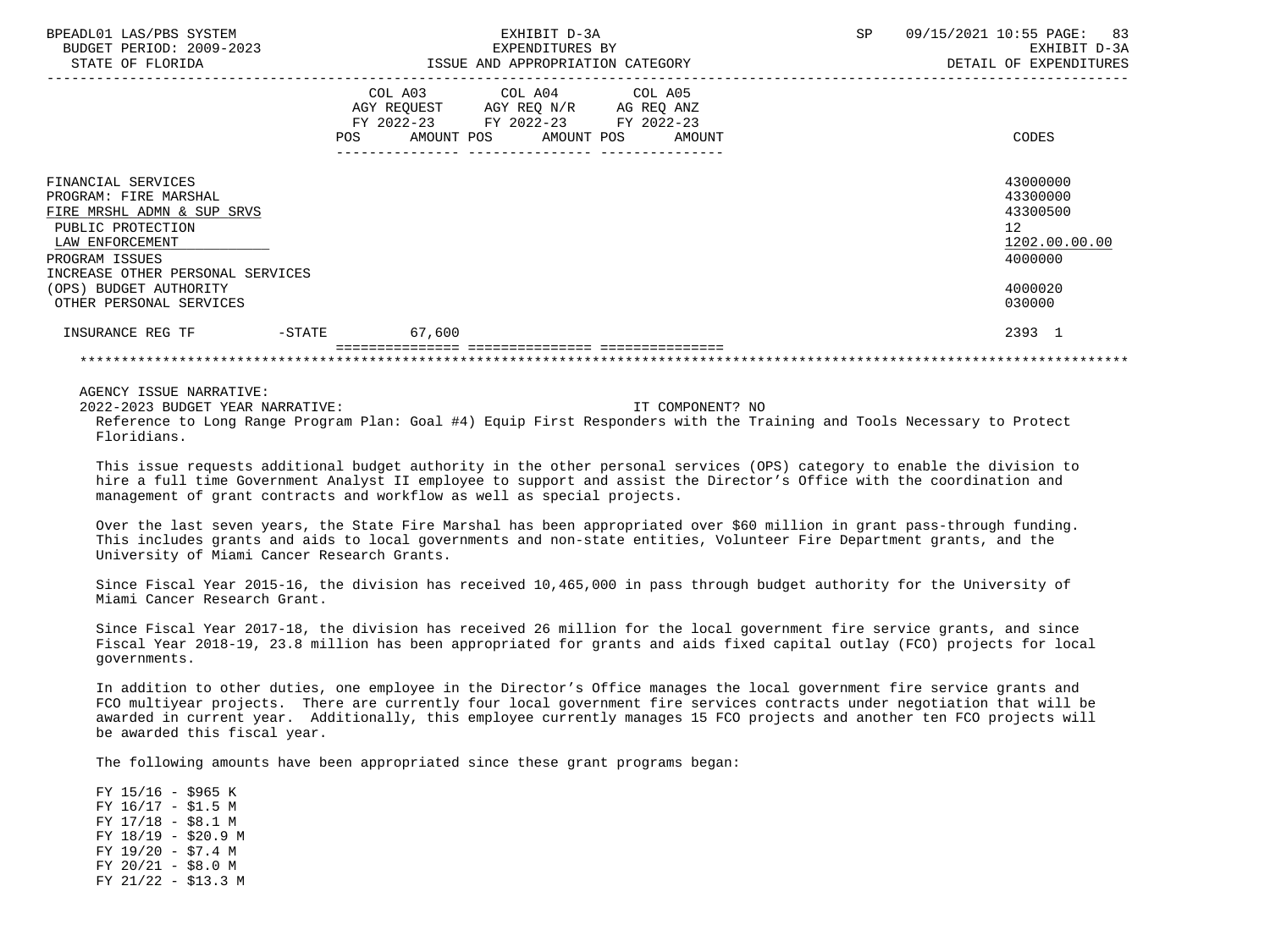| BPEADL01 LAS/PBS SYSTEM<br>BUDGET PERIOD: 2009-2023<br>STATE OF FLORIDA                                                                                                                           | EXHIBIT D-3A<br>EXPENDITURES BY<br>-2023 EXPENDITURES BY<br>ISSUE AND APPROPRIATION CATEGORY                                              | SP<br>09/15/2021 10:55 PAGE:<br>84<br>EXHIBIT D-3A<br>DETAIL OF EXPENDITURES  |
|---------------------------------------------------------------------------------------------------------------------------------------------------------------------------------------------------|-------------------------------------------------------------------------------------------------------------------------------------------|-------------------------------------------------------------------------------|
|                                                                                                                                                                                                   | COL A03 COL A04 COL A05<br>AGY REQUEST AGY REQ N/R AG REQ ANZ<br>FY 2022-23 FY 2022-23 FY 2022-23<br>POS AMOUNT POS AMOUNT POS AMOUNT     | CODES                                                                         |
| FINANCIAL SERVICES<br>PROGRAM: FIRE MARSHAL<br>FIRE MRSHL ADMN & SUP SRVS<br>PUBLIC PROTECTION<br>LAW ENFORCEMENT<br>PROGRAM ISSUES<br>INCREASE OTHER PERSONAL SERVICES<br>(OPS) BUDGET AUTHORITY |                                                                                                                                           | 43000000<br>43300000<br>43300500<br>12<br>1202.00.00.00<br>4000000<br>4000020 |
|                                                                                                                                                                                                   | The OPS costs associated with this request include \$25 per hour x 2080 hours plus 15,600 for benefits.                                   |                                                                               |
| URBAN SEARCH AND RESCUE TRAINING<br>AND SUSTAINMENT<br>SPECIAL CATEGORIES<br>CONTRACTED SERVICES                                                                                                  |                                                                                                                                           | 4000660<br>100000<br>100777                                                   |
| GENERAL REVENUE FUND                                                                                                                                                                              | $-STATE$ 3,915,400                                                                                                                        | 1000 1                                                                        |
|                                                                                                                                                                                                   |                                                                                                                                           |                                                                               |
| AGENCY ISSUE NARRATIVE:<br>2022-2023 BUDGET YEAR NARRATIVE:<br>Floridians.                                                                                                                        | IT COMPONENT? NO<br>Reference to Long Range Program Plan: Goal 4) Equip First Responders with the Training and Tools Necessary to Protect |                                                                               |

 The Division of State Fire Marshal (SFM) is the lead agency for two Emergency Support Functions (ESF) at the State Emergency Operations Center (SEOC) during a disaster or state emergency. The Division is responsible for the management and staffing of ESF 4 (Firefighting) and ESF 9 (Search and Rescue) at the SEOC as outlined in the State of Florida Comprehensive Emergency Management Plan. ESF 9 is supported by eight Urban Search and Rescue (US&R) task forces staffed from local agencies across the state.

 The US&R teams are hosted by local fire departments including Miami-Date Fire Rescue, City of Miami Fire Department, Hillsborough County Fire Rescue, Central Florida US&R (Orange County Fire Rescue, Seminole County Fire Rescue and Orlando Fire Department), Jacksonville Fire Rescue, South West Florida US&R (Estero Fire District with multiple departments), Tallahassee Fire Department and Marion County Fire Rescue.

 This issue seeks recurring budget authority to continue a sustainment program for the eight Florida US&R task forces and offer training for forty Light Technical Rescue Teams (LTRT) that were previously funded with nonrecurring budget authority in Fiscal Year 2021-22. A detailed spreadsheet of the following funding is available upon request:

 1) \$3,140,000 for direct support of each task force for care and maintenance of the specialized equipment, plus replacement, storage, and personal protective items.

2) \$75,000 for the buildout, training, and equipment for the US&R Incident Support Team (IST).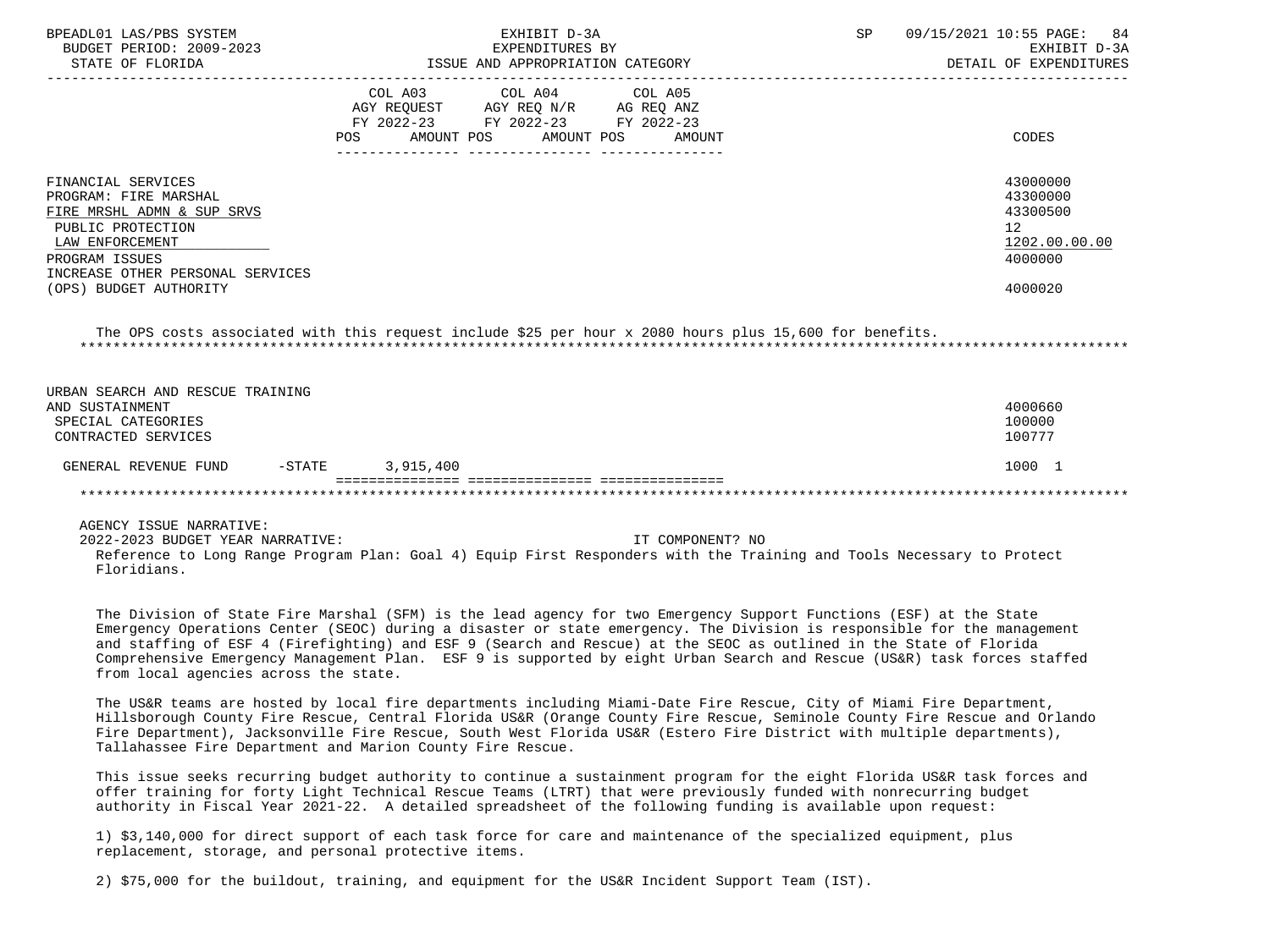| BPEADL01 LAS/PBS SYSTEM<br>BUDGET PERIOD: 2009-2023<br>STATE OF FLORIDA | EXHIBIT D-3A<br>EXPENDITURES BY<br>ISSUE AND APPROPRIATION CATEGORY                                                                         | <b>SP</b><br>09/15/2021 10:55 PAGE:<br>85<br>EXHIBIT D-3A<br>DETAIL OF EXPENDITURES |
|-------------------------------------------------------------------------|---------------------------------------------------------------------------------------------------------------------------------------------|-------------------------------------------------------------------------------------|
|                                                                         | COL A04 COL A05<br>COL A03<br>AGY REOUEST AGY REO N/R<br>AG REQ ANZ<br>FY 2022-23 FY 2022-23 FY 2022-23<br>POS AMOUNT POS AMOUNT POS AMOUNT | CODES                                                                               |
| FINANCIAL SERVICES<br>PROGRAM: FIRE MARSHAL                             |                                                                                                                                             | 43000000<br>43300000                                                                |
| FIRE MRSHL ADMN & SUP SRVS                                              |                                                                                                                                             | 43300500                                                                            |
| PUBLIC PROTECTION<br>LAW ENFORCEMENT                                    |                                                                                                                                             | $12 \overline{ }$<br>1202.00.00.00                                                  |
| PROGRAM ISSUES                                                          |                                                                                                                                             | 4000000                                                                             |
| URBAN SEARCH AND RESCUE TRAINING                                        |                                                                                                                                             |                                                                                     |
| AND SUSTAINMENT                                                         |                                                                                                                                             | 4000660                                                                             |

3) \$450,400 for position-specific training for all task forces.

 4) \$250,000 to conduct an annual large-scale exercise over consecutive days to include a variety of all size task forces to include multiple LTRT resources.

 Since the inception of the US&R system in 2001, there have been over 15 deployments of US&R resources statewide, most recently at the Champlain Towers South Condominium Collapse in Surfside, FL. Over 400 rescuers operated around the clock performing search and rescue at the site. These rescuers represented one-third of the search and rescue members that are part of the eight US&R task forces and 40 LTRTs. These highly specialized, trained and experienced resources respond to and perform search and rescue in the most hazardous situations.

 These requests are not duplicative of existing funded projects allocated through the State Homeland Security Grant Program (SHSGP). As with many funding sources, SHSGP funds available for US&R teams has gradually diminished from a peak of \$2,500,000 in 2008, to a low of \$408,722 in 2019. These diminished funds have not only impacted US&R resources but all areas of public safety including law enforcement. As compared to other disciplines of public safety, the US&R system is unique because they are a limited resource used as a statewide asset for deployments in a time of disaster. As federal financial support declines, the cost of sustaining these valuable statewide assets is being absorbed through local fire rescue budgets. As local task force host jurisdictions bear more of the burden to sustain the teams from their own budgets, Florida risks losing some of these vital resources who may be forced to withdraw from the state response strategy. This funding is necessary to ensure the safety and security of our citizens and visitors during man-made and/or natural disasters. \*\*\*\*\*\*\*\*\*\*\*\*\*\*\*\*\*\*\*\*\*\*\*\*\*\*\*\*\*\*\*\*\*\*\*\*\*\*\*\*\*\*\*\*\*\*\*\*\*\*\*\*\*\*\*\*\*\*\*\*\*\*\*\*\*\*\*\*\*\*\*\*\*\*\*\*\*\*\*\*\*\*\*\*\*\*\*\*\*\*\*\*\*\*\*\*\*\*\*\*\*\*\*\*\*\*\*\*\*\*\*\*\*\*\*\*\*\*\*\*\*\*\*\*\*\*\*

| URBAN SEARCH AND RESCUE PRIME MOVER |          |           |           |                  |                                                                                                                       |
|-------------------------------------|----------|-----------|-----------|------------------|-----------------------------------------------------------------------------------------------------------------------|
| VEHICLES                            |          |           |           |                  | 4000680                                                                                                               |
| SPECIAL CATEGORIES                  |          |           |           |                  | 100000                                                                                                                |
| ACOUISITION/MOTOR VEHICLES          |          |           |           |                  | 100021                                                                                                                |
| GENERAL REVENUE FUND                | $-STATE$ | 5,809,852 | 5,809,852 |                  | 1000 1                                                                                                                |
|                                     |          |           |           |                  |                                                                                                                       |
| AGENCY ISSUE NARRATIVE:             |          |           |           |                  |                                                                                                                       |
| 2022-2023 BUDGET YEAR NARRATIVE:    |          |           |           | IT COMPONENT? NO |                                                                                                                       |
|                                     |          |           |           |                  | Reference to Long Range Program Plan: Goal 4) Equip First Responders with the Training and Tools Necessary to Protect |

Floridians.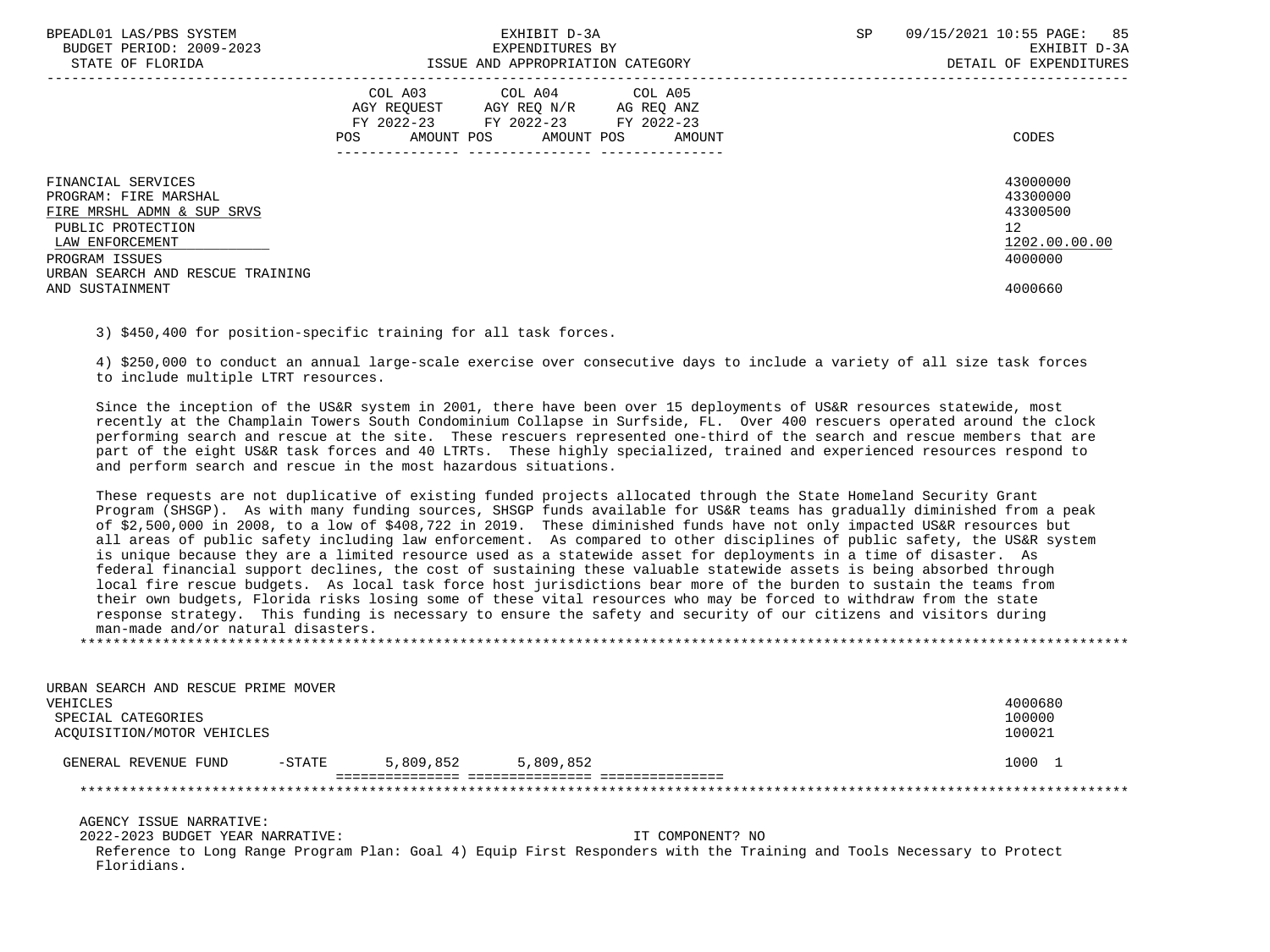| BPEADL01 LAS/PBS SYSTEM<br>BUDGET PERIOD: 2009-2023<br>STATE OF FLORIDA | EXHIBIT D-3A<br>EXPENDITURES BY<br>ISSUE AND APPROPRIATION CATEGORY                                                                         | 09/15/2021 10:55 PAGE: 86<br>SP<br>EXHIBIT D-3A<br>DETAIL OF EXPENDITURES |
|-------------------------------------------------------------------------|---------------------------------------------------------------------------------------------------------------------------------------------|---------------------------------------------------------------------------|
|                                                                         | COL A03 COL A04 COL A05<br>AGY REQUEST AGY REQ N/R AG REQ ANZ<br>FY 2022-23 FY 2022-23 FY 2022-23<br>AMOUNT POS AMOUNT POS<br>POS<br>AMOUNT | CODES                                                                     |
| FINANCIAL SERVICES<br>PROGRAM: FIRE MARSHAL                             |                                                                                                                                             | 43000000<br>43300000                                                      |
| FIRE MRSHL ADMN & SUP SRVS                                              |                                                                                                                                             | 43300500                                                                  |
| PUBLIC PROTECTION<br>LAW ENFORCEMENT                                    |                                                                                                                                             | 12 <sup>°</sup><br>1202.00.00.00                                          |
| PROGRAM ISSUES                                                          |                                                                                                                                             | 4000000                                                                   |
| URBAN SEARCH AND RESCUE PRIME MOVER                                     |                                                                                                                                             |                                                                           |
| VEHICLES                                                                |                                                                                                                                             | 4000680                                                                   |

 The Division of State Fire Marshal (SFM) is the lead agency for two Emergency Support Functions (ESF) at the State Emergency Operations Center (SEOC) during a disaster or state emergency. The Division is responsible for the management and staffing of ESF 4 (Firefighting) and ESF 9 (Search and Rescue) at the SEOC as outlined in the State of Florida Comprehensive Emergency Management Plan. ESF 9 is supported by eight Urban Search and Rescue (US&R) task forces staffed from local agencies statewide.

 In the aftermath of the Champlain Towers South Condominium Collapse in Surfside, FL, it was determined that the State Urban Search and Rescue fleet is in need of replacement. The vehicles originally purchased between 2007-2010 from State Homeland Security Grant Program (SHSGP) funding have become unreliable due to age. Several task forces had to rent "U-Haul" type vehicles to transport their lifesaving equipment and search and rescue personnel during recent emergencies. This has proven to not be an efficient, effective, or timely source for vehicles during disaster deployments.

 This issue seeks nonrecurring budget authority for the acquisition of 111 motor vehicles to be distributed among these eight US&R task forces. This issue identifies a wide variety of vehicles to be purchased to include crew cab pick-up trucks, cargo trailers, Kenworth tractors with sleeper cabs, and forklifts.

 The vehicles will be distributed to the eight US&R teams throughout the state to be available for deployment when necessary. The local agencies who sponsor each of these task forces will retain responsibility for the care and maintenance of the vehicles. The allocation of these vehicles will substantially reduce the impact on local government revenue and expenditures by abating the need to replace aging vehicles.

 SHSGP funding has not been awarded for vehicle needs in recent years. As federal financial grant support declines and the necessary vehicles become unreliable with age, the response capability of the statewide US&R resources diminish. Having to rely on rentals or to develop third-party contracts negatively impacts the reflex time of these lifesaving resources. Expedited response times are crucial during life-threatening emergencies. This issue is necessary to ensure the safety and security of our citizens and visitors during man-made and/or natural disasters. \*\*\*\*\*\*\*\*\*\*\*\*\*\*\*\*\*\*\*\*\*\*\*\*\*\*\*\*\*\*\*\*\*\*\*\*\*\*\*\*\*\*\*\*\*\*\*\*\*\*\*\*\*\*\*\*\*\*\*\*\*\*\*\*\*\*\*\*\*\*\*\*\*\*\*\*\*\*\*\*\*\*\*\*\*\*\*\*\*\*\*\*\*\*\*\*\*\*\*\*\*\*\*\*\*\*\*\*\*\*\*\*\*\*\*\*\*\*\*\*\*\*\*\*\*\*\*

| TOTAL: LAW ENFORCEMENT<br>BY FUND TYPE |           |           | 1202.00.00.00 |
|----------------------------------------|-----------|-----------|---------------|
| GENERAL REVENUE FUND                   | 9,725,252 | 5,809,852 | 1000          |
| TRUST FUNDS                            | 1,752,895 |           | 2000          |
| TOTAL POSITIONS $12.00$                |           |           |               |
| TOTAL PROG COMP $11,478,147$           |           | 5,809,852 |               |
| TOTAL SALARY RATE 701,127              |           |           |               |
|                                        |           |           |               |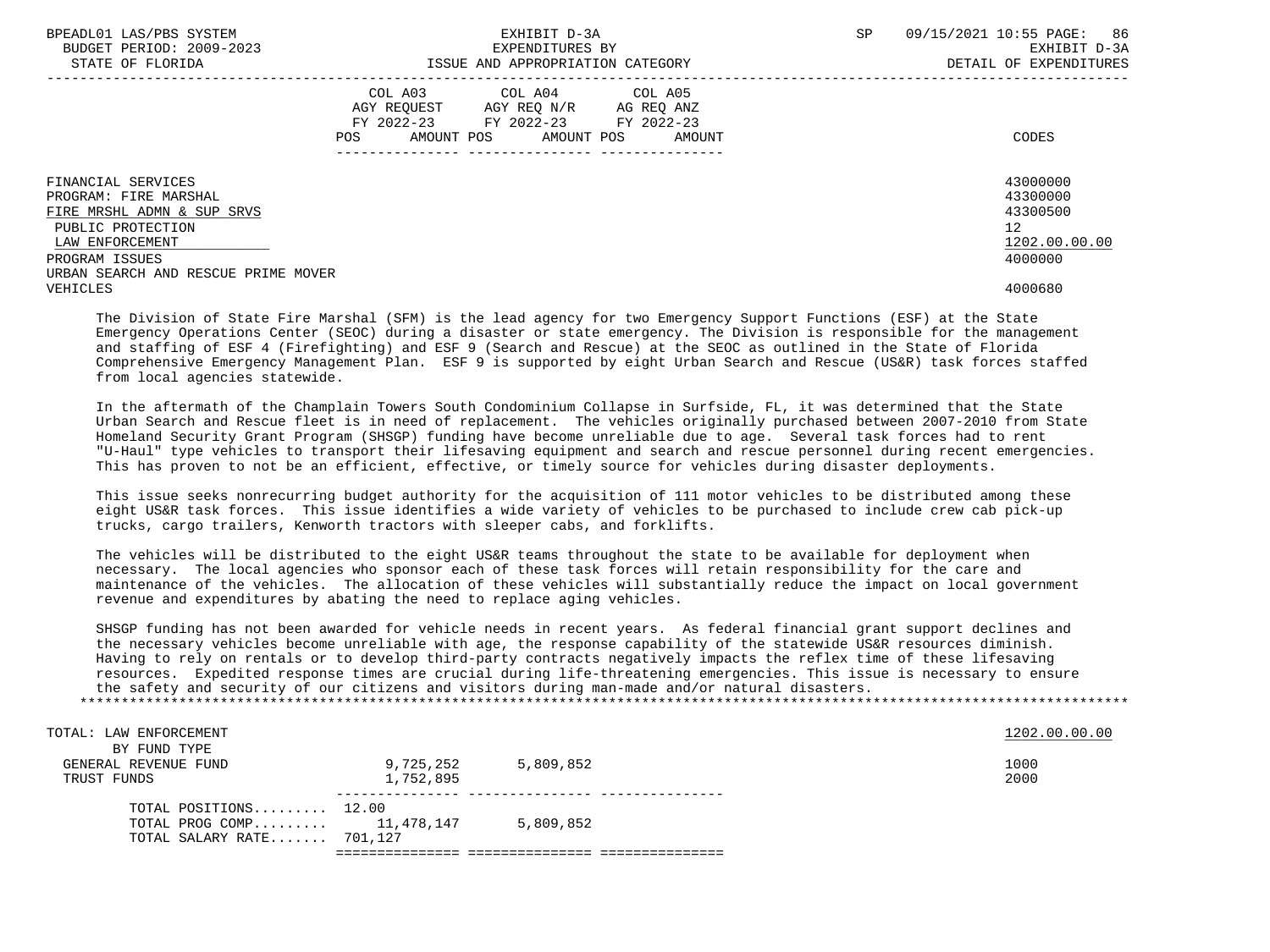| BPEADL01 LAS/PBS SYSTEM<br>BUDGET PERIOD: 2009-2023<br>STATE OF FLORIDA                                                                                                                                                                      |           |                    | EXHIBIT D-3A<br>EXPENDITURES BY<br>ISSUE AND APPROPRIATION CATEGORY                                                                      | 09/15/2021 10:55 PAGE: 87<br>SP<br>EXHIBIT D-3A<br>DETAIL OF EXPENDITURES |                                                                                         |
|----------------------------------------------------------------------------------------------------------------------------------------------------------------------------------------------------------------------------------------------|-----------|--------------------|------------------------------------------------------------------------------------------------------------------------------------------|---------------------------------------------------------------------------|-----------------------------------------------------------------------------------------|
|                                                                                                                                                                                                                                              |           |                    | COL A03 COL A04 COL A05<br>AGY REQUEST AGY REQ N/R AG REQ ANZ<br>FY 2022-23 FY 2022-23 FY 2022-23<br>POS AMOUNT POS AMOUNT POS<br>AMOUNT |                                                                           | CODES                                                                                   |
| FINANCIAL SERVICES<br>PGM: ST PROP/CASUALTY CLMS<br>ST SELF-INSURED CLAIMS ADJ<br>GOV OPERATIONS/SUPPORT<br>GOVERNMENTAL OPERATIONS<br>ESTIMATED EXPENDITURES<br>ESTIMATED EXPENDITURES - OPERATIONS<br>SALARY RATE<br>SALARY RATE 5,446,922 |           |                    |                                                                                                                                          |                                                                           | 43000000<br>43400000<br>43400100<br>16<br>1601.00.00.00<br>1000000<br>1001000<br>000000 |
| SALARIES AND BENEFITS                                                                                                                                                                                                                        |           |                    |                                                                                                                                          |                                                                           | 010000                                                                                  |
| STATE RISK MGMT TF -STATE 8,167,434                                                                                                                                                                                                          |           | 116.00             |                                                                                                                                          |                                                                           | 2078 1                                                                                  |
| OTHER PERSONAL SERVICES                                                                                                                                                                                                                      |           |                    |                                                                                                                                          |                                                                           | 030000                                                                                  |
| STATE RISK MGMT TF $-$ STATE 42,098                                                                                                                                                                                                          |           |                    |                                                                                                                                          |                                                                           | 2078 1                                                                                  |
| EXPENSES                                                                                                                                                                                                                                     |           |                    |                                                                                                                                          |                                                                           | 040000                                                                                  |
| STATE RISK MGMT TF $-$ STATE 5,110,786                                                                                                                                                                                                       |           |                    |                                                                                                                                          |                                                                           | 2078 1                                                                                  |
| SPECIAL CATEGORIES<br>CONTRACTED SERVICES                                                                                                                                                                                                    |           |                    |                                                                                                                                          |                                                                           | 100000<br>100777                                                                        |
| STATE RISK MGMT TF                                                                                                                                                                                                                           | $-STATE$  | 4,723,414          |                                                                                                                                          |                                                                           | 2078 1                                                                                  |
| FLAIR SYSTEM REPLACEMENT                                                                                                                                                                                                                     |           |                    |                                                                                                                                          |                                                                           | 100781                                                                                  |
| STATE RISK MGMT TF                                                                                                                                                                                                                           |           | 77,350<br>$-STATE$ |                                                                                                                                          |                                                                           | 2078 1                                                                                  |
| CONTRACT LEGAL - ATTY GEN                                                                                                                                                                                                                    |           |                    |                                                                                                                                          |                                                                           | 100904                                                                                  |
| STATE RISK MGMT TF                                                                                                                                                                                                                           | $-$ STATE | 6,645,924          |                                                                                                                                          |                                                                           | 2078 1                                                                                  |
| CONTRACTED LEGAL SERVICES                                                                                                                                                                                                                    |           |                    |                                                                                                                                          |                                                                           | 100905                                                                                  |
| STATE RISK MGMT TF                                                                                                                                                                                                                           | $-$ STATE | 21,976,020         |                                                                                                                                          |                                                                           | 2078 1                                                                                  |
|                                                                                                                                                                                                                                              |           |                    |                                                                                                                                          |                                                                           |                                                                                         |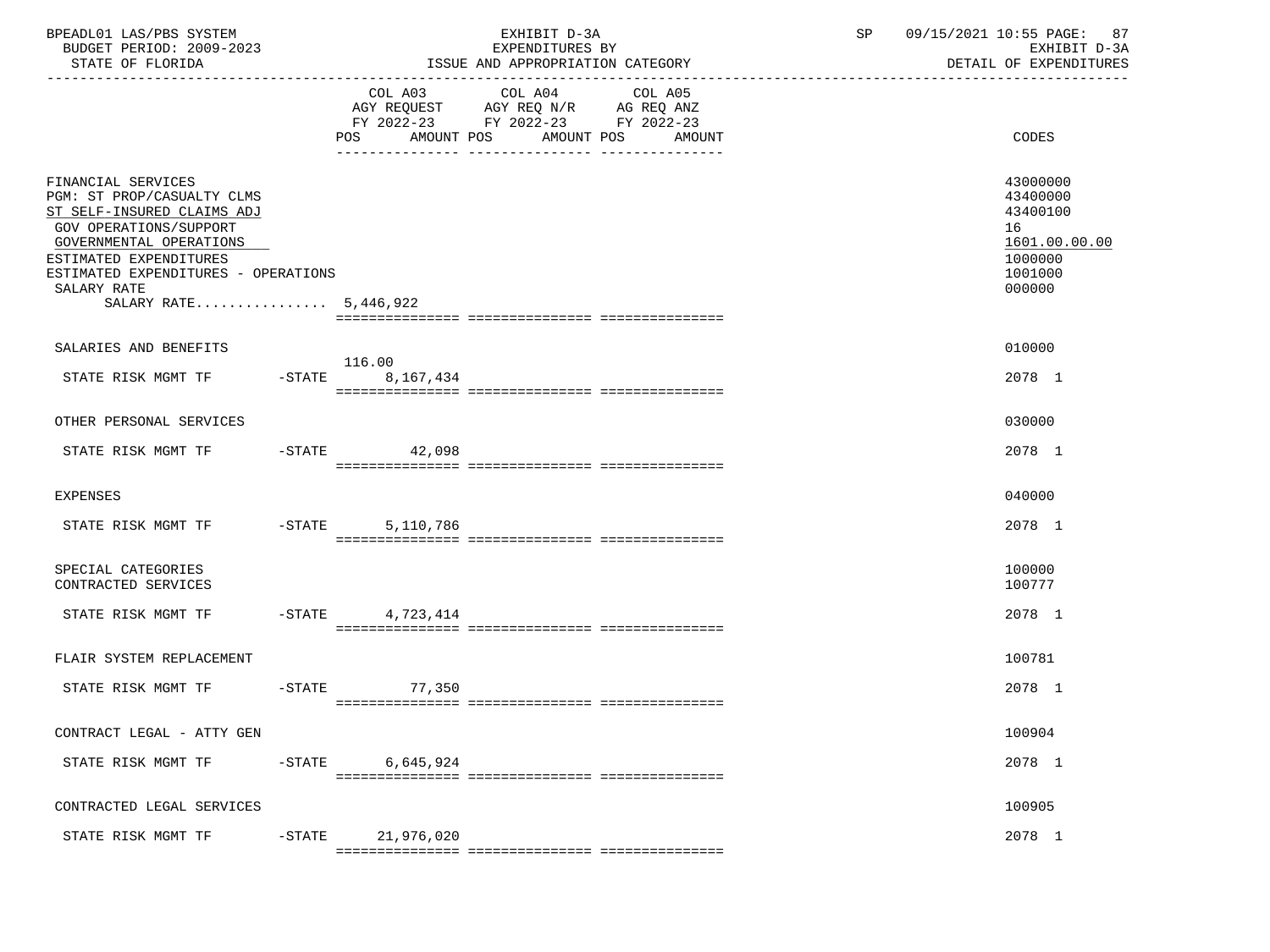| BPEADL01 LAS/PBS SYSTEM<br>BUDGET PERIOD: 2009-2023<br>STATE OF FLORIDA                                                                                                                                                                                                 |           |                                                                                                                              | EXHIBIT D-3A<br>EXPENDITURES BY<br>ISSUE AND APPROPRIATION CATEGORY                                                       | SP and the set of the set of the set of the set of the set of the set of the set of the set of the set of the set of the set of the set of the set of the set of the set of the set of the set of the set of the set of the se | 09/15/2021 10:55 PAGE: 88<br>DETAIL OF EXPENDITURES                                                         | EXHIBIT D-3A |
|-------------------------------------------------------------------------------------------------------------------------------------------------------------------------------------------------------------------------------------------------------------------------|-----------|------------------------------------------------------------------------------------------------------------------------------|---------------------------------------------------------------------------------------------------------------------------|--------------------------------------------------------------------------------------------------------------------------------------------------------------------------------------------------------------------------------|-------------------------------------------------------------------------------------------------------------|--------------|
|                                                                                                                                                                                                                                                                         |           | AMOUNT POS<br>POS FOR THE POST OF THE STATE STATE STATE STATE STATE STATE STATE STATE STATE STATE STATE STATE STATE STATE ST | COL A03 COL A04 COL A05<br>AGY REQUEST AGY REQ N/R AG REQ ANZ<br>FY 2022-23 FY 2022-23 FY 2022-23<br>AMOUNT POS<br>AMOUNT |                                                                                                                                                                                                                                | <b>CODES</b>                                                                                                |              |
| FINANCIAL SERVICES<br>PGM: ST PROP/CASUALTY CLMS<br>ST SELF-INSURED CLAIMS ADJ<br>GOV OPERATIONS/SUPPORT<br>GOVERNMENTAL OPERATIONS<br>ESTIMATED EXPENDITURES<br>ESTIMATED EXPENDITURES - OPERATIONS<br>SPECIAL CATEGORIES<br>CONTRACTED MED SVCS<br>STATE RISK MGMT TF |           | -STATE 18,199,117                                                                                                            |                                                                                                                           |                                                                                                                                                                                                                                | 43000000<br>43400000<br>43400100<br>16<br>1601.00.00.00<br>1000000<br>1001000<br>100000<br>100907<br>2078 1 |              |
|                                                                                                                                                                                                                                                                         |           |                                                                                                                              |                                                                                                                           |                                                                                                                                                                                                                                |                                                                                                             |              |
| EXCESS INSUR. & CLAIM SER                                                                                                                                                                                                                                               |           |                                                                                                                              |                                                                                                                           |                                                                                                                                                                                                                                | 101221                                                                                                      |              |
| STATE RISK MGMT TF                                                                                                                                                                                                                                                      |           | $-$ STATE 10,865,000                                                                                                         |                                                                                                                           |                                                                                                                                                                                                                                | 2078 1                                                                                                      |              |
| RISK MGMT INFO CLAIMS SYS                                                                                                                                                                                                                                               |           |                                                                                                                              |                                                                                                                           |                                                                                                                                                                                                                                | 101222                                                                                                      |              |
| STATE RISK MGMT TF                                                                                                                                                                                                                                                      |           | -STATE 647,325                                                                                                               |                                                                                                                           |                                                                                                                                                                                                                                | 2078 1                                                                                                      |              |
|                                                                                                                                                                                                                                                                         |           |                                                                                                                              |                                                                                                                           |                                                                                                                                                                                                                                |                                                                                                             |              |
| OPERATION/MOTOR VEHICLES                                                                                                                                                                                                                                                |           |                                                                                                                              |                                                                                                                           |                                                                                                                                                                                                                                | 102289                                                                                                      |              |
| STATE RISK MGMT TF                                                                                                                                                                                                                                                      |           | $-$ STATE 2,000                                                                                                              |                                                                                                                           |                                                                                                                                                                                                                                | 2078 1                                                                                                      |              |
| RISK MANAGEMENT INSURANCE                                                                                                                                                                                                                                               |           |                                                                                                                              |                                                                                                                           |                                                                                                                                                                                                                                | 103241                                                                                                      |              |
| STATE RISK MGMT TF                                                                                                                                                                                                                                                      |           | $-STATE$ 89,707                                                                                                              |                                                                                                                           |                                                                                                                                                                                                                                | 2078 1                                                                                                      |              |
|                                                                                                                                                                                                                                                                         |           |                                                                                                                              |                                                                                                                           |                                                                                                                                                                                                                                |                                                                                                             |              |
| LEASE/PURCHASE/EQUIPMENT                                                                                                                                                                                                                                                |           |                                                                                                                              |                                                                                                                           |                                                                                                                                                                                                                                | 105281                                                                                                      |              |
| STATE RISK MGMT TF                                                                                                                                                                                                                                                      | $-STATE$  | 27,831                                                                                                                       |                                                                                                                           |                                                                                                                                                                                                                                | 2078 1                                                                                                      |              |
|                                                                                                                                                                                                                                                                         |           |                                                                                                                              |                                                                                                                           |                                                                                                                                                                                                                                | 107040                                                                                                      |              |
| TR/DMS/HR SVCS/STW CONTRCT                                                                                                                                                                                                                                              |           |                                                                                                                              |                                                                                                                           |                                                                                                                                                                                                                                |                                                                                                             |              |
| STATE RISK MGMT TF                                                                                                                                                                                                                                                      | $-$ STATE | 33,248                                                                                                                       |                                                                                                                           |                                                                                                                                                                                                                                | 2078 1                                                                                                      |              |
| TOTAL: ESTIMATED EXPENDITURES - OPERATIONS<br>TOTAL POSITIONS 116.00<br>TOTAL ISSUE<br>TOTAL SALARY RATE $5,446,922$                                                                                                                                                    |           | 76,607,254                                                                                                                   |                                                                                                                           |                                                                                                                                                                                                                                | 1001000                                                                                                     |              |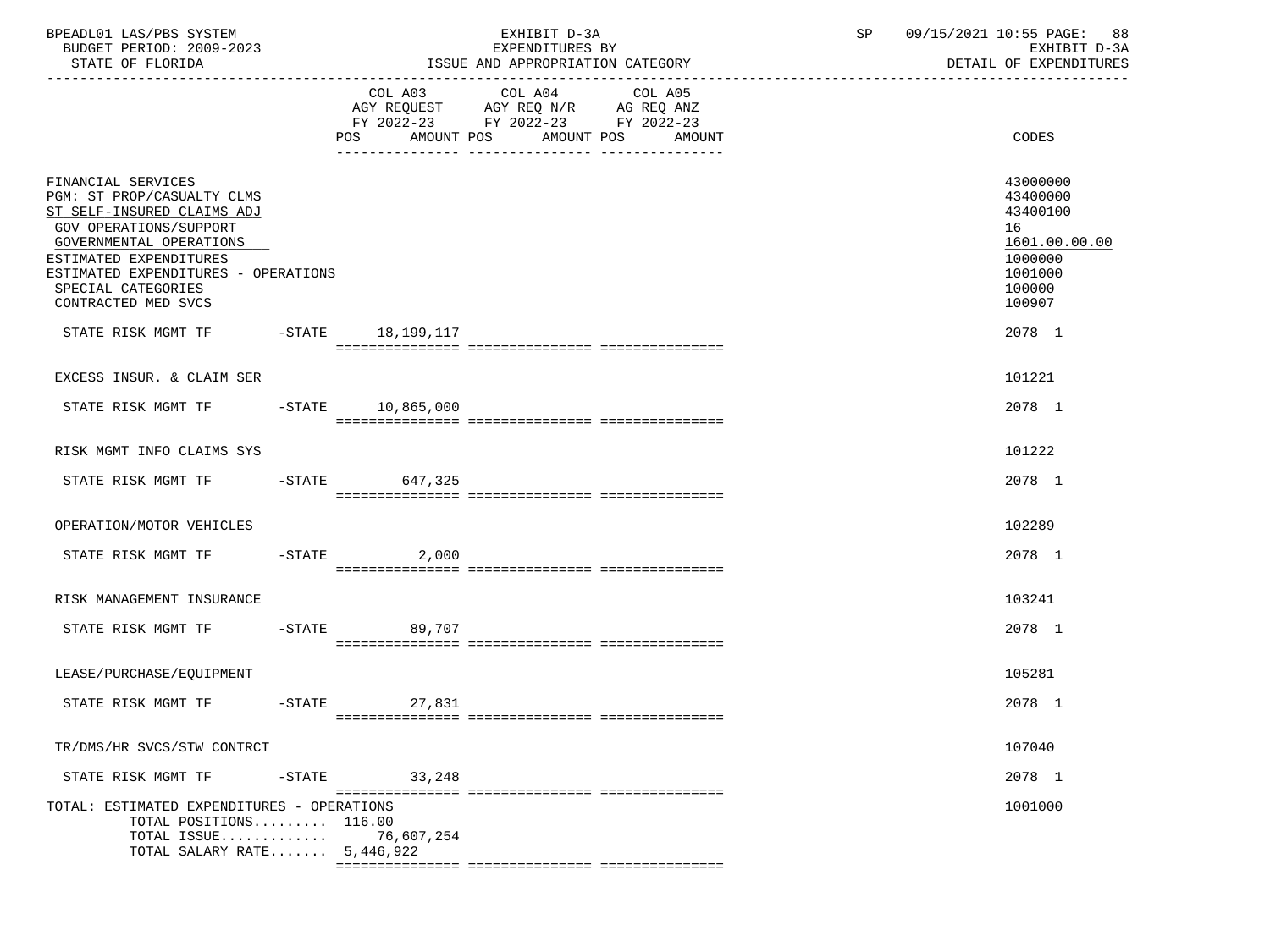| BPEADL01 LAS/PBS SYSTEM<br>BUDGET PERIOD: 2009-2023<br>STATE OF FLORIDA                                                                                                                                                                                            | EXHIBIT D-3A<br>EXPENDITURES BY<br>ISSUE AND APPROPRIATION CATEGORY                                                                               | 09/15/2021 10:55 PAGE: 89<br>SP<br>EXHIBIT D-3A<br>DETAIL OF EXPENDITURES     |
|--------------------------------------------------------------------------------------------------------------------------------------------------------------------------------------------------------------------------------------------------------------------|---------------------------------------------------------------------------------------------------------------------------------------------------|-------------------------------------------------------------------------------|
|                                                                                                                                                                                                                                                                    | COL A03 COL A04<br>COL A05<br>AGY REQUEST AGY REQ N/R AG REQ ANZ<br>FY 2022-23 FY 2022-23 FY 2022-23<br>AMOUNT POS<br>AMOUNT POS<br>POS<br>AMOUNT | CODES                                                                         |
| FINANCIAL SERVICES<br>PGM: ST PROP/CASUALTY CLMS<br>ST SELF-INSURED CLAIMS ADJ<br>GOV OPERATIONS/SUPPORT<br>GOVERNMENTAL OPERATIONS<br>ESTIMATED EXPENDITURES<br>SALARY INCREASES FOR FY 2021-22 -<br>STATE EMPLOYEE MINIMUM WAGE<br>INCREASE - EFFECTIVE 7/1/2021 |                                                                                                                                                   | 43000000<br>43400000<br>43400100<br>16<br>1601.00.00.00<br>1000000<br>1001030 |
| SALARY RATE<br>SALARY RATE 8,739                                                                                                                                                                                                                                   |                                                                                                                                                   | 000000                                                                        |
| SALARIES AND BENEFITS                                                                                                                                                                                                                                              |                                                                                                                                                   | 010000                                                                        |
| STATE RISK MGMT TF                                                                                                                                                                                                                                                 | $-$ STATE $10, 360$                                                                                                                               | 2078 1                                                                        |
| OTHER PERSONAL SERVICES                                                                                                                                                                                                                                            |                                                                                                                                                   | 030000                                                                        |
| STATE RISK MGMT TF -STATE                                                                                                                                                                                                                                          | 434                                                                                                                                               | 2078 1                                                                        |
| TOTAL: SALARY INCREASES FOR FY 2021-22 -<br>STATE EMPLOYEE MINIMUM WAGE<br>INCREASE - EFFECTIVE 7/1/2021<br>TOTAL ISSUE<br>TOTAL SALARY RATE 8,739                                                                                                                 | 10,794                                                                                                                                            | 1001030                                                                       |
| FLORIDA RETIREMENT SYSTEM<br>ADJUSTMENT - FY 2021-22 - NORMAL<br>COST AND UNFUNDED ACTUARIAL<br>LIABILITY<br>SALARIES AND BENEFITS                                                                                                                                 |                                                                                                                                                   | 1001070<br>010000                                                             |
| STATE RISK MGMT TF                                                                                                                                                                                                                                                 | $-$ STATE 42, 227                                                                                                                                 | 2078 1                                                                        |
| CASUALTY INSURANCE PREMIUM<br>ADJUSTMENT<br>SPECIAL CATEGORIES<br>RISK MANAGEMENT INSURANCE<br>STATE RISK MGMT TF<br>$-$ STATE                                                                                                                                     | $40,909-$                                                                                                                                         | 1001090<br>100000<br>103241<br>2078 1                                         |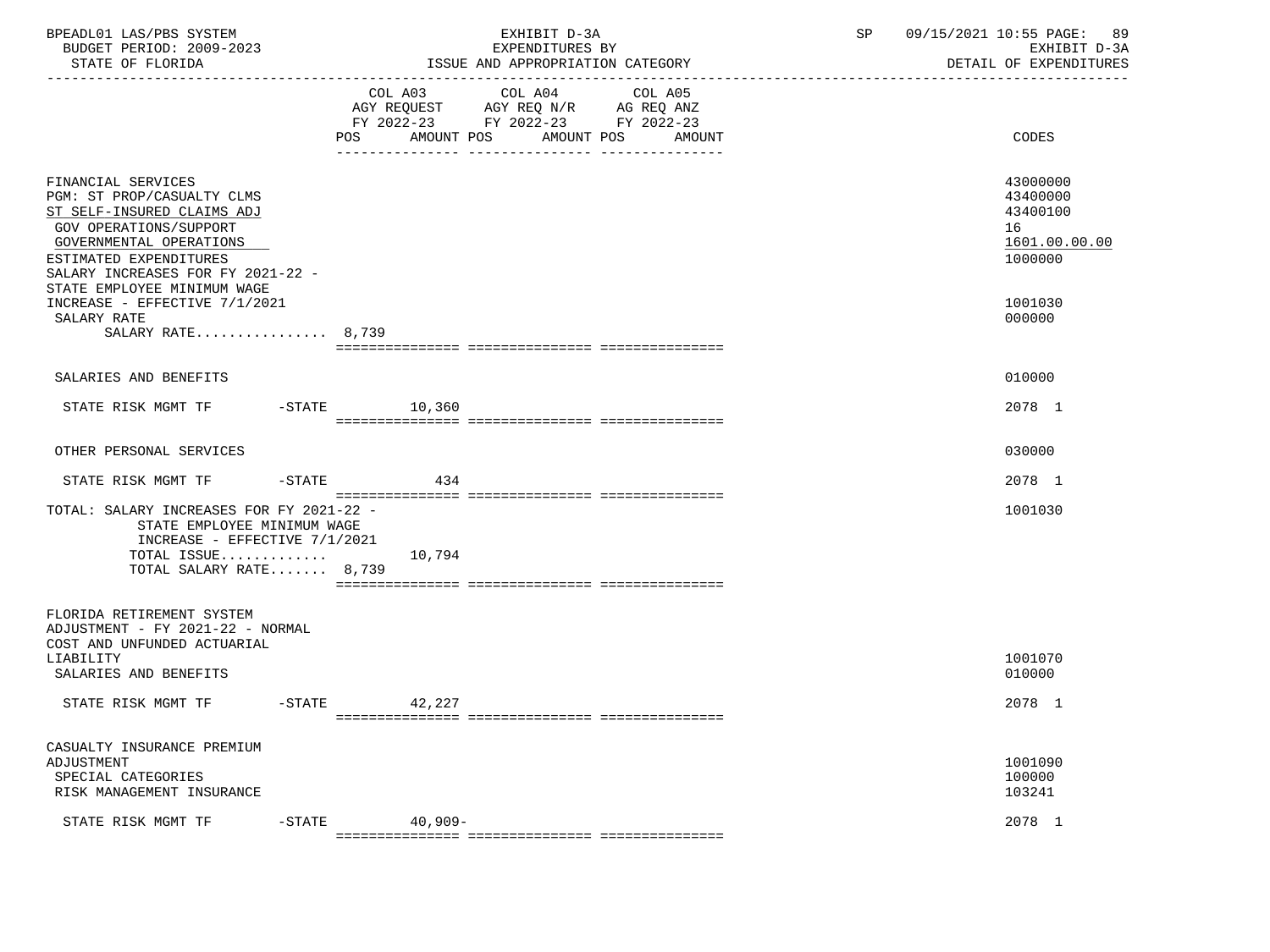| BPEADL01 LAS/PBS SYSTEM<br>BUDGET PERIOD: 2009-2023<br>STATE OF FLORIDA                                                                                                                                                                                             | EXHIBIT D-3A<br>EXPENDITURES BY<br>ISSUE AND APPROPRIATION CATEGORY                                                                         | SP<br>09/15/2021 10:55 PAGE: 90<br>EXHIBIT D-3A<br>DETAIL OF EXPENDITURES                         |
|---------------------------------------------------------------------------------------------------------------------------------------------------------------------------------------------------------------------------------------------------------------------|---------------------------------------------------------------------------------------------------------------------------------------------|---------------------------------------------------------------------------------------------------|
|                                                                                                                                                                                                                                                                     | COL A03 COL A04 COL A05<br>AGY REQUEST AGY REQ N/R AG REQ ANZ<br>FY 2022-23 FY 2022-23 FY 2022-23<br>AMOUNT POS AMOUNT POS<br>POS<br>AMOUNT | CODES                                                                                             |
| FINANCIAL SERVICES<br>PGM: ST PROP/CASUALTY CLMS<br>ST SELF-INSURED CLAIMS ADJ<br>GOV OPERATIONS/SUPPORT<br>GOVERNMENTAL OPERATIONS<br>ESTIMATED EXPENDITURES<br>REALLOCATION OF HUMAN RESOURCES<br>OUTSOURCING<br>SPECIAL CATEGORIES<br>TR/DMS/HR SVCS/STW CONTRCT |                                                                                                                                             | 43000000<br>43400000<br>43400100<br>16<br>1601.00.00.00<br>1000000<br>1005900<br>100000<br>107040 |
| STATE RISK MGMT TF -STATE 2,779-                                                                                                                                                                                                                                    |                                                                                                                                             | 2078 1                                                                                            |
| NONRECURRING EXPENDITURES<br>FLORIDA PLANNING, ACCOUNTING, AND<br>LEDGER MANAGEMENT (PALM) READINESS<br>SPECIAL CATEGORIES<br>FLAIR SYSTEM REPLACEMENT                                                                                                              |                                                                                                                                             | 2100000<br>2103008<br>100000<br>100781                                                            |
| STATE RISK MGMT TF -STATE 77,350-                                                                                                                                                                                                                                   |                                                                                                                                             | 2078 1                                                                                            |
| STATE ENTERPRISE INFORMATION<br>TECHNOLOGY<br>CONTINUATION: FLORIDA PLANNING,<br>ACCOUNTING, AND LEDGER MANAGEMENT<br>(PALM) READINESS<br>SPECIAL CATEGORIES<br>FLAIR SYSTEM REPLACEMENT                                                                            |                                                                                                                                             | 3610000<br>36108C0<br>100000<br>100781                                                            |
| STATE RISK MGMT TF -STATE 77,350                                                                                                                                                                                                                                    | 77,350                                                                                                                                      | 2078 1                                                                                            |
|                                                                                                                                                                                                                                                                     |                                                                                                                                             |                                                                                                   |
| AGENCY ISSUE NARRATIVE:<br>2022-2023 BUDGET YEAR NARRATIVE:                                                                                                                                                                                                         | IT COMPONENT? YES<br>The Division of Bigh Management maintaing a contractual agreement with Origani Bight IIC to provide for the annual     |                                                                                                   |

 The Division of Risk Management maintains a contractual agreement with Origami Risk, LLC to provide for the annual operation and maintenance of an Insurance Management System (IMS) used to manage program claims. Currently, the IMS utilizes a FLAIR interface that allows the Division to process claim payments directly through Central FLAIR. The Central and Departmental FLAIR Replacement Wave of the PALM Project is scheduled to occur on July 1, 2024, with design and development occurring in FY 2021-22 and FY 2022-23. Prior to implementation, the Division will need additional spending authority to purchase any additional integration and support hours required to modify the current IMS interface from FLAIR to Florida PALM.

 This issue requests an additional 77,350 in the Florida Accounting Information Resource (FLAIR) System Replacement category. This increase will allow the Division to purchase up to an additional 350 integration and support hours, as needed, to transition the IMS interface from FLAIR to Florida PALM. \*\*\*\*\*\*\*\*\*\*\*\*\*\*\*\*\*\*\*\*\*\*\*\*\*\*\*\*\*\*\*\*\*\*\*\*\*\*\*\*\*\*\*\*\*\*\*\*\*\*\*\*\*\*\*\*\*\*\*\*\*\*\*\*\*\*\*\*\*\*\*\*\*\*\*\*\*\*\*\*\*\*\*\*\*\*\*\*\*\*\*\*\*\*\*\*\*\*\*\*\*\*\*\*\*\*\*\*\*\*\*\*\*\*\*\*\*\*\*\*\*\*\*\*\*\*\*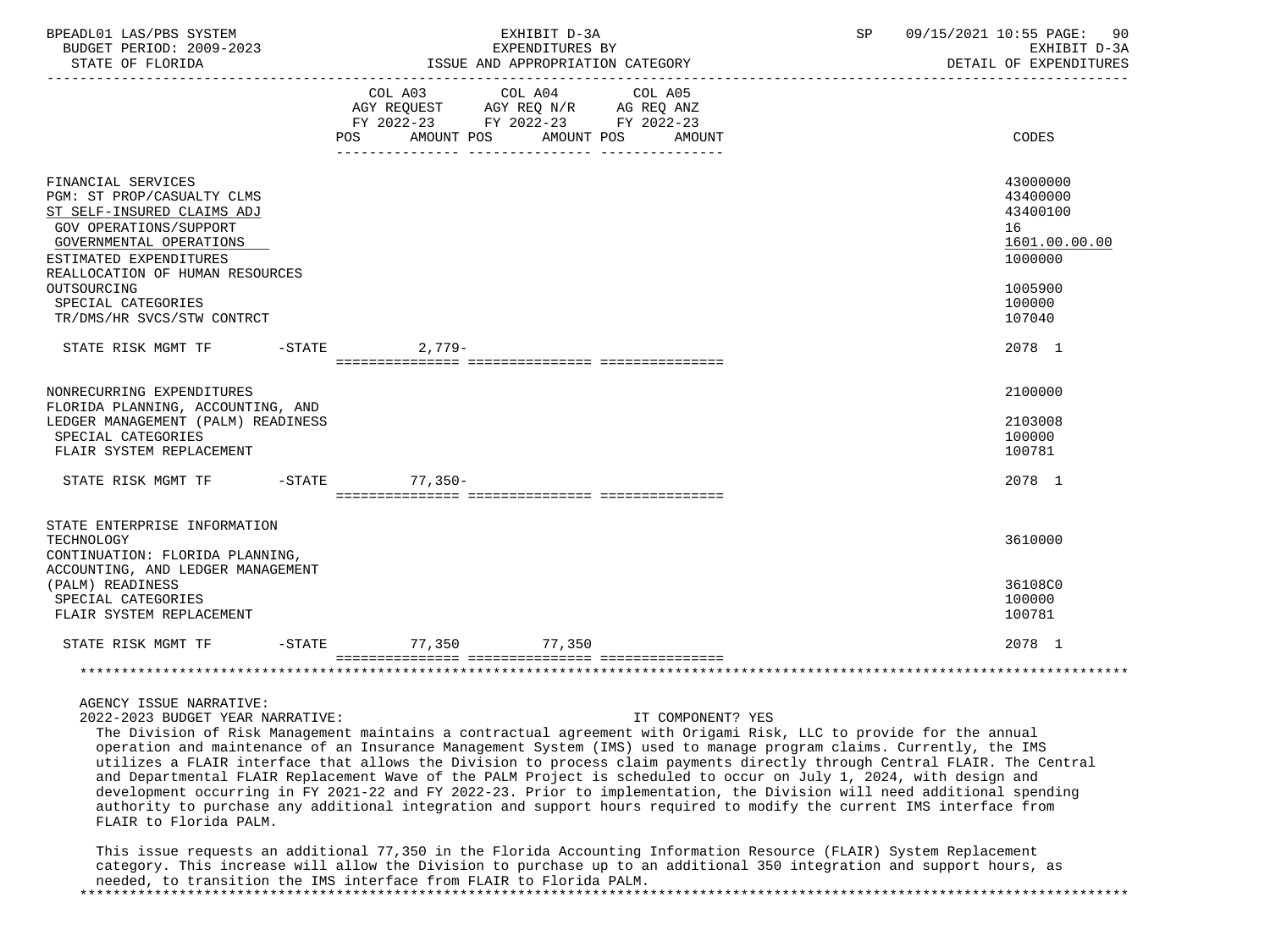| BPEADL01 LAS/PBS SYSTEM<br>BUDGET PERIOD: 2009-2023<br>STATE OF FLORIDA                                                                                                                                                           | EXHIBIT D-3A<br>EXPENDITURES BY<br>ISSUE AND APPROPRIATION CATEGORY |                                                                                                                                       |  | 09/15/2021 10:55 PAGE: 91<br>SP<br>EXHIBIT D-3A<br>DETAIL OF EXPENDITURES |  |                                                                                         |
|-----------------------------------------------------------------------------------------------------------------------------------------------------------------------------------------------------------------------------------|---------------------------------------------------------------------|---------------------------------------------------------------------------------------------------------------------------------------|--|---------------------------------------------------------------------------|--|-----------------------------------------------------------------------------------------|
|                                                                                                                                                                                                                                   |                                                                     | COL A03 COL A04 COL A05<br>AGY REQUEST AGY REQ N/R AG REQ ANZ<br>FY 2022-23 FY 2022-23 FY 2022-23<br>POS AMOUNT POS AMOUNT POS AMOUNT |  |                                                                           |  | CODES                                                                                   |
| FINANCIAL SERVICES<br>PGM: ST PROP/CASUALTY CLMS<br>ST SELF-INSURED CLAIMS ADJ<br>GOV OPERATIONS/SUPPORT<br>GOVERNMENTAL OPERATIONS<br>PROGRAM ISSUES<br>INCREASE CONTRACTED SERVICES FOR<br>INVESTIGATIONS<br>SPECIAL CATEGORIES |                                                                     |                                                                                                                                       |  |                                                                           |  | 43000000<br>43400000<br>43400100<br>16<br>1601.00.00.00<br>4000000<br>4000430<br>100000 |
| CONTRACTED SERVICES<br>STATE RISK MGMT TF<br>$-$ STATE                                                                                                                                                                            | 53,550                                                              |                                                                                                                                       |  |                                                                           |  | 100777<br>2078 1                                                                        |
|                                                                                                                                                                                                                                   |                                                                     |                                                                                                                                       |  |                                                                           |  |                                                                                         |

2022-2023 BUDGET YEAR NARRATIVE: IT COMPONENT? NO

 The Bureau of State Employee Workers' Compensation Claims within the Division of Risk Management, is responsible for adjusting claims for state employees who are injured on the job. This includes payment of medical, indemnity, and death benefits; determination of compensability; and litigation management compensation claims. The Division currently contracts with a vendor to provide investigative services.

 The initial investigative services contract was executed in May 2013 with a four (4) year contract term and a four (4) year renewal option. A four (4) year contract renewal executed in 2017 extended the contract to 2021. A six-month extension, executed March 2021, extended the final contract expiration date to November 12, 2021. The Division is in the process of re-procuring services. This Legislative Budget Request establishes a placeholder for any second-year (FY 2022-2023) cost escalator negotiated into the contract. The estimated increase of 2.7% is based upon the last annual increase established under the current contract. The "placeholder" amount will be updated upon the completion of the procurement process and execution of the resulting contract.

| Description                                                  | FY 22-23  | FY 22-23<br>With Cost Escalator | Difference |
|--------------------------------------------------------------|-----------|---------------------------------|------------|
| Investigative and Non Hurricane Claims<br>Adjusting Services | 3,398,193 | 3,451,714                       | 53,521     |

 This issue requests 53,550 in additional Contracted Services authority is from the State Risk Management Trust Fund within the Self-Insured Claims Adjustment budget entity. \*\*\*\*\*\*\*\*\*\*\*\*\*\*\*\*\*\*\*\*\*\*\*\*\*\*\*\*\*\*\*\*\*\*\*\*\*\*\*\*\*\*\*\*\*\*\*\*\*\*\*\*\*\*\*\*\*\*\*\*\*\*\*\*\*\*\*\*\*\*\*\*\*\*\*\*\*\*\*\*\*\*\*\*\*\*\*\*\*\*\*\*\*\*\*\*\*\*\*\*\*\*\*\*\*\*\*\*\*\*\*\*\*\*\*\*\*\*\*\*\*\*\*\*\*\*\*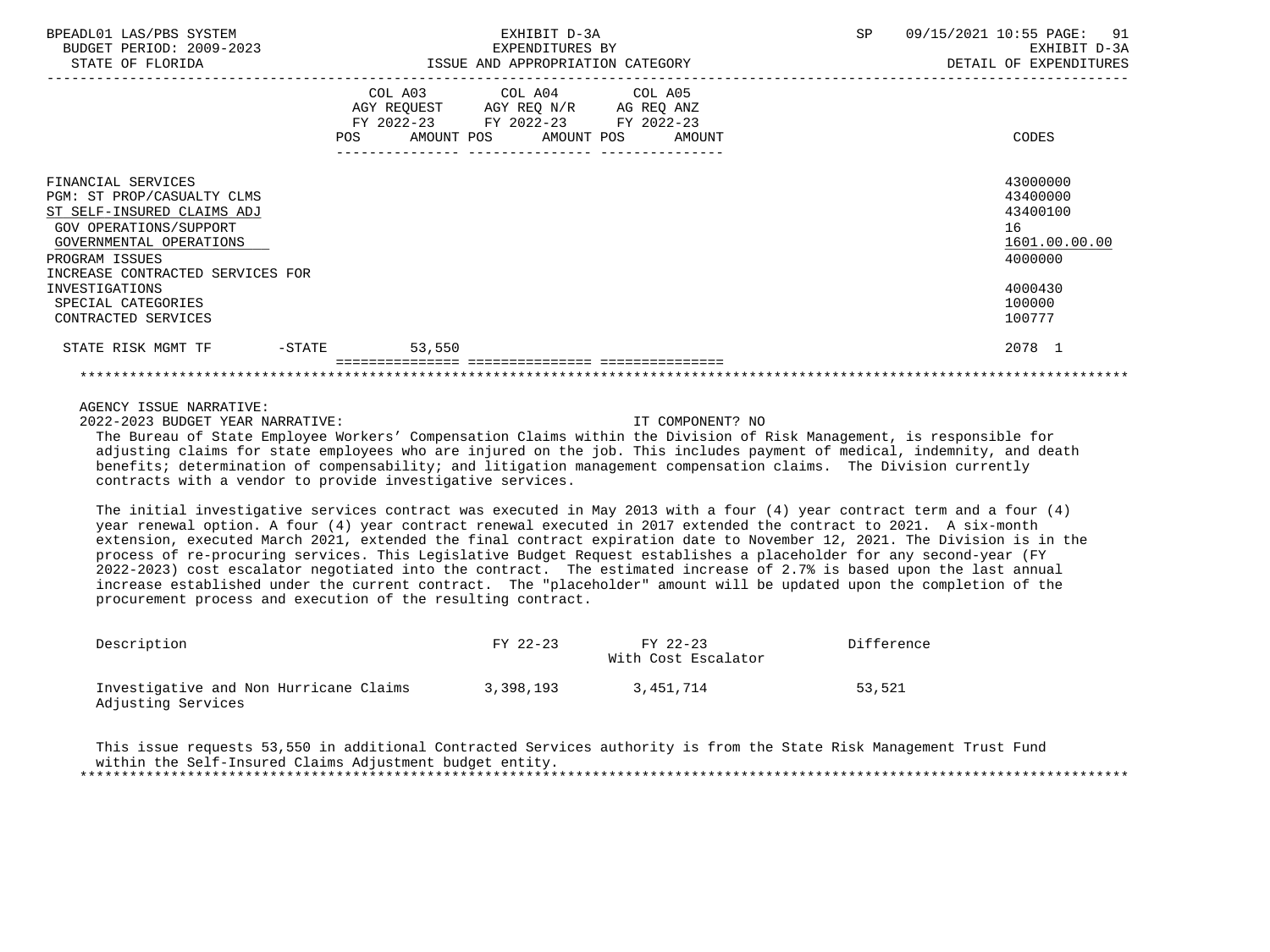| BPEADL01 LAS/PBS SYSTEM<br>BUDGET PERIOD: 2009-2023<br>STATE OF FLORIDA                                                                                                              | EXHIBIT D-3A<br>EXPENDITURES BY                                                                                                                                                                                                              | ISSUE AND APPROPRIATION CATEGORY | SP | 09/15/2021 10:55 PAGE: 92<br>EXHIBIT D-3A<br>DETAIL OF EXPENDITURES |
|--------------------------------------------------------------------------------------------------------------------------------------------------------------------------------------|----------------------------------------------------------------------------------------------------------------------------------------------------------------------------------------------------------------------------------------------|----------------------------------|----|---------------------------------------------------------------------|
|                                                                                                                                                                                      | COL A03 COL A04 COL A05<br>AGY REQUEST AGY REQ N/R AG REQ ANZ<br>FY 2022-23 FY 2022-23 FY 2022-23<br>AMOUNT POS AMOUNT POS<br>POS FOR THE POST OF THE STATE STATE STATE STATE STATE STATE STATE STATE STATE STATE STATE STATE STATE STATE ST | AMOUNT                           |    | CODES                                                               |
| FINANCIAL SERVICES<br>PGM: ST PROP/CASUALTY CLMS<br>ST SELF-INSURED CLAIMS ADJ<br>GOV OPERATIONS/SUPPORT<br>GOVERNMENTAL OPERATIONS<br>PROGRAM ISSUES<br>INCREASE CONTRACTED MEDICAL |                                                                                                                                                                                                                                              |                                  |    | 43000000<br>43400000<br>43400100<br>16<br>1601.00.00.00<br>4000000  |
| SERVICES - MEDICAL BILL REVIEW<br>SPECIAL CATEGORIES<br>CONTRACTED MED SVCS                                                                                                          |                                                                                                                                                                                                                                              |                                  |    | 4000670<br>100000<br>100907                                         |
|                                                                                                                                                                                      |                                                                                                                                                                                                                                              |                                  |    | 2078 1                                                              |
|                                                                                                                                                                                      |                                                                                                                                                                                                                                              |                                  |    |                                                                     |

2022-2023 BUDGET YEAR NARRATIVE: IT COMPONENT? NO

 The Division of Risk Management utilizes the services of a contracted vendor to provide medical bill review and pricing, utilization reviews, and Preferred Provider Organization (PPO) pricing utilization services.

 The current vendor contract for medical bill review services will expire in September 2023. As a 90-day transition period will be needed if a new vendor is selected, the expected contract execution will occur in June 2023 in the 2022/2023 fiscal year.

 It is anticipated there will be an increase in service fees resulting from the re-procurement of the medical bill review contract. The estimated budget request for this issue represents a 10% increase of the current projected FY 2022-23 service and utilization review fees. PPO pricing utilization services are a unique service feature offered by the current medical bill review vendor. PPO fees are a function of cost savings and PPO services can be stopped or restarted at the discretion of the Division. It is unclear if similar services will be available should a new vendor be selected during re-procurement. Until availability of similar PPO services can be determined, the current estimates of PPO services fees are maintained at \$1,000,000.

| Description         | FY 22-23  | FY 22-23 With<br>Re-Procurement 10% Increase | Difference |
|---------------------|-----------|----------------------------------------------|------------|
| Medical Bill Review | 856,740   | 942,414                                      | 85,674     |
| Utilization Reviews | 34,122    | 37,534                                       | 3,412      |
| PPO Services        | 1,000,000 | 1,000,000                                    |            |
| Total               | 1,890,862 | 1,979,948                                    | 89,086     |

 This issue requests 89,086 in additional budget authority in the Contracted Medical Services category from the State Risk Management Trust Fund within the State Self-Insured Claims Adjustment budget entity. \*\*\*\*\*\*\*\*\*\*\*\*\*\*\*\*\*\*\*\*\*\*\*\*\*\*\*\*\*\*\*\*\*\*\*\*\*\*\*\*\*\*\*\*\*\*\*\*\*\*\*\*\*\*\*\*\*\*\*\*\*\*\*\*\*\*\*\*\*\*\*\*\*\*\*\*\*\*\*\*\*\*\*\*\*\*\*\*\*\*\*\*\*\*\*\*\*\*\*\*\*\*\*\*\*\*\*\*\*\*\*\*\*\*\*\*\*\*\*\*\*\*\*\*\*\*\*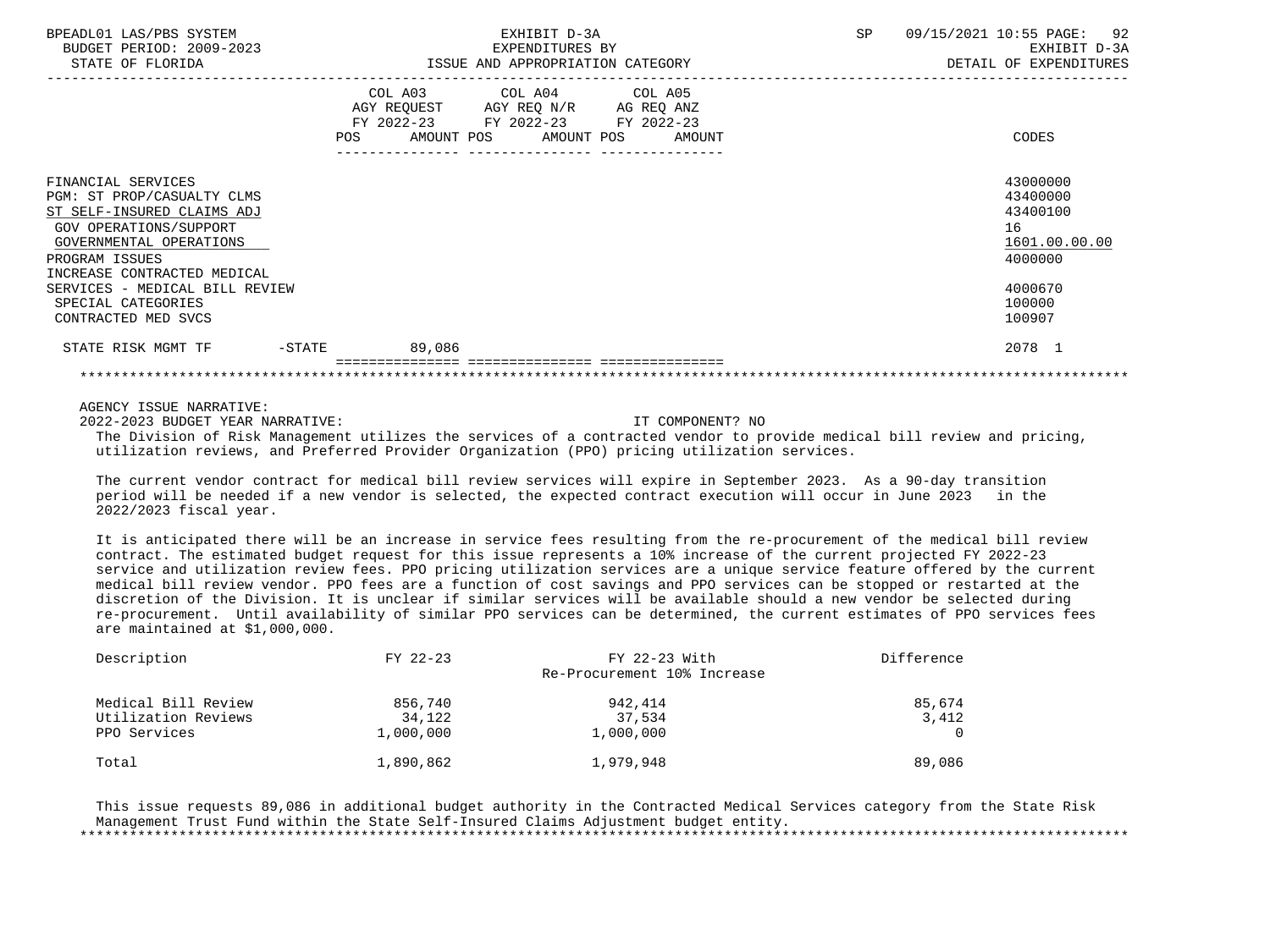| BPEADL01 LAS/PBS SYSTEM<br>BUDGET PERIOD: 2009-2023<br>STATE OF FLORIDA                                                                                                                                           | EXHIBIT D-3A<br>EXPENDITURES BY<br>ISSUE AND APPROPRIATION CATEGORY |                                                                                                                                                                              |  | SP | 09/15/2021 10:55 PAGE: 93<br>EXHIBIT D-3A<br>DETAIL OF EXPENDITURES |                                                                    |
|-------------------------------------------------------------------------------------------------------------------------------------------------------------------------------------------------------------------|---------------------------------------------------------------------|------------------------------------------------------------------------------------------------------------------------------------------------------------------------------|--|----|---------------------------------------------------------------------|--------------------------------------------------------------------|
|                                                                                                                                                                                                                   |                                                                     | COL A03 COL A04 COL A05<br>AGY REQUEST AGY REQ N/R AG REQ ANZ<br>FY 2022-23 FY 2022-23 FY 2022-23<br>POS AMOUNT POS AMOUNT POS AMOUNT<br>___________________________________ |  |    |                                                                     | CODES                                                              |
| FINANCIAL SERVICES<br>PGM: ST PROP/CASUALTY CLMS<br>ST SELF-INSURED CLAIMS ADJ<br>GOV OPERATIONS/SUPPORT<br>GOVERNMENTAL OPERATIONS<br>PROGRAM ISSUES<br>DIVISION OF RISK MANAGEMENT<br>INCREASE FOR MEDICAL CASE |                                                                     |                                                                                                                                                                              |  |    |                                                                     | 43000000<br>43400000<br>43400100<br>16<br>1601.00.00.00<br>4000000 |
| MANAGEMENT<br>SPECIAL CATEGORIES<br>CONTRACTED MED SVCS                                                                                                                                                           |                                                                     |                                                                                                                                                                              |  |    |                                                                     | 4000760<br>100000<br>100907                                        |
| STATE RISK MGMT TF -STATE 1,802,344 700,000                                                                                                                                                                       |                                                                     |                                                                                                                                                                              |  |    |                                                                     | 2078 1                                                             |
|                                                                                                                                                                                                                   |                                                                     |                                                                                                                                                                              |  |    |                                                                     |                                                                    |

2022-2023 BUDGET YEAR NARRATIVE: IT COMPONENT? NO

 The Division of Risk Management is responsible for the management of claims reported by or against state agencies and universities for coverage under the self-insurance fund known as the "State Risk Management Trust Fund". The Division provides workers' compensation coverage to more than 202,000 employees.

 The Division utilizes the services of a contracted vendor to provide medical case management services. These services include the operation of a call center 24 hours/day, 365 day per year. The call center documents the First Report of Injury of state employees and submits an electronic data file to the division. The telephonic case manager provides the initial triage and direct the employee where to go for initial treatment. The medical case manager authorizes initial medical treatment, provides utilization reviews such as hospital pre-certifications and concurrent reviews. This is a "placeholder" for the re-procurement of medical case management services. The current vendor contract for medical case management will expire in March 2023. As a 90-day transition period will be needed if a new vendor is selected, the expected contract execution will occur in December 2022. Estimated service fees from re-procurement will not be known until the best and final offers are presented.

 It is anticipated there will be an increase in service fees resulting from the re-procurement of the medical case management contract. The estimated increase of 1,802,344 represents 1,102,344 for 10% increase over projected FY 2022-2023 medical case management fees, and 700,000 in non-recurring budget for anticipated implementation fees if a new vendor is selected.

| Description                           | FY 22-23   | FY 22-23 with<br>Re-Procurement 10% Increase |                      |  |
|---------------------------------------|------------|----------------------------------------------|----------------------|--|
| Medical Bill Review<br>Implementation | 11,023,440 | 12,125,784<br>700,000                        | 1,102,344<br>700,000 |  |
| Total                                 | 11,023,440 | 12,825,784                                   | 1,802,344            |  |

 This issue requests 1,802,344 in additional budget authority in the Contracted Medical Services category from the State Risk Management Trust Fund within the State Self-Insured Claims Adjustment budget entity. \*\*\*\*\*\*\*\*\*\*\*\*\*\*\*\*\*\*\*\*\*\*\*\*\*\*\*\*\*\*\*\*\*\*\*\*\*\*\*\*\*\*\*\*\*\*\*\*\*\*\*\*\*\*\*\*\*\*\*\*\*\*\*\*\*\*\*\*\*\*\*\*\*\*\*\*\*\*\*\*\*\*\*\*\*\*\*\*\*\*\*\*\*\*\*\*\*\*\*\*\*\*\*\*\*\*\*\*\*\*\*\*\*\*\*\*\*\*\*\*\*\*\*\*\*\*\*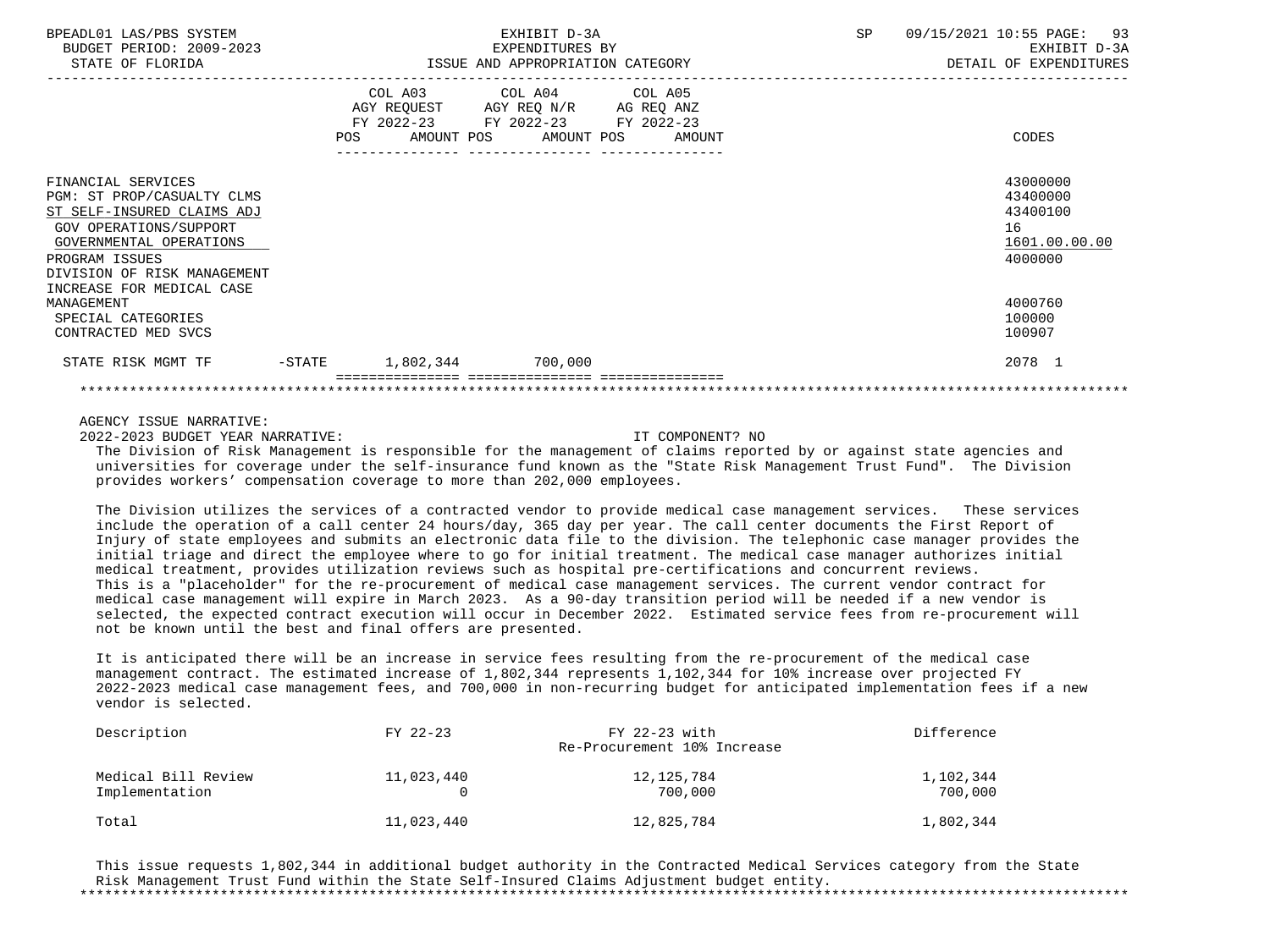| BPEADL01 LAS/PBS SYSTEM<br>BUDGET PERIOD: 2009-2023<br>STATE OF FLORIDA                                                                                                              |          | ISSUE AND APPROPRIATION CATEGORY                                                                                                      | EXPENDITURES BY | EXHIBIT D-3A |  | SP | 09/15/2021 10:55 PAGE: 94<br>EXHIBIT D-3A<br>DETAIL OF EXPENDITURES |  |
|--------------------------------------------------------------------------------------------------------------------------------------------------------------------------------------|----------|---------------------------------------------------------------------------------------------------------------------------------------|-----------------|--------------|--|----|---------------------------------------------------------------------|--|
|                                                                                                                                                                                      |          | COL A03 COL A04 COL A05<br>AGY REQUEST AGY REQ N/R AG REQ ANZ<br>FY 2022-23 FY 2022-23 FY 2022-23<br>POS AMOUNT POS AMOUNT POS AMOUNT |                 |              |  |    | CODES                                                               |  |
| FINANCIAL SERVICES<br>PGM: ST PROP/CASUALTY CLMS<br>ST SELF-INSURED CLAIMS ADJ<br>GOV OPERATIONS/SUPPORT<br>GOVERNMENTAL OPERATIONS<br>PROGRAM ISSUES<br>CONTRACTED MEDICAL SERVICES |          |                                                                                                                                       |                 |              |  |    | 43000000<br>43400000<br>43400100<br>16<br>1601.00.00.00<br>4000000  |  |
| CONTRACT INCREASE<br>SPECIAL CATEGORIES<br>CONTRACTED MED SVCS                                                                                                                       |          |                                                                                                                                       |                 |              |  |    | 4000790<br>100000<br>100907                                         |  |
| STATE RISK MGMT TF                                                                                                                                                                   | $-STATE$ | 276,405                                                                                                                               |                 |              |  |    | 2078 1                                                              |  |

\*\*\*\*\*\*\*\*\*\*\*\*\*\*\*\*\*\*\*\*\*\*\*\*\*\*\*\*\*\*\*\*\*\*\*\*\*\*\*\*\*\*\*\*\*\*\*\*\*\*\*\*\*\*\*\*\*\*\*\*\*\*\*\*\*\*\*\*\*\*\*\*\*\*\*\*\*\*\*\*\*\*\*\*\*\*\*\*\*\*\*\*\*\*\*\*\*\*\*\*\*\*\*\*\*\*\*\*\*\*\*\*\*\*\*\*\*\*\*\*\*\*\*\*\*\*\*

=============== =============== ===============

# AGENCY ISSUE NARRATIVE:

2022-2023 BUDGET YEAR NARRATIVE: IT COMPONENT? NO

 The Division of Risk Management maintains contractual relationships with various vendors to provide medical services related to the workers' compensation program for state and university employees. These medical services contracts are for medical case management (MCM), pharmacy benefits management (PBM), and medical bill review (MBR) services, which includes access to the MBR provider's preferred provider organization (PPO) network. For the Division to meet its contractual obligations and continue to provide workers' compensation benefits to injured workers, additional budget is requested in the Contracted Medical Services category to account for projected increases in contracted medical service costs.

 In March 2019, the MCM contract was renewed for a three (3) year term. Contract terms and conditions allow for cost escalators each year of the renewal. The cost escalator is applied in April of each year and is based upon the annual Consumer Price Index (CPI), with a cap of 2% and a floor of 1%. The projected FY 2021-2022 service fees assume an additional 1.4% based upon the annual Consumer Price Index published January 2021. The 2% cap was used to estimate FY 2022-2023. Additional increases in service fees are addressed in a separate LBR placeholder (4000760) for the MCM re-procurement.

 The FY 2022-2023 projections for the PBM service fees maintain the FY 2021-2022 fee projections due to the upcoming re-procurement of PBM services. Potential increases in service fees were addressed in a separate LBR PBM re-procurement placeholder submitted for the 2020-2021 GAA. Both the 2020-2021 and the 2021-2022 GAA contains language authorizing the competitive procurement of PBM services.

 The MBR contract provides medical bill review, utilization review, and PPO Network services. The Division recently negotiated an extension of the current contract. It will expire in September 2023. There is a 1.93% rate increase in the second year of the two (2) renewal being pursued by the Division. There is no rate increase for the first year. Utilization review and PPO fees projections maintain the same level of service provided and expenditures paid in FY 2020-2021. A separate LBR placeholder has been submitted (4000670) for a MBR re-procurement that will be initiated during FY 2022-2023.

| Description             | FY 22-23   | FY 22-23<br>With Cost Escalator | Difference |
|-------------------------|------------|---------------------------------|------------|
| Medical Case Management | 10,760,563 | 11,023,440                      | 262,877    |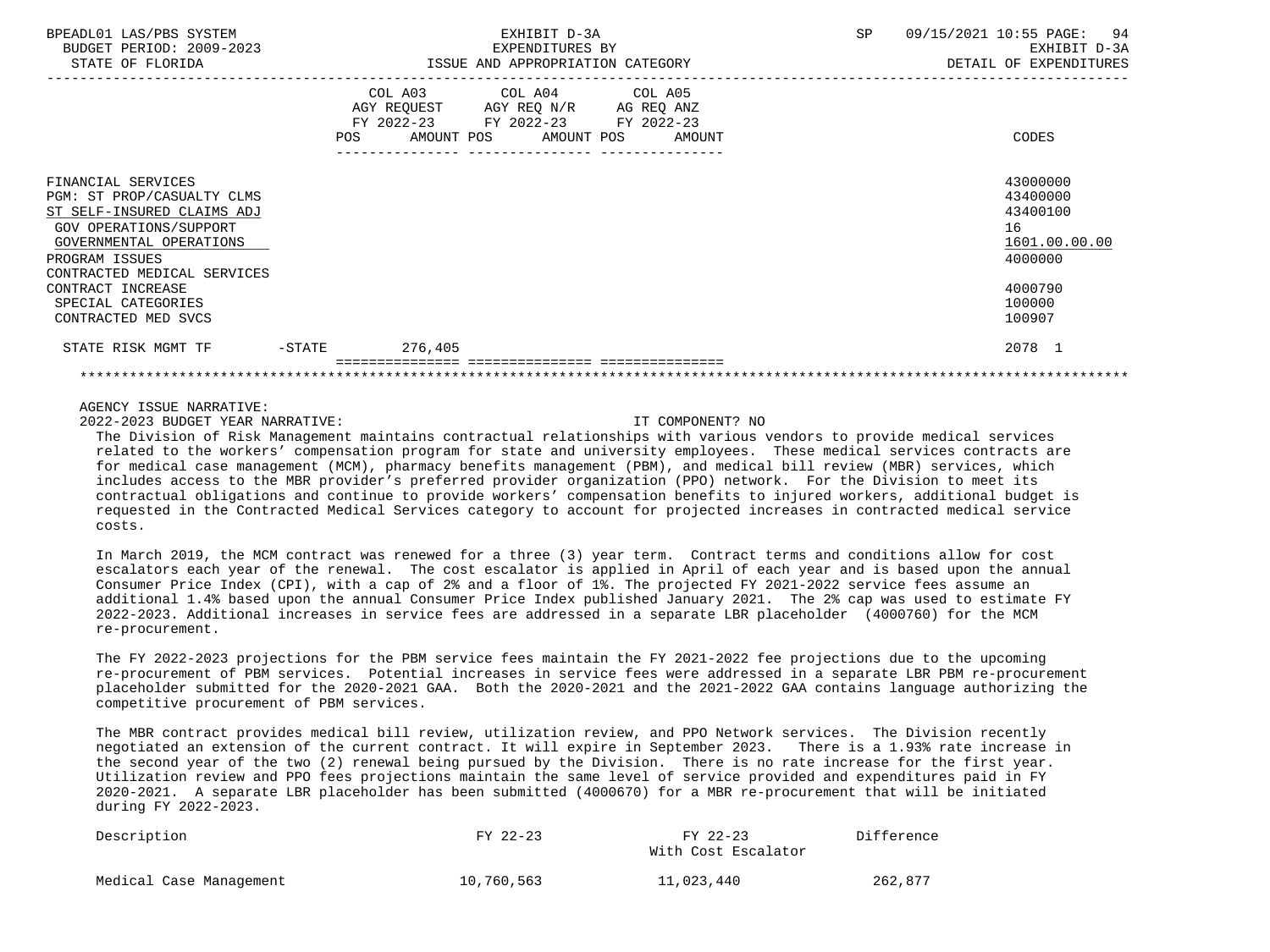| BPEADL01 LAS/PBS SYSTEM<br>BUDGET PERIOD: 2009-2023<br>STATE OF FLORIDA                                                                                                                                   | EXHIBIT D-3A<br>EXPENDITURES BY<br>ISSUE AND APPROPRIATION CATEGORY                                            |                                                                                                   |                                               | SP                | 09/15/2021 10:55 PAGE: 95<br>EXHIBIT D-3A<br>DETAIL OF EXPENDITURES           |
|-----------------------------------------------------------------------------------------------------------------------------------------------------------------------------------------------------------|----------------------------------------------------------------------------------------------------------------|---------------------------------------------------------------------------------------------------|-----------------------------------------------|-------------------|-------------------------------------------------------------------------------|
|                                                                                                                                                                                                           | POS FOR THE POST OF THE STATE STATE STATE STATE STATE STATE STATE STATE STATE STATE STATE STATE STATE STATE ST | COL A03 COL A04 COL A05<br>AGY REQUEST AGY REQ N/R AG REQ ANZ<br>FY 2022-23 FY 2022-23 FY 2022-23 | AMOUNT POS AMOUNT POS AMOUNT                  |                   | CODES                                                                         |
| FINANCIAL SERVICES<br>PGM: ST PROP/CASUALTY CLMS<br>ST SELF-INSURED CLAIMS ADJ<br>GOV OPERATIONS/SUPPORT<br>GOVERNMENTAL OPERATIONS<br>PROGRAM ISSUES<br>CONTRACTED MEDICAL SERVICES<br>CONTRACT INCREASE |                                                                                                                |                                                                                                   |                                               |                   | 43000000<br>43400000<br>43400100<br>16<br>1601.00.00.00<br>4000000<br>4000790 |
| Pharmacy Benefits Management 3,808,807 3,808,807<br>Medical Bill and Utilization Reviews<br>PPO Network Utilization<br>Total                                                                              |                                                                                                                | 877,334<br>1,000,000                                                                              | 890, 862<br>1,000,000<br>6,446,704 16,723,109 | 13,528<br>276,405 |                                                                               |
| The result is a projected increase in expenditures of \$276,405 for FY 2022-2023 from the Contracted Medical Services<br>Category.                                                                        |                                                                                                                |                                                                                                   |                                               |                   |                                                                               |

 This request of 276,405 is an increase in the Contracted Medical Services Category authority from the State Risk Management Trust Fund within the State Self-Insured Claims Adjustment budget entity. \*\*\*\*\*\*\*\*\*\*\*\*\*\*\*\*\*\*\*\*\*\*\*\*\*\*\*\*\*\*\*\*\*\*\*\*\*\*\*\*\*\*\*\*\*\*\*\*\*\*\*\*\*\*\*\*\*\*\*\*\*\*\*\*\*\*\*\*\*\*\*\*\*\*\*\*\*\*\*\*\*\*\*\*\*\*\*\*\*\*\*\*\*\*\*\*\*\*\*\*\*\*\*\*\*\*\*\*\*\*\*\*\*\*\*\*\*\*\*\*\*\*\*\*\*\*\*

| TOTAL: GOVERNMENTAL OPERATIONS |        |         | 1601.00.00.00 |
|--------------------------------|--------|---------|---------------|
| BY FUND TYPE                   |        |         |               |
|                                | 116.00 |         |               |
| TRUST FUNDS 78,837,972         |        | 777,350 | 2000          |
| SALARY RATE $5,455,661$        |        |         |               |
|                                |        |         |               |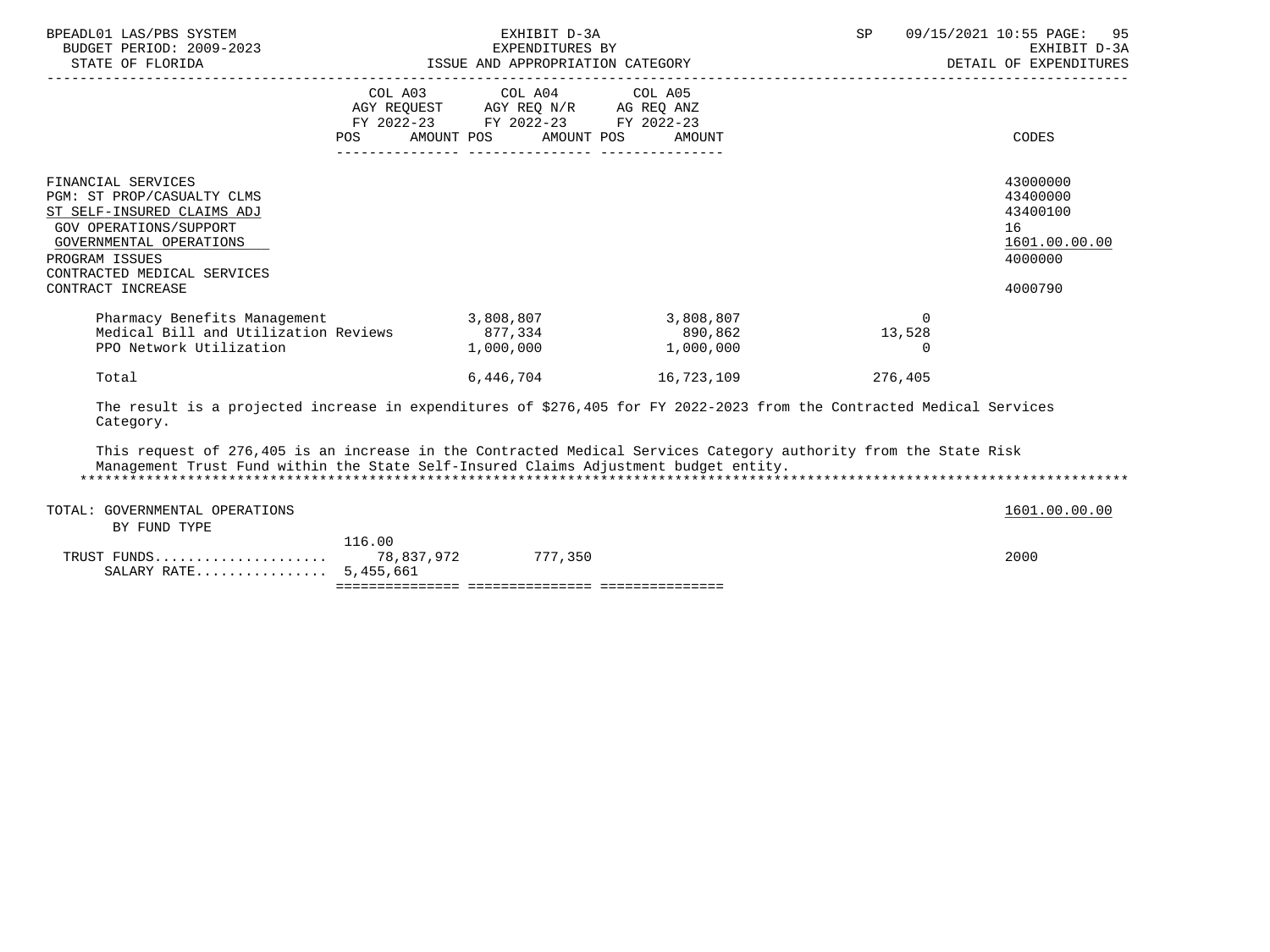| BPEADL01 LAS/PBS SYSTEM<br>BUDGET PERIOD: 2009-2023<br>STATE OF FLORIDA                                                                                                                                                                |           |                            | EXHIBIT D-3A<br>EXPENDITURES BY<br>ISSUE AND APPROPRIATION CATEGORY                                                                   | SP | 09/15/2021 10:55 PAGE: 96<br>EXHIBIT D-3A<br>DETAIL OF EXPENDITURES                     |
|----------------------------------------------------------------------------------------------------------------------------------------------------------------------------------------------------------------------------------------|-----------|----------------------------|---------------------------------------------------------------------------------------------------------------------------------------|----|-----------------------------------------------------------------------------------------|
|                                                                                                                                                                                                                                        |           |                            | COL A03 COL A04 COL A05<br>AGY REQUEST AGY REQ N/R AG REQ ANZ<br>FY 2022-23 FY 2022-23 FY 2022-23<br>POS AMOUNT POS AMOUNT POS AMOUNT |    | CODES                                                                                   |
| FINANCIAL SERVICES<br>PGM: LICNSNG/CNSMER PROTEC<br>INSURANCE CO REHAB/LIQDATN<br>PUBLIC PROTECTION<br>REGULATION AND LICENSING<br>ESTIMATED EXPENDITURES<br>ESTIMATED EXPENDITURES - OPERATIONS<br>SALARY RATE<br>SALARY RATE 361,829 |           |                            |                                                                                                                                       |    | 43000000<br>43500000<br>43500100<br>12<br>1204.00.00.00<br>1000000<br>1001000<br>000000 |
| SALARIES AND BENEFITS                                                                                                                                                                                                                  |           |                            |                                                                                                                                       |    | 010000                                                                                  |
| INSURANCE REG TF                                                                                                                                                                                                                       |           | 1.00<br>$-$ STATE 221, 744 |                                                                                                                                       |    | 2393 1                                                                                  |
| OTHER PERSONAL SERVICES                                                                                                                                                                                                                |           |                            |                                                                                                                                       |    | 030000                                                                                  |
| INSURANCE REG TF                                                                                                                                                                                                                       |           | $-STATE$ 14,771            |                                                                                                                                       |    | 2393 1                                                                                  |
| EXPENSES                                                                                                                                                                                                                               |           |                            |                                                                                                                                       |    | 040000                                                                                  |
| INSURANCE REG TF -STATE 380,484                                                                                                                                                                                                        |           |                            |                                                                                                                                       |    | 2393 1                                                                                  |
| SPECIAL CATEGORIES<br>CONTRACTED SERVICES                                                                                                                                                                                              |           |                            |                                                                                                                                       |    | 100000<br>100777                                                                        |
|                                                                                                                                                                                                                                        |           |                            |                                                                                                                                       |    | 2393 1                                                                                  |
| RISK MANAGEMENT INSURANCE                                                                                                                                                                                                              |           |                            |                                                                                                                                       |    | 103241                                                                                  |
| INSURANCE REG TF                                                                                                                                                                                                                       |           | $-$ STATE 40,044           |                                                                                                                                       |    | 2393 1                                                                                  |
| LEASE/PURCHASE/EQUIPMENT                                                                                                                                                                                                               |           |                            |                                                                                                                                       |    | 105281                                                                                  |
| INSURANCE REG TF                                                                                                                                                                                                                       | $-$ STATE | 39,000                     |                                                                                                                                       |    | 2393 1                                                                                  |
| TR/DMS/HR SVCS/STW CONTRCT                                                                                                                                                                                                             |           |                            |                                                                                                                                       |    | 107040                                                                                  |
| INSURANCE REG TF                                                                                                                                                                                                                       | $-STATE$  | 1,530                      |                                                                                                                                       |    | 2393 1                                                                                  |
|                                                                                                                                                                                                                                        |           |                            |                                                                                                                                       |    |                                                                                         |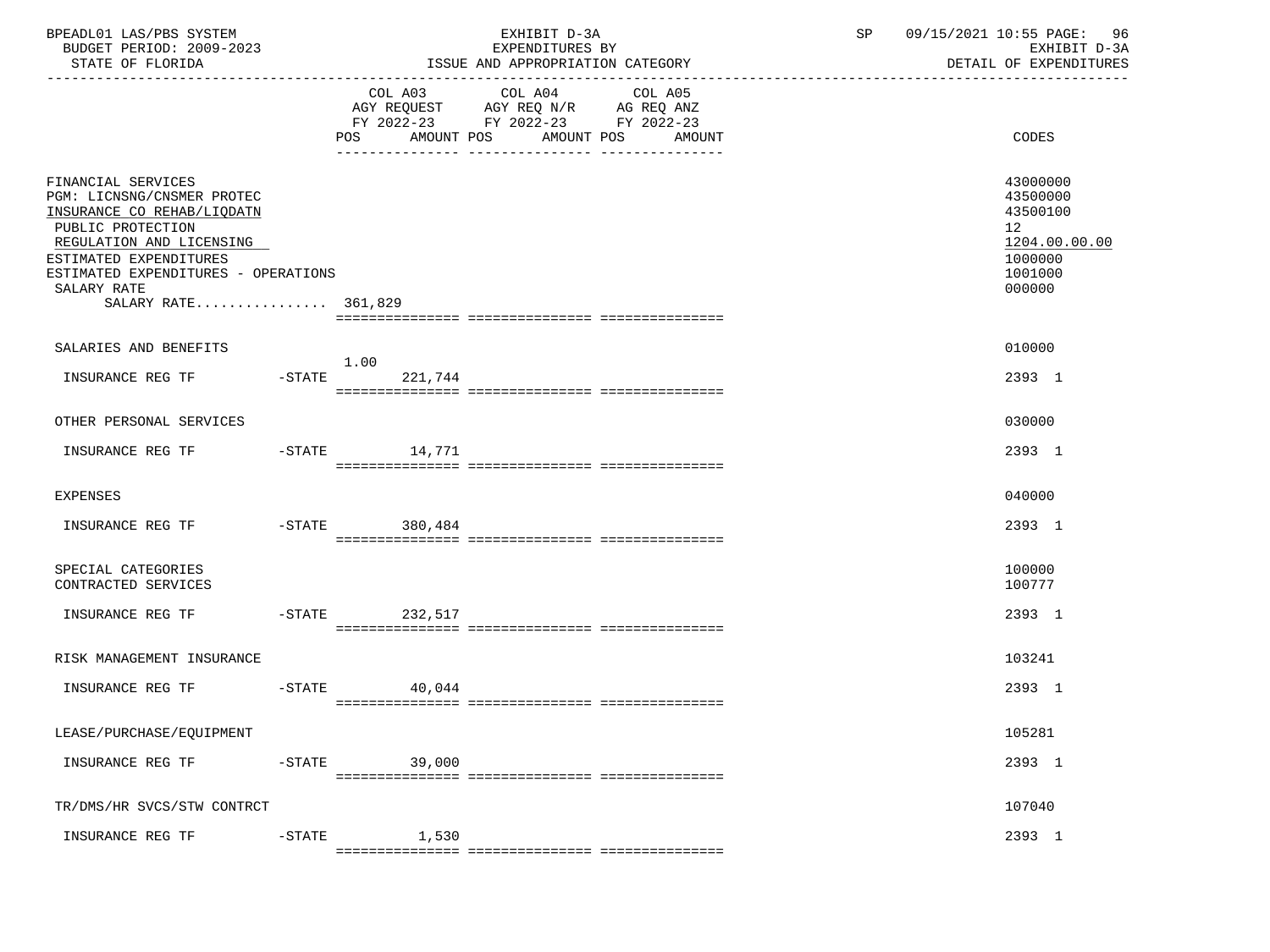| BPEADL01 LAS/PBS SYSTEM<br>BUDGET PERIOD: 2009-2023<br>STATE OF FLORIDA                                                                                                                          | EXHIBIT D-3A<br>EXPENDITURES BY<br>ISSUE AND APPROPRIATION CATEGORY                                                                   | SP | 09/15/2021 10:55 PAGE: 97<br>EXHIBIT D-3A<br>DETAIL OF EXPENDITURES           |  |
|--------------------------------------------------------------------------------------------------------------------------------------------------------------------------------------------------|---------------------------------------------------------------------------------------------------------------------------------------|----|-------------------------------------------------------------------------------|--|
|                                                                                                                                                                                                  | COL A03 COL A04 COL A05<br>AGY REQUEST AGY REQ N/R AG REQ ANZ<br>FY 2022-23 FY 2022-23 FY 2022-23<br>POS AMOUNT POS AMOUNT POS AMOUNT |    | CODES                                                                         |  |
| FINANCIAL SERVICES<br>PGM: LICNSNG/CNSMER PROTEC<br>INSURANCE CO REHAB/LIQDATN<br>PUBLIC PROTECTION<br>REGULATION AND LICENSING<br>ESTIMATED EXPENDITURES<br>ESTIMATED EXPENDITURES - OPERATIONS |                                                                                                                                       |    | 43000000<br>43500000<br>43500100<br>12<br>1204.00.00.00<br>1000000<br>1001000 |  |
| TOTAL: ESTIMATED EXPENDITURES - OPERATIONS<br>TOTAL POSITIONS 1.00<br>TOTAL ISSUE<br>TOTAL SALARY RATE 361,829                                                                                   | 930,090                                                                                                                               |    | 1001000                                                                       |  |
| SALARY INCREASES FOR FY 2021-22 -<br>STATE EMPLOYEE MINIMUM WAGE<br>INCREASE - EFFECTIVE 7/1/2021<br>OTHER PERSONAL SERVICES                                                                     |                                                                                                                                       |    | 1001030<br>030000                                                             |  |
|                                                                                                                                                                                                  |                                                                                                                                       |    | 2393 1                                                                        |  |
| FLORIDA RETIREMENT SYSTEM<br>ADJUSTMENT - FY 2021-22 - NORMAL<br>COST AND UNFUNDED ACTUARIAL<br>LIABILITY<br>SALARIES AND BENEFITS                                                               |                                                                                                                                       |    | 1001070<br>010000                                                             |  |
|                                                                                                                                                                                                  |                                                                                                                                       |    | 2393 1                                                                        |  |
| CASUALTY INSURANCE PREMIUM<br>ADJUSTMENT<br>SPECIAL CATEGORIES<br>RISK MANAGEMENT INSURANCE                                                                                                      |                                                                                                                                       |    | 1001090<br>100000<br>103241                                                   |  |
| INSURANCE REG TF                                                                                                                                                                                 | $-STATE$ 1,812-                                                                                                                       |    | 2393 1                                                                        |  |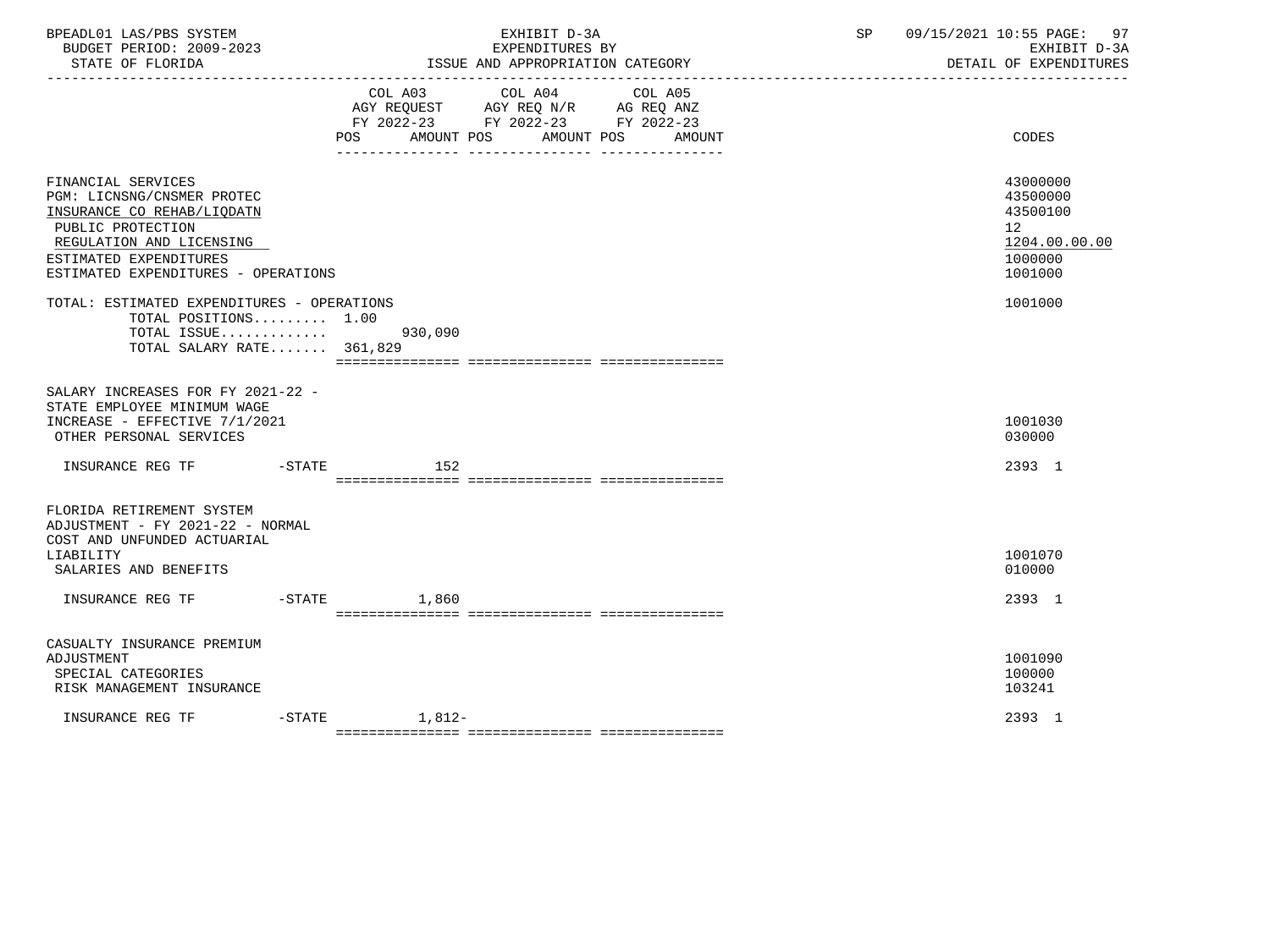| COL A03 COL A04 COL A05<br>AGY REQUEST AGY REQ N/R AG REQ ANZ<br>FY 2022-23 FY 2022-23 FY 2022-23<br>AMOUNT POS AMOUNT POS AMOUNT<br>CODES<br>POS FOR THE POST OF THE STATE STATE STATE STATE STATE STATE STATE STATE STATE STATE STATE STATE STATE STATE ST                                                                                                                      | 09/15/2021 10:55 PAGE: 98<br>EXHIBIT D-3A<br>DETAIL OF EXPENDITURES |
|-----------------------------------------------------------------------------------------------------------------------------------------------------------------------------------------------------------------------------------------------------------------------------------------------------------------------------------------------------------------------------------|---------------------------------------------------------------------|
|                                                                                                                                                                                                                                                                                                                                                                                   |                                                                     |
| 43000000<br>FINANCIAL SERVICES<br>PGM: LICNSNG/CNSMER PROTEC<br>43500000<br>43500100<br>INSURANCE CO REHAB/LIQDATN<br>12 <sup>°</sup><br>PUBLIC PROTECTION<br>REGULATION AND LICENSING<br>1204.00.00.00<br>ESTIMATED EXPENDITURES<br>1000000<br>REALLOCATION OF HUMAN RESOURCES<br>OUTSOURCING<br>1005900<br>100000<br>SPECIAL CATEGORIES<br>TR/DMS/HR SVCS/STW CONTRCT<br>107040 |                                                                     |
| INSURANCE REG TF<br>$-STATE$<br>$128-$<br>2393 1                                                                                                                                                                                                                                                                                                                                  |                                                                     |
| 1204.00.00.00<br>TOTAL: REGULATION AND LICENSING<br>BY FUND TYPE<br>1.00                                                                                                                                                                                                                                                                                                          |                                                                     |
| TRUST FUNDS<br>930,162<br>2000<br>SALARY RATE 361,829                                                                                                                                                                                                                                                                                                                             |                                                                     |
|                                                                                                                                                                                                                                                                                                                                                                                   |                                                                     |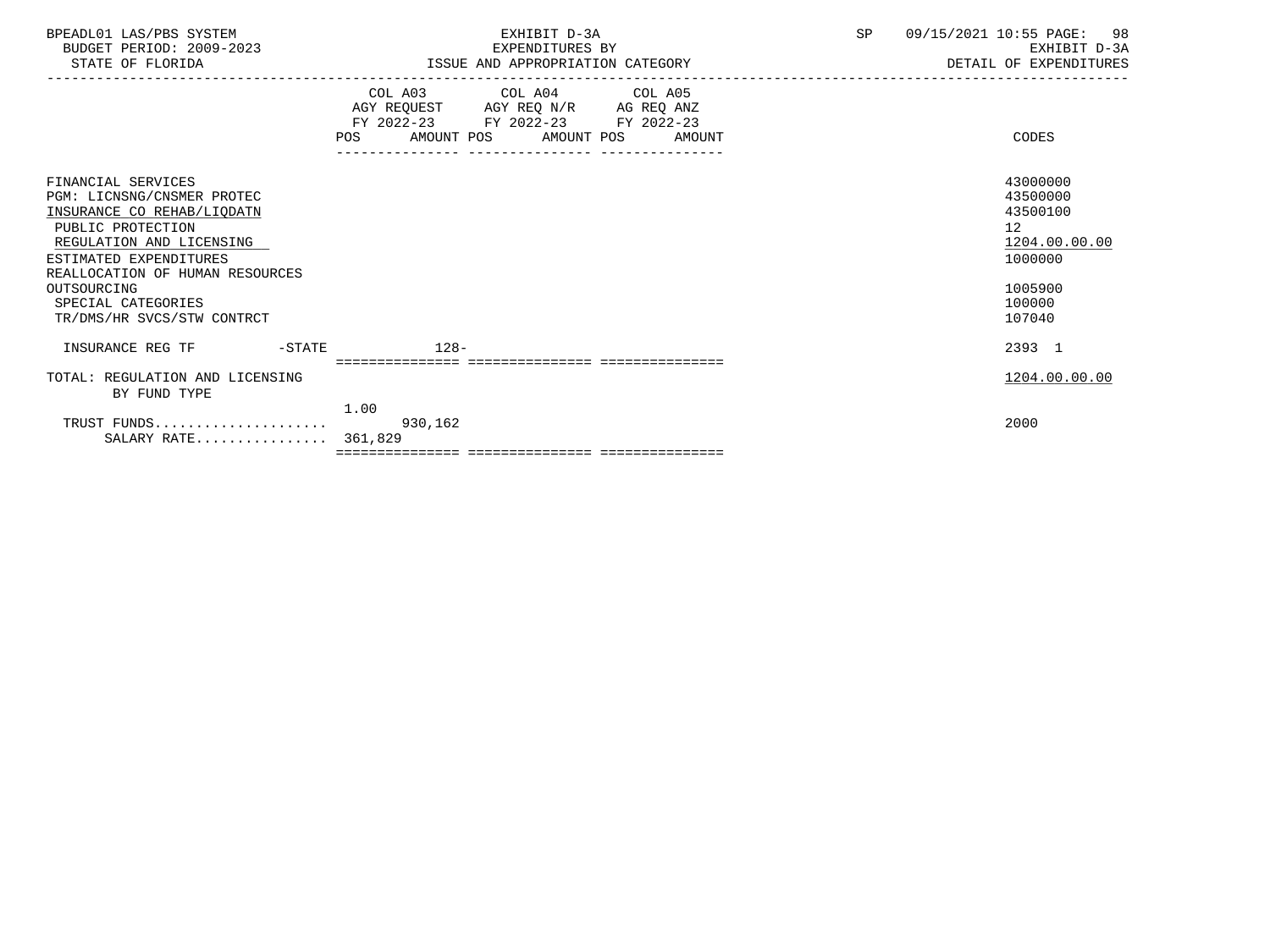| BPEADL01 LAS/PBS SYSTEM<br>BUDGET PERIOD: 2009-2023<br>STATE OF FLORIDA                                                                                                                                                                  |           |                                                                                                                                       | EXHIBIT D-3A<br>EXPENDITURES BY<br>ISSUE AND APPROPRIATION CATEGORY | SP    | 09/15/2021 10:55 PAGE:<br>99<br>EXHIBIT D-3A<br>DETAIL OF EXPENDITURES                               |
|------------------------------------------------------------------------------------------------------------------------------------------------------------------------------------------------------------------------------------------|-----------|---------------------------------------------------------------------------------------------------------------------------------------|---------------------------------------------------------------------|-------|------------------------------------------------------------------------------------------------------|
|                                                                                                                                                                                                                                          |           | COL A03 COL A04 COL A05<br>AGY REQUEST AGY REQ N/R AG REQ ANZ<br>FY 2022-23 FY 2022-23 FY 2022-23<br>POS AMOUNT POS AMOUNT POS AMOUNT |                                                                     | CODES |                                                                                                      |
| FINANCIAL SERVICES<br>PGM: LICNSNG/CNSMER PROTEC<br>LICENSURE, SALES/APPT/OVST<br>PUBLIC PROTECTION<br>REGULATION AND LICENSING<br>ESTIMATED EXPENDITURES<br>ESTIMATED EXPENDITURES - OPERATIONS<br>SALARY RATE<br>SALARY RATE 5,196,171 |           |                                                                                                                                       |                                                                     |       | 43000000<br>43500000<br>43500200<br>12 <sup>°</sup><br>1204.00.00.00<br>1000000<br>1001000<br>000000 |
| SALARIES AND BENEFITS                                                                                                                                                                                                                    |           |                                                                                                                                       |                                                                     |       | 010000                                                                                               |
| INSURANCE REG TF                                                                                                                                                                                                                         |           | 104.00<br>-STATE 7,478,891                                                                                                            |                                                                     |       | 2393 1                                                                                               |
| OTHER PERSONAL SERVICES                                                                                                                                                                                                                  |           |                                                                                                                                       |                                                                     |       | 030000                                                                                               |
| INSURANCE REG TF                                                                                                                                                                                                                         |           | -STATE 12,138                                                                                                                         |                                                                     |       | 2393 1                                                                                               |
| <b>EXPENSES</b>                                                                                                                                                                                                                          |           |                                                                                                                                       |                                                                     |       | 040000                                                                                               |
|                                                                                                                                                                                                                                          |           |                                                                                                                                       |                                                                     |       | 2393 1                                                                                               |
| SPECIAL CATEGORIES<br>ELECTRONIC COMMERCE FEES                                                                                                                                                                                           |           |                                                                                                                                       |                                                                     |       | 100000<br>100064                                                                                     |
| INSURANCE REG TF -STATE 1,075,000                                                                                                                                                                                                        |           |                                                                                                                                       |                                                                     |       | 2393 1                                                                                               |
| CONTRACTED SERVICES                                                                                                                                                                                                                      |           |                                                                                                                                       |                                                                     |       | 100777                                                                                               |
| INSURANCE REG TF                                                                                                                                                                                                                         |           | $-STATE$ 716, 292                                                                                                                     |                                                                     |       | 2393 1                                                                                               |
| OPERATION/MOTOR VEHICLES                                                                                                                                                                                                                 |           |                                                                                                                                       |                                                                     |       | 102289                                                                                               |
| INSURANCE REG TF                                                                                                                                                                                                                         | $-$ STATE | 7,400                                                                                                                                 |                                                                     |       | 2393 1                                                                                               |
| RISK MANAGEMENT INSURANCE                                                                                                                                                                                                                |           |                                                                                                                                       |                                                                     |       | 103241                                                                                               |
| INSURANCE REG TF                                                                                                                                                                                                                         | $-$ STATE | 44,083                                                                                                                                |                                                                     |       | 2393 1                                                                                               |
|                                                                                                                                                                                                                                          |           |                                                                                                                                       |                                                                     |       |                                                                                                      |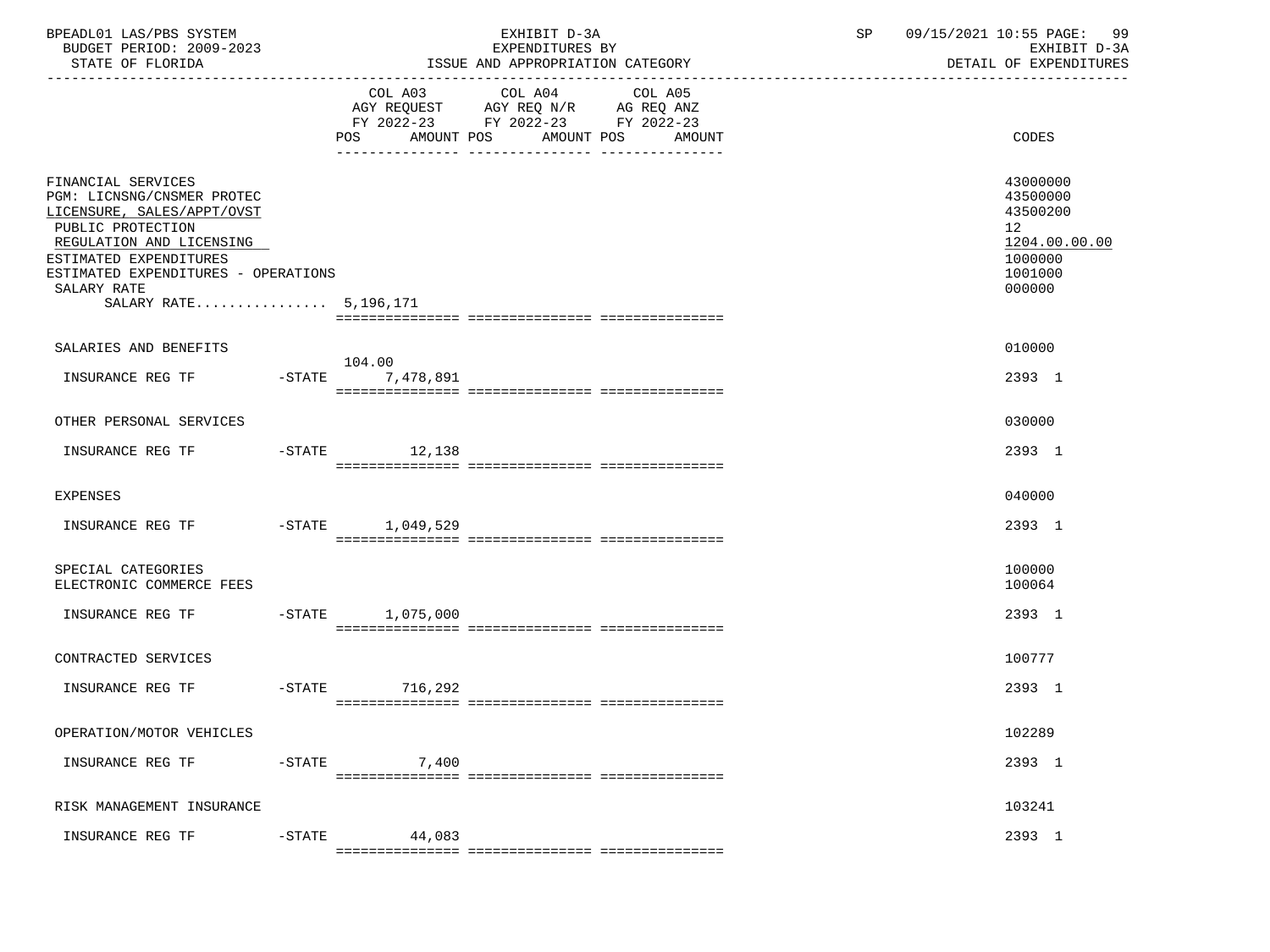| BPEADL01 LAS/PBS SYSTEM<br>BUDGET PERIOD: 2009-2023<br>STATE OF FLORIDA                                                                                                                                                                            |                  | EXHIBIT D-3A<br>EXPENDITURES BY<br>ISSUE AND APPROPRIATION CATEGORY                                                                            | SP | 09/15/2021 10:55 PAGE: 100<br>EXHIBIT D-3A<br>DETAIL OF EXPENDITURES                                           |
|----------------------------------------------------------------------------------------------------------------------------------------------------------------------------------------------------------------------------------------------------|------------------|------------------------------------------------------------------------------------------------------------------------------------------------|----|----------------------------------------------------------------------------------------------------------------|
|                                                                                                                                                                                                                                                    | <b>POS</b>       | COL A03 COL A04<br>COL A05<br>AGY REQUEST AGY REQ N/R AG REQ ANZ<br>FY 2022-23 FY 2022-23 FY 2022-23<br>AMOUNT POS AMOUNT POS<br><b>AMOUNT</b> |    | CODES                                                                                                          |
| FINANCIAL SERVICES<br>PGM: LICNSNG/CNSMER PROTEC<br>LICENSURE, SALES/APPT/OVST<br>PUBLIC PROTECTION<br>REGULATION AND LICENSING<br>ESTIMATED EXPENDITURES<br>ESTIMATED EXPENDITURES - OPERATIONS<br>SPECIAL CATEGORIES<br>LEASE/PURCHASE/EOUIPMENT |                  |                                                                                                                                                |    | 43000000<br>43500000<br>43500200<br>12 <sup>°</sup><br>1204.00.00.00<br>1000000<br>1001000<br>100000<br>105281 |
|                                                                                                                                                                                                                                                    |                  |                                                                                                                                                |    | 2393 1                                                                                                         |
| TR/DMS/HR SVCS/STW CONTRCT                                                                                                                                                                                                                         |                  |                                                                                                                                                |    | 107040                                                                                                         |
| INSURANCE REG TF    -STATE                                                                                                                                                                                                                         | 40,443           |                                                                                                                                                |    | 2393 1                                                                                                         |
| TOTAL: ESTIMATED EXPENDITURES - OPERATIONS<br>TOTAL POSITIONS 104.00<br>TOTAL ISSUE 10,445,510<br>TOTAL SALARY RATE 5,196,171                                                                                                                      |                  |                                                                                                                                                |    | 1001000                                                                                                        |
| SALARY INCREASES FOR FY 2021-22 -<br>STATE EMPLOYEE MINIMUM WAGE<br>INCREASE - EFFECTIVE 7/1/2021<br>OTHER PERSONAL SERVICES                                                                                                                       |                  |                                                                                                                                                |    | 1001030<br>030000                                                                                              |
| INSURANCE REG TF    -STATE                                                                                                                                                                                                                         | 125              |                                                                                                                                                |    | 2393 1                                                                                                         |
| FLORIDA RETIREMENT SYSTEM<br>ADJUSTMENT - FY 2021-22 - NORMAL<br>COST AND UNFUNDED ACTUARIAL<br>LIABILITY<br>SALARIES AND BENEFITS                                                                                                                 |                  |                                                                                                                                                |    | 1001070<br>010000                                                                                              |
| INSURANCE REG TF                                                                                                                                                                                                                                   | $-$ STATE 40,465 |                                                                                                                                                |    | 2393 1                                                                                                         |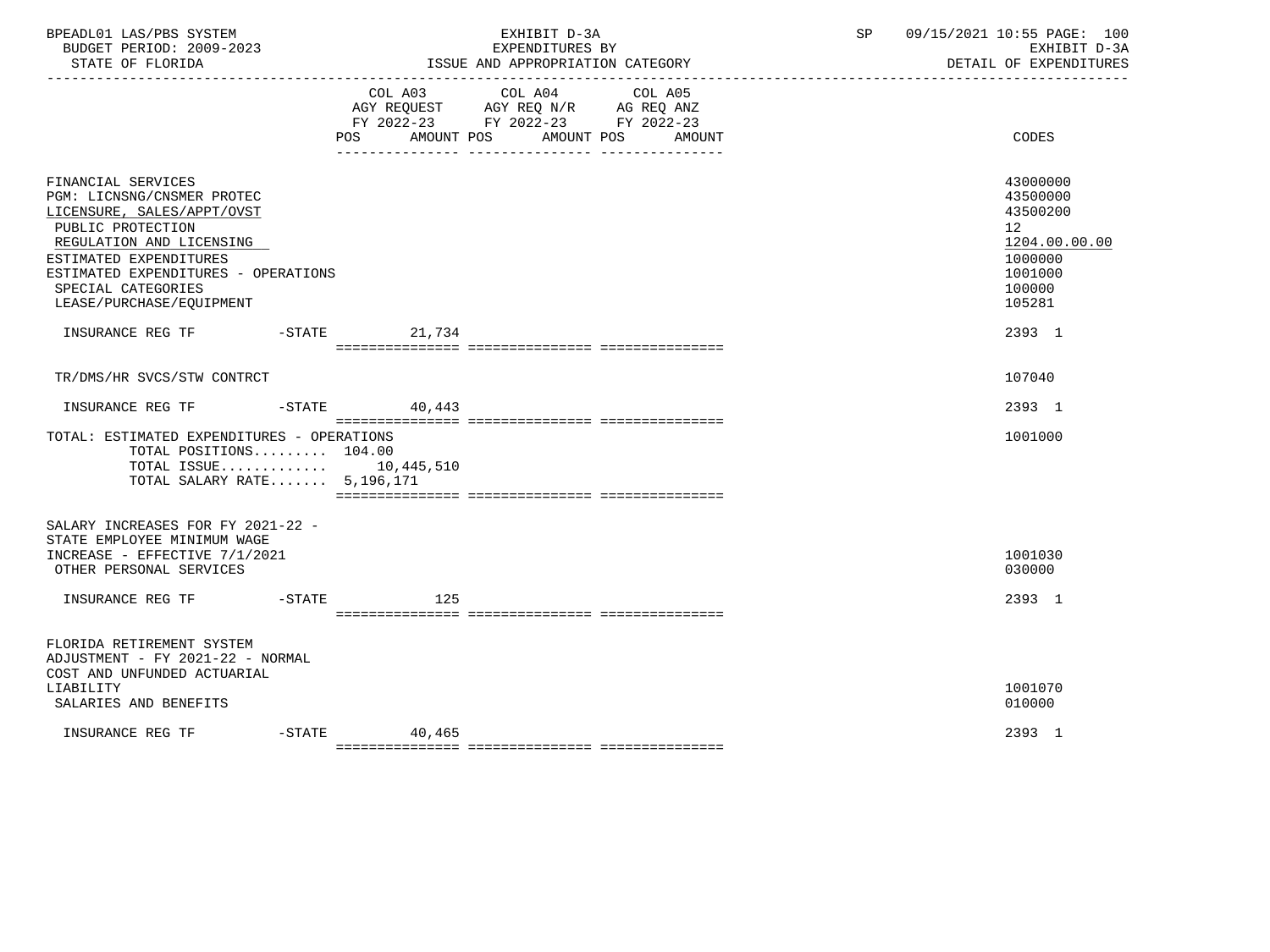| BPEADL01 LAS/PBS SYSTEM<br>BUDGET PERIOD: 2009-2023<br>STATE OF FLORIDA                                                                                                                 | EXHIBIT D-3A<br>EXPENDITURES BY<br>ISSUE AND APPROPRIATION CATEGORY                                                                   | SP<br>09/15/2021 10:55 PAGE: 101<br>EXHIBIT D-3A<br>DETAIL OF EXPENDITURES |
|-----------------------------------------------------------------------------------------------------------------------------------------------------------------------------------------|---------------------------------------------------------------------------------------------------------------------------------------|----------------------------------------------------------------------------|
|                                                                                                                                                                                         | COL A03 COL A04 COL A05<br>AGY REQUEST AGY REQ N/R AG REQ ANZ<br>FY 2022-23 FY 2022-23 FY 2022-23<br>POS AMOUNT POS AMOUNT POS AMOUNT | CODES                                                                      |
| FINANCIAL SERVICES<br>PGM: LICNSNG/CNSMER PROTEC<br>LICENSURE, SALES/APPT/OVST<br>PUBLIC PROTECTION<br>REGULATION AND LICENSING<br>ESTIMATED EXPENDITURES<br>CASUALTY INSURANCE PREMIUM |                                                                                                                                       | 43000000<br>43500000<br>43500200<br>12<br>1204.00.00.00<br>1000000         |
| ADJUSTMENT<br>SPECIAL CATEGORIES<br>RISK MANAGEMENT INSURANCE                                                                                                                           |                                                                                                                                       | 1001090<br>100000<br>103241                                                |
| INSURANCE REG TF                                                                                                                                                                        | $-STATE$ 10.020-                                                                                                                      | 2393 1                                                                     |
| REALLOCATION OF HUMAN RESOURCES<br>OUTSOURCING<br>SPECIAL CATEGORIES<br>TR/DMS/HR SVCS/STW CONTRCT                                                                                      |                                                                                                                                       | 1005900<br>100000<br>107040                                                |
|                                                                                                                                                                                         |                                                                                                                                       | 2393 1                                                                     |
| TOTAL: REGULATION AND LICENSING<br>BY FUND TYPE                                                                                                                                         |                                                                                                                                       | 1204.00.00.00                                                              |
| SALARY RATE 5,196,171                                                                                                                                                                   | 104.00                                                                                                                                | 2000                                                                       |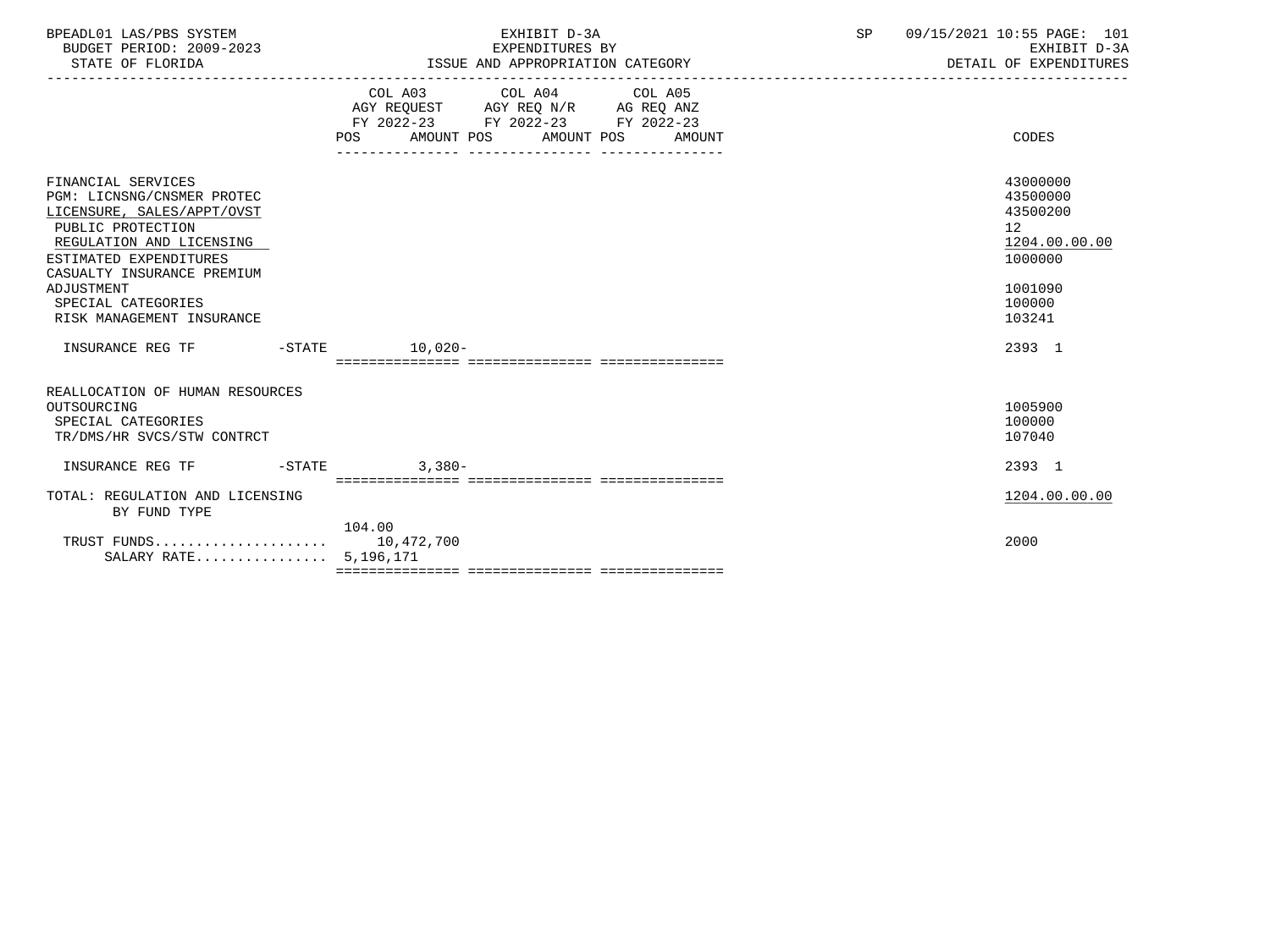| BPEADL01 LAS/PBS SYSTEM<br>BUDGET PERIOD: 2009-2023<br>STATE OF FLORIDA                                                                                                                                                             |           |                            | EXHIBIT D-3A<br>EXPENDITURES BY<br>ISSUE AND APPROPRIATION CATEGORY                                                                   | SP | 09/15/2021 10:55 PAGE: 102<br>EXHIBIT D-3A<br>DETAIL OF EXPENDITURES                    |  |
|-------------------------------------------------------------------------------------------------------------------------------------------------------------------------------------------------------------------------------------|-----------|----------------------------|---------------------------------------------------------------------------------------------------------------------------------------|----|-----------------------------------------------------------------------------------------|--|
|                                                                                                                                                                                                                                     |           |                            | COL A03 COL A04 COL A05<br>AGY REQUEST AGY REQ N/R AG REQ ANZ<br>FY 2022-23 FY 2022-23 FY 2022-23<br>POS AMOUNT POS AMOUNT POS AMOUNT |    | CODES                                                                                   |  |
| FINANCIAL SERVICES<br>PGM: LICNSNG/CNSMER PROTEC<br>CONSUMER ASSISTANCE<br>PUBLIC PROTECTION<br>CONSUMER SAFETY/PROTECTION<br>ESTIMATED EXPENDITURES<br>ESTIMATED EXPENDITURES - OPERATIONS<br>SALARY RATE<br>SALARY RATE 5,144,467 |           |                            |                                                                                                                                       |    | 43000000<br>43500000<br>43500400<br>12<br>1205.00.00.00<br>1000000<br>1001000<br>000000 |  |
| SALARIES AND BENEFITS                                                                                                                                                                                                               |           |                            |                                                                                                                                       |    | 010000                                                                                  |  |
| INSURANCE REG TF                                                                                                                                                                                                                    |           | 107.00<br>-STATE 7,217,576 |                                                                                                                                       |    | 2393 1                                                                                  |  |
| OTHER PERSONAL SERVICES                                                                                                                                                                                                             |           |                            |                                                                                                                                       |    | 030000                                                                                  |  |
| INSURANCE REG TF    -STATE    178,082                                                                                                                                                                                               |           |                            |                                                                                                                                       |    | 2393 1                                                                                  |  |
| EXPENSES                                                                                                                                                                                                                            |           |                            |                                                                                                                                       |    | 040000                                                                                  |  |
| INSURANCE REG TF -STATE 943,305                                                                                                                                                                                                     |           |                            |                                                                                                                                       |    | 2393 1                                                                                  |  |
| SPECIAL CATEGORIES<br>CONTRACTED SERVICES                                                                                                                                                                                           |           |                            |                                                                                                                                       |    | 100000<br>100777                                                                        |  |
| INSURANCE REG TF -STATE 595,374                                                                                                                                                                                                     |           |                            |                                                                                                                                       |    | 2393 1                                                                                  |  |
| HOLOCAUST VICTIMS ASST ADM                                                                                                                                                                                                          |           |                            |                                                                                                                                       |    | 101085                                                                                  |  |
| INSURANCE REG TF                                                                                                                                                                                                                    |           | -STATE 309,130             |                                                                                                                                       |    | 2393 1                                                                                  |  |
| OPERATION/MOTOR VEHICLES                                                                                                                                                                                                            |           |                            |                                                                                                                                       |    | 102289                                                                                  |  |
| INSURANCE REG TF                                                                                                                                                                                                                    | $-$ STATE | 1,500                      |                                                                                                                                       |    | 2393 1                                                                                  |  |
| RISK MANAGEMENT INSURANCE                                                                                                                                                                                                           |           |                            |                                                                                                                                       |    | 103241                                                                                  |  |
| INSURANCE REG TF                                                                                                                                                                                                                    | $-$ STATE | 39,129                     |                                                                                                                                       |    | 2393 1                                                                                  |  |
|                                                                                                                                                                                                                                     |           |                            |                                                                                                                                       |    |                                                                                         |  |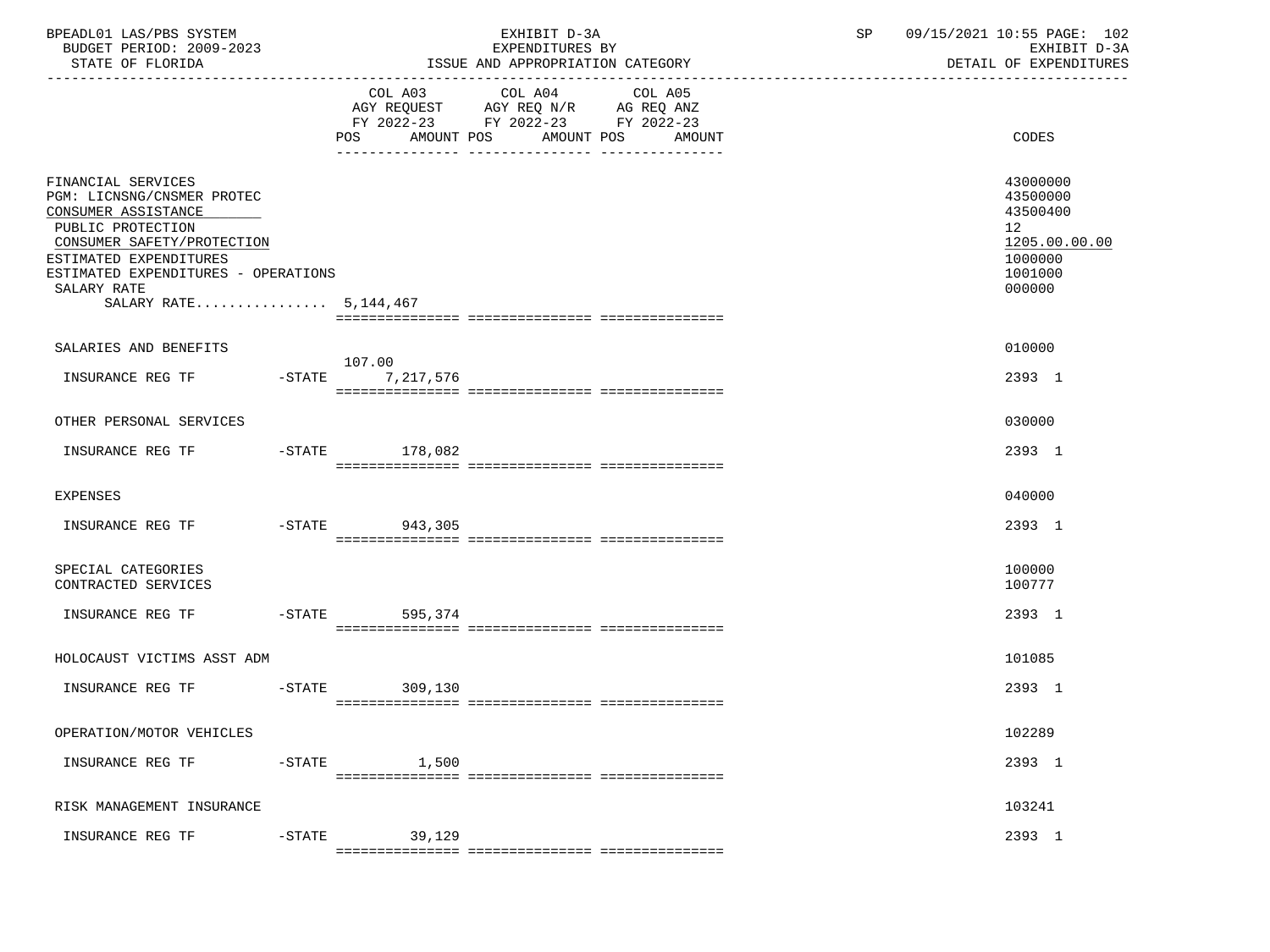| BPEADL01 LAS/PBS SYSTEM<br>BUDGET PERIOD: 2009-2023                                                                                                                                                                                           |                 | EXHIBIT D-3A<br>EXPENDITURES BY                                                                                                             | SP | 09/15/2021 10:55 PAGE: 103<br>EXHIBIT D-3A<br>DETAIL OF EXPENDITURES                              |
|-----------------------------------------------------------------------------------------------------------------------------------------------------------------------------------------------------------------------------------------------|-----------------|---------------------------------------------------------------------------------------------------------------------------------------------|----|---------------------------------------------------------------------------------------------------|
|                                                                                                                                                                                                                                               |                 | COL A03 COL A04<br>COL A05<br>AGY REQUEST AGY REQ N/R AG REQ ANZ<br>FY 2022-23 FY 2022-23 FY 2022-23<br>POS AMOUNT POS AMOUNT POS<br>AMOUNT |    | <b>CODES</b>                                                                                      |
| FINANCIAL SERVICES<br>PGM: LICNSNG/CNSMER PROTEC<br>CONSUMER ASSISTANCE<br>PUBLIC PROTECTION<br>CONSUMER SAFETY/PROTECTION<br>ESTIMATED EXPENDITURES<br>ESTIMATED EXPENDITURES - OPERATIONS<br>SPECIAL CATEGORIES<br>LEASE/PURCHASE/EQUIPMENT |                 |                                                                                                                                             |    | 43000000<br>43500000<br>43500400<br>12<br>1205.00.00.00<br>1000000<br>1001000<br>100000<br>105281 |
| INSURANCE REG TF    -STATE    12,224                                                                                                                                                                                                          |                 |                                                                                                                                             |    | 2393 1                                                                                            |
| TR/DMS/HR SVCS/STW CONTRCT                                                                                                                                                                                                                    |                 |                                                                                                                                             |    | 107040                                                                                            |
| INSURANCE REG TF -STATE 35,043                                                                                                                                                                                                                |                 |                                                                                                                                             |    | 2393 1                                                                                            |
| TOTAL: ESTIMATED EXPENDITURES - OPERATIONS<br>TOTAL POSITIONS 107.00<br>TOTAL ISSUE 9,331,363<br>TOTAL SALARY RATE $5,144,467$                                                                                                                |                 |                                                                                                                                             |    | 1001000                                                                                           |
| SALARY INCREASES FOR FY 2021-22 -<br>STATE EMPLOYEE MINIMUM WAGE<br>INCREASE - EFFECTIVE 7/1/2021<br>OTHER PERSONAL SERVICES                                                                                                                  |                 |                                                                                                                                             |    | 1001030<br>030000                                                                                 |
| INSURANCE REG TF -STATE 1,839                                                                                                                                                                                                                 |                 |                                                                                                                                             |    | 2393 1                                                                                            |
| FLORIDA RETIREMENT SYSTEM<br>ADJUSTMENT - FY 2021-22 - NORMAL<br>COST AND UNFUNDED ACTUARIAL<br>LIABILITY<br>SALARIES AND BENEFITS                                                                                                            |                 |                                                                                                                                             |    | 1001070<br>010000                                                                                 |
| INSURANCE REG TF                                                                                                                                                                                                                              | $-STATE$ 39,040 |                                                                                                                                             |    | 2393 1                                                                                            |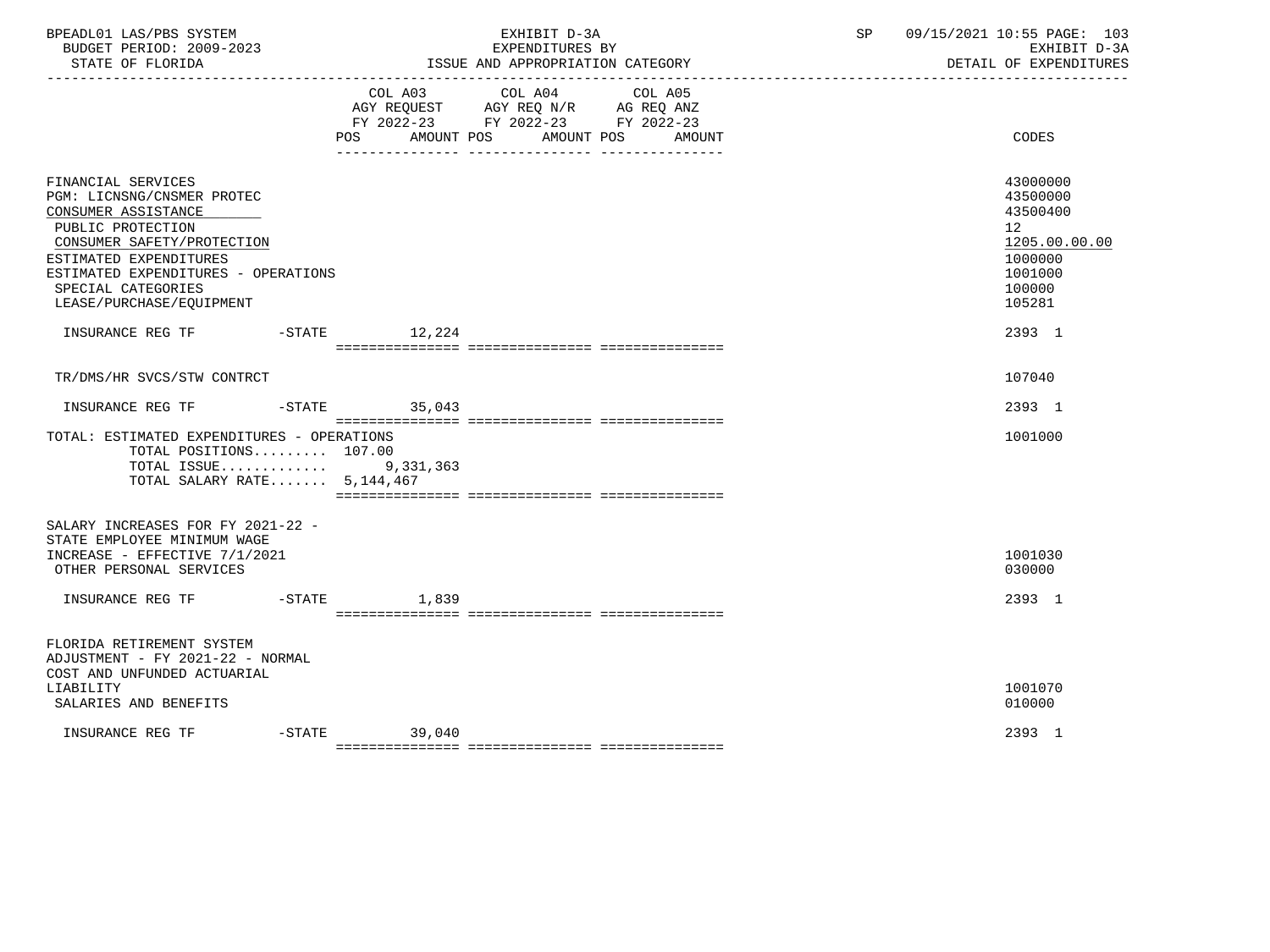| BPEADL01 LAS/PBS SYSTEM<br>BUDGET PERIOD: 2009-2023<br>STATE OF FLORIDA                                                                                                            | EXHIBIT D-3A<br>EXPENDITURES BY<br>ISSUE AND APPROPRIATION CATEGORY                                                                   | SP<br>09/15/2021 10:55 PAGE: 104<br>EXHIBIT D-3A<br>DETAIL OF EXPENDITURES |
|------------------------------------------------------------------------------------------------------------------------------------------------------------------------------------|---------------------------------------------------------------------------------------------------------------------------------------|----------------------------------------------------------------------------|
|                                                                                                                                                                                    | COL A03 COL A04 COL A05<br>AGY REQUEST AGY REQ N/R AG REQ ANZ<br>FY 2022-23 FY 2022-23 FY 2022-23<br>POS AMOUNT POS AMOUNT POS AMOUNT | CODES                                                                      |
| FINANCIAL SERVICES<br>PGM: LICNSNG/CNSMER PROTEC<br>CONSUMER ASSISTANCE<br>PUBLIC PROTECTION<br>CONSUMER SAFETY/PROTECTION<br>ESTIMATED EXPENDITURES<br>CASUALTY INSURANCE PREMIUM |                                                                                                                                       | 43000000<br>43500000<br>43500400<br>12<br>1205.00.00.00<br>1000000         |
| ADJUSTMENT<br>SPECIAL CATEGORIES<br>RISK MANAGEMENT INSURANCE                                                                                                                      |                                                                                                                                       | 1001090<br>100000<br>103241                                                |
| INSURANCE REG TF                                                                                                                                                                   | $-STATE$ 8.147-                                                                                                                       | 2393 1                                                                     |
| REALLOCATION OF HUMAN RESOURCES<br>OUTSOURCING<br>SPECIAL CATEGORIES<br>TR/DMS/HR SVCS/STW CONTRCT                                                                                 |                                                                                                                                       | 1005900<br>100000<br>107040                                                |
| $-STATE$<br>INSURANCE REG TF                                                                                                                                                       | $2.929-$                                                                                                                              | 2393 1                                                                     |
| TOTAL: CONSUMER SAFETY/PROTECTION<br>BY FUND TYPE                                                                                                                                  |                                                                                                                                       | 1205.00.00.00                                                              |
| SALARY RATE $5,144,467$                                                                                                                                                            | 107.00                                                                                                                                | 2000                                                                       |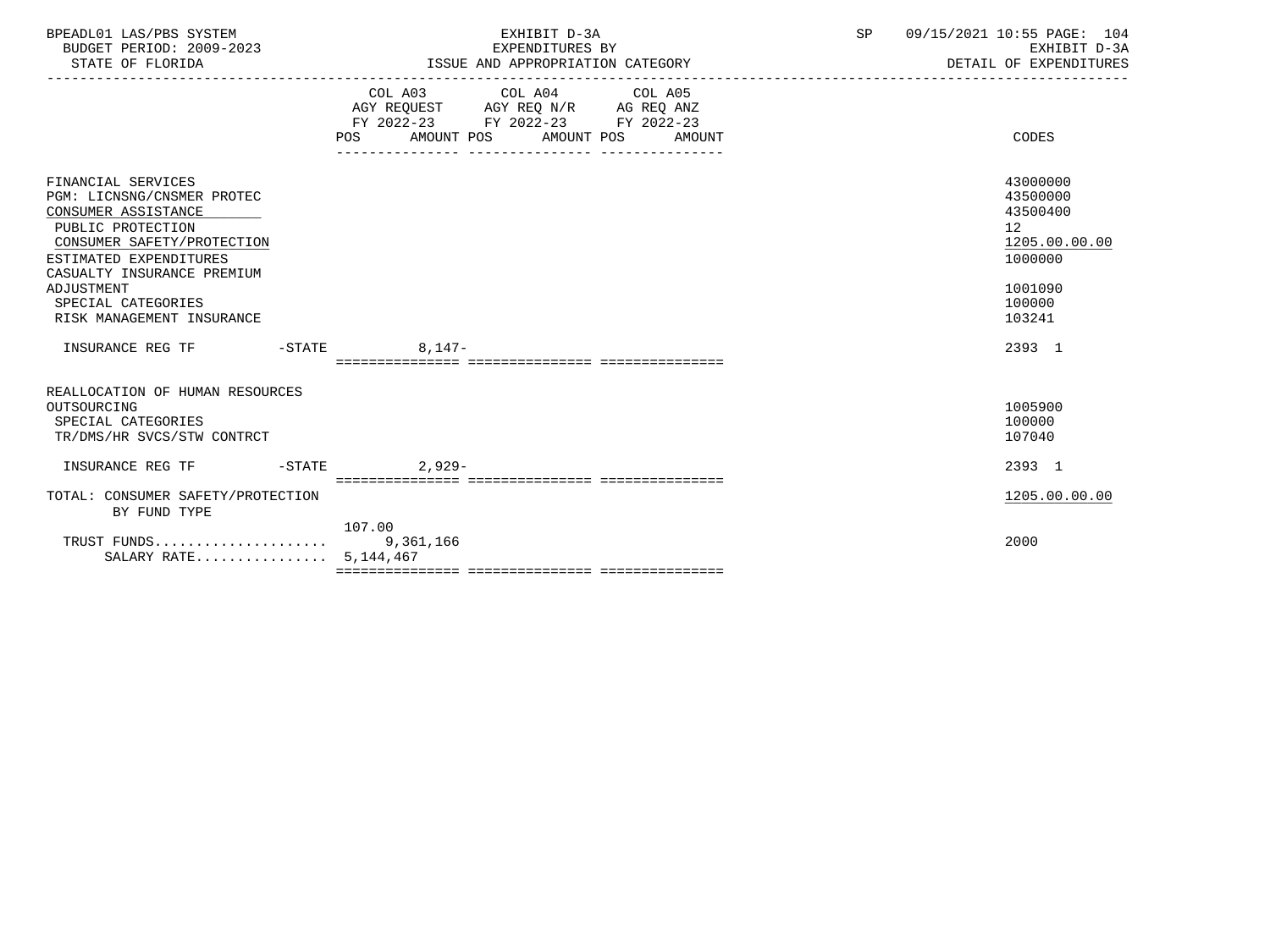| BPEADL01 LAS/PBS SYSTEM<br>BUDGET PERIOD: 2009-2023<br>STATE OF FLORIDA                                                                                                                                                                 |           |                                                                                                                                          | EXHIBIT D-3A<br>EXPENDITURES BY<br>ISSUE AND APPROPRIATION CATEGORY | 09/15/2021 10:55 PAGE: 105<br>SP<br>EXHIBIT D-3A<br>DETAIL OF EXPENDITURES |                                                                                                      |
|-----------------------------------------------------------------------------------------------------------------------------------------------------------------------------------------------------------------------------------------|-----------|------------------------------------------------------------------------------------------------------------------------------------------|---------------------------------------------------------------------|----------------------------------------------------------------------------|------------------------------------------------------------------------------------------------------|
|                                                                                                                                                                                                                                         |           | COL A03 COL A04 COL A05<br>AGY REQUEST AGY REQ N/R AG REQ ANZ<br>FY 2022-23 FY 2022-23 FY 2022-23<br>POS AMOUNT POS AMOUNT POS<br>AMOUNT |                                                                     | CODES                                                                      |                                                                                                      |
| FINANCIAL SERVICES<br>PGM: LICNSNG/CNSMER PROTEC<br>FUNERAL/CEMETERY SERVICES<br>PUBLIC PROTECTION<br>REGULATION AND LICENSING<br>ESTIMATED EXPENDITURES<br>ESTIMATED EXPENDITURES - OPERATIONS<br>SALARY RATE<br>SALARY RATE 1,278,694 |           |                                                                                                                                          |                                                                     |                                                                            | 43000000<br>43500000<br>43500500<br>12 <sup>°</sup><br>1204.00.00.00<br>1000000<br>1001000<br>000000 |
| SALARIES AND BENEFITS                                                                                                                                                                                                                   |           |                                                                                                                                          |                                                                     |                                                                            | 010000                                                                                               |
| REGULATORY TRUST FUND                                                                                                                                                                                                                   |           | 25.00<br>-STATE 1,888,795                                                                                                                |                                                                     |                                                                            | 2573 1                                                                                               |
| OTHER PERSONAL SERVICES                                                                                                                                                                                                                 |           |                                                                                                                                          |                                                                     |                                                                            | 030000                                                                                               |
| REGULATORY TRUST FUND                                                                                                                                                                                                                   |           | $-STATE$ 67.239                                                                                                                          |                                                                     |                                                                            | 2573 1                                                                                               |
| <b>EXPENSES</b>                                                                                                                                                                                                                         |           |                                                                                                                                          |                                                                     |                                                                            | 040000                                                                                               |
| REGULATORY TRUST FUND                                                                                                                                                                                                                   |           | -STATE 326,327                                                                                                                           |                                                                     |                                                                            | 2573 1                                                                                               |
| SPECIAL CATEGORIES<br>ELECTRONIC COMMERCE FEES                                                                                                                                                                                          |           |                                                                                                                                          |                                                                     |                                                                            | 100000<br>100064                                                                                     |
| REGULATORY TRUST FUND                                                                                                                                                                                                                   |           | $-STATE$ 39,100                                                                                                                          |                                                                     |                                                                            | 2573 1                                                                                               |
| CONTRACTED SERVICES                                                                                                                                                                                                                     |           |                                                                                                                                          |                                                                     |                                                                            | 100777                                                                                               |
| REGULATORY TRUST FUND                                                                                                                                                                                                                   |           | $-STATE$ 146,549                                                                                                                         |                                                                     |                                                                            | 2573 1                                                                                               |
| OPERATION/MOTOR VEHICLES                                                                                                                                                                                                                |           |                                                                                                                                          |                                                                     |                                                                            | 102289                                                                                               |
| REGULATORY TRUST FUND                                                                                                                                                                                                                   | $-$ STATE | 8,700                                                                                                                                    |                                                                     |                                                                            | 2573 1                                                                                               |
| RISK MANAGEMENT INSURANCE                                                                                                                                                                                                               |           |                                                                                                                                          |                                                                     |                                                                            | 103241                                                                                               |
| REGULATORY TRUST FUND                                                                                                                                                                                                                   | $-$ STATE | 20,131                                                                                                                                   |                                                                     |                                                                            | 2573 1                                                                                               |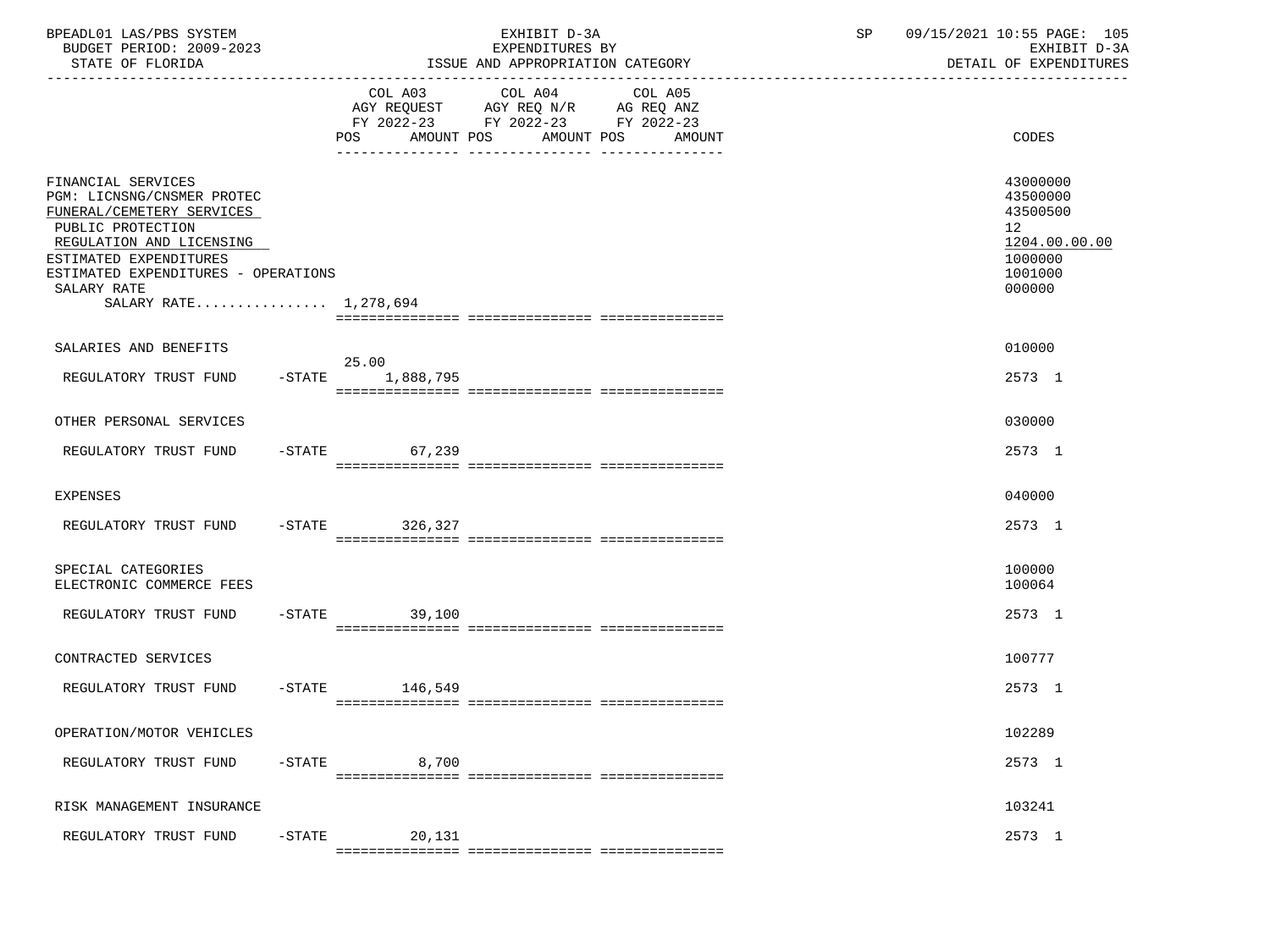| BPEADL01 LAS/PBS SYSTEM<br>BUDGET PERIOD: 2009-2023<br>STATE OF FLORIDA                                                                                                                                                                           | EXHIBIT D-3A<br>EXPENDITURES BY<br>ISSUE AND APPROPRIATION CATEGORY                                                                                                                                                                                               | 09/15/2021 10:55 PAGE: 106<br>SP<br>EXHIBIT D-3A<br>DETAIL OF EXPENDITURES                        |
|---------------------------------------------------------------------------------------------------------------------------------------------------------------------------------------------------------------------------------------------------|-------------------------------------------------------------------------------------------------------------------------------------------------------------------------------------------------------------------------------------------------------------------|---------------------------------------------------------------------------------------------------|
|                                                                                                                                                                                                                                                   | COL A03 COL A04 COL A05<br>$\begin{tabular}{lllllll} AGY & \texttt{REQUEST} & \texttt{AGY} & \texttt{REG} & \texttt{N/R} & \texttt{AG} & \texttt{REQ} & \texttt{ANZ} \end{tabular}$<br>FY 2022-23 FY 2022-23 FY 2022-23<br>AMOUNT POS AMOUNT POS<br>POS<br>AMOUNT | CODES                                                                                             |
| FINANCIAL SERVICES<br>PGM: LICNSNG/CNSMER PROTEC<br>FUNERAL/CEMETERY SERVICES<br>PUBLIC PROTECTION<br>REGULATION AND LICENSING<br>ESTIMATED EXPENDITURES<br>ESTIMATED EXPENDITURES - OPERATIONS<br>SPECIAL CATEGORIES<br>LEASE/PURCHASE/EQUIPMENT |                                                                                                                                                                                                                                                                   | 43000000<br>43500000<br>43500500<br>12<br>1204.00.00.00<br>1000000<br>1001000<br>100000<br>105281 |
| REGULATORY TRUST FUND -STATE 4,162                                                                                                                                                                                                                |                                                                                                                                                                                                                                                                   | 2573 1                                                                                            |
| TR/DMS/HR SVCS/STW CONTRCT                                                                                                                                                                                                                        |                                                                                                                                                                                                                                                                   | 107040                                                                                            |
| REGULATORY TRUST FUND -STATE 11,673                                                                                                                                                                                                               |                                                                                                                                                                                                                                                                   | 2573 1                                                                                            |
| TOTAL: ESTIMATED EXPENDITURES - OPERATIONS<br>TOTAL POSITIONS 25.00<br>TOTAL ISSUE $2,512,676$<br>TOTAL SALARY RATE $1,278,694$                                                                                                                   |                                                                                                                                                                                                                                                                   | 1001000                                                                                           |
| SALARY INCREASES FOR FY 2021-22 -<br>STATE EMPLOYEE MINIMUM WAGE<br>INCREASE - EFFECTIVE 7/1/2021<br>OTHER PERSONAL SERVICES                                                                                                                      |                                                                                                                                                                                                                                                                   | 1001030<br>030000                                                                                 |
| REGULATORY TRUST FUND -STATE                                                                                                                                                                                                                      | 694                                                                                                                                                                                                                                                               | 2573 1                                                                                            |
| FLORIDA RETIREMENT SYSTEM<br>ADJUSTMENT - FY 2021-22 - NORMAL<br>COST AND UNFUNDED ACTUARIAL<br>LIABILITY                                                                                                                                         |                                                                                                                                                                                                                                                                   | 1001070                                                                                           |
| SALARIES AND BENEFITS                                                                                                                                                                                                                             |                                                                                                                                                                                                                                                                   | 010000                                                                                            |

REGULATORY TRUST FUND -STATE 11,458 =============== =============== ===============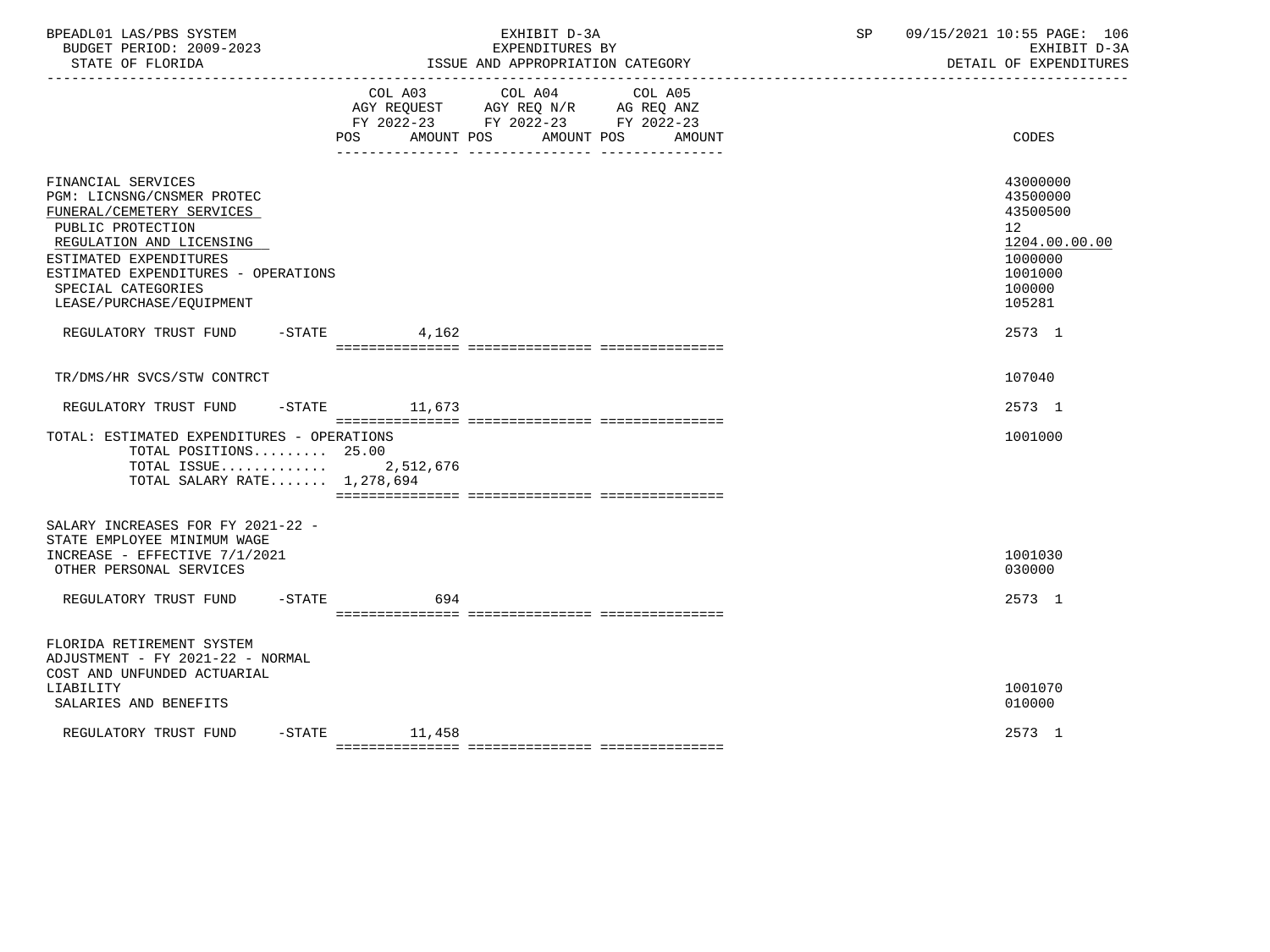| BPEADL01 LAS/PBS SYSTEM<br>BUDGET PERIOD: 2009-2023<br>STATE OF FLORIDA                                                                                                                               | EXHIBIT D-3A<br>EXPENDITURES BY<br>ISSUE AND APPROPRIATION CATEGORY |           |                                                                                                                 | SP                   | 09/15/2021 10:55 PAGE: 107<br>EXHIBIT D-3A<br>DETAIL OF EXPENDITURES                                                                                                                                                                                                                                                                                            |                                                                    |
|-------------------------------------------------------------------------------------------------------------------------------------------------------------------------------------------------------|---------------------------------------------------------------------|-----------|-----------------------------------------------------------------------------------------------------------------|----------------------|-----------------------------------------------------------------------------------------------------------------------------------------------------------------------------------------------------------------------------------------------------------------------------------------------------------------------------------------------------------------|--------------------------------------------------------------------|
|                                                                                                                                                                                                       | POS                                                                 |           | COL A03 COL A04 COL A05<br>AGY REQUEST AGY REQ N/R AG REQ ANZ<br>FY 2022-23 FY 2022-23 FY 2022-23<br>AMOUNT POS | AMOUNT POS<br>AMOUNT |                                                                                                                                                                                                                                                                                                                                                                 | <b>CODES</b>                                                       |
| FINANCIAL SERVICES<br>PGM: LICNSNG/CNSMER PROTEC<br>FUNERAL/CEMETERY SERVICES<br>PUBLIC PROTECTION<br>REGULATION AND LICENSING<br>ESTIMATED EXPENDITURES<br>CASUALTY INSURANCE PREMIUM                |                                                                     |           |                                                                                                                 |                      |                                                                                                                                                                                                                                                                                                                                                                 | 43000000<br>43500000<br>43500500<br>12<br>1204.00.00.00<br>1000000 |
| ADJUSTMENT<br>SPECIAL CATEGORIES<br>RISK MANAGEMENT INSURANCE                                                                                                                                         |                                                                     |           |                                                                                                                 |                      |                                                                                                                                                                                                                                                                                                                                                                 | 1001090<br>100000<br>103241                                        |
| REGULATORY TRUST FUND                                                                                                                                                                                 | $-STATE$                                                            | 5,449-    |                                                                                                                 |                      |                                                                                                                                                                                                                                                                                                                                                                 | 2573 1                                                             |
| REALLOCATION OF HUMAN RESOURCES<br>OUTSOURCING<br>SPECIAL CATEGORIES<br>TR/DMS/HR SVCS/STW CONTRCT                                                                                                    |                                                                     |           |                                                                                                                 |                      |                                                                                                                                                                                                                                                                                                                                                                 | 1005900<br>100000<br>107040                                        |
| REGULATORY TRUST FUND                                                                                                                                                                                 | -STATE                                                              | $976 -$   |                                                                                                                 |                      |                                                                                                                                                                                                                                                                                                                                                                 | 2573 1                                                             |
| ADJUSTMENTS TO CURRENT YEAR<br>ESTIMATED EXPENDITURES<br>REAPPROVAL OF FIVE PERCENT TRANSFER<br>- TRANSFER CONTRACTED SERVICES TO<br>EXPENSES - (DEDUCT)<br>SPECIAL CATEGORIES<br>CONTRACTED SERVICES |                                                                     |           |                                                                                                                 |                      |                                                                                                                                                                                                                                                                                                                                                                 | 1600000<br>160F710<br>100000<br>100777                             |
| REGULATORY TRUST FUND -STATE                                                                                                                                                                          |                                                                     | $25,000-$ |                                                                                                                 |                      |                                                                                                                                                                                                                                                                                                                                                                 | 2573 1                                                             |
|                                                                                                                                                                                                       |                                                                     |           |                                                                                                                 |                      |                                                                                                                                                                                                                                                                                                                                                                 |                                                                    |
| AGENCY ISSUE NARRATIVE:<br>2022-2023 BUDGET YEAR NARRATIVE:                                                                                                                                           |                                                                     |           |                                                                                                                 | IT COMPONENT? NO     | Issue Title: Reapproval of Five Percent Transfer - Transfer Contracted Services to Expenses - Deduct                                                                                                                                                                                                                                                            |                                                                    |
| Issue Description: This is a technical issue.                                                                                                                                                         |                                                                     |           |                                                                                                                 |                      |                                                                                                                                                                                                                                                                                                                                                                 |                                                                    |
|                                                                                                                                                                                                       |                                                                     |           |                                                                                                                 |                      | This issue is a technical issue which requests the re-approval of Budget Amendment - Executive Office of the<br>Governor(EOG) number B7001. The budget amendment was approved on July 6, 2021. The Division of Funeral and Cemetery<br>Services is requesting a permanent transfer of \$25,000 from Contracted Services budget category (100777)to the Expenses |                                                                    |

category (040000)in the Regulatory Trust Fund. This issue nets to zero with corresponding issue code 160F720.

\*\*\*\*\*\*\*\*\*\*\*\*\*\*\*\*\*\*\*\*\*\*\*\*\*\*\*\*\*\*\*\*\*\*\*\*\*\*\*\*\*\*\*\*\*\*\*\*\*\*\*\*\*\*\*\*\*\*\*\*\*\*\*\*\*\*\*\*\*\*\*\*\*\*\*\*\*\*\*\*\*\*\*\*\*\*\*\*\*\*\*\*\*\*\*\*\*\*\*\*\*\*\*\*\*\*\*\*\*\*\*\*\*\*\*\*\*\*\*\*\*\*\*\*\*\*\*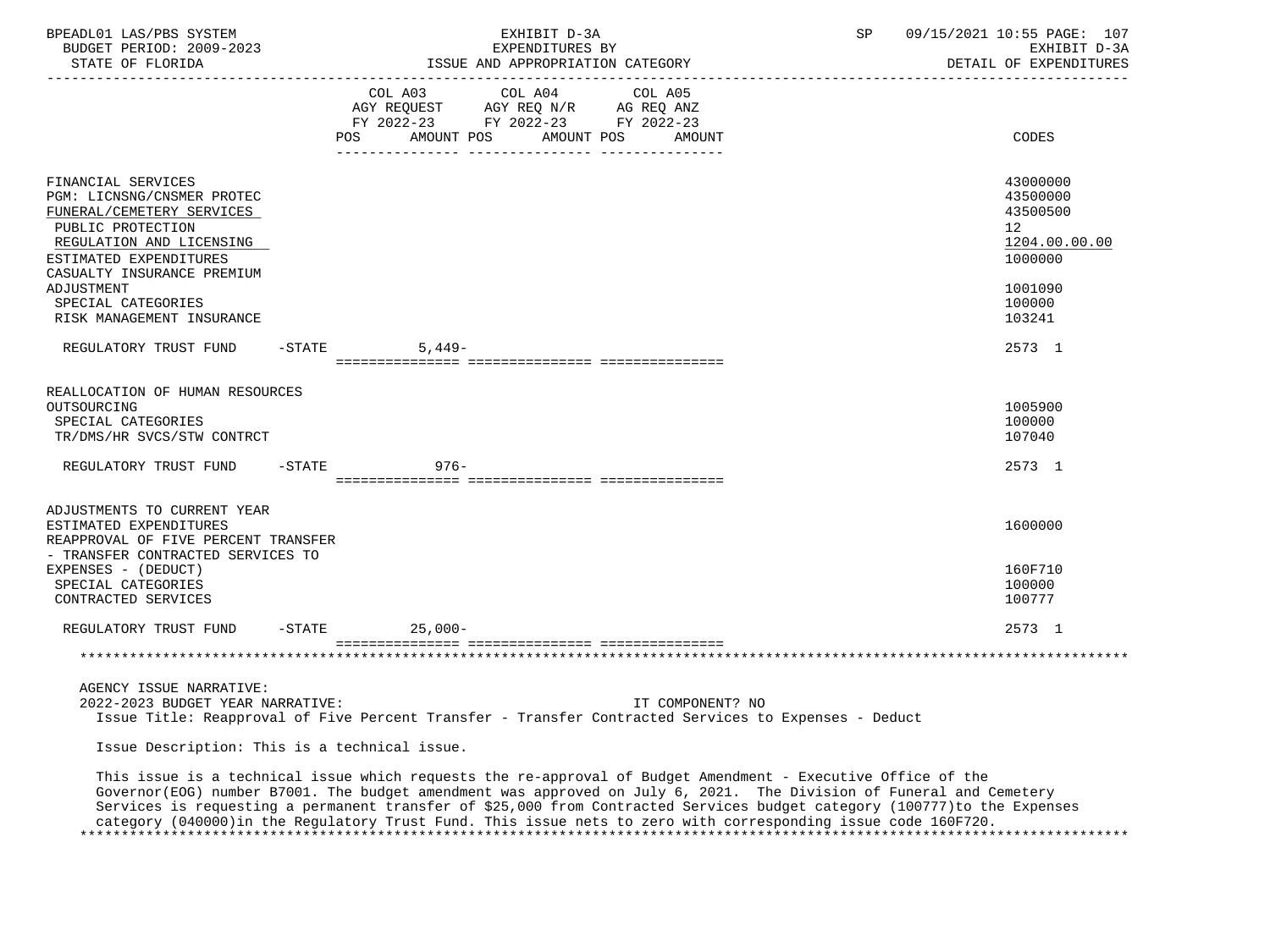| BPEADL01 LAS/PBS SYSTEM<br>BUDGET PERIOD: 2009-2023                                                                                                                                                                                                                 | EXHIBIT D-3A<br>EXPENDITURES BY                                                                                                                                                                                                                                                                                                                                                                                                                                                     | 09/15/2021 10:55 PAGE: 108<br>SP<br>EXHIBIT D-3A                                |
|---------------------------------------------------------------------------------------------------------------------------------------------------------------------------------------------------------------------------------------------------------------------|-------------------------------------------------------------------------------------------------------------------------------------------------------------------------------------------------------------------------------------------------------------------------------------------------------------------------------------------------------------------------------------------------------------------------------------------------------------------------------------|---------------------------------------------------------------------------------|
| STATE OF FLORIDA                                                                                                                                                                                                                                                    | ISSUE AND APPROPRIATION CATEGORY                                                                                                                                                                                                                                                                                                                                                                                                                                                    | DETAIL OF EXPENDITURES                                                          |
|                                                                                                                                                                                                                                                                     | $\begin{tabular}{lllllllll} COL & A03 & \multicolumn{2}{l}COL & A04 & \multicolumn{2}{l}COL & A05 \\ AGY & REQUEST & \multicolumn{2}{l}AGY & REQ & N/R & \multicolumn{2}{l}AG & REQ & ANZ \\ \end{tabular}$<br>FY 2022-23 FY 2022-23 FY 2022-23<br>AMOUNT POS<br>AMOUNT POS<br>POS<br>AMOUNT                                                                                                                                                                                        | CODES                                                                           |
| FINANCIAL SERVICES<br>PGM: LICNSNG/CNSMER PROTEC<br>FUNERAL/CEMETERY SERVICES<br>PUBLIC PROTECTION<br>REGULATION AND LICENSING<br>ADJUSTMENTS TO CURRENT YEAR<br>ESTIMATED EXPENDITURES<br>REAPPROVAL OF FIVE PERCENT TRANSFER<br>- TRANSFER CONTRACTED SERVICES TO |                                                                                                                                                                                                                                                                                                                                                                                                                                                                                     | 43000000<br>43500000<br>43500500<br>12 <sup>°</sup><br>1204.00.00.00<br>1600000 |
| EXPENSES $-$ (ADD)<br><b>EXPENSES</b>                                                                                                                                                                                                                               |                                                                                                                                                                                                                                                                                                                                                                                                                                                                                     | 160F720<br>040000                                                               |
| REGULATORY TRUST FUND                                                                                                                                                                                                                                               | $-STATE$<br>25,000                                                                                                                                                                                                                                                                                                                                                                                                                                                                  | 2573 1                                                                          |
|                                                                                                                                                                                                                                                                     |                                                                                                                                                                                                                                                                                                                                                                                                                                                                                     |                                                                                 |
| AGENCY ISSUE NARRATIVE:<br>2022-2023 BUDGET YEAR NARRATIVE:                                                                                                                                                                                                         | IT COMPONENT? NO<br>Issue Title: Reapproval of Five Percent Transfer - Transfer Contracted Services to Expenses - Add                                                                                                                                                                                                                                                                                                                                                               |                                                                                 |
| Issue Description: This is a technical issue.                                                                                                                                                                                                                       |                                                                                                                                                                                                                                                                                                                                                                                                                                                                                     |                                                                                 |
|                                                                                                                                                                                                                                                                     | This issue is a technical issue which requests the re-approval of Budget Amendment - Executive Office of the<br>Governor (EOG) number B7001. The budget amendment was approved on July 6, 2021. The Division of Funeral and Cemetery<br>Services is requesting a permanent transfer of \$25,000 from Contracted Services budget category (100777) to the Expenses<br>category (040000) in the Regulatory Trust Fund. This issue nets to zero with corresponding issue code 160F710. |                                                                                 |
| PROGRAM ISSUES<br>INCREASE SALARIES AND BENEFITS FOR                                                                                                                                                                                                                |                                                                                                                                                                                                                                                                                                                                                                                                                                                                                     | 4000000                                                                         |
| FUNERAL AND CEMETERY SERVICES<br>SALARIES AND BENEFITS                                                                                                                                                                                                              |                                                                                                                                                                                                                                                                                                                                                                                                                                                                                     | 4000340<br>010000                                                               |
| REGULATORY TRUST FUND                                                                                                                                                                                                                                               | $-STATE$ 15,000                                                                                                                                                                                                                                                                                                                                                                                                                                                                     | 2573 1                                                                          |
|                                                                                                                                                                                                                                                                     |                                                                                                                                                                                                                                                                                                                                                                                                                                                                                     |                                                                                 |
| AGENCY ISSUE NARRATIVE:<br>2022-2023 BUDGET YEAR NARRATIVE:                                                                                                                                                                                                         | IT COMPONENT? NO<br>Reference to Long Range Program Plan: Goal #1) Combat Fraud, Abusive Business Practices, and Excessive Regulation; Goal<br>#3) Promote a Customer-Focused Culture and Strengthen Efficiency.                                                                                                                                                                                                                                                                    |                                                                                 |

 The Division of Funeral and Cemetery Services requests an additional 15,000 in salaries and benefit authority. While the Division is currently fully staffed with 25 positions there is little budget remaining through the fiscal year. Increased funding in this category will provide a bit more flexibility to allow the Division to remain fully staffed and to better pay new hires commensurate with experience, allow for annual/sick leave payouts due to unexpected employee separations, provide a small amount of funding to reward exemplary employees through merit pay increase opportunities, and any other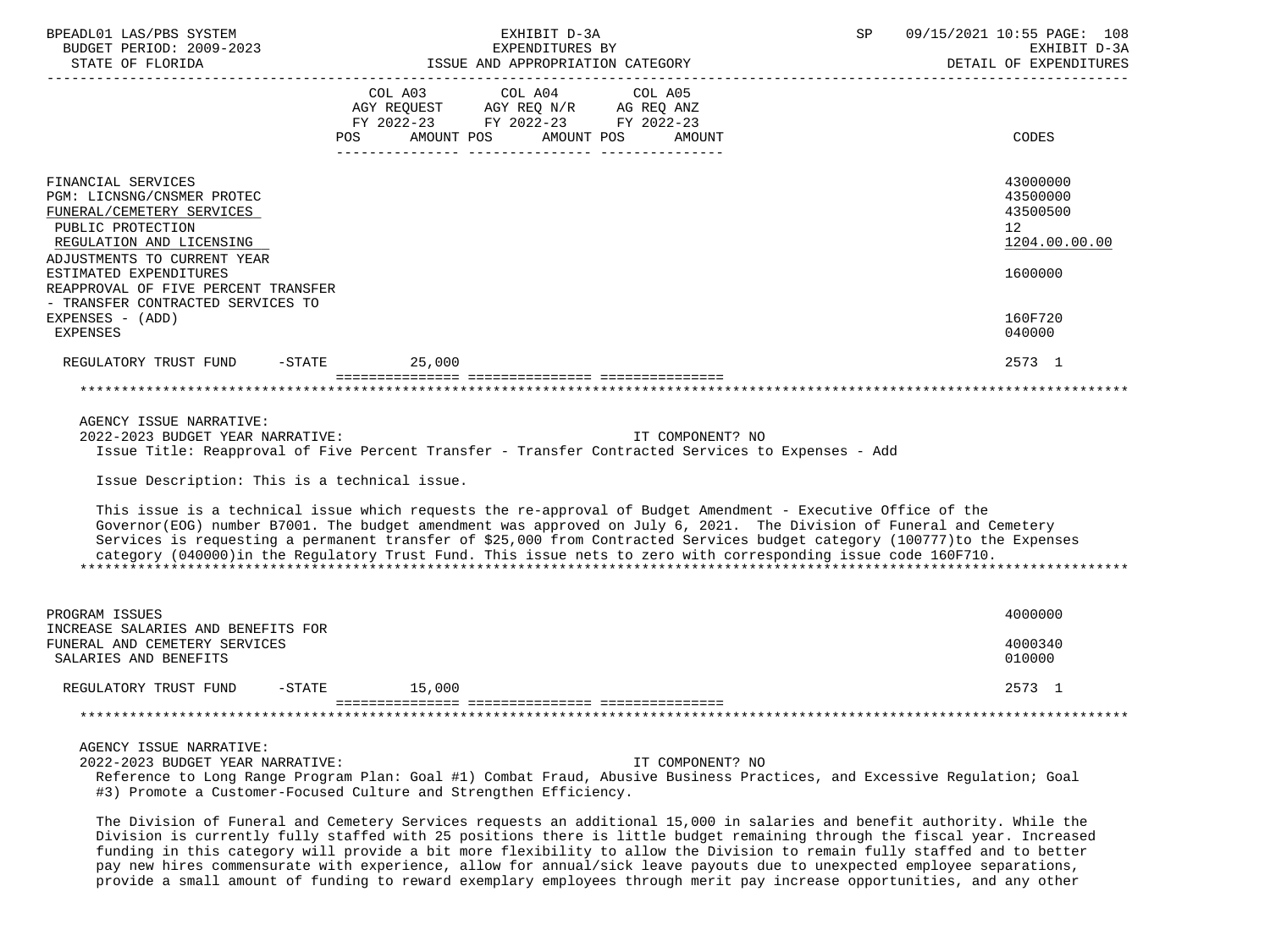| BPEADL01 LAS/PBS SYSTEM                                                                                                                                                                                                                                                              |                 | EXHIBIT D-3A                                                                                    |                       |               | SP       |    | 09/15/2021 10:55 PAGE: 109                                                                 |
|--------------------------------------------------------------------------------------------------------------------------------------------------------------------------------------------------------------------------------------------------------------------------------------|-----------------|-------------------------------------------------------------------------------------------------|-----------------------|---------------|----------|----|--------------------------------------------------------------------------------------------|
| BUDGET PERIOD: 2009-2023<br>STATE OF FLORIDA<br>. _ _ _ _ _ _ _ _ _ _ _ _ _ _ _ _ _ _                                                                                                                                                                                                |                 | EXPENDITURES BY<br>ISSUE AND APPROPRIATION CATEGORY                                             |                       |               |          |    | EXHIBIT D-3A<br>DETAIL OF EXPENDITURES                                                     |
|                                                                                                                                                                                                                                                                                      | COL A03<br>POS. | COL A04<br>AGY REQUEST AGY REQ N/R AG REQ ANZ<br>FY 2022-23 FY 2022-23 FY 2022-23<br>AMOUNT POS | COL A05<br>AMOUNT POS | <b>AMOUNT</b> |          |    | CODES                                                                                      |
| FINANCIAL SERVICES<br>PGM: LICNSNG/CNSMER PROTEC<br>FUNERAL/CEMETERY SERVICES<br>PUBLIC PROTECTION<br>REGULATION AND LICENSING<br>PROGRAM ISSUES<br>INCREASE SALARIES AND BENEFITS FOR<br>FUNERAL AND CEMETERY SERVICES<br>unknown needs such as anticipated minimum wage increases. |                 |                                                                                                 |                       |               |          |    | 43000000<br>43500000<br>43500500<br>12 <sup>°</sup><br>1204.00.00.00<br>4000000<br>4000340 |
| POSITION DETAIL OF SALARIES AND BENEFITS:                                                                                                                                                                                                                                            | FTE             | BASE RATE                                                                                       | ADDITIVES             | BENEFITS      | SUBTOTAL | န္ | LAPSE LAPSED SALARIES<br>AND BENEFITS                                                      |
|                                                                                                                                                                                                                                                                                      |                 |                                                                                                 |                       |               |          |    |                                                                                            |
| A03 - AGY REQUEST FY 2022-23                                                                                                                                                                                                                                                         |                 |                                                                                                 |                       |               |          |    |                                                                                            |
| CHANGES TO CURRENTLY AUTHORIZED POSITIONS                                                                                                                                                                                                                                            |                 |                                                                                                 |                       |               |          |    |                                                                                            |
| OTHER SALARY AMOUNT<br>2573 REGULATORY TRUST FUND                                                                                                                                                                                                                                    |                 |                                                                                                 |                       |               |          |    | 15,000                                                                                     |
|                                                                                                                                                                                                                                                                                      |                 |                                                                                                 |                       |               |          |    | 15,000                                                                                     |
|                                                                                                                                                                                                                                                                                      |                 |                                                                                                 |                       |               |          |    | ==============                                                                             |
|                                                                                                                                                                                                                                                                                      |                 |                                                                                                 |                       |               |          |    |                                                                                            |
| TOTAL: REGULATION AND LICENSING<br>BY FUND TYPE                                                                                                                                                                                                                                      |                 |                                                                                                 |                       |               |          |    | 1204.00.00.00                                                                              |
|                                                                                                                                                                                                                                                                                      | 25.00           |                                                                                                 |                       |               |          |    |                                                                                            |
|                                                                                                                                                                                                                                                                                      |                 |                                                                                                 |                       |               |          |    |                                                                                            |
| SALARY RATE 1,278,694                                                                                                                                                                                                                                                                |                 |                                                                                                 |                       |               |          |    | 2000                                                                                       |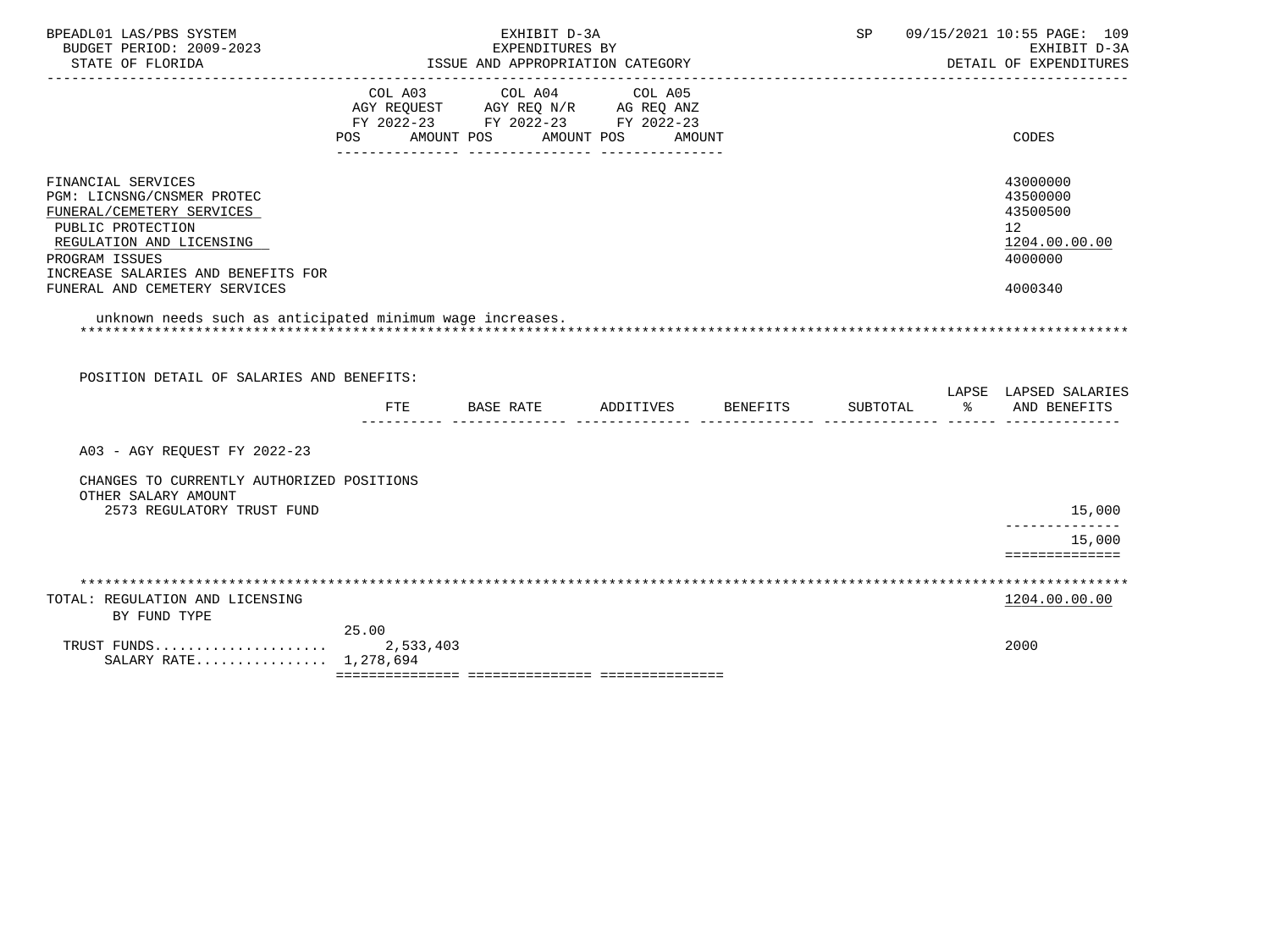| BPEADL01 LAS/PBS SYSTEM<br>BUDGET PERIOD: 2009-2023<br>STATE OF FLORIDA<br>-----------------                                                                                                                                            |                        | EXHIBIT D-3A<br>EXPENDITURES BY<br>ISSUE AND APPROPRIATION CATEGORY                                                       | SP | 09/15/2021 10:55 PAGE: 110<br>EXHIBIT D-3A<br>DETAIL OF EXPENDITURES                                 |
|-----------------------------------------------------------------------------------------------------------------------------------------------------------------------------------------------------------------------------------------|------------------------|---------------------------------------------------------------------------------------------------------------------------|----|------------------------------------------------------------------------------------------------------|
|                                                                                                                                                                                                                                         | AMOUNT POS<br>POS      | COL A03 COL A04 COL A05<br>AGY REQUEST AGY REQ N/R AG REQ ANZ<br>FY 2022-23 FY 2022-23 FY 2022-23<br>AMOUNT POS<br>AMOUNT |    | <b>CODES</b>                                                                                         |
| FINANCIAL SERVICES<br>PGM: LICNSNG/CNSMER PROTEC<br>PUBLIC ASSISTANCE FRAUD<br>PUBLIC PROTECTION<br>CONSUMER SAFETY/PROTECTION<br>ESTIMATED EXPENDITURES<br>ESTIMATED EXPENDITURES - OPERATIONS<br>SALARY RATE<br>SALARY RATE 4,615,637 |                        |                                                                                                                           |    | 43000000<br>43500000<br>43500700<br>12 <sup>°</sup><br>1205.00.00.00<br>1000000<br>1001000<br>000000 |
| SALARIES AND BENEFITS                                                                                                                                                                                                                   |                        |                                                                                                                           |    | 010000                                                                                               |
| FEDERAL GRANTS TRUST FUND -STATE 114,872                                                                                                                                                                                                | $-$ RECPNT $1,685,836$ |                                                                                                                           |    | 2261 1<br>2261 9                                                                                     |
| TOTAL FEDERAL GRANTS TRUST FUND                                                                                                                                                                                                         | 1,800,708              |                                                                                                                           |    | 2261                                                                                                 |
| INSURANCE REG TF<br>$-STATE$                                                                                                                                                                                                            | 3,238,922              |                                                                                                                           |    | 2393 1                                                                                               |
| TOTAL POSITIONS 74.00<br>TOTAL APPRO 5,039,630                                                                                                                                                                                          |                        |                                                                                                                           |    |                                                                                                      |
| OTHER PERSONAL SERVICES                                                                                                                                                                                                                 |                        |                                                                                                                           |    | 030000                                                                                               |
| FEDERAL GRANTS TRUST FUND -RECPNT 671,964                                                                                                                                                                                               |                        |                                                                                                                           |    | 2261 9                                                                                               |
| <b>EXPENSES</b>                                                                                                                                                                                                                         |                        |                                                                                                                           |    | 040000                                                                                               |
| FEDERAL GRANTS TRUST FUND -RECPNT 606,879                                                                                                                                                                                               |                        |                                                                                                                           |    | 2261 9                                                                                               |
| SPECIAL CATEGORIES<br>CONTRACTED SERVICES                                                                                                                                                                                               |                        |                                                                                                                           |    | 100000<br>100777                                                                                     |
| FEDERAL GRANTS TRUST FUND -RECPNT 189,418                                                                                                                                                                                               |                        |                                                                                                                           |    | 2261 9                                                                                               |
| OPERATION/MOTOR VEHICLES                                                                                                                                                                                                                |                        |                                                                                                                           |    | 102289                                                                                               |
| FEDERAL GRANTS TRUST FUND -RECPNT 25,675                                                                                                                                                                                                |                        |                                                                                                                           |    | 2261 9                                                                                               |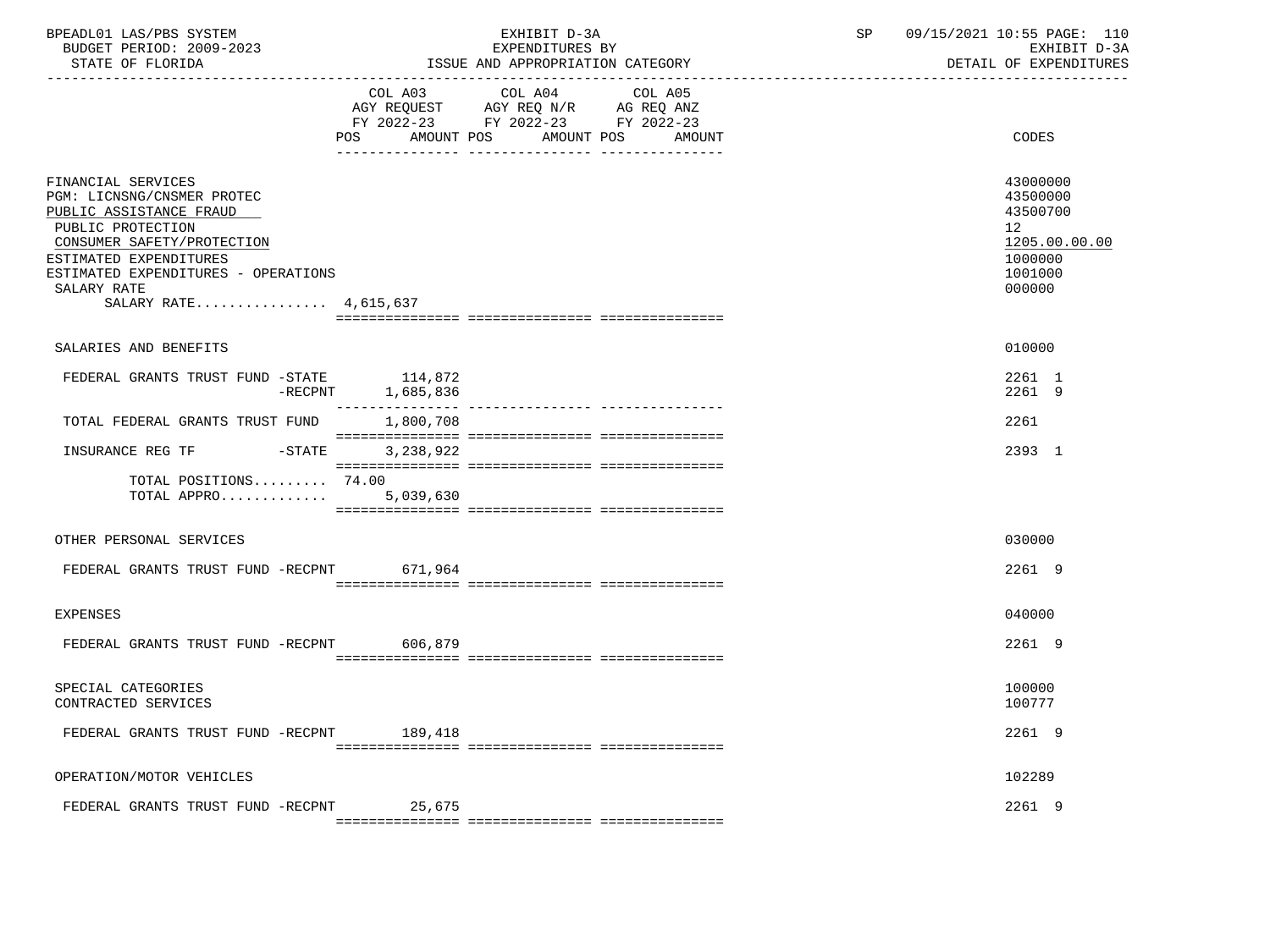|                  | BPEADL01 LAS/PBS SYSTEM  | EXHIBIT D-3A                     |
|------------------|--------------------------|----------------------------------|
|                  | BUDGET PERIOD: 2009-2023 | EXPENDITURES BY                  |
| STATE OF FLORIDA |                          | ISSUE AND APPROPRIATION CATEGORY |

|                                                                                                                                                                                                                                                    | COL A03<br>POS AMOUNT POS | COL A04<br>AGY REQUEST AGY REQ N/R AG REQ ANZ<br>FY 2022-23 FY 2022-23 FY 2022-23<br>AMOUNT POS | COL A05 | AMOUNT | CODES                                                                                             |
|----------------------------------------------------------------------------------------------------------------------------------------------------------------------------------------------------------------------------------------------------|---------------------------|-------------------------------------------------------------------------------------------------|---------|--------|---------------------------------------------------------------------------------------------------|
|                                                                                                                                                                                                                                                    |                           |                                                                                                 |         |        |                                                                                                   |
| FINANCIAL SERVICES<br>PGM: LICNSNG/CNSMER PROTEC<br>PUBLIC ASSISTANCE FRAUD<br>PUBLIC PROTECTION<br>CONSUMER SAFETY/PROTECTION<br>ESTIMATED EXPENDITURES<br>ESTIMATED EXPENDITURES - OPERATIONS<br>SPECIAL CATEGORIES<br>RISK MANAGEMENT INSURANCE |                           |                                                                                                 |         |        | 43000000<br>43500000<br>43500700<br>12<br>1205.00.00.00<br>1000000<br>1001000<br>100000<br>103241 |
| FEDERAL GRANTS TRUST FUND -RECPNT 21,540                                                                                                                                                                                                           |                           |                                                                                                 |         |        | 2261 9                                                                                            |
|                                                                                                                                                                                                                                                    |                           |                                                                                                 |         |        |                                                                                                   |
| LEASE/PURCHASE/EQUIPMENT                                                                                                                                                                                                                           |                           |                                                                                                 |         |        | 105281                                                                                            |
| FEDERAL GRANTS TRUST FUND -RECPNT                                                                                                                                                                                                                  | 19,900                    |                                                                                                 |         |        | 2261 9                                                                                            |
| TR/DMS/HR SVCS/STW CONTRCT                                                                                                                                                                                                                         |                           |                                                                                                 |         |        | 107040                                                                                            |
| FEDERAL GRANTS TRUST FUND -RECPNT 38,457                                                                                                                                                                                                           |                           |                                                                                                 |         |        | 2261 9                                                                                            |
|                                                                                                                                                                                                                                                    |                           |                                                                                                 |         |        |                                                                                                   |
| DATA PROCESSING SERVICES<br>OTHER DATA PROCESSING SVCS                                                                                                                                                                                             |                           |                                                                                                 |         |        | 210000<br>210014                                                                                  |
| FEDERAL GRANTS TRUST FUND -RECPNT 1,000                                                                                                                                                                                                            |                           |                                                                                                 |         |        | 2261 9                                                                                            |
| TOTAL: ESTIMATED EXPENDITURES - OPERATIONS<br>TOTAL POSITIONS 74.00<br>TOTAL ISSUE 6,614,463<br>TOTAL SALARY RATE $4,615,637$                                                                                                                      |                           |                                                                                                 |         |        | 1001000                                                                                           |
| SALARY INCREASES FOR FY 2021-22 -                                                                                                                                                                                                                  |                           |                                                                                                 |         |        |                                                                                                   |
| STATE EMPLOYEE MINIMUM WAGE<br>INCREASE - EFFECTIVE 7/1/2021<br>OTHER PERSONAL SERVICES                                                                                                                                                            |                           |                                                                                                 |         |        | 1001030<br>030000                                                                                 |
| FEDERAL GRANTS TRUST FUND -RECPNT                                                                                                                                                                                                                  | 6,939                     |                                                                                                 |         |        | 2261 9                                                                                            |
|                                                                                                                                                                                                                                                    |                           |                                                                                                 |         |        |                                                                                                   |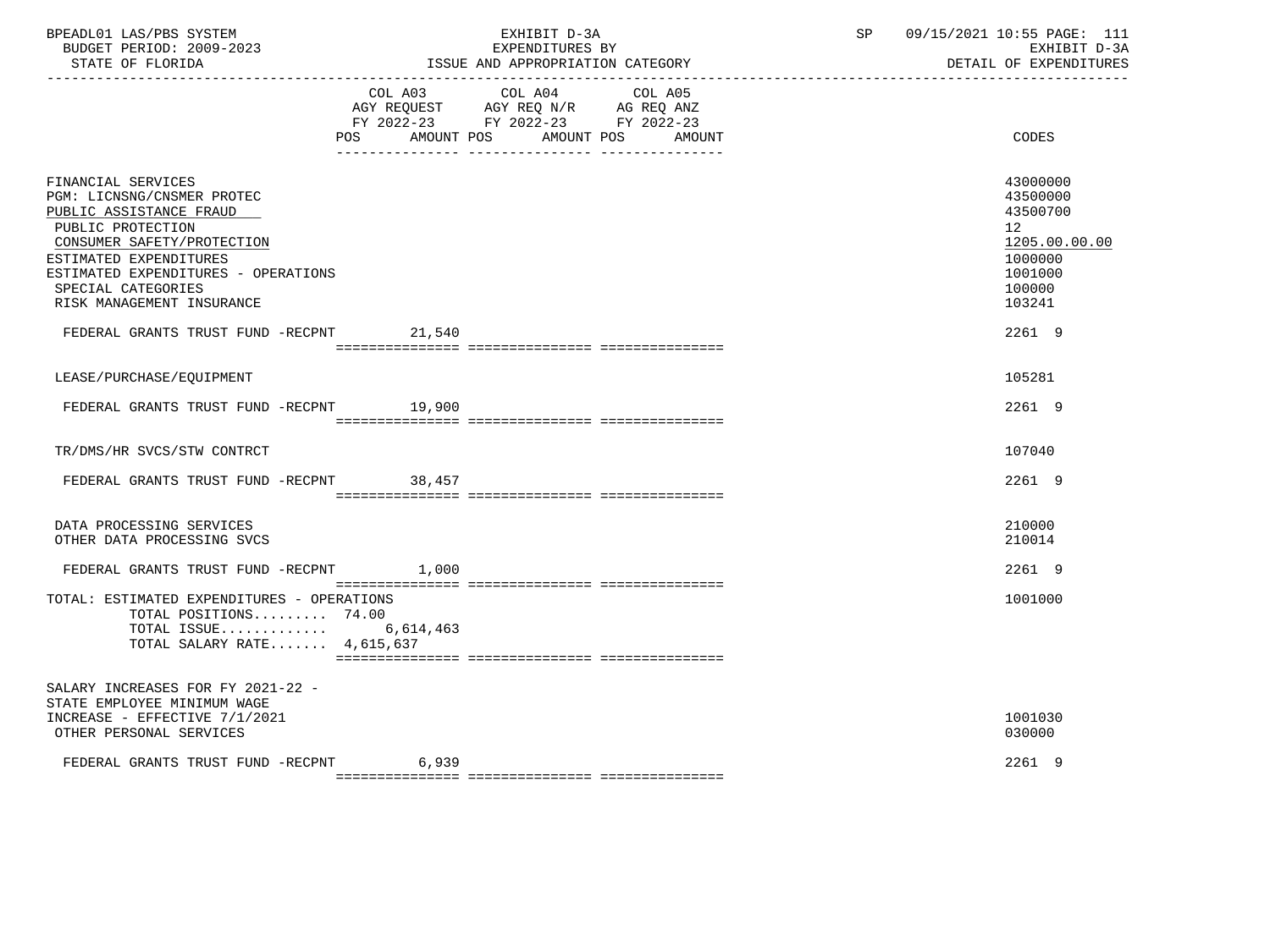| BPEADL01 LAS/PBS SYSTEM<br>BUDGET PERIOD: 2009-2023                                                                                                                                                                       |                                  | EXHIBIT D-3A<br>EXPENDITURES BY | SP 09/15/2021 10:55 PAGE: 112<br>EXHIBIT D-3A<br>DETAIL OF EXPENDITURES         |
|---------------------------------------------------------------------------------------------------------------------------------------------------------------------------------------------------------------------------|----------------------------------|---------------------------------|---------------------------------------------------------------------------------|
|                                                                                                                                                                                                                           | FY 2022-23 FY 2022-23 FY 2022-23 | AMOUNT POS AMOUNT POS<br>AMOUNT | CODES                                                                           |
| FINANCIAL SERVICES<br>PGM: LICNSNG/CNSMER PROTEC<br>PUBLIC ASSISTANCE FRAUD<br>PUBLIC PROTECTION<br>CONSUMER SAFETY/PROTECTION<br>ESTIMATED EXPENDITURES<br>FLORIDA RETIREMENT SYSTEM<br>ADJUSTMENT - FY 2021-22 - NORMAL |                                  |                                 | 43000000<br>43500000<br>43500700<br>12 <sup>1</sup><br>1205.00.00.00<br>1000000 |
| COST AND UNFUNDED ACTUARIAL<br>LIABILITY<br>SALARIES AND BENEFITS                                                                                                                                                         |                                  |                                 | 1001070<br>010000                                                               |
| FEDERAL GRANTS TRUST FUND -RECPNT 10,421<br>INSURANCE REG TF                                                                                                                                                              |                                  |                                 | 2261 9<br>2393 1                                                                |
| TOTAL APPRO                                                                                                                                                                                                               | 29,165                           |                                 |                                                                                 |
| CASUALTY INSURANCE PREMIUM<br>ADJUSTMENT<br>SPECIAL CATEGORIES<br>RISK MANAGEMENT INSURANCE<br>FEDERAL GRANTS TRUST FUND -RECPNT 20,103                                                                                   |                                  |                                 | 1001090<br>100000<br>103241<br>2261 9                                           |
|                                                                                                                                                                                                                           |                                  |                                 |                                                                                 |
| REALLOCATION OF HUMAN RESOURCES<br>OUTSOURCING<br>SPECIAL CATEGORIES<br>TR/DMS/HR SVCS/STW CONTRCT                                                                                                                        |                                  |                                 | 1005900<br>100000<br>107040                                                     |
| FEDERAL GRANTS TRUST FUND -RECPNT 3,214-                                                                                                                                                                                  |                                  |                                 | 2261 9                                                                          |
| ADJUSTMENTS TO CURRENT YEAR<br>ESTIMATED EXPENDITURES<br>CORRECT FUNDING SOURCE IDENTIFER<br>PUBLIC ASSISTANCE PROGRAM - DEDUCT                                                                                           |                                  |                                 | 1600000<br>160S010                                                              |
| SALARIES AND BENEFITS                                                                                                                                                                                                     |                                  |                                 | 010000                                                                          |
| FEDERAL GRANTS TRUST FUND -STATE                                                                                                                                                                                          | 114,872-                         |                                 | 2261 1                                                                          |
|                                                                                                                                                                                                                           |                                  |                                 |                                                                                 |
| AGENCY ISSUE NARRATIVE:<br>2022-2023 BUDGET YEAR NARRATIVE:                                                                                                                                                               |                                  | IT COMPONENT? NO                |                                                                                 |

 In the Fiscal Year 2021-2022 Legislative Budget Request, the department requested the transfer of 2 FTE and 114,872 in Salaries and Benefits authority from the Division of Workers' Compensation to the Division of Public Assistance Fraud. As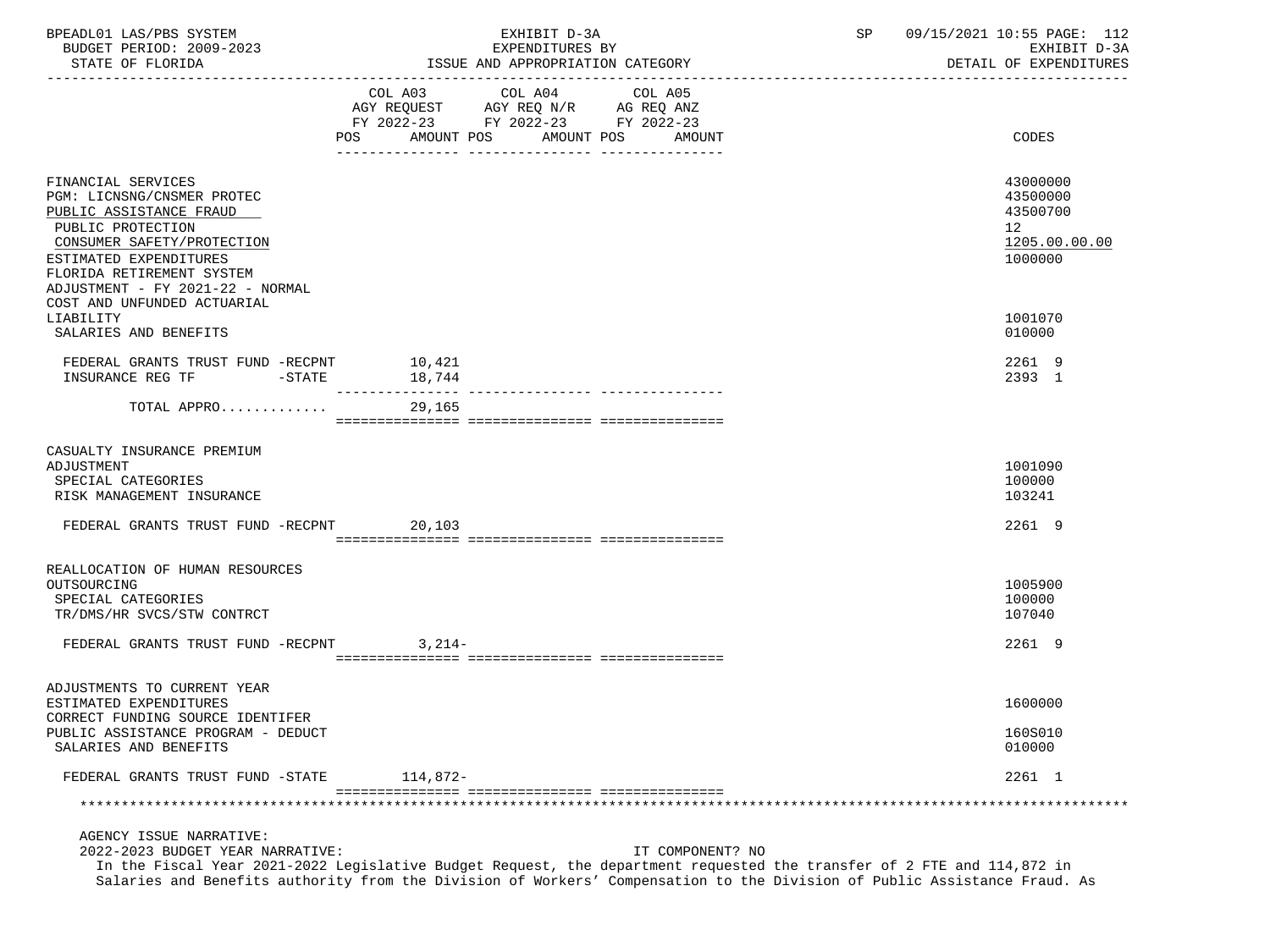| ISSUE AND APPROPRIATION CATEGORY<br>STATE OF FLORIDA<br>DETAIL OF EXPENDITURES<br>COL A03 COL A04 COL A05<br>AGY REQUEST AGY REQ N/R AG REQ ANZ<br>FY 2022-23 FY 2022-23 FY 2022-23<br>AMOUNT POS AMOUNT POS<br>POS<br>AMOUNT<br>CODES<br>FINANCIAL SERVICES<br>43000000<br>PGM: LICNSNG/CNSMER PROTEC<br>43500000<br>43500700<br>PUBLIC ASSISTANCE FRAUD<br>PUBLIC PROTECTION<br>12 <sup>°</sup><br>CONSUMER SAFETY/PROTECTION<br>1205.00.00.00<br>ADJUSTMENTS TO CURRENT YEAR<br>ESTIMATED EXPENDITURES<br>1600000<br>CORRECT FUNDING SOURCE IDENTIFER<br>PUBLIC ASSISTANCE PROGRAM - DEDUCT<br>160S010<br>part of this request, the Department requested to fund shift the 114,872 in budget authority from the Workers'<br>Compensation Administration Trust Fund to the Federal Grants Trust Fund. The request for the transfer and fund shift<br>were approved in the Fiscal Year 2021-2022 General Appropriation Act.<br>In the LBR issue for the fund shift to the Federal Grants Trust fund (3400230), the Department made an error in the FSI<br>selected. The fund shift used FSI of 1 State Funds and should have been FSI of 9 Transfer-Recipient of Federal Funds.<br>The purpose of this issue is to change the FSI of these funds to FSI 9. This issue represents the deduct from FSI 1,<br>issue code 160S020 is the addback to FSI 9. |          |
|---------------------------------------------------------------------------------------------------------------------------------------------------------------------------------------------------------------------------------------------------------------------------------------------------------------------------------------------------------------------------------------------------------------------------------------------------------------------------------------------------------------------------------------------------------------------------------------------------------------------------------------------------------------------------------------------------------------------------------------------------------------------------------------------------------------------------------------------------------------------------------------------------------------------------------------------------------------------------------------------------------------------------------------------------------------------------------------------------------------------------------------------------------------------------------------------------------------------------------------------------------------------------------------------------------------------------------------------------------|----------|
|                                                                                                                                                                                                                                                                                                                                                                                                                                                                                                                                                                                                                                                                                                                                                                                                                                                                                                                                                                                                                                                                                                                                                                                                                                                                                                                                                         |          |
|                                                                                                                                                                                                                                                                                                                                                                                                                                                                                                                                                                                                                                                                                                                                                                                                                                                                                                                                                                                                                                                                                                                                                                                                                                                                                                                                                         |          |
|                                                                                                                                                                                                                                                                                                                                                                                                                                                                                                                                                                                                                                                                                                                                                                                                                                                                                                                                                                                                                                                                                                                                                                                                                                                                                                                                                         |          |
|                                                                                                                                                                                                                                                                                                                                                                                                                                                                                                                                                                                                                                                                                                                                                                                                                                                                                                                                                                                                                                                                                                                                                                                                                                                                                                                                                         |          |
| POSITION DETAIL OF SALARIES AND BENEFITS:                                                                                                                                                                                                                                                                                                                                                                                                                                                                                                                                                                                                                                                                                                                                                                                                                                                                                                                                                                                                                                                                                                                                                                                                                                                                                                               |          |
| LAPSE LAPSED SALARIES<br>BASE RATE ADDITIVES BENEFITS<br>SUBTOTAL<br>8 AND BENEFITS<br>ETE                                                                                                                                                                                                                                                                                                                                                                                                                                                                                                                                                                                                                                                                                                                                                                                                                                                                                                                                                                                                                                                                                                                                                                                                                                                              |          |
| A03 - AGY REQUEST FY 2022-23<br>CHANGES TO CURRENTLY AUTHORIZED POSITIONS<br>OTHER SALARY AMOUNT<br>2261 FEDERAL GRANTS TRUST FUND<br>______________                                                                                                                                                                                                                                                                                                                                                                                                                                                                                                                                                                                                                                                                                                                                                                                                                                                                                                                                                                                                                                                                                                                                                                                                    | 114,872- |
| ==============                                                                                                                                                                                                                                                                                                                                                                                                                                                                                                                                                                                                                                                                                                                                                                                                                                                                                                                                                                                                                                                                                                                                                                                                                                                                                                                                          | 114,872- |
|                                                                                                                                                                                                                                                                                                                                                                                                                                                                                                                                                                                                                                                                                                                                                                                                                                                                                                                                                                                                                                                                                                                                                                                                                                                                                                                                                         |          |
| CORRECT FUNDING SOURCE IDENTIFIER<br>160S020<br>PUBLIC ASSISTANCE PROGRAM - ADD<br>SALARIES AND BENEFITS<br>010000                                                                                                                                                                                                                                                                                                                                                                                                                                                                                                                                                                                                                                                                                                                                                                                                                                                                                                                                                                                                                                                                                                                                                                                                                                      |          |
|                                                                                                                                                                                                                                                                                                                                                                                                                                                                                                                                                                                                                                                                                                                                                                                                                                                                                                                                                                                                                                                                                                                                                                                                                                                                                                                                                         |          |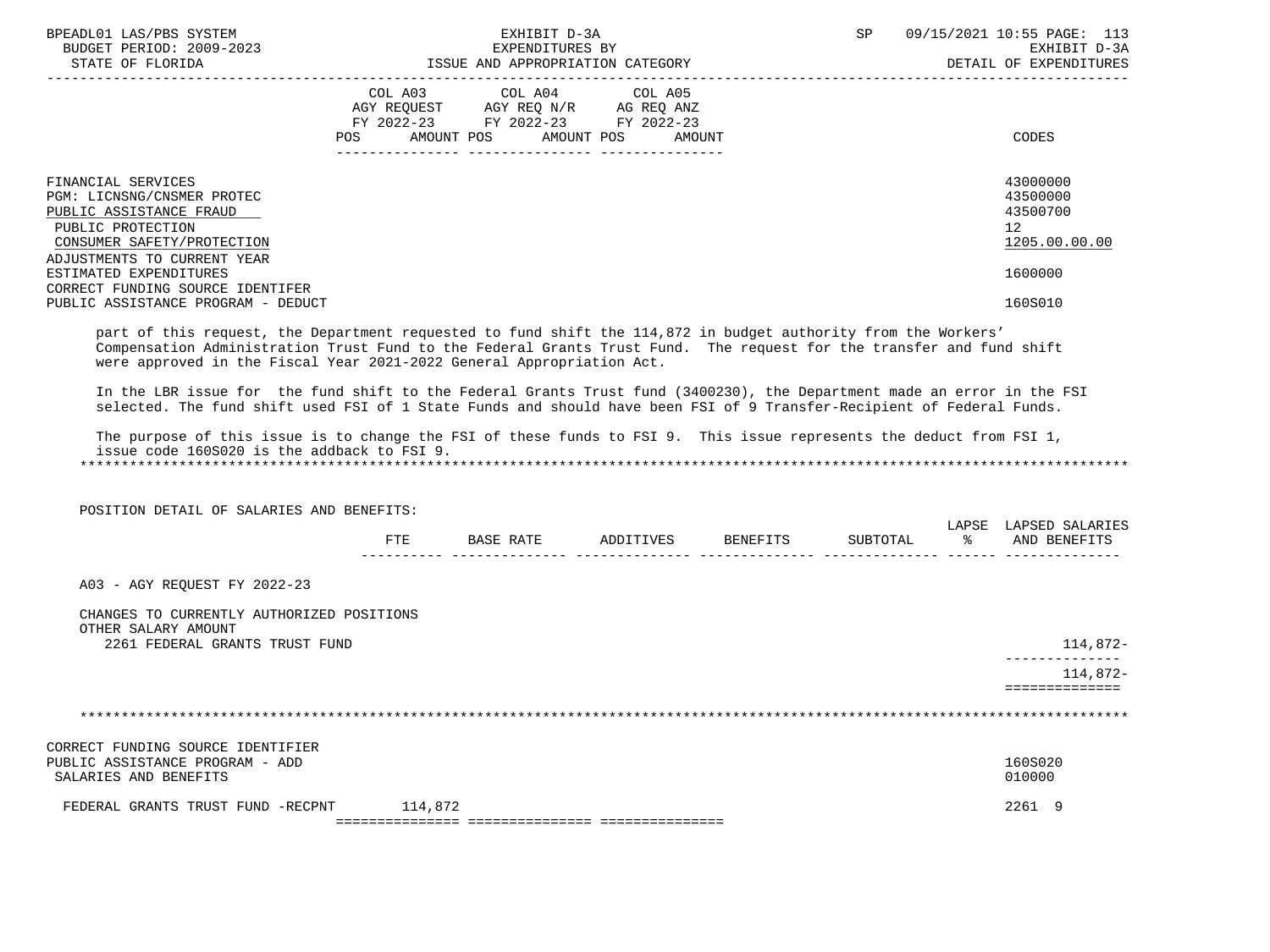| BPEADL01 LAS/PBS SYSTEM<br>EXAMPLE DUST PERIOD: 2009-2023<br>STATE OF FLORIDA BUDGET PERIOD: 2009-2023<br>STATE OF FLORIDA STATE OF STATE OF STATE OF STATE OF STATE OF STATES<br>------------------------                                                                                                                                                                                                                                                                                                                                                                                                                                                                                                                                                                                                                                                                                                                                                                                                                                                   |       | EXHIBIT D-3A |                                                                                                                                       |                              | SP <sub>2</sub> | 09/15/2021 10:55 PAGE: 114<br>EXHIBIT D-3A<br>DETAIL OF EXPENDITURES |
|--------------------------------------------------------------------------------------------------------------------------------------------------------------------------------------------------------------------------------------------------------------------------------------------------------------------------------------------------------------------------------------------------------------------------------------------------------------------------------------------------------------------------------------------------------------------------------------------------------------------------------------------------------------------------------------------------------------------------------------------------------------------------------------------------------------------------------------------------------------------------------------------------------------------------------------------------------------------------------------------------------------------------------------------------------------|-------|--------------|---------------------------------------------------------------------------------------------------------------------------------------|------------------------------|-----------------|----------------------------------------------------------------------|
|                                                                                                                                                                                                                                                                                                                                                                                                                                                                                                                                                                                                                                                                                                                                                                                                                                                                                                                                                                                                                                                              |       |              | COL A03 COL A04 COL A05<br>AGY REQUEST AGY REQ N/R AG REQ ANZ<br>FY 2022-23 FY 2022-23 FY 2022-23<br>POS AMOUNT POS AMOUNT POS AMOUNT |                              |                 | CODES                                                                |
| FINANCIAL SERVICES<br>PGM: LICNSNG/CNSMER PROTEC<br>PUBLIC ASSISTANCE FRAUD<br>PUBLIC PROTECTION<br>CONSUMER SAFETY/PROTECTION<br>ADJUSTMENTS TO CURRENT YEAR                                                                                                                                                                                                                                                                                                                                                                                                                                                                                                                                                                                                                                                                                                                                                                                                                                                                                                |       |              |                                                                                                                                       |                              |                 | 43000000<br>43500000<br>43500700<br>12 <sup>°</sup><br>1205.00.00.00 |
| ESTIMATED EXPENDITURES<br>CORRECT FUNDING SOURCE IDENTIFIER<br>PUBLIC ASSISTANCE PROGRAM - ADD                                                                                                                                                                                                                                                                                                                                                                                                                                                                                                                                                                                                                                                                                                                                                                                                                                                                                                                                                               |       |              |                                                                                                                                       |                              |                 | 1600000<br>160S020                                                   |
| AGENCY ISSUE NARRATIVE:<br>2022-2023 BUDGET YEAR NARRATIVE:<br>In the Fiscal Year 2021-2022 Legislative Budget Request, the department requested the transfer of 2 FTE and 114,872 in<br>Salaries and Benefits authority from the Division of Workers' Compensation to the Division of Public Assistance Fraud. As<br>part of this request, the Department requested to fund shift the 114,872 in budget authority from the Workers'<br>Compensation Administration Trust Fund to the Federal Grants Trust Fund. The request for the transfer and fund shift<br>were approved in the Fiscal Year 2021-2022 General Appropriation Act.<br>In the LBR issue for the fund shift to the Federal Grants Trust fund (3400230), the Department made an error in the FSI<br>selected. The fund shift used FSI of 1 State Funds and should have been FSI of 9 Transfer-Recipient of Federal Funds.<br>The purpose of this issue is to change the FSI of these funds to FSI 9. This issue represents the add to FSI 9, issue<br>code 160S010 is the deduct from FSI 1. |       |              |                                                                                                                                       | IT COMPONENT? NO             |                 |                                                                      |
| POSITION DETAIL OF SALARIES AND BENEFITS:                                                                                                                                                                                                                                                                                                                                                                                                                                                                                                                                                                                                                                                                                                                                                                                                                                                                                                                                                                                                                    |       |              |                                                                                                                                       |                              |                 |                                                                      |
|                                                                                                                                                                                                                                                                                                                                                                                                                                                                                                                                                                                                                                                                                                                                                                                                                                                                                                                                                                                                                                                              | FTE   |              |                                                                                                                                       | BASE RATE ADDITIVES BENEFITS | SUBTOTAL        | LAPSE LAPSED SALARIES<br>% AND BENEFITS                              |
| A03 - AGY REQUEST FY 2022-23                                                                                                                                                                                                                                                                                                                                                                                                                                                                                                                                                                                                                                                                                                                                                                                                                                                                                                                                                                                                                                 |       |              |                                                                                                                                       |                              |                 |                                                                      |
| CHANGES TO CURRENTLY AUTHORIZED POSITIONS<br>OTHER SALARY AMOUNT<br>2261 FEDERAL GRANTS TRUST FUND                                                                                                                                                                                                                                                                                                                                                                                                                                                                                                                                                                                                                                                                                                                                                                                                                                                                                                                                                           |       |              |                                                                                                                                       |                              |                 | 114,872                                                              |
|                                                                                                                                                                                                                                                                                                                                                                                                                                                                                                                                                                                                                                                                                                                                                                                                                                                                                                                                                                                                                                                              |       |              |                                                                                                                                       |                              |                 | 114,872<br>==============                                            |
| TOTAL: CONSUMER SAFETY/PROTECTION<br>BY FUND TYPE                                                                                                                                                                                                                                                                                                                                                                                                                                                                                                                                                                                                                                                                                                                                                                                                                                                                                                                                                                                                            | 74.00 |              |                                                                                                                                       |                              |                 | 1205.00.00.00                                                        |

TRUST FUNDS..................... 6,667,456 2000

 SALARY RATE................ 4,615,637 =============== =============== ===============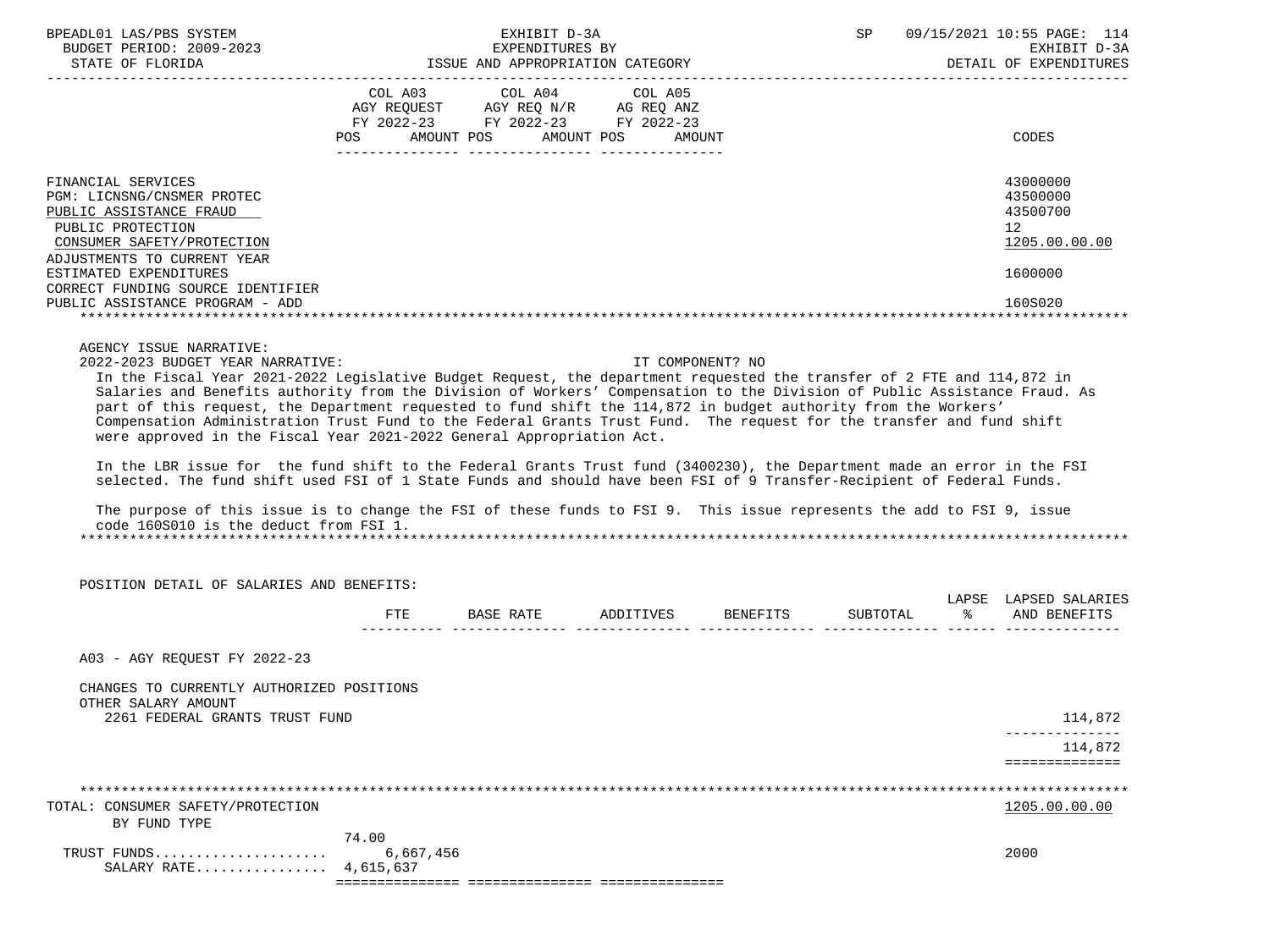| BPEADL01 LAS/PBS SYSTEM  | EXHIBIT D-                       | 09/15/2021 10:55 PAGE: 1<br>115 |
|--------------------------|----------------------------------|---------------------------------|
| BUDGET PERIOD: 2009-2023 | EXPENDITURES BY                  | EXHIBIT D-3A                    |
| STATE OF FLORIDA         | ISSUE AND APPROPRIATION CATEGORY | DETAIL OF EXPENDITURES          |

|                                                                                                                                                                                                                                        | COL A03                      | COL A04                                        | COL A05                           |                                                                                         |
|----------------------------------------------------------------------------------------------------------------------------------------------------------------------------------------------------------------------------------------|------------------------------|------------------------------------------------|-----------------------------------|-----------------------------------------------------------------------------------------|
|                                                                                                                                                                                                                                        | AMOUNT POS<br>POS            | FY 2022-23 FY 2022-23 FY 2022-23<br>AMOUNT POS | AMOUNT                            | CODES                                                                                   |
| FINANCIAL SERVICES<br>PGM: WORKERS' COMPENSATION<br>WORKERS' COMPENSATION<br>ECONOMIC OPPORTUNITIES<br>WORKERS' COMPENSATION<br>ESTIMATED EXPENDITURES<br>ESTIMATED EXPENDITURES - OPERATIONS<br>SALARY RATE<br>SALARY RATE 12,753,414 |                              |                                                |                                   | 43000000<br>43600000<br>43600100<br>11<br>1102.02.00.00<br>1000000<br>1001000<br>000000 |
|                                                                                                                                                                                                                                        |                              |                                                |                                   |                                                                                         |
| SALARIES AND BENEFITS                                                                                                                                                                                                                  |                              |                                                |                                   | 010000                                                                                  |
| WORKERS' COMP ADMIN TF -STATE 18,400,419<br>WORKERS'COMP SPEC DISAB TF-STATE                                                                                                                                                           | 1,067,951                    |                                                |                                   | 2795 1<br>2798 1                                                                        |
| TOTAL POSITIONS 290.00<br>TOTAL APPRO                                                                                                                                                                                                  | 19,468,370                   |                                                |                                   |                                                                                         |
| OTHER PERSONAL SERVICES                                                                                                                                                                                                                |                              |                                                |                                   | 030000                                                                                  |
| WORKERS' COMP ADMIN TF -STATE 384,569<br>WORKERS'COMP SPEC DISAB TF-STATE                                                                                                                                                              | 17,550<br>_______________    | -------------- -----------                     |                                   | 2795 1<br>2798 1                                                                        |
| TOTAL APPRO                                                                                                                                                                                                                            | 402,119                      |                                                |                                   |                                                                                         |
| <b>EXPENSES</b>                                                                                                                                                                                                                        |                              |                                                |                                   | 040000                                                                                  |
| WORKERS' COMP ADMIN TF - STATE 3,416,093<br>WORKERS'COMP SPEC DISAB TF-STATE                                                                                                                                                           | 143,721                      |                                                |                                   | 2795 1<br>2798 1                                                                        |
| TOTAL APPRO                                                                                                                                                                                                                            | ---------------<br>3,559,814 |                                                | ---------------- ---------------- |                                                                                         |
|                                                                                                                                                                                                                                        |                              |                                                |                                   |                                                                                         |
| OPERATING CAPITAL OUTLAY                                                                                                                                                                                                               |                              |                                                |                                   | 060000                                                                                  |
| WORKERS' COMP ADMIN TF -STATE                                                                                                                                                                                                          | 50,021                       |                                                |                                   | 2795 1                                                                                  |
| SPECIAL CATEGORIES<br>ELECTRONIC COMMERCE FEES                                                                                                                                                                                         |                              |                                                |                                   | 100000<br>100064                                                                        |
| WORKERS' COMP ADMIN TF -STATE                                                                                                                                                                                                          | 188,000                      |                                                |                                   | 2795 1                                                                                  |

=============== =============== ===============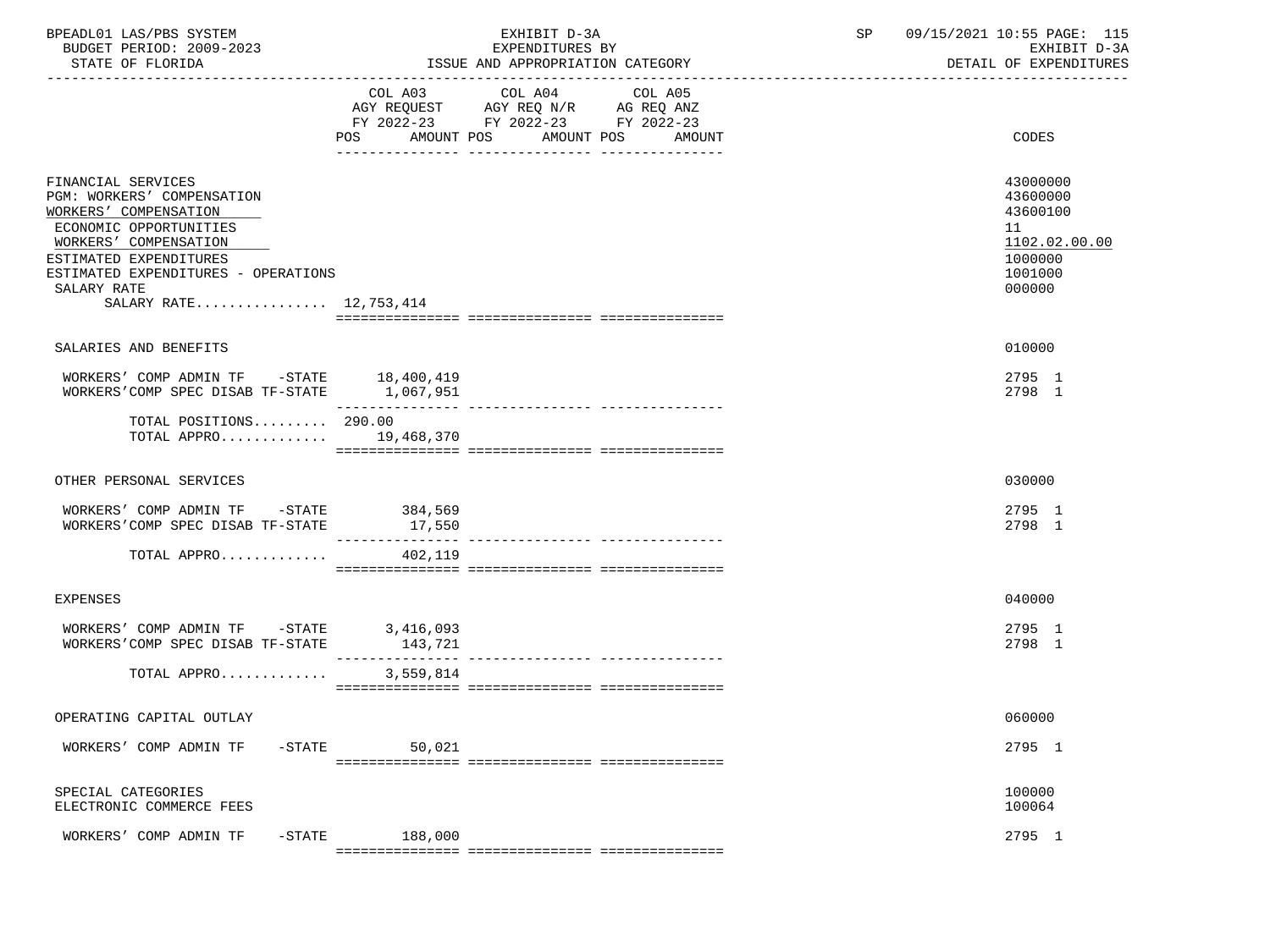| BPEADL01 LAS/PBS SYSTEM<br>BUDGET PERIOD: 2009-2023<br>STATE OF FLORIDA                                                                                                                                                                                                                      |           | EXHIBIT D-3A<br>EXPENDITURES BY<br>ISSUE AND APPROPRIATION CATEGORY                                                                      | SP | 09/15/2021 10:55 PAGE: 116<br>EXHIBIT D-3A<br>DETAIL OF EXPENDITURES                                        |
|----------------------------------------------------------------------------------------------------------------------------------------------------------------------------------------------------------------------------------------------------------------------------------------------|-----------|------------------------------------------------------------------------------------------------------------------------------------------|----|-------------------------------------------------------------------------------------------------------------|
|                                                                                                                                                                                                                                                                                              |           | COL A03 COL A04<br>COL A05<br>AGY REQUEST AGY REQ N/R AG REQ ANZ<br>FY 2022-23 FY 2022-23 FY 2022-23<br>POS AMOUNT POS AMOUNT POS AMOUNT |    | CODES                                                                                                       |
| FINANCIAL SERVICES<br>PGM: WORKERS' COMPENSATION<br>WORKERS' COMPENSATION<br>ECONOMIC OPPORTUNITIES<br>WORKERS' COMPENSATION<br>ESTIMATED EXPENDITURES<br>ESTIMATED EXPENDITURES - OPERATIONS<br>SPECIAL CATEGORIES<br>TR DIST CT OF AP-WORK COMP<br>WORKERS' COMP ADMIN TF -STATE 2,028,552 |           |                                                                                                                                          |    | 43000000<br>43600000<br>43600100<br>11<br>1102.02.00.00<br>1000000<br>1001000<br>100000<br>100507<br>2795 1 |
| TR/USF-OSHA MATCH                                                                                                                                                                                                                                                                            |           |                                                                                                                                          |    | 100521                                                                                                      |
| WORKERS' COMP ADMIN TF -STATE 250,000                                                                                                                                                                                                                                                        |           |                                                                                                                                          |    | 2795 1                                                                                                      |
| TR JAC - PROS WRKS COMP FR                                                                                                                                                                                                                                                                   |           |                                                                                                                                          |    | 100526                                                                                                      |
| WORKERS' COMP ADMIN TF -STATE 705,776                                                                                                                                                                                                                                                        |           |                                                                                                                                          |    | 2795 1                                                                                                      |
| CONTRACTED SERVICES                                                                                                                                                                                                                                                                          |           |                                                                                                                                          |    | 100777                                                                                                      |
| WORKERS' COMP ADMIN TF -STATE 2,936,789<br>WORKERS'COMP SPEC DISAB TF-STATE                                                                                                                                                                                                                  | 86,360    |                                                                                                                                          |    | 2795 1<br>2798 1                                                                                            |
| TOTAL APPRO                                                                                                                                                                                                                                                                                  | 3,023,149 |                                                                                                                                          |    |                                                                                                             |
| OPERATION/MOTOR VEHICLES                                                                                                                                                                                                                                                                     |           |                                                                                                                                          |    | 102289                                                                                                      |
| WORKERS' COMP ADMIN TF -STATE 84,800                                                                                                                                                                                                                                                         |           |                                                                                                                                          |    | 2795 1                                                                                                      |
| PURCHASED CLIENT SERVICES                                                                                                                                                                                                                                                                    |           |                                                                                                                                          |    | 102933                                                                                                      |
| WORKERS' COMP ADMIN TF<br>$-$ STATE                                                                                                                                                                                                                                                          | 740,000   |                                                                                                                                          |    | 2795 1                                                                                                      |
| RISK MANAGEMENT INSURANCE                                                                                                                                                                                                                                                                    |           |                                                                                                                                          |    | 103241                                                                                                      |
| WORKERS' COMP ADMIN TF<br>$-$ STATE                                                                                                                                                                                                                                                          | 195,439   |                                                                                                                                          |    | 2795 1                                                                                                      |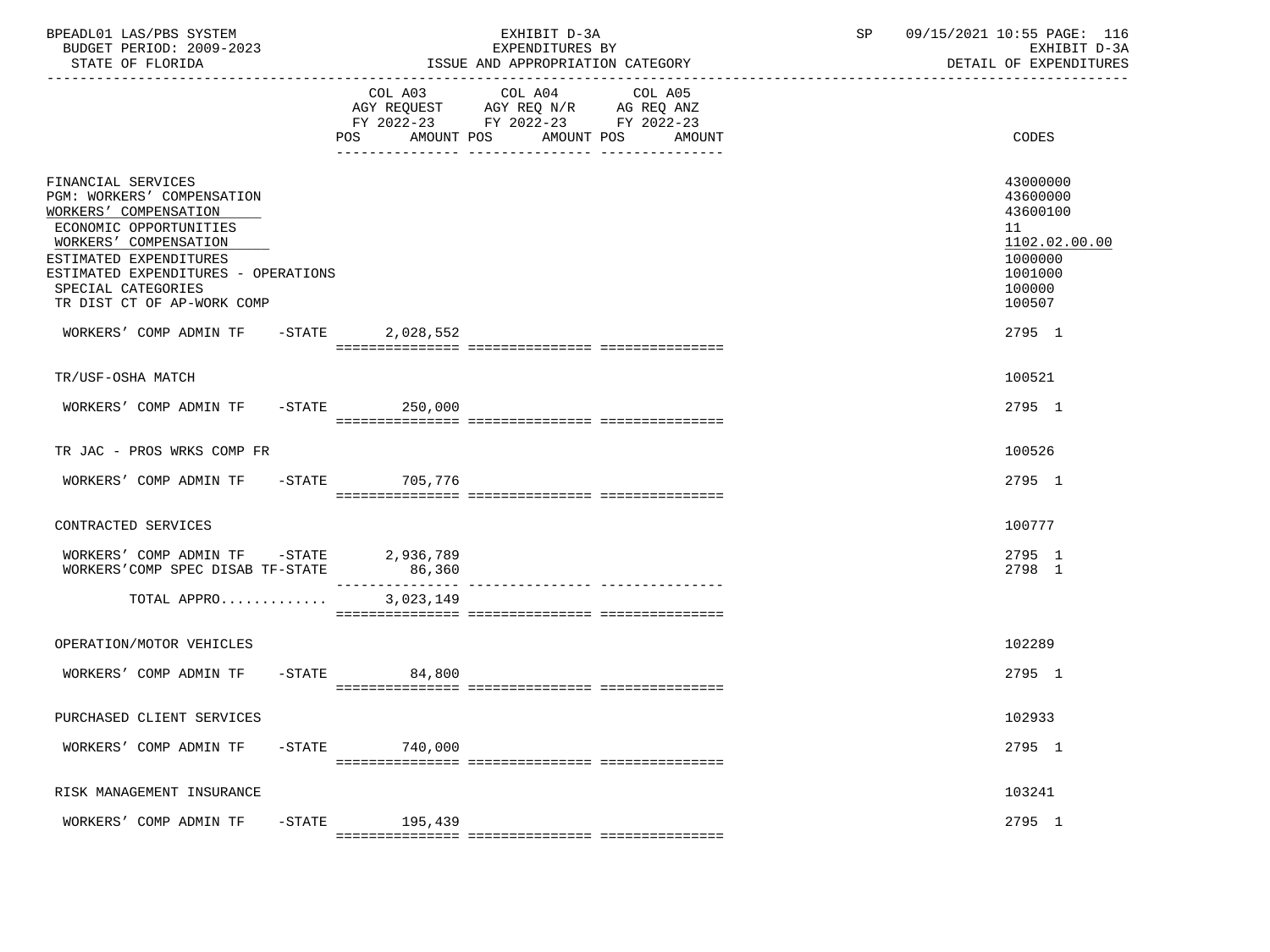| BPEADL01 LAS/PBS SYSTEM  | EXHIBIT D-3A                     | 09/15/2021 10:55 PAGE:<br>117 |
|--------------------------|----------------------------------|-------------------------------|
| BUDGET PERIOD: 2009-2023 | EXPENDITURES BY                  | EXHIBIT D-3A                  |
| STATE OF FLORIDA         | ISSUE AND APPROPRIATION CATEGORY | DETAIL OF EXPENDITURES        |

| STATE OF FLORIDA                                                                                                                                                                                                                                | ISSUE AND APPROPRIATION CATEGORY<br>_____________________ | DETAIL OF EXPENDITURES                                                                    |                                         |                                                                                                   |
|-------------------------------------------------------------------------------------------------------------------------------------------------------------------------------------------------------------------------------------------------|-----------------------------------------------------------|-------------------------------------------------------------------------------------------|-----------------------------------------|---------------------------------------------------------------------------------------------------|
|                                                                                                                                                                                                                                                 | POS                                                       | COL A03 COL A04<br>AGY REQUEST AGY REQ N/R AG REQ ANZ<br>FY 2022-23 FY 2022-23 FY 2022-23 | COL A05<br>AMOUNT POS AMOUNT POS AMOUNT | CODES                                                                                             |
|                                                                                                                                                                                                                                                 |                                                           |                                                                                           |                                         |                                                                                                   |
| FINANCIAL SERVICES<br>PGM: WORKERS' COMPENSATION<br>WORKERS' COMPENSATION<br>ECONOMIC OPPORTUNITIES<br>WORKERS' COMPENSATION<br>ESTIMATED EXPENDITURES<br>ESTIMATED EXPENDITURES - OPERATIONS<br>SPECIAL CATEGORIES<br>LEASE/PURCHASE/EQUIPMENT |                                                           |                                                                                           |                                         | 43000000<br>43600000<br>43600100<br>11<br>1102.02.00.00<br>1000000<br>1001000<br>100000<br>105281 |
| WORKERS' COMP ADMIN TF -STATE<br>WORKERS'COMP SPEC DISAB TF-STATE                                                                                                                                                                               | 62,320<br>2,280                                           |                                                                                           |                                         | 2795 1<br>2798 1                                                                                  |
| TOTAL APPRO                                                                                                                                                                                                                                     | 64,600                                                    |                                                                                           |                                         |                                                                                                   |
| TR/DMS/HR SVCS/STW CONTRCT                                                                                                                                                                                                                      |                                                           |                                                                                           |                                         | 107040                                                                                            |
| WORKERS' COMP ADMIN TF -STATE 92,465<br>WORKERS'COMP SPEC DISAB TF-STATE                                                                                                                                                                        | 5,824                                                     |                                                                                           |                                         | 2795 1<br>2798 1                                                                                  |
| TOTAL APPRO                                                                                                                                                                                                                                     | 98,289                                                    |                                                                                           |                                         |                                                                                                   |
| TOTAL: ESTIMATED EXPENDITURES - OPERATIONS<br>TOTAL POSITIONS 290.00<br>TOTAL ISSUE 30,858,929<br>TOTAL SALARY RATE 12,753,414                                                                                                                  |                                                           |                                                                                           |                                         | 1001000                                                                                           |
| SALARY INCREASES FOR FY 2021-22 -<br>STATE EMPLOYEE MINIMUM WAGE<br>INCREASE - EFFECTIVE 7/1/2021<br>SALARY RATE<br>SALARY RATE $5,489$                                                                                                         |                                                           |                                                                                           |                                         | 1001030<br>000000                                                                                 |
| SALARIES AND BENEFITS                                                                                                                                                                                                                           |                                                           |                                                                                           |                                         | 010000                                                                                            |
| WORKERS' COMP ADMIN TF -STATE 6,154<br>WORKERS'COMP SPEC DISAB TF-STATE                                                                                                                                                                         | 358<br>________________                                   |                                                                                           |                                         | 2795 1<br>2798 1                                                                                  |
| TOTAL APPRO $6,512$                                                                                                                                                                                                                             |                                                           |                                                                                           |                                         |                                                                                                   |
|                                                                                                                                                                                                                                                 |                                                           |                                                                                           |                                         |                                                                                                   |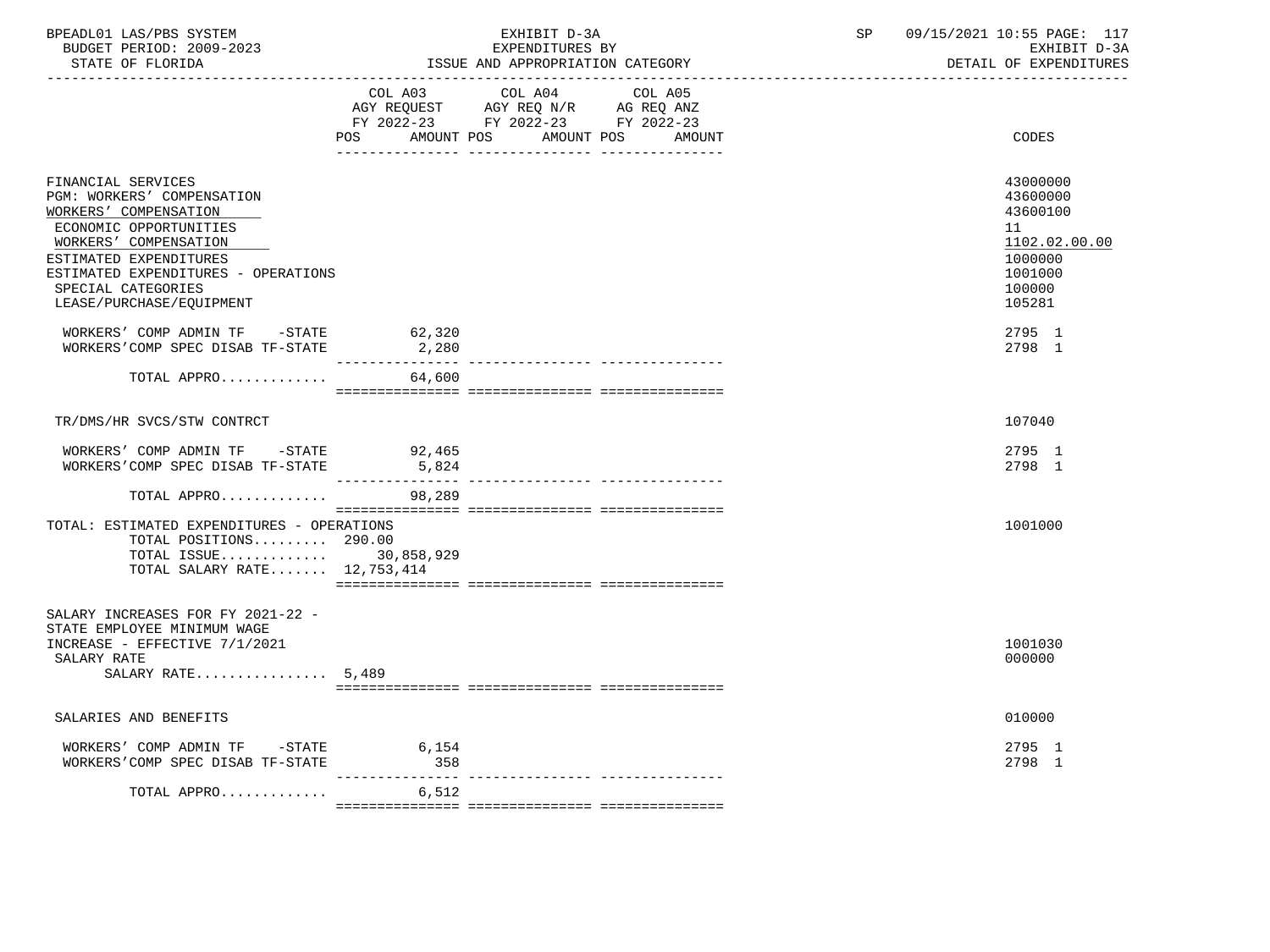| BPEADL01 LAS/PBS SYSTEM<br>BUDGET PERIOD: 2009-2023<br>STATE OF FLORIDA                                                                                                                     |                | EXHIBIT D-3A<br>EXPENDITURES BY<br>ISSUE AND APPROPRIATION CATEGORY                                                       | SP 09/15/2021 10:55 PAGE: 118 | EXHIBIT D-3A<br>DETAIL OF EXPENDITURES                             |
|---------------------------------------------------------------------------------------------------------------------------------------------------------------------------------------------|----------------|---------------------------------------------------------------------------------------------------------------------------|-------------------------------|--------------------------------------------------------------------|
|                                                                                                                                                                                             | COL A03<br>POS | COL A04 COL A05<br>AGY REQUEST AGY REQ N/R AG REQ ANZ<br>FY 2022-23 FY 2022-23 FY 2022-23<br>AMOUNT POS AMOUNT POS AMOUNT |                               | CODES                                                              |
|                                                                                                                                                                                             |                |                                                                                                                           |                               |                                                                    |
| FINANCIAL SERVICES<br>PGM: WORKERS' COMPENSATION<br>WORKERS' COMPENSATION<br>ECONOMIC OPPORTUNITIES<br>WORKERS' COMPENSATION<br>ESTIMATED EXPENDITURES<br>SALARY INCREASES FOR FY 2021-22 - |                |                                                                                                                           |                               | 43000000<br>43600000<br>43600100<br>11<br>1102.02.00.00<br>1000000 |
| STATE EMPLOYEE MINIMUM WAGE<br>INCREASE - EFFECTIVE 7/1/2021<br>OTHER PERSONAL SERVICES                                                                                                     |                |                                                                                                                           |                               | 1001030<br>030000                                                  |
| WORKERS' COMP ADMIN TF -STATE 3,971<br>WORKERS'COMP SPEC DISAB TF-STATE                                                                                                                     | 181            |                                                                                                                           |                               | 2795 1<br>2798 1                                                   |
| TOTAL APPRO                                                                                                                                                                                 | 4,152          |                                                                                                                           |                               |                                                                    |
| TOTAL: SALARY INCREASES FOR FY 2021-22 -<br>STATE EMPLOYEE MINIMUM WAGE<br>INCREASE - EFFECTIVE $7/1/2021$<br>TOTAL ISSUE<br>TOTAL SALARY RATE 5,489                                        | 10,664         |                                                                                                                           |                               | 1001030                                                            |
| FLORIDA RETIREMENT SYSTEM<br>ADJUSTMENT - FY 2021-22 - NORMAL<br>COST AND UNFUNDED ACTUARIAL<br>LIABILITY<br>SALARIES AND BENEFITS                                                          |                |                                                                                                                           |                               | 1001070<br>010000                                                  |
| WORKERS' COMP ADMIN TF -STATE 106,497<br>WORKERS'COMP SPEC DISAB TF-STATE                                                                                                                   | 6,186          |                                                                                                                           |                               | 2795 1<br>2798 1                                                   |
| TOTAL APPRO                                                                                                                                                                                 | 112,683        |                                                                                                                           |                               |                                                                    |
| SPECIAL CATEGORIES<br>TR DIST CT OF AP-WORK COMP                                                                                                                                            |                |                                                                                                                           |                               | 100000<br>100507                                                   |
| WORKERS' COMP ADMIN TF<br>$-$ STATE                                                                                                                                                         | 11,538         |                                                                                                                           |                               | 2795 1                                                             |
| TR JAC - PROS WRKS COMP FR                                                                                                                                                                  |                |                                                                                                                           |                               | 100526                                                             |
| WORKERS' COMP ADMIN TF<br>$-$ STATE                                                                                                                                                         | 8,656          |                                                                                                                           |                               | 2795 1                                                             |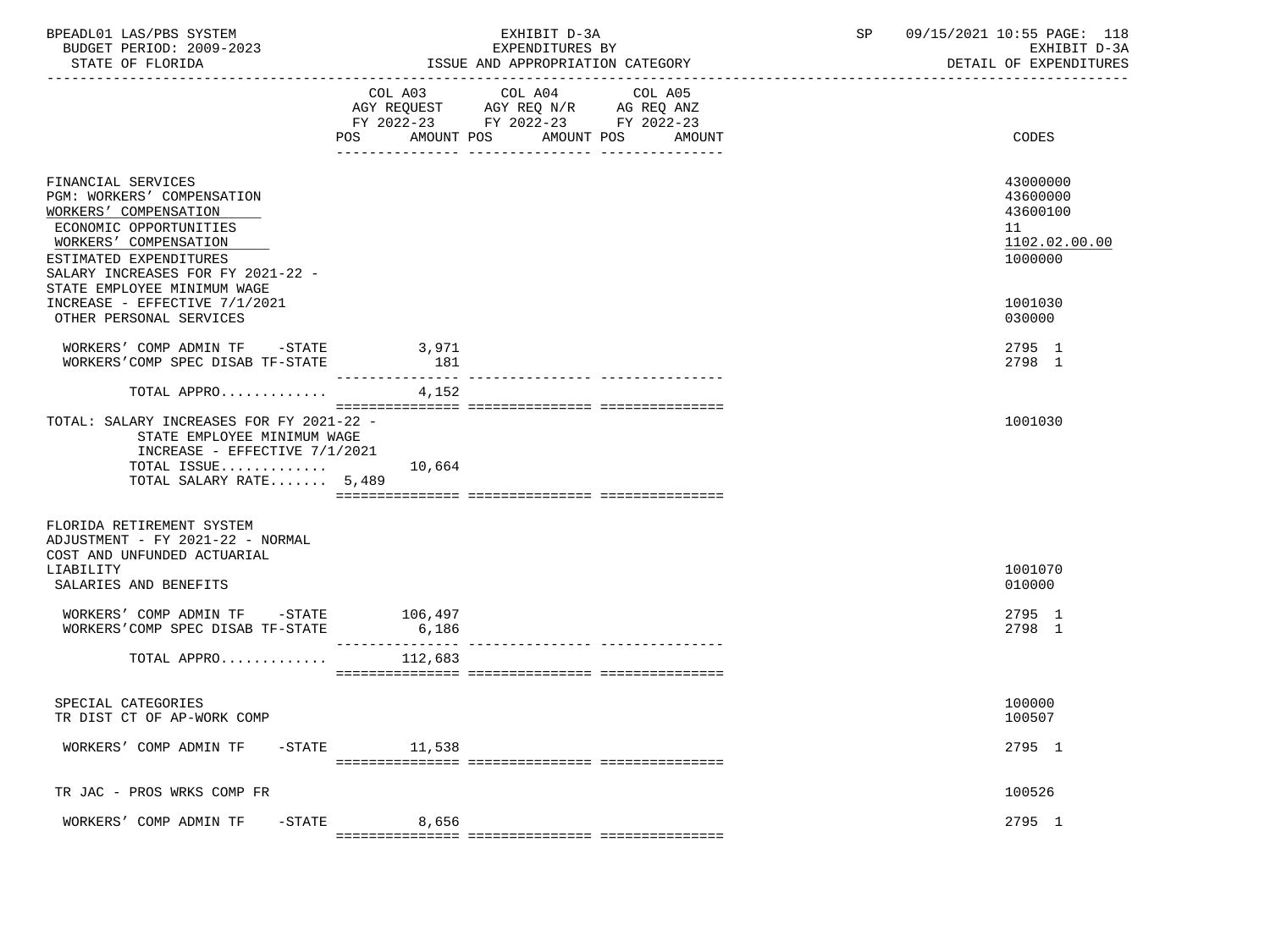| BPEADL01 LAS/PBS SYSTEM |                          |
|-------------------------|--------------------------|
|                         | BUDGET PERIOD: 2009-2023 |
|                         |                          |

|                                                                                                                                                                                                                                                               | COL A03 COL A04 COL A05<br>AGY REQUEST AGY REQ N/R AG REQ ANZ<br>FY 2022-23 FY 2022-23 FY 2022-23<br>POS AMOUNT POS AMOUNT POS<br>AMOUNT | CODES                                                              |
|---------------------------------------------------------------------------------------------------------------------------------------------------------------------------------------------------------------------------------------------------------------|------------------------------------------------------------------------------------------------------------------------------------------|--------------------------------------------------------------------|
| FINANCIAL SERVICES<br><b>PGM: WORKERS' COMPENSATION</b><br>WORKERS' COMPENSATION<br>ECONOMIC OPPORTUNITIES<br>WORKERS' COMPENSATION<br>ESTIMATED EXPENDITURES<br>FLORIDA RETIREMENT SYSTEM<br>ADJUSTMENT - FY 2021-22 - NORMAL<br>COST AND UNFUNDED ACTUARIAL |                                                                                                                                          | 43000000<br>43600000<br>43600100<br>11<br>1102.02.00.00<br>1000000 |
| LIABILITY                                                                                                                                                                                                                                                     |                                                                                                                                          | 1001070                                                            |
| TOTAL: FLORIDA RETIREMENT SYSTEM<br>ADJUSTMENT - FY 2021-22 - NORMAL<br>COST AND UNFUNDED ACTUARIAL                                                                                                                                                           |                                                                                                                                          | 1001070                                                            |
| LIABILITY                                                                                                                                                                                                                                                     |                                                                                                                                          |                                                                    |
| TOTAL ISSUE $132,877$                                                                                                                                                                                                                                         |                                                                                                                                          |                                                                    |
|                                                                                                                                                                                                                                                               |                                                                                                                                          |                                                                    |
|                                                                                                                                                                                                                                                               |                                                                                                                                          |                                                                    |
| CASUALTY INSURANCE PREMIUM<br>ADJUSTMENT<br>SPECIAL CATEGORIES<br>RISK MANAGEMENT INSURANCE                                                                                                                                                                   |                                                                                                                                          | 1001090<br>100000<br>103241                                        |
| WORKERS' COMP ADMIN TF -STATE 12,748                                                                                                                                                                                                                          |                                                                                                                                          | 2795 1                                                             |
|                                                                                                                                                                                                                                                               |                                                                                                                                          |                                                                    |
| REALLOCATION OF HUMAN RESOURCES<br>OUTSOURCING<br>SPECIAL CATEGORIES<br>TR/DMS/HR SVCS/STW CONTRCT                                                                                                                                                            |                                                                                                                                          | 1005900<br>100000<br>107040                                        |
| WORKERS' COMP ADMIN TF -STATE<br>WORKERS'COMP SPEC DISAB TF-STATE                                                                                                                                                                                             | $7,728-$<br>$487-$                                                                                                                       | 2795 1<br>2798 1                                                   |
| TOTAL APPRO                                                                                                                                                                                                                                                   | $8,215-$                                                                                                                                 |                                                                    |
|                                                                                                                                                                                                                                                               |                                                                                                                                          |                                                                    |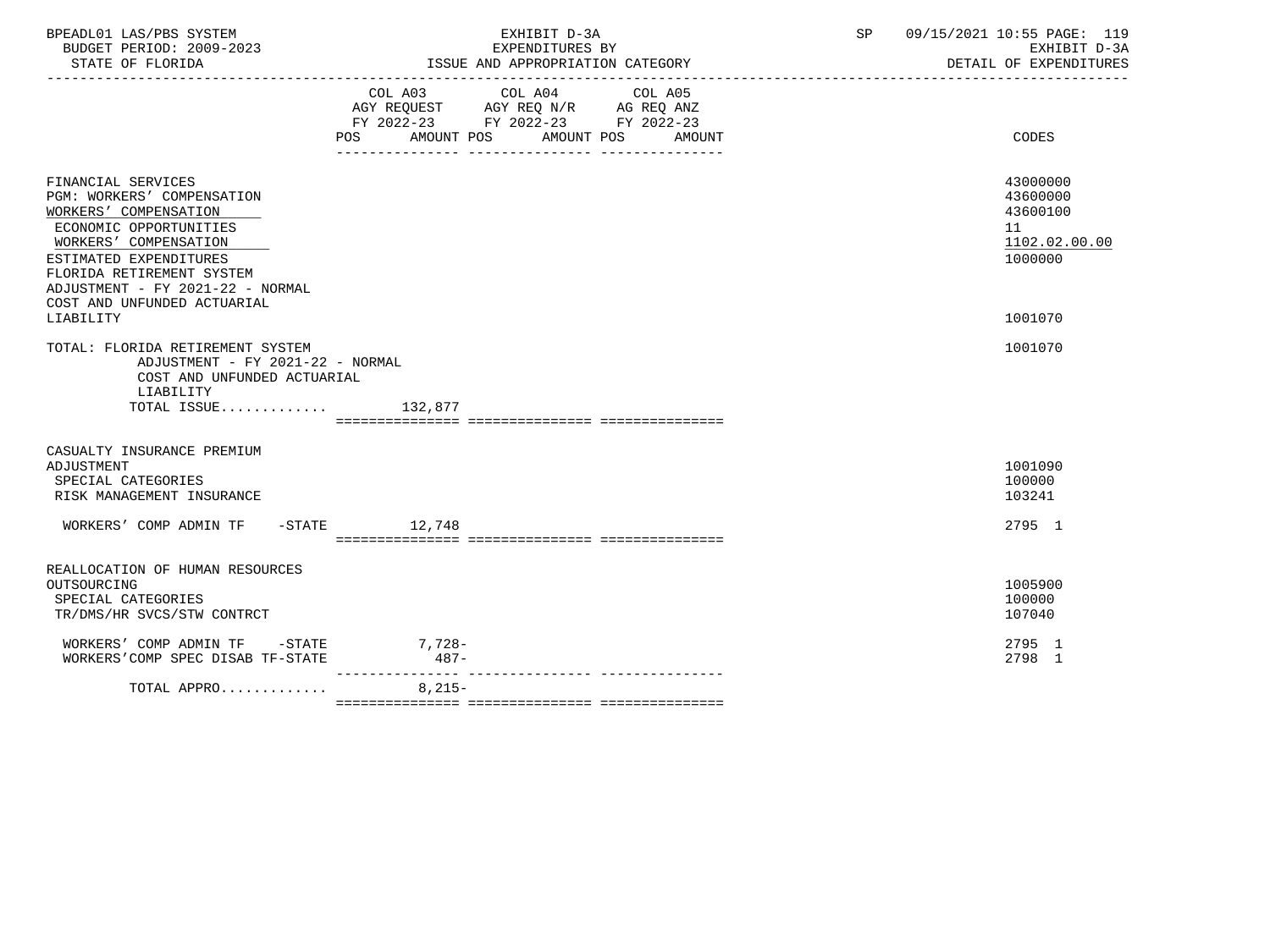| BPEADL01 LAS/PBS SYSTEM<br>BUDGET PERIOD: 2009-2023<br>STATE OF FLORIDA                                                                                         |     | EXHIBIT D-3A<br>EXPENDITURES BY<br>ISSUE AND APPROPRIATION CATEGORY                                                               |  | SP | 09/15/2021 10:55 PAGE: 120<br>EXHIBIT D-3A<br>DETAIL OF EXPENDITURES |  |
|-----------------------------------------------------------------------------------------------------------------------------------------------------------------|-----|-----------------------------------------------------------------------------------------------------------------------------------|--|----|----------------------------------------------------------------------|--|
|                                                                                                                                                                 | POS | COL A03 COL A04 COL A05<br>AGY REQUEST AGY REQ N/R AG REQ ANZ<br>FY 2022-23 FY 2022-23 FY 2022-23<br>AMOUNT POS AMOUNT POS AMOUNT |  |    | CODES                                                                |  |
| FINANCIAL SERVICES<br><b>PGM: WORKERS' COMPENSATION</b><br>WORKERS' COMPENSATION<br>ECONOMIC OPPORTUNITIES<br>WORKERS' COMPENSATION<br>PROGRAM OR SERVICE-LEVEL |     |                                                                                                                                   |  |    | 43000000<br>43600000<br>43600100<br>11<br>1102.02.00.00              |  |
| INFORMATION TECHNOLOGY<br>MAINFRAME MIGRATION<br>SPECIAL CATEGORIES<br>CONTRACTED SERVICES                                                                      |     |                                                                                                                                   |  |    | 3630000<br>36307C0<br>100000<br>100777                               |  |
| WORKERS' COMP ADMIN TF -STATE                                                                                                                                   |     | 450,000 450,000                                                                                                                   |  |    | 2795 1                                                               |  |
|                                                                                                                                                                 |     |                                                                                                                                   |  |    |                                                                      |  |

AGENCY ISSUE NARRATIVE:

 2022-2023 BUDGET YEAR NARRATIVE: IT COMPONENT? YES Reference to Long Range Program Plan: Goal #3) Promote a Customer-Focused Culture and Strengthen Efficiency.

 This issue requests nonrecurring budget authority to obtain a third-party feasibility study of the Division of Workers' Compensation (DWC) mainframe-based systems for migration to alternative platforms and modernization of the applications.

 DWC's mainframe systems reside in an environment which supports FLAIR, DWC and LASPBS and costs \$7 million a year. Ninety percent of the cost of the mainframe is allocated to FLAIR. The remaining ten percent is allocated to the divisions. The implementation of the Florida PALM project over the next two to three years will significantly decrease the usage of the mainframe. At that time, the full cost to support the mainframe will be allocated to the remaining users. As such, DWC must migrate from the mainframe to a more cost-effective solution. DWC has 12 solutions that work directly in conjunction with the mainframe and 19 solutions that rely on data that initiates from the mainframe. The Department of Financial Services (DFS) is currently working with a vendor to perform an analysis of the DWC mainframe environment and produce a strategy that will detail available options to address this issue.

 Risk mitigation: FLAIR will be migrating away from the mainframe leaving approximately \$1.8 million a year to be distributed to any remaining customers.

 System modernization: At one point in time, the mainframe was the most advanced and efficient way to store and retrieve data. While the mainframe is still very fast, more modern cost-efficient solutions are now used when implementing new systems. DWC, as a division, has the largest number of total applications within DFS. Workers' compensation claims processing and auditing accepts approximately 480,000 claim forms, 4 Million medical bills, 1 Million proof of coverage forms and brings in approximately \$143 Million of revenue a year in a 98 percent paperless environment. This accounts for a large volume of data that must be stored and used by multiple processes to carry out statutory mandates. Data is shared across systems and by various technologies. A well thought out strategy for migration is essential to ensure that all applications continue to have access to the data they need. DFS estimates that the total time it will take to complete an assessment, build a strategy, write new compatible code to retrieve and manipulate data, and migrate the data to a new platform will take approximately five years given the complexity of the systems and the amount of data that must move.

 A feasibility study will provide the Division with the information necessary to plan and successfully migrate and modernize the existing solutions. Costs have been estimated at 2,000 hours at a rate of \$225 per hour to evaluate the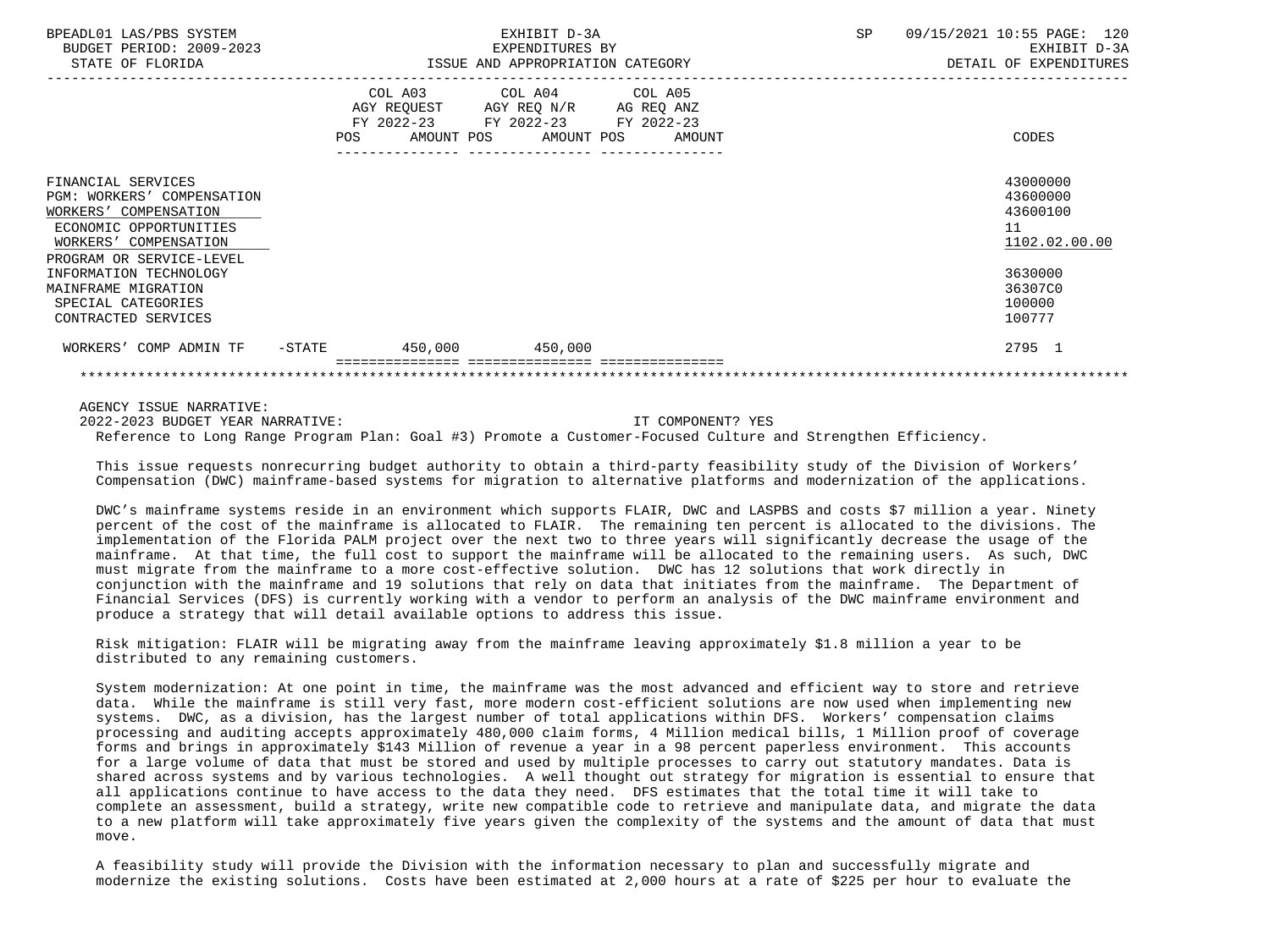| BPEADL01 LAS/PBS SYSTEM<br>BUDGET PERIOD: 2009-2023<br>STATE OF FLORIDA                                                                                                                                          |        | EXHIBIT D-3A<br>EXPENDITURES BY<br>ISSUE AND APPROPRIATION CATEGORY                                                        |        | SP. | 09/15/2021 10:55 PAGE: 121<br>EXHIBIT D-3A<br>DETAIL OF EXPENDITURES          |
|------------------------------------------------------------------------------------------------------------------------------------------------------------------------------------------------------------------|--------|----------------------------------------------------------------------------------------------------------------------------|--------|-----|-------------------------------------------------------------------------------|
|                                                                                                                                                                                                                  | POS    | COL A03 COL A04 COL A05<br>AGY REQUEST AGY REQ N/R AG REQ ANZ<br>FY 2022-23 FY 2022-23 FY 2022-23<br>AMOUNT POS AMOUNT POS | AMOUNT |     | CODES                                                                         |
| FINANCIAL SERVICES<br><b>PGM: WORKERS' COMPENSATION</b><br>WORKERS' COMPENSATION<br>ECONOMIC OPPORTUNITIES<br>WORKERS' COMPENSATION<br>PROGRAM OR SERVICE-LEVEL<br>INFORMATION TECHNOLOGY<br>MAINFRAME MIGRATION |        |                                                                                                                            |        |     | 43000000<br>43600000<br>43600100<br>11<br>1102.02.00.00<br>3630000<br>36307C0 |
| technology and prepare the deliverables.                                                                                                                                                                         |        |                                                                                                                            |        |     |                                                                               |
| TOTAL: WORKERS' COMPENSATION<br>BY FUND TYPE                                                                                                                                                                     |        |                                                                                                                            |        |     | 1102.02.00.00                                                                 |
| SALARY RATE 12,758,903                                                                                                                                                                                           | 290.00 | 450,000                                                                                                                    |        |     | 2000                                                                          |
|                                                                                                                                                                                                                  |        |                                                                                                                            |        |     |                                                                               |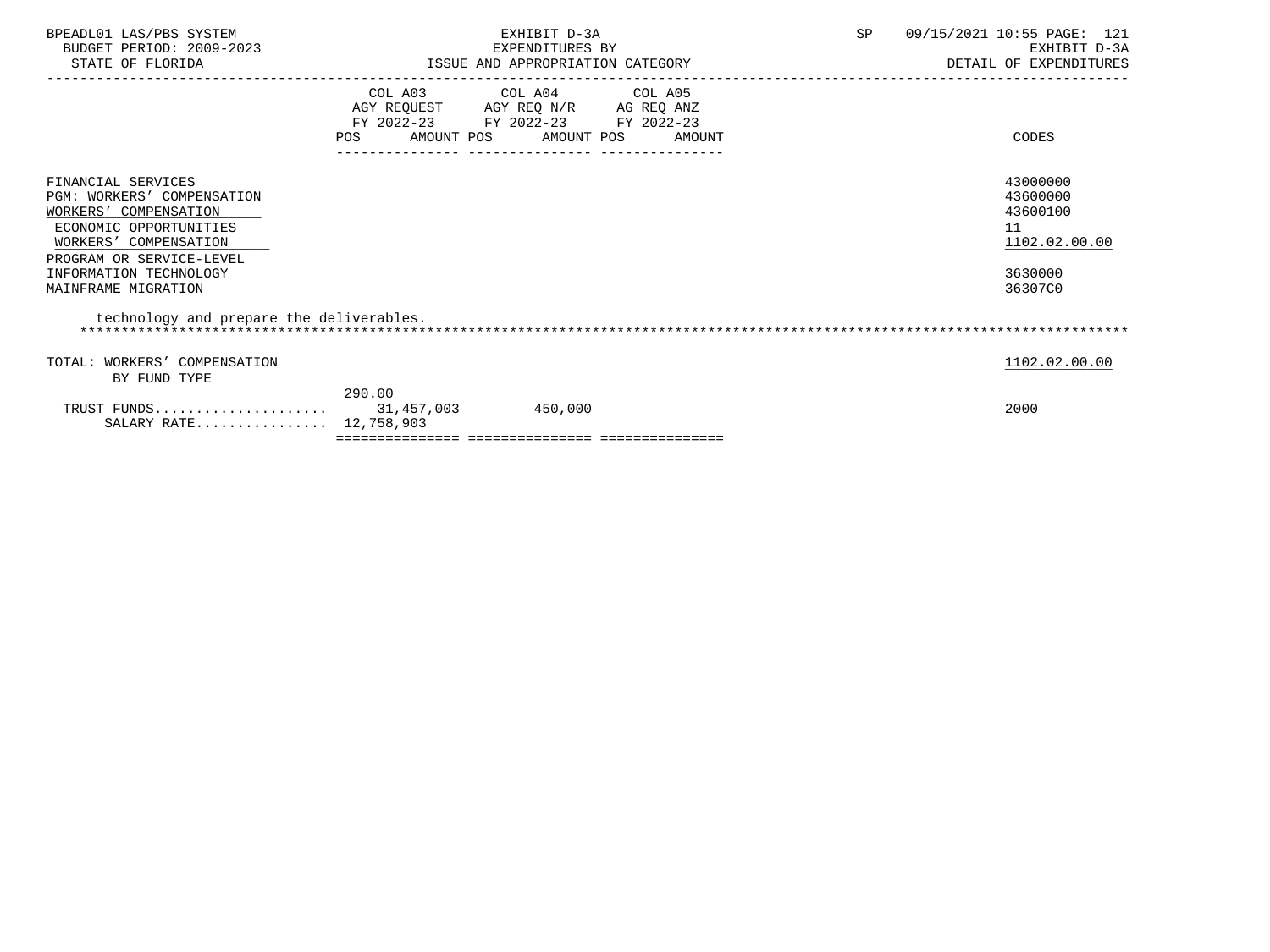| BPEADL01 LAS/PBS SYSTEM<br>BUDGET PERIOD: 2009-2023<br>STATE OF FLORIDA                                                                                                                                                                  |           |                             | EXHIBIT D-3A<br>EXPENDITURES BY<br>ISSUE AND APPROPRIATION CATEGORY                                                                   | SP | 09/15/2021 10:55 PAGE: 122<br>EXHIBIT D-3A<br>DETAIL OF EXPENDITURES                                 |
|------------------------------------------------------------------------------------------------------------------------------------------------------------------------------------------------------------------------------------------|-----------|-----------------------------|---------------------------------------------------------------------------------------------------------------------------------------|----|------------------------------------------------------------------------------------------------------|
|                                                                                                                                                                                                                                          |           |                             | COL A03 COL A04 COL A05<br>AGY REQUEST AGY REQ N/R AG REQ ANZ<br>FY 2022-23 FY 2022-23 FY 2022-23<br>POS AMOUNT POS AMOUNT POS AMOUNT |    | CODES                                                                                                |
| FINANCIAL SERVICES<br>PGM: INVEST/FORENSIC SVCS<br>FIRE/ARSON INVESTIGATIONS<br>PUBLIC PROTECTION<br>CONSUMER SAFETY/PROTECTION<br>ESTIMATED EXPENDITURES<br>ESTIMATED EXPENDITURES - OPERATIONS<br>SALARY RATE<br>SALARY RATE 7,433,631 |           |                             |                                                                                                                                       |    | 43000000<br>43700000<br>43700100<br>12 <sup>°</sup><br>1205.00.00.00<br>1000000<br>1001000<br>000000 |
| SALARIES AND BENEFITS                                                                                                                                                                                                                    |           |                             |                                                                                                                                       |    | 010000                                                                                               |
| INSURANCE REG TF                                                                                                                                                                                                                         |           | 124.00<br>-STATE 10,962,930 |                                                                                                                                       |    | 2393 1                                                                                               |
| OTHER PERSONAL SERVICES                                                                                                                                                                                                                  |           |                             |                                                                                                                                       |    | 030000                                                                                               |
|                                                                                                                                                                                                                                          |           |                             |                                                                                                                                       |    | 2393 1                                                                                               |
| <b>EXPENSES</b>                                                                                                                                                                                                                          |           |                             |                                                                                                                                       |    | 040000                                                                                               |
| INSURANCE REG TF -STATE 1,886,222                                                                                                                                                                                                        |           |                             |                                                                                                                                       |    | 2393 1                                                                                               |
| OPERATING CAPITAL OUTLAY                                                                                                                                                                                                                 |           |                             |                                                                                                                                       |    | 060000                                                                                               |
| INSURANCE REG TF -STATE 157,409                                                                                                                                                                                                          |           |                             |                                                                                                                                       |    | 2393 1                                                                                               |
| SPECIAL CATEGORIES<br>CONTRACTED SERVICES                                                                                                                                                                                                |           |                             |                                                                                                                                       |    | 100000<br>100777                                                                                     |
| INSURANCE REG TF                                                                                                                                                                                                                         |           | $-$ STATE 425, 374          |                                                                                                                                       |    | 2393 1                                                                                               |
| ON-CALL FEES                                                                                                                                                                                                                             |           |                             |                                                                                                                                       |    | 102261                                                                                               |
| INSURANCE REG TF                                                                                                                                                                                                                         | $-$ STATE | 407,500                     |                                                                                                                                       |    | 2393 1                                                                                               |
| OPERATION/MOTOR VEHICLES                                                                                                                                                                                                                 |           |                             |                                                                                                                                       |    | 102289                                                                                               |
| INSURANCE REG TF                                                                                                                                                                                                                         | $-$ STATE | 189,900                     |                                                                                                                                       |    | 2393 1                                                                                               |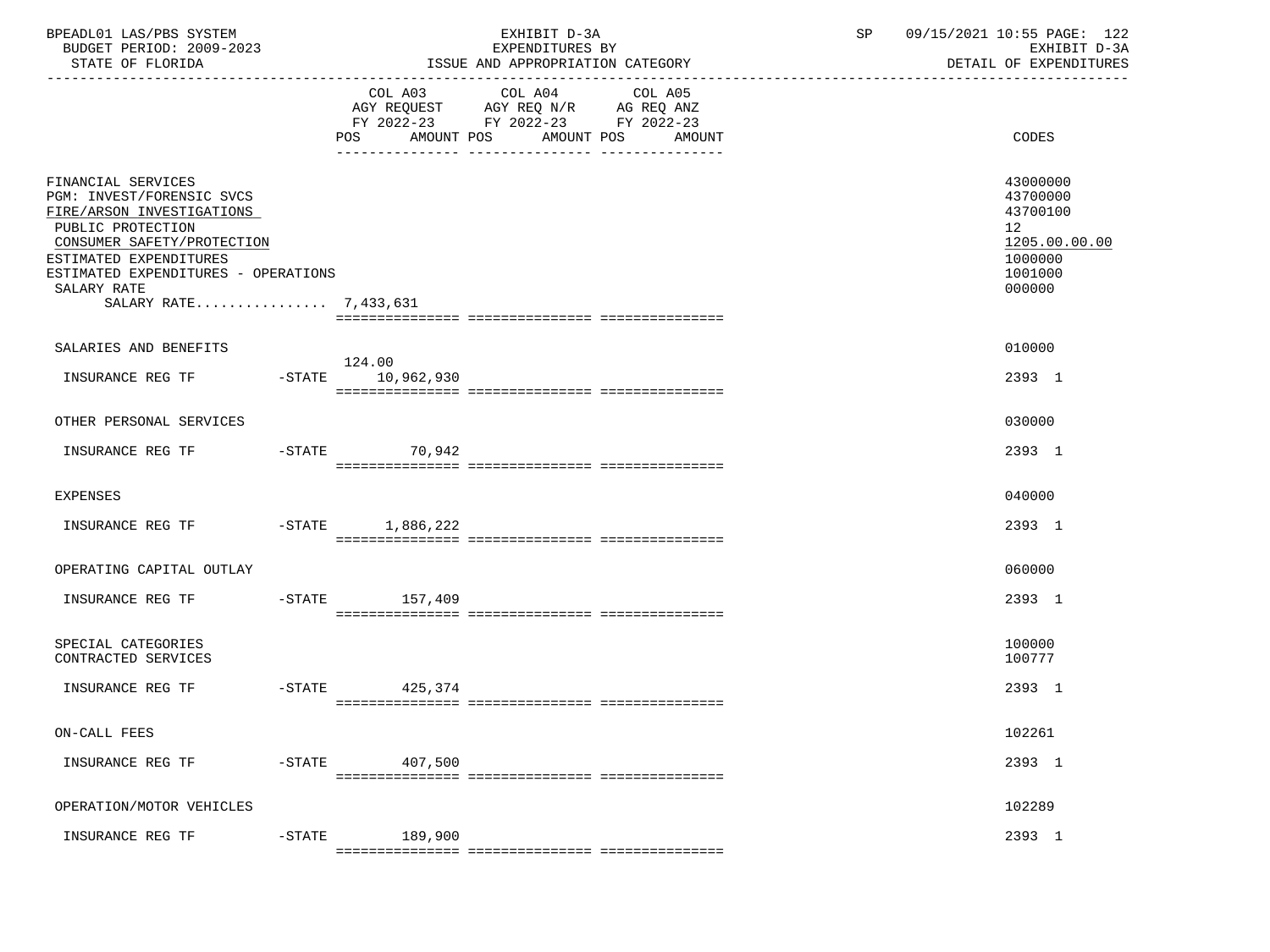| BPEADL01 LAS/PBS SYSTEM<br>BUDGET PERIOD: 2009-2023<br>STATE OF FLORIDA                                                                                                                                                                             |                     | EXHIBIT D-3A<br>EXPENDITURES BY<br>ISSUE AND APPROPRIATION CATEGORY                                                                     | SP 09/15/2021 10:55 PAGE: 123<br>EXHIBIT D-3A<br>DETAIL OF EXPENDITURES                           |
|-----------------------------------------------------------------------------------------------------------------------------------------------------------------------------------------------------------------------------------------------------|---------------------|-----------------------------------------------------------------------------------------------------------------------------------------|---------------------------------------------------------------------------------------------------|
|                                                                                                                                                                                                                                                     | POS                 | COL A03 COL A04 COL A05<br>AGY REQUEST AGY REQ N/R AG REQ ANZ<br>FY 2022-23 FY 2022-23 FY 2022-23<br>AMOUNT POS<br>AMOUNT POS<br>AMOUNT | CODES                                                                                             |
| FINANCIAL SERVICES<br>PGM: INVEST/FORENSIC SVCS<br>FIRE/ARSON INVESTIGATIONS<br>PUBLIC PROTECTION<br>CONSUMER SAFETY/PROTECTION<br>ESTIMATED EXPENDITURES<br>ESTIMATED EXPENDITURES - OPERATIONS<br>SPECIAL CATEGORIES<br>SALARY INCENTIVE PAYMENTS |                     |                                                                                                                                         | 43000000<br>43700000<br>43700100<br>12<br>1205.00.00.00<br>1000000<br>1001000<br>100000<br>103290 |
| INSURANCE REG TF                                                                                                                                                                                                                                    | $-STATE$ 106,004    |                                                                                                                                         | 2393 1                                                                                            |
| SUPP FIREFIGHTERS COMP                                                                                                                                                                                                                              |                     |                                                                                                                                         | 103725                                                                                            |
| INSURANCE REG TF                                                                                                                                                                                                                                    | $-$ STATE<br>8,000  |                                                                                                                                         | 2393 1                                                                                            |
| LEASE/PURCHASE/EOUIPMENT                                                                                                                                                                                                                            |                     |                                                                                                                                         | 105281                                                                                            |
| INSURANCE REG TF                                                                                                                                                                                                                                    | -STATE 33,817       |                                                                                                                                         | 2393 1                                                                                            |
| TR/DMS/HR SVCS/STW CONTRCT                                                                                                                                                                                                                          |                     |                                                                                                                                         | 107040                                                                                            |
| INSURANCE REG TF                                                                                                                                                                                                                                    | $-STATE$ 36,428     |                                                                                                                                         | 2393 1                                                                                            |
| TOTAL: ESTIMATED EXPENDITURES - OPERATIONS<br>TOTAL POSITIONS 124.00<br>TOTAL ISSUE 14,284,526<br>TOTAL SALARY RATE 7,433,631                                                                                                                       |                     |                                                                                                                                         | 1001000                                                                                           |
| SALARY INCREASES FOR FY 2021-22 -<br>STATE EMPLOYEE MINIMUM WAGE<br>INCREASE - EFFECTIVE 7/1/2021<br>SALARY RATE<br>SALARY RATE 13,758                                                                                                              |                     |                                                                                                                                         | 1001030<br>000000                                                                                 |
| SALARIES AND BENEFITS                                                                                                                                                                                                                               |                     |                                                                                                                                         | 010000                                                                                            |
| INSURANCE REG TF                                                                                                                                                                                                                                    | $-$ STATE<br>16,299 |                                                                                                                                         | 2393 1                                                                                            |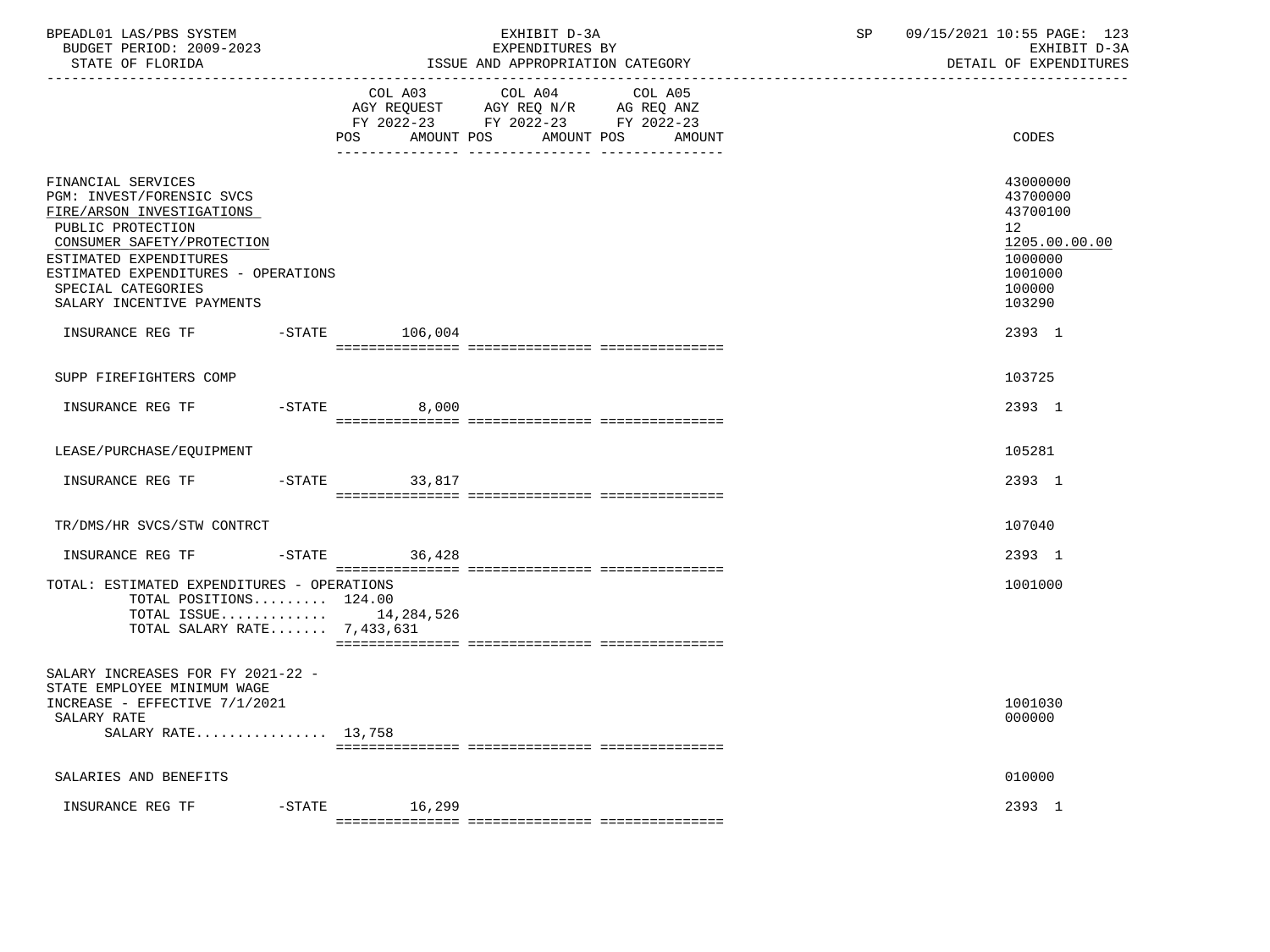| BPEADL01 LAS/PBS SYSTEM<br>BUDGET PERIOD: 2009-2023<br>STATE OF FLORIDA                                                                                                                                                                                        | EXHIBIT D-3A<br>EXPENDITURES BY<br>ISSUE AND APPROPRIATION CATEGORY                                                                         | 09/15/2021 10:55 PAGE: 124<br>SP<br>EXHIBIT D-3A<br>DETAIL OF EXPENDITURES    |
|----------------------------------------------------------------------------------------------------------------------------------------------------------------------------------------------------------------------------------------------------------------|---------------------------------------------------------------------------------------------------------------------------------------------|-------------------------------------------------------------------------------|
|                                                                                                                                                                                                                                                                | COL A03 COL A04 COL A05<br>AGY REQUEST AGY REQ N/R AG REQ ANZ FY 2022-23 FY 2022-23 FY 2022-23<br>POS<br>AMOUNT POS<br>AMOUNT POS<br>AMOUNT | CODES                                                                         |
| FINANCIAL SERVICES<br>PGM: INVEST/FORENSIC SVCS<br>FIRE/ARSON INVESTIGATIONS<br>PUBLIC PROTECTION<br>CONSUMER SAFETY/PROTECTION<br>ESTIMATED EXPENDITURES<br>SALARY INCREASES FOR FY 2021-22 -<br>STATE EMPLOYEE MINIMUM WAGE<br>INCREASE - EFFECTIVE 7/1/2021 |                                                                                                                                             | 43000000<br>43700000<br>43700100<br>12<br>1205.00.00.00<br>1000000<br>1001030 |
| OTHER PERSONAL SERVICES                                                                                                                                                                                                                                        |                                                                                                                                             | 030000<br>2393 1                                                              |
| TOTAL: SALARY INCREASES FOR FY 2021-22 -<br>STATE EMPLOYEE MINIMUM WAGE<br>INCREASE - EFFECTIVE $7/1/2021$<br>TOTAL ISSUE<br>TOTAL SALARY RATE 13,758                                                                                                          | 17,031                                                                                                                                      | 1001030                                                                       |
| FLORIDA RETIREMENT SYSTEM<br>ADJUSTMENT - FY 2021-22 - NORMAL<br>COST AND UNFUNDED ACTUARIAL<br>LIABILITY<br>SALARIES AND BENEFITS                                                                                                                             |                                                                                                                                             | 1001070<br>010000                                                             |
| INSURANCE REG TF    -STATE                                                                                                                                                                                                                                     | 89,691                                                                                                                                      | 2393 1                                                                        |
| REALLOCATION OF HUMAN RESOURCES<br>OUTSOURCING<br>SPECIAL CATEGORIES<br>TR/DMS/HR SVCS/STW CONTRCT                                                                                                                                                             |                                                                                                                                             | 1005900<br>100000<br>107040                                                   |
| INSURANCE REG TF<br>-STATE                                                                                                                                                                                                                                     | $3,045-$                                                                                                                                    | 2393 1                                                                        |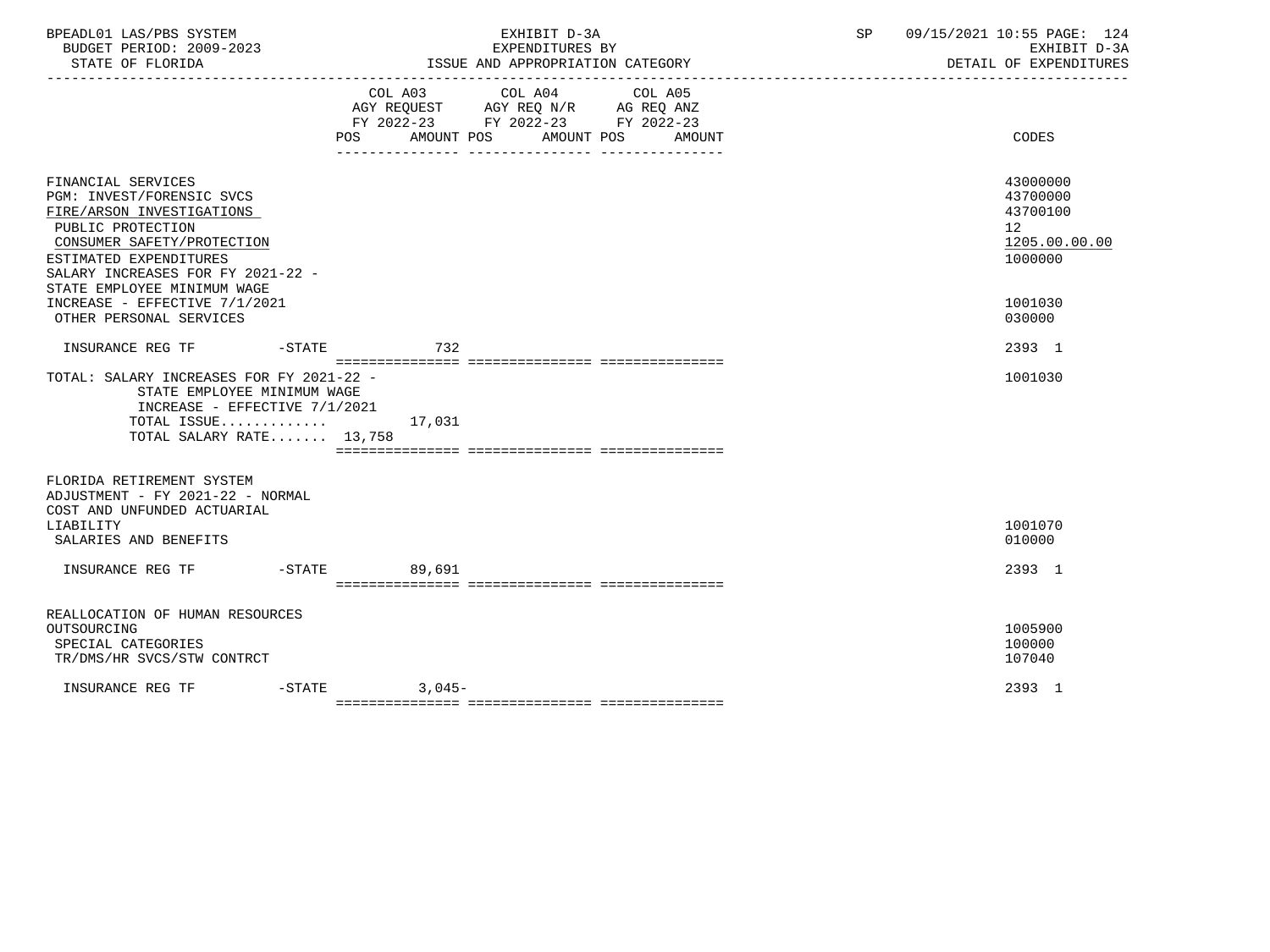| BPEADL01 LAS/PBS SYSTEM<br>BUDGET PERIOD: 2009-2023<br>STATE OF FLORIDA                                                                                                                                                                                                                                   |                | EXHIBIT D-3A<br>EXPENDITURES BY<br>ISSUE AND APPROPRIATION CATEGORY |                   |                  | SP |               | 09/15/2021 10:55 PAGE: 125<br>EXHIBIT D-3A<br>DETAIL OF EXPENDITURES |
|-----------------------------------------------------------------------------------------------------------------------------------------------------------------------------------------------------------------------------------------------------------------------------------------------------------|----------------|---------------------------------------------------------------------|-------------------|------------------|----|---------------|----------------------------------------------------------------------|
|                                                                                                                                                                                                                                                                                                           |                | COL A03 COL A04 COL A05<br>AGY REQUEST AGY REQ N/R AG REQ ANZ       |                   |                  |    |               |                                                                      |
|                                                                                                                                                                                                                                                                                                           | POS AMOUNT POS | FY 2022-23 FY 2022-23 FY 2022-23                                    | AMOUNT POS AMOUNT |                  |    |               | CODES                                                                |
| FINANCIAL SERVICES<br>PGM: INVEST/FORENSIC SVCS<br>FIRE/ARSON INVESTIGATIONS                                                                                                                                                                                                                              |                |                                                                     |                   |                  |    |               | 43000000<br>43700000<br>43700100                                     |
| PUBLIC PROTECTION<br>CONSUMER SAFETY/PROTECTION<br>ESTIMATED EXPENDITURES REALIGNMENT                                                                                                                                                                                                                     |                |                                                                     |                   |                  |    |               | 12 <sup>°</sup><br>1205.00.00.00<br>2000000                          |
| REALIGN BUDGET AUTHORITY BETWEEN<br>CATEGORIES - SALARY INCENTIVE<br>PAYMENTS - DEDUCT                                                                                                                                                                                                                    |                |                                                                     |                   |                  |    |               | 2000530                                                              |
| SALARIES AND BENEFITS<br>INSURANCE REG TF                                                                                                                                                                                                                                                                 | -STATE 12,000- |                                                                     |                   |                  |    |               | 010000<br>2393 1                                                     |
|                                                                                                                                                                                                                                                                                                           |                |                                                                     |                   |                  |    |               |                                                                      |
| AGENCY ISSUE NARRATIVE:<br>2022-2023 BUDGET YEAR NARRATIVE:<br>Reference to Long Range Program Plan: Goal #1) Combat Fraud, Abusive Business Practices, and Excessive Regulation.                                                                                                                         |                |                                                                     |                   | IT COMPONENT? NO |    |               |                                                                      |
| This issue will permanently transfer 12,000 from the Salaries and Benefits category in the Bureau of Fire Arson and<br>Explosives Investigations to the Salary Incentive Payments category to cover a deficit. The department has completed<br>budget amendments for multiple years to cover these costs. |                |                                                                     |                   |                  |    |               |                                                                      |
| POSITION DETAIL OF SALARIES AND BENEFITS:                                                                                                                                                                                                                                                                 |                |                                                                     |                   |                  |    |               |                                                                      |
|                                                                                                                                                                                                                                                                                                           | FTE            | BASE RATE ADDITIVES BENEFITS SUBTOTAL                               |                   |                  |    | $\frac{1}{6}$ | LAPSE LAPSED SALARIES<br>AND BENEFITS                                |
| A03 - AGY REOUEST FY 2022-23                                                                                                                                                                                                                                                                              |                |                                                                     |                   |                  |    |               |                                                                      |
| CHANGES TO CURRENTLY AUTHORIZED POSITIONS<br>OTHER SALARY AMOUNT<br>2393 INSURANCE REG TF                                                                                                                                                                                                                 |                |                                                                     |                   |                  |    |               | 12,000-                                                              |
|                                                                                                                                                                                                                                                                                                           |                |                                                                     |                   |                  |    |               | --------------<br>12,000-<br>==============                          |
|                                                                                                                                                                                                                                                                                                           |                |                                                                     |                   |                  |    |               |                                                                      |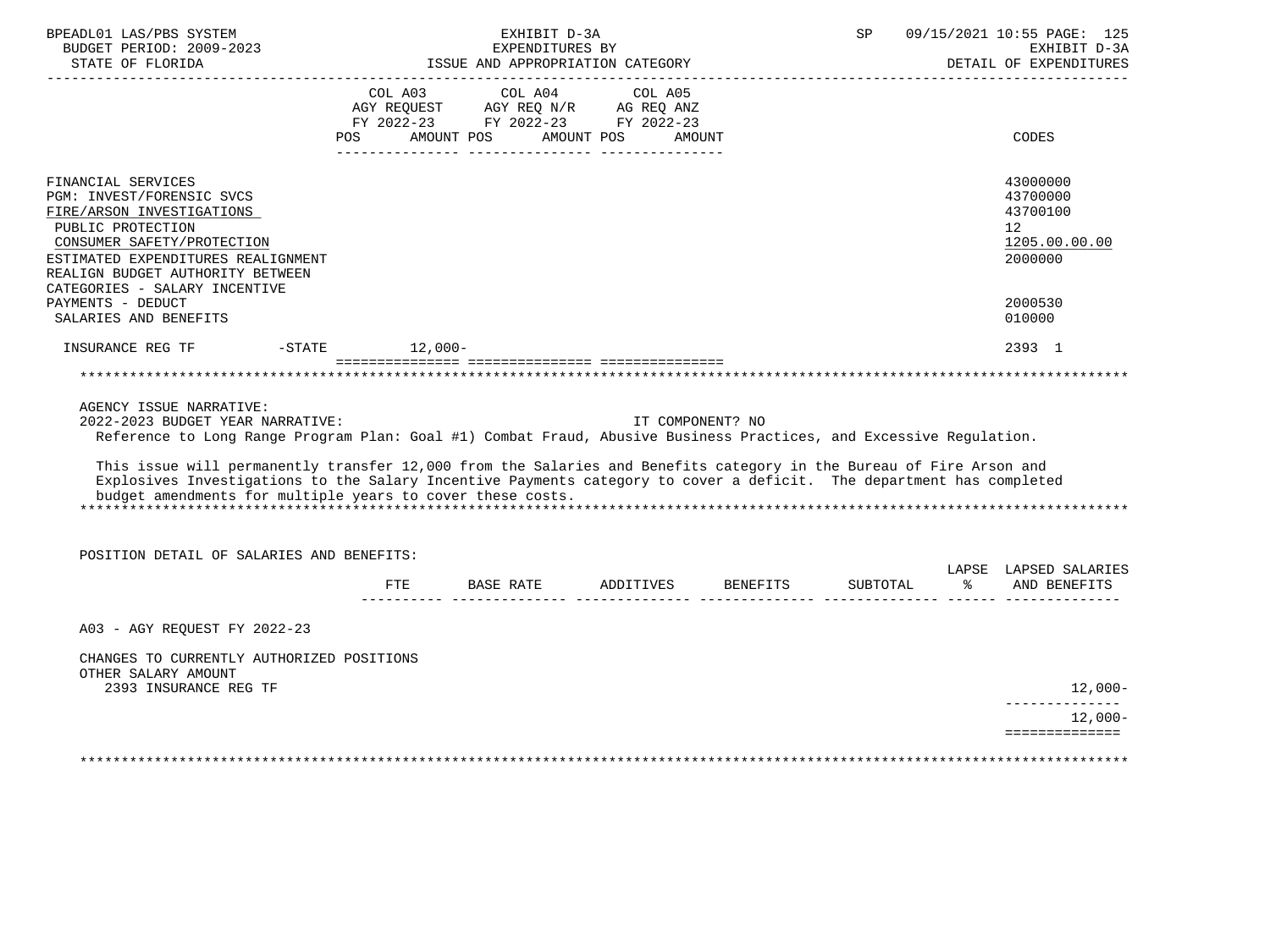| BPEADL01 LAS/PBS SYSTEM<br>BUDGET PERIOD: 2009-2023<br>STATE OF FLORIDA                                                                                                                                                                    | EXHIBIT D-3A<br>EXPENDITURES BY<br>ISSUE AND APPROPRIATION CATEGORY                                                                                                                                                                                                                                                                                                                                                                                 | 09/15/2021 10:55 PAGE: 126<br>$\mathop{\rm SP}$<br>EXHIBIT D-3A<br>DETAIL OF EXPENDITURES |
|--------------------------------------------------------------------------------------------------------------------------------------------------------------------------------------------------------------------------------------------|-----------------------------------------------------------------------------------------------------------------------------------------------------------------------------------------------------------------------------------------------------------------------------------------------------------------------------------------------------------------------------------------------------------------------------------------------------|-------------------------------------------------------------------------------------------|
|                                                                                                                                                                                                                                            | COL A03 COL A04 COL A05<br>AGY REQUEST AGY REQ N/R AG REQ ANZ<br>FY 2022-23 FY 2022-23 FY 2022-23<br>POS AMOUNT POS<br>AMOUNT POS AMOUNT                                                                                                                                                                                                                                                                                                            | CODES                                                                                     |
| FINANCIAL SERVICES<br>PGM: INVEST/FORENSIC SVCS<br>FIRE/ARSON INVESTIGATIONS<br>PUBLIC PROTECTION<br>CONSUMER SAFETY/PROTECTION<br>ESTIMATED EXPENDITURES REALIGNMENT<br>REALIGN BUDGET AUTHORITY BETWEEN<br>CATEGORIES - SALARY INCENTIVE |                                                                                                                                                                                                                                                                                                                                                                                                                                                     | 43000000<br>43700000<br>43700100<br>12 <sup>°</sup><br>1205.00.00.00<br>2000000           |
| PAYMENTS - ADD<br>SPECIAL CATEGORIES<br>SALARY INCENTIVE PAYMENTS                                                                                                                                                                          |                                                                                                                                                                                                                                                                                                                                                                                                                                                     | 2000540<br>100000<br>103290                                                               |
| INSURANCE REG TF    -STATE    12,000                                                                                                                                                                                                       |                                                                                                                                                                                                                                                                                                                                                                                                                                                     | 2393 1                                                                                    |
| AGENCY ISSUE NARRATIVE:<br>2022-2023 BUDGET YEAR NARRATIVE:                                                                                                                                                                                | IT COMPONENT? NO<br>Reference to Long Range Program Plan: Goal #1) Combat Fraud, Abusive Business Practices, and Excessive Regulation.<br>This issue will permanently transfer 12,000 from the Salaries and Benefits category in the Bureau of Fire Arson and<br>Explosives Investigations to the Salary Incentive Payments category to cover a deficit. The department has completed<br>budget amendments for multiple years to cover these costs. |                                                                                           |
| EOUIPMENT NEEDS<br>REPLACEMENT OF SAFETY EOUIPMENT -                                                                                                                                                                                       |                                                                                                                                                                                                                                                                                                                                                                                                                                                     | 2400000                                                                                   |
| BOMB SOUADS<br>OPERATING CAPITAL OUTLAY                                                                                                                                                                                                    |                                                                                                                                                                                                                                                                                                                                                                                                                                                     | 2401030<br>060000                                                                         |
| INSURANCE REG TF                                                                                                                                                                                                                           | -STATE 184,000                                                                                                                                                                                                                                                                                                                                                                                                                                      | 2393 1                                                                                    |
|                                                                                                                                                                                                                                            |                                                                                                                                                                                                                                                                                                                                                                                                                                                     |                                                                                           |
| AGENCY ISSUE NARRATIVE:<br>2022-2023 BUDGET YEAR NARRATIVE:<br>Floridians.                                                                                                                                                                 | IT COMPONENT? NO<br>Reference to Long Range Program Plan: Goal #4) Equip First Responders with the Training and Tools Necessary to Protect                                                                                                                                                                                                                                                                                                          |                                                                                           |

Personnel Protective Equipment: 184,000

 The Division of Investigative and Forensic Services (DIFS) Bomb Squad is requesting replacement of aging and expired personal protection equipment, bomb suits. The agency is requesting recurring funds to purchase four personal protection bomb suits for its Bomb Technicians at \$46,000 per suit. By replacing four suits a year instead of all bomb suits at once it will offset initial costs and help keep personal protection equipment current and up to date. It will take the agency approximately four years to provide each member with a bomb suit that meets current standards as outlined by the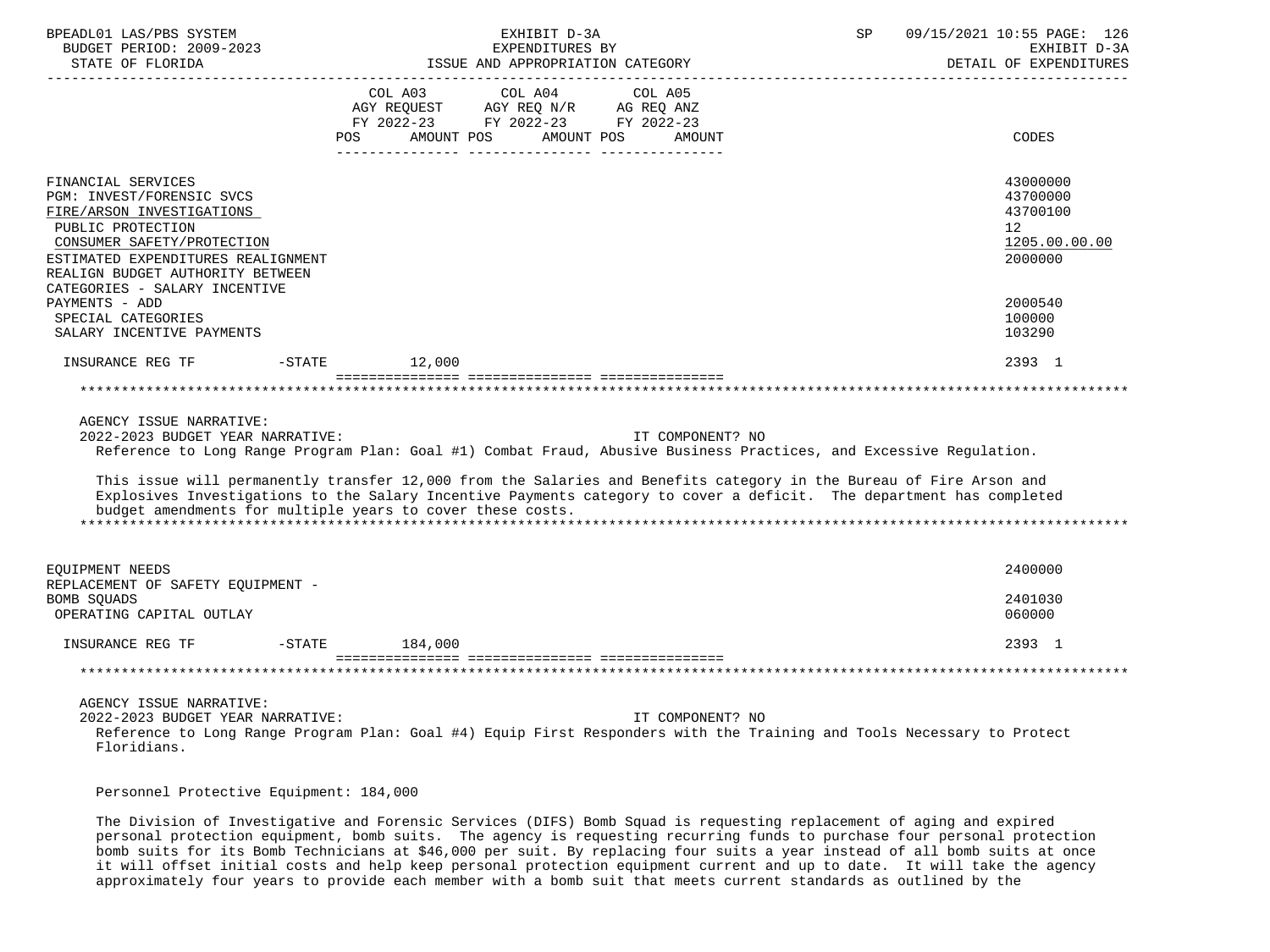| BPEADL01 LAS/PBS SYSTEM<br>BUDGET PERIOD: 2009-2023<br>STATE OF FLORIDA                                                                                                                 | EXHIBIT D-3A<br>EXPENDITURES BY<br>ISSUE AND APPROPRIATION CATEGORY                                                                         | SP<br>09/15/2021 10:55 PAGE: 127<br>EXHIBIT D-3A<br>DETAIL OF EXPENDITURES |
|-----------------------------------------------------------------------------------------------------------------------------------------------------------------------------------------|---------------------------------------------------------------------------------------------------------------------------------------------|----------------------------------------------------------------------------|
|                                                                                                                                                                                         | COL A03 COL A04 COL A05<br>AGY REQUEST AGY REQ N/R AG REQ ANZ<br>FY 2022-23 FY 2022-23 FY 2022-23<br>AMOUNT POS AMOUNT POS<br>POS<br>AMOUNT | CODES                                                                      |
| FINANCIAL SERVICES<br>PGM: INVEST/FORENSIC SVCS<br>FIRE/ARSON INVESTIGATIONS<br>PUBLIC PROTECTION<br>CONSUMER SAFETY/PROTECTION<br>EOUIPMENT NEEDS<br>REPLACEMENT OF SAFETY EOUIPMENT - |                                                                                                                                             | 43000000<br>43700000<br>43700100<br>12<br>1205.00.00.00<br>2400000         |
| BOMB SOUADS                                                                                                                                                                             |                                                                                                                                             | 2401030                                                                    |

 manufacturer and required by the FBI. By replacing four suits a year, that would provide each region with at least one new bomb suit.

 In 2014, the Bureau purchased ten new MED-ENG EOD 9 Bomb Suits for each Bomb Technician. The life expectancy of the MED-ENG 9 Suits was seven years at the time of purchase. Due to recommendations from the manufacture MED-ENG in 2019, the life expectancy has changed from seven years to five years. This manufacture recommendation now places the current ten suits out of life expectancy. The current suits are no longer guaranteed by the manufacturer to provide the level of protection required by industry standard and National guidelines. To maintain accreditation standards through the FBI, the agency must have current safety equipment, which includes full coverage bomb suits that are within the manufacturer's recommendations for equipment life cycle expectancy.

 In Fiscal Year 2020-21, \$160,000 in nonrecurring authority was provided for the purchase of four suits to begin the first year of replacement. The price of suits has increased and 184,000 is now requested on a recurring basis to continue to replace four suits each year to ensure the highest level of technical proficiency and operational readiness of the bomb squad.

\*\*\*\*\*\*\*\*\*\*\*\*\*\*\*\*\*\*\*\*\*\*\*\*\*\*\*\*\*\*\*\*\*\*\*\*\*\*\*\*\*\*\*\*\*\*\*\*\*\*\*\*\*\*\*\*\*\*\*\*\*\*\*\*\*\*\*\*\*\*\*\*\*\*\*\*\*\*\*\*\*\*\*\*\*\*\*\*\*\*\*\*\*\*\*\*\*\*\*\*\*\*\*\*\*\*\*\*\*\*\*\*\*\*\*\*\*\*\*\*\*\*\*\*\*\*\*

| REPLACEMENT OF FIRE AND ARSON     |          |         |         |         |
|-----------------------------------|----------|---------|---------|---------|
| EOUIPMENT - PORTABLE X-RAY SYSTEM |          |         |         | 2401050 |
| OPERATING CAPITAL OUTLAY          |          |         |         | 060000  |
|                                   |          |         |         |         |
| INSURANCE REG TF                  | $-STATE$ | 248,000 | 248,000 | 2393 1  |
|                                   |          |         |         |         |
|                                   |          |         |         |         |

 AGENCY ISSUE NARRATIVE: 2022-2023 BUDGET YEAR NARRATIVE: IT COMPONENT? NO Goal #4) Equip First Responders with the Training and Tools Necessary to Protect Floridians.

 The agency is requesting funding for four digital X-Ray systems at \$62,000 each for a total of \$248,000 to be issued to Bureau of Fire, Arson, and Explosives Investigations (BFAEI) Bomb Squad members in Pensacola (Escambia), Tallahassee (Leon), Tampa (Hillsborough), and Fort Myers (Lee). The new systems will be utilized to replace outdated and no longer supported systems. New systems possess the capability to transmit X-Rays to multiple remote locations for component analysis. These systems will enable the Division to access and mitigate threats encountered within seconds.

 Acquisition of these X-Ray systems will provide BFAEI Bomb Technicians with a system that provides digital X-Rays that can be remotely transmitted for analysis. The new systems are smaller and more easily deployed thus reducing the amount of time spent within the proximity to a suspected explosive device. The newer systems require less maintenance then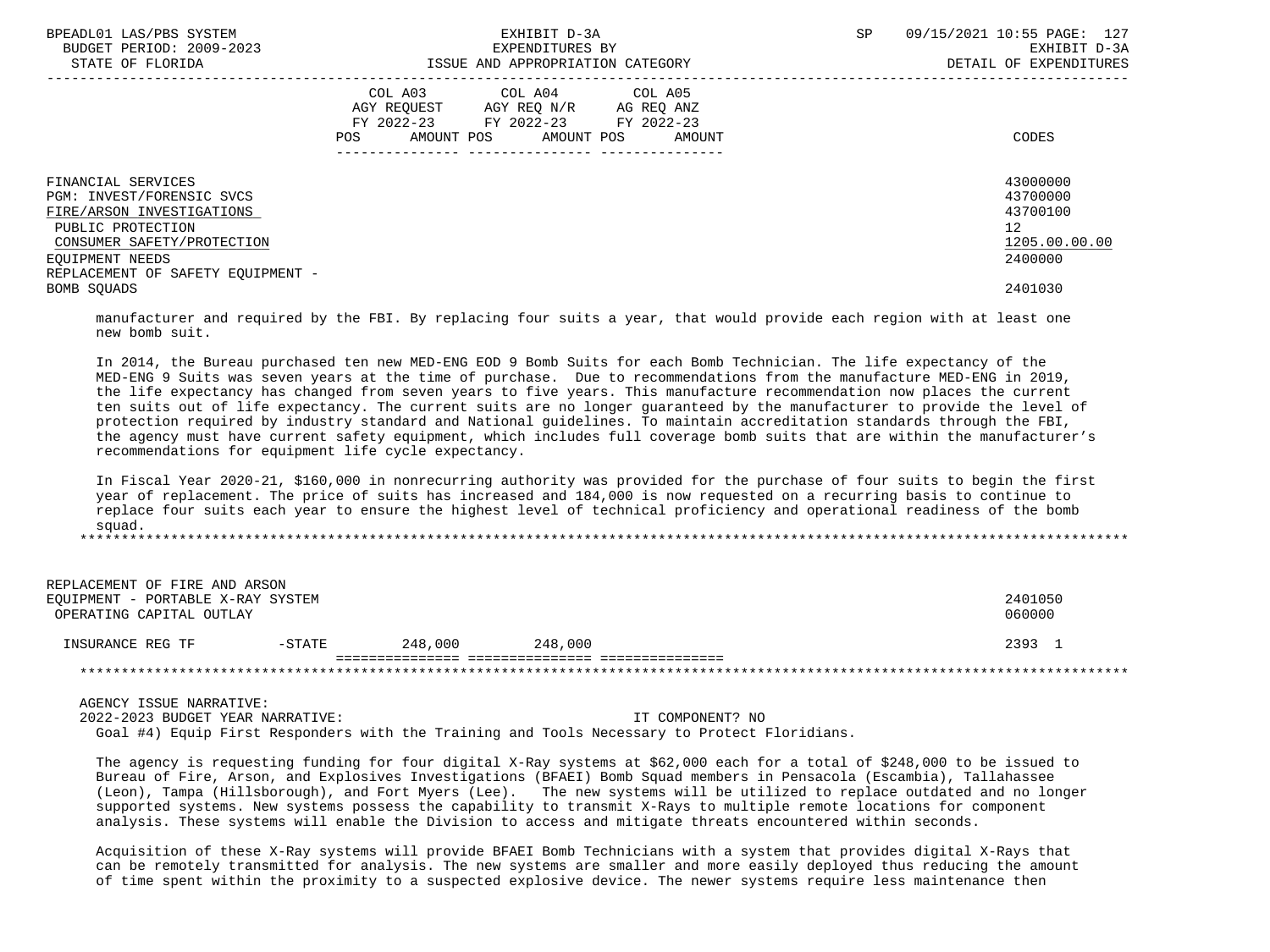| BPEADL01 LAS/PBS SYSTEM<br>BUDGET PERIOD: 2009-2023<br>STATE OF FLORIDA                                                                                                             | EXHIBIT D-3A<br>EXPENDITURES BY<br>ISSUE AND APPROPRIATION CATEGORY                                                                         | 09/15/2021 10:55 PAGE: 128<br>SP<br>EXHIBIT D-3A<br>DETAIL OF EXPENDITURES      |
|-------------------------------------------------------------------------------------------------------------------------------------------------------------------------------------|---------------------------------------------------------------------------------------------------------------------------------------------|---------------------------------------------------------------------------------|
|                                                                                                                                                                                     | COL A03 COL A04 COL A05<br>AGY REOUEST AGY REO N/R AG REO ANZ<br>FY 2022-23 FY 2022-23 FY 2022-23<br>AMOUNT POS AMOUNT POS<br>POS<br>AMOUNT | CODES                                                                           |
| FINANCIAL SERVICES<br>PGM: INVEST/FORENSIC SVCS<br>FIRE/ARSON INVESTIGATIONS<br>PUBLIC PROTECTION<br>CONSUMER SAFETY/PROTECTION<br>EOUIPMENT NEEDS<br>REPLACEMENT OF FIRE AND ARSON |                                                                                                                                             | 43000000<br>43700000<br>43700100<br>12 <sup>°</sup><br>1205.00.00.00<br>2400000 |
| EOUIPMENT - PORTABLE X-RAY SYSTEM                                                                                                                                                   |                                                                                                                                             | 2401050                                                                         |
|                                                                                                                                                                                     |                                                                                                                                             |                                                                                 |

 current systems, significantly decreasing delays due to equipment being unavailable due to repairs. There have been instances where current equipment was not available because it had to be returned to the manufacturer for repair. This caused a delay in service when another X-Ray system had to be brought in from an adjoining squad to mitigate the emergency safely. Additionally, as of 2019 the current X-Ray systems are not being serviced for repair. Therefore, should any of the current systems experience a parts failure, they cannot be repaired. This equipment is critical to bomb technician safety when mitigating emergencies involving explosives and suspicious items. The funds will be utilized to replace outdated and unsupported equipment.

 In Fiscal Year 2020-21 funding for X-Ray replacement was provided out of the Law Enforcement Trust Fund. \*\*\*\*\*\*\*\*\*\*\*\*\*\*\*\*\*\*\*\*\*\*\*\*\*\*\*\*\*\*\*\*\*\*\*\*\*\*\*\*\*\*\*\*\*\*\*\*\*\*\*\*\*\*\*\*\*\*\*\*\*\*\*\*\*\*\*\*\*\*\*\*\*\*\*\*\*\*\*\*\*\*\*\*\*\*\*\*\*\*\*\*\*\*\*\*\*\*\*\*\*\*\*\*\*\*\*\*\*\*\*\*\*\*\*\*\*\*\*\*\*\*\*\*\*\*\*

| ADDITIONAL EQUIPMENT - MOTOR                     |             |                             |         |                                                                                                                        |                   |
|--------------------------------------------------|-------------|-----------------------------|---------|------------------------------------------------------------------------------------------------------------------------|-------------------|
| VEHICLES<br>OPERATING CAPITAL OUTLAY             |             |                             |         |                                                                                                                        | 2402400<br>060000 |
|                                                  |             |                             |         |                                                                                                                        |                   |
| INSURANCE REG TF                                 | $-$ STATE   | 154,967 154,967             |         |                                                                                                                        | 2393 1            |
|                                                  |             |                             |         |                                                                                                                        |                   |
| SPECIAL CATEGORIES<br>ACQUISITION/MOTOR VEHICLES |             |                             |         |                                                                                                                        | 100000<br>100021  |
| INSURANCE REG TF                                 | $-$ STATE   | 623,000                     | 623,000 |                                                                                                                        | 2393 1            |
|                                                  |             |                             |         |                                                                                                                        |                   |
| CONTRACTED SERVICES                              |             |                             |         |                                                                                                                        | 100777            |
| INSURANCE REG TF                                 | $-$ STATE   | 7,854                       | 7,854   |                                                                                                                        | 2393 1            |
| TOTAL: ADDITIONAL EQUIPMENT - MOTOR<br>VEHICLES  |             | =========================== |         |                                                                                                                        | 2402400           |
|                                                  | TOTAL ISSUE | 785,821                     | 785,821 |                                                                                                                        |                   |
|                                                  |             |                             |         |                                                                                                                        |                   |
| AGENCY ISSUE NARRATIVE:                          |             |                             |         |                                                                                                                        |                   |
| 2022-2023 BUDGET YEAR NARRATIVE:                 |             |                             |         | IT COMPONENT? NO                                                                                                       |                   |
|                                                  |             |                             |         | Reference to Long Range Program Plan: Goal #4) Equip First Responders with the Training and Tools Necessary to Protect |                   |
| Floridians.                                      |             |                             |         |                                                                                                                        |                   |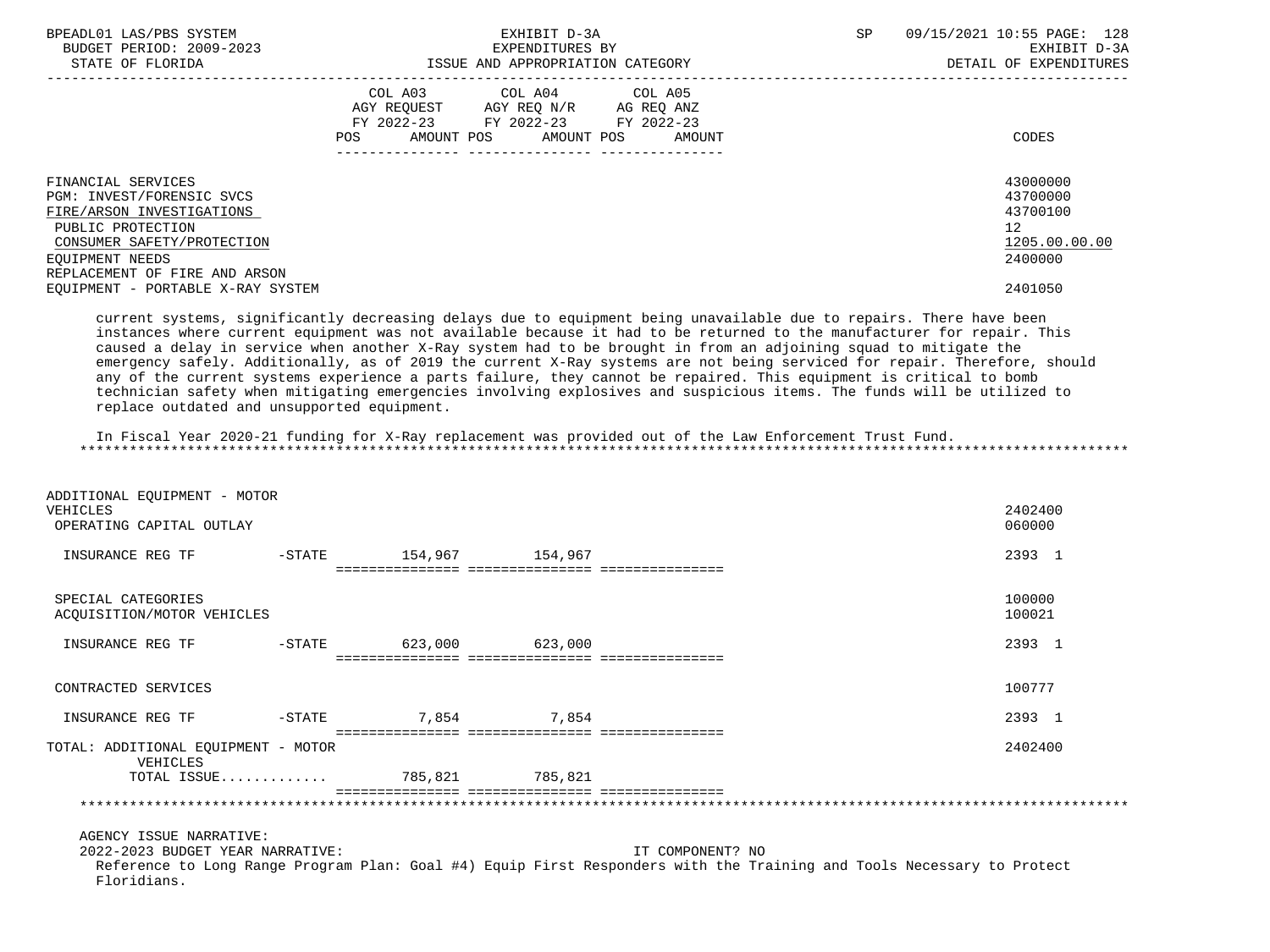| BPEADL01 LAS/PBS SYSTEM      | EXHIBIT D-3A                                                  | 09/15/2021 10:55 PAGE: 129<br>SP |
|------------------------------|---------------------------------------------------------------|----------------------------------|
| BUDGET PERIOD: 2009-2023     | EXPENDITURES BY                                               | EXHIBIT D-3A                     |
| STATE OF FLORIDA             | ISSUE AND APPROPRIATION CATEGORY                              | DETAIL OF EXPENDITURES           |
|                              | COL A03 COL A04 COL A05<br>AGY REQUEST AGY REQ N/R AG REQ ANZ |                                  |
|                              | FY 2022-23 FY 2022-23 FY 2022-23                              |                                  |
|                              | AMOUNT POS AMOUNT POS<br>POS<br>AMOUNT                        | CODES                            |
|                              |                                                               |                                  |
| FINANCIAL SERVICES           |                                                               | 43000000                         |
| PGM: INVEST/FORENSIC SVCS    |                                                               | 43700000                         |
| FIRE/ARSON INVESTIGATIONS    |                                                               | 43700100                         |
| PUBLIC PROTECTION            |                                                               | 12 <sup>°</sup>                  |
| CONSUMER SAFETY/PROTECTION   |                                                               | 1205.00.00.00                    |
| EOUIPMENT NEEDS              |                                                               | 2400000                          |
| ADDITIONAL EOUIPMENT - MOTOR |                                                               |                                  |
| VEHICLES                     |                                                               | 2402400                          |
|                              |                                                               |                                  |

 Research into Fire and Arson investigations has developed extensive data showing contribution of job-related exposures having chronic illnesses such as cancer. The Division of Investigative and Forensic Services, Bureau of Fire, Arson, and Explosives Investigations is a sworn law enforcement organization with full arrest authority. The Division currently has 35 SUVs issued to its fire and arson investigators. Related to the recent research conducted by the National Fire Protection Association (NFPA) it is recommended that investigative equipment and tools be kept separate from the passenger compartment of the vehicle to prevent continued exposure. The Division is seeking to replace SUV's with trucks to separate the investigative tools and equipment from the passenger compartment. The replacement of these vehicles is mission critical and will prevent further exposure by Division investigators to carcinogenic substances.

 In addition, per Department of Management Services (DMS) guidelines, state vehicles are eligible for surplus when they reach 120,000 miles, are 12 years old, or the cost of repairs outweigh the value of the vehicle. Based on the DMS criteria the Division currently has 6 SUVs, which meet the DMS surplus guidelines and are eligible for replacement.

 The Division is requesting funding for the replacement of 17 SUVs in the amount of \$623,000 (Acquisition of Motor Vehicles), \$154,967(Operating Capital Outlay) and \$7,854 (Contracted Services) for installation of lights and sirens and associated equipment for a total of \$785,821. The Division recognizes the State of Florida's need to be conservative and responsive to the citizens of Florida and believes these vehicles will accommodate future needs while reducing the risk of continued exposure to cancer causing substances for our employees. \*\*\*\*\*\*\*\*\*\*\*\*\*\*\*\*\*\*\*\*\*\*\*\*\*\*\*\*\*\*\*\*\*\*\*\*\*\*\*\*\*\*\*\*\*\*\*\*\*\*\*\*\*\*\*\*\*\*\*\*\*\*\*\*\*\*\*\*\*\*\*\*\*\*\*\*\*\*\*\*\*\*\*\*\*\*\*\*\*\*\*\*\*\*\*\*\*\*\*\*\*\*\*\*\*\*\*\*\*\*\*\*\*\*\*\*\*\*\*\*\*\*\*\*\*\*\*

| WORKLOAD<br>LAW ENFORCEMENT INVESTIGATOR II - |           |         |                  | 3000000 |
|-----------------------------------------------|-----------|---------|------------------|---------|
| BUREAU OF FIRE AND ARSON                      |           |         |                  |         |
| INVESTIGATIONS                                |           |         |                  | 3000550 |
| SALARY RATE                                   |           |         |                  | 000000  |
| SALARY RATE                                   |           | 567,226 |                  |         |
|                                               |           |         | ---------------- |         |
| SALARIES AND BENEFITS                         |           |         |                  | 010000  |
|                                               |           | 12.00   |                  |         |
| INSURANCE REG TF                              | $-$ STATE | 931,833 |                  | 2393    |
|                                               |           |         |                  |         |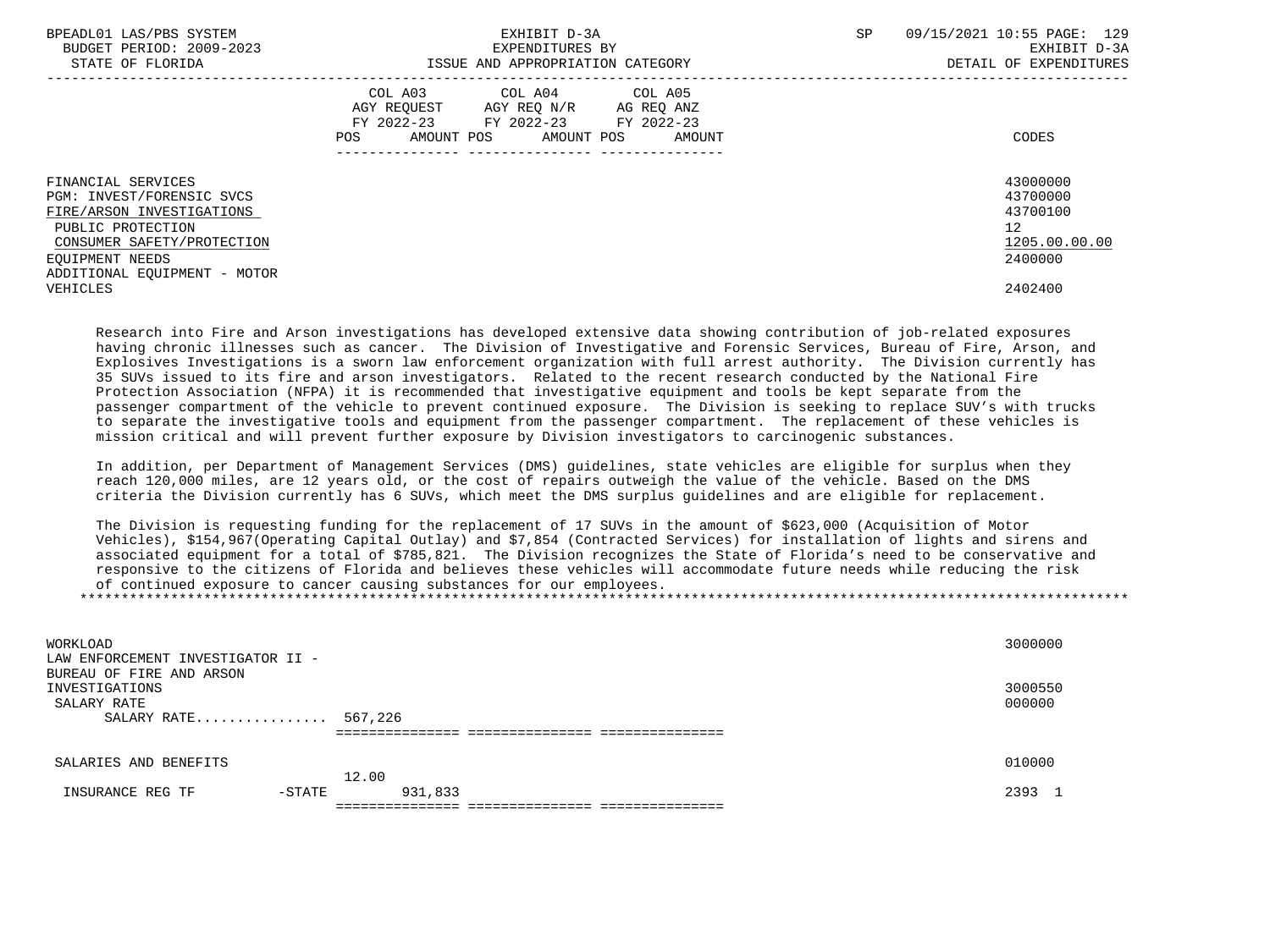| BPEADL01 LAS/PBS SYSTEM<br>BUDGET PERIOD: 2009-2023<br>STATE OF FLORIDA                                                                                                                                                        |           |                              | EXHIBIT D-3A<br>EXPENDITURES BY<br>ISSUE AND APPROPRIATION CATEGORY |                              | 09/15/2021 10:55 PAGE: 130<br>$\operatorname{SP}$<br>EXHIBIT D-3A<br>DETAIL OF EXPENDITURES |                                                                                            |  |
|--------------------------------------------------------------------------------------------------------------------------------------------------------------------------------------------------------------------------------|-----------|------------------------------|---------------------------------------------------------------------|------------------------------|---------------------------------------------------------------------------------------------|--------------------------------------------------------------------------------------------|--|
|                                                                                                                                                                                                                                |           | COL A03<br>AMOUNT POS<br>POS | COL A04<br>FY 2022-23 FY 2022-23 FY 2022-23                         | COL A05<br>AMOUNT POS AMOUNT |                                                                                             | CODES                                                                                      |  |
| FINANCIAL SERVICES<br>PGM: INVEST/FORENSIC SVCS<br>FIRE/ARSON INVESTIGATIONS<br>PUBLIC PROTECTION<br>CONSUMER SAFETY/PROTECTION<br>WORKLOAD<br>LAW ENFORCEMENT INVESTIGATOR II -<br>BUREAU OF FIRE AND ARSON<br>INVESTIGATIONS |           |                              |                                                                     |                              |                                                                                             | 43000000<br>43700000<br>43700100<br>12 <sup>°</sup><br>1205.00.00.00<br>3000000<br>3000550 |  |
| <b>EXPENSES</b>                                                                                                                                                                                                                |           |                              |                                                                     |                              |                                                                                             | 040000                                                                                     |  |
| INSURANCE REG TF                                                                                                                                                                                                               |           | -STATE 280,542 178,032       |                                                                     |                              |                                                                                             | 2393 1                                                                                     |  |
| OPERATING CAPITAL OUTLAY                                                                                                                                                                                                       |           |                              |                                                                     |                              |                                                                                             | 060000                                                                                     |  |
| INSURANCE REG TF                                                                                                                                                                                                               | $-$ STATE | 213,556                      | 213,556                                                             |                              |                                                                                             | 2393 1                                                                                     |  |
| SPECIAL CATEGORIES<br>ACOUISITION/MOTOR VEHICLES                                                                                                                                                                               |           |                              |                                                                     |                              |                                                                                             | 100000<br>100021                                                                           |  |
| INSURANCE REG TF                                                                                                                                                                                                               |           | $-$ STATE 420,000 420,000    |                                                                     |                              |                                                                                             | 2393 1                                                                                     |  |
| CONTRACTED SERVICES                                                                                                                                                                                                            |           |                              |                                                                     |                              |                                                                                             | 100777                                                                                     |  |
| INSURANCE REG TF                                                                                                                                                                                                               | $-$ STATE |                              | 5,544<br>5,544                                                      |                              |                                                                                             | 2393 1                                                                                     |  |
| ON-CALL FEES                                                                                                                                                                                                                   |           |                              |                                                                     |                              |                                                                                             | 102261                                                                                     |  |
| INSURANCE REG TF                                                                                                                                                                                                               | $-$ STATE | 38,500                       |                                                                     |                              |                                                                                             | 2393 1                                                                                     |  |
| OPERATION/MOTOR VEHICLES                                                                                                                                                                                                       |           |                              |                                                                     |                              |                                                                                             | 102289                                                                                     |  |
| INSURANCE REG TF                                                                                                                                                                                                               | $-$ STATE | 36,000                       |                                                                     |                              |                                                                                             | 2393 1                                                                                     |  |
| SALARY INCENTIVE PAYMENTS                                                                                                                                                                                                      |           |                              |                                                                     |                              |                                                                                             | 103290                                                                                     |  |
| INSURANCE REG TF                                                                                                                                                                                                               |           | $-STATE$ 17,280              |                                                                     |                              |                                                                                             | 2393 1                                                                                     |  |
|                                                                                                                                                                                                                                |           |                              |                                                                     |                              |                                                                                             |                                                                                            |  |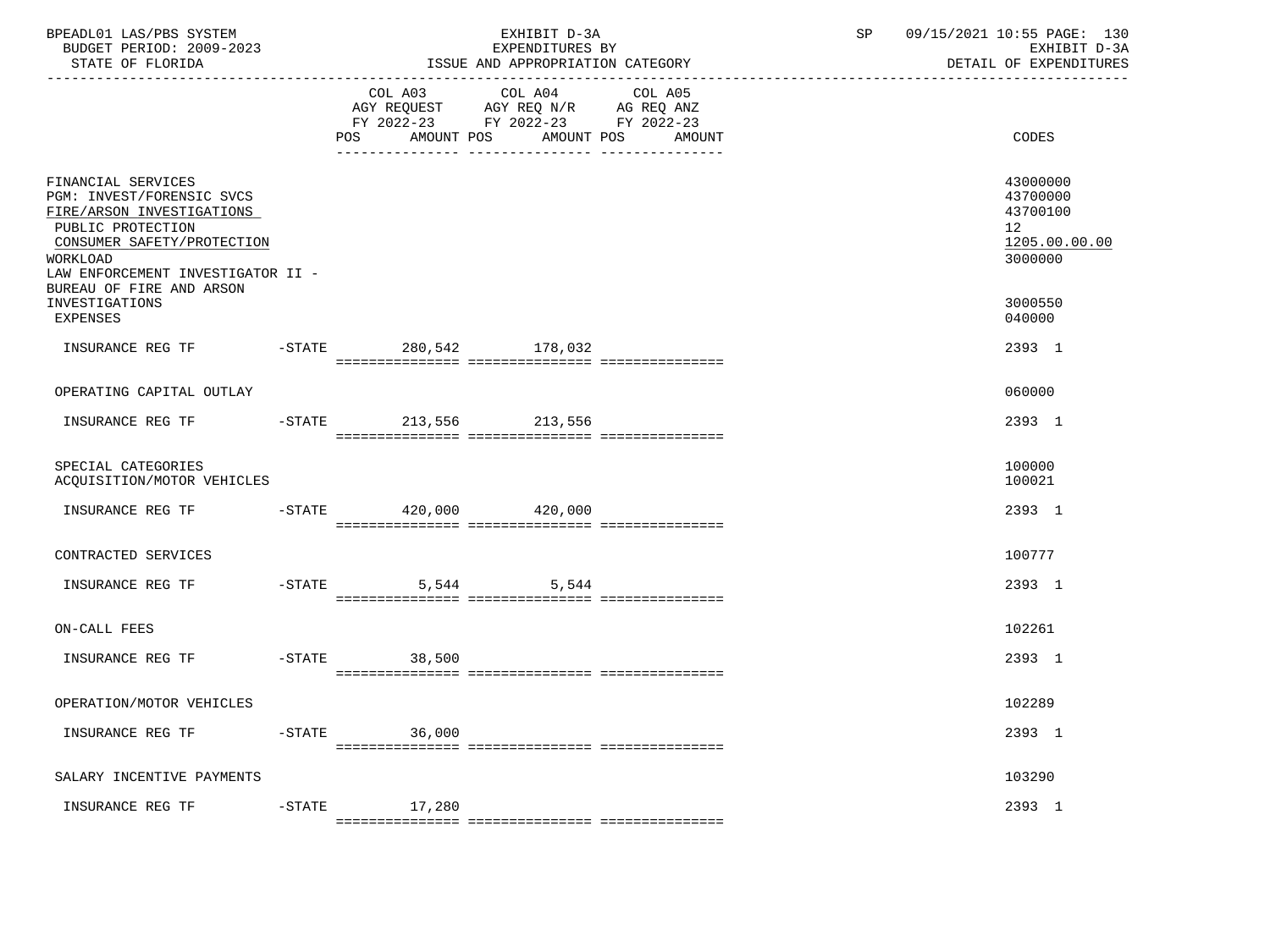| BPEADL01 LAS/PBS SYSTEM<br>BUDGET PERIOD: 2009-2023<br>STATE OF FLORIDA                                                                                                          |                | EXHIBIT D-3A<br>EXPENDITURES BY<br>ISSUE AND APPROPRIATION CATEGORY                                                                   | SP | 09/15/2021 10:55 PAGE: 131<br>EXHIBIT D-3A<br>DETAIL OF EXPENDITURES |  |
|----------------------------------------------------------------------------------------------------------------------------------------------------------------------------------|----------------|---------------------------------------------------------------------------------------------------------------------------------------|----|----------------------------------------------------------------------|--|
|                                                                                                                                                                                  |                | COL A03 COL A04 COL A05<br>AGY REQUEST AGY REQ N/R AG REQ ANZ<br>FY 2022-23 FY 2022-23 FY 2022-23<br>POS AMOUNT POS AMOUNT POS AMOUNT |    | CODES                                                                |  |
| FINANCIAL SERVICES<br>PGM: INVEST/FORENSIC SVCS<br>FIRE/ARSON INVESTIGATIONS<br>PUBLIC PROTECTION<br>CONSUMER SAFETY/PROTECTION<br>WORKLOAD<br>LAW ENFORCEMENT INVESTIGATOR II - |                |                                                                                                                                       |    | 43000000<br>43700000<br>43700100<br>12<br>1205.00.00.00<br>3000000   |  |
| BUREAU OF FIRE AND ARSON<br>INVESTIGATIONS<br>SPECIAL CATEGORIES<br>TR/DMS/HR SVCS/STW CONTRCT                                                                                   |                |                                                                                                                                       |    | 3000550<br>100000<br>107040                                          |  |
| INSURANCE REG TF                                                                                                                                                                 | $-STATE$ 3,972 |                                                                                                                                       |    | 2393 1                                                               |  |
| TOTAL: LAW ENFORCEMENT INVESTIGATOR II -<br>BUREAU OF FIRE AND ARSON<br>INVESTIGATIONS<br>TOTAL POSITIONS 12.00                                                                  |                |                                                                                                                                       |    | 3000550                                                              |  |
| TOTAL ISSUE 1,947,227 817,132<br>TOTAL SALARY RATE 567,226                                                                                                                       |                |                                                                                                                                       |    |                                                                      |  |
|                                                                                                                                                                                  |                |                                                                                                                                       |    |                                                                      |  |

AGENCY ISSUE NARRATIVE:

 2022-2023 BUDGET YEAR NARRATIVE: IT COMPONENT? NO Reference to Long Range Program Plan: Goal #4) Equip First Responders with the Training and Tools Necessary to Protect Floridians.

 The Bureau of Fire, Arson and Explosives Investigations is a law enforcement branch of the Division of Investigative and Forensic Services (DIFS). The sworn law enforcement and nonsworn personnel within the Bureau perform functions within the criminal justice system. The core missions of the Bureau include detection, investigation, apprehension, and prosecution of offenders of arson and explosive-related crimes. The Bureau also works to enhance investigations and prosecutions and to deter arson and explosive-related crimes through education and training.

 The Bureau is divided into two operational districts: District I and District II. District I comprise the Northwest and Northeast regions where District II consists of the North Central, South Central, and South regions. These five regions respond to requests for service and provide investigative support to fire, police, citizens, and visitors of Florida. Investigators are sworn state law enforcement officers and are available to respond 24 hours a day, 7 days a week to calls initiated by fire departments, law enforcement agencies, and citizens who need assistance conducting investigations related to the origin and cause of fires and explosions, ignitable liquid and explosive detection through the use of specially trained canine partners, and explosives investigations. In addition, the Bureau's specialty teams participate in public safety education, community outreach programs, VIP details, and large crowd events throughout the state.

 DIFS is requesting eleven additional Law Enforcement Investigator II positions and one Lieutenant position to offset additional responsibilities and tertiary duties facing the Bureau of Fire, Arson, and Explosives Investigations. The additional twelve positions will be utilized to augment existing workloads, specialty teams' duties, and help lessen response times to scenes, reducing wait times for fire department and law enforcement personnel. Fire department or law enforcement personnel are required to stay on scene until Bureau investigators arrive to maintain the chain of custody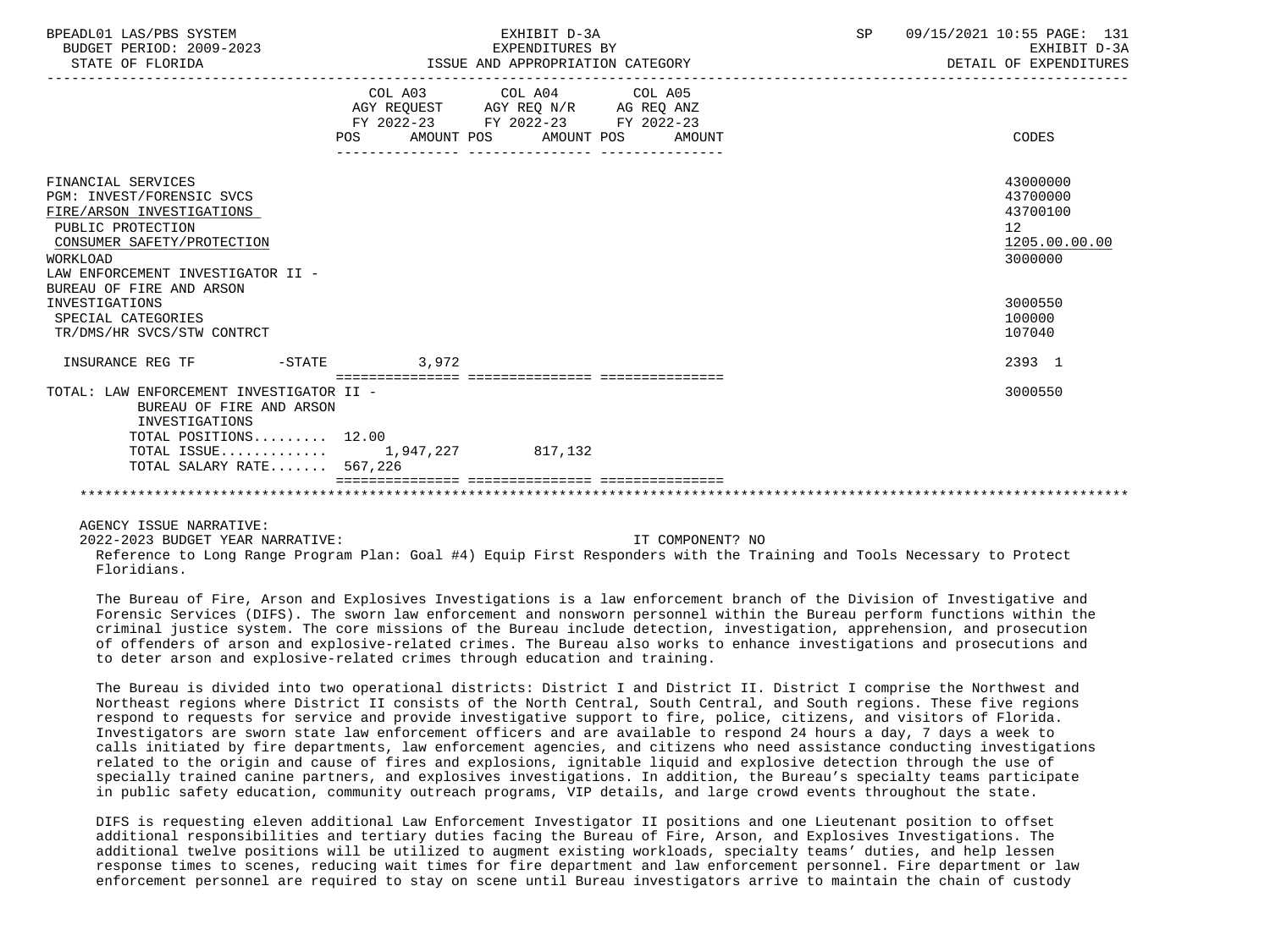| BPEADL01 LAS/PBS SYSTEM<br>BUDGET PERIOD: 2009-2023                                                                                                                                                                                                                                                                                                                                                                                                                                                                                                                                    | EXHIBIT D-3A<br>EXPENDITURES BY                                                                                               |         |                                  | SP              | 09/15/2021 10:55 PAGE: 132<br>EXHIBIT D-3A                         |
|----------------------------------------------------------------------------------------------------------------------------------------------------------------------------------------------------------------------------------------------------------------------------------------------------------------------------------------------------------------------------------------------------------------------------------------------------------------------------------------------------------------------------------------------------------------------------------------|-------------------------------------------------------------------------------------------------------------------------------|---------|----------------------------------|-----------------|--------------------------------------------------------------------|
| STATE OF FLORIDA                                                                                                                                                                                                                                                                                                                                                                                                                                                                                                                                                                       | ISSUE AND APPROPRIATION CATEGORY                                                                                              |         |                                  |                 | DETAIL OF EXPENDITURES                                             |
|                                                                                                                                                                                                                                                                                                                                                                                                                                                                                                                                                                                        | COL A03 COL A04<br>AGY REQUEST AGY REQ N/R AG REQ ANZ<br>FY 2022-23 FY 2022-23 FY 2022-23<br>POS AMOUNT POS AMOUNT POS AMOUNT | COL A05 |                                  |                 | CODES                                                              |
| FINANCIAL SERVICES<br>PGM: INVEST/FORENSIC SVCS<br>FIRE/ARSON INVESTIGATIONS<br>PUBLIC PROTECTION<br>CONSUMER SAFETY/PROTECTION<br>WORKLOAD<br>LAW ENFORCEMENT INVESTIGATOR II -                                                                                                                                                                                                                                                                                                                                                                                                       |                                                                                                                               |         |                                  |                 | 43000000<br>43700000<br>43700100<br>12<br>1205.00.00.00<br>3000000 |
| BUREAU OF FIRE AND ARSON<br>INVESTIGATIONS                                                                                                                                                                                                                                                                                                                                                                                                                                                                                                                                             |                                                                                                                               |         |                                  |                 | 3000550                                                            |
| first responders and apparatus (i.e., fire trucks, ambulances, and law enforcement vehicles) from returning to service<br>and responding to new calls of service.<br>Tertiary duties include but are not limited to specialty teams (bomb squad/K9), lead worker responsibilities, evidence<br>custodian, video/audio, community outreach, first responder education, disaster response, and related equipment upkeep.<br>Additional positions are slated for Miami-Dade, Broward, Palm Beach, Duval, Hillsborough and Escambia counties.<br>POSITION DETAIL OF SALARIES AND BENEFITS: |                                                                                                                               |         |                                  |                 |                                                                    |
|                                                                                                                                                                                                                                                                                                                                                                                                                                                                                                                                                                                        |                                                                                                                               |         | FTE BASE RATE ADDITIVES BENEFITS | SUBTOTAL        | LAPSE LAPSED SALARIES<br>% AND BENEFITS                            |
| A03 - AGY REQUEST FY 2022-23                                                                                                                                                                                                                                                                                                                                                                                                                                                                                                                                                           |                                                                                                                               |         |                                  |                 |                                                                    |
| NEW POSITIONS<br>8522 LAW ENFORCEMENT LIEUTENANT<br>N0001 001                                                                                                                                                                                                                                                                                                                                                                                                                                                                                                                          | 1.00 61,226                                                                                                                   |         |                                  |                 | 35,065 96,291 0.00 96,291                                          |
| 8541 LAW ENFORCEMENT INVESTIGATOR II<br>N0002 001 11.00                                                                                                                                                                                                                                                                                                                                                                                                                                                                                                                                | 506,000                                                                                                                       |         | 329,542                          | 835,542 0.00    | 835,542                                                            |
| TOTALS FOR ISSUE BY FUND<br>2393 INSURANCE REG TF                                                                                                                                                                                                                                                                                                                                                                                                                                                                                                                                      |                                                                                                                               |         |                                  |                 | 931,833                                                            |
|                                                                                                                                                                                                                                                                                                                                                                                                                                                                                                                                                                                        | 12.00 567,226                                                                                                                 |         |                                  | 364,607 931,833 | ---------------<br>931,833                                         |
|                                                                                                                                                                                                                                                                                                                                                                                                                                                                                                                                                                                        |                                                                                                                               |         |                                  |                 | ==============                                                     |

\*\*\*\*\*\*\*\*\*\*\*\*\*\*\*\*\*\*\*\*\*\*\*\*\*\*\*\*\*\*\*\*\*\*\*\*\*\*\*\*\*\*\*\*\*\*\*\*\*\*\*\*\*\*\*\*\*\*\*\*\*\*\*\*\*\*\*\*\*\*\*\*\*\*\*\*\*\*\*\*\*\*\*\*\*\*\*\*\*\*\*\*\*\*\*\*\*\*\*\*\*\*\*\*\*\*\*\*\*\*\*\*\*\*\*\*\*\*\*\*\*\*\*\*\*\*\*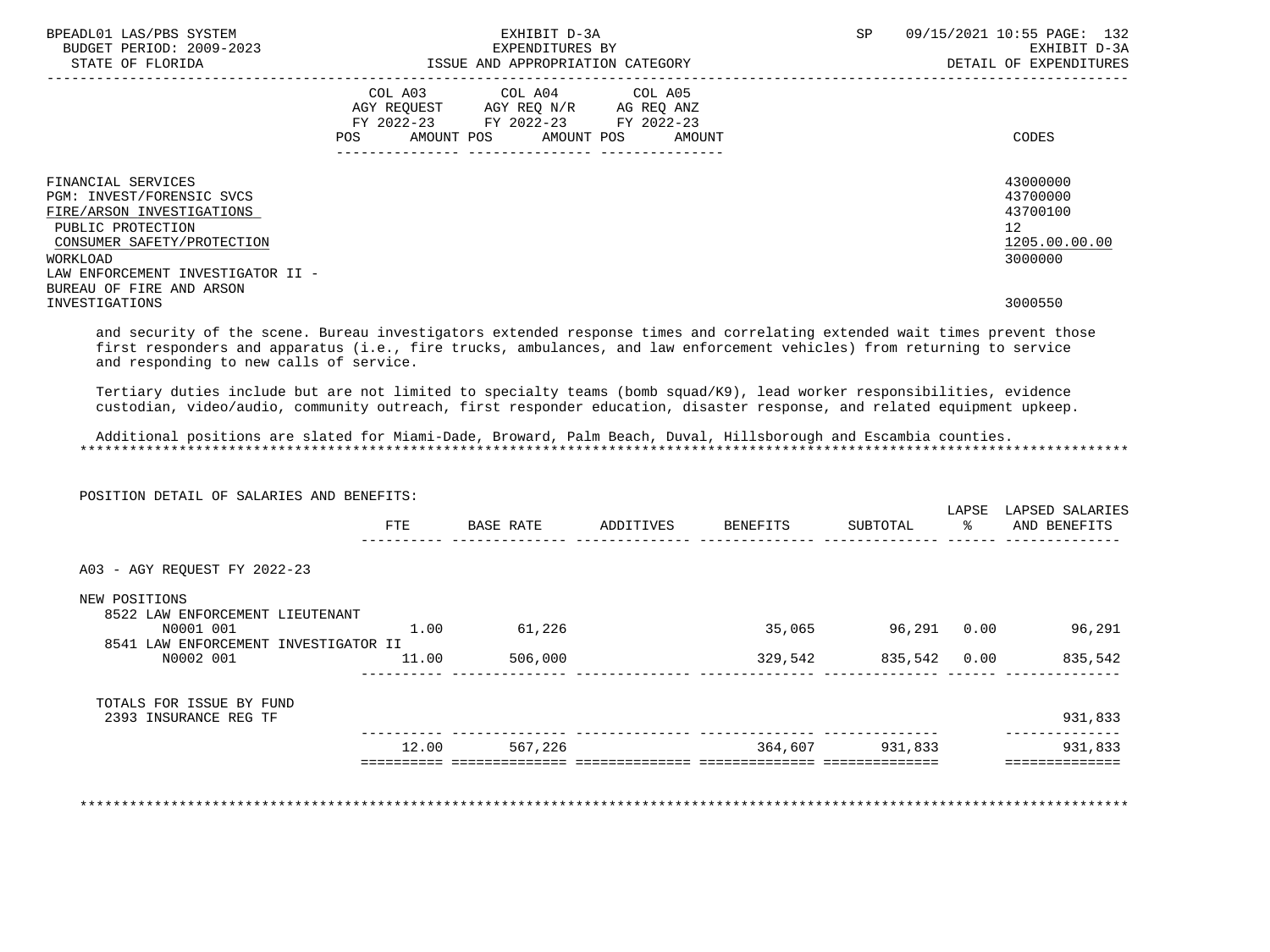| BPEADL01 LAS/PBS SYSTEM<br>BUDGET PERIOD: 2009-2023<br>STATE OF FLORIDA                                                                                                                                                           |                                  | EXHIBIT D-3A<br>EXPENDITURES BY<br>ISSUE AND APPROPRIATION CATEGORY                               |                  | SP | 09/15/2021 10:55 PAGE: 133<br>EXHIBIT D-3A<br>DETAIL OF EXPENDITURES                    |  |
|-----------------------------------------------------------------------------------------------------------------------------------------------------------------------------------------------------------------------------------|----------------------------------|---------------------------------------------------------------------------------------------------|------------------|----|-----------------------------------------------------------------------------------------|--|
|                                                                                                                                                                                                                                   | POS AMOUNT POS AMOUNT POS AMOUNT | COL A03 COL A04 COL A05<br>AGY REQUEST AGY REQ N/R AG REQ ANZ<br>FY 2022-23 FY 2022-23 FY 2022-23 |                  |    | CODES                                                                                   |  |
| FINANCIAL SERVICES<br>PGM: INVEST/FORENSIC SVCS<br>FIRE/ARSON INVESTIGATIONS<br>PUBLIC PROTECTION<br>CONSUMER SAFETY/PROTECTION<br>WORKLOAD<br>LAW ENFORCEMENT RETENTION AND<br>RECRUITMENT<br>SALARY RATE<br>SALARY RATE 200,400 |                                  |                                                                                                   |                  |    | 43000000<br>43700000<br>43700100<br>12<br>1205.00.00.00<br>3000000<br>3001A60<br>000000 |  |
| SALARIES AND BENEFITS                                                                                                                                                                                                             |                                  |                                                                                                   |                  |    | 010000                                                                                  |  |
| INSURANCE REG TF                                                                                                                                                                                                                  | $-STATE$ 200.400                 |                                                                                                   |                  |    | 2393 1                                                                                  |  |
| TOTAL: LAW ENFORCEMENT RETENTION AND<br>RECRUITMENT<br>TOTAL ISSUE<br>TOTAL SALARY RATE 200,400                                                                                                                                   | 200,400                          |                                                                                                   |                  |    | 3001A60                                                                                 |  |
| AGENCY ISSUE NARRATIVE:<br>2022-2023 BUDGET YEAR NARRATIVE:                                                                                                                                                                       |                                  |                                                                                                   | IT COMPONENT? NO |    |                                                                                         |  |

Reference to Long Range Program Plan: Goal #1) Combat Fraud, Abusive Business Practices, and Excessive Regulation.

 The Division of Investigative and Forensic Services (DIFS) has been experiencing a significant number of vacancies due to resignations and retirement of personnel during the past 4 years. The departure of tenured employees has created a loss of institutional knowledge and resulted in an average of 4.9 years of experience within the rank of investigators throughout all bureaus. In addition, the Division has been facing an average of 19% vacancy for investigators through the past two years. This vacancy rate has remained constant even after changing entry standards and targeting law enforcement academies for recruitment of newly certified officers. Given the highly specialized nature of the investigations conducted by each of the different bureaus, the loss of experience in conjunction with the inability to attract and retain personnel is a cause for concern.

 DIFS has created a Career Development Plan to provide a means to address the loss of experienced personnel while ensuring that the required specialized skills are built upon and incentivized. The program creates 2 new tiers from the existing Law Enforcement Investigator II position. The additional two tiers, Senior Investigator and Master Investigator, will be working titles used to recognize Law Enforcement Investigator II's that have professional development and increased specialized knowledge.

 The initial implementation would place current experienced personnel into the tier they qualify for given their tenure with the Division. The appropriate financial incentive would not be released until the member completed all applicable requirements. Following the initial implementation, Division investigators would have to meet established requirements to qualify and be appointed to upper tiers.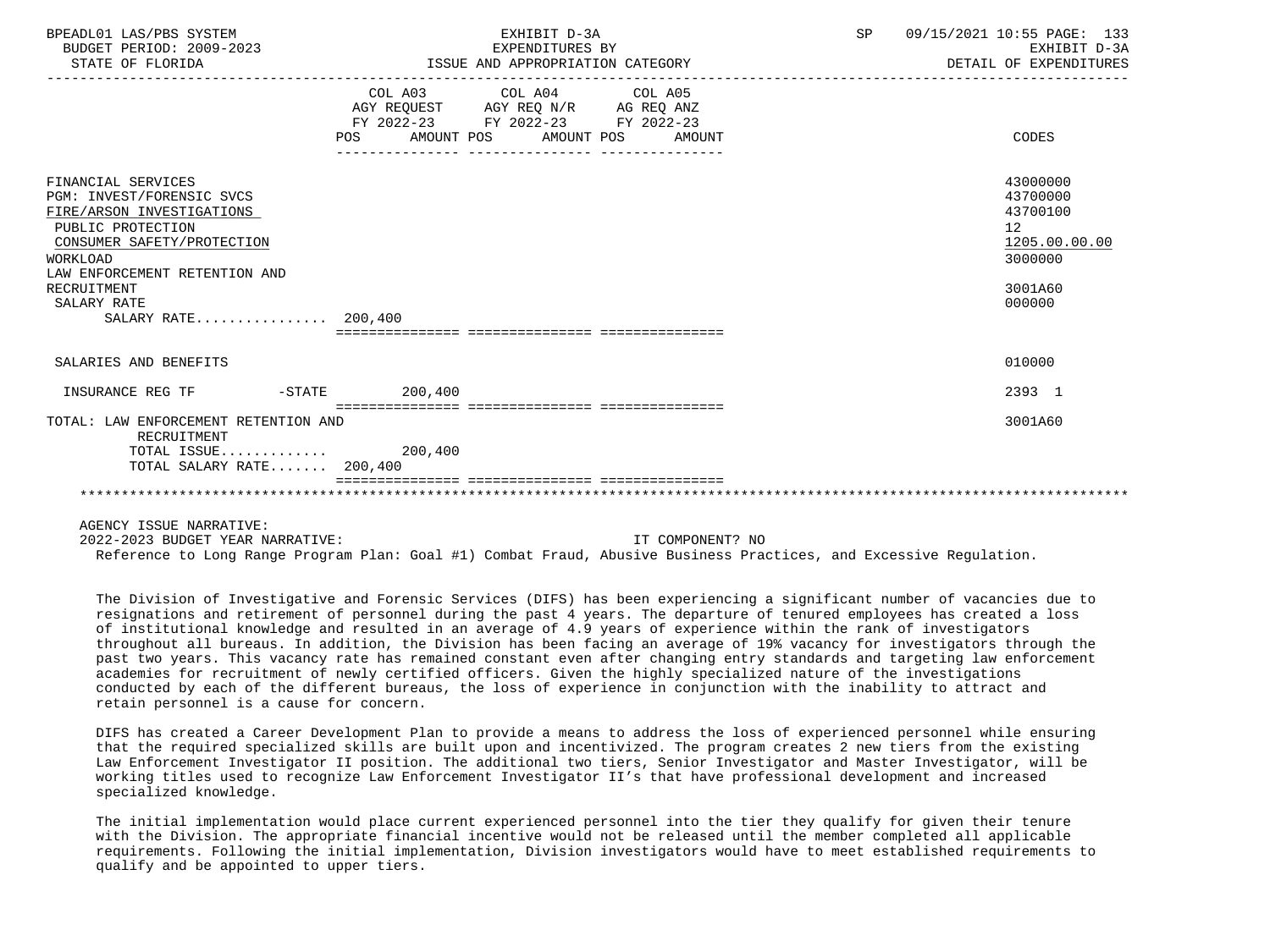| BPEADL01 LAS/PBS SYSTEM<br>BUDGET PERIOD: 2009-2023<br>STATE OF FLORIDA                                                                                                                                                                                                                                                                                                                                                                                                                                                                                                                                                                                                                                                                                                                                                                                                                                                                                                                                                                                                                                                                                                                                                                                                                                | EXHIBIT D-3A<br>EXPENDITURES BY<br>EXPENDITURES BY<br>ISSUE AND APPROPRIATION CATEGORY |                                                                                                                                |  |        | SP | 09/15/2021 10:55 PAGE: 134<br>EXHIBIT D-3A<br>DETAIL OF EXPENDITURES          |  |
|--------------------------------------------------------------------------------------------------------------------------------------------------------------------------------------------------------------------------------------------------------------------------------------------------------------------------------------------------------------------------------------------------------------------------------------------------------------------------------------------------------------------------------------------------------------------------------------------------------------------------------------------------------------------------------------------------------------------------------------------------------------------------------------------------------------------------------------------------------------------------------------------------------------------------------------------------------------------------------------------------------------------------------------------------------------------------------------------------------------------------------------------------------------------------------------------------------------------------------------------------------------------------------------------------------|----------------------------------------------------------------------------------------|--------------------------------------------------------------------------------------------------------------------------------|--|--------|----|-------------------------------------------------------------------------------|--|
|                                                                                                                                                                                                                                                                                                                                                                                                                                                                                                                                                                                                                                                                                                                                                                                                                                                                                                                                                                                                                                                                                                                                                                                                                                                                                                        |                                                                                        | COL A03 COL A04 COL A05<br>AGY REOUEST AGY REO N/R AG REO ANZ<br>FY 2022-23 FY 2022-23 FY 2022-23<br>POS AMOUNT POS AMOUNT POS |  | AMOUNT |    | CODES                                                                         |  |
| FINANCIAL SERVICES<br>PGM: INVEST/FORENSIC SVCS<br>FIRE/ARSON INVESTIGATIONS<br>PUBLIC PROTECTION<br>CONSUMER SAFETY/PROTECTION<br>WORKLOAD<br>LAW ENFORCEMENT RETENTION AND<br>RECRUITMENT                                                                                                                                                                                                                                                                                                                                                                                                                                                                                                                                                                                                                                                                                                                                                                                                                                                                                                                                                                                                                                                                                                            |                                                                                        |                                                                                                                                |  |        |    | 43000000<br>43700000<br>43700100<br>12<br>1205.00.00.00<br>3000000<br>3001A60 |  |
| Once fully established, the Division would have four tiers of investigators at the following starting salary ranges; Law<br>Enforcement Investigator I - \$44,000.00, Law Enforcement Investigator II - \$46,000.00, Law Enforcement Investigator II -<br>Senior - \$50,600.00, and Law Enforcement Investigator II - Master - \$55,660.00. To avoid pay compression and encourage<br>personnel to seek supervisory positions, the Division will have to also adjust the starting salary ranges for the<br>following designations; Lieutenant - \$61,226.00, Captain - \$73,471.12, Major - \$88,165.44, and Bureau Chief - \$96,981.98<br>The cost to the Division to fully implement the Career Development Plan given the current employee pool would be over<br>\$1,200,000. The Division will be able to absorb most of this cost with existing budget but a realignment between budget<br>entities will be needed. An additional \$374,400 in Insurance Requlatory Trust Fund authority is requested to immediately<br>allow for the establishment of the new minimums within DIFS. The Senior Investigator pay raise will be handled with<br>existing budget authority and the Master Investigator tier will be established once officers have met the advanced<br>requirements in later years. |                                                                                        |                                                                                                                                |  |        |    |                                                                               |  |

|                                                         | <b>FTE</b> | BASE RATE | ADDITIVES | BENEFITS | SUBTOTAL     | LAPSE<br>ႜႂ | LAPSED SALARIES<br>AND BENEFITS |
|---------------------------------------------------------|------------|-----------|-----------|----------|--------------|-------------|---------------------------------|
| A03 - AGY REQUEST FY 2022-23                            |            |           |           |          |              |             |                                 |
| NEW POSITIONS                                           |            |           |           |          |              |             |                                 |
| RA00 RATE AND SALARY ADJ - NO FTE/BENEFITS<br>N1001 001 | 0.00       | 200,400   |           |          | 200,400 0.00 |             | 200,400                         |
| TOTALS FOR ISSUE BY FUND<br>2393 INSURANCE REG TF       |            |           |           |          |              |             | 200,400                         |
|                                                         | 0.00       | 200,400   |           |          | 200,400      |             | 200,400                         |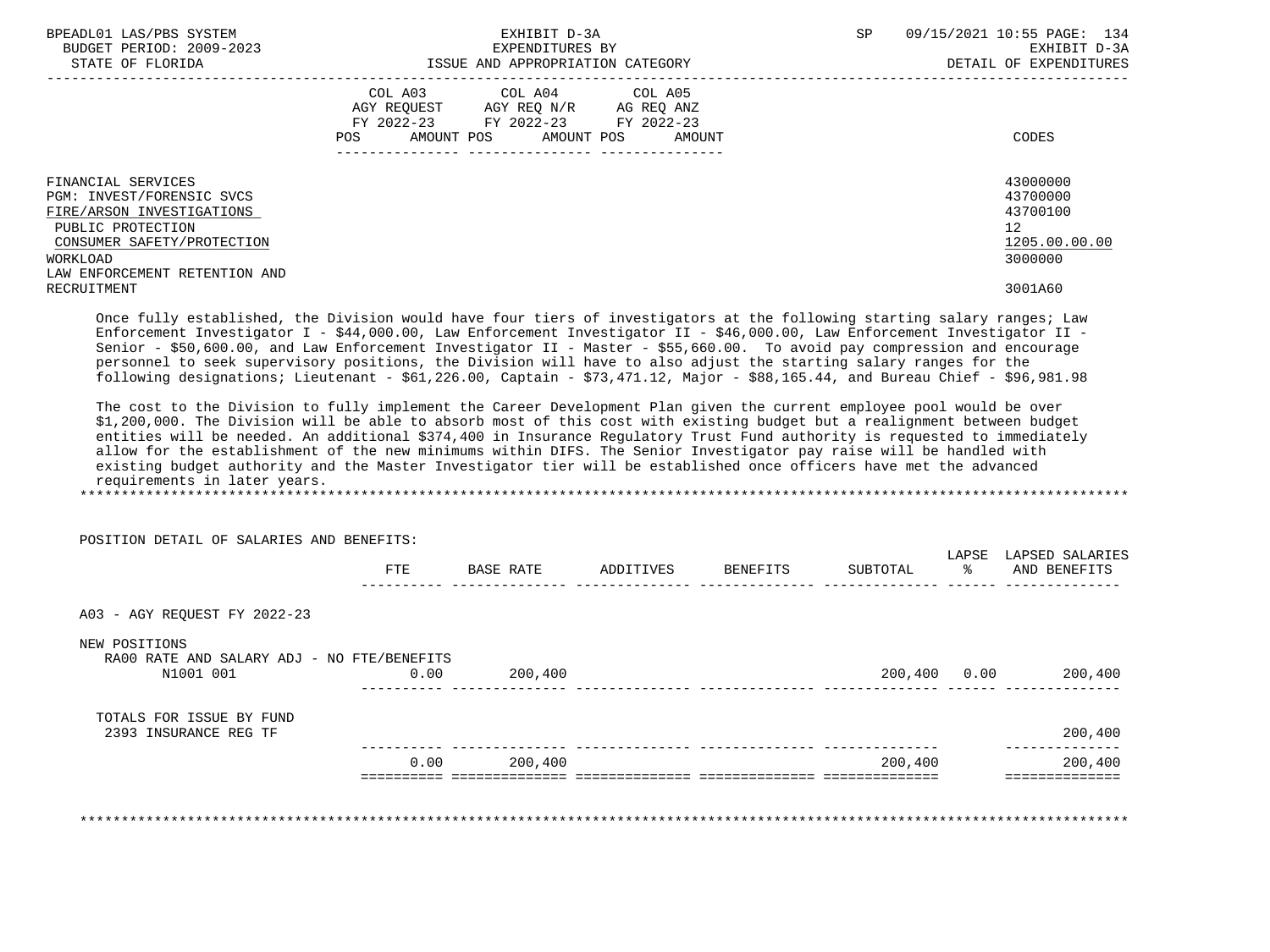| BPEADL01 LAS/PBS SYSTEM<br>BUDGET PERIOD: 2009-2023<br>STATE OF FLORIDA                                                         |                                                                                                                | EXHIBIT D-3A<br>EXPENDITURES BY<br>ISSUE AND APPROPRIATION CATEGORY                                                               | <b>SP</b> | 09/15/2021 10:55 PAGE: 135<br>EXHIBIT D-3A<br>DETAIL OF EXPENDITURES |
|---------------------------------------------------------------------------------------------------------------------------------|----------------------------------------------------------------------------------------------------------------|-----------------------------------------------------------------------------------------------------------------------------------|-----------|----------------------------------------------------------------------|
|                                                                                                                                 | POS FOR THE POST OF THE STATE STATE STATE STATE STATE STATE STATE STATE STATE STATE STATE STATE STATE STATE ST | COL A03 COL A04 COL A05<br>AGY REQUEST AGY REQ N/R AG REQ ANZ<br>FY 2022-23 FY 2022-23 FY 2022-23<br>AMOUNT POS AMOUNT POS AMOUNT |           | CODES                                                                |
| FINANCIAL SERVICES<br>PGM: INVEST/FORENSIC SVCS<br>FIRE/ARSON INVESTIGATIONS<br>PUBLIC PROTECTION<br>CONSUMER SAFETY/PROTECTION |                                                                                                                |                                                                                                                                   |           | 43000000<br>43700000<br>43700100<br>12 <sup>°</sup><br>1205.00.00.00 |
| TOTAL: CONSUMER SAFETY/PROTECTION<br>BY FUND TYPE                                                                               |                                                                                                                |                                                                                                                                   |           | 1205.00.00.00                                                        |
| SALARY RATE 8, 215, 015                                                                                                         | 136.00                                                                                                         |                                                                                                                                   |           | 2000                                                                 |
|                                                                                                                                 |                                                                                                                |                                                                                                                                   |           |                                                                      |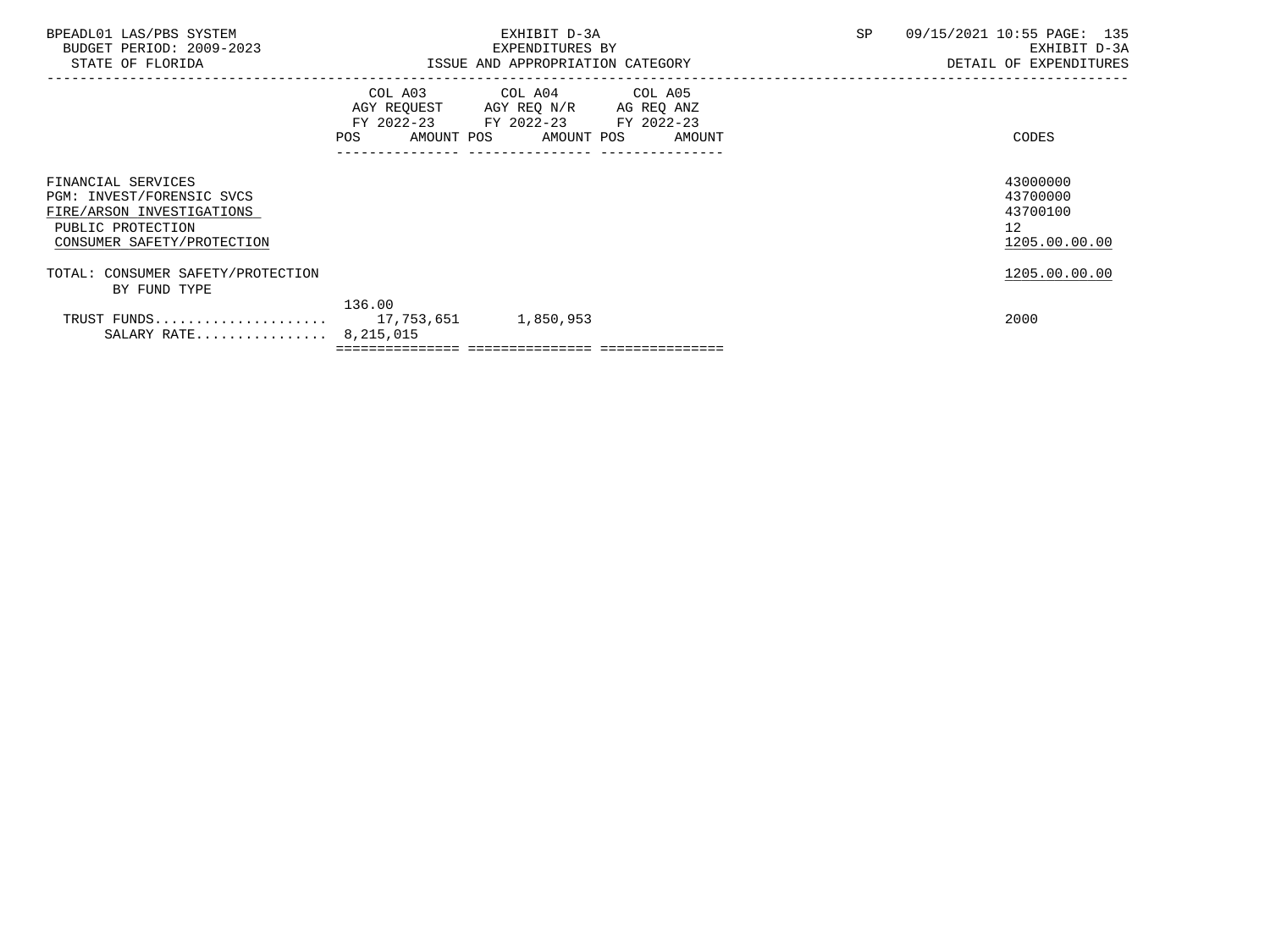| BPEADL01 LAS/PBS SYSTEM<br>BUDGET PERIOD: 2009-2023<br>STATE OF FLORIDA                                                                                                                                                        |           |                     | EXHIBIT D-3A<br>EXPENDITURES BY<br>ISSUE AND APPROPRIATION CATEGORY                                                                   | SP | 09/15/2021 10:55 PAGE: 136<br>EXHIBIT D-3A<br>DETAIL OF EXPENDITURES                    |
|--------------------------------------------------------------------------------------------------------------------------------------------------------------------------------------------------------------------------------|-----------|---------------------|---------------------------------------------------------------------------------------------------------------------------------------|----|-----------------------------------------------------------------------------------------|
|                                                                                                                                                                                                                                |           |                     | COL A03 COL A04 COL A05<br>AGY REQUEST AGY REQ N/R AG REQ ANZ<br>FY 2022-23 FY 2022-23 FY 2022-23<br>POS AMOUNT POS AMOUNT POS AMOUNT |    | CODES                                                                                   |
| FINANCIAL SERVICES<br>PGM: INVEST/FORENSIC SVCS<br>FORENSIC SERVICES<br>PUBLIC PROTECTION<br>CONSUMER SAFETY/PROTECTION<br>ESTIMATED EXPENDITURES<br>ESTIMATED EXPENDITURES - OPERATIONS<br>SALARY RATE<br>SALARY RATE 497,397 |           |                     |                                                                                                                                       |    | 43000000<br>43700000<br>43700200<br>12<br>1205.00.00.00<br>1000000<br>1001000<br>000000 |
| SALARIES AND BENEFITS                                                                                                                                                                                                          |           | 9.00                |                                                                                                                                       |    | 010000                                                                                  |
| INSURANCE REG TF                                                                                                                                                                                                               |           | $-STATE$<br>790,059 |                                                                                                                                       |    | 2393 1                                                                                  |
| OTHER PERSONAL SERVICES                                                                                                                                                                                                        |           |                     |                                                                                                                                       |    | 030000                                                                                  |
| INSURANCE REG TF                                                                                                                                                                                                               |           | $-$ STATE $14.400$  |                                                                                                                                       |    | 2393 1                                                                                  |
| <b>EXPENSES</b>                                                                                                                                                                                                                |           |                     |                                                                                                                                       |    | 040000                                                                                  |
| INSURANCE REG TF                                                                                                                                                                                                               |           | -STATE 125,754      |                                                                                                                                       |    | 2393 1                                                                                  |
| SPECIAL CATEGORIES<br>CONTRACTED SERVICES                                                                                                                                                                                      |           |                     |                                                                                                                                       |    | 100000<br>100777                                                                        |
|                                                                                                                                                                                                                                |           |                     |                                                                                                                                       |    | 2393 1                                                                                  |
| LEASE/PURCHASE/EOUIPMENT                                                                                                                                                                                                       |           |                     |                                                                                                                                       |    | 105281                                                                                  |
| INSURANCE REG TF                                                                                                                                                                                                               | $-$ STATE | 7,200               |                                                                                                                                       |    | 2393 1                                                                                  |
| TOTAL: ESTIMATED EXPENDITURES - OPERATIONS<br>TOTAL POSITIONS 9.00<br>TOTAL ISSUE $1,088,413$<br>TOTAL SALARY RATE 497,397                                                                                                     |           |                     |                                                                                                                                       |    | 1001000                                                                                 |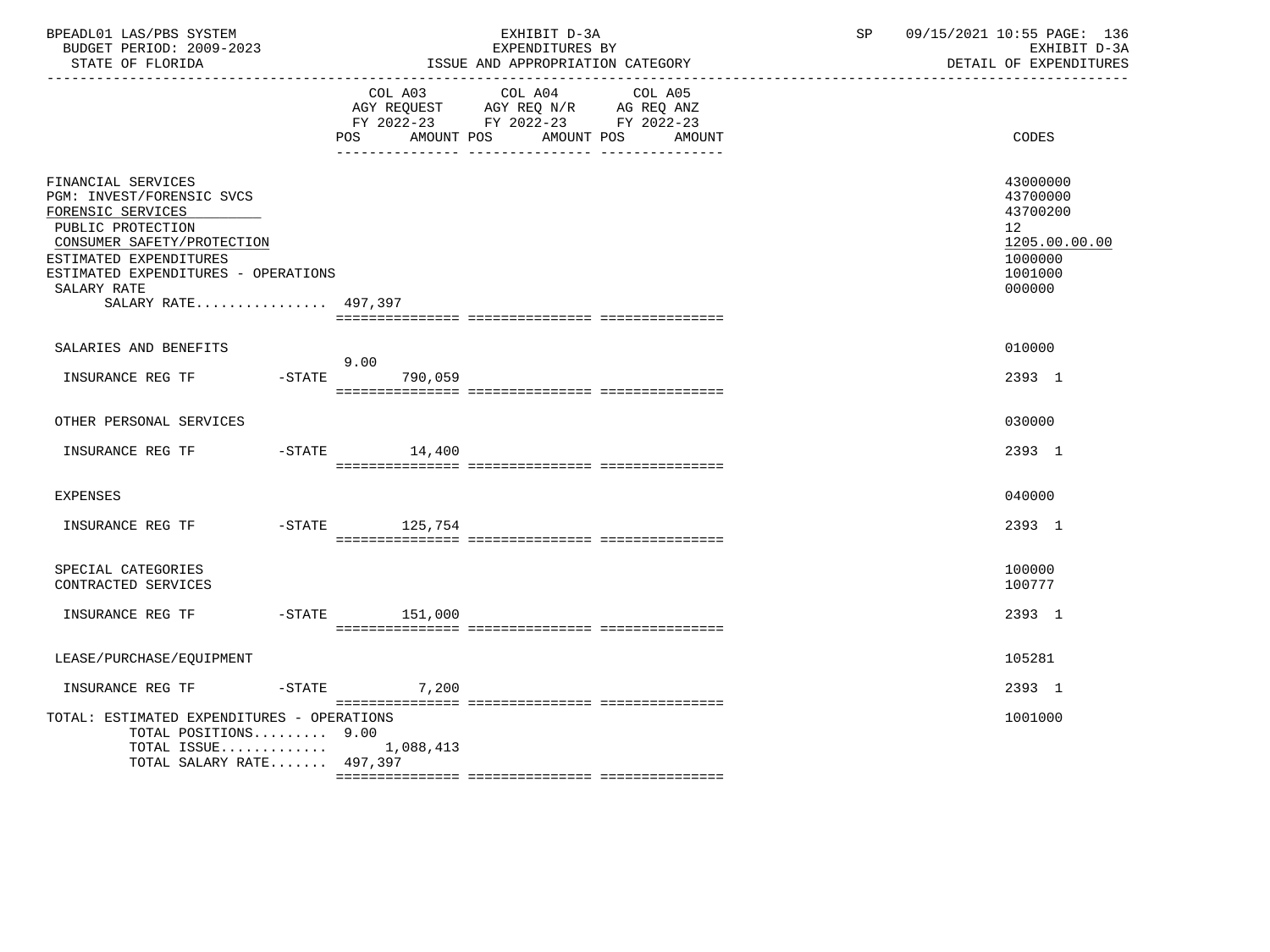| BPEADL01 LAS/PBS SYSTEM<br>BUDGET PERIOD: 2009-2023<br>STATE OF FLORIDA                                                                                                                                                                                                                     |                 | EXHIBIT D-3A<br>EXPENDITURES BY<br>ISSUE AND APPROPRIATION CATEGORY                                                          | SP 09/15/2021 10:55 PAGE: 137<br>EXHIBIT D-3A<br>DETAIL OF EXPENDITURES                 |  |
|---------------------------------------------------------------------------------------------------------------------------------------------------------------------------------------------------------------------------------------------------------------------------------------------|-----------------|------------------------------------------------------------------------------------------------------------------------------|-----------------------------------------------------------------------------------------|--|
|                                                                                                                                                                                                                                                                                             | POS AMOUNT POS  | COL A03 COL A04<br>COL A05<br>AGY REQUEST AGY REQ N/R AG REQ ANZ<br>FY 2022-23 FY 2022-23 FY 2022-23<br>AMOUNT POS<br>AMOUNT | <b>CODES</b>                                                                            |  |
| FINANCIAL SERVICES<br>PGM: INVEST/FORENSIC SVCS<br>FORENSIC SERVICES<br>PUBLIC PROTECTION<br>CONSUMER SAFETY/PROTECTION<br>ESTIMATED EXPENDITURES<br>SALARY INCREASES FOR FY 2021-22 -<br>STATE EMPLOYEE MINIMUM WAGE<br>INCREASE - EFFECTIVE 7/1/2021<br>SALARY RATE<br>SALARY RATE 18,686 |                 |                                                                                                                              | 43000000<br>43700000<br>43700200<br>12<br>1205.00.00.00<br>1000000<br>1001030<br>000000 |  |
| SALARIES AND BENEFITS                                                                                                                                                                                                                                                                       |                 |                                                                                                                              | 010000                                                                                  |  |
| INSURANCE REG TF    -STATE    18,686                                                                                                                                                                                                                                                        |                 |                                                                                                                              | 2393 1                                                                                  |  |
| OTHER PERSONAL SERVICES                                                                                                                                                                                                                                                                     |                 |                                                                                                                              | 030000                                                                                  |  |
| INSURANCE REG TF                                                                                                                                                                                                                                                                            | $-$ STATE $148$ |                                                                                                                              | 2393 1                                                                                  |  |
| TOTAL: SALARY INCREASES FOR FY 2021-22 -<br>STATE EMPLOYEE MINIMUM WAGE<br>INCREASE - EFFECTIVE 7/1/2021<br>TOTAL ISSUE 18,834<br>TOTAL SALARY RATE 18,686                                                                                                                                  |                 |                                                                                                                              | 1001030                                                                                 |  |
| FLORIDA RETIREMENT SYSTEM<br>ADJUSTMENT - FY 2021-22 - NORMAL<br>COST AND UNFUNDED ACTUARIAL<br>LIABILITY<br>SALARIES AND BENEFITS                                                                                                                                                          |                 |                                                                                                                              | 1001070<br>010000                                                                       |  |
| INSURANCE REG TF                                                                                                                                                                                                                                                                            | $-STATE$ 6,804  |                                                                                                                              | 2393 1                                                                                  |  |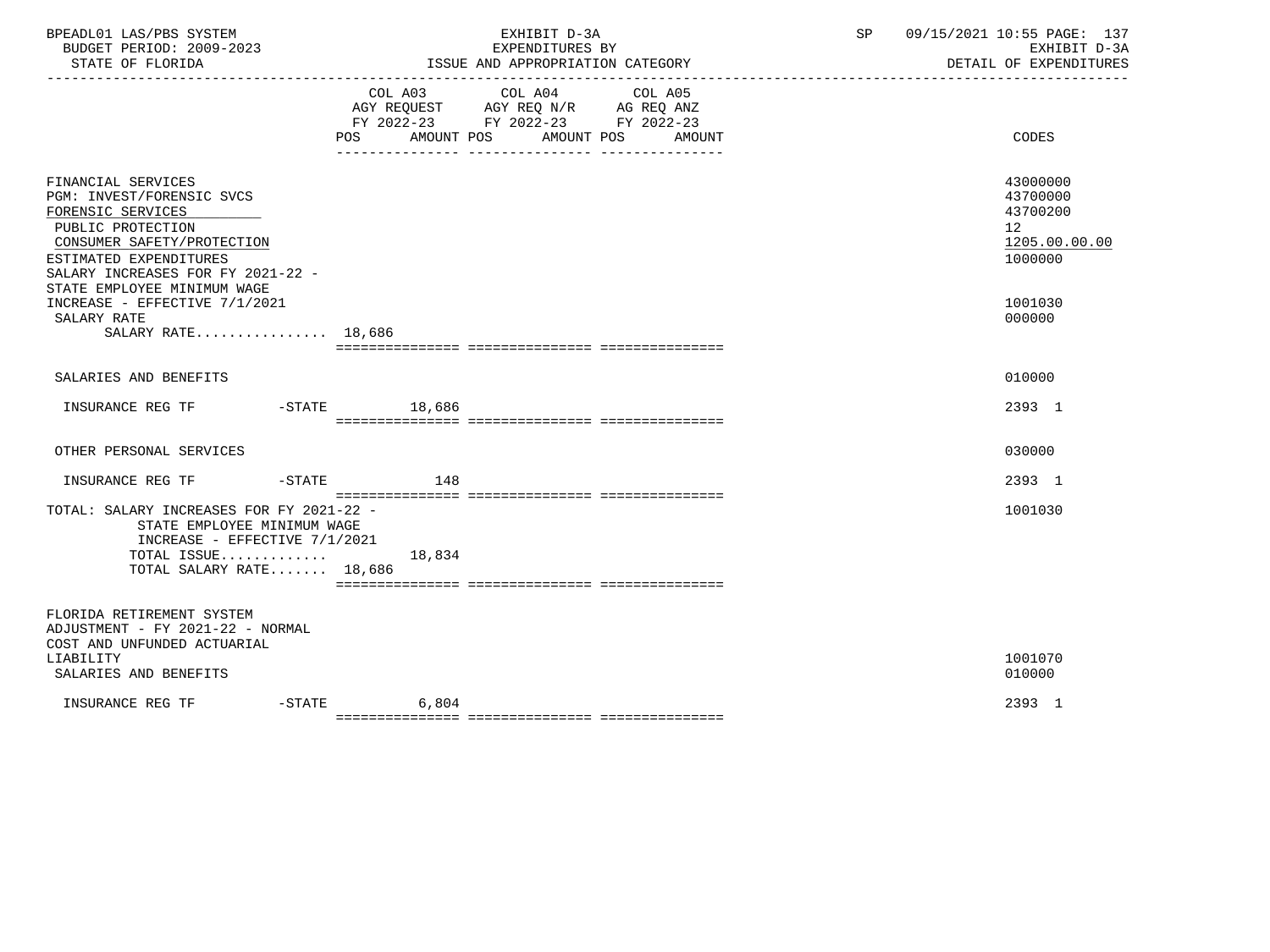| BPEADL01 LAS/PBS SYSTEM<br>BUDGET PERIOD: 2009-2023<br>STATE OF FLORIDA                                                                                                                                                                                                                                                                                                                                                                                                                                                                                                                                                                                                                                                                                                                                                                                                |                | EXHIBIT D-3A<br>EXPENDITURES BY<br>ISSUE AND APPROPRIATION CATEGORY                                           |                   | SP | 09/15/2021 10:55 PAGE: 138<br>EXHIBIT D-3A<br>DETAIL OF EXPENDITURES                                           |
|------------------------------------------------------------------------------------------------------------------------------------------------------------------------------------------------------------------------------------------------------------------------------------------------------------------------------------------------------------------------------------------------------------------------------------------------------------------------------------------------------------------------------------------------------------------------------------------------------------------------------------------------------------------------------------------------------------------------------------------------------------------------------------------------------------------------------------------------------------------------|----------------|---------------------------------------------------------------------------------------------------------------|-------------------|----|----------------------------------------------------------------------------------------------------------------|
|                                                                                                                                                                                                                                                                                                                                                                                                                                                                                                                                                                                                                                                                                                                                                                                                                                                                        | COL A03<br>POS | COL A04<br>AGY REQUEST AGY REQ N/R AG REQ ANZ<br>FY 2022-23 FY 2022-23 FY 2022-23<br>AMOUNT POS<br>AMOUNT POS | COL A05<br>AMOUNT |    | <b>CODES</b>                                                                                                   |
| FINANCIAL SERVICES<br>PGM: INVEST/FORENSIC SVCS<br>FORENSIC SERVICES<br>PUBLIC PROTECTION<br>CONSUMER SAFETY/PROTECTION<br>PROGRAM ISSUES<br>ROUTINE MAINTENANCE AND REPAIR<br>SPECIAL CATEGORIES<br>ARSON LAB- MAINT/REPAIR                                                                                                                                                                                                                                                                                                                                                                                                                                                                                                                                                                                                                                           |                |                                                                                                               |                   |    | 43000000<br>43700000<br>43700200<br>12 <sup>°</sup><br>1205.00.00.00<br>4000000<br>4000830<br>100000<br>109011 |
| INSURANCE REG TF<br>$-$ STATE                                                                                                                                                                                                                                                                                                                                                                                                                                                                                                                                                                                                                                                                                                                                                                                                                                          | 35,000         |                                                                                                               |                   |    | 2393 1                                                                                                         |
| AGENCY ISSUE NARRATIVE:<br>2022-2023 BUDGET YEAR NARRATIVE:<br>Reference to Long Range Program Plan: Goal #1) Combat Fraud, Abusive Business Practices, and Excessive Regulation.                                                                                                                                                                                                                                                                                                                                                                                                                                                                                                                                                                                                                                                                                      |                |                                                                                                               | IT COMPONENT? NO  |    |                                                                                                                |
| This issue requests 35,000 in recurring funding for the Bureau of Forensic Services (Arson Lab) for general repairs and<br>maintenance. The Bureau of Forensic Services is housed in a facility specially built for it in 1988 - 90 and wholly<br>owned by the Department of Financial Services (DFS). It receives no maintenance or infrastructure support from<br>Department of Management Services (DMS) and must request any fixed capital improvements and funds for maintenance of the<br>facility in a separate Legislative Budget Request (LBR). For the past, several fiscal years the lab have been granted<br>35,000 each year to accommodate maintenance issues that occur as facilities age. This issue requests funding in a new<br>special category to ensure that normal maintenance and repair is continued for state property not maintained by DMS. |                |                                                                                                               |                   |    |                                                                                                                |
| TOTAL: CONSUMER SAFETY/PROTECTION<br>BY FUND TYPE                                                                                                                                                                                                                                                                                                                                                                                                                                                                                                                                                                                                                                                                                                                                                                                                                      |                |                                                                                                               |                   |    | 1205.00.00.00                                                                                                  |
| SALARY RATE 516,083                                                                                                                                                                                                                                                                                                                                                                                                                                                                                                                                                                                                                                                                                                                                                                                                                                                    | 9.00           |                                                                                                               |                   |    | 2000                                                                                                           |

=============== =============== ===============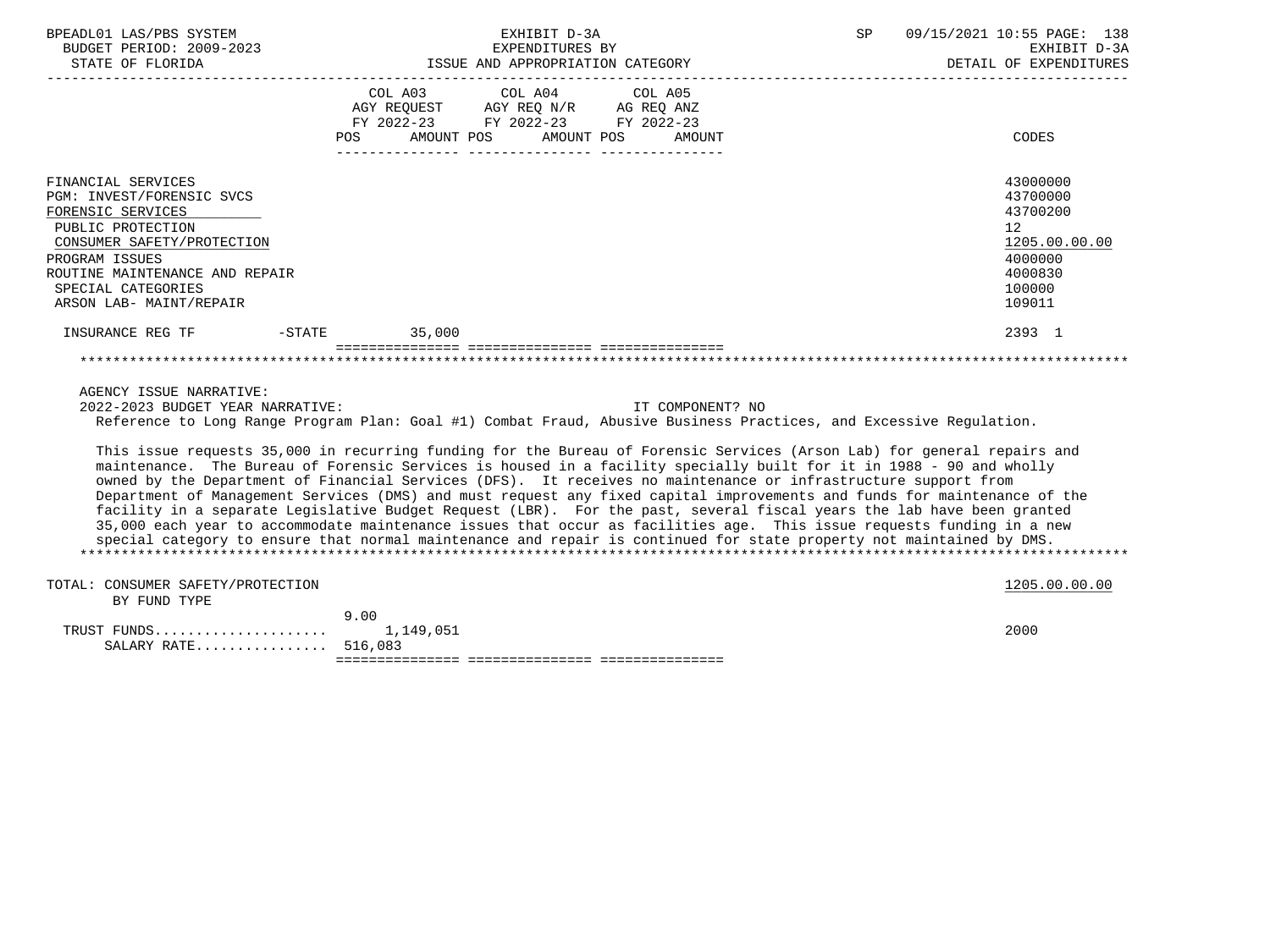| BPEADL01 LAS/PBS SYSTEM<br>BUDGET PERIOD: 2009-2023<br>STATE OF FLORIDA                                                                                                                                                         |           |                             | EXHIBIT D-3A<br>EXPENDITURES BY<br>ISSUE AND APPROPRIATION CATEGORY                                                                   | SP | 09/15/2021 10:55 PAGE: 139<br>EXHIBIT D-3A<br>DETAIL OF EXPENDITURES                                 |  |
|---------------------------------------------------------------------------------------------------------------------------------------------------------------------------------------------------------------------------------|-----------|-----------------------------|---------------------------------------------------------------------------------------------------------------------------------------|----|------------------------------------------------------------------------------------------------------|--|
|                                                                                                                                                                                                                                 |           |                             | COL A03 COL A04 COL A05<br>AGY REQUEST AGY REQ N/R AG REQ ANZ<br>FY 2022-23 FY 2022-23 FY 2022-23<br>POS AMOUNT POS AMOUNT POS AMOUNT |    | CODES                                                                                                |  |
| FINANCIAL SERVICES<br>PGM: INVEST/FORENSIC SVCS<br>INSURANCE FRAUD<br>PUBLIC PROTECTION<br>CONSUMER SAFETY/PROTECTION<br>ESTIMATED EXPENDITURES<br>ESTIMATED EXPENDITURES - OPERATIONS<br>SALARY RATE<br>SALARY RATE 12,062,529 |           |                             |                                                                                                                                       |    | 43000000<br>43700000<br>43700300<br>12 <sup>°</sup><br>1205.00.00.00<br>1000000<br>1001000<br>000000 |  |
| SALARIES AND BENEFITS                                                                                                                                                                                                           |           |                             |                                                                                                                                       |    | 010000                                                                                               |  |
| INSURANCE REG TF                                                                                                                                                                                                                |           | 207.00<br>-STATE 17,543,366 |                                                                                                                                       |    | 2393 1                                                                                               |  |
| OTHER PERSONAL SERVICES                                                                                                                                                                                                         |           |                             |                                                                                                                                       |    | 030000                                                                                               |  |
|                                                                                                                                                                                                                                 |           |                             |                                                                                                                                       |    | 2393 1                                                                                               |  |
| EXPENSES                                                                                                                                                                                                                        |           |                             |                                                                                                                                       |    | 040000                                                                                               |  |
| INSURANCE REG TF -STATE 2,678,802                                                                                                                                                                                               |           |                             |                                                                                                                                       |    | 2393 1                                                                                               |  |
| OPERATING CAPITAL OUTLAY                                                                                                                                                                                                        |           |                             |                                                                                                                                       |    | 060000                                                                                               |  |
| INSURANCE REG TF -STATE 193,648                                                                                                                                                                                                 |           |                             |                                                                                                                                       |    | 2393 1                                                                                               |  |
| SPECIAL CATEGORIES<br>ACQUISITION/MOTOR VEHICLES                                                                                                                                                                                |           |                             |                                                                                                                                       |    | 100000<br>100021                                                                                     |  |
| INSURANCE REG TF                                                                                                                                                                                                                |           | $-STATE$ 337,805            |                                                                                                                                       |    | 2393 1                                                                                               |  |
| TRANS TO JAC FOR PIP FRAUD                                                                                                                                                                                                      |           |                             |                                                                                                                                       |    | 100522                                                                                               |  |
| INSURANCE REG TF                                                                                                                                                                                                                | $-$ STATE | 1,953,374                   |                                                                                                                                       |    | 2393 1                                                                                               |  |
| TR TO JAC FOR PROP FRAUD                                                                                                                                                                                                        |           |                             |                                                                                                                                       |    | 100529                                                                                               |  |
| INSURANCE REG TF                                                                                                                                                                                                                | $-$ STATE | 222,720                     |                                                                                                                                       |    | 2393 1                                                                                               |  |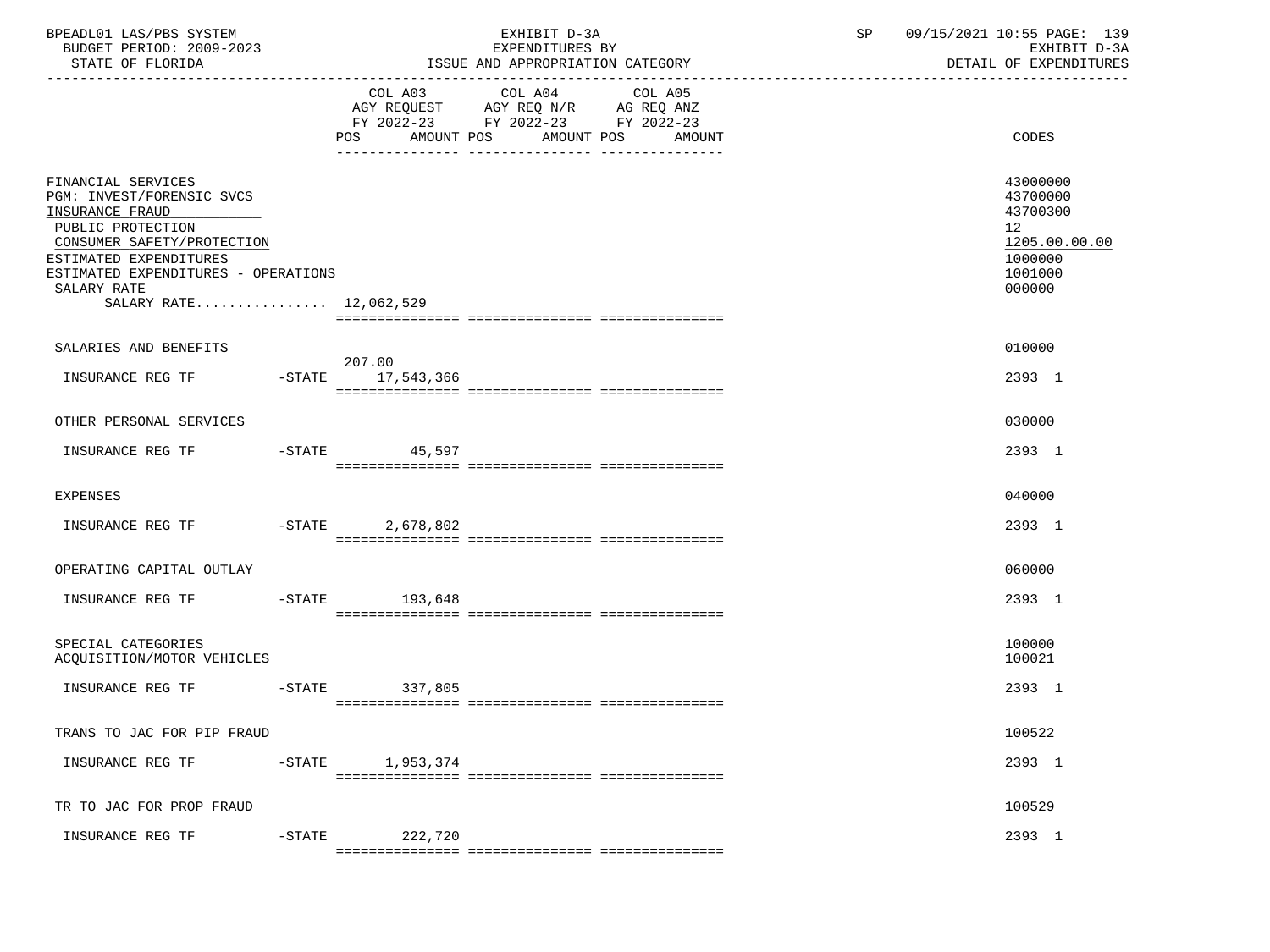| BPEADL01 LAS/PBS SYSTEM<br>BUDGET PERIOD: 2009-2023<br>STATE OF FLORIDA                                                                                                                                                                                                                                                                                                                          |           |        | EXHIBIT D-3A<br>EXPENDITURES BY<br>ISSUE AND APPROPRIATION CATEGORY                                                                   | SP 09/15/2021 10:55 PAGE: 140<br>EXHIBIT D-3A<br>DETAIL OF EXPENDITURES                                        |  |
|--------------------------------------------------------------------------------------------------------------------------------------------------------------------------------------------------------------------------------------------------------------------------------------------------------------------------------------------------------------------------------------------------|-----------|--------|---------------------------------------------------------------------------------------------------------------------------------------|----------------------------------------------------------------------------------------------------------------|--|
|                                                                                                                                                                                                                                                                                                                                                                                                  |           |        | COL A03 COL A04 COL A05<br>AGY REQUEST AGY REQ N/R AG REQ ANZ<br>FY 2022-23 FY 2022-23 FY 2022-23<br>POS AMOUNT POS AMOUNT POS AMOUNT | CODES                                                                                                          |  |
| FINANCIAL SERVICES<br>PGM: INVEST/FORENSIC SVCS<br>INSURANCE FRAUD<br>PUBLIC PROTECTION<br>CONSUMER SAFETY/PROTECTION<br>ESTIMATED EXPENDITURES<br>ESTIMATED EXPENDITURES - OPERATIONS<br>SPECIAL CATEGORIES<br>CONTRACTED SERVICES                                                                                                                                                              |           |        |                                                                                                                                       | 43000000<br>43700000<br>43700300<br>12 <sub>2</sub><br>1205.00.00.00<br>1000000<br>1001000<br>100000<br>100777 |  |
| INSURANCE REG TF    -STATE    270,315<br>FED LAW ENFORCEMENT TF -STATE                                                                                                                                                                                                                                                                                                                           |           | 1,274  |                                                                                                                                       | 2393 1<br>2719 1                                                                                               |  |
| TOTAL APPRO 271,589                                                                                                                                                                                                                                                                                                                                                                              |           |        |                                                                                                                                       |                                                                                                                |  |
|                                                                                                                                                                                                                                                                                                                                                                                                  |           |        |                                                                                                                                       |                                                                                                                |  |
| OPERATION/MOTOR VEHICLES                                                                                                                                                                                                                                                                                                                                                                         |           |        |                                                                                                                                       | 102289                                                                                                         |  |
| INSURANCE REG TF    -STATE    186,253                                                                                                                                                                                                                                                                                                                                                            |           |        |                                                                                                                                       | 2393 1                                                                                                         |  |
| RISK MANAGEMENT INSURANCE                                                                                                                                                                                                                                                                                                                                                                        |           |        |                                                                                                                                       | 103241                                                                                                         |  |
|                                                                                                                                                                                                                                                                                                                                                                                                  |           |        |                                                                                                                                       | 2393 1                                                                                                         |  |
| SALARY INCENTIVE PAYMENTS                                                                                                                                                                                                                                                                                                                                                                        |           |        |                                                                                                                                       | 103290                                                                                                         |  |
| $\begin{tabular}{llll} \bf{IN SURANCE REG TF} & \hspace*{1.5cm} & \texttt{-STATE} & \hspace*{1.5cm} & \hspace*{1.5cm} & \hspace*{1.5cm} & \hspace*{1.5cm} & \hspace*{1.5cm} & \hspace*{1.5cm} & \hspace*{1.5cm} & \hspace*{1.5cm} & \hspace*{1.5cm} & \hspace*{1.5cm} & \hspace*{1.5cm} & \hspace*{1.5cm} & \hspace*{1.5cm} & \hspace*{1.5cm} & \hspace*{1.5cm} & \hspace*{1.5cm} & \hspace*{1.$ |           |        |                                                                                                                                       | 2393 1                                                                                                         |  |
| DEFERRED-PAY COM CONTRACTS                                                                                                                                                                                                                                                                                                                                                                       |           |        |                                                                                                                                       | 105280                                                                                                         |  |
|                                                                                                                                                                                                                                                                                                                                                                                                  |           |        |                                                                                                                                       | 2393 1                                                                                                         |  |
| LEASE/PURCHASE/EQUIPMENT                                                                                                                                                                                                                                                                                                                                                                         |           |        |                                                                                                                                       | 105281                                                                                                         |  |
| INSURANCE REG TF                                                                                                                                                                                                                                                                                                                                                                                 | $-$ STATE | 47,247 |                                                                                                                                       | 2393 1                                                                                                         |  |
| TR/DMS/HR SVCS/STW CONTRCT                                                                                                                                                                                                                                                                                                                                                                       |           |        |                                                                                                                                       | 107040                                                                                                         |  |
| INSURANCE REG TF                                                                                                                                                                                                                                                                                                                                                                                 | $-$ STATE | 60,798 |                                                                                                                                       | 2393 1                                                                                                         |  |
|                                                                                                                                                                                                                                                                                                                                                                                                  |           |        |                                                                                                                                       |                                                                                                                |  |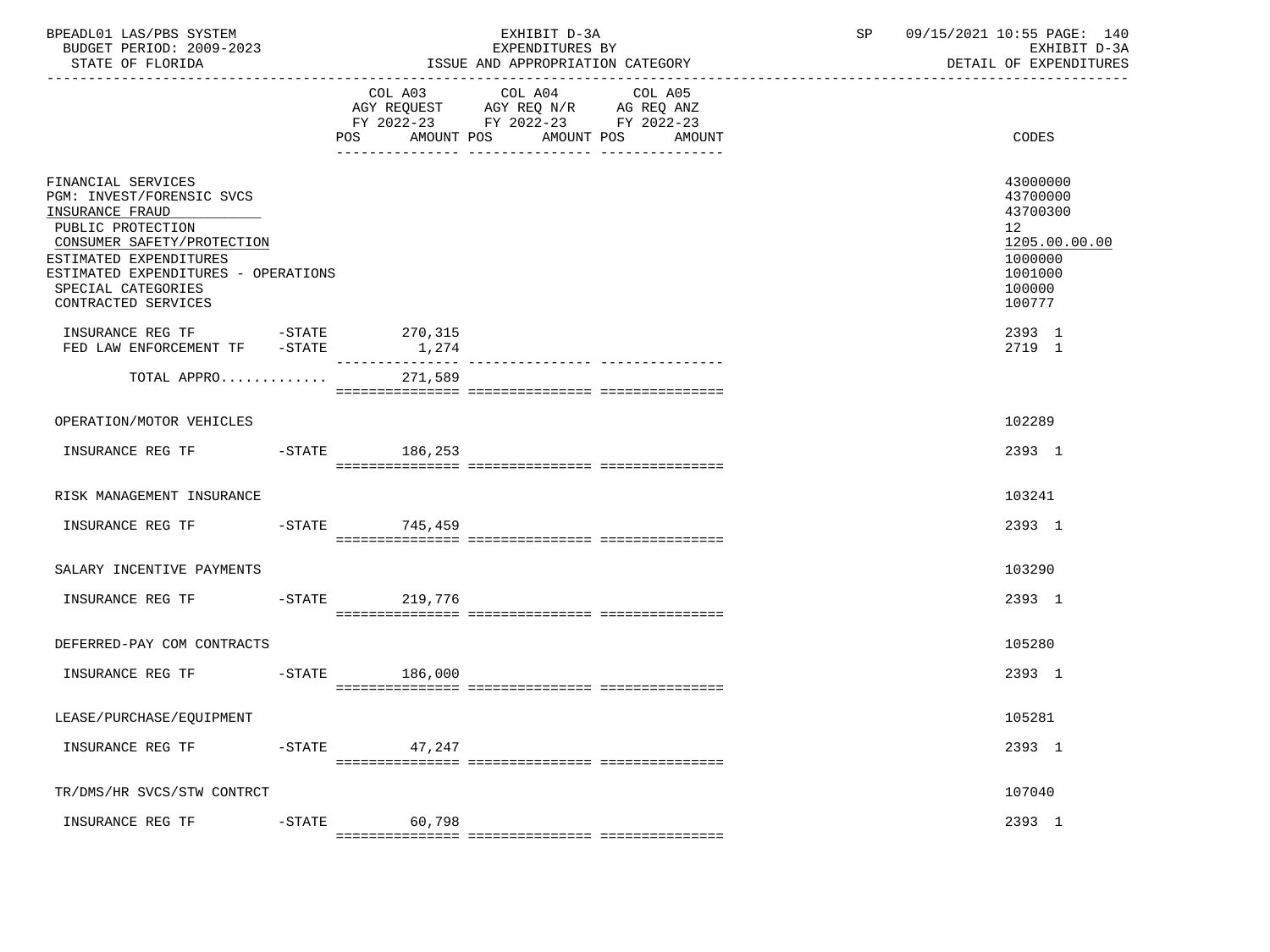| BPEADL01 LAS/PBS SYSTEM<br>BUDGET PERIOD: 2009-2023<br>STATE OF FLORIDA                                                                                                                |     | EXHIBIT D-3A<br>EXPENDITURES BY<br>ISSUE AND APPROPRIATION CATEGORY                                                                     | 09/15/2021 10:55 PAGE: 141<br>SP<br>EXHIBIT D-3A<br>DETAIL OF EXPENDITURES    |
|----------------------------------------------------------------------------------------------------------------------------------------------------------------------------------------|-----|-----------------------------------------------------------------------------------------------------------------------------------------|-------------------------------------------------------------------------------|
|                                                                                                                                                                                        | POS | COL A03 COL A04 COL A05<br>AGY REQUEST AGY REQ N/R AG REQ ANZ<br>FY 2022-23 FY 2022-23 FY 2022-23<br>AMOUNT POS<br>AMOUNT POS<br>AMOUNT | CODES                                                                         |
| FINANCIAL SERVICES<br>PGM: INVEST/FORENSIC SVCS<br>INSURANCE FRAUD<br>PUBLIC PROTECTION<br>CONSUMER SAFETY/PROTECTION<br>ESTIMATED EXPENDITURES<br>ESTIMATED EXPENDITURES - OPERATIONS |     |                                                                                                                                         | 43000000<br>43700000<br>43700300<br>12<br>1205.00.00.00<br>1000000<br>1001000 |
| TOTAL: ESTIMATED EXPENDITURES - OPERATIONS<br>TOTAL POSITIONS 207.00<br>TOTAL ISSUE 24,692,434<br>TOTAL SALARY RATE 12,062,529                                                         |     |                                                                                                                                         | 1001000                                                                       |
| SALARY INCREASES FOR FY 2021-22 -<br>STATE EMPLOYEE MINIMUM WAGE<br>INCREASE - EFFECTIVE 7/1/2021<br>SALARY RATE<br>SALARY RATE 35,009                                                 |     |                                                                                                                                         | 1001030<br>000000                                                             |
| SALARIES AND BENEFITS                                                                                                                                                                  |     |                                                                                                                                         | 010000                                                                        |
| INSURANCE REG TF    -STATE    41,479                                                                                                                                                   |     |                                                                                                                                         | 2393 1                                                                        |
| OTHER PERSONAL SERVICES                                                                                                                                                                |     |                                                                                                                                         | 030000                                                                        |
| INSURANCE REG TF    -STATE    470                                                                                                                                                      |     |                                                                                                                                         | 2393 1                                                                        |
| TOTAL: SALARY INCREASES FOR FY 2021-22 -<br>STATE EMPLOYEE MINIMUM WAGE<br>INCREASE - EFFECTIVE $7/1/2021$<br>TOTAL ISSUE<br>TOTAL SALARY RATE 35,009                                  |     | 41,949                                                                                                                                  | 1001030                                                                       |
| FLORIDA RETIREMENT SYSTEM<br>ADJUSTMENT - FY 2021-22 - NORMAL<br>COST AND UNFUNDED ACTUARIAL<br>LIABILITY<br>SALARIES AND BENEFITS                                                     |     |                                                                                                                                         | 1001070<br>010000                                                             |
| $-$ STATE<br>INSURANCE REG TF                                                                                                                                                          |     | 142,211                                                                                                                                 | 2393 1                                                                        |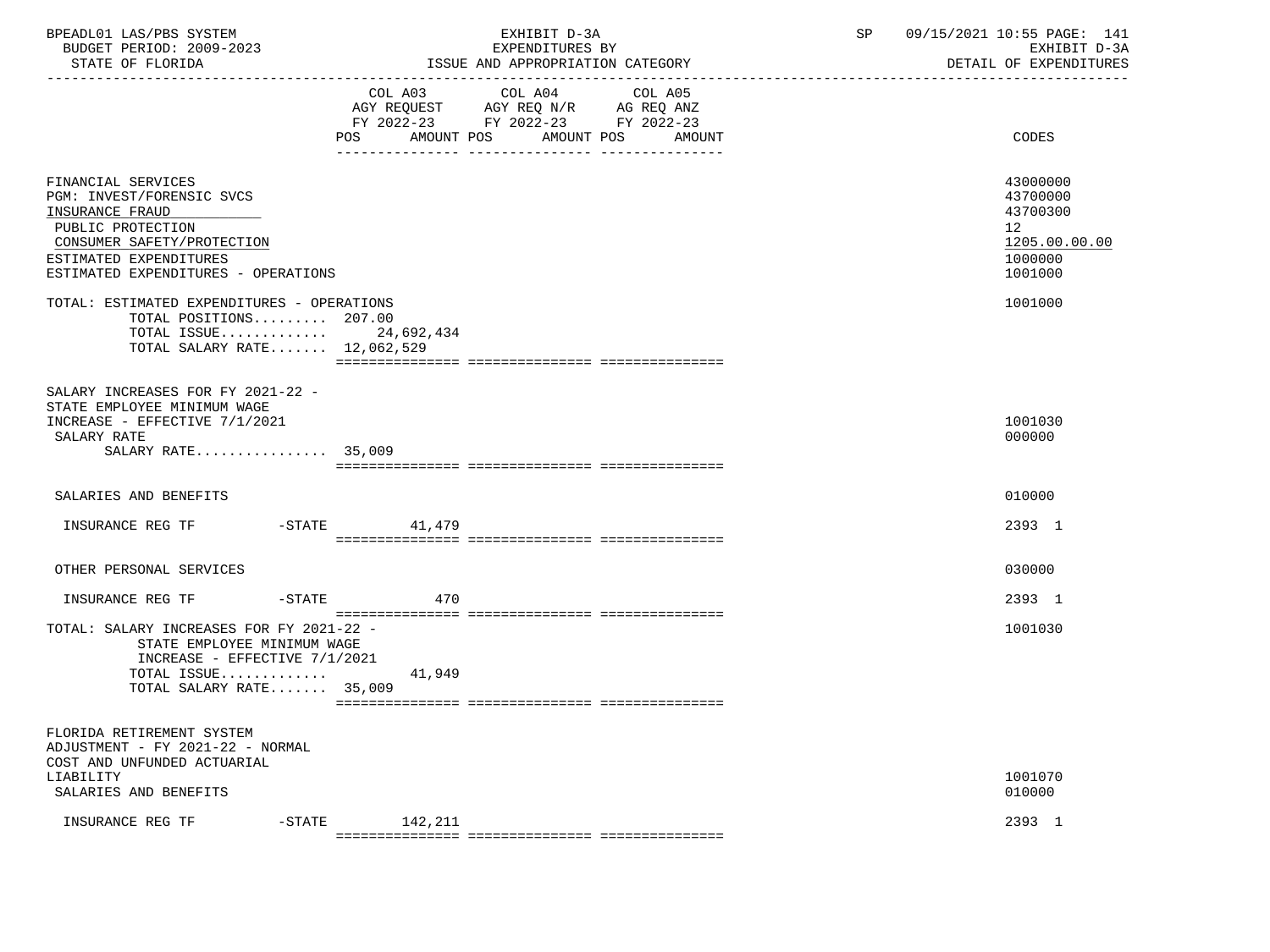| BPEADL01 LAS/PBS SYSTEM<br>BUDGET PERIOD: 2009-2023<br>STATE OF FLORIDA<br>________________________                                                                                                              |          |                  | EXHIBIT D-3A<br>EXPENDITURES BY<br>ISSUE AND APPROPRIATION CATEGORY                                                                                                                                             |                                             | SP and the set of the set of the set of the set of the set of the set of the set of the set of the set of the set of the set of the set of the set of the set of the set of the set of the set of the set of the set of the se | 09/15/2021 10:55 PAGE: 142<br>EXHIBIT D-3A<br>DETAIL OF EXPENDITURES |
|------------------------------------------------------------------------------------------------------------------------------------------------------------------------------------------------------------------|----------|------------------|-----------------------------------------------------------------------------------------------------------------------------------------------------------------------------------------------------------------|---------------------------------------------|--------------------------------------------------------------------------------------------------------------------------------------------------------------------------------------------------------------------------------|----------------------------------------------------------------------|
|                                                                                                                                                                                                                  |          |                  | COL A03 COL A04<br>$\begin{tabular}{lllllll} AGY & \texttt{REQUEST} & \texttt{AGY} & \texttt{REQ} & \texttt{N/R} & \texttt{AG} & \texttt{REQ} & \texttt{ANZ} \end{tabular}$<br>FY 2022-23 FY 2022-23 FY 2022-23 | COL A05<br>POS AMOUNT POS AMOUNT POS AMOUNT |                                                                                                                                                                                                                                | CODES                                                                |
| FINANCIAL SERVICES<br>PGM: INVEST/FORENSIC SVCS<br>INSURANCE FRAUD<br>PUBLIC PROTECTION<br>CONSUMER SAFETY/PROTECTION<br>ESTIMATED EXPENDITURES<br>FLORIDA RETIREMENT SYSTEM<br>ADJUSTMENT - FY 2021-22 - NORMAL |          |                  |                                                                                                                                                                                                                 |                                             |                                                                                                                                                                                                                                | 43000000<br>43700000<br>43700300<br>12<br>1205.00.00.00<br>1000000   |
| COST AND UNFUNDED ACTUARIAL<br>LIABILITY<br>SPECIAL CATEGORIES<br>TRANS TO JAC FOR PIP FRAUD                                                                                                                     |          |                  |                                                                                                                                                                                                                 |                                             |                                                                                                                                                                                                                                | 1001070<br>100000<br>100522                                          |
| INSURANCE REG TF FINITE                                                                                                                                                                                          |          | 20,304           |                                                                                                                                                                                                                 |                                             |                                                                                                                                                                                                                                | 2393 1                                                               |
| TR TO JAC FOR PROP FRAUD                                                                                                                                                                                         |          |                  |                                                                                                                                                                                                                 |                                             |                                                                                                                                                                                                                                | 100529                                                               |
| INSURANCE REG TF                                                                                                                                                                                                 |          | $-STATE$ 1,981   |                                                                                                                                                                                                                 |                                             |                                                                                                                                                                                                                                | 2393 1                                                               |
| TOTAL: FLORIDA RETIREMENT SYSTEM<br>ADJUSTMENT - FY 2021-22 - NORMAL<br>COST AND UNFUNDED ACTUARIAL<br>LIABILITY<br>TOTAL ISSUE                                                                                  |          | 164,496          |                                                                                                                                                                                                                 |                                             |                                                                                                                                                                                                                                | 1001070                                                              |
| CASUALTY INSURANCE PREMIUM<br>ADJUSTMENT<br>SPECIAL CATEGORIES<br>RISK MANAGEMENT INSURANCE                                                                                                                      |          |                  |                                                                                                                                                                                                                 |                                             |                                                                                                                                                                                                                                | 1001090<br>100000<br>103241                                          |
| INSURANCE REG TF                                                                                                                                                                                                 |          | $-STATE$ 182,000 |                                                                                                                                                                                                                 |                                             |                                                                                                                                                                                                                                | 2393 1                                                               |
| REALLOCATION OF HUMAN RESOURCES<br>OUTSOURCING<br>SPECIAL CATEGORIES<br>TR/DMS/HR SVCS/STW CONTRCT                                                                                                               |          |                  |                                                                                                                                                                                                                 |                                             |                                                                                                                                                                                                                                | 1005900<br>100000<br>107040                                          |
| INSURANCE REG TF                                                                                                                                                                                                 | $-STATE$ | $5,081-$         |                                                                                                                                                                                                                 |                                             |                                                                                                                                                                                                                                | 2393 1                                                               |

=============== =============== ===============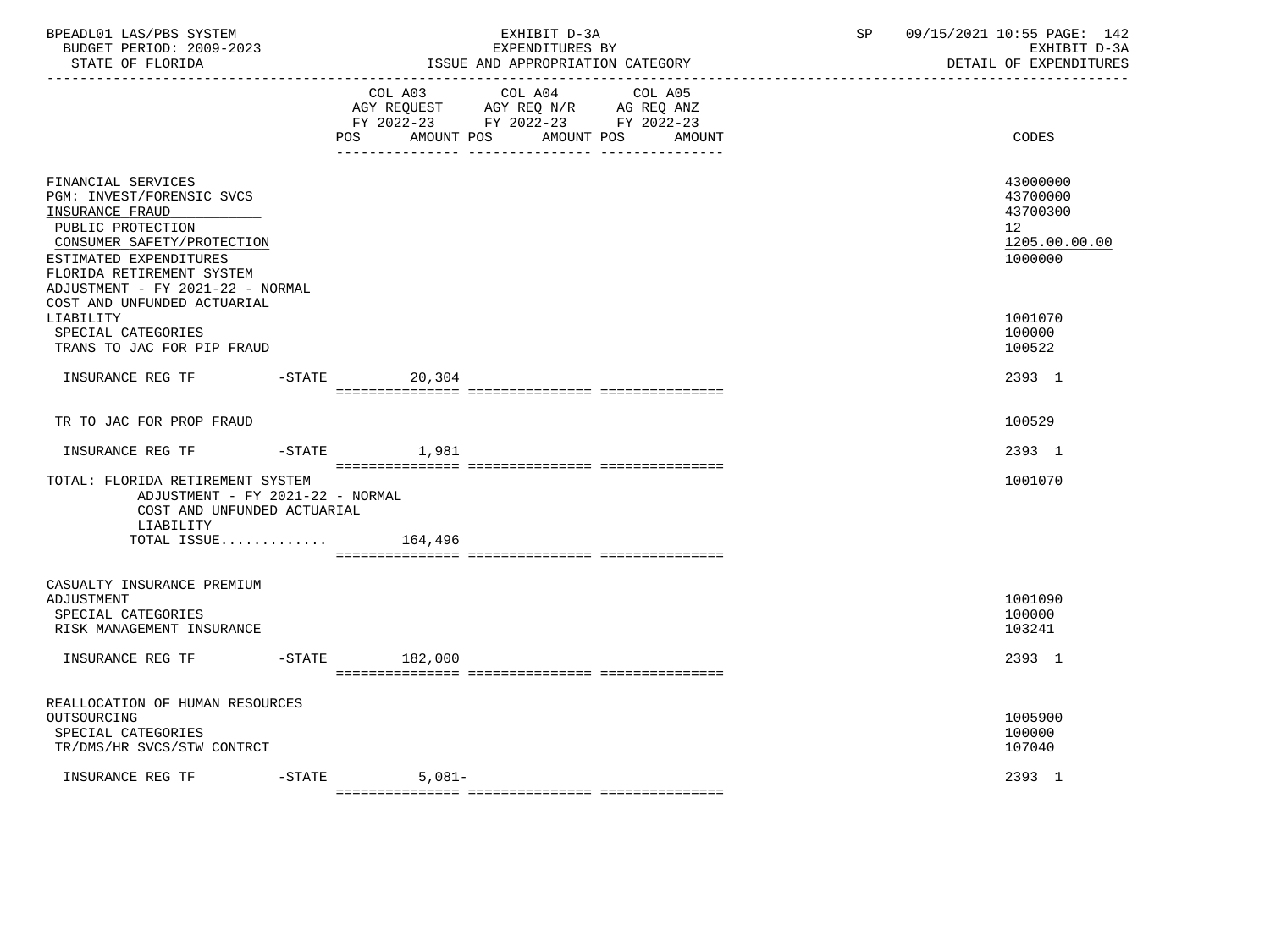| BPEADL01 LAS/PBS SYSTEM<br>BUDGET PERIOD: 2009-2023<br>STATE OF FLORIDA                                                                                                                                                  |     |            |                                                                                                   | EXHIBIT D-3A<br>EXPENDITURES BY<br>ISSUE AND APPROPRIATION CATEGORY |                   | SP | 09/15/2021 10:55 PAGE: 143<br>EXHIBIT D-3A<br>DETAIL OF EXPENDITURES |              |                                                                    |
|--------------------------------------------------------------------------------------------------------------------------------------------------------------------------------------------------------------------------|-----|------------|---------------------------------------------------------------------------------------------------|---------------------------------------------------------------------|-------------------|----|----------------------------------------------------------------------|--------------|--------------------------------------------------------------------|
|                                                                                                                                                                                                                          | POS | AMOUNT POS | COL A03 COL A04 COL A05<br>AGY REQUEST AGY REQ N/R AG REQ ANZ<br>FY 2022-23 FY 2022-23 FY 2022-23 |                                                                     | AMOUNT POS AMOUNT |    |                                                                      | <b>CODES</b> |                                                                    |
| FINANCIAL SERVICES<br>PGM: INVEST/FORENSIC SVCS<br>INSURANCE FRAUD<br>PUBLIC PROTECTION<br>CONSUMER SAFETY/PROTECTION<br>NONRECURRING EXPENDITURES<br>DIVISION OF INSURANCE FRAUD -<br>ADDITIONAL RESOURCES FOR TARGETED |     |            |                                                                                                   |                                                                     |                   |    |                                                                      |              | 43000000<br>43700000<br>43700300<br>12<br>1205.00.00.00<br>2100000 |
| INVESTIGATION OF CRIMINAL ACTIVITY<br><b>EXPENSES</b>                                                                                                                                                                    |     |            |                                                                                                   |                                                                     |                   |    |                                                                      |              | 2103039<br>040000                                                  |
|                                                                                                                                                                                                                          |     |            |                                                                                                   |                                                                     |                   |    |                                                                      |              | 2393 1                                                             |
| OPERATING CAPITAL OUTLAY                                                                                                                                                                                                 |     |            |                                                                                                   |                                                                     |                   |    |                                                                      |              | 060000                                                             |
| INSURANCE REG TF    -STATE    193,648-                                                                                                                                                                                   |     |            |                                                                                                   |                                                                     |                   |    |                                                                      |              | 2393 1                                                             |
| SPECIAL CATEGORIES<br>ACOUISITION/MOTOR VEHICLES                                                                                                                                                                         |     |            |                                                                                                   |                                                                     |                   |    |                                                                      |              | 100000<br>100021                                                   |
| $-STATE$ 337,805-<br>INSURANCE REG TF                                                                                                                                                                                    |     |            |                                                                                                   |                                                                     |                   |    |                                                                      |              | 2393 1                                                             |
| OPERATION/MOTOR VEHICLES                                                                                                                                                                                                 |     |            |                                                                                                   |                                                                     |                   |    |                                                                      |              | 102289                                                             |
| INSURANCE REG TF                                                                                                                                                                                                         |     |            | $-STATE$ 36,000-                                                                                  |                                                                     |                   |    |                                                                      |              | 2393 1                                                             |
| SALARY INCENTIVE PAYMENTS                                                                                                                                                                                                |     |            |                                                                                                   |                                                                     |                   |    |                                                                      |              | 103290                                                             |
| INSURANCE REG TF                                                                                                                                                                                                         |     |            | -STATE 17,280-                                                                                    |                                                                     |                   |    |                                                                      |              | 2393 1                                                             |
| TOTAL: DIVISION OF INSURANCE FRAUD -<br>ADDITIONAL RESOURCES FOR TARGETED<br>INVESTIGATION OF CRIMINAL ACTIVITY<br>TOTAL ISSUE 897,885-                                                                                  |     |            |                                                                                                   |                                                                     |                   |    |                                                                      |              | 2103039                                                            |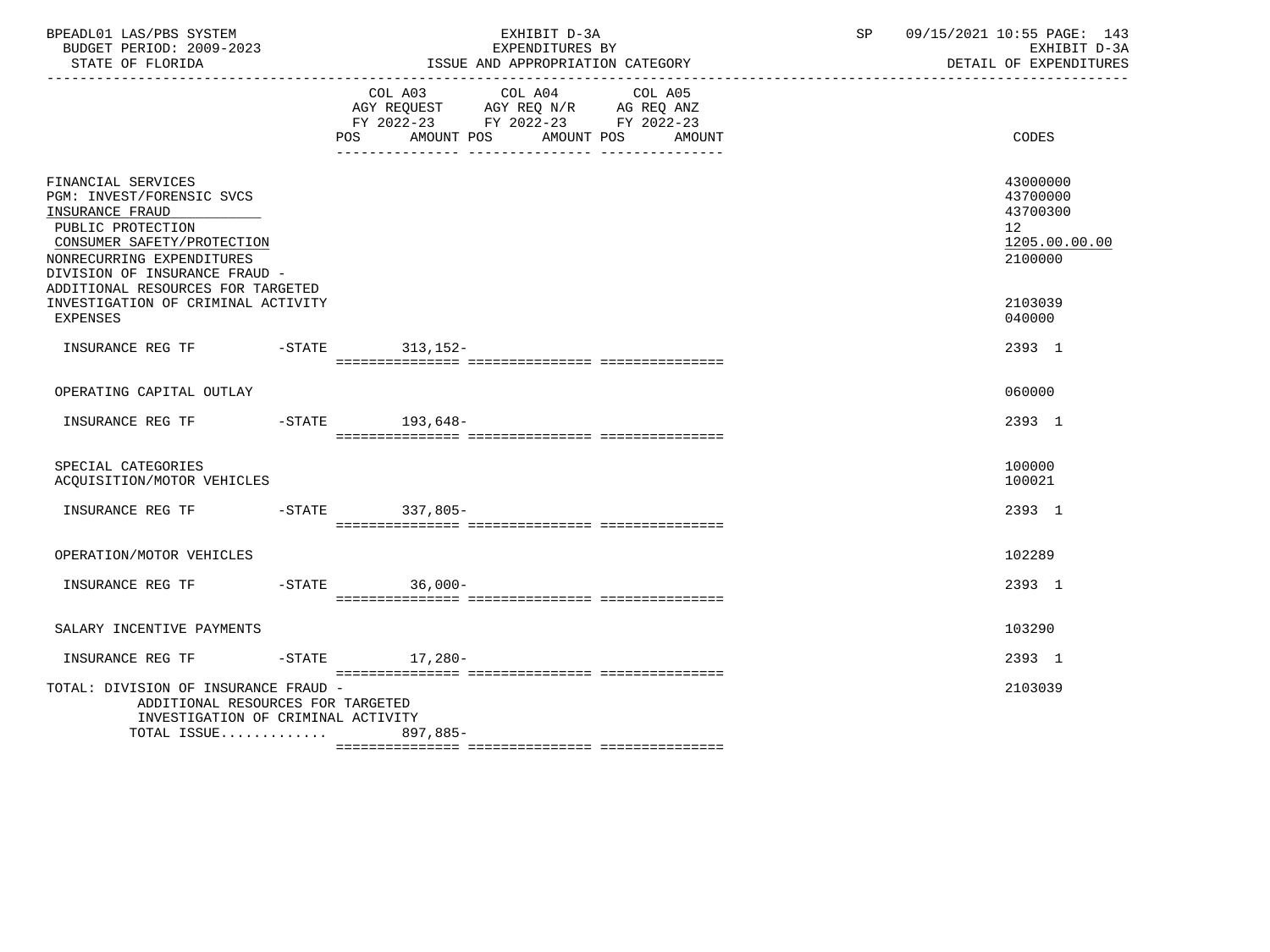| BPEADL01 LAS/PBS SYSTEM<br>BUDGET PERIOD: 2009-2023                                                                                                                                                                         |           |                 | EXHIBIT D-3A<br>EXPENDITURES BY                                                                                           |         | SP | 09/15/2021 10:55 PAGE: 144<br>EXHIBIT D-3A<br>CODES                             |  |
|-----------------------------------------------------------------------------------------------------------------------------------------------------------------------------------------------------------------------------|-----------|-----------------|---------------------------------------------------------------------------------------------------------------------------|---------|----|---------------------------------------------------------------------------------|--|
|                                                                                                                                                                                                                             |           | POS             | COL A03 COL A04<br>AGY REQUEST AGY REQ N/R AG REQ ANZ<br>FY 2022-23 FY 2022-23 FY 2022-23<br>AMOUNT POS AMOUNT POS AMOUNT | COL A05 |    |                                                                                 |  |
|                                                                                                                                                                                                                             |           |                 |                                                                                                                           |         |    |                                                                                 |  |
| FINANCIAL SERVICES<br>PGM: INVEST/FORENSIC SVCS<br>INSURANCE FRAUD<br>PUBLIC PROTECTION<br>CONSUMER SAFETY/PROTECTION<br>NONRECURRING EXPENDITURES<br>INSURANCE FRAUD - FINANCIAL CRIMES,<br>LEADERSHIP, AND BEST PRACTICES |           |                 |                                                                                                                           |         |    | 43000000<br>43700000<br>43700300<br>12 <sup>°</sup><br>1205.00.00.00<br>2100000 |  |
| TRAINING FOR LAW ENFORCEMENT<br>PERSONNEL<br><b>EXPENSES</b>                                                                                                                                                                |           |                 |                                                                                                                           |         |    | 2103117<br>040000                                                               |  |
| INSURANCE REG TF -STATE 285,050-                                                                                                                                                                                            |           |                 |                                                                                                                           |         |    | 2393 1                                                                          |  |
| SPECIAL CATEGORIES<br>CONTRACTED SERVICES                                                                                                                                                                                   |           |                 |                                                                                                                           |         |    | 100000<br>100777                                                                |  |
| INSURANCE REG TF                                                                                                                                                                                                            |           | $-STATE$ 5,000- |                                                                                                                           |         |    | 2393 1                                                                          |  |
| TOTAL: INSURANCE FRAUD - FINANCIAL CRIMES,<br>LEADERSHIP, AND BEST PRACTICES<br>TRAINING FOR LAW ENFORCEMENT<br>PERSONNEL                                                                                                   |           |                 |                                                                                                                           |         |    | 2103117                                                                         |  |
| TOTAL ISSUE                                                                                                                                                                                                                 |           | 290,050-        |                                                                                                                           |         |    |                                                                                 |  |
| EQUIPMENT NEEDS<br>ADDITIONAL EQUIPMENT - MOTOR                                                                                                                                                                             |           |                 |                                                                                                                           |         |    | 2400000                                                                         |  |
| VEHICLES<br>EXPENSES                                                                                                                                                                                                        |           |                 |                                                                                                                           |         |    | 2402400<br>040000                                                               |  |
| INSURANCE REG TF                                                                                                                                                                                                            | $-$ STATE |                 | 60,760 60,760                                                                                                             |         |    | 2393 1                                                                          |  |
| SPECIAL CATEGORIES<br>ACQUISITION/MOTOR VEHICLES                                                                                                                                                                            |           |                 |                                                                                                                           |         |    | 100000<br>100021                                                                |  |
| INSURANCE REG TF                                                                                                                                                                                                            | $-$ STATE | 586,000         | 586,000                                                                                                                   |         |    | 2393 1                                                                          |  |
| CONTRACTED SERVICES                                                                                                                                                                                                         |           |                 |                                                                                                                           |         |    | 100777                                                                          |  |
| INSURANCE REG TF                                                                                                                                                                                                            | $-$ STATE | 9,240           | 9,240                                                                                                                     |         |    | 2393 1                                                                          |  |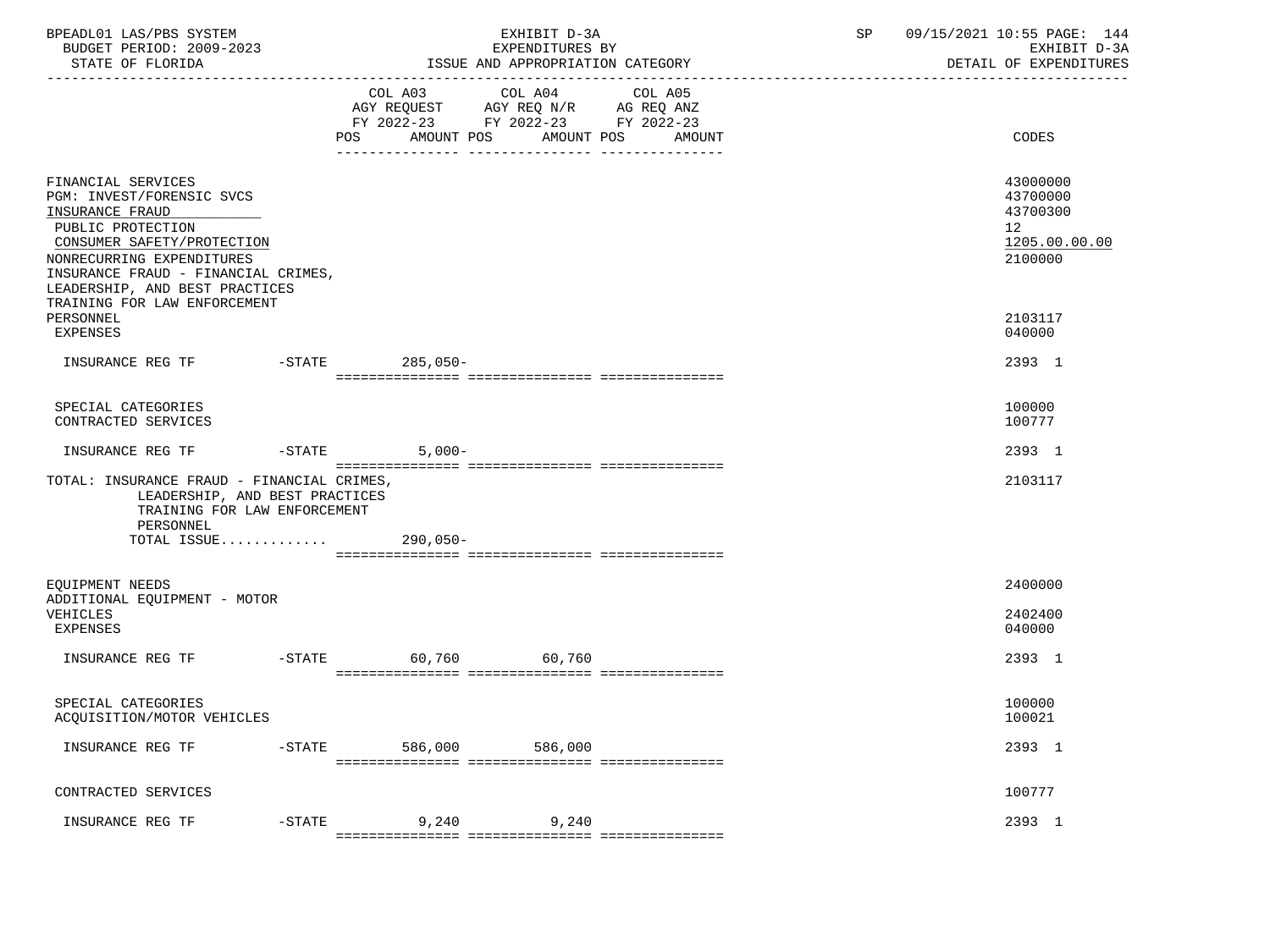| BPEADL01 LAS/PBS SYSTEM<br>BUDGET PERIOD: 2009-2023<br>STATE OF FLORIDA                                                                                                              |            | EXHIBIT D-3A<br>EXPENDITURES BY<br>ISSUE AND APPROPRIATION CATEGORY                                                               | SP | 09/15/2021 10:55 PAGE: 145<br>EXHIBIT D-3A<br>DETAIL OF EXPENDITURES          |
|--------------------------------------------------------------------------------------------------------------------------------------------------------------------------------------|------------|-----------------------------------------------------------------------------------------------------------------------------------|----|-------------------------------------------------------------------------------|
|                                                                                                                                                                                      | <b>POS</b> | COL A03 COL A04 COL A05<br>AGY REQUEST AGY REQ N/R AG REQ ANZ<br>FY 2022-23 FY 2022-23 FY 2022-23<br>AMOUNT POS AMOUNT POS AMOUNT |    | CODES                                                                         |
| FINANCIAL SERVICES<br>PGM: INVEST/FORENSIC SVCS<br>INSURANCE FRAUD<br>PUBLIC PROTECTION<br>CONSUMER SAFETY/PROTECTION<br>EQUIPMENT NEEDS<br>ADDITIONAL EQUIPMENT - MOTOR<br>VEHICLES |            |                                                                                                                                   |    | 43000000<br>43700000<br>43700300<br>12<br>1205.00.00.00<br>2400000<br>2402400 |
| TOTAL: ADDITIONAL EQUIPMENT - MOTOR<br>VEHICLES<br>TOTAL ISSUE 656,000 656,000                                                                                                       |            | -===============                                                                                                                  |    | 2402400                                                                       |
|                                                                                                                                                                                      |            |                                                                                                                                   |    |                                                                               |

 2022-2023 BUDGET YEAR NARRATIVE: IT COMPONENT? NO Reference to Long Range Program Plan: Goal #4) Equip First Responders with the Training and Tools Necessary to Protect Floridians.

 The Bureaus of Insurance Fraud (BIF) and Workers' Compensation Fraud (BWCF) require reliable and durable motor vehicles with the ability to successfully respond to law enforcement calls for service and emergency situations. Officer safety and timely response to these requests for service is jeopardized without the availability of properly functioning, maintained, and equipped vehicles. BIF and BWCF maintains a statewide fleet of 159 vehicles. Vehicles are used by sworn personnel, legal, crime intelligence, and training personnel when travel is necessary to carry out their assigned duties. Per Department of Management Services (DMS) guidelines, state vehicles are eligible for surplus when they reach 120,000 miles, are 12 years old, or the cost of repairs outweigh the value of the vehicle. Currently 23 vehicles in BIF's and BWCF's fleet meet the DMS guidelines for surplus. These vehicles are still in use. Vehicles were used by personnel to investigate over 2,600 cases in FY 2020-2021. The Bureaus' inability to maintain its fleet consistent with DMS guidelines is due to insufficient appropriation in DIFS' Acquisition of Motor Vehicle budget category. Limited funding impacted DIFS' ability to replace vehicles when they met the threshold for surplus, resulting in an aging fleet.

 Replacement of these high mileage vehicles is mission critical because field law enforcement officers must have reliable and mechanically dependable vehicles to be effective in their responsibilities of protecting the public. Based on the current mileage and figures stated above, the Division is requesting funding for an additional 20 vehicles in the amount of \$586,000, plus \$70,000 for lights and sirens, for a total of \$656,000. The Division recognizes the State of Florida's need to be conservative and responsive to the citizens of Florida and believes these vehicles will accommodate future needs. High Mileage vehicles and aging equipment require additional mechanical repairs, tire replacement, and paint repairs to continue operating safely and reliably. \*\*\*\*\*\*\*\*\*\*\*\*\*\*\*\*\*\*\*\*\*\*\*\*\*\*\*\*\*\*\*\*\*\*\*\*\*\*\*\*\*\*\*\*\*\*\*\*\*\*\*\*\*\*\*\*\*\*\*\*\*\*\*\*\*\*\*\*\*\*\*\*\*\*\*\*\*\*\*\*\*\*\*\*\*\*\*\*\*\*\*\*\*\*\*\*\*\*\*\*\*\*\*\*\*\*\*\*\*\*\*\*\*\*\*\*\*\*\*\*\*\*\*\*\*\*\*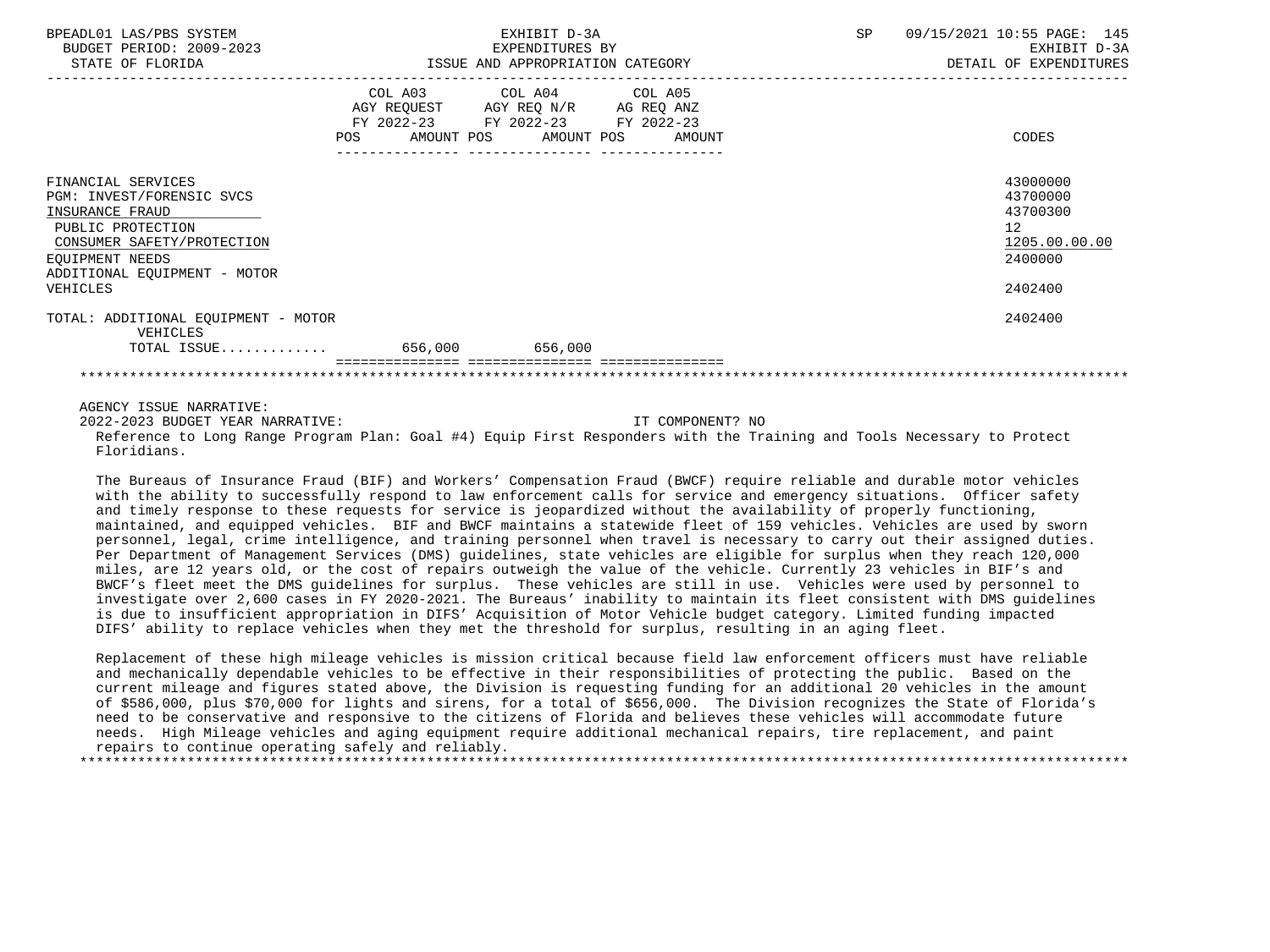| BPEADL01 LAS/PBS SYSTEM<br>BUDGET PERIOD: 2009-2023<br>STATE OF FLORIDA                                                                                                                                                 | EXHIBIT D-3A<br>EXPENDITURES BY<br>ISSUE AND APPROPRIATION CATEGORY                                                                      |        | SP | 09/15/2021 10:55 PAGE: 146<br>EXHIBIT D-3A<br>DETAIL OF EXPENDITURES                                 |
|-------------------------------------------------------------------------------------------------------------------------------------------------------------------------------------------------------------------------|------------------------------------------------------------------------------------------------------------------------------------------|--------|----|------------------------------------------------------------------------------------------------------|
|                                                                                                                                                                                                                         | COL A03 COL A04 COL A05<br>AGY REQUEST AGY REQ N/R AG REQ ANZ<br>FY 2022-23 FY 2022-23 FY 2022-23<br>AMOUNT POS AMOUNT POS<br><b>POS</b> | AMOUNT |    | CODES                                                                                                |
| FINANCIAL SERVICES<br>PGM: INVEST/FORENSIC SVCS<br>INSURANCE FRAUD<br>PUBLIC PROTECTION<br>CONSUMER SAFETY/PROTECTION<br>WORKLOAD<br>LAW ENFORCEMENT RETENTION AND<br>RECRUITMENT<br>SALARY RATE<br>SALARY RATE 164,000 |                                                                                                                                          |        |    | 43000000<br>43700000<br>43700300<br>12 <sup>°</sup><br>1205.00.00.00<br>3000000<br>3001A60<br>000000 |
| SALARIES AND BENEFITS                                                                                                                                                                                                   |                                                                                                                                          |        |    | 010000                                                                                               |
|                                                                                                                                                                                                                         |                                                                                                                                          |        |    |                                                                                                      |
| INSURANCE REG TF                                                                                                                                                                                                        | $-STATE$ 164,000                                                                                                                         |        |    | 2393 1                                                                                               |
| TOTAL: LAW ENFORCEMENT RETENTION AND<br>RECRUITMENT<br>$\text{TOTAL}$ $\text{ISSUE} \dots \dots \dots \dots \dots$ 164,000<br>TOTAL SALARY RATE 164,000                                                                 |                                                                                                                                          |        |    | 3001A60                                                                                              |
|                                                                                                                                                                                                                         |                                                                                                                                          |        |    |                                                                                                      |
| AGENCY ISSUE NARRATIVE:                                                                                                                                                                                                 |                                                                                                                                          |        |    |                                                                                                      |

 2022-2023 BUDGET YEAR NARRATIVE: IT COMPONENT? NO Reference to Long Range Program Plan: Goal #1) Combat Fraud, Abusive Business Practices, and Excessive Regulation.

 The Division of Investigative and Forensic Services (DIFS) has been experiencing a significant number of vacancies due to resignations and retirement of personnel during the past 4 years. The departure of tenured employees has created a loss of institutional knowledge and resulted in an average of 4.9 years of experience within the rank of investigators throughout all bureaus. In addition, the Division has been facing an average of 19% vacancy for investigators through the past two years. This vacancy rate has remained constant even after changing entry standards and targeting law enforcement academies for recruitment of newly certified officers. Given the highly specialized nature of the investigations conducted by each of the different bureaus, the loss of experience in conjunction with the inability to attract and retain personnel is a cause for concern.

 DIFS has created a Career Development Plan to provide a means to address the loss of experienced personnel while ensuring that the required specialized skills are built upon and incentivized. The program creates 2 new tiers from the existing Law Enforcement Investigator II position. The additional two tiers, Senior Investigator and Master Investigator, will be working titles used to recognize Law Enforcement Investigator II's that have professional development and increased specialized knowledge.

 The initial implementation would place current experienced personnel into the tier they qualify for given their tenure with the Division. The appropriate financial incentive would not be released until the member completed all applicable requirements. Following the initial implementation, Division investigators would have to meet established requirements to qualify and be appointed to upper tiers.

Once fully established, the Division would have four tiers of investigators at the following starting salary ranges; Law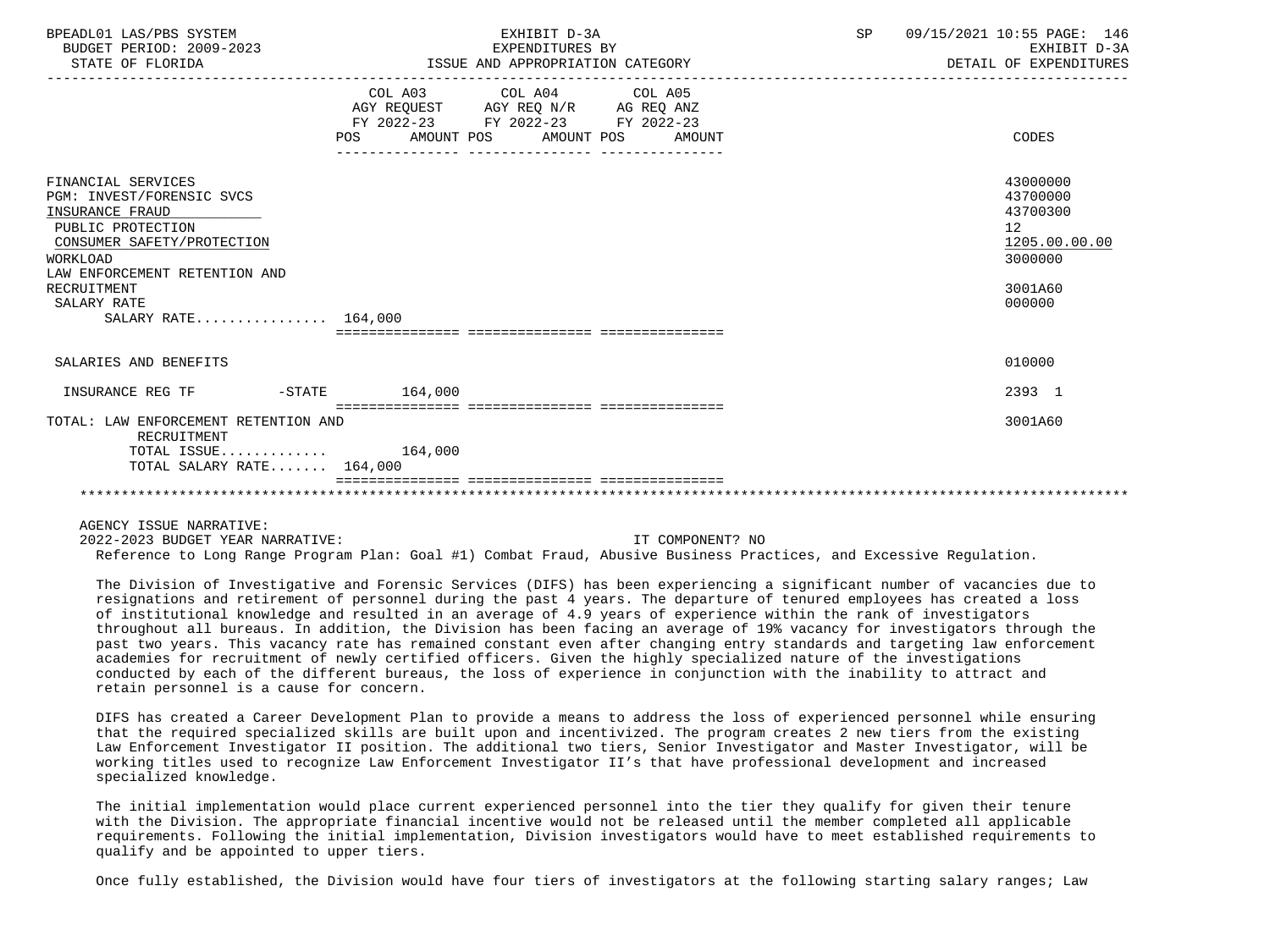| BPEADL01 LAS/PBS SYSTEM<br>BUDGET PERIOD: 2009-2023<br>STATE OF FLORIDA                                                           | EXHIBIT D-3A<br>EXPENDITURES BY<br>ISSUE AND APPROPRIATION CATEGORY                                                                            | 09/15/2021 10:55 PAGE: 147<br><b>SP</b><br>EXHIBIT D-3A<br>DETAIL OF EXPENDITURES |
|-----------------------------------------------------------------------------------------------------------------------------------|------------------------------------------------------------------------------------------------------------------------------------------------|-----------------------------------------------------------------------------------|
|                                                                                                                                   | COL A03 COL A04 COL A05<br>AGY REQUEST AGY REQ N/R<br>AG REQ ANZ<br>FY 2022-23 FY 2022-23 FY 2022-23<br>AMOUNT POS AMOUNT POS<br>AMOUNT<br>POS | CODES                                                                             |
| FINANCIAL SERVICES<br>PGM: INVEST/FORENSIC SVCS<br>INSURANCE FRAUD<br>PUBLIC PROTECTION<br>CONSUMER SAFETY/PROTECTION<br>WORKLOAD |                                                                                                                                                | 43000000<br>43700000<br>43700300<br>$12 \overline{ }$<br>1205.00.00.00<br>3000000 |
| LAW ENFORCEMENT RETENTION AND<br>RECRUITMENT                                                                                      |                                                                                                                                                | 3001A60                                                                           |

 Enforcement Investigator I - \$44,000.00, Law Enforcement Investigator II - \$46,000.00, Law Enforcement Investigator II - Senior - \$50,600.00, and Law Enforcement Investigator II - Master - \$55,660.00. To avoid pay compression and encourage personnel to seek supervisory positions, the Division will have to also adjust the starting salary ranges for the following designations; Lieutenant - \$61,226.00, Captain - \$73,471.12, Major - \$88,165.44, and Bureau Chief - \$96,981.98

 The cost to the Division to fully implement the Career Development Plan given the current employee pool would be over \$1,200,000. The Division will be able to absorb most of this cost with existing budget but a realignment between budget entities will be needed. An additional \$374,400 in Insurance Regulatory Trust Fund authority is requested to immediately allow for the establishment of the new minimums within DIFS. The Senior Investigator pay raise will be handled with existing budget authority and the Master Investigator tier will be established once officers have met the advanced requirements in later years. \*\*\*\*\*\*\*\*\*\*\*\*\*\*\*\*\*\*\*\*\*\*\*\*\*\*\*\*\*\*\*\*\*\*\*\*\*\*\*\*\*\*\*\*\*\*\*\*\*\*\*\*\*\*\*\*\*\*\*\*\*\*\*\*\*\*\*\*\*\*\*\*\*\*\*\*\*\*\*\*\*\*\*\*\*\*\*\*\*\*\*\*\*\*\*\*\*\*\*\*\*\*\*\*\*\*\*\*\*\*\*\*\*\*\*\*\*\*\*\*\*\*\*\*\*\*\*

POSITION DETAIL OF SALARIES AND BENEFITS:

|                                                   | FTE  | <b>BASE RATE</b> | ADDITIVES | BENEFITS | SUBTOTAL | LAPSE<br>ႜၟ | LAPSED SALARIES<br>AND BENEFITS |
|---------------------------------------------------|------|------------------|-----------|----------|----------|-------------|---------------------------------|
| A03 - AGY REQUEST FY 2022-23                      |      |                  |           |          |          |             |                                 |
| NEW POSITIONS                                     |      |                  |           |          |          |             |                                 |
| RA00 RATE AND SALARY ADJ - NO FTE/BENEFITS        |      |                  |           |          |          |             |                                 |
| N1002 001                                         | 0.00 | 164,000          |           |          | 164,000  | 0.00        | 164,000                         |
| TOTALS FOR ISSUE BY FUND<br>2393 INSURANCE REG TF |      |                  |           |          |          |             | 164,000                         |
|                                                   |      |                  |           |          |          |             |                                 |
|                                                   | 0.00 | 164,000          |           |          | 164,000  |             | 164,000                         |
|                                                   |      |                  |           |          |          |             |                                 |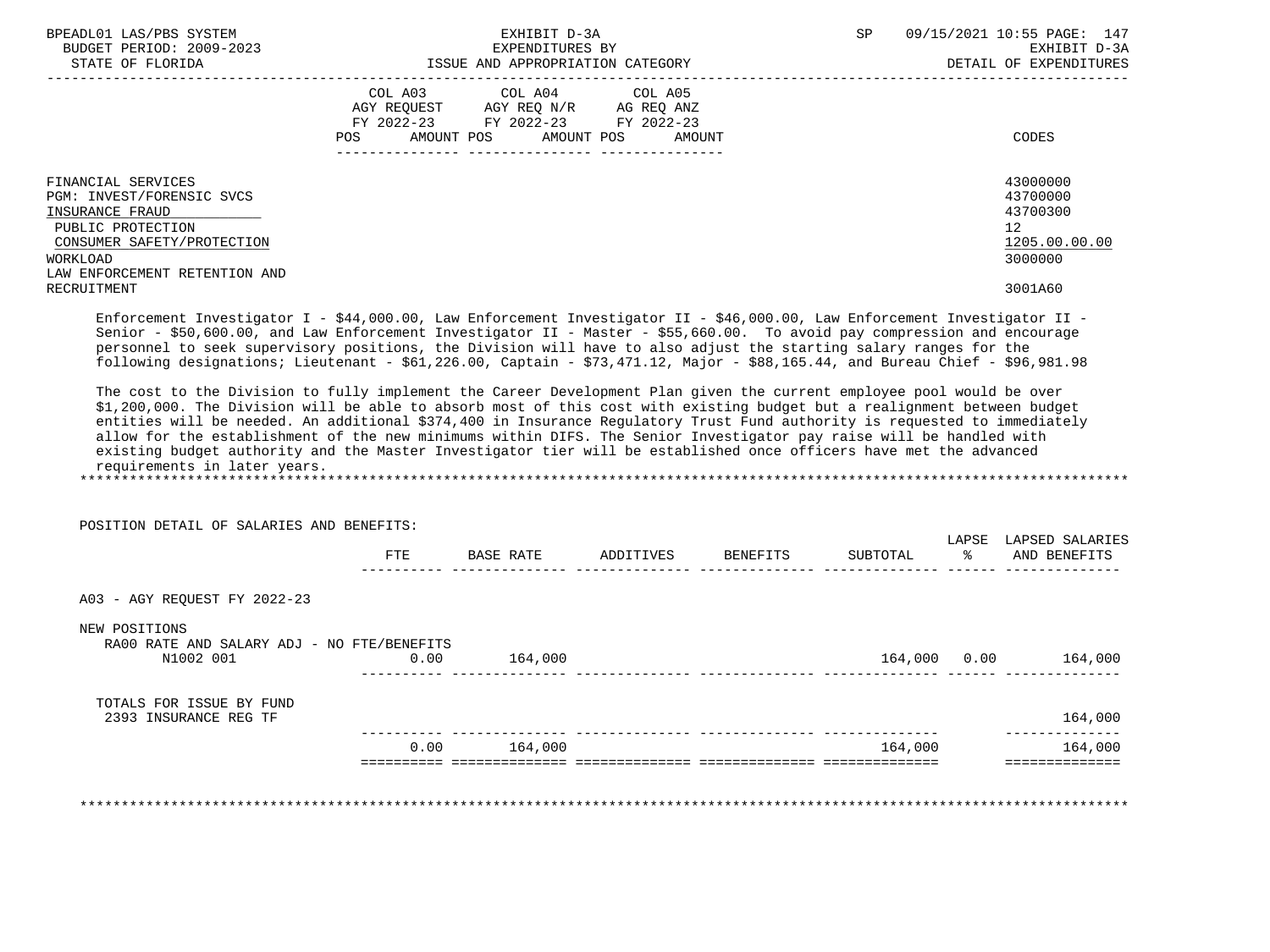| BPEADL01 LAS/PBS SYSTEM<br>BUDGET PERIOD: 2009-2023<br>STATE OF FLORIDA                                                                                                         |         | EXHIBIT D-3A<br>EXPENDITURES BY<br>ISSUE AND APPROPRIATION CATEGORY                                                                   | SP | 09/15/2021 10:55 PAGE: 148<br>EXHIBIT D-3A<br>DETAIL OF EXPENDITURES |
|---------------------------------------------------------------------------------------------------------------------------------------------------------------------------------|---------|---------------------------------------------------------------------------------------------------------------------------------------|----|----------------------------------------------------------------------|
|                                                                                                                                                                                 |         | COL A03 COL A04 COL A05<br>AGY REQUEST AGY REQ N/R AG REQ ANZ<br>FY 2022-23 FY 2022-23 FY 2022-23<br>POS AMOUNT POS AMOUNT POS AMOUNT |    | CODES                                                                |
| FINANCIAL SERVICES<br>PGM: INVEST/FORENSIC SVCS<br>INSURANCE FRAUD<br>PUBLIC PROTECTION<br>CONSUMER SAFETY/PROTECTION<br><b>WORKLOAD</b><br>INSURANCE FRAUD - FINANCIAL CRIMES, |         |                                                                                                                                       |    | 43000000<br>43700000<br>43700300<br>12<br>1205.00.00.00<br>3000000   |
| LEADERSHIP, AND BEST PRACTICES<br>TRAINING FOR LAW ENFORCEMENT<br>PERSONNEL<br>EXPENSES                                                                                         |         |                                                                                                                                       |    | 3001190<br>040000                                                    |
| $-STATE$<br>INSURANCE REG TF                                                                                                                                                    | 285,000 |                                                                                                                                       |    | 2393 1                                                               |

2022-2023 BUDGET YEAR NARRATIVE: IT COMPONENT? NO

 Reference to Long Range Program Plan: Goal #1) Combat Fraud, Abusive Business Practices, and Excessive Regulation; Goal #4) Equip First Responders with the Training and Tools Necessary to Protect Floridians.

 This issue requests budget authority to provide required training for the Division of Investigative and Forensic Services (DIFS). The Division's detectives investigate complex, highly-specialized criminal cases, such as money laundering, mortgage fraud, workers' compensation premium fraud, organized crime, PIP fraud, arson and explosives investigations, forensic investigations, and other state financial crimes.

 DIFS must provide the required training for all law enforcement officers within the division to maintain its accreditation as a law enforcement agency and to develop the expertise required by its personnel to conduct the specialized investigations under its authority. Training on these topics is not readily available by outside sources and requires the Division to implement its own training programs. Current personnel turnover rates have left the division with a lack of institutional and specialized knowledge required to investigate and conduct operations necessary to meet its responsibilities. Without providing adequate training, the division will fail to maintain expected levels of performance and needs of the state.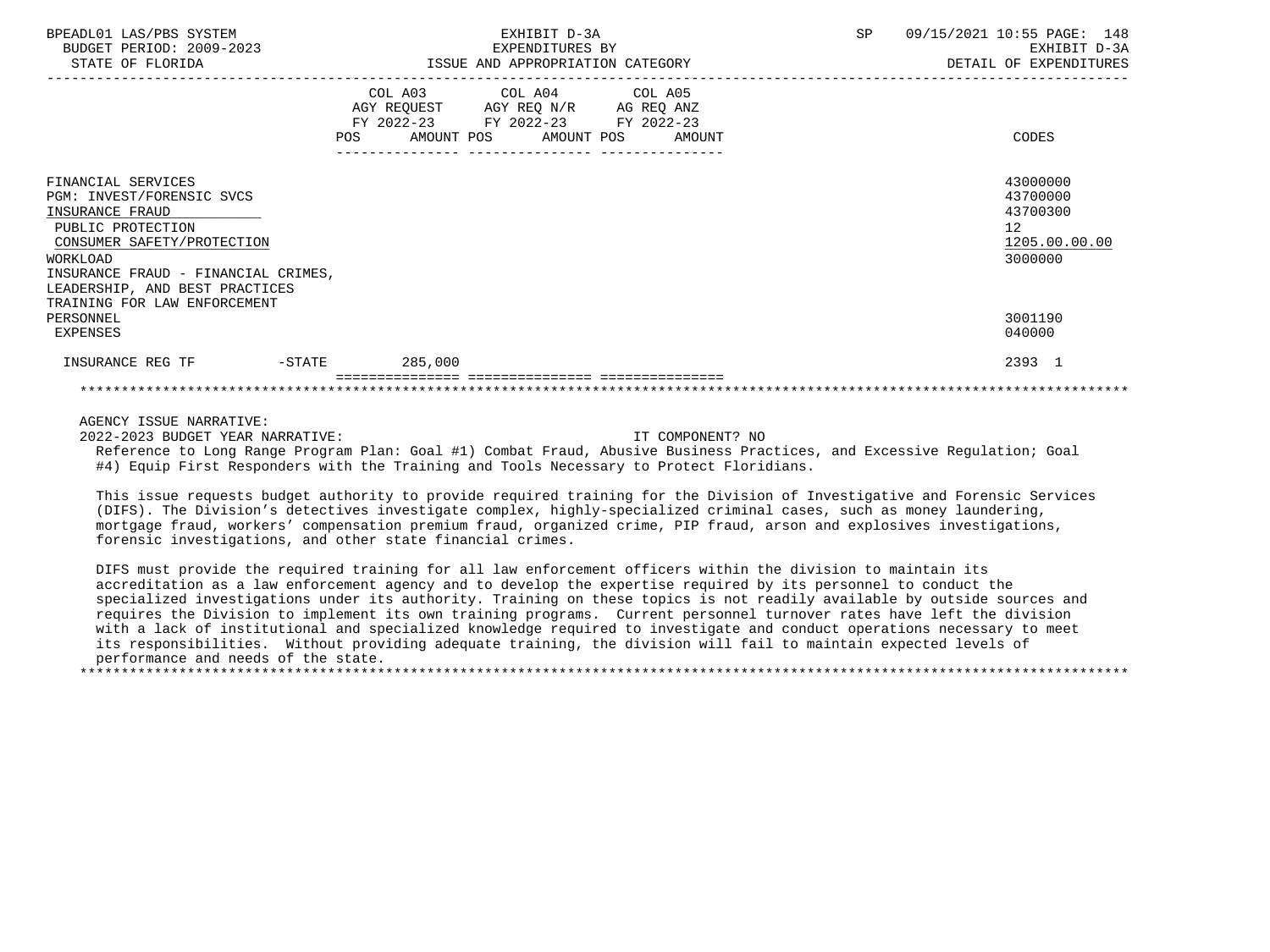| BPEADL01 LAS/PBS SYSTEM<br>BUDGET PERIOD: 2009-2023<br>STATE OF FLORIDA                                                                           |           |                                                                                                                                                         | EXHIBIT D-3A<br>EXPENDITURES BY<br>ISSUE AND APPROPRIATION CATEGORY |                                            | SP<br>09/15/2021 10:55 PAGE: 149<br>EXHIBIT D-3A<br>DETAIL OF EXPENDITURES |                                                                      |  |  |
|---------------------------------------------------------------------------------------------------------------------------------------------------|-----------|---------------------------------------------------------------------------------------------------------------------------------------------------------|---------------------------------------------------------------------|--------------------------------------------|----------------------------------------------------------------------------|----------------------------------------------------------------------|--|--|
|                                                                                                                                                   |           | AGY REOUEST AGY REO N/R<br>FY 2022-23<br>POS FOR THE POST OF THE STATE STATE STATE STATE STATE STATE STATE STATE STATE STATE STATE STATE STATE STATE ST | COL A03 COL A04 COL A05<br>FY 2022-23 FY 2022-23                    | AG REO ANZ<br>AMOUNT POS AMOUNT POS AMOUNT |                                                                            | CODES                                                                |  |  |
| FINANCIAL SERVICES<br>PGM: INVEST/FORENSIC SVCS<br>INSURANCE FRAUD<br>PUBLIC PROTECTION<br>CONSUMER SAFETY/PROTECTION<br>PROGRAM OR SERVICE-LEVEL |           |                                                                                                                                                         |                                                                     |                                            |                                                                            | 43000000<br>43700000<br>43700300<br>12 <sup>°</sup><br>1205.00.00.00 |  |  |
| INFORMATION TECHNOLOGY<br>COMPUTER ENHANCEMENTS FOR LAW                                                                                           |           |                                                                                                                                                         |                                                                     |                                            |                                                                            | 3630000                                                              |  |  |
| ENFORCEMENT PERSONNEL<br>EXPENSES                                                                                                                 |           |                                                                                                                                                         |                                                                     |                                            |                                                                            | 36336C0<br>040000                                                    |  |  |
| INSURANCE REG TF                                                                                                                                  | $-$ STATE | 252,500                                                                                                                                                 | 252,500                                                             |                                            |                                                                            | 2393 1                                                               |  |  |
|                                                                                                                                                   |           |                                                                                                                                                         |                                                                     |                                            |                                                                            |                                                                      |  |  |

2022-2023 BUDGET YEAR NARRATIVE: IT COMPONENT? YES

 Reference to Long Range Program Plan: Goal #1) Combat Fraud, Abusive Business Practices, and Excessive Regulation; Goal #4) Equip First Responders with the Training and Tools Necessary to Protect Floridians.

 This issue requests the funding for 120 laptops (100 Fraud/Administration, and 20 for the Bureau of Fire, Arson and Explosives Investigations) for a total of \$190,000. The Replacement of 4 Plotters for a cost of \$24,000. The replacement of 50 Monitors for a cost of \$15,000, 5 Toughbook tablets for training for a cost of \$15,000 and 4 Smartboards for a cost of \$8,000. Each position requires a laptop computer to perform their required statutory functions for criminal investigations of financial crimes, insurance fraud, workers' compensation fraud, and causes/investigations of fires and explosions. Some of these computers require vehicle mounts to facilitate use as a mobile data terminal to link into the Joint Dispatch Centers and criminal data bases as well as in the traditional office environment. This issue will allow the Division to continue its current 3-year replacement plan for equipment.

 This issue provides the continuation of funding for laptop replacements in the total amount of \$252,000 in Expense in the Insurance Regulatory Trust Fund. In Fiscal Year 2016-17, the Division of Investigative and Forensic Services was appropriated \$192,000 in nonrecurring OCO and Expense in the Federal Law Enforcement Trust Fund and in FY 2017-18 the Division received \$163,800 in OCO and Expense funding for the continuation of this issue (second cycle). In Fiscal Year 18-19 the Division received \$137,650 in OCO and Expense (3rd cycle) In Fiscal Year 19-20 the Division received \$107,750 in OCO and Expense Funding. In FY 20-21 the Division received \$332,120 (2nd cycle) in Expense funding and OCO funding which allows the Division to continue with its 3-year plan for computer replacement. This request is for the third-year cycle replacement of computers. The Division of Investigative and Forensic Services has made the decision due to the COVID-19 requirements to replace all desk top computers with laptop computers. The division did not receive funding for this issue in FY 21-22.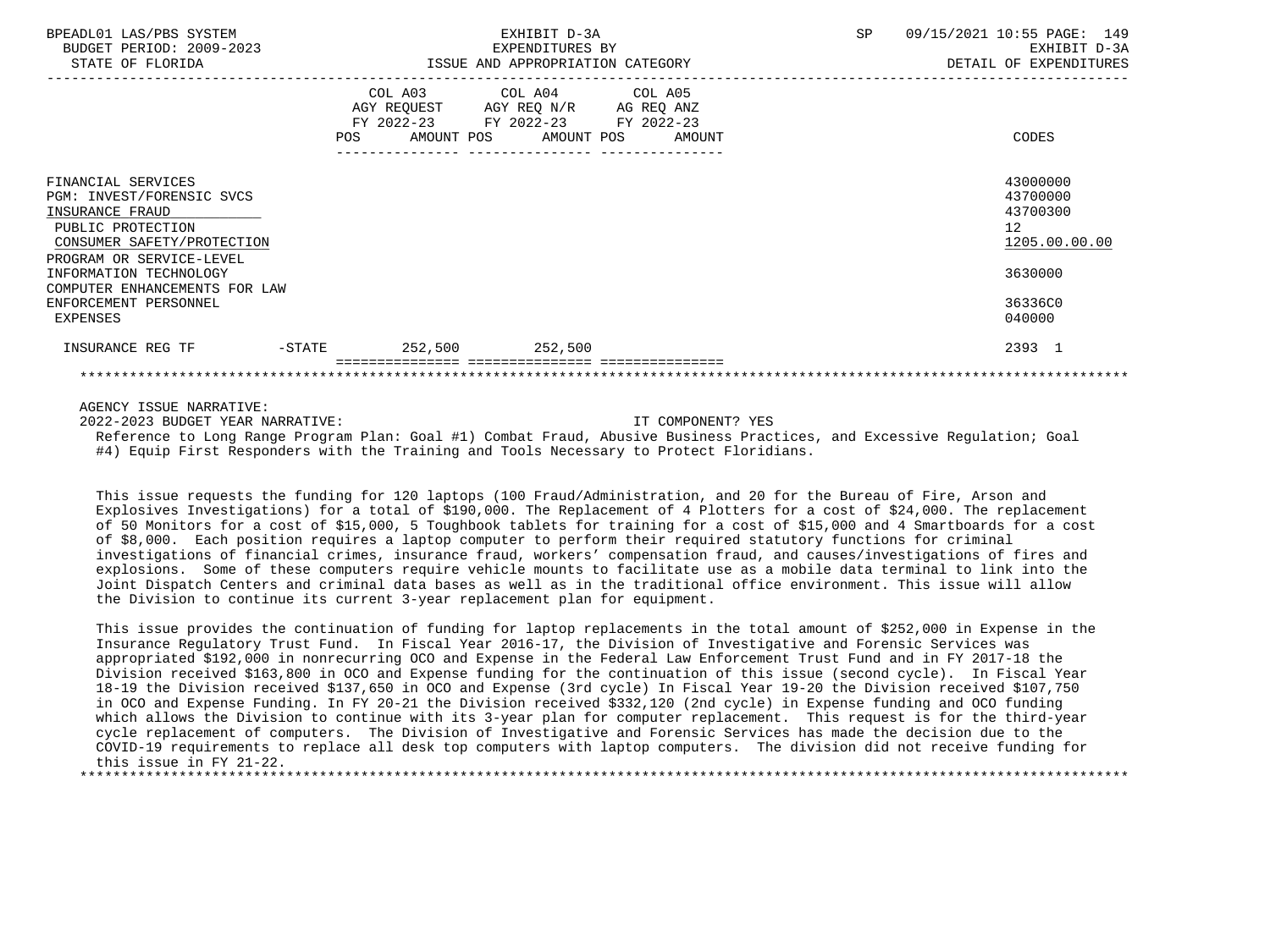| BPEADL01 LAS/PBS SYSTEM<br>BUDGET PERIOD: 2009-2023<br>STATE OF FLORIDA                                                                                                                                               |           | ISSUE AND APPROPRIATION CATEGORY                                                                                           | EXHIBIT D-3A<br>EXPENDITURES BY |        | <b>SP</b><br>09/15/2021 10:55 PAGE: 150<br>EXHIBIT D-3A<br>DETAIL OF EXPENDITURES |                                                                                                   |  |  |
|-----------------------------------------------------------------------------------------------------------------------------------------------------------------------------------------------------------------------|-----------|----------------------------------------------------------------------------------------------------------------------------|---------------------------------|--------|-----------------------------------------------------------------------------------|---------------------------------------------------------------------------------------------------|--|--|
|                                                                                                                                                                                                                       | POS       | COL A03 COL A04 COL A05<br>AGY REQUEST AGY REQ N/R AG REQ ANZ<br>FY 2022-23 FY 2022-23 FY 2022-23<br>AMOUNT POS AMOUNT POS |                                 | AMOUNT |                                                                                   | CODES                                                                                             |  |  |
| FINANCIAL SERVICES<br>PGM: INVEST/FORENSIC SVCS<br>INSURANCE FRAUD<br>PUBLIC PROTECTION<br>CONSUMER SAFETY/PROTECTION<br>PROGRAM ISSUES<br>ACCESS TO ANTI-FRAUD DATABASE<br>SPECIAL CATEGORIES<br>CONTRACTED SERVICES |           |                                                                                                                            |                                 |        |                                                                                   | 43000000<br>43700000<br>43700300<br>12<br>1205.00.00.00<br>4000000<br>4000820<br>100000<br>100777 |  |  |
| INSURANCE REG TF                                                                                                                                                                                                      | $-$ STATE | 984,000                                                                                                                    |                                 |        |                                                                                   | 2393 1                                                                                            |  |  |
|                                                                                                                                                                                                                       |           | ----------------                                                                                                           |                                 |        |                                                                                   |                                                                                                   |  |  |

2022-2023 BUDGET YEAR NARRATIVE: IT COMPONENT? YES

 Reference to Long Range Program Plan: Goal #1) Combat Fraud, Abusive Business Practices, and Excessive Regulation; Goal #4) Equip First Responders with the Training and Tools Necessary to Protect Floridians.

 This issue requests 984,000 in Insurance Regulatory Trust Fund budget authority to provide The Division of Investigative and Forensic Services (DIFS, Bureau of Insurance Fraud (BIF)with access to the Verisk anti-Fraud Database. BIF detectives investigate complex, highly specialized criminal cases, such as money laundering, mortgage fraud, workers' compensation premium fraud, organized crime, PIP fraud, arson and explosives investigations, forensic investigations, and other state financial crimes. Use of the proposed technology will allow detectives to expedite investigations and find links of organized criminal activity with greater efficiency and accuracy.

 Verisk Anti-Fraud Solutions is leading edge technology and acts as the primary repository for insurance claims information on a national level. Within Verisk there are multiple platforms and options:

 NetMap gives analysts and investigators the power to identify critical connections in ISO ClaimSearch data using link analysis technology. NetMap is the only link analysis application with direct access to the 1.5 Billion claims data available in ClaimSearch allowing the user to leverage vetted third-party data to provide a holistic view of network activity in the state of Florida. NetMap gives the user the power to proactively explore data by loss type, location, involved party personal identifiers, vehicles, service providers, and other insightful data.

 NetMap as a Service helps accelerate investigations and reduce expenses by having Verisk's NetMap experts quickly analyze suspicious trends and uncover hidden connections.

 1. NetMap experts will provide multiple Intelligence Reports per month. Each Intelligence Report will include the NetMap network study, a summary of the findings and an outline potential next steps for investigation.

 2. NetMap experts will meet with the agency to discuss the Intelligence Reports, and to share and consult on the Report's findings.

 MedSentry is an Artificial Intelligence driven, machine learning model, which leverages predictive analytics and expert clinical analysis to deliver actionable intelligence to stop provider fraud, waste and abuse. MedSentry harnesses industry-wide data for benchmarking and analytics. The Analytic models identify and explain outlier patterns and schemes behind higher scores and supply solid analytics for intervention.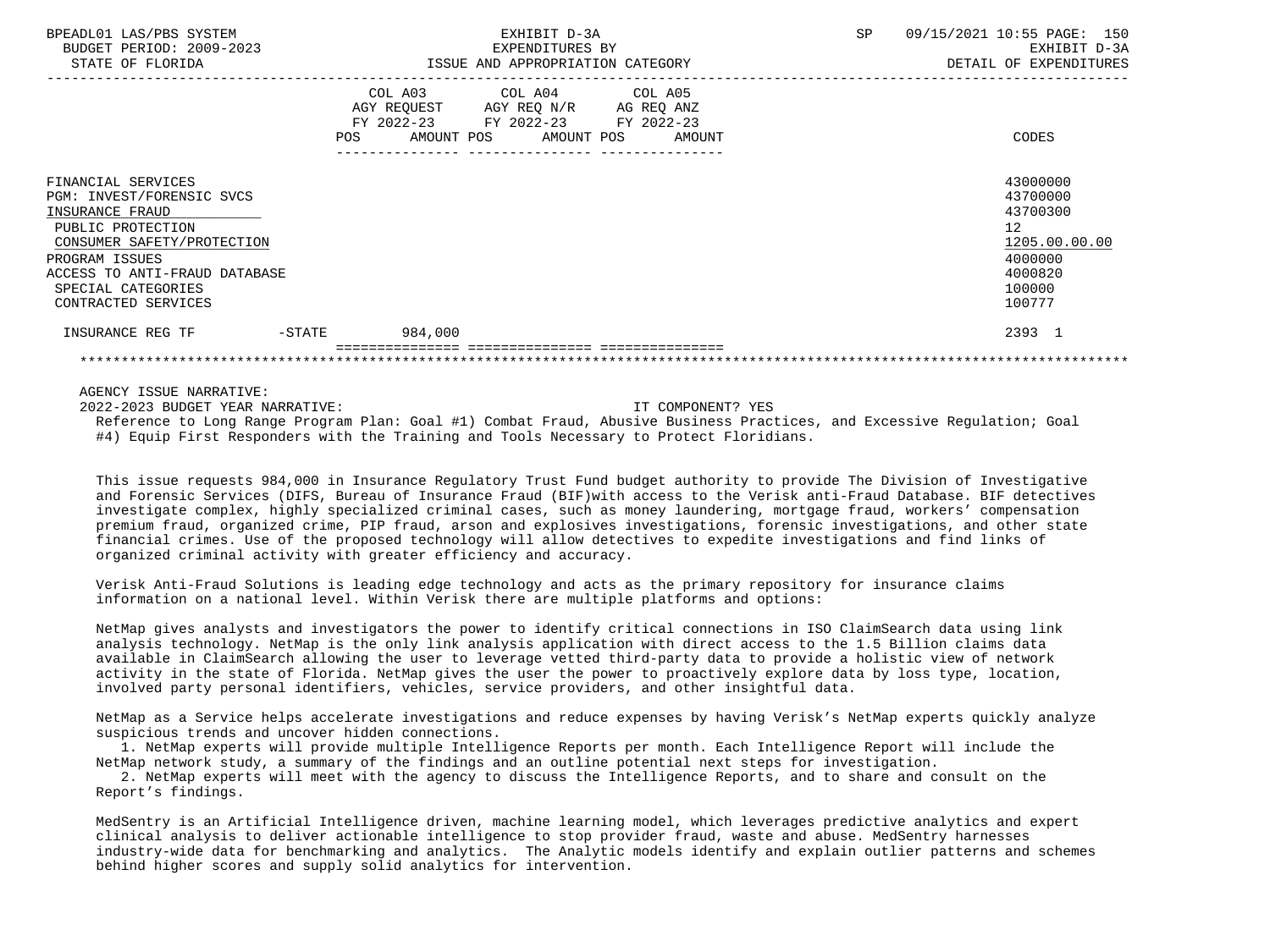| BPEADL01 LAS/PBS SYSTEM<br>BUDGET PERIOD: 2009-2023<br>STATE OF FLORIDA                                                                                                  |                                                                    | EXHIBIT D-3A<br>EXPENDITURES BY<br>ISSUE AND APPROPRIATION CATEGORY                                                   |                                                                                                                   | SP | 09/15/2021 10:55 PAGE: 151<br>EXHIBIT D-3A<br>DETAIL OF EXPENDITURES                                                                                                                                                                                                                                                                                                               |
|--------------------------------------------------------------------------------------------------------------------------------------------------------------------------|--------------------------------------------------------------------|-----------------------------------------------------------------------------------------------------------------------|-------------------------------------------------------------------------------------------------------------------|----|------------------------------------------------------------------------------------------------------------------------------------------------------------------------------------------------------------------------------------------------------------------------------------------------------------------------------------------------------------------------------------|
|                                                                                                                                                                          | <b>POS</b>                                                         | COL A04<br>COL A03<br>AGY REQUEST AGY REQ N/R AG REQ ANZ<br>FY 2022-23 FY 2022-23 FY 2022-23<br>AMOUNT POS AMOUNT POS | COL A05<br>AMOUNT                                                                                                 |    | CODES                                                                                                                                                                                                                                                                                                                                                                              |
| FINANCIAL SERVICES<br>PGM: INVEST/FORENSIC SVCS<br>INSURANCE FRAUD<br>PUBLIC PROTECTION<br>CONSUMER SAFETY/PROTECTION<br>PROGRAM ISSUES<br>ACCESS TO ANTI-FRAUD DATABASE |                                                                    |                                                                                                                       |                                                                                                                   |    | 43000000<br>43700000<br>43700300<br>12 <sup>°</sup><br>1205.00.00.00<br>4000000<br>4000820                                                                                                                                                                                                                                                                                         |
| \$984,000                                                                                                                                                                | \$390,000 NetMap 12 Licensed Seats<br>\$450,000 MedSentry Insights | DIFS is requesting funding to provide for:<br>\$144,000 3 NMaaS Studies Provided / Month                              |                                                                                                                   |    |                                                                                                                                                                                                                                                                                                                                                                                    |
| This is a new issue.                                                                                                                                                     |                                                                    |                                                                                                                       | timelier manner. This would increase the number of referrals reviewed and the number of investigations completed. |    | The Division currently utilizes multiple databases, and most are without a fee. Although the proposed database has a fee,<br>the "one-stop" shop offered, is critical in developing a more efficient and effective investigative division. The use of<br>this database would greatly reduce research time and help identify more complex state and nationwide criminal trends in a |
| DIVISION OF INSURANCE FRAUD -<br>ADDITIONAL RESOURCES FOR TARGETED<br>INVESTIGATION OF CRIMINAL ACTIVITY<br>EXPENSES                                                     |                                                                    |                                                                                                                       |                                                                                                                   |    | 4001510<br>040000                                                                                                                                                                                                                                                                                                                                                                  |
| INSURANCE REG TF                                                                                                                                                         | $-$ STATE                                                          | 102,056                                                                                                               |                                                                                                                   |    | 2393 1                                                                                                                                                                                                                                                                                                                                                                             |
| SPECIAL CATEGORIES<br>OPERATION/MOTOR VEHICLES                                                                                                                           |                                                                    |                                                                                                                       |                                                                                                                   |    | 100000<br>102289                                                                                                                                                                                                                                                                                                                                                                   |
| INSURANCE REG TF                                                                                                                                                         | $-STATE$                                                           | 36,000                                                                                                                |                                                                                                                   |    | 2393 1                                                                                                                                                                                                                                                                                                                                                                             |
| SALARY INCENTIVE PAYMENTS                                                                                                                                                |                                                                    |                                                                                                                       |                                                                                                                   |    | 103290                                                                                                                                                                                                                                                                                                                                                                             |
| INSURANCE REG TF                                                                                                                                                         | $-STATE$ 17,280                                                    |                                                                                                                       |                                                                                                                   |    | 2393 1                                                                                                                                                                                                                                                                                                                                                                             |
| TOTAL: DIVISION OF INSURANCE FRAUD -<br>ADDITIONAL RESOURCES FOR TARGETED                                                                                                |                                                                    |                                                                                                                       |                                                                                                                   |    | 4001510                                                                                                                                                                                                                                                                                                                                                                            |

 TOTAL ISSUE............. 155,336 =============== =============== ===============

INVESTIGATION OF CRIMINAL ACTIVITY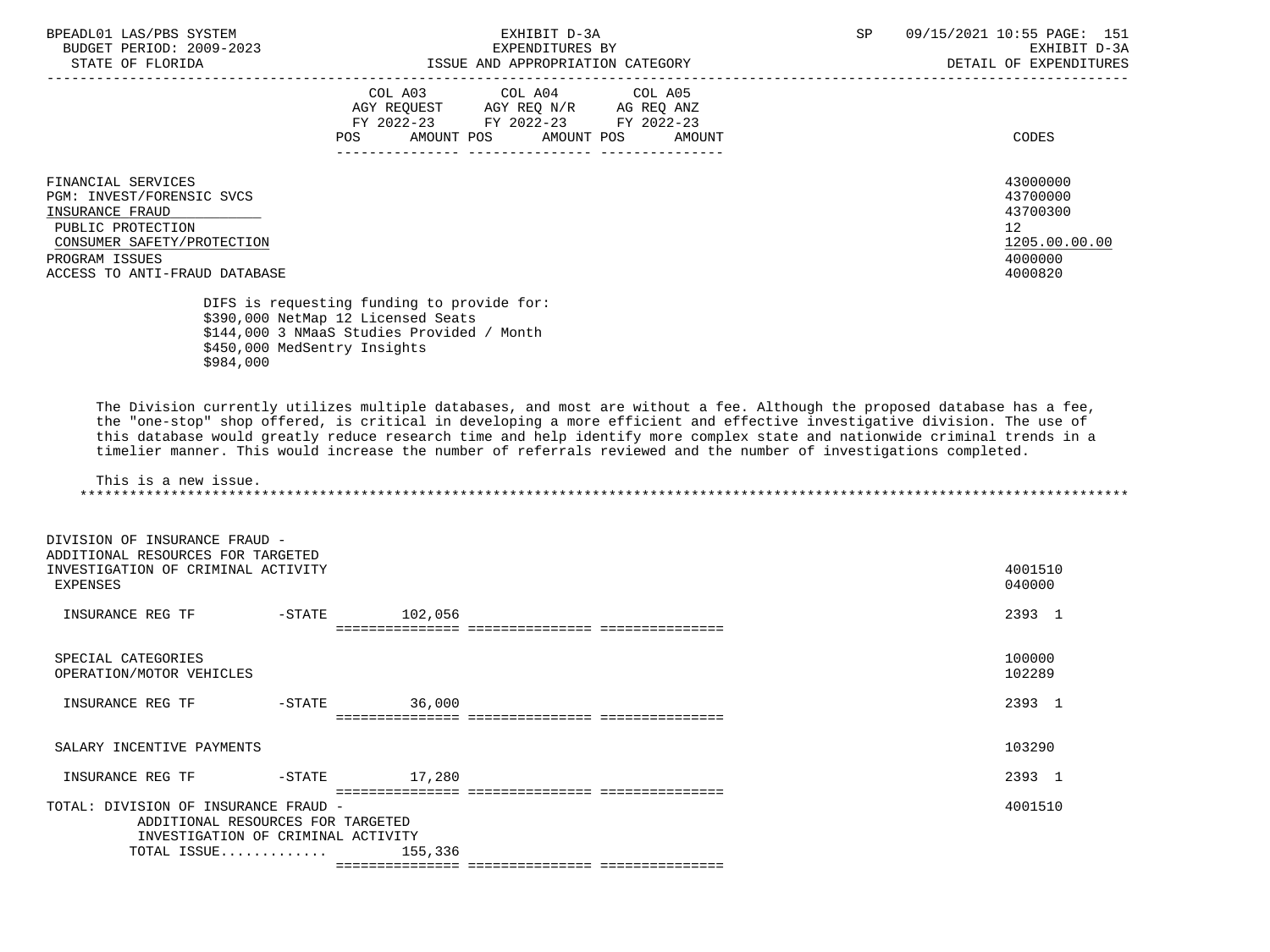| COL A03 COL A04 COL A05<br>$\begin{tabular}{lllllll} \bf AGY & \bf REQUEST & \bf AGY & \bf REQ & \tt N/R & \tt AG & \tt REQ & \tt ANZ \\ \bf FY & \tt 2022-23 & \tt FY & \tt 2022-23 & \tt FY & \tt 2022-23 \\ \end{tabular}$<br>AMOUNT POS AMOUNT POS<br>CODES<br>POS FOR THE POST OF THE STATE STATE STATE STATE STATE STATE STATE STATE STATE STATE STATE STATE STATE STATE ST<br>AMOUNT<br>43000000<br>FINANCIAL SERVICES<br>43700000<br>PGM: INVEST/FORENSIC SVCS<br>43700300<br>INSURANCE FRAUD<br>PUBLIC PROTECTION<br>12<br>CONSUMER SAFETY/PROTECTION<br>1205.00.00.00<br>4000000<br>PROGRAM ISSUES<br>DIVISION OF INSURANCE FRAUD -<br>ADDITIONAL RESOURCES FOR TARGETED<br>INVESTIGATION OF CRIMINAL ACTIVITY<br>4001510<br>AGENCY ISSUE NARRATIVE:<br>2022-2023 BUDGET YEAR NARRATIVE:<br>IT COMPONENT? NO<br>Reference to Long Range Program Plan: Goal #1) Combat Fraud, Abusive Business Practices, and Excessive Regulation<br>In FY 2021-22 the request for 13 new full-time equivalents (FTE) and the associated funding required for the creation of<br>two specialized squads dedicated to Property and Casualty, Homeowners' Fraud investigations was appropriated with<br>nonrecurring amounts. This issue requests the funding necessary in Expense (040000), Operation of Motor Vehicle (102289)<br>and Salary Incentive Payments (103290) categories to continue operation of the new squads.<br>1205.00.00.00<br>TOTAL: CONSUMER SAFETY/PROTECTION<br>BY FUND TYPE<br>207.00<br>2000<br>SALARY RATE 12,261,538 | BPEADL01 LAS/PBS SYSTEM<br>BUDGET PERIOD: 2009-2023<br>STATE OF FLORIDA | EXHIBIT D-3A | SP | 09/15/2021 10:55 PAGE: 152<br>EXHIBIT D-3A<br>DETAIL OF EXPENDITURES |
|------------------------------------------------------------------------------------------------------------------------------------------------------------------------------------------------------------------------------------------------------------------------------------------------------------------------------------------------------------------------------------------------------------------------------------------------------------------------------------------------------------------------------------------------------------------------------------------------------------------------------------------------------------------------------------------------------------------------------------------------------------------------------------------------------------------------------------------------------------------------------------------------------------------------------------------------------------------------------------------------------------------------------------------------------------------------------------------------------------------------------------------------------------------------------------------------------------------------------------------------------------------------------------------------------------------------------------------------------------------------------------------------------------------------------------------------------------------------------------------------------------------------------------------|-------------------------------------------------------------------------|--------------|----|----------------------------------------------------------------------|
|                                                                                                                                                                                                                                                                                                                                                                                                                                                                                                                                                                                                                                                                                                                                                                                                                                                                                                                                                                                                                                                                                                                                                                                                                                                                                                                                                                                                                                                                                                                                          |                                                                         |              |    |                                                                      |
|                                                                                                                                                                                                                                                                                                                                                                                                                                                                                                                                                                                                                                                                                                                                                                                                                                                                                                                                                                                                                                                                                                                                                                                                                                                                                                                                                                                                                                                                                                                                          |                                                                         |              |    |                                                                      |
|                                                                                                                                                                                                                                                                                                                                                                                                                                                                                                                                                                                                                                                                                                                                                                                                                                                                                                                                                                                                                                                                                                                                                                                                                                                                                                                                                                                                                                                                                                                                          |                                                                         |              |    |                                                                      |
|                                                                                                                                                                                                                                                                                                                                                                                                                                                                                                                                                                                                                                                                                                                                                                                                                                                                                                                                                                                                                                                                                                                                                                                                                                                                                                                                                                                                                                                                                                                                          |                                                                         |              |    |                                                                      |
|                                                                                                                                                                                                                                                                                                                                                                                                                                                                                                                                                                                                                                                                                                                                                                                                                                                                                                                                                                                                                                                                                                                                                                                                                                                                                                                                                                                                                                                                                                                                          |                                                                         |              |    |                                                                      |
|                                                                                                                                                                                                                                                                                                                                                                                                                                                                                                                                                                                                                                                                                                                                                                                                                                                                                                                                                                                                                                                                                                                                                                                                                                                                                                                                                                                                                                                                                                                                          |                                                                         |              |    |                                                                      |
|                                                                                                                                                                                                                                                                                                                                                                                                                                                                                                                                                                                                                                                                                                                                                                                                                                                                                                                                                                                                                                                                                                                                                                                                                                                                                                                                                                                                                                                                                                                                          |                                                                         |              |    |                                                                      |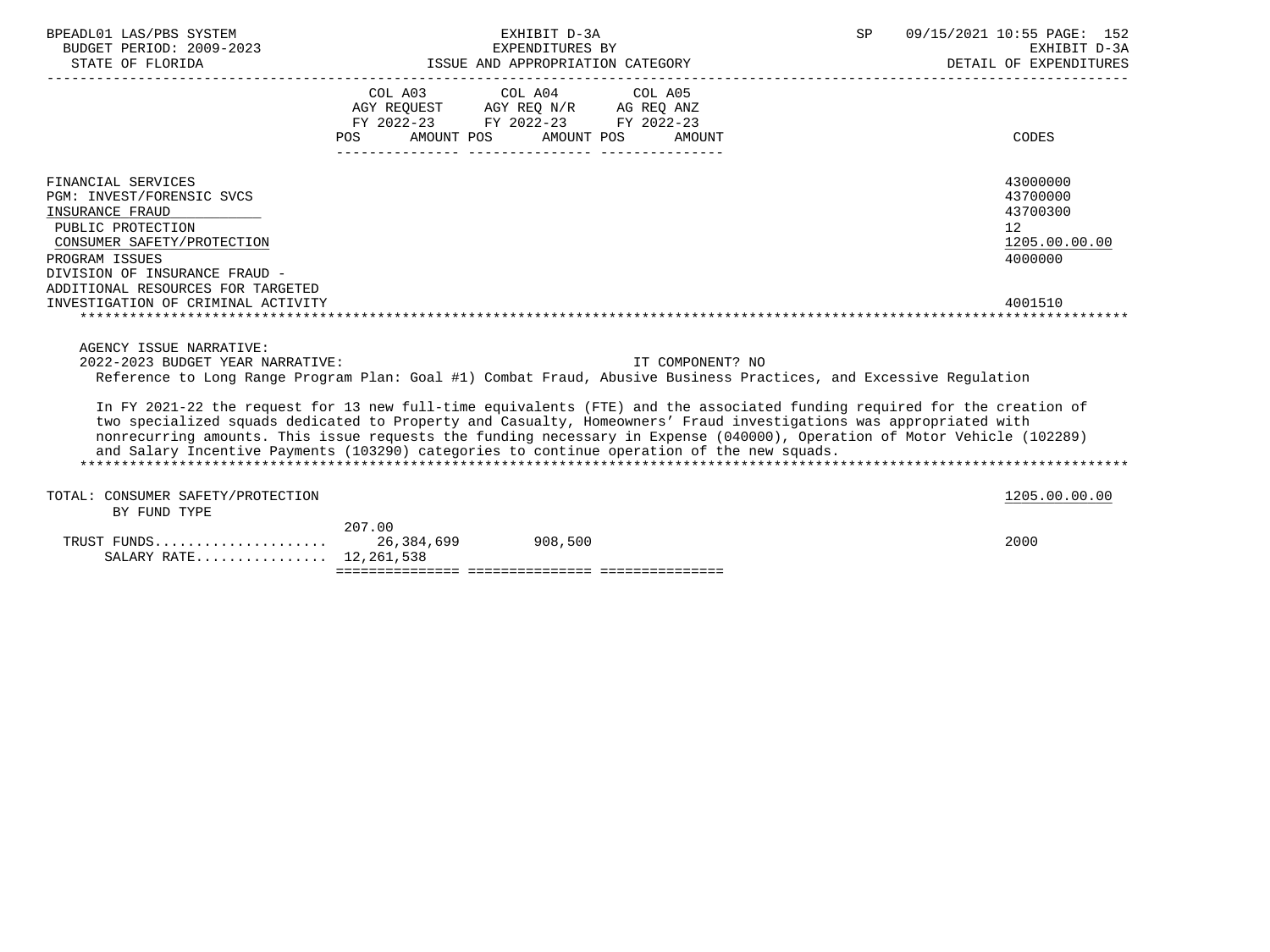| BPEADL01 LAS/PBS SYSTEM<br>BUDGET PERIOD: 2009-2023<br>STATE OF FLORIDA                                                                                                                                                       |                     | EXHIBIT D-3A<br>EXPENDITURES BY<br>ISSUE AND APPROPRIATION CATEGORY                                                       | SP | 09/15/2021 10:55 PAGE: 153<br>EXHIBIT D-3A<br>DETAIL OF EXPENDITURES                    |
|-------------------------------------------------------------------------------------------------------------------------------------------------------------------------------------------------------------------------------|---------------------|---------------------------------------------------------------------------------------------------------------------------|----|-----------------------------------------------------------------------------------------|
|                                                                                                                                                                                                                               | AMOUNT POS<br>POS   | COL A03 COL A04 COL A05<br>AGY REQUEST AGY REQ N/R AG REQ ANZ<br>FY 2022-23 FY 2022-23 FY 2022-23<br>AMOUNT POS<br>AMOUNT |    | CODES                                                                                   |
| FINANCIAL SERVICES<br>PGM: INVEST/FORENSIC SVCS<br>FISCAL INTEGRITY<br>PUBLIC PROTECTION<br>CONSUMER SAFETY/PROTECTION<br>ESTIMATED EXPENDITURES<br>ESTIMATED EXPENDITURES - OPERATIONS<br>SALARY RATE<br>SALARY RATE 397,158 |                     |                                                                                                                           |    | 43000000<br>43700000<br>43700400<br>12<br>1205.00.00.00<br>1000000<br>1001000<br>000000 |
| SALARIES AND BENEFITS                                                                                                                                                                                                         | 7.00                |                                                                                                                           |    | 010000                                                                                  |
| INSURANCE REG TF                                                                                                                                                                                                              | $-STATE$<br>633,272 |                                                                                                                           |    | 2393 1                                                                                  |
| EXPENSES                                                                                                                                                                                                                      |                     |                                                                                                                           |    | 040000                                                                                  |
| INSURANCE REG TF                                                                                                                                                                                                              | $-STATE$ 35,700     |                                                                                                                           |    | 2393 1                                                                                  |
| SPECIAL CATEGORIES<br>CONTRACTED SERVICES                                                                                                                                                                                     |                     |                                                                                                                           |    | 100000<br>100777                                                                        |
| INSURANCE REG TF                                                                                                                                                                                                              | $-STATE$ 7,300      |                                                                                                                           |    | 2393 1                                                                                  |
| OPERATION/MOTOR VEHICLES                                                                                                                                                                                                      |                     |                                                                                                                           |    | 102289                                                                                  |
| INSURANCE REG TF                                                                                                                                                                                                              | $-STATE$ 3,100      |                                                                                                                           |    | 2393 1                                                                                  |
| SALARY INCENTIVE PAYMENTS                                                                                                                                                                                                     |                     |                                                                                                                           |    | 103290                                                                                  |
| INSURANCE REG TF<br>$-STATE$                                                                                                                                                                                                  | 3,120               |                                                                                                                           |    | 2393 1                                                                                  |
| TOTAL: ESTIMATED EXPENDITURES - OPERATIONS<br>TOTAL POSITIONS 7.00<br>TOTAL ISSUE $682,492$<br>TOTAL SALARY RATE 397,158                                                                                                      |                     |                                                                                                                           |    | 1001000                                                                                 |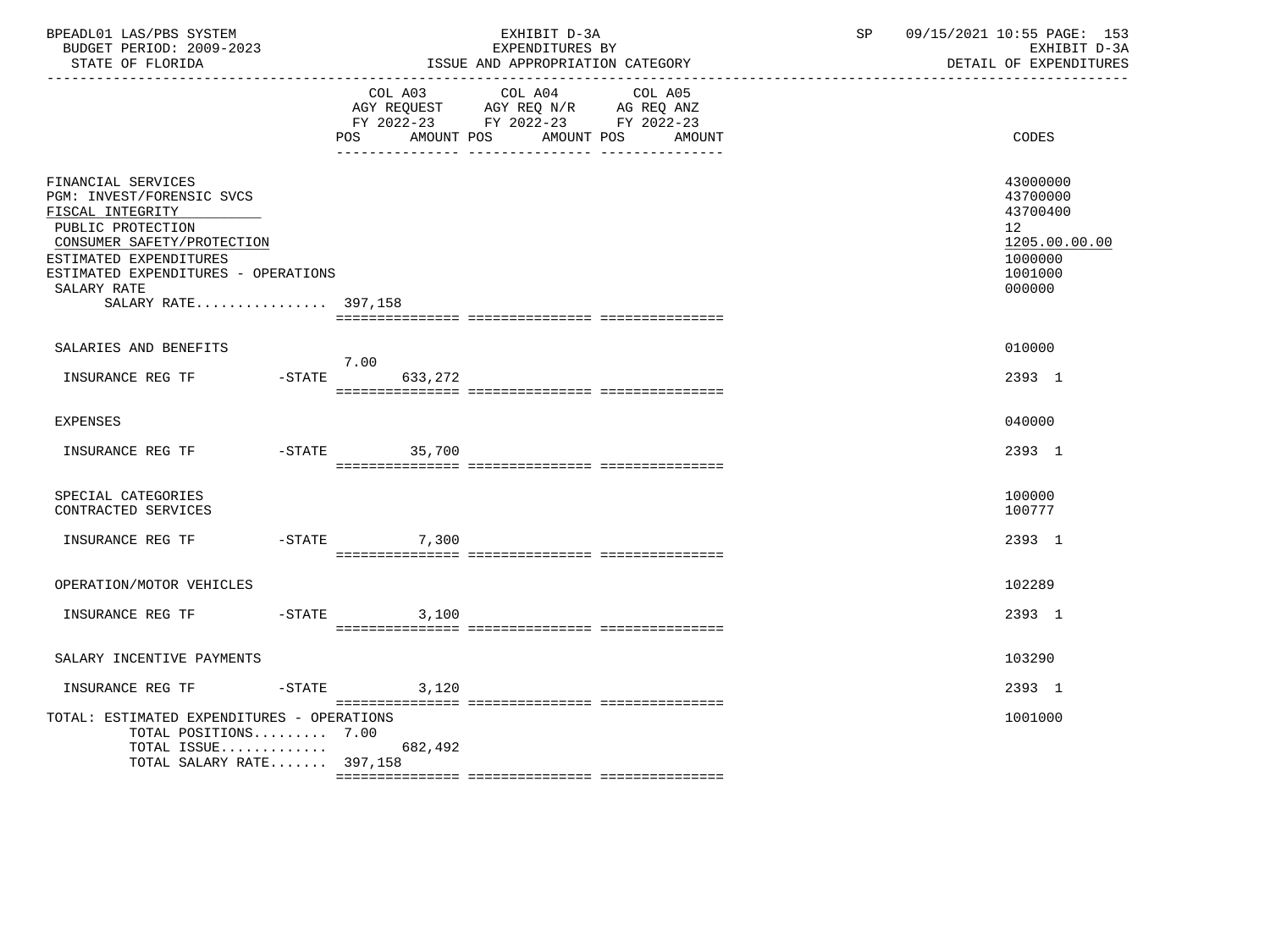| BPEADL01 LAS/PBS SYSTEM<br>EXHIBIT D-3A<br>BUDGET PERIOD: 2009-2023<br>EXPENDITURES BY<br>STATE OF FLORIDA<br>ISSUE AND APPROPRIATION CATEGORY                                                                                                                                   |  |     |          |            |         | SP                                                                                              |                  |  |          |   | 09/15/2021 10:55 PAGE: 154<br>EXHIBIT D-3A<br>DETAIL OF EXPENDITURES          |
|----------------------------------------------------------------------------------------------------------------------------------------------------------------------------------------------------------------------------------------------------------------------------------|--|-----|----------|------------|---------|-------------------------------------------------------------------------------------------------|------------------|--|----------|---|-------------------------------------------------------------------------------|
|                                                                                                                                                                                                                                                                                  |  | POS | COL A03  | AMOUNT POS | COL A04 | COL A05<br>AGY REQUEST AGY REQ N/R AG REQ ANZ<br>FY 2022-23 FY 2022-23 FY 2022-23<br>AMOUNT POS | AMOUNT           |  |          |   | CODES                                                                         |
| FINANCIAL SERVICES<br>PGM: INVEST/FORENSIC SVCS<br>FISCAL INTEGRITY<br>PUBLIC PROTECTION<br>CONSUMER SAFETY/PROTECTION<br>ESTIMATED EXPENDITURES<br>FLORIDA RETIREMENT SYSTEM<br>ADJUSTMENT - FY 2021-22 - NORMAL<br>COST AND UNFUNDED ACTUARIAL<br>LIABILITY                    |  |     |          |            |         |                                                                                                 |                  |  |          |   | 43000000<br>43700000<br>43700400<br>12<br>1205.00.00.00<br>1000000<br>1001070 |
| SALARIES AND BENEFITS                                                                                                                                                                                                                                                            |  |     |          |            |         |                                                                                                 |                  |  |          |   | 010000                                                                        |
| INSURANCE REG TF    -STATE                                                                                                                                                                                                                                                       |  |     | 3,702    |            |         |                                                                                                 |                  |  |          |   | 2393 1                                                                        |
| ESTIMATED EXPENDITURES REALIGNMENT<br>REALIGN BUDGET AUTHORITY BETWEEN<br>CATEGORIES - SALARY INCENTIVE                                                                                                                                                                          |  |     |          |            |         |                                                                                                 |                  |  |          |   | 2000000                                                                       |
| PAYMENTS - DEDUCT<br>SALARIES AND BENEFITS                                                                                                                                                                                                                                       |  |     |          |            |         |                                                                                                 |                  |  |          |   | 2000530<br>010000                                                             |
| INSURANCE REG TF    -STATE                                                                                                                                                                                                                                                       |  |     | $2,500-$ |            |         |                                                                                                 |                  |  |          |   | 2393 1                                                                        |
|                                                                                                                                                                                                                                                                                  |  |     |          |            |         |                                                                                                 |                  |  |          |   |                                                                               |
| AGENCY ISSUE NARRATIVE:<br>2022-2023 BUDGET YEAR NARRATIVE:<br>Reference to Long Range Program Plan: Goal #1) Combat Fraud, Abusive Business Practices, and Excessive Regulation.                                                                                                |  |     |          |            |         |                                                                                                 | IT COMPONENT? NO |  |          |   |                                                                               |
| This issue will permanently transfer 2,500 from the Salaries and Benefits category in the Office of Fiscal Integrity to<br>the Salary Incentive Payments category to cover a deficit. The department has completed budget amendments for multiple<br>years to cover these costs. |  |     |          |            |         |                                                                                                 |                  |  |          |   |                                                                               |
| POSITION DETAIL OF SALARIES AND BENEFITS:                                                                                                                                                                                                                                        |  |     |          |            |         |                                                                                                 |                  |  |          |   |                                                                               |
|                                                                                                                                                                                                                                                                                  |  |     | FTE      | BASE RATE  |         | ADDITIVES                                                                                       | BENEFITS         |  | SUBTOTAL | ႜ | LAPSE LAPSED SALARIES<br>AND BENEFITS                                         |
| A03 - AGY REOUEST FY 2022-23                                                                                                                                                                                                                                                     |  |     |          |            |         |                                                                                                 |                  |  |          |   |                                                                               |
| CHANGES TO CURRENTLY AUTHORIZED POSITIONS<br>OTHER SALARY AMOUNT<br>2393 INSURANCE REG TF                                                                                                                                                                                        |  |     |          |            |         |                                                                                                 |                  |  |          |   | $2,500-$                                                                      |
|                                                                                                                                                                                                                                                                                  |  |     |          |            |         |                                                                                                 |                  |  |          |   | $2,500-$                                                                      |
|                                                                                                                                                                                                                                                                                  |  |     |          |            |         |                                                                                                 |                  |  |          |   | ==============                                                                |
|                                                                                                                                                                                                                                                                                  |  |     |          |            |         |                                                                                                 |                  |  |          |   |                                                                               |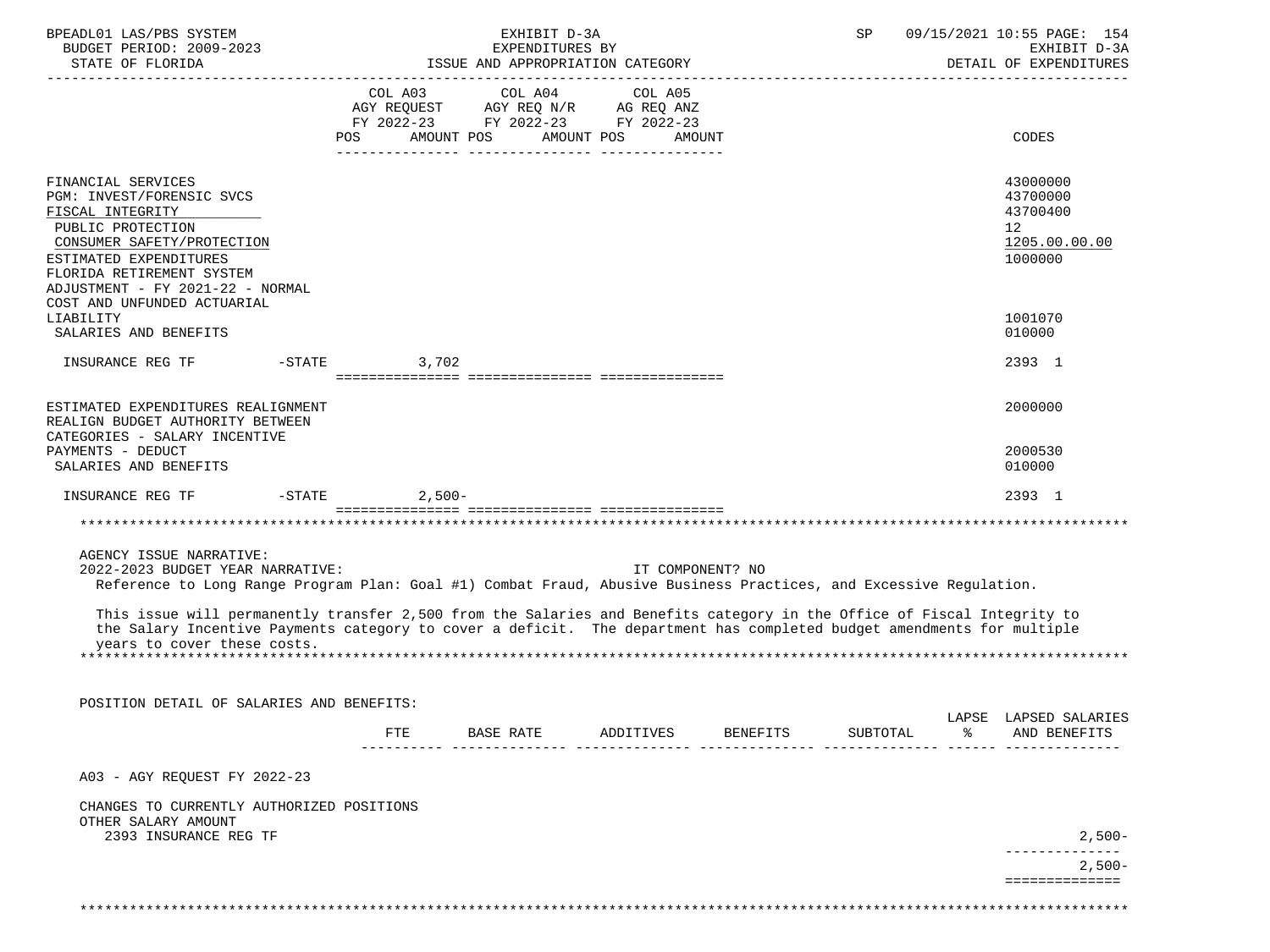| BPEADL01 LAS/PBS SYSTEM              | 09/15/2021 10:55 PAGE: 155<br>SP                                                                                        |                        |  |  |
|--------------------------------------|-------------------------------------------------------------------------------------------------------------------------|------------------------|--|--|
| BUDGET PERIOD: 2009-2023             | EXPENDITURES BY                                                                                                         | EXHIBIT D-3A           |  |  |
| STATE OF FLORIDA                     | ISSUE AND APPROPRIATION CATEGORY                                                                                        | DETAIL OF EXPENDITURES |  |  |
|                                      | COL A03<br>COL A04<br>COL A05                                                                                           |                        |  |  |
|                                      | COL AUS COL AU COL AUS<br>AGY REQUEST AGY REQ N/R AG REQ ANZ                                                            |                        |  |  |
|                                      | FY 2022-23 FY 2022-23 FY 2022-23                                                                                        |                        |  |  |
|                                      | AMOUNT POS<br>AMOUNT POS<br>POS<br>AMOUNT                                                                               | CODES                  |  |  |
|                                      |                                                                                                                         |                        |  |  |
| FINANCIAL SERVICES                   |                                                                                                                         | 43000000               |  |  |
| PGM: INVEST/FORENSIC SVCS            |                                                                                                                         | 43700000               |  |  |
| FISCAL INTEGRITY                     |                                                                                                                         | 43700400               |  |  |
| PUBLIC PROTECTION                    |                                                                                                                         | 12                     |  |  |
| CONSUMER SAFETY/PROTECTION           |                                                                                                                         | 1205.00.00.00          |  |  |
| ESTIMATED EXPENDITURES REALIGNMENT   |                                                                                                                         | 2000000                |  |  |
| REALIGN BUDGET AUTHORITY BETWEEN     |                                                                                                                         |                        |  |  |
| CATEGORIES - SALARY INCENTIVE        |                                                                                                                         |                        |  |  |
| PAYMENTS - ADD                       |                                                                                                                         | 2000540                |  |  |
| SPECIAL CATEGORIES                   |                                                                                                                         | 100000                 |  |  |
| SALARY INCENTIVE PAYMENTS            |                                                                                                                         | 103290                 |  |  |
|                                      |                                                                                                                         |                        |  |  |
| INSURANCE REG TF                     | $-STATE$ 2,500                                                                                                          | 2393 1                 |  |  |
|                                      |                                                                                                                         |                        |  |  |
|                                      |                                                                                                                         |                        |  |  |
| AGENCY ISSUE NARRATIVE:              |                                                                                                                         |                        |  |  |
| 2022-2023 BUDGET YEAR NARRATIVE:     | IT COMPONENT? NO                                                                                                        |                        |  |  |
|                                      | Reference to Long Range Program Plan: Goal #1) Combat Fraud, Abusive Business Practices, and Excessive Regulation.      |                        |  |  |
|                                      |                                                                                                                         |                        |  |  |
|                                      | This issue will permanently transfer 2,500 from the Salaries and Benefits category in the Office of Fiscal Integrity to |                        |  |  |
|                                      | the Salary Incentive Payments category to cover a deficit. The department has completed budget amendments for multiple  |                        |  |  |
| years to cover these costs.          |                                                                                                                         |                        |  |  |
|                                      |                                                                                                                         |                        |  |  |
|                                      |                                                                                                                         |                        |  |  |
| WORKLOAD                             |                                                                                                                         | 3000000                |  |  |
| LAW ENFORCEMENT RETENTION AND        |                                                                                                                         |                        |  |  |
| RECRUITMENT                          |                                                                                                                         | 3001A60                |  |  |
| SALARY RATE                          |                                                                                                                         | 000000                 |  |  |
| SALARY RATE $10,000$                 |                                                                                                                         |                        |  |  |
|                                      |                                                                                                                         |                        |  |  |
| SALARIES AND BENEFITS                |                                                                                                                         | 010000                 |  |  |
|                                      |                                                                                                                         |                        |  |  |
| INSURANCE REG TF                     | $-STATE$ 10,000                                                                                                         | 2393 1                 |  |  |
|                                      |                                                                                                                         |                        |  |  |
| TOTAL: LAW ENFORCEMENT RETENTION AND |                                                                                                                         | 3001A60                |  |  |
| RECRUITMENT                          |                                                                                                                         |                        |  |  |
| TOTAL ISSUE                          | 10,000                                                                                                                  |                        |  |  |
| TOTAL SALARY RATE 10,000             |                                                                                                                         |                        |  |  |
|                                      |                                                                                                                         |                        |  |  |
|                                      |                                                                                                                         |                        |  |  |
| AGENCY ISSUE NARRATIVE:              |                                                                                                                         |                        |  |  |
| 2022-2023 BUDGET YEAR NARRATIVE:     | IT COMPONENT? NO                                                                                                        |                        |  |  |
|                                      | Reference to Long Range Program Plan: Goal #1) Combat Fraud, Abusive Business Practices, and Excessive Regulation.      |                        |  |  |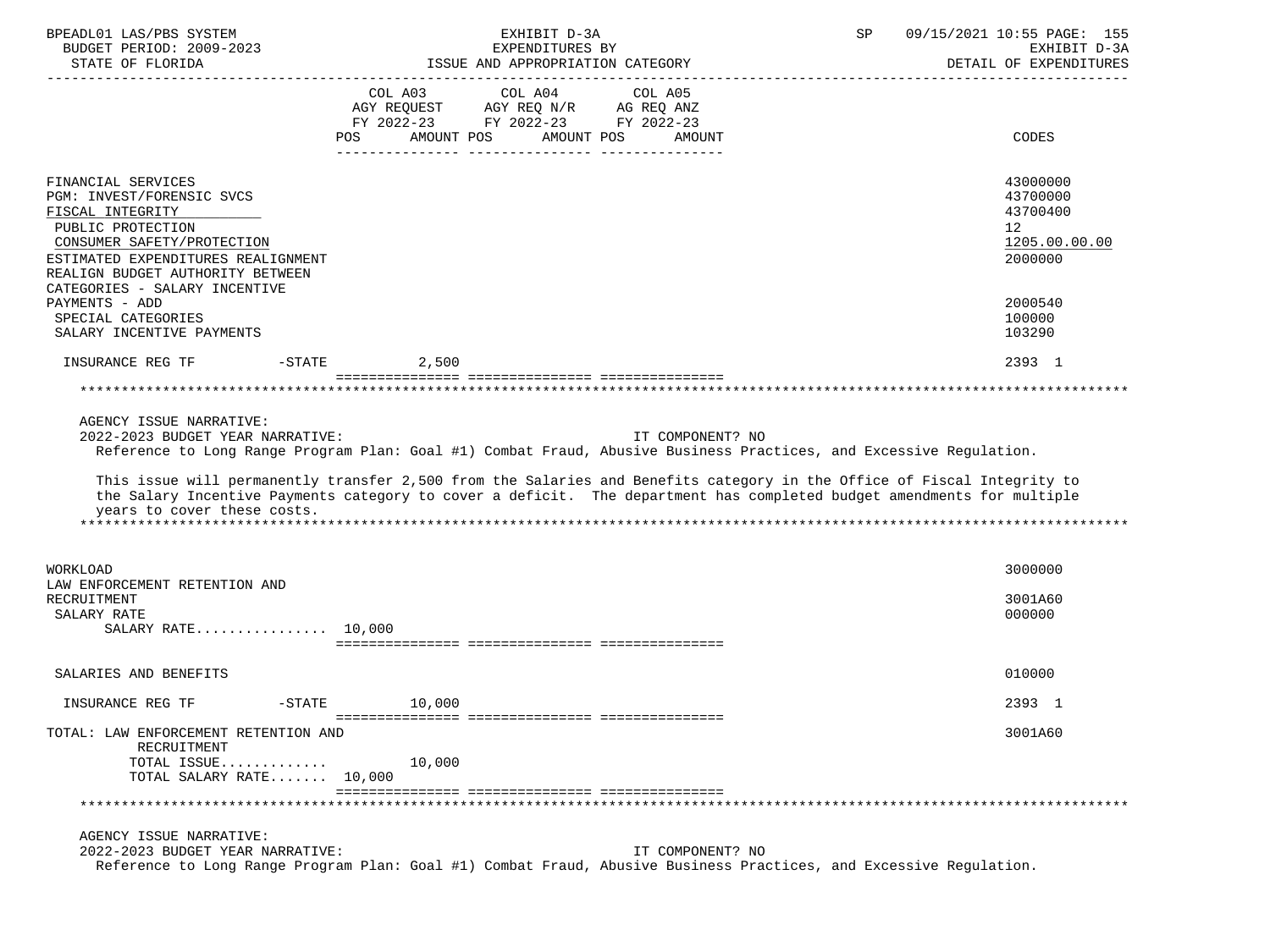| BPEADL01 LAS/PBS SYSTEM       | EXHIBIT D-3A                           | 09/15/2021 10:55 PAGE: 156<br>SP |
|-------------------------------|----------------------------------------|----------------------------------|
| BUDGET PERIOD: 2009-2023      | EXPENDITURES BY                        | EXHIBIT D-3A                     |
| STATE OF FLORIDA              | ISSUE AND APPROPRIATION CATEGORY       | DETAIL OF EXPENDITURES           |
|                               | COL A03 COL A04 COL A05                |                                  |
|                               | AGY REQUEST AGY REQ N/R AG REQ ANZ     |                                  |
|                               | FY 2022-23 FY 2022-23 FY 2022-23       |                                  |
|                               | AMOUNT POS AMOUNT POS<br>POS<br>AMOUNT | CODES                            |
|                               |                                        |                                  |
| FINANCIAL SERVICES            |                                        | 43000000                         |
| PGM: INVEST/FORENSIC SVCS     |                                        | 43700000                         |
| FISCAL INTEGRITY              |                                        | 43700400                         |
| PUBLIC PROTECTION             |                                        | 12 <sup>°</sup>                  |
| CONSUMER SAFETY/PROTECTION    |                                        | 1205.00.00.00                    |
| WORKLOAD                      |                                        | 3000000                          |
| LAW ENFORCEMENT RETENTION AND |                                        |                                  |
| RECRUITMENT                   |                                        | 3001A60                          |

 The Division of Investigative and Forensic Services (DIFS) has been experiencing a significant number of vacancies due to resignations and retirement of personnel during the past 4 years. The departure of tenured employees has created a loss of institutional knowledge and resulted in an average of 4.9 years of experience within the rank of investigators throughout all bureaus. In addition, the Division has been facing an average of 19% vacancy for investigators through the past two years. This vacancy rate has remained constant even after changing entry standards and targeting law enforcement academies for recruitment of newly certified officers. Given the highly specialized nature of the investigations conducted by each of the different bureaus, the loss of experience in conjunction with the inability to attract and retain personnel is a cause for concern.

 DIFS has created a Career Development Plan to provide a means to address the loss of experienced personnel while ensuring that the required specialized skills are built upon and incentivized. The program creates 2 new tiers from the existing Law Enforcement Investigator II position. The additional two tiers, Senior Investigator and Master Investigator, will be working titles used to recognize Law Enforcement Investigator II's that have professional development and increased specialized knowledge.

 The initial implementation would place current experienced personnel into the tier they qualify for given their tenure with the Division. The appropriate financial incentive would not be released until the member completed all applicable requirements. Following the initial implementation, Division investigators would have to meet established requirements to qualify and be appointed to upper tiers.

 Once fully established, the Division would have four tiers of investigators at the following starting salary ranges; Law Enforcement Investigator I - \$44,000.00, Law Enforcement Investigator II - \$46,000.00, Law Enforcement Investigator II - Senior - \$50,600.00, and Law Enforcement Investigator II - Master - \$55,660.00. To avoid pay compression and encourage personnel to seek supervisory positions, the Division will have to also adjust the starting salary ranges for the following designations; Lieutenant - \$61,226.00, Captain - \$73,471.12, Major - \$88,165.44, and Bureau Chief - \$96,981.98

 The cost to the Division to fully implement the Career Development Plan given the current employee pool would be over \$1,200,000. The Division will be able to absorb most of this cost with existing budget but a realignment between budget entities will be needed. An additional \$374,400 in Insurance Regulatory Trust Fund authority is requested to immediately allow for the establishment of the new minimums within DIFS. The Senior Investigator pay raise will be handled with existing budget authority and the Master Investigator tier will be established once officers have met the advanced requirements in later years.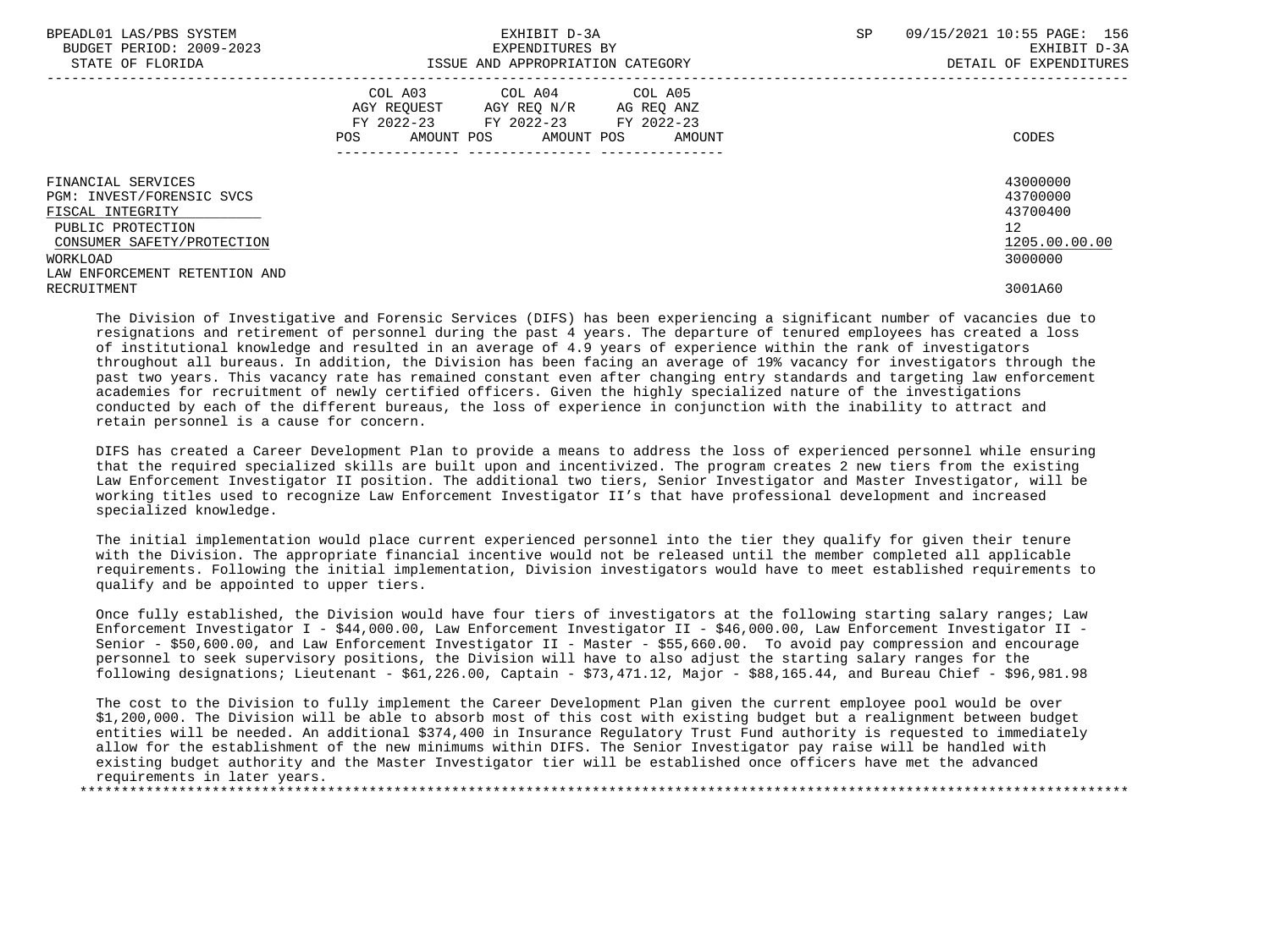| BPEADL01 LAS/PBS SYSTEM<br>BUDGET PERIOD: 2009-2023<br>STATE OF FLORIDA                                                                                                                   |                       | EXHIBIT D-3A<br>EXPENDITURES BY<br>ISSUE AND APPROPRIATION CATEGORY                                           |                   |          | SP       |    | 09/15/2021 10:55 PAGE: 157<br>EXHIBIT D-3A<br>DETAIL OF EXPENDITURES          |
|-------------------------------------------------------------------------------------------------------------------------------------------------------------------------------------------|-----------------------|---------------------------------------------------------------------------------------------------------------|-------------------|----------|----------|----|-------------------------------------------------------------------------------|
|                                                                                                                                                                                           | COL A03<br><b>POS</b> | COL A04<br>AGY REQUEST AGY REQ N/R AG REQ ANZ<br>FY 2022-23 FY 2022-23 FY 2022-23<br>AMOUNT POS<br>AMOUNT POS | COL A05<br>AMOUNT |          |          |    | <b>CODES</b>                                                                  |
| FINANCIAL SERVICES<br>PGM: INVEST/FORENSIC SVCS<br>FISCAL INTEGRITY<br>PUBLIC PROTECTION<br>CONSUMER SAFETY/PROTECTION<br>WORKLOAD<br>LAW ENFORCEMENT RETENTION AND<br><b>RECRUITMENT</b> |                       |                                                                                                               |                   |          |          |    | 43000000<br>43700000<br>43700400<br>12<br>1205.00.00.00<br>3000000<br>3001A60 |
| POSITION DETAIL OF SALARIES AND BENEFITS:                                                                                                                                                 | FTE                   | BASE RATE                                                                                                     | ADDITIVES         | BENEFITS | SUBTOTAL | ႜೢ | LAPSE LAPSED SALARIES<br>AND BENEFITS                                         |
| A03 - AGY REQUEST FY 2022-23                                                                                                                                                              |                       |                                                                                                               |                   |          |          |    |                                                                               |
| NEW POSITIONS<br>RA00 RATE AND SALARY ADJ - NO FTE/BENEFITS<br>N1003 001                                                                                                                  | 0.00                  | 10,000                                                                                                        |                   |          |          |    | 10,000 0.00 10,000                                                            |
| TOTALS FOR ISSUE BY FUND<br>2393 INSURANCE REG TF                                                                                                                                         |                       |                                                                                                               |                   |          |          |    | 10,000                                                                        |
|                                                                                                                                                                                           | 0.00                  | 10,000                                                                                                        |                   |          | 10,000   |    | 10,000<br>==============                                                      |
| TOTAL: CONSUMER SAFETY/PROTECTION<br>BY FUND TYPE                                                                                                                                         | 7.00                  |                                                                                                               |                   |          |          |    | 1205.00.00.00                                                                 |
| TRUST FUNDS<br>SALARY RATE 407,158                                                                                                                                                        | 696,194               |                                                                                                               |                   |          |          |    | 2000                                                                          |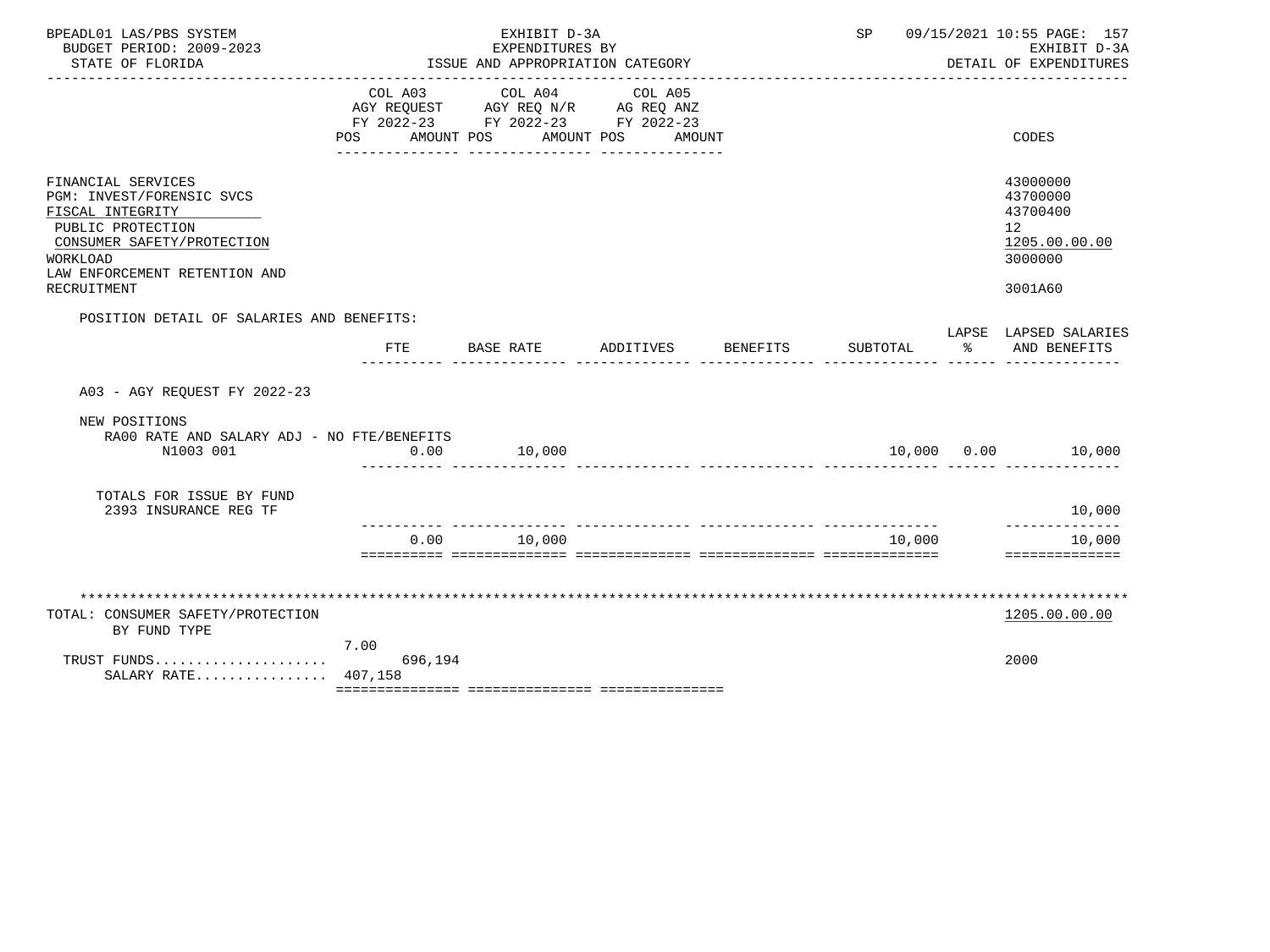| BPEADL01 LAS/PBS SYSTEM<br>BUDGET PERIOD: 2009-2023<br>STATE OF FLORIDA                                                                                                                                                                                           |           |                             | EXHIBIT D-3A<br>EXPENDITURES BY<br>ISSUE AND APPROPRIATION CATEGORY                                                    | SP |                                                                                                                  |  |
|-------------------------------------------------------------------------------------------------------------------------------------------------------------------------------------------------------------------------------------------------------------------|-----------|-----------------------------|------------------------------------------------------------------------------------------------------------------------|----|------------------------------------------------------------------------------------------------------------------|--|
|                                                                                                                                                                                                                                                                   |           | AMOUNT POS<br>POS           | COL A03 COL A04 COL A05<br>AGY REQUEST AGY REQ N/R AG REQ ANZ<br>FY 2022-23 FY 2022-23 FY 2022-23<br>AMOUNT POS AMOUNT |    | CODES                                                                                                            |  |
| FINANCIAL SERVICES<br>PGM: FINANCIAL SVCS COMM<br>OFFICE OF INSURANCE REG<br>COMP & ENFORCE- INSURANCE<br>PUBLIC PROTECTION<br>REGULATION AND LICENSING<br>ESTIMATED EXPENDITURES<br>ESTIMATED EXPENDITURES - OPERATIONS<br>SALARY RATE<br>SALARY RATE 13,726,031 |           |                             |                                                                                                                        |    | 43000000<br>43900000<br>43900100<br>43900110<br>12 <sup>°</sup><br>1204.00.00.00<br>1000000<br>1001000<br>000000 |  |
| SALARIES AND BENEFITS                                                                                                                                                                                                                                             |           |                             |                                                                                                                        |    | 010000                                                                                                           |  |
| INSURANCE REG TF                                                                                                                                                                                                                                                  |           | 244.00<br>-STATE 19,053,367 |                                                                                                                        |    | 2393 1                                                                                                           |  |
| OTHER PERSONAL SERVICES                                                                                                                                                                                                                                           |           |                             |                                                                                                                        |    | 030000                                                                                                           |  |
| INSURANCE REG TF                                                                                                                                                                                                                                                  |           | -STATE 429,106              |                                                                                                                        |    | 2393 1                                                                                                           |  |
| <b>EXPENSES</b>                                                                                                                                                                                                                                                   |           |                             |                                                                                                                        |    | 040000                                                                                                           |  |
| INSURANCE REG TF                                                                                                                                                                                                                                                  | $-$ STATE | 2,300,430                   |                                                                                                                        |    | 2393 1                                                                                                           |  |
| OPERATING CAPITAL OUTLAY                                                                                                                                                                                                                                          |           |                             |                                                                                                                        |    | 060000                                                                                                           |  |
| INSURANCE REG TF                                                                                                                                                                                                                                                  | $-$ STATE | 1,000                       |                                                                                                                        |    | 2393 1                                                                                                           |  |
| SPECIAL CATEGORIES<br>FL PUBLIC HURR LOSS MODEL                                                                                                                                                                                                                   |           |                             |                                                                                                                        |    | 100000<br>100515                                                                                                 |  |
| INSURANCE REG TF                                                                                                                                                                                                                                                  |           | -STATE 969,689              |                                                                                                                        |    | 2393 1                                                                                                           |  |
| PROPERTY/CASUALTY EXAMS                                                                                                                                                                                                                                           |           |                             |                                                                                                                        |    | 100523                                                                                                           |  |
| INSURANCE REG TF                                                                                                                                                                                                                                                  | $-$ STATE | 3,201,763                   |                                                                                                                        |    | 2393 1                                                                                                           |  |
| LIFE AND HEALTH EXAMS                                                                                                                                                                                                                                             |           |                             |                                                                                                                        |    | 100524                                                                                                           |  |
| INSURANCE REG TF                                                                                                                                                                                                                                                  | $-$ STATE | 1,950,000                   |                                                                                                                        |    | 2393 1                                                                                                           |  |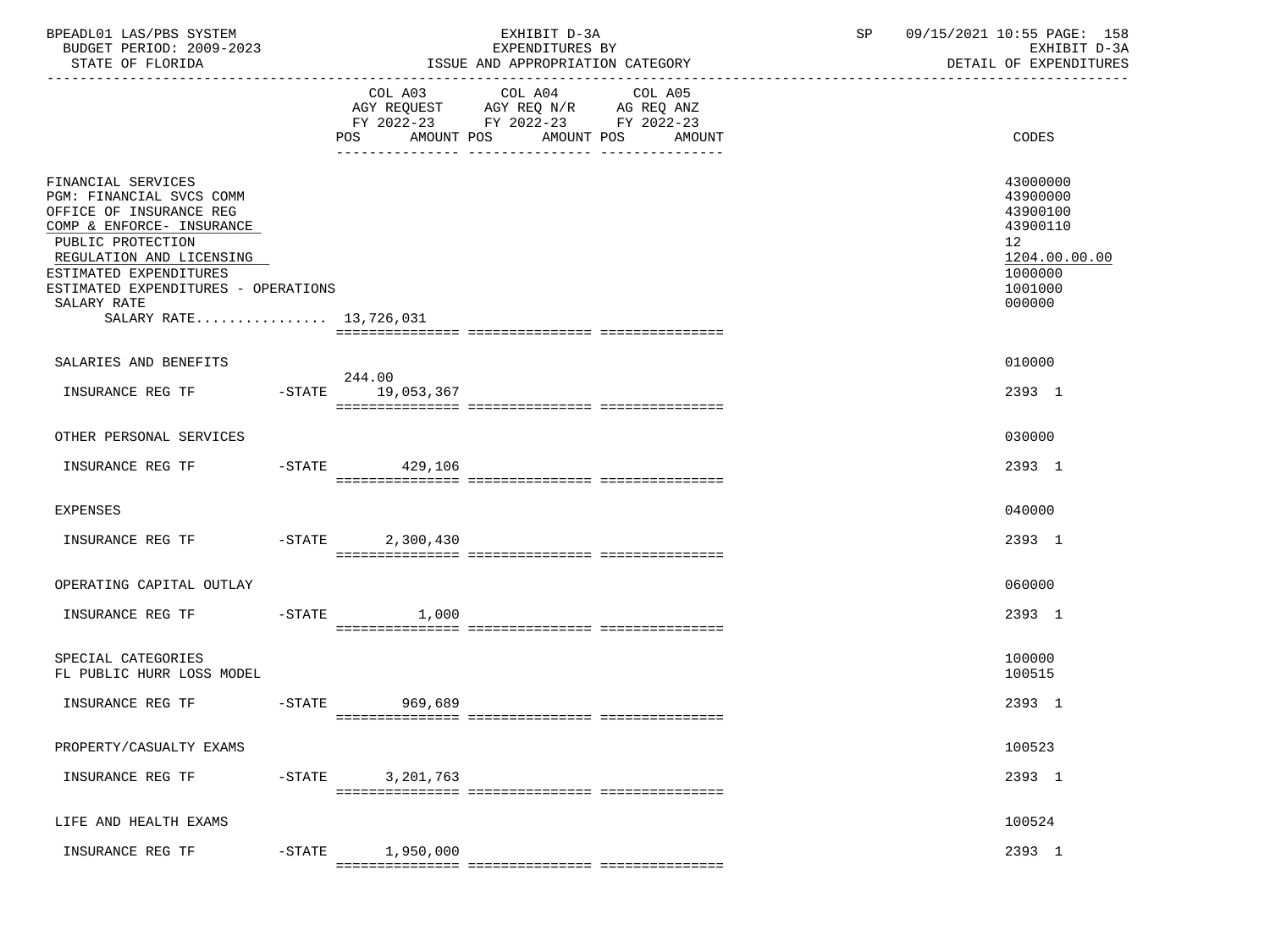| BPEADL01 LAS/PBS SYSTEM<br>BUDGET PERIOD: 2009-2023<br>STATE OF FLORIDA                                                                                                                                                                                                                                                 |                    | EXHIBIT D-3A<br>EXPENDITURES BY<br>ISSUE AND APPROPRIATION CATEGORY                                                                         | SP | 09/15/2021 10:55 PAGE: 159<br>EXHIBIT D-3A<br>DETAIL OF EXPENDITURES                                                    |
|-------------------------------------------------------------------------------------------------------------------------------------------------------------------------------------------------------------------------------------------------------------------------------------------------------------------------|--------------------|---------------------------------------------------------------------------------------------------------------------------------------------|----|-------------------------------------------------------------------------------------------------------------------------|
|                                                                                                                                                                                                                                                                                                                         |                    | COL A03 COL A04<br>COL A05<br>AGY REQUEST AGY REQ N/R AG REQ ANZ<br>FY 2022-23 FY 2022-23 FY 2022-23<br>POS AMOUNT POS AMOUNT POS<br>AMOUNT |    | CODES                                                                                                                   |
| FINANCIAL SERVICES<br><b>PGM: FINANCIAL SVCS COMM</b><br>OFFICE OF INSURANCE REG<br>COMP & ENFORCE- INSURANCE<br>PUBLIC PROTECTION<br>REGULATION AND LICENSING<br>ESTIMATED EXPENDITURES<br>ESTIMATED EXPENDITURES - OPERATIONS<br>SPECIAL CATEGORIES<br>CONTRACTED SERVICES<br>INSURANCE REG TF    -STATE    1,688,016 |                    |                                                                                                                                             |    | 43000000<br>43900000<br>43900100<br>43900110<br>12<br>1204.00.00.00<br>1000000<br>1001000<br>100000<br>100777<br>2393 1 |
| RISK MANAGEMENT INSURANCE                                                                                                                                                                                                                                                                                               |                    |                                                                                                                                             |    | 103241                                                                                                                  |
|                                                                                                                                                                                                                                                                                                                         |                    |                                                                                                                                             |    |                                                                                                                         |
| INSURANCE REG TF    -STATE                                                                                                                                                                                                                                                                                              | 89,428             |                                                                                                                                             |    | 2393 1                                                                                                                  |
| LEASE/PURCHASE/EQUIPMENT                                                                                                                                                                                                                                                                                                |                    |                                                                                                                                             |    | 105281                                                                                                                  |
|                                                                                                                                                                                                                                                                                                                         |                    |                                                                                                                                             |    | 2393 1                                                                                                                  |
| TR/DMS/HR SVCS/STW CONTRCT                                                                                                                                                                                                                                                                                              |                    |                                                                                                                                             |    | 107040                                                                                                                  |
|                                                                                                                                                                                                                                                                                                                         |                    |                                                                                                                                             |    | 2393 1                                                                                                                  |
| TOTAL: ESTIMATED EXPENDITURES - OPERATIONS<br>TOTAL POSITIONS 244.00<br>TOTAL ISSUE 29,801,840<br>TOTAL SALARY RATE 13,726,031                                                                                                                                                                                          |                    |                                                                                                                                             |    | 1001000                                                                                                                 |
| SALARY INCREASES FOR FY 2021-22 -<br>STATE EMPLOYEE MINIMUM WAGE<br>INCREASE - EFFECTIVE 7/1/2021<br>SALARY RATE<br>SALARY RATE $6,723$                                                                                                                                                                                 |                    |                                                                                                                                             |    | 1001030<br>000000                                                                                                       |
| SALARIES AND BENEFITS                                                                                                                                                                                                                                                                                                   |                    |                                                                                                                                             |    | 010000                                                                                                                  |
| INSURANCE REG TF                                                                                                                                                                                                                                                                                                        | 7,967<br>$-$ STATE |                                                                                                                                             |    | 2393 1                                                                                                                  |
|                                                                                                                                                                                                                                                                                                                         |                    |                                                                                                                                             |    |                                                                                                                         |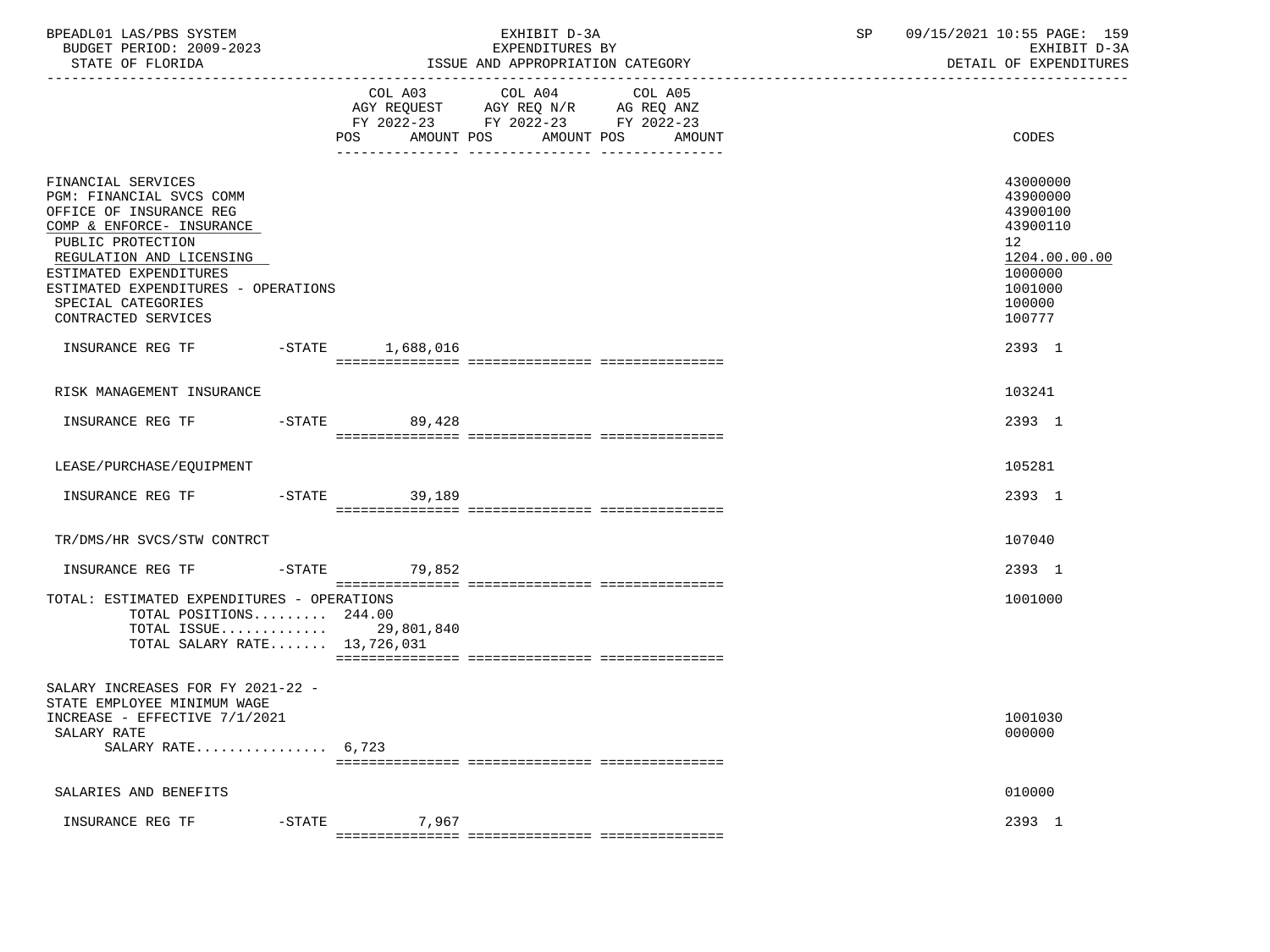| BPEADL01 LAS/PBS SYSTEM<br>BUDGET PERIOD: 2009-2023<br>STATE OF FLORIDA                                                                                                                                                                               |           | EXHIBIT D-3A<br>EXPENDITURES BY<br>ISSUE AND APPROPRIATION CATEGORY |                                                                                                   |                      |  | SP and the set of the set of the set of the set of the set of the set of the set of the set of the set of the set of the set of the set of the set of the set of the set of the set of the set of the set of the set of the se<br>09/15/2021 10:55 PAGE: 160<br>EXHIBIT D-3A<br>DETAIL OF EXPENDITURES |
|-------------------------------------------------------------------------------------------------------------------------------------------------------------------------------------------------------------------------------------------------------|-----------|---------------------------------------------------------------------|---------------------------------------------------------------------------------------------------|----------------------|--|--------------------------------------------------------------------------------------------------------------------------------------------------------------------------------------------------------------------------------------------------------------------------------------------------------|
|                                                                                                                                                                                                                                                       | POS       | AMOUNT POS                                                          | COL A03 COL A04 COL A05<br>AGY REQUEST AGY REQ N/R AG REQ ANZ<br>FY 2022-23 FY 2022-23 FY 2022-23 | AMOUNT POS<br>AMOUNT |  | CODES                                                                                                                                                                                                                                                                                                  |
| FINANCIAL SERVICES<br>PGM: FINANCIAL SVCS COMM<br>OFFICE OF INSURANCE REG<br>COMP & ENFORCE- INSURANCE<br>PUBLIC PROTECTION<br>REGULATION AND LICENSING<br>ESTIMATED EXPENDITURES<br>SALARY INCREASES FOR FY 2021-22 -<br>STATE EMPLOYEE MINIMUM WAGE |           |                                                                     |                                                                                                   |                      |  | 43000000<br>43900000<br>43900100<br>43900110<br>12<br>1204.00.00.00<br>1000000                                                                                                                                                                                                                         |
| INCREASE - EFFECTIVE 7/1/2021<br>OTHER PERSONAL SERVICES                                                                                                                                                                                              |           |                                                                     |                                                                                                   |                      |  | 1001030<br>030000                                                                                                                                                                                                                                                                                      |
| INSURANCE REG TF                                                                                                                                                                                                                                      | $-STATE$  | 4,431                                                               |                                                                                                   |                      |  | 2393 1                                                                                                                                                                                                                                                                                                 |
| TOTAL: SALARY INCREASES FOR FY 2021-22 -<br>STATE EMPLOYEE MINIMUM WAGE<br>INCREASE - EFFECTIVE 7/1/2021<br>TOTAL ISSUE<br>TOTAL SALARY RATE 6,723                                                                                                    |           | 12,398                                                              |                                                                                                   |                      |  | 1001030                                                                                                                                                                                                                                                                                                |
| FLORIDA RETIREMENT SYSTEM<br>ADJUSTMENT - FY 2021-22 - NORMAL<br>COST AND UNFUNDED ACTUARIAL                                                                                                                                                          |           |                                                                     |                                                                                                   |                      |  |                                                                                                                                                                                                                                                                                                        |
| LIABILITY<br>SALARIES AND BENEFITS                                                                                                                                                                                                                    |           |                                                                     |                                                                                                   |                      |  | 1001070<br>010000                                                                                                                                                                                                                                                                                      |
| INSURANCE REG TF                                                                                                                                                                                                                                      |           | -STATE 117,884                                                      |                                                                                                   |                      |  | 2393 1                                                                                                                                                                                                                                                                                                 |
| CASUALTY INSURANCE PREMIUM<br>ADJUSTMENT<br>SPECIAL CATEGORIES<br>RISK MANAGEMENT INSURANCE                                                                                                                                                           |           |                                                                     |                                                                                                   |                      |  | 1001090<br>100000<br>103241                                                                                                                                                                                                                                                                            |
| INSURANCE REG TF                                                                                                                                                                                                                                      | -STATE    | 8,615-                                                              |                                                                                                   |                      |  | 2393 1                                                                                                                                                                                                                                                                                                 |
| REALLOCATION OF HUMAN RESOURCES                                                                                                                                                                                                                       |           |                                                                     |                                                                                                   |                      |  |                                                                                                                                                                                                                                                                                                        |
| OUTSOURCING<br>SPECIAL CATEGORIES<br>TR/DMS/HR SVCS/STW CONTRCT                                                                                                                                                                                       |           |                                                                     |                                                                                                   |                      |  | 1005900<br>100000<br>107040                                                                                                                                                                                                                                                                            |
| INSURANCE REG TF                                                                                                                                                                                                                                      | $-$ STATE | $6,674-$                                                            |                                                                                                   |                      |  | 2393 1                                                                                                                                                                                                                                                                                                 |

=============== =============== ===============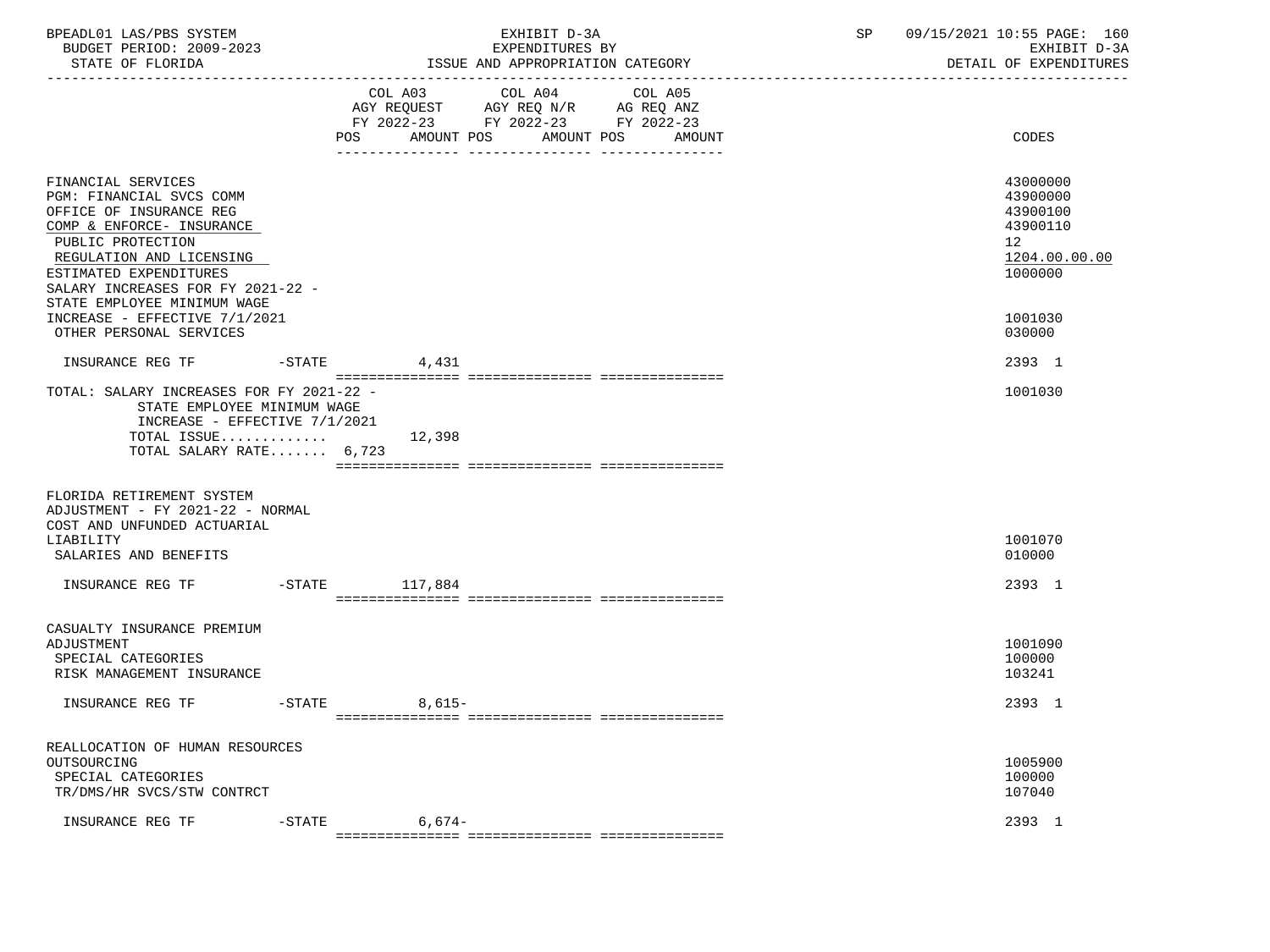| BPEADL01 LAS/PBS SYSTEM<br>BUDGET PERIOD: 2009-2023<br>STATE OF FLORIDA                                                                                                                                                                                                            |        | EXHIBIT D-3A<br>EXPENDITURES BY<br>ISSUE AND APPROPRIATION CATEGORY                                                                   | SP | 09/15/2021 10:55 PAGE: 161<br>EXHIBIT D-3A<br>DETAIL OF EXPENDITURES                                          |  |  |
|------------------------------------------------------------------------------------------------------------------------------------------------------------------------------------------------------------------------------------------------------------------------------------|--------|---------------------------------------------------------------------------------------------------------------------------------------|----|---------------------------------------------------------------------------------------------------------------|--|--|
|                                                                                                                                                                                                                                                                                    |        | COL A03 COL A04 COL A05<br>AGY REQUEST AGY REQ N/R AG REQ ANZ<br>FY 2022-23 FY 2022-23 FY 2022-23<br>POS AMOUNT POS AMOUNT POS AMOUNT |    | CODES                                                                                                         |  |  |
| FINANCIAL SERVICES<br>PGM: FINANCIAL SVCS COMM<br>OFFICE OF INSURANCE REG<br>COMP & ENFORCE- INSURANCE<br>PUBLIC PROTECTION<br>REGULATION AND LICENSING<br>WORKLOAD<br>ADDITIONAL FUNDING FOR FLORIDA<br>PUBLIC HURRICANE MODEL<br>SPECIAL CATEGORIES<br>FL PUBLIC HURR LOSS MODEL |        |                                                                                                                                       |    | 43000000<br>43900000<br>43900100<br>43900110<br>12<br>1204.00.00.00<br>3000000<br>3000640<br>100000<br>100515 |  |  |
| INSURANCE REG TF<br>$-STATE$                                                                                                                                                                                                                                                       | 62,000 |                                                                                                                                       |    | 2393 1                                                                                                        |  |  |
|                                                                                                                                                                                                                                                                                    |        |                                                                                                                                       |    |                                                                                                               |  |  |

 AGENCY ISSUE NARRATIVE: 2022-2023 BUDGET YEAR NARRATIVE: IT COMPONENT? NO Budget Entity: Office of Insurance Regulation - Compliance and Enforcement

Issue Title: Additional Funding for Florida Public Hurricane Model

Reference to Long-Range Program Plan:

 Goal 2: Protect the public from illegal, unethical insurance products and services. Goal 3: Monitor the financial condition of licensed insurance companies and take action to address financial issues as early as reasonably possible to prevent unnecessary harm to consumers.

Issue Description:

 The Public Model, housed at Florida International University (FIU), was created in 2001 to be the first public, transparent model of its kind in the United States. It is the work product of the state university system including large contributions of resources from FIU, the University of Florida, and the Florida State University.

 The Office runs most residential rate filings through the Public Model. Every assumption and method of the Public Model is open to public inspection. This gives greater transparency to the rate review process. Private models are proprietary and therefore the calculations and methodologies they use are trade secret or what the industry calls, inside a "black box."

 The Legislature pursued the creation of a Public Model in order to bring the rate making process into the sunshine and create consumer confidence by making the process transparent. Without the Public Model, the sole objective basis for rate determinations would be the insurer's own selected private model. The Public Model gives the Office the ability to determine the propriety of the reinsurance factors independent of the model used in rate filings in many instances. Without it, rate filings may need to be litigated, insurance companies may not be able to get needed rate increases and policyholders may not receive deserved rate reductions. Additionally, Section 627.351(6(n), Florida Statutes as enacted in 2009 requires that the Public Model serve as the minimum benchmark for determining the windstorm portion of the rates for Citizens Property Insurance Corporation.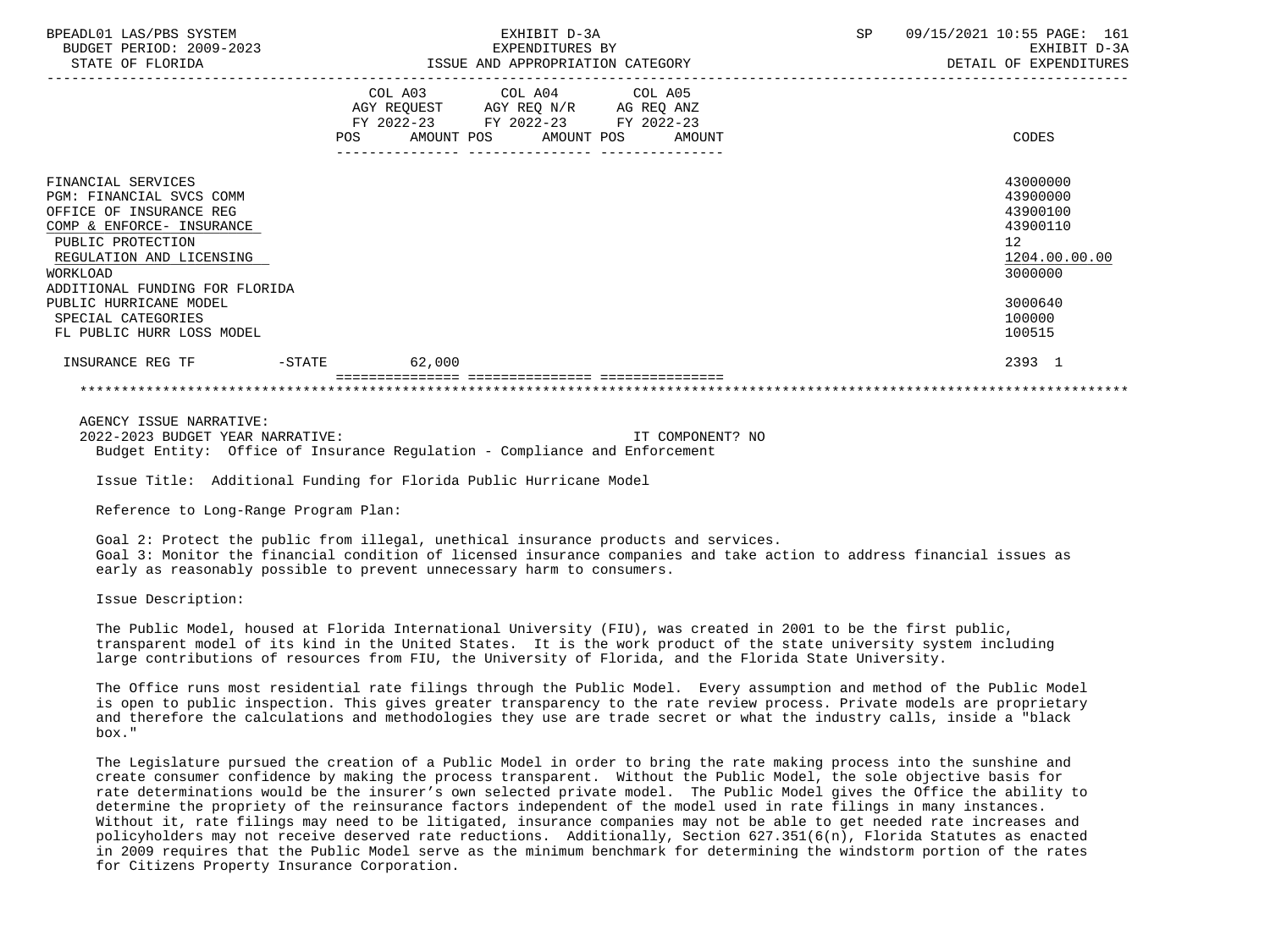| BPEADL01 LAS/PBS SYSTEM<br>BUDGET PERIOD: 2009-2023<br>STATE OF FLORIDA                                | EXHIBIT D-3A<br>EXPENDITURES BY<br>ISSUE AND APPROPRIATION CATEGORY                                                                      | SP<br>09/15/2021 10:55 PAGE: 162<br>EXHIBIT D-3A<br>DETAIL OF EXPENDITURES |
|--------------------------------------------------------------------------------------------------------|------------------------------------------------------------------------------------------------------------------------------------------|----------------------------------------------------------------------------|
|                                                                                                        | COL A03 COL A04 COL A05<br>AGY REQUEST AGY REQ N/R AG REQ ANZ<br>FY 2022-23 FY 2022-23 FY 2022-23<br>POS<br>AMOUNT POS AMOUNT POS AMOUNT | CODES                                                                      |
| FINANCIAL SERVICES<br>PGM: FINANCIAL SVCS COMM<br>OFFICE OF INSURANCE REG<br>COMP & ENFORCE- INSURANCE |                                                                                                                                          | 43000000<br>43900000<br>43900100<br>43900110                               |
| PUBLIC PROTECTION<br>REGULATION AND LICENSING<br>WORKLOAD                                              |                                                                                                                                          | 12<br>1204.00.00.00<br>3000000                                             |
| ADDITIONAL FUNDING FOR FLORIDA<br>PUBLIC HURRICANE MODEL                                               |                                                                                                                                          | 3000640                                                                    |

 FIU is under contract with the Office to continue to develop, maintain and support the Public Model and to provide model related services to the Office, including, but not limited to: running insurance policy file data through the Model, generating annual average loss cost estimates, and providing output reports to the Office.

 In addition, OIR conducts an annual Catastrophe Stress Test of Florida homeowners' insurers to evaluate their ability to withstand the financial impact of a series of catastrophic events. The Florida Public Hurricane Model maintained by FIU runs theses tests for OIR under its existing contract, which provides for 100 stress tests annually. However, the Catastrophe Stress Test developed by OIR simulates a series of historical storms and models various scenarios which require multiple runs for each company, and which exceed the 100 runs allocated. As a result, the amount appropriated to OIR to fund the Florida Public Hurricane Model Maintenance agreement has been insufficient to cover this cost.

 During the past eight years, OIR has been required to submit an annual Budget Amendment between \$50,000 - \$58,000 to transfer appropriation from another budget category to the Public Hurricane Model budget category, to pay for these additional runs. Give the ongoing occurrence of the transfer, OIR requests this additional funding, so that it will be a permanent portion of the current appropriation. This request will eliminate the annual transfer of funds by not having to submit an annual Budget Amendment. With this additional increase to the current terms of the agreement with FIU, the stress test runs would increase to 400 runs annually and adequately fund the additional 300 runs for the annual Catastrophe Stress Tests. \*\*\*\*\*\*\*\*\*\*\*\*\*\*\*\*\*\*\*\*\*\*\*\*\*\*\*\*\*\*\*\*\*\*\*\*\*\*\*\*\*\*\*\*\*\*\*\*\*\*\*\*\*\*\*\*\*\*\*\*\*\*\*\*\*\*\*\*\*\*\*\*\*\*\*\*\*\*\*\*\*\*\*\*\*\*\*\*\*\*\*\*\*\*\*\*\*\*\*\*\*\*\*\*\*\*\*\*\*\*\*\*\*\*\*\*\*\*\*\*\*\*\*\*\*\*\*

| OFFICE OF INSURANCE REGULATION -<br>STAFFING RESOURCES - PROPERTY AND<br>CASUALTY PRODUCT REVIEW<br>SALARY RATE<br>SALARY RATE $250,000$ |        |         | 3002050<br>000000 |
|------------------------------------------------------------------------------------------------------------------------------------------|--------|---------|-------------------|
|                                                                                                                                          |        |         |                   |
| SALARIES AND BENEFITS                                                                                                                    |        | 2.00    | 010000            |
| INSURANCE REG TF                                                                                                                         | -STATE | 327,635 | 2393 1            |
|                                                                                                                                          |        |         |                   |
| TOTAL: OFFICE OF INSURANCE REGULATION -                                                                                                  |        |         | 3002050           |
| STAFFING RESOURCES - PROPERTY AND<br>CASUALTY PRODUCT REVIEW                                                                             |        |         |                   |
| TOTAL POSITIONS 2.00                                                                                                                     |        |         |                   |
| TOTAL ISSUE                                                                                                                              |        | 327,635 |                   |
| TOTAL SALARY RATE 250,000                                                                                                                |        |         |                   |
|                                                                                                                                          |        |         |                   |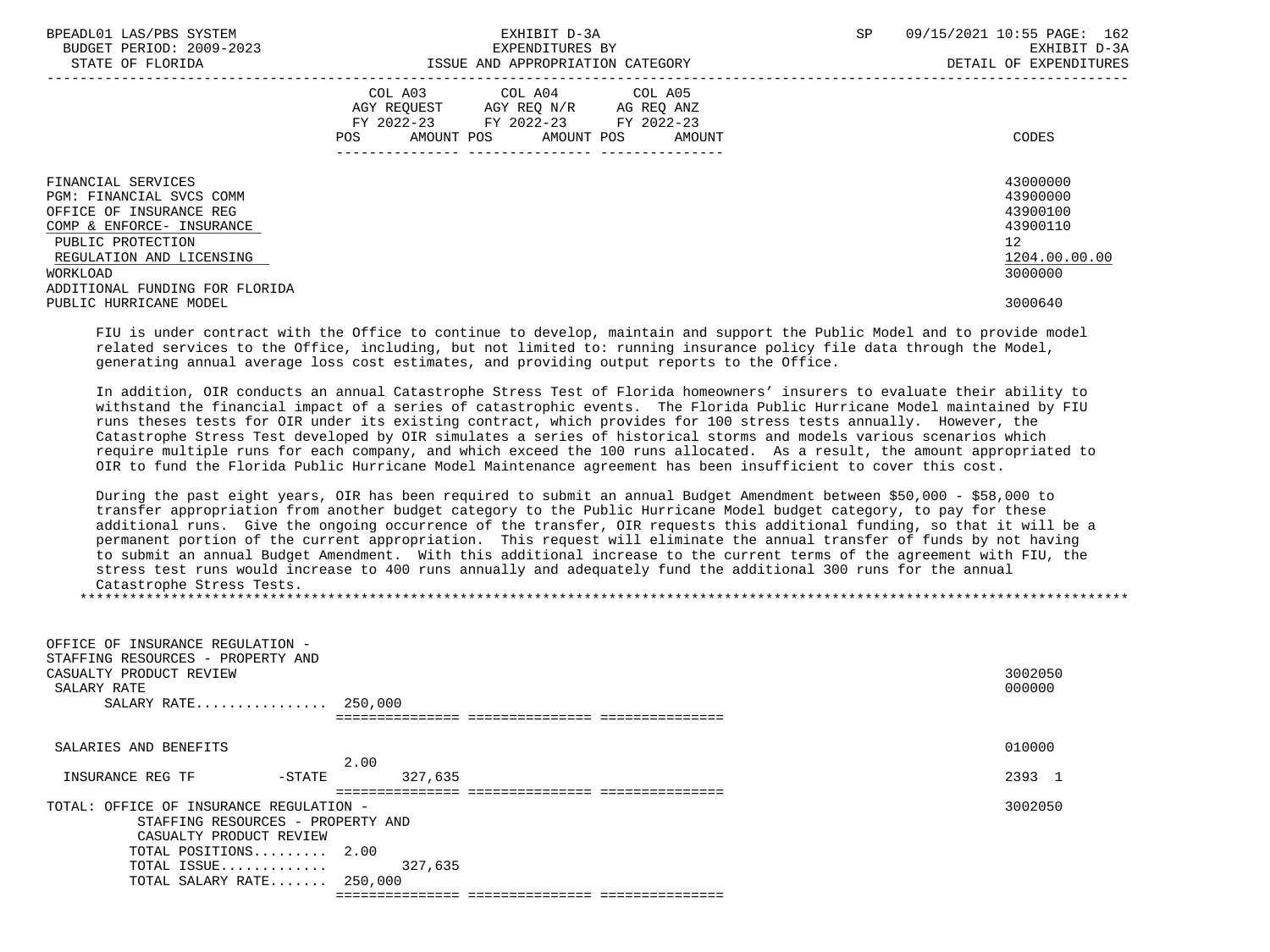| BPEADL01 LAS/PBS SYSTEM<br>BUDGET PERIOD: 2009-2023<br>STATE OF FLORIDA                                                                                                                                 | EXHIBIT D-3A<br>EXPENDITURES BY<br>ISSUE AND APPROPRIATION CATEGORY                                                                                   |        | SP | 09/15/2021 10:55 PAGE: 163<br>EXHIBIT D-3A<br>DETAIL OF EXPENDITURES           |
|---------------------------------------------------------------------------------------------------------------------------------------------------------------------------------------------------------|-------------------------------------------------------------------------------------------------------------------------------------------------------|--------|----|--------------------------------------------------------------------------------|
|                                                                                                                                                                                                         | COL A03 COL A04 COL A05<br>AGY REQUEST AGY REQ N/R AG REQ ANZ<br>FY 2022-23 FY 2022-23 FY 2022-23<br>AMOUNT POS AMOUNT POS<br>POS<br>________________ | AMOUNT |    | CODES                                                                          |
| FINANCIAL SERVICES<br>PGM: FINANCIAL SVCS COMM<br>OFFICE OF INSURANCE REG<br>COMP & ENFORCE- INSURANCE<br>PUBLIC PROTECTION<br>REGULATION AND LICENSING<br>WORKLOAD<br>OFFICE OF INSURANCE REGULATION - |                                                                                                                                                       |        |    | 43000000<br>43900000<br>43900100<br>43900110<br>12<br>1204.00.00.00<br>3000000 |
| STAFFING RESOURCES - PROPERTY AND<br>CASUALTY PRODUCT REVIEW                                                                                                                                            |                                                                                                                                                       |        |    | 3002050                                                                        |

 2022-2023 BUDGET YEAR NARRATIVE: IT COMPONENT? NO Budget Entity: Office of Insurance Regulation - Compliance and Enforcement

Issue Title: Staffing Resources - Property and Casualty Product Review

Reference to Long-Range Program Plan:

 Goal 2: Protect the public from illegal, unethical insurance products and services. Goal 3: Monitor the financial condition of licensed insurance companies and take action to address financial issues as early as reasonably possible to prevent unnecessary harm to consumers.

Issue Description:

 The Office of Insurance Regulation (Office) is responsible for monitoring the financial condition of all regulated entities through the use of internal financial analysis and on-site examinations. The Office is also responsible for the admissions process for new entities as well as those proposing to expand into additional lines of business. The Office has responsibility for enforcing the provisions of Chapters 20, 112, 120, 440, 624, 625, 626, 627, 628, 629, 630, 630, 631, 632, 634, 635, 636, and 641, 642, 648, 651 and 817, F.S., and applicable rules, as they relate to the review of policy contracts and associated rates.

 Filings are reviewed to determine compliance with applicable actuarial standards, statutory provisions, and administrative rules. Additionally, the Office conducts market investigations and analyzes market trends for the fair treatment of policyholders. Examinations and investigations are conducted as required to address consumer issues and marketplace trends.

 The Property and Casualty Product Review unit is responsible for protecting consumers by enforcing the provisions of Chapters 627 and 626, Florida Statutes, and applicable rules, as they relate to the review of contracts and associated rates. Their principle function is to review and act upon contracts and rate filings received from insurance companies and related entities. As each filing is received, it is reviewed in order to determine compliance with applicable actuarial standards, statutory provisions, and administrative rules. The Unit is responsible for the actuarial review of insurance company rates and underwriting rules for compliance with the Florida Insurance Code.

 From 2017 to 2021, the Property and Casualty Product Review Unit has seen an almost 130% increase in complex personal residential filings requiring an actuarial review. OIR estimates it will receive more than 320 complex filings in 2021 as opposed to the 141 received in 2017. In addition, personal automobile rate filings requiring complex actuarial review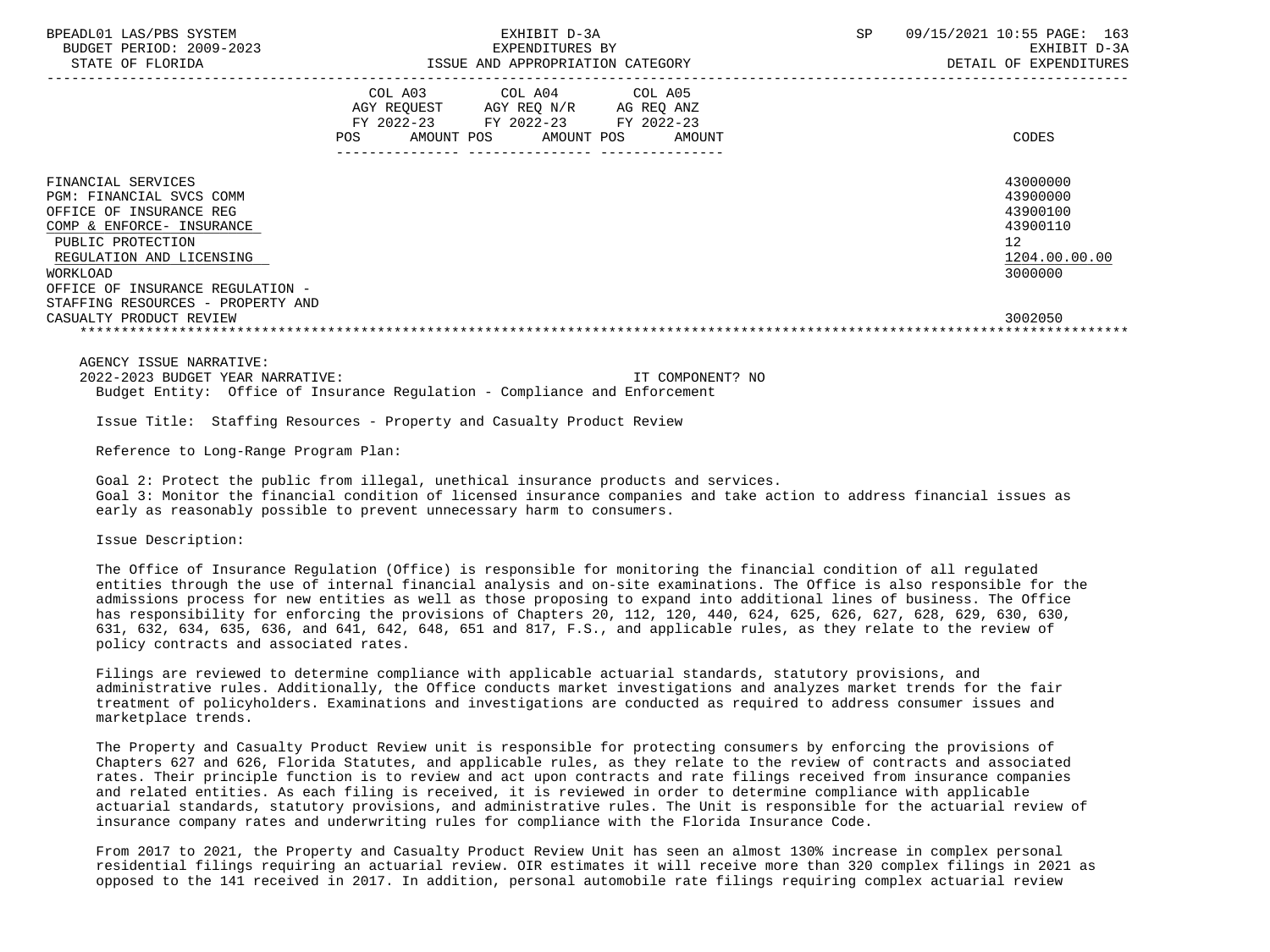| BPEADL01 LAS/PBS SYSTEM<br>BUDGET PERIOD: 2009-2023<br>STATE OF FLORIDA                                                                                                                                 |                                                                                                                                                                         | SP<br>09/15/2021 10:55 PAGE: 164<br>EXHIBIT D-3A<br>EXPENDITURES BY<br>ISSUE AND APPROPRIATION CATEGORY<br>DETAIL OF EXPENDITURES |  |                                                                                |
|---------------------------------------------------------------------------------------------------------------------------------------------------------------------------------------------------------|-------------------------------------------------------------------------------------------------------------------------------------------------------------------------|-----------------------------------------------------------------------------------------------------------------------------------|--|--------------------------------------------------------------------------------|
|                                                                                                                                                                                                         | COL A03 COL A04 COL A05<br>AGY REQUEST AGY REQ N/R AG REQ ANZ<br>FY 2022-23 FY 2022-23 FY 2022-23<br>POS FOR THE POST OF THE STREET<br>--------------- ---------------- | AMOUNT POS AMOUNT POS AMOUNT                                                                                                      |  | CODES                                                                          |
| FINANCIAL SERVICES<br>PGM: FINANCIAL SVCS COMM<br>OFFICE OF INSURANCE REG<br>COMP & ENFORCE- INSURANCE<br>PUBLIC PROTECTION<br>REGULATION AND LICENSING<br>WORKLOAD<br>OFFICE OF INSURANCE REGULATION - |                                                                                                                                                                         |                                                                                                                                   |  | 43000000<br>43900000<br>43900100<br>43900110<br>12<br>1204.00.00.00<br>3000000 |
| STAFFING RESOURCES - PROPERTY AND<br>CASUALTY PRODUCT REVIEW                                                                                                                                            |                                                                                                                                                                         |                                                                                                                                   |  | 3002050                                                                        |

have risen almost 25%. These numbers do not consider informational filings received by OIR.

 Given the current dynamics in the property insurance environment, the ability for OIR to thoroughly review filings ensures companies can quickly adapt to the changing market conditions and maintain critical consumer protections. To ensure filings are properly and thoroughly reviewed in a timely manner and maintain OIR's high quality insurance regulatory service, OIR is requesting two actuary positions in Property and Casualty Product Review. \*\*\*\*\*\*\*\*\*\*\*\*\*\*\*\*\*\*\*\*\*\*\*\*\*\*\*\*\*\*\*\*\*\*\*\*\*\*\*\*\*\*\*\*\*\*\*\*\*\*\*\*\*\*\*\*\*\*\*\*\*\*\*\*\*\*\*\*\*\*\*\*\*\*\*\*\*\*\*\*\*\*\*\*\*\*\*\*\*\*\*\*\*\*\*\*\*\*\*\*\*\*\*\*\*\*\*\*\*\*\*\*\*\*\*\*\*\*\*\*\*\*\*\*\*\*\*

| POSITION DETAIL OF SALARIES AND BENEFITS: |            |                  |           |          |          |             |                                 |
|-------------------------------------------|------------|------------------|-----------|----------|----------|-------------|---------------------------------|
|                                           | <b>FTE</b> | <b>BASE RATE</b> | ADDITIVES | BENEFITS | SUBTOTAL | LAPSE<br>ႜၟ | LAPSED SALARIES<br>AND BENEFITS |
| A03 - AGY REQUEST FY 2022-23              |            |                  |           |          |          |             |                                 |
| NEW POSITIONS<br>3554 ACTUARY             |            |                  |           |          |          |             |                                 |
| A0001 001                                 | 2.00       | 250,000          |           | 77,635   | 327,635  | 0.00        | 327,635                         |
| TOTALS FOR ISSUE BY FUND                  |            |                  |           |          |          |             |                                 |
| 2393 INSURANCE REG TF                     |            |                  |           |          |          |             | 327,635                         |
|                                           | 2.00       | 250,000          |           | 77,635   | 327,635  |             | 327,635                         |
|                                           |            |                  |           |          |          |             |                                 |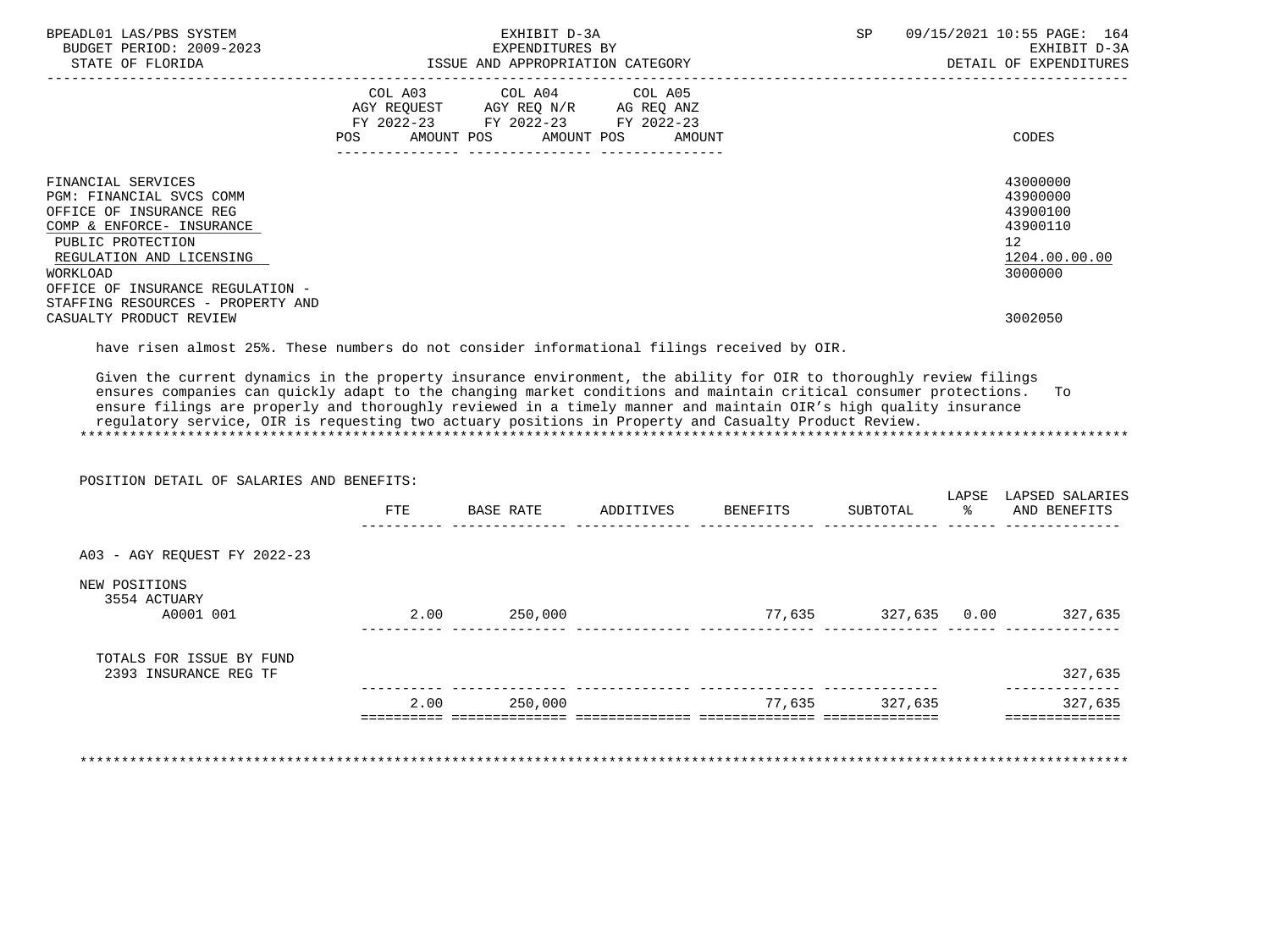| BPEADL01 LAS/PBS SYSTEM                                                                                                                                                                                                                                              | EXHIBIT D-3A<br>EXPENDITURES BI<br>BUDGET PERIOD: 2009-2023<br>STATE OF FLORIDA STATE OF STATE OF STATE OF STATE OF STATE OF STATE OF STATE OF STATE OF STATE OF STATE OF STA                                                                                                                                                                                                                                                          | 09/15/2021 10:55 PAGE: 165<br>SP<br>EXHIBIT D-3A<br>DETAIL OF EXPENDITURES                                       |
|----------------------------------------------------------------------------------------------------------------------------------------------------------------------------------------------------------------------------------------------------------------------|----------------------------------------------------------------------------------------------------------------------------------------------------------------------------------------------------------------------------------------------------------------------------------------------------------------------------------------------------------------------------------------------------------------------------------------|------------------------------------------------------------------------------------------------------------------|
|                                                                                                                                                                                                                                                                      | COL A03 COL A04 COL A05<br>AGY REQUEST AGY REQ N/R AG REQ ANZ<br>FY 2022-23 FY 2022-23 FY 2022-23<br>POS AMOUNT POS AMOUNT POS AMOUNT                                                                                                                                                                                                                                                                                                  | CODES                                                                                                            |
| FINANCIAL SERVICES<br>PGM: FINANCIAL SVCS COMM<br>OFFICE OF INSURANCE REG<br>COMP & ENFORCE- INSURANCE<br>PUBLIC PROTECTION<br>REGULATION AND LICENSING<br>WORKLOAD<br>ADDITIONAL RESOURCES FOR ANALYST<br>AND LEGAL POSITIONS<br>SALARY RATE<br>SALARY RATE 425,680 |                                                                                                                                                                                                                                                                                                                                                                                                                                        | 43000000<br>43900000<br>43900100<br>43900110<br>12 <sup>°</sup><br>1204.00.00.00<br>3000000<br>3004A40<br>000000 |
|                                                                                                                                                                                                                                                                      |                                                                                                                                                                                                                                                                                                                                                                                                                                        |                                                                                                                  |
| SALARIES AND BENEFITS                                                                                                                                                                                                                                                |                                                                                                                                                                                                                                                                                                                                                                                                                                        | 010000                                                                                                           |
| INSURANCE REG TF                                                                                                                                                                                                                                                     | $-$ STATE 504,304                                                                                                                                                                                                                                                                                                                                                                                                                      | 2393 1                                                                                                           |
| TOTAL: ADDITIONAL RESOURCES FOR ANALYST<br>AND LEGAL POSITIONS<br>TOTAL ISSUE $504,304$<br>TOTAL SALARY RATE 425,680                                                                                                                                                 |                                                                                                                                                                                                                                                                                                                                                                                                                                        | 3004A40                                                                                                          |
| AGENCY ISSUE NARRATIVE:<br>2022-2023 BUDGET YEAR NARRATIVE:                                                                                                                                                                                                          | IT COMPONENT? NO<br>Budget Entity: Office of Insurance Regulation - Compliance and Enforcement                                                                                                                                                                                                                                                                                                                                         |                                                                                                                  |
|                                                                                                                                                                                                                                                                      | Issue Title: Additional Resources for Analyst and Attorney Positions                                                                                                                                                                                                                                                                                                                                                                   |                                                                                                                  |
| Reference to Long-Range Program Plan:                                                                                                                                                                                                                                |                                                                                                                                                                                                                                                                                                                                                                                                                                        |                                                                                                                  |
|                                                                                                                                                                                                                                                                      | Goal 2: Protect the public from illegal, unethical insurance products and services.<br>Goal 3: Monitor the financial condition of licensed insurance companies and take action to address financial issues as<br>early as reasonably possible to prevent unnecessary harm to consumers.                                                                                                                                                |                                                                                                                  |
|                                                                                                                                                                                                                                                                      | Issue Description: The Office of Insurance Requlation (OIR) has 279 authorized positions. The majority of OIR employees<br>hold advanced degrees in accounting, finance, economics, or risk management who work collaboratively with the agency's<br>team of actuaries and lawyers. OIR requires a highly technical staff in order to process rate and form filings,<br>financial statement reviews, and data collection and analysis. |                                                                                                                  |

 The Office's Legal Office provides legal counsel to the Insurance Commissioner and provides regulatory and legal support to the various divisions of the Office. Lawyers for the Office also handle complex regulatory transactions and administrative matters. The attorneys and legal staff handle litigation in state and federal courts, informal administrative hearings, and hearings at the Division of Administrative Hearings (DOAH). The Legal Office also reviews applications for new companies, works with the examiners on regulatory issues, and handles the issuance of rules, orders, and other legal documents.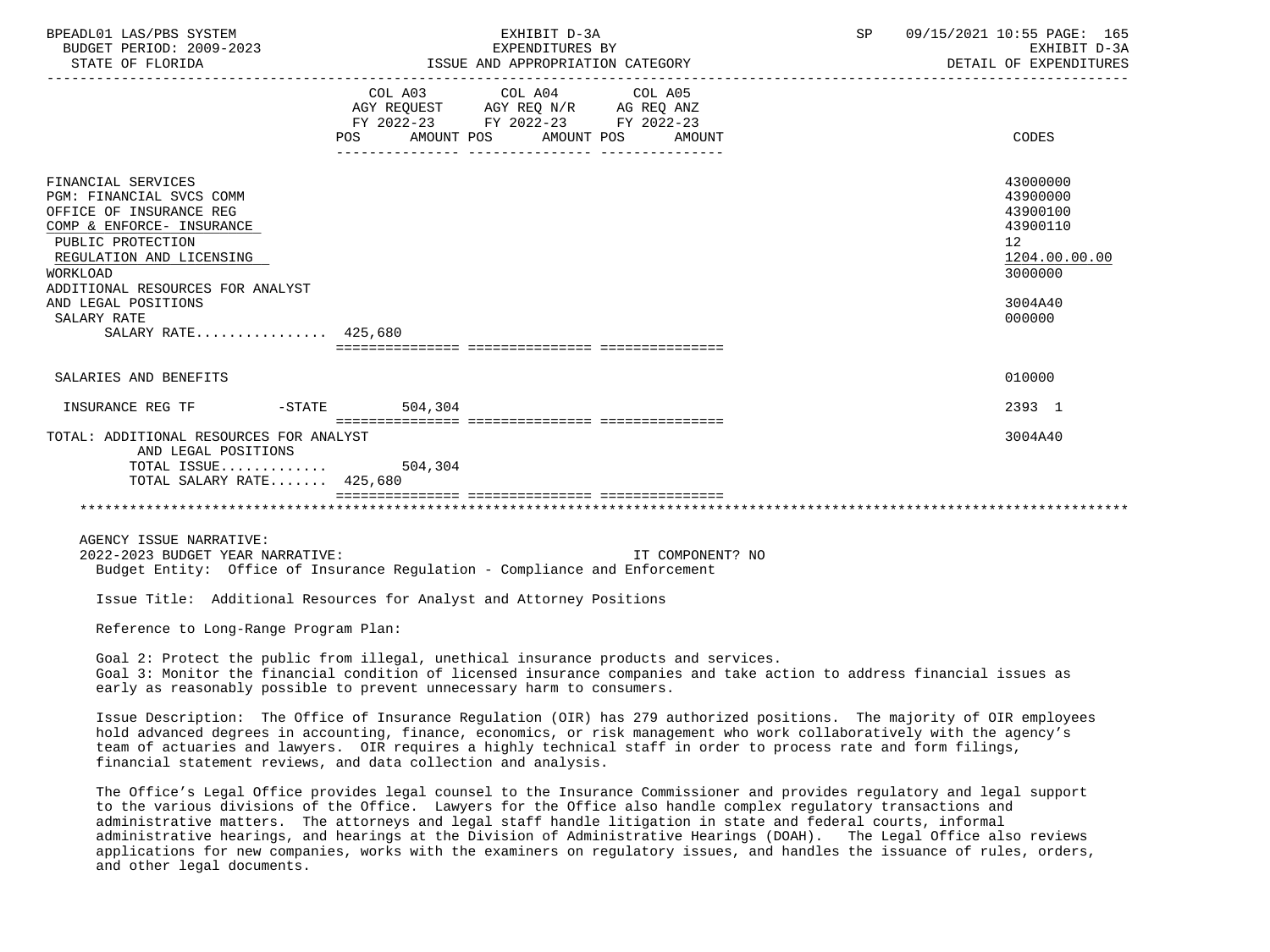| BPEADL01 LAS/PBS SYSTEM<br>BUDGET PERIOD: 2009-2023<br>STATE OF FLORIDA   | EXHIBIT D-3A<br>EXPENDITURES BY<br>ISSUE AND APPROPRIATION CATEGORY                                                                            | 09/15/2021 10:55 PAGE: 166<br>SP<br>EXHIBIT D-3A<br>DETAIL OF EXPENDITURES |
|---------------------------------------------------------------------------|------------------------------------------------------------------------------------------------------------------------------------------------|----------------------------------------------------------------------------|
|                                                                           | COL A03<br>COL A04 COL A05<br>AGY REQUEST AGY REQ N/R AG REQ ANZ<br>FY 2022-23 FY 2022-23 FY 2022-23<br>POS<br>AMOUNT POS AMOUNT POS<br>AMOUNT | CODES                                                                      |
| FINANCIAL SERVICES<br>PGM: FINANCIAL SVCS COMM<br>OFFICE OF INSURANCE REG |                                                                                                                                                | 43000000<br>43900000<br>43900100                                           |
| COMP & ENFORCE- INSURANCE                                                 |                                                                                                                                                | 43900110                                                                   |
| PUBLIC PROTECTION                                                         |                                                                                                                                                | 12                                                                         |
| REGULATION AND LICENSING                                                  |                                                                                                                                                | 1204.00.00.00                                                              |
| WORKLOAD                                                                  |                                                                                                                                                | 3000000                                                                    |
| ADDITIONAL RESOURCES FOR ANALYST                                          |                                                                                                                                                |                                                                            |
| AND LEGAL POSITIONS                                                       |                                                                                                                                                | 3004A40                                                                    |

 OIR currently has a sufficient number of positions to perform regulatory oversight of the insurance market absent any major event or legislative change. The primary challenge facing the agency is a high turnover rate in several core areas. In order to continue to perform OIR's required regulatory roles, this turnover issue must be addressed, particularly in positions near the agency's median salary level. OIR has determined that if it can increase retention of key, front-line personnel by just one year, this can significantly enhance the agency's cost-effectiveness in the long term. Staff members with whom OIR has worked on career pathing initiatives have demonstrated an increased ability to leverage their experience to further improve operational processes. This compounds efficiency gains and creates a continuously stronger foundation for future savings and growth.

 The business of insurance continues to grow in complexity, requiring a far more intrinsic and risk focused review of the underwriting, rate making, examination, and financial analysis of insurers and other regulated entities, with Florida being one of the most complex markets in the world.

 OIR continues to strategically review its positions and structure to ensure that it can recruit and retain top talent to fulfill its mission. For example, OIR is moving six additional positions into the Property and Casualty Financial Oversight Business Unit to address the growing complexities in the property market and address employee workload. In addition, OIR has begun a re-organization project in the Legal Services Business Unit to streamline the organizational structure, address employee workload concerns and optimize rate.

 Many OIR positions require specific qualifications based on position requirements, NAIC accreditation standards, or the complexity of the work itself. For many of these positions, there is no substitution for experience, making the retention of employees a critical issue. Historically, OIR has experienced difficulties recruiting and retaining qualified and talented individuals, and after OIR employees receive their training and certifications, they become of high interest to the private sector.

 OIR has already experienced numerous employee separations since June 1, 2021. To fill positions, OIR is proactively recruiting and continues to participate in relevant college career fairs and posts open positions on social media to secure qualified candidates. Additionally, as part of its retention efforts, OIR has worked to create clear lines of career growth in several key areas to provide ongoing professional development opportunities.

 OIR is requesting additional rate and budget for 147 Analyst positions and 13 Senior Attorney positions to enhance its ability to recruit and retain highly skilled and talented individuals and remain competitive. OIR is confident it will have a dramatic impact on the agency's ability to retain valuable employees. If this request is not funded, OIR will continue to experience a high turnover rate with these key positions. \*\*\*\*\*\*\*\*\*\*\*\*\*\*\*\*\*\*\*\*\*\*\*\*\*\*\*\*\*\*\*\*\*\*\*\*\*\*\*\*\*\*\*\*\*\*\*\*\*\*\*\*\*\*\*\*\*\*\*\*\*\*\*\*\*\*\*\*\*\*\*\*\*\*\*\*\*\*\*\*\*\*\*\*\*\*\*\*\*\*\*\*\*\*\*\*\*\*\*\*\*\*\*\*\*\*\*\*\*\*\*\*\*\*\*\*\*\*\*\*\*\*\*\*\*\*\*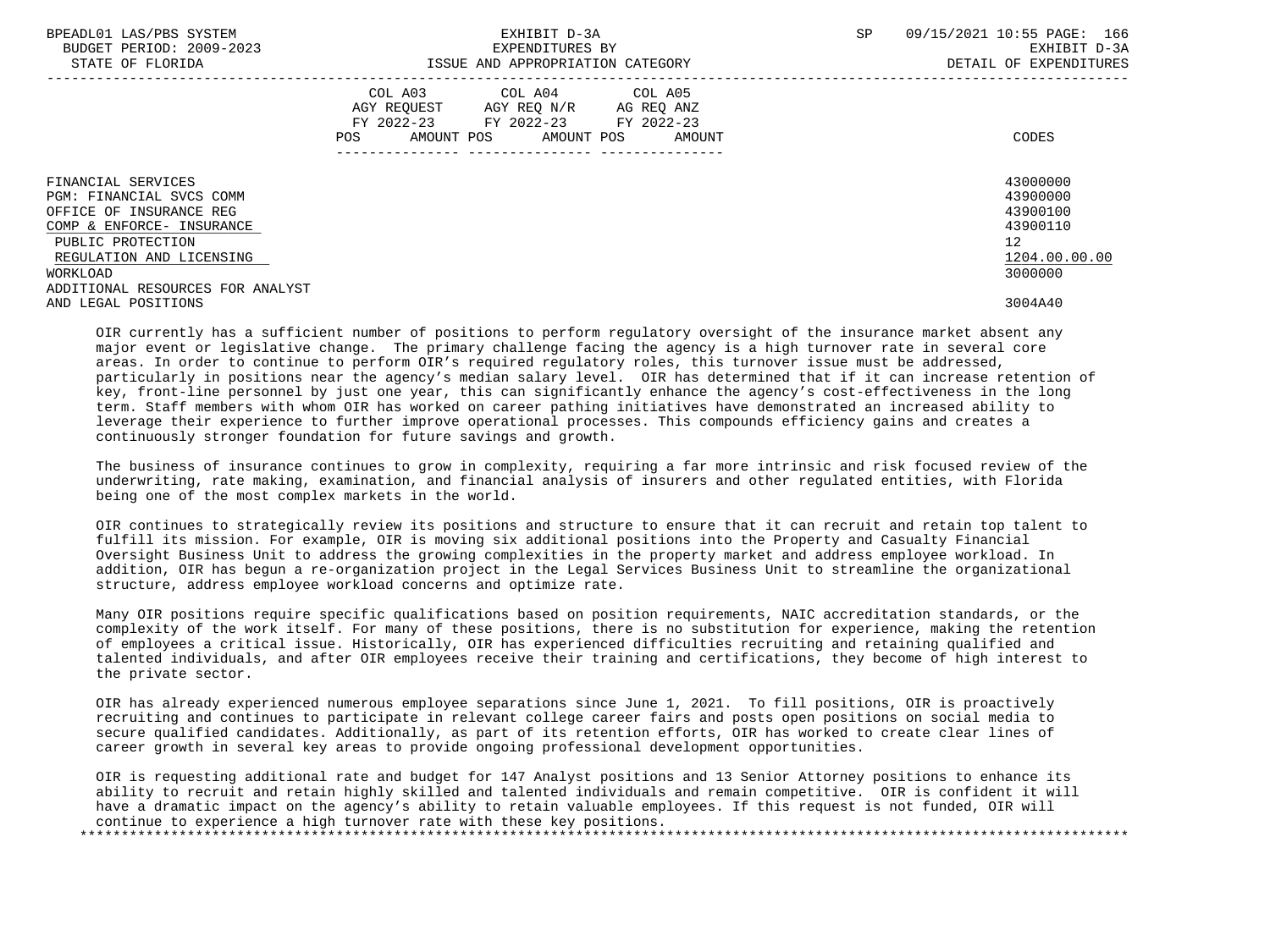| BPEADL01 LAS/PBS SYSTEM<br>BUDGET PERIOD: 2009-2023<br>STATE OF FLORIDA                                                                                                                                                        |                              | EXHIBIT D-3A<br>EXPENDITURES BY<br>ISSUE AND APPROPRIATION CATEGORY                             |                   |                 | SP       |   | 09/15/2021 10:55 PAGE: 167<br>EXHIBIT D-3A<br>DETAIL OF EXPENDITURES                      |
|--------------------------------------------------------------------------------------------------------------------------------------------------------------------------------------------------------------------------------|------------------------------|-------------------------------------------------------------------------------------------------|-------------------|-----------------|----------|---|-------------------------------------------------------------------------------------------|
|                                                                                                                                                                                                                                | COL A03<br>POS<br>AMOUNT POS | COL A04<br>AGY REQUEST AGY REQ N/R AG REQ ANZ<br>FY 2022-23 FY 2022-23 FY 2022-23<br>AMOUNT POS | COL A05<br>AMOUNT |                 |          |   | CODES                                                                                     |
| FINANCIAL SERVICES<br>PGM: FINANCIAL SVCS COMM<br>OFFICE OF INSURANCE REG<br>COMP & ENFORCE- INSURANCE<br>PUBLIC PROTECTION<br>REGULATION AND LICENSING<br>WORKLOAD<br>ADDITIONAL RESOURCES FOR ANALYST<br>AND LEGAL POSITIONS |                              |                                                                                                 |                   |                 |          |   | 43000000<br>43900000<br>43900100<br>43900110<br>12<br>1204.00.00.00<br>3000000<br>3004A40 |
| POSITION DETAIL OF SALARIES AND BENEFITS:                                                                                                                                                                                      | FTE                          | BASE RATE                                                                                       | ADDITIVES         | <b>BENEFITS</b> | SUBTOTAL | ႜ | LAPSE LAPSED SALARIES<br>AND BENEFITS                                                     |
| A03 - AGY REOUEST FY 2022-23                                                                                                                                                                                                   |                              |                                                                                                 |                   |                 |          |   |                                                                                           |
| NEW POSITIONS<br>RA01 RATE & SALARY ADJ - BENEFITS NO FTE<br>C0001 001                                                                                                                                                         | 0.00                         | 425,680                                                                                         |                   |                 |          |   | 78,624 504,304 0.00 504,304                                                               |
| TOTALS FOR ISSUE BY FUND<br>2393 INSURANCE REG TF                                                                                                                                                                              |                              |                                                                                                 |                   |                 |          |   | 504,304                                                                                   |
|                                                                                                                                                                                                                                | 0.00                         | 425,680                                                                                         |                   | 78.624          | 504,304  |   | 504,304<br>==============                                                                 |
| TOTAL: REGULATION AND LICENSING<br>BY FUND TYPE<br>SALARY RATE 14,408,434                                                                                                                                                      | 246.00                       |                                                                                                 |                   |                 |          |   | 1204.00.00.00<br>2000                                                                     |
|                                                                                                                                                                                                                                |                              |                                                                                                 |                   |                 |          |   |                                                                                           |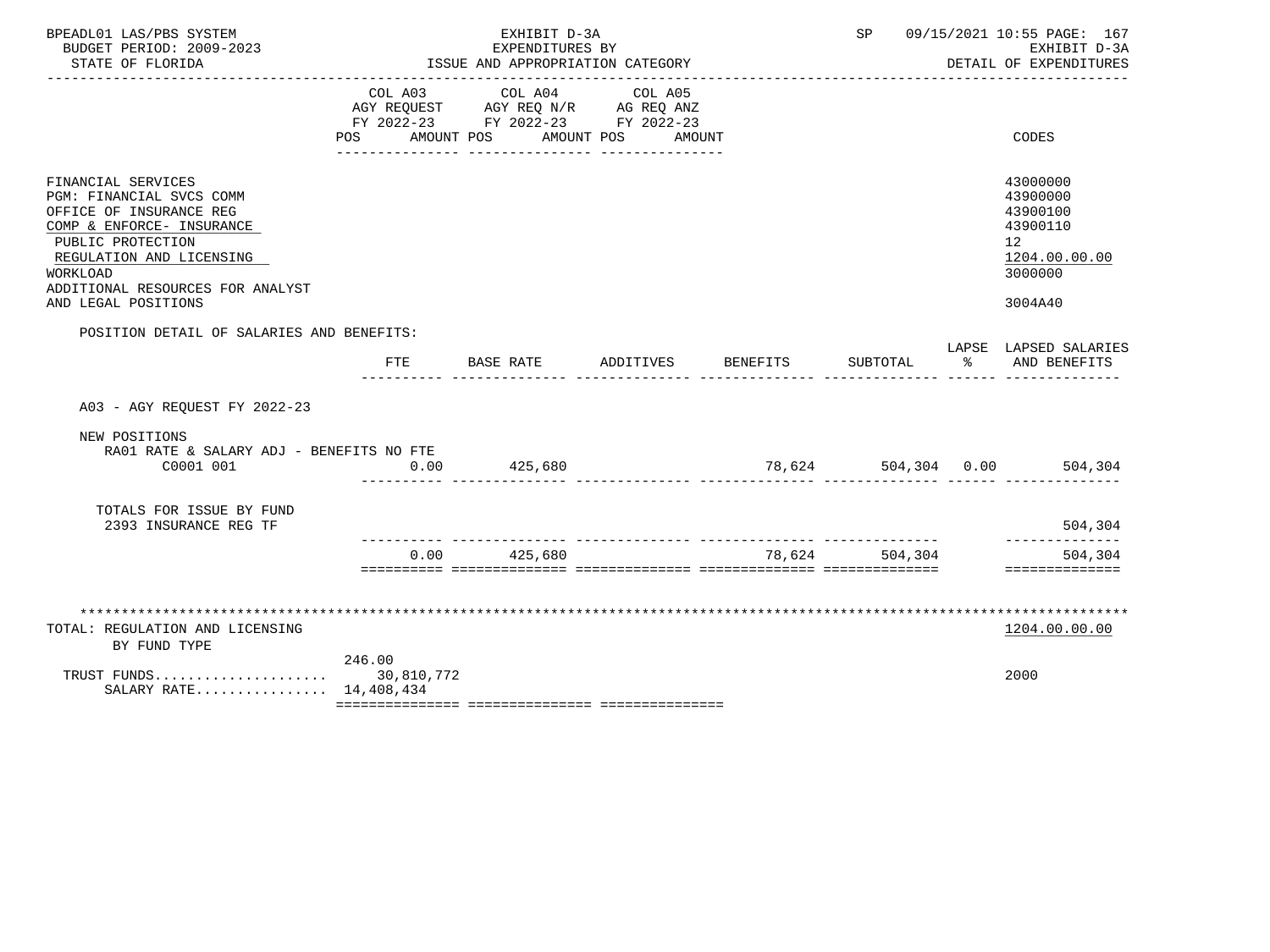| BPEADL01 LAS/PBS SYSTEM<br>BUDGET PERIOD: 2009-2023<br>STATE OF FLORIDA                                                                                                                                                                                           |           |                          | EXHIBIT D-3A<br>EXPENDITURES BY<br>ISSUE AND APPROPRIATION CATEGORY                                             | SP<br>------------------------------------- | 09/15/2021 10:55 PAGE: 168<br>EXHIBIT D-3A<br>DETAIL OF EXPENDITURES                                |  |
|-------------------------------------------------------------------------------------------------------------------------------------------------------------------------------------------------------------------------------------------------------------------|-----------|--------------------------|-----------------------------------------------------------------------------------------------------------------|---------------------------------------------|-----------------------------------------------------------------------------------------------------|--|
|                                                                                                                                                                                                                                                                   |           | <b>POS</b><br>AMOUNT POS | COL A03 COL A04 COL A05<br>AGY REQUEST AGY REQ N/R AG REQ ANZ<br>FY 2022-23 FY 2022-23 FY 2022-23<br>AMOUNT POS | AMOUNT                                      | CODES                                                                                               |  |
| FINANCIAL SERVICES<br>PGM: FINANCIAL SVCS COMM<br>OFFICE OF INSURANCE REG<br>EXEC DIR & SUPORT SERVICES<br>PUBLIC PROTECTION<br>REGULATION AND LICENSING<br>ESTIMATED EXPENDITURES<br>ESTIMATED EXPENDITURES - OPERATIONS<br>SALARY RATE<br>SALARY RATE 2,160,768 |           |                          |                                                                                                                 |                                             | 43000000<br>43900000<br>43900100<br>43900120<br>12<br>1204.00.00.00<br>1000000<br>1001000<br>000000 |  |
| SALARIES AND BENEFITS                                                                                                                                                                                                                                             |           | 35.00                    |                                                                                                                 |                                             | 010000                                                                                              |  |
| INSURANCE REG TF                                                                                                                                                                                                                                                  | $ STATE$  | 3,049,502                |                                                                                                                 |                                             | 2393 1                                                                                              |  |
| <b>EXPENSES</b>                                                                                                                                                                                                                                                   |           |                          |                                                                                                                 |                                             | 040000                                                                                              |  |
| INSURANCE REG TF                                                                                                                                                                                                                                                  |           | $-STATE$ 118,543         |                                                                                                                 |                                             | 2393 1                                                                                              |  |
| SPECIAL CATEGORIES<br>CONTRACTED SERVICES                                                                                                                                                                                                                         |           |                          |                                                                                                                 |                                             | 100000<br>100777                                                                                    |  |
| INSURANCE REG TF                                                                                                                                                                                                                                                  |           | -STATE 92,710            |                                                                                                                 |                                             | 2393 1                                                                                              |  |
| LEASE/PURCHASE/EQUIPMENT                                                                                                                                                                                                                                          |           |                          |                                                                                                                 |                                             | 105281                                                                                              |  |
| INSURANCE REG TF FOR STATE                                                                                                                                                                                                                                        |           | 8,414                    |                                                                                                                 |                                             | 2393 1                                                                                              |  |
| TR/DMS/HR SVCS/STW CONTRCT                                                                                                                                                                                                                                        |           |                          |                                                                                                                 |                                             | 107040                                                                                              |  |
| INSURANCE REG TF                                                                                                                                                                                                                                                  | $-$ STATE | 10,764                   |                                                                                                                 |                                             | 2393 1                                                                                              |  |
| TOTAL: ESTIMATED EXPENDITURES - OPERATIONS<br>TOTAL POSITIONS 35.00<br>TOTAL ISSUE<br>TOTAL SALARY RATE 2,160,768                                                                                                                                                 |           | 3,279,933                |                                                                                                                 |                                             | 1001000                                                                                             |  |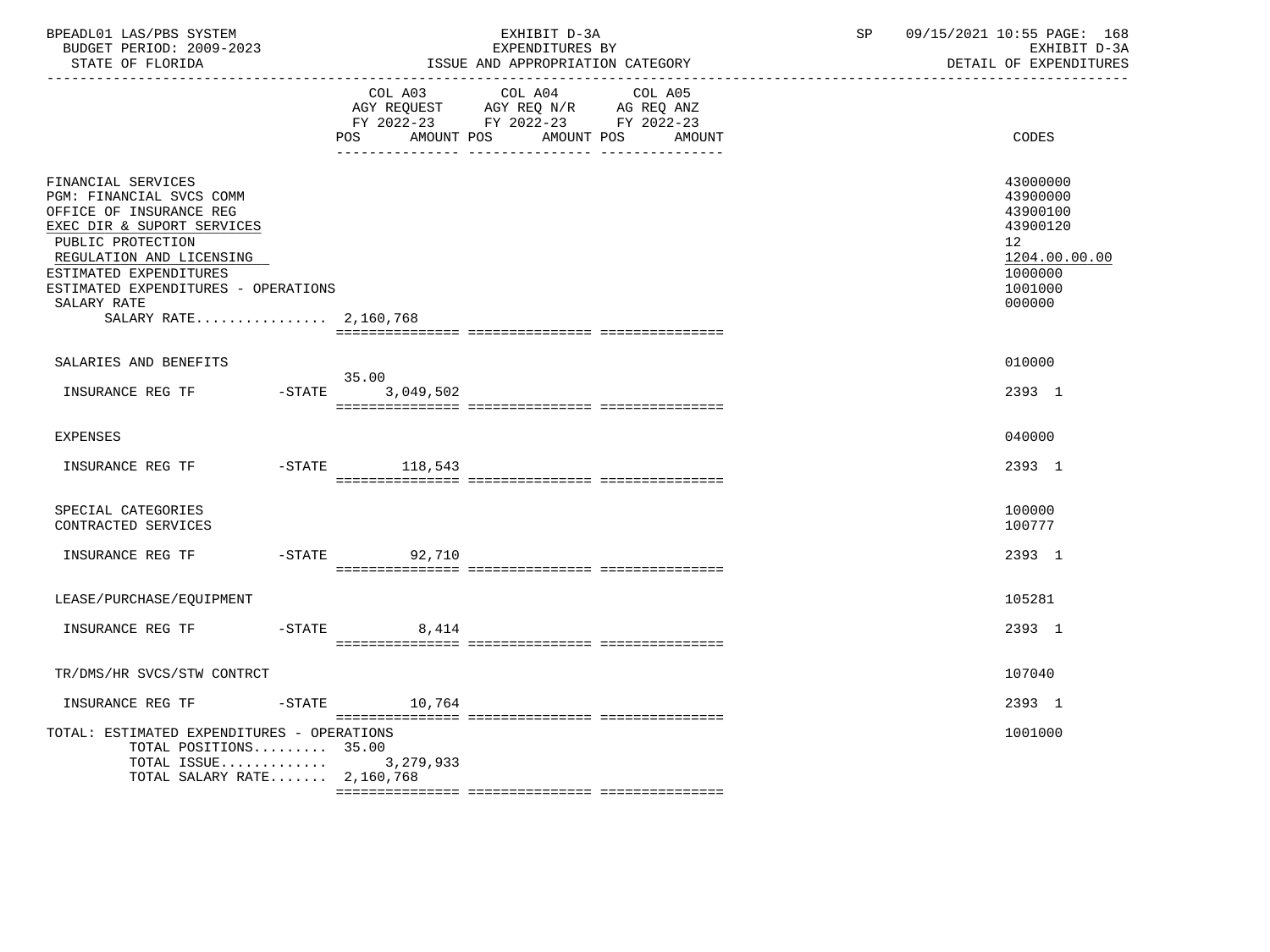| BPEADL01 LAS/PBS SYSTEM<br>BUDGET PERIOD: 2009-2023<br>STATE OF FLORIDA                                                                                                                                                                                                                 | EXHIBIT D-3A<br>EXPENDITURES BY<br>ISSUE AND APPROPRIATION CATEGORY                                         | 09/15/2021 10:55 PAGE: 169<br>SP and the set of the set of the set of the set of the set of the set of the set of the set of the set of the set of the set of the set of the set of the set of the set of the set of the set of the set of the set of the se<br>EXHIBIT D-3A<br>DETAIL OF EXPENDITURES |
|-----------------------------------------------------------------------------------------------------------------------------------------------------------------------------------------------------------------------------------------------------------------------------------------|-------------------------------------------------------------------------------------------------------------|--------------------------------------------------------------------------------------------------------------------------------------------------------------------------------------------------------------------------------------------------------------------------------------------------------|
|                                                                                                                                                                                                                                                                                         | COL A03<br>COL A04<br>COL A05<br>FY 2022-23 FY 2022-23 FY 2022-23<br>POS<br>AMOUNT POS<br>AMOUNT POS AMOUNT | CODES                                                                                                                                                                                                                                                                                                  |
| FINANCIAL SERVICES<br>PGM: FINANCIAL SVCS COMM<br>OFFICE OF INSURANCE REG<br>EXEC DIR & SUPORT SERVICES<br>PUBLIC PROTECTION<br>REGULATION AND LICENSING<br>ESTIMATED EXPENDITURES<br>SALARY INCREASES FOR FY 2021-22 -<br>STATE EMPLOYEE MINIMUM WAGE<br>INCREASE - EFFECTIVE 7/1/2021 |                                                                                                             | 43000000<br>43900000<br>43900100<br>43900120<br>12 <sub>2</sub><br>1204.00.00.00<br>1000000<br>1001030                                                                                                                                                                                                 |
| SALARY RATE<br>SALARY RATE $10,671$                                                                                                                                                                                                                                                     |                                                                                                             | 000000                                                                                                                                                                                                                                                                                                 |
| SALARIES AND BENEFITS                                                                                                                                                                                                                                                                   |                                                                                                             | 010000                                                                                                                                                                                                                                                                                                 |
| INSURANCE REG TF                                                                                                                                                                                                                                                                        | $-$ STATE $12,645$                                                                                          | 2393 1                                                                                                                                                                                                                                                                                                 |
| TOTAL: SALARY INCREASES FOR FY 2021-22 -<br>STATE EMPLOYEE MINIMUM WAGE<br>INCREASE - EFFECTIVE 7/1/2021<br>TOTAL ISSUE $12,645$<br>TOTAL SALARY RATE 10,671                                                                                                                            |                                                                                                             | 1001030                                                                                                                                                                                                                                                                                                |
| FLORIDA RETIREMENT SYSTEM<br>ADJUSTMENT - FY 2021-22 - NORMAL<br>COST AND UNFUNDED ACTUARIAL<br>LIABILITY<br>SALARIES AND BENEFITS                                                                                                                                                      |                                                                                                             | 1001070<br>010000                                                                                                                                                                                                                                                                                      |
| INSURANCE REG TF                                                                                                                                                                                                                                                                        | $-STATE$ 21,997                                                                                             | 2393 1                                                                                                                                                                                                                                                                                                 |
| REALLOCATION OF HUMAN RESOURCES<br>OUTSOURCING<br>SPECIAL CATEGORIES<br>TR/DMS/HR SVCS/STW CONTRCT                                                                                                                                                                                      |                                                                                                             | 1005900<br>100000<br>107040                                                                                                                                                                                                                                                                            |
| $-$ STATE<br>INSURANCE REG TF                                                                                                                                                                                                                                                           | $900 -$                                                                                                     | 2393 1                                                                                                                                                                                                                                                                                                 |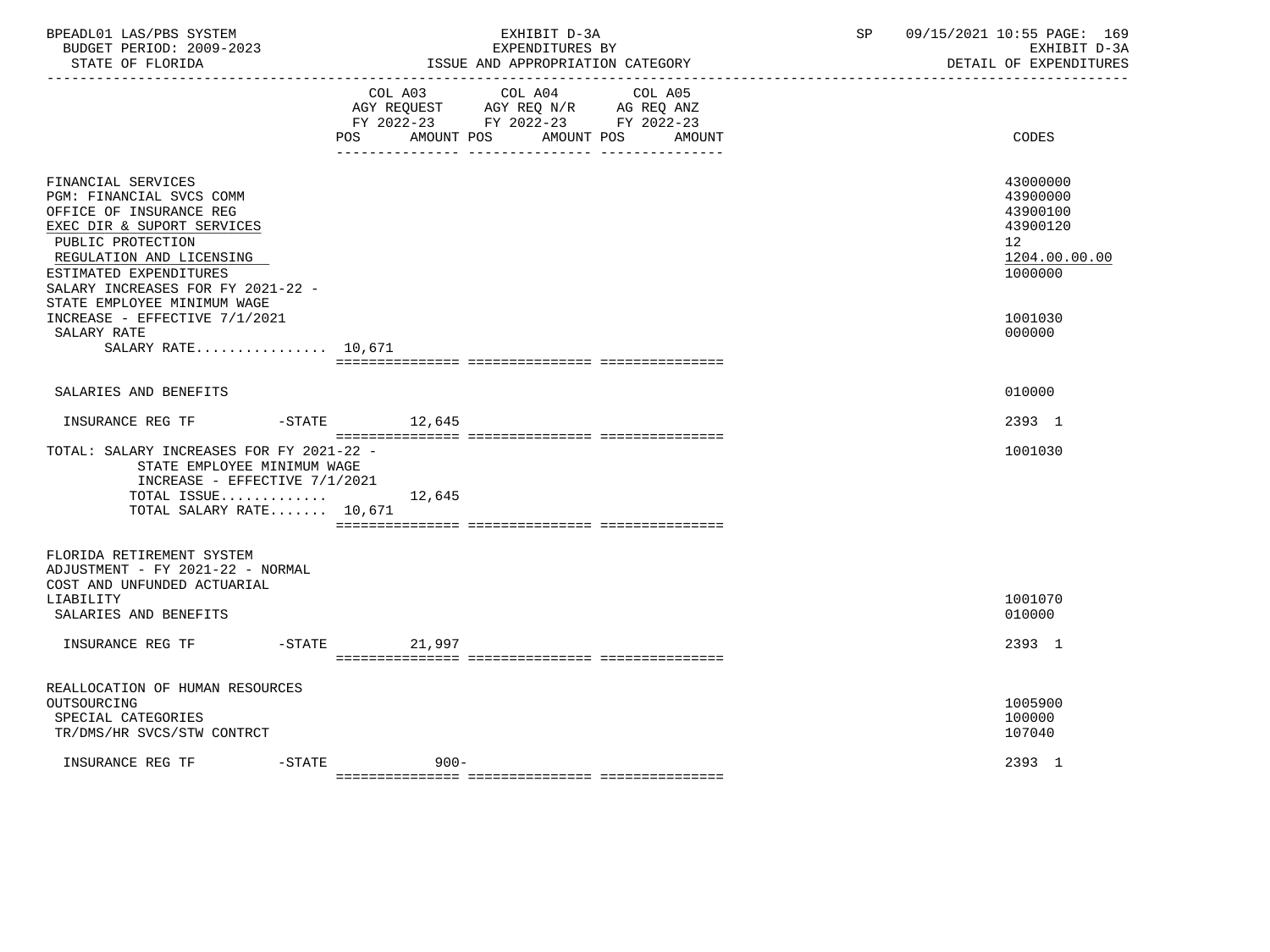| BPEADL01 LAS/PBS SYSTEM<br>BUDGET PERIOD: 2009-2023<br>STATE OF FLORIDA                                                                                                                                                                                               |      | EXHIBIT D-3A<br>EXPENDITURES BY<br>ISSUE AND APPROPRIATION CATEGORY                                                                   |                     |                              |          | SP 09/15/2021 10:55 PAGE: 170<br>EXHIBIT D-3A<br>DETAIL OF EXPENDITURES                             |
|-----------------------------------------------------------------------------------------------------------------------------------------------------------------------------------------------------------------------------------------------------------------------|------|---------------------------------------------------------------------------------------------------------------------------------------|---------------------|------------------------------|----------|-----------------------------------------------------------------------------------------------------|
|                                                                                                                                                                                                                                                                       |      | COL A03 COL A04 COL A05<br>AGY REQUEST AGY REQ N/R AG REQ ANZ<br>FY 2022-23 FY 2022-23 FY 2022-23<br>POS AMOUNT POS AMOUNT POS AMOUNT |                     |                              |          | CODES                                                                                               |
| FINANCIAL SERVICES<br>PGM: FINANCIAL SVCS COMM<br>OFFICE OF INSURANCE REG<br>EXEC DIR & SUPORT SERVICES<br>PUBLIC PROTECTION<br>REGULATION AND LICENSING<br>WORKLOAD<br>ADDITIONAL RESOURCES FOR ANALYST<br>AND LEGAL POSITIONS<br>SALARY RATE<br>SALARY RATE 109,229 |      |                                                                                                                                       |                     |                              |          | 43000000<br>43900000<br>43900100<br>43900120<br>12<br>1204.00.00.00<br>3000000<br>3004A40<br>000000 |
|                                                                                                                                                                                                                                                                       |      |                                                                                                                                       |                     |                              |          |                                                                                                     |
| SALARIES AND BENEFITS                                                                                                                                                                                                                                                 |      |                                                                                                                                       |                     |                              |          | 010000                                                                                              |
| INSURANCE REG TF    -STATE    129,404                                                                                                                                                                                                                                 |      |                                                                                                                                       |                     |                              |          | 2393 1                                                                                              |
| TOTAL: ADDITIONAL RESOURCES FOR ANALYST<br>AND LEGAL POSITIONS<br>TOTAL ISSUE $129,404$<br>TOTAL SALARY RATE 109,229                                                                                                                                                  |      |                                                                                                                                       |                     |                              |          | 3004A40                                                                                             |
| POSITION DETAIL OF SALARIES AND BENEFITS:                                                                                                                                                                                                                             |      |                                                                                                                                       |                     |                              |          |                                                                                                     |
|                                                                                                                                                                                                                                                                       | FTE  |                                                                                                                                       |                     | BASE RATE ADDITIVES BENEFITS | SUBTOTAL | LAPSE LAPSED SALARIES<br>% AND BENEFITS                                                             |
| A03 - AGY REQUEST FY 2022-23                                                                                                                                                                                                                                          |      |                                                                                                                                       |                     |                              |          |                                                                                                     |
| NEW POSITIONS<br>RA01 RATE & SALARY ADJ - BENEFITS NO FTE<br>L0001 001                                                                                                                                                                                                | 0.00 | 109,229                                                                                                                               |                     |                              |          | 20,175 129,404 0.00 129,404                                                                         |
| TOTALS FOR ISSUE BY FUND<br>2393 INSURANCE REG TF                                                                                                                                                                                                                     |      |                                                                                                                                       |                     |                              |          | 129,404                                                                                             |
|                                                                                                                                                                                                                                                                       | 0.00 | 109,229                                                                                                                               | ----------- ------- | 20,175                       | 129,404  | 129,404<br>==============                                                                           |
|                                                                                                                                                                                                                                                                       |      |                                                                                                                                       |                     |                              |          |                                                                                                     |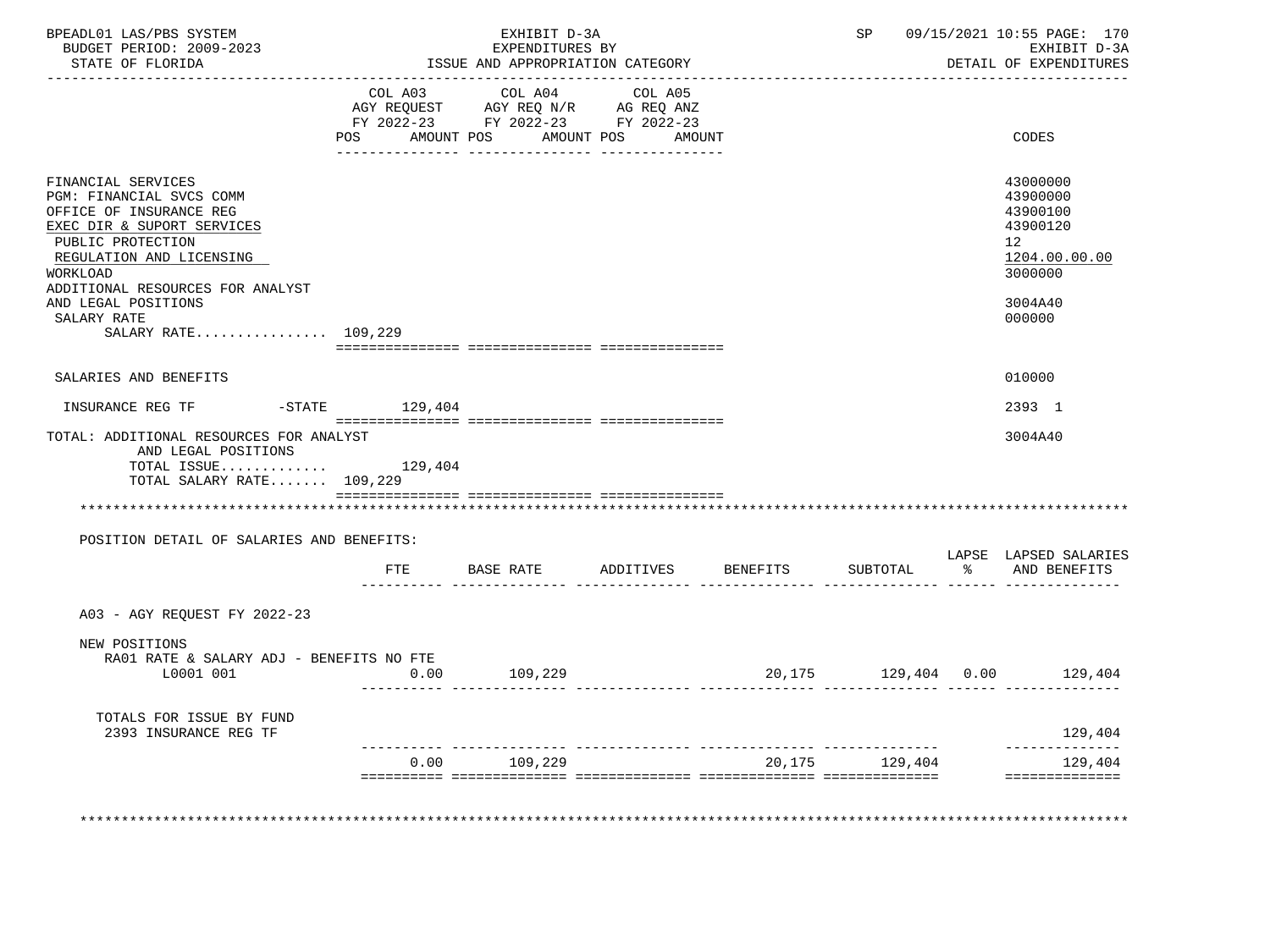| BPEADL01 LAS/PBS SYSTEM<br>BUDGET PERIOD: 2009-2023<br>STATE OF FLORIDA                                                                                  | EXHIBIT D-3A<br>EXPENDITURES BY<br>ISSUE AND APPROPRIATION CATEGORY                                                                   | SP | 09/15/2021 10:55 PAGE: 171<br>EXHIBIT D-3A<br>DETAIL OF EXPENDITURES |
|----------------------------------------------------------------------------------------------------------------------------------------------------------|---------------------------------------------------------------------------------------------------------------------------------------|----|----------------------------------------------------------------------|
|                                                                                                                                                          | COL A03 COL A04 COL A05<br>AGY REQUEST AGY REQ N/R AG REQ ANZ<br>FY 2022-23 FY 2022-23 FY 2022-23<br>POS AMOUNT POS AMOUNT POS AMOUNT |    | CODES                                                                |
| FINANCIAL SERVICES<br>PGM: FINANCIAL SVCS COMM<br>OFFICE OF INSURANCE REG<br>EXEC DIR & SUPORT SERVICES<br>PUBLIC PROTECTION<br>REGULATION AND LICENSING |                                                                                                                                       |    | 43000000<br>43900000<br>43900100<br>43900120<br>12<br>1204.00.00.00  |
| TOTAL: REGULATION AND LICENSING<br>BY FUND TYPE                                                                                                          |                                                                                                                                       |    | 1204.00.00.00                                                        |
| SALARY RATE 2,280,668                                                                                                                                    | 35.00                                                                                                                                 |    | 2000                                                                 |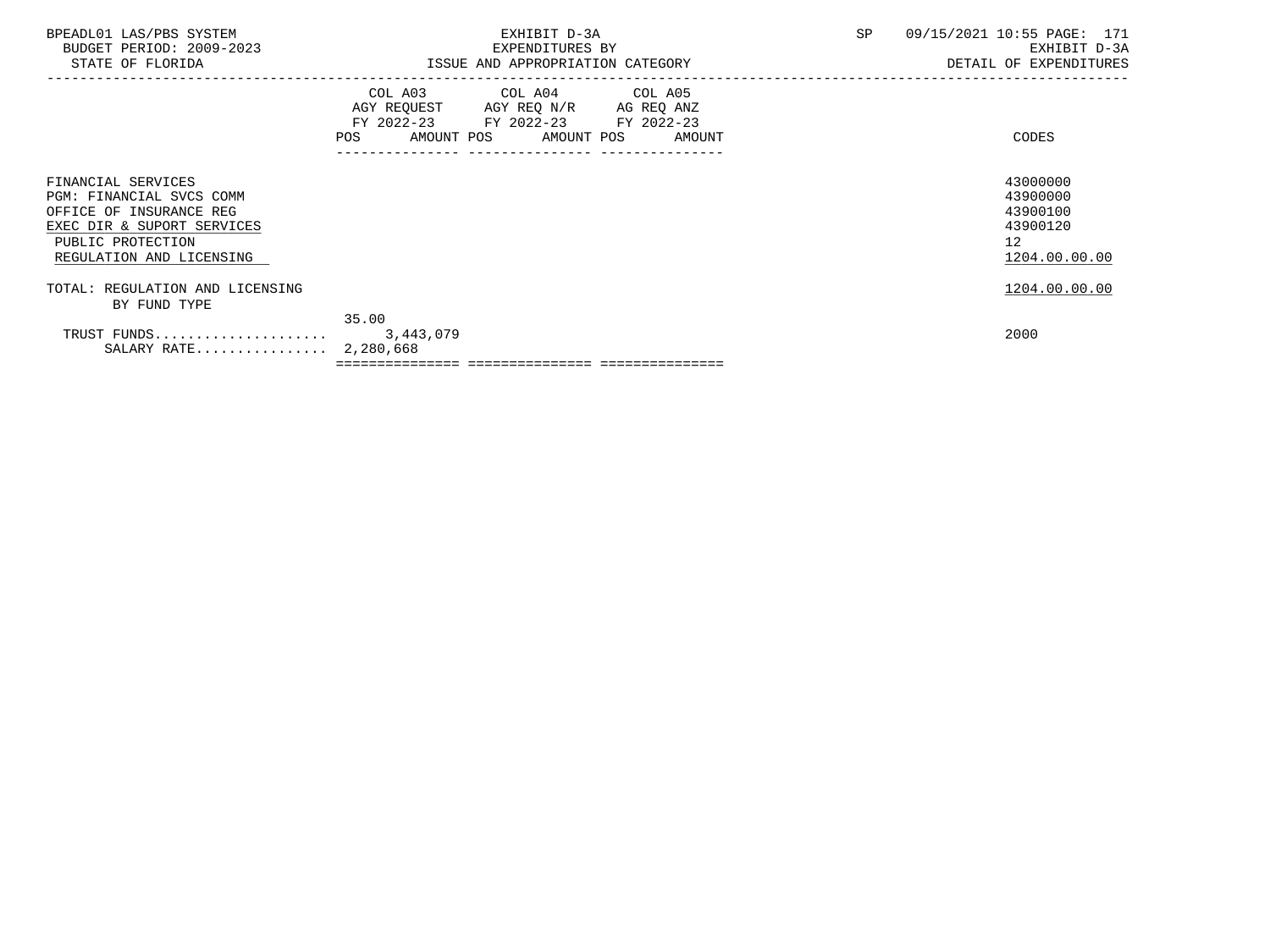| BPEADL01 LAS/PBS SYSTEM<br>BUDGET PERIOD: 2009-2023<br>STATE OF FLORIDA                                                                                                                                                                                                |           |                     | EXHIBIT D-3A<br>EXPENDITURES BY<br>ISSUE AND APPROPRIATION CATEGORY                                                          | SP | 09/15/2021 10:55 PAGE: 172<br>EXHIBIT D-3A<br>DETAIL OF EXPENDITURES                                |
|------------------------------------------------------------------------------------------------------------------------------------------------------------------------------------------------------------------------------------------------------------------------|-----------|---------------------|------------------------------------------------------------------------------------------------------------------------------|----|-----------------------------------------------------------------------------------------------------|
|                                                                                                                                                                                                                                                                        |           | AMOUNT POS<br>POS   | COL A03 COL A04<br>COL A05<br>AGY REQUEST AGY REQ N/R AG REQ ANZ<br>FY 2022-23 FY 2022-23 FY 2022-23<br>AMOUNT POS<br>AMOUNT |    | CODES                                                                                               |
| FINANCIAL SERVICES<br><b>PGM: FINANCIAL SVCS COMM</b><br>OFFICE OF FINANCIAL REG<br>SFTY & SOUND ST BKG SYST<br>PUBLIC PROTECTION<br>REGULATION AND LICENSING<br>ESTIMATED EXPENDITURES<br>ESTIMATED EXPENDITURES - OPERATIONS<br>SALARY RATE<br>SALARY RATE 6,414,504 |           |                     |                                                                                                                              |    | 43000000<br>43900000<br>43900500<br>43900530<br>12<br>1204.00.00.00<br>1000000<br>1001000<br>000000 |
| SALARIES AND BENEFITS                                                                                                                                                                                                                                                  |           |                     |                                                                                                                              |    | 010000                                                                                              |
| FINANCIAL INST REG TF                                                                                                                                                                                                                                                  | $-$ STATE | 96.00<br>8,577,388  |                                                                                                                              |    | 2275 1                                                                                              |
| OTHER PERSONAL SERVICES                                                                                                                                                                                                                                                |           |                     |                                                                                                                              |    | 030000                                                                                              |
| FINANCIAL INST REG TF                                                                                                                                                                                                                                                  |           | -STATE 854,100      |                                                                                                                              |    | 2275 1                                                                                              |
| <b>EXPENSES</b>                                                                                                                                                                                                                                                        |           |                     |                                                                                                                              |    | 040000                                                                                              |
| FINANCIAL INST REG TF                                                                                                                                                                                                                                                  |           | -STATE 1,715,352    |                                                                                                                              |    | 2275 1                                                                                              |
| OPERATING CAPITAL OUTLAY                                                                                                                                                                                                                                               |           |                     |                                                                                                                              |    | 060000                                                                                              |
| FINANCIAL INST REG TF                                                                                                                                                                                                                                                  |           | $-$ STATE<br>34,130 |                                                                                                                              |    | 2275 1                                                                                              |
| SPECIAL CATEGORIES<br>CONTRACTED SERVICES                                                                                                                                                                                                                              |           |                     |                                                                                                                              |    | 100000<br>100777                                                                                    |
| FINANCIAL INST REG TF -STATE 367,012                                                                                                                                                                                                                                   |           |                     |                                                                                                                              |    | 2275 1                                                                                              |
| RISK MANAGEMENT INSURANCE                                                                                                                                                                                                                                              |           |                     |                                                                                                                              |    | 103241                                                                                              |
| FINANCIAL INST REG TF                                                                                                                                                                                                                                                  | $-$ STATE | 27,975              |                                                                                                                              |    | 2275 1                                                                                              |
| LEASE/PURCHASE/EQUIPMENT                                                                                                                                                                                                                                               |           |                     |                                                                                                                              |    | 105281                                                                                              |
| FINANCIAL INST REG TF                                                                                                                                                                                                                                                  | $-$ STATE | 28,872              |                                                                                                                              |    | 2275 1                                                                                              |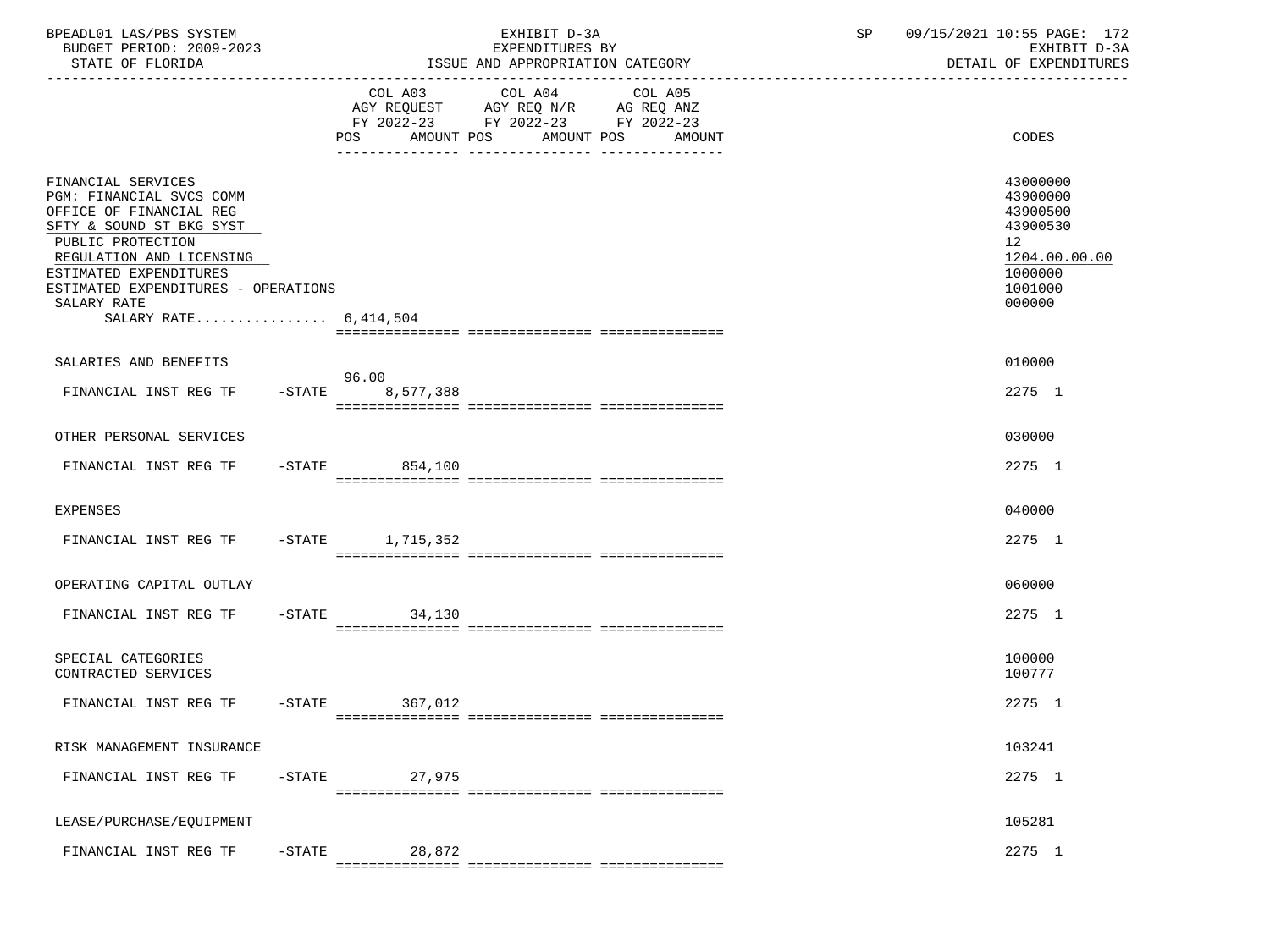| BPEADL01 LAS/PBS SYSTEM |                          |
|-------------------------|--------------------------|
|                         | BUDGET PERIOD: 2009-2023 |

|                                                                                                                                                                                                                                                                             | COL A03           | COL A04<br>COL A05<br>AGY REQUEST AGY REQ N/R AG REQ ANZ<br>FY 2022-23 FY 2022-23 FY 2022-23 |                                                                                              |               |
|-----------------------------------------------------------------------------------------------------------------------------------------------------------------------------------------------------------------------------------------------------------------------------|-------------------|----------------------------------------------------------------------------------------------|----------------------------------------------------------------------------------------------|---------------|
|                                                                                                                                                                                                                                                                             | AMOUNT POS<br>POS | AMOUNT POS                                                                                   | CODES<br>AMOUNT                                                                              |               |
| FINANCIAL SERVICES<br>PGM: FINANCIAL SVCS COMM<br>OFFICE OF FINANCIAL REG<br>SFTY & SOUND ST BKG SYST<br>PUBLIC PROTECTION<br>REGULATION AND LICENSING<br>ESTIMATED EXPENDITURES<br>ESTIMATED EXPENDITURES - OPERATIONS<br>SPECIAL CATEGORIES<br>TR/DMS/HR SVCS/STW CONTRCT |                   |                                                                                              | 43000000<br>43900000<br>43900500<br>43900530<br>12<br>1000000<br>1001000<br>100000<br>107040 | 1204.00.00.00 |
| FINANCIAL INST REG TF -STATE                                                                                                                                                                                                                                                | 35,035            |                                                                                              | 2275 1                                                                                       |               |
| TOTAL: ESTIMATED EXPENDITURES - OPERATIONS<br>TOTAL POSITIONS 96.00<br>TOTAL ISSUE 11,639,864<br>TOTAL SALARY RATE $6,414,504$                                                                                                                                              |                   |                                                                                              | 1001000                                                                                      |               |
| SALARY INCREASES FOR FY 2021-22 -<br>STATE EMPLOYEE MINIMUM WAGE<br>INCREASE - EFFECTIVE 7/1/2021<br>OTHER PERSONAL SERVICES                                                                                                                                                |                   |                                                                                              | 1001030<br>030000                                                                            |               |
| FINANCIAL INST REG TF -STATE                                                                                                                                                                                                                                                | 8,820             |                                                                                              | 2275 1                                                                                       |               |
| FLORIDA RETIREMENT SYSTEM<br>ADJUSTMENT - FY 2021-22 - NORMAL<br>COST AND UNFUNDED ACTUARIAL<br>LIABILITY<br>SALARIES AND BENEFITS                                                                                                                                          |                   |                                                                                              | 1001070<br>010000                                                                            |               |
| $-STATE$<br>FINANCIAL INST REG TF                                                                                                                                                                                                                                           | 48,397            |                                                                                              | 2275 1                                                                                       |               |
| CASUALTY INSURANCE PREMIUM<br>ADJUSTMENT<br>SPECIAL CATEGORIES<br>RISK MANAGEMENT INSURANCE                                                                                                                                                                                 |                   |                                                                                              | 1001090<br>100000<br>103241                                                                  |               |
| FINANCIAL INST REG TF<br>-STATE                                                                                                                                                                                                                                             | 8,064             |                                                                                              | 2275 1                                                                                       |               |

ISSUE AND APPROPRIATION CATEGORY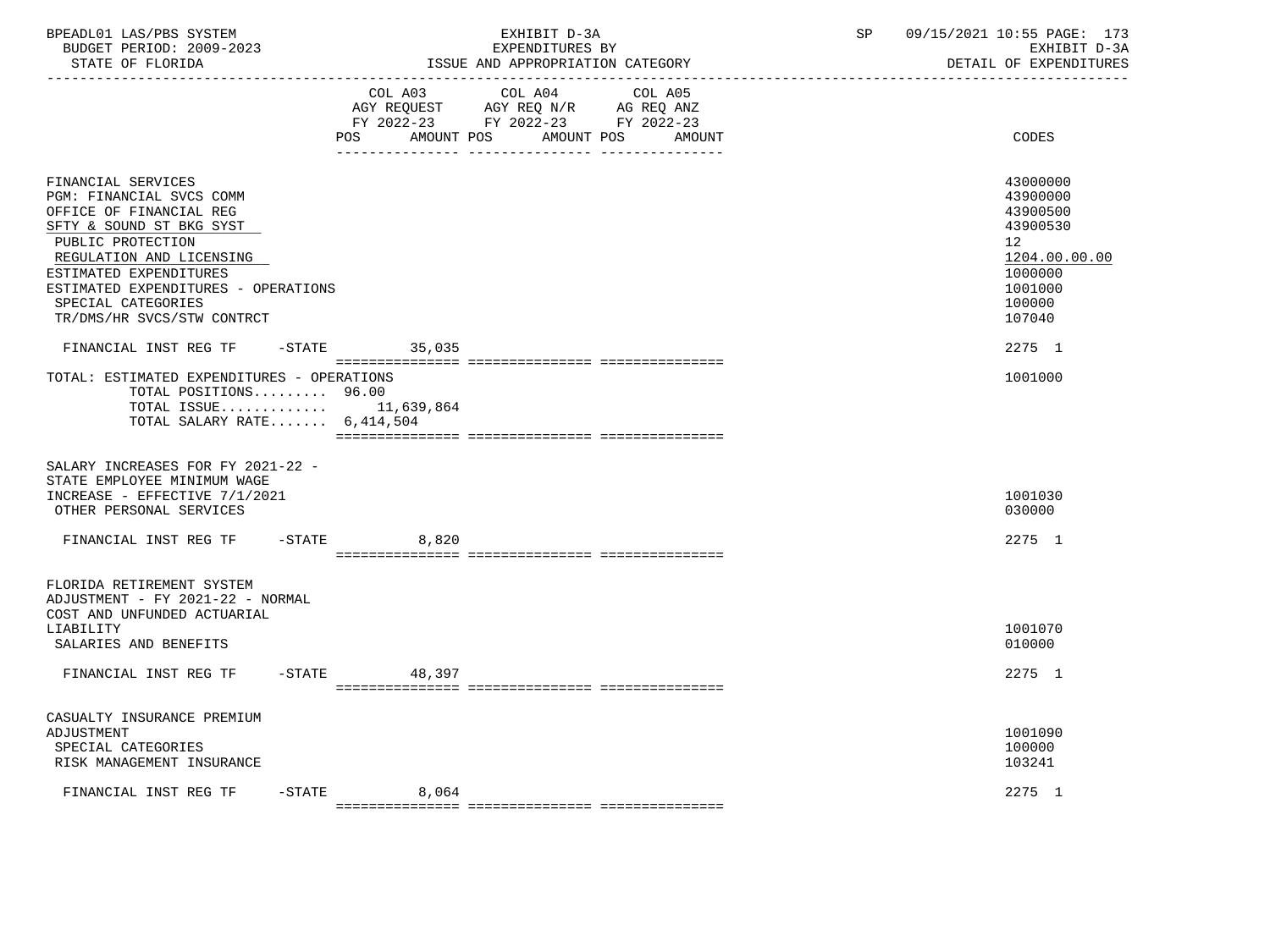| BPEADL01 LAS/PBS SYSTEM<br>BUDGET PERIOD: 2009-2023<br>STATE OF FLORIDA<br>----------------------                                                                                                                                                                                      | EXHIBIT D-3A<br>EXPENDITURES BY<br>ISSUE AND APPROPRIATION CATEGORY                                                                     | SP               | 09/15/2021 10:55 PAGE: 174<br>EXHIBIT D-3A<br>DETAIL OF EXPENDITURES                                          |
|----------------------------------------------------------------------------------------------------------------------------------------------------------------------------------------------------------------------------------------------------------------------------------------|-----------------------------------------------------------------------------------------------------------------------------------------|------------------|---------------------------------------------------------------------------------------------------------------|
|                                                                                                                                                                                                                                                                                        | COL A03 COL A04<br>COL A05<br>AGY REQUEST AGY REQ N/R AG REQ ANZ<br>FY 2022-23 FY 2022-23 FY 2022-23<br>POS<br>AMOUNT POS<br>AMOUNT POS | AMOUNT           | CODES                                                                                                         |
| FINANCIAL SERVICES<br>PGM: FINANCIAL SVCS COMM<br>OFFICE OF FINANCIAL REG<br>SFTY & SOUND ST BKG SYST<br>PUBLIC PROTECTION<br>REGULATION AND LICENSING<br>ESTIMATED EXPENDITURES<br>REALLOCATION OF HUMAN RESOURCES<br>OUTSOURCING<br>SPECIAL CATEGORIES<br>TR/DMS/HR SVCS/STW CONTRCT |                                                                                                                                         |                  | 43000000<br>43900000<br>43900500<br>43900530<br>12<br>1204.00.00.00<br>1000000<br>1005900<br>100000<br>107040 |
| FINANCIAL INST REG TF -STATE                                                                                                                                                                                                                                                           | 2,928-                                                                                                                                  |                  | 2275 1                                                                                                        |
| <b>WORKLOAD</b><br>OFFICE OF FINANCIAL REGULATION -<br>RECRUITMENT AND RETENTION FOR<br>EXAMINERS, ANALYSTS AND                                                                                                                                                                        |                                                                                                                                         |                  | 3000000                                                                                                       |
| INVESTIGATORS - ADD<br>SALARY RATE<br>SALARY RATE 4, 237, 378                                                                                                                                                                                                                          |                                                                                                                                         |                  | 3003A70<br>000000                                                                                             |
| SALARIES AND BENEFITS                                                                                                                                                                                                                                                                  | 61.00                                                                                                                                   |                  | 010000                                                                                                        |
| $-$ STATE<br>FINANCIAL INST REG TF                                                                                                                                                                                                                                                     | 5,801,928                                                                                                                               |                  | 2275 1                                                                                                        |
| TOTAL: OFFICE OF FINANCIAL REGULATION -<br>RECRUITMENT AND RETENTION FOR<br>EXAMINERS, ANALYSTS AND<br>INVESTIGATORS - ADD<br>TOTAL POSITIONS 61.00<br>TOTAL ISSUE                                                                                                                     | 5,801,928                                                                                                                               |                  | 3003A70                                                                                                       |
| TOTAL SALARY RATE 4, 237, 378                                                                                                                                                                                                                                                          |                                                                                                                                         |                  |                                                                                                               |
|                                                                                                                                                                                                                                                                                        |                                                                                                                                         |                  |                                                                                                               |
| AGENCY ISSUE NARRATIVE:<br>2022-2023 BUDGET YEAR NARRATIVE:                                                                                                                                                                                                                            |                                                                                                                                         | IT COMPONENT? NO |                                                                                                               |

OFFICE OF FINANCIAL REGULATION - RECRUITMENT AND RETENTION FOR EXAMINERS, ANALYSTS AND INVESTIGATORS - ADD

This request will improve the Office's ability to reach the following goals: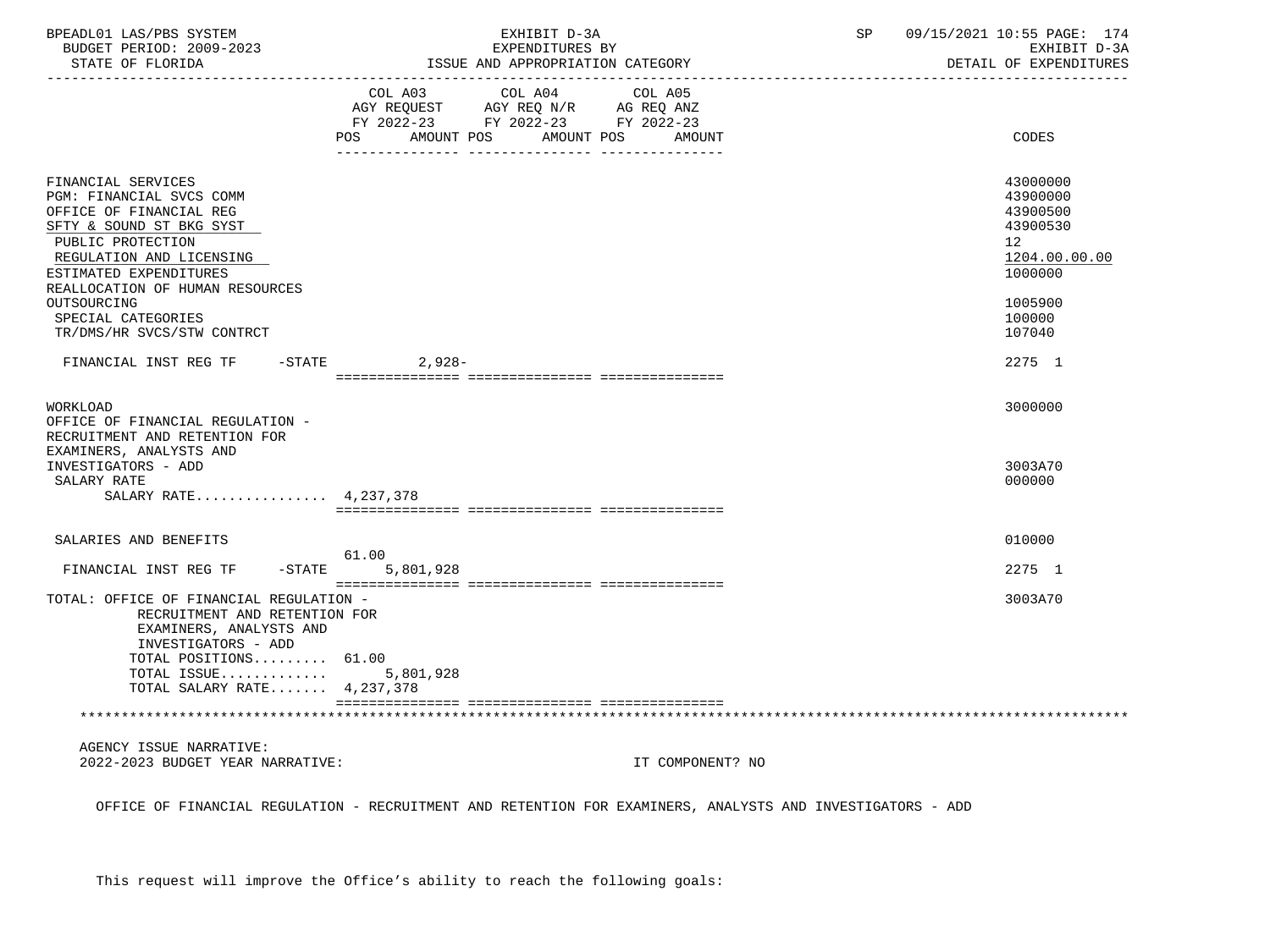| BPEADL01 LAS/PBS SYSTEM<br>BUDGET PERIOD: 2009-2023<br>STATE OF FLORIDA                                                                                                                                | EXHIBIT D-3A<br>EXPENDITURES BY<br>ISSUE AND APPROPRIATION CATEGORY                                                                   | 09/15/2021 10:55 PAGE: 175<br>SP<br>EXHIBIT D-3A<br>DETAIL OF EXPENDITURES     |
|--------------------------------------------------------------------------------------------------------------------------------------------------------------------------------------------------------|---------------------------------------------------------------------------------------------------------------------------------------|--------------------------------------------------------------------------------|
|                                                                                                                                                                                                        | COL A03 COL A04 COL A05<br>AGY REQUEST AGY REQ N/R AG REQ ANZ<br>FY 2022-23 FY 2022-23 FY 2022-23<br>POS AMOUNT POS AMOUNT POS AMOUNT | CODES                                                                          |
| FINANCIAL SERVICES<br>PGM: FINANCIAL SVCS COMM<br>OFFICE OF FINANCIAL REG<br>SFTY & SOUND ST BKG SYST<br>PUBLIC PROTECTION<br>REGULATION AND LICENSING<br>WORKLOAD<br>OFFICE OF FINANCIAL REGULATION - |                                                                                                                                       | 43000000<br>43900000<br>43900500<br>43900530<br>12<br>1204.00.00.00<br>3000000 |
| RECRUITMENT AND RETENTION FOR<br>EXAMINERS, ANALYSTS AND<br>INVESTIGATORS - ADD                                                                                                                        |                                                                                                                                       | 3003A70                                                                        |

 GOAL #2: Delivering value to businesses; GOAL #3: Promoting a safe and sound financial marketplace; GOAL #4: Improving customer service.

 The Florida Office of Financial Regulation (OFR or Office) is statutorily responsible for the regulation of the financial services industry in Florida. Florida's diverse economy, proximity to Latin America, and booming population have resulted in an equally diverse and complex financial services sector. The Office regulates a complex variety of depository and non-depository financial institutions as outlined below. Additionally, the Office has a bureau dedicated to the investigation and prosecution of financial crimes and unlicensed activity. The OFR's 3 regulatory divisions have direct and primary regulatory oversight of 17 separate statutes, issues charters, licenses, and registrations of 42 different financial services licenses, for approximately 447,669 different entities.

 Division of Consumer Finance: Chapter 494, Florida Statutes - Loan Originators and Mortgage Brokers Chapter 516, Florida Statutes - Consumer Finance Act Chapter 520, Florida Statutes - Retail Installment Sales Chapter 537, Florida Statutes - Title Loan Companies Chapter 559-Part V, Florida Statutes - Commercial Collection Practices Chapter 559-Part VI, Florida Statutes - Consumer Collection Practices Chapter 559.952, Florida Statutes - Financial Technology Sandbox Chapter 560, Florida Statutes - Money Services Businesses Division of Financial Institutions: Chapter 655, Florida Statutes - Financial Institutions Generally Chapter 657, Florida Statutes - Credit Unions Chapter 658, Florida Statutes - Banks and Trust Companies Chapter 660, Florida Statutes - Trust Business Chapter 662, Florida Statutes - Family Trust Companies Chapter 663, Florida Statutes - International Banking Chapter 665, Florida Statutes - Capital Stock Associations

Division of Securities:

Chapter 667, Florida Statutes - Savings Banks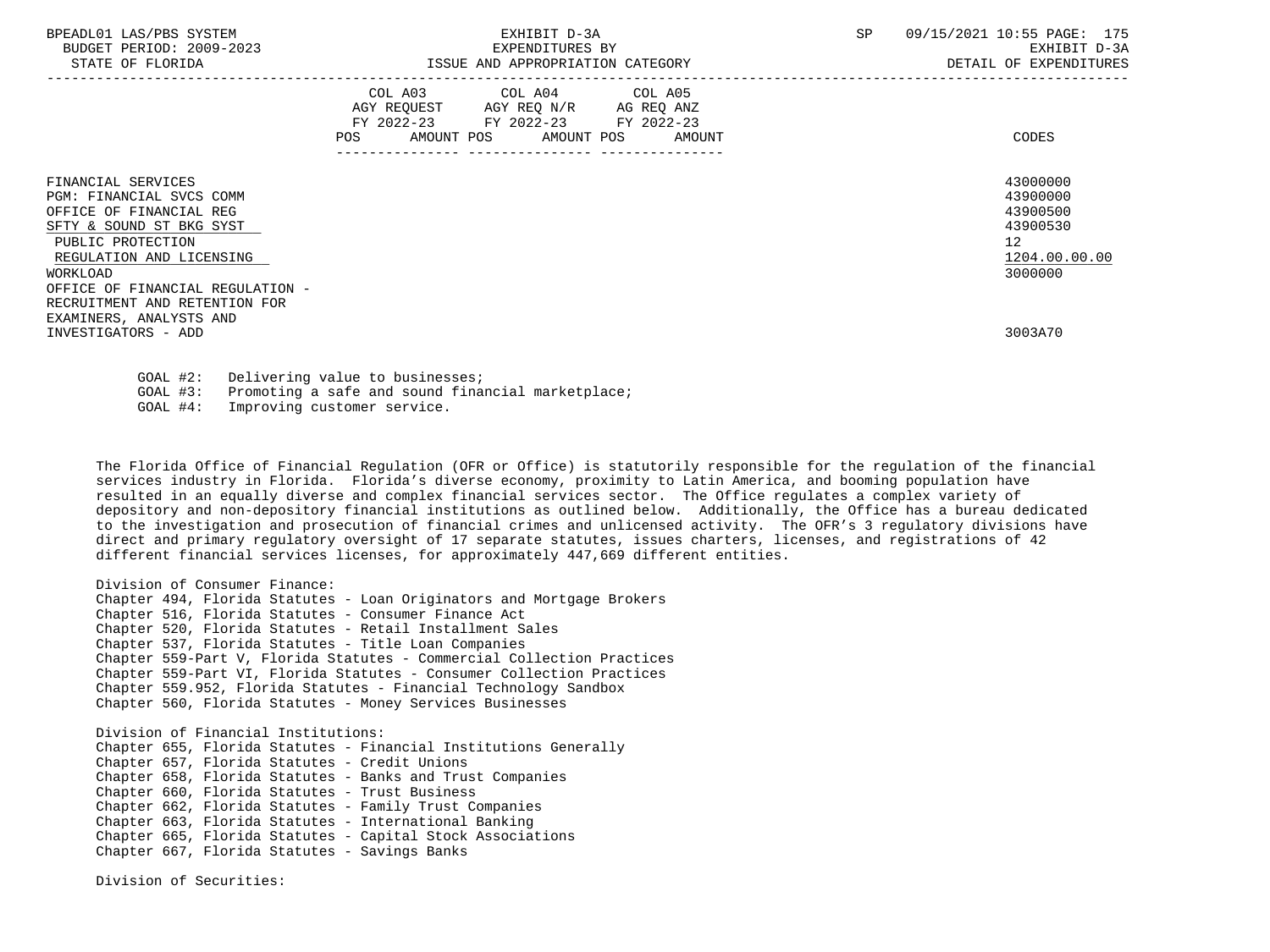| BPEADL01 LAS/PBS SYSTEM |                          |
|-------------------------|--------------------------|
|                         | BUDGET PERIOD: 2009-2023 |
|                         |                          |

|                                  |     | COL A03<br>AGY REOUEST | COL A04<br>AGY REO N/R | COL A05<br>AG REQ ANZ |                   |
|----------------------------------|-----|------------------------|------------------------|-----------------------|-------------------|
|                                  |     | FY 2022-23             | FY 2022-23             | FY 2022-23            |                   |
|                                  | POS | AMOUNT POS             | AMOUNT POS             | AMOUNT                | CODES             |
|                                  |     |                        |                        |                       |                   |
| FINANCIAL SERVICES               |     |                        |                        |                       | 43000000          |
| PGM: FINANCIAL SVCS COMM         |     |                        |                        |                       | 43900000          |
| OFFICE OF FINANCIAL REG          |     |                        |                        |                       | 43900500          |
| SFTY & SOUND ST BKG SYST         |     |                        |                        |                       | 43900530          |
| PUBLIC PROTECTION                |     |                        |                        |                       | $12 \overline{ }$ |
| REGULATION AND LICENSING         |     |                        |                        |                       | 1204.00.00.00     |
| WORKLOAD                         |     |                        |                        |                       | 3000000           |
| OFFICE OF FINANCIAL REGULATION - |     |                        |                        |                       |                   |
| RECRUITMENT AND RETENTION FOR    |     |                        |                        |                       |                   |
| EXAMINERS, ANALYSTS AND          |     |                        |                        |                       |                   |
| INVESTIGATORS - ADD              |     |                        |                        |                       | 3003A70           |

Chapter 517, Florida Statutes - Securities and Investor Protection Act

 These four business units have 304 total FTE, of which approximately 208 (68.4%) are non-managerial, non-administrative, employees with a direct role in the registration, examination, and investigation of entities in the financial services delivered to Floridians. These highly trained analysts, examiners, and investigators review applications and perform examinations on more than 425,000 regulated entities and handle complaints and investigations on other unlicensed entity activity impacting Florida's citizens. All of these work units have a middle-management layer who are "working managers." These approximately twenty-six (26) supervisors and managers all process and review applications, participate in exams, and/or perform investigations as a normal part of their daily activities in addition to their supervisory duties related to human resources (hiring, performance evaluation, and monitoring of workload and work-quality). In considering the overall number of employees performing the day-to-day regulatory functions of the Office, 239 of 304 (78.6%) are regulatory.

 Training for each division is provided through a combination of peer-lead training, online classes, national training partners, Federal regulator partners, and in-service learning. Training opportunities ranging from a few hours to master an individual topic to week-long intensive courses covering a range of examination and investigative functions are provided to each staff member from the time they start with the agency. The initial training schedule for each area varies but attaining a minimum level of effectiveness can take as few as six months and as long as three years. During this time the employee devotes as much as 2,064 hours (over three years) to training activities. When combined with the hard costs of training (travel and course fees), the Office can invest more than \$68,600 per employee in the first three years of employment.

 In most instances, the financial services and businesses regulated by the OFR are also regulated at the Federal level and almost every other state having similar demographics. Florida's regulators regularly work side-by-side with their Federal and State counterparts, doing the same work, and very often for considerably lower compensation. Data available through the Conference of State Bank Supervisors shows that in 2020 Florida ranked near the bottom (26 of 29 states surveyed) in Average Annual Salary for examiners, with the average of those states being \$13,000 higher than the Florida average. At the Federal level, the disparity is even higher, with the average actual salary for Florida lagging behind its Federal counterparts by more than \$57,500.

 Regardless of which segment of the financial services industry being examined the training received by Florida's financial regulatory staff is considered to be the highest quality and most comprehensive anywhere in the country. As a result, Florida's financial regulatory staff has consistently been hired away from the OFR by the private sector and our Federal regulatory counterparts. According to PeopleFirst records, from 2016 to 2020, 263 employees have voluntarily separated from the OFR for the reason of outside employment, of those 165 have been direct regulatory staff. This represents an average of just over 52.5 employees per year overall and 33 per year of regulatory staff. The data also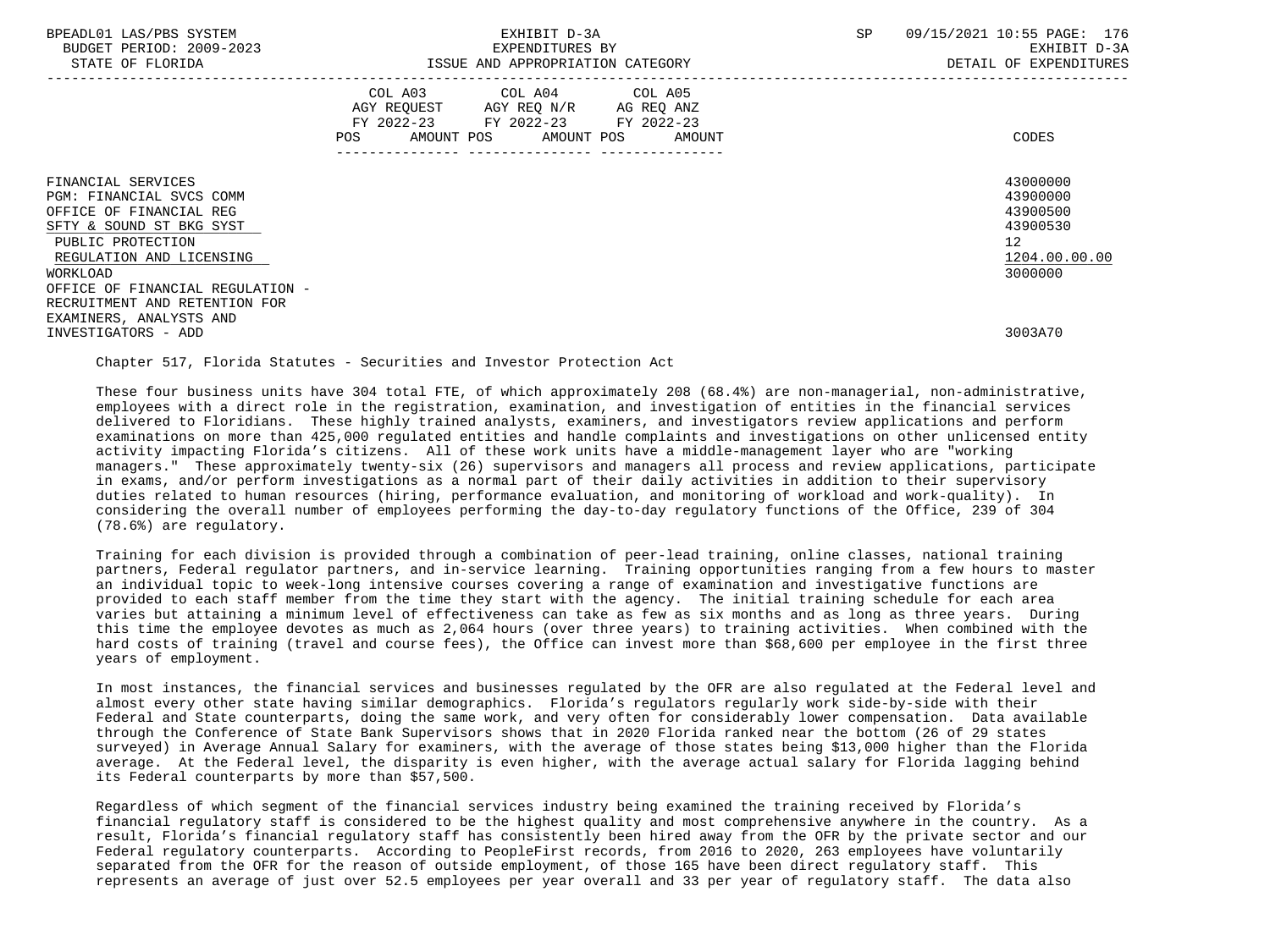| BPEADL01 LAS/PBS SYSTEM<br>BUDGET PERIOD: 2009-2023<br>STATE OF FLORIDA                                                                                                                                                                 | EXHIBIT D-3A<br>EXPENDITURES BY<br>ISSUE AND APPROPRIATION CATEGORY                                                                                       | 09/15/2021 10:55 PAGE: 177<br><b>SP</b><br>EXHIBIT D-3A<br>DETAIL OF EXPENDITURES |
|-----------------------------------------------------------------------------------------------------------------------------------------------------------------------------------------------------------------------------------------|-----------------------------------------------------------------------------------------------------------------------------------------------------------|-----------------------------------------------------------------------------------|
|                                                                                                                                                                                                                                         | COL A03 COL A04 COL A05<br>AGY REQUEST AGY REQ N/R AG REQ ANZ<br>FY 2022-23 FY 2022-23 FY 2022-23<br>POS AMOUNT POS AMOUNT POS AMOUNT<br>---------------- | CODES                                                                             |
| FINANCIAL SERVICES<br>PGM: FINANCIAL SVCS COMM<br>OFFICE OF FINANCIAL REG<br>SFTY & SOUND ST BKG SYST<br>PUBLIC PROTECTION<br>REGULATION AND LICENSING<br>WORKLOAD<br>OFFICE OF FINANCIAL REGULATION -<br>RECRUITMENT AND RETENTION FOR |                                                                                                                                                           | 43000000<br>43900000<br>43900500<br>43900530<br>12<br>1204.00.00.00<br>3000000    |
| EXAMINERS, ANALYSTS AND<br>INVESTIGATORS - ADD                                                                                                                                                                                          |                                                                                                                                                           | 3003A70                                                                           |

 shows that the average tenure of our examinations staff is between 34 and 42 months, over the four business areas. This tenure timeframe directly corresponds to the completion of the advanced training required to fully participate in all aspects of the more complex exams and investigations.

 The Office has identified the class codes that are the responsible for the vast majority of the work product associated with examinations, registrations, and investigations. These class codes are:

 Financial Examiner/Analyst I (FEA I) Financial Examiner/Analyst II (FEA II) Financial Specialist (FS) Financial Control Analyst (FCA) Financial Investigator Senior Management Analyst II Senior Financial Investigator Financial Investigator - Criminal Enforcement Financial Investigator - Economic Crimes

 The Office has eight (8) FEA I, forty-six (46) FEA II, thirty-seven (37) FS, and seventy-four (74) FCA positions, two (2) Financial Investigator, Senior Management Analyst II (1), fourteen (14) Financial Investigator - Criminal Enforcement, five (5) Financial Investigator - Economic Crimes, and ten (10) Senior Investigator positions. These one-hundred and ninety-seven (197) positions are divided between four (4) business units: sixty-one (61) in the Division of Financial Institutions; fifty-seven (57) in the Division of Consumer Finance; forty-eight (48) in the Division of Securities; and, thirty-one (31) in the Bureau of Financial Investigations.

 The OFR management recognizes that each business area has different competitive pressures for its employees. As a result, the salary needs are also different. The Division of Consumer Finance and the Division of Securities have very similar salary pressures, while the Division of Financial Institutions has substantially more pressure from both their State and Federal regulatory counterparts and the private sector, while the Bureau of Investigations competes not only with regulatory entities, but with civil and criminal investigative entities as well. As a result of these different factors, the average compensation proposed in each area is also different.

 The Office is seeking approximately \$2.3M in order to stem the tide of attrition, recruit high-quality employees, and to have sufficient overall budget authority to ensure our ability to meet future payroll obligations when fully staffed. This additional budget authority, combined with the reclassifications of select positions, will allow the office to better compete for employees and retain them longer. This is identical in concept to the issues approved for Risk Management and State Fire Marshal in the last legislative session.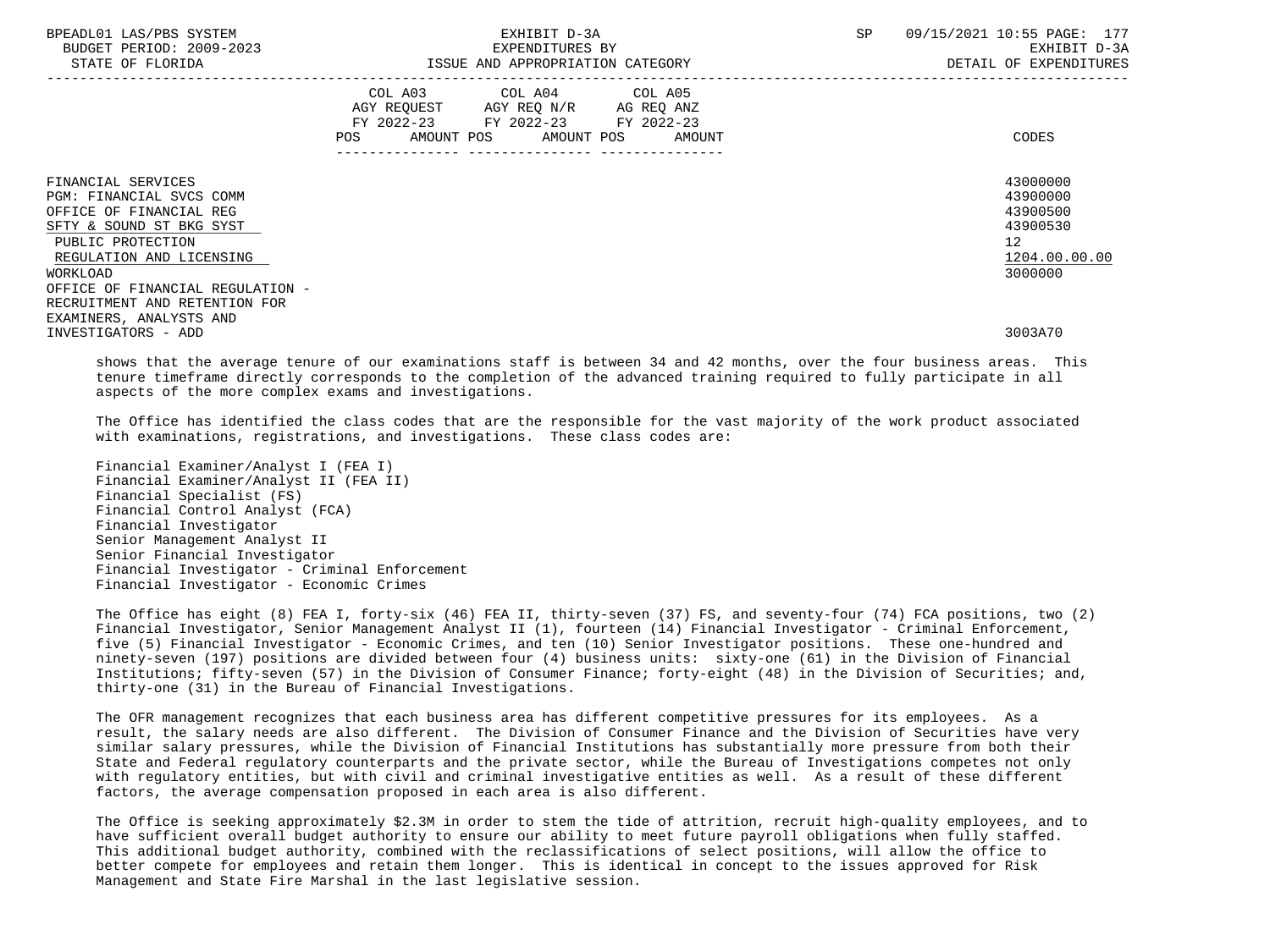| BPEADL01 LAS/PBS SYSTEM<br>BUDGET PERIOD: 2009-2023<br>STATE OF FLORIDA                                                                                                                                | EXHIBIT D-3A<br>EXPENDITURES BY<br>ISSUE AND APPROPRIATION CATEGORY                                                                   | 09/15/2021 10:55 PAGE: 178<br><b>SP</b><br>EXHIBIT D-3A<br>DETAIL OF EXPENDITURES |
|--------------------------------------------------------------------------------------------------------------------------------------------------------------------------------------------------------|---------------------------------------------------------------------------------------------------------------------------------------|-----------------------------------------------------------------------------------|
|                                                                                                                                                                                                        | COL A03 COL A04 COL A05<br>AGY REQUEST AGY REQ N/R AG REQ ANZ<br>FY 2022-23 FY 2022-23 FY 2022-23<br>POS AMOUNT POS AMOUNT POS AMOUNT | CODES                                                                             |
| FINANCIAL SERVICES<br>PGM: FINANCIAL SVCS COMM<br>OFFICE OF FINANCIAL REG<br>SFTY & SOUND ST BKG SYST<br>PUBLIC PROTECTION<br>REGULATION AND LICENSING<br>WORKLOAD<br>OFFICE OF FINANCIAL REGULATION - |                                                                                                                                       | 43000000<br>43900000<br>43900500<br>43900530<br>12<br>1204.00.00.00<br>3000000    |
| RECRUITMENT AND RETENTION FOR<br>EXAMINERS, ANALYSTS AND<br>INVESTIGATORS - ADD                                                                                                                        |                                                                                                                                       | 3003A70                                                                           |

## ISSUE SUMMARY:

 \$2.307M in additional Salaries and Benefits to be used by Financial Institutions, Securities, Consumer Finance, and Financial Investigations. This issue does not include additional FTE and instead proposes that each position would be dropped at current salary and added back at desired average salary of the class. The result of the DROP and ADD issues is a net increase in Salaries and Benefits budget authority with no additional FTE.

This issue is linked to issue 3003A90.

| Detail of Costs:<br>SALARIES and BENEFITS: |                              |                  |               |
|--------------------------------------------|------------------------------|------------------|---------------|
| Quantity                                   | Description                  | Amount           | Non-Recurring |
| 61                                         | Add Salaries and Benefits    | \$5,801,928      | \$0           |
| (61)                                       | Deduct Salaries and Benefits | ( \$4, 726, 696) | \$0           |
|                                            | Issue Total                  | \$1,075,232      | \$0           |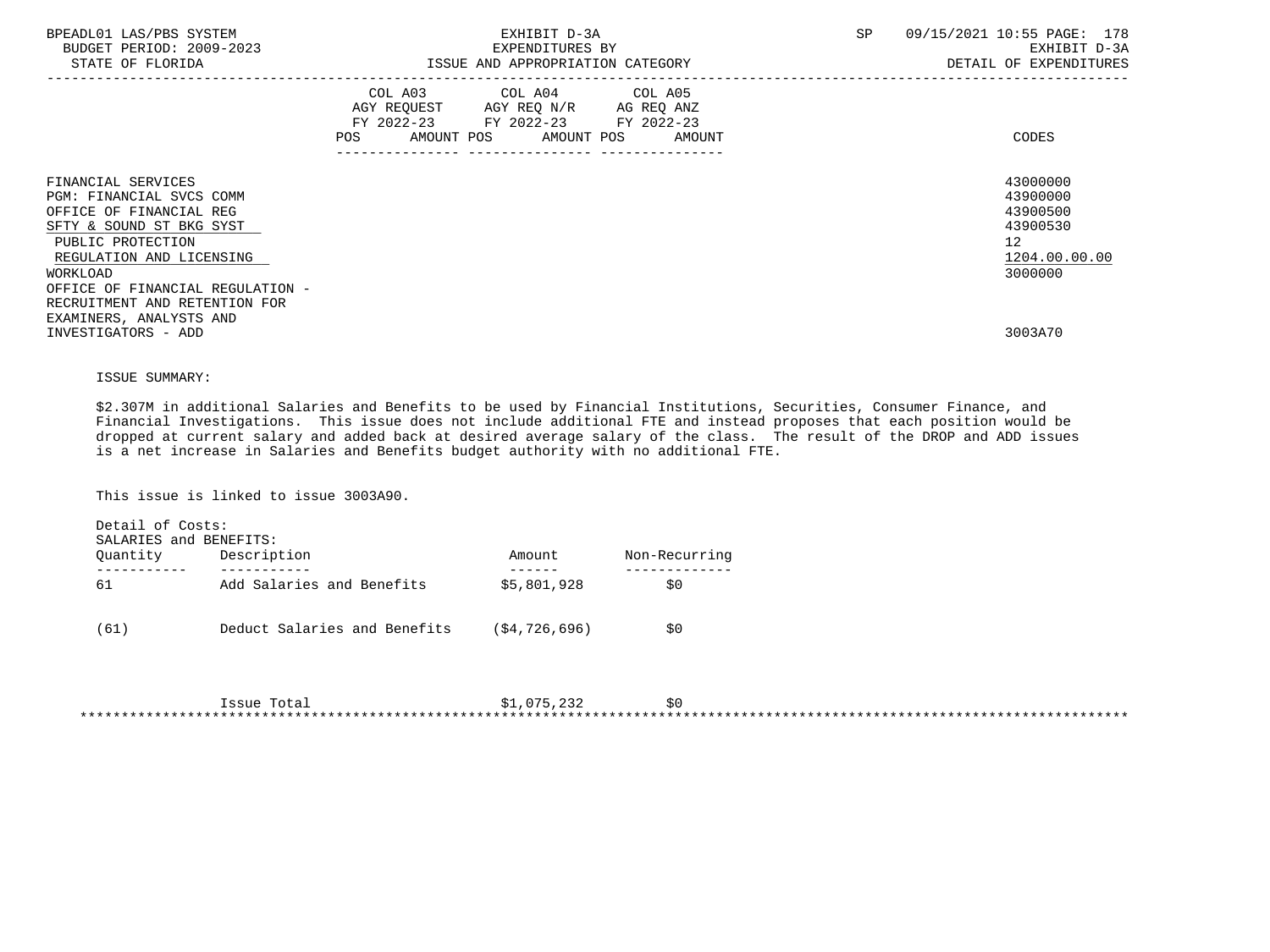| BPEADL01 LAS/PBS SYSTEM                        |              | EXHIBIT D-3A                                                         |         |                                         | SP and the set of the set of the set of the set of the set of the set of the set of the set of the set of the s |              | 09/15/2021 10:55 PAGE: 179 |
|------------------------------------------------|--------------|----------------------------------------------------------------------|---------|-----------------------------------------|-----------------------------------------------------------------------------------------------------------------|--------------|----------------------------|
| BUDGET PERIOD: 2009-2023                       |              | EXPENDITURES BY<br>ISSUE AND APPROPRIATION CATEGORY                  |         |                                         |                                                                                                                 |              | EXHIBIT D-3A               |
|                                                |              |                                                                      |         |                                         |                                                                                                                 |              | DETAIL OF EXPENDITURES     |
|                                                |              | COL A03 COL A04                                                      | COL A05 |                                         |                                                                                                                 |              |                            |
|                                                |              |                                                                      |         |                                         |                                                                                                                 |              |                            |
|                                                |              | FY 2022-23 FY 2022-23 FY 2022-23                                     |         |                                         |                                                                                                                 |              |                            |
|                                                |              | POS AMOUNT POS AMOUNT POS                                            | AMOUNT  |                                         |                                                                                                                 |              | CODES                      |
|                                                |              |                                                                      |         |                                         |                                                                                                                 |              |                            |
| FINANCIAL SERVICES<br>PGM: FINANCIAL SVCS COMM |              |                                                                      |         |                                         |                                                                                                                 |              | 43000000<br>43900000       |
| OFFICE OF FINANCIAL REG                        |              |                                                                      |         |                                         |                                                                                                                 |              | 43900500                   |
| SFTY & SOUND ST BKG SYST                       |              |                                                                      |         |                                         |                                                                                                                 |              | 43900530                   |
| PUBLIC PROTECTION                              |              |                                                                      |         |                                         |                                                                                                                 |              | 12                         |
| REGULATION AND LICENSING                       |              |                                                                      |         |                                         |                                                                                                                 |              | 1204.00.00.00              |
| WORKLOAD                                       |              |                                                                      |         |                                         |                                                                                                                 |              | 3000000                    |
| OFFICE OF FINANCIAL REGULATION -               |              |                                                                      |         |                                         |                                                                                                                 |              |                            |
| RECRUITMENT AND RETENTION FOR                  |              |                                                                      |         |                                         |                                                                                                                 |              |                            |
| EXAMINERS, ANALYSTS AND                        |              |                                                                      |         |                                         |                                                                                                                 |              |                            |
| INVESTIGATORS - ADD                            |              |                                                                      |         |                                         |                                                                                                                 |              | 3003A70                    |
| POSITION DETAIL OF SALARIES AND BENEFITS:      |              |                                                                      |         |                                         |                                                                                                                 |              |                            |
|                                                |              |                                                                      |         |                                         |                                                                                                                 |              | LAPSE LAPSED SALARIES      |
|                                                |              | FTE BASE RATE ADDITIVES BENEFITS SUBTOTAL $\frac{1}{2}$ and BENEFITS |         |                                         |                                                                                                                 |              |                            |
|                                                |              |                                                                      |         |                                         |                                                                                                                 |              |                            |
| A03 - AGY REOUEST FY 2022-23                   |              |                                                                      |         |                                         |                                                                                                                 |              |                            |
|                                                |              |                                                                      |         |                                         |                                                                                                                 |              |                            |
| CHANGES TO CURRENTLY AUTHORIZED POSITIONS      |              |                                                                      |         |                                         |                                                                                                                 |              |                            |
| 1564 FINANCIAL EXAMINER/ANALYST II             |              |                                                                      |         |                                         |                                                                                                                 |              |                            |
| 01920 001                                      | 1.00<br>1.00 | 56,000                                                               |         | 56,000 646 19,667 76,313 0.00<br>10,386 |                                                                                                                 |              | 76,313                     |
| 04153 001<br>04178 001                         |              |                                                                      | 1,270   | 30,391                                  | 66,386<br>87,661                                                                                                | 0.00         | 66,386<br>87,661           |
| 04189 001                                      |              | $1.00$ $56,000$<br>$1.00$ $56,000$                                   |         | ⊥لالا, u<br>10,386                      | 66,386                                                                                                          |              | $0.00$<br>$0.00$<br>66,386 |
| 04211 001                                      | 1.00         | 56,000                                                               | 1,270   | 30,391                                  | 87,661                                                                                                          | 0.00         | 87,661                     |
| 04745 001                                      | 1.00         | 56,000                                                               | 1,270   | 30,434                                  | 87,704                                                                                                          | 0.00         | 87,704                     |
| 1566 FINANCIAL SPECIALIST                      |              |                                                                      |         |                                         |                                                                                                                 |              |                            |
| 01725 001                                      |              | 1.00 64,500 1,270<br>1.00 64,500 646                                 |         | 32,003                                  | 97,773                                                                                                          | 0.00         | 97,773                     |
| 01727 001                                      |              |                                                                      |         | 21,238                                  | 86,384                                                                                                          | 0.00         | 86,384                     |
| 01893 001                                      | 1.00         | 64,500                                                               | 1,270   | 32,003                                  | 97,773                                                                                                          | 0.00         | 97,773                     |
| 01929 001                                      | 1.00         | 64,500<br>64,500                                                     | 1,270   | 31,769<br>32,003                        | 96,269                                                                                                          | 0.00         | 96,269<br>0.00<br>97,773   |
| 04041 001<br>04190 001                         | 1.00<br>1.00 |                                                                      |         |                                         | 97,773<br>96,269                                                                                                |              | 96,269                     |
| 04192 001                                      | 1.00         | 64,500<br>64,500                                                     | 1,270   | 31,769<br>21,352                        | 87,122                                                                                                          | 0.00         | 0.00<br>87,122             |
| 04199 001                                      | 1.00         | 64,500                                                               | 646     | 31,889                                  | 97,035                                                                                                          | 0.00         | 97,035                     |
| 04326 001                                      | 1.00         | 64,500                                                               | 646     | 21,238                                  | 86,384 0.00                                                                                                     |              | 86,384                     |
| 04384 001                                      | 1.00         | 64,500                                                               | 1,270   | 12,190                                  | 77,960                                                                                                          | 0.00         | 77,960                     |
| 04393 001                                      | 1.00         | 64,500                                                               |         | 21,118                                  | 85,618                                                                                                          | 0.00         | 85,618                     |
| 04518 001                                      | 1.00         | 64,500                                                               | 1,270   | 32,003                                  | 97,773                                                                                                          | 0.00         | 97,773                     |
| 04524 001                                      | 1.00         | 64,500                                                               |         | 21,118                                  | 85,618                                                                                                          | 0.00         | 85,618                     |
| 04562 001                                      | 1.00         | 64,500                                                               |         | 21,118                                  | 85,618<br>85,618                                                                                                | 0.00         | 85,618                     |
| 04824 001<br>04830 001                         | 1.00<br>1.00 | 64,500<br>64,500                                                     |         | 21,118<br>21,118                        | 85,618                                                                                                          | 0.00<br>0.00 | 85,618<br>85,618           |
| 04842 001                                      | 1.00         | 64,500                                                               | 1,270   | 32,003                                  | 97,773                                                                                                          | 0.00         | 97,773                     |
| 04856 001                                      | 1.00         | 64,500                                                               | 1,270   | 21,352                                  | 87,122                                                                                                          | 0.00         | 87,122                     |
| 04899 001                                      | 1.00         | 64,500                                                               |         | 31,769                                  | 96,269                                                                                                          | 0.00         | 96,269                     |
| 04900 001                                      | 1.00         | 64,500                                                               | 1,270   | 32,003                                  | 97,773                                                                                                          | 0.00         | 97,773                     |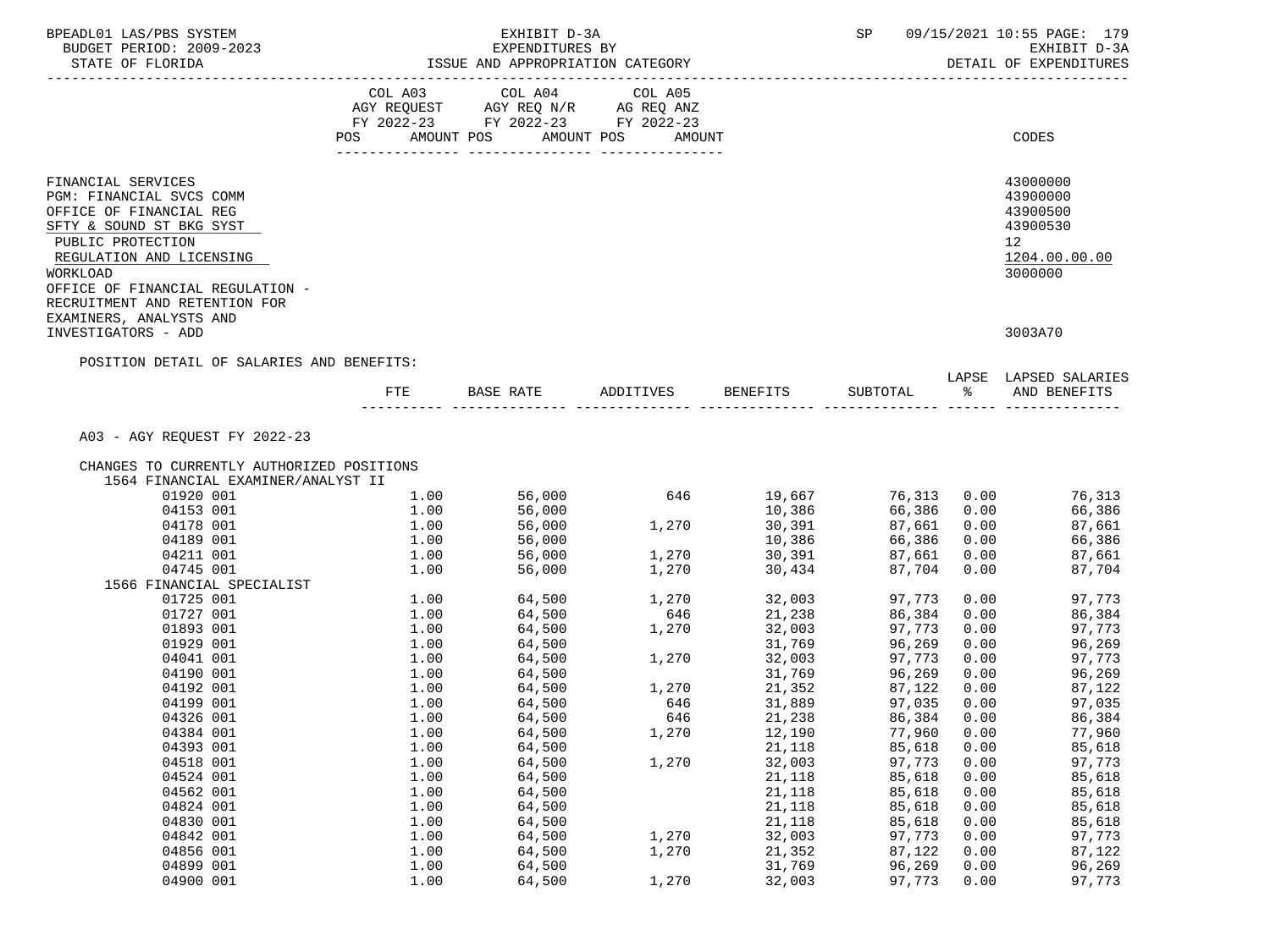| BPEADL01 LAS/PBS SYSTEM<br>BUDGET PERIOD: 2009-2023<br>STATE OF FLORIDA                                                                                                                                                                 |                                                                                                                | EXHIBIT D-3A<br>EXPENDITURES BY<br>ISSUE AND APPROPRIATION CATEGORY                       |              |                        | SP                 |               | 09/15/2021 10:55 PAGE: 180<br>EXHIBIT D-3A<br>DETAIL OF EXPENDITURES           |
|-----------------------------------------------------------------------------------------------------------------------------------------------------------------------------------------------------------------------------------------|----------------------------------------------------------------------------------------------------------------|-------------------------------------------------------------------------------------------|--------------|------------------------|--------------------|---------------|--------------------------------------------------------------------------------|
|                                                                                                                                                                                                                                         |                                                                                                                | COL A03 COL A04<br>AGY REQUEST AGY REQ N/R AG REQ ANZ<br>FY 2022-23 FY 2022-23 FY 2022-23 | COL A05      |                        |                    |               |                                                                                |
|                                                                                                                                                                                                                                         | POS FOR THE POST OF THE STATE STATE STATE STATE STATE STATE STATE STATE STATE STATE STATE STATE STATE STATE ST | AMOUNT POS AMOUNT POS                                                                     | AMOUNT       |                        |                    |               | CODES                                                                          |
| FINANCIAL SERVICES<br>PGM: FINANCIAL SVCS COMM<br>OFFICE OF FINANCIAL REG<br>SFTY & SOUND ST BKG SYST<br>PUBLIC PROTECTION<br>REGULATION AND LICENSING<br>WORKLOAD<br>OFFICE OF FINANCIAL REGULATION -<br>RECRUITMENT AND RETENTION FOR |                                                                                                                |                                                                                           |              |                        |                    |               | 43000000<br>43900000<br>43900500<br>43900530<br>12<br>1204.00.00.00<br>3000000 |
| EXAMINERS, ANALYSTS AND<br>INVESTIGATORS - ADD                                                                                                                                                                                          |                                                                                                                |                                                                                           |              |                        |                    |               | 3003A70                                                                        |
| POSITION DETAIL OF SALARIES AND BENEFITS:                                                                                                                                                                                               | FTE                                                                                                            | BASE RATE                                                                                 | ADDITIVES    | BENEFITS               | SUBTOTAL           | $\sim$ $\sim$ | LAPSE LAPSED SALARIES<br>AND BENEFITS                                          |
| A03 - AGY REQUEST FY 2022-23<br>CHANGES TO CURRENTLY AUTHORIZED POSITIONS                                                                                                                                                               |                                                                                                                |                                                                                           |              |                        |                    |               |                                                                                |
| 04902 001                                                                                                                                                                                                                               | 1.00                                                                                                           | 64,500                                                                                    |              | 646 31,889 97,035 0.00 |                    |               | 97,035                                                                         |
| 1567 FINANCIAL CONTROL ANALYST                                                                                                                                                                                                          |                                                                                                                |                                                                                           |              |                        |                    |               |                                                                                |
| 01826 001                                                                                                                                                                                                                               | 1.00                                                                                                           | 73,000                                                                                    |              | 33,340                 | 106,340            |               | $0.00$ 106,340                                                                 |
| 01887 001                                                                                                                                                                                                                               | 1.00                                                                                                           | 73,000                                                                                    |              | 22,689                 | 95,689             | 0.00          | 95,689                                                                         |
| 01890 001                                                                                                                                                                                                                               | 1.00                                                                                                           | 73,000                                                                                    | 1,270        | 13,761                 | 88,031             | 0.00          | 88,031                                                                         |
| 01894 001                                                                                                                                                                                                                               | 1.00                                                                                                           | 73,000                                                                                    | 1,270        | 22,923                 | 97,193             | 0.00          | 97,193                                                                         |
| 01925 001                                                                                                                                                                                                                               | 1.00                                                                                                           | 73,000                                                                                    |              | 24,333                 | 97,333             | 0.00          | 97,333                                                                         |
| 01927 001                                                                                                                                                                                                                               | 1.00                                                                                                           | 73,000                                                                                    |              | 22,689                 | 95,689             | 0.00          | 95,689                                                                         |
| 01930 001<br>04148 001                                                                                                                                                                                                                  | 1.00<br>1.00                                                                                                   | 73,000<br>73,000                                                                          | 646<br>1,270 | 22,807<br>33,574       | 96,453             | 0.00<br>0.00  | 96,453                                                                         |
| 04154 001                                                                                                                                                                                                                               | 1.00                                                                                                           | 73,000                                                                                    |              | 33,340                 | 107,844<br>106,340 | 0.00          | 107,844<br>106,340                                                             |
| 04180 001                                                                                                                                                                                                                               | 1.00                                                                                                           | 73,000                                                                                    |              | 33,340                 | 106,340            | 0.00          | 106,340                                                                        |
| 04197 001                                                                                                                                                                                                                               | 1.00                                                                                                           | 73,000                                                                                    |              | 1,270 13,761           | 88,031             | 0.00          | 88,031                                                                         |
| 04207 001                                                                                                                                                                                                                               | 1.00                                                                                                           | 73,000                                                                                    | 1,270        | 33,574                 | 107,844            | 0.00          | 107,844                                                                        |
| 04212 001                                                                                                                                                                                                                               | 1.00                                                                                                           | 73,000                                                                                    |              | 29,712                 | 102,712            | 0.00          | 102,712                                                                        |
| 04311 001                                                                                                                                                                                                                               | 1.00                                                                                                           | 73,000                                                                                    | 1,270        | 22,923                 | 97,193 0.00        |               | 97,193                                                                         |
| 04330 001                                                                                                                                                                                                                               | 1.00                                                                                                           | 73,000                                                                                    |              | 33,340                 | 106,340            | 0.00          | 106,340                                                                        |
| 04346 001                                                                                                                                                                                                                               | 1.00                                                                                                           | 73,000                                                                                    | 646          | 13,645                 | 87,291             | 0.00          | 87,291                                                                         |
| 04347 001                                                                                                                                                                                                                               | 1.00                                                                                                           | 73,000                                                                                    | 1,270        | 22,923                 | 97,193             | 0.00          | 97,193                                                                         |
| 04362 001                                                                                                                                                                                                                               | 1.00                                                                                                           | 73,000                                                                                    |              | 33,340                 | 106,340            | 0.00          | 106,340                                                                        |
| 04366 001                                                                                                                                                                                                                               | 1.00                                                                                                           | 73,000                                                                                    | 646          | 22,807                 | 96,453             | 0.00          | 96,453                                                                         |
| 04367 001                                                                                                                                                                                                                               | 1.00                                                                                                           | 73,000                                                                                    | 646          | 24,451                 | 98,097             | 0.00          | 98,097                                                                         |
| 04372 001                                                                                                                                                                                                                               | 1.00                                                                                                           | 73,000                                                                                    | 1,270        | 33,574                 | 107,844            | 0.00          | 107,844                                                                        |
| 04375 001<br>04381 001                                                                                                                                                                                                                  | 1.00                                                                                                           | 73,000                                                                                    | 646          | 22,807                 | 96,453             | 0.00          | 96,453                                                                         |
| 04387 001                                                                                                                                                                                                                               | 1.00<br>1.00                                                                                                   | 73,000<br>73,000                                                                          | 1,270<br>646 | 22,923<br>33,458       | 97,193<br>107,104  | 0.00<br>0.00  | 97,193<br>107,104                                                              |
| 04469 001                                                                                                                                                                                                                               | 1.00                                                                                                           | 73,000                                                                                    |              | 13,527                 | 86,527             | 0.00          | 86,527                                                                         |
| 04764 001                                                                                                                                                                                                                               | 1.00                                                                                                           | 73,000                                                                                    | 1,270        | 19,232                 | 93,502             | 0.00          | 93,502                                                                         |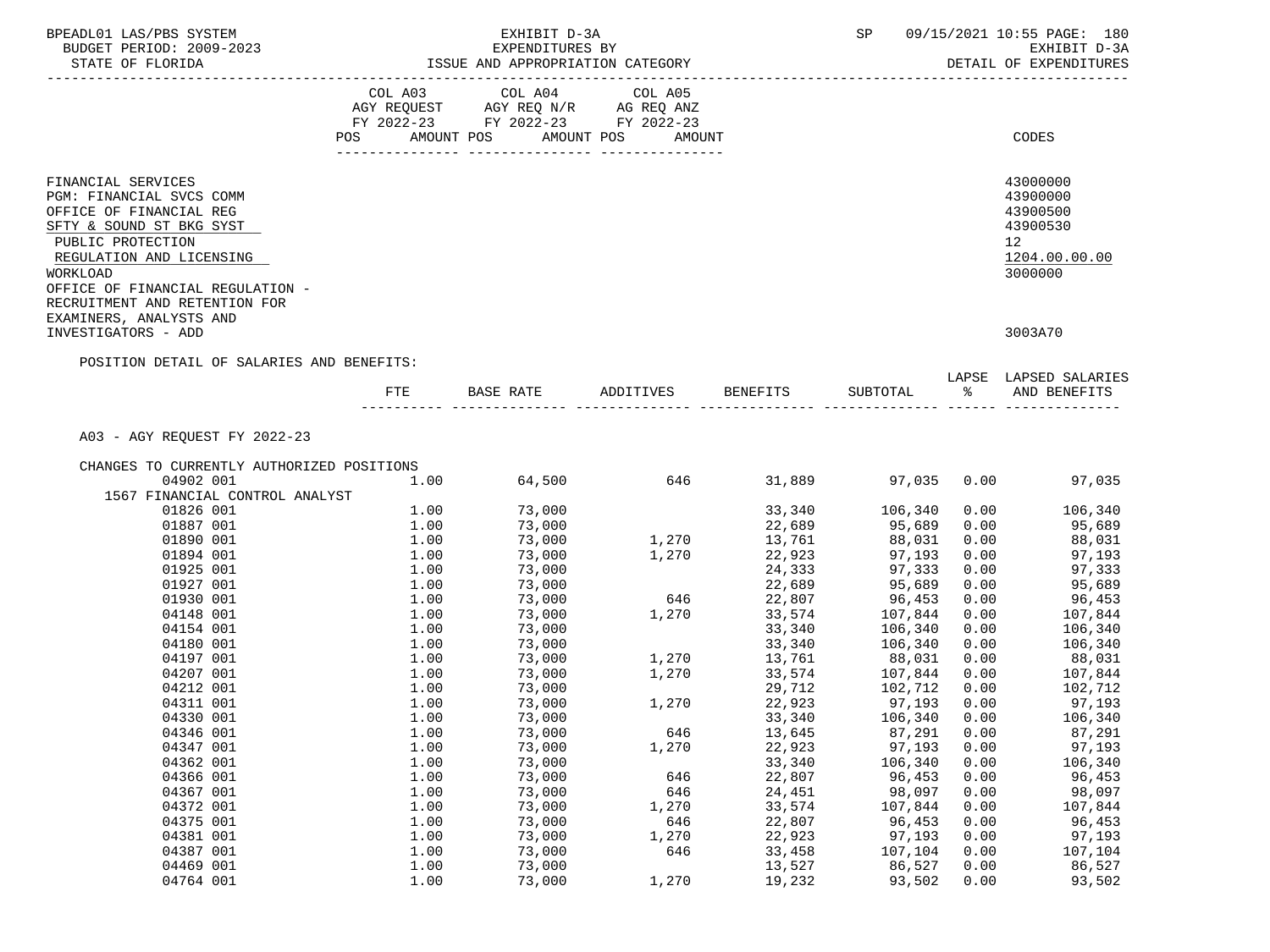| BUDGET PERIOD: 2009-2023<br>STATE OF FLORIDA                                                                                                                                                                                                                       |               | EXHIBIT D-3A<br>EXPENDITURES BY<br>ISSUE AND APPROPRIATION CATEGORY                                                                                                                                                                                                                            |         |          | SP            |      | 09/15/2021 10:55 PAGE: 181<br>EXHIBIT D-3A<br>DETAIL OF EXPENDITURES                                   |
|--------------------------------------------------------------------------------------------------------------------------------------------------------------------------------------------------------------------------------------------------------------------|---------------|------------------------------------------------------------------------------------------------------------------------------------------------------------------------------------------------------------------------------------------------------------------------------------------------|---------|----------|---------------|------|--------------------------------------------------------------------------------------------------------|
|                                                                                                                                                                                                                                                                    |               | COL A03 COL A04<br>AGY REQUEST AGY REQ N/R AG REQ ANZ<br>FY 2022-23 FY 2022-23 FY 2022-23                                                                                                                                                                                                      | COL A05 |          |               |      |                                                                                                        |
|                                                                                                                                                                                                                                                                    |               | POS AMOUNT POS AMOUNT POS AMOUNT                                                                                                                                                                                                                                                               |         |          |               |      | CODES                                                                                                  |
| FINANCIAL SERVICES<br>PGM: FINANCIAL SVCS COMM<br>OFFICE OF FINANCIAL REG<br>SFTY & SOUND ST BKG SYST<br>PUBLIC PROTECTION<br>REGULATION AND LICENSING<br>WORKLOAD<br>OFFICE OF FINANCIAL REGULATION -<br>RECRUITMENT AND RETENTION FOR<br>EXAMINERS, ANALYSTS AND |               |                                                                                                                                                                                                                                                                                                |         |          |               |      | 43000000<br>43900000<br>43900500<br>43900530<br>12 <sup>°</sup><br>1204.00.00.00<br>3000000<br>3003A70 |
| INVESTIGATORS - ADD                                                                                                                                                                                                                                                |               |                                                                                                                                                                                                                                                                                                |         |          |               |      |                                                                                                        |
| POSITION DETAIL OF SALARIES AND BENEFITS:                                                                                                                                                                                                                          | FTE           | BASE RATE ADDITIVES                                                                                                                                                                                                                                                                            |         | BENEFITS | SUBTOTAL %    |      | LAPSE LAPSED SALARIES<br>AND BENEFITS                                                                  |
| A03 - AGY REQUEST FY 2022-23                                                                                                                                                                                                                                       |               |                                                                                                                                                                                                                                                                                                |         |          |               |      |                                                                                                        |
| CHANGES TO CURRENTLY AUTHORIZED POSITIONS                                                                                                                                                                                                                          |               |                                                                                                                                                                                                                                                                                                |         |          |               |      |                                                                                                        |
| 04818 001                                                                                                                                                                                                                                                          |               |                                                                                                                                                                                                                                                                                                |         |          |               |      | 107,844                                                                                                |
| 04829 001                                                                                                                                                                                                                                                          |               | $1.00$ $73,000$ $1,270$ $33,574$ $107,844$ $0.00$                                                                                                                                                                                                                                              |         |          |               | 0.00 | 107,844                                                                                                |
| 04844 001                                                                                                                                                                                                                                                          |               |                                                                                                                                                                                                                                                                                                |         |          |               | 0.00 | 107,844<br>95,689                                                                                      |
| 04901 001                                                                                                                                                                                                                                                          |               |                                                                                                                                                                                                                                                                                                |         |          |               |      |                                                                                                        |
| 04909 001                                                                                                                                                                                                                                                          |               |                                                                                                                                                                                                                                                                                                |         |          |               |      | $0.00$ $107,104$<br>$0.00$ $96,453$                                                                    |
| 04923 001                                                                                                                                                                                                                                                          | 1.00          | $1.00$<br>$1.00$<br>$1.00$<br>$1.00$<br>$1.00$<br>$1.00$<br>$1.00$<br>$1.00$<br>$1.00$<br>$1.00$<br>$1.00$<br>$1.00$<br>$1.00$<br>$1.00$<br>$1.00$<br>$1.00$<br>$1.00$<br>$1.00$<br>$1.00$<br>$1.00$<br>$1.00$<br>$1.00$<br>$1.00$<br>$1.00$<br>$1.00$<br>$1.00$<br>$1.00$<br>$1.00$<br>73,000 |         |          | 22,689 95,689 |      | $0.00$ 95,689                                                                                          |
| 1567 FINANCIAL CONTROL ANALYST - SES                                                                                                                                                                                                                               |               |                                                                                                                                                                                                                                                                                                |         |          |               |      |                                                                                                        |
| 04336 001                                                                                                                                                                                                                                                          | $1.00$ 73,000 |                                                                                                                                                                                                                                                                                                |         |          |               |      | 23, 218 96, 218 0.00 96, 218                                                                           |
| 2225 SENIOR MANAGEMENT ANALYST II - SES                                                                                                                                                                                                                            |               |                                                                                                                                                                                                                                                                                                |         |          |               |      |                                                                                                        |
| 01730 001                                                                                                                                                                                                                                                          | 1.00          | 99,000                                                                                                                                                                                                                                                                                         |         |          |               |      | 127,030                                                                                                |
| TOTALS FOR ISSUE BY FUND<br>2275 FINANCIAL INST REG TF                                                                                                                                                                                                             |               |                                                                                                                                                                                                                                                                                                |         |          |               |      | 5,801,928<br>______________                                                                            |

\*\*\*\*\*\*\*\*\*\*\*\*\*\*\*\*\*\*\*\*\*\*\*\*\*\*\*\*\*\*\*\*\*\*\*\*\*\*\*\*\*\*\*\*\*\*\*\*\*\*\*\*\*\*\*\*\*\*\*\*\*\*\*\*\*\*\*\*\*\*\*\*\*\*\*\*\*\*\*\*\*\*\*\*\*\*\*\*\*\*\*\*\*\*\*\*\*\*\*\*\*\*\*\*\*\*\*\*\*\*\*\*\*\*\*\*\*\*\*\*\*\*\*\*\*\*\*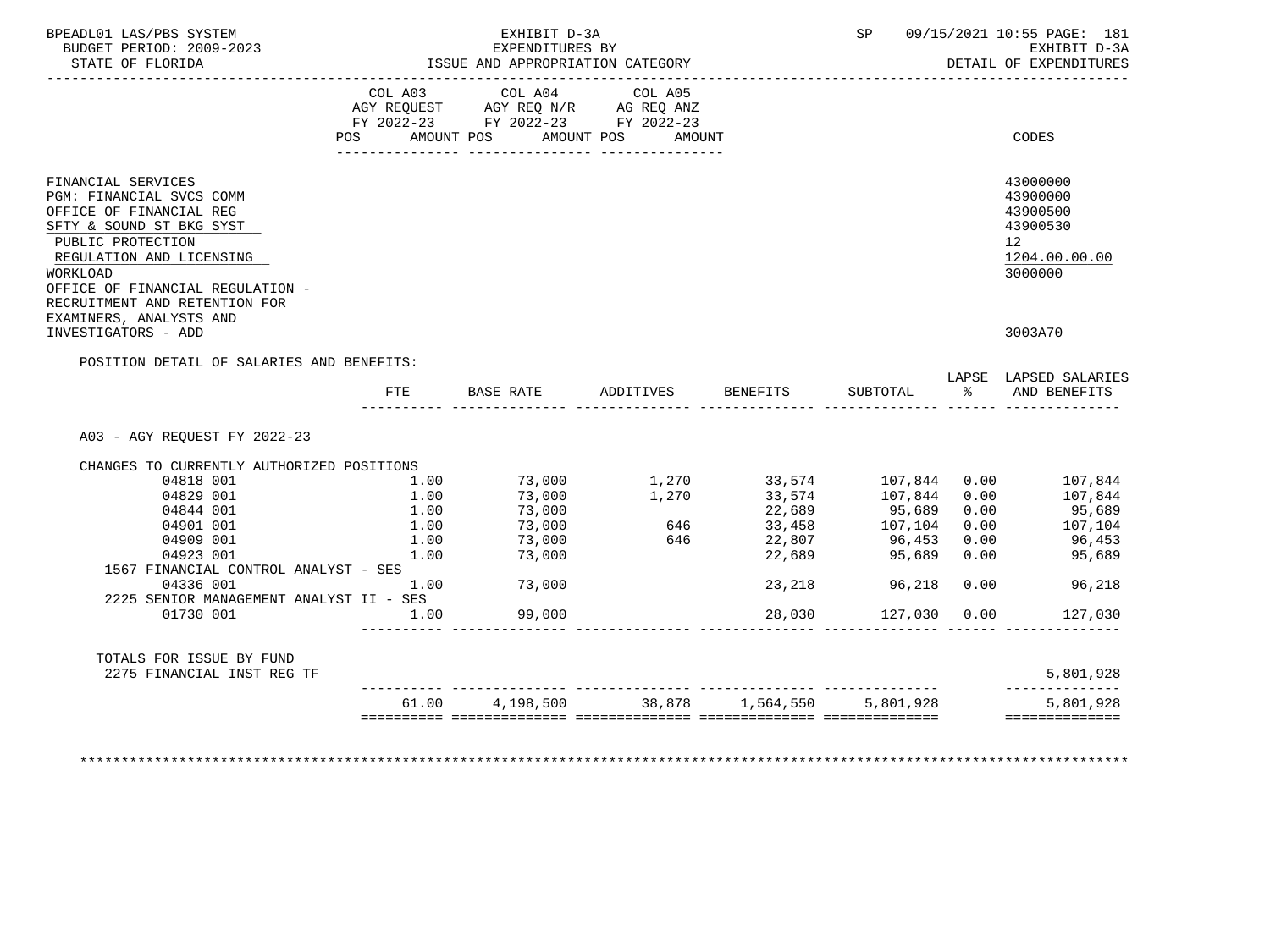| BPEADL01 LAS/PBS SYSTEM<br>BUDGET PERIOD: 2009-2023<br>STATE OF FLORIDA                                                                                                                                                                                                   | EXHIBIT D-3A<br>EXPENDITURES BY<br>ISSUE AND APPROPRIATION CATEGORY                                                                         | 09/15/2021 10:55 PAGE: 182<br>SP.<br>EXHIBIT D-3A<br>DETAIL OF EXPENDITURES    |
|---------------------------------------------------------------------------------------------------------------------------------------------------------------------------------------------------------------------------------------------------------------------------|---------------------------------------------------------------------------------------------------------------------------------------------|--------------------------------------------------------------------------------|
|                                                                                                                                                                                                                                                                           | COL A03 COL A04 COL A05<br>AGY REQUEST AGY REQ N/R AG REQ ANZ<br>FY 2022-23 FY 2022-23 FY 2022-23<br>POS<br>AMOUNT POS AMOUNT POS<br>AMOUNT | CODES                                                                          |
| FINANCIAL SERVICES<br><b>PGM: FINANCIAL SVCS COMM</b><br>OFFICE OF FINANCIAL REG<br>SFTY & SOUND ST BKG SYST<br>PUBLIC PROTECTION<br>REGULATION AND LICENSING<br>WORKLOAD<br>OFFICE OF FINANCIAL REGULATION -<br>RECRUITMENT AND RETENTION FOR<br>EXAMINERS, ANALYSTS AND |                                                                                                                                             | 43000000<br>43900000<br>43900500<br>43900530<br>12<br>1204.00.00.00<br>3000000 |
| INVESTIGATORS - DEDUCT<br>SALARY RATE<br>SALARY RATE 3,347,056-                                                                                                                                                                                                           |                                                                                                                                             | 3003A90<br>000000                                                              |
| SALARIES AND BENEFITS                                                                                                                                                                                                                                                     |                                                                                                                                             | 010000                                                                         |
| FINANCIAL INST REG TF<br>$-$ STATE                                                                                                                                                                                                                                        | $61.00 -$<br>4,726,696-                                                                                                                     | 2275 1                                                                         |
| TOTAL: OFFICE OF FINANCIAL REGULATION -<br>RECRUITMENT AND RETENTION FOR<br>EXAMINERS, ANALYSTS AND<br>INVESTIGATORS - DEDUCT<br>TOTAL POSITIONS $61.00 -$<br>TOTAL ISSUE 4,726,696-<br>TOTAL SALARY RATE 3,347,056-                                                      |                                                                                                                                             | 3003A90                                                                        |
|                                                                                                                                                                                                                                                                           |                                                                                                                                             |                                                                                |
|                                                                                                                                                                                                                                                                           |                                                                                                                                             |                                                                                |

 AGENCY ISSUE NARRATIVE: 2022-2023 BUDGET YEAR NARRATIVE: IT COMPONENT? NO

OFFICE OF FINANCIAL REGULATION - RECRUITMENT AND RETENTION FOR EXAMINERS, ANALYSTS AND INVESTIGATORS - DEDUCT

This request will improve the Office's ability to reach the following goals:

GOAL #2: Delivering value to businesses;

GOAL #3: Promoting a safe and sound financial marketplace;

GOAL #4: Improving customer service.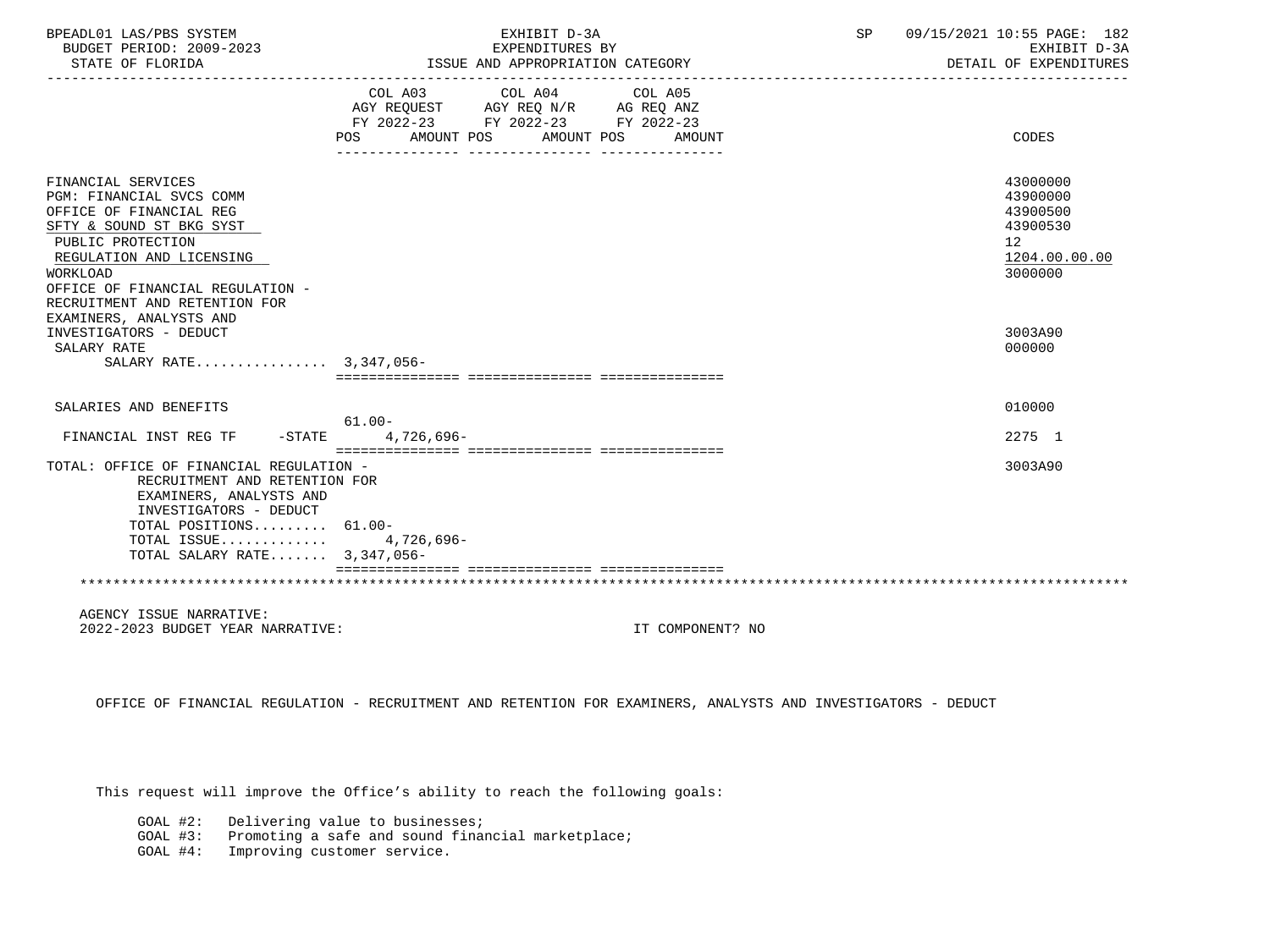| BPEADL01 LAS/PBS SYSTEM<br>BUDGET PERIOD: 2009-2023<br>STATE OF FLORIDA                                                                                            | EXHIBIT D-3A<br>EXPENDITURES BY<br>ISSUE AND APPROPRIATION CATEGORY                                                                                                                  | 09/15/2021 10:55 PAGE: 183<br>SP<br>EXHIBIT D-3A<br>DETAIL OF EXPENDITURES                  |
|--------------------------------------------------------------------------------------------------------------------------------------------------------------------|--------------------------------------------------------------------------------------------------------------------------------------------------------------------------------------|---------------------------------------------------------------------------------------------|
|                                                                                                                                                                    | COL A03 COL A04 COL A05<br>AGY REQUEST AGY REQ N/R AG REQ ANZ<br>FY 2022-23 FY 2022-23 FY 2022-23<br>AMOUNT POS AMOUNT POS<br>POS<br>AMOUNT<br>_____________________________________ | CODES                                                                                       |
| FINANCIAL SERVICES<br>PGM: FINANCIAL SVCS COMM<br>OFFICE OF FINANCIAL REG<br>SFTY & SOUND ST BKG SYST<br>PUBLIC PROTECTION<br>REGULATION AND LICENSING<br>WORKLOAD |                                                                                                                                                                                      | 43000000<br>43900000<br>43900500<br>43900530<br>12 <sup>7</sup><br>1204.00.00.00<br>3000000 |
| OFFICE OF FINANCIAL REGULATION -<br>RECRUITMENT AND RETENTION FOR<br>EXAMINERS, ANALYSTS AND<br>INVESTIGATORS - DEDUCT                                             |                                                                                                                                                                                      | 3003A90                                                                                     |

 The Florida Office of Financial Regulation (OFR or Office) is statutorily responsible for the regulation of the financial services industry in Florida. Florida's diverse economy, proximity to Latin America, and booming population have resulted in an equally diverse and complex financial services sector. The Office regulates a complex variety of depository and non-depository financial institutions as outlined below. Additionally, the Office has a bureau dedicated to the investigation and prosecution of financial crimes and unlicensed activity. The OFR's 3 regulatory divisions have direct and primary regulatory oversight of 17 separate statutes, issues charters, licenses, and registrations of 42 different financial services licenses, for approximately 447,669 different entities.

 Division of Consumer Finance: Chapter 494, Florida Statutes - Loan Originators and Mortgage Brokers Chapter 516, Florida Statutes - Consumer Finance Act Chapter 520, Florida Statutes - Retail Installment Sales Chapter 537, Florida Statutes - Title Loan Companies Chapter 559-Part V, Florida Statutes - Commercial Collection Practices Chapter 559-Part VI, Florida Statutes - Consumer Collection Practices Chapter 559.952, Florida Statutes - Financial Technology Sandbox Chapter 560, Florida Statutes - Money Services Businesses

 Division of Financial Institutions: Chapter 655, Florida Statutes - Financial Institutions Generally Chapter 657, Florida Statutes - Credit Unions Chapter 658, Florida Statutes - Banks and Trust Companies Chapter 660, Florida Statutes - Trust Business Chapter 662, Florida Statutes - Family Trust Companies Chapter 663, Florida Statutes - International Banking Chapter 665, Florida Statutes - Capital Stock Associations Chapter 667, Florida Statutes - Savings Banks

 Division of Securities: Chapter 517, Florida Statutes - Securities and Investor Protection Act

 These four business units have 304 total FTE, of which approximately 208 (68.4%) are non-managerial, non-administrative, employees with a direct role in the registration, examination, and investigation of entities in the financial services delivered to Floridians. These highly trained analysts, examiners, and investigators review applications and perform examinations on more than 425,000 regulated entities and handle complaints and investigations on other unlicensed entity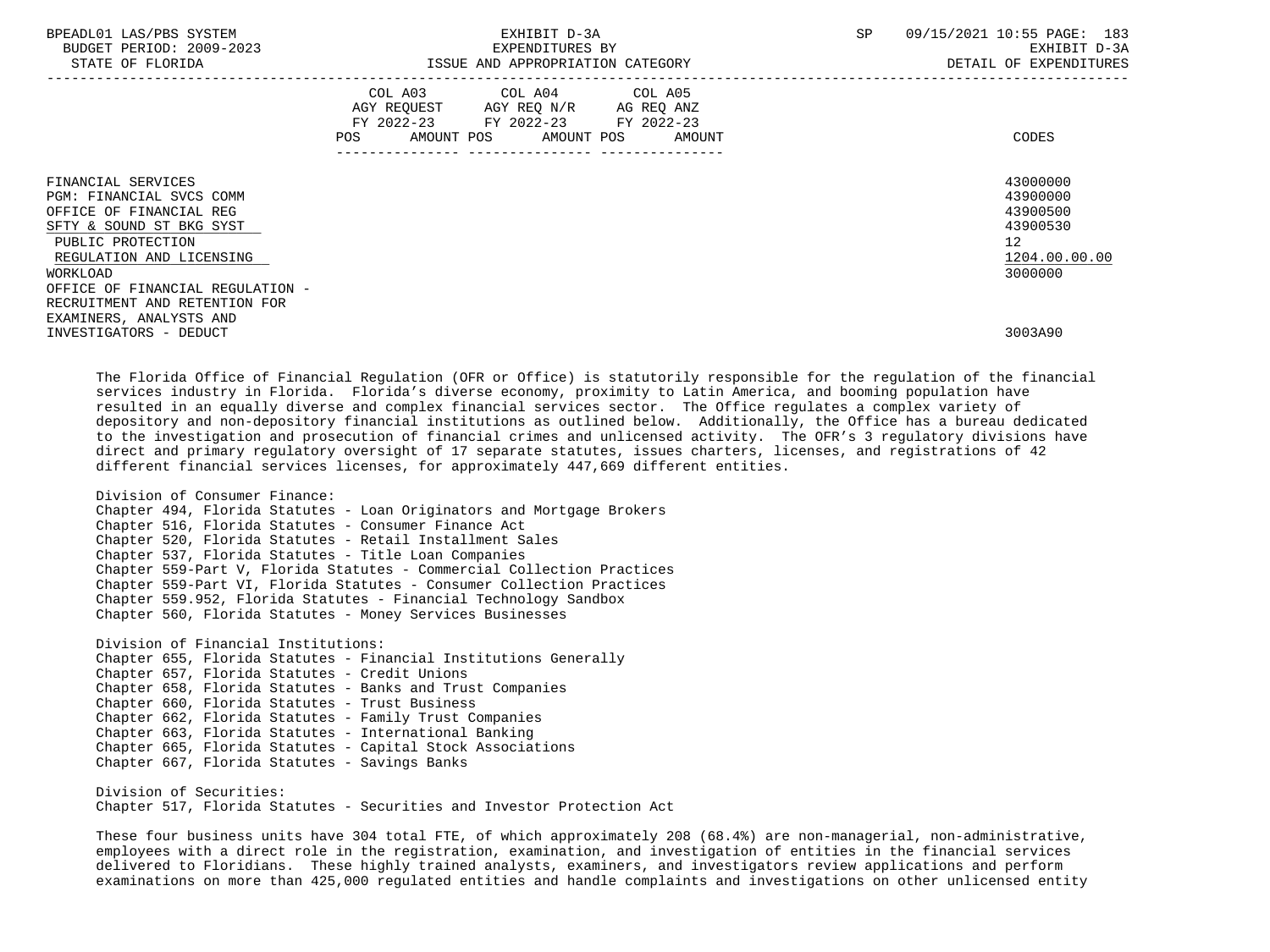| LAS/PBS SYSTEM<br>BPEADL0           |                                             | SP | 184<br>15/2021 10:55 PAGE:<br>097 |
|-------------------------------------|---------------------------------------------|----|-----------------------------------|
| PERIOD: 2009-2023<br><b>RIIDGET</b> |                                             |    |                                   |
| STATE OF                            | T S STIF.<br>AND<br>APPROPRIATION<br>TEGORY |    | EXPENDITURES<br>∩ஈ                |
|                                     |                                             |    |                                   |

| COL A03<br>COL A04                       | COL A05 |
|------------------------------------------|---------|
| AGY REO N/R<br>AGY REOUEST<br>AG REO ANZ |         |
| FY 2022-23<br>FY 2022-23<br>FY 2022-23   |         |
| POS.<br>AMOUNT POS<br>AMOUNT POS         | AMOUNT  |

 FINANCIAL SERVICES 43000000 PGM: FINANCIAL SVCS COMM<br>OFFICE OF FINANCIAL REG 43900500 OFFICE OF FINANCIAL REG 43900500<br>SETY & SOUND ST BKG SYST  $S$ FTY & SOUND ST BKG SYST  $439$ <br>DIIRLIC PROTECTION PUBLIC PROTECTION 12 REGULATION AND LICENSING  $\frac{1204.00}{3000000}$  WORKLOAD 3000000 OFFICE OF FINANCIAL REGULATION - RECRUITMENT AND RETENTION FOR EXAMINERS, ANALYSTS AND INVESTIGATORS - DEDUCT 3003A90

 activity impacting Florida's citizens. All of these work units have a middle-management layer who are "working managers." These approximately twenty-six (26) supervisors and managers all process and review applications, participate in exams, and/or perform investigations as a normal part of their daily activities in addition to their supervisory duties related to human resources (hiring, performance evaluation, and monitoring of workload and work-quality). In considering the overall number of employees performing the day-to-day regulatory functions of the Office, 239 of 304 (78.6%) are regulatory.

 Training for each division is provided through a combination of peer-lead training, online classes, national training partners, Federal regulator partners, and in-service learning. Training opportunities ranging from a few hours to master an individual topic to week-long intensive courses covering a range of examination and investigative functions are provided to each staff member from the time they start with the agency. The initial training schedule for each area varies but attaining a minimum level of effectiveness can take as few as six months and as long as three years. During this time the employee devotes as much as 2,064 hours (over three years) to training activities. When combined with the hard costs of training (travel and course fees), the Office can invest more than \$68,600 per employee in the first three years of employment.

 In most instances, the financial services and businesses regulated by the OFR are also regulated at the Federal level and almost every other state having similar demographics. Florida's regulators regularly work side-by-side with their Federal and State counterparts, doing the same work, and very often for considerably lower compensation. Data available through the Conference of State Bank Supervisors shows that in 2020 Florida ranked near the bottom (26 of 29 states surveyed) in Average Annual Salary for examiners, with the average of those states being \$13,000 higher than the Florida average. At the Federal level, the disparity is even higher, with the average actual salary for Florida lagging behind its Federal counterparts by more than \$57,500.

 Regardless of which segment of the financial services industry being examined the training received by Florida's financial regulatory staff is considered to be the highest quality and most comprehensive anywhere in the country. As a result, Florida's financial regulatory staff has consistently been hired away from the OFR by the private sector and our Federal regulatory counterparts. According to PeopleFirst records, from 2016 to 2020, 263 employees have voluntarily separated from the OFR for the reason of outside employment, of those 165 have been direct regulatory staff. This represents an average of just over 52.5 employees per year overall and 33 per year of regulatory staff. The data also shows that the average tenure of our examinations staff is between 34 and 42 months, over the four business areas. This tenure timeframe directly corresponds to the completion of the advanced training required to fully participate in all aspects of the more complex exams and investigations.

 The Office has identified the class codes that are the responsible for the vast majority of the work product associated with examinations, registrations, and investigations. These class codes are: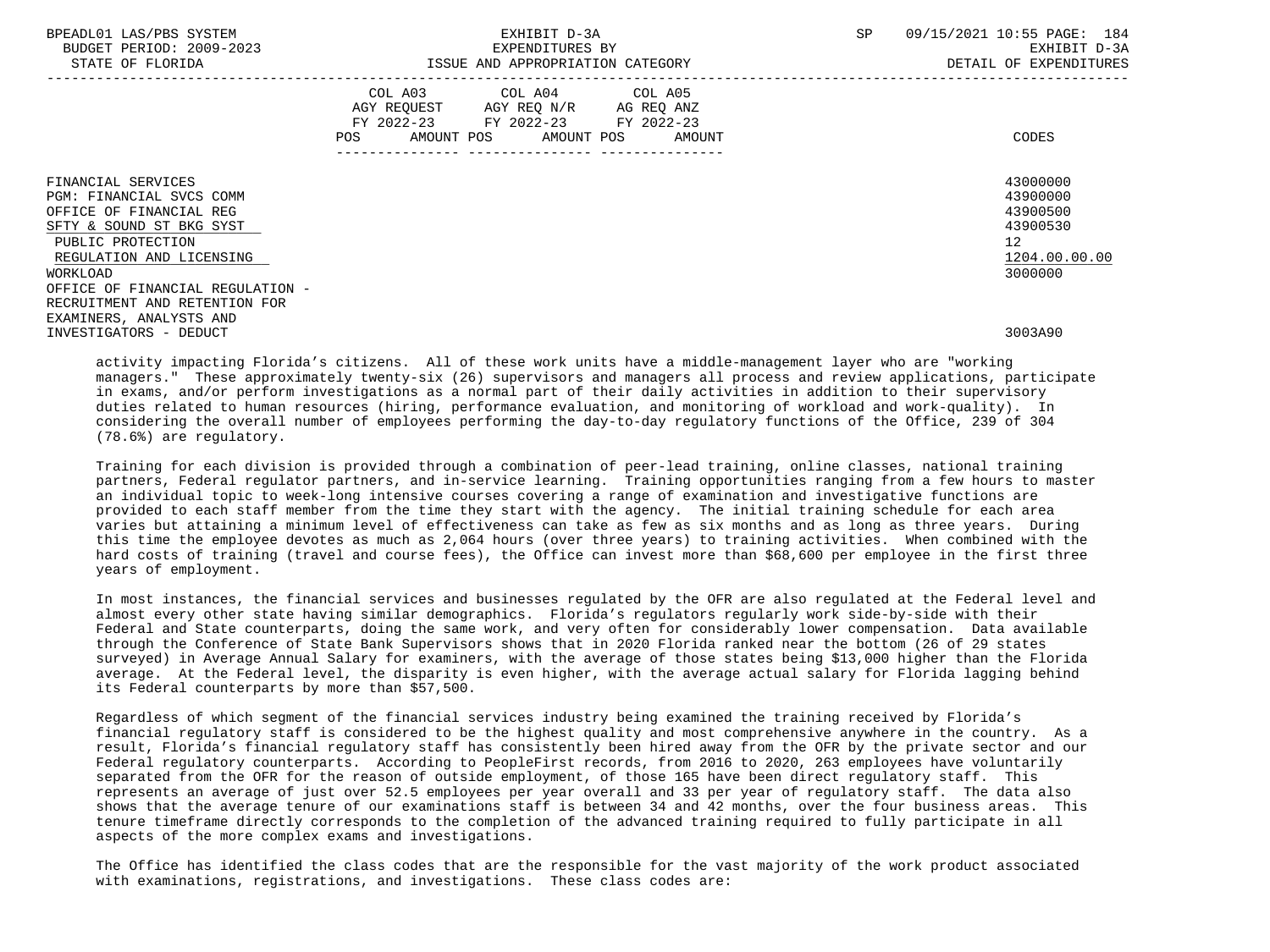|                                                                                                                                                                                                                                                                                              | COL A03 COL A04 COL A05<br>AGY REQUEST AGY REQ N/R AG REQ ANZ<br>FY 2022-23 FY 2022-23 FY 2022-23<br>AMOUNT POS AMOUNT POS<br>POS<br>AMOUNT | CODES                                                                                                  |
|----------------------------------------------------------------------------------------------------------------------------------------------------------------------------------------------------------------------------------------------------------------------------------------------|---------------------------------------------------------------------------------------------------------------------------------------------|--------------------------------------------------------------------------------------------------------|
| FINANCIAL SERVICES<br>PGM: FINANCIAL SVCS COMM<br>OFFICE OF FINANCIAL REG<br>SFTY & SOUND ST BKG SYST<br>PUBLIC PROTECTION<br>REGULATION AND LICENSING<br>WORKLOAD<br>OFFICE OF FINANCIAL REGULATION -<br>RECRUITMENT AND RETENTION FOR<br>EXAMINERS, ANALYSTS AND<br>INVESTIGATORS - DEDUCT |                                                                                                                                             | 43000000<br>43900000<br>43900500<br>43900530<br>12 <sup>°</sup><br>1204.00.00.00<br>3000000<br>3003A90 |
| Financial Examiner/Analyst I (FEA I)<br>Financial Examiner/Analyst II (FEA II)<br>Financial Specialist (FS)                                                                                                                                                                                  |                                                                                                                                             |                                                                                                        |

 Financial Control Analyst (FCA) Financial Investigator Senior Management Analyst II Senior Financial Investigator Financial Investigator - Criminal Enforcement Financial Investigator - Economic Crimes

 The Office has eight (8) FEA I, forty-six (46) FEA II, thirty-seven (37) FS, and seventy-four (74) FCA positions, two (2) Financial Investigator, Senior Management Analyst II (1), fourteen (14) Financial Investigator - Criminal Enforcement, five (5) Financial Investigator - Economic Crimes, and ten (10) Senior Investigator positions. These one-hundred and ninety-seven (197) positions are divided between four (4) business units: sixty-one (61) in the Division of Financial Institutions; fifty-seven (57) in the Division of Consumer Finance; forty-eight (48) in the Division of Securities; and, thirty-one (31) in the Bureau of Financial Investigations.

 The OFR management recognizes that each business area has different competitive pressures for its employees. As a result, the salary needs are also different. The Division of Consumer Finance and the Division of Securities have very similar salary pressures, while the Division of Financial Institutions has substantially more pressure from both their State and Federal regulatory counterparts and the private sector, while the Bureau of Investigations competes not only with regulatory entities, but with civil and criminal investigative entities as well. As a result of these different factors, the average compensation proposed in each area is also different.

 The Office is seeking approximately \$2.3M in order to stem the tide of attrition, recruit high-quality employees, and to have sufficient overall budget authority to ensure our ability to meet future payroll obligations when fully staffed. This additional budget authority, combined with the reclassifications of select positions, will allow the office to better compete for employees and retain them longer. This is identical in concept to the issues approved for Risk Management and State Fire Marshal in the last legislative session.

ISSUE SUMMARY:

 \$2.307M in additional Salaries and Benefits to be used by Financial Institutions, Securities, Consumer Finance, and Financial Investigations. This issue does not include additional FTE and instead proposes that each position would be dropped at current salary and added back at desired average salary of the class. The result of the DROP and ADD issues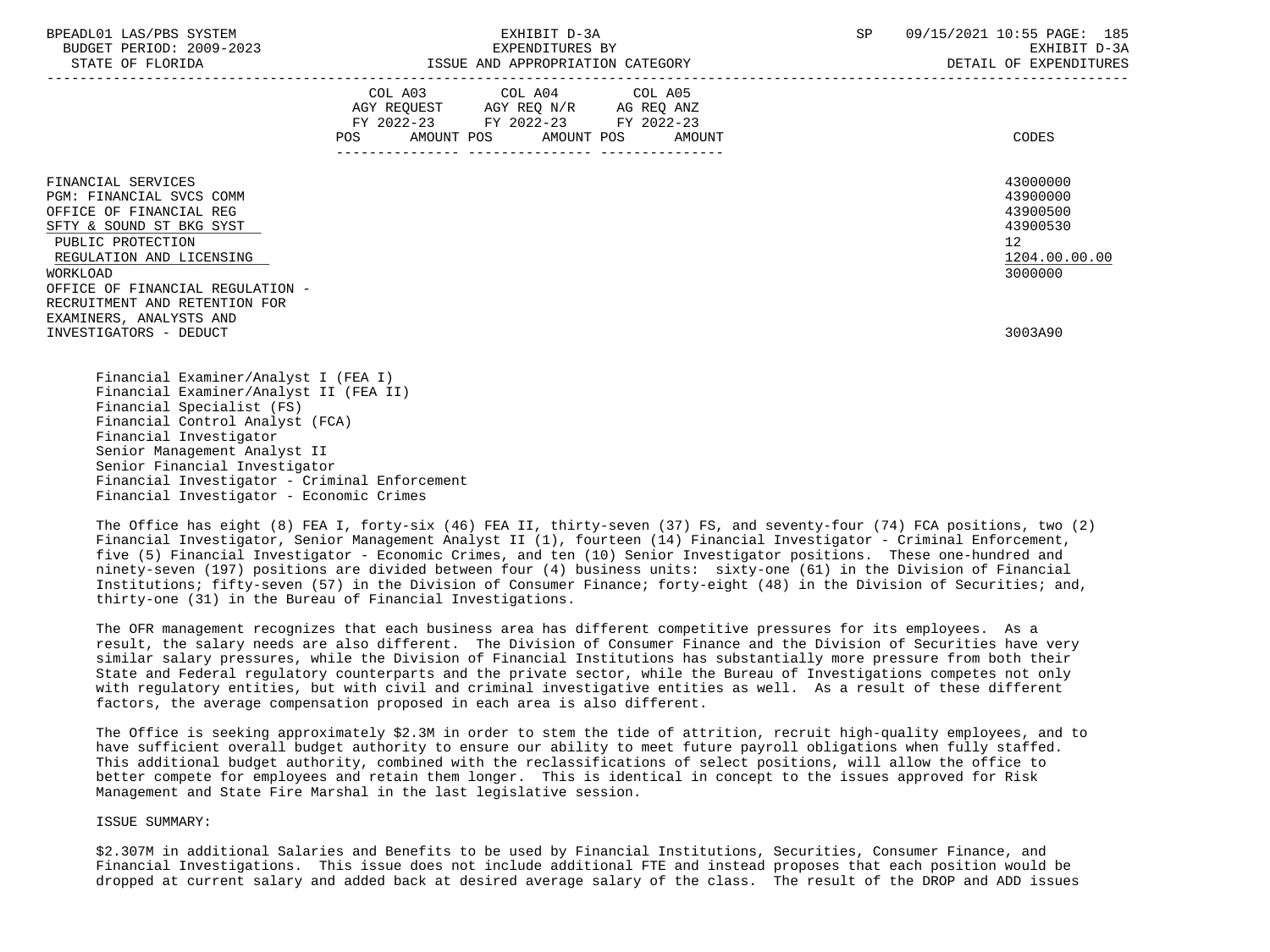| BPEADL01 LAS/PBS SYSTEM<br>BUDGET PERIOD: 2009-2023<br>STATE OF FLORIDA                                                                                                                                                                        | EXHIBIT D-3A<br>EXPENDITURES BY<br>ISSUE AND APPROPRIATION CATEGORY                                                                   | 09/15/2021 10:55 PAGE: 186<br>SP.<br>EXHIBIT D-3A<br>DETAIL OF EXPENDITURES                 |
|------------------------------------------------------------------------------------------------------------------------------------------------------------------------------------------------------------------------------------------------|---------------------------------------------------------------------------------------------------------------------------------------|---------------------------------------------------------------------------------------------|
|                                                                                                                                                                                                                                                | COL A03 COL A04 COL A05<br>AGY REQUEST AGY REQ N/R AG REQ ANZ<br>FY 2022-23 FY 2022-23 FY 2022-23<br>POS AMOUNT POS AMOUNT POS AMOUNT | CODES                                                                                       |
| FINANCIAL SERVICES<br><b>PGM: FINANCIAL SVCS COMM</b><br>OFFICE OF FINANCIAL REG<br>SFTY & SOUND ST BKG SYST<br>PUBLIC PROTECTION<br>REGULATION AND LICENSING<br>WORKLOAD<br>OFFICE OF FINANCIAL REGULATION -<br>RECRUITMENT AND RETENTION FOR |                                                                                                                                       | 43000000<br>43900000<br>43900500<br>43900530<br>12 <sup>°</sup><br>1204.00.00.00<br>3000000 |
| EXAMINERS, ANALYSTS AND<br>INVESTIGATORS - DEDUCT                                                                                                                                                                                              |                                                                                                                                       | 3003A90                                                                                     |

is a net increase in Salaries and Benefits budget authority with no additional FTE.

 $Is sue Total$   $$1,075,232$   $$0$ 

This issue is linked to issue 3003A70.

| Quantity<br>. _ _ _ _ _ _ _ _ | Description<br>----------    | Amount<br>------ | Non-Recurring<br>----------- |
|-------------------------------|------------------------------|------------------|------------------------------|
| 61                            | Add Salaries and Benefits    | \$5,801,928      | \$0                          |
| (61)                          | Deduct Salaries and Benefits | (S4, 726, 696)   | \$0                          |

\*\*\*\*\*\*\*\*\*\*\*\*\*\*\*\*\*\*\*\*\*\*\*\*\*\*\*\*\*\*\*\*\*\*\*\*\*\*\*\*\*\*\*\*\*\*\*\*\*\*\*\*\*\*\*\*\*\*\*\*\*\*\*\*\*\*\*\*\*\*\*\*\*\*\*\*\*\*\*\*\*\*\*\*\*\*\*\*\*\*\*\*\*\*\*\*\*\*\*\*\*\*\*\*\*\*\*\*\*\*\*\*\*\*\*\*\*\*\*\*\*\*\*\*\*\*\*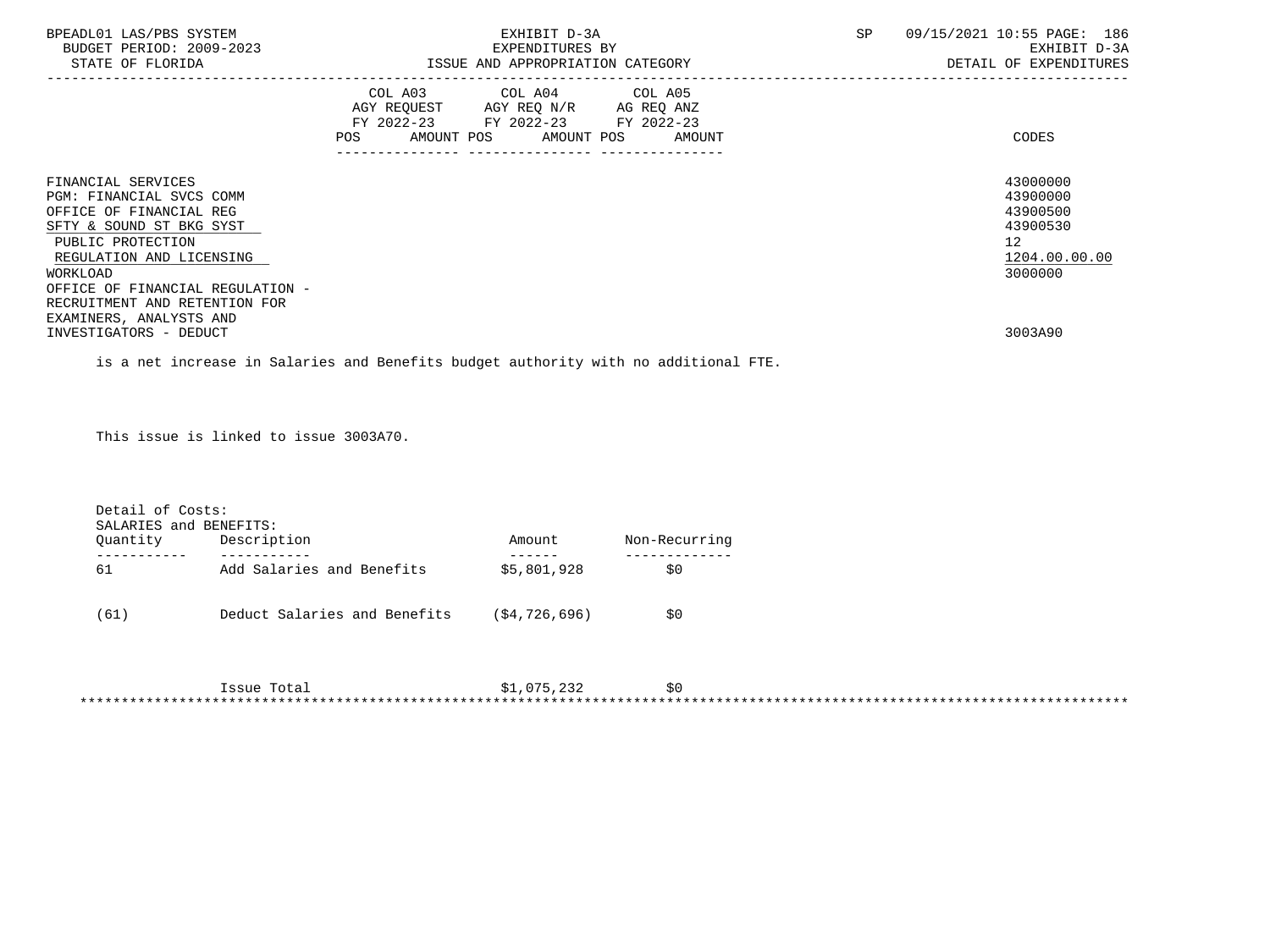| BPEADL01 LAS/PBS SYSTEM                             |                 | EXHIBIT D-3A                                                                                                                                                                                                                                                                                    |                                                            |                                | SP                                        |      | 09/15/2021 10:55 PAGE: 187 |
|-----------------------------------------------------|-----------------|-------------------------------------------------------------------------------------------------------------------------------------------------------------------------------------------------------------------------------------------------------------------------------------------------|------------------------------------------------------------|--------------------------------|-------------------------------------------|------|----------------------------|
| BUDGET PERIOD: 2009-2023                            |                 | EXPENDITURES BY                                                                                                                                                                                                                                                                                 |                                                            |                                |                                           |      | EXHIBIT D-3A               |
| STATE OF FLORIDA<br>----------------------          |                 |                                                                                                                                                                                                                                                                                                 |                                                            |                                |                                           |      | DETAIL OF EXPENDITURES     |
|                                                     |                 |                                                                                                                                                                                                                                                                                                 |                                                            |                                |                                           |      |                            |
|                                                     |                 | COL A03 COL A04 COL A05<br>AGY REQUEST AGY REQ N/R AG REQ ANZ                                                                                                                                                                                                                                   |                                                            |                                |                                           |      |                            |
|                                                     |                 | FY 2022-23 FY 2022-23 FY 2022-23                                                                                                                                                                                                                                                                |                                                            |                                |                                           |      |                            |
|                                                     |                 | POS AMOUNT POS AMOUNT POS AMOUNT                                                                                                                                                                                                                                                                |                                                            |                                |                                           |      | CODES                      |
|                                                     |                 |                                                                                                                                                                                                                                                                                                 |                                                            |                                |                                           |      |                            |
| FINANCIAL SERVICES                                  |                 |                                                                                                                                                                                                                                                                                                 |                                                            |                                |                                           |      | 43000000                   |
| PGM: FINANCIAL SVCS COMM<br>OFFICE OF FINANCIAL REG |                 |                                                                                                                                                                                                                                                                                                 |                                                            |                                |                                           |      | 43900000<br>43900500       |
| SFTY & SOUND ST BKG SYST                            |                 |                                                                                                                                                                                                                                                                                                 |                                                            |                                |                                           |      | 43900530                   |
| PUBLIC PROTECTION                                   |                 |                                                                                                                                                                                                                                                                                                 |                                                            |                                |                                           |      | 12                         |
| REGULATION AND LICENSING                            |                 |                                                                                                                                                                                                                                                                                                 |                                                            |                                |                                           |      | 1204.00.00.00              |
| WORKLOAD                                            |                 |                                                                                                                                                                                                                                                                                                 |                                                            |                                |                                           |      | 3000000                    |
| OFFICE OF FINANCIAL REGULATION -                    |                 |                                                                                                                                                                                                                                                                                                 |                                                            |                                |                                           |      |                            |
| RECRUITMENT AND RETENTION FOR                       |                 |                                                                                                                                                                                                                                                                                                 |                                                            |                                |                                           |      |                            |
| EXAMINERS, ANALYSTS AND                             |                 |                                                                                                                                                                                                                                                                                                 |                                                            |                                |                                           |      |                            |
| INVESTIGATORS - DEDUCT                              |                 |                                                                                                                                                                                                                                                                                                 |                                                            |                                |                                           |      | 3003A90                    |
| POSITION DETAIL OF SALARIES AND BENEFITS:           |                 |                                                                                                                                                                                                                                                                                                 |                                                            |                                |                                           |      |                            |
|                                                     |                 |                                                                                                                                                                                                                                                                                                 |                                                            |                                |                                           |      | LAPSE LAPSED SALARIES      |
|                                                     |                 | FTE BASE RATE ADDITIVES BENEFITS SUBTOTAL $\ast$ AND BENEFITS                                                                                                                                                                                                                                   |                                                            |                                |                                           |      |                            |
|                                                     |                 |                                                                                                                                                                                                                                                                                                 |                                                            |                                |                                           |      |                            |
| A03 - AGY REQUEST FY 2022-23                        |                 |                                                                                                                                                                                                                                                                                                 |                                                            |                                |                                           |      |                            |
| CHANGES TO CURRENTLY AUTHORIZED POSITIONS           |                 |                                                                                                                                                                                                                                                                                                 |                                                            |                                |                                           |      |                            |
| 1564 FINANCIAL EXAMINER/ANALYST II                  |                 |                                                                                                                                                                                                                                                                                                 |                                                            |                                |                                           |      |                            |
| 01727 001                                           |                 | $1.00 - 46,350 -$                                                                                                                                                                                                                                                                               |                                                            | $646 - 17,885 - 64,881 - 0.00$ |                                           |      | 64,881-                    |
| 01893 001                                           |                 | $1.00 46,350 1,270 28,651 76,271-$ 0.00                                                                                                                                                                                                                                                         |                                                            |                                |                                           |      | 76,271-                    |
| 01920 001                                           |                 | $1.00 - 45,000 -$<br>$1.00 - 46,350 -$                                                                                                                                                                                                                                                          | $646 - 17,636 - 28,417 -$                                  |                                | 63,282- 0.00<br>74,767- 0.00              |      | 63,282-                    |
| 01929 001                                           |                 |                                                                                                                                                                                                                                                                                                 |                                                            |                                |                                           |      | 74,767-                    |
| 04041 001                                           |                 | $1.00 46,350-$<br>$1.00 45,000-$<br>$1.00 38,660-$                                                                                                                                                                                                                                              | $1,270-$<br>$28,417-$<br>$8,355-$<br>$1,270-$<br>$16,537-$ |                                | 76,271-0.00<br>53,355-0.00<br>56,467-0.00 |      | 76,271-                    |
| 04153 001                                           |                 |                                                                                                                                                                                                                                                                                                 |                                                            |                                |                                           |      | $53,355-$                  |
| 04178 001<br>04189 001                              |                 |                                                                                                                                                                                                                                                                                                 |                                                            |                                |                                           |      | $56,467-$<br>$53,355-$     |
| 04190 001                                           |                 | $1.00 - 45,000 -$<br>$1.00 - 46,350 -$                                                                                                                                                                                                                                                          |                                                            | $8,355-$<br>28.417-<br>28,417- |                                           |      | 74,767-                    |
| 04192 001                                           |                 | $1.00 - 45,000 -$                                                                                                                                                                                                                                                                               | $1,270 17,751-$                                            |                                | $64,021 - 0.00$                           |      | $64,021-$                  |
| 04199 001                                           |                 |                                                                                                                                                                                                                                                                                                 |                                                            |                                |                                           |      | 75,532-                    |
| 04211 001                                           |                 | $\begin{array}{ccccccccc} 1.00- & & & 46,350- & & & 646- & & 28,536- & & & 75,532- & 0.00\ 1.00- & & & 38,659- & & & 1,270- & & 16,537- & & 56,466- & 0.00\ 1.00- & & & & 46,350- & & & 646- & & & 17,885- & & & 64,881- & 0.00\ 1.00- & & & & 39,304- & & & 646- & & & 7,422- & & 47,372- & 0$ |                                                            |                                |                                           |      | 56,466-                    |
| 04326 001                                           |                 | $1.00 - 46,350 -$<br>$1.00 - 39,304 -$                                                                                                                                                                                                                                                          |                                                            |                                |                                           |      | 64,881-                    |
| 04346 001                                           |                 |                                                                                                                                                                                                                                                                                                 |                                                            |                                |                                           |      | 47,372-                    |
| 04384 001                                           | $1\,\ldotp 00-$ | $45,000 -$                                                                                                                                                                                                                                                                                      | $1,270-$ 8,589-                                            |                                | $54.859 - 0.00$                           |      | $54,859-$                  |
| 04524 001                                           | $1.00 -$        | $46,350-$                                                                                                                                                                                                                                                                                       |                                                            | 17,766-                        | $64, 116 - 0.00$                          |      | $64, 116 -$                |
| 04562 001                                           | $1.00-$         | $46,350-$                                                                                                                                                                                                                                                                                       |                                                            | 17,766-                        | $64, 116 - 0.00$                          |      | 64,116-                    |
| 04745 001                                           | $1.00 -$        | $46,350-$                                                                                                                                                                                                                                                                                       | $1,270-$                                                   | $28,651-$                      | $76, 271 - 0.00$                          |      | $76, 271 -$                |
| 04824 001                                           | $1.00-$         | $46,350-$                                                                                                                                                                                                                                                                                       |                                                            | 17,766-                        | $64, 116 - 0.00$                          |      | 64,116-                    |
| 04830 001                                           | $1.00-$         | $45,000-$                                                                                                                                                                                                                                                                                       |                                                            | $17,517-$                      | $62,517 - 0.00$                           |      | $62,517-$                  |
| 04842 001                                           | $1.00 -$        | $46,350-$                                                                                                                                                                                                                                                                                       | $1,270-$                                                   | $28,651-$                      | 76,271–                                   | 0.00 | $76,271-$                  |
| 04899 001                                           | $1.00-$         | $45,000-$                                                                                                                                                                                                                                                                                       |                                                            | $28,168-$                      | $73,168 - 0.00$                           |      | $73,168-$                  |
| 04900 001                                           | $1.00 -$        | $46,350-$                                                                                                                                                                                                                                                                                       | $1,270-$                                                   | $28,651-$                      | $76,271 - 0.00$                           |      | $76,271-$                  |
| 1566 FINANCIAL SPECIALIST<br>01725 001              | $1.00-$         | $53,000-$                                                                                                                                                                                                                                                                                       | $1,270-$                                                   | $29,880-$                      | $84,150-$                                 | 0.00 | $84,150-$                  |
| 01894 001                                           | $1.00-$         | $58,545-$                                                                                                                                                                                                                                                                                       | $1,270-$                                                   | $20, 253 -$                    | $80,068-$                                 | 0.00 | $80,068-$                  |
| 04311 001                                           | $1.00 -$        | $54,590-$                                                                                                                                                                                                                                                                                       | $1,270-$                                                   | $19,522-$                      | $75,382 - 0.00$                           |      | $75,382-$                  |
|                                                     |                 |                                                                                                                                                                                                                                                                                                 |                                                            |                                |                                           |      |                            |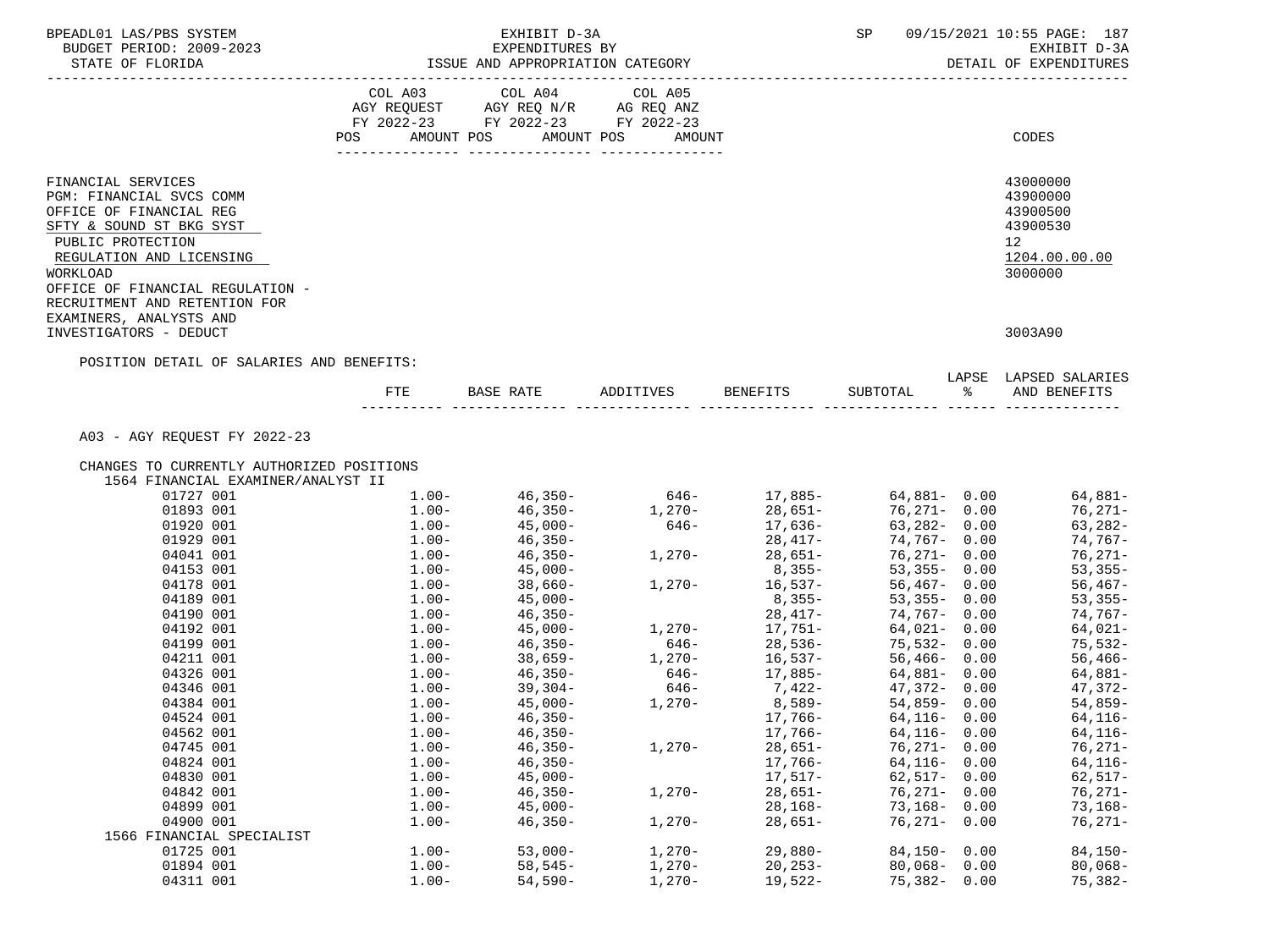| BPEADL01 LAS/PBS SYSTEM<br>BUDGET PERIOD: 2009-2023 |                     | EXHIBIT D-3A<br>EXPENDITURES BY<br>ISSUE AND APPROPRIATION CATEGORY |                      |                              | SP                                             |              | 09/15/2021 10:55 PAGE: 188<br>EXHIBIT D-3A |
|-----------------------------------------------------|---------------------|---------------------------------------------------------------------|----------------------|------------------------------|------------------------------------------------|--------------|--------------------------------------------|
| STATE OF FLORIDA                                    |                     |                                                                     |                      |                              |                                                |              | DETAIL OF EXPENDITURES                     |
|                                                     |                     | COL A03 COL A04 COL A05                                             |                      |                              |                                                |              |                                            |
|                                                     |                     |                                                                     |                      |                              |                                                |              |                                            |
|                                                     | <b>POS</b>          | FY 2022-23 FY 2022-23 FY 2022-23<br>AMOUNT POS                      | AMOUNT POS<br>AMOUNT |                              |                                                |              | CODES                                      |
|                                                     |                     |                                                                     |                      |                              |                                                |              |                                            |
|                                                     |                     |                                                                     |                      |                              |                                                |              |                                            |
| FINANCIAL SERVICES<br>PGM: FINANCIAL SVCS COMM      |                     |                                                                     |                      |                              |                                                |              | 43000000<br>43900000                       |
| OFFICE OF FINANCIAL REG                             |                     |                                                                     |                      |                              |                                                |              | 43900500                                   |
| SFTY & SOUND ST BKG SYST                            |                     |                                                                     |                      |                              |                                                |              | 43900530                                   |
| PUBLIC PROTECTION                                   |                     |                                                                     |                      |                              |                                                |              | 12 <sub>2</sub>                            |
| REGULATION AND LICENSING                            |                     |                                                                     |                      |                              |                                                |              | 1204.00.00.00                              |
| WORKLOAD                                            |                     |                                                                     |                      |                              |                                                |              | 3000000                                    |
| OFFICE OF FINANCIAL REGULATION -                    |                     |                                                                     |                      |                              |                                                |              |                                            |
| RECRUITMENT AND RETENTION FOR                       |                     |                                                                     |                      |                              |                                                |              |                                            |
| EXAMINERS, ANALYSTS AND                             |                     |                                                                     |                      |                              |                                                |              |                                            |
| INVESTIGATORS - DEDUCT                              |                     |                                                                     |                      |                              |                                                |              | 3003A90                                    |
| POSITION DETAIL OF SALARIES AND BENEFITS:           |                     |                                                                     |                      |                              |                                                |              |                                            |
|                                                     |                     |                                                                     |                      |                              |                                                |              | LAPSE LAPSED SALARIES                      |
|                                                     | FTE                 | BASE RATE                                                           | ADDITIVES            | BENEFITS                     | SUBTOTAL %                                     |              | AND BENEFITS                               |
|                                                     |                     |                                                                     |                      |                              |                                                |              |                                            |
| A03 - AGY REQUEST FY 2022-23                        |                     |                                                                     |                      |                              |                                                |              |                                            |
| CHANGES TO CURRENTLY AUTHORIZED POSITIONS           |                     |                                                                     |                      |                              |                                                |              |                                            |
| 04330 001                                           | $1\ldots00-$        | 56,655-                                                             |                      | −30, 320<br>−1,270, 30, 173, | $30,320 86,975-$ 0.00<br>$30.173 86,033-$ 0.00 |              | 86,975-                                    |
| 04372 001                                           | $1.00-$             | $54,590-$                                                           |                      |                              | 86,033- 0.00                                   |              | 86,033-                                    |
| 04375 001<br>04381 001                              | $1.00-$<br>$1.00-$  | 54,590-<br>54,590-                                                  | $646-$<br>$1,270-$   | 19,408–<br>19,522–           | 74,644-0.00                                    |              | 74,644-<br>75,382-                         |
| 04387 001                                           | $1.00-$             | $53,000-$                                                           | $646-$               | $29,764-$                    | 75,382- 0.00<br>$83,410 - 0.00$                |              | 83,410-                                    |
| 04393 001                                           | $1.00-$             |                                                                     |                      | 19,288-                      | 73,878- 0.00                                   |              | 73,878-                                    |
| 04518 001                                           | $1.00-$             | 54,590-<br>53,000-                                                  | $1,270-$             | $29,880-$                    | 84,150- 0.00                                   |              | 84,150-                                    |
| 04818 001                                           | $1.00-$             | $54,590-$                                                           | $1,270-$             | 30,173-                      | $86,033 - 0.00$                                |              | 86,033-                                    |
| 04844 001                                           | $1.00-$             | 54,590-                                                             |                      | 19,288-                      | 73,878-0.00                                    |              | 73,878-                                    |
| 04856 001                                           | $1.00-$             | $53,000-$                                                           |                      | $1,270-19,229-$              | 73,499-0.00                                    |              | 73,499-                                    |
| 04902 001                                           | $1.00-$             | $53,000-$                                                           |                      | $646 - 29,764 -$             | $83,410 - 0.00$                                |              | 83,410-                                    |
| 1567 FINANCIAL CONTROL ANALYST                      |                     |                                                                     |                      |                              |                                                |              |                                            |
| 01826 001                                           |                     | $1.00 - 61,800 -$                                                   |                      | $31,271-$                    | 93,071- 0.00                                   |              | $93,071-$                                  |
| 01887 001                                           | $1.00-$             | 70,908-                                                             |                      |                              | 22,301-<br>11,692-<br>74,762-<br>0.00          |              | 93,209-                                    |
| 01890 001                                           | $1.00-$             | $61,800-$                                                           | $1,270-$             |                              |                                                |              | $74,762-$                                  |
| 01925 001                                           | $1.00 -$            | 63,078-                                                             |                      | 22,499-                      | $85,577 - 0.00$                                |              | $85,577-$                                  |
| 01927 001<br>01930 001                              | $1.00 -$<br>$1.00-$ | $61,800 -$<br>$61,800-$                                             | $646-$               | $20,620-$<br>$20,739-$       | $82,420-$<br>$83,185-$                         | 0.00<br>0.00 | $82,420-$<br>$83,185-$                     |
| 04148 001                                           | $1.00 -$            | $60,000 -$                                                          | $1,270-$             | $31,172-$                    | 92,442-                                        | 0.00         | $92,442-$                                  |
| 04154 001                                           | $1.00-$             | $61,800-$                                                           |                      | $31,271-$                    | $93,071-$                                      | 0.00         | $93,071-$                                  |
| 04180 001                                           | $1.00-$             | $61,800-$                                                           |                      | $31,271-$                    | $93,071 -$                                     | 0.00         | $93,071-$                                  |
| 04197 001                                           | $1.00-$             | $62, 250 -$                                                         | $1,270-$             | $11,775-$                    | $75,295 - 0.00$                                |              | $75,295-$                                  |
| 04207 001                                           | $1.00-$             | $65,639-$                                                           | $1,270-$             | $32,215-$                    | $99, 124 -$                                    | 0.00         | $99, 124 -$                                |
| 04212 001                                           | $1.00-$             | $66,950-$                                                           |                      | $28,895-$                    | $95,845-$                                      | 0.00         | $95,845-$                                  |
| 04347 001                                           | $1.00-$             | $61,800-$                                                           | $1,270-$             | $20,854-$                    | $83,924-$                                      | 0.00         | $83,924-$                                  |
| 04362 001                                           | $1.00-$             | $61,800-$                                                           |                      | $31,271-$                    | $93,071 - 0.00$                                |              | $93,071-$                                  |
| 04366 001                                           | $1.00 -$            | $60,000 -$                                                          | $646-$               | $20,406-$                    | $81,052 - 0.00$                                |              | $81,052-$                                  |
| 04367 001                                           | $1.00-$             | $70,150-$                                                           | $646-$               | $23,925-$                    | $94,721 - 0.00$                                |              | 94,721-                                    |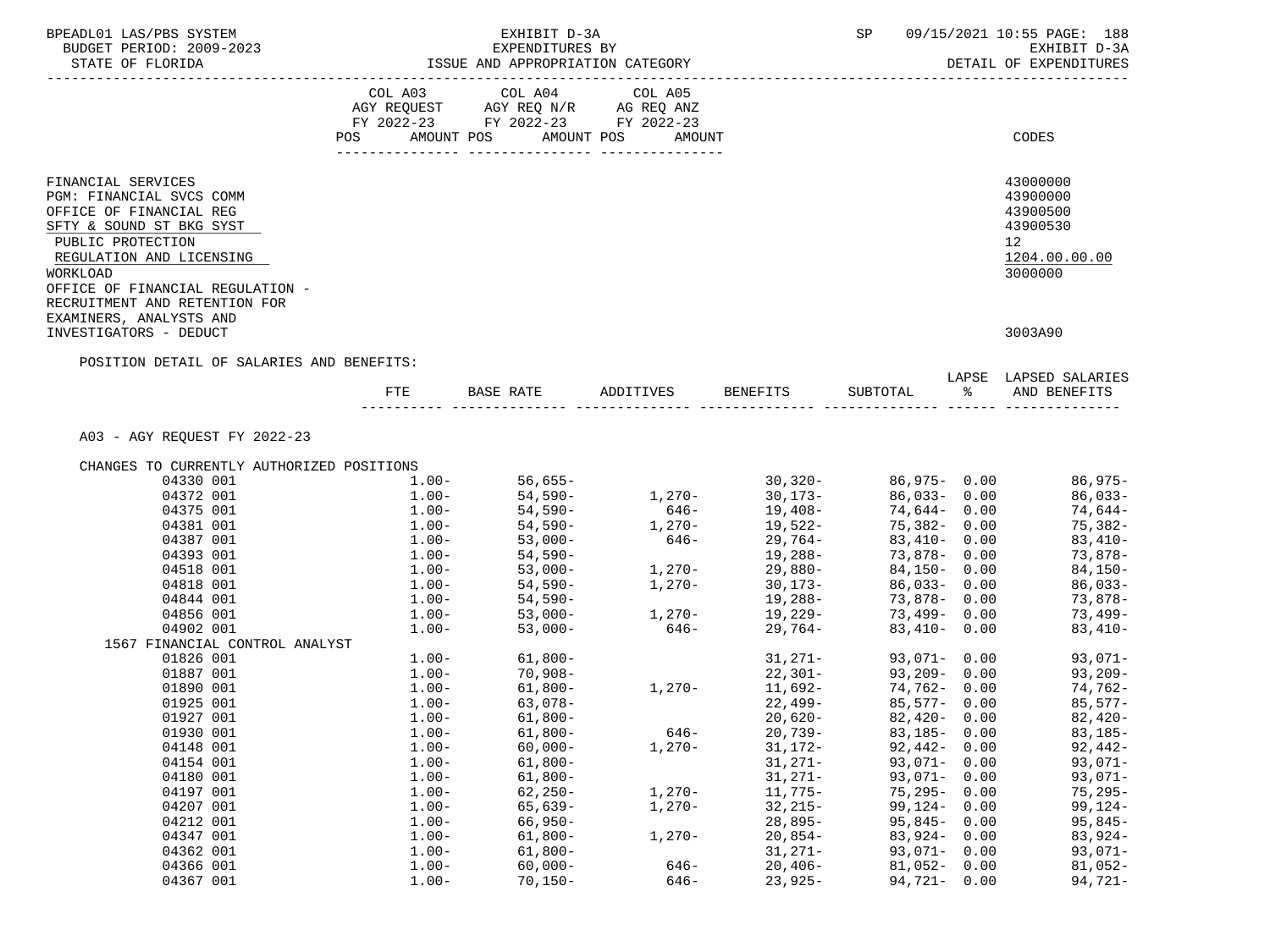| BPEADL01 LAS/PBS SYSTEM<br>BUDGET PERIOD: 2009-2023<br>STATE OF FLORIDA                                                                                                                                                                 |                                  | EXHIBIT D-3A<br>EXPENDITURES BY<br>ISSUE AND APPROPRIATION CATEGORY               |                                                        |                                  |                              | SP 09/15/2021 10:55 PAGE: 189<br>EXHIBIT D-3A<br>DETAIL OF EXPENDITURES        |
|-----------------------------------------------------------------------------------------------------------------------------------------------------------------------------------------------------------------------------------------|----------------------------------|-----------------------------------------------------------------------------------|--------------------------------------------------------|----------------------------------|------------------------------|--------------------------------------------------------------------------------|
|                                                                                                                                                                                                                                         | COL A03                          | COL A04<br>AGY REQUEST AGY REQ N/R AG REQ ANZ<br>FY 2022-23 FY 2022-23 FY 2022-23 | COL A05<br>POS AMOUNT POS AMOUNT POS AMOUNT            |                                  |                              | CODES                                                                          |
|                                                                                                                                                                                                                                         |                                  |                                                                                   |                                                        |                                  |                              |                                                                                |
| FINANCIAL SERVICES<br>PGM: FINANCIAL SVCS COMM<br>OFFICE OF FINANCIAL REG<br>SFTY & SOUND ST BKG SYST<br>PUBLIC PROTECTION<br>REGULATION AND LICENSING<br>WORKLOAD<br>OFFICE OF FINANCIAL REGULATION -<br>RECRUITMENT AND RETENTION FOR |                                  |                                                                                   |                                                        |                                  |                              | 43000000<br>43900000<br>43900500<br>43900530<br>12<br>1204.00.00.00<br>3000000 |
| EXAMINERS, ANALYSTS AND<br>INVESTIGATORS - DEDUCT                                                                                                                                                                                       |                                  |                                                                                   |                                                        |                                  |                              | 3003A90                                                                        |
|                                                                                                                                                                                                                                         |                                  |                                                                                   |                                                        |                                  |                              |                                                                                |
| POSITION DETAIL OF SALARIES AND BENEFITS:                                                                                                                                                                                               |                                  |                                                                                   |                                                        |                                  |                              | LAPSE LAPSED SALARIES                                                          |
|                                                                                                                                                                                                                                         | FTE                              |                                                                                   |                                                        |                                  |                              |                                                                                |
| A03 - AGY REQUEST FY 2022-23                                                                                                                                                                                                            |                                  |                                                                                   |                                                        |                                  |                              |                                                                                |
| CHANGES TO CURRENTLY AUTHORIZED POSITIONS                                                                                                                                                                                               |                                  |                                                                                   |                                                        |                                  |                              |                                                                                |
| 04469 001                                                                                                                                                                                                                               | 1.00-                            | $61,800-$                                                                         |                                                        |                                  | $11,458-73,258-0.00$         | 73,258-                                                                        |
| 04764 001                                                                                                                                                                                                                               | $1.00 -$                         | 61,800-<br>61,800-                                                                |                                                        | 1,270- 17,720-<br>1,270- 31,505- | 80,790- 0.00<br>94,575- 0.00 | 80,790-                                                                        |
| 04829 001                                                                                                                                                                                                                               | $1.00-$                          |                                                                                   |                                                        |                                  |                              | 94,575-                                                                        |
| 04901 001                                                                                                                                                                                                                               |                                  | $1.00 61,800-$<br>$1.00 63,052-$<br>$1.00 61,800-$                                |                                                        | $646 - 31,390 - 93,836 - 0.00$   |                              | 93,836-                                                                        |
| 04909 001                                                                                                                                                                                                                               |                                  |                                                                                   | $646-$                                                 | $20,970-$<br>$20,620-$           | 84,668- 0.00<br>82,420- 0.00 | 84,668-                                                                        |
| 04923 001                                                                                                                                                                                                                               |                                  |                                                                                   |                                                        |                                  |                              | $82,420-$                                                                      |
| 1584 AREA FINANCIAL MANAGER - SES                                                                                                                                                                                                       |                                  | $1.00 - 71,379 -$                                                                 |                                                        |                                  |                              |                                                                                |
| 04336 001                                                                                                                                                                                                                               |                                  |                                                                                   |                                                        | 22,916-                          | 94,295-0.00                  | 94,295-                                                                        |
| 2225 SENIOR MANAGEMENT ANALYST II - SES                                                                                                                                                                                                 |                                  |                                                                                   |                                                        |                                  |                              |                                                                                |
| 01730 001                                                                                                                                                                                                                               |                                  | $1.00 - 54,869 -$                                                                 |                                                        |                                  | $19,860-74,729-0.00$         | 74,729-                                                                        |
| TOTALS FOR ISSUE BY FUND<br>2275 FINANCIAL INST REG TF                                                                                                                                                                                  |                                  |                                                                                   |                                                        |                                  |                              | 4,726,696-                                                                     |
|                                                                                                                                                                                                                                         |                                  |                                                                                   | $61.00 - 3,308,178 - 38,878 - 1,379,640 - 4,726,696 -$ |                                  |                              | 4,726,696-                                                                     |
| TOTAL: REGULATION AND LICENSING<br>BY FUND TYPE                                                                                                                                                                                         |                                  |                                                                                   |                                                        |                                  |                              | ==============<br>1204.00.00.00                                                |
| TRUST FUNDS<br>SALARY RATE                                                                                                                                                                                                              | 96.00<br>12,777,449<br>7,304,826 |                                                                                   |                                                        |                                  |                              | 2000                                                                           |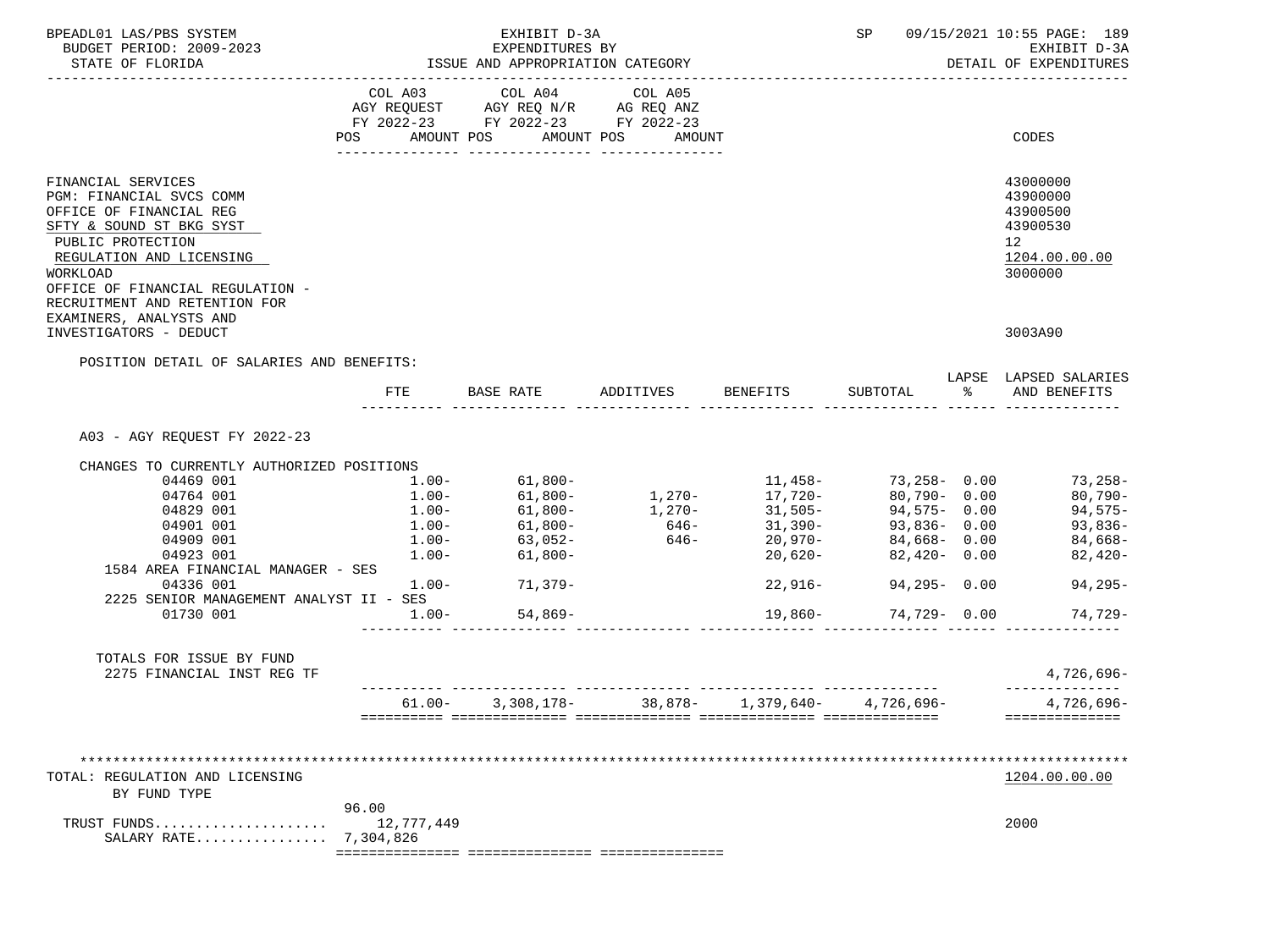| BPEADL01 LAS/PBS SYSTEM  | EXHIBIT D-3A                     | 09/15/2021 10:55 PAGE: 190 |
|--------------------------|----------------------------------|----------------------------|
| BUDGET PERIOD: 2009-2023 | EXPENDITURES BY                  | EXHIBIT D-3A               |
| STATE OF FLORIDA         | ISSUE AND APPROPRIATION CATEGORY | DETAIL OF EXPENDITURES     |

|                                                                                                                                                                                                                                                                 | COL A03<br>AMOUNT POS<br>POS | COL A04<br>AGY REQUEST AGY REQ N/R AG REQ ANZ<br>FY 2022-23 FY 2022-23 FY 2022-23<br>AMOUNT POS | COL A05<br>AMOUNT | CODES                                                                                                            |
|-----------------------------------------------------------------------------------------------------------------------------------------------------------------------------------------------------------------------------------------------------------------|------------------------------|-------------------------------------------------------------------------------------------------|-------------------|------------------------------------------------------------------------------------------------------------------|
| FINANCIAL SERVICES<br>PGM: FINANCIAL SVCS COMM<br>OFFICE OF FINANCIAL REG<br>FINANCIAL INVESTIGATIONS<br>PUBLIC PROTECTION<br>REGULATION AND LICENSING<br>ESTIMATED EXPENDITURES<br>ESTIMATED EXPENDITURES - OPERATIONS<br>SALARY RATE<br>SALARY RATE 2,475,976 |                              |                                                                                                 |                   | 43000000<br>43900000<br>43900500<br>43900540<br>12 <sub>1</sub><br>1204.00.00.00<br>1000000<br>1001000<br>000000 |
| SALARIES AND BENEFITS                                                                                                                                                                                                                                           |                              |                                                                                                 |                   | 010000                                                                                                           |
| ADMINISTRATIVE TRUST FUND -STATE                                                                                                                                                                                                                                | 44.00<br>3,318,425           |                                                                                                 |                   | 2021 1                                                                                                           |
| OTHER PERSONAL SERVICES                                                                                                                                                                                                                                         |                              |                                                                                                 |                   | 030000                                                                                                           |
| ADMINISTRATIVE TRUST FUND -STATE                                                                                                                                                                                                                                | 5,321                        |                                                                                                 |                   | 2021 1                                                                                                           |
| <b>EXPENSES</b>                                                                                                                                                                                                                                                 |                              |                                                                                                 |                   | 040000                                                                                                           |
| ADMINISTRATIVE TRUST FUND -STATE<br>FED LAW ENFORCEMENT TF -FEDERL                                                                                                                                                                                              | 497,957<br>51,758            |                                                                                                 |                   | 2021 1<br>2719 3                                                                                                 |
| TOTAL APPRO                                                                                                                                                                                                                                                     | 549,715                      |                                                                                                 |                   |                                                                                                                  |
| OPERATING CAPITAL OUTLAY                                                                                                                                                                                                                                        |                              |                                                                                                 |                   | 060000                                                                                                           |
| ADMINISTRATIVE TRUST FUND -STATE                                                                                                                                                                                                                                | 20,600                       |                                                                                                 |                   | 2021 1                                                                                                           |
| SPECIAL CATEGORIES<br>CONTRACTED SERVICES                                                                                                                                                                                                                       |                              |                                                                                                 |                   | 100000<br>100777                                                                                                 |
| ADMINISTRATIVE TRUST FUND -STATE                                                                                                                                                                                                                                | 36,354                       |                                                                                                 |                   | 2021 1                                                                                                           |
| RISK MANAGEMENT INSURANCE                                                                                                                                                                                                                                       |                              |                                                                                                 |                   | 103241                                                                                                           |
| ADMINISTRATIVE TRUST FUND -STATE 12,715                                                                                                                                                                                                                         |                              |                                                                                                 |                   | 2021 1                                                                                                           |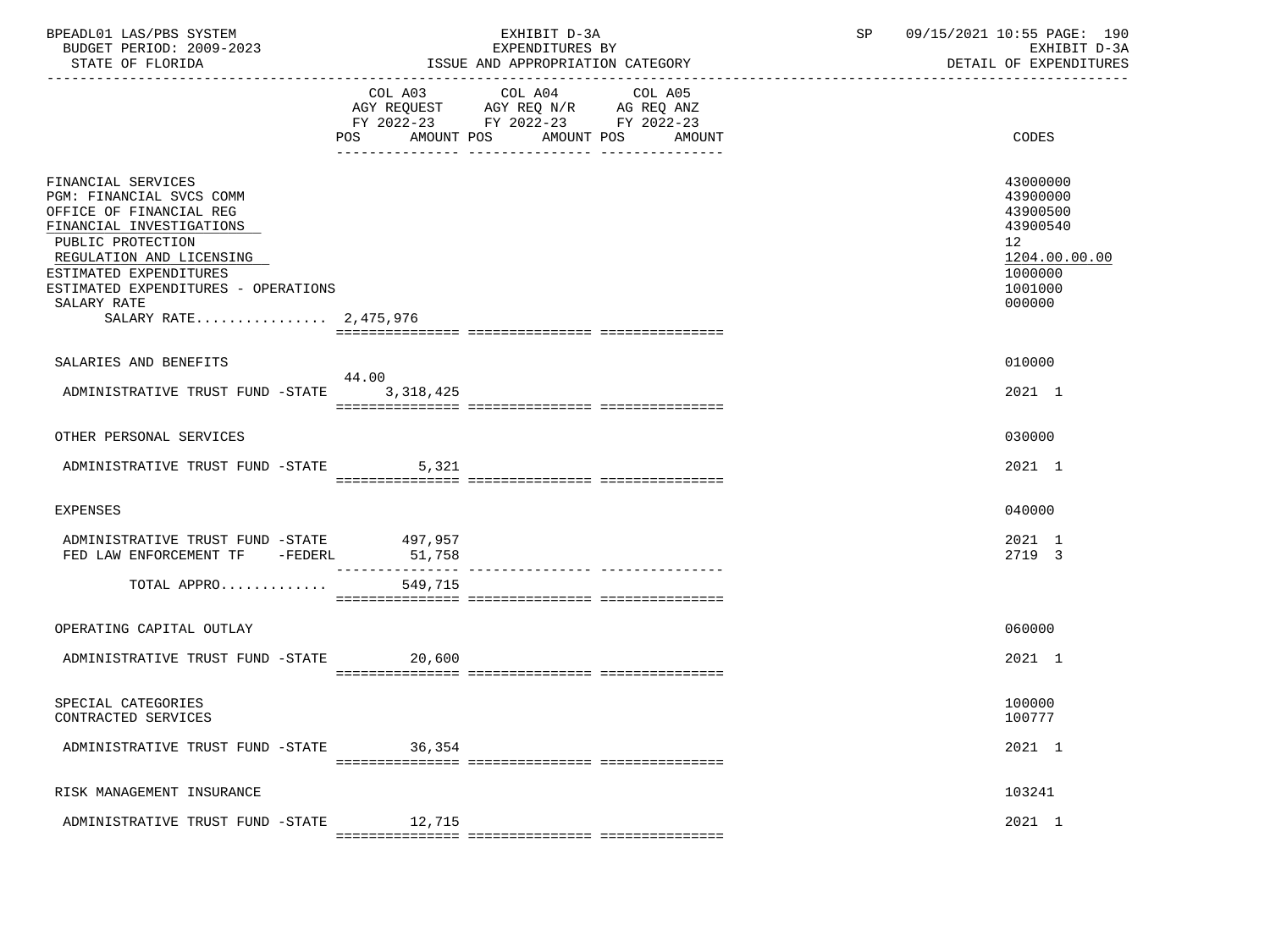| BPEADL01 LAS/PBS SYSTEM  | EXHIBIT D-3A                     | 09/15/2021 10:55 PAGE: 191 |
|--------------------------|----------------------------------|----------------------------|
| BUDGET PERIOD: 2009-2023 | EXPENDITURES BY                  | EXHIBIT D-3A               |
| STATE OF FLORIDA         | ISSUE AND APPROPRIATION CATEGORY | DETAIL OF EXPENDITURES     |

|                                                                                                                                                                                                                                                                           | COL A03<br>AMOUNT POS<br>POS | COL A04<br>FY 2022-23 FY 2022-23 FY 2022-23 | COL A05<br>AMOUNT POS AMOUNT | CODES                                                                                                         |
|---------------------------------------------------------------------------------------------------------------------------------------------------------------------------------------------------------------------------------------------------------------------------|------------------------------|---------------------------------------------|------------------------------|---------------------------------------------------------------------------------------------------------------|
| FINANCIAL SERVICES<br>PGM: FINANCIAL SVCS COMM<br>OFFICE OF FINANCIAL REG<br>FINANCIAL INVESTIGATIONS<br>PUBLIC PROTECTION<br>REGULATION AND LICENSING<br>ESTIMATED EXPENDITURES<br>ESTIMATED EXPENDITURES - OPERATIONS<br>SPECIAL CATEGORIES<br>LEASE/PURCHASE/EQUIPMENT |                              |                                             |                              | 43000000<br>43900000<br>43900500<br>43900540<br>12<br>1204.00.00.00<br>1000000<br>1001000<br>100000<br>105281 |
| ADMINISTRATIVE TRUST FUND -STATE 15,809                                                                                                                                                                                                                                   |                              |                                             |                              | 2021 1                                                                                                        |
| TR/DMS/HR SVCS/STW CONTRCT                                                                                                                                                                                                                                                |                              |                                             |                              | 107040                                                                                                        |
| ADMINISTRATIVE TRUST FUND -STATE                                                                                                                                                                                                                                          | 18,613                       |                                             |                              | 2021 1                                                                                                        |
| TOTAL: ESTIMATED EXPENDITURES - OPERATIONS<br>TOTAL POSITIONS 44.00<br>TOTAL SALARY RATE 2,475,976                                                                                                                                                                        |                              |                                             |                              | 1001000                                                                                                       |
| SALARY INCREASES FOR FY 2021-22 -<br>STATE EMPLOYEE MINIMUM WAGE<br>INCREASE - EFFECTIVE 7/1/2021<br>SALARY RATE<br>SALARY RATE $3,122$                                                                                                                                   |                              |                                             |                              | 1001030<br>000000                                                                                             |
| SALARIES AND BENEFITS                                                                                                                                                                                                                                                     |                              |                                             |                              | 010000                                                                                                        |
| ADMINISTRATIVE TRUST FUND -STATE                                                                                                                                                                                                                                          | 3,700                        |                                             |                              | 2021 1                                                                                                        |
| OTHER PERSONAL SERVICES                                                                                                                                                                                                                                                   |                              |                                             |                              | 030000                                                                                                        |
| ADMINISTRATIVE TRUST FUND -STATE                                                                                                                                                                                                                                          | 54                           |                                             |                              | 2021 1                                                                                                        |
| TOTAL: SALARY INCREASES FOR FY 2021-22 -<br>STATE EMPLOYEE MINIMUM WAGE<br>INCREASE - EFFECTIVE $7/1/2021$<br>TOTAL ISSUE<br>TOTAL SALARY RATE 3,122                                                                                                                      | 3,754                        |                                             |                              | 1001030                                                                                                       |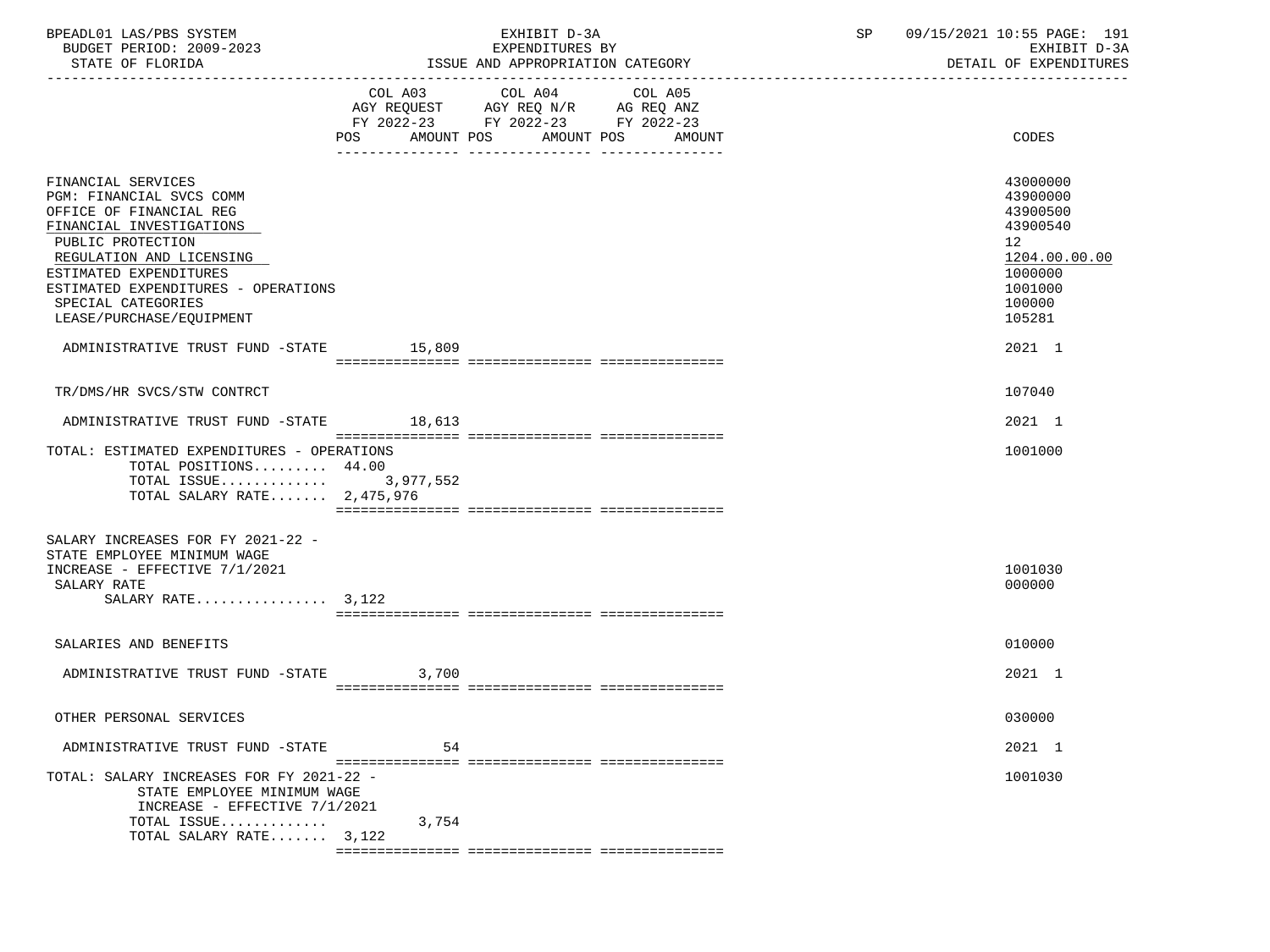| BPEADL01 LAS/PBS SYSTEM  | EXHIBIT D                             | $\cap$ $\Gamma$ | 09/15/2021 10:55 PAGE: 1<br>192 |
|--------------------------|---------------------------------------|-----------------|---------------------------------|
| BUDGET PERIOD: 2009-2023 | EXPENDITURES BY                       |                 | EXHIBIT D-3A                    |
| STATE OF FLORIDA         | : AND APPROPRIATION CATEGORY<br>"SSUE |                 | DETAIL OF EXPENDITURES          |

|                                                                                                                                                                                                                                                   | COL A03<br>COL A04<br>COL A05<br>AGY REQUEST AGY REQ N/R AG REQ ANZ<br>FY 2022-23 FY 2022-23 FY 2022-23<br>POS<br>AMOUNT POS<br>AMOUNT POS<br>AMOUNT | CODES                                                                          |
|---------------------------------------------------------------------------------------------------------------------------------------------------------------------------------------------------------------------------------------------------|------------------------------------------------------------------------------------------------------------------------------------------------------|--------------------------------------------------------------------------------|
| FINANCIAL SERVICES<br>PGM: FINANCIAL SVCS COMM<br>OFFICE OF FINANCIAL REG<br>FINANCIAL INVESTIGATIONS<br>PUBLIC PROTECTION<br>REGULATION AND LICENSING<br>ESTIMATED EXPENDITURES<br>FLORIDA RETIREMENT SYSTEM<br>ADJUSTMENT - FY 2021-22 - NORMAL |                                                                                                                                                      | 43000000<br>43900000<br>43900500<br>43900540<br>12<br>1204.00.00.00<br>1000000 |
| COST AND UNFUNDED ACTUARIAL<br>LIABILITY<br>SALARIES AND BENEFITS                                                                                                                                                                                 |                                                                                                                                                      | 1001070<br>010000                                                              |
| ADMINISTRATIVE TRUST FUND -STATE                                                                                                                                                                                                                  | 18,967                                                                                                                                               | 2021 1                                                                         |
| CASUALTY INSURANCE PREMIUM<br>ADJUSTMENT<br>SPECIAL CATEGORIES<br>RISK MANAGEMENT INSURANCE                                                                                                                                                       |                                                                                                                                                      | 1001090<br>100000<br>103241                                                    |
| ADMINISTRATIVE TRUST FUND -STATE                                                                                                                                                                                                                  | 3,803                                                                                                                                                | 2021 1                                                                         |
| REALLOCATION OF HUMAN RESOURCES<br>OUTSOURCING<br>SPECIAL CATEGORIES<br>TR/DMS/HR SVCS/STW CONTRCT                                                                                                                                                |                                                                                                                                                      | 1005900<br>100000<br>107040                                                    |
| ADMINISTRATIVE TRUST FUND -STATE                                                                                                                                                                                                                  | $1,556-$                                                                                                                                             | 2021 1                                                                         |
| WORKLOAD<br>OFFICE OF FINANCIAL REGULATION -<br>RECRUITMENT AND RETENTION FOR                                                                                                                                                                     |                                                                                                                                                      | 3000000                                                                        |
| EXAMINERS, ANALYSTS AND<br>INVESTIGATORS - ADD<br>SALARY RATE<br>SALARY RATE 1,777,115                                                                                                                                                            |                                                                                                                                                      | 3003A70<br>000000                                                              |
| SALARIES AND BENEFITS                                                                                                                                                                                                                             | 33.00                                                                                                                                                | 010000                                                                         |
| ADMINISTRATIVE TRUST FUND -STATE                                                                                                                                                                                                                  | 2,549,267                                                                                                                                            | 2021 1                                                                         |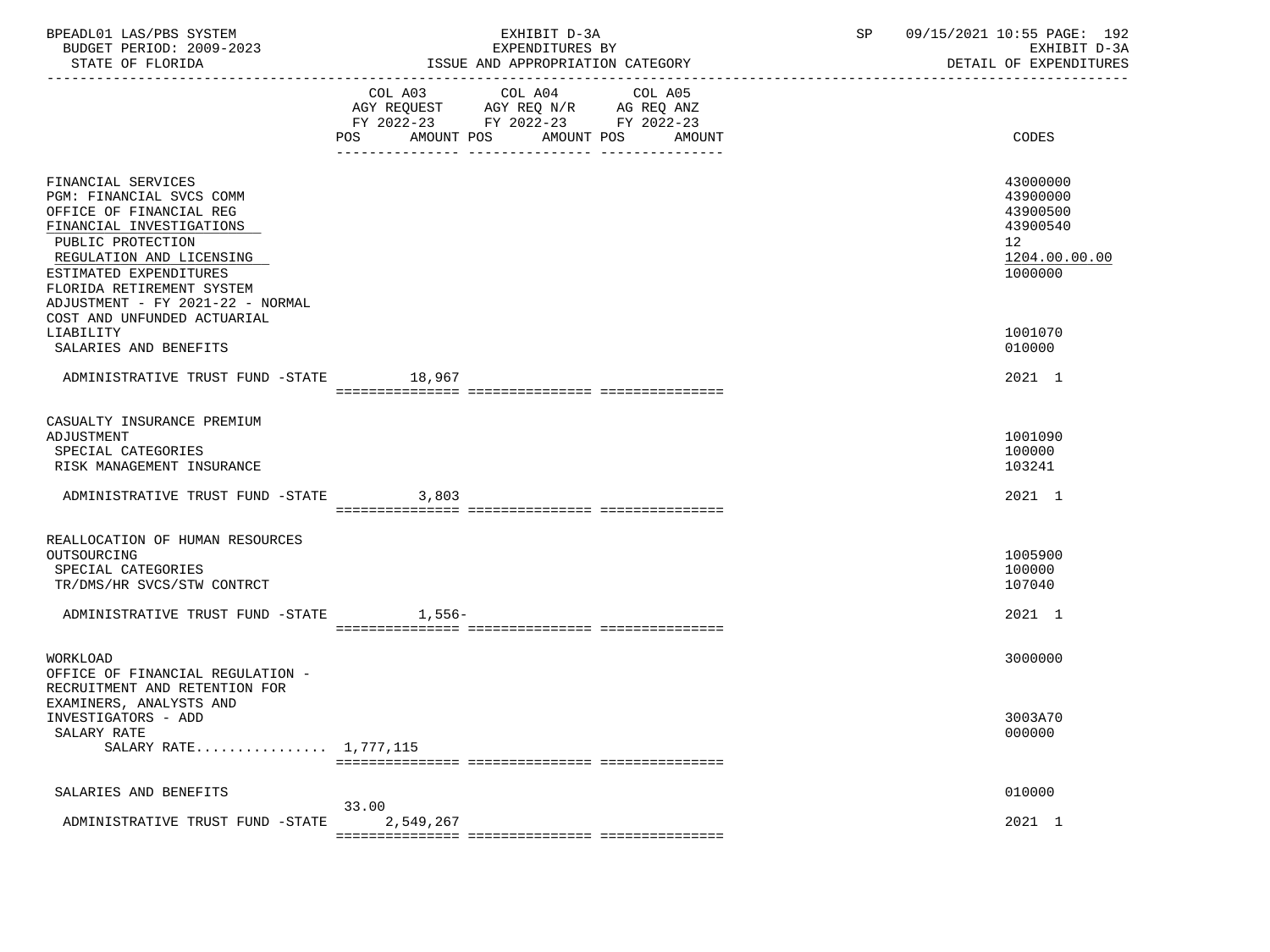| BPEADL01 LAS/PBS SYSTEM<br>BUDGET PERIOD: 2009-2023<br>STATE OF FLORIDA                                                                                                                                                                        |                                                                                                                                       | EXHIBIT D-3A<br>EXPENDITURES BY<br>ISSUE AND APPROPRIATION CATEGORY | SP | 09/15/2021 10:55 PAGE: 193<br>EXHIBIT D-3A<br>DETAIL OF EXPENDITURES           |  |
|------------------------------------------------------------------------------------------------------------------------------------------------------------------------------------------------------------------------------------------------|---------------------------------------------------------------------------------------------------------------------------------------|---------------------------------------------------------------------|----|--------------------------------------------------------------------------------|--|
|                                                                                                                                                                                                                                                | COL A03 COL A04 COL A05<br>AGY REQUEST AGY REQ N/R AG REQ ANZ<br>FY 2022-23 FY 2022-23 FY 2022-23<br>POS AMOUNT POS AMOUNT POS AMOUNT |                                                                     |    | CODES                                                                          |  |
| FINANCIAL SERVICES<br><b>PGM: FINANCIAL SVCS COMM</b><br>OFFICE OF FINANCIAL REG<br>FINANCIAL INVESTIGATIONS<br>PUBLIC PROTECTION<br>REGULATION AND LICENSING<br>WORKLOAD<br>OFFICE OF FINANCIAL REGULATION -<br>RECRUITMENT AND RETENTION FOR |                                                                                                                                       |                                                                     |    | 43000000<br>43900000<br>43900500<br>43900540<br>12<br>1204.00.00.00<br>3000000 |  |
| EXAMINERS, ANALYSTS AND<br>INVESTIGATORS - ADD                                                                                                                                                                                                 |                                                                                                                                       |                                                                     |    | 3003A70                                                                        |  |
| TOTAL: OFFICE OF FINANCIAL REGULATION -<br>RECRUITMENT AND RETENTION FOR<br>EXAMINERS, ANALYSTS AND<br>INVESTIGATORS - ADD<br>TOTAL POSITIONS 33.00                                                                                            |                                                                                                                                       |                                                                     |    | 3003A70                                                                        |  |
| TOTAL ISSUE 2,549,267                                                                                                                                                                                                                          |                                                                                                                                       |                                                                     |    |                                                                                |  |
| TOTAL SALARY RATE 1,777,115                                                                                                                                                                                                                    |                                                                                                                                       |                                                                     |    |                                                                                |  |
|                                                                                                                                                                                                                                                |                                                                                                                                       |                                                                     |    |                                                                                |  |
|                                                                                                                                                                                                                                                |                                                                                                                                       |                                                                     |    |                                                                                |  |

 AGENCY ISSUE NARRATIVE: 2022-2023 BUDGET YEAR NARRATIVE: IT COMPONENT? NO

OFFICE OF FINANCIAL REGULATION - RECRUITMENT AND RETENTION FOR EXAMINERS, ANALYSTS AND INVESTIGATORS - ADD

This request will improve the Office's ability to reach the following goals:

GOAL #2: Delivering value to businesses;

- GOAL #3: Promoting a safe and sound financial marketplace;
- GOAL #4: Improving customer service.

 The Florida Office of Financial Regulation (OFR or Office) is statutorily responsible for the regulation of the financial services industry in Florida. Florida's diverse economy, proximity to Latin America, and booming population have resulted in an equally diverse and complex financial services sector. The Office regulates a complex variety of depository and non-depository financial institutions as outlined below. Additionally, the Office has a bureau dedicated to the investigation and prosecution of financial crimes and unlicensed activity. The OFR's 3 regulatory divisions have direct and primary regulatory oversight of 17 separate statutes, issues charters, licenses, and registrations of 42 different financial services licenses, for approximately 447,669 different entities.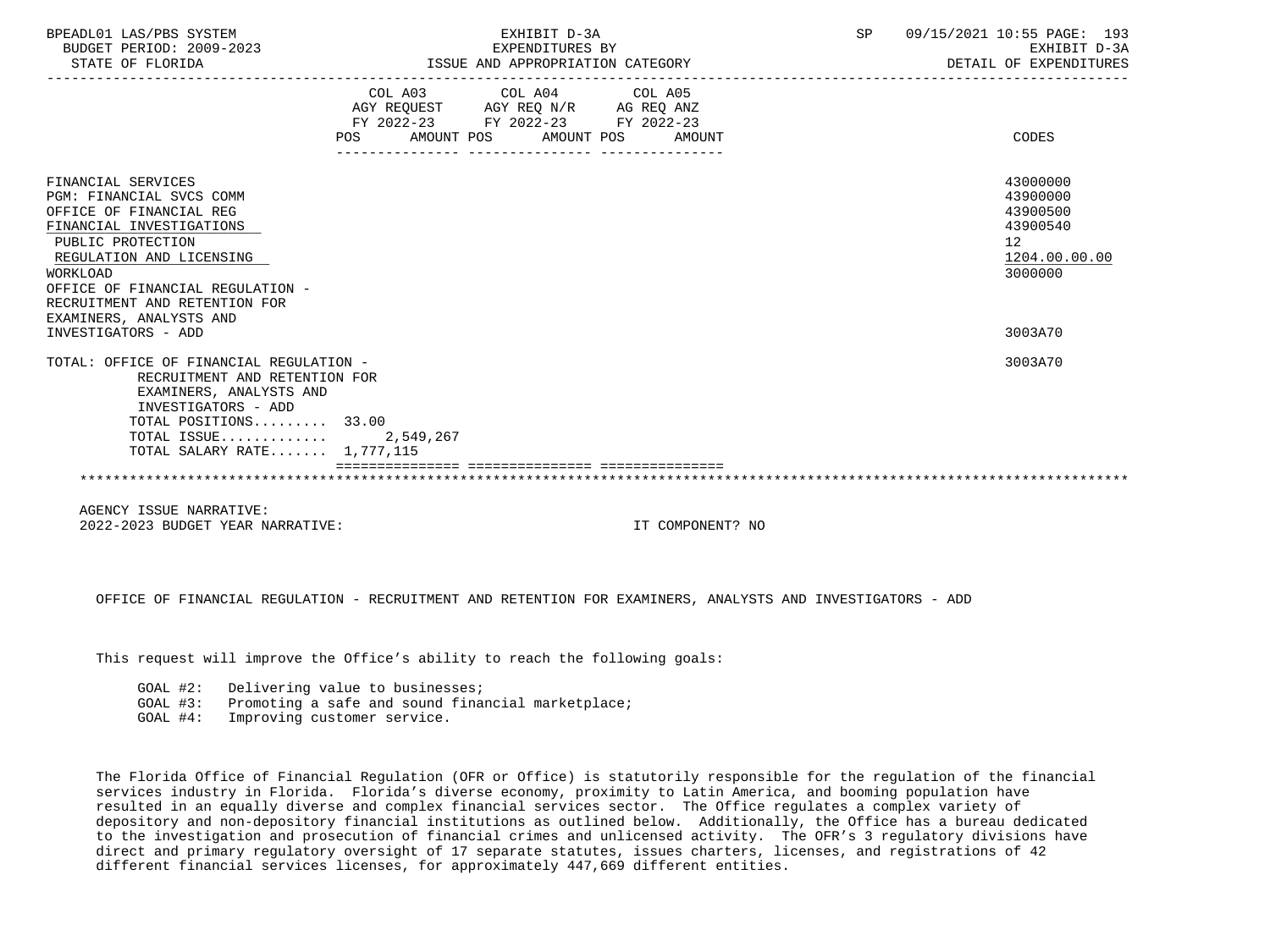STATE OF FLORIDA GALL SOLUTION ISSUE AND APPROPRIATION CATEGORY CONTROL CONTROLLER STATE OF EXPENDITURES -----------------------------------------------------------------------------------------------------------------------------------

|      | COL A03     | COL A04               | COL A05    |       |
|------|-------------|-----------------------|------------|-------|
|      | AGY REOUEST | AGY REO N/R           | AG REO ANZ |       |
|      | FY 2022-23  | FY 2022-23 FY 2022-23 |            |       |
| POS. | AMOUNT POS  | AMOUNT POS            | AMOUNT     | CODES |
|      |             |                       |            |       |

 FINANCIAL SERVICES 43000000 PGM: FINANCIAL SVCS COMM<br>OFFICE OF FINANCIAL REG 43900500 OFFICE OF FINANCIAL REG 43900500<br>FINANCIAL INVESTIGATIONS 43900540 FINANCIAL INVESTIGATIONS 439<br>PIRLIC PROTECTION 42 PUBLIC PROTECTION 12

 REGULATION AND LICENSING 1204.00.00.00 \_\_\_\_\_\_\_\_\_\_\_\_\_\_\_\_\_\_\_\_\_\_\_\_\_\_ \_\_\_\_\_\_\_\_\_\_\_\_\_ WORKLOAD 3000000 OFFICE OF FINANCIAL REGULATION - RECRUITMENT AND RETENTION FOR EXAMINERS, ANALYSTS AND INVESTIGATORS - ADD 3003A70

 Division of Consumer Finance: Chapter 494, Florida Statutes - Loan Originators and Mortgage Brokers Chapter 516, Florida Statutes - Consumer Finance Act Chapter 520, Florida Statutes - Retail Installment Sales Chapter 537, Florida Statutes - Title Loan Companies Chapter 559-Part V, Florida Statutes - Commercial Collection Practices Chapter 559-Part VI, Florida Statutes - Consumer Collection Practices Chapter 559.952, Florida Statutes - Financial Technology Sandbox Chapter 560, Florida Statutes - Money Services Businesses

Division of Financial Institutions:

 Chapter 655, Florida Statutes - Financial Institutions Generally Chapter 657, Florida Statutes - Credit Unions Chapter 658, Florida Statutes - Banks and Trust Companies Chapter 660, Florida Statutes - Trust Business Chapter 662, Florida Statutes - Family Trust Companies Chapter 663, Florida Statutes - International Banking Chapter 665, Florida Statutes - Capital Stock Associations Chapter 667, Florida Statutes - Savings Banks

 Division of Securities: Chapter 517, Florida Statutes - Securities and Investor Protection Act

 These four business units have 304 total FTE, of which approximately 208 (68.4%) are non-managerial, non-administrative, employees with a direct role in the registration, examination, and investigation of entities in the financial services delivered to Floridians. These highly trained analysts, examiners, and investigators review applications and perform examinations on more than 425,000 regulated entities and handle complaints and investigations on other unlicensed entity activity impacting Florida's citizens. All of these work units have a middle-management layer who are "working managers." These approximately twenty-six (26) supervisors and managers all process and review applications, participate in exams, and/or perform investigations as a normal part of their daily activities in addition to their supervisory duties related to human resources (hiring, performance evaluation, and monitoring of workload and work-quality). In considering the overall number of employees performing the day-to-day regulatory functions of the Office, 239 of 304 (78.6%) are regulatory.

 Training for each division is provided through a combination of peer-lead training, online classes, national training partners, Federal regulator partners, and in-service learning. Training opportunities ranging from a few hours to master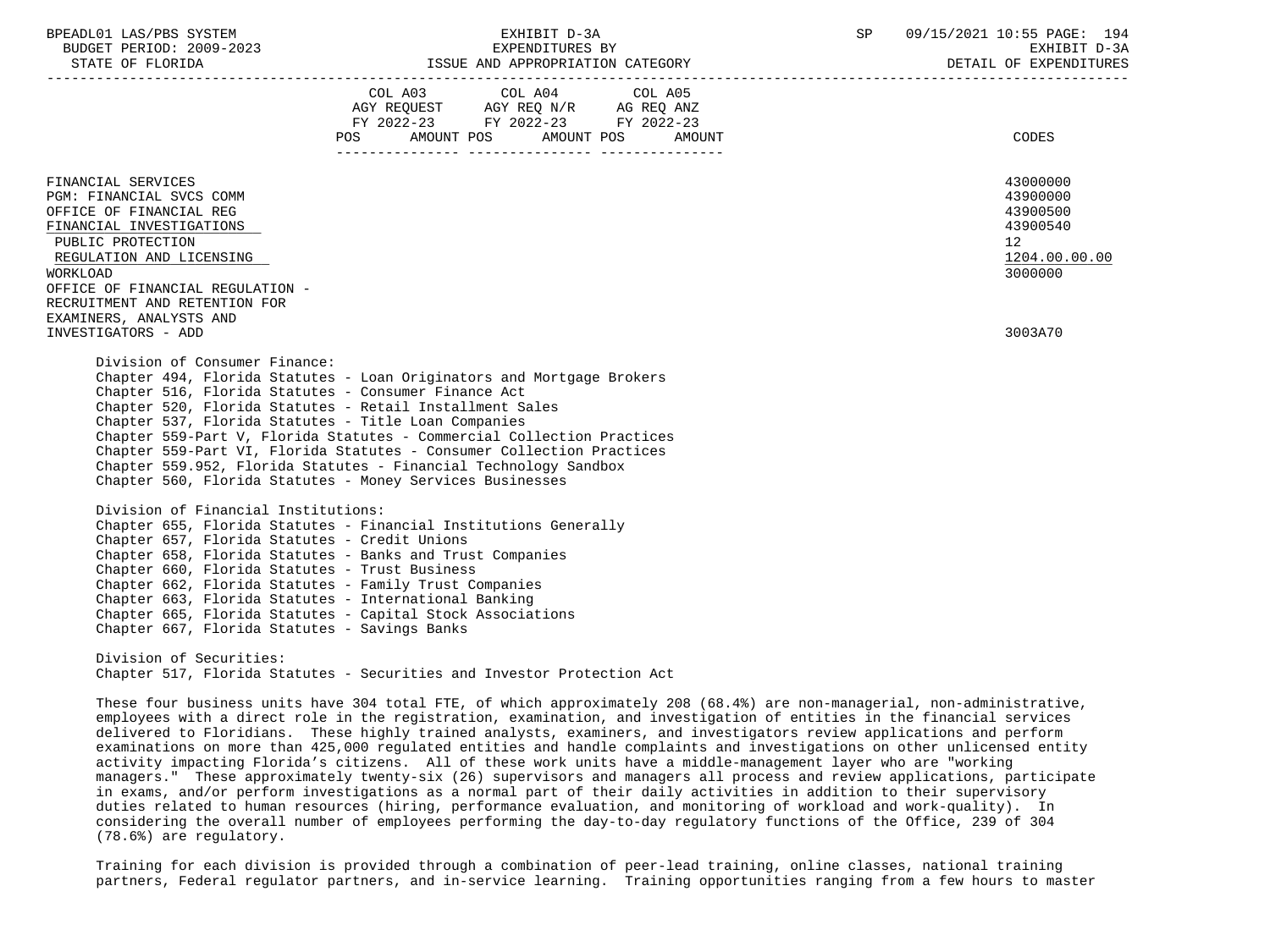| BPEADL01 LAS/PBS SYSTEM<br>BUDGET PERIOD: 2009-2023<br>STATE OF FLORIDA                                                                                                   |     | EXHIBIT D-3A<br>EXPENDITURES BY<br>ISSUE AND APPROPRIATION CATEGORY                                                               | SP | 09/15/2021 10:55 PAGE: 195<br>EXHIBIT D-3A<br>DETAIL OF EXPENDITURES           |
|---------------------------------------------------------------------------------------------------------------------------------------------------------------------------|-----|-----------------------------------------------------------------------------------------------------------------------------------|----|--------------------------------------------------------------------------------|
|                                                                                                                                                                           | POS | COL A03 COL A04 COL A05<br>AGY REQUEST AGY REQ N/R AG REQ ANZ<br>FY 2022-23 FY 2022-23 FY 2022-23<br>AMOUNT POS AMOUNT POS AMOUNT |    | CODES                                                                          |
| FINANCIAL SERVICES<br><b>PGM: FINANCIAL SVCS COMM</b><br>OFFICE OF FINANCIAL REG<br>FINANCIAL INVESTIGATIONS<br>PUBLIC PROTECTION<br>REGULATION AND LICENSING<br>WORKLOAD |     |                                                                                                                                   |    | 43000000<br>43900000<br>43900500<br>43900540<br>12<br>1204.00.00.00<br>3000000 |
| OFFICE OF FINANCIAL REGULATION -<br>RECRUITMENT AND RETENTION FOR                                                                                                         |     |                                                                                                                                   |    |                                                                                |

 EXAMINERS, ANALYSTS AND INVESTIGATORS - ADD 3003A70

 an individual topic to week-long intensive courses covering a range of examination and investigative functions are provided to each staff member from the time they start with the agency. The initial training schedule for each area varies but attaining a minimum level of effectiveness can take as few as six months and as long as three years. During this time the employee devotes as much as 2,064 hours (over three years) to training activities. When combined with the hard costs of training (travel and course fees), the Office can invest more than \$68,600 per employee in the first three years of employment.

 In most instances, the financial services and businesses regulated by the OFR are also regulated at the Federal level and almost every other state having similar demographics. Florida's regulators regularly work side-by-side with their Federal and State counterparts, doing the same work, and very often for considerably lower compensation. Data available through the Conference of State Bank Supervisors shows that in 2020 Florida ranked near the bottom (26 of 29 states surveyed) in Average Annual Salary for examiners, with the average of those states being \$13,000 higher than the Florida average. At the Federal level, the disparity is even higher, with the average actual salary for Florida lagging behind its Federal counterparts by more than \$57,500.

 Regardless of which segment of the financial services industry being examined the training received by Florida's financial regulatory staff is considered to be the highest quality and most comprehensive anywhere in the country. As a result, Florida's financial regulatory staff has consistently been hired away from the OFR by the private sector and our Federal regulatory counterparts. According to PeopleFirst records, from 2016 to 2020, 263 employees have voluntarily separated from the OFR for the reason of outside employment, of those 165 have been direct regulatory staff. This represents an average of just over 52.5 employees per year overall and 33 per year of regulatory staff. The data also shows that the average tenure of our examinations staff is between 34 and 42 months, over the four business areas. This tenure timeframe directly corresponds to the completion of the advanced training required to fully participate in all aspects of the more complex exams and investigations.

 The Office has identified the class codes that are the responsible for the vast majority of the work product associated with examinations, registrations, and investigations. These class codes are:

 Financial Examiner/Analyst I (FEA I) Financial Examiner/Analyst II (FEA II) Financial Specialist (FS) Financial Control Analyst (FCA) Financial Investigator Senior Management Analyst II Senior Financial Investigator Financial Investigator - Criminal Enforcement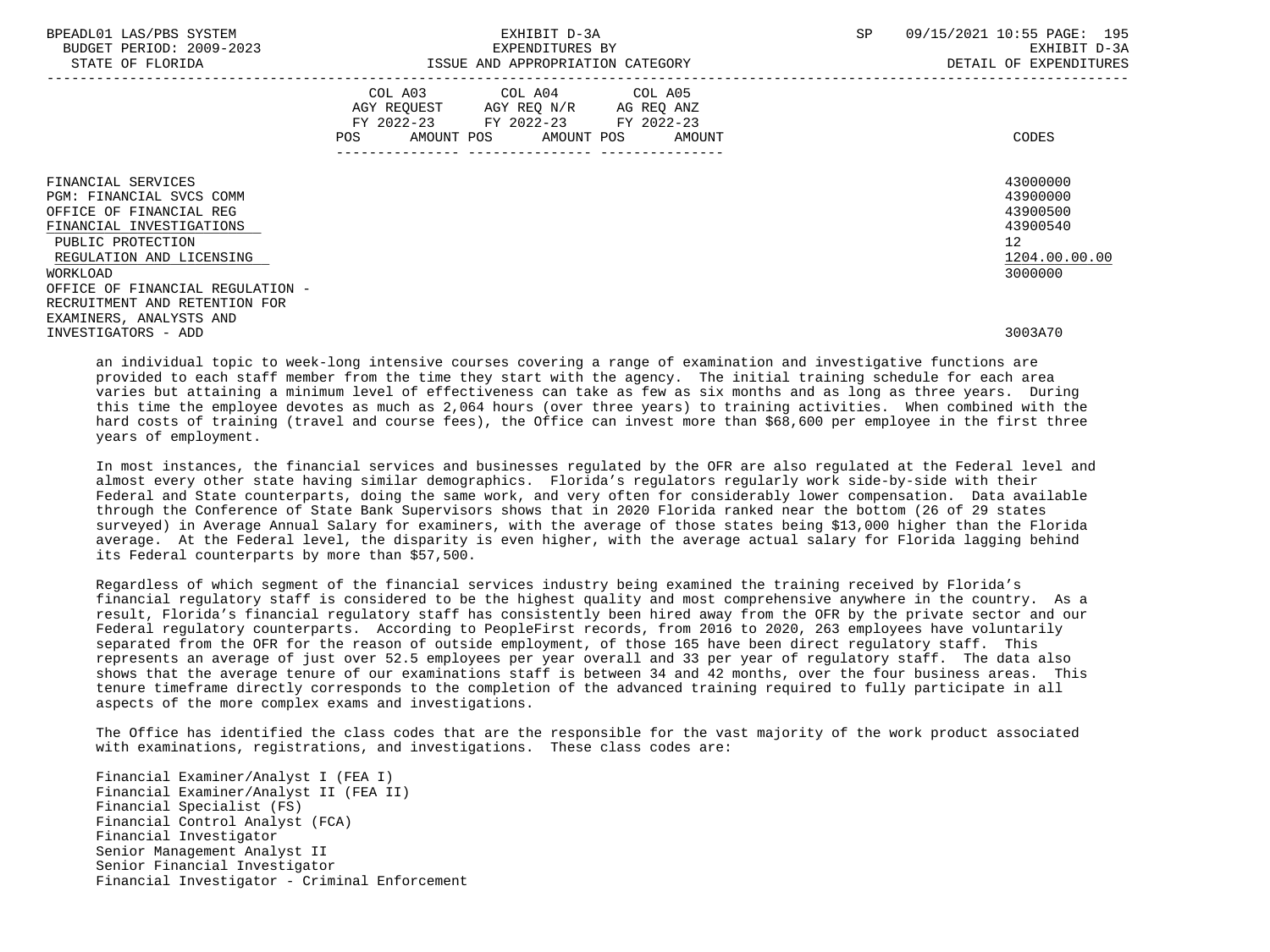| BPEADL01 LAS/PBS SYSTEM |                           |                          |
|-------------------------|---------------------------|--------------------------|
|                         |                           | BUDGET PERIOD: 2009-2023 |
|                         | $CDMMD$ $CD$ $DT$ $CDTDA$ |                          |

|                                  |     | COL A03                   | COL A04                   | COL A05                  |                   |
|----------------------------------|-----|---------------------------|---------------------------|--------------------------|-------------------|
|                                  |     | AGY REOUEST<br>FY 2022-23 | AGY REO N/R<br>FY 2022-23 | AG REQ ANZ<br>FY 2022-23 |                   |
|                                  |     |                           |                           |                          |                   |
|                                  | POS | AMOUNT POS                | AMOUNT POS                | AMOUNT                   | CODES             |
|                                  |     |                           |                           |                          |                   |
| FINANCIAL SERVICES               |     |                           |                           |                          | 43000000          |
| PGM: FINANCIAL SVCS COMM         |     |                           |                           |                          | 43900000          |
| OFFICE OF FINANCIAL REG          |     |                           |                           |                          | 43900500          |
| FINANCIAL INVESTIGATIONS         |     |                           |                           |                          | 43900540          |
| PUBLIC PROTECTION                |     |                           |                           |                          | $12 \overline{ }$ |
| REGULATION AND LICENSING         |     |                           |                           |                          | 1204.00.00.00     |
| WORKLOAD                         |     |                           |                           |                          | 3000000           |
| OFFICE OF FINANCIAL REGULATION - |     |                           |                           |                          |                   |
| RECRUITMENT AND RETENTION FOR    |     |                           |                           |                          |                   |
| EXAMINERS, ANALYSTS AND          |     |                           |                           |                          |                   |
| INVESTIGATORS - ADD              |     |                           |                           |                          | 3003A70           |

Financial Investigator - Economic Crimes

 The Office has eight (8) FEA I, forty-six (46) FEA II, thirty-seven (37) FS, and seventy-four (74) FCA positions, two (2) Financial Investigator, Senior Management Analyst II (1), fourteen (14) Financial Investigator - Criminal Enforcement, five (5) Financial Investigator - Economic Crimes, and ten (10) Senior Investigator positions. These one-hundred and ninety-seven (197) positions are divided between four (4) business units: sixty-one (61) in the Division of Financial Institutions; fifty-seven (57) in the Division of Consumer Finance; forty-eight (48) in the Division of Securities; and, thirty-one (31) in the Bureau of Financial Investigations.

 The OFR management recognizes that each business area has different competitive pressures for its employees. As a result, the salary needs are also different. The Division of Consumer Finance and the Division of Securities have very similar salary pressures, while the Division of Financial Institutions has substantially more pressure from both their State and Federal regulatory counterparts and the private sector, while the Bureau of Investigations competes not only with regulatory entities, but with civil and criminal investigative entities as well. As a result of these different factors, the average compensation proposed in each area is also different.

 The Office is seeking approximately \$2.3M in order to stem the tide of attrition, recruit high-quality employees, and to have sufficient overall budget authority to ensure our ability to meet future payroll obligations when fully staffed. This additional budget authority, combined with the reclassifications of select positions, will allow the office to better compete for employees and retain them longer. This is identical in concept to the issues approved for Risk Management and State Fire Marshal in the last legislative session.

ISSUE SUMMARY:

 \$2.307M in additional Salaries and Benefits to be used by Financial Institutions, Securities, Consumer Finance, and Financial Investigations. This issue does not include additional FTE and instead proposes that each position would be dropped at current salary and added back at desired average salary of the class. The result of the DROP and ADD issues is a net increase in Salaries and Benefits budget authority with no additional FTE.

 This issue is linked to issue 3003A90. Detail of Costs: SALARIES and BENEFITS: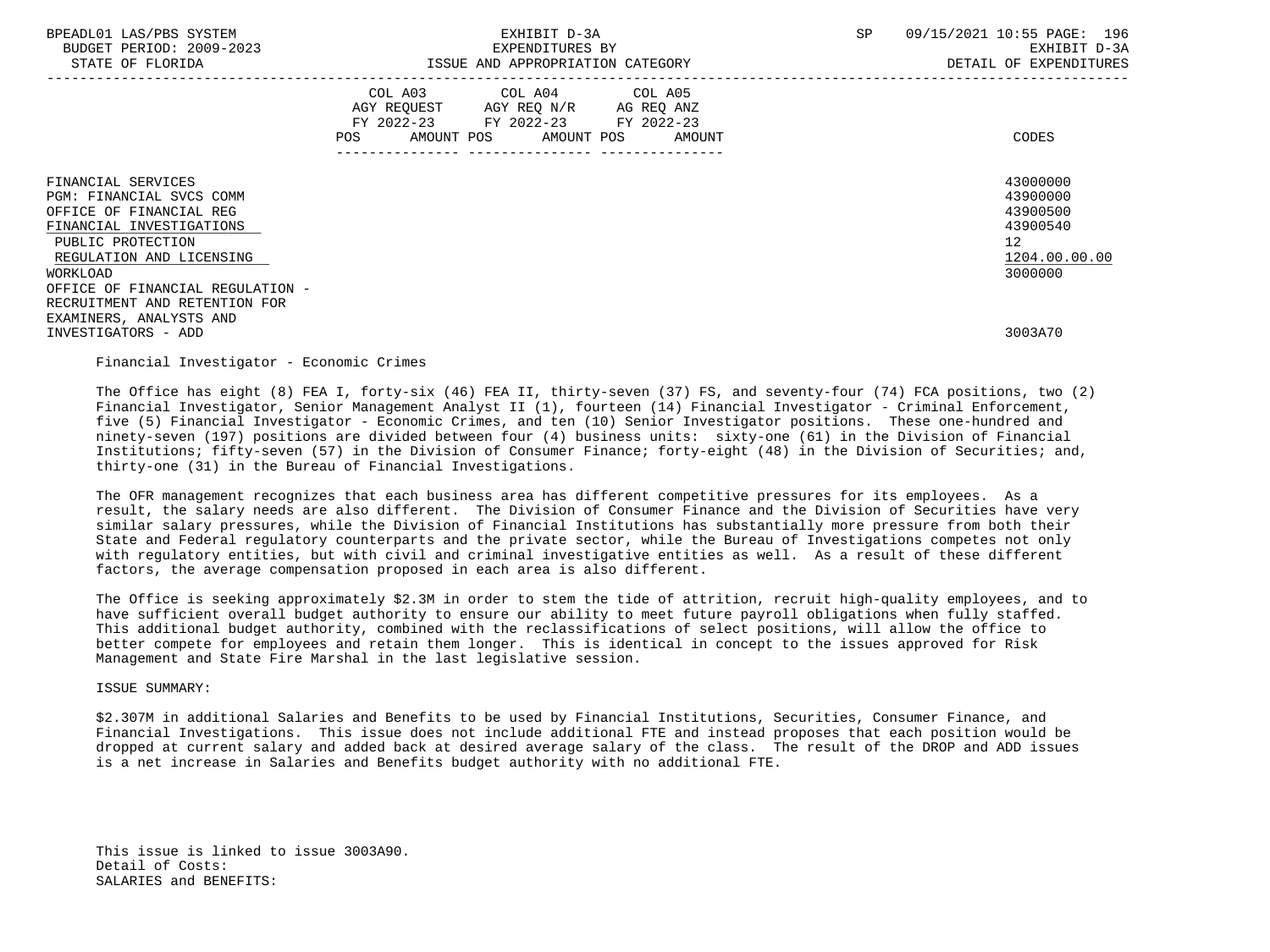| BPEADL01 LAS/PBS SYSTEM<br>BUDGET PERIOD: 2009-2023                                                                                                                                                                                                                |                                                                          |                                              | EXHIBIT D-3A<br>EXPENDITURES BY                                                                                                                                                                                                                                                                                                                                                                                                                                                                       |                      |                  | SP               |                      | 09/15/2021 10:55 PAGE: 197<br>EXHIBIT D-3A                                     |
|--------------------------------------------------------------------------------------------------------------------------------------------------------------------------------------------------------------------------------------------------------------------|--------------------------------------------------------------------------|----------------------------------------------|-------------------------------------------------------------------------------------------------------------------------------------------------------------------------------------------------------------------------------------------------------------------------------------------------------------------------------------------------------------------------------------------------------------------------------------------------------------------------------------------------------|----------------------|------------------|------------------|----------------------|--------------------------------------------------------------------------------|
| STATE OF FLORIDA                                                                                                                                                                                                                                                   |                                                                          |                                              | ISSUE AND APPROPRIATION CATEGORY                                                                                                                                                                                                                                                                                                                                                                                                                                                                      |                      |                  |                  |                      | DETAIL OF EXPENDITURES                                                         |
|                                                                                                                                                                                                                                                                    |                                                                          | COL A03                                      | COL A04<br>COL A03 COL A04 COL A05<br>AGY REQUEST AGY REQ N/R AG REQ ANZ<br>FY 2022-23 FY 2022-23 FY 2022-23<br>POS AMOUNT POS AMOUNT POS AMOUNT                                                                                                                                                                                                                                                                                                                                                      | COL A05              |                  |                  |                      | CODES                                                                          |
| FINANCIAL SERVICES<br>PGM: FINANCIAL SVCS COMM<br>OFFICE OF FINANCIAL REG<br>FINANCIAL INVESTIGATIONS<br>PUBLIC PROTECTION<br>REGULATION AND LICENSING<br>WORKLOAD<br>OFFICE OF FINANCIAL REGULATION -<br>RECRUITMENT AND RETENTION FOR<br>EXAMINERS, ANALYSTS AND |                                                                          |                                              |                                                                                                                                                                                                                                                                                                                                                                                                                                                                                                       |                      |                  |                  |                      | 43000000<br>43900000<br>43900500<br>43900540<br>12<br>1204.00.00.00<br>3000000 |
| INVESTIGATORS - ADD                                                                                                                                                                                                                                                |                                                                          |                                              |                                                                                                                                                                                                                                                                                                                                                                                                                                                                                                       |                      |                  |                  |                      | 3003A70                                                                        |
|                                                                                                                                                                                                                                                                    | Quantity Description                                                     |                                              |                                                                                                                                                                                                                                                                                                                                                                                                                                                                                                       | Amount Non-Recurring |                  |                  |                      |                                                                                |
| ------------<br>33                                                                                                                                                                                                                                                 | ____________<br>Add Salaries and Benefits                                |                                              | $\begin{array}{cccccccccc} \multicolumn{2}{c}{} & \multicolumn{2}{c}{} & \multicolumn{2}{c}{} & \multicolumn{2}{c}{} & \multicolumn{2}{c}{} & \multicolumn{2}{c}{} & \multicolumn{2}{c}{} & \multicolumn{2}{c}{} & \multicolumn{2}{c}{} & \multicolumn{2}{c}{} & \multicolumn{2}{c}{} & \multicolumn{2}{c}{} & \multicolumn{2}{c}{} & \multicolumn{2}{c}{} & \multicolumn{2}{c}{} & \multicolumn{2}{c}{} & \multicolumn{2}{c}{} & \multicolumn{2}{c}{} & \multicolumn{2}{c}{} & \mult$<br>\$2,549,267 | _____________<br>\$0 |                  |                  |                      |                                                                                |
| (33)                                                                                                                                                                                                                                                               |                                                                          | Deduct Salaries and Benefits (\$2,239,039)   |                                                                                                                                                                                                                                                                                                                                                                                                                                                                                                       | \$0                  |                  |                  |                      |                                                                                |
|                                                                                                                                                                                                                                                                    | Issue Total<br>POSITION DETAIL OF SALARIES AND BENEFITS:                 |                                              | \$310,228                                                                                                                                                                                                                                                                                                                                                                                                                                                                                             | \$0                  |                  |                  |                      |                                                                                |
|                                                                                                                                                                                                                                                                    |                                                                          | FTE                                          | BASE RATE ADDITIVES                                                                                                                                                                                                                                                                                                                                                                                                                                                                                   |                      | BENEFITS         | SUBTOTAL         | $\sim$ $\sim$ $\sim$ | LAPSE LAPSED SALARIES<br>AND BENEFITS                                          |
|                                                                                                                                                                                                                                                                    | A03 - AGY REOUEST FY 2022-23                                             |                                              |                                                                                                                                                                                                                                                                                                                                                                                                                                                                                                       |                      |                  |                  |                      |                                                                                |
|                                                                                                                                                                                                                                                                    | CHANGES TO CURRENTLY AUTHORIZED POSITIONS<br>8324 FINANCIAL INVESTIGATOR |                                              |                                                                                                                                                                                                                                                                                                                                                                                                                                                                                                       |                      |                  |                  |                      |                                                                                |
|                                                                                                                                                                                                                                                                    | 04069 001                                                                |                                              | $1.00$ $41,500$ $646$ $16,989$                                                                                                                                                                                                                                                                                                                                                                                                                                                                        |                      |                  |                  |                      | 59,135 0.00 59,135                                                             |
|                                                                                                                                                                                                                                                                    | 04713 001                                                                | 1.00                                         | 41,500                                                                                                                                                                                                                                                                                                                                                                                                                                                                                                | 646                  | 16,989           | 59,135           | 0.00                 | 59,135                                                                         |
|                                                                                                                                                                                                                                                                    |                                                                          | 8325 FINANCIAL INVESTIGATOR-CRIMINAL ENFORCE |                                                                                                                                                                                                                                                                                                                                                                                                                                                                                                       |                      |                  |                  |                      |                                                                                |
|                                                                                                                                                                                                                                                                    | 01860 001                                                                | 1.00                                         | 55,000                                                                                                                                                                                                                                                                                                                                                                                                                                                                                                |                      | 30,015           | 85,015           | 0.00                 | 85,015                                                                         |
|                                                                                                                                                                                                                                                                    | 04055 001                                                                | 1.00                                         | 55,000                                                                                                                                                                                                                                                                                                                                                                                                                                                                                                |                      | 30,015           | 85,015           | 0.00                 | 85,015                                                                         |
|                                                                                                                                                                                                                                                                    | 04169 001                                                                | 1.00                                         | 55,000                                                                                                                                                                                                                                                                                                                                                                                                                                                                                                |                      | 30,015           | 85,015           | 0.00                 | 85,015                                                                         |
|                                                                                                                                                                                                                                                                    | 04171 001                                                                | 1.00                                         | 55,000                                                                                                                                                                                                                                                                                                                                                                                                                                                                                                | 1,249                | 19,594           | 75,843           | 0.00                 | 75,843                                                                         |
|                                                                                                                                                                                                                                                                    | 04240 001                                                                | 1.00                                         | 55,000                                                                                                                                                                                                                                                                                                                                                                                                                                                                                                |                      | 19,364           | 74,364           | 0.00                 | 74,364                                                                         |
|                                                                                                                                                                                                                                                                    | 04423 001                                                                | 1.00                                         | 55,000                                                                                                                                                                                                                                                                                                                                                                                                                                                                                                | 1,249                | 10,432           | 66,681           | 0.00                 | 66,681                                                                         |
|                                                                                                                                                                                                                                                                    | 04427 001                                                                | 1.00                                         | 55,000                                                                                                                                                                                                                                                                                                                                                                                                                                                                                                | 1,249                | 10,432           | 66,681           | 0.00                 | 66,681                                                                         |
|                                                                                                                                                                                                                                                                    | 04434 001<br>04644 001                                                   | 1.00<br>1.00                                 | 55,000<br>55,000                                                                                                                                                                                                                                                                                                                                                                                                                                                                                      | 646                  | 19,364<br>30,134 | 74,364<br>85,780 | 0.00<br>0.00         | 74,364<br>85,780                                                               |
|                                                                                                                                                                                                                                                                    | 04660 001                                                                | 1.00                                         | 55,000                                                                                                                                                                                                                                                                                                                                                                                                                                                                                                | 1,249                | 30,245           | 86,494           | 0.00                 | 86,494                                                                         |
|                                                                                                                                                                                                                                                                    |                                                                          |                                              |                                                                                                                                                                                                                                                                                                                                                                                                                                                                                                       |                      |                  |                  |                      |                                                                                |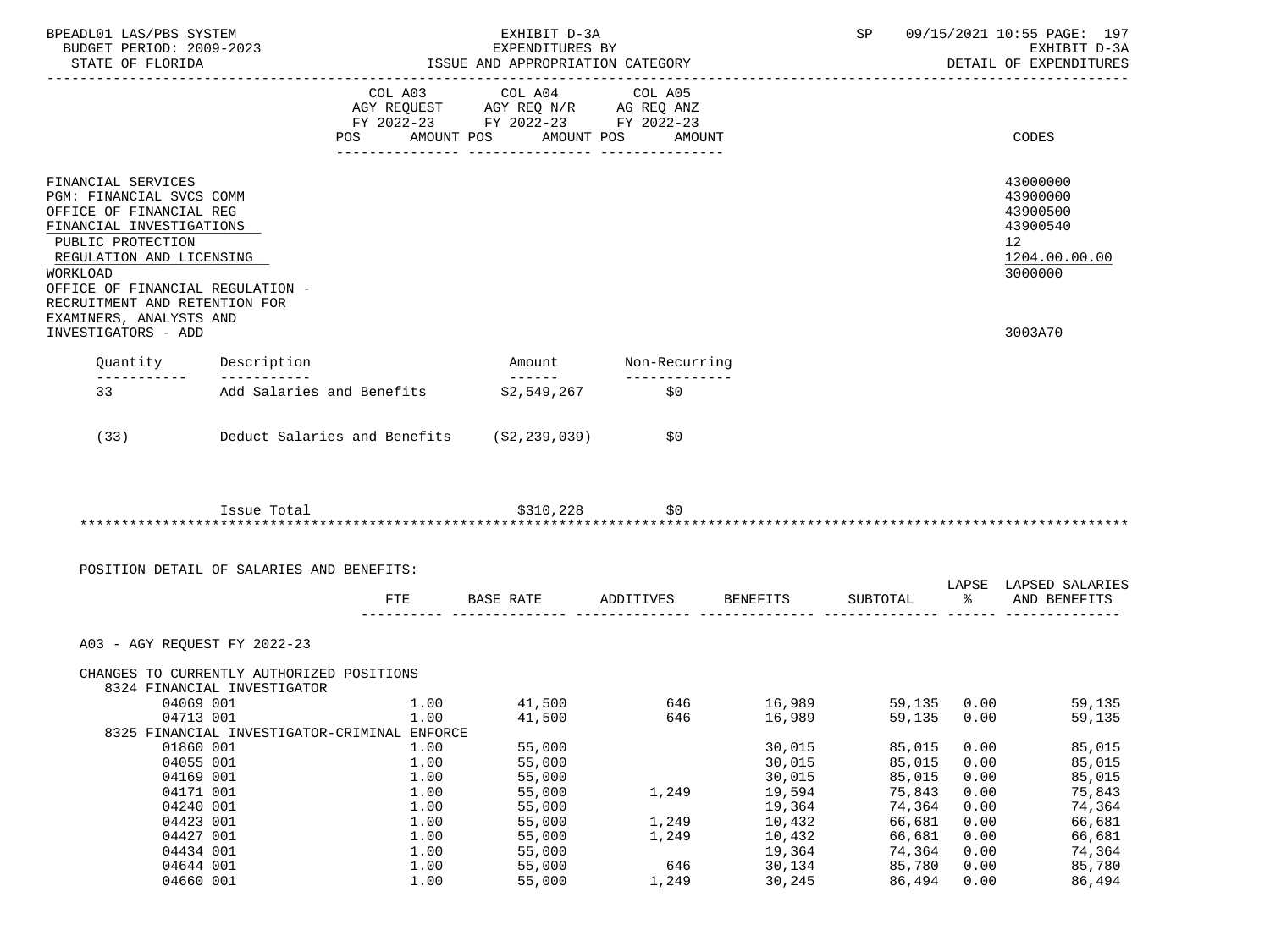| STATE OF FLORIDA<br>COL A03 COL A04 COL A05<br>AGY REQUEST AGY REQ N/R AG REQ ANZ<br>FY 2022-23 FY 2022-23 FY 2022-23<br>POS AMOUNT POS AMOUNT POS AMOUNT<br>FINANCIAL SERVICES<br>PGM: FINANCIAL SVCS COMM<br>OFFICE OF FINANCIAL REG<br>FINANCIAL INVESTIGATIONS<br>PUBLIC PROTECTION<br>12 <sub>2</sub><br>REGULATION AND LICENSING<br>WORKLOAD<br>OFFICE OF FINANCIAL REGULATION -<br>RECRUITMENT AND RETENTION FOR<br>EXAMINERS, ANALYSTS AND<br>INVESTIGATORS - ADD<br>POSITION DETAIL OF SALARIES AND BENEFITS:<br>LAPSE LAPSED SALARIES<br>FTE BASE RATE ADDITIVES BENEFITS<br>SUBTOTAL % AND BENEFITS<br>A03 - AGY REQUEST FY 2022-23<br>CHANGES TO CURRENTLY AUTHORIZED POSITIONS<br>1.00 55,000 1,249 30,245 86,494 0.00 86,494<br>1.00 55,000 1,249 10,432 66,681 0.00 66,681<br>1.00 55,000 1,249 30,245 86,494 0.00 66,681<br>1.00 55,000 1,249 30,245 86,494 0.00 86,494<br>1.00 55,000 1,249 30,245 86,494 0.00 86,49<br>04709 001<br>04722 001<br>04780 001<br>04815 001<br>04823 001<br>8326 FINANCIAL INVESTIGATOR-ECONOMIC CRIMES<br>ESTIGATOR-ECONOMIC CRIMES<br>1.00 68,000<br>1.00 68,000<br>1.00 68,000<br>1.00 68,000<br>1.00 68,000<br>$\begin{array}{cccc} 32,416 \\ 21,765 \\ 21,765 \\ 21,765 \\ 37,529 \\ 21,765 \\ 41,765 \\ 32,765 \\ 42,765 \\ 43,765 \\ 44,765 \\ 45,765 \\ 46,765 \\ 47,765 \\ 48,765 \\ 49,765 \\ 40,765 \\ 42,765 \\ 43,765 \\ 45,765 \\ 46,765 \\ 47,765 \\ 48,765 \\ 49,765 \\ 40,00 \\ 41,00 \\ 42,00 \\$<br>04208 001<br>04592 001<br>04593 001<br>04712 001<br>04915 001<br>8351 SENIOR FINANCIAL INVESTIGATOR<br>$\begin{array}{cccccccc} \texttt{CIAL INVESTIGATOR} & & & & & & 1.00 & & & 46,500 & & & & 28,401 & & 74,901 & 0.00 & & & 74,901 \\ & 1.00 & & & 46,500 & & & & 8,631 & & 55,131 & 0.00 & & & 55,131 \\ & 1.00 & & & 46,500 & & & & 28,401 & & 74,901 & 0.00 & & 74,901 \\ & 1.00 & & & 46,500 & & & 28,401 & & 74,901 & 0.$<br>01919 001 | DETAIL OF EXPENDITURES<br>CODES<br>43000000<br>43900000<br>43900500<br>43900540<br>1204.00.00.00<br>3000000 |
|----------------------------------------------------------------------------------------------------------------------------------------------------------------------------------------------------------------------------------------------------------------------------------------------------------------------------------------------------------------------------------------------------------------------------------------------------------------------------------------------------------------------------------------------------------------------------------------------------------------------------------------------------------------------------------------------------------------------------------------------------------------------------------------------------------------------------------------------------------------------------------------------------------------------------------------------------------------------------------------------------------------------------------------------------------------------------------------------------------------------------------------------------------------------------------------------------------------------------------------------------------------------------------------------------------------------------------------------------------------------------------------------------------------------------------------------------------------------------------------------------------------------------------------------------------------------------------------------------------------------------------------------------------------------------------------------------------------------------------------------------------------------------------------------------------------------------------------------------------------------------------------------------------------------|-------------------------------------------------------------------------------------------------------------|
|                                                                                                                                                                                                                                                                                                                                                                                                                                                                                                                                                                                                                                                                                                                                                                                                                                                                                                                                                                                                                                                                                                                                                                                                                                                                                                                                                                                                                                                                                                                                                                                                                                                                                                                                                                                                                                                                                                                      |                                                                                                             |
|                                                                                                                                                                                                                                                                                                                                                                                                                                                                                                                                                                                                                                                                                                                                                                                                                                                                                                                                                                                                                                                                                                                                                                                                                                                                                                                                                                                                                                                                                                                                                                                                                                                                                                                                                                                                                                                                                                                      |                                                                                                             |
|                                                                                                                                                                                                                                                                                                                                                                                                                                                                                                                                                                                                                                                                                                                                                                                                                                                                                                                                                                                                                                                                                                                                                                                                                                                                                                                                                                                                                                                                                                                                                                                                                                                                                                                                                                                                                                                                                                                      |                                                                                                             |
|                                                                                                                                                                                                                                                                                                                                                                                                                                                                                                                                                                                                                                                                                                                                                                                                                                                                                                                                                                                                                                                                                                                                                                                                                                                                                                                                                                                                                                                                                                                                                                                                                                                                                                                                                                                                                                                                                                                      | 3003A70                                                                                                     |
|                                                                                                                                                                                                                                                                                                                                                                                                                                                                                                                                                                                                                                                                                                                                                                                                                                                                                                                                                                                                                                                                                                                                                                                                                                                                                                                                                                                                                                                                                                                                                                                                                                                                                                                                                                                                                                                                                                                      |                                                                                                             |
|                                                                                                                                                                                                                                                                                                                                                                                                                                                                                                                                                                                                                                                                                                                                                                                                                                                                                                                                                                                                                                                                                                                                                                                                                                                                                                                                                                                                                                                                                                                                                                                                                                                                                                                                                                                                                                                                                                                      |                                                                                                             |
|                                                                                                                                                                                                                                                                                                                                                                                                                                                                                                                                                                                                                                                                                                                                                                                                                                                                                                                                                                                                                                                                                                                                                                                                                                                                                                                                                                                                                                                                                                                                                                                                                                                                                                                                                                                                                                                                                                                      |                                                                                                             |
|                                                                                                                                                                                                                                                                                                                                                                                                                                                                                                                                                                                                                                                                                                                                                                                                                                                                                                                                                                                                                                                                                                                                                                                                                                                                                                                                                                                                                                                                                                                                                                                                                                                                                                                                                                                                                                                                                                                      |                                                                                                             |
|                                                                                                                                                                                                                                                                                                                                                                                                                                                                                                                                                                                                                                                                                                                                                                                                                                                                                                                                                                                                                                                                                                                                                                                                                                                                                                                                                                                                                                                                                                                                                                                                                                                                                                                                                                                                                                                                                                                      |                                                                                                             |
|                                                                                                                                                                                                                                                                                                                                                                                                                                                                                                                                                                                                                                                                                                                                                                                                                                                                                                                                                                                                                                                                                                                                                                                                                                                                                                                                                                                                                                                                                                                                                                                                                                                                                                                                                                                                                                                                                                                      |                                                                                                             |
|                                                                                                                                                                                                                                                                                                                                                                                                                                                                                                                                                                                                                                                                                                                                                                                                                                                                                                                                                                                                                                                                                                                                                                                                                                                                                                                                                                                                                                                                                                                                                                                                                                                                                                                                                                                                                                                                                                                      |                                                                                                             |
|                                                                                                                                                                                                                                                                                                                                                                                                                                                                                                                                                                                                                                                                                                                                                                                                                                                                                                                                                                                                                                                                                                                                                                                                                                                                                                                                                                                                                                                                                                                                                                                                                                                                                                                                                                                                                                                                                                                      |                                                                                                             |
|                                                                                                                                                                                                                                                                                                                                                                                                                                                                                                                                                                                                                                                                                                                                                                                                                                                                                                                                                                                                                                                                                                                                                                                                                                                                                                                                                                                                                                                                                                                                                                                                                                                                                                                                                                                                                                                                                                                      |                                                                                                             |
|                                                                                                                                                                                                                                                                                                                                                                                                                                                                                                                                                                                                                                                                                                                                                                                                                                                                                                                                                                                                                                                                                                                                                                                                                                                                                                                                                                                                                                                                                                                                                                                                                                                                                                                                                                                                                                                                                                                      |                                                                                                             |
|                                                                                                                                                                                                                                                                                                                                                                                                                                                                                                                                                                                                                                                                                                                                                                                                                                                                                                                                                                                                                                                                                                                                                                                                                                                                                                                                                                                                                                                                                                                                                                                                                                                                                                                                                                                                                                                                                                                      |                                                                                                             |
|                                                                                                                                                                                                                                                                                                                                                                                                                                                                                                                                                                                                                                                                                                                                                                                                                                                                                                                                                                                                                                                                                                                                                                                                                                                                                                                                                                                                                                                                                                                                                                                                                                                                                                                                                                                                                                                                                                                      |                                                                                                             |
|                                                                                                                                                                                                                                                                                                                                                                                                                                                                                                                                                                                                                                                                                                                                                                                                                                                                                                                                                                                                                                                                                                                                                                                                                                                                                                                                                                                                                                                                                                                                                                                                                                                                                                                                                                                                                                                                                                                      |                                                                                                             |
|                                                                                                                                                                                                                                                                                                                                                                                                                                                                                                                                                                                                                                                                                                                                                                                                                                                                                                                                                                                                                                                                                                                                                                                                                                                                                                                                                                                                                                                                                                                                                                                                                                                                                                                                                                                                                                                                                                                      |                                                                                                             |
|                                                                                                                                                                                                                                                                                                                                                                                                                                                                                                                                                                                                                                                                                                                                                                                                                                                                                                                                                                                                                                                                                                                                                                                                                                                                                                                                                                                                                                                                                                                                                                                                                                                                                                                                                                                                                                                                                                                      |                                                                                                             |
| 01928 001                                                                                                                                                                                                                                                                                                                                                                                                                                                                                                                                                                                                                                                                                                                                                                                                                                                                                                                                                                                                                                                                                                                                                                                                                                                                                                                                                                                                                                                                                                                                                                                                                                                                                                                                                                                                                                                                                                            |                                                                                                             |
| 04166 001                                                                                                                                                                                                                                                                                                                                                                                                                                                                                                                                                                                                                                                                                                                                                                                                                                                                                                                                                                                                                                                                                                                                                                                                                                                                                                                                                                                                                                                                                                                                                                                                                                                                                                                                                                                                                                                                                                            |                                                                                                             |
| 04179 001                                                                                                                                                                                                                                                                                                                                                                                                                                                                                                                                                                                                                                                                                                                                                                                                                                                                                                                                                                                                                                                                                                                                                                                                                                                                                                                                                                                                                                                                                                                                                                                                                                                                                                                                                                                                                                                                                                            |                                                                                                             |
| 04182 001                                                                                                                                                                                                                                                                                                                                                                                                                                                                                                                                                                                                                                                                                                                                                                                                                                                                                                                                                                                                                                                                                                                                                                                                                                                                                                                                                                                                                                                                                                                                                                                                                                                                                                                                                                                                                                                                                                            |                                                                                                             |
| 04419 001                                                                                                                                                                                                                                                                                                                                                                                                                                                                                                                                                                                                                                                                                                                                                                                                                                                                                                                                                                                                                                                                                                                                                                                                                                                                                                                                                                                                                                                                                                                                                                                                                                                                                                                                                                                                                                                                                                            |                                                                                                             |
| 04421 001                                                                                                                                                                                                                                                                                                                                                                                                                                                                                                                                                                                                                                                                                                                                                                                                                                                                                                                                                                                                                                                                                                                                                                                                                                                                                                                                                                                                                                                                                                                                                                                                                                                                                                                                                                                                                                                                                                            |                                                                                                             |
| 04531 001                                                                                                                                                                                                                                                                                                                                                                                                                                                                                                                                                                                                                                                                                                                                                                                                                                                                                                                                                                                                                                                                                                                                                                                                                                                                                                                                                                                                                                                                                                                                                                                                                                                                                                                                                                                                                                                                                                            |                                                                                                             |
| 04568 001                                                                                                                                                                                                                                                                                                                                                                                                                                                                                                                                                                                                                                                                                                                                                                                                                                                                                                                                                                                                                                                                                                                                                                                                                                                                                                                                                                                                                                                                                                                                                                                                                                                                                                                                                                                                                                                                                                            |                                                                                                             |
| 04876 001                                                                                                                                                                                                                                                                                                                                                                                                                                                                                                                                                                                                                                                                                                                                                                                                                                                                                                                                                                                                                                                                                                                                                                                                                                                                                                                                                                                                                                                                                                                                                                                                                                                                                                                                                                                                                                                                                                            |                                                                                                             |
| 04904 001                                                                                                                                                                                                                                                                                                                                                                                                                                                                                                                                                                                                                                                                                                                                                                                                                                                                                                                                                                                                                                                                                                                                                                                                                                                                                                                                                                                                                                                                                                                                                                                                                                                                                                                                                                                                                                                                                                            |                                                                                                             |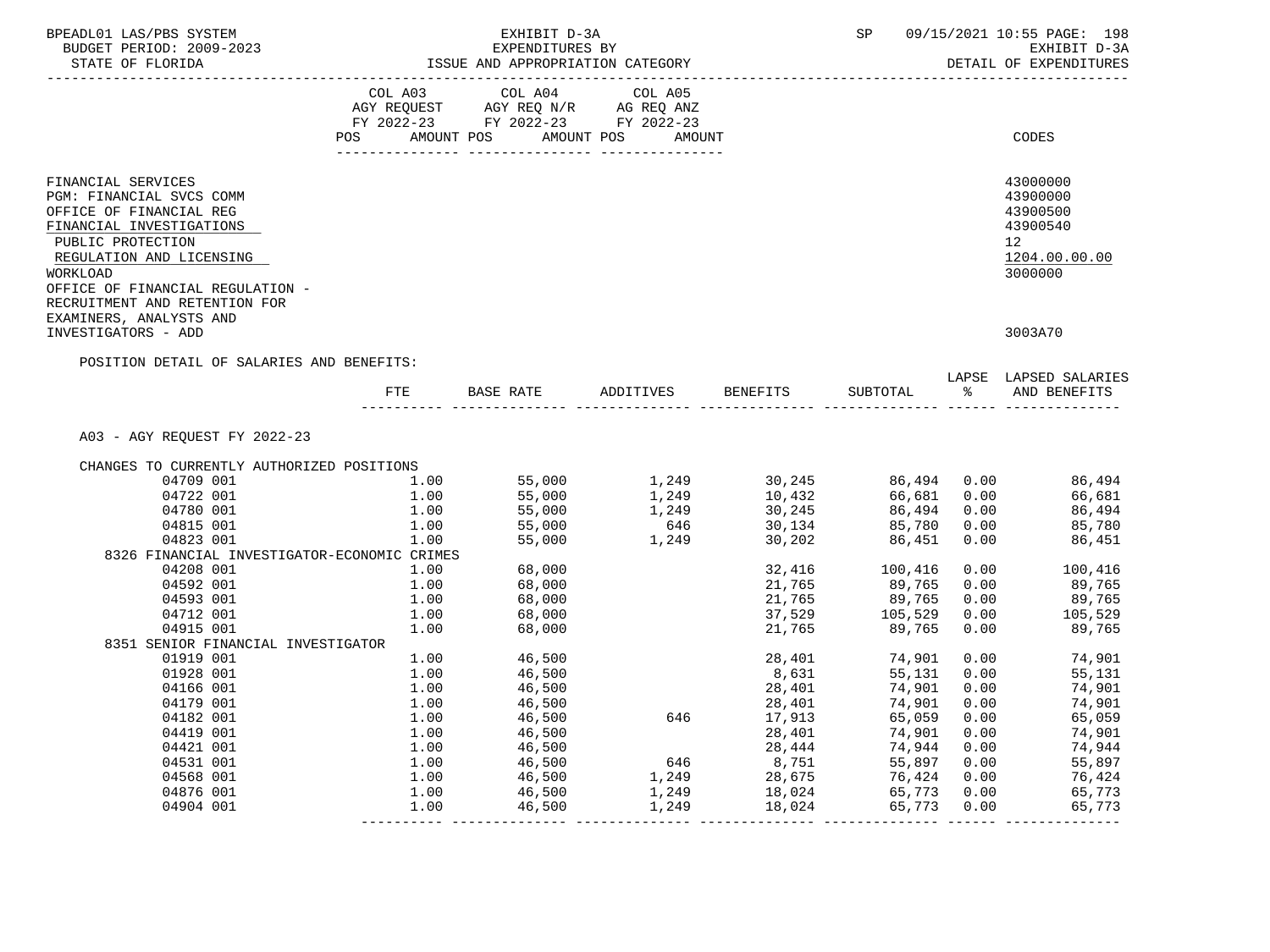| BPEADL01 LAS/PBS SYSTEM<br>BUDGET PERIOD: 2009-2023<br>STATE OF FLORIDA                                                                                                                                                                                                                          | EXHIBIT D-3A<br>EXPENDITURES BY<br>ISSUE AND APPROPRIATION CATEGORY |                                                                                           |                      |          | SP       |               | 09/15/2021 10:55 PAGE: 199<br>EXHIBIT D-3A<br>DETAIL OF EXPENDITURES                      |
|--------------------------------------------------------------------------------------------------------------------------------------------------------------------------------------------------------------------------------------------------------------------------------------------------|---------------------------------------------------------------------|-------------------------------------------------------------------------------------------|----------------------|----------|----------|---------------|-------------------------------------------------------------------------------------------|
|                                                                                                                                                                                                                                                                                                  | COL A03<br>POS<br>AMOUNT POS                                        | COL A04 COL A05<br>AGY REQUEST AGY REQ N/R AG REQ ANZ<br>FY 2022-23 FY 2022-23 FY 2022-23 | AMOUNT POS<br>AMOUNT |          |          |               | CODES                                                                                     |
| FINANCIAL SERVICES<br><b>PGM: FINANCIAL SVCS COMM</b><br>OFFICE OF FINANCIAL REG<br>FINANCIAL INVESTIGATIONS<br>PUBLIC PROTECTION<br>REGULATION AND LICENSING<br>WORKLOAD<br>OFFICE OF FINANCIAL REGULATION -<br>RECRUITMENT AND RETENTION FOR<br>EXAMINERS, ANALYSTS AND<br>INVESTIGATORS - ADD |                                                                     |                                                                                           |                      |          |          |               | 43000000<br>43900000<br>43900500<br>43900540<br>12<br>1204.00.00.00<br>3000000<br>3003A70 |
| POSITION DETAIL OF SALARIES AND BENEFITS:                                                                                                                                                                                                                                                        |                                                                     |                                                                                           |                      |          |          |               |                                                                                           |
|                                                                                                                                                                                                                                                                                                  |                                                                     | FTE BASE RATE                                                                             | ADDITIVES            | BENEFITS | SUBTOTAL | $\frac{1}{6}$ | LAPSE LAPSED SALARIES<br>AND BENEFITS                                                     |
| A03 - AGY REQUEST FY 2022-23                                                                                                                                                                                                                                                                     |                                                                     |                                                                                           |                      |          |          |               |                                                                                           |
| CHANGES TO CURRENTLY AUTHORIZED POSITIONS                                                                                                                                                                                                                                                        |                                                                     |                                                                                           |                      |          |          |               |                                                                                           |
| TOTALS FOR ISSUE BY FUND<br>2021 ADMINISTRATIVE TRUST FUND                                                                                                                                                                                                                                       |                                                                     |                                                                                           |                      |          |          |               | 2,549,267<br>-----------                                                                  |
|                                                                                                                                                                                                                                                                                                  |                                                                     | $33.00$ 1,759,500 17,615 772,152 2,549,267                                                |                      |          |          |               | 2,549,267<br>==============                                                               |
| OFFICE OF FINANCIAL REGULATION -<br>FINANCIAL INVESTIGATIONS - SPECIAL                                                                                                                                                                                                                           |                                                                     |                                                                                           |                      |          |          |               |                                                                                           |
| INVESTIGATION UNIT (INTERNET AND<br>DIGITAL CRIMES)<br>SALARY RATE<br>SALARY RATE 476,000                                                                                                                                                                                                        |                                                                     |                                                                                           |                      |          |          |               | 3003A80<br>000000                                                                         |
| SALARIES AND BENEFITS                                                                                                                                                                                                                                                                            |                                                                     |                                                                                           |                      |          |          |               | 010000                                                                                    |
| ADMINISTRATIVE TRUST FUND -STATE                                                                                                                                                                                                                                                                 | 7.00<br>702,912                                                     |                                                                                           |                      |          |          |               | 2021 1                                                                                    |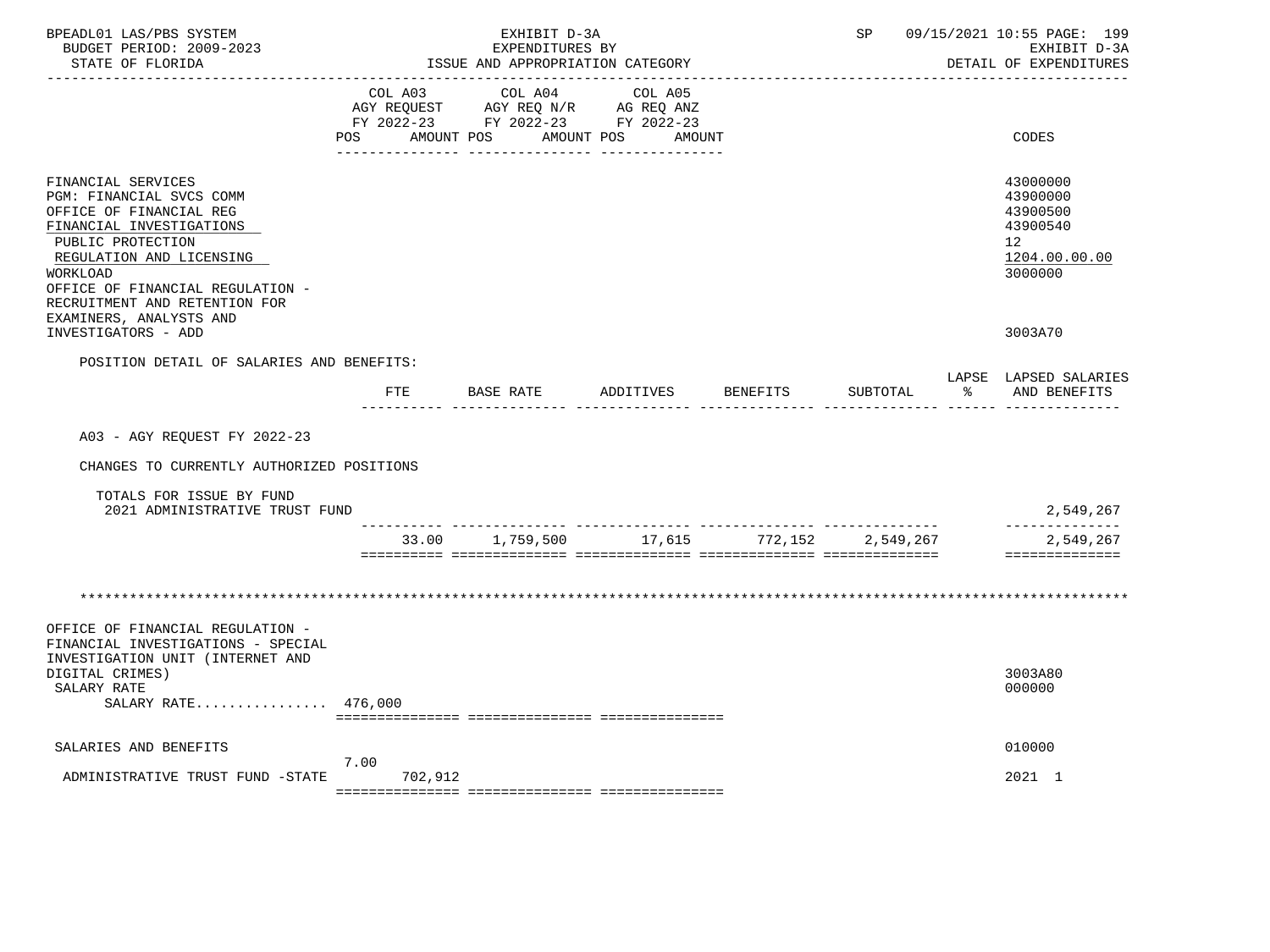| BPEADL01 LAS/PBS SYSTEM<br>BUDGET PERIOD: 2009-2023<br>STATE OF FLORIDA                                                                                                                                                                                                                 |            | EXHIBIT D-3A<br>EXPENDITURES BY<br>ISSUE AND APPROPRIATION CATEGORY                                                        |                  | SP <sub>2</sub> | 09/15/2021 10:55 PAGE: 200<br>EXHIBIT D-3A<br>DETAIL OF EXPENDITURES           |
|-----------------------------------------------------------------------------------------------------------------------------------------------------------------------------------------------------------------------------------------------------------------------------------------|------------|----------------------------------------------------------------------------------------------------------------------------|------------------|-----------------|--------------------------------------------------------------------------------|
|                                                                                                                                                                                                                                                                                         | <b>POS</b> | COL A03 COL A04 COL A05<br>AGY REQUEST AGY REQ N/R AG REQ ANZ<br>FY 2022-23 FY 2022-23 FY 2022-23<br>AMOUNT POS AMOUNT POS | AMOUNT           |                 | CODES                                                                          |
| FINANCIAL SERVICES<br><b>PGM: FINANCIAL SVCS COMM</b><br>OFFICE OF FINANCIAL REG<br>FINANCIAL INVESTIGATIONS<br>PUBLIC PROTECTION<br>REGULATION AND LICENSING<br>WORKLOAD<br>OFFICE OF FINANCIAL REGULATION -<br>FINANCIAL INVESTIGATIONS - SPECIAL<br>INVESTIGATION UNIT (INTERNET AND |            |                                                                                                                            |                  |                 | 43000000<br>43900000<br>43900500<br>43900540<br>12<br>1204.00.00.00<br>3000000 |
| DIGITAL CRIMES)<br><b>EXPENSES</b>                                                                                                                                                                                                                                                      |            |                                                                                                                            |                  |                 | 3003A80<br>040000                                                              |
| ADMINISTRATIVE TRUST FUND -STATE 76,034 31,444                                                                                                                                                                                                                                          |            |                                                                                                                            |                  |                 | 2021 1                                                                         |
| TOTAL: OFFICE OF FINANCIAL REGULATION -<br>FINANCIAL INVESTIGATIONS - SPECIAL<br>INVESTIGATION UNIT (INTERNET AND<br>DIGITAL CRIMES)<br>TOTAL POSITIONS 7.00<br>TOTAL ISSUE 778,946 31,444<br>TOTAL SALARY RATE 476,000                                                                 |            |                                                                                                                            |                  |                 | 3003A80                                                                        |
|                                                                                                                                                                                                                                                                                         |            |                                                                                                                            |                  |                 |                                                                                |
|                                                                                                                                                                                                                                                                                         |            |                                                                                                                            |                  |                 |                                                                                |
| AGENCY ISSUE NARRATIVE:<br>2022-2023 BUDGET YEAR NARRATIVE:                                                                                                                                                                                                                             |            |                                                                                                                            | IT COMPONENT? NO |                 |                                                                                |

OFFICE OF FINANCIAL REGULATION - FINANCIAL INVESTIGATIONS - SPECIAL INVESTIGATION UNIT (INTERNET AND DIGITAL CRIMES)

This request will improve the Office's ability to reach the following goals:

GOAL #1: Improving taxpayer value;

GOAL #3: Promoting a safe and sound financial marketplace;

GOAL #4: Improving customer service.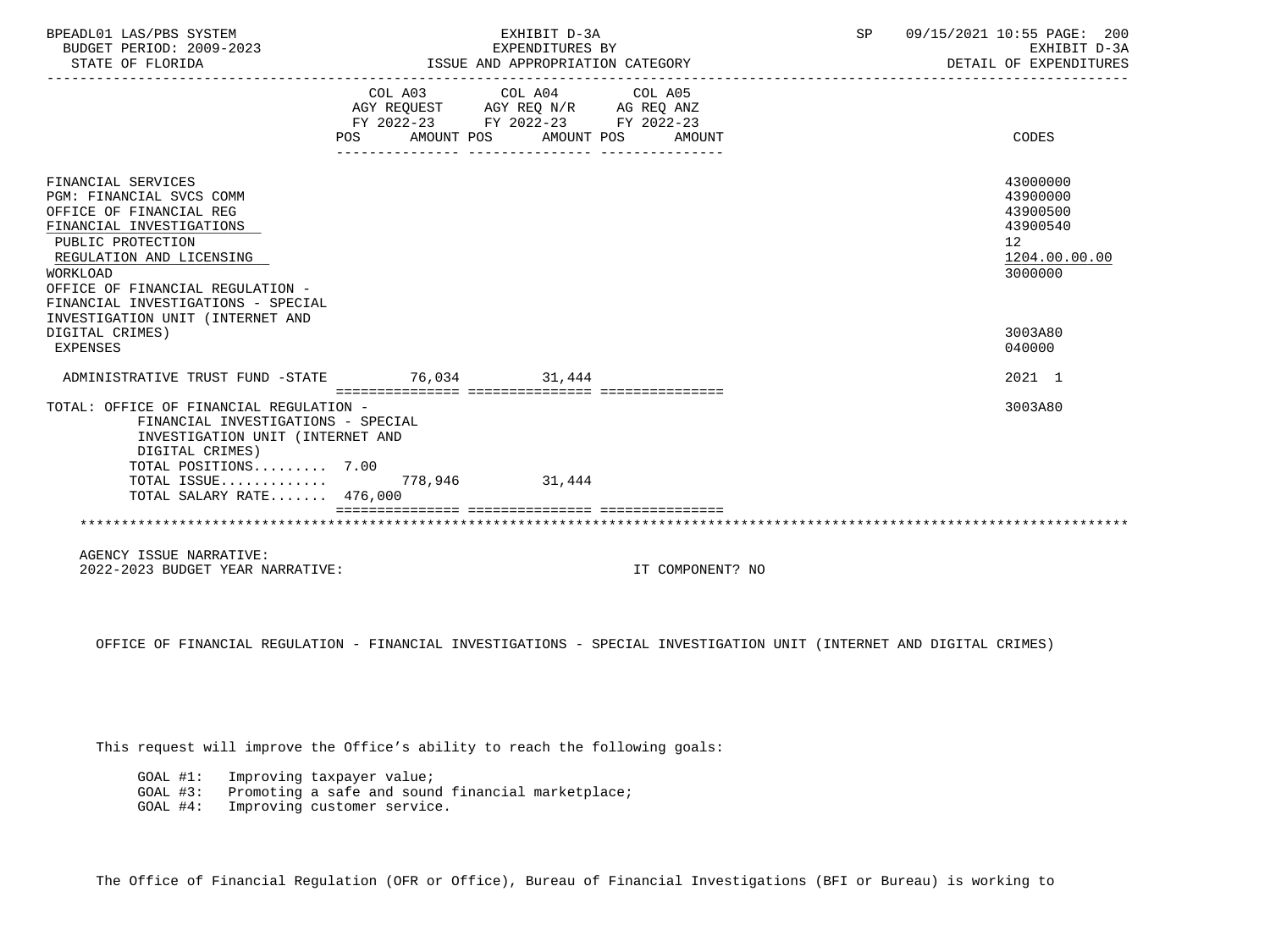| BPEADL01 LAS/PBS SYSTEM |                           |                          |
|-------------------------|---------------------------|--------------------------|
|                         |                           | BUDGET PERIOD: 2009-2023 |
|                         | $CDMMD$ $CD$ $DT$ $CDTDA$ |                          |

|                                    | COL A03<br>AGY REOUEST | COL A04<br>AGY REO N/R | COL A05<br>AG REQ ANZ |               |
|------------------------------------|------------------------|------------------------|-----------------------|---------------|
|                                    | FY 2022-23             | FY 2022-23             | FY 2022-23            |               |
|                                    | AMOUNT POS<br>POS      | AMOUNT POS             | AMOUNT                | CODES         |
|                                    |                        |                        |                       |               |
| FINANCIAL SERVICES                 |                        |                        |                       | 43000000      |
| PGM: FINANCIAL SVCS COMM           |                        |                        |                       | 43900000      |
| OFFICE OF FINANCIAL REG            |                        |                        |                       | 43900500      |
| FINANCIAL INVESTIGATIONS           |                        |                        |                       | 43900540      |
| PUBLIC PROTECTION                  |                        |                        |                       | 12            |
| REGULATION AND LICENSING           |                        |                        |                       | 1204.00.00.00 |
| WORKLOAD                           |                        |                        |                       | 3000000       |
| OFFICE OF FINANCIAL REGULATION -   |                        |                        |                       |               |
| FINANCIAL INVESTIGATIONS - SPECIAL |                        |                        |                       |               |
| INVESTIGATION UNIT (INTERNET AND   |                        |                        |                       |               |
| DIGITAL CRIMES)                    |                        |                        |                       | 3003A80       |

 further pursue online financial crimes against the citizens of Florida by establishing a dedicated online financial crime unit. This Special Investigation Unit (SIU) will specialize in proactive investigation of online (Internet) financial crimes and undercover investigations. The staff will be specially trained civil and criminal investigators with significant technical, technological, analytical, investigative, and financial skills capable of working proactively to identify fraudulent and predatory financial schemes and prevent victimization of Floridians. The SIU will monitor various online platforms and communities (such as Craigslist or Dealstream); social media (such as Facebook and Twitter); other internet websites and chat rooms; and various other online advertisements and proactively engage criminals. The goal of the SIU surveillance team is to identify ongoing fraudulent schemes early and stop them before they can inflict significant financial harm to investors.

 This proactive model for investigations is a fundamental shift in how regulators have traditionally pursued criminals. No longer will the Office rely solely on tips and complaints to begin the investigatory process; only taking action after significant harm has been done to Florida's citizens. The SIU will seek to open files for each suspect advertisement and then utilize undercover investigative techniques and other appropriate activities and analysis to quickly screen the online offering materials and advertisements to determine whether: (1) they require further investigation; (2) they need to be prioritized for rapid enforcement actions (including potential injunctive actions seeking asset freezes and other relief); or (3) they can be closed due to lack of jurisdiction or lack of need for further action.

 The Office is a partner agency in the FDLE's Florida Fusion Center, which is charged with the gathering, processing, analyzing, and dissemination of terrorism, law enforcement, and homeland security information. Though some of the crimes that are processed by this unit may be economic, digital, or financial, those are not the primary mission of the unit. The OFR does not, and will not, duplicate the efforts of the Fusion Center, but instead will focus on financial crimes committed within the bounds of the 17 statutes where it has direct and primary regulatory enforcement responsibilities. The OFR will continue to provide information to the FDLE on all criminal activities and will continue to work in a collaborative manner to bring criminals who perpetrate crimes against Floridians to justice.

 The Office also is a party to the data-sharing agreement for the Florida Financial Transaction Database. This system tracks transactions that have already occurred and gathers information from many of the same sources used by the Bureau of Financial Investigations (U.S. Treasury's Financial Crimes Enforcement Network, for instance). The purpose of the Digital Crimes (or Internet Surveillance) Unit will be to work proactively to uncover developing fraud schemes in the area of investments and financial services before they have a chance to fully develop, thereby minimizing the threat of systemic harm to consumers and investors in Florida's financial services marketplace. This will be achieved by expanding our technical resources, skills, and proactive investigative activities such that we can identify threats earlier and bring these criminals to justice.

Every year Floridians are the victims of millions of dollars of online and digital financial crime and countless crimes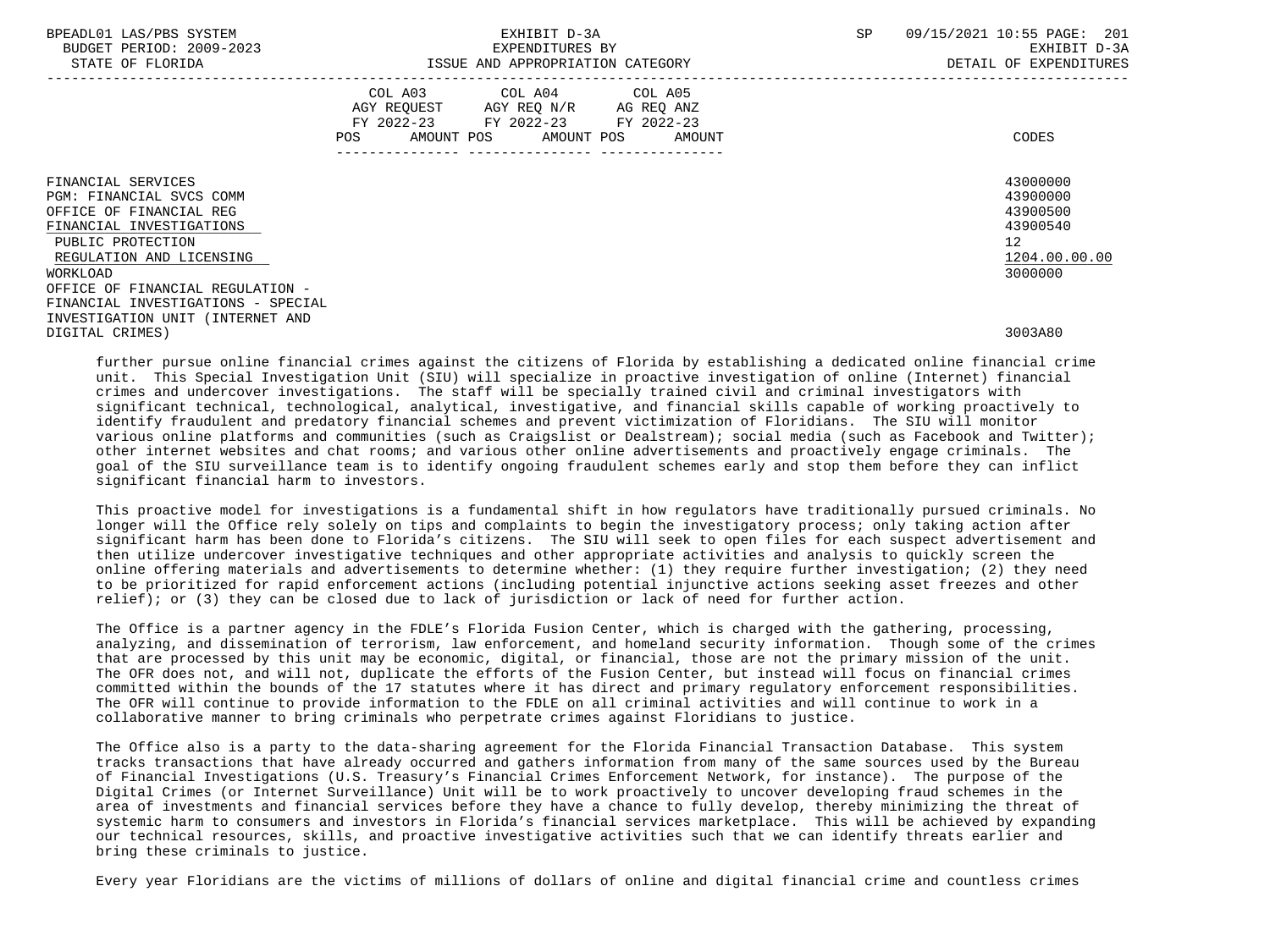| BPEADL01 LAS/PBS SYSTEM<br>BUDGET PERIOD: 2009-2023<br>STATE OF FLORIDA                                    | EXHIBIT D-3A<br>EXPENDITURES BY<br>ISSUE AND APPROPRIATION CATEGORY |  |                                                                                                                                   |  | SP | 09/15/2021 10:55 PAGE: 202<br>EXHIBIT D-3A<br>DETAIL OF EXPENDITURES |
|------------------------------------------------------------------------------------------------------------|---------------------------------------------------------------------|--|-----------------------------------------------------------------------------------------------------------------------------------|--|----|----------------------------------------------------------------------|
|                                                                                                            | <b>POS</b>                                                          |  | COL A03 COL A04 COL A05<br>AGY REQUEST AGY REQ N/R AG REQ ANZ<br>FY 2022-23 FY 2022-23 FY 2022-23<br>AMOUNT POS AMOUNT POS AMOUNT |  |    | CODES                                                                |
| FINANCIAL SERVICES<br>PGM: FINANCIAL SVCS COMM<br>OFFICE OF FINANCIAL REG                                  |                                                                     |  |                                                                                                                                   |  |    | 43000000<br>43900000<br>43900500                                     |
| FINANCIAL INVESTIGATIONS<br>PUBLIC PROTECTION<br>REGULATION AND LICENSING<br>WORKLOAD                      |                                                                     |  |                                                                                                                                   |  |    | 43900540<br>12 <sup>°</sup><br>1204.00.00.00<br>3000000              |
| OFFICE OF FINANCIAL REGULATION -<br>FINANCIAL INVESTIGATIONS - SPECIAL<br>INVESTIGATION UNIT (INTERNET AND |                                                                     |  |                                                                                                                                   |  |    |                                                                      |

DIGITAL CRIMES) 3003A80

 go uninvestigated due to lack of resources on the part of regulators. The everchanging digital marketplace means that criminals are developing new and more effective ways to take advantage of Floridians. By hiring investigators with the skills necessary to both understand and anticipate the trends in online criminal activity, the OFR seeks to identify and prosecute these criminals as they launch their schemes, before serious harm can be done. This proactive approach will not only protect individuals but will make Florida a safer place to do business and promote growth in our digital economy.

 Nearly all of the OFR's investment fraud cases over the past five years have had an internet component. Of 334 cases worked by the Bureau of Financial Investigations during the current calendar year, 310 of these, or roughly 93%, have involved the use of the internet as a means of victimizing investors and consumers. Many of the purveyors of fraudulent investment opportunities hide behind telephone and internet solicitations and rarely meet their victims face to face. Even in cases where investors are not lured to an investment through the internet, they are often pointed to websites which proclaim wildly unrealistic returns in order to induce unsuspecting investors to invest. These facts are borne out even on a nationwide level. The FBI's reporting shows Florida ranks second in the nation in the total number of victims of internet crime and second in the nation in the total number of suspected perpetrators of internet crime by state. The time to build up Florida's defenses against this alarming and increasing threat to Florida's consumers, investors and economy is now.

 Internet crimes represent a growing nationwide problem that does not seem to be abating. According to the FBI's Annual Internet Crime Report, for the year 2020, the FBI's Internet Crime Complaint Center received more than 791,000 complaints, representing approximately \$4.1 billion in losses from internet-based schemes. The number of these complaints increased by 69% over the prior year and follows an established trend over the past five years of ever-increasing numbers. The FBI's reporting shows that Florida ranks second in the nation in the total number of victims of internet crime and second in the nation in the total number of suspected perpetrators of internet crime by state. States with similar demographics (Texas) and other foreign jurisdictions (British Columbia, Canada) have implemented similar investigative units and estimate that as much as 50% of their overall caseload is now being generated from cases in those units.

 The Office is requesting 7 additional FTE at a sufficient salary to hire well qualified, highly technical investigators. The total cost would be \$778,946. The OFR is requesting a salary range in line with the Recruitment and Retention issue being filed separately.

## ISSUE SUMMARY:

 This issue requests seven (7) additional FTE and approximately \$778,946 in associated budget authority (Salaries and Expense) for the purpose of hiring experienced investigators with specialized skills and knowledge in online and digital crimes. The class code for the positions is anticipated to be 8326 - FINANCIAL INVESTIGATOR-ECONOMIC CRIMES.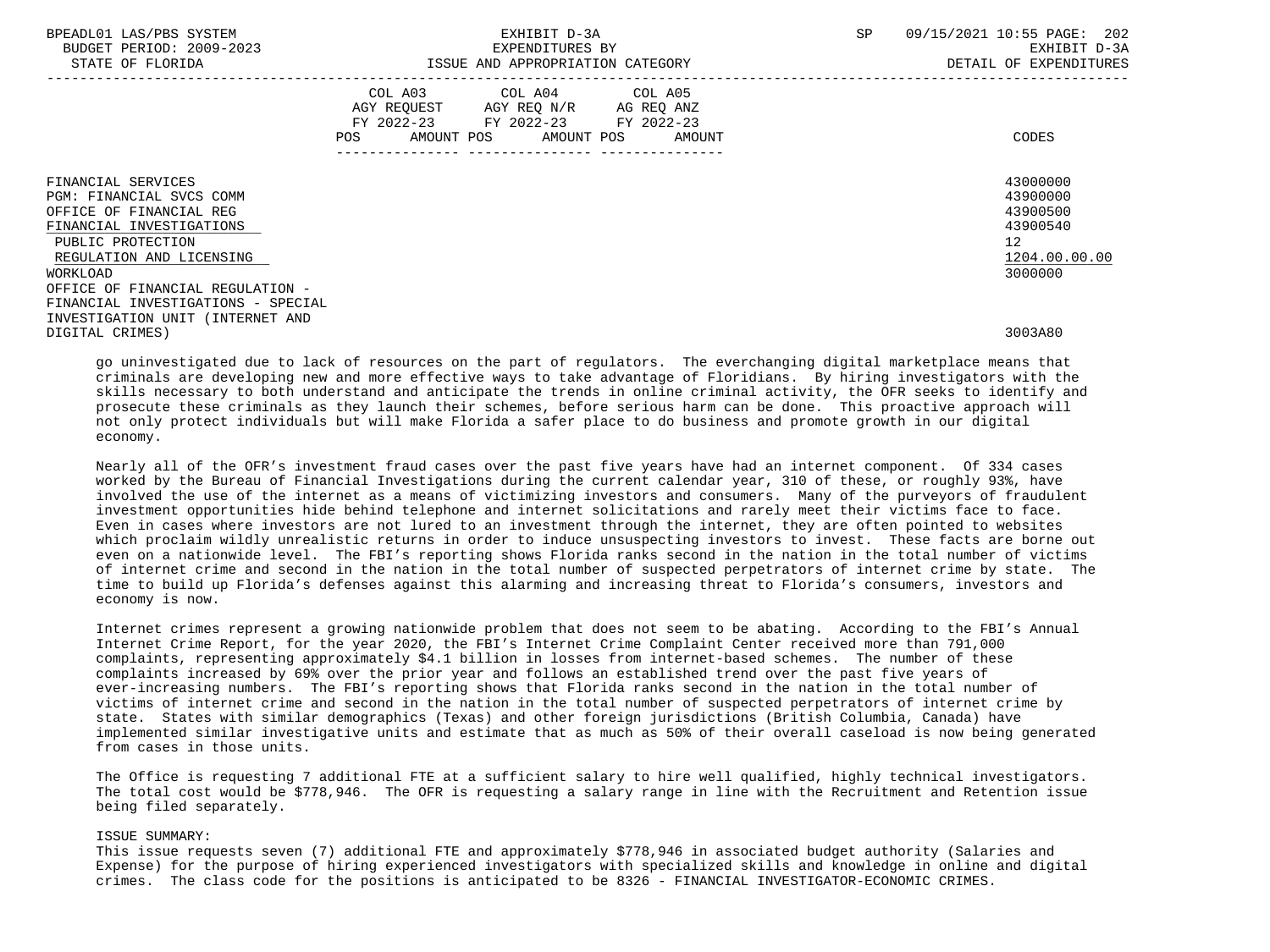| BPEADL01 LAS/PBS SYSTEM<br>BUDGET PERIOD: 2009-2023<br>STATE OF FLORIDA                                                                                                                                                                                                          |                                                          | EXHIBIT D-3A<br>EXPENDITURES BY<br>ISSUE AND APPROPRIATION CATEGORY |                                                                                                                                                                                                                                                     |                 |        | SP                                                                                                                                                                                                                                                                       | 09/15/2021 10:55 PAGE: 203<br>EXHIBIT D-3A<br>DETAIL OF EXPENDITURES           |
|----------------------------------------------------------------------------------------------------------------------------------------------------------------------------------------------------------------------------------------------------------------------------------|----------------------------------------------------------|---------------------------------------------------------------------|-----------------------------------------------------------------------------------------------------------------------------------------------------------------------------------------------------------------------------------------------------|-----------------|--------|--------------------------------------------------------------------------------------------------------------------------------------------------------------------------------------------------------------------------------------------------------------------------|--------------------------------------------------------------------------------|
|                                                                                                                                                                                                                                                                                  |                                                          | POS                                                                 | $\begin{tabular}{lllllllll} COL & A03 & \multicolumn{2}{l}COL & A04 & \multicolumn{2}{l}COL & A05 \\ AGY REQUEST & AGY REQ N/R & \multicolumn{2}{l}AG REQ ANZ \\ \end{tabular}$<br>FY 2022-23 FY 2022-23 FY 2022-23<br>AMOUNT POS AMOUNT POS AMOUNT |                 |        |                                                                                                                                                                                                                                                                          | CODES                                                                          |
| FINANCIAL SERVICES<br>PGM: FINANCIAL SVCS COMM<br>OFFICE OF FINANCIAL REG<br>FINANCIAL INVESTIGATIONS<br>PUBLIC PROTECTION<br>REGULATION AND LICENSING<br>WORKLOAD<br>OFFICE OF FINANCIAL REGULATION -<br>FINANCIAL INVESTIGATIONS - SPECIAL<br>INVESTIGATION UNIT (INTERNET AND |                                                          |                                                                     |                                                                                                                                                                                                                                                     |                 |        |                                                                                                                                                                                                                                                                          | 43000000<br>43900000<br>43900500<br>43900540<br>12<br>1204.00.00.00<br>3000000 |
| DIGITAL CRIMES)                                                                                                                                                                                                                                                                  |                                                          |                                                                     |                                                                                                                                                                                                                                                     |                 |        |                                                                                                                                                                                                                                                                          | 3003A80                                                                        |
| Detail of Costs:<br>----------                                                                                                                                                                                                                                                   | Quantity Description<br>_____________                    |                                                                     | Amount Non-Recurring<br>________                                                                                                                                                                                                                    | _______________ |        |                                                                                                                                                                                                                                                                          |                                                                                |
| $7\overline{}$                                                                                                                                                                                                                                                                   |                                                          |                                                                     | Add Salaries and Benefits \$702,912                                                                                                                                                                                                                 | \$0             |        |                                                                                                                                                                                                                                                                          |                                                                                |
|                                                                                                                                                                                                                                                                                  | Expenses                                                 |                                                                     | \$76,034                                                                                                                                                                                                                                            | \$31,444        |        |                                                                                                                                                                                                                                                                          |                                                                                |
|                                                                                                                                                                                                                                                                                  |                                                          |                                                                     | Issue Total \$778,946 \$31,444                                                                                                                                                                                                                      |                 |        |                                                                                                                                                                                                                                                                          |                                                                                |
|                                                                                                                                                                                                                                                                                  | POSITION DETAIL OF SALARIES AND BENEFITS:                |                                                                     |                                                                                                                                                                                                                                                     |                 |        |                                                                                                                                                                                                                                                                          | LAPSE LAPSED SALARIES                                                          |
|                                                                                                                                                                                                                                                                                  |                                                          |                                                                     | FTE BASE RATE ADDITIVES BENEFITS                                                                                                                                                                                                                    |                 |        |                                                                                                                                                                                                                                                                          | SUBTOTAL % AND BENEFITS                                                        |
|                                                                                                                                                                                                                                                                                  | A03 - AGY REQUEST FY 2022-23                             |                                                                     |                                                                                                                                                                                                                                                     |                 |        |                                                                                                                                                                                                                                                                          |                                                                                |
| NEW POSITIONS                                                                                                                                                                                                                                                                    | 8326 FINANCIAL INVESTIGATOR-ECONOMIC CRIMES<br>N0200 001 | 1.00                                                                | 68,000                                                                                                                                                                                                                                              |                 |        | 32,416    100,416    0.00                                                                                                                                                                                                                                                | 100,416                                                                        |
|                                                                                                                                                                                                                                                                                  | N0201 001                                                |                                                                     | $1.00$ $68,000$<br>$1.00$ $68,000$                                                                                                                                                                                                                  |                 |        | $32,416$<br>$32,416$<br>$32,416$<br>$32,416$<br>$32,416$<br>$32,416$<br>$32,416$<br>$32,416$<br>$32,416$<br>$32,416$<br>$32,416$<br>$32,416$<br>$32,416$<br>$32,416$<br>$32,416$<br>$32,416$<br>$32,416$<br>$32,416$<br>$32,416$<br>$32,416$<br>$32,416$<br>$32,416$<br> | 100,416                                                                        |
|                                                                                                                                                                                                                                                                                  | N0202 001<br>N0203 001                                   | 1.00                                                                | 68,000                                                                                                                                                                                                                                              |                 |        |                                                                                                                                                                                                                                                                          | 100,416                                                                        |
|                                                                                                                                                                                                                                                                                  | N0204 001                                                | 1.00                                                                | 68,000                                                                                                                                                                                                                                              |                 |        |                                                                                                                                                                                                                                                                          | 100,416<br>100,416                                                             |
|                                                                                                                                                                                                                                                                                  | N0205 001                                                | 1.00                                                                | 68,000                                                                                                                                                                                                                                              |                 |        |                                                                                                                                                                                                                                                                          | 100,416                                                                        |
|                                                                                                                                                                                                                                                                                  | N0206 001                                                | 1.00                                                                | 68,000                                                                                                                                                                                                                                              |                 | 32,416 | 100,416 0.00                                                                                                                                                                                                                                                             | 100,416                                                                        |
|                                                                                                                                                                                                                                                                                  |                                                          |                                                                     |                                                                                                                                                                                                                                                     |                 |        |                                                                                                                                                                                                                                                                          |                                                                                |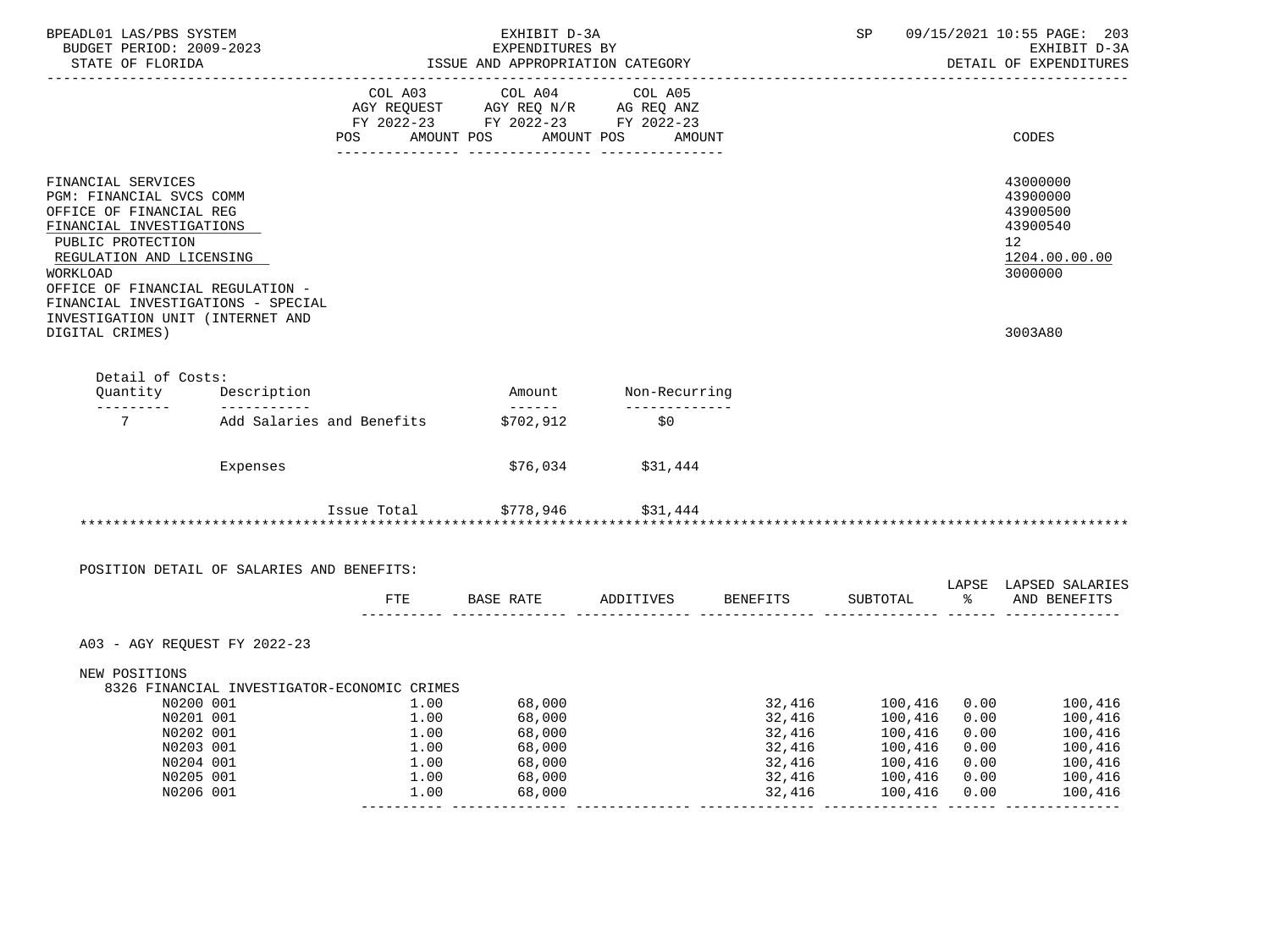| BPEADL01 LAS/PBS SYSTEM<br>BUDGET PERIOD: 2009-2023<br>STATE OF FLORIDA                                                                                                                                                                      |                              | EXHIBIT D-3A<br>EXPENDITURES BY<br>ISSUE AND APPROPRIATION CATEGORY               |                              |          | SP                                                                                                              | 09/15/2021 10:55 PAGE: 204<br>EXHIBIT D-3A<br>DETAIL OF EXPENDITURES           |
|----------------------------------------------------------------------------------------------------------------------------------------------------------------------------------------------------------------------------------------------|------------------------------|-----------------------------------------------------------------------------------|------------------------------|----------|-----------------------------------------------------------------------------------------------------------------|--------------------------------------------------------------------------------|
|                                                                                                                                                                                                                                              | COL A03<br>AMOUNT POS<br>POS | COL A04<br>AGY REQUEST AGY REQ N/R AG REQ ANZ<br>FY 2022-23 FY 2022-23 FY 2022-23 | COL A05<br>AMOUNT POS AMOUNT |          |                                                                                                                 | CODES                                                                          |
| FINANCIAL SERVICES<br>PGM: FINANCIAL SVCS COMM<br>OFFICE OF FINANCIAL REG<br>FINANCIAL INVESTIGATIONS<br>PUBLIC PROTECTION<br>REGULATION AND LICENSING<br>WORKLOAD<br>OFFICE OF FINANCIAL REGULATION -<br>FINANCIAL INVESTIGATIONS - SPECIAL |                              |                                                                                   |                              |          |                                                                                                                 | 43000000<br>43900000<br>43900500<br>43900540<br>12<br>1204.00.00.00<br>3000000 |
| INVESTIGATION UNIT (INTERNET AND<br>DIGITAL CRIMES)                                                                                                                                                                                          |                              |                                                                                   |                              |          |                                                                                                                 | 3003A80                                                                        |
| POSITION DETAIL OF SALARIES AND BENEFITS:                                                                                                                                                                                                    |                              |                                                                                   |                              |          |                                                                                                                 | LAPSE LAPSED SALARIES                                                          |
|                                                                                                                                                                                                                                              | FTE                          | BASE RATE                                                                         | ADDITIVES                    | BENEFITS | SUBTOTAL<br>ာ အောက် အောက် အောက် အောက် အောက် အောက် အောက် အောက် အောက် အောက် အောက် အောက် အောက် အောက် အောက် အောက် အ | AND BENEFITS                                                                   |
| A03 - AGY REQUEST FY 2022-23                                                                                                                                                                                                                 |                              |                                                                                   |                              |          |                                                                                                                 |                                                                                |
| NEW POSITIONS                                                                                                                                                                                                                                |                              |                                                                                   |                              |          |                                                                                                                 |                                                                                |
| TOTALS FOR ISSUE BY FUND<br>2021 ADMINISTRATIVE TRUST FUND                                                                                                                                                                                   |                              |                                                                                   |                              |          |                                                                                                                 | 702,912                                                                        |
|                                                                                                                                                                                                                                              |                              | 7.00 476,000                                                                      |                              |          | 226,912 702,912                                                                                                 | --------------<br>702,912                                                      |
|                                                                                                                                                                                                                                              |                              |                                                                                   |                              |          |                                                                                                                 | ==============                                                                 |
|                                                                                                                                                                                                                                              |                              |                                                                                   |                              |          |                                                                                                                 |                                                                                |
| OFFICE OF FINANCIAL REGULATION -<br>RECRUITMENT AND RETENTION FOR<br>EXAMINERS, ANALYSTS AND                                                                                                                                                 |                              |                                                                                   |                              |          |                                                                                                                 |                                                                                |
| INVESTIGATORS - DEDUCT<br>SALARY RATE                                                                                                                                                                                                        |                              |                                                                                   |                              |          |                                                                                                                 | 3003A90<br>000000                                                              |
| SALARY RATE 1,560,381-                                                                                                                                                                                                                       |                              |                                                                                   |                              |          |                                                                                                                 |                                                                                |
| SALARIES AND BENEFITS                                                                                                                                                                                                                        |                              |                                                                                   |                              |          |                                                                                                                 | 010000                                                                         |
| ADMINISTRATIVE TRUST FUND -STATE                                                                                                                                                                                                             | $33.00 -$<br>$2,239,039-$    |                                                                                   |                              |          |                                                                                                                 | 2021 1                                                                         |
| TOTAL: OFFICE OF FINANCIAL REGULATION -<br>RECRUITMENT AND RETENTION FOR<br>EXAMINERS, ANALYSTS AND                                                                                                                                          |                              |                                                                                   |                              |          |                                                                                                                 | 3003A90                                                                        |
| INVESTIGATORS - DEDUCT<br>TOTAL POSITIONS 33.00-<br>TOTAL ISSUE<br>TOTAL SALARY RATE 1,560,381-                                                                                                                                              | 2,239,039-                   |                                                                                   |                              |          |                                                                                                                 |                                                                                |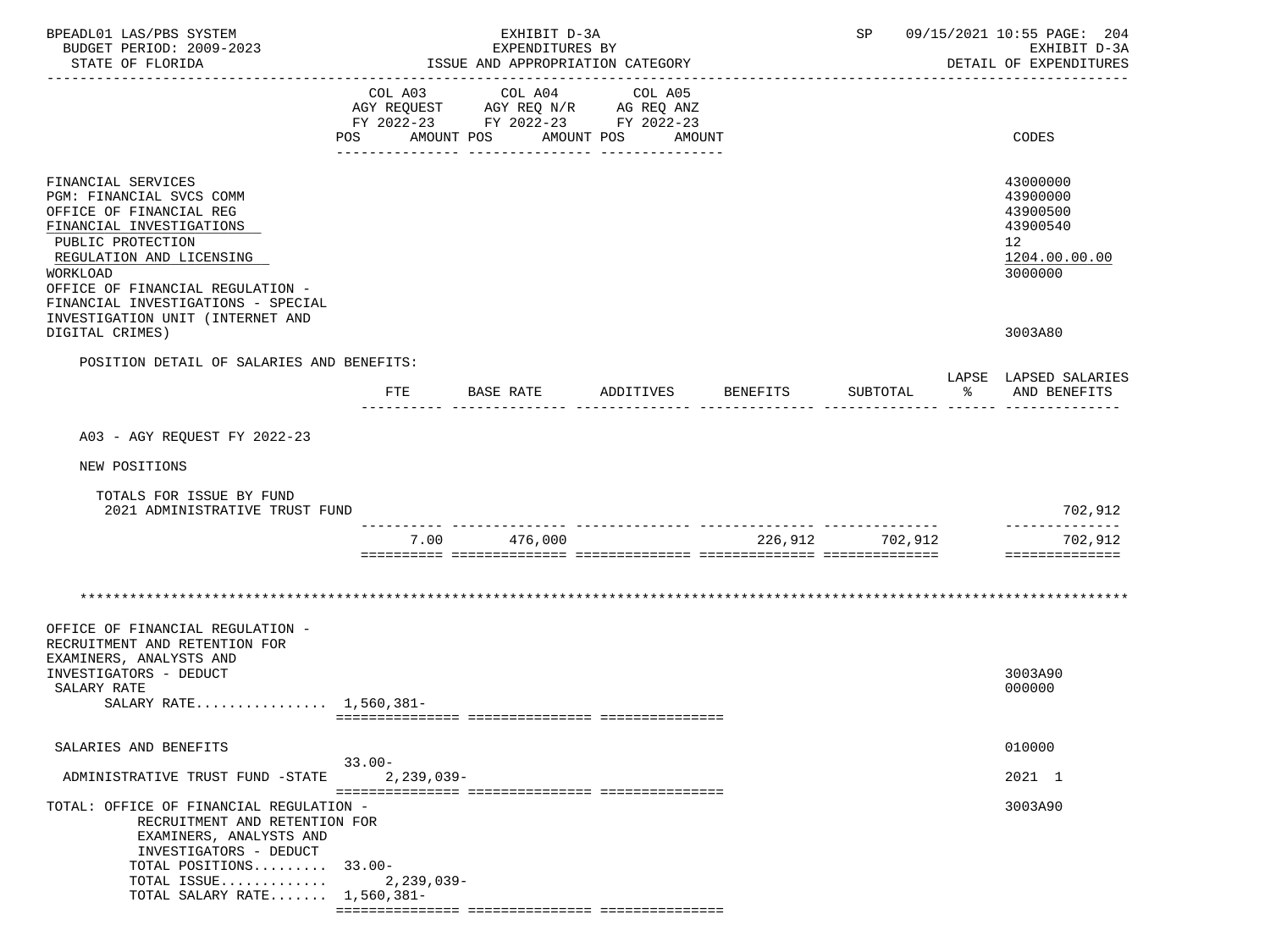| BPEADL01 LAS/PBS SYSTEM<br>BUDGET PERIOD: 2009-2023<br>STATE OF FLORIDA                                                                                                                                                                                                                      | EXHIBIT D-3A<br>EXPENDITURES BY<br>ISSUE AND APPROPRIATION CATEGORY                                                                                               | SP<br>09/15/2021 10:55 PAGE: 205<br>EXHIBIT D-3A<br>DETAIL OF EXPENDITURES                             |
|----------------------------------------------------------------------------------------------------------------------------------------------------------------------------------------------------------------------------------------------------------------------------------------------|-------------------------------------------------------------------------------------------------------------------------------------------------------------------|--------------------------------------------------------------------------------------------------------|
|                                                                                                                                                                                                                                                                                              | COL A03 COL A04 COL A05<br>AGY REQUEST AGY REQ N/R AG REQ ANZ<br>FY 2022-23 FY 2022-23 FY 2022-23<br>AMOUNT POS AMOUNT POS<br>POS<br>AMOUNT<br>--- -------------- | CODES                                                                                                  |
| FINANCIAL SERVICES<br>PGM: FINANCIAL SVCS COMM<br>OFFICE OF FINANCIAL REG<br>FINANCIAL INVESTIGATIONS<br>PUBLIC PROTECTION<br>REGULATION AND LICENSING<br>WORKLOAD<br>OFFICE OF FINANCIAL REGULATION -<br>RECRUITMENT AND RETENTION FOR<br>EXAMINERS, ANALYSTS AND<br>INVESTIGATORS - DEDUCT |                                                                                                                                                                   | 43000000<br>43900000<br>43900500<br>43900540<br>12 <sup>°</sup><br>1204.00.00.00<br>3000000<br>3003A90 |

 AGENCY ISSUE NARRATIVE: 2022-2023 BUDGET YEAR NARRATIVE: IT COMPONENT? NO

OFFICE OF FINANCIAL REGULATION - RECRUITMENT AND RETENTION FOR EXAMINERS, ANALYSTS AND INVESTIGATORS - DEDUCT

This request will improve the Office's ability to reach the following goals:

GOAL #2: Delivering value to businesses;

GOAL #3: Promoting a safe and sound financial marketplace;

GOAL #4: Improving customer service.

 The Florida Office of Financial Regulation (OFR or Office) is statutorily responsible for the regulation of the financial services industry in Florida. Florida's diverse economy, proximity to Latin America, and booming population have resulted in an equally diverse and complex financial services sector. The Office regulates a complex variety of depository and non-depository financial institutions as outlined below. Additionally, the Office has a bureau dedicated to the investigation and prosecution of financial crimes and unlicensed activity. The OFR's 3 regulatory divisions have direct and primary regulatory oversight of 17 separate statutes, issues charters, licenses, and registrations of 42 different financial services licenses, for approximately 447,669 different entities.

 Division of Consumer Finance: Chapter 494, Florida Statutes - Loan Originators and Mortgage Brokers Chapter 516, Florida Statutes - Consumer Finance Act Chapter 520, Florida Statutes - Retail Installment Sales Chapter 537, Florida Statutes - Title Loan Companies Chapter 559-Part V, Florida Statutes - Commercial Collection Practices Chapter 559-Part VI, Florida Statutes - Consumer Collection Practices Chapter 559.952, Florida Statutes - Financial Technology Sandbox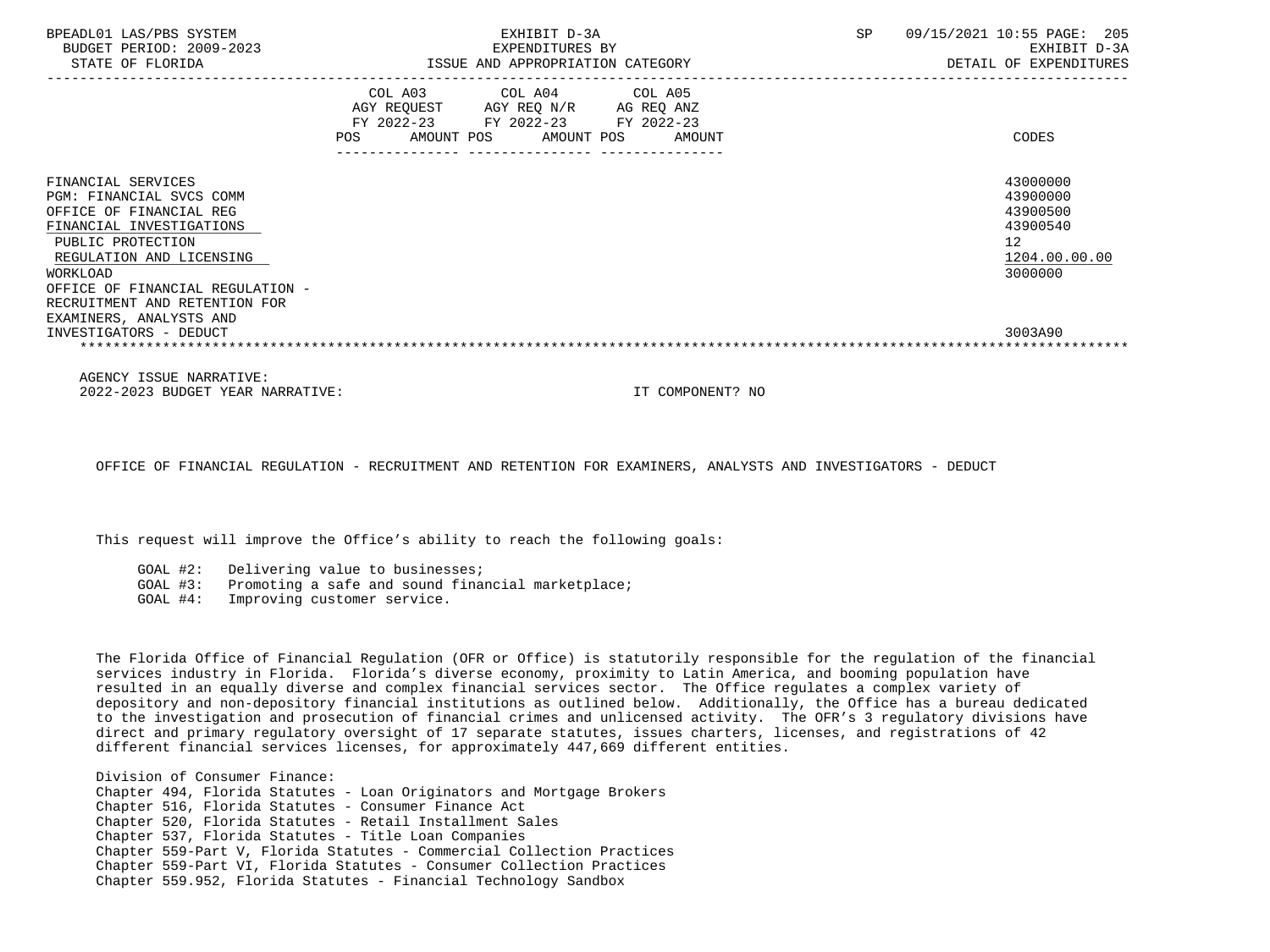| DIAIL OF FIORIDA                                                                                                                                                                                                                                                   | TOOD AND AFFROFRIATION CAILGORI                                                                                                                    | DEIAIU OF EAFENDIIORES |
|--------------------------------------------------------------------------------------------------------------------------------------------------------------------------------------------------------------------------------------------------------------------|----------------------------------------------------------------------------------------------------------------------------------------------------|------------------------|
|                                                                                                                                                                                                                                                                    | COL A03 COL A04 COL A05<br>AGY REQUEST AGY REQ N/R AG REQ ANZ<br>FY 2022-23 FY 2022-23 FY 2022-23<br>AMOUNT POS AMOUNT POS<br><b>POS</b><br>AMOUNT | CODES                  |
| FINANCIAL SERVICES<br>PGM: FINANCIAL SVCS COMM<br>OFFICE OF FINANCIAL REG<br>FINANCIAL INVESTIGATIONS<br>PUBLIC PROTECTION<br>REGULATION AND LICENSING<br>WORKLOAD<br>OFFICE OF FINANCIAL REGULATION -<br>RECRUITMENT AND RETENTION FOR<br>EXAMINERS, ANALYSTS AND | 43000000<br>43900000<br>43900500<br>43900540<br>12 <sup>°</sup><br>1204.00.00.00<br>3000000                                                        |                        |
| INVESTIGATORS - DEDUCT                                                                                                                                                                                                                                             |                                                                                                                                                    | 3003A90                |
|                                                                                                                                                                                                                                                                    | Chapter 560, Florida Statutes - Money Services Businesses                                                                                          |                        |
| Division of Financial Institutions:<br>Chapter 657, Florida Statutes - Credit Unions<br>Chapter 660, Florida Statutes - Trust Business                                                                                                                             | Chapter 655, Florida Statutes - Financial Institutions Generally<br>Chapter 658, Florida Statutes - Banks and Trust Companies                      |                        |

Chapter 662, Florida Statutes - Family Trust Companies

Chapter 663, Florida Statutes - International Banking

Chapter 665, Florida Statutes - Capital Stock Associations

Chapter 667, Florida Statutes - Savings Banks

 Division of Securities: Chapter 517, Florida Statutes - Securities and Investor Protection Act

 These four business units have 304 total FTE, of which approximately 208 (68.4%) are non-managerial, non-administrative, employees with a direct role in the registration, examination, and investigation of entities in the financial services delivered to Floridians. These highly trained analysts, examiners, and investigators review applications and perform examinations on more than 425,000 regulated entities and handle complaints and investigations on other unlicensed entity activity impacting Florida's citizens. All of these work units have a middle-management layer who are "working managers." These approximately twenty-six (26) supervisors and managers all process and review applications, participate in exams, and/or perform investigations as a normal part of their daily activities in addition to their supervisory duties related to human resources (hiring, performance evaluation, and monitoring of workload and work-quality). In considering the overall number of employees performing the day-to-day regulatory functions of the Office, 239 of 304 (78.6%) are regulatory.

 Training for each division is provided through a combination of peer-lead training, online classes, national training partners, Federal regulator partners, and in-service learning. Training opportunities ranging from a few hours to master an individual topic to week-long intensive courses covering a range of examination and investigative functions are provided to each staff member from the time they start with the agency. The initial training schedule for each area varies but attaining a minimum level of effectiveness can take as few as six months and as long as three years. During this time the employee devotes as much as 2,064 hours (over three years) to training activities. When combined with the hard costs of training (travel and course fees), the Office can invest more than \$68,600 per employee in the first three years of employment.

In most instances, the financial services and businesses regulated by the OFR are also regulated at the Federal level and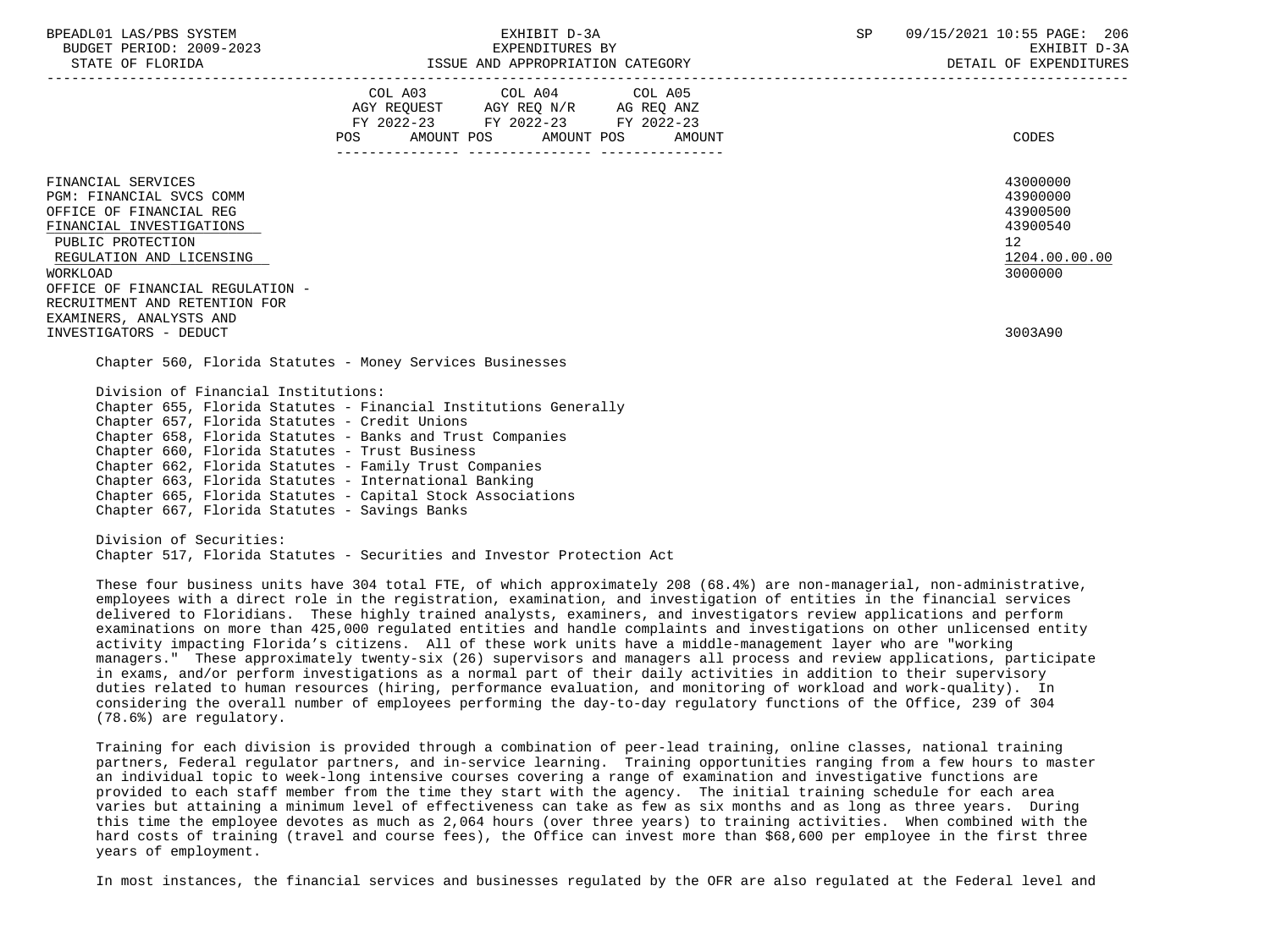| BPEADL01 LAS/PBS SYSTEM<br>BUDGET PERIOD: 2009-2023<br>STATE OF FLORIDA                                                                                | EXHIBIT D-3A<br>EXPENDITURES BY<br>ISSUE AND APPROPRIATION CATEGORY                                                                            | SP | 09/15/2021 10:55 PAGE: 207<br>EXHIBIT D-3A<br>DETAIL OF EXPENDITURES             |
|--------------------------------------------------------------------------------------------------------------------------------------------------------|------------------------------------------------------------------------------------------------------------------------------------------------|----|----------------------------------------------------------------------------------|
|                                                                                                                                                        | COL A03 COL A04 COL A05<br>AGY REOUEST<br>AGY REQ N/R AG REQ ANZ<br>FY 2022-23 FY 2022-23 FY 2022-23<br>AMOUNT POS AMOUNT POS<br>AMOUNT<br>POS |    | CODES                                                                            |
| FINANCIAL SERVICES<br>PGM: FINANCIAL SVCS COMM<br>OFFICE OF FINANCIAL REG<br>FINANCIAL INVESTIGATIONS<br>PUBLIC PROTECTION<br>REGULATION AND LICENSING |                                                                                                                                                |    | 43000000<br>43900000<br>43900500<br>43900540<br>12 <sup>°</sup><br>1204.00.00.00 |

 WORKLOAD 3000000 OFFICE OF FINANCIAL REGULATION - RECRUITMENT AND RETENTION FOR EXAMINERS, ANALYSTS AND INVESTIGATORS - DEDUCT 3003A90

 almost every other state having similar demographics. Florida's regulators regularly work side-by-side with their Federal and State counterparts, doing the same work, and very often for considerably lower compensation. Data available through the Conference of State Bank Supervisors shows that in 2020 Florida ranked near the bottom (26 of 29 states surveyed) in Average Annual Salary for examiners, with the average of those states being \$13,000 higher than the Florida average. At the Federal level, the disparity is even higher, with the average actual salary for Florida lagging behind its Federal counterparts by more than \$57,500.

 Regardless of which segment of the financial services industry being examined the training received by Florida's financial regulatory staff is considered to be the highest quality and most comprehensive anywhere in the country. As a result, Florida's financial regulatory staff has consistently been hired away from the OFR by the private sector and our Federal regulatory counterparts. According to PeopleFirst records, from 2016 to 2020, 263 employees have voluntarily separated from the OFR for the reason of outside employment, of those 165 have been direct regulatory staff. This represents an average of just over 52.5 employees per year overall and 33 per year of regulatory staff. The data also shows that the average tenure of our examinations staff is between 34 and 42 months, over the four business areas. This tenure timeframe directly corresponds to the completion of the advanced training required to fully participate in all aspects of the more complex exams and investigations.

 The Office has identified the class codes that are the responsible for the vast majority of the work product associated with examinations, registrations, and investigations. These class codes are:

 Financial Examiner/Analyst I (FEA I) Financial Examiner/Analyst II (FEA II) Financial Specialist (FS) Financial Control Analyst (FCA) Financial Investigator Senior Management Analyst II Senior Financial Investigator Financial Investigator - Criminal Enforcement Financial Investigator - Economic Crimes

 The Office has eight (8) FEA I, forty-six (46) FEA II, thirty-seven (37) FS, and seventy-four (74) FCA positions, two (2) Financial Investigator, Senior Management Analyst II (1), fourteen (14) Financial Investigator - Criminal Enforcement, five (5) Financial Investigator - Economic Crimes, and ten (10) Senior Investigator positions. These one-hundred and ninety-seven (197) positions are divided between four (4) business units: sixty-one (61) in the Division of Financial Institutions; fifty-seven (57) in the Division of Consumer Finance; forty-eight (48) in the Division of Securities; and, thirty-one (31) in the Bureau of Financial Investigations.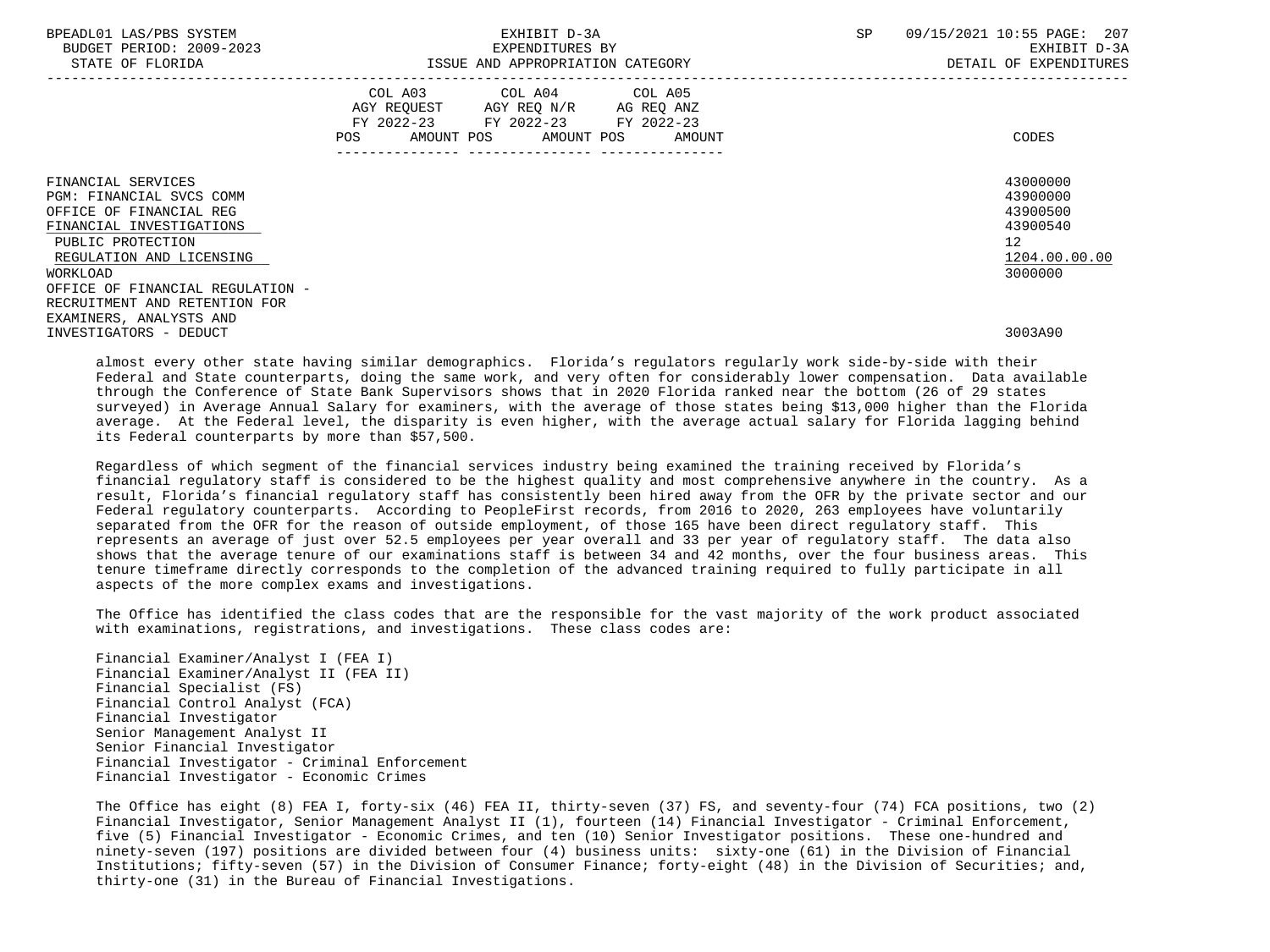| BPEADL01 LAS/PBS SYSTEM<br>BUDGET PERIOD: 2009-2023<br>STATE OF FLORIDA                                                                                            | EXHIBIT D-3A<br>EXPENDITURES BY<br>ISSUE AND APPROPRIATION CATEGORY                                                                                                                                                                                    | 09/15/2021 10:55 PAGE: 208<br>SP<br>EXHIBIT D-3A<br>DETAIL OF EXPENDITURES     |
|--------------------------------------------------------------------------------------------------------------------------------------------------------------------|--------------------------------------------------------------------------------------------------------------------------------------------------------------------------------------------------------------------------------------------------------|--------------------------------------------------------------------------------|
|                                                                                                                                                                    | COL A03 COL A04 COL A05<br>AGY REQUEST AGY REQ N/R AG REQ ANZ<br>FY 2022-23 FY 2022-23 FY 2022-23<br>AMOUNT POS AMOUNT POS<br>POS FOR THE POST OF THE STATE STATE STATE STATE STATE STATE STATE STATE STATE STATE STATE STATE STATE STATE ST<br>AMOUNT | CODES                                                                          |
| FINANCIAL SERVICES<br>PGM: FINANCIAL SVCS COMM<br>OFFICE OF FINANCIAL REG<br>FINANCIAL INVESTIGATIONS<br>PUBLIC PROTECTION<br>REGULATION AND LICENSING<br>WORKLOAD |                                                                                                                                                                                                                                                        | 43000000<br>43900000<br>43900500<br>43900540<br>12<br>1204.00.00.00<br>3000000 |
| OFFICE OF FINANCIAL REGULATION -<br>RECRUITMENT AND RETENTION FOR<br>EXAMINERS, ANALYSTS AND<br>INVESTIGATORS - DEDUCT                                             |                                                                                                                                                                                                                                                        | 3003A90                                                                        |

 The OFR management recognizes that each business area has different competitive pressures for its employees. As a result, the salary needs are also different. The Division of Consumer Finance and the Division of Securities have very similar salary pressures, while the Division of Financial Institutions has substantially more pressure from both their State and Federal regulatory counterparts and the private sector, while the Bureau of Investigations competes not only with regulatory entities, but with civil and criminal investigative entities as well. As a result of these different factors, the average compensation proposed in each area is also different.

 The Office is seeking approximately \$2.3M in order to stem the tide of attrition, recruit high-quality employees, and to have sufficient overall budget authority to ensure our ability to meet future payroll obligations when fully staffed. This additional budget authority, combined with the reclassifications of select positions, will allow the office to better compete for employees and retain them longer. This is identical in concept to the issues approved for Risk Management and State Fire Marshal in the last legislative session.

## ISSUE SUMMARY:

 \$2.307M in additional Salaries and Benefits to be used by Financial Institutions, Securities, Consumer Finance, and Financial Investigations. This issue does not include additional FTE and instead proposes that each position would be dropped at current salary and added back at desired average salary of the class. The result of the DROP and ADD issues is a net increase in Salaries and Benefits budget authority with no additional FTE.

This issue is linked to issue 3003A70.

| Detail of Costs:<br>SALARIES and BENEFITS: |                              |                |               |
|--------------------------------------------|------------------------------|----------------|---------------|
| Ouantity                                   | Description                  | Amount         | Non-Recurring |
| 33                                         | Add Salaries and Benefits    | \$2,549,267    | \$0           |
| (33)                                       | Deduct Salaries and Benefits | (S2, 239, 039) | \$0           |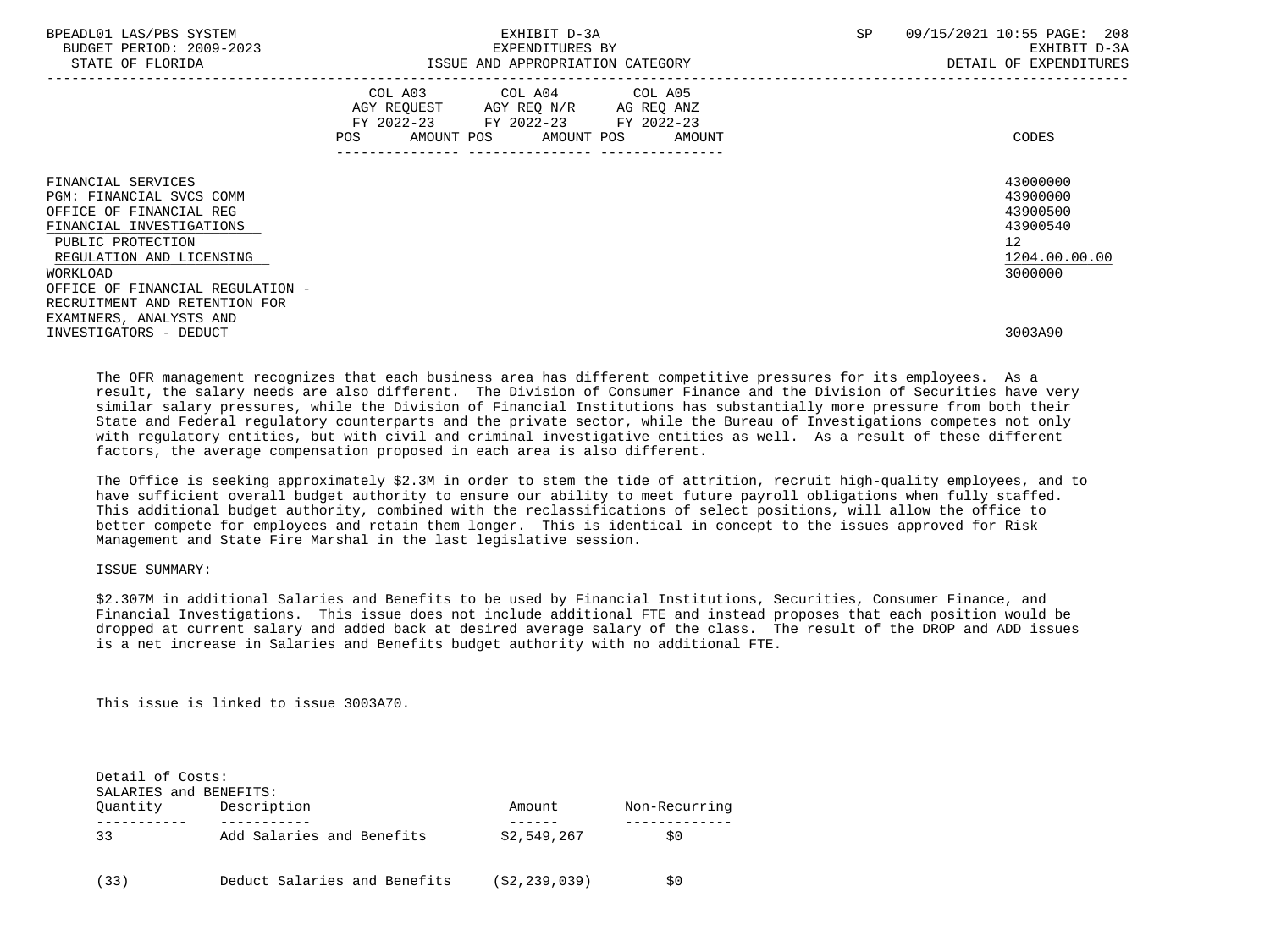| STATE OF FLORIDA                                                                                                                                                   |                                                                                                                                                                         | EXHIBIT D-3A<br>EXPENDITURES BY<br>ISSUE AND APPROPRIATION CATEGORY |                    |                                | SP and the set of the set of the set of the set of the set of the set of the set of the set of the set of the set of the set of the set of the set of the set of the set of the set of the set of the set of the set of the se |               | 09/15/2021 10:55 PAGE: 209<br>EXHIBIT D-3A<br>DETAIL OF EXPENDITURES                        |
|--------------------------------------------------------------------------------------------------------------------------------------------------------------------|-------------------------------------------------------------------------------------------------------------------------------------------------------------------------|---------------------------------------------------------------------|--------------------|--------------------------------|--------------------------------------------------------------------------------------------------------------------------------------------------------------------------------------------------------------------------------|---------------|---------------------------------------------------------------------------------------------|
|                                                                                                                                                                    | COL A03<br>$\begin{tabular}{lllllll} AGY & \texttt{REQUEST} & & \texttt{AGY} & \texttt{REG} & \texttt{N/R} & & \texttt{AG} & \texttt{REQ} & \texttt{ANZ} \end{tabular}$ | COL A04 COL A05                                                     |                    |                                |                                                                                                                                                                                                                                |               |                                                                                             |
|                                                                                                                                                                    | FY 2022-23 FY 2022-23 FY 2022-23                                                                                                                                        |                                                                     |                    |                                |                                                                                                                                                                                                                                |               |                                                                                             |
|                                                                                                                                                                    | POS                                                                                                                                                                     | AMOUNT POS AMOUNT POS                                               | AMOUNT             |                                |                                                                                                                                                                                                                                |               | CODES                                                                                       |
| FINANCIAL SERVICES<br>PGM: FINANCIAL SVCS COMM<br>OFFICE OF FINANCIAL REG<br>FINANCIAL INVESTIGATIONS<br>PUBLIC PROTECTION<br>REGULATION AND LICENSING<br>WORKLOAD |                                                                                                                                                                         |                                                                     |                    |                                |                                                                                                                                                                                                                                |               | 43000000<br>43900000<br>43900500<br>43900540<br>12 <sup>°</sup><br>1204.00.00.00<br>3000000 |
| OFFICE OF FINANCIAL REGULATION -<br>RECRUITMENT AND RETENTION FOR<br>EXAMINERS, ANALYSTS AND<br>INVESTIGATORS - DEDUCT                                             |                                                                                                                                                                         |                                                                     |                    |                                |                                                                                                                                                                                                                                |               | 3003A90                                                                                     |
| Issue Total                                                                                                                                                        |                                                                                                                                                                         | \$310,228                                                           | \$0                |                                |                                                                                                                                                                                                                                |               |                                                                                             |
| POSITION DETAIL OF SALARIES AND BENEFITS:                                                                                                                          |                                                                                                                                                                         |                                                                     |                    |                                |                                                                                                                                                                                                                                |               |                                                                                             |
|                                                                                                                                                                    | FTE                                                                                                                                                                     | BASE RATE                                                           | ADDITIVES          | BENEFITS                       | SUBTOTAL                                                                                                                                                                                                                       | $\sim$ $\sim$ | LAPSE LAPSED SALARIES<br>AND BENEFITS                                                       |
| A03 - AGY REQUEST FY 2022-23                                                                                                                                       |                                                                                                                                                                         |                                                                     |                    |                                |                                                                                                                                                                                                                                |               |                                                                                             |
| CHANGES TO CURRENTLY AUTHORIZED POSITIONS                                                                                                                          |                                                                                                                                                                         |                                                                     |                    |                                |                                                                                                                                                                                                                                |               |                                                                                             |
| 8324 FINANCIAL INVESTIGATOR                                                                                                                                        |                                                                                                                                                                         |                                                                     |                    |                                |                                                                                                                                                                                                                                |               |                                                                                             |
| 04069 001                                                                                                                                                          |                                                                                                                                                                         | $1.00 - 36,603 -$                                                   |                    | $646 - 16,085 - 53,334 - 0.00$ |                                                                                                                                                                                                                                |               | $53,334-$                                                                                   |
| 04713 001                                                                                                                                                          | $1.00 -$                                                                                                                                                                | $36.603-$                                                           | 646-               | $16.085-$                      | $53.334 - 0.00$                                                                                                                                                                                                                |               | $53,334-$                                                                                   |
| 8325 FINANCIAL INVESTIGATOR-CRIMINAL ENFORCE                                                                                                                       |                                                                                                                                                                         |                                                                     |                    |                                |                                                                                                                                                                                                                                |               |                                                                                             |
| 01860 001                                                                                                                                                          | $1.00-$                                                                                                                                                                 |                                                                     |                    | 28,323-                        | 74,165- 0.00                                                                                                                                                                                                                   |               |                                                                                             |
| 04055 001                                                                                                                                                          | $1.00-$                                                                                                                                                                 | $45,842-$<br>63,860-                                                |                    | 31,651-                        | 95,511- 0.00                                                                                                                                                                                                                   |               | 74,165–<br>95,511–                                                                          |
| 04169 001                                                                                                                                                          | $1.00-$                                                                                                                                                                 | $51,500-$                                                           |                    | 29,368-                        | 80,868-0.00                                                                                                                                                                                                                    |               | $80,868-$                                                                                   |
| 04171 001                                                                                                                                                          | $1.00-$                                                                                                                                                                 | 44,812-                                                             | 1,249-             | 17,713-                        | 63,774- 0.00                                                                                                                                                                                                                   |               | $63,774-$                                                                                   |
| 04240 001                                                                                                                                                          | $1.00 -$                                                                                                                                                                | $46,100-$                                                           |                    | 17,720-                        | $63,820 - 0.00$                                                                                                                                                                                                                |               | $63,820-$                                                                                   |
| 04423 001                                                                                                                                                          | $1.00-$                                                                                                                                                                 | $44,813-$                                                           | $1,249-$           | $8,551-$                       | $54,613 - 0.00$                                                                                                                                                                                                                |               | $54,613-$                                                                                   |
| 04427 001                                                                                                                                                          | $1.00 -$                                                                                                                                                                | $46,400-$                                                           | $1,249-$           | $8,844-$                       | $56,493 - 0.00$                                                                                                                                                                                                                |               | $56,493-$                                                                                   |
| 04434 001                                                                                                                                                          | $1.00-$                                                                                                                                                                 | 44,337-                                                             |                    | $17,394-$                      | $61,731 - 0.00$                                                                                                                                                                                                                |               | $61,731-$                                                                                   |
| 04644 001                                                                                                                                                          | $1.00 -$                                                                                                                                                                | $45,835-$                                                           | $646 -$            | $28,441-$                      | 74,922-                                                                                                                                                                                                                        | 0.00          | 74,922-                                                                                     |
| 04660 001                                                                                                                                                          | $1.00 -$                                                                                                                                                                | 49,478-                                                             | $1,249-$           | $29,226-$                      | $79,953-$                                                                                                                                                                                                                      | 0.00          | $79,953-$                                                                                   |
| 04709 001                                                                                                                                                          | $1.00-$                                                                                                                                                                 | $45,835-$                                                           | $1,249-$           | $28,552-$                      | $75,636-$                                                                                                                                                                                                                      | 0.00          | $75,636-$                                                                                   |
| 04722 001<br>04780 001                                                                                                                                             | $1.00 -$<br>$1.00-$                                                                                                                                                     | $46,350-$<br>$51,500-$                                              | 1,249-<br>$1,249-$ | $8,834-$<br>$29,598-$          | $56,433-$<br>$82,347-$                                                                                                                                                                                                         | 0.00<br>0.00  | $56,433-$<br>$82,347-$                                                                      |

 04823 001 1.00- 43,507- 1,249- 17,429- 62,185- 0.00 62,185- 8326 FINANCIAL INVESTIGATOR-ECONOMIC CRIMES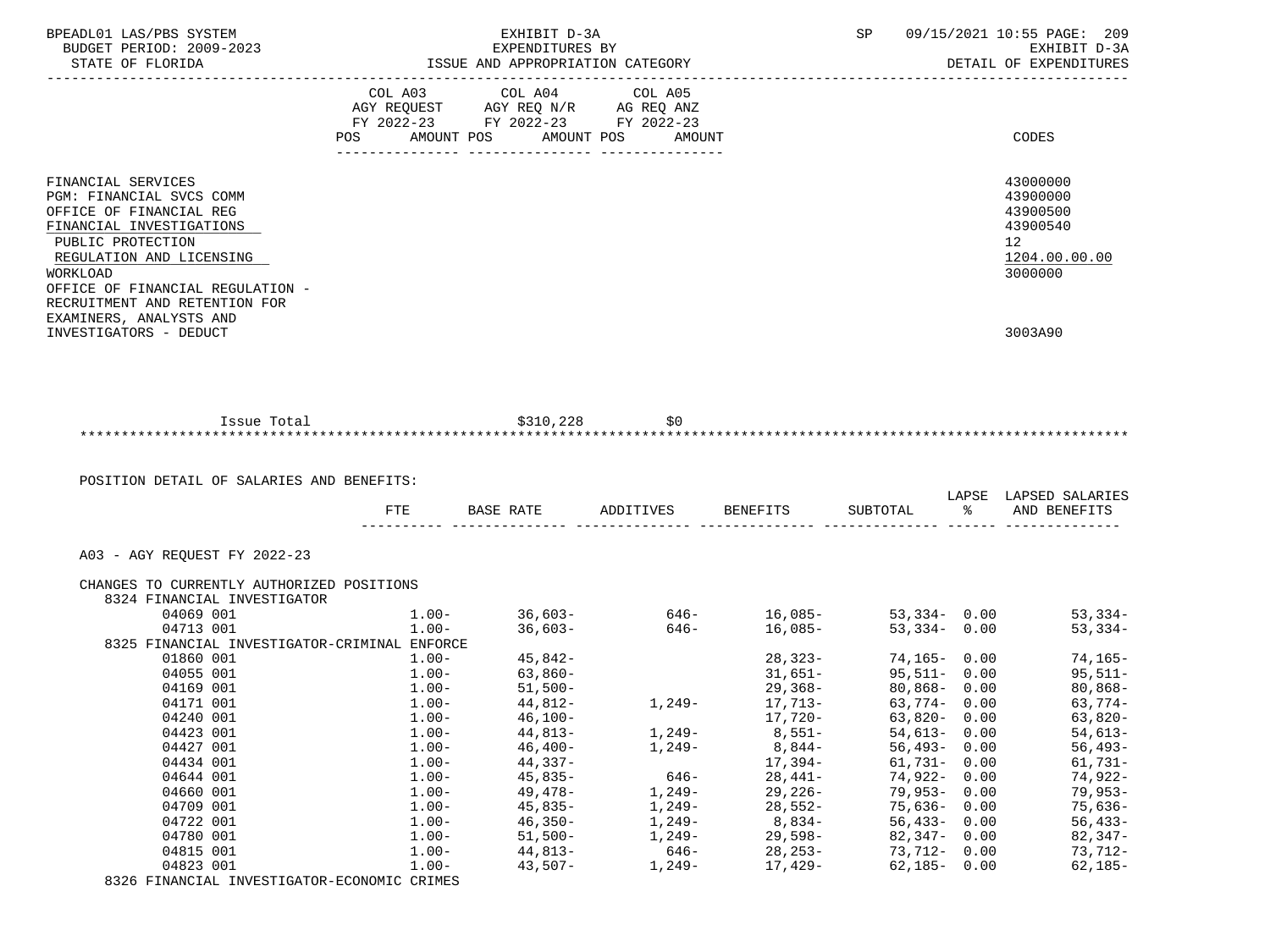| STATE OF FLORIDA<br>DETAIL OF EXPENDITURES<br>---------------------<br>COL A03 COL A04<br>COL A05<br>AGY REQUEST AGY REQ N/R AG REQ ANZ<br>FY 2022-23 FY 2022-23 FY 2022-23<br>POS AMOUNT POS AMOUNT POS AMOUNT<br>CODES<br>43000000<br>FINANCIAL SERVICES<br>PGM: FINANCIAL SVCS COMM<br>43900000<br>43900500<br>OFFICE OF FINANCIAL REG<br>FINANCIAL INVESTIGATIONS<br>43900540<br>PUBLIC PROTECTION<br>12<br>REGULATION AND LICENSING<br>1204.00.00.00<br>WORKLOAD<br>3000000<br>OFFICE OF FINANCIAL REGULATION -<br>RECRUITMENT AND RETENTION FOR<br>EXAMINERS, ANALYSTS AND<br>INVESTIGATORS - DEDUCT<br>3003A90<br>POSITION DETAIL OF SALARIES AND BENEFITS:<br>LAPSE LAPSED SALARIES<br>FTE BASE RATE ADDITIVES BENEFITS<br>SUBTOTAL % AND BENEFITS<br>A03 - AGY REQUEST FY 2022-23<br>CHANGES TO CURRENTLY AUTHORIZED POSITIONS<br>$1.00 - 56,650 -$<br>04208 001<br>04592 001<br>$1.00 -$ 63,860-<br>$1.00 -$ 65,920-<br>$21,381-$<br>$36,788-$<br>$21,000-$<br>$24,860-$<br>$21,000-$<br>$24,860-$<br>$24,860-$<br>$24,860-$<br>$24,860-$<br>04593 001<br>$1.00 - 65,145 - 1.00 - 63,860 -$<br>04712 001<br>04915 001<br>8351 SENIOR FINANCIAL INVESTIGATOR<br>$1.00 - 38,660 -$<br>$16,302 - 54,962 - 0.00$ 54,962-<br>01919 001<br>$39,000-$<br>$7,247-$<br>$46,247 - 0.00$<br>$1.00 -$<br>46,247-<br>01928 001<br>04166 001<br>$1.00 - 38,660 - 1.00 - 38,660 -$<br>16,302-                    54,962-     0.00<br>16,302-                  54,962-     0.00<br>54,962-<br>04179 001<br>54,962-<br>$646 - 16,900 - 58,560 - 0.00$<br>$1.00 - 41,014 -$<br>04182 001<br>$58,560-$<br>$1.00 - 38,660 - 1.00 - 40,376 -$<br>04419 001<br>04421 001<br>$646-$<br>$1,249-$<br>$1,249-$<br>$1,249-$<br>$17,713-$<br>$17,713-$<br>$17,713-$<br>$17,713-$<br>$17,713-$<br>$17,713-$<br>$17,713-$<br>$17,713-$<br>$17,713-$<br>$17,713-$<br>$17,713-$<br>$17,713-$<br>$17,713-$<br>$17,713-$<br>$17,713-$<br>$17,713-$<br>$17,713$<br>$1.00 - 39,660 - 1.00 - 39,820 -$<br>04531 001<br>04568 001<br>$1.00 - 44,813 -$<br>04876 001<br>04904 001<br>$1.00 -$<br>39,820-<br>$1,249-16,791-$<br>$57,860 - 0.00$<br>TOTALS FOR ISSUE BY FUND<br>$2,239,039-$<br>2021 ADMINISTRATIVE TRUST FUND<br>$33.00 - 1,542,766 -$<br>17,615–<br>678.658-2.239.039-<br>$2,239,039-$ | BPEADL01 LAS/PBS SYSTEM<br>BUDGET PERIOD: 2009-2023 | EXHIBIT D-3A |  | <b>SP</b> | 09/15/2021 10:55 PAGE: 210<br>EXHIBIT D-3A |
|---------------------------------------------------------------------------------------------------------------------------------------------------------------------------------------------------------------------------------------------------------------------------------------------------------------------------------------------------------------------------------------------------------------------------------------------------------------------------------------------------------------------------------------------------------------------------------------------------------------------------------------------------------------------------------------------------------------------------------------------------------------------------------------------------------------------------------------------------------------------------------------------------------------------------------------------------------------------------------------------------------------------------------------------------------------------------------------------------------------------------------------------------------------------------------------------------------------------------------------------------------------------------------------------------------------------------------------------------------------------------------------------------------------------------------------------------------------------------------------------------------------------------------------------------------------------------------------------------------------------------------------------------------------------------------------------------------------------------------------------------------------------------------------------------------------------------------------------------------------------------------------------------------------------------------------------------------------------------------------------------------------------------------------------------------------------------------------------------------------------------------------------------------------------------------------------------------------------------------------------------------------------------|-----------------------------------------------------|--------------|--|-----------|--------------------------------------------|
|                                                                                                                                                                                                                                                                                                                                                                                                                                                                                                                                                                                                                                                                                                                                                                                                                                                                                                                                                                                                                                                                                                                                                                                                                                                                                                                                                                                                                                                                                                                                                                                                                                                                                                                                                                                                                                                                                                                                                                                                                                                                                                                                                                                                                                                                           |                                                     |              |  |           |                                            |
|                                                                                                                                                                                                                                                                                                                                                                                                                                                                                                                                                                                                                                                                                                                                                                                                                                                                                                                                                                                                                                                                                                                                                                                                                                                                                                                                                                                                                                                                                                                                                                                                                                                                                                                                                                                                                                                                                                                                                                                                                                                                                                                                                                                                                                                                           |                                                     |              |  |           |                                            |
|                                                                                                                                                                                                                                                                                                                                                                                                                                                                                                                                                                                                                                                                                                                                                                                                                                                                                                                                                                                                                                                                                                                                                                                                                                                                                                                                                                                                                                                                                                                                                                                                                                                                                                                                                                                                                                                                                                                                                                                                                                                                                                                                                                                                                                                                           |                                                     |              |  |           |                                            |
|                                                                                                                                                                                                                                                                                                                                                                                                                                                                                                                                                                                                                                                                                                                                                                                                                                                                                                                                                                                                                                                                                                                                                                                                                                                                                                                                                                                                                                                                                                                                                                                                                                                                                                                                                                                                                                                                                                                                                                                                                                                                                                                                                                                                                                                                           |                                                     |              |  |           |                                            |
|                                                                                                                                                                                                                                                                                                                                                                                                                                                                                                                                                                                                                                                                                                                                                                                                                                                                                                                                                                                                                                                                                                                                                                                                                                                                                                                                                                                                                                                                                                                                                                                                                                                                                                                                                                                                                                                                                                                                                                                                                                                                                                                                                                                                                                                                           |                                                     |              |  |           |                                            |
|                                                                                                                                                                                                                                                                                                                                                                                                                                                                                                                                                                                                                                                                                                                                                                                                                                                                                                                                                                                                                                                                                                                                                                                                                                                                                                                                                                                                                                                                                                                                                                                                                                                                                                                                                                                                                                                                                                                                                                                                                                                                                                                                                                                                                                                                           |                                                     |              |  |           |                                            |
|                                                                                                                                                                                                                                                                                                                                                                                                                                                                                                                                                                                                                                                                                                                                                                                                                                                                                                                                                                                                                                                                                                                                                                                                                                                                                                                                                                                                                                                                                                                                                                                                                                                                                                                                                                                                                                                                                                                                                                                                                                                                                                                                                                                                                                                                           |                                                     |              |  |           |                                            |
|                                                                                                                                                                                                                                                                                                                                                                                                                                                                                                                                                                                                                                                                                                                                                                                                                                                                                                                                                                                                                                                                                                                                                                                                                                                                                                                                                                                                                                                                                                                                                                                                                                                                                                                                                                                                                                                                                                                                                                                                                                                                                                                                                                                                                                                                           |                                                     |              |  |           |                                            |
|                                                                                                                                                                                                                                                                                                                                                                                                                                                                                                                                                                                                                                                                                                                                                                                                                                                                                                                                                                                                                                                                                                                                                                                                                                                                                                                                                                                                                                                                                                                                                                                                                                                                                                                                                                                                                                                                                                                                                                                                                                                                                                                                                                                                                                                                           |                                                     |              |  |           |                                            |
|                                                                                                                                                                                                                                                                                                                                                                                                                                                                                                                                                                                                                                                                                                                                                                                                                                                                                                                                                                                                                                                                                                                                                                                                                                                                                                                                                                                                                                                                                                                                                                                                                                                                                                                                                                                                                                                                                                                                                                                                                                                                                                                                                                                                                                                                           |                                                     |              |  |           |                                            |
|                                                                                                                                                                                                                                                                                                                                                                                                                                                                                                                                                                                                                                                                                                                                                                                                                                                                                                                                                                                                                                                                                                                                                                                                                                                                                                                                                                                                                                                                                                                                                                                                                                                                                                                                                                                                                                                                                                                                                                                                                                                                                                                                                                                                                                                                           |                                                     |              |  |           |                                            |
|                                                                                                                                                                                                                                                                                                                                                                                                                                                                                                                                                                                                                                                                                                                                                                                                                                                                                                                                                                                                                                                                                                                                                                                                                                                                                                                                                                                                                                                                                                                                                                                                                                                                                                                                                                                                                                                                                                                                                                                                                                                                                                                                                                                                                                                                           |                                                     |              |  |           |                                            |
|                                                                                                                                                                                                                                                                                                                                                                                                                                                                                                                                                                                                                                                                                                                                                                                                                                                                                                                                                                                                                                                                                                                                                                                                                                                                                                                                                                                                                                                                                                                                                                                                                                                                                                                                                                                                                                                                                                                                                                                                                                                                                                                                                                                                                                                                           |                                                     |              |  |           |                                            |
|                                                                                                                                                                                                                                                                                                                                                                                                                                                                                                                                                                                                                                                                                                                                                                                                                                                                                                                                                                                                                                                                                                                                                                                                                                                                                                                                                                                                                                                                                                                                                                                                                                                                                                                                                                                                                                                                                                                                                                                                                                                                                                                                                                                                                                                                           |                                                     |              |  |           |                                            |
|                                                                                                                                                                                                                                                                                                                                                                                                                                                                                                                                                                                                                                                                                                                                                                                                                                                                                                                                                                                                                                                                                                                                                                                                                                                                                                                                                                                                                                                                                                                                                                                                                                                                                                                                                                                                                                                                                                                                                                                                                                                                                                                                                                                                                                                                           |                                                     |              |  |           |                                            |
|                                                                                                                                                                                                                                                                                                                                                                                                                                                                                                                                                                                                                                                                                                                                                                                                                                                                                                                                                                                                                                                                                                                                                                                                                                                                                                                                                                                                                                                                                                                                                                                                                                                                                                                                                                                                                                                                                                                                                                                                                                                                                                                                                                                                                                                                           |                                                     |              |  |           |                                            |
|                                                                                                                                                                                                                                                                                                                                                                                                                                                                                                                                                                                                                                                                                                                                                                                                                                                                                                                                                                                                                                                                                                                                                                                                                                                                                                                                                                                                                                                                                                                                                                                                                                                                                                                                                                                                                                                                                                                                                                                                                                                                                                                                                                                                                                                                           |                                                     |              |  |           |                                            |
|                                                                                                                                                                                                                                                                                                                                                                                                                                                                                                                                                                                                                                                                                                                                                                                                                                                                                                                                                                                                                                                                                                                                                                                                                                                                                                                                                                                                                                                                                                                                                                                                                                                                                                                                                                                                                                                                                                                                                                                                                                                                                                                                                                                                                                                                           |                                                     |              |  |           |                                            |
|                                                                                                                                                                                                                                                                                                                                                                                                                                                                                                                                                                                                                                                                                                                                                                                                                                                                                                                                                                                                                                                                                                                                                                                                                                                                                                                                                                                                                                                                                                                                                                                                                                                                                                                                                                                                                                                                                                                                                                                                                                                                                                                                                                                                                                                                           |                                                     |              |  |           |                                            |
|                                                                                                                                                                                                                                                                                                                                                                                                                                                                                                                                                                                                                                                                                                                                                                                                                                                                                                                                                                                                                                                                                                                                                                                                                                                                                                                                                                                                                                                                                                                                                                                                                                                                                                                                                                                                                                                                                                                                                                                                                                                                                                                                                                                                                                                                           |                                                     |              |  |           |                                            |
|                                                                                                                                                                                                                                                                                                                                                                                                                                                                                                                                                                                                                                                                                                                                                                                                                                                                                                                                                                                                                                                                                                                                                                                                                                                                                                                                                                                                                                                                                                                                                                                                                                                                                                                                                                                                                                                                                                                                                                                                                                                                                                                                                                                                                                                                           |                                                     |              |  |           |                                            |
|                                                                                                                                                                                                                                                                                                                                                                                                                                                                                                                                                                                                                                                                                                                                                                                                                                                                                                                                                                                                                                                                                                                                                                                                                                                                                                                                                                                                                                                                                                                                                                                                                                                                                                                                                                                                                                                                                                                                                                                                                                                                                                                                                                                                                                                                           |                                                     |              |  |           |                                            |
|                                                                                                                                                                                                                                                                                                                                                                                                                                                                                                                                                                                                                                                                                                                                                                                                                                                                                                                                                                                                                                                                                                                                                                                                                                                                                                                                                                                                                                                                                                                                                                                                                                                                                                                                                                                                                                                                                                                                                                                                                                                                                                                                                                                                                                                                           |                                                     |              |  |           | 57,860-                                    |
|                                                                                                                                                                                                                                                                                                                                                                                                                                                                                                                                                                                                                                                                                                                                                                                                                                                                                                                                                                                                                                                                                                                                                                                                                                                                                                                                                                                                                                                                                                                                                                                                                                                                                                                                                                                                                                                                                                                                                                                                                                                                                                                                                                                                                                                                           |                                                     |              |  |           |                                            |
|                                                                                                                                                                                                                                                                                                                                                                                                                                                                                                                                                                                                                                                                                                                                                                                                                                                                                                                                                                                                                                                                                                                                                                                                                                                                                                                                                                                                                                                                                                                                                                                                                                                                                                                                                                                                                                                                                                                                                                                                                                                                                                                                                                                                                                                                           |                                                     |              |  |           |                                            |
|                                                                                                                                                                                                                                                                                                                                                                                                                                                                                                                                                                                                                                                                                                                                                                                                                                                                                                                                                                                                                                                                                                                                                                                                                                                                                                                                                                                                                                                                                                                                                                                                                                                                                                                                                                                                                                                                                                                                                                                                                                                                                                                                                                                                                                                                           |                                                     |              |  |           | ==============                             |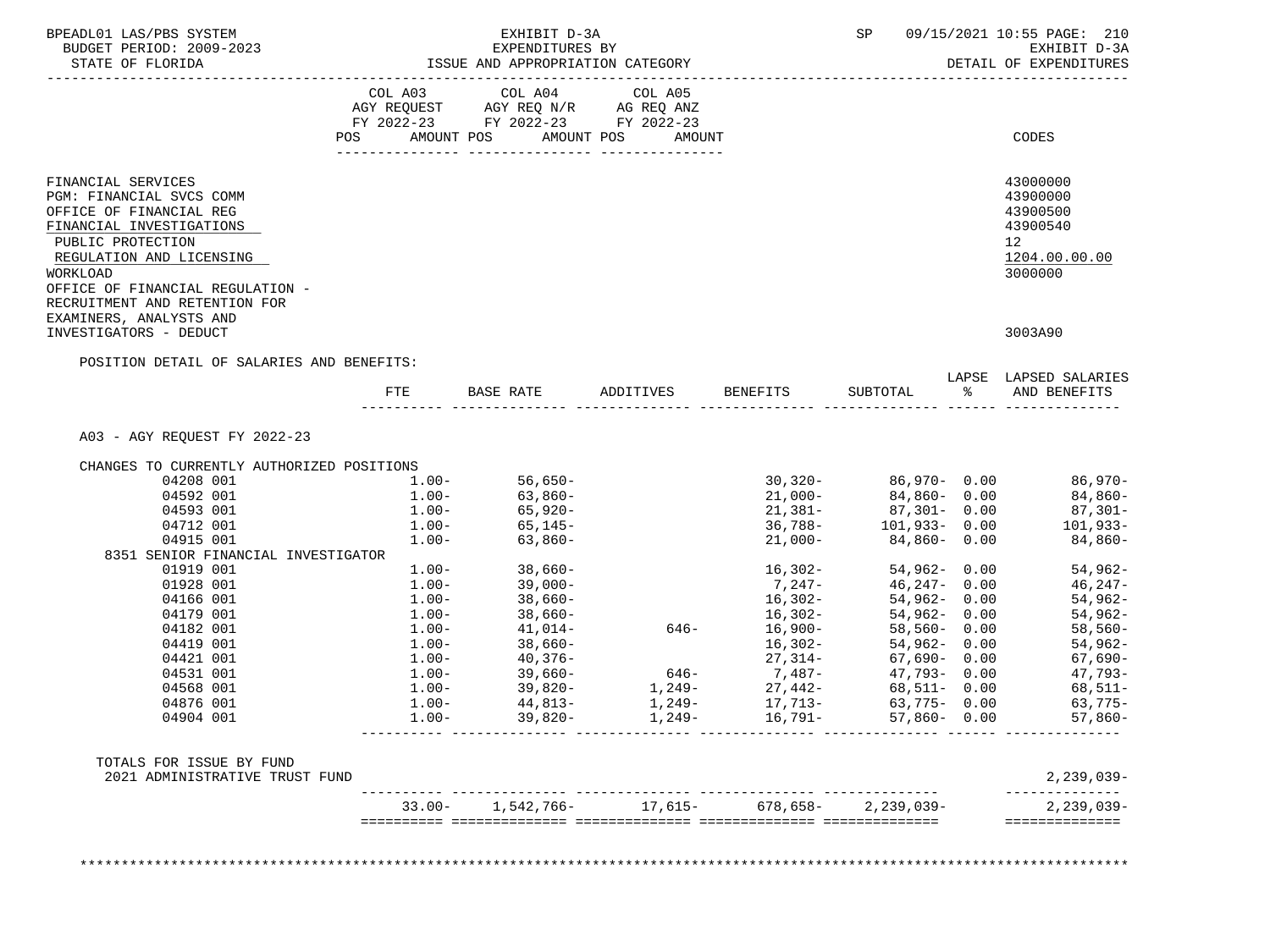| BPEADL01 LAS/PBS SYSTEM<br>BUDGET PERIOD: 2009-2023<br>STATE OF FLORIDA<br>----------------                                                                                                                                         |                                     | EXHIBIT D-3A<br>EXPENDITURES BY<br>ISSUE AND APPROPRIATION CATEGORY                                     |                  | SP 09/15/2021 10:55 PAGE: 211<br>EXHIBIT D-3A<br>DETAIL OF EXPENDITURES        |
|-------------------------------------------------------------------------------------------------------------------------------------------------------------------------------------------------------------------------------------|-------------------------------------|---------------------------------------------------------------------------------------------------------|------------------|--------------------------------------------------------------------------------|
|                                                                                                                                                                                                                                     | COL A03<br>AMOUNT POS<br><b>POS</b> | COL A04 COL A05<br>AGY REQUEST AGY REQ N/R AG REQ ANZ<br>FY 2022-23 FY 2022-23 FY 2022-23<br>AMOUNT POS | AMOUNT           | CODES                                                                          |
| FINANCIAL SERVICES<br>PGM: FINANCIAL SVCS COMM<br>OFFICE OF FINANCIAL REG<br>FINANCIAL INVESTIGATIONS<br>PUBLIC PROTECTION<br>REGULATION AND LICENSING<br>WORKLOAD<br>ESTABLISH LAW ENFORCEMENT SWORN<br>UNIT - OFFICE OF FINANCIAL |                                     |                                                                                                         |                  | 43000000<br>43900000<br>43900500<br>43900540<br>12<br>1204.00.00.00<br>3000000 |
| REGULATION - FINANCIAL<br>INVESTIGATIONS - ADD<br>SALARY RATE<br>SALARY RATE 688,505                                                                                                                                                |                                     |                                                                                                         |                  | 3005330<br>000000                                                              |
| SALARIES AND BENEFITS                                                                                                                                                                                                               |                                     |                                                                                                         |                  | 010000                                                                         |
| ADMINISTRATIVE TRUST FUND -STATE 942,611                                                                                                                                                                                            | 9.00                                |                                                                                                         |                  | 2021 1                                                                         |
| <b>EXPENSES</b>                                                                                                                                                                                                                     |                                     |                                                                                                         |                  | 040000                                                                         |
| ADMINISTRATIVE TRUST FUND -STATE 304,412 164,432                                                                                                                                                                                    |                                     |                                                                                                         |                  | 2021 1                                                                         |
| SPECIAL CATEGORIES<br>ACQUISITION/MOTOR VEHICLES                                                                                                                                                                                    |                                     |                                                                                                         |                  | 100000<br>100021                                                               |
| ADMINISTRATIVE TRUST FUND -STATE                                                                                                                                                                                                    | 186,400                             | 186,400                                                                                                 |                  | 2021 1                                                                         |
| TOTAL: ESTABLISH LAW ENFORCEMENT SWORN<br>UNIT - OFFICE OF FINANCIAL<br>REGULATION - FINANCIAL<br>INVESTIGATIONS - ADD<br>TOTAL POSITIONS 9.00<br>TOTAL ISSUE 1,433,423 350,832<br>TOTAL SALARY RATE 688,505                        |                                     |                                                                                                         |                  | 3005330                                                                        |
|                                                                                                                                                                                                                                     |                                     |                                                                                                         |                  |                                                                                |
| AGENCY ISSUE NARRATIVE:<br>2022-2023 BUDGET YEAR NARRATIVE:                                                                                                                                                                         |                                     |                                                                                                         | IT COMPONENT? NO |                                                                                |

ESTABLISH LAW ENFORCEMENT SWORN UNIT - OFFICE OF FINANCIAL REGULATION - FINANCIAL INVESTIGATIONS - ADD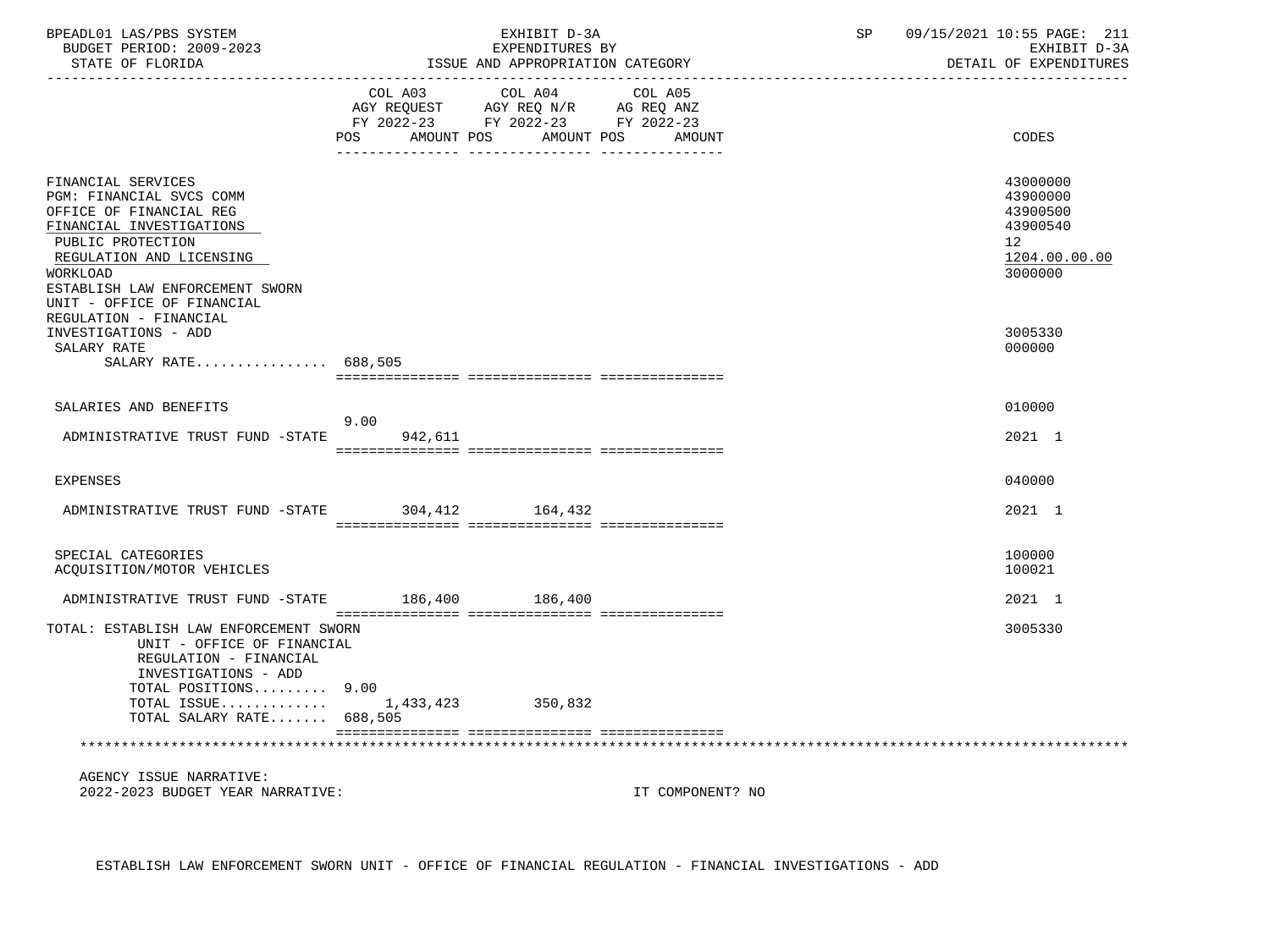| BPEADL01 LAS/PBS SYSTEM<br>BUDGET PERIOD: 2009-2023<br>STATE OF FLORIDA                                                                                                                                                             | EXHIBIT D-3A<br>EXPENDITURES BY<br>ISSUE AND APPROPRIATION CATEGORY                                                                   | 09/15/2021 10:55 PAGE: 212<br>SP<br>EXHIBIT D-3A<br>DETAIL OF EXPENDITURES                  |
|-------------------------------------------------------------------------------------------------------------------------------------------------------------------------------------------------------------------------------------|---------------------------------------------------------------------------------------------------------------------------------------|---------------------------------------------------------------------------------------------|
|                                                                                                                                                                                                                                     | COL A03 COL A04 COL A05<br>AGY REQUEST AGY REQ N/R AG REQ ANZ<br>FY 2022-23 FY 2022-23 FY 2022-23<br>POS AMOUNT POS AMOUNT POS AMOUNT | CODES                                                                                       |
| FINANCIAL SERVICES<br>PGM: FINANCIAL SVCS COMM<br>OFFICE OF FINANCIAL REG<br>FINANCIAL INVESTIGATIONS<br>PUBLIC PROTECTION<br>REGULATION AND LICENSING<br>WORKLOAD<br>ESTABLISH LAW ENFORCEMENT SWORN<br>UNIT - OFFICE OF FINANCIAL |                                                                                                                                       | 43000000<br>43900000<br>43900500<br>43900540<br>12 <sup>°</sup><br>1204.00.00.00<br>3000000 |
| REGULATION - FINANCIAL<br>INVESTIGATIONS - ADD                                                                                                                                                                                      |                                                                                                                                       | 3005330                                                                                     |

This request will improve the Office's ability to reach the following goals:

GOAL #1: Improving taxpayer value;<br>GOAL #3: Promoting a safe and sound Promoting a safe and sound financial marketplace; GOAL #4: Improving customer service.

 The Office is pursuing substantive legislation to grant law enforcement status to the Bureau of Financial Investigations (Bureau). This need is based on the diminishing availability of local, state, and federal law enforcement resources capable of assisting the Office non-sworn staff in pursuing criminal investigations related to financial crimes. The substantive bill would be accompanied by a request for approximately \$817,791 and would not require any additional FTE.

 Currently, the Bureau is designated by statute to be a Criminal Justice Agency (CJA) and its investigators qualify as "investigative officers" under Florida law. The Bureau is not currently designated as a Law Enforcement Agency, and none of its investigative personnel are certified as sworn Law Enforcement Officers (LEO). As a CJA, the Bureau's investigators have the ability to utilize certain confidential databases in connection with its criminal investigations, including obtaining confidential information from the Criminal Justice Information Services (CJIS), the Highway Safety and Motor Vehicles (DAVID), and the Financial Criminal Enforcement Network (FINCEN). The Bureau's investigators can also engage in other overt investigative activities (including issuing subpoenas and demands for sworn written statements), as well as utilizing other covert investigative techniques (including engaging in undercover operations and limited consensual monitoring).

 At present the Bureau relies on local, state and federal law enforcement partners in order to effect arrests, execute search and seizure warrants and to administer photo line-ups. Because most Bureau enforcement cases are criminal in nature, investigators must turn to partner agencies to bring these cases to resolution; this despite the fact that in most instances these cases are started by Bureau investigators who often remain the leading case agents throughout the investigation. Where the partnering agency is a federal one, however, Bureau personnel most often must yield control of the investigation to their law enforcement counterparts in order to ensure that the cases can move forward towards prosecution. With law enforcement authority vested in the Bureau, this dependence on outside resources would no longer be a necessity and cases could be expected to move more efficiently through the state's criminal justice system.

 At the local level, agency law enforcement partners include police departments in many large metropolitan areas of the state including Miami-Dade, Broward and Palm Beach Counties. At the state level, agency partners include the Florida Department of Law Enforcement and the Department of Financial Services Bureau of Investigative and Forensic Services. At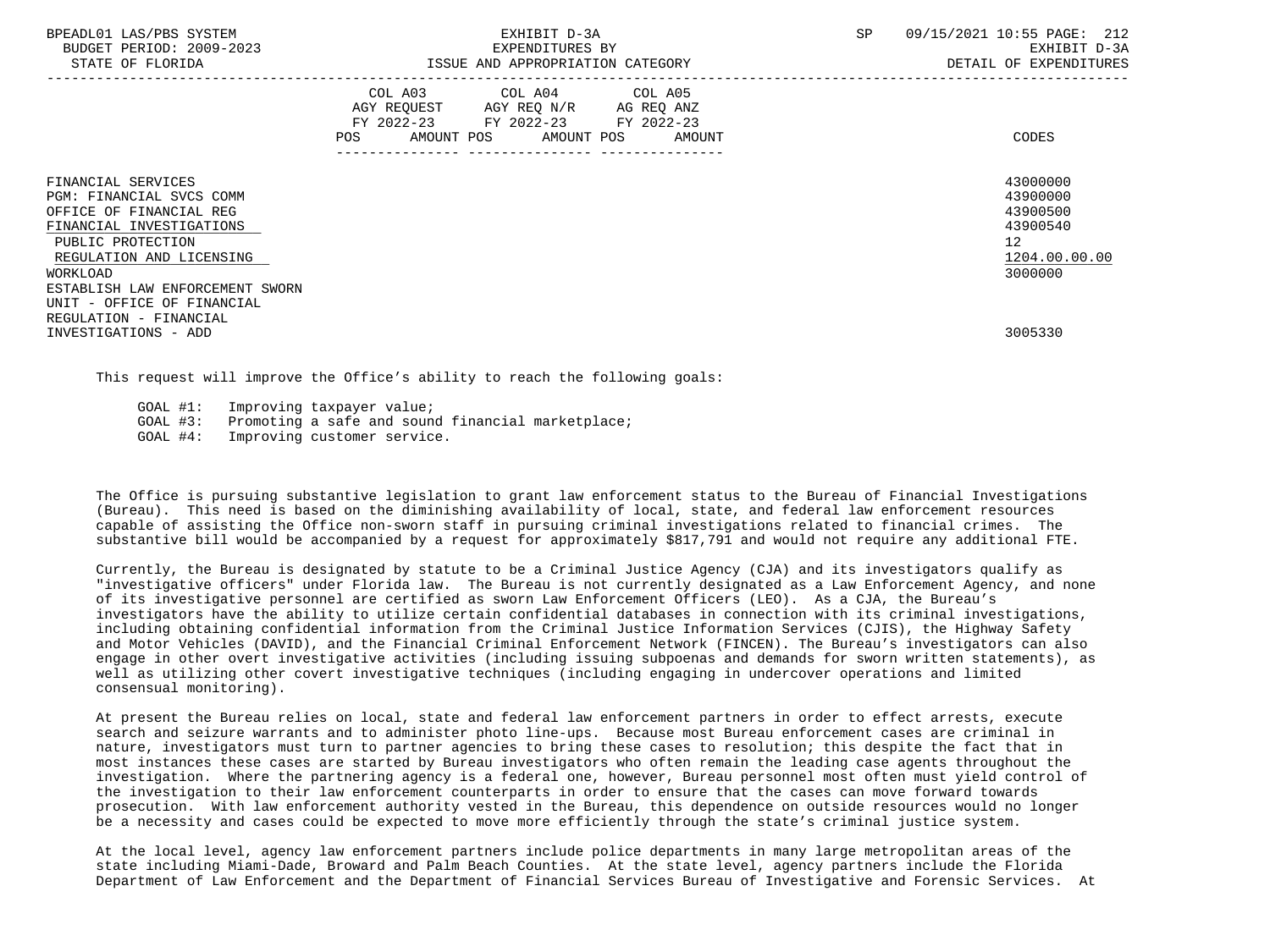| BPEADL01 LAS/PBS SYSTEM<br>BUDGET PERIOD: 2009-2023<br>STATE OF FLORIDA                                                                                                                               | EXHIBIT D-3A<br>EXPENDITURES BY<br>ISSUE AND APPROPRIATION CATEGORY                                                                         | SP<br>09/15/2021 10:55 PAGE: 213<br>EXHIBIT D-3A<br>DETAIL OF EXPENDITURES     |
|-------------------------------------------------------------------------------------------------------------------------------------------------------------------------------------------------------|---------------------------------------------------------------------------------------------------------------------------------------------|--------------------------------------------------------------------------------|
|                                                                                                                                                                                                       | COL A03 COL A04 COL A05<br>AGY REQUEST AGY REQ N/R AG REQ ANZ<br>FY 2022-23 FY 2022-23 FY 2022-23<br>AMOUNT POS AMOUNT POS<br>POS<br>AMOUNT | CODES                                                                          |
| FINANCIAL SERVICES<br>PGM: FINANCIAL SVCS COMM<br>OFFICE OF FINANCIAL REG<br>FINANCIAL INVESTIGATIONS<br>PUBLIC PROTECTION<br>REGULATION AND LICENSING<br>WORKLOAD<br>ESTABLISH LAW ENFORCEMENT SWORN |                                                                                                                                             | 43000000<br>43900000<br>43900500<br>43900540<br>12<br>1204.00.00.00<br>3000000 |
| UNIT - OFFICE OF FINANCIAL<br>REGULATION - FINANCIAL<br>INVESTIGATIONS - ADD                                                                                                                          |                                                                                                                                             | 3005330                                                                        |

 the federal level, agency partners include the Federal Bureau of Investigation, the United States Secret Service, the United States Postal Inspection Service, the Internal Revenue Service, the Department of Homeland Security, the Federal Housing Finance Agency and others.

 While the Bureau could conceivably continue to rely on its law enforcement partners to provide assistance in bringing financial predators to justice, doing so places an inordinate amount of responsibility upon those outside agencies and makes the Bureau beholden to the availability of those outside resources to meet its mission to protect consumers and investors. This problem is anticipated to become even more critical as the Bureau pursues proactive investigative activities and strategies that may involve a somewhat higher degree of risk to investigator safety including, for example: undercover, surveillance and consensual monitoring activities, serving subpoenas and orders on subjects/targets of the investigations, and performing surprise ("knock and talk") interviews and non-custodial interrogations with targets, subjects and their affiliates. The long-term reliance on our external partner entities to assist with these types of necessary and repetitive investigative activities for investigator safety purposes may prevent the Division from carrying out our mission.

 However, because the Bureau has not been designated as a Law Enforcement Agency, significant constraints exit that limit (and will continue to limit) the Bureau's overall effectiveness. The following is a summary of the expected benefits resulting from changing the Bureau's designation from a CJA to a Law Enforcement Agency:

## 1.Enhanced Credibility

 Being designated as a law enforcement agency, with sworn and certified law enforcement officers would immediately enhance the overall credibility of the Bureau when dealing with prosecutors and our law enforcement partners, as well as when dealing with the public at large (including witnesses, subjects and targets involved in the Bureau's investigations). The Bureau's ability to successfully refer its cases for criminal prosecution would be greatly enhanced if it had the ability to not only investigate cases and make the referral, but also had the legal authority as a Law Enforcement Agency to make the arrests when the cases were prosecuted. Presently, as a CJA, the Bureau has no such arrest powers.

## 2.Increased Investigator Safety

 Adding a law enforcement component to the Bureau would immediately enhance the overall safety of its investigative officers and other personnel who assist in conducting the Bureau's criminal investigations. Generally speaking, witnesses (including subjects and targets) who are being interviewed (either in an office setting or in the field) are much more likely to cooperate, and less likely to become confrontational, abusive or threatening with a law enforcement officer rather than with an unsworn "investigator officer."

 Having at least some of the Bureau's personnel in each of the regional offices certified as LEOs would enhance the overall level of safety for the Bureau's employees within each office. The sworn LEOs could assist the other (non-sworn)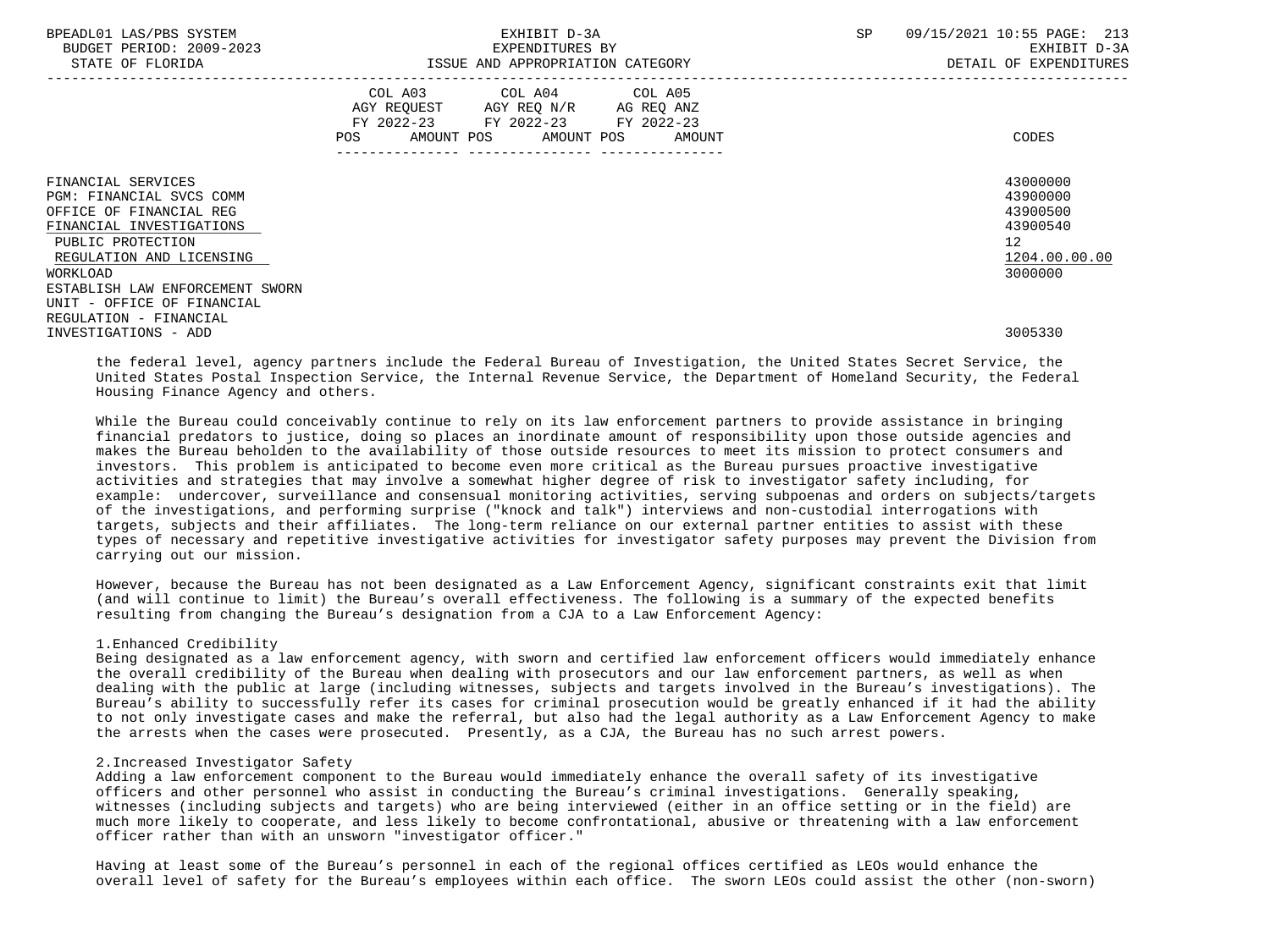| BPEADL01 LAS/PBS SYSTEM<br>BUDGET PERIOD: 2009-2023<br>STATE OF FLORIDA                                                    | EXHIBIT D-3A<br>EXPENDITURES BY<br>ISSUE AND APPROPRIATION CATEGORY                                                                      | 09/15/2021 10:55 PAGE: 214<br>SP<br>EXHIBIT D-3A<br>DETAIL OF EXPENDITURES |
|----------------------------------------------------------------------------------------------------------------------------|------------------------------------------------------------------------------------------------------------------------------------------|----------------------------------------------------------------------------|
|                                                                                                                            | COL A03 COL A04 COL A05<br>AGY REQUEST AGY REQ N/R AG REQ ANZ<br>FY 2022-23 FY 2022-23 FY 2022-23<br>AMOUNT POS AMOUNT POS AMOUNT<br>POS | CODES                                                                      |
| FINANCIAL SERVICES<br>PGM: FINANCIAL SVCS COMM<br>OFFICE OF FINANCIAL REG<br>FINANCIAL INVESTIGATIONS<br>PUBLIC PROTECTION |                                                                                                                                          | 43000000<br>43900000<br>43900500<br>43900540<br>12 <sup>°</sup>            |
| REGULATION AND LICENSING<br>WORKLOAD<br>ESTABLISH LAW ENFORCEMENT SWORN<br>UNIT - OFFICE OF FINANCIAL                      |                                                                                                                                          | 1204.00.00.00<br>3000000                                                   |
| REGULATION - FINANCIAL<br>INVESTIGATIONS - ADD                                                                             |                                                                                                                                          | 3005330                                                                    |

 investigators in connection with the performance of other potentially hazardous, but necessary investigative activities that the Bureau's investigators currently perform, including: interviewing subjects and/or targets on a live, unannounced ("knock and talk") basis; personally serving subpoenas or other Court Orders; and conducting unannounced site visits or other covert surveillance activities. Currently, the Bureau's non-sworn, investigative officers are essentially defenseless while performing these types of investigative activities, and must rely upon the suspect's good nature and willingness to peacefully cooperate.

#### 3.Enhanced Proactive/Undercover Capabilities

 Having sworn LEOs within the Bureau will also enhance the Bureau's ability to conduct a wider range of proactive, undercover operations and consensual monitoring activities in the future. Currently, for safety considerations, the Bureau conducts undercover operations either over the telephone or via electronic (email) communications; likewise, the Bureau's current plans for conducting consensually monitored recordings involve only telephonic communications, rather than face-to-face communications, where the suspect may be more likely to open up and speak freely to the undercover investigator.

 In addition, by being designated as a Law Enforcement Agency, the Bureau's investigators would also be able to seek to obtain wire taps, pen registers and trap and trace orders from the court in appropriate cases. These powerful evidence gathering techniques are not available to CJAs.

## 4.Arrest Powers

 Designating the Bureau as a law enforcement agency would also enable its sworn and certified investigators to make arrests, either on their own cases, or in conjunction with coordinated activities with its other state or federal partners. Presently, the Bureau's non-sworn, investigative officers are only able to prepare, sign and present affidavits to the Court supporting a finding of probable cause for the issuance of an arrest warrant. By statute, they are not authorized to execute an arrest warrant. Thus, after obtaining said arrest warrants, the Bureau's investigators have to then convince other local LEO to actually execute the warrant and effect the arrest. In some instances, this has caused unnecessary delays as these other local police departments are also dealing with their own limited staff resource issues and competing case priorities.

## 5.Search and Seizure Warrant Capabilities

 Likewise, being designated as a Law Enforcement Agency would also enable the Bureau to execute search and/or seizure warrants when issued by a judge based upon probable cause. Here again, the Bureau's investigators presently are able to develop evidence supporting a finding of probable cause, and they may also draft and present the probable cause affidavit to a judge for issuance; the Bureau's investigators are not authorized to actually execute the search and seizure warrant itself, and must depend on their ability to hind other LEOs willing to complete the job. Thus, if the Bureau had certified LEOs in its ranks, those officers could be used to obtain, serve and execute search and seizure warrants, with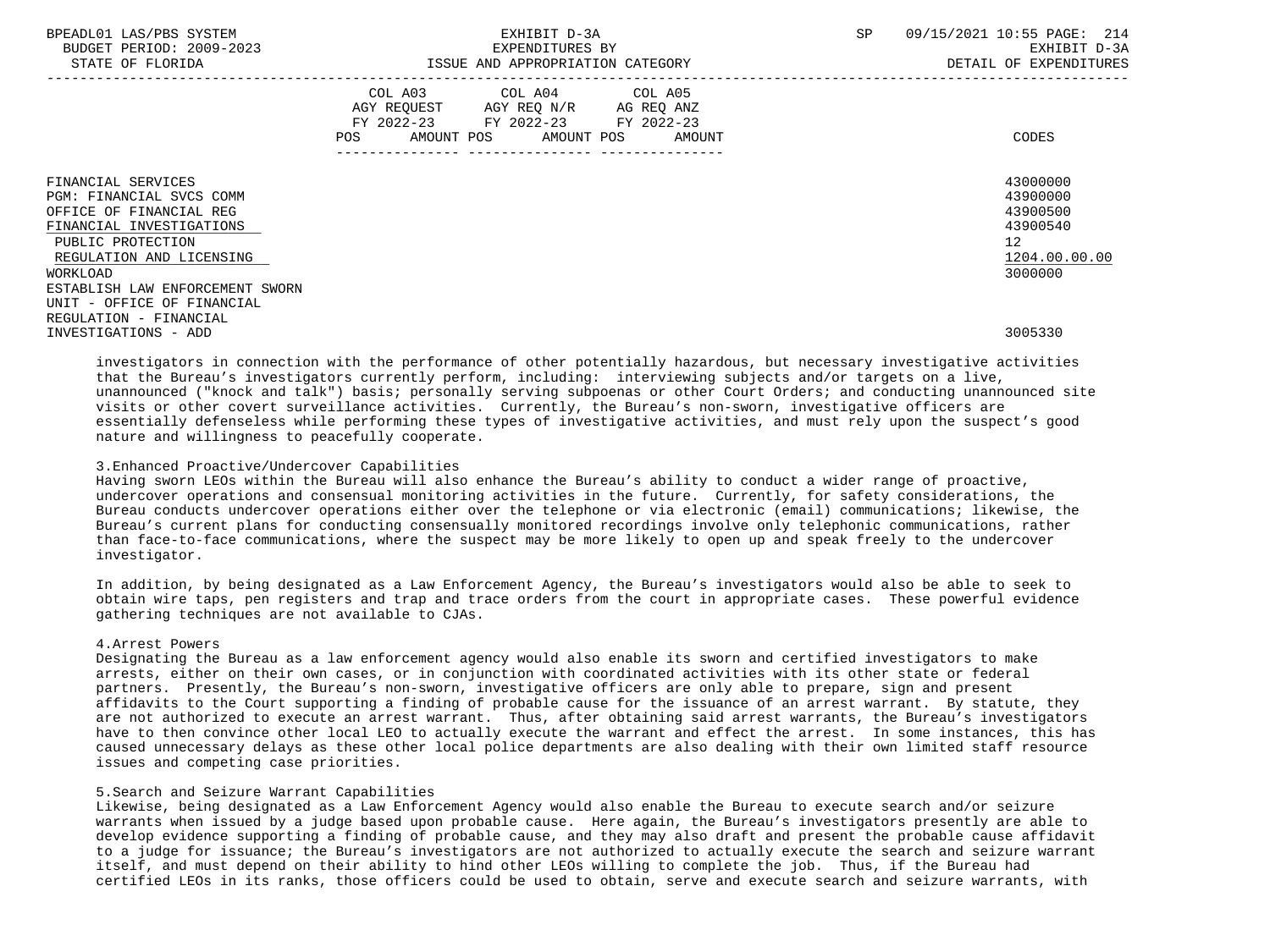| BPEADL01 LAS/PBS SYSTEM |     |                          |
|-------------------------|-----|--------------------------|
|                         |     | BUDGET PERIOD: 2009-2023 |
|                         | CDR |                          |

|                                                                                                                                                                                                                                     | COL A03<br>AGY REQUEST<br>FY 2022-23<br><b>POS</b><br>AMOUNT POS | COL A04<br>AGY REQ N/R<br>FY 2022-23<br>AMOUNT POS<br>------------- | COL A05<br>AG REQ ANZ<br>FY 2022-23<br>AMOUNT<br>--------------- | CODES                                                                          |
|-------------------------------------------------------------------------------------------------------------------------------------------------------------------------------------------------------------------------------------|------------------------------------------------------------------|---------------------------------------------------------------------|------------------------------------------------------------------|--------------------------------------------------------------------------------|
| FINANCIAL SERVICES<br>PGM: FINANCIAL SVCS COMM<br>OFFICE OF FINANCIAL REG<br>FINANCIAL INVESTIGATIONS<br>PUBLIC PROTECTION<br>REGULATION AND LICENSING<br>WORKLOAD<br>ESTABLISH LAW ENFORCEMENT SWORN<br>UNIT - OFFICE OF FINANCIAL |                                                                  |                                                                     |                                                                  | 43000000<br>43900000<br>43900500<br>43900540<br>12<br>1204.00.00.00<br>3000000 |
| REGULATION - FINANCIAL<br>INVESTIGATIONS - ADD                                                                                                                                                                                      |                                                                  |                                                                     |                                                                  | 3005330                                                                        |

the assistance of the Bureau's non-sworn, investigators and other partners working the case.

## 6.Use of Photo Lineups in Criminal Investigations

 Presently, the Bureau's investigators are not permitted under the Florida Statutes to prepare a photo lineup (aka photo array) in connection with their criminal investigations. A photo lineup is essentially composed of a set of pictures that an officer would show to a victim/witness to see if he or she recognizes the perpetrator of a crime. A positive identification could lead to the arrest of an otherwise undisclosed control person of a criminal enterprise, and the identification can be used as prosecutorial evidence in court. However, pursuant to Section 92.70(3), Florida Statutes, photo arrays can only be prepared by LEOs, not by investigative officers of a criminal justice agency. Thus, in cases where the Bureau investigates a potential criminal offense with its own resources, this investigative tool cannot be utilized to obtain potentially powerful evidence necessary to convict the perpetrator.

# 7.Participation in Federal Task Force Asset Forfeiture & Revenue Sharing Programs

 Presently, the Bureau is a participant in an FBI Economic Crimes Task Force operating in Tampa, Florida, which is intended to investigate criminal cases that could generate significant asset forfeitures. The Memorandum of Understanding between OFR and the FBI relating to this Task Force indicates that the FBI intends to share such asset forfeitures with the OFR, to the extent permitted by law. Unfortunately, the relevant rules and regulations dealing with federal forfeiture prohibit the sharing of forfeiture funds with any non-law enforcement agency. Thus, designating the Bureau as a Law Enforcement Agency would enable the Bureau to receive its share of the forfeiture obtained from its efforts working on this (and potential other) Task Force(s).

## ISSUE SUMMARY:

 This issue seeks approximately \$817,791 in new recurring budget authority (Salaries, Expense, and Acquisition of Motor Vehicles) to aid the office in meeting the cost for equipping and certifying the Office of financial Regulation - Bureau of Investigations as a law enforcement entity. The additional Salaries and Benefits appropriation is to meet the special risk requirements for the sworn personnel. This issue is linked to issue 3005370.

| Detail of Costs: |                              |             |               |
|------------------|------------------------------|-------------|---------------|
| Ouantity         | Description                  | Amount      | Non-Recurring |
| q                | Add Salaries and Benefits    | \$942,611   |               |
|                  |                              |             | S0            |
| ′ ၀ု '           | Deduct Salaries and Benefits | (\$615,632) | \$0           |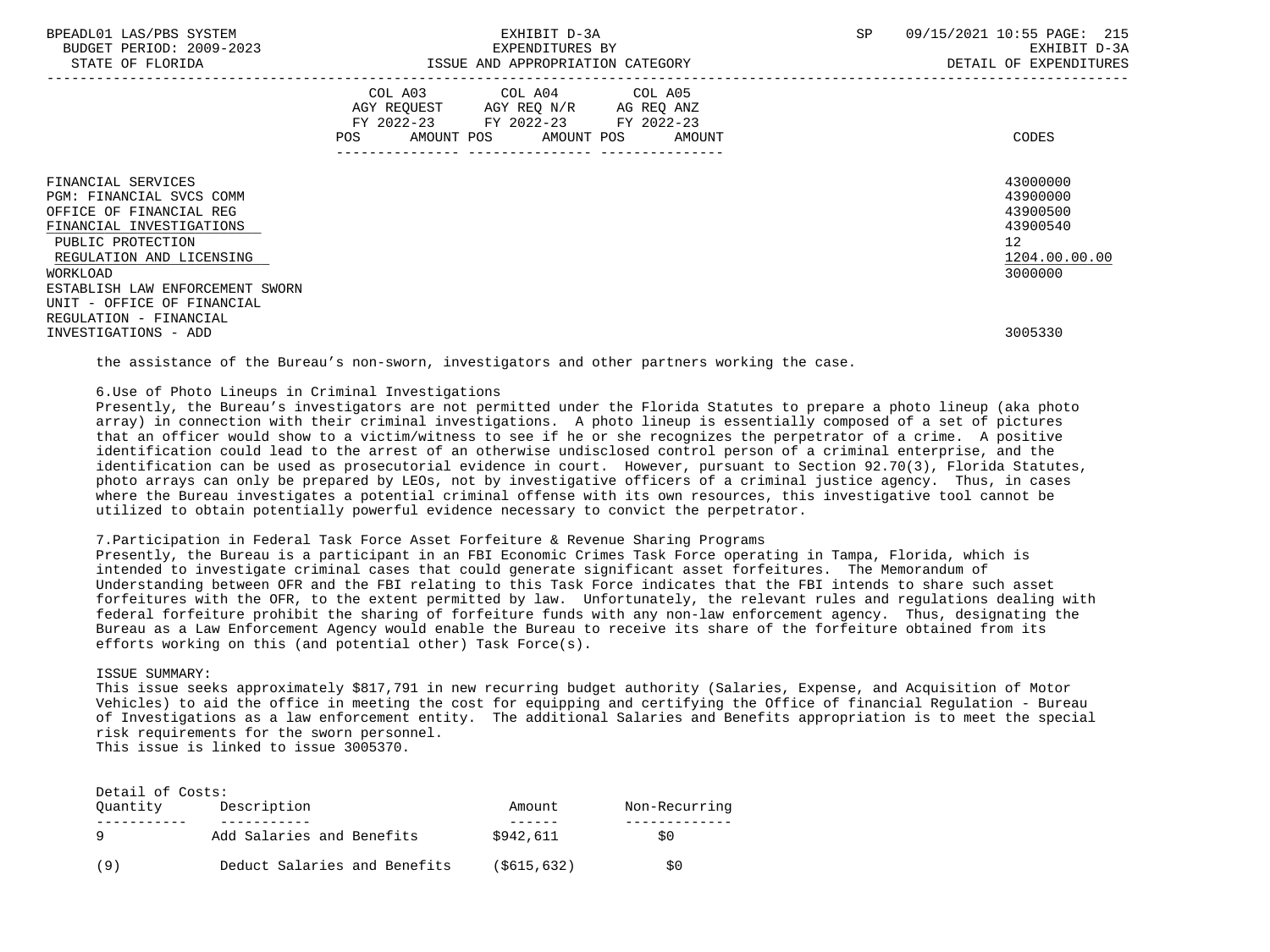| BPEADL01 LAS/PBS SYSTEM<br>BUDGET PERIOD: 2009-2023  |                               | EXHIBIT D-3A<br>EXPENDITURES BY<br>ISSUE AND APPROPRIATION CATEGORY |                                                                          |                                       |        | SP                                  |      | 09/15/2021 10:55 PAGE: 216<br>EXHIBIT D-3A |
|------------------------------------------------------|-------------------------------|---------------------------------------------------------------------|--------------------------------------------------------------------------|---------------------------------------|--------|-------------------------------------|------|--------------------------------------------|
| STATE OF FLORIDA                                     |                               |                                                                     |                                                                          |                                       |        |                                     |      | DETAIL OF EXPENDITURES                     |
|                                                      |                               | COL A03                                                             | COL A04<br>COL AU3 COL AU4 COL AU5<br>AGY REQUEST AGY REQ N/R AG REQ ANZ | COL A05                               |        |                                     |      |                                            |
|                                                      |                               |                                                                     | FY 2022-23 FY 2022-23 FY 2022-23                                         |                                       |        |                                     |      |                                            |
|                                                      |                               |                                                                     | POS AMOUNT POS AMOUNT POS                                                | AMOUNT                                |        |                                     |      | CODES                                      |
|                                                      |                               |                                                                     |                                                                          |                                       |        |                                     |      |                                            |
| FINANCIAL SERVICES                                   |                               |                                                                     |                                                                          |                                       |        |                                     |      | 43000000                                   |
| PGM: FINANCIAL SVCS COMM                             |                               |                                                                     |                                                                          |                                       |        |                                     |      | 43900000                                   |
| OFFICE OF FINANCIAL REG                              |                               |                                                                     |                                                                          |                                       |        |                                     |      | 43900500                                   |
| FINANCIAL INVESTIGATIONS                             |                               |                                                                     |                                                                          |                                       |        |                                     |      | 43900540                                   |
| PUBLIC PROTECTION                                    |                               |                                                                     |                                                                          |                                       |        |                                     |      | 12                                         |
| REGULATION AND LICENSING                             |                               |                                                                     |                                                                          |                                       |        |                                     |      | 1204.00.00.00                              |
| WORKLOAD                                             |                               |                                                                     |                                                                          |                                       |        |                                     |      | 3000000                                    |
| ESTABLISH LAW ENFORCEMENT SWORN                      |                               |                                                                     |                                                                          |                                       |        |                                     |      |                                            |
| UNIT - OFFICE OF FINANCIAL<br>REGULATION - FINANCIAL |                               |                                                                     |                                                                          |                                       |        |                                     |      |                                            |
| INVESTIGATIONS - ADD                                 |                               |                                                                     |                                                                          |                                       |        |                                     |      | 3005330                                    |
|                                                      |                               |                                                                     |                                                                          |                                       |        |                                     |      |                                            |
|                                                      |                               |                                                                     | Total Salaries and Benefits \$326,979                                    | \$0                                   |        |                                     |      |                                            |
| Expenses                                             |                               |                                                                     | \$304,412                                                                | \$164,432                             |        |                                     |      |                                            |
|                                                      | Acquisition of Motor Vehicles |                                                                     | \$186,400                                                                | \$0                                   |        |                                     |      |                                            |
|                                                      |                               |                                                                     |                                                                          |                                       |        |                                     |      |                                            |
|                                                      | Issue Total                   |                                                                     |                                                                          | \$817,791 \$164,432                   |        |                                     |      |                                            |
|                                                      |                               |                                                                     |                                                                          |                                       |        |                                     |      |                                            |
| POSITION DETAIL OF SALARIES AND BENEFITS:            |                               |                                                                     |                                                                          |                                       |        |                                     |      |                                            |
|                                                      |                               |                                                                     |                                                                          |                                       |        |                                     |      | LAPSE LAPSED SALARIES                      |
|                                                      |                               | FTE                                                                 |                                                                          | BASE RATE ADDITIVES BENEFITS SUBTOTAL |        |                                     | ႜ    | AND BENEFITS                               |
| A03 - AGY REQUEST FY 2022-23                         |                               |                                                                     |                                                                          |                                       |        |                                     |      |                                            |
|                                                      |                               |                                                                     |                                                                          |                                       |        |                                     |      |                                            |
| CHANGES TO CURRENTLY AUTHORIZED POSITIONS            |                               |                                                                     |                                                                          |                                       |        |                                     |      |                                            |
| 8581 SPECIAL AGENT<br>01860 001                      |                               | 1.00                                                                |                                                                          |                                       |        |                                     |      |                                            |
| 04171 001                                            |                               | 1.00                                                                | 70,000<br>70,000                                                         | 5,001                                 | 23,058 | 32,785 102,785 0.00                 |      | 102,785<br>98,059                          |
| 04240 001                                            |                               | 1.00                                                                | 70,000                                                                   |                                       | 22,134 | 98,059     0.00<br>92,134      0.00 |      | 92,134                                     |
| 04434 001                                            |                               | 1.00                                                                | 70,000                                                                   |                                       | 22,134 | 92,134                              | 0.00 | 92,134                                     |
| 04644 001                                            |                               | 1.00                                                                | 70,000                                                                   |                                       | 32,785 | 102,785                             | 0.00 | 102,785                                    |
| 04709 001                                            |                               | 1.00                                                                | 70,000                                                                   | 5,001                                 | 33,709 | 108,710                             | 0.00 | 108,710                                    |
| 04722 001                                            |                               | 1.00                                                                | 70,000                                                                   | 5,001                                 | 13,896 | 88,897                              | 0.00 | 88,897                                     |
| 04780 001                                            |                               | 1.00                                                                | 70,000                                                                   | 5,001                                 | 33,709 | 108,710                             | 0.00 | 108,710                                    |
| 8584 SPECIAL AGENT SUPERVISOR                        |                               |                                                                     |                                                                          |                                       |        |                                     |      |                                            |
| 01919 001                                            |                               | 1.00                                                                | 103,500                                                                  | 5,001                                 | 39,896 | 148,397                             | 0.00 | 148,397                                    |
|                                                      |                               |                                                                     |                                                                          |                                       |        |                                     |      |                                            |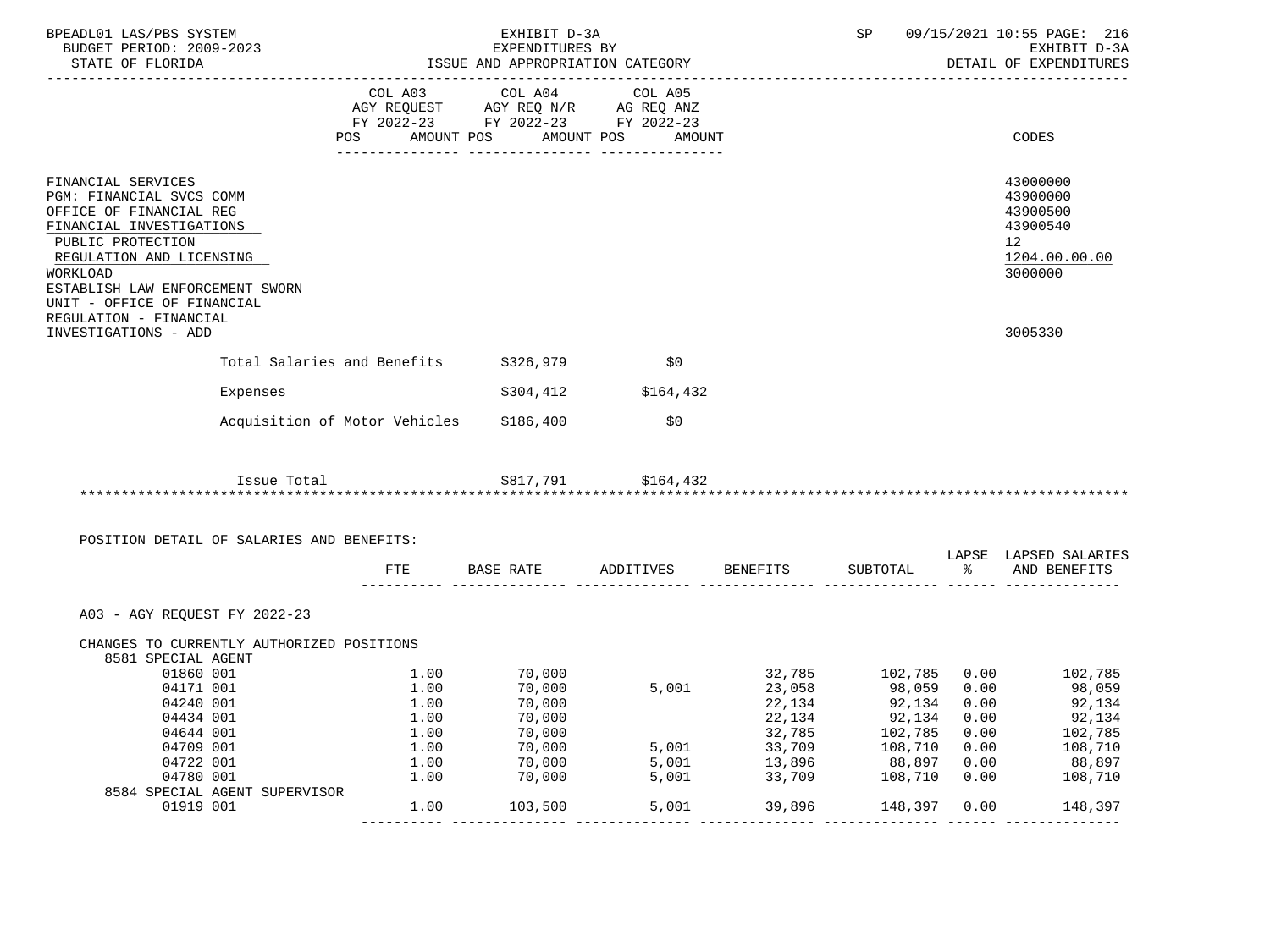| BPEADL01 LAS/PBS SYSTEM<br>BUDGET PERIOD: 2009-2023<br>STATE OF FLORIDA                                                                                                                                                                                              |                      | EXHIBIT D-3A<br>EXPENDITURES BY<br>ISSUE AND APPROPRIATION CATEGORY                                             |                   | 09/15/2021 10:55 PAGE: 217<br>SP<br>EXHIBIT D-3A<br>DETAIL OF EXPENDITURES |            |                                                                                |
|----------------------------------------------------------------------------------------------------------------------------------------------------------------------------------------------------------------------------------------------------------------------|----------------------|-----------------------------------------------------------------------------------------------------------------|-------------------|----------------------------------------------------------------------------|------------|--------------------------------------------------------------------------------|
|                                                                                                                                                                                                                                                                      | POS                  | COL A03 COL A04 COL A05<br>AGY REQUEST AGY REQ N/R AG REQ ANZ<br>FY 2022-23 FY 2022-23 FY 2022-23<br>AMOUNT POS | AMOUNT POS AMOUNT |                                                                            |            | CODES                                                                          |
| FINANCIAL SERVICES<br><b>PGM: FINANCIAL SVCS COMM</b><br>OFFICE OF FINANCIAL REG<br>FINANCIAL INVESTIGATIONS<br>PUBLIC PROTECTION<br>REGULATION AND LICENSING<br>WORKLOAD<br>ESTABLISH LAW ENFORCEMENT SWORN<br>UNIT - OFFICE OF FINANCIAL<br>REGULATION - FINANCIAL |                      |                                                                                                                 |                   |                                                                            |            | 43000000<br>43900000<br>43900500<br>43900540<br>12<br>1204.00.00.00<br>3000000 |
| INVESTIGATIONS - ADD                                                                                                                                                                                                                                                 |                      |                                                                                                                 |                   |                                                                            |            | 3005330                                                                        |
| POSITION DETAIL OF SALARIES AND BENEFITS:                                                                                                                                                                                                                            |                      |                                                                                                                 |                   |                                                                            |            | LAPSE LAPSED SALARIES                                                          |
|                                                                                                                                                                                                                                                                      | FTE                  | BASE RATE                                                                                                       | ADDITIVES         | BENEFITS                                                                   | SUBTOTAL 8 | AND BENEFITS                                                                   |
| CHANGES TO CURRENTLY AUTHORIZED POSITIONS<br>TOTALS FOR ISSUE BY FUND<br>2021 ADMINISTRATIVE TRUST FUND                                                                                                                                                              |                      |                                                                                                                 |                   |                                                                            |            | 942,611<br>--------------                                                      |
|                                                                                                                                                                                                                                                                      |                      |                                                                                                                 |                   | 9.00 663,500 25,005 254,106 942,611                                        |            | 942,611<br>==============                                                      |
|                                                                                                                                                                                                                                                                      |                      |                                                                                                                 |                   |                                                                            |            |                                                                                |
| ESTABLISH LAW ENFORCEMENT SWORN<br>UNIT - OFFICE OF FINANCIAL<br>REGULATION - FINANCIAL<br>INVESTIGATIONS - DEDUCT<br>SALARY RATE<br>SALARY RATE 409, 271-                                                                                                           |                      |                                                                                                                 |                   |                                                                            |            | 3005370<br>000000                                                              |
|                                                                                                                                                                                                                                                                      |                      |                                                                                                                 |                   |                                                                            |            |                                                                                |
| SALARIES AND BENEFITS                                                                                                                                                                                                                                                |                      |                                                                                                                 |                   |                                                                            |            | 010000                                                                         |
| ADMINISTRATIVE TRUST FUND -STATE                                                                                                                                                                                                                                     | $9.00 -$<br>615,632- |                                                                                                                 |                   |                                                                            |            | 2021 1                                                                         |
| TOTAL: ESTABLISH LAW ENFORCEMENT SWORN<br>UNIT - OFFICE OF FINANCIAL<br>REGULATION - FINANCIAL<br>INVESTIGATIONS - DEDUCT<br>TOTAL POSITIONS 9.00-<br>TOTAL ISSUE                                                                                                    | $615,632-$           |                                                                                                                 |                   |                                                                            |            | 3005370                                                                        |
| TOTAL SALARY RATE 409,271-                                                                                                                                                                                                                                           |                      |                                                                                                                 |                   |                                                                            |            |                                                                                |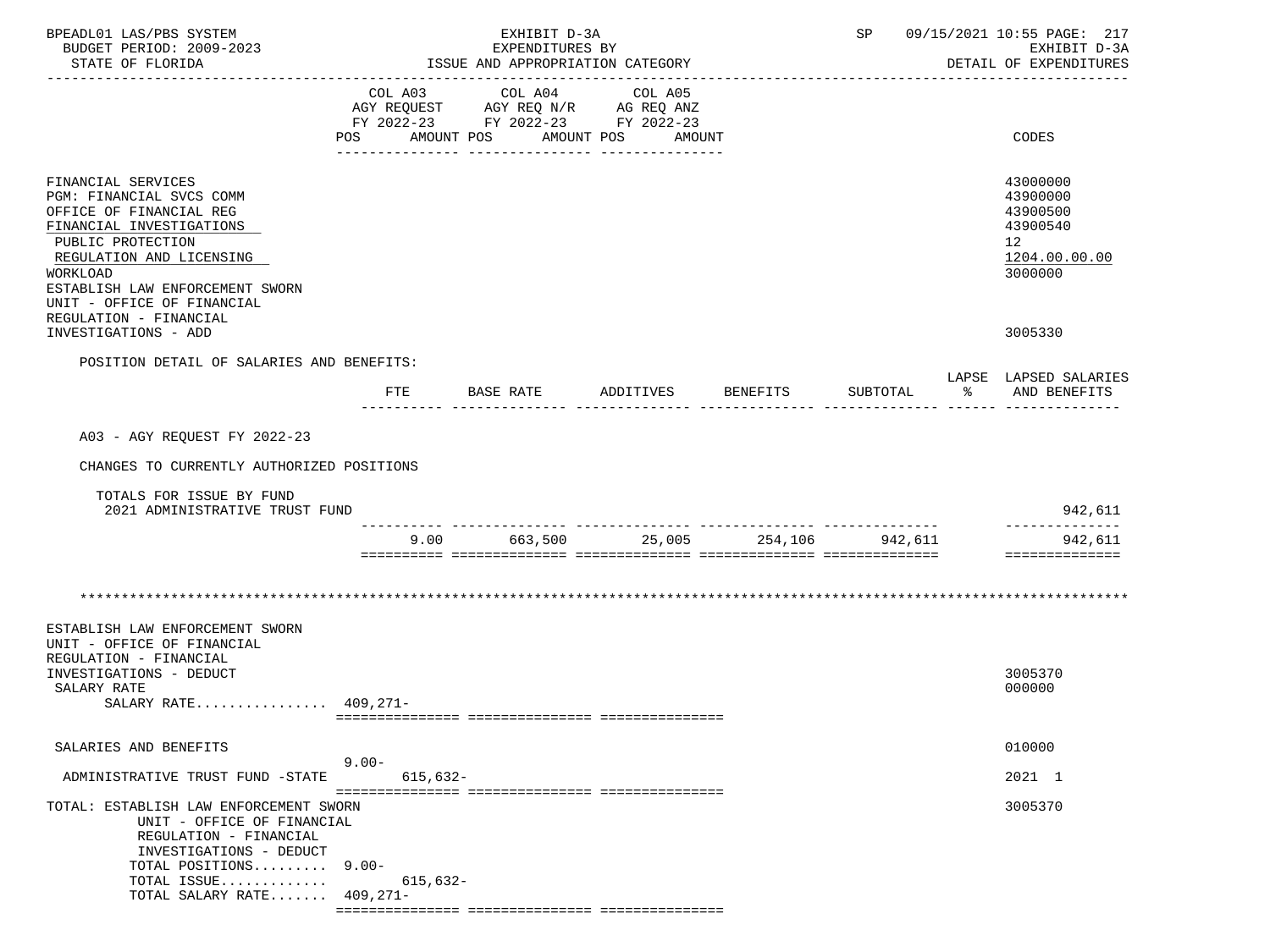| BPEADL01 LAS/PBS SYSTEM<br>BUDGET PERIOD: 2009-2023<br>STATE OF FLORIDA                                                                                                                                                                                                                         | EXHIBIT D-3A<br>EXPENDITURES BY<br>ISSUE AND APPROPRIATION CATEGORY                                                                         | SP<br>09/15/2021 10:55 PAGE: 218<br>EXHIBIT D-3A<br>DETAIL OF EXPENDITURES                             |
|-------------------------------------------------------------------------------------------------------------------------------------------------------------------------------------------------------------------------------------------------------------------------------------------------|---------------------------------------------------------------------------------------------------------------------------------------------|--------------------------------------------------------------------------------------------------------|
|                                                                                                                                                                                                                                                                                                 | COL A03 COL A04 COL A05<br>AGY REQUEST AGY REQ N/R AG REQ ANZ<br>FY 2022-23 FY 2022-23 FY 2022-23<br>POS<br>AMOUNT POS AMOUNT POS<br>AMOUNT | CODES                                                                                                  |
| FINANCIAL SERVICES<br>PGM: FINANCIAL SVCS COMM<br>OFFICE OF FINANCIAL REG<br>FINANCIAL INVESTIGATIONS<br>PUBLIC PROTECTION<br>REGULATION AND LICENSING<br><b>WORKLOAD</b><br>ESTABLISH LAW ENFORCEMENT SWORN<br>UNIT - OFFICE OF FINANCIAL<br>REGULATION - FINANCIAL<br>INVESTIGATIONS - DEDUCT |                                                                                                                                             | 43000000<br>43900000<br>43900500<br>43900540<br>12 <sup>°</sup><br>1204.00.00.00<br>3000000<br>3005370 |
| AGENCY ISSUE NARRATIVE:                                                                                                                                                                                                                                                                         |                                                                                                                                             |                                                                                                        |

2022-2023 BUDGET YEAR NARRATIVE: IT COMPONENT? NO

ESTABLISH LAW ENFORCEMENT SWORN UNIT - OFFICE OF FINANCIAL REGULATION - FINANCIAL INVESTIGATIONS - DEDUCT

This request will improve the Office's ability to reach the following goals:

GOAL #1: Improving taxpayer value;

GOAL #3: Promoting a safe and sound financial marketplace;

GOAL #4: Improving customer service.

 The Office is pursuing substantive legislation to grant law enforcement status to the Bureau of Financial Investigations (Bureau). This need is based on the diminishing availability of local, state, and federal law enforcement resources capable of assisting the Office non-sworn staff in pursuing criminal investigations related to financial crimes. The substantive bill would be accompanied by a request for approximately \$817,791 and would not require any additional FTE.

 Currently, the Bureau is designated by statute to be a Criminal Justice Agency (CJA) and its investigators qualify as "investigative officers" under Florida law. The Bureau is not currently designated as a Law Enforcement Agency, and none of its investigative personnel are certified as sworn Law Enforcement Officers (LEO) . As a CJA, the Bureau's investigators have the ability to utilize certain confidential databases in connection with its criminal investigations, including obtaining confidential information from the Criminal Justice Information Services (CJIS), the Highway Safety and Motor Vehicles (DAVID), and the Financial Criminal Enforcement Network (FINCEN). The Bureau's investigators can also engage in other overt investigative activities (including issuing subpoenas and demands for sworn written statements), as well as utilizing other covert investigative techniques (including engaging in undercover operations and limited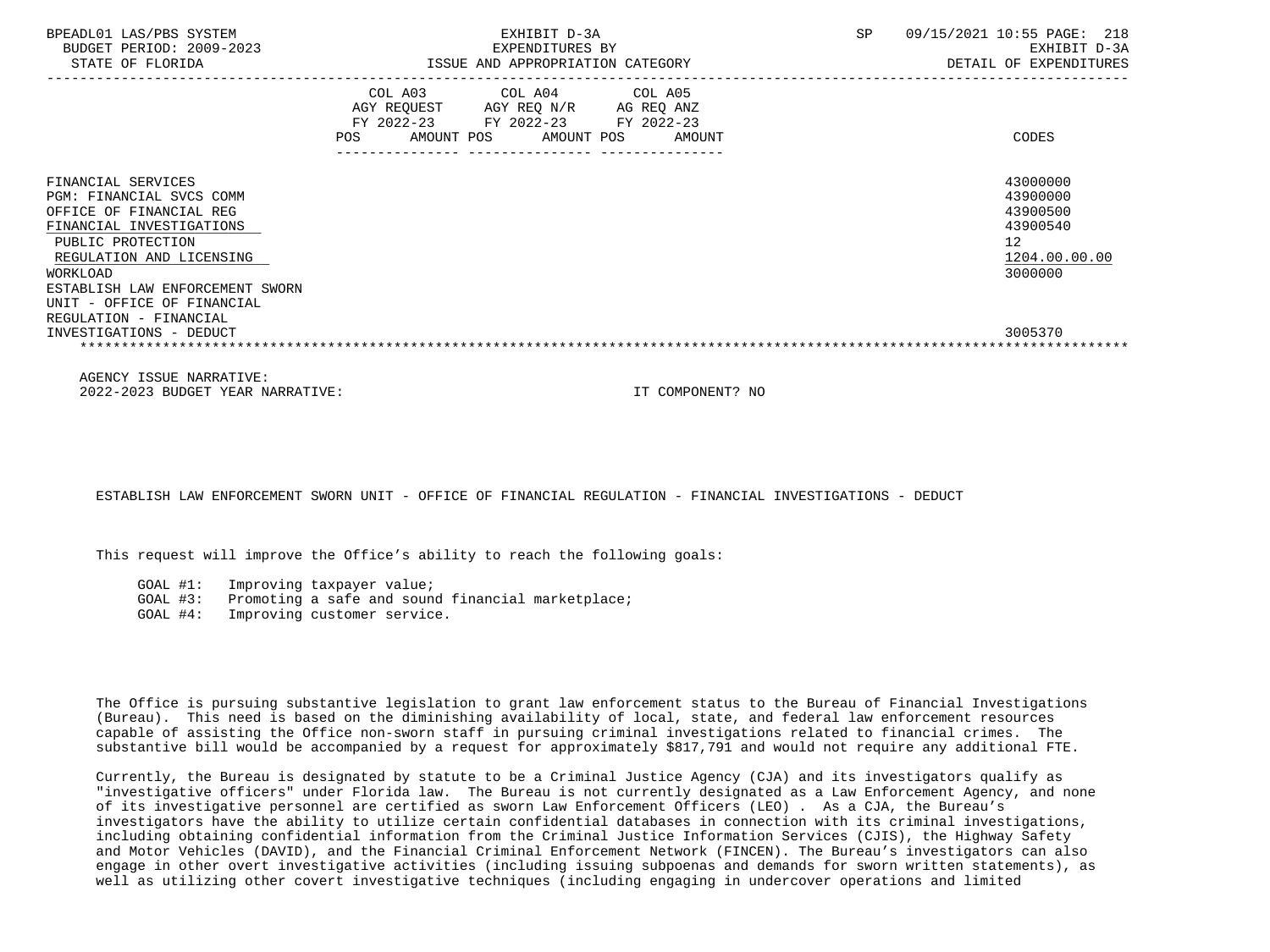| BPEADL01 LAS/PBS SYSTEM<br>BUDGET PERIOD: 2009-2023<br>STATE OF FLORIDA                                                                                            | EXHIBIT D-3A<br>EXPENDITURES BY<br>ISSUE AND APPROPRIATION CATEGORY                                                                   | SP | 09/15/2021 10:55 PAGE: 219<br>EXHIBIT D-3A<br>DETAIL OF EXPENDITURES |                                                                                             |
|--------------------------------------------------------------------------------------------------------------------------------------------------------------------|---------------------------------------------------------------------------------------------------------------------------------------|----|----------------------------------------------------------------------|---------------------------------------------------------------------------------------------|
|                                                                                                                                                                    | COL A03 COL A04 COL A05<br>AGY REQUEST AGY REQ N/R AG REQ ANZ<br>FY 2022-23 FY 2022-23 FY 2022-23<br>POS AMOUNT POS AMOUNT POS AMOUNT |    |                                                                      | CODES                                                                                       |
| FINANCIAL SERVICES<br>PGM: FINANCIAL SVCS COMM<br>OFFICE OF FINANCIAL REG<br>FINANCIAL INVESTIGATIONS<br>PUBLIC PROTECTION<br>REGULATION AND LICENSING<br>WORKLOAD |                                                                                                                                       |    |                                                                      | 43000000<br>43900000<br>43900500<br>43900540<br>12 <sup>7</sup><br>1204.00.00.00<br>3000000 |
| ESTABLISH LAW ENFORCEMENT SWORN<br>UNIT - OFFICE OF FINANCIAL<br>REGULATION - FINANCIAL<br>INVESTIGATIONS - DEDUCT                                                 |                                                                                                                                       |    |                                                                      | 3005370                                                                                     |

consensual monitoring).

 However, because the Bureau has not been designated as a Law Enforcement Agency, significant constraints exit that limit (and will continue to limit) the Bureau's overall effectiveness. The following is a summary of the expected benefits resulting from changing the Bureau's designation from a CJA to a Law Enforcement Agency:

### 1.Enhanced Credibility

 Being designated as a law enforcement agency, with sworn and certified law enforcement officers would immediately enhance the overall credibility of the Bureau when dealing with prosecutors and our law enforcement partners, as well as when dealing with the public at large (including witnesses, subjects and targets involved in the Bureau's investigations). The Bureau's ability to successfully refer its cases for criminal prosecution would be greatly enhanced if it had the ability to not only investigate cases and make the referral, but also had the legal authority as a Law Enforcement Agency to make the arrests when the cases were prosecuted. Presently, as a CJA, the Bureau has no such arrest powers.

# 2.Increased Investigator Safety

 Adding a law enforcement component to the Bureau would immediately enhance the overall safety of its investigative officers and other personnel who assist in conducting the Bureau's criminal investigations. Generally speaking, witnesses (including subjects and targets) who are being interviewed (either in an office setting or in the field) are much more likely to cooperate, and less likely to become confrontational, abusive or threatening with a law enforcement officer rather than with an unsworn "investigator officer."

 Having at least some of the Bureau's personnel in each of the regional offices certified as LEOs would enhance the overall level of safety for the Bureau's employees within each office. The sworn LEOs could assist the other (non-sworn) investigators in connection with the performance of other potentially hazardous, but necessary investigative activities that the Bureau's investigators currently perform, including: interviewing subjects and/or targets on a live, unannounced ("knock and talk") basis; personally serving subpoenas or other Court Orders; and conducting unannounced site visits or other covert surveillance activities. Currently, the Bureau's non-sworn, investigative officers are essentially defenseless while performing these types of investigative activities, and must rely upon the suspect's good nature and willingness to peacefully cooperate.

# 3.Enhanced Proactive/Undercover Capabilities

 Having sworn LEOs within the Bureau will also enhance the Bureau's ability to conduct a wider range of proactive, undercover operations and consensual monitoring activities in the future. Currently, for safety considerations, the Bureau conducts undercover operations either over the telephone or via electronic (email) communications; likewise, the Bureau's current plans for conducting consensually monitored recordings involve only telephonic communications, rather than face-to-face communications, where the suspect may be more likely to open up and speak freely to the undercover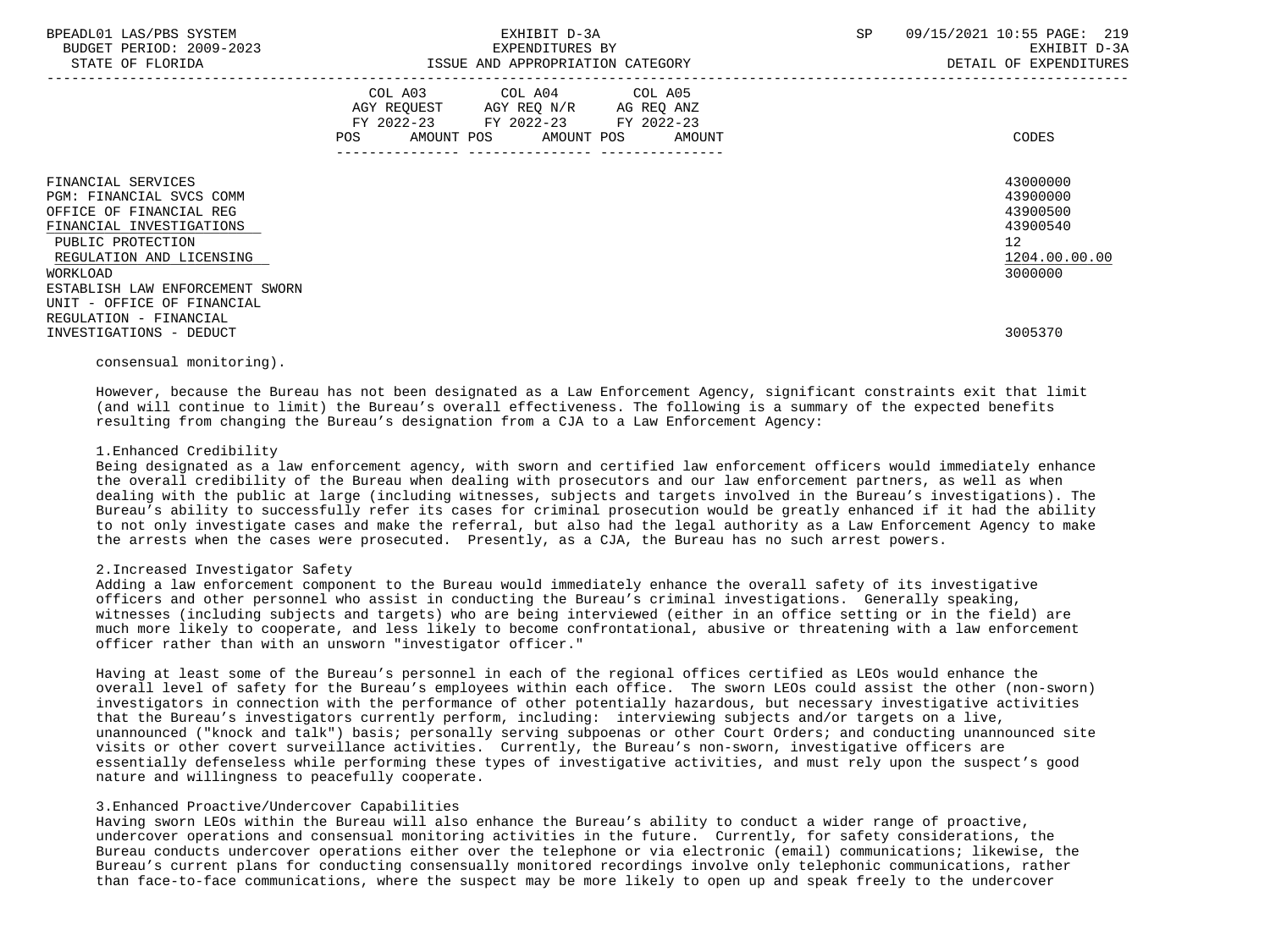| BPEADL01 LAS/PBS SYSTEM |                   |                          |
|-------------------------|-------------------|--------------------------|
|                         |                   | BUDGET PERIOD: 2009-2023 |
|                         | גתדכת זה הת היהיה |                          |

|                                 | COL A03<br>AGY REOUEST<br>FY 2022-23<br>POS<br>AMOUNT POS | COL A04<br>AGY REO N/R<br>FY 2022-23<br>AMOUNT POS | COL A05<br>AG REQ ANZ<br>FY 2022-23<br>AMOUNT | CODES             |
|---------------------------------|-----------------------------------------------------------|----------------------------------------------------|-----------------------------------------------|-------------------|
|                                 |                                                           | -------------                                      | ---------------                               |                   |
| FINANCIAL SERVICES              |                                                           |                                                    |                                               | 43000000          |
| PGM: FINANCIAL SVCS COMM        |                                                           |                                                    |                                               | 43900000          |
| OFFICE OF FINANCIAL REG         |                                                           |                                                    |                                               | 43900500          |
| FINANCIAL INVESTIGATIONS        |                                                           |                                                    |                                               | 43900540          |
| PUBLIC PROTECTION               |                                                           |                                                    |                                               | $12 \overline{ }$ |
| REGULATION AND LICENSING        |                                                           |                                                    |                                               | 1204.00.00.00     |
| WORKLOAD                        |                                                           |                                                    |                                               | 3000000           |
| ESTABLISH LAW ENFORCEMENT SWORN |                                                           |                                                    |                                               |                   |
| UNIT - OFFICE OF FINANCIAL      |                                                           |                                                    |                                               |                   |
| REGULATION - FINANCIAL          |                                                           |                                                    |                                               |                   |
| INVESTIGATIONS - DEDUCT         |                                                           |                                                    |                                               | 3005370           |

# investigator.

 In addition, by being designated as a Law Enforcement Agency, the Bureau's investigators would also be able to seek to obtain wire taps, pen registers and trap and trace orders from the court in appropriate cases. These powerful evidence gathering techniques are not available to CJAs.

#### 4.Arrest Powers

 Designating the Bureau as a law enforcement agency would also enable its sworn and certified investigators to make arrests, either on their own cases, or in conjunction with coordinated activities with its other state or federal partners. Presently, the Bureau's non-sworn, investigative officers are only able to prepare, sign and present affidavits to the Court supporting a finding of probable cause for the issuance of an arrest warrant. By statute, they are not authorized to execute an arrest warrant. Thus, after obtaining said arrest warrants, the Bureau's investigators have to then convince other local LEO to actually execute the warrant and effect the arrest. In some instances, this has caused unnecessary delays as these other local police departments are also dealing with their own limited staff resource issues and competing case priorities.

#### 5.Search and Seizure Warrant Capabilities

 Likewise, being designated as a Law Enforcement Agency would also enable the Bureau to execute search and/or seizure warrants when issued by a judge based upon probable cause. Here again, the Bureau's investigators presently are able to develop evidence supporting a finding of probable cause, and they may also draft and present the probable cause affidavit to a judge for issuance; the Bureau's investigators are not authorized to actually execute the search and seizure warrant itself, and must depend on their ability to hind other LEOs willing to complete the job. Thus, if the Bureau had certified LEOs in its ranks, those officers could be used to obtain, serve and execute search and seizure warrants, with the assistance of the Bureau's non-sworn, investigators and other partners working the case.

# 6.Use of Photo Lineups in Criminal Investigations

 Presently, the Bureau's investigators are not permitted under the Florida Statutes to prepare a photo lineup (aka photo array) in connection with their criminal investigations. A photo lineup is essentially composed of a set of pictures that an officer would show to a victim/witness to see if he or she recognizes the perpetrator of a crime. A positive identification could lead to the arrest of an otherwise undisclosed control person of a criminal enterprise, and the identification can be used as prosecutorial evidence in court. However, pursuant to Section 92.70(3), Florida Statutes, photo arrays can only be prepared by LEOs, not by investigative officers of a criminal justice agency. Thus, in cases where the Bureau investigates a potential criminal offense with its own resources, this investigative tool cannot be utilized to obtain potentially powerful evidence necessary to convict the perpetrator.

7.Participation in Federal Task Force Asset Forfeiture & Revenue Sharing Programs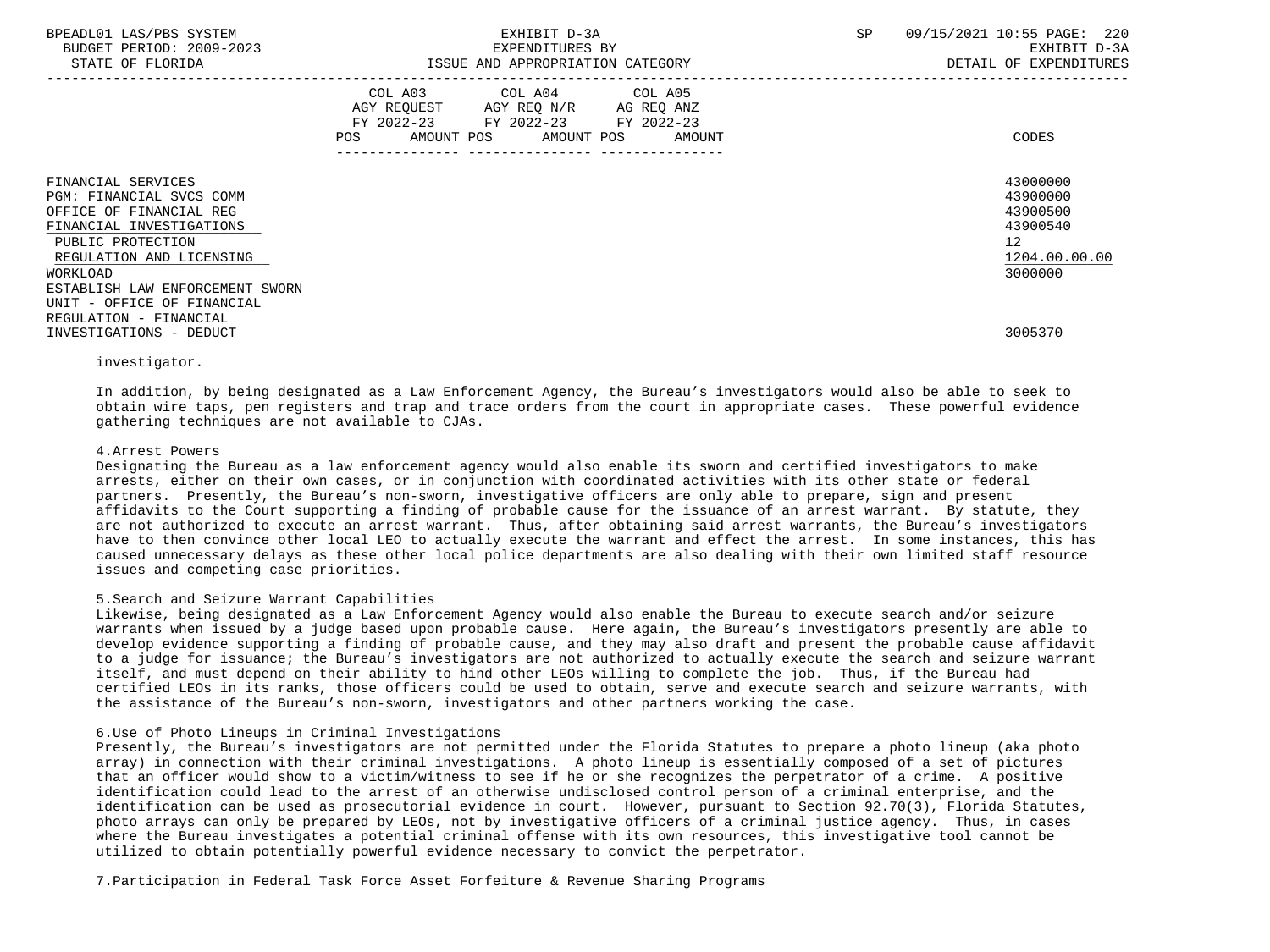| BPEADL01 LAS/PBS SYSTEM<br>BUDGET PERIOD: 2009-2023<br>STATE OF FLORIDA                                                                                            | EXHIBIT D-3A<br>EXPENDITURES BY<br>ISSUE AND APPROPRIATION CATEGORY                                                                                                                                                                                    | 09/15/2021 10:55 PAGE: 221<br>SP<br>EXHIBIT D-3A<br>DETAIL OF EXPENDITURES     |
|--------------------------------------------------------------------------------------------------------------------------------------------------------------------|--------------------------------------------------------------------------------------------------------------------------------------------------------------------------------------------------------------------------------------------------------|--------------------------------------------------------------------------------|
|                                                                                                                                                                    | COL A03 COL A04 COL A05<br>AGY REQUEST AGY REQ N/R AG REQ ANZ<br>FY 2022-23 FY 2022-23 FY 2022-23<br>AMOUNT POS AMOUNT POS<br>POS FOR THE POST OF THE STATE STATE STATE STATE STATE STATE STATE STATE STATE STATE STATE STATE STATE STATE ST<br>AMOUNT | CODES                                                                          |
| FINANCIAL SERVICES<br>PGM: FINANCIAL SVCS COMM<br>OFFICE OF FINANCIAL REG<br>FINANCIAL INVESTIGATIONS<br>PUBLIC PROTECTION<br>REGULATION AND LICENSING<br>WORKLOAD |                                                                                                                                                                                                                                                        | 43000000<br>43900000<br>43900500<br>43900540<br>12<br>1204.00.00.00<br>3000000 |
| ESTABLISH LAW ENFORCEMENT SWORN<br>UNIT - OFFICE OF FINANCIAL<br>REGULATION - FINANCIAL<br>INVESTIGATIONS - DEDUCT                                                 |                                                                                                                                                                                                                                                        | 3005370                                                                        |

 Presently, the Bureau is a participant in an FBI Economic Crimes Task Force operating in Tampa, Florida, which is intended to investigate criminal cases that could generate significant asset forfeitures. The Memorandum of Understanding between OFR and the FBI relating to this Task Force indicates that the FBI intends to share such asset forfeitures with the OFR, to the extent permitted by law. Unfortunately, the relevant rules and regulations dealing with federal forfeiture prohibit the sharing of forfeiture funds with any non-law enforcement agency. Thus, designating the Bureau as a Law Enforcement Agency would enable the Bureau to receive its share of the forfeiture obtained from its efforts working on this (and potential other) Task Force(s).

# ISSUE SUMMARY:

 This issue seeks approximately \$817,791 in new recurring budget authority (Salaries, Expense, and Acquisition of Motor Vehicles) to aid the office in meeting the cost for equipping and certifying the Office of financial Regulation - Bureau of Investigations as a law enforcement entity. The additional Salaries and Benefits appropriation is to meet the special risk requirements for the sworn personnel.

This issue is linked to issue 3005330.

| Detail of Costs: |                               |             |               |
|------------------|-------------------------------|-------------|---------------|
| Quantity         | Description                   | Amount      | Non-Recurring |
| 9                | Add Salaries and Benefits     | \$942,611   | \$0           |
| (9)              | Deduct Salaries and Benefits  | (\$615,632) | \$0           |
|                  | Total Salaries and Benefits   | \$326,979   | \$0           |
|                  | Expenses                      | \$304,412   | \$164,432     |
|                  | Acquisition of Motor Vehicles | \$186,400   | \$0           |

| <b>Tota</b><br>Issue | \$817,791 | $^{\circ}$ L64,432 |  |
|----------------------|-----------|--------------------|--|
|                      |           |                    |  |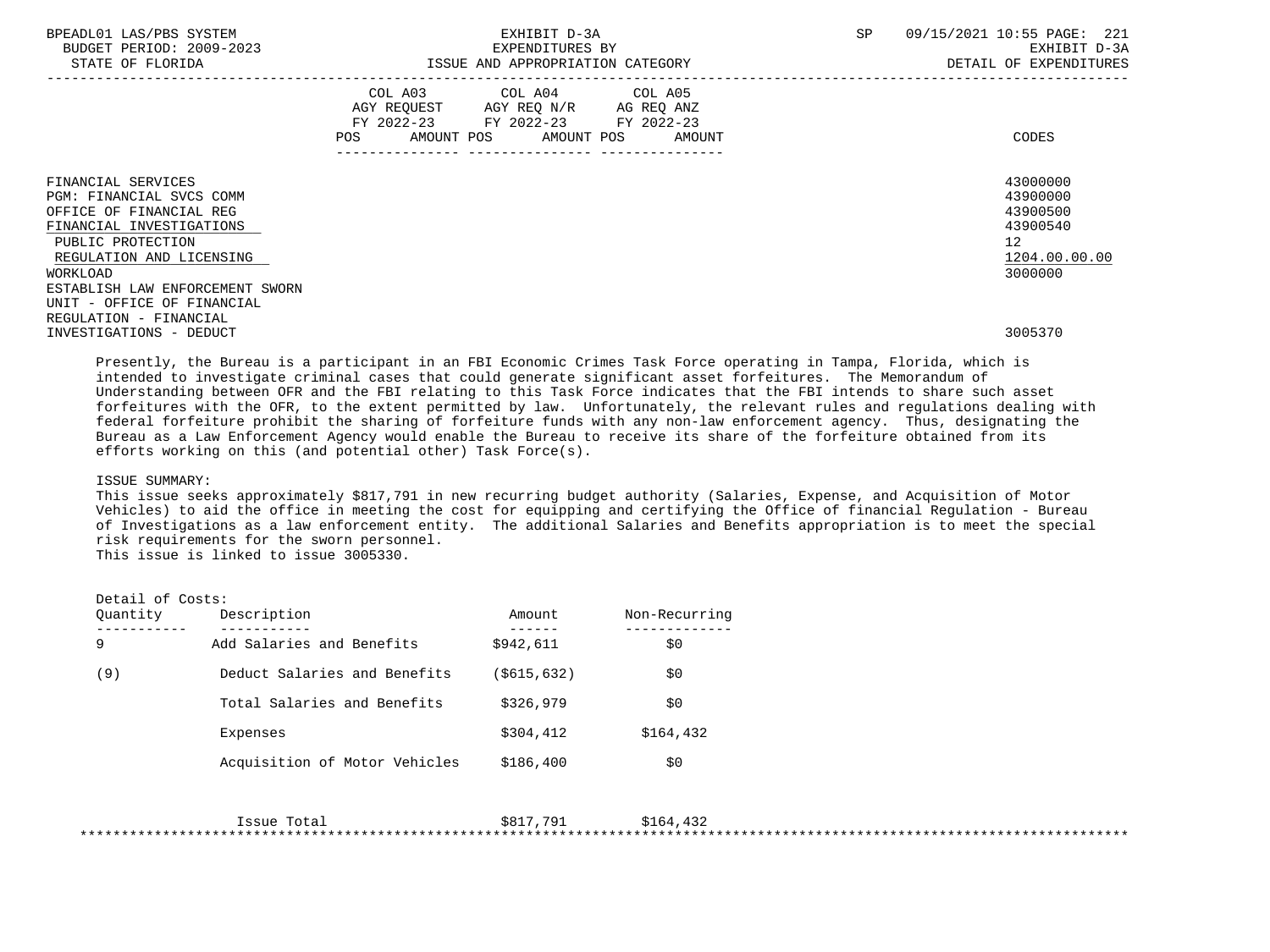| BPEADL01 LAS/PBS SYSTEM                                                                                                                                                                                 | EXHIBIT D-3A      |                                                                                                                                                                                                                                                                                                                                                                                                |  |                                                                                                                  | SP 09/15/2021 10:55 PAGE: 222                                                                                                    |  |                                                                                                             |  |
|---------------------------------------------------------------------------------------------------------------------------------------------------------------------------------------------------------|-------------------|------------------------------------------------------------------------------------------------------------------------------------------------------------------------------------------------------------------------------------------------------------------------------------------------------------------------------------------------------------------------------------------------|--|------------------------------------------------------------------------------------------------------------------|----------------------------------------------------------------------------------------------------------------------------------|--|-------------------------------------------------------------------------------------------------------------|--|
| BUDGET PERIOD: 2009-2023<br>STATE OF FLORIDA                                                                                                                                                            |                   | EXPENDITURES BY<br>ISSUE AND APPROPRIATION CATEGORY                                                                                                                                                                                                                                                                                                                                            |  |                                                                                                                  |                                                                                                                                  |  | EXHIBIT D-3A<br>DETAIL OF EXPENDITURES                                                                      |  |
|                                                                                                                                                                                                         |                   |                                                                                                                                                                                                                                                                                                                                                                                                |  |                                                                                                                  |                                                                                                                                  |  |                                                                                                             |  |
|                                                                                                                                                                                                         |                   | $\begin{tabular}{lllllllllll} &\multicolumn{4}{c}{\text{COL A03}} &\multicolumn{4}{c}{\text{COL A04}} &\multicolumn{4}{c}{\text{COL A05}} \\ \multicolumn{4}{c}{\text{AGY REQUEST}} &\multicolumn{4}{c}{\text{AGY REQ ANZ}} &\multicolumn{4}{c}{\text{COL A05}} \\ \multicolumn{4}{c}{\text{AGY REQUEST}} &\multicolumn{4}{c}{\text{AGY REQ ANZ}} &\multicolumn{4}{c}{\text{N}} \end{tabular}$ |  |                                                                                                                  |                                                                                                                                  |  |                                                                                                             |  |
|                                                                                                                                                                                                         |                   |                                                                                                                                                                                                                                                                                                                                                                                                |  |                                                                                                                  |                                                                                                                                  |  |                                                                                                             |  |
|                                                                                                                                                                                                         |                   | FY 2022-23 FY 2022-23 FY 2022-23                                                                                                                                                                                                                                                                                                                                                               |  |                                                                                                                  |                                                                                                                                  |  |                                                                                                             |  |
|                                                                                                                                                                                                         |                   | POS AMOUNT POS AMOUNT POS AMOUNT                                                                                                                                                                                                                                                                                                                                                               |  |                                                                                                                  |                                                                                                                                  |  | CODES                                                                                                       |  |
|                                                                                                                                                                                                         |                   |                                                                                                                                                                                                                                                                                                                                                                                                |  |                                                                                                                  |                                                                                                                                  |  |                                                                                                             |  |
| FINANCIAL SERVICES                                                                                                                                                                                      |                   |                                                                                                                                                                                                                                                                                                                                                                                                |  |                                                                                                                  |                                                                                                                                  |  | 43000000                                                                                                    |  |
| PGM: FINANCIAL SVCS COMM                                                                                                                                                                                |                   |                                                                                                                                                                                                                                                                                                                                                                                                |  |                                                                                                                  |                                                                                                                                  |  | 43900000                                                                                                    |  |
| OFFICE OF FINANCIAL REG                                                                                                                                                                                 |                   |                                                                                                                                                                                                                                                                                                                                                                                                |  |                                                                                                                  |                                                                                                                                  |  | 43900500                                                                                                    |  |
| FINANCIAL INVESTIGATIONS                                                                                                                                                                                |                   |                                                                                                                                                                                                                                                                                                                                                                                                |  |                                                                                                                  |                                                                                                                                  |  | 43900540                                                                                                    |  |
| PUBLIC PROTECTION                                                                                                                                                                                       |                   |                                                                                                                                                                                                                                                                                                                                                                                                |  |                                                                                                                  |                                                                                                                                  |  | 12                                                                                                          |  |
| REGULATION AND LICENSING                                                                                                                                                                                |                   |                                                                                                                                                                                                                                                                                                                                                                                                |  |                                                                                                                  |                                                                                                                                  |  | 1204.00.00.00                                                                                               |  |
| WORKLOAD                                                                                                                                                                                                |                   |                                                                                                                                                                                                                                                                                                                                                                                                |  |                                                                                                                  |                                                                                                                                  |  | 3000000                                                                                                     |  |
| ESTABLISH LAW ENFORCEMENT SWORN                                                                                                                                                                         |                   |                                                                                                                                                                                                                                                                                                                                                                                                |  |                                                                                                                  |                                                                                                                                  |  |                                                                                                             |  |
| UNIT - OFFICE OF FINANCIAL                                                                                                                                                                              |                   |                                                                                                                                                                                                                                                                                                                                                                                                |  |                                                                                                                  |                                                                                                                                  |  |                                                                                                             |  |
| REGULATION - FINANCIAL<br>INVESTIGATIONS - DEDUCT                                                                                                                                                       |                   |                                                                                                                                                                                                                                                                                                                                                                                                |  |                                                                                                                  |                                                                                                                                  |  | 3005370                                                                                                     |  |
|                                                                                                                                                                                                         |                   |                                                                                                                                                                                                                                                                                                                                                                                                |  |                                                                                                                  |                                                                                                                                  |  |                                                                                                             |  |
| POSITION DETAIL OF SALARIES AND BENEFITS:                                                                                                                                                               |                   |                                                                                                                                                                                                                                                                                                                                                                                                |  |                                                                                                                  |                                                                                                                                  |  |                                                                                                             |  |
|                                                                                                                                                                                                         |                   |                                                                                                                                                                                                                                                                                                                                                                                                |  |                                                                                                                  |                                                                                                                                  |  | LAPSE LAPSED SALARIES                                                                                       |  |
|                                                                                                                                                                                                         | FTE               | BASE RATE ADDITIVES BENEFITS SUBTOTAL $\text{\$}$ and benefits                                                                                                                                                                                                                                                                                                                                 |  |                                                                                                                  |                                                                                                                                  |  |                                                                                                             |  |
| 8325 FINANCIAL INVESTIGATOR-CRIMINAL ENFORCE<br>01860 001<br>04171 001<br>04240 001<br>04434 001<br>04644 001<br>04709 001<br>04722 001<br>04780 001<br>8351 SENIOR FINANCIAL INVESTIGATOR<br>01919 001 | $1.00 - 51,500 -$ | $1.00 45,842-$<br>$1.00 44,812-$<br>$1.00-$<br>$1.00-$<br>$1.00-$<br>$44.337-$<br>$1.00-$<br>$45.835-$<br>$1.00 45,835-$<br>$1.00 46,350-$<br>$1.00 - 38,660 -$                                                                                                                                                                                                                                |  | 22,997–<br>22,807–<br>23,045-<br>22,719-<br>22,719-<br>$22,995-$<br>22,995–<br>23,091–<br>$24,042-$<br>$21,670-$ | 68,839- 0.00<br>67,619-0.00<br>67,056-0.00<br>68,830- 0.00<br>68,830- 0.00<br>69,441- 0.00<br>$75,542 - 0.00$<br>$60,330 - 0.00$ |  | 68,839-<br>$67,619-$<br>$69, 145 -$<br>$67,056-$<br>68,830-<br>68,830-<br>69,441-<br>75,542-<br>$60, 330 -$ |  |
| TOTALS FOR ISSUE BY FUND<br>2021 ADMINISTRATIVE TRUST FUND                                                                                                                                              |                   |                                                                                                                                                                                                                                                                                                                                                                                                |  |                                                                                                                  |                                                                                                                                  |  | 615,632-                                                                                                    |  |
|                                                                                                                                                                                                         | $9.00 -$          | $409,271-$                                                                                                                                                                                                                                                                                                                                                                                     |  | $206, 361 -$                                                                                                     | $615,632-$                                                                                                                       |  | -------------<br>$615,632-$                                                                                 |  |
|                                                                                                                                                                                                         |                   |                                                                                                                                                                                                                                                                                                                                                                                                |  |                                                                                                                  |                                                                                                                                  |  | ==============                                                                                              |  |
|                                                                                                                                                                                                         |                   |                                                                                                                                                                                                                                                                                                                                                                                                |  |                                                                                                                  |                                                                                                                                  |  |                                                                                                             |  |
|                                                                                                                                                                                                         |                   |                                                                                                                                                                                                                                                                                                                                                                                                |  |                                                                                                                  |                                                                                                                                  |  |                                                                                                             |  |
| TOTAL: REGULATION AND LICENSING<br>BY FUND TYPE                                                                                                                                                         |                   |                                                                                                                                                                                                                                                                                                                                                                                                |  |                                                                                                                  |                                                                                                                                  |  | 1204.00.00.00                                                                                               |  |
|                                                                                                                                                                                                         | 51.00             |                                                                                                                                                                                                                                                                                                                                                                                                |  |                                                                                                                  |                                                                                                                                  |  |                                                                                                             |  |
| TRUST FUNDS                                                                                                                                                                                             |                   | 5,909,485 382,276                                                                                                                                                                                                                                                                                                                                                                              |  |                                                                                                                  |                                                                                                                                  |  | 2000                                                                                                        |  |
| SALARY RATE 3.451.066                                                                                                                                                                                   |                   |                                                                                                                                                                                                                                                                                                                                                                                                |  |                                                                                                                  |                                                                                                                                  |  |                                                                                                             |  |
|                                                                                                                                                                                                         |                   |                                                                                                                                                                                                                                                                                                                                                                                                |  |                                                                                                                  |                                                                                                                                  |  |                                                                                                             |  |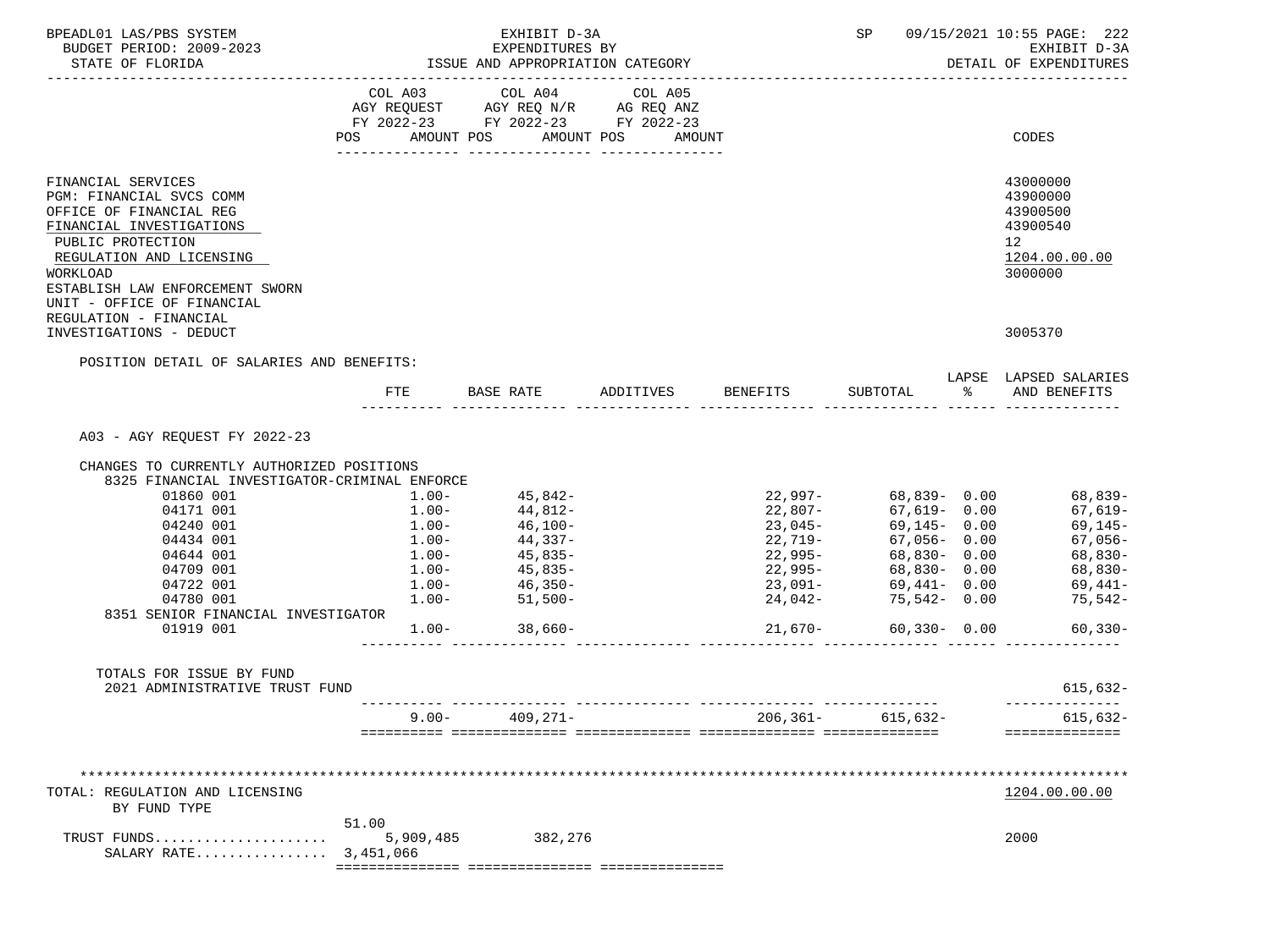| BPEADL01 LAS/PBS SYSTEM |                          |
|-------------------------|--------------------------|
|                         | BUDGET PERIOD: 2009-2023 |

|                                                                                                                                                                                                                                                                   | COL A03<br>AGY REQUEST<br>FY 2022-23<br><b>POS</b> | COL A04<br>AGY REQ N/R<br>FY 2022-23 FY 2022-23 | COL A05 | AG REQ ANZ |                                                                                                     |
|-------------------------------------------------------------------------------------------------------------------------------------------------------------------------------------------------------------------------------------------------------------------|----------------------------------------------------|-------------------------------------------------|---------|------------|-----------------------------------------------------------------------------------------------------|
|                                                                                                                                                                                                                                                                   | AMOUNT POS                                         | AMOUNT POS                                      |         | AMOUNT     | CODES                                                                                               |
| FINANCIAL SERVICES<br>PGM: FINANCIAL SVCS COMM<br>OFFICE OF FINANCIAL REG<br>EXEC DIR & SUPPORT SERVICE<br>PUBLIC PROTECTION<br>REGULATION AND LICENSING<br>ESTIMATED EXPENDITURES<br>ESTIMATED EXPENDITURES - OPERATIONS<br>SALARY RATE<br>SALARY RATE 3,695,382 |                                                    |                                                 |         |            | 43000000<br>43900000<br>43900500<br>43900550<br>12<br>1204.00.00.00<br>1000000<br>1001000<br>000000 |
|                                                                                                                                                                                                                                                                   |                                                    |                                                 |         |            |                                                                                                     |
| SALARIES AND BENEFITS                                                                                                                                                                                                                                             | 50.00                                              |                                                 |         |            | 010000                                                                                              |
| ADMINISTRATIVE TRUST FUND -STATE                                                                                                                                                                                                                                  | 5,308,858                                          |                                                 |         |            | 2021 1                                                                                              |
|                                                                                                                                                                                                                                                                   |                                                    |                                                 |         |            |                                                                                                     |
| OTHER PERSONAL SERVICES                                                                                                                                                                                                                                           |                                                    |                                                 |         |            | 030000                                                                                              |
| ADMINISTRATIVE TRUST FUND -STATE                                                                                                                                                                                                                                  | 251,917                                            |                                                 |         |            | 2021 1                                                                                              |
| <b>EXPENSES</b>                                                                                                                                                                                                                                                   |                                                    |                                                 |         |            | 040000                                                                                              |
| ADMINISTRATIVE TRUST FUND -STATE                                                                                                                                                                                                                                  | 473,148                                            |                                                 |         |            | 2021 1                                                                                              |
|                                                                                                                                                                                                                                                                   |                                                    |                                                 |         |            |                                                                                                     |
| OPERATING CAPITAL OUTLAY                                                                                                                                                                                                                                          |                                                    |                                                 |         |            | 060000                                                                                              |
| ADMINISTRATIVE TRUST FUND -STATE 7,000                                                                                                                                                                                                                            |                                                    |                                                 |         |            | 2021 1                                                                                              |
|                                                                                                                                                                                                                                                                   |                                                    |                                                 |         |            |                                                                                                     |
| SPECIAL CATEGORIES<br>CONTRACTED SERVICES                                                                                                                                                                                                                         |                                                    |                                                 |         |            | 100000<br>100777                                                                                    |
| ADMINISTRATIVE TRUST FUND -STATE 61,048                                                                                                                                                                                                                           |                                                    |                                                 |         |            | 2021 1                                                                                              |
|                                                                                                                                                                                                                                                                   |                                                    |                                                 |         |            |                                                                                                     |
| RISK MANAGEMENT INSURANCE                                                                                                                                                                                                                                         |                                                    |                                                 |         |            | 103241                                                                                              |
| ADMINISTRATIVE TRUST FUND -STATE                                                                                                                                                                                                                                  | 5,086                                              |                                                 |         |            | 2021 1                                                                                              |
|                                                                                                                                                                                                                                                                   |                                                    |                                                 |         |            |                                                                                                     |
| LEASE/PURCHASE/EQUIPMENT                                                                                                                                                                                                                                          |                                                    |                                                 |         |            | 105281                                                                                              |
| ADMINISTRATIVE TRUST FUND -STATE                                                                                                                                                                                                                                  | 10,004                                             |                                                 |         |            | 2021 1                                                                                              |
|                                                                                                                                                                                                                                                                   |                                                    |                                                 |         |            |                                                                                                     |

ISSUE AND APPROPRIATION CATEGORY

-----------------------------------------------------------------------------------------------------------------------------------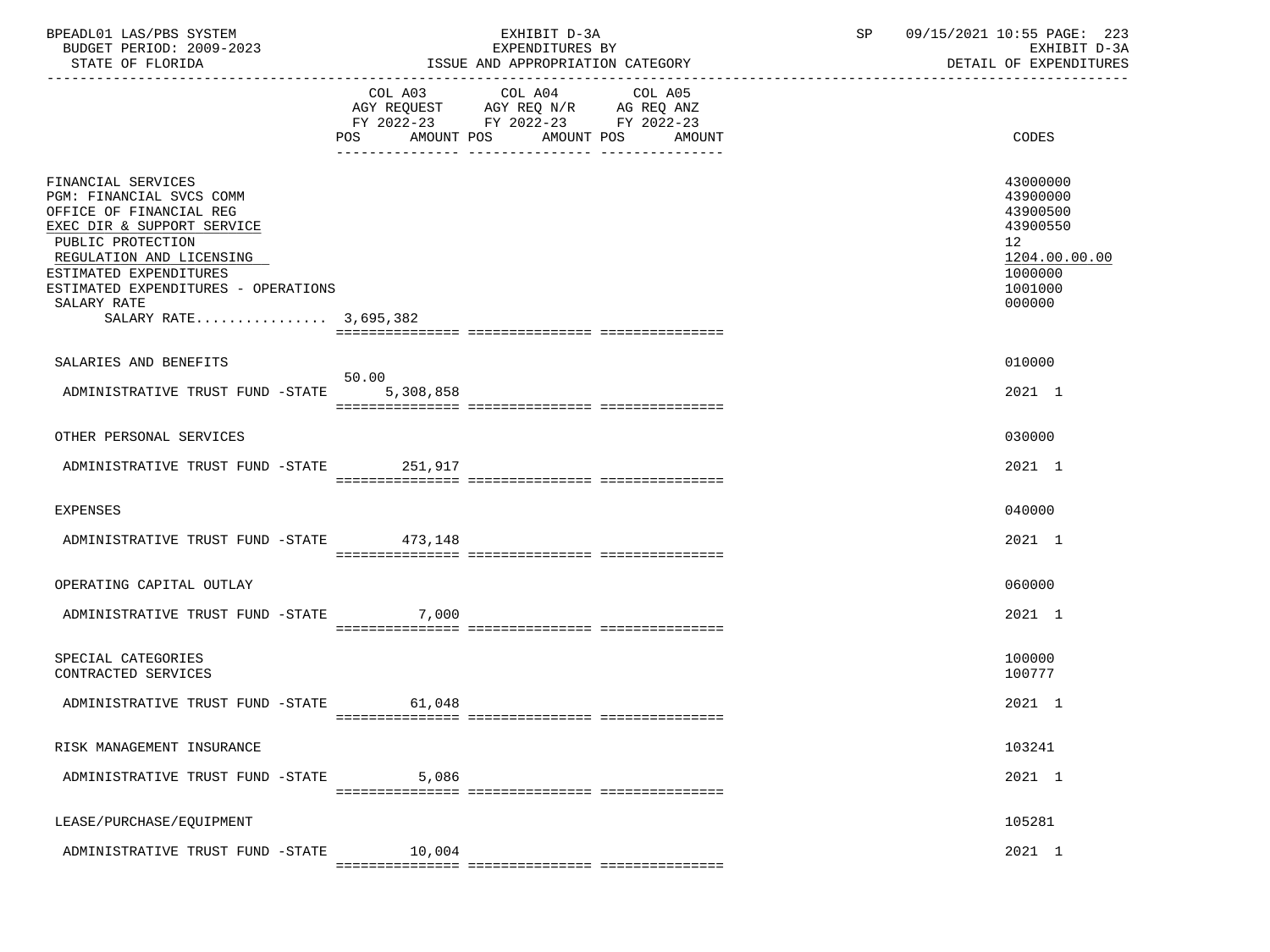| BPEADL01 LAS/PBS SYSTEM |                          |
|-------------------------|--------------------------|
|                         | BUDGET PERIOD: 2009-2023 |

|                                                                                                                                                                                                                                                                               | COL A03           | COL A04 COL A05<br>AGY REQUEST AGY REQ N/R AG REQ ANZ<br>FY 2022-23 FY 2022-23 FY 2022-23 |        |                                                                                                                            |
|-------------------------------------------------------------------------------------------------------------------------------------------------------------------------------------------------------------------------------------------------------------------------------|-------------------|-------------------------------------------------------------------------------------------|--------|----------------------------------------------------------------------------------------------------------------------------|
|                                                                                                                                                                                                                                                                               | POS<br>AMOUNT POS | AMOUNT POS                                                                                | AMOUNT | CODES                                                                                                                      |
|                                                                                                                                                                                                                                                                               |                   |                                                                                           |        |                                                                                                                            |
| FINANCIAL SERVICES<br>PGM: FINANCIAL SVCS COMM<br>OFFICE OF FINANCIAL REG<br>EXEC DIR & SUPPORT SERVICE<br>PUBLIC PROTECTION<br>REGULATION AND LICENSING<br>ESTIMATED EXPENDITURES<br>ESTIMATED EXPENDITURES - OPERATIONS<br>SPECIAL CATEGORIES<br>TR/DMS/HR SVCS/STW CONTRCT |                   |                                                                                           |        | 43000000<br>43900000<br>43900500<br>43900550<br>12 <sub>2</sub><br>1204.00.00.00<br>1000000<br>1001000<br>100000<br>107040 |
| ADMINISTRATIVE TRUST FUND -STATE 12,900                                                                                                                                                                                                                                       |                   |                                                                                           |        | 2021 1                                                                                                                     |
|                                                                                                                                                                                                                                                                               |                   |                                                                                           |        |                                                                                                                            |
| DATA PROCESSING SERVICES<br>REAL SYSTEM - OFR                                                                                                                                                                                                                                 |                   |                                                                                           |        | 210000<br>210016                                                                                                           |
| ADMINISTRATIVE TRUST FUND -STATE 3,435,807                                                                                                                                                                                                                                    |                   |                                                                                           |        | 2021 1                                                                                                                     |
| TOTAL: ESTIMATED EXPENDITURES - OPERATIONS<br>TOTAL POSITIONS 50.00<br>TOTAL ISSUE<br>TOTAL SALARY RATE 3,695,382                                                                                                                                                             | 9,565,768         |                                                                                           |        | 1001000                                                                                                                    |
| SALARY INCREASES FOR FY 2021-22 -                                                                                                                                                                                                                                             |                   |                                                                                           |        |                                                                                                                            |
| STATE EMPLOYEE MINIMUM WAGE<br>INCREASE - EFFECTIVE 7/1/2021<br>OTHER PERSONAL SERVICES                                                                                                                                                                                       |                   |                                                                                           |        | 1001030<br>030000                                                                                                          |
| ADMINISTRATIVE TRUST FUND -STATE                                                                                                                                                                                                                                              | 2,601             |                                                                                           |        | 2021 1                                                                                                                     |
|                                                                                                                                                                                                                                                                               |                   |                                                                                           |        |                                                                                                                            |
| FLORIDA RETIREMENT SYSTEM<br>ADJUSTMENT - FY 2021-22 - NORMAL<br>COST AND UNFUNDED ACTUARIAL                                                                                                                                                                                  |                   |                                                                                           |        |                                                                                                                            |
| LIABILITY<br>SALARIES AND BENEFITS                                                                                                                                                                                                                                            |                   |                                                                                           |        | 1001070<br>010000                                                                                                          |
| ADMINISTRATIVE TRUST FUND -STATE                                                                                                                                                                                                                                              | 37,101            |                                                                                           |        | 2021 1                                                                                                                     |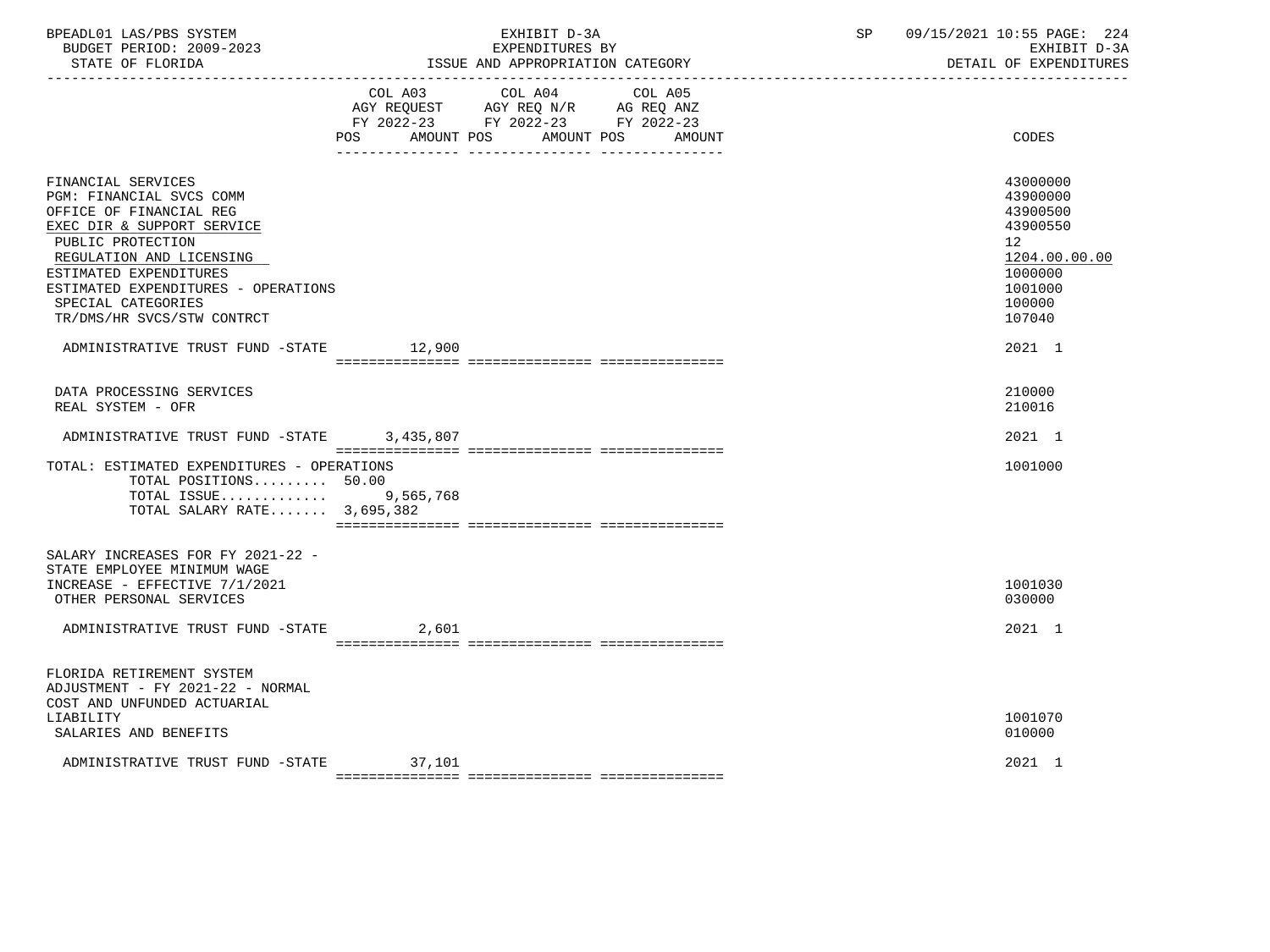| BPEADL01 LAS/PBS SYSTEM  | EXHIBIT D-3A                     | 09/15/2021 10:55 PAGE: 225 |  |
|--------------------------|----------------------------------|----------------------------|--|
| BUDGET PERIOD: 2009-2023 | EXPENDITURES BY                  | EXHIBIT D-3A               |  |
| STATE OF FLORIDA         | ISSUE AND APPROPRIATION CATEGORY | DETAIL OF EXPENDITURES     |  |

|                                                                                                                                                                                                                  | COL A03<br>AGY REQUEST AGY REQ N/R AG REQ ANZ<br>FY 2022-23 FY 2022-23 FY 2022-23<br>POS<br>AMOUNT POS | COL A04 | COL A05<br>AMOUNT POS<br>AMOUNT | CODES                                                                          |
|------------------------------------------------------------------------------------------------------------------------------------------------------------------------------------------------------------------|--------------------------------------------------------------------------------------------------------|---------|---------------------------------|--------------------------------------------------------------------------------|
| FINANCIAL SERVICES<br>PGM: FINANCIAL SVCS COMM<br>OFFICE OF FINANCIAL REG<br>EXEC DIR & SUPPORT SERVICE<br>PUBLIC PROTECTION<br>REGULATION AND LICENSING<br>ESTIMATED EXPENDITURES<br>CASUALTY INSURANCE PREMIUM |                                                                                                        |         |                                 | 43000000<br>43900000<br>43900500<br>43900550<br>12<br>1204.00.00.00<br>1000000 |
| ADJUSTMENT<br>SPECIAL CATEGORIES<br>RISK MANAGEMENT INSURANCE                                                                                                                                                    |                                                                                                        |         |                                 | 1001090<br>100000<br>103241                                                    |
| ADMINISTRATIVE TRUST FUND -STATE 13,684                                                                                                                                                                          |                                                                                                        |         |                                 | 2021 1                                                                         |
| REALLOCATION OF HUMAN RESOURCES<br>OUTSOURCING<br>SPECIAL CATEGORIES<br>TR/DMS/HR SVCS/STW CONTRCT                                                                                                               |                                                                                                        |         |                                 | 1005900<br>100000<br>107040                                                    |
| ADMINISTRATIVE TRUST FUND -STATE 1,078-                                                                                                                                                                          |                                                                                                        |         |                                 | 2021 1                                                                         |
| WORKLOAD<br>ESTABLISH BLOCKCHAIN VIRTUAL<br>CURRENCY POLICY UNIT - OFFICE OF<br>FINANCIAL REGULATION - ADD<br>SALARY RATE                                                                                        |                                                                                                        |         |                                 | 3000000<br>3005350<br>000000                                                   |
| SALARY RATE 305,000                                                                                                                                                                                              |                                                                                                        |         |                                 |                                                                                |
| SALARIES AND BENEFITS                                                                                                                                                                                            | 3.00                                                                                                   |         |                                 | 010000                                                                         |
| ADMINISTRATIVE TRUST FUND -STATE 446,434                                                                                                                                                                         |                                                                                                        |         |                                 | 2021 1                                                                         |
| <b>EXPENSES</b>                                                                                                                                                                                                  |                                                                                                        |         |                                 | 040000                                                                         |
| ADMINISTRATIVE TRUST FUND -STATE 21,724                                                                                                                                                                          |                                                                                                        | 8,984   |                                 | 2021 1                                                                         |
| TOTAL: ESTABLISH BLOCKCHAIN VIRTUAL<br>CURRENCY POLICY UNIT - OFFICE OF<br>FINANCIAL REGULATION - ADD<br>TOTAL POSITIONS 3.00<br>TOTAL ISSUE $468,158$                                                           |                                                                                                        | 8,984   |                                 | 3005350                                                                        |
| TOTAL SALARY RATE $305,000$                                                                                                                                                                                      |                                                                                                        |         |                                 |                                                                                |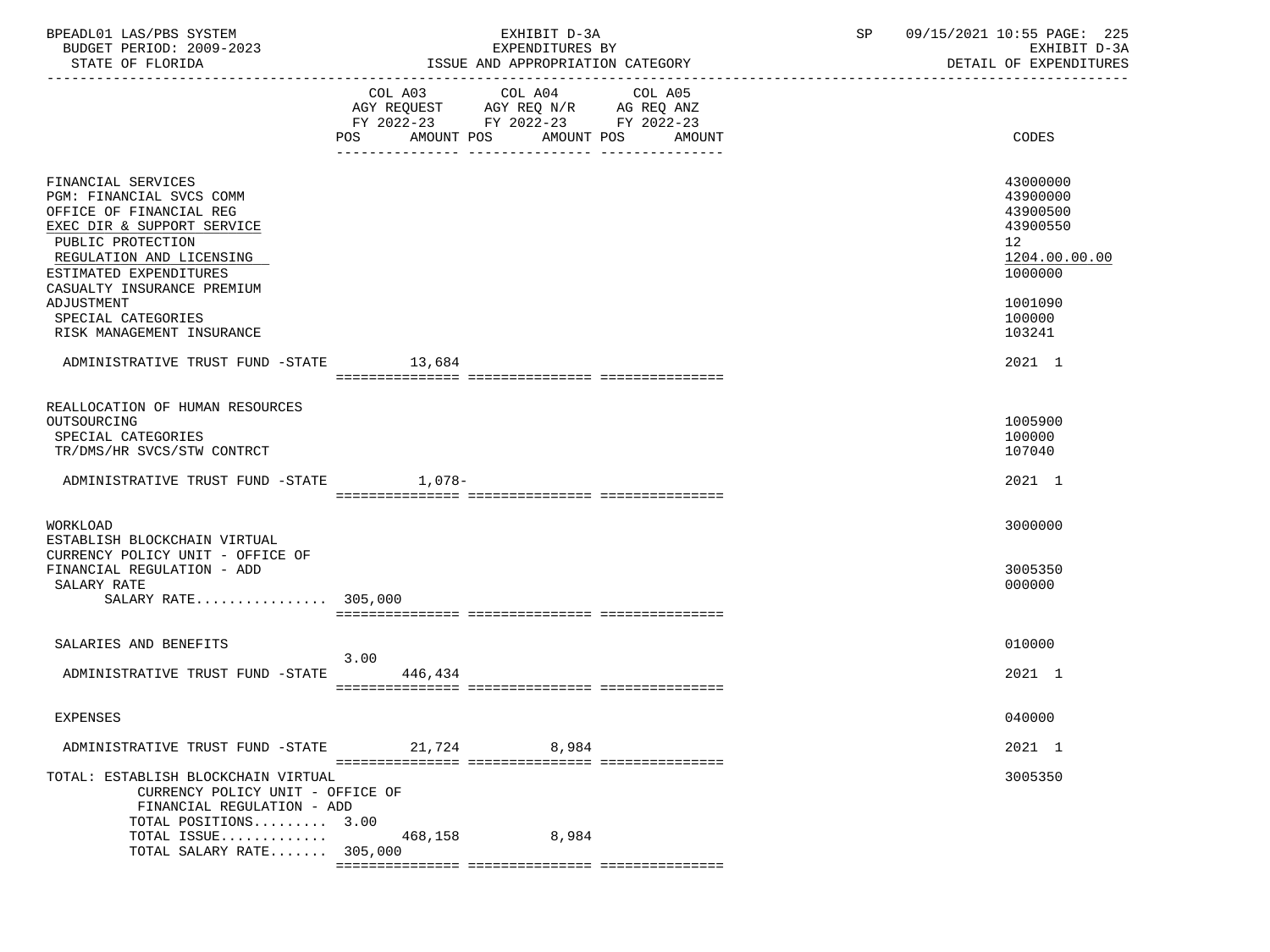| BPEADL01 LAS/PBS SYSTEM<br>BUDGET PERIOD: 2009-2023<br>STATE OF FLORIDA                                                                                              | EXHIBIT D-3A<br>EXPENDITURES BY<br>ISSUE AND APPROPRIATION CATEGORY                                                                                            | SP.<br>09/15/2021 10:55 PAGE: 226<br>EXHIBIT D-3A<br>DETAIL OF EXPENDITURES                 |
|----------------------------------------------------------------------------------------------------------------------------------------------------------------------|----------------------------------------------------------------------------------------------------------------------------------------------------------------|---------------------------------------------------------------------------------------------|
|                                                                                                                                                                      | COL A03 COL A04 COL A05<br>AGY REQUEST AGY REQ N/R AG REQ ANZ<br>FY 2022-23 FY 2022-23 FY 2022-23<br>AMOUNT POS AMOUNT POS<br>POS<br>AMOUNT<br>--------------- | CODES                                                                                       |
| FINANCIAL SERVICES<br>PGM: FINANCIAL SVCS COMM<br>OFFICE OF FINANCIAL REG<br>EXEC DIR & SUPPORT SERVICE<br>PUBLIC PROTECTION<br>REGULATION AND LICENSING<br>WORKLOAD |                                                                                                                                                                | 43000000<br>43900000<br>43900500<br>43900550<br>12 <sup>°</sup><br>1204.00.00.00<br>3000000 |
| ESTABLISH BLOCKCHAIN VIRTUAL<br>CURRENCY POLICY UNIT - OFFICE OF<br>FINANCIAL REGULATION - ADD                                                                       |                                                                                                                                                                | 3005350                                                                                     |

 AGENCY ISSUE NARRATIVE: 2022-2023 BUDGET YEAR NARRATIVE: IT COMPONENT? NO

ESTABLISH BLOCKCHAIN, VIRTUAL CURRENCY, FINTECH POLICY UNIT - OFFICE OF FINANCIAL REGULATION - ADD

This request will improve the Office's ability to reach the following goals:

- GOAL #1: Improving taxpayer value;
- GOAL #2: Delivering value to businesses;
- GOAL #3: Promoting a safe and sound financial marketplace;
- GOAL #4: Improving customer service.

 The OFR is focused on protecting Floridians, their businesses, and their financial futures. Criminals have evolved and adapted to the new online world much faster than regulators. Every year, millions of dollars are lost to criminals who prey on our seniors, our businesses, and every person living and doing business in Florida is at risk. We must proactively pursue these criminals, modernize our regulatory framework, and ensure that our workforce is the best educated and equipped in the country to keep up with these threats to our State's secure financial future. This LBR issue focuses on areas of critical need in regulatory policy, criminal investigations, and overwhelming workload.

 The challenges facing Florida related to the regulation of the crypto currency marketplace are being felt across the full spectrum of the regulatory authority vested in the Office of Financial Regulation. Financial Institutions, Securities, and Consumer Finance each potentially regulate some portion of the financial marketplace involving virtual currencies. The rapidly evolving financial marketplace has very little (if any) centralized regulation at either the Federal or State level.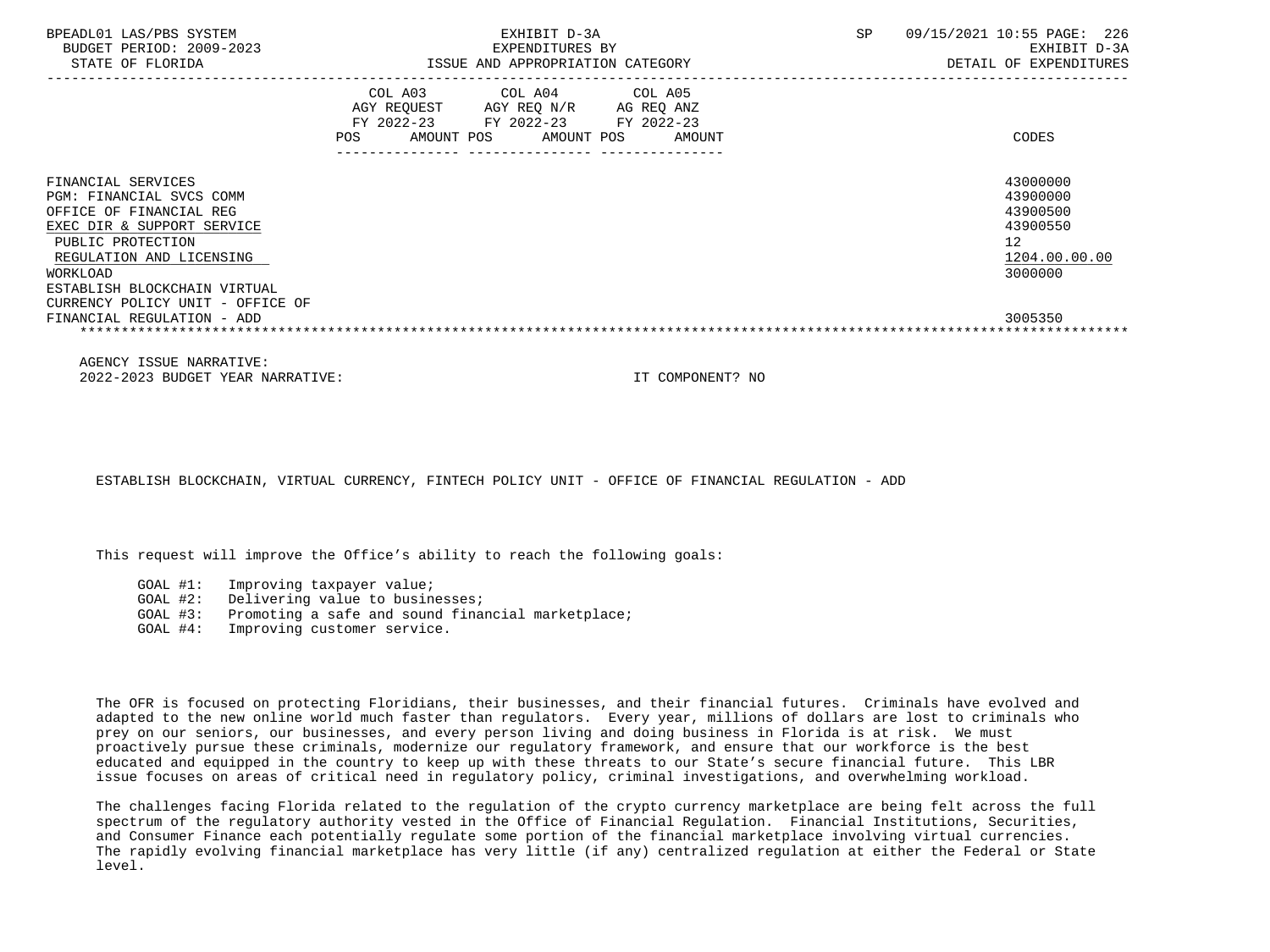| BPEADL01 LAS/PBS SYSTEM<br>BUDGET PERIOD: 2009-2023<br>STATE OF FLORIDA |     | EXHIBIT D-3A<br>EXPENDITURES BY                                                                                                   | ISSUE AND APPROPRIATION CATEGORY | SP | 09/15/2021 10:55 PAGE: 227<br>EXHIBIT D-3A<br>DETAIL OF EXPENDITURES |
|-------------------------------------------------------------------------|-----|-----------------------------------------------------------------------------------------------------------------------------------|----------------------------------|----|----------------------------------------------------------------------|
|                                                                         | POS | COL A03 COL A04 COL A05<br>AGY REQUEST AGY REQ N/R AG REQ ANZ<br>FY 2022-23 FY 2022-23 FY 2022-23<br>AMOUNT POS AMOUNT POS AMOUNT |                                  |    | CODES                                                                |
| FINANCIAL SERVICES                                                      |     |                                                                                                                                   |                                  |    | 43000000                                                             |
| PGM: FINANCIAL SVCS COMM                                                |     |                                                                                                                                   |                                  |    | 43900000                                                             |
| OFFICE OF FINANCIAL REG                                                 |     |                                                                                                                                   |                                  |    | 43900500                                                             |
| EXEC DIR & SUPPORT SERVICE                                              |     |                                                                                                                                   |                                  |    | 43900550                                                             |
| PUBLIC PROTECTION                                                       |     |                                                                                                                                   |                                  |    | 12 <sup>°</sup>                                                      |
| REGULATION AND LICENSING                                                |     |                                                                                                                                   |                                  |    | 1204.00.00.00                                                        |
| WORKLOAD                                                                |     |                                                                                                                                   |                                  |    | 3000000                                                              |
| ESTABLISH BLOCKCHAIN VIRTUAL                                            |     |                                                                                                                                   |                                  |    |                                                                      |
| CURRENCY POLICY UNIT - OFFICE OF                                        |     |                                                                                                                                   |                                  |    |                                                                      |
| FINANCIAL REGULATION - ADD                                              |     |                                                                                                                                   |                                  |    | 3005350                                                              |

 The OFR is seeking to establish a policy unit dedicated to establishing the regulatory framework, and to provide formal guidance to the State, across all financial sectors relative to blockchain technology, virtual currencies, and FinTech businesses. The businesses involved in these markets span all three of the regulatory areas of the OFR. This policy unit would work under the direct supervision of the Commissioner and help coordinate the policies required to regulate these markets and businesses across all three regulatory Divisions of the Office. The goal of the policy unit is to provide the Commissioner with the staffing resources and experience to develop and coordinate the regulatory policies required to provide Florida's financial marketplace with stability, predictability, and security in the digital marketplace.

 This unit would be comprised of one (1) Senior Management (SMS) position and two (2) Select Exempt Services (SES) senior policy positions with legal, accounting, and technology experience capable of both understanding the technology behind the products and the systemic risks posed by the evolving marketplace intermediaries and participants, but also the implications of the policies targeting them. The SMS position will be created by upgrading and reclassifying the COMMUNICATIONS COORDINATOR position that already exists within the Office of the Commissioner. The two SES positions would be newly created for the unit. The request is for two (2) new FTE and approximately \$406,160 in additional budget authority.

# ISSUE SUMMARY:

 This issue requests two (2) additional FTE and approximately \$406,160 in associated budget authority (Salaries and Expense) for creating a new policy unit to address the cross-regulatory challenges posed by the regulation of blockchain technology, virtual currency, and FinTech businesses. The issue will reclassify the COMMUNICATIONS COORDINATOR position and establish two new high-level policy positions in the Office of the Commissioner. This issue is linked to issue 3005360.

| Detail of Costs: |                              |            |               |
|------------------|------------------------------|------------|---------------|
| Ouantity         | Description                  | Amount     | Non-Recurring |
| 3                | Add Salaries and Benefits    | \$446,434  | \$0           |
| (1)              | Deduct Salaries and Benefits | (561, 998) | \$0           |
|                  | Total Salaries and Benefits  | \$384,436  | \$0           |
|                  | Expenses                     | \$21,724   | \$8,984       |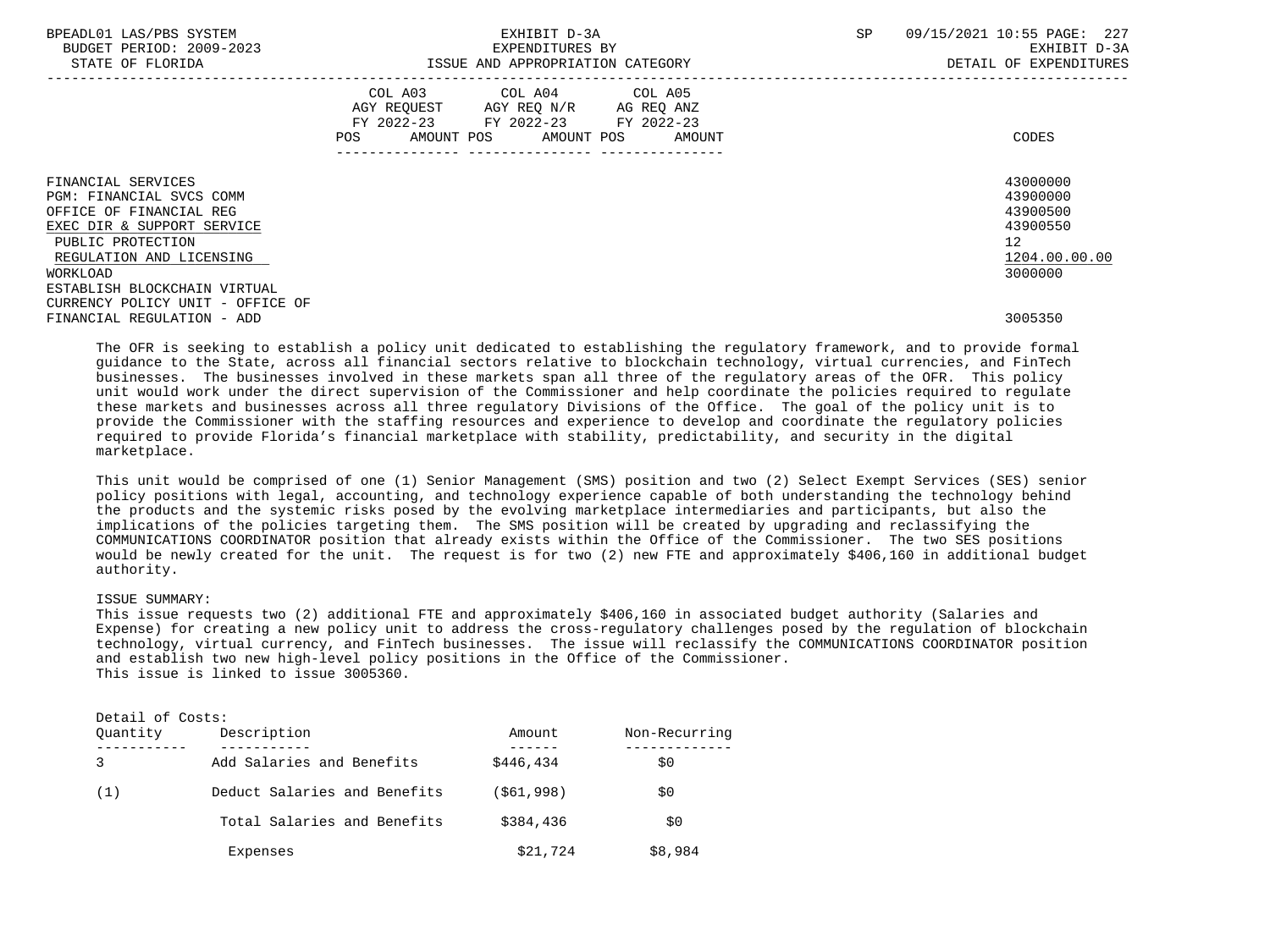| BUDGET PERIOD: 2009-2023<br>STATE OF FLORIDA                                                                                                                                                                                             |     | EXHIBIT D-3A<br>EXPENDITURES BY<br>ISSUE AND APPROPRIATION CATEGORY                                                           |                     |                    | SP and the set of the set of the set of the set of the set of the set of the set of the set of the set of the s | 09/15/2021 10:55 PAGE: 228<br>EXHIBIT D-3A<br>DETAIL OF EXPENDITURES                                   |
|------------------------------------------------------------------------------------------------------------------------------------------------------------------------------------------------------------------------------------------|-----|-------------------------------------------------------------------------------------------------------------------------------|---------------------|--------------------|-----------------------------------------------------------------------------------------------------------------|--------------------------------------------------------------------------------------------------------|
|                                                                                                                                                                                                                                          |     | COL A03 COL A04<br>AGY REQUEST AGY REQ N/R AG REQ ANZ<br>FY 2022-23 FY 2022-23 FY 2022-23<br>POS AMOUNT POS AMOUNT POS AMOUNT | COL A05             |                    |                                                                                                                 | ________________________<br>CODES                                                                      |
|                                                                                                                                                                                                                                          |     |                                                                                                                               |                     |                    |                                                                                                                 |                                                                                                        |
| FINANCIAL SERVICES<br>PGM: FINANCIAL SVCS COMM<br>OFFICE OF FINANCIAL REG<br>EXEC DIR & SUPPORT SERVICE<br>PUBLIC PROTECTION<br>REGULATION AND LICENSING<br>WORKLOAD<br>ESTABLISH BLOCKCHAIN VIRTUAL<br>CURRENCY POLICY UNIT - OFFICE OF |     |                                                                                                                               |                     |                    |                                                                                                                 | 43000000<br>43900000<br>43900500<br>43900550<br>12 <sup>°</sup><br>1204.00.00.00<br>3000000<br>3005350 |
| FINANCIAL REGULATION - ADD                                                                                                                                                                                                               |     |                                                                                                                               |                     |                    |                                                                                                                 |                                                                                                        |
| Issue Total                                                                                                                                                                                                                              |     |                                                                                                                               | $$406,160$ $$8,984$ |                    |                                                                                                                 |                                                                                                        |
|                                                                                                                                                                                                                                          |     |                                                                                                                               |                     |                    |                                                                                                                 |                                                                                                        |
| POSITION DETAIL OF SALARIES AND BENEFITS:                                                                                                                                                                                                | FTE | BASE RATE                                                                                                                     |                     | ADDITIVES BENEFITS | SUBTOTAL                                                                                                        | % AND BENEFITS                                                                                         |
| A03 - AGY REQUEST FY 2022-23                                                                                                                                                                                                             |     |                                                                                                                               |                     |                    |                                                                                                                 |                                                                                                        |
| NEW POSITIONS<br>8221 PROGRAMS & POLICY COORDINATOR                                                                                                                                                                                      |     |                                                                                                                               |                     |                    |                                                                                                                 | LAPSE LAPSED SALARIES                                                                                  |
| N0300 001<br>N0301 001                                                                                                                                                                                                                   |     | $1.00$ $97,500$<br>$1.00$ $97,500$                                                                                            |                     |                    |                                                                                                                 |                                                                                                        |
| 9973 PROGRAM DIRECTOR - A<br>01641 001                                                                                                                                                                                                   |     | $1.00$ 110,000                                                                                                                |                     |                    | 62,026 172,026 0.00                                                                                             | 172,026                                                                                                |
| TOTALS FOR ISSUE BY FUND<br>2021 ADMINISTRATIVE TRUST FUND                                                                                                                                                                               |     |                                                                                                                               |                     |                    |                                                                                                                 | 446,434<br>--------------                                                                              |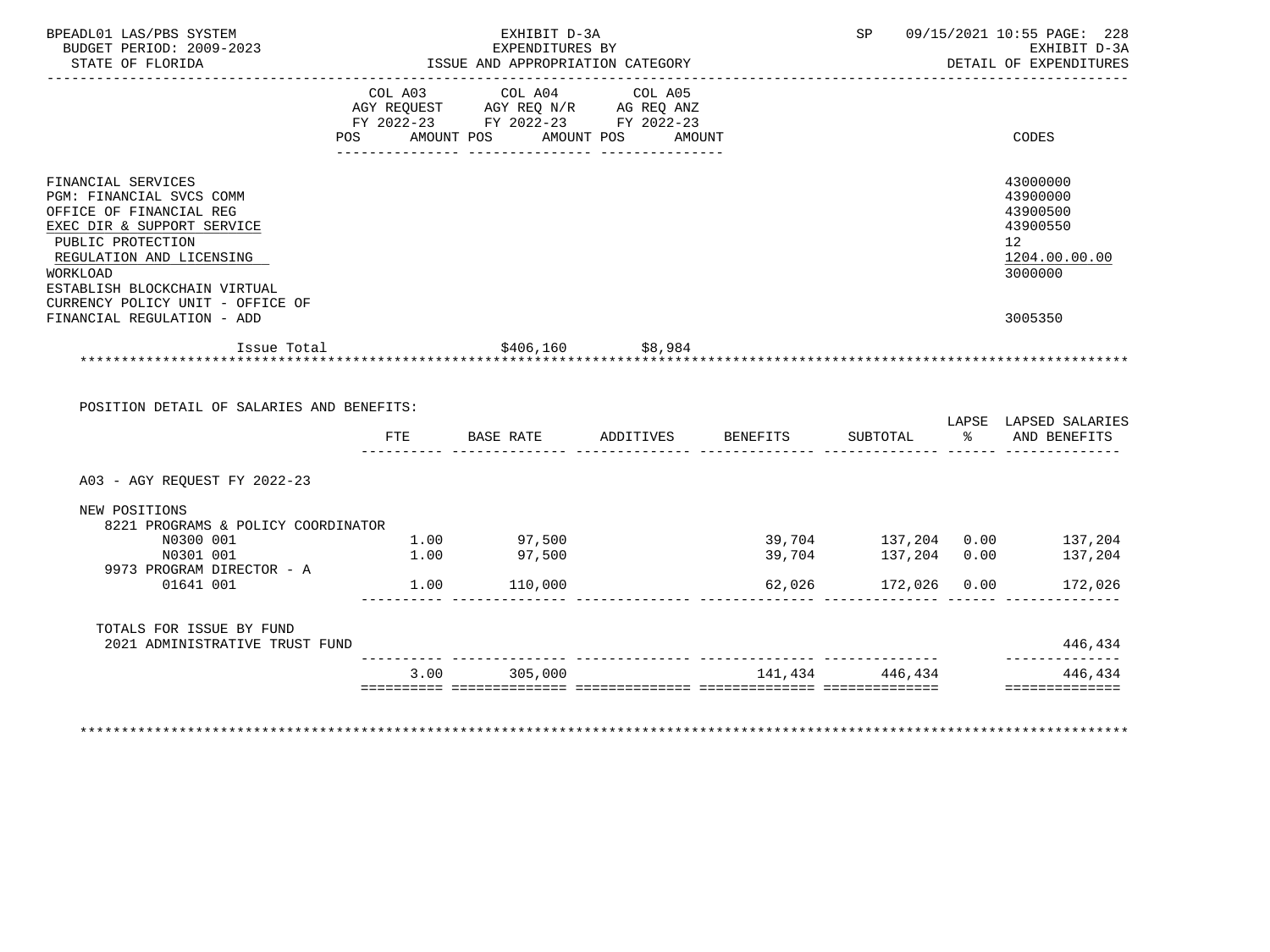| BPEADL01 LAS/PBS SYSTEM<br>BUDGET PERIOD: 2009-2023<br>STATE OF FLORIDA                                                                                                                                                                                                                  |                      | EXHIBIT D-3A<br>EXPENDITURES BY<br>ISSUE AND APPROPRIATION CATEGORY                                                                      | SP <sub>2</sub> | 09/15/2021 10:55 PAGE: 229<br>EXHIBIT D-3A<br>DETAIL OF EXPENDITURES                                             |
|------------------------------------------------------------------------------------------------------------------------------------------------------------------------------------------------------------------------------------------------------------------------------------------|----------------------|------------------------------------------------------------------------------------------------------------------------------------------|-----------------|------------------------------------------------------------------------------------------------------------------|
|                                                                                                                                                                                                                                                                                          |                      | COL A03 COL A04 COL A05<br>AGY REQUEST AGY REQ N/R AG REQ ANZ<br>FY 2022-23 FY 2022-23 FY 2022-23<br>POS AMOUNT POS AMOUNT POS<br>AMOUNT |                 | CODES                                                                                                            |
| FINANCIAL SERVICES<br>PGM: FINANCIAL SVCS COMM<br>OFFICE OF FINANCIAL REG<br>EXEC DIR & SUPPORT SERVICE<br>PUBLIC PROTECTION<br>REGULATION AND LICENSING<br>WORKLOAD<br>ESTABLISH BLOCKCHAIN VIRTUAL<br>CURRENCY POLICY UNIT - OFFICE OF<br>FINANCIAL REGULATION - DEDUCT<br>SALARY RATE |                      |                                                                                                                                          |                 | 43000000<br>43900000<br>43900500<br>43900550<br>12 <sup>°</sup><br>1204.00.00.00<br>3000000<br>3005360<br>000000 |
| SALARY RATE 39.083-                                                                                                                                                                                                                                                                      |                      |                                                                                                                                          |                 |                                                                                                                  |
| SALARIES AND BENEFITS<br>ADMINISTRATIVE TRUST FUND -STATE                                                                                                                                                                                                                                | $1.00-$<br>$61,998-$ |                                                                                                                                          |                 | 010000<br>2021 1                                                                                                 |
| TOTAL: ESTABLISH BLOCKCHAIN VIRTUAL<br>CURRENCY POLICY UNIT - OFFICE OF<br>FINANCIAL REGULATION - DEDUCT<br>TOTAL POSITIONS 1.00-<br>TOTAL ISSUE<br>TOTAL SALARY RATE 39,083-                                                                                                            | $61,998-$            |                                                                                                                                          |                 | 3005360                                                                                                          |
|                                                                                                                                                                                                                                                                                          |                      |                                                                                                                                          |                 |                                                                                                                  |
| AGENCY ISSUE NARRATIVE:<br>2022-2023 BUDGET YEAR NARRATIVE:                                                                                                                                                                                                                              |                      | IT COMPONENT? NO                                                                                                                         |                 |                                                                                                                  |

ESTABLISH BLOCKCHAIN, VIRTUAL CURRENCY, FINTECH POLICY UNIT - OFFICE OF FINANCIAL REGULATION - DEDUCT

This request will improve the Office's ability to reach the following goals:

- GOAL #1: Improving taxpayer value;
- GOAL #2: Delivering value to businesses;
	- GOAL #3: Promoting a safe and sound financial marketplace;
	- GOAL #4: Improving customer service.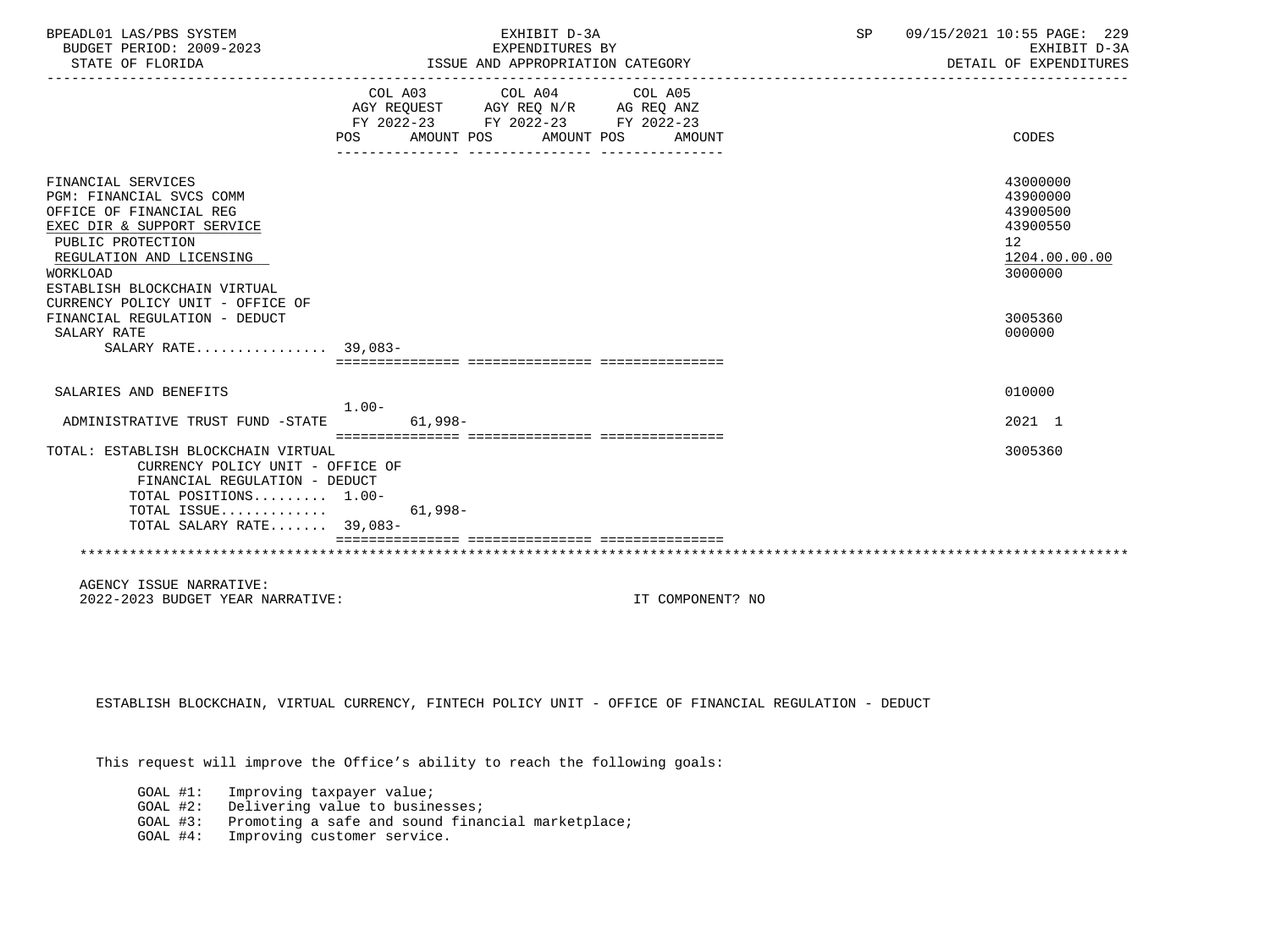| BPEADL01 LAS/PBS SYSTEM<br>BUDGET PERIOD: 2009-2023<br>STATE OF FLORIDA |                                                                                                                | EXHIBIT D-3A<br>EXPENDITURES BY                                                                                                   | ISSUE AND APPROPRIATION CATEGORY | SP | 09/15/2021 10:55 PAGE: 230<br>EXHIBIT D-3A<br>DETAIL OF EXPENDITURES |
|-------------------------------------------------------------------------|----------------------------------------------------------------------------------------------------------------|-----------------------------------------------------------------------------------------------------------------------------------|----------------------------------|----|----------------------------------------------------------------------|
|                                                                         | POS FOR THE POST OF THE STATE STATE STATE STATE STATE STATE STATE STATE STATE STATE STATE STATE STATE STATE ST | COL A03 COL A04 COL A05<br>AGY REQUEST AGY REQ N/R AG REQ ANZ<br>FY 2022-23 FY 2022-23 FY 2022-23<br>AMOUNT POS AMOUNT POS AMOUNT |                                  |    | CODES                                                                |
|                                                                         |                                                                                                                |                                                                                                                                   |                                  |    |                                                                      |
| FINANCIAL SERVICES                                                      |                                                                                                                |                                                                                                                                   |                                  |    | 43000000                                                             |
| PGM: FINANCIAL SVCS COMM                                                |                                                                                                                |                                                                                                                                   |                                  |    | 43900000                                                             |
| OFFICE OF FINANCIAL REG                                                 |                                                                                                                |                                                                                                                                   |                                  |    | 43900500                                                             |
| EXEC DIR & SUPPORT SERVICE                                              |                                                                                                                |                                                                                                                                   |                                  |    | 43900550                                                             |
| PUBLIC PROTECTION                                                       |                                                                                                                |                                                                                                                                   |                                  |    | 12 <sup>°</sup>                                                      |
| REGULATION AND LICENSING                                                |                                                                                                                |                                                                                                                                   |                                  |    | 1204.00.00.00                                                        |
| WORKLOAD                                                                |                                                                                                                |                                                                                                                                   |                                  |    | 3000000                                                              |
| ESTABLISH BLOCKCHAIN VIRTUAL                                            |                                                                                                                |                                                                                                                                   |                                  |    |                                                                      |
| CURRENCY POLICY UNIT - OFFICE OF                                        |                                                                                                                |                                                                                                                                   |                                  |    |                                                                      |
| FINANCIAL REGULATION - DEDUCT                                           |                                                                                                                |                                                                                                                                   |                                  |    | 3005360                                                              |

 The OFR is focused on protecting Floridians, their businesses, and their financial futures. Criminals have evolved and adapted to the new online world much faster than regulators. Every year, millions of dollars are lost to criminals who prey on our seniors, our businesses, and every person living and doing business in Florida is at risk. We must proactively pursue these criminals, modernize our regulatory framework, and ensure that our workforce is the best educated and equipped in the country to keep up with these threats to our State's secure financial future. This LBR issue focuses on areas of critical need in regulatory policy, criminal investigations, and overwhelming workload.

 The challenges facing Florida related to the regulation of the crypto currency marketplace are being felt across the full spectrum of the regulatory authority vested in the Office of Financial Regulation. Financial Institutions, Securities, and Consumer Finance each potentially regulate some portion of the financial marketplace involving virtual currencies. The rapidly evolving financial marketplace has very little (if any) centralized regulation at either the Federal or State level.

 The OFR is seeking to establish a policy unit dedicated to establishing the regulatory framework, and to provide formal guidance to the State, across all financial sectors relative to blockchain technology, virtual currencies, and FinTech businesses. The businesses involved in these markets span all three of the regulatory areas of the OFR. This policy unit would work under the direct supervision of the Commissioner and help coordinate the policies required to regulate these markets and businesses across all three regulatory Divisions of the Office. The goal of the policy unit is to provide the Commissioner with the staffing resources and experience to develop and coordinate the regulatory policies required to provide Florida's financial marketplace with stability, predictability, and security in the digital marketplace.

 This unit would be comprised of one (1) Senior Management (SMS) position and two (2) Select Exempt Services (SES) senior policy positions with legal, accounting, and technology experience capable of both understanding the technology behind the products and the systemic risks posed by the evolving marketplace intermediaries and participants, but also the implications of the policies targeting them. The SMS position will be created by upgrading and reclassifying the COMMUNICATIONS COORDINATOR position that already exists within the Office of the Commissioner. The two SES positions would be newly created for the unit. The request is for two (2) new FTE and approximately \$406,160 in additional budget authority.

# ISSUE SUMMARY:

 This issue requests two (2) additional FTE and approximately \$406,160 in associated budget authority (Salaries and Expense) for creating a new policy unit to address the cross-regulatory challenges posed by the regulation of blockchain technology, virtual currency, and FinTech businesses. The issue will reclassify the COMMUNICATIONS COORDINATOR position and establish two new high-level policy positions in the Office of the Commissioner.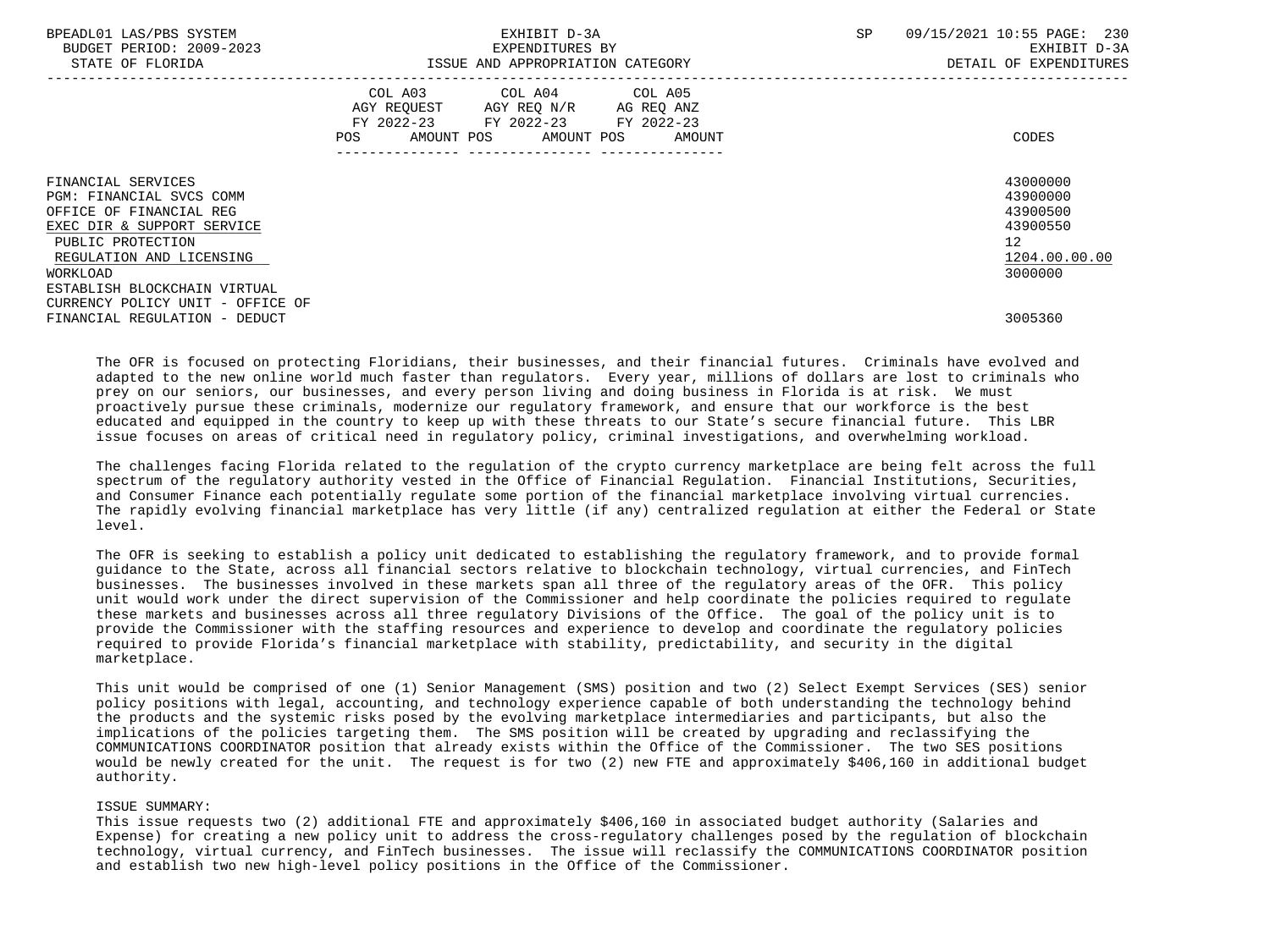| BPEADL01 LAS/PBS SYSTEM |                  |                          |
|-------------------------|------------------|--------------------------|
|                         |                  | BUDGET PERIOD: 2009-2023 |
|                         | CEARE OR RIODIDA |                          |

--------------- --------------- ---------------

POS AMOUNT POS AMOUNT POS AMOUNT CODES

 FINANCIAL SERVICES 43000000 PGM: FINANCIAL SVCS COMM 43900000<br>
PGM: FINANCIAL SVCS COMM 43900500<br>
OFFICE OF FINANCIAL REG OFFICE OF FINANCIAL REG 43900500<br>EXEC DIR & SUPPORT SERVICE 43900550 EXEC DIR & SUPPORT SERVICE 4390<br>
PUBLIC PROTECTION PUBLIC PROTECTION 12<br>REGULATION AND LICENSING

 REGULATION AND LICENSING 1204.00.00.00 \_\_\_\_\_\_\_\_\_\_\_\_\_\_\_\_\_\_\_\_\_\_\_\_\_\_ \_\_\_\_\_\_\_\_\_\_\_\_\_ WORKLOAD 3000000 ESTABLISH BLOCKCHAIN VIRTUAL CURRENCY POLICY UNIT - OFFICE OF FINANCIAL REGULATION - DEDUCT 3005360

This issue is linked to issue 3005350.

| Quantity<br>----------- | Description<br>___________                                 | Amount<br>$\begin{array}{cccccccccc} \multicolumn{2}{c}{} & \multicolumn{2}{c}{} & \multicolumn{2}{c}{} & \multicolumn{2}{c}{} & \multicolumn{2}{c}{} & \multicolumn{2}{c}{} & \multicolumn{2}{c}{} & \multicolumn{2}{c}{} & \multicolumn{2}{c}{} & \multicolumn{2}{c}{} & \multicolumn{2}{c}{} & \multicolumn{2}{c}{} & \multicolumn{2}{c}{} & \multicolumn{2}{c}{} & \multicolumn{2}{c}{} & \multicolumn{2}{c}{} & \multicolumn{2}{c}{} & \multicolumn{2}{c}{} & \multicolumn{2}{c}{} & \mult$ | Non-Recurring    |                                  |                              |                |                       |
|-------------------------|------------------------------------------------------------|--------------------------------------------------------------------------------------------------------------------------------------------------------------------------------------------------------------------------------------------------------------------------------------------------------------------------------------------------------------------------------------------------------------------------------------------------------------------------------------------------|------------------|----------------------------------|------------------------------|----------------|-----------------------|
| $\overline{3}$          | Add Salaries and Benefits 5446,434                         |                                                                                                                                                                                                                                                                                                                                                                                                                                                                                                  | \$0              |                                  |                              |                |                       |
| (1)                     | Deduct Salaries and Benefits                               | ( \$61, 998)                                                                                                                                                                                                                                                                                                                                                                                                                                                                                     | \$0              |                                  |                              |                |                       |
|                         | Total Salaries and Benefits                                | \$384,436                                                                                                                                                                                                                                                                                                                                                                                                                                                                                        | \$0              |                                  |                              |                |                       |
|                         | Expenses                                                   |                                                                                                                                                                                                                                                                                                                                                                                                                                                                                                  | \$21,724 \$8,984 |                                  |                              |                |                       |
|                         | Issue Total                                                | $$406,160$ $$8,984$                                                                                                                                                                                                                                                                                                                                                                                                                                                                              |                  |                                  |                              |                |                       |
|                         | **************************                                 |                                                                                                                                                                                                                                                                                                                                                                                                                                                                                                  |                  |                                  |                              |                |                       |
|                         |                                                            |                                                                                                                                                                                                                                                                                                                                                                                                                                                                                                  |                  |                                  |                              |                |                       |
|                         |                                                            |                                                                                                                                                                                                                                                                                                                                                                                                                                                                                                  |                  |                                  |                              |                |                       |
|                         | POSITION DETAIL OF SALARIES AND BENEFITS:                  |                                                                                                                                                                                                                                                                                                                                                                                                                                                                                                  |                  |                                  |                              |                |                       |
|                         |                                                            |                                                                                                                                                                                                                                                                                                                                                                                                                                                                                                  |                  | FTE BASE RATE ADDITIVES BENEFITS | SUBTOTAL                     | % AND BENEFITS |                       |
|                         | A03 - AGY REOUEST FY 2022-23                               |                                                                                                                                                                                                                                                                                                                                                                                                                                                                                                  |                  |                                  |                              |                |                       |
|                         | CHANGES TO CURRENTLY AUTHORIZED POSITIONS                  |                                                                                                                                                                                                                                                                                                                                                                                                                                                                                                  |                  |                                  |                              |                | LAPSE LAPSED SALARIES |
|                         | 7596 COMMUNICATIONS COORDINATOR<br>01641 001               | $1.00 - 39.083 -$                                                                                                                                                                                                                                                                                                                                                                                                                                                                                |                  |                                  | 22,915- 61,998- 0.00 61,998- |                |                       |
|                         | TOTALS FOR ISSUE BY FUND<br>2021 ADMINISTRATIVE TRUST FUND |                                                                                                                                                                                                                                                                                                                                                                                                                                                                                                  |                  |                                  |                              |                | 61,998-               |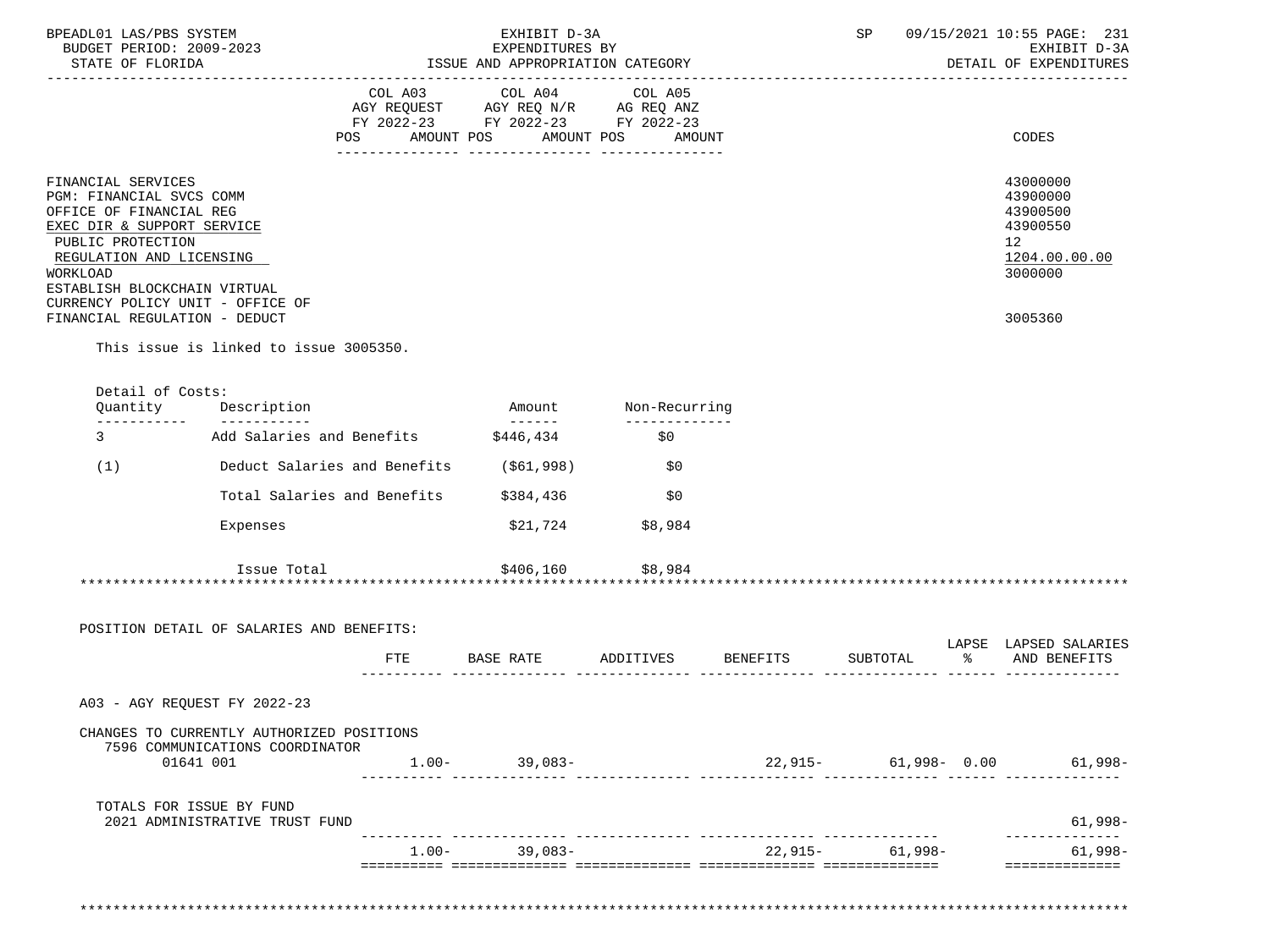| BPEADL01 LAS/PBS SYSTEM<br>BUDGET PERIOD: 2009-2023<br>STATE OF FLORIDA                                                                                  |                                              | EXHIBIT D-3A<br>EXPENDITURES BY<br>ISSUE AND APPROPRIATION CATEGORY                                                                  | <b>SP</b> | 09/15/2021 10:55 PAGE: 232<br>EXHIBIT D-3A<br>DETAIL OF EXPENDITURES             |
|----------------------------------------------------------------------------------------------------------------------------------------------------------|----------------------------------------------|--------------------------------------------------------------------------------------------------------------------------------------|-----------|----------------------------------------------------------------------------------|
|                                                                                                                                                          | <b>POS</b><br>---------------- ------------- | COL A03 COL A04 COL A05<br>AGY REQUEST AGY REQ N/R AG REQ ANZ<br>FY 2022-23 FY 2022-23 FY 2022-23<br>AMOUNT POS AMOUNT POS<br>AMOUNT |           | CODES                                                                            |
| FINANCIAL SERVICES<br>PGM: FINANCIAL SVCS COMM<br>OFFICE OF FINANCIAL REG<br>EXEC DIR & SUPPORT SERVICE<br>PUBLIC PROTECTION<br>REGULATION AND LICENSING |                                              |                                                                                                                                      |           | 43000000<br>43900000<br>43900500<br>43900550<br>12 <sup>7</sup><br>1204.00.00.00 |
| TOTAL: REGULATION AND LICENSING<br>BY FUND TYPE                                                                                                          |                                              |                                                                                                                                      |           | 1204.00.00.00                                                                    |
| SALARY RATE 3,961,299                                                                                                                                    | 52.00                                        | 8,984                                                                                                                                |           | 2000                                                                             |
|                                                                                                                                                          |                                              |                                                                                                                                      |           |                                                                                  |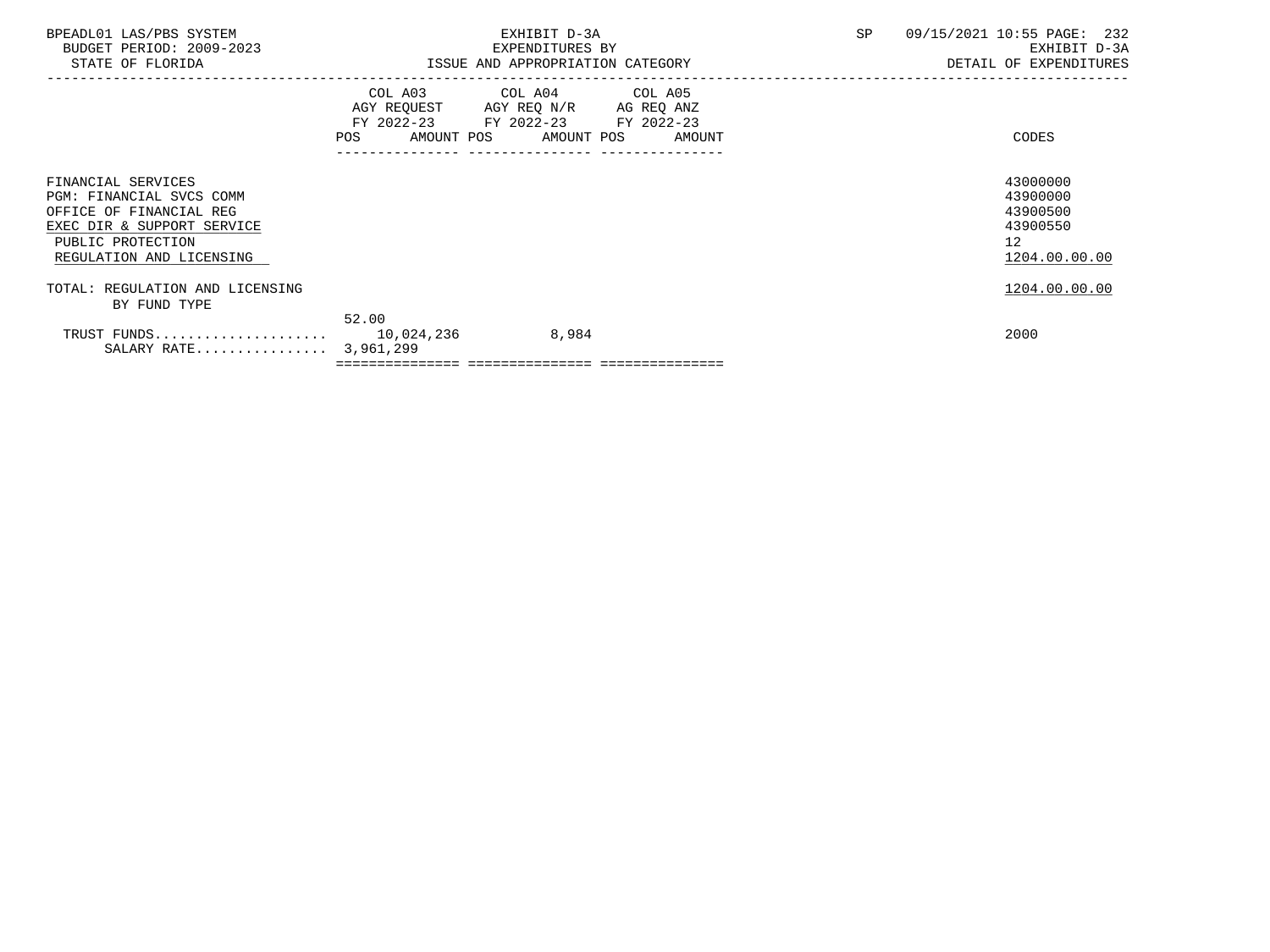| BPEADL01 LAS/PBS SYSTEM<br>BUDGET PERIOD: 2009-2023<br>STATE OF FLORIDA                                                                                                                                                                                   |           |                                     | EXHIBIT D-3A<br>EXPENDITURES BY<br>ISSUE AND APPROPRIATION CATEGORY                                                  | SP | 09/15/2021 10:55 PAGE: 233<br>EXHIBIT D-3A<br>DETAIL OF EXPENDITURES                                |
|-----------------------------------------------------------------------------------------------------------------------------------------------------------------------------------------------------------------------------------------------------------|-----------|-------------------------------------|----------------------------------------------------------------------------------------------------------------------|----|-----------------------------------------------------------------------------------------------------|
|                                                                                                                                                                                                                                                           |           | COL A03<br><b>POS</b><br>AMOUNT POS | COL A05<br>COL A04<br>AGY REQUEST AGY REQ N/R AG REQ ANZ<br>FY 2022-23 FY 2022-23 FY 2022-23<br>AMOUNT POS<br>AMOUNT |    | CODES                                                                                               |
| FINANCIAL SERVICES<br>PGM: FINANCIAL SVCS COMM<br>OFFICE OF FINANCIAL REG<br>FINANCE REGULATION<br>PUBLIC PROTECTION<br>REGULATION AND LICENSING<br>ESTIMATED EXPENDITURES<br>ESTIMATED EXPENDITURES - OPERATIONS<br>SALARY RATE<br>SALARY RATE 4,511,573 |           |                                     |                                                                                                                      |    | 43000000<br>43900000<br>43900500<br>43900560<br>12<br>1204.00.00.00<br>1000000<br>1001000<br>000000 |
| SALARIES AND BENEFITS                                                                                                                                                                                                                                     |           |                                     |                                                                                                                      |    | 010000                                                                                              |
| REGULATORY TRUST FUND                                                                                                                                                                                                                                     |           | 85.00<br>$-$ STATE<br>6,113,742     |                                                                                                                      |    | 2573 1                                                                                              |
| OTHER PERSONAL SERVICES                                                                                                                                                                                                                                   |           |                                     |                                                                                                                      |    | 030000                                                                                              |
| REGULATORY TRUST FUND                                                                                                                                                                                                                                     |           | -STATE 207,695                      |                                                                                                                      |    | 2573 1                                                                                              |
| EXPENSES                                                                                                                                                                                                                                                  |           |                                     |                                                                                                                      |    | 040000                                                                                              |
| REGULATORY TRUST FUND                                                                                                                                                                                                                                     |           | -STATE 828,789                      |                                                                                                                      |    | 2573 1                                                                                              |
| OPERATING CAPITAL OUTLAY                                                                                                                                                                                                                                  |           |                                     |                                                                                                                      |    | 060000                                                                                              |
| REGULATORY TRUST FUND                                                                                                                                                                                                                                     |           | $-$ STATE<br>35,631                 |                                                                                                                      |    | 2573 1                                                                                              |
| SPECIAL CATEGORIES<br>DEFER PRESENTMENT CONTRACT                                                                                                                                                                                                          |           |                                     |                                                                                                                      |    | 100000<br>100513                                                                                    |
| REGULATORY TRUST FUND -STATE 2,930,000                                                                                                                                                                                                                    |           |                                     |                                                                                                                      |    | 2573 1                                                                                              |
| CCT DATABASE CONTRACT                                                                                                                                                                                                                                     |           |                                     |                                                                                                                      |    | 100527                                                                                              |
| REGULATORY TRUST FUND                                                                                                                                                                                                                                     | $-$ STATE | 251,000                             |                                                                                                                      |    | 2573 1                                                                                              |
| CONTRACTED SERVICES                                                                                                                                                                                                                                       |           |                                     |                                                                                                                      |    | 100777                                                                                              |
| REGULATORY TRUST FUND                                                                                                                                                                                                                                     | $-$ STATE | 111,565                             |                                                                                                                      |    | 2573 1                                                                                              |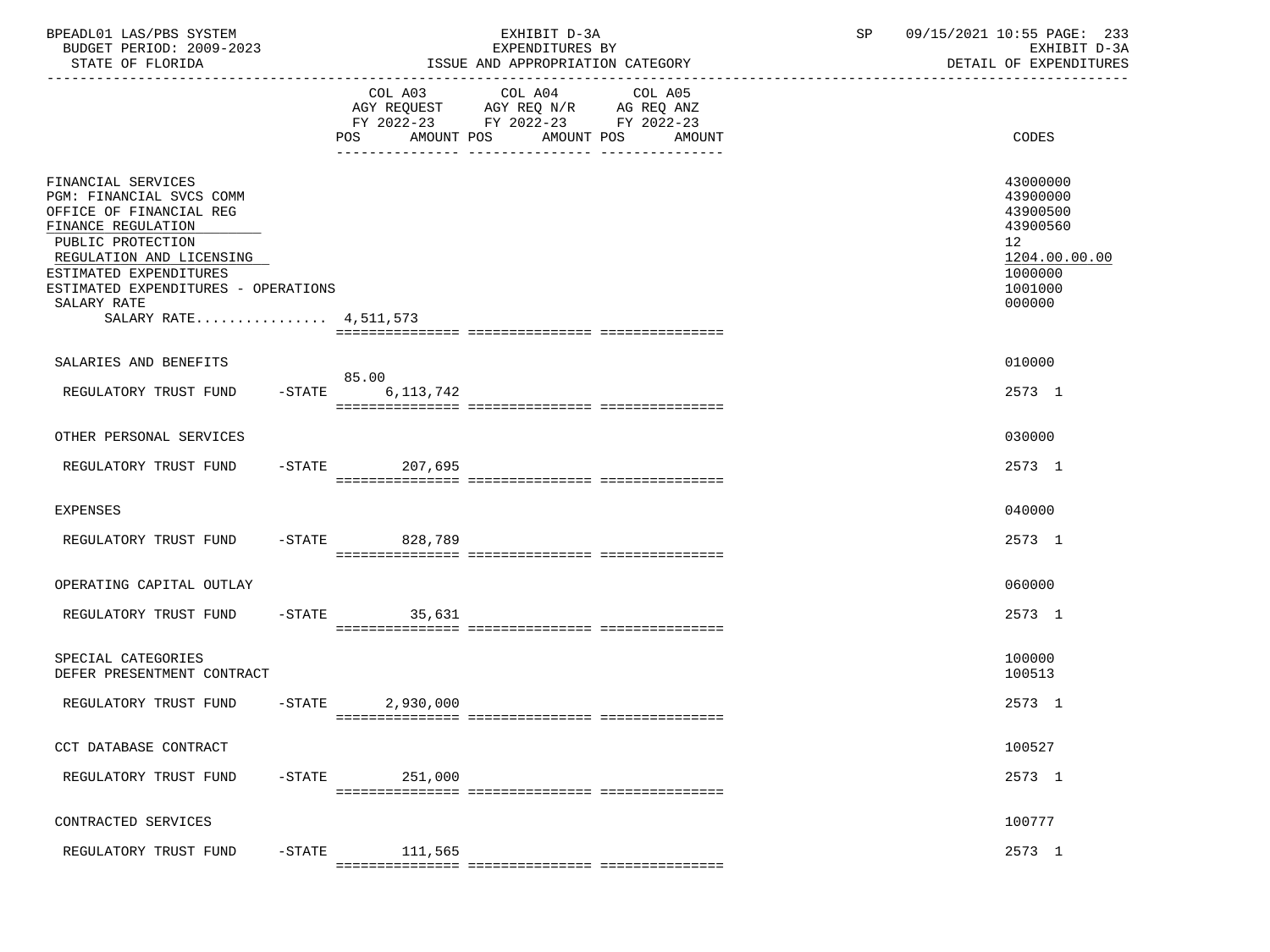| BPEADL01 LAS/PBS SYSTEM  | EXHIBIT D-<br>D-3A                    | 09/15/2021 10:55 PAGE: 234 |
|--------------------------|---------------------------------------|----------------------------|
| BUDGET PERIOD: 2009-2023 | EXPENDITURES BY                       | EXHIBIT D-3A               |
| STATE OF FLORIDA         | "SSUE<br>: AND APPROPRIATION CATEGORY | DETAIL OF EXPENDITURES     |

-----------------------------------------------------------------------------------------------------------------------------------

|                                                                                                                                                                                                                                                                      | COL A03<br>AGY REQUEST<br>FY 2022-23<br>AMOUNT POS<br>POS | COL A04<br>AGY REQ N/R<br>FY 2022-23<br>AMOUNT POS | COL A05<br>AG REQ ANZ<br>FY 2022-23<br>AMOUNT | CODES                                                                                                         |
|----------------------------------------------------------------------------------------------------------------------------------------------------------------------------------------------------------------------------------------------------------------------|-----------------------------------------------------------|----------------------------------------------------|-----------------------------------------------|---------------------------------------------------------------------------------------------------------------|
| FINANCIAL SERVICES<br>PGM: FINANCIAL SVCS COMM<br>OFFICE OF FINANCIAL REG<br>FINANCE REGULATION<br>PUBLIC PROTECTION<br>REGULATION AND LICENSING<br>ESTIMATED EXPENDITURES<br>ESTIMATED EXPENDITURES - OPERATIONS<br>SPECIAL CATEGORIES<br>RISK MANAGEMENT INSURANCE |                                                           |                                                    |                                               | 43000000<br>43900000<br>43900500<br>43900560<br>12<br>1204.00.00.00<br>1000000<br>1001000<br>100000<br>103241 |
| REGULATORY TRUST FUND                                                                                                                                                                                                                                                | $-STATE$<br>28,256                                        |                                                    |                                               | 2573 1                                                                                                        |
| LEASE/PURCHASE/EQUIPMENT                                                                                                                                                                                                                                             |                                                           |                                                    |                                               | 105281                                                                                                        |
| $-$ STATE<br>REGULATORY TRUST FUND                                                                                                                                                                                                                                   | 34,995                                                    |                                                    |                                               | 2573 1                                                                                                        |
| TR/DMS/HR SVCS/STW CONTRCT                                                                                                                                                                                                                                           |                                                           |                                                    |                                               | 107040                                                                                                        |
| $-STATE$<br>REGULATORY TRUST FUND                                                                                                                                                                                                                                    | 34,708                                                    |                                                    |                                               | 2573 1                                                                                                        |
| TOTAL: ESTIMATED EXPENDITURES - OPERATIONS<br>TOTAL POSITIONS 85.00<br>TOTAL ISSUE<br>TOTAL SALARY RATE 4,511,573                                                                                                                                                    | 10,576,381                                                |                                                    |                                               | 1001000                                                                                                       |
| SALARY INCREASES FOR FY 2021-22 -<br>STATE EMPLOYEE MINIMUM WAGE<br>INCREASE - EFFECTIVE 7/1/2021<br>OTHER PERSONAL SERVICES                                                                                                                                         |                                                           |                                                    |                                               | 1001030<br>030000                                                                                             |
| $-$ STATE<br>REGULATORY TRUST FUND                                                                                                                                                                                                                                   | 2,145                                                     |                                                    |                                               | 2573 1                                                                                                        |
| FLORIDA RETIREMENT SYSTEM<br>ADJUSTMENT - FY 2021-22 - NORMAL<br>COST AND UNFUNDED ACTUARIAL<br>LIABILITY<br>SALARIES AND BENEFITS                                                                                                                                   |                                                           |                                                    |                                               | 1001070<br>010000                                                                                             |
| REGULATORY TRUST FUND<br>$-$ STATE                                                                                                                                                                                                                                   | 36,042                                                    |                                                    |                                               | 2573 1                                                                                                        |

=============== =============== ===============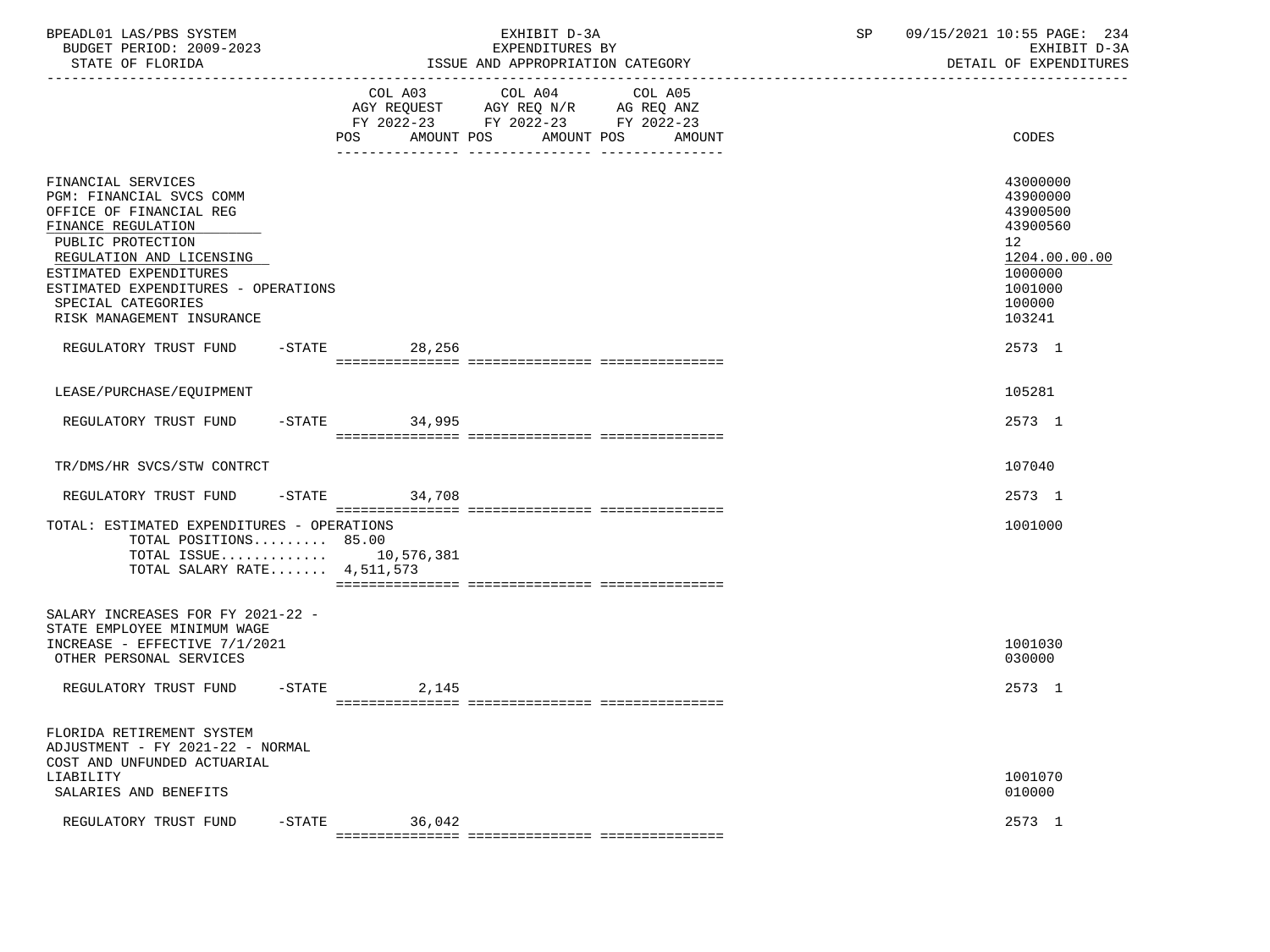| BPEADL01 LAS/PBS SYSTEM<br>BUDGET PERIOD: 2009-2023<br>STATE OF FLORIDA                                                                                                                                                                                                   | EXHIBIT D-3A<br>EXPENDITURES BY<br>ISSUE AND APPROPRIATION CATEGORY                                                                         | 09/15/2021 10:55 PAGE: 235<br>SP<br>EXHIBIT D-3A<br>DETAIL OF EXPENDITURES                                    |
|---------------------------------------------------------------------------------------------------------------------------------------------------------------------------------------------------------------------------------------------------------------------------|---------------------------------------------------------------------------------------------------------------------------------------------|---------------------------------------------------------------------------------------------------------------|
|                                                                                                                                                                                                                                                                           | COL A03 COL A04 COL A05<br>AGY REQUEST AGY REQ N/R AG REQ ANZ<br>FY 2022-23 FY 2022-23 FY 2022-23<br>POS<br>AMOUNT POS AMOUNT POS<br>AMOUNT | CODES                                                                                                         |
| FINANCIAL SERVICES<br>PGM: FINANCIAL SVCS COMM<br>OFFICE OF FINANCIAL REG<br>FINANCE REGULATION<br>PUBLIC PROTECTION<br>REGULATION AND LICENSING<br>ESTIMATED EXPENDITURES<br>CASUALTY INSURANCE PREMIUM<br>ADJUSTMENT<br>SPECIAL CATEGORIES<br>RISK MANAGEMENT INSURANCE |                                                                                                                                             | 43000000<br>43900000<br>43900500<br>43900560<br>12<br>1204.00.00.00<br>1000000<br>1001090<br>100000<br>103241 |
| REGULATORY TRUST FUND -STATE 3,653                                                                                                                                                                                                                                        |                                                                                                                                             | 2573 1                                                                                                        |
| REALLOCATION OF HUMAN RESOURCES<br>OUTSOURCING<br>SPECIAL CATEGORIES<br>TR/DMS/HR SVCS/STW CONTRCT<br>REGULATORY TRUST FUND -STATE                                                                                                                                        | $2,901-$                                                                                                                                    | 1005900<br>100000<br>107040<br>2573 1                                                                         |
| WORKLOAD<br>OFFICE OF FINANCIAL REGULATION -<br>RECRUITMENT AND RETENTION FOR<br>EXAMINERS, ANALYSTS AND                                                                                                                                                                  |                                                                                                                                             | 3000000                                                                                                       |
| INVESTIGATORS - ADD<br>SALARY RATE<br>SALARY RATE 2,913,466                                                                                                                                                                                                               |                                                                                                                                             | 3003A70<br>000000                                                                                             |
| SALARIES AND BENEFITS                                                                                                                                                                                                                                                     | 59.00                                                                                                                                       | 010000                                                                                                        |
| REGULATORY TRUST FUND                                                                                                                                                                                                                                                     | $-STATE$<br>4,264,945                                                                                                                       | 2573 1                                                                                                        |
| TOTAL: OFFICE OF FINANCIAL REGULATION -<br>RECRUITMENT AND RETENTION FOR<br>EXAMINERS, ANALYSTS AND<br>INVESTIGATORS - ADD<br>TOTAL POSITIONS<br>TOTAL ISSUE<br>TOTAL SALARY RATE 2,913,466                                                                               | 59.00<br>4,264,945                                                                                                                          | 3003A70                                                                                                       |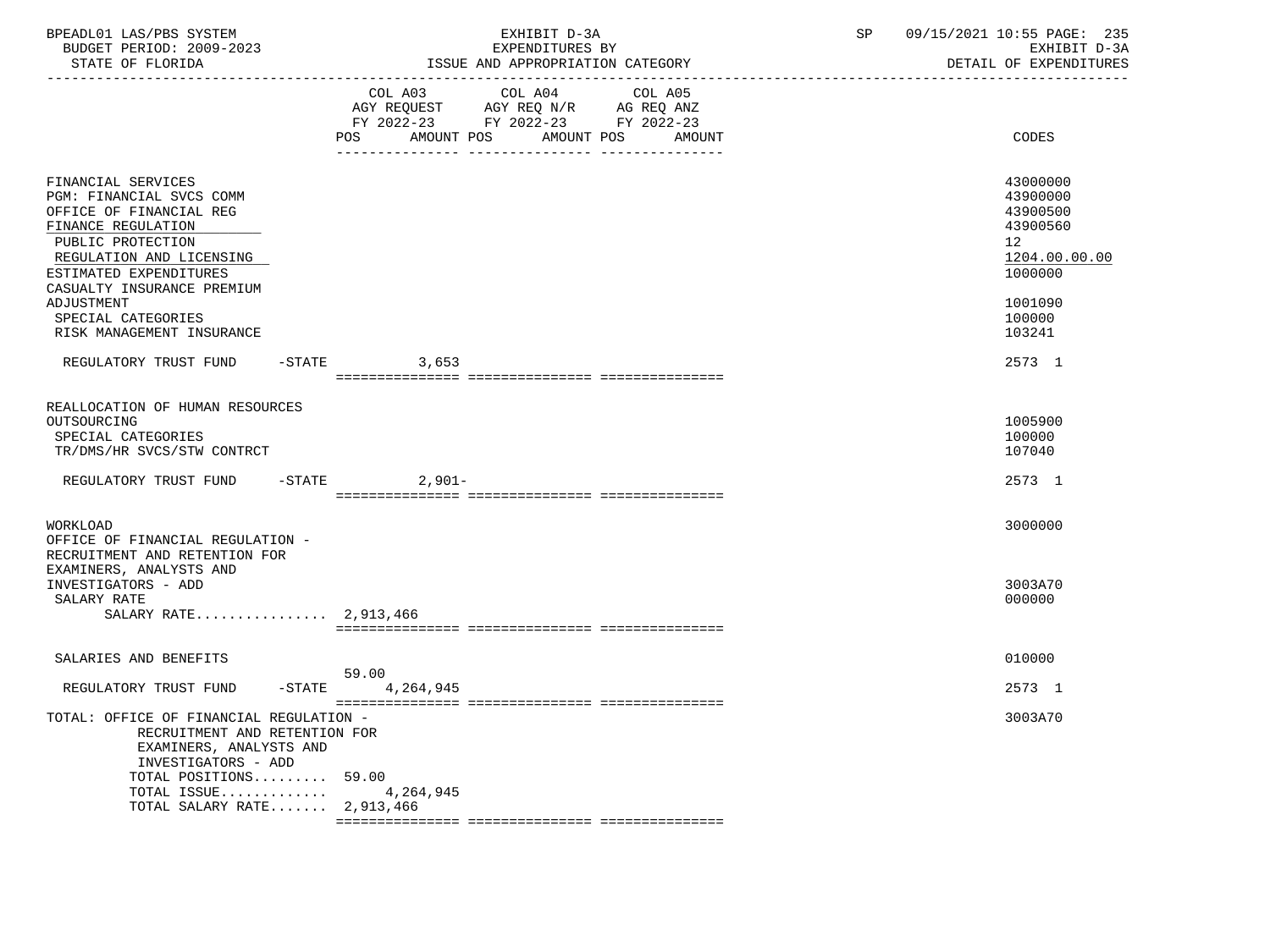| BPEADL01 LAS/PBS SYSTEM<br>BUDGET PERIOD: 2009-2023<br>STATE OF FLORIDA                                                                                                                                                                                                             | EXHIBIT D-3A<br>EXPENDITURES BY<br>ISSUE AND APPROPRIATION CATEGORY                                                                                                                                                                                 | 09/15/2021 10:55 PAGE: 236<br>SP<br>EXHIBIT D-3A<br>DETAIL OF EXPENDITURES                |
|-------------------------------------------------------------------------------------------------------------------------------------------------------------------------------------------------------------------------------------------------------------------------------------|-----------------------------------------------------------------------------------------------------------------------------------------------------------------------------------------------------------------------------------------------------|-------------------------------------------------------------------------------------------|
|                                                                                                                                                                                                                                                                                     | COL A03 COL A04 COL A05<br>AGY REQUEST AGY REQ N/R AG REQ ANZ<br>FY 2022-23 FY 2022-23 FY 2022-23<br>POS FOR THE POST OF THE STATE STATE STATE STATE STATE STATE STATE STATE STATE STATE STATE STATE STATE STATE ST<br>AMOUNT POS AMOUNT POS AMOUNT | CODES                                                                                     |
| FINANCIAL SERVICES<br>PGM: FINANCIAL SVCS COMM<br>OFFICE OF FINANCIAL REG<br>FINANCE REGULATION<br>PUBLIC PROTECTION<br>REGULATION AND LICENSING<br>WORKLOAD<br>OFFICE OF FINANCIAL REGULATION -<br>RECRUITMENT AND RETENTION FOR<br>EXAMINERS, ANALYSTS AND<br>INVESTIGATORS - ADD |                                                                                                                                                                                                                                                     | 43000000<br>43900000<br>43900500<br>43900560<br>12<br>1204.00.00.00<br>3000000<br>3003A70 |
| AGENCY ISSUE NARRATIVE:                                                                                                                                                                                                                                                             |                                                                                                                                                                                                                                                     |                                                                                           |

2022-2023 BUDGET YEAR NARRATIVE: IT COMPONENT? NO

OFFICE OF FINANCIAL REGULATION - RECRUITMENT AND RETENTION FOR EXAMINERS, ANALYSTS AND INVESTIGATORS - ADD

This request will improve the Office's ability to reach the following goals:

GOAL #2: Delivering value to businesses;

GOAL #3: Promoting a safe and sound financial marketplace;

GOAL #4: Improving customer service.

 The Florida Office of Financial Regulation (OFR or Office) is statutorily responsible for the regulation of the financial services industry in Florida. Florida's diverse economy, proximity to Latin America, and booming population have resulted in an equally diverse and complex financial services sector. The Office regulates a complex variety of depository and non-depository financial institutions as outlined below. Additionally, the Office has a bureau dedicated to the investigation and prosecution of financial crimes and unlicensed activity. The OFR's 3 regulatory divisions have direct and primary regulatory oversight of 17 separate statutes, issues charters, licenses, and registrations of 42 different financial services licenses, for approximately 447,669 different entities.

 Division of Consumer Finance: Chapter 494, Florida Statutes - Loan Originators and Mortgage Brokers Chapter 516, Florida Statutes - Consumer Finance Act Chapter 520, Florida Statutes - Retail Installment Sales Chapter 537, Florida Statutes - Title Loan Companies Chapter 559-Part V, Florida Statutes - Commercial Collection Practices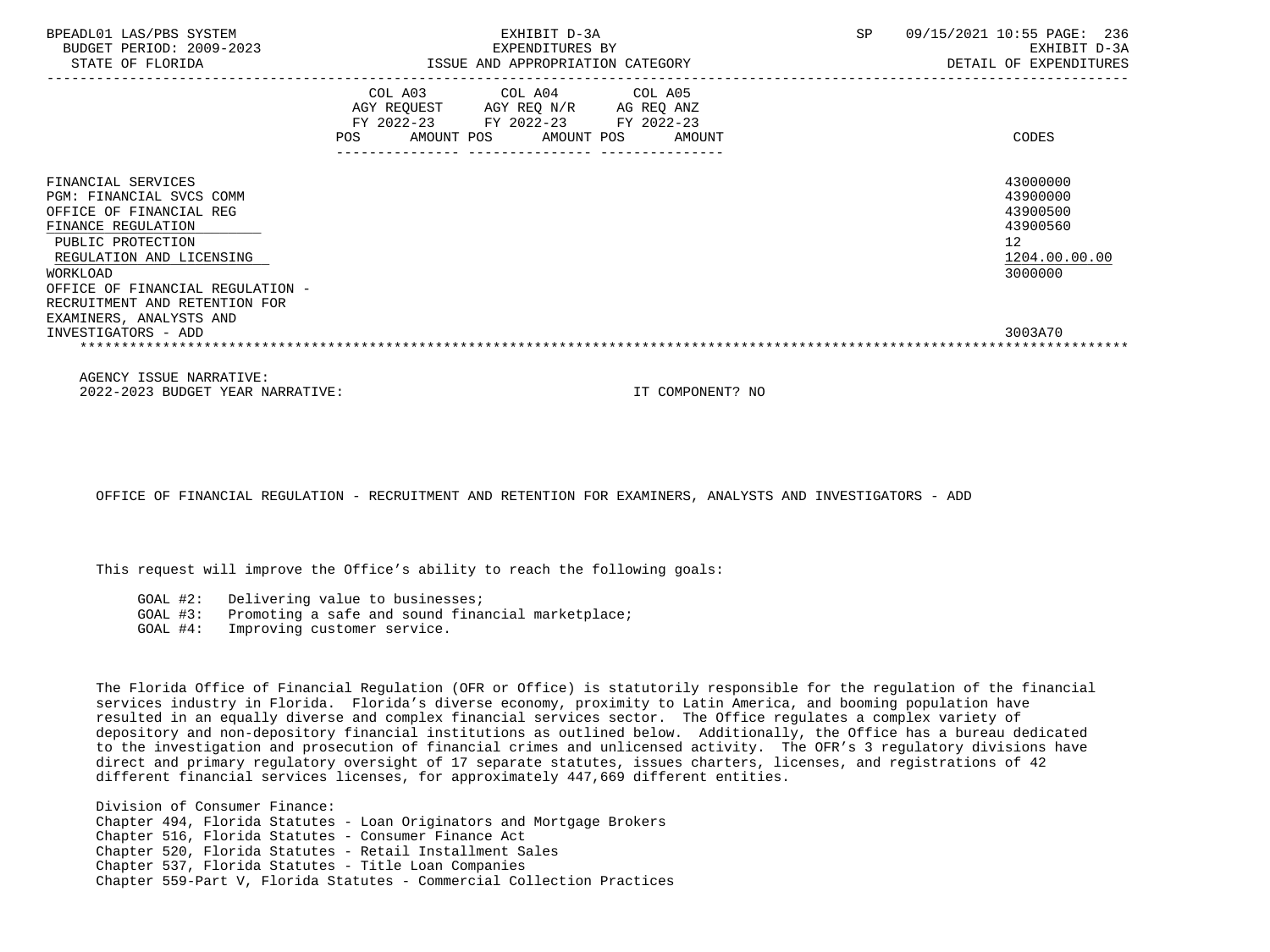| BPEADL01 LAS/PBS SYSTEM |                          |
|-------------------------|--------------------------|
|                         | BUDGET PERIOD: 2009-2023 |

| BUDGET PERIOD: 2009-2023<br>STATE OF FLORIDA                                                                                                                                                                                             | EXPENDITURES BY<br>ISSUE AND APPROPRIATION CATEGORY                                                                                                                                                                                                                                                                                     |        | EXHIBIT D-3A<br>DETAIL OF EXPENDITURES                                         |
|------------------------------------------------------------------------------------------------------------------------------------------------------------------------------------------------------------------------------------------|-----------------------------------------------------------------------------------------------------------------------------------------------------------------------------------------------------------------------------------------------------------------------------------------------------------------------------------------|--------|--------------------------------------------------------------------------------|
|                                                                                                                                                                                                                                          | COL A03 COL A04 COL A05<br>AGY REQUEST AGY REQ N/R AG REQ ANZ<br>FY 2022-23 FY 2022-23 FY 2022-23<br>AMOUNT POS AMOUNT POS<br>POS FOR                                                                                                                                                                                                   | AMOUNT | <b>CODES</b>                                                                   |
| FINANCIAL SERVICES<br>PGM: FINANCIAL SVCS COMM<br>OFFICE OF FINANCIAL REG<br>FINANCE REGULATION<br>PUBLIC PROTECTION<br>REGULATION AND LICENSING<br><b>WORKLOAD</b><br>OFFICE OF FINANCIAL REGULATION -<br>RECRUITMENT AND RETENTION FOR |                                                                                                                                                                                                                                                                                                                                         |        | 43000000<br>43900000<br>43900500<br>43900560<br>12<br>1204.00.00.00<br>3000000 |
| EXAMINERS, ANALYSTS AND<br>INVESTIGATORS - ADD                                                                                                                                                                                           |                                                                                                                                                                                                                                                                                                                                         |        | 3003A70                                                                        |
| Division of Financial Institutions:<br>Chapter 657, Florida Statutes - Credit Unions                                                                                                                                                     | Chapter 559-Part VI, Florida Statutes - Consumer Collection Practices<br>Chapter 559.952, Florida Statutes - Financial Technology Sandbox<br>Chapter 560, Florida Statutes - Money Services Businesses<br>Chapter 655, Florida Statutes - Financial Institutions Generally<br>Chapter 658, Florida Statutes - Banks and Trust Companies |        |                                                                                |
| Chapter 660, Florida Statutes - Trust Business<br>Chapter 667, Florida Statutes - Savings Banks                                                                                                                                          | Chapter 662, Florida Statutes - Family Trust Companies<br>Chapter 663, Florida Statutes - International Banking<br>Chapter 665, Florida Statutes - Capital Stock Associations                                                                                                                                                           |        |                                                                                |
| Division of Securities:                                                                                                                                                                                                                  | Chapter 517, Florida Statutes - Securities and Investor Protection Act                                                                                                                                                                                                                                                                  |        |                                                                                |

 These four business units have 304 total FTE, of which approximately 208 (68.4%) are non-managerial, non-administrative, employees with a direct role in the registration, examination, and investigation of entities in the financial services delivered to Floridians. These highly trained analysts, examiners, and investigators review applications and perform examinations on more than 425,000 regulated entities and handle complaints and investigations on other unlicensed entity activity impacting Florida's citizens. All of these work units have a middle-management layer who are "working managers." These approximately twenty-six (26) supervisors and managers all process and review applications, participate in exams, and/or perform investigations as a normal part of their daily activities in addition to their supervisory duties related to human resources (hiring, performance evaluation, and monitoring of workload and work-quality). In considering the overall number of employees performing the day-to-day regulatory functions of the Office, 239 of 304 (78.6%) are regulatory.

 Training for each division is provided through a combination of peer-lead training, online classes, national training partners, Federal regulator partners, and in-service learning. Training opportunities ranging from a few hours to master an individual topic to week-long intensive courses covering a range of examination and investigative functions are provided to each staff member from the time they start with the agency. The initial training schedule for each area varies but attaining a minimum level of effectiveness can take as few as six months and as long as three years. During this time the employee devotes as much as 2,064 hours (over three years) to training activities. When combined with the hard costs of training (travel and course fees), the Office can invest more than \$68,600 per employee in the first three years of employment.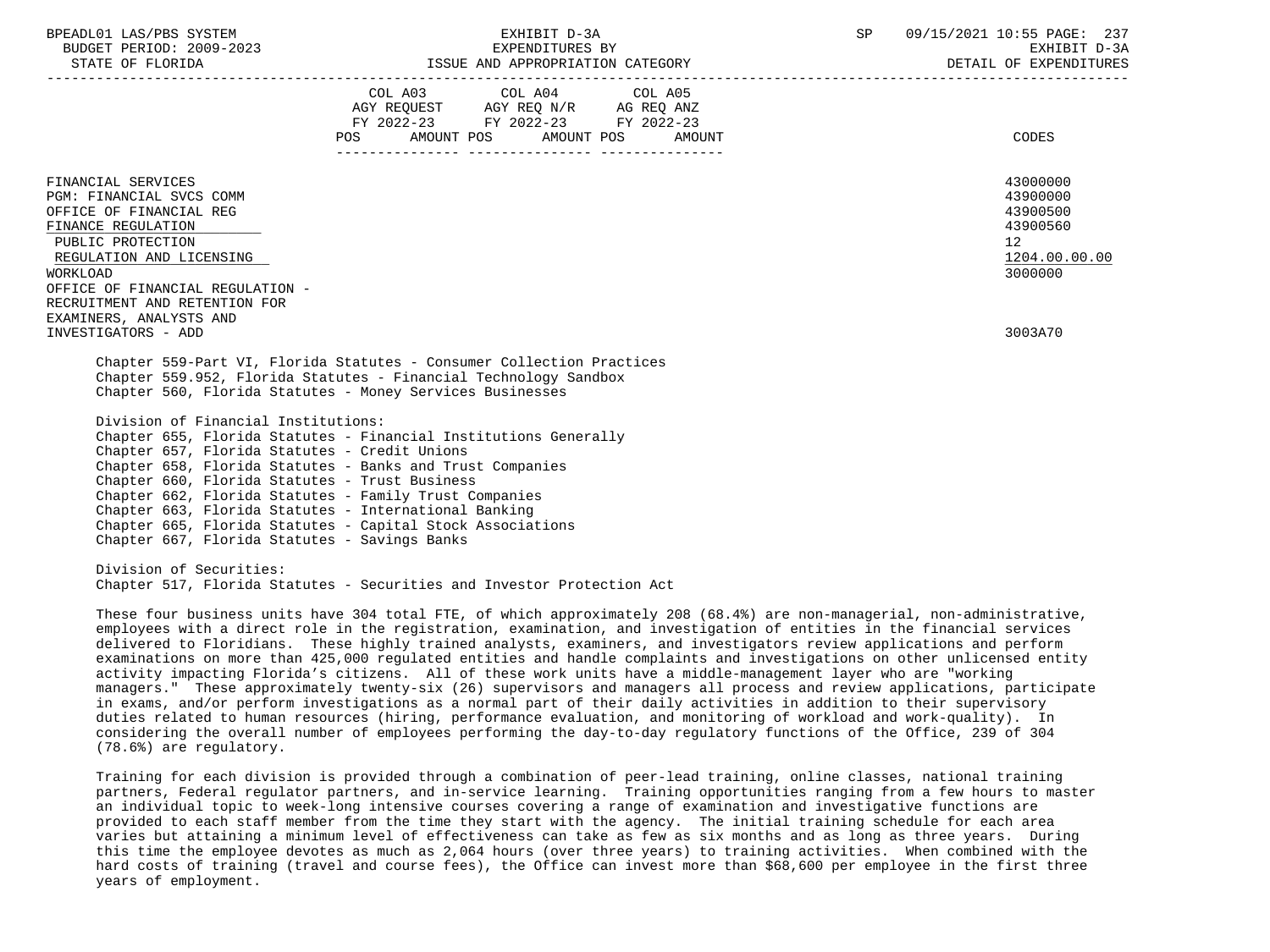| BPEADL01 LAS/PBS SYSTEM<br>BUDGET PERIOD: 2009-2023<br>STATE OF FLORIDA                                                                                                                          | EXHIBIT D-3A<br>EXPENDITURES BY<br>ISSUE AND APPROPRIATION CATEGORY                                                                                                                                                                                    | 09/15/2021 10:55 PAGE: 238<br>SP<br>EXHIBIT D-3A<br>DETAIL OF EXPENDITURES     |
|--------------------------------------------------------------------------------------------------------------------------------------------------------------------------------------------------|--------------------------------------------------------------------------------------------------------------------------------------------------------------------------------------------------------------------------------------------------------|--------------------------------------------------------------------------------|
|                                                                                                                                                                                                  | COL A03 COL A04 COL A05<br>AGY REQUEST AGY REQ N/R AG REQ ANZ<br>FY 2022-23 FY 2022-23 FY 2022-23<br>AMOUNT POS AMOUNT POS<br>POS FOR THE POST OF THE STATE STATE STATE STATE STATE STATE STATE STATE STATE STATE STATE STATE STATE STATE ST<br>AMOUNT | CODES                                                                          |
| FINANCIAL SERVICES<br>PGM: FINANCIAL SVCS COMM<br>OFFICE OF FINANCIAL REG<br>FINANCE REGULATION<br>PUBLIC PROTECTION<br>REGULATION AND LICENSING<br>WORKLOAD<br>OFFICE OF FINANCIAL REGULATION - |                                                                                                                                                                                                                                                        | 43000000<br>43900000<br>43900500<br>43900560<br>12<br>1204.00.00.00<br>3000000 |
| RECRUITMENT AND RETENTION FOR<br>EXAMINERS, ANALYSTS AND<br>INVESTIGATORS - ADD                                                                                                                  |                                                                                                                                                                                                                                                        | 3003A70                                                                        |

 In most instances, the financial services and businesses regulated by the OFR are also regulated at the Federal level and almost every other state having similar demographics. Florida's regulators regularly work side-by-side with their Federal and State counterparts, doing the same work, and very often for considerably lower compensation. Data available through the Conference of State Bank Supervisors shows that in 2020 Florida ranked near the bottom (26 of 29 states surveyed) in Average Annual Salary for examiners, with the average of those states being \$13,000 higher than the Florida average. At the Federal level, the disparity is even higher, with the average actual salary for Florida lagging behind its Federal counterparts by more than \$57,500.

 Regardless of which segment of the financial services industry being examined the training received by Florida's financial regulatory staff is considered to be the highest quality and most comprehensive anywhere in the country. As a result, Florida's financial regulatory staff has consistently been hired away from the OFR by the private sector and our Federal regulatory counterparts. According to PeopleFirst records, from 2016 to 2020, 263 employees have voluntarily separated from the OFR for the reason of outside employment, of those 165 have been direct regulatory staff. This represents an average of just over 52.5 employees per year overall and 33 per year of regulatory staff. The data also shows that the average tenure of our examinations staff is between 34 and 42 months, over the four business areas. This tenure timeframe directly corresponds to the completion of the advanced training required to fully participate in all aspects of the more complex exams and investigations.

 The Office has identified the class codes that are the responsible for the vast majority of the work product associated with examinations, registrations, and investigations. These class codes are:

 Financial Examiner/Analyst I (FEA I) Financial Examiner/Analyst II (FEA II) Financial Specialist (FS) Financial Control Analyst (FCA) Financial Investigator Senior Management Analyst II Senior Financial Investigator Financial Investigator - Criminal Enforcement Financial Investigator - Economic Crimes

 The Office has eight (8) FEA I, forty-six (46) FEA II, thirty-seven (37) FS, and seventy-four (74) FCA positions, two (2) Financial Investigator, Senior Management Analyst II (1), fourteen (14) Financial Investigator - Criminal Enforcement, five (5) Financial Investigator - Economic Crimes, and ten (10) Senior Investigator positions. These one-hundred and ninety-seven (197) positions are divided between four (4) business units: sixty-one (61) in the Division of Financial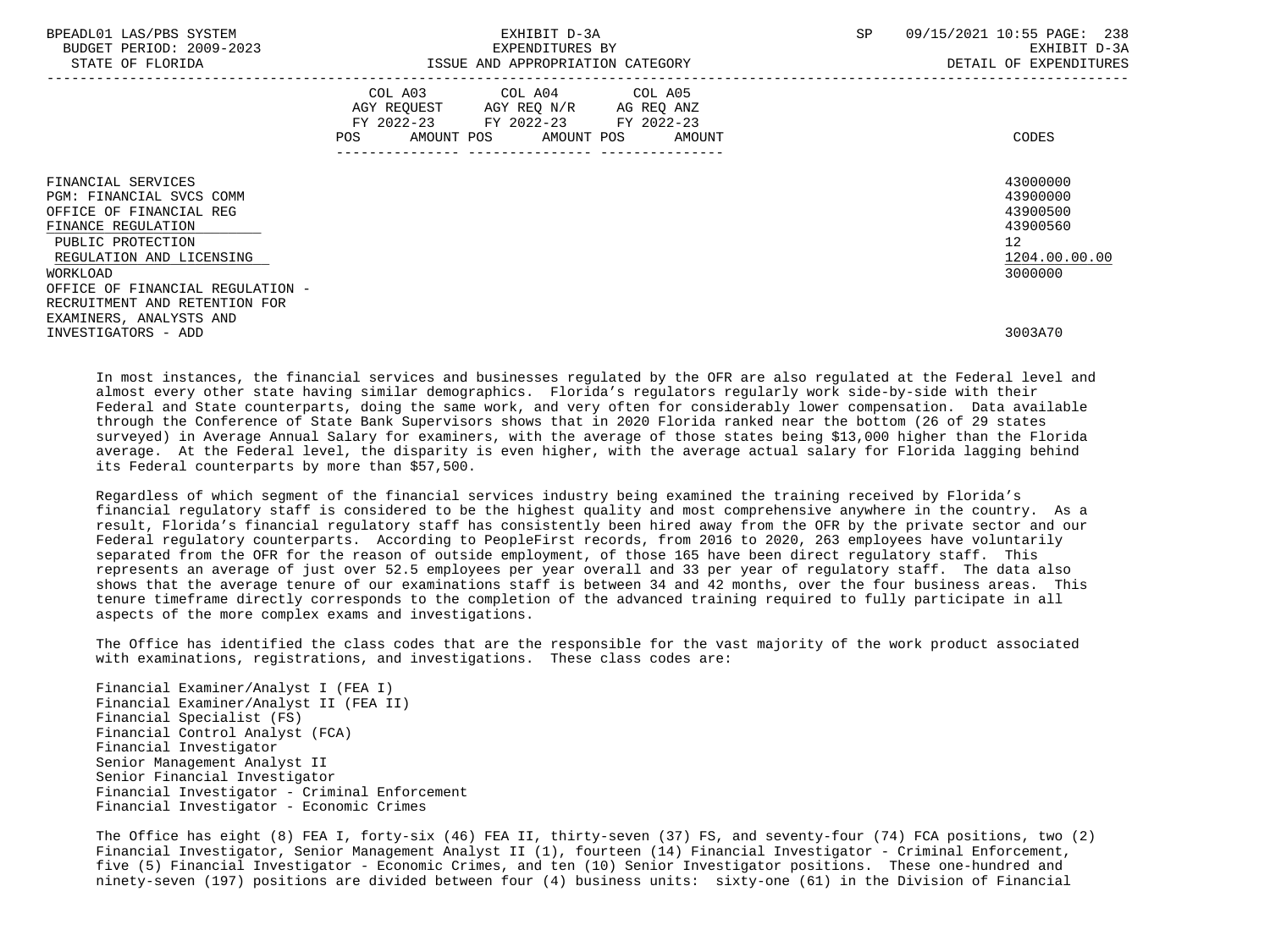| BPEADL01 LAS/PBS SYSTEM<br>BUDGET PERIOD: 2009-2023<br>STATE OF FLORIDA                                                                                                                          | EXHIBIT D-3A<br>EXPENDITURES BY<br>ISSUE AND APPROPRIATION CATEGORY                                                                   | 09/15/2021 10:55 PAGE: 239<br>SP<br>EXHIBIT D-3A<br>DETAIL OF EXPENDITURES     |
|--------------------------------------------------------------------------------------------------------------------------------------------------------------------------------------------------|---------------------------------------------------------------------------------------------------------------------------------------|--------------------------------------------------------------------------------|
|                                                                                                                                                                                                  | COL A03 COL A04 COL A05<br>AGY REQUEST AGY REQ N/R AG REQ ANZ<br>FY 2022-23 FY 2022-23 FY 2022-23<br>POS AMOUNT POS AMOUNT POS AMOUNT | CODES                                                                          |
| FINANCIAL SERVICES<br>PGM: FINANCIAL SVCS COMM<br>OFFICE OF FINANCIAL REG<br>FINANCE REGULATION<br>PUBLIC PROTECTION<br>REGULATION AND LICENSING<br>WORKLOAD<br>OFFICE OF FINANCIAL REGULATION - |                                                                                                                                       | 43000000<br>43900000<br>43900500<br>43900560<br>12<br>1204.00.00.00<br>3000000 |
| RECRUITMENT AND RETENTION FOR<br>EXAMINERS, ANALYSTS AND<br>INVESTIGATORS - ADD                                                                                                                  |                                                                                                                                       | 3003A70                                                                        |

 Institutions; fifty-seven (57) in the Division of Consumer Finance; forty-eight (48) in the Division of Securities; and, thirty-one (31) in the Bureau of Financial Investigations.

 The OFR management recognizes that each business area has different competitive pressures for its employees. As a result, the salary needs are also different. The Division of Consumer Finance and the Division of Securities have very similar salary pressures, while the Division of Financial Institutions has substantially more pressure from both their State and Federal regulatory counterparts and the private sector, while the Bureau of Investigations competes not only with regulatory entities, but with civil and criminal investigative entities as well. As a result of these different factors, the average compensation proposed in each area is also different.

 The Office is seeking approximately \$2.3M in order to stem the tide of attrition, recruit high-quality employees, and to have sufficient overall budget authority to ensure our ability to meet future payroll obligations when fully staffed. This additional budget authority, combined with the reclassifications of select positions, will allow the office to better compete for employees and retain them longer. This is identical in concept to the issues approved for Risk Management and State Fire Marshal in the last legislative session.

ISSUE SUMMARY:

 \$2.307M in additional Salaries and Benefits to be used by Financial Institutions, Securities, Consumer Finance, and Financial Investigations. This issue does not include additional FTE and instead proposes that each position would be dropped at current salary and added back at desired average salary of the class. The result of the DROP and ADD issues is a net increase in Salaries and Benefits budget authority with no additional FTE.

| Detail of Costs:<br>SALARIES and BENEFITS: | This issue is linked to issue 3003A90. |               |               |
|--------------------------------------------|----------------------------------------|---------------|---------------|
| Ouantity                                   | Description                            | Amount        | Non-Recurring |
| 59                                         | Add Salaries and Benefits              | \$4,264,945   | S0            |
| 59                                         | Deduct Salaries and Benefits           | (\$3,795,285) | SΟ            |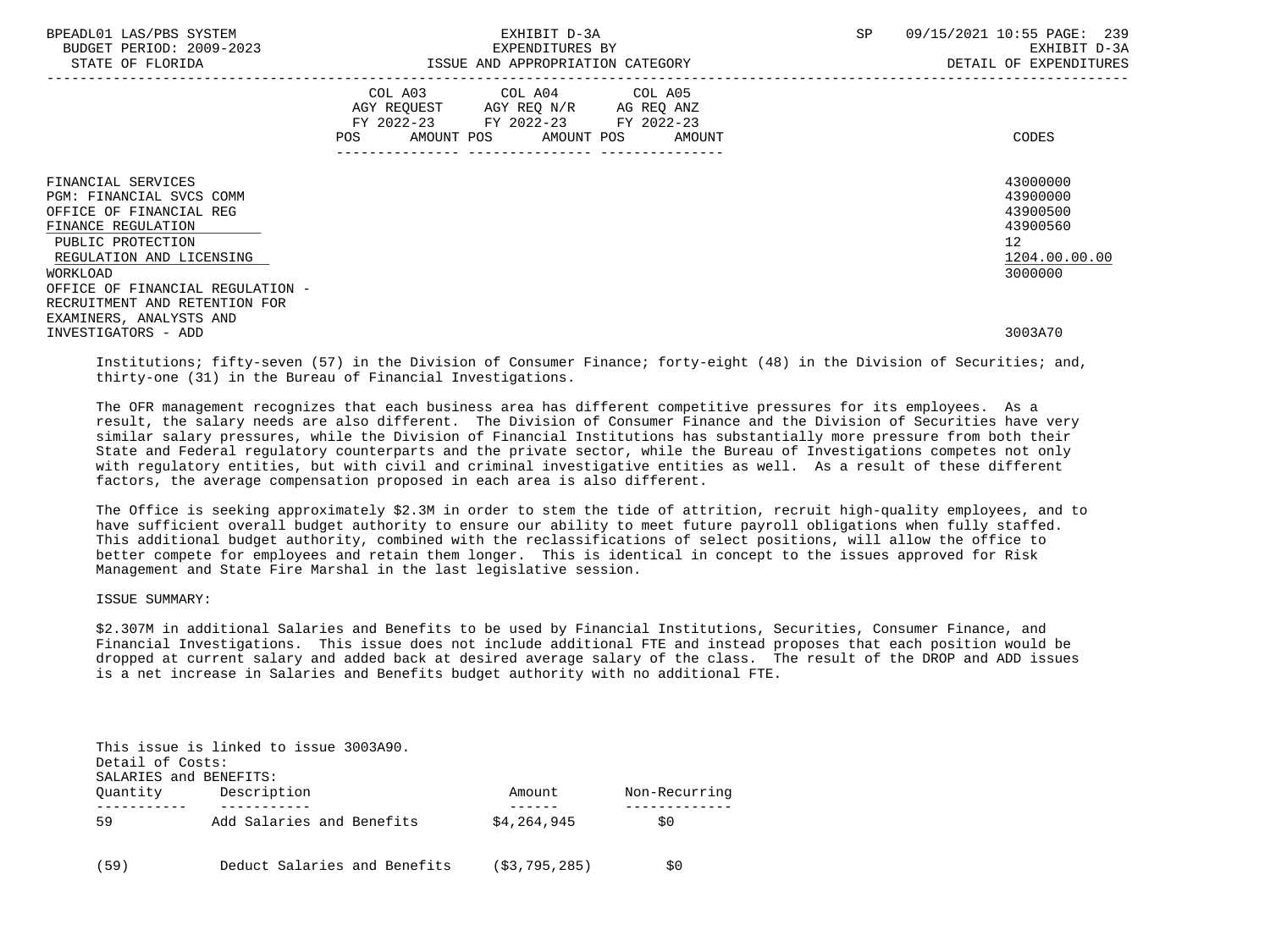| BPEADL01 LAS/PBS SYSTEM<br>BUDGET PERIOD: 2009-2023<br>STATE OF FLORIDA                                                                                                                                                                  | EXHIBIT D-3A<br>EXPENDITURES BY<br>ISSUE AND APPROPRIATION CATEGORY                                                                   | SP | 09/15/2021 10:55 PAGE: 240<br>EXHIBIT D-3A<br>DETAIL OF EXPENDITURES                        |  |
|------------------------------------------------------------------------------------------------------------------------------------------------------------------------------------------------------------------------------------------|---------------------------------------------------------------------------------------------------------------------------------------|----|---------------------------------------------------------------------------------------------|--|
|                                                                                                                                                                                                                                          | COL A03 COL A04 COL A05<br>AGY REQUEST AGY REQ N/R AG REQ ANZ<br>FY 2022-23 FY 2022-23 FY 2022-23<br>POS AMOUNT POS AMOUNT POS AMOUNT |    | CODES                                                                                       |  |
| FINANCIAL SERVICES<br><b>PGM: FINANCIAL SVCS COMM</b><br>OFFICE OF FINANCIAL REG<br>FINANCE REGULATION<br>PUBLIC PROTECTION<br>REGULATION AND LICENSING<br>WORKLOAD<br>OFFICE OF FINANCIAL REGULATION -<br>RECRUITMENT AND RETENTION FOR |                                                                                                                                       |    | 43000000<br>43900000<br>43900500<br>43900560<br>12 <sup>1</sup><br>1204.00.00.00<br>3000000 |  |
| EXAMINERS, ANALYSTS AND<br>INVESTIGATORS - ADD                                                                                                                                                                                           |                                                                                                                                       |    | 3003A70                                                                                     |  |
| Issue Total                                                                                                                                                                                                                              | \$469,660<br>\$0                                                                                                                      |    |                                                                                             |  |
|                                                                                                                                                                                                                                          |                                                                                                                                       |    |                                                                                             |  |

 POSITION DETAIL OF SALARIES AND BENEFITS: LAPSE LAPSED SALARIES FTE BASE RATE ADDITIVES BENEFITS SUBTOTAL % AND BENEFITS ---------- -------------- -------------- -------------- -------------- ------ -------------- A03 - AGY REQUEST FY 2022-23 CHANGES TO CURRENTLY AUTHORIZED POSITIONS 1554 FINANCIAL EXAMINER/ANALYST I 01742 001 1.00 36,000 15,854 51,854 0.00 51,854 01744 001 1.00 36,000 26,462 62,462 0.00 62,462 01869 001 1.00 36,000 26,462 62,462 0.00 62,462 04071 001 1.00 36,000 26,462 62,462 0.00 62,462 04428 001 1.00 36,000 26,505 62,505 0.00 62,505 1564 FINANCIAL EXAMINER/ANALYST II 01675 001 1.00 46,000 1,270 28,587 75,857 0.00 75,857 01680 001 1.00 46,000 28,309 74,309 0.00 74,309 01731 001 1.00 46,000 1,270 17,936 65,206 0.00 65,206 01733 001 1.00 46,000 1,270 17,936 65,206 0.00 65,206 01734 001 1.00 46,000 28,352 74,352 0.00 74,352 01735 001 1.00 46,000 646 28,428 75,074 0.00 75,074 01738 001 1.00 46,000 1,270 28,544 75,814 0.00 75,814 01741 001 1.00 46,000 17,701 63,701 0.00 63,701 01868 001 1.00 46,000 28,352 74,352 0.00 74,352 01874 001 1.00 46,000 646 8,658 55,304 0.00 55,304 01901 001 1.00 46,000 28,352 74,352 0.00 74,352 01902 001 1.00 46,000 8,539 54,539 0.00 54,539 04145 001 1.00 46,000 21,160 67,160 0.00 67,160 04183 001 1.00 46,000 28,352 74,352 0.00 74,352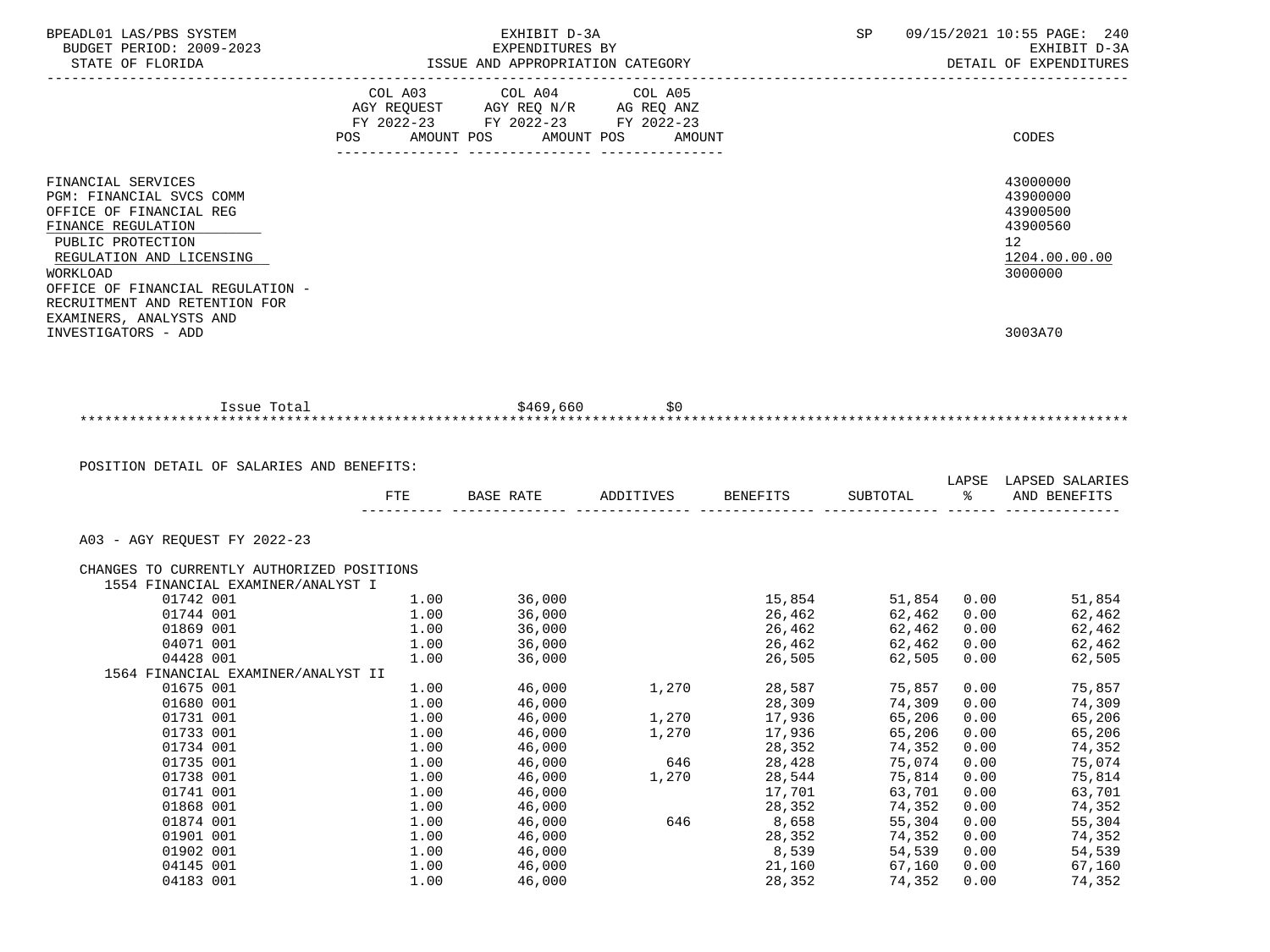| BPEADL01 LAS/PBS SYSTEM<br>BUDGET PERIOD: 2009-2023                                                                                                                                                                               |              | EXHIBIT D-3A<br>EXPENDITURES BY                                                                                 |                      |                                                        | SP               |              | 09/15/2021 10:55 PAGE: 241<br>EXHIBIT D-3A                                     |
|-----------------------------------------------------------------------------------------------------------------------------------------------------------------------------------------------------------------------------------|--------------|-----------------------------------------------------------------------------------------------------------------|----------------------|--------------------------------------------------------|------------------|--------------|--------------------------------------------------------------------------------|
| STATE OF FLORIDA                                                                                                                                                                                                                  |              | EXPENDITURES BY<br>ISSUE AND APPROPRIATION CATEGORY                                                             |                      |                                                        |                  |              | DETAIL OF EXPENDITURES                                                         |
|                                                                                                                                                                                                                                   | POS          | COL A03 COL A04 COL A05<br>AGY REQUEST AGY REQ N/R AG REQ ANZ<br>FY 2022-23 FY 2022-23 FY 2022-23<br>AMOUNT POS | AMOUNT POS<br>AMOUNT |                                                        |                  |              | CODES                                                                          |
|                                                                                                                                                                                                                                   |              |                                                                                                                 |                      |                                                        |                  |              |                                                                                |
| FINANCIAL SERVICES<br>PGM: FINANCIAL SVCS COMM<br>OFFICE OF FINANCIAL REG<br>FINANCE REGULATION<br>PUBLIC PROTECTION<br>REGULATION AND LICENSING<br>WORKLOAD<br>OFFICE OF FINANCIAL REGULATION -<br>RECRUITMENT AND RETENTION FOR |              |                                                                                                                 |                      |                                                        |                  |              | 43000000<br>43900000<br>43900500<br>43900560<br>12<br>1204.00.00.00<br>3000000 |
| EXAMINERS, ANALYSTS AND<br>INVESTIGATORS - ADD                                                                                                                                                                                    |              |                                                                                                                 |                      |                                                        |                  |              | 3003A70                                                                        |
| POSITION DETAIL OF SALARIES AND BENEFITS:                                                                                                                                                                                         |              |                                                                                                                 |                      |                                                        |                  |              | LAPSE LAPSED SALARIES                                                          |
|                                                                                                                                                                                                                                   | FTE          | BASE RATE                                                                                                       | ADDITIVES            | <b>BENEFITS</b>                                        | SUBTOTAL %       |              | AND BENEFITS                                                                   |
| A03 - AGY REQUEST FY 2022-23                                                                                                                                                                                                      |              |                                                                                                                 |                      |                                                        |                  |              |                                                                                |
| CHANGES TO CURRENTLY AUTHORIZED POSITIONS<br>04321 001                                                                                                                                                                            | 1.00         | 46,000                                                                                                          |                      |                                                        | 65,206 0.00      |              | 65,206                                                                         |
| 04341 001                                                                                                                                                                                                                         | 1.00         | 46,000                                                                                                          |                      | 1,270              17,936<br>1,270              17,936 | 65,206 0.00      |              | 65,206                                                                         |
| 04342 001                                                                                                                                                                                                                         | 1.00         |                                                                                                                 |                      | 8,539                                                  | 54,539           | 0.00         | 54,539                                                                         |
| 04445 001                                                                                                                                                                                                                         | 1.00         | 46,000<br>46,000                                                                                                |                      | 17,701                                                 | 63,701           | 0.00         | 63,701                                                                         |
| 04460 001                                                                                                                                                                                                                         |              | $1.00$ 46,000                                                                                                   |                      | 28,352                                                 | 74,352           | 0.00         | 74,352                                                                         |
| 04474 001                                                                                                                                                                                                                         | 1.00         |                                                                                                                 |                      | 28,309                                                 | 74,309           | 0.00         | 74,309                                                                         |
| 04478 001                                                                                                                                                                                                                         | 1.00         | 46,000<br>46,000                                                                                                |                      | 28,352                                                 | 74,352           | 0.00         | 74,352                                                                         |
| 04484 001                                                                                                                                                                                                                         | 1.00         | 46,000                                                                                                          |                      | 28,352                                                 | 74,352           | 0.00         | 74,352                                                                         |
| 04497 001                                                                                                                                                                                                                         | 1.00         | 46,000                                                                                                          |                      | 28,352                                                 | 74,352           | 0.00         | 74,352                                                                         |
| 04520 001                                                                                                                                                                                                                         | 1.00         | 46,000                                                                                                          |                      | 28,309                                                 | 74,309           | 0.00         | 74,309                                                                         |
| 04532 001                                                                                                                                                                                                                         | 1.00         | 46,000<br>46,000                                                                                                |                      | $1,270$ $17,936$                                       | 65,206           | 0.00         | 65,206                                                                         |
| 04589 001                                                                                                                                                                                                                         | 1.00         |                                                                                                                 | 646                  | 8,658                                                  | 55,304           | 0.00         | 55,304                                                                         |
| 04686 001                                                                                                                                                                                                                         | 1.00         | 46,000                                                                                                          | 1,270                | 28,544                                                 | 75,814           | 0.00         | 75,814                                                                         |
| 04704 001                                                                                                                                                                                                                         | 1.00         | 46,000                                                                                                          | 1,270                | 17,936                                                 | 65,206           | 0.00         | 65,206                                                                         |
| 04869 001                                                                                                                                                                                                                         | 1.00         | 46,000                                                                                                          | 646                  | 8,658                                                  | 55,304           | 0.00         | 55,304                                                                         |
| 04886 001                                                                                                                                                                                                                         | 1.00         | 46,000                                                                                                          |                      | 17,701                                                 | 63,701           | 0.00         | 63,701                                                                         |
| 04896 001<br>04924 001                                                                                                                                                                                                            | 1.00<br>1.00 | 46,000<br>46,000                                                                                                |                      | 28,352<br>28,352                                       | 74,352<br>74,352 | 0.00<br>0.00 | 74,352<br>74,352                                                               |
| 1566 FINANCIAL SPECIALIST                                                                                                                                                                                                         |              |                                                                                                                 |                      |                                                        |                  |              |                                                                                |
| 01677 001                                                                                                                                                                                                                         | 1.00         | 54,000                                                                                                          |                      | 29,830                                                 | 83,830           | 0.00         | 83,830                                                                         |
| 01739 001                                                                                                                                                                                                                         | 1.00         | 54,000                                                                                                          |                      | 19,179                                                 | 73,179           | 0.00         | 73,179                                                                         |
| 01740 001                                                                                                                                                                                                                         | 1.00         | 54,000                                                                                                          | 646                  | 29,949                                                 | 84,595           | 0.00         | 84,595                                                                         |
| 01870 001                                                                                                                                                                                                                         | 1.00         | 54,000                                                                                                          | 1,270                | 30,064                                                 | 85,334           | 0.00         | 85,334                                                                         |
| 01873 001                                                                                                                                                                                                                         | 1.00         | 54,000                                                                                                          | 1,270                | 10,251                                                 | 65,521           | 0.00         | 65,521                                                                         |
| 01888 001                                                                                                                                                                                                                         | 1.00         | 54,000                                                                                                          |                      | 19,179                                                 | 73,179           | 0.00         | 73,179                                                                         |
| 01899 001                                                                                                                                                                                                                         | 1.00         | 54,000                                                                                                          |                      | 19,179                                                 | 73,179           | 0.00         | 73,179                                                                         |
| 01900 001                                                                                                                                                                                                                         | 1.00         | 54,000                                                                                                          | 646                  | 29,949                                                 | 84,595           | 0.00         | 84,595                                                                         |
| 01921 001                                                                                                                                                                                                                         | 1.00         | 54,000                                                                                                          | 1,270                | 10,251                                                 | 65,521           | 0.00         | 65,521                                                                         |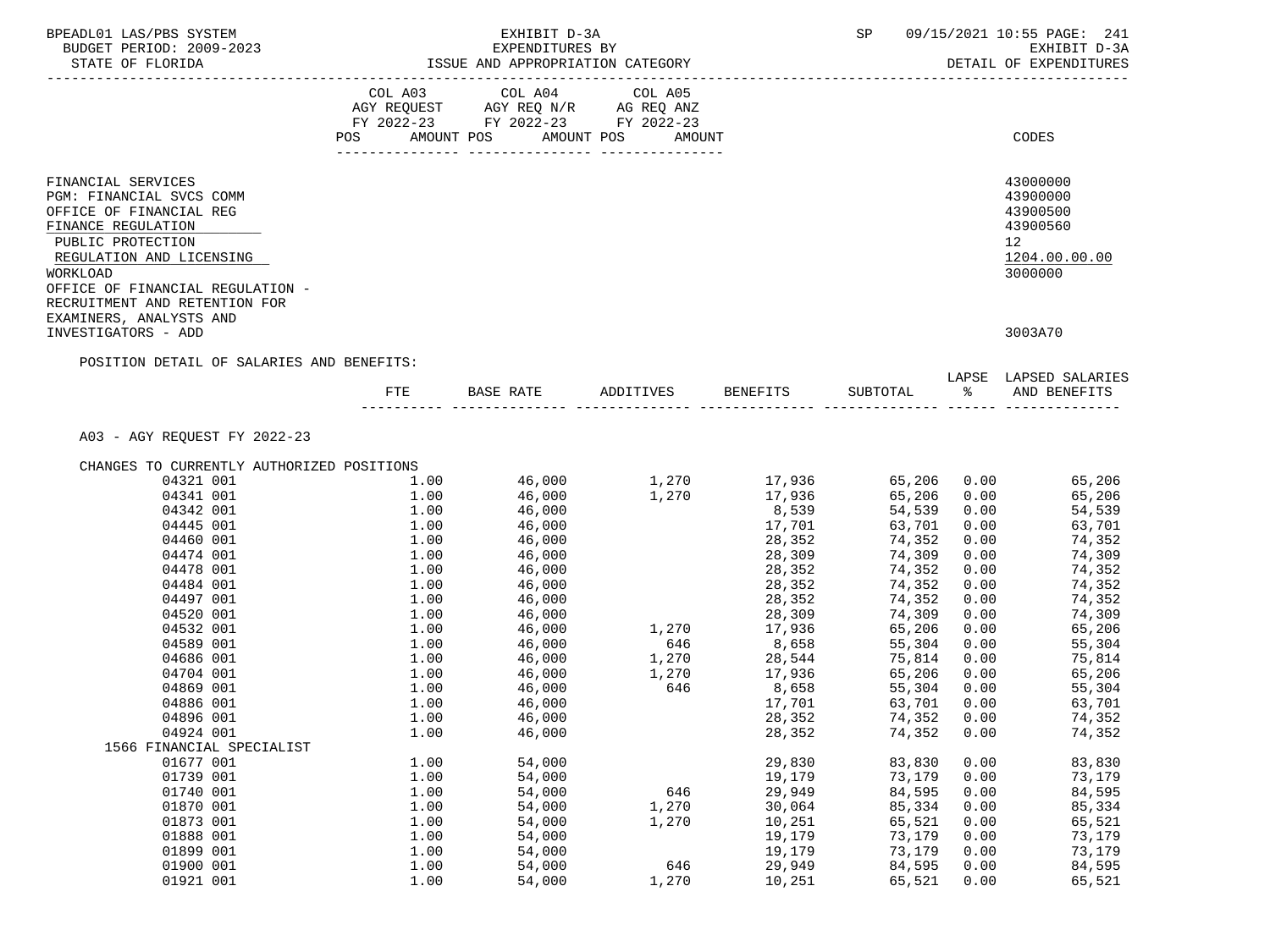| BUDGET PERIOD: 2009-2023<br>STATE OF FLORIDA                                                                                                                                                                                                                 |                | EXHIBIT D-3A<br>EXPENDITURES BY<br>ISSUE AND APPROPRIATION CATEGORY                             |                                        |                  | SP                    |          | 09/15/2021 10:55 PAGE: 242<br>EXHIBIT D-3A<br>DETAIL OF EXPENDITURES                        |
|--------------------------------------------------------------------------------------------------------------------------------------------------------------------------------------------------------------------------------------------------------------|----------------|-------------------------------------------------------------------------------------------------|----------------------------------------|------------------|-----------------------|----------|---------------------------------------------------------------------------------------------|
|                                                                                                                                                                                                                                                              | COL A03<br>POS | COL A04<br>AGY REQUEST AGY REQ N/R AG REQ ANZ<br>FY 2022-23 FY 2022-23 FY 2022-23<br>AMOUNT POS | COL A05<br>AMOUNT POS<br><b>AMOUNT</b> |                  |                       |          | CODES                                                                                       |
| FINANCIAL SERVICES<br>PGM: FINANCIAL SVCS COMM<br>OFFICE OF FINANCIAL REG<br>FINANCE REGULATION<br>PUBLIC PROTECTION<br>REGULATION AND LICENSING<br>WORKLOAD<br>OFFICE OF FINANCIAL REGULATION -<br>RECRUITMENT AND RETENTION FOR<br>EXAMINERS, ANALYSTS AND |                |                                                                                                 |                                        |                  |                       |          | 43000000<br>43900000<br>43900500<br>43900560<br>12 <sup>°</sup><br>1204.00.00.00<br>3000000 |
| INVESTIGATORS - ADD                                                                                                                                                                                                                                          |                |                                                                                                 |                                        |                  |                       |          | 3003A70                                                                                     |
|                                                                                                                                                                                                                                                              |                |                                                                                                 |                                        |                  |                       |          | LAPSE LAPSED SALARIES                                                                       |
| POSITION DETAIL OF SALARIES AND BENEFITS:                                                                                                                                                                                                                    | FTE            | BASE RATE                                                                                       | ADDITIVES BENEFITS                     |                  | SUBTOTAL              | <b>့</b> | AND BENEFITS                                                                                |
| A03 - AGY REQUEST FY 2022-23                                                                                                                                                                                                                                 |                |                                                                                                 |                                        |                  |                       |          |                                                                                             |
|                                                                                                                                                                                                                                                              |                |                                                                                                 |                                        |                  |                       |          |                                                                                             |
| CHANGES TO CURRENTLY AUTHORIZED POSITIONS                                                                                                                                                                                                                    |                |                                                                                                 |                                        |                  |                       |          |                                                                                             |
| 02075 001                                                                                                                                                                                                                                                    | 1.00           | 54,000                                                                                          |                                        | 29,787           | 83,787 0.00           |          | 83,787                                                                                      |
| 02076 001                                                                                                                                                                                                                                                    | 1.00           | 54,000                                                                                          | 1,270                                  | 10,251           | 65,521                | 0.00     | 65,521                                                                                      |
| 02077 001                                                                                                                                                                                                                                                    | 1.00           |                                                                                                 | 1,270                                  |                  | 85,334                | 0.00     | 85,334                                                                                      |
| 04335 001                                                                                                                                                                                                                                                    | 1.00           | 54,000<br>54,000                                                                                |                                        | 30,064<br>29,830 | 83,830                | 0.00     | 83,830                                                                                      |
| 04337 001                                                                                                                                                                                                                                                    | 1.00           | 54,000                                                                                          | 1,270                                  | 30,064           | 85,334                | 0.00     | 85,334                                                                                      |
| 04530 001                                                                                                                                                                                                                                                    | 1.00           | 54,000                                                                                          |                                        | 24,884           | 78,884                | 0.00     | 334, co<br>78,884                                                                           |
| 04692 001                                                                                                                                                                                                                                                    | 1.00           | 54,000                                                                                          |                                        | 10,017           | 64,017                | 0.00     | 64,017                                                                                      |
| 1567 FINANCIAL CONTROL ANALYST                                                                                                                                                                                                                               |                |                                                                                                 |                                        |                  |                       |          |                                                                                             |
| 01732 001                                                                                                                                                                                                                                                    |                | $1.00$ $62,000$ $1,270$                                                                         |                                        | 36,300           | 99,570                |          | $0.00$ 99,570                                                                               |
| 01862 001                                                                                                                                                                                                                                                    | 1.00           | 62,000                                                                                          |                                        | 20,656           | 82,656                | 0.00     | 82,656                                                                                      |
| 01865 001                                                                                                                                                                                                                                                    | 1.00           |                                                                                                 |                                        | 31,307           | 93,307                | 0.00     | 93,307                                                                                      |
| 01875 001                                                                                                                                                                                                                                                    | 1.00           | $62,000$<br>$62,000$                                                                            | 1,270                                  | 31,542           | 94,812 0.00           |          | 94,812                                                                                      |
| 02074 001<br>04519 001                                                                                                                                                                                                                                       | 1.00<br>1.00   | 62,000<br>62,000                                                                                |                                        | 31,307<br>8,413  | 93,307<br>70,413 0.00 | 0.00     | 93,307<br>70,413                                                                            |
|                                                                                                                                                                                                                                                              |                |                                                                                                 |                                        |                  |                       |          |                                                                                             |
| TOTALS FOR ISSUE BY FUND<br>2573 REGULATORY TRUST FUND                                                                                                                                                                                                       |                |                                                                                                 |                                        |                  |                       |          | 4,264,945                                                                                   |

\*\*\*\*\*\*\*\*\*\*\*\*\*\*\*\*\*\*\*\*\*\*\*\*\*\*\*\*\*\*\*\*\*\*\*\*\*\*\*\*\*\*\*\*\*\*\*\*\*\*\*\*\*\*\*\*\*\*\*\*\*\*\*\*\*\*\*\*\*\*\*\*\*\*\*\*\*\*\*\*\*\*\*\*\*\*\*\*\*\*\*\*\*\*\*\*\*\*\*\*\*\*\*\*\*\*\*\*\*\*\*\*\*\*\*\*\*\*\*\*\*\*\*\*\*\*\*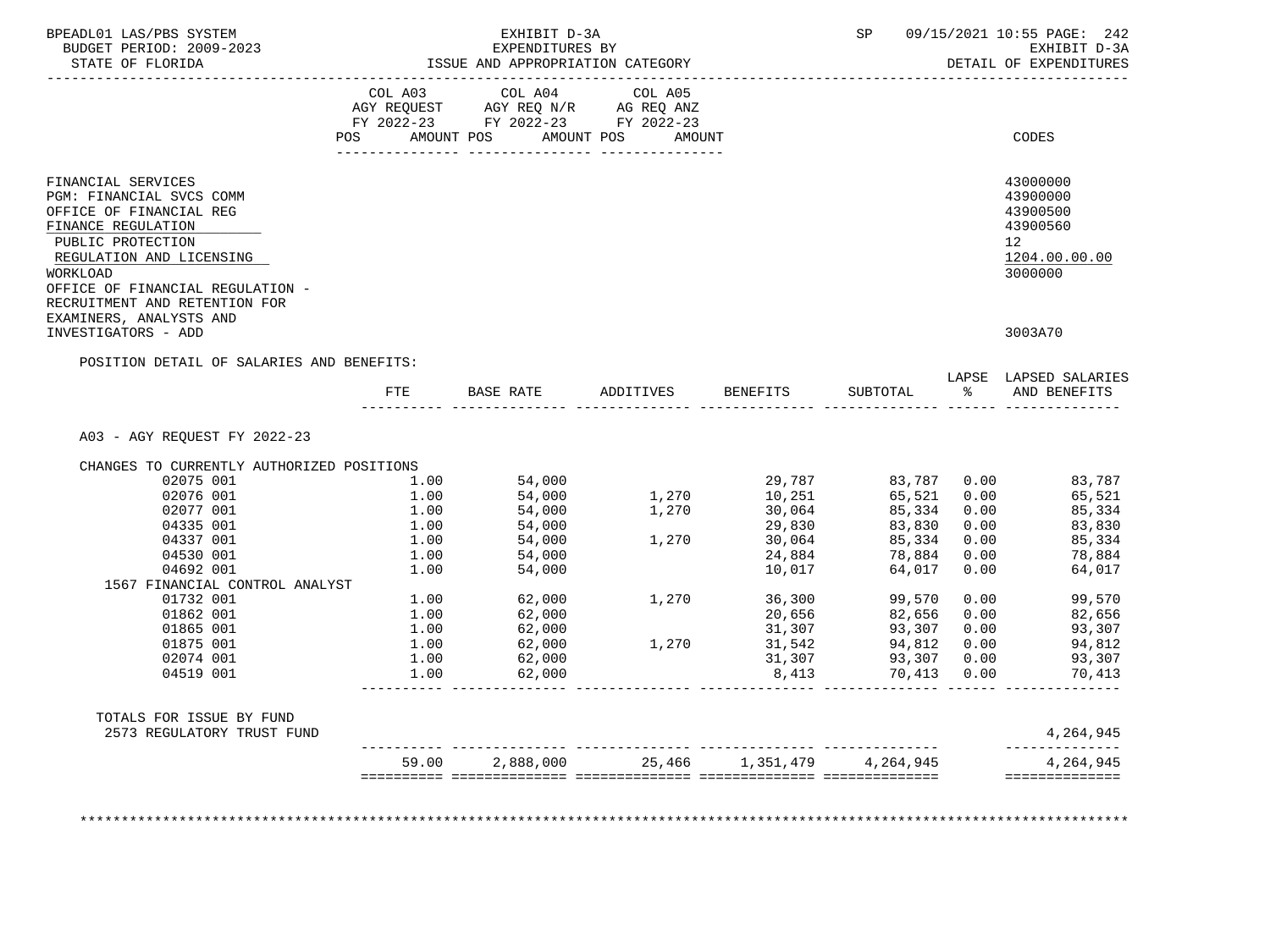| BPEADL01 LAS/PBS SYSTEM<br>BUDGET PERIOD: 2009-2023<br>STATE OF FLORIDA                                                                                                                                                                                      | EXHIBIT D-3A<br>EXPENDITURES BY<br>ISSUE AND APPROPRIATION CATEGORY                                                                                  | <b>SP</b><br>09/15/2021 10:55 PAGE: 243<br>EXHIBIT D-3A<br>DETAIL OF EXPENDITURES |
|--------------------------------------------------------------------------------------------------------------------------------------------------------------------------------------------------------------------------------------------------------------|------------------------------------------------------------------------------------------------------------------------------------------------------|-----------------------------------------------------------------------------------|
|                                                                                                                                                                                                                                                              | COL A03 COL A04 COL A05<br>AGY REQUEST AGY REQ $N/R$ AG REQ ANZ<br>FY 2022-23 FY 2022-23 FY 2022-23<br><b>POS</b><br>AMOUNT POS AMOUNT POS<br>AMOUNT | CODES                                                                             |
| FINANCIAL SERVICES<br>PGM: FINANCIAL SVCS COMM<br>OFFICE OF FINANCIAL REG<br>FINANCE REGULATION<br>PUBLIC PROTECTION<br>REGULATION AND LICENSING<br>WORKLOAD<br>OFFICE OF FINANCIAL REGULATION -<br>RECRUITMENT AND RETENTION FOR<br>EXAMINERS, ANALYSTS AND |                                                                                                                                                      | 43000000<br>43900000<br>43900500<br>43900560<br>12<br>1204.00.00.00<br>3000000    |
| INVESTIGATORS - DEDUCT<br>SALARY RATE<br>SALARY RATE 2,607,066-                                                                                                                                                                                              |                                                                                                                                                      | 3003A90<br>000000                                                                 |
|                                                                                                                                                                                                                                                              |                                                                                                                                                      |                                                                                   |
| SALARIES AND BENEFITS                                                                                                                                                                                                                                        | $59.00 -$                                                                                                                                            | 010000                                                                            |
| $-$ STATE<br>REGULATORY TRUST FUND                                                                                                                                                                                                                           | $3,795,285-$                                                                                                                                         | 2573 1                                                                            |
| TOTAL: OFFICE OF FINANCIAL REGULATION -<br>RECRUITMENT AND RETENTION FOR<br>EXAMINERS, ANALYSTS AND<br>INVESTIGATORS - DEDUCT<br>TOTAL POSITIONS 59.00-<br>TOTAL ISSUE 3,795,285-                                                                            |                                                                                                                                                      | 3003A90                                                                           |
| TOTAL SALARY RATE 2,607,066-                                                                                                                                                                                                                                 | =================================                                                                                                                    |                                                                                   |

 AGENCY ISSUE NARRATIVE: 2022-2023 BUDGET YEAR NARRATIVE: IT COMPONENT? NO

OFFICE OF FINANCIAL REGULATION - RECRUITMENT AND RETENTION FOR EXAMINERS, ANALYSTS AND INVESTIGATORS - DEDUCT

This request will improve the Office's ability to reach the following goals:

GOAL #2: Delivering value to businesses;

GOAL #3: Promoting a safe and sound financial marketplace;

GOAL #4: Improving customer service.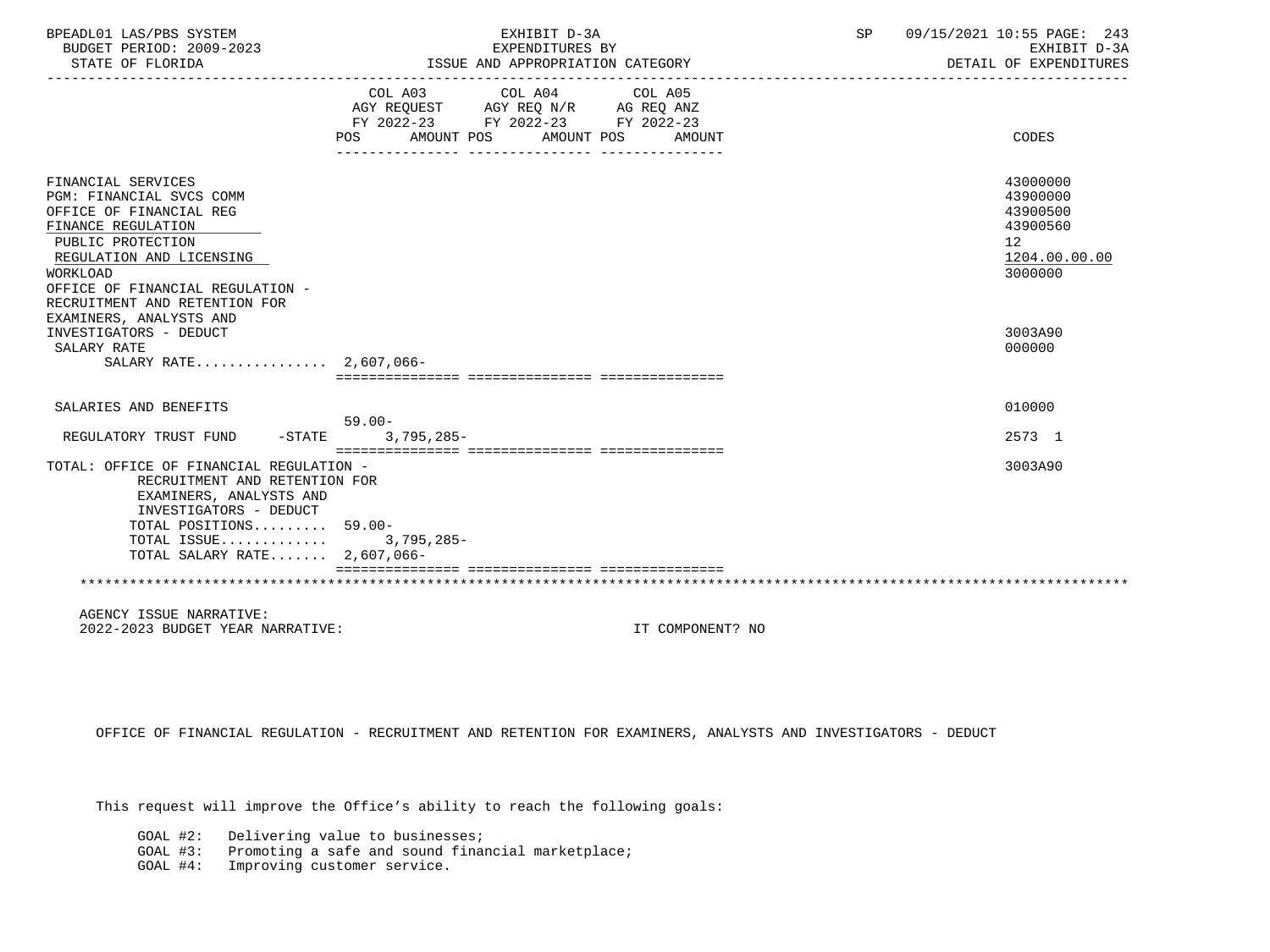| BPEADL01 LAS/PBS SYSTEM<br>BUDGET PERIOD: 2009-2023<br>STATE OF FLORIDA | EXHIBIT D-3A<br>EXPENDITURES BY<br>ISSUE AND APPROPRIATION CATEGORY                                                                         | 09/15/2021 10:55 PAGE: 244<br>SP<br>EXHIBIT D-3A<br>DETAIL OF EXPENDITURES |
|-------------------------------------------------------------------------|---------------------------------------------------------------------------------------------------------------------------------------------|----------------------------------------------------------------------------|
|                                                                         | COL A03 COL A04 COL A05<br>AGY REQUEST AGY REQ N/R AG REQ ANZ<br>FY 2022-23 FY 2022-23 FY 2022-23<br>AMOUNT POS AMOUNT POS<br>POS<br>AMOUNT | CODES                                                                      |
| FINANCIAL SERVICES                                                      |                                                                                                                                             | 43000000                                                                   |
| PGM: FINANCIAL SVCS COMM                                                |                                                                                                                                             | 43900000                                                                   |
| OFFICE OF FINANCIAL REG                                                 |                                                                                                                                             | 43900500                                                                   |
| FINANCE REGULATION                                                      |                                                                                                                                             | 43900560                                                                   |
| PUBLIC PROTECTION                                                       |                                                                                                                                             | 12 <sup>7</sup>                                                            |
| REGULATION AND LICENSING                                                |                                                                                                                                             | 1204.00.00.00                                                              |
| WORKLOAD                                                                |                                                                                                                                             | 3000000                                                                    |
| OFFICE OF FINANCIAL REGULATION -                                        |                                                                                                                                             |                                                                            |
| RECRUITMENT AND RETENTION FOR                                           |                                                                                                                                             |                                                                            |
| EXAMINERS, ANALYSTS AND                                                 |                                                                                                                                             |                                                                            |
| INVESTIGATORS - DEDUCT                                                  |                                                                                                                                             | 3003A90                                                                    |

 The Florida Office of Financial Regulation (OFR or Office) is statutorily responsible for the regulation of the financial services industry in Florida. Florida's diverse economy, proximity to Latin America, and booming population have resulted in an equally diverse and complex financial services sector. The Office regulates a complex variety of depository and non-depository financial institutions as outlined below. Additionally, the Office has a bureau dedicated to the investigation and prosecution of financial crimes and unlicensed activity. The OFR's 3 regulatory divisions have direct and primary regulatory oversight of 17 separate statutes, issues charters, licenses, and registrations of 42 different financial services licenses, for approximately 447,669 different entities.

 Division of Consumer Finance: Chapter 494, Florida Statutes - Loan Originators and Mortgage Brokers Chapter 516, Florida Statutes - Consumer Finance Act Chapter 520, Florida Statutes - Retail Installment Sales Chapter 537, Florida Statutes - Title Loan Companies Chapter 559-Part V, Florida Statutes - Commercial Collection Practices Chapter 559-Part VI, Florida Statutes - Consumer Collection Practices Chapter 559.952, Florida Statutes - Financial Technology Sandbox Chapter 560, Florida Statutes - Money Services Businesses Division of Financial Institutions: Chapter 655, Florida Statutes - Financial Institutions Generally Chapter 657, Florida Statutes - Credit Unions Chapter 658, Florida Statutes - Banks and Trust Companies Chapter 660, Florida Statutes - Trust Business Chapter 662, Florida Statutes - Family Trust Companies Chapter 663, Florida Statutes - International Banking Chapter 665, Florida Statutes - Capital Stock Associations Chapter 667, Florida Statutes - Savings Banks

 Division of Securities: Chapter 517, Florida Statutes - Securities and Investor Protection Act

 These four business units have 304 total FTE, of which approximately 208 (68.4%) are non-managerial, non-administrative, employees with a direct role in the registration, examination, and investigation of entities in the financial services delivered to Floridians. These highly trained analysts, examiners, and investigators review applications and perform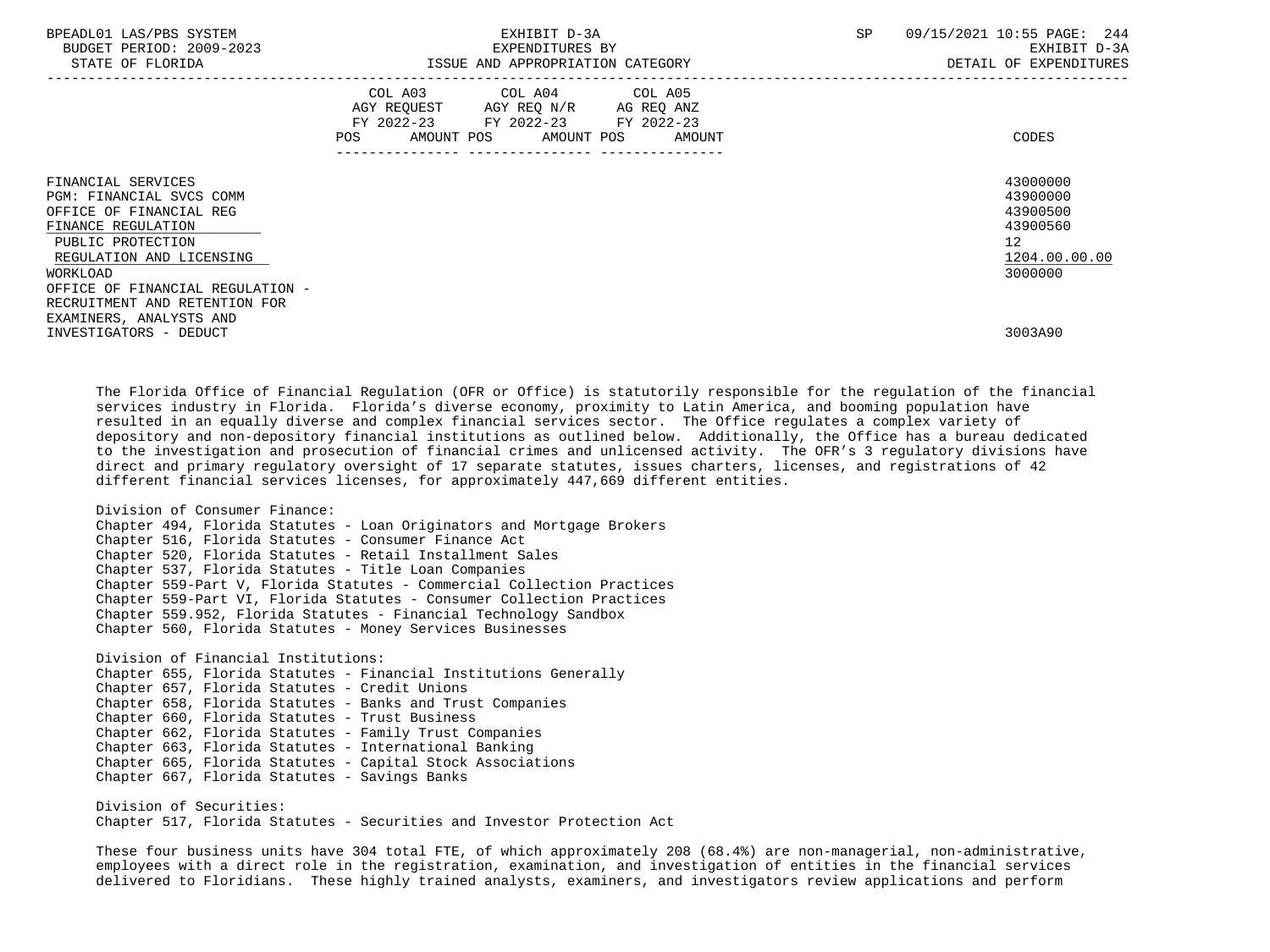| BPEADL01 LAS/PBS SYSTEM<br>BUDGET PERIOD: 2009-2023<br>STATE OF FLORIDA                                                                                      | EXHIBIT D-3A<br>EXPENDITURES BY<br>ISSUE AND APPROPRIATION CATEGORY                                                                   | 09/15/2021 10:55 PAGE: 245<br><b>SP</b><br>EXHIBIT D-3A<br>DETAIL OF EXPENDITURES |
|--------------------------------------------------------------------------------------------------------------------------------------------------------------|---------------------------------------------------------------------------------------------------------------------------------------|-----------------------------------------------------------------------------------|
|                                                                                                                                                              | COL A03 COL A04 COL A05<br>AGY REOUEST AGY REO N/R AG REO ANZ<br>FY 2022-23 FY 2022-23 FY 2022-23<br>POS AMOUNT POS AMOUNT POS AMOUNT | CODES                                                                             |
| FINANCIAL SERVICES<br>PGM: FINANCIAL SVCS COMM<br>OFFICE OF FINANCIAL REG<br>FINANCE REGULATION<br>PUBLIC PROTECTION<br>REGULATION AND LICENSING<br>WORKLOAD |                                                                                                                                       | 43000000<br>43900000<br>43900500<br>43900560<br>12<br>1204.00.00.00<br>3000000    |
| OFFICE OF FINANCIAL REGULATION -<br>RECRUITMENT AND RETENTION FOR<br>EXAMINERS, ANALYSTS AND<br>INVESTIGATORS - DEDUCT                                       |                                                                                                                                       | 3003A90                                                                           |

 examinations on more than 425,000 regulated entities and handle complaints and investigations on other unlicensed entity activity impacting Florida's citizens. All of these work units have a middle-management layer who are "working managers." These approximately twenty-six (26) supervisors and managers all process and review applications, participate in exams, and/or perform investigations as a normal part of their daily activities in addition to their supervisory duties related to human resources (hiring, performance evaluation, and monitoring of workload and work-quality). In considering the overall number of employees performing the day-to-day regulatory functions of the Office, 239 of 304 (78.6%) are regulatory.

 Training for each division is provided through a combination of peer-lead training, online classes, national training partners, Federal regulator partners, and in-service learning. Training opportunities ranging from a few hours to master an individual topic to week-long intensive courses covering a range of examination and investigative functions are provided to each staff member from the time they start with the agency. The initial training schedule for each area varies but attaining a minimum level of effectiveness can take as few as six months and as long as three years. During this time the employee devotes as much as 2,064 hours (over three years) to training activities. When combined with the hard costs of training (travel and course fees), the Office can invest more than \$68,600 per employee in the first three years of employment.

 In most instances, the financial services and businesses regulated by the OFR are also regulated at the Federal level and almost every other state having similar demographics. Florida's regulators regularly work side-by-side with their Federal and State counterparts, doing the same work, and very often for considerably lower compensation. Data available through the Conference of State Bank Supervisors shows that in 2020 Florida ranked near the bottom (26 of 29 states surveyed) in Average Annual Salary for examiners, with the average of those states being \$13,000 higher than the Florida average. At the Federal level, the disparity is even higher, with the average actual salary for Florida lagging behind its Federal counterparts by more than \$57,500.

 Regardless of which segment of the financial services industry being examined the training received by Florida's financial regulatory staff is considered to be the highest quality and most comprehensive anywhere in the country. As a result, Florida's financial regulatory staff has consistently been hired away from the OFR by the private sector and our Federal regulatory counterparts. According to PeopleFirst records, from 2016 to 2020, 263 employees have voluntarily separated from the OFR for the reason of outside employment, of those 165 have been direct regulatory staff. This represents an average of just over 52.5 employees per year overall and 33 per year of regulatory staff. The data also shows that the average tenure of our examinations staff is between 34 and 42 months, over the four business areas. This tenure timeframe directly corresponds to the completion of the advanced training required to fully participate in all aspects of the more complex exams and investigations.

The Office has identified the class codes that are the responsible for the vast majority of the work product associated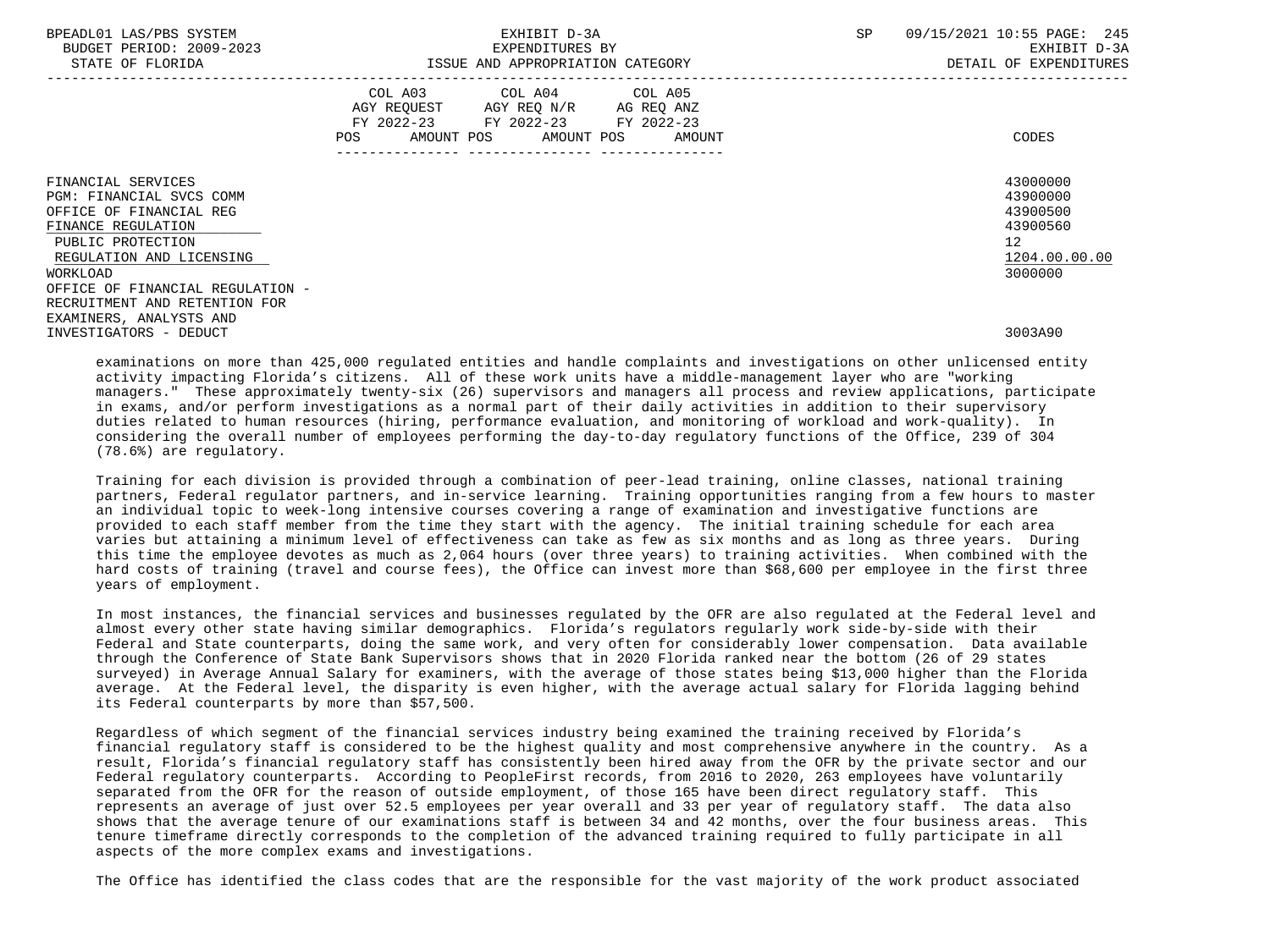| BPEADL01 LAS/PBS SYSTEM<br>BUDGET PERIOD: 2009-2023<br>STATE OF FLORIDA                                                                                                                                                                                      | EXHIBIT D-3A<br>EXPENDITURES BY<br>ISSUE AND APPROPRIATION CATEGORY                                                                         | 09/15/2021 10:55 PAGE: 246<br><b>SP</b> | EXHIBIT D-3A<br>DETAIL OF EXPENDITURES                        |
|--------------------------------------------------------------------------------------------------------------------------------------------------------------------------------------------------------------------------------------------------------------|---------------------------------------------------------------------------------------------------------------------------------------------|-----------------------------------------|---------------------------------------------------------------|
|                                                                                                                                                                                                                                                              | COL A03 COL A04 COL A05<br>AGY REQUEST AGY REQ N/R AG REQ ANZ<br>FY 2022-23 FY 2022-23 FY 2022-23<br>AMOUNT POS AMOUNT POS<br>POS<br>AMOUNT | CODES                                   |                                                               |
| FINANCIAL SERVICES<br>PGM: FINANCIAL SVCS COMM<br>OFFICE OF FINANCIAL REG<br>FINANCE REGULATION<br>PUBLIC PROTECTION<br>REGULATION AND LICENSING<br>WORKLOAD<br>OFFICE OF FINANCIAL REGULATION -<br>RECRUITMENT AND RETENTION FOR<br>EXAMINERS, ANALYSTS AND |                                                                                                                                             | 12 <sup>7</sup><br>3000000              | 43000000<br>43900000<br>43900500<br>43900560<br>1204.00.00.00 |
| INVESTIGATORS - DEDUCT                                                                                                                                                                                                                                       |                                                                                                                                             | 3003A90                                 |                                                               |
|                                                                                                                                                                                                                                                              | with examinations, registrations, and investigations. These class codes are:                                                                |                                         |                                                               |

 Financial Examiner/Analyst I (FEA I) Financial Examiner/Analyst II (FEA II) Financial Specialist (FS) Financial Control Analyst (FCA) Financial Investigator Senior Management Analyst II Senior Financial Investigator Financial Investigator - Criminal Enforcement Financial Investigator - Economic Crimes

 The Office has eight (8) FEA I, forty-six (46) FEA II, thirty-seven (37) FS, and seventy-four (74) FCA positions, two (2) Financial Investigator, Senior Management Analyst II (1), fourteen (14) Financial Investigator - Criminal Enforcement, five (5) Financial Investigator - Economic Crimes, and ten (10) Senior Investigator positions. These one-hundred and ninety-seven (197) positions are divided between four (4) business units: sixty-one (61) in the Division of Financial Institutions; fifty-seven (57) in the Division of Consumer Finance; forty-eight (48) in the Division of Securities; and, thirty-one (31) in the Bureau of Financial Investigations.

 The OFR management recognizes that each business area has different competitive pressures for its employees. As a result, the salary needs are also different. The Division of Consumer Finance and the Division of Securities have very similar salary pressures, while the Division of Financial Institutions has substantially more pressure from both their State and Federal regulatory counterparts and the private sector, while the Bureau of Investigations competes not only with regulatory entities, but with civil and criminal investigative entities as well. As a result of these different factors, the average compensation proposed in each area is also different.

 The Office is seeking approximately \$2.3M in order to stem the tide of attrition, recruit high-quality employees, and to have sufficient overall budget authority to ensure our ability to meet future payroll obligations when fully staffed. This additional budget authority, combined with the reclassifications of select positions, will allow the office to better compete for employees and retain them longer. This is identical in concept to the issues approved for Risk Management and State Fire Marshal in the last legislative session.

ISSUE SUMMARY:

 \$2.307M in additional Salaries and Benefits to be used by Financial Institutions, Securities, Consumer Finance, and Financial Investigations. This issue does not include additional FTE and instead proposes that each position would be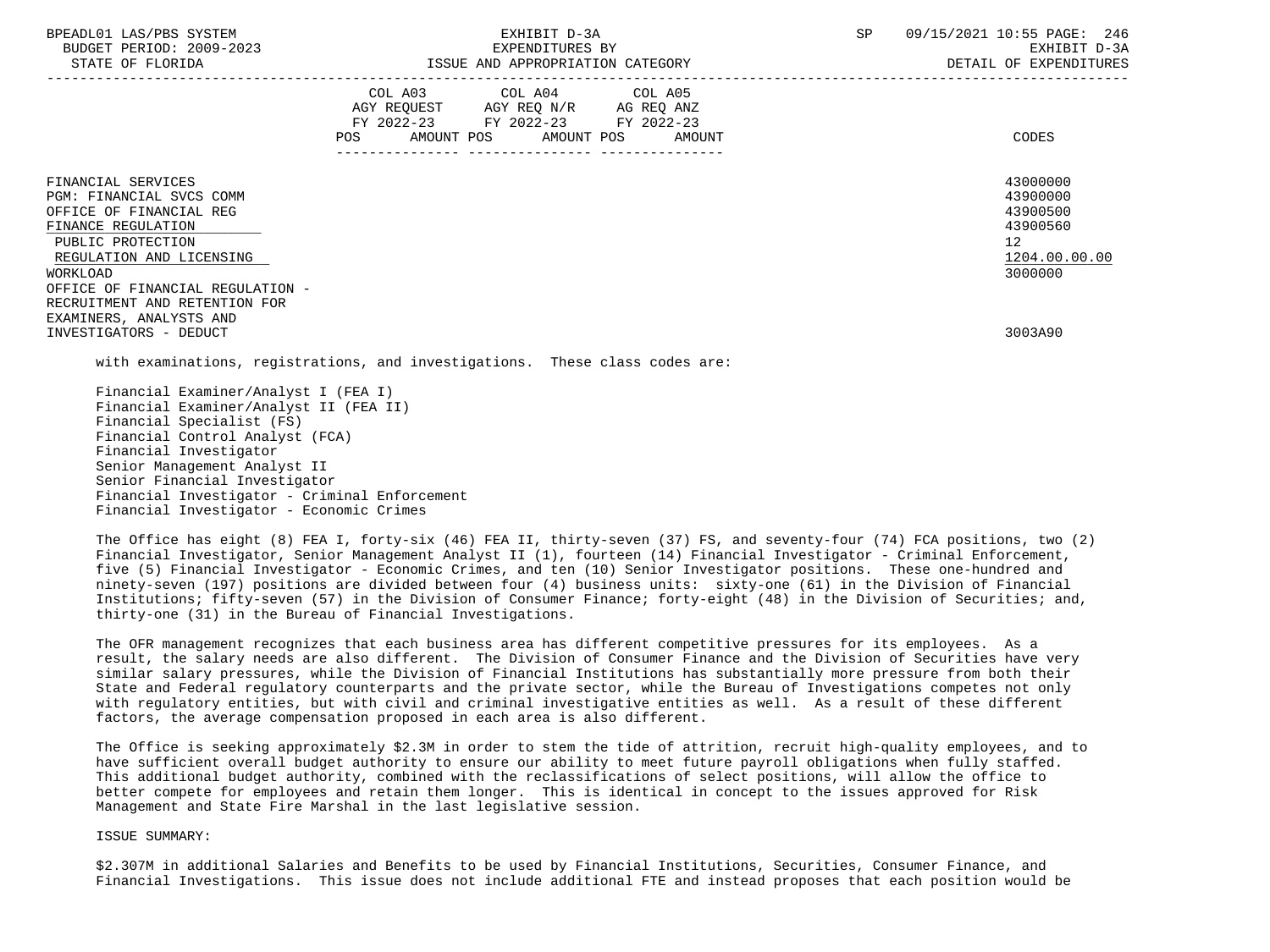| BPEADL01 LAS/PBS SYSTEM<br>BUDGET PERIOD: 2009-2023<br>STATE OF FLORIDA                                                                                      | EXHIBIT D-3A<br>EXPENDITURES BY<br>ISSUE AND APPROPRIATION CATEGORY                                                                   | 09/15/2021 10:55 PAGE: 247<br>SP<br>EXHIBIT D-3A<br>DETAIL OF EXPENDITURES                  |
|--------------------------------------------------------------------------------------------------------------------------------------------------------------|---------------------------------------------------------------------------------------------------------------------------------------|---------------------------------------------------------------------------------------------|
|                                                                                                                                                              | COL A03 COL A04 COL A05<br>AGY REQUEST AGY REQ N/R AG REQ ANZ<br>FY 2022-23 FY 2022-23 FY 2022-23<br>POS AMOUNT POS AMOUNT POS AMOUNT | CODES                                                                                       |
| FINANCIAL SERVICES<br>PGM: FINANCIAL SVCS COMM<br>OFFICE OF FINANCIAL REG<br>FINANCE REGULATION<br>PUBLIC PROTECTION<br>REGULATION AND LICENSING<br>WORKLOAD |                                                                                                                                       | 43000000<br>43900000<br>43900500<br>43900560<br>12 <sup>7</sup><br>1204.00.00.00<br>3000000 |
| OFFICE OF FINANCIAL REGULATION -<br>RECRUITMENT AND RETENTION FOR<br>EXAMINERS, ANALYSTS AND<br>INVESTIGATORS - DEDUCT                                       |                                                                                                                                       | 3003A90                                                                                     |

 dropped at current salary and added back at desired average salary of the class. The result of the DROP and ADD issues is a net increase in Salaries and Benefits budget authority with no additional FTE.

This issue is linked to issue 3003A70.

| Detail of Costs: | SALARIES and BENEFITS:       |                |                              |
|------------------|------------------------------|----------------|------------------------------|
| Quantity         | Description<br>----------    | Amount         | Non-Recurring<br>----------- |
| 59               | Add Salaries and Benefits    | \$4,264,945    | \$0                          |
| (59)             | Deduct Salaries and Benefits | (S3, 795, 285) | \$0                          |
|                  | Issue Total                  | \$469,660      | \$0                          |

\*\*\*\*\*\*\*\*\*\*\*\*\*\*\*\*\*\*\*\*\*\*\*\*\*\*\*\*\*\*\*\*\*\*\*\*\*\*\*\*\*\*\*\*\*\*\*\*\*\*\*\*\*\*\*\*\*\*\*\*\*\*\*\*\*\*\*\*\*\*\*\*\*\*\*\*\*\*\*\*\*\*\*\*\*\*\*\*\*\*\*\*\*\*\*\*\*\*\*\*\*\*\*\*\*\*\*\*\*\*\*\*\*\*\*\*\*\*\*\*\*\*\*\*\*\*\*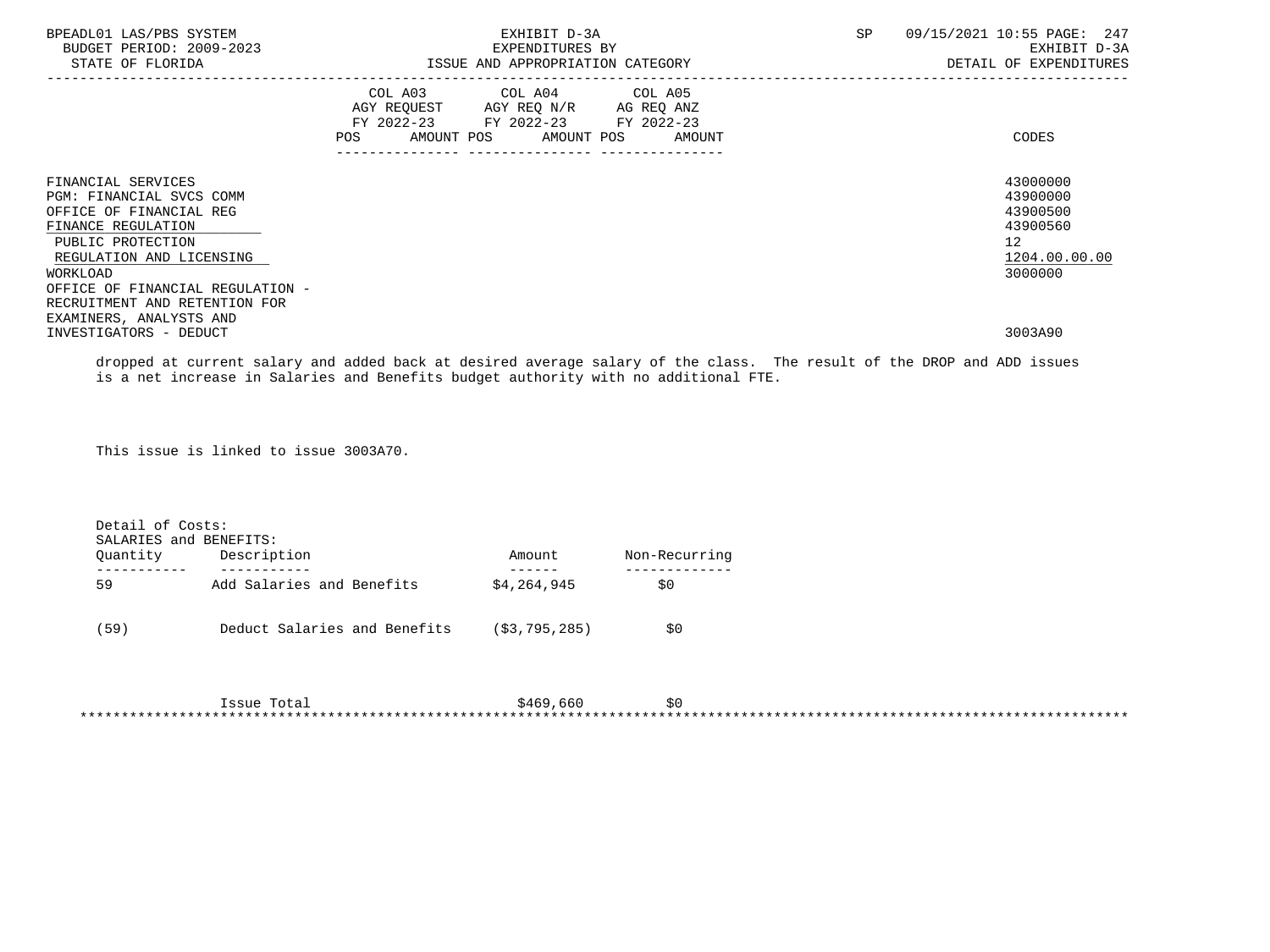| BPEADL01 LAS/PBS SYSTEM                                                                                                                                             |                    | EXHIBIT D-3A                                                                                                                                                                                                  |          |                                                                                                      |                                              |              | SP 09/15/2021 10:55 PAGE: 248 |
|---------------------------------------------------------------------------------------------------------------------------------------------------------------------|--------------------|---------------------------------------------------------------------------------------------------------------------------------------------------------------------------------------------------------------|----------|------------------------------------------------------------------------------------------------------|----------------------------------------------|--------------|-------------------------------|
|                                                                                                                                                                     |                    |                                                                                                                                                                                                               |          |                                                                                                      |                                              |              | EXHIBIT D-3A                  |
| EXPENDITURES BY FRIOD: 2009-2023<br>EXHIBIT ISSUE AND APPROPRIATION CATEGORY FRIORIDA DETAIL OF EXPENDITURES BY DETAIL OF EXPENDITURES BY DETAIL OF EXPENDITURES BY |                    |                                                                                                                                                                                                               |          |                                                                                                      |                                              |              | DETAIL OF EXPENDITURES        |
|                                                                                                                                                                     |                    |                                                                                                                                                                                                               |          |                                                                                                      |                                              |              |                               |
|                                                                                                                                                                     |                    | $\begin{tabular}{lllllllllll} COL & A03 & \multicolumn{2}{l}COL & A04 & \multicolumn{2}{l}COL & A05 \\ AGY & REQUEST & \multicolumn{2}{l}AGY & REQ & N/R & \multicolumn{2}{l}AG & REQ & ANZ \\ \end{tabular}$ |          |                                                                                                      |                                              |              |                               |
|                                                                                                                                                                     |                    | FY 2022-23 FY 2022-23 FY 2022-23                                                                                                                                                                              |          |                                                                                                      |                                              |              |                               |
|                                                                                                                                                                     |                    | POS AMOUNT POS AMOUNT POS AMOUNT                                                                                                                                                                              |          |                                                                                                      |                                              |              | CODES                         |
|                                                                                                                                                                     |                    |                                                                                                                                                                                                               |          |                                                                                                      |                                              |              |                               |
| FINANCIAL SERVICES                                                                                                                                                  |                    |                                                                                                                                                                                                               |          |                                                                                                      |                                              |              | 43000000                      |
| PGM: FINANCIAL SVCS COMM                                                                                                                                            |                    |                                                                                                                                                                                                               |          |                                                                                                      |                                              |              | 43900000                      |
| OFFICE OF FINANCIAL REG                                                                                                                                             |                    |                                                                                                                                                                                                               |          |                                                                                                      |                                              |              | 43900500                      |
| FINANCE REGULATION                                                                                                                                                  |                    |                                                                                                                                                                                                               |          |                                                                                                      |                                              |              | 43900560                      |
| PUBLIC PROTECTION                                                                                                                                                   |                    |                                                                                                                                                                                                               |          |                                                                                                      |                                              |              | 12                            |
| REGULATION AND LICENSING                                                                                                                                            |                    |                                                                                                                                                                                                               |          |                                                                                                      |                                              |              | 1204.00.00.00                 |
| WORKLOAD                                                                                                                                                            |                    |                                                                                                                                                                                                               |          |                                                                                                      |                                              |              | 3000000                       |
| OFFICE OF FINANCIAL REGULATION -<br>RECRUITMENT AND RETENTION FOR                                                                                                   |                    |                                                                                                                                                                                                               |          |                                                                                                      |                                              |              |                               |
| EXAMINERS, ANALYSTS AND                                                                                                                                             |                    |                                                                                                                                                                                                               |          |                                                                                                      |                                              |              |                               |
| INVESTIGATORS - DEDUCT                                                                                                                                              |                    |                                                                                                                                                                                                               |          |                                                                                                      |                                              |              | 3003A90                       |
|                                                                                                                                                                     |                    |                                                                                                                                                                                                               |          |                                                                                                      |                                              |              |                               |
| POSITION DETAIL OF SALARIES AND BENEFITS:                                                                                                                           |                    |                                                                                                                                                                                                               |          |                                                                                                      |                                              |              | LAPSE LAPSED SALARIES         |
|                                                                                                                                                                     |                    | FTE BASE RATE ADDITIVES BENEFITS                                                                                                                                                                              |          |                                                                                                      |                                              |              | SUBTOTAL % AND BENEFITS       |
|                                                                                                                                                                     |                    |                                                                                                                                                                                                               |          |                                                                                                      |                                              |              |                               |
| A03 - AGY REQUEST FY 2022-23                                                                                                                                        |                    |                                                                                                                                                                                                               |          |                                                                                                      |                                              |              |                               |
|                                                                                                                                                                     |                    |                                                                                                                                                                                                               |          |                                                                                                      |                                              |              |                               |
| CHANGES TO CURRENTLY AUTHORIZED POSITIONS                                                                                                                           |                    |                                                                                                                                                                                                               |          |                                                                                                      |                                              |              |                               |
| 1554 FINANCIAL EXAMINER/ANALYST I                                                                                                                                   |                    |                                                                                                                                                                                                               |          |                                                                                                      |                                              |              |                               |
| 01742 001                                                                                                                                                           | $1.00 - 32,697 -$  | $1.00 - 35,000 -$                                                                                                                                                                                             |          | $15,670-$                                                                                            | $50,670 - 0.00$<br>$15,201 47,898-$ 0.00     |              | 50,670-                       |
| 01744 001<br>01869 001                                                                                                                                              |                    |                                                                                                                                                                                                               |          |                                                                                                      |                                              |              | 47,898-<br>47,898-            |
| 04071 001                                                                                                                                                           |                    | $1.00 - 32,697 - 1.00 - 32,697 -$                                                                                                                                                                             |          | 15,201–<br>15,201–                                                                                   | 47,898- 0.00<br>47,898- 0.00                 |              | 47,898-                       |
| 04428 001                                                                                                                                                           | $1.00 - 35,000 -$  |                                                                                                                                                                                                               |          | $26,321-$                                                                                            | $61,321 - 0.00$                              |              | $61,321-$                     |
| 1564 FINANCIAL EXAMINER/ANALYST II                                                                                                                                  |                    |                                                                                                                                                                                                               |          |                                                                                                      |                                              |              |                               |
| 01675 001                                                                                                                                                           |                    | $1.00 - 39,820 -$                                                                                                                                                                                             |          | $1,270-27,445-$                                                                                      | 68,535- 0.00                                 |              | 68,535-                       |
| 01680 001                                                                                                                                                           | $1.00-$            | 38,660-<br>41,000-                                                                                                                                                                                            | $1,270-$ | 16,302-<br>17,013-                                                                                   | $54,962 - 0.00$                              |              | 54,962-                       |
| 01731 001                                                                                                                                                           | $1.00 -$           |                                                                                                                                                                                                               |          |                                                                                                      | 59,283- 0.00                                 |              | $59,283-$                     |
| 01733 001                                                                                                                                                           |                    | $1.00 - 41,000 -$                                                                                                                                                                                             | $1,270-$ | $17,013-$                                                                                            | 59,283- 0.00                                 |              | $59,283-$                     |
| 01734 001                                                                                                                                                           |                    | $1.00 - 41,880 - 1.00 - 38,660 -$                                                                                                                                                                             | $646-$   | 27,591–<br>16.422–<br>$16,422-$                                                                      | 69,471- 0.00<br>69,471- 0.00<br>55,728- 0.00 |              | 69,471-                       |
| 01735 001<br>01738 001                                                                                                                                              | $1.00 -$           |                                                                                                                                                                                                               |          |                                                                                                      |                                              |              | 55,728-<br>$56,467-$          |
| 01741 001                                                                                                                                                           | $1.00 -$           | $1.00 - 38,660 -$<br>44,702-                                                                                                                                                                                  |          |                                                                                                      |                                              |              | 62,164-                       |
| 01868 001                                                                                                                                                           |                    | $1.00 - 43,322 -$                                                                                                                                                                                             |          | $1,270-$<br>$16,537-$<br>$17,462-$<br>$27,857-$<br>$71,179-$<br>0.00<br>$27,857-$<br>71,179-<br>0.00 |                                              |              | $71.179-$                     |
| 01874 001                                                                                                                                                           | $1.00 -$           | $41,000-$                                                                                                                                                                                                     | $646-$   | $7,735-$                                                                                             | 49,381- 0.00                                 |              | 49,381-                       |
| 01901 001                                                                                                                                                           | $1.00-$            | $41,262-$                                                                                                                                                                                                     |          | $27,478-$                                                                                            | $68,740-$                                    | 0.00         | $68,740-$                     |
| 01902 001                                                                                                                                                           | $1.00-$            | $41,880-$                                                                                                                                                                                                     |          | $7,778-$                                                                                             | 49,658-                                      | 0.00         | $49,658-$                     |
| 04145 001                                                                                                                                                           | $1.00-$            | $42,642-$                                                                                                                                                                                                     |          | $20, 288 -$                                                                                          | $62,930-$                                    | 0.00         | $62,930-$                     |
| 04183 001                                                                                                                                                           | $1.00 -$           | $41,880-$                                                                                                                                                                                                     |          | $27,591-$                                                                                            | $69,471-$                                    | 0.00         | $69,471-$                     |
| 04321 001                                                                                                                                                           | $1.00-$            | $38,660-$                                                                                                                                                                                                     | $1,270-$ | $16,580-$                                                                                            | $56,510-$                                    | 0.00         | $56, 510 -$                   |
| 04341 001<br>04342 001                                                                                                                                              | $1.00-$<br>$1.00-$ | $39,820-$                                                                                                                                                                                                     | $1,270-$ | $16,794-$<br>$7,616-$                                                                                | $57,884-$<br>48,616-                         | 0.00         | $57,884-$<br>$48,616-$        |
| 04445 001                                                                                                                                                           | $1.00-$            | $41,000-$<br>$41,880-$                                                                                                                                                                                        |          | $16,940-$                                                                                            | $58,820-$                                    | 0.00<br>0.00 | $58,820-$                     |
| 04460 001                                                                                                                                                           | $1.00-$            | $41,880-$                                                                                                                                                                                                     |          | $27,591-$                                                                                            | 69,471-                                      | 0.00         | $69,471-$                     |
| 04474 001                                                                                                                                                           | $1.00-$            | $38,660-$                                                                                                                                                                                                     |          | $16,302-$                                                                                            | $54,962-$                                    | 0.00         | $54,962-$                     |
| 04478 001                                                                                                                                                           | $1.00-$            | $42,642-$                                                                                                                                                                                                     |          | $27,732-$                                                                                            | $70,374 - 0.00$                              |              | $70,374-$                     |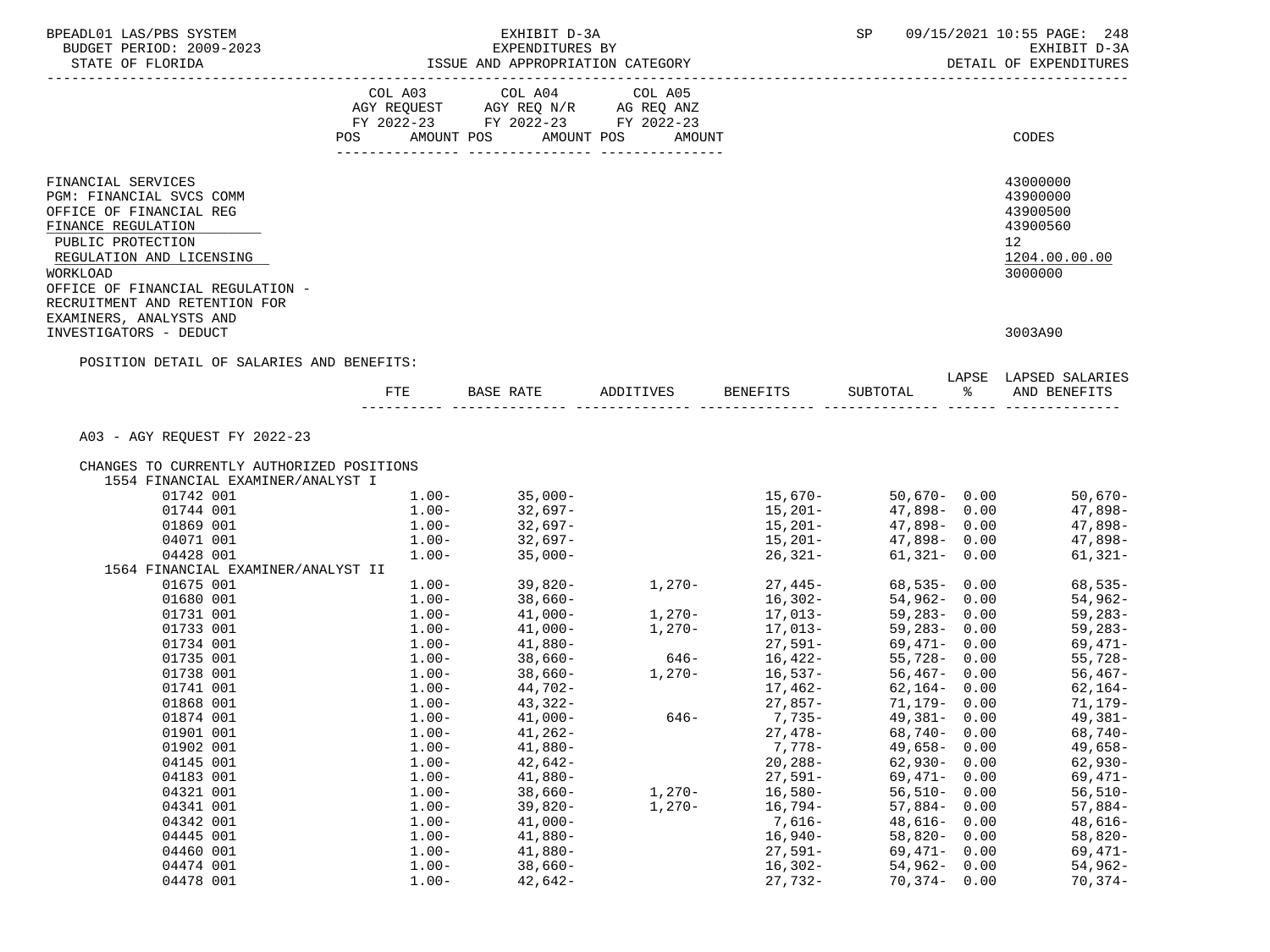| BPEADL01 LAS/PBS SYSTEM<br>BUDGET PERIOD: 2009-2023                                                                                                                                                                               |                 | EXHIBIT D-3A<br>EXPENDITURES BY<br>EXPENDITURES BY<br>ISSUE AND APPROPRIATION CATEGORY |                      |                          | SP               | 09/15/2021 10:55 PAGE: 249<br>EXHIBIT D-3A                                     |
|-----------------------------------------------------------------------------------------------------------------------------------------------------------------------------------------------------------------------------------|-----------------|----------------------------------------------------------------------------------------|----------------------|--------------------------|------------------|--------------------------------------------------------------------------------|
| STATE OF FLORIDA                                                                                                                                                                                                                  |                 |                                                                                        |                      |                          |                  | DETAIL OF EXPENDITURES                                                         |
|                                                                                                                                                                                                                                   | POS             | COL A03 COL A04 COL A05<br>AMOUNT POS                                                  | AMOUNT POS<br>AMOUNT |                          |                  | CODES                                                                          |
|                                                                                                                                                                                                                                   |                 |                                                                                        |                      |                          |                  |                                                                                |
| FINANCIAL SERVICES<br>PGM: FINANCIAL SVCS COMM<br>OFFICE OF FINANCIAL REG<br>FINANCE REGULATION<br>PUBLIC PROTECTION<br>REGULATION AND LICENSING<br>WORKLOAD<br>OFFICE OF FINANCIAL REGULATION -<br>RECRUITMENT AND RETENTION FOR |                 |                                                                                        |                      |                          |                  | 43000000<br>43900000<br>43900500<br>43900560<br>12<br>1204.00.00.00<br>3000000 |
| EXAMINERS, ANALYSTS AND<br>INVESTIGATORS - DEDUCT                                                                                                                                                                                 |                 |                                                                                        |                      |                          |                  | 3003A90                                                                        |
| POSITION DETAIL OF SALARIES AND BENEFITS:                                                                                                                                                                                         |                 |                                                                                        |                      |                          |                  |                                                                                |
|                                                                                                                                                                                                                                   | FTE             | BASE RATE                                                                              | ADDITIVES            | BENEFITS                 | SUBTOTAL %       | LAPSE LAPSED SALARIES<br>AND BENEFITS                                          |
| A03 - AGY REQUEST FY 2022-23                                                                                                                                                                                                      |                 |                                                                                        |                      |                          |                  |                                                                                |
|                                                                                                                                                                                                                                   |                 |                                                                                        |                      |                          |                  |                                                                                |
| CHANGES TO CURRENTLY AUTHORIZED POSITIONS<br>04484 001                                                                                                                                                                            | $1.00-$         | 42,000-                                                                                |                      |                          |                  | 69,613-                                                                        |
| 04497 001                                                                                                                                                                                                                         | $1.00-$         | $42,000-$                                                                              |                      |                          |                  | 69,613-                                                                        |
| 04520 001                                                                                                                                                                                                                         | $1\,\ldotp 00-$ |                                                                                        |                      |                          | 54,962- 0.00     | 54,962-                                                                        |
| 04532 001                                                                                                                                                                                                                         | $1.00 -$        | 38,660-<br>41,262-                                                                     |                      |                          | 59,593-0.00      | $59,593-$                                                                      |
| 04589 001                                                                                                                                                                                                                         |                 | $1.00 - 41,000 -$                                                                      |                      | $646 - 7,735 -$          | 49,381- 0.00     | 49,381-                                                                        |
| 04686 001                                                                                                                                                                                                                         |                 |                                                                                        |                      |                          | 56,467- 0.00     | $56,467-$                                                                      |
| 04704 001                                                                                                                                                                                                                         |                 | $1.00 - 38,660 - 1.00 - 41,000 -$                                                      |                      | 1,270-<br>1,270- 17,013- | 59,283- 0.00     | $59,283-$                                                                      |
| 04869 001                                                                                                                                                                                                                         | $1.00-$         |                                                                                        | $646-$               | 7,735-                   | 49,381- 0.00     | 49,381-                                                                        |
| 04886 001                                                                                                                                                                                                                         |                 | $41,000-$                                                                              |                      | 16,560-                  | 56,380- 0.00     | $56,380-$                                                                      |
| 04896 001                                                                                                                                                                                                                         |                 | $1.00 - 39,820 - 1.00 - 41,880 -$                                                      |                      | $27,591-$                | 69,471- 0.00     | 69,471-                                                                        |
| 04924 001                                                                                                                                                                                                                         | $1.00-$         | $41,880-$                                                                              |                      | 27,591-                  | 69,471- 0.00     | 69,471-                                                                        |
| 1566 FINANCIAL SPECIALIST                                                                                                                                                                                                         |                 |                                                                                        |                      |                          |                  |                                                                                |
| 01677 001                                                                                                                                                                                                                         |                 | $1.00 - 63,860 -$                                                                      |                      | $31,651-$                | 95,511- 0.00     | $95,511-$                                                                      |
| 01739 001                                                                                                                                                                                                                         | $1.00 -$        | 44,813-                                                                                |                      | 17,482-                  | $62,295 - 0.00$  | 62,295-                                                                        |
| 01740 001                                                                                                                                                                                                                         | $1.00-$         | $46,350-$                                                                              |                      |                          |                  | 75,532-                                                                        |
| 01870 001                                                                                                                                                                                                                         | $1.00-$         | 48,000-                                                                                | $1,270-$             | 28,956-                  | $78,226 - 0.00$  | 78,226-                                                                        |
| 01873 001                                                                                                                                                                                                                         | $1.00 -$        | $45,000-$                                                                              | $1,270-$             | $8,589-$                 | $54,859 - 0.00$  | $54,859-$                                                                      |
| 01888 001                                                                                                                                                                                                                         | $1.00-$         | $48,000-$                                                                              |                      | $18,071-$                | $66,071 - 0.00$  | $66,071-$                                                                      |
| 01899 001                                                                                                                                                                                                                         | $1.00-$         | $48,089-$                                                                              |                      | $18,087-$                | $66, 176 - 0.00$ | $66, 176 -$                                                                    |
| 01900 001                                                                                                                                                                                                                         | $1.00-$         | $46,350-$                                                                              | $646-$               | $28,536-$                | $75,532 - 0.00$  | $75,532-$                                                                      |
| 01921 001                                                                                                                                                                                                                         | $1.00-$         | $45,000-$                                                                              | $1,270-$             | $8,589-$                 | $54,859 - 0.00$  | $54,859-$                                                                      |
| 02075 001                                                                                                                                                                                                                         | $1.00-$         | $43,507-$                                                                              |                      | 17,197-                  | $60,704 - 0.00$  | $60,704-$                                                                      |
| 02076 001                                                                                                                                                                                                                         | $1.00-$         | $48,000-$                                                                              | $1,270-$             | $9,143-$                 | $58,413 - 0.00$  | $58,413-$                                                                      |
| 02077 001                                                                                                                                                                                                                         | $1.00-$         | $46,350-$                                                                              | $1,270-$             | $28,651-$                | $76,271 - 0.00$  | 76,271-                                                                        |
| 04335 001                                                                                                                                                                                                                         | $1.00-$         | 44,812-                                                                                |                      | $28, 133 -$              | $72,945 - 0.00$  | $72,945-$                                                                      |
| 04337 001                                                                                                                                                                                                                         | $1.00-$         | $43,507-$                                                                              | $1,270-$             | $28,126-$                | $72,903 - 0.00$  | $72,903-$                                                                      |
| 04530 001                                                                                                                                                                                                                         | $1.00-$         | 47,902-                                                                                |                      | $23, 299 -$              | $71,201 - 0.00$  | $71,201-$                                                                      |
| 04692 001                                                                                                                                                                                                                         | $1.00-$         | $44,813-$                                                                              |                      | $8,320-$                 | $53,133 - 0.00$  | $53,133-$                                                                      |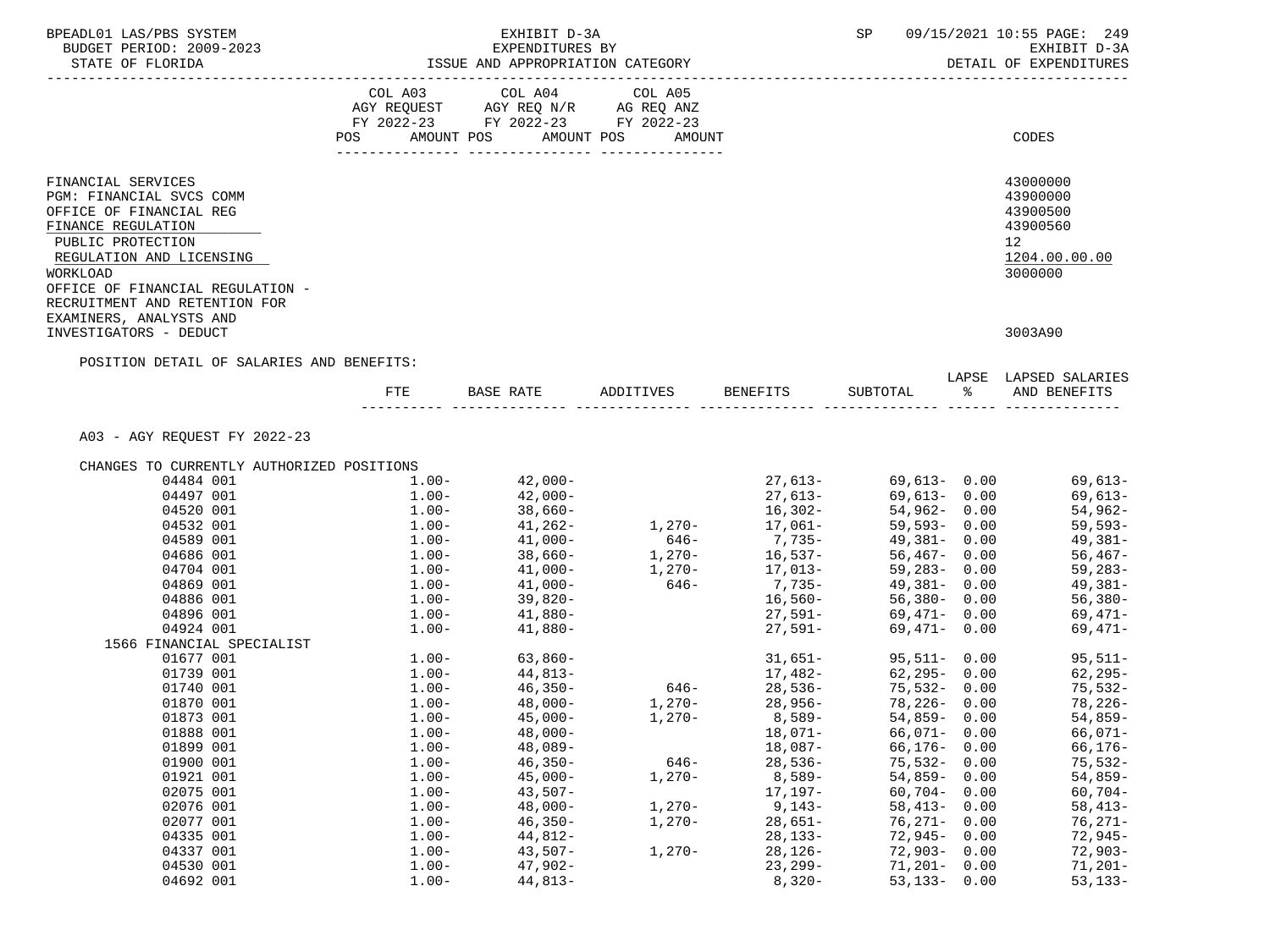| BPEADL01 LAS/PBS SYSTEM<br>BUDGET PERIOD: 2009-2023<br>STATE OF FLORIDA<br>----------------------                                                                                                                                 | EXHIBIT D-3A<br>EXPENDITURES BY<br>ISSUE AND APPROPRIATION CATEGORY |         |                                                                                   |  |          |  |                                                        | SP                                                    |  | 09/15/2021 10:55 PAGE: 250<br>EXHIBIT D-3A<br>DETAIL OF EXPENDITURES                        |
|-----------------------------------------------------------------------------------------------------------------------------------------------------------------------------------------------------------------------------------|---------------------------------------------------------------------|---------|-----------------------------------------------------------------------------------|--|----------|--|--------------------------------------------------------|-------------------------------------------------------|--|---------------------------------------------------------------------------------------------|
|                                                                                                                                                                                                                                   |                                                                     | COL A03 | COL A04<br>AGY REQUEST AGY REQ N/R AG REQ ANZ<br>FY 2022-23 FY 2022-23 FY 2022-23 |  | COL A05  |  |                                                        |                                                       |  |                                                                                             |
|                                                                                                                                                                                                                                   | POS                                                                 |         | AMOUNT POS AMOUNT POS AMOUNT                                                      |  |          |  |                                                        |                                                       |  | CODES                                                                                       |
| FINANCIAL SERVICES<br>PGM: FINANCIAL SVCS COMM<br>OFFICE OF FINANCIAL REG<br>FINANCE REGULATION<br>PUBLIC PROTECTION<br>REGULATION AND LICENSING<br>WORKLOAD<br>OFFICE OF FINANCIAL REGULATION -<br>RECRUITMENT AND RETENTION FOR |                                                                     |         |                                                                                   |  |          |  |                                                        |                                                       |  | 43000000<br>43900000<br>43900500<br>43900560<br>12 <sup>°</sup><br>1204.00.00.00<br>3000000 |
| EXAMINERS, ANALYSTS AND<br>INVESTIGATORS - DEDUCT                                                                                                                                                                                 |                                                                     |         |                                                                                   |  |          |  |                                                        |                                                       |  | 3003A90                                                                                     |
| POSITION DETAIL OF SALARIES AND BENEFITS:                                                                                                                                                                                         |                                                                     |         |                                                                                   |  |          |  |                                                        |                                                       |  |                                                                                             |
|                                                                                                                                                                                                                                   | FTE                                                                 |         | BASE RATE ADDITIVES                                                               |  |          |  | BENEFITS                                               |                                                       |  | LAPSE LAPSED SALARIES<br>SUBTOTAL % AND BENEFITS<br>______________                          |
| A03 - AGY REOUEST FY 2022-23<br>CHANGES TO CURRENTLY AUTHORIZED POSITIONS<br>1567 FINANCIAL CONTROL ANALYST                                                                                                                       |                                                                     |         |                                                                                   |  |          |  |                                                        |                                                       |  |                                                                                             |
| 01732 001                                                                                                                                                                                                                         |                                                                     |         |                                                                                   |  |          |  |                                                        |                                                       |  |                                                                                             |
| 01862 001                                                                                                                                                                                                                         |                                                                     |         |                                                                                   |  |          |  |                                                        |                                                       |  |                                                                                             |
| 01865 001                                                                                                                                                                                                                         |                                                                     |         | $1.00 - 56,341 -$                                                                 |  |          |  | $30,262 - 86,603 - 0.00$                               |                                                       |  | 86,603-                                                                                     |
| 01875 001                                                                                                                                                                                                                         |                                                                     |         | $1.00 - 53,953 - 1.00 - 57,259 -$                                                 |  | $1,270-$ |  | $30,056-$                                              | $30,056$ - $85,279$ - 0.00<br>$30,431$ - 87,690- 0.00 |  | 85,279-                                                                                     |
| 02074 001<br>04519 001                                                                                                                                                                                                            |                                                                     |         | $1.00 - 60,000 -$                                                                 |  |          |  |                                                        | $8,143-$ 68,143- 0.00                                 |  | 87,690-<br>$68, 143 -$                                                                      |
| TOTALS FOR ISSUE BY FUND<br>2573 REGULATORY TRUST FUND                                                                                                                                                                            |                                                                     |         |                                                                                   |  |          |  |                                                        | -- --------------- <b>-</b>                           |  | $3,795,285-$<br>--------------                                                              |
|                                                                                                                                                                                                                                   |                                                                     |         |                                                                                   |  |          |  | $59.00 - 2.581.600 - 25.466 - 1.188.219 - 3.795.285 -$ |                                                       |  | $3,795,285-$<br>==============                                                              |
| ***************<br>STAFFING/WORKLOAD INCREASES -<br>OFFICE OF FINANCIAL REGULATION -<br>CONSUMER FINANCE - BUREAU OF<br>REGISTRATION<br>SALARY RATE<br>SALARY RATE 330,000                                                        |                                                                     |         |                                                                                   |  |          |  |                                                        |                                                       |  | 3005340<br>000000                                                                           |
|                                                                                                                                                                                                                                   |                                                                     |         |                                                                                   |  |          |  |                                                        |                                                       |  |                                                                                             |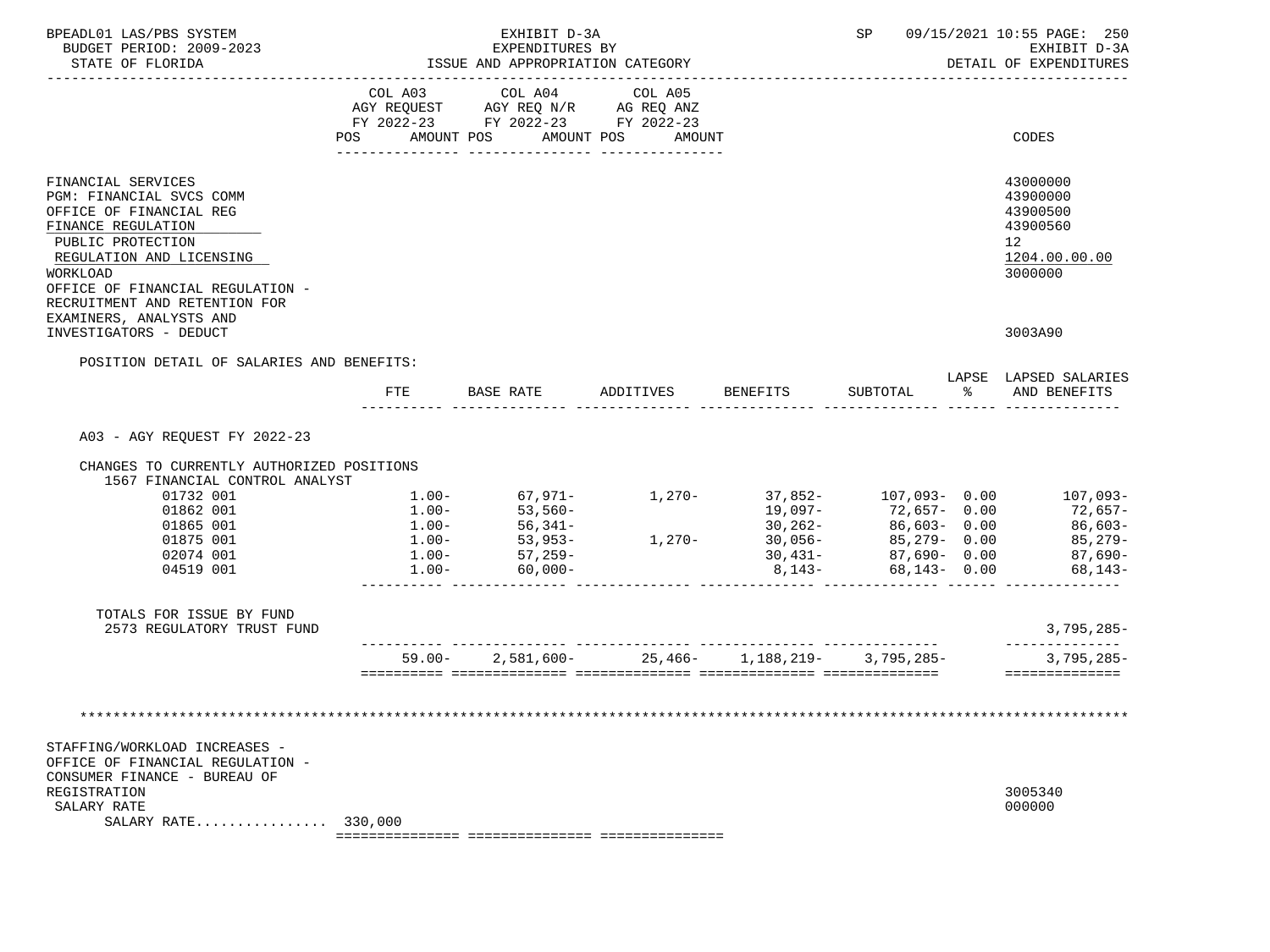| BPEADL01 LAS/PBS SYSTEM<br>BUDGET PERIOD: 2009-2023<br>STATE OF FLORIDA<br>__________________________                                                                                                                             |                           | EXHIBIT D-3A<br>EXPENDITURES BY<br>ISSUE AND APPROPRIATION CATEGORY                                                  | 09/15/2021 10:55 PAGE: 251<br>SP <sub>2</sub><br>EXHIBIT D-3A<br>DETAIL OF EXPENDITURES<br>______________________________ |
|-----------------------------------------------------------------------------------------------------------------------------------------------------------------------------------------------------------------------------------|---------------------------|----------------------------------------------------------------------------------------------------------------------|---------------------------------------------------------------------------------------------------------------------------|
|                                                                                                                                                                                                                                   | COL A03<br>POS AMOUNT POS | COL A04<br>COL A05<br>AGY REQUEST AGY REQ N/R AG REQ ANZ<br>FY 2022-23 FY 2022-23 FY 2022-23<br>AMOUNT POS<br>AMOUNT | <b>CODES</b>                                                                                                              |
| FINANCIAL SERVICES<br>PGM: FINANCIAL SVCS COMM<br>OFFICE OF FINANCIAL REG<br>FINANCE REGULATION<br>PUBLIC PROTECTION<br>REGULATION AND LICENSING<br>WORKLOAD<br>STAFFING/WORKLOAD INCREASES -<br>OFFICE OF FINANCIAL REGULATION - |                           |                                                                                                                      | 43000000<br>43900000<br>43900500<br>43900560<br>12 <sup>°</sup><br>1204.00.00.00<br>3000000                               |
| CONSUMER FINANCE - BUREAU OF<br>REGISTRATION<br>SALARIES AND BENEFITS                                                                                                                                                             | 7.00                      |                                                                                                                      | 3005340<br>010000                                                                                                         |
| REGULATORY TRUST FUND                                                                                                                                                                                                             | $-$ STATE<br>529,942      |                                                                                                                      | 2573 1                                                                                                                    |
| OTHER PERSONAL SERVICES                                                                                                                                                                                                           |                           |                                                                                                                      | 030000                                                                                                                    |
| REGULATORY TRUST FUND                                                                                                                                                                                                             | $-STATE$<br>50,000        |                                                                                                                      | 2573 1                                                                                                                    |
| <b>EXPENSES</b>                                                                                                                                                                                                                   |                           |                                                                                                                      | 040000                                                                                                                    |
| REGULATORY TRUST FUND                                                                                                                                                                                                             | -STATE 76,034 31,444      |                                                                                                                      | 2573 1                                                                                                                    |
| TOTAL: STAFFING/WORKLOAD INCREASES -<br>OFFICE OF FINANCIAL REGULATION -<br>CONSUMER FINANCE - BUREAU OF<br>REGISTRATION<br>TOTAL POSITIONS 7.00<br>TOTAL ISSUE<br>TOTAL SALARY RATE 330,000                                      | 655,976                   | 31,444                                                                                                               | 3005340                                                                                                                   |
|                                                                                                                                                                                                                                   |                           |                                                                                                                      |                                                                                                                           |
| AGENCY ISSUE NARRATIVE:<br>2022-2023 BUDGET YEAR NARRATIVE:                                                                                                                                                                       |                           | IT COMPONENT? NO                                                                                                     |                                                                                                                           |

OFFICE OF FINANCIAL REGULATION - FINANCE REGULATION - BUREAU OF REGISTRATION WORKLOAD ISSUE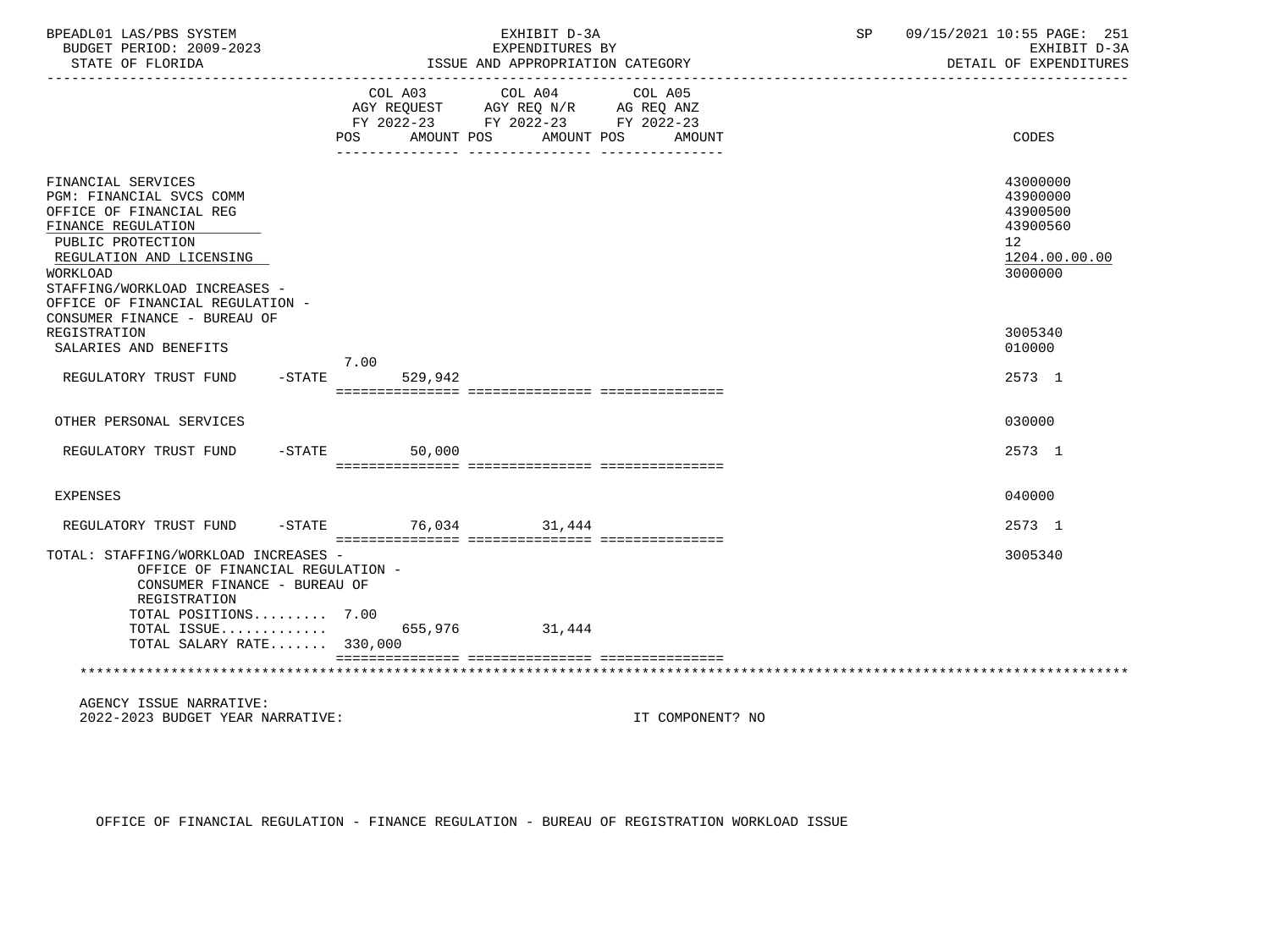| BPEADL01 LAS/PBS SYSTEM<br>BUDGET PERIOD: 2009-2023<br>STATE OF FLORIDA                                                                                      | EXHIBIT D-3A<br>EXPENDITURES BY<br>ISSUE AND APPROPRIATION CATEGORY                                                                                         | 09/15/2021 10:55 PAGE: 252<br><b>SP</b><br>EXHIBIT D-3A<br>DETAIL OF EXPENDITURES           |
|--------------------------------------------------------------------------------------------------------------------------------------------------------------|-------------------------------------------------------------------------------------------------------------------------------------------------------------|---------------------------------------------------------------------------------------------|
|                                                                                                                                                              | COL A03 COL A04 COL A05<br>AGY REQUEST AGY REQ N/R AG REQ ANZ<br>FY 2022-23 FY 2022-23 FY 2022-23<br>AMOUNT POS AMOUNT POS AMOUNT<br>POS<br>--------------- | CODES                                                                                       |
| FINANCIAL SERVICES<br>PGM: FINANCIAL SVCS COMM<br>OFFICE OF FINANCIAL REG<br>FINANCE REGULATION<br>PUBLIC PROTECTION<br>REGULATION AND LICENSING<br>WORKLOAD |                                                                                                                                                             | 43000000<br>43900000<br>43900500<br>43900560<br>12 <sup>°</sup><br>1204.00.00.00<br>3000000 |
| STAFFING/WORKLOAD INCREASES -<br>OFFICE OF FINANCIAL REGULATION -<br>CONSUMER FINANCE - BUREAU OF<br>REGISTRATION                                            |                                                                                                                                                             | 3005340                                                                                     |

This request will improve the Office's ability to reach the following goals:

GOAL #1: Improving taxpayer value;<br>GOAL #2: Delivering value to busing GOAL #2: Delivering value to businesses;<br>GOAL #3: Promoting a safe and sound finar Promoting a safe and sound financial marketplace; GOAL #4: Improving customer service.

 The Office of Financial Regulation (OFR), Division of Consumer Finance has seen a dramatic increase in the number of mortgage industry applications received over the last two years. This increase has resulted in a backlog of applications, approvals and denials. In the last four years, the annual number of applications for new licenses has steadily increased from 12,785 in FY2018 to 24,780 in FY2021, with no increase in staffing. The Bureau of Registration has 10 full-time analysts devoted to processing the mortgage industry filings; that is 20,800 man hours available each year. Each application takes an average of 1.25 hours to process. At the current volume more than 30,000 staff hours would be required to process all incoming applications for the year. The deficit is more than 10,800 hours of work. These hours are only considering the work associated with Initial mortgage industry applications.

 In addition to new applications, the same analysts must process renewal and amendment transactions. Currently there are an additional 12,000 unreviewed renewal transactions that require some level of review on the part of the analyst. The renewal rate is between 80% and 90% across all mortgage industry licensees. The division received 23,709 renewal filings in FY2018 and 43,228 in FY2021. Of the total renewals, just over 12,000 require manual intervention by staff. These renewals will require another 9,000 to 15,000 hours of staff time, depending on complexity. Between new applications (10,800) and renewals (9,000-15,000), the deficit in available hours is as high as 24,200 hours of staff time, or 11.6 FTE.

 The statutory deadline for processing a new application for licensure is 90 days from the date the application is deemed complete. Historically, OFR has reviewed applications within 2 days (on average) of the initial application being received, with many being reviewed on the day they were received. In the last two years, that average has risen to almost 12 days. This is for the initial review when the applicant is contacted and requested to provide additional information or approved if complete. The average processing time for the approval of a completed application is still less than 9 days. However, denial of an application for licensure is significantly more time consuming and requires multiple administrative and legal hurdles. Each day the application spends in a completed status is a day taken from the legal process for a denial (90-days). It is these applications that present the biggest risk. Without the additional resources, initial application processing times will continue to grow and could potentially prevent the legal process from being fully completed within the statutory timeframe thus resulting in an unqualified applicant being approved for a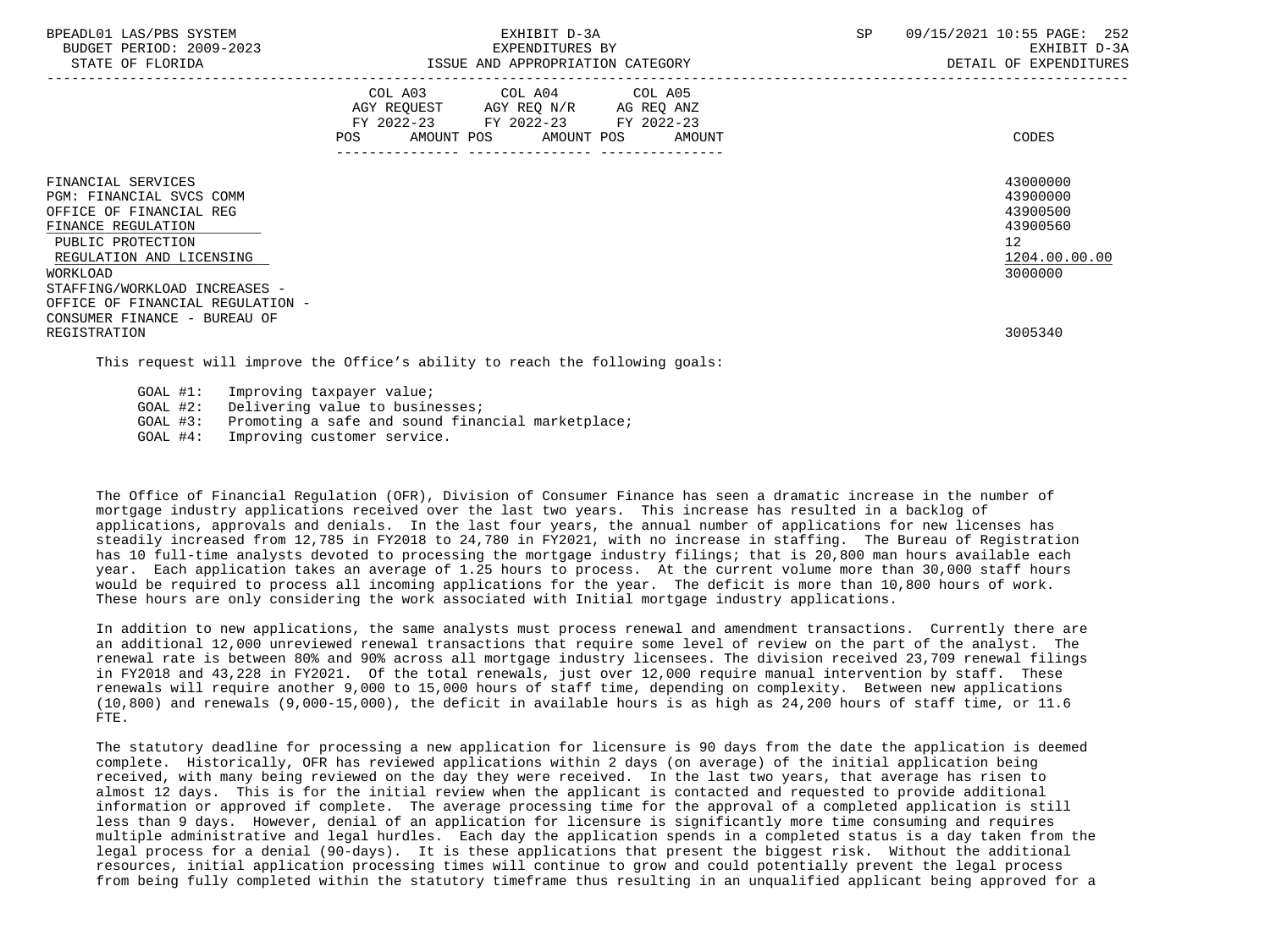| BPEADL01 LAS/PBS SYSTEM<br>BUDGET PERIOD: 2009-2023<br>STATE OF FLORIDA                                                                                      | EXHIBIT D-3A<br>EXPENDITURES BY<br>ISSUE AND APPROPRIATION CATEGORY                                                                             | 09/15/2021 10:55 PAGE: 253<br><b>SP</b><br>EXHIBIT D-3A<br>DETAIL OF EXPENDITURES |
|--------------------------------------------------------------------------------------------------------------------------------------------------------------|-------------------------------------------------------------------------------------------------------------------------------------------------|-----------------------------------------------------------------------------------|
|                                                                                                                                                              | COL A03 COL A04 COL A05<br>AGY REQUEST AGY REQ N/R AG REQ ANZ<br>FY 2022-23 FY 2022-23 FY 2022-23<br>AMOUNT POS AMOUNT POS AMOUNT<br><b>POS</b> | CODES                                                                             |
| FINANCIAL SERVICES<br>PGM: FINANCIAL SVCS COMM<br>OFFICE OF FINANCIAL REG<br>FINANCE REGULATION<br>PUBLIC PROTECTION<br>REGULATION AND LICENSING<br>WORKLOAD |                                                                                                                                                 | 43000000<br>43900000<br>43900500<br>43900560<br>12<br>1204.00.00.00<br>3000000    |
| STAFFING/WORKLOAD INCREASES -<br>OFFICE OF FINANCIAL REGULATION -<br>CONSUMER FINANCE - BUREAU OF<br>REGISTRATION                                            |                                                                                                                                                 | 3005340                                                                           |

 license. On top of that, as most individuals cannot work in the mortgage while waiting for approval of their license, every day waiting for Division to process their license is a day without a paycheck for that person.

 In addition to new applications for licensure, the Division receives approximately 2,050 amendment transactions per month through the NMLS that require review and action by an analyst. There were a total of 16,313 and 25,553 amendment transactions filed in FY2020 and FY2021 respectively. Given the high volume of applications and demands to meet statutory deadlines, the Division is barely able to devote any resources to processing renewals and amendments. Without additional resources devoted to processing mortgage industry transactions, the Division will not be able to timely process these renewals and amendments. The impact of having insufficient resources is the Division is not able to timely identify potential red flags that could result taking action against a licensee, including the potential revocation of a person's license.

 The OFR is requesting budget authority for 7 FTE and \$50,000 in recurring OPS to have the available personnel to work these applications. The additional 14,560 man hours, along with seasonal OPS hours, will allow the Division to process the current volume of applications and also allow for peaks and valleys in application volume to be handled without the need to reduce staffing levels in the future. The total recurring cost is approximately \$655,976.

 NOTE: Due to the nature of the positions, long-term use of OPS is unlikely to be an effective solution. The applications being "worked" by staff are those with a Criminal Background Check (CBC) or Credit problem, these transactions are worked by Financial Examiner/Analyst (FEA II's) and above, OPS positions are hired at the FEA I level and would likely be incapable of working the more complicated cases. Additionally, these are positions that require either a college degree, or substantial experience, and the pool of candidates willing to take an OPS position with those qualifications is very small (and usually very short tenured as they take the first CS positions that comes along for the benefits). Short-term OPS is a possibility, and has worked in the past, to offload a portion of the work for the less complicated transactions but these hires have traditionally been seeking full-time positions and usually have a short tenure.

## ISSUE SUMMARY:

Detail of Costs:

 This request is for seven (7) FTE and approximately \$655,976 in associated budget authority (Salaries, Expense, and OPS) for the Division of Consumer Finance - Bureau of Registration to address workload issues associated with increased application volumes.

| Detail of Costs: |                           |           |               |
|------------------|---------------------------|-----------|---------------|
| Ouantity         | Description               | Amount    | Non-Recurring |
|                  |                           |           |               |
|                  | Add Salaries and Benefits | \$529,942 |               |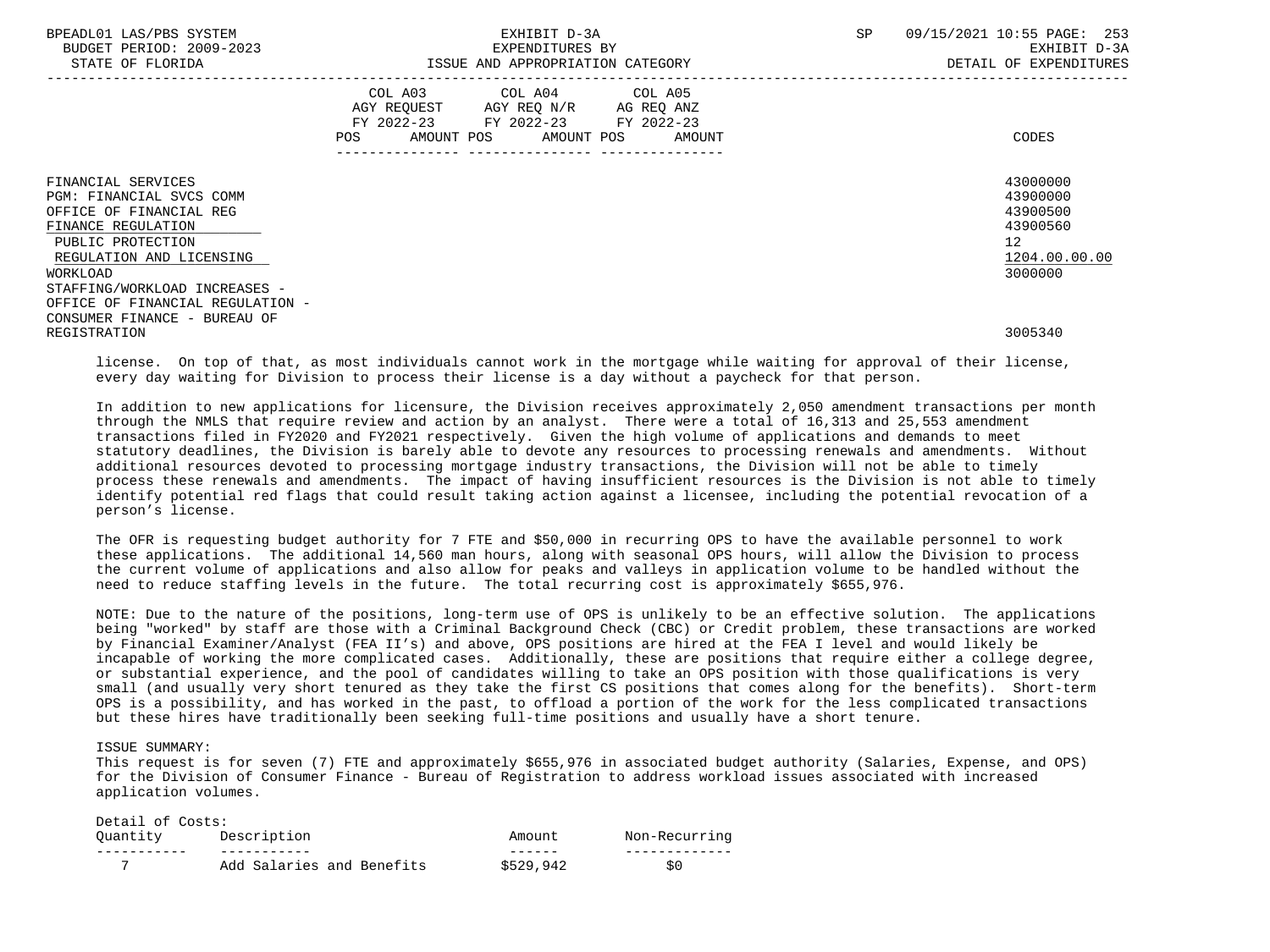| BUDGET PERIOD: 2009-2023<br>STATE OF FLORIDA                                     |              | EXHIBIT D-3A<br>EXPENDITURES BY<br>ISSUE AND APPROPRIATION CATEGORY                                                                   |                              |                  |                  |              | SP 09/15/2021 10:55 PAGE: 254<br>EXHIBIT D-3A<br>DETAIL OF EXPENDITURES |
|----------------------------------------------------------------------------------|--------------|---------------------------------------------------------------------------------------------------------------------------------------|------------------------------|------------------|------------------|--------------|-------------------------------------------------------------------------|
|                                                                                  |              | COL A03 COL A04 COL A05<br>AGY REQUEST AGY REQ N/R AG REQ ANZ<br>FY 2022-23 FY 2022-23 FY 2022-23<br>POS AMOUNT POS AMOUNT POS AMOUNT |                              |                  |                  |              | CODES                                                                   |
| FINANCIAL SERVICES                                                               |              |                                                                                                                                       |                              |                  |                  |              | 43000000                                                                |
| PGM: FINANCIAL SVCS COMM<br>OFFICE OF FINANCIAL REG                              |              |                                                                                                                                       |                              |                  |                  |              | 43900000<br>43900500<br>43900560                                        |
| FINANCE REGULATION<br>PUBLIC PROTECTION                                          |              |                                                                                                                                       |                              |                  |                  |              | 12                                                                      |
| REGULATION AND LICENSING<br>WORKLOAD<br>STAFFING/WORKLOAD INCREASES -            |              |                                                                                                                                       |                              |                  |                  |              | 1204.00.00.00<br>3000000                                                |
| OFFICE OF FINANCIAL REGULATION -<br>CONSUMER FINANCE - BUREAU OF<br>REGISTRATION |              |                                                                                                                                       |                              |                  |                  |              | 3005340                                                                 |
| Expenses                                                                         |              |                                                                                                                                       | $$76,034$ $$31,444$          |                  |                  |              |                                                                         |
| <b>OPS</b>                                                                       |              | \$50,000                                                                                                                              | \$0                          |                  |                  |              |                                                                         |
| Issue Total<br>***********************************                               |              | $$655,976$ $$31,444$                                                                                                                  |                              |                  |                  |              |                                                                         |
| POSITION DETAIL OF SALARIES AND BENEFITS:                                        | FTE          |                                                                                                                                       | BASE RATE ADDITIVES BENEFITS |                  | SUBTOTAL         |              | LAPSE LAPSED SALARIES<br>% AND BENEFITS                                 |
| A03 - AGY REQUEST FY 2022-23                                                     |              |                                                                                                                                       |                              |                  |                  |              |                                                                         |
| NEW POSITIONS                                                                    |              |                                                                                                                                       |                              |                  |                  |              |                                                                         |
| 1564 FINANCIAL EXAMINER/ANALYST II                                               |              |                                                                                                                                       |                              |                  |                  |              |                                                                         |
| N0100 001                                                                        | 1.00         | 46,000                                                                                                                                |                              | 28,352           | 74,352 0.00      |              | 74,352                                                                  |
| N0101 001                                                                        | 1.00         |                                                                                                                                       |                              | 28,352           | 74,352           | 0.00         | 74,352                                                                  |
| N0102 001                                                                        | 1.00         | 46,000<br>46,000                                                                                                                      |                              | 28,352           | 74,352           | 0.00         | 74,352                                                                  |
| N0103 001<br>N0104 001                                                           | 1.00<br>1.00 | 46,000                                                                                                                                |                              | 28,352<br>28,352 | 74,352<br>74,352 | 0.00<br>0.00 | 74,352<br>74,352                                                        |
| N0105 001                                                                        | 1.00         | 46,000<br>46,000                                                                                                                      |                              | 28,352           | 74,352           | 0.00         | 74,352                                                                  |
| 1566 FINANCIAL SPECIALIST                                                        |              |                                                                                                                                       |                              |                  |                  |              |                                                                         |
| N0106 001                                                                        |              | 1.00<br>54,000                                                                                                                        |                              | 29,830           | 83,830 0.00      |              | 83,830                                                                  |
| TOTALS FOR ISSUE BY FUND<br>2573 REGULATORY TRUST FUND                           |              |                                                                                                                                       |                              |                  |                  |              | 529,942                                                                 |

\*\*\*\*\*\*\*\*\*\*\*\*\*\*\*\*\*\*\*\*\*\*\*\*\*\*\*\*\*\*\*\*\*\*\*\*\*\*\*\*\*\*\*\*\*\*\*\*\*\*\*\*\*\*\*\*\*\*\*\*\*\*\*\*\*\*\*\*\*\*\*\*\*\*\*\*\*\*\*\*\*\*\*\*\*\*\*\*\*\*\*\*\*\*\*\*\*\*\*\*\*\*\*\*\*\*\*\*\*\*\*\*\*\*\*\*\*\*\*\*\*\*\*\*\*\*\*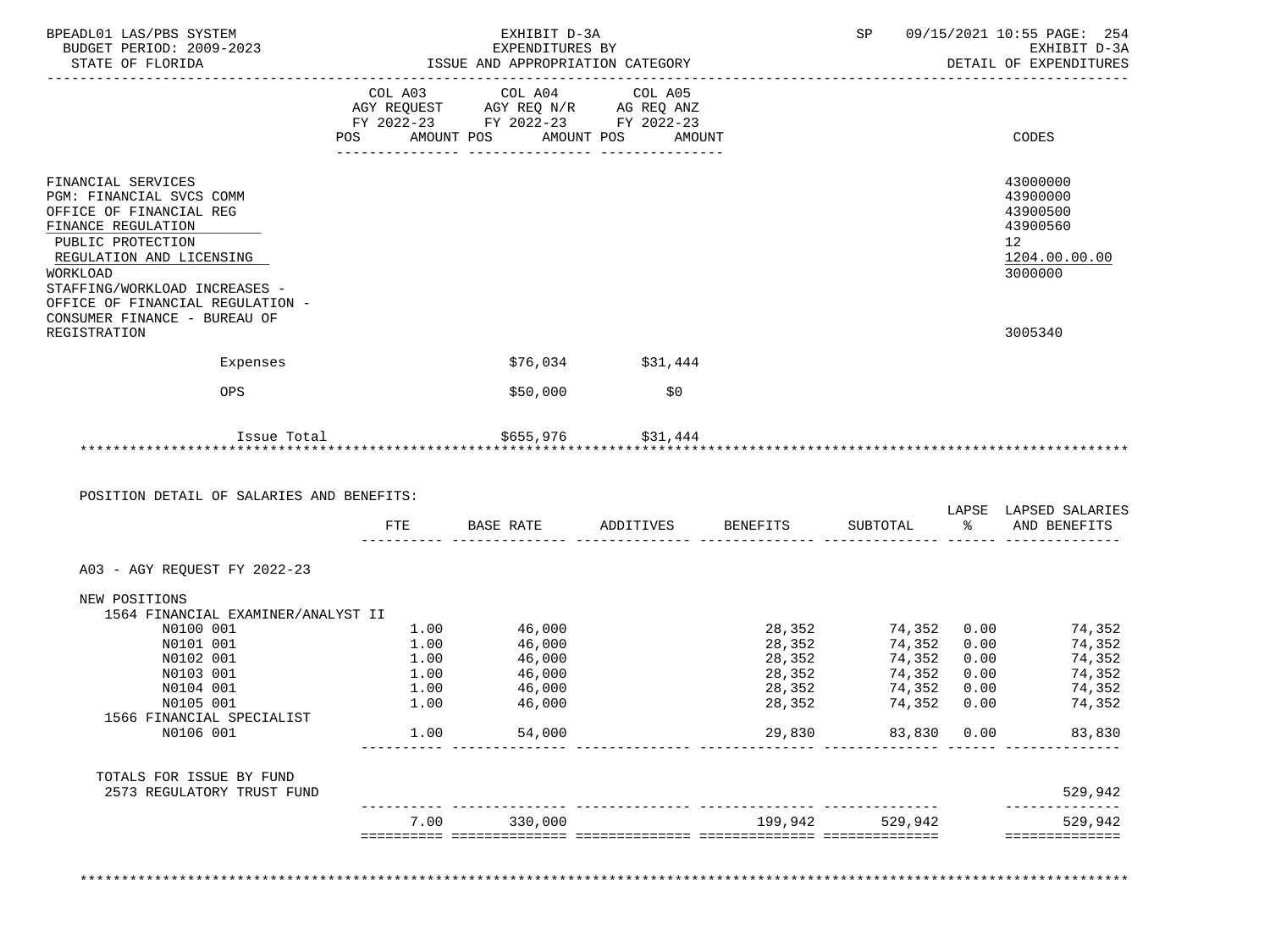| BPEADL01 LAS/PBS SYSTEM<br>BUDGET PERIOD: 2009-2023<br>STATE OF FLORIDA                                                                          |                                                                                                                                                  | EXHIBIT D-3A<br>EXPENDITURES BY<br>ISSUE AND APPROPRIATION CATEGORY                                                                  | <b>SP</b> | 09/15/2021 10:55 PAGE: 255<br>EXHIBIT D-3A<br>DETAIL OF EXPENDITURES |
|--------------------------------------------------------------------------------------------------------------------------------------------------|--------------------------------------------------------------------------------------------------------------------------------------------------|--------------------------------------------------------------------------------------------------------------------------------------|-----------|----------------------------------------------------------------------|
|                                                                                                                                                  | POS FOR THE POST OF THE STATE STATE STATE STATE STATE STATE STATE STATE STATE STATE STATE STATE STATE STATE ST<br>---------------- ------------- | COL A03 COL A04 COL A05<br>AGY REQUEST AGY REQ N/R AG REQ ANZ<br>FY 2022-23 FY 2022-23 FY 2022-23<br>AMOUNT POS AMOUNT POS<br>AMOUNT |           | CODES                                                                |
| FINANCIAL SERVICES<br>PGM: FINANCIAL SVCS COMM<br>OFFICE OF FINANCIAL REG<br>FINANCE REGULATION<br>PUBLIC PROTECTION<br>REGULATION AND LICENSING |                                                                                                                                                  |                                                                                                                                      |           | 43000000<br>43900000<br>43900500<br>43900560<br>12<br>1204.00.00.00  |
| TOTAL: REGULATION AND LICENSING<br>BY FUND TYPE                                                                                                  |                                                                                                                                                  |                                                                                                                                      |           | 1204.00.00.00                                                        |
| SALARY RATE 5,147,973                                                                                                                            | 92.00                                                                                                                                            | 31,444                                                                                                                               |           | 2000                                                                 |
|                                                                                                                                                  |                                                                                                                                                  |                                                                                                                                      |           |                                                                      |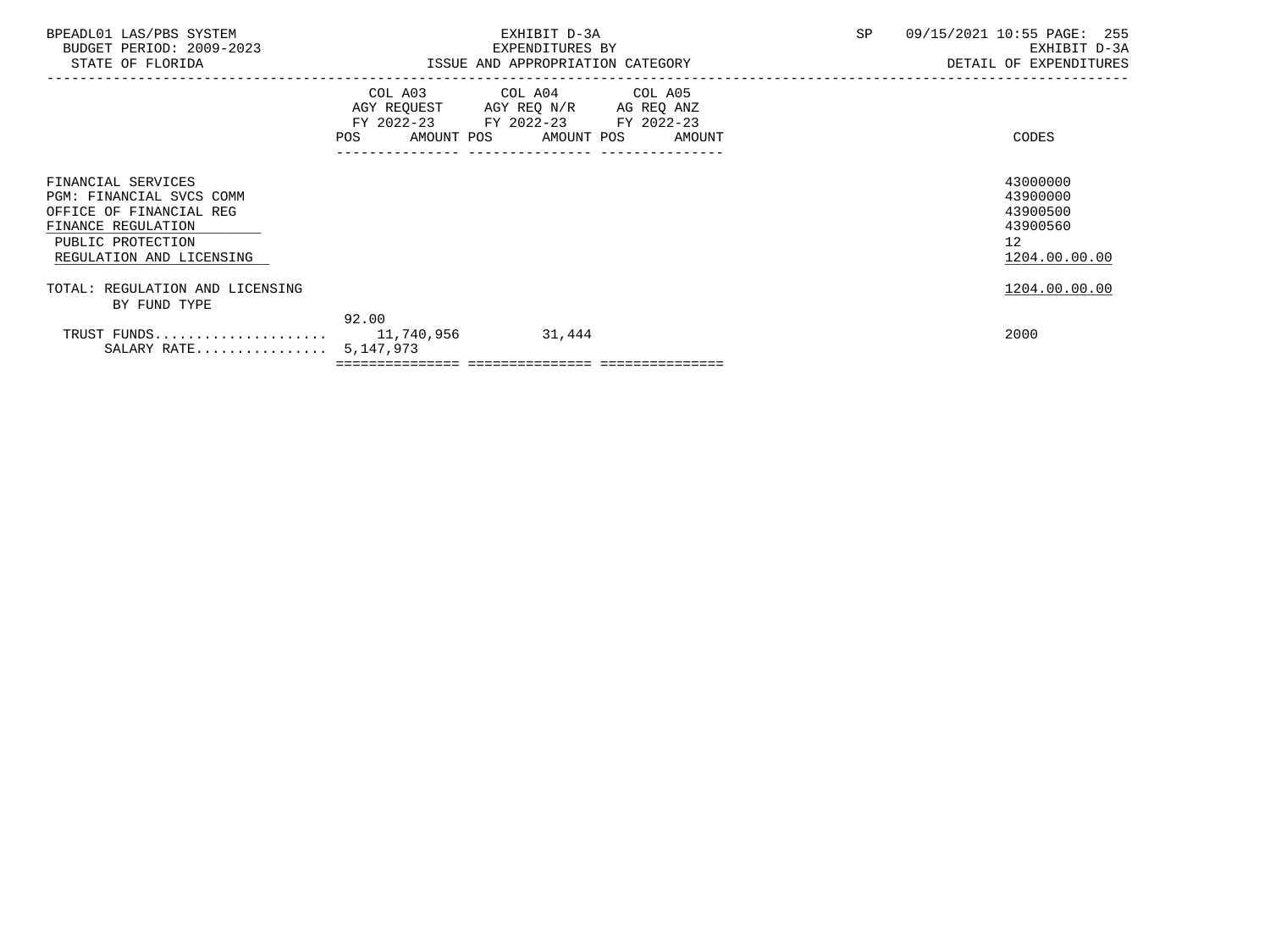| BPEADL01 LAS/PBS SYSTEM<br>BUDGET PERIOD: 2009-2023<br>STATE OF FLORIDA                                                                                                                                                                                      |                   | EXHIBIT D-3A<br>EXPENDITURES BY<br>ISSUE AND APPROPRIATION CATEGORY                                                               | SP     | 09/15/2021 10:55 PAGE: 256<br>EXHIBIT D-3A<br>DETAIL OF EXPENDITURES                                |
|--------------------------------------------------------------------------------------------------------------------------------------------------------------------------------------------------------------------------------------------------------------|-------------------|-----------------------------------------------------------------------------------------------------------------------------------|--------|-----------------------------------------------------------------------------------------------------|
|                                                                                                                                                                                                                                                              |                   | COL A03 COL A04<br>COL A05<br>AGY REQUEST AGY REQ N/R AG REQ ANZ<br>FY 2022-23 FY 2022-23 FY 2022-23<br>POS AMOUNT POS AMOUNT POS | AMOUNT | CODES                                                                                               |
| FINANCIAL SERVICES<br>PGM: FINANCIAL SVCS COMM<br>OFFICE OF FINANCIAL REG<br>SECURITIES REGULATION<br>PUBLIC PROTECTION<br>REGULATION AND LICENSING<br>ESTIMATED EXPENDITURES<br>ESTIMATED EXPENDITURES - OPERATIONS<br>SALARY RATE<br>SALARY RATE 4,087,748 |                   |                                                                                                                                   |        | 43000000<br>43900000<br>43900500<br>43900570<br>12<br>1204.00.00.00<br>1000000<br>1001000<br>000000 |
| SALARIES AND BENEFITS                                                                                                                                                                                                                                        | 79.00             |                                                                                                                                   |        | 010000                                                                                              |
| $-$ STATE<br>REGULATORY TRUST FUND                                                                                                                                                                                                                           | 5,846,354         |                                                                                                                                   |        | 2573 1                                                                                              |
| OTHER PERSONAL SERVICES                                                                                                                                                                                                                                      |                   |                                                                                                                                   |        | 030000                                                                                              |
| ANTI-FRAUD TRUST FUND -STATE 32,538<br>REGULATORY TRUST FUND                                                                                                                                                                                                 | $-STATE$ 4,466    |                                                                                                                                   |        | 2038 1<br>2573 1                                                                                    |
| TOTAL APPRO                                                                                                                                                                                                                                                  | 37,004            |                                                                                                                                   |        |                                                                                                     |
| <b>EXPENSES</b>                                                                                                                                                                                                                                              |                   |                                                                                                                                   |        | 040000                                                                                              |
| ANTI-FRAUD TRUST FUND -STATE 62,885<br>REGULATORY TRUST FUND                                                                                                                                                                                                 | -STATE 652,223    |                                                                                                                                   |        | 2038 1<br>2573 1                                                                                    |
| TOTAL APPRO                                                                                                                                                                                                                                                  | 715,108           |                                                                                                                                   |        |                                                                                                     |
| OPERATING CAPITAL OUTLAY                                                                                                                                                                                                                                     |                   |                                                                                                                                   |        | 060000                                                                                              |
| ANTI-FRAUD TRUST FUND -STATE 24,528<br>$-STATE$<br>REGULATORY TRUST FUND                                                                                                                                                                                     | 4,566             |                                                                                                                                   |        | 2038 1<br>2573 1                                                                                    |
| TOTAL APPRO                                                                                                                                                                                                                                                  | 29,094            |                                                                                                                                   |        |                                                                                                     |
| SPECIAL CATEGORIES<br>CONTRACTED SERVICES                                                                                                                                                                                                                    |                   |                                                                                                                                   |        | 100000<br>100777                                                                                    |
| ANTI-FRAUD TRUST FUND<br>$-$ STATE<br>REGULATORY TRUST FUND<br>$-$ STATE                                                                                                                                                                                     | 80,049<br>349,500 |                                                                                                                                   |        | 2038 1<br>2573 1                                                                                    |
|                                                                                                                                                                                                                                                              |                   |                                                                                                                                   |        |                                                                                                     |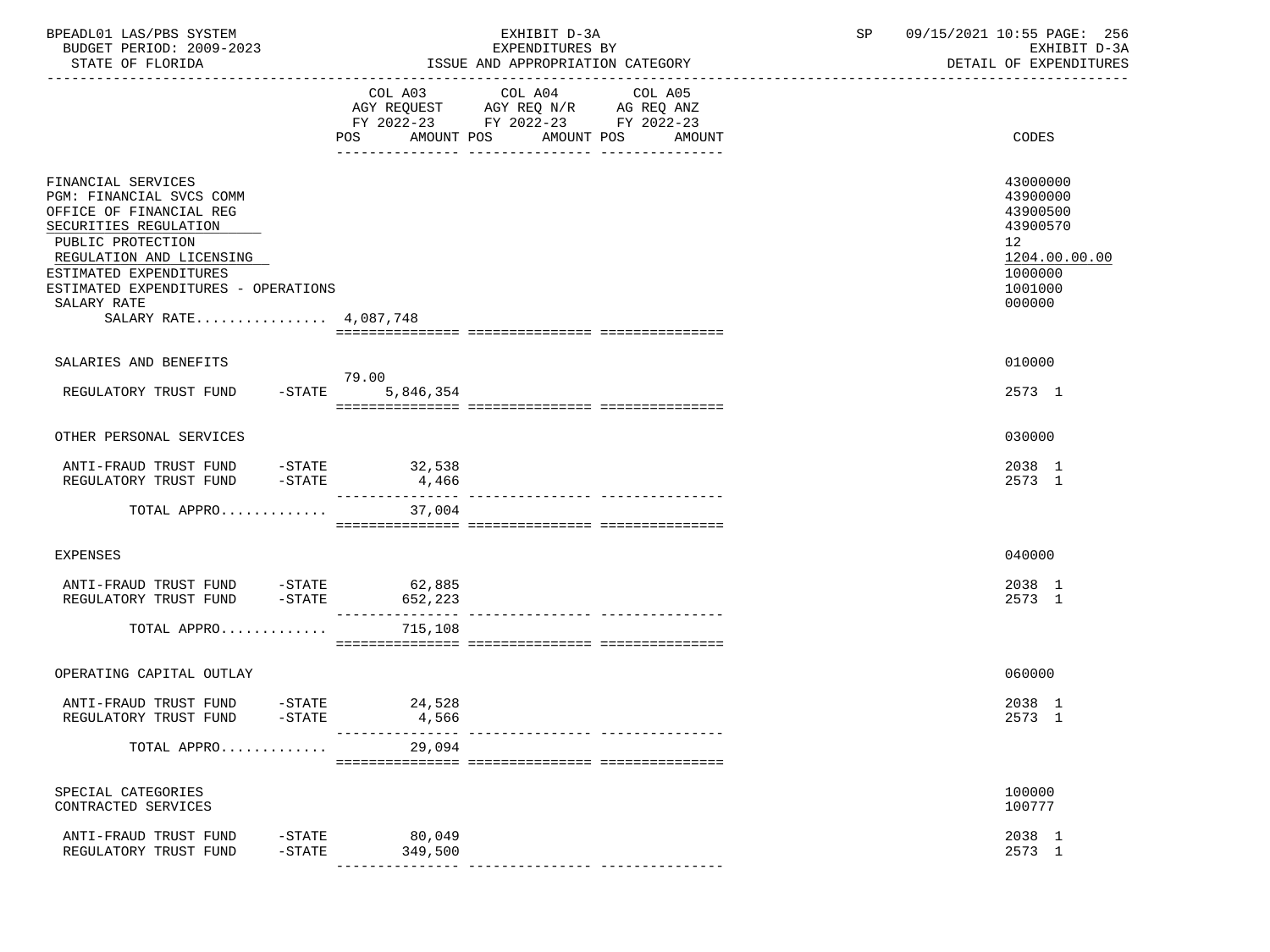| BPEADL01 LAS/PBS SYSTEM<br>BUDGET PERIOD: 2009-2023<br>STATE OF FLORIDA                                                                                                                                                                                                                    |                              | EXHIBIT D-3A<br>EXPENDITURES BY<br>ISSUE AND APPROPRIATION CATEGORY                                                  | SP | 09/15/2021 10:55 PAGE: 257<br>EXHIBIT D-3A<br>DETAIL OF EXPENDITURES                                          |  |
|--------------------------------------------------------------------------------------------------------------------------------------------------------------------------------------------------------------------------------------------------------------------------------------------|------------------------------|----------------------------------------------------------------------------------------------------------------------|----|---------------------------------------------------------------------------------------------------------------|--|
|                                                                                                                                                                                                                                                                                            | COL A03<br>AMOUNT POS<br>POS | COL A04<br>COL A05<br>AGY REQUEST AGY REQ N/R AG REQ ANZ<br>FY 2022-23 FY 2022-23 FY 2022-23<br>AMOUNT POS<br>AMOUNT |    | CODES                                                                                                         |  |
| FINANCIAL SERVICES<br>PGM: FINANCIAL SVCS COMM<br>OFFICE OF FINANCIAL REG<br>SECURITIES REGULATION<br>PUBLIC PROTECTION<br>REGULATION AND LICENSING<br>ESTIMATED EXPENDITURES<br>ESTIMATED EXPENDITURES - OPERATIONS<br>SPECIAL CATEGORIES<br>CONTRACTED SERVICES<br>TOTAL APPRO $429,549$ |                              |                                                                                                                      |    | 43000000<br>43900000<br>43900500<br>43900570<br>12<br>1204.00.00.00<br>1000000<br>1001000<br>100000<br>100777 |  |
| RISK MANAGEMENT INSURANCE                                                                                                                                                                                                                                                                  |                              |                                                                                                                      |    | 103241                                                                                                        |  |
| REGULATORY TRUST FUND                                                                                                                                                                                                                                                                      | $-STATE$<br>25,996           |                                                                                                                      |    | 2573 1                                                                                                        |  |
| LEASE/PURCHASE/EQUIPMENT                                                                                                                                                                                                                                                                   |                              |                                                                                                                      |    | 105281                                                                                                        |  |
| REGULATORY TRUST FUND                                                                                                                                                                                                                                                                      | $-STATE$<br>27,253           |                                                                                                                      |    | 2573 1                                                                                                        |  |
| TR/DMS/HR SVCS/STW CONTRCT                                                                                                                                                                                                                                                                 |                              |                                                                                                                      |    | 107040                                                                                                        |  |
| REGULATORY TRUST FUND                                                                                                                                                                                                                                                                      | $-$ STATE 27,855             |                                                                                                                      |    | 2573 1                                                                                                        |  |
| TOTAL: ESTIMATED EXPENDITURES - OPERATIONS<br>TOTAL POSITIONS 79.00<br>TOTAL ISSUE $7,138,213$<br>TOTAL SALARY RATE 4,087,748                                                                                                                                                              |                              |                                                                                                                      |    | 1001000                                                                                                       |  |
| SALARY INCREASES FOR FY 2021-22 -<br>STATE EMPLOYEE MINIMUM WAGE<br>INCREASE - EFFECTIVE 7/1/2021<br>SALARY RATE<br>SALARY RATE $4,021$                                                                                                                                                    |                              |                                                                                                                      |    | 1001030<br>000000                                                                                             |  |
| SALARIES AND BENEFITS                                                                                                                                                                                                                                                                      |                              |                                                                                                                      |    | 010000                                                                                                        |  |
| $-\mathtt{STATE}$<br>REGULATORY TRUST FUND                                                                                                                                                                                                                                                 | 4,765                        |                                                                                                                      |    | 2573 1                                                                                                        |  |
|                                                                                                                                                                                                                                                                                            |                              |                                                                                                                      |    |                                                                                                               |  |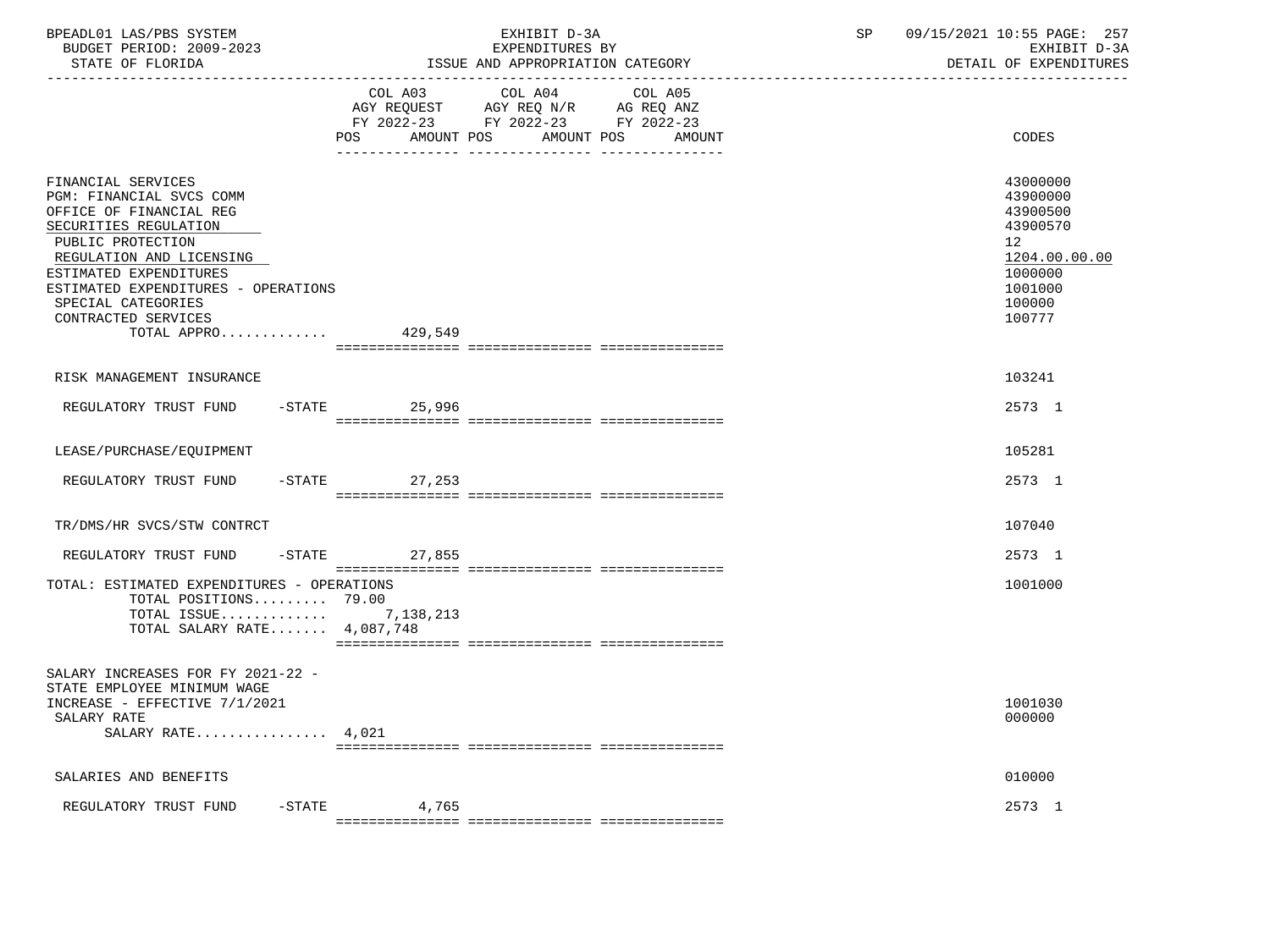| BPEADL01 LAS/PBS SYSTEM<br>BUDGET PERIOD: 2009-2023<br>STATE OF FLORIDA                                                                                                                                                                           |                                  | EXHIBIT D-3A<br>EXPENDITURES BY<br>ISSUE AND APPROPRIATION CATEGORY                                                                      | 09/15/2021 10:55 PAGE: 258<br>SP and the set of the set of the set of the set of the set of the set of the set of the set of the set of the set of the set of the set of the set of the set of the set of the set of the set of the set of the set of the se<br>EXHIBIT D-3A<br>DETAIL OF EXPENDITURES |
|---------------------------------------------------------------------------------------------------------------------------------------------------------------------------------------------------------------------------------------------------|----------------------------------|------------------------------------------------------------------------------------------------------------------------------------------|--------------------------------------------------------------------------------------------------------------------------------------------------------------------------------------------------------------------------------------------------------------------------------------------------------|
|                                                                                                                                                                                                                                                   |                                  | COL A03 COL A04<br>COL A05<br>AGY REQUEST AGY REQ N/R AG REQ ANZ<br>FY 2022-23 FY 2022-23 FY 2022-23<br>POS AMOUNT POS AMOUNT POS AMOUNT | CODES                                                                                                                                                                                                                                                                                                  |
| FINANCIAL SERVICES<br>PGM: FINANCIAL SVCS COMM<br>OFFICE OF FINANCIAL REG<br>SECURITIES REGULATION<br>PUBLIC PROTECTION<br>REGULATION AND LICENSING<br>ESTIMATED EXPENDITURES<br>SALARY INCREASES FOR FY 2021-22 -<br>STATE EMPLOYEE MINIMUM WAGE |                                  |                                                                                                                                          | 43000000<br>43900000<br>43900500<br>43900570<br>12 <sup>°</sup><br>1204.00.00.00<br>1000000                                                                                                                                                                                                            |
| INCREASE - EFFECTIVE 7/1/2021<br>OTHER PERSONAL SERVICES                                                                                                                                                                                          |                                  |                                                                                                                                          | 1001030<br>030000                                                                                                                                                                                                                                                                                      |
| ANTI-FRAUD TRUST FUND -STATE<br>REGULATORY TRUST FUND -STATE                                                                                                                                                                                      | 336<br>46<br>--------------- --- |                                                                                                                                          | 2038 1<br>2573 1                                                                                                                                                                                                                                                                                       |
| TOTAL APPRO                                                                                                                                                                                                                                       | 382                              |                                                                                                                                          |                                                                                                                                                                                                                                                                                                        |
| TOTAL: SALARY INCREASES FOR FY 2021-22 -<br>STATE EMPLOYEE MINIMUM WAGE<br>INCREASE - EFFECTIVE 7/1/2021<br>TOTAL ISSUE<br>TOTAL SALARY RATE 4,021                                                                                                | 5,147                            |                                                                                                                                          | 1001030                                                                                                                                                                                                                                                                                                |
| FLORIDA RETIREMENT SYSTEM<br>ADJUSTMENT - FY 2021-22 - NORMAL<br>COST AND UNFUNDED ACTUARIAL<br>LIABILITY<br>SALARIES AND BENEFITS                                                                                                                |                                  |                                                                                                                                          | 1001070<br>010000                                                                                                                                                                                                                                                                                      |
| REGULATORY TRUST FUND -STATE                                                                                                                                                                                                                      | 33,357                           |                                                                                                                                          | 2573 1                                                                                                                                                                                                                                                                                                 |
| CASUALTY INSURANCE PREMIUM<br>ADJUSTMENT<br>SPECIAL CATEGORIES<br>RISK MANAGEMENT INSURANCE                                                                                                                                                       |                                  |                                                                                                                                          | 1001090<br>100000<br>103241                                                                                                                                                                                                                                                                            |
| REGULATORY TRUST FUND                                                                                                                                                                                                                             | $-STATE$<br>3,661                |                                                                                                                                          | 2573 1                                                                                                                                                                                                                                                                                                 |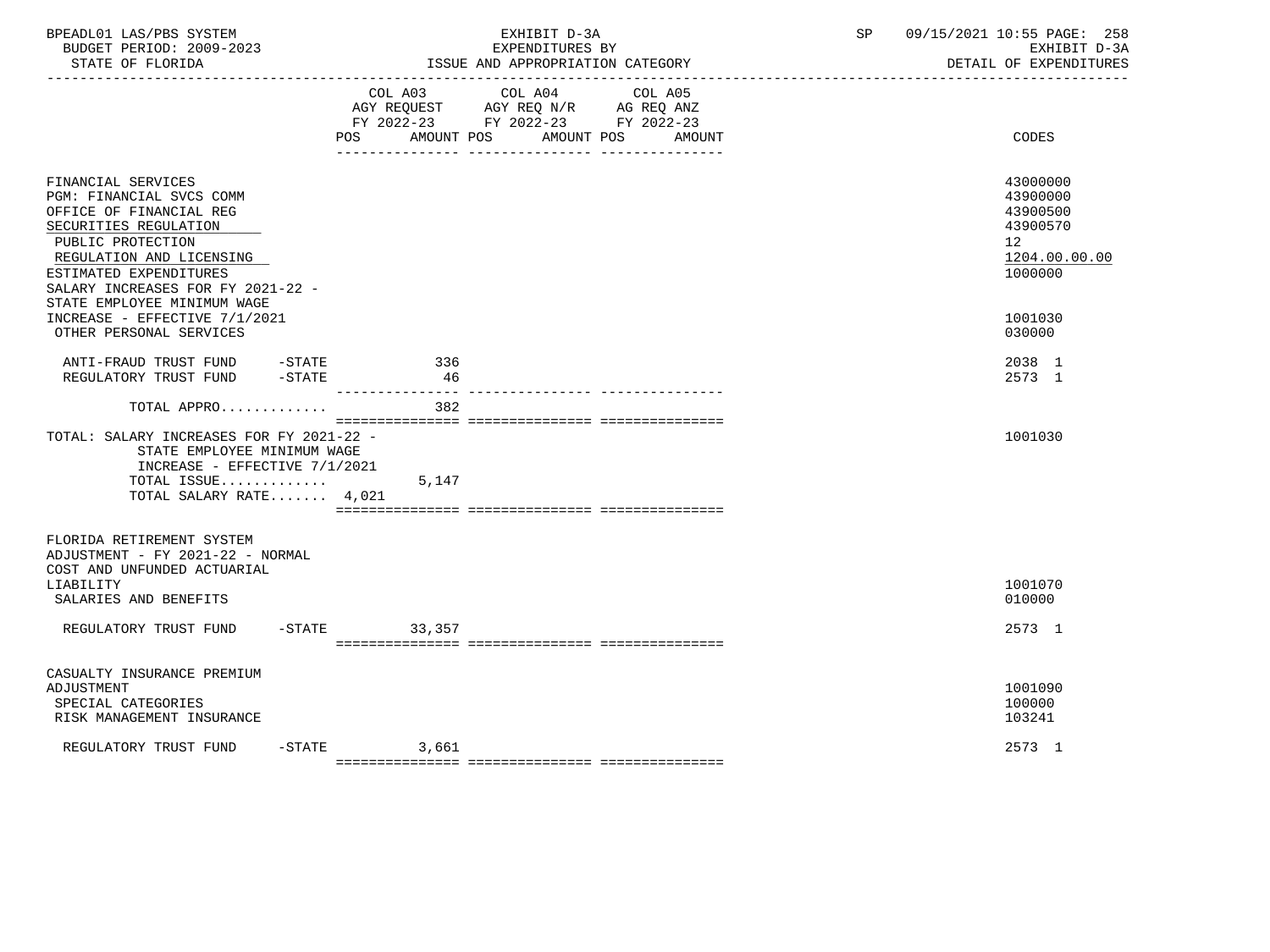| BPEADL01 LAS/PBS SYSTEM<br>BUDGET PERIOD: 2009-2023                                                                                                 | EXHIBIT D-3A<br>EXPENDITURES BY                                                                                                                       | 09/15/2021 10:55 PAGE: 259<br>SP<br>EXHIBIT D-3A                  |
|-----------------------------------------------------------------------------------------------------------------------------------------------------|-------------------------------------------------------------------------------------------------------------------------------------------------------|-------------------------------------------------------------------|
| STATE OF FLORIDA                                                                                                                                    | ISSUE AND APPROPRIATION CATEGORY                                                                                                                      | DETAIL OF EXPENDITURES                                            |
|                                                                                                                                                     | COL A03 COL A04<br>COL A05<br>AGY REQUEST AGY REQ N/R AG REQ ANZ<br>FY 2022-23 FY 2022-23 FY 2022-23<br><b>POS</b><br>AMOUNT POS AMOUNT POS<br>AMOUNT | CODES                                                             |
|                                                                                                                                                     |                                                                                                                                                       |                                                                   |
| FINANCIAL SERVICES<br>PGM: FINANCIAL SVCS COMM<br>OFFICE OF FINANCIAL REG<br>SECURITIES REGULATION<br>PUBLIC PROTECTION                             |                                                                                                                                                       | 43000000<br>43900000<br>43900500<br>43900570<br>$12 \overline{ }$ |
| REGULATION AND LICENSING<br>ESTIMATED EXPENDITURES<br>REALLOCATION OF HUMAN RESOURCES                                                               |                                                                                                                                                       | 1204.00.00.00<br>1000000                                          |
| OUTSOURCING<br>SPECIAL CATEGORIES<br>TR/DMS/HR SVCS/STW CONTRCT                                                                                     |                                                                                                                                                       | 1005900<br>100000<br>107040                                       |
| REGULATORY TRUST FUND -STATE 2,328-                                                                                                                 |                                                                                                                                                       | 2573 1                                                            |
| WORKLOAD<br>OFFICE OF FINANCIAL REGULATION -<br>RECRUITMENT AND RETENTION FOR<br>EXAMINERS, ANALYSTS AND                                            |                                                                                                                                                       | 3000000                                                           |
| INVESTIGATORS - ADD<br>SALARY RATE                                                                                                                  |                                                                                                                                                       | 3003A70<br>000000                                                 |
| SALARY RATE 2,821,678                                                                                                                               |                                                                                                                                                       |                                                                   |
| SALARIES AND BENEFITS                                                                                                                               | 53.00                                                                                                                                                 | 010000                                                            |
| $-$ STATE<br>REGULATORY TRUST FUND                                                                                                                  | 4,158,567                                                                                                                                             | 2573 1                                                            |
| TOTAL: OFFICE OF FINANCIAL REGULATION -<br>RECRUITMENT AND RETENTION FOR<br>EXAMINERS, ANALYSTS AND<br>INVESTIGATORS - ADD<br>TOTAL POSITIONS 53.00 |                                                                                                                                                       | 3003A70                                                           |
| TOTAL ISSUE<br>TOTAL SALARY RATE 2,821,678                                                                                                          | 4,158,567                                                                                                                                             |                                                                   |
|                                                                                                                                                     |                                                                                                                                                       |                                                                   |
| AGENCY ISSUE NARRATIVE:                                                                                                                             |                                                                                                                                                       |                                                                   |

2022-2023 BUDGET YEAR NARRATIVE: IT COMPONENT? NO

OFFICE OF FINANCIAL REGULATION - RECRUITMENT AND RETENTION FOR EXAMINERS, ANALYSTS AND INVESTIGATORS - ADD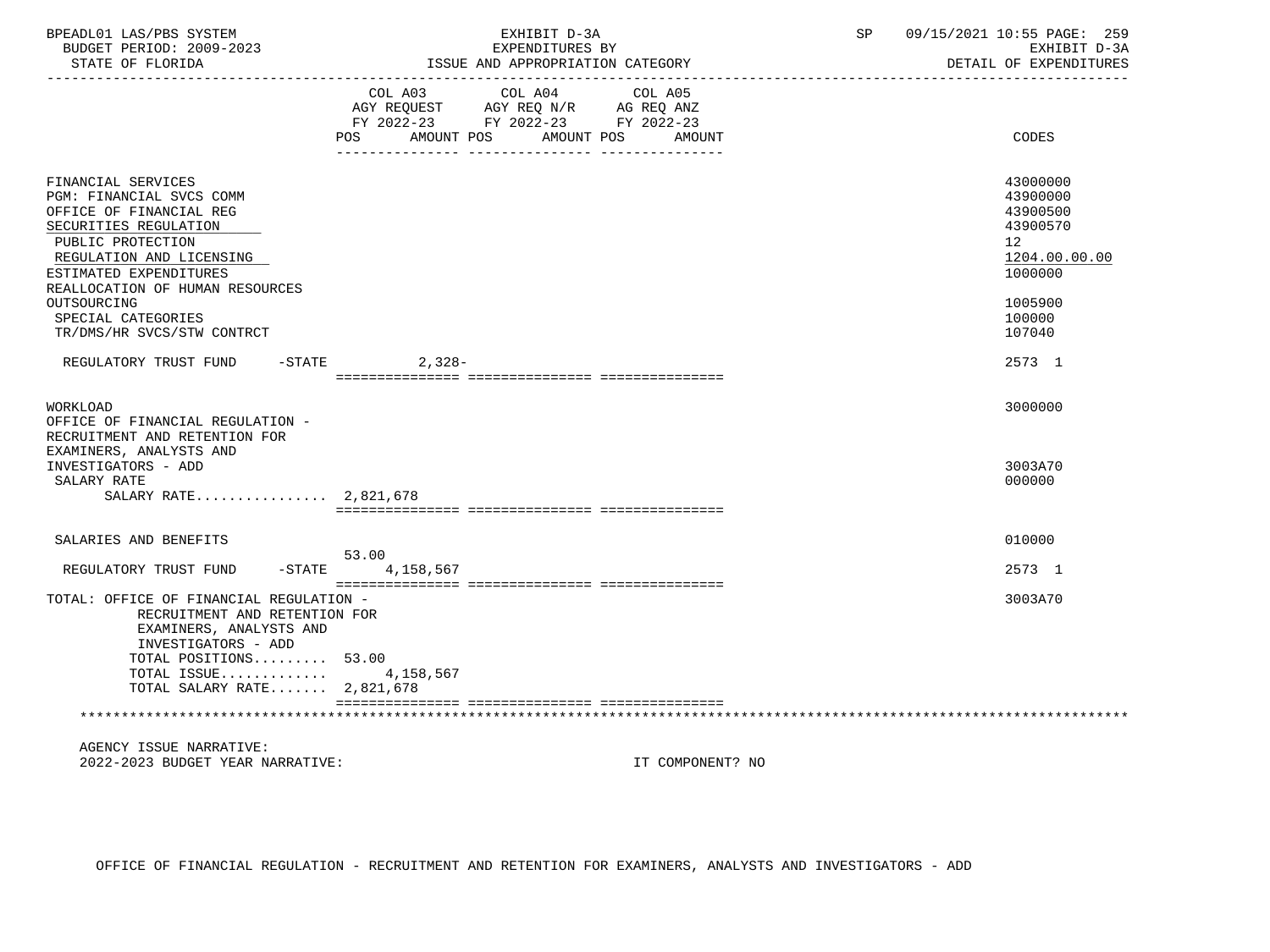| BPEADL01 LAS/PBS SYSTEM<br>BUDGET PERIOD: 2009-2023<br>STATE OF FLORIDA                                                                                         | EXHIBIT D-3A<br>EXPENDITURES BY<br>ISSUE AND APPROPRIATION CATEGORY                                                                   | 09/15/2021 10:55 PAGE: 260<br>SP<br>EXHIBIT D-3A<br>DETAIL OF EXPENDITURES     |
|-----------------------------------------------------------------------------------------------------------------------------------------------------------------|---------------------------------------------------------------------------------------------------------------------------------------|--------------------------------------------------------------------------------|
|                                                                                                                                                                 | COL A03 COL A04 COL A05<br>AGY REQUEST AGY REQ N/R AG REQ ANZ<br>FY 2022-23 FY 2022-23 FY 2022-23<br>POS AMOUNT POS AMOUNT POS AMOUNT | CODES                                                                          |
| FINANCIAL SERVICES<br>PGM: FINANCIAL SVCS COMM<br>OFFICE OF FINANCIAL REG<br>SECURITIES REGULATION<br>PUBLIC PROTECTION<br>REGULATION AND LICENSING<br>WORKLOAD |                                                                                                                                       | 43000000<br>43900000<br>43900500<br>43900570<br>12<br>1204.00.00.00<br>3000000 |
| OFFICE OF FINANCIAL REGULATION -<br>RECRUITMENT AND RETENTION FOR<br>EXAMINERS, ANALYSTS AND<br>INVESTIGATORS - ADD                                             |                                                                                                                                       | 3003A70                                                                        |

This request will improve the Office's ability to reach the following goals:

GOAL #2: Delivering value to businesses;

GOAL #3: Promoting a safe and sound financial marketplace;

GOAL #4: Improving customer service.

 The Florida Office of Financial Regulation (OFR or Office) is statutorily responsible for the regulation of the financial services industry in Florida. Florida's diverse economy, proximity to Latin America, and booming population have resulted in an equally diverse and complex financial services sector. The Office regulates a complex variety of depository and non-depository financial institutions as outlined below. Additionally, the Office has a bureau dedicated to the investigation and prosecution of financial crimes and unlicensed activity. The OFR's 3 regulatory divisions have direct and primary regulatory oversight of 17 separate statutes, issues charters, licenses, and registrations of 42 different financial services licenses, for approximately 447,669 different entities.

 Division of Consumer Finance: Chapter 494, Florida Statutes - Loan Originators and Mortgage Brokers Chapter 516, Florida Statutes - Consumer Finance Act Chapter 520, Florida Statutes - Retail Installment Sales Chapter 537, Florida Statutes - Title Loan Companies Chapter 559-Part V, Florida Statutes - Commercial Collection Practices Chapter 559-Part VI, Florida Statutes - Consumer Collection Practices Chapter 559.952, Florida Statutes - Financial Technology Sandbox Chapter 560, Florida Statutes - Money Services Businesses

 Division of Financial Institutions: Chapter 655, Florida Statutes - Financial Institutions Generally Chapter 657, Florida Statutes - Credit Unions Chapter 658, Florida Statutes - Banks and Trust Companies Chapter 660, Florida Statutes - Trust Business Chapter 662, Florida Statutes - Family Trust Companies Chapter 663, Florida Statutes - International Banking Chapter 665, Florida Statutes - Capital Stock Associations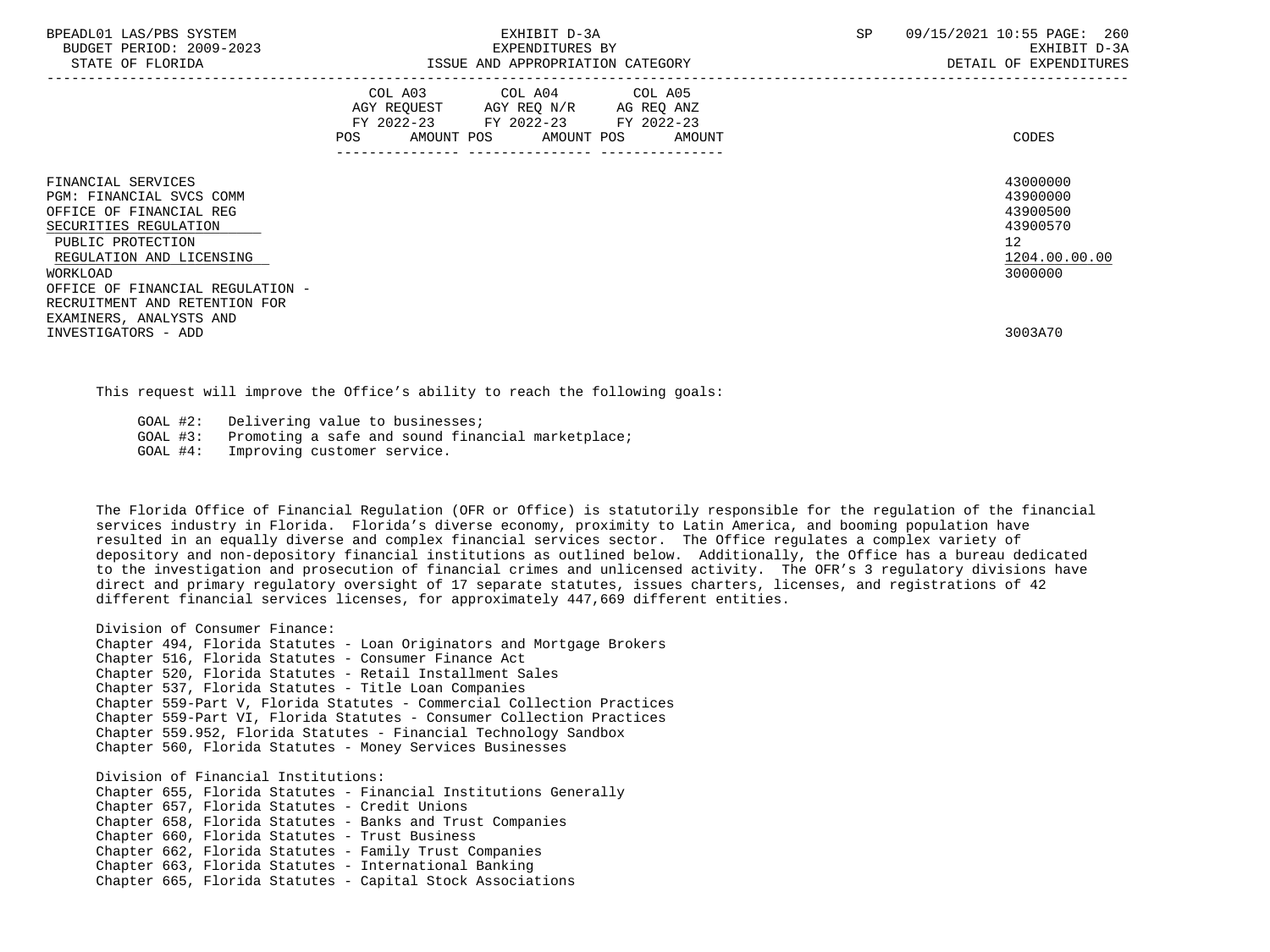| BPEADL01 LAS/PBS SYSTEM |     |                          |
|-------------------------|-----|--------------------------|
|                         |     | BUDGET PERIOD: 2009-2023 |
|                         | CDR |                          |

|                                                                                                                                                                 | COL A03<br>AGY REQUEST<br>FY 2022-23<br>AMOUNT POS<br>POS | COL A04<br>AGY REQ N/R<br>FY 2022-23<br>AMOUNT POS | COL A05<br>AG REQ ANZ<br>FY 2022-23<br>AMOUNT | CODES                                                                          |
|-----------------------------------------------------------------------------------------------------------------------------------------------------------------|-----------------------------------------------------------|----------------------------------------------------|-----------------------------------------------|--------------------------------------------------------------------------------|
| FINANCIAL SERVICES<br>PGM: FINANCIAL SVCS COMM<br>OFFICE OF FINANCIAL REG<br>SECURITIES REGULATION<br>PUBLIC PROTECTION<br>REGULATION AND LICENSING<br>WORKLOAD |                                                           |                                                    |                                               | 43000000<br>43900000<br>43900500<br>43900570<br>12<br>1204.00.00.00<br>3000000 |
| OFFICE OF FINANCIAL REGULATION -<br>RECRUITMENT AND RETENTION FOR<br>EXAMINERS, ANALYSTS AND<br>INVESTIGATORS - ADD                                             |                                                           |                                                    |                                               | 3003A70                                                                        |

Chapter 667, Florida Statutes - Savings Banks

 Division of Securities: Chapter 517, Florida Statutes - Securities and Investor Protection Act

 These four business units have 304 total FTE, of which approximately 208 (68.4%) are non-managerial, non-administrative, employees with a direct role in the registration, examination, and investigation of entities in the financial services delivered to Floridians. These highly trained analysts, examiners, and investigators review applications and perform examinations on more than 425,000 regulated entities and handle complaints and investigations on other unlicensed entity activity impacting Florida's citizens. All of these work units have a middle-management layer who are "working managers." These approximately twenty-six (26) supervisors and managers all process and review applications, participate in exams, and/or perform investigations as a normal part of their daily activities in addition to their supervisory duties related to human resources (hiring, performance evaluation, and monitoring of workload and work-quality). In considering the overall number of employees performing the day-to-day regulatory functions of the Office, 239 of 304 (78.6%) are regulatory.

 Training for each division is provided through a combination of peer-lead training, online classes, national training partners, Federal regulator partners, and in-service learning. Training opportunities ranging from a few hours to master an individual topic to week-long intensive courses covering a range of examination and investigative functions are provided to each staff member from the time they start with the agency. The initial training schedule for each area varies but attaining a minimum level of effectiveness can take as few as six months and as long as three years. During this time the employee devotes as much as 2,064 hours (over three years) to training activities. When combined with the hard costs of training (travel and course fees), the Office can invest more than \$68,600 per employee in the first three years of employment.

 In most instances, the financial services and businesses regulated by the OFR are also regulated at the Federal level and almost every other state having similar demographics. Florida's regulators regularly work side-by-side with their Federal and State counterparts, doing the same work, and very often for considerably lower compensation. Data available through the Conference of State Bank Supervisors shows that in 2020 Florida ranked near the bottom (26 of 29 states surveyed) in Average Annual Salary for examiners, with the average of those states being \$13,000 higher than the Florida average. At the Federal level, the disparity is even higher, with the average actual salary for Florida lagging behind its Federal counterparts by more than \$57,500.

 Regardless of which segment of the financial services industry being examined the training received by Florida's financial regulatory staff is considered to be the highest quality and most comprehensive anywhere in the country. As a result, Florida's financial regulatory staff has consistently been hired away from the OFR by the private sector and our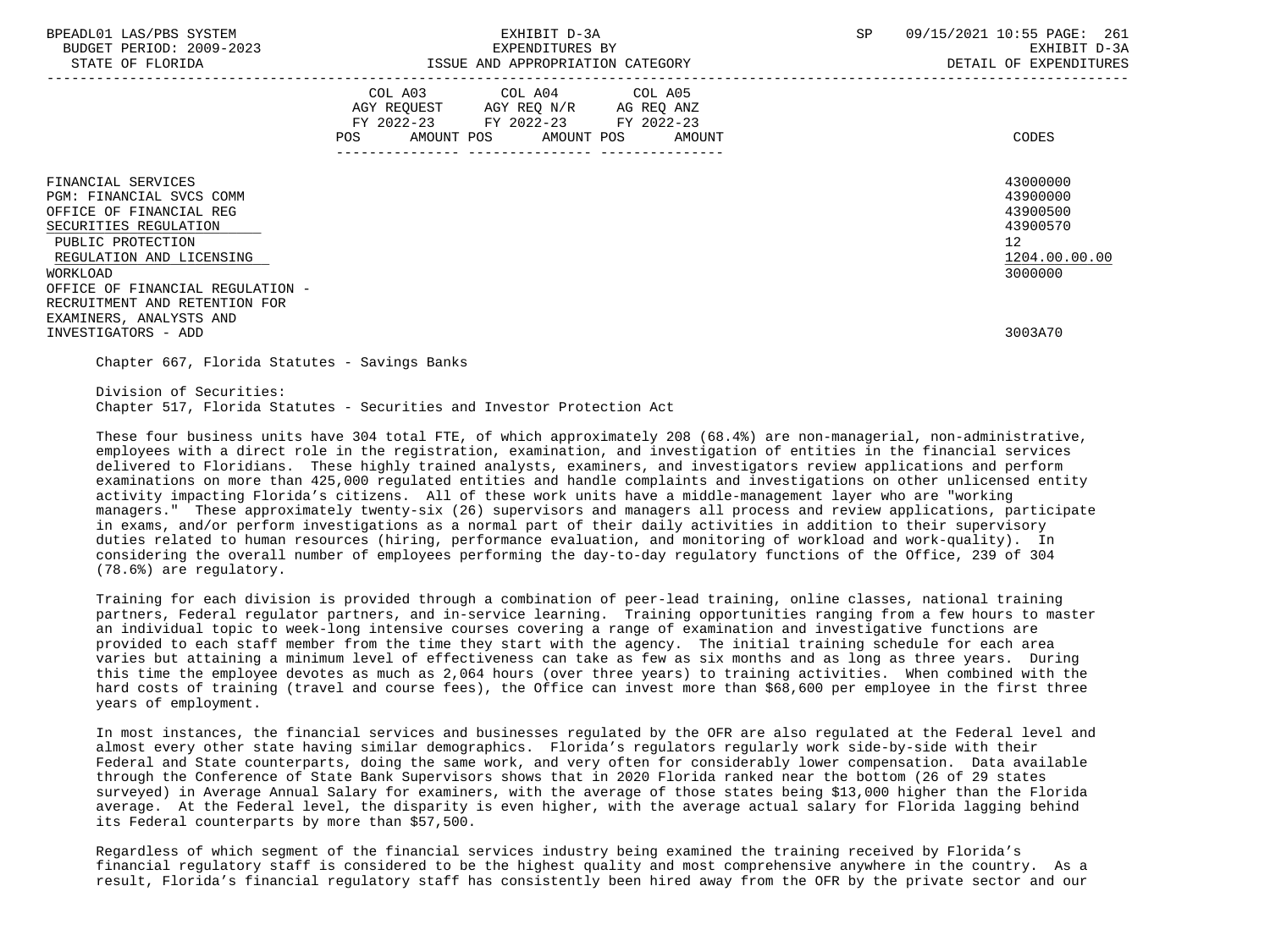| BPEADL01 LAS/PBS SYSTEM<br>BUDGET PERIOD: 2009-2023<br>STATE OF FLORIDA                                                                                         | EXHIBIT D-3A<br>EXPENDITURES BY<br>ISSUE AND APPROPRIATION CATEGORY                                                                                                | 09/15/2021 10:55 PAGE: 262<br>SP<br>EXHIBIT D-3A<br>DETAIL OF EXPENDITURES                  |
|-----------------------------------------------------------------------------------------------------------------------------------------------------------------|--------------------------------------------------------------------------------------------------------------------------------------------------------------------|---------------------------------------------------------------------------------------------|
|                                                                                                                                                                 | COL A03 COL A04 COL A05<br>AGY REQUEST AGY REQ N/R AG REQ ANZ<br>FY 2022-23 FY 2022-23 FY 2022-23<br>AMOUNT POS AMOUNT POS<br>POS FOR<br>AMOUNT<br>--------------- | CODES                                                                                       |
| FINANCIAL SERVICES<br>PGM: FINANCIAL SVCS COMM<br>OFFICE OF FINANCIAL REG<br>SECURITIES REGULATION<br>PUBLIC PROTECTION<br>REGULATION AND LICENSING<br>WORKLOAD |                                                                                                                                                                    | 43000000<br>43900000<br>43900500<br>43900570<br>12 <sup>°</sup><br>1204.00.00.00<br>3000000 |
| OFFICE OF FINANCIAL REGULATION -<br>RECRUITMENT AND RETENTION FOR<br>EXAMINERS, ANALYSTS AND<br>INVESTIGATORS - ADD                                             |                                                                                                                                                                    | 3003A70                                                                                     |

 Federal regulatory counterparts. According to PeopleFirst records, from 2016 to 2020, 263 employees have voluntarily separated from the OFR for the reason of outside employment, of those 165 have been direct regulatory staff. This represents an average of just over 52.5 employees per year overall and 33 per year of regulatory staff. The data also shows that the average tenure of our examinations staff is between 34 and 42 months, over the four business areas. This tenure timeframe directly corresponds to the completion of the advanced training required to fully participate in all aspects of the more complex exams and investigations.

 The Office has identified the class codes that are the responsible for the vast majority of the work product associated with examinations, registrations, and investigations. These class codes are:

 Financial Examiner/Analyst I (FEA I) Financial Examiner/Analyst II (FEA II) Financial Specialist (FS) Financial Control Analyst (FCA) Financial Investigator Senior Management Analyst II Senior Financial Investigator Financial Investigator - Criminal Enforcement Financial Investigator - Economic Crimes

 The Office has eight (8) FEA I, forty-six (46) FEA II, thirty-seven (37) FS, and seventy-four (74) FCA positions, two (2) Financial Investigator, Senior Management Analyst II (1), fourteen (14) Financial Investigator - Criminal Enforcement, five (5) Financial Investigator - Economic Crimes, and ten (10) Senior Investigator positions. These one-hundred and ninety-seven (197) positions are divided between four (4) business units: sixty-one (61) in the Division of Financial Institutions; fifty-seven (57) in the Division of Consumer Finance; forty-eight (48) in the Division of Securities; and, thirty-one (31) in the Bureau of Financial Investigations.

 The OFR management recognizes that each business area has different competitive pressures for its employees. As a result, the salary needs are also different. The Division of Consumer Finance and the Division of Securities have very similar salary pressures, while the Division of Financial Institutions has substantially more pressure from both their State and Federal regulatory counterparts and the private sector, while the Bureau of Investigations competes not only with regulatory entities, but with civil and criminal investigative entities as well. As a result of these different factors, the average compensation proposed in each area is also different.

 The Office is seeking approximately \$2.3M in order to stem the tide of attrition, recruit high-quality employees, and to have sufficient overall budget authority to ensure our ability to meet future payroll obligations when fully staffed.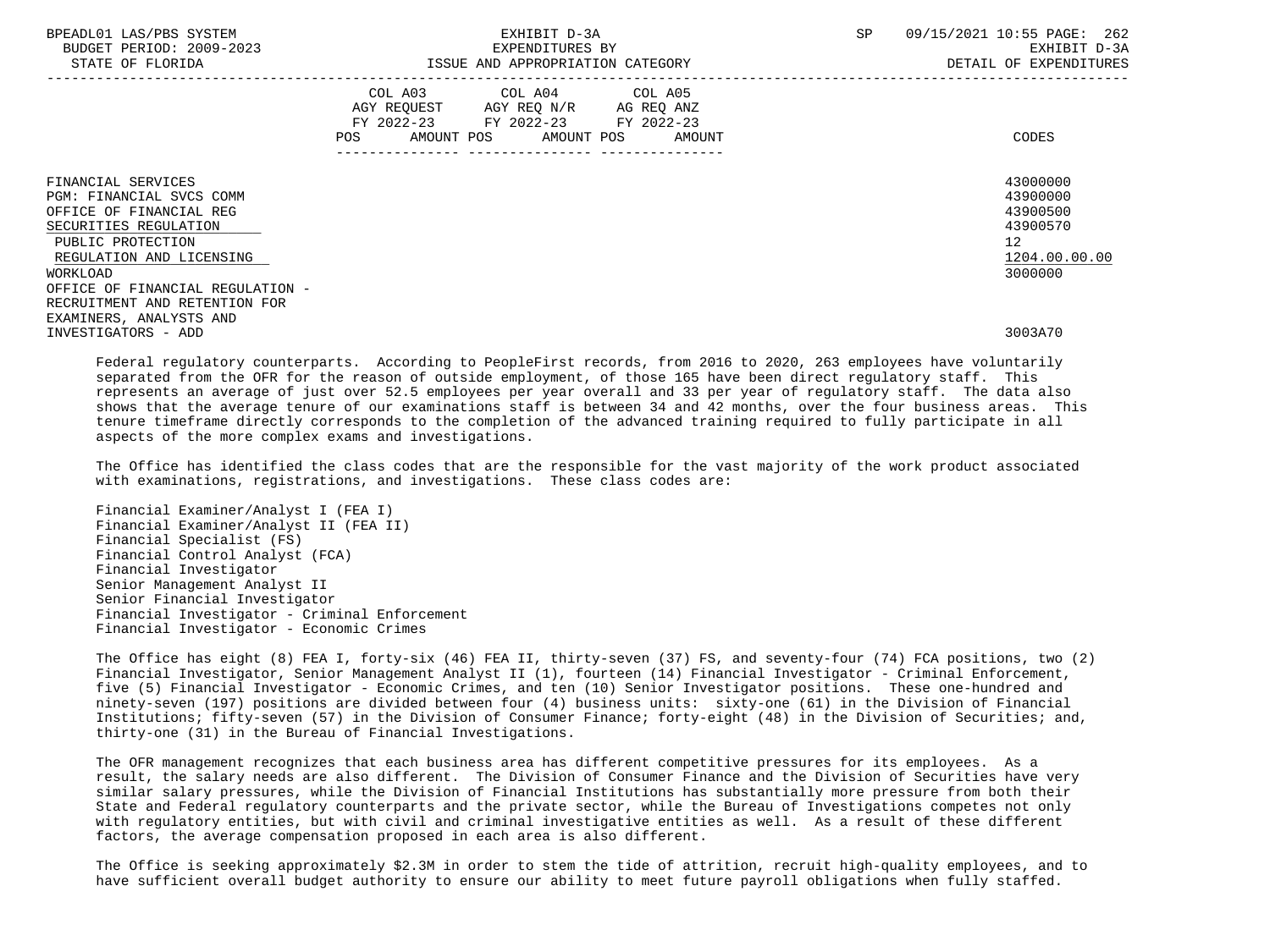| BPEADL01 LAS/PBS SYSTEM<br>BUDGET PERIOD: 2009-2023<br>STATE OF FLORIDA                                                                             | EXHIBIT D-3A<br>EXPENDITURES BY                                                                                                       | ISSUE AND APPROPRIATION CATEGORY | <b>SP</b> | 09/15/2021 10:55 PAGE: 263<br>EXHIBIT D-3A<br>DETAIL OF EXPENDITURES               |
|-----------------------------------------------------------------------------------------------------------------------------------------------------|---------------------------------------------------------------------------------------------------------------------------------------|----------------------------------|-----------|------------------------------------------------------------------------------------|
|                                                                                                                                                     | COL A03 COL A04 COL A05<br>AGY REOUEST AGY REO N/R AG REO ANZ<br>FY 2022-23 FY 2022-23 FY 2022-23<br>POS AMOUNT POS AMOUNT POS AMOUNT |                                  |           | CODES                                                                              |
| FINANCIAL SERVICES<br>PGM: FINANCIAL SVCS COMM<br>OFFICE OF FINANCIAL REG<br>SECURITIES REGULATION<br>PUBLIC PROTECTION<br>REGULATION AND LICENSING |                                                                                                                                       |                                  |           | 43000000<br>43900000<br>43900500<br>43900570<br>$12 \overline{ }$<br>1204.00.00.00 |
| WORKLOAD<br>OFFICE OF FINANCIAL REGULATION -<br>RECRUITMENT AND RETENTION FOR<br>EXAMINERS, ANALYSTS AND<br>INVESTIGATORS - ADD                     |                                                                                                                                       |                                  |           | 3000000<br>3003A70                                                                 |

 This additional budget authority, combined with the reclassifications of select positions, will allow the office to better compete for employees and retain them longer. This is identical in concept to the issues approved for Risk Management and State Fire Marshal in the last legislative session.

ISSUE SUMMARY:

 \$2.307M in additional Salaries and Benefits to be used by Financial Institutions, Securities, Consumer Finance, and Financial Investigations. This issue does not include additional FTE and instead proposes that each position would be dropped at current salary and added back at desired average salary of the class. The result of the DROP and ADD issues is a net increase in Salaries and Benefits budget authority with no additional FTE.

| Quantity | Description                  | Amount         | Non-Recurring |  |
|----------|------------------------------|----------------|---------------|--|
| 53       | Add Salaries and Benefits    | \$4,158,567    | \$0           |  |
| (53)     | Deduct Salaries and Benefits | ( \$3,706,621) | \$0           |  |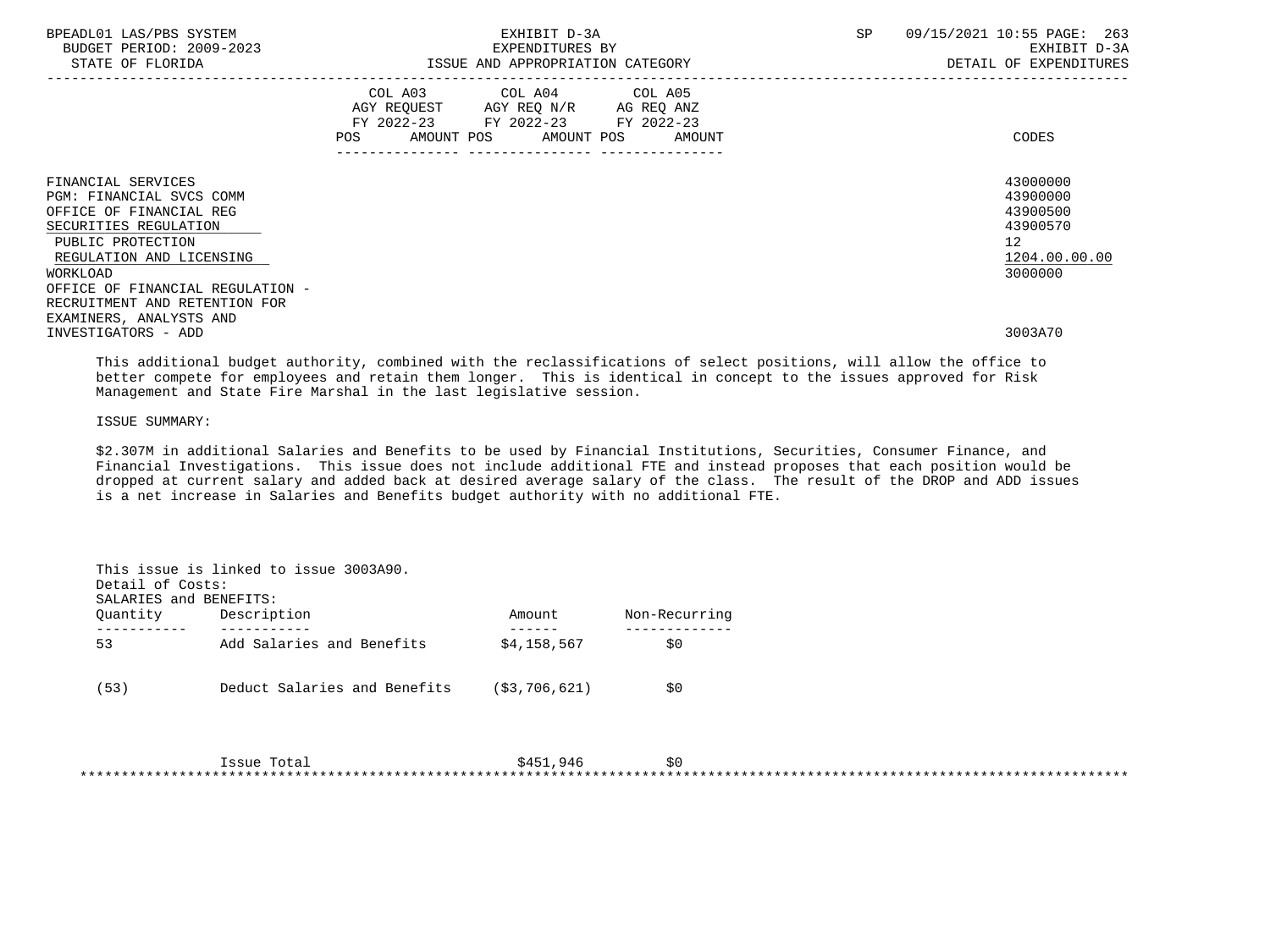| BPEADL01 LAS/PBS SYSTEM                                                        |      | EXHIBIT D-3A                                                         |         |                            | SP               |      | 09/15/2021 10:55 PAGE: 264             |
|--------------------------------------------------------------------------------|------|----------------------------------------------------------------------|---------|----------------------------|------------------|------|----------------------------------------|
|                                                                                |      |                                                                      |         |                            |                  |      | EXHIBIT D-3A<br>DETAIL OF EXPENDITURES |
|                                                                                |      |                                                                      |         |                            |                  |      |                                        |
|                                                                                |      | COL A03 COL A04                                                      | COL A05 |                            |                  |      |                                        |
|                                                                                |      | AGY REQUEST AGY REQ N/R AG REQ ANZ                                   |         |                            |                  |      |                                        |
|                                                                                |      | FY 2022-23 FY 2022-23 FY 2022-23<br>POS AMOUNT POS AMOUNT POS AMOUNT |         |                            |                  |      | CODES                                  |
|                                                                                |      |                                                                      |         |                            |                  |      |                                        |
| FINANCIAL SERVICES                                                             |      |                                                                      |         |                            |                  |      | 43000000                               |
| PGM: FINANCIAL SVCS COMM                                                       |      |                                                                      |         |                            |                  |      | 43900000                               |
| OFFICE OF FINANCIAL REG                                                        |      |                                                                      |         |                            |                  |      | 43900500                               |
| SECURITIES REGULATION                                                          |      |                                                                      |         |                            |                  |      | 43900570                               |
| PUBLIC PROTECTION                                                              |      |                                                                      |         |                            |                  |      | 12                                     |
| REGULATION AND LICENSING                                                       |      |                                                                      |         |                            |                  |      | 1204.00.00.00                          |
| WORKLOAD                                                                       |      |                                                                      |         |                            |                  |      | 3000000                                |
| OFFICE OF FINANCIAL REGULATION -                                               |      |                                                                      |         |                            |                  |      |                                        |
| RECRUITMENT AND RETENTION FOR<br>EXAMINERS, ANALYSTS AND                       |      |                                                                      |         |                            |                  |      |                                        |
| INVESTIGATORS - ADD                                                            |      |                                                                      |         |                            |                  |      | 3003A70                                |
|                                                                                |      |                                                                      |         |                            |                  |      |                                        |
| POSITION DETAIL OF SALARIES AND BENEFITS:                                      |      |                                                                      |         |                            |                  |      |                                        |
|                                                                                |      | FTE BASE RATE ADDITIVES BENEFITS SUBTOTAL $\frac{1}{2}$              |         |                            |                  |      | LAPSE LAPSED SALARIES<br>AND BENEFITS  |
|                                                                                |      |                                                                      |         |                            |                  |      |                                        |
|                                                                                |      |                                                                      |         |                            |                  |      |                                        |
| A03 - AGY REQUEST FY 2022-23                                                   |      |                                                                      |         |                            |                  |      |                                        |
|                                                                                |      |                                                                      |         |                            |                  |      |                                        |
| CHANGES TO CURRENTLY AUTHORIZED POSITIONS<br>1554 FINANCIAL EXAMINER/ANALYST I |      |                                                                      |         |                            |                  |      |                                        |
| 01644 001                                                                      |      | $1.00$ 36,000                                                        |         | 15,854                     |                  |      | 51,854 0.00<br>51,854                  |
| 04168 001                                                                      | 1.00 | 36,000                                                               |         | 15,854                     | 51,854 0.00      |      | 51,854                                 |
| 04661 001                                                                      | 1.00 | 36,000                                                               |         | 26,505                     | 62,505           |      | 0.00<br>62,505                         |
| 1564 FINANCIAL EXAMINER/ANALYST II                                             |      |                                                                      |         |                            |                  |      |                                        |
| 01745 001                                                                      | 1.00 | 46,000                                                               |         | 17,701<br>28,352<br>28,352 | 63,701           | 0.00 | 63,701                                 |
| 01939 001                                                                      | 1.00 | 46,000                                                               |         |                            | 74,352           | 0.00 | 74,352                                 |
| 04280 001                                                                      | 1.00 | 46,000                                                               |         |                            | 74,352           | 0.00 | 74,352                                 |
| 04476 001                                                                      | 1.00 | 46,000<br>46.000                                                     |         | 28,352                     | 74,352           | 0.00 | 74,352                                 |
| 04546 001                                                                      | 1.00 | 46,000                                                               |         | 28,352                     | 74,352           | 0.00 | 74,352                                 |
| 04642 001                                                                      | 1.00 | 46,000                                                               |         | 17,701                     | 63,701           | 0.00 | 63,701                                 |
| 04655 001<br>04656 001                                                         | 1.00 | 46,000<br>$\frac{1}{46}$ , 000                                       |         | 28,309<br>$1,270$ $28,544$ | 74,309           | 0.00 | 74,309                                 |
| 04673 001                                                                      | 1.00 |                                                                      |         | 28,352                     | 75,814<br>74,352 | 0.00 | 75,814<br>74,352                       |
| 04741 001                                                                      | 1.00 | $1.00$ $46,000$<br>46,000                                            | 646     | 17,701                     | 63,701           | 0.00 | 0.00<br>63,701                         |
| 04772 001                                                                      | 1.00 | 46,000                                                               |         | 28,428                     | 75,074           | 0.00 | 75,074                                 |
| 04851 001                                                                      | 1.00 | 46,000                                                               |         | 28,352                     | 74,352 0.00      |      | 74,352                                 |
| 04852 001                                                                      | 1.00 | 46,000                                                               | 1,270   | 28,587                     | 75,857           | 0.00 | 75,857                                 |
| 04857 001                                                                      | 1.00 | 46,000                                                               |         | 28,309                     | 74,309           | 0.00 | 74,309                                 |
| 04873 001                                                                      | 1.00 | 46,000                                                               |         | 28,352                     | 74,352           | 0.00 | 74,352                                 |
| 1566 FINANCIAL SPECIALIST                                                      |      |                                                                      |         |                            |                  |      |                                        |
| 01876 001                                                                      | 1.00 | 54,000                                                               |         | 29,830                     | 83,830           | 0.00 | 83,830                                 |
| 01941 001                                                                      | 1.00 | 54,000                                                               | 1,270   | 30,064                     | 85,334           | 0.00 | 85,334                                 |
| 04028 001                                                                      | 1.00 | 54,000                                                               | 1,270   | 30,064                     | 85,334           | 0.00 | 85,334                                 |
| 04051 001                                                                      | 1.00 | 54,000                                                               |         | 29,830                     | 83,830           | 0.00 | 83,830                                 |
| 04054 001                                                                      | 1.00 | 54,000                                                               |         | 29,830                     | 83,830           | 0.00 | 83,830                                 |
| 04253 001                                                                      | 1.00 | 54,000                                                               | 1,270   | 19,413                     | 74,683           | 0.00 | 74,683                                 |
| 04324 001                                                                      | 1.00 | 54,000                                                               | 646     | 19,298                     | 73,944           | 0.00 | 73,944                                 |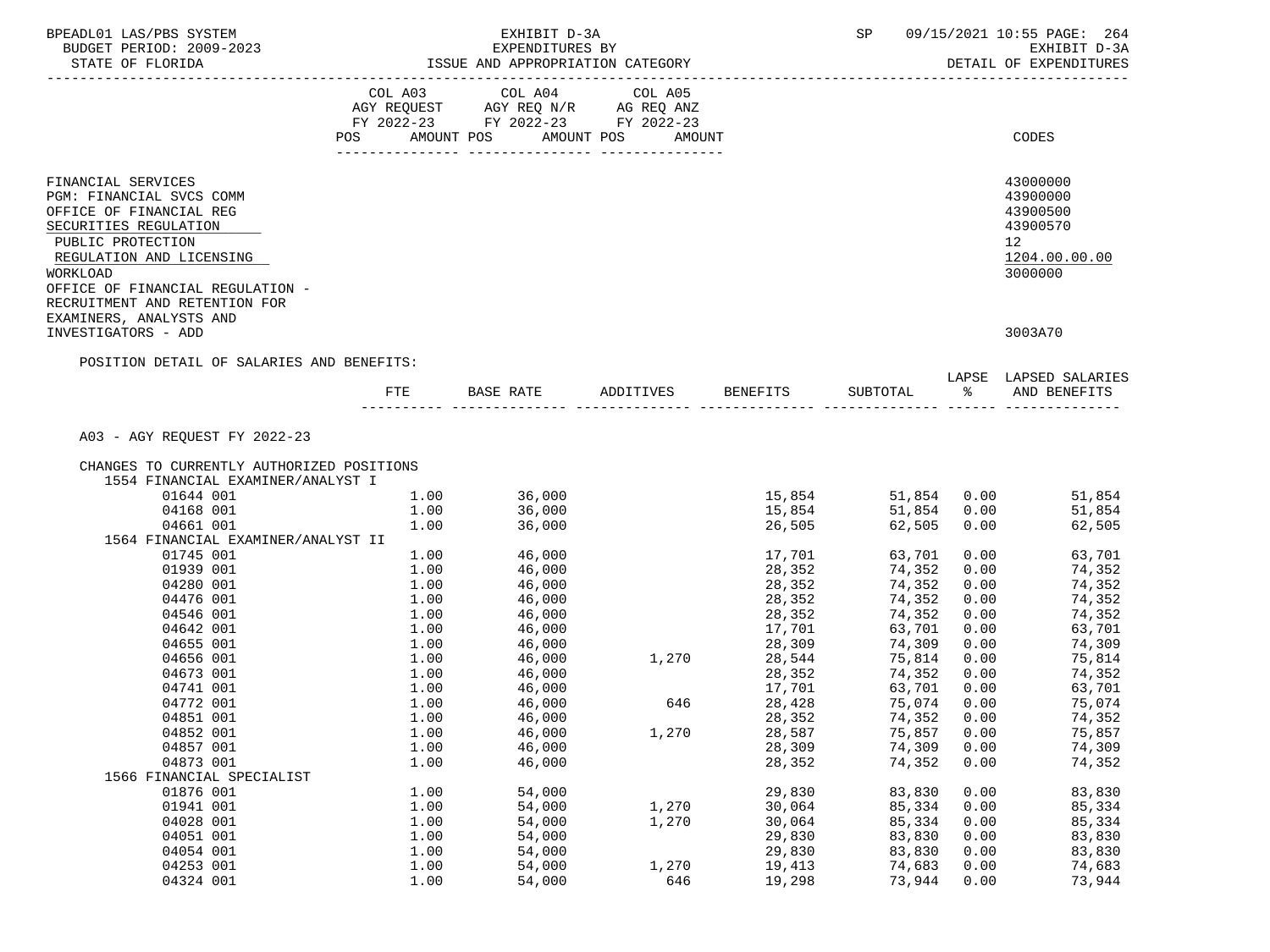| BPEADL01 LAS/PBS SYSTEM<br>BUDGET PERIOD: 2009-2023<br>STATE OF FLORIDA                                                                                                                                                                                         |         | EXHIBIT D-3A<br>EXPENDITURES BY<br>EXPENDITURES BY<br>ISSUE AND APPROPRIATION CATEGORY                                     |           |                 | SP         |      | 09/15/2021 10:55 PAGE: 265<br>EXHIBIT D-3A<br>DETAIL OF EXPENDITURES           |
|-----------------------------------------------------------------------------------------------------------------------------------------------------------------------------------------------------------------------------------------------------------------|---------|----------------------------------------------------------------------------------------------------------------------------|-----------|-----------------|------------|------|--------------------------------------------------------------------------------|
|                                                                                                                                                                                                                                                                 | POS FOR | COL A03 COL A04 COL A05<br>AGY REQUEST AGY REQ N/R AG REQ ANZ<br>FY 2022-23 FY 2022-23 FY 2022-23<br>AMOUNT POS AMOUNT POS | AMOUNT    |                 |            |      | CODES                                                                          |
|                                                                                                                                                                                                                                                                 |         |                                                                                                                            |           |                 |            |      |                                                                                |
| FINANCIAL SERVICES<br>PGM: FINANCIAL SVCS COMM<br>OFFICE OF FINANCIAL REG<br>SECURITIES REGULATION<br>PUBLIC PROTECTION<br>REGULATION AND LICENSING<br>WORKLOAD<br>OFFICE OF FINANCIAL REGULATION -<br>RECRUITMENT AND RETENTION FOR<br>EXAMINERS, ANALYSTS AND |         |                                                                                                                            |           |                 |            |      | 43000000<br>43900000<br>43900500<br>43900570<br>12<br>1204.00.00.00<br>3000000 |
| INVESTIGATORS - ADD                                                                                                                                                                                                                                             |         |                                                                                                                            |           |                 |            |      | 3003A70                                                                        |
| POSITION DETAIL OF SALARIES AND BENEFITS:                                                                                                                                                                                                                       | FTE     | BASE RATE                                                                                                                  | ADDITIVES | <b>BENEFITS</b> | SUBTOTAL % |      | LAPSE LAPSED SALARIES<br>AND BENEFITS                                          |
| A03 - AGY REOUEST FY 2022-23                                                                                                                                                                                                                                    |         |                                                                                                                            |           |                 |            |      |                                                                                |
|                                                                                                                                                                                                                                                                 |         |                                                                                                                            |           |                 |            |      |                                                                                |
| CHANGES TO CURRENTLY AUTHORIZED POSITIONS                                                                                                                                                                                                                       |         |                                                                                                                            |           |                 |            |      |                                                                                |
| 04438 001                                                                                                                                                                                                                                                       | 1.00    | 54,000                                                                                                                     | 646       | 19,298          | 73,944     | 0.00 | 73,944                                                                         |
| 04441 001                                                                                                                                                                                                                                                       | 1.00    | 54,000                                                                                                                     |           | 20,823          | 74,823     | 0.00 | 74,823                                                                         |
| 04495 001                                                                                                                                                                                                                                                       | 1.00    | 54,000<br>54,000                                                                                                           |           | 23,240          | 77,240     | 0.00 | 77,240                                                                         |
| 04529 001                                                                                                                                                                                                                                                       | 1.00    |                                                                                                                            | 646       | 29,906          | 84,552     | 0.00 | 84,552                                                                         |
| 04643 001                                                                                                                                                                                                                                                       | 1.00    | 54,000                                                                                                                     |           | 29,830          | 83,830     | 0.00 | 83,830                                                                         |
| 04658 001                                                                                                                                                                                                                                                       | 1.00    | 54,000                                                                                                                     |           | 19,179          | 73,179     | 0.00 | 73,179                                                                         |
| 04664 001                                                                                                                                                                                                                                                       | 1.00    | 54,000                                                                                                                     | 1,270     | 19,413          | 74,683     | 0.00 | 74,683                                                                         |
| 04669 001                                                                                                                                                                                                                                                       | 1.00    | 54,000                                                                                                                     |           | 29,787          | 83,787     | 0.00 | 83,787                                                                         |
| 04675 001                                                                                                                                                                                                                                                       | 1.00    | 54,000                                                                                                                     |           | 19,179          | 73,179     | 0.00 | 73,179                                                                         |
| 04771 001                                                                                                                                                                                                                                                       | 1.00    | 54,000                                                                                                                     | 1,270     | 30,021          | 85,291     | 0.00 | 85,291                                                                         |
| 04862 001                                                                                                                                                                                                                                                       | 1.00    | 54,000                                                                                                                     | 1,270     | 30,064          | 85,334     | 0.00 | 85,334                                                                         |
| 04871 001                                                                                                                                                                                                                                                       | 1.00    | 54,000                                                                                                                     |           | 19,179          | 73,179     | 0.00 | 73,179                                                                         |
| 04905 001                                                                                                                                                                                                                                                       | 1.00    | 54,000                                                                                                                     |           | 29,830          | 83,830     | 0.00 | 83,830                                                                         |
| 04916 001                                                                                                                                                                                                                                                       | 1.00    | 54,000                                                                                                                     | 1,270     | 30,064          | 85,334     | 0.00 | 85,334                                                                         |
| 1567 FINANCIAL CONTROL ANALYST                                                                                                                                                                                                                                  |         |                                                                                                                            |           |                 |            |      |                                                                                |
| 01746 001                                                                                                                                                                                                                                                       | 1.00    | 62,000                                                                                                                     | 1,270     | 20,891          | 84,161     | 0.00 | 84,161                                                                         |
| 01747 001                                                                                                                                                                                                                                                       | 1.00    | 62,000                                                                                                                     |           | 31,307          | 93,307     | 0.00 | 93,307                                                                         |
| 01878 001                                                                                                                                                                                                                                                       | 1.00    | 62,000                                                                                                                     |           | 31,307          | 93,307     | 0.00 | 93,307                                                                         |
| 01879 001                                                                                                                                                                                                                                                       | 1.00    | 62,000                                                                                                                     | 1,270     | 20,891          | 84,161     | 0.00 | 84,161                                                                         |
| 01938 001                                                                                                                                                                                                                                                       | 1.00    | 62,000                                                                                                                     | 646       | 20,775          | 83,421     | 0.00 | 83,421                                                                         |
| 01940 001                                                                                                                                                                                                                                                       | 1.00    | 62,000                                                                                                                     | 1,270     | 31,542          | 94,812     | 0.00 | 94,812                                                                         |
| 04286 001                                                                                                                                                                                                                                                       | 1.00    | 62,000                                                                                                                     |           | 11,494          | 73,494     | 0.00 | 73,494                                                                         |
| 04310 001                                                                                                                                                                                                                                                       | 1.00    | 62,000                                                                                                                     | 646       | 31,426          | 94,072     | 0.00 | 94,072                                                                         |
| 04385 001                                                                                                                                                                                                                                                       | 1.00    | 62,000                                                                                                                     | 1,270     | 31,542          | 94,812     | 0.00 | 94,812                                                                         |
| 04409 001                                                                                                                                                                                                                                                       | 1.00    | 62,000                                                                                                                     |           | 31,264          | 93,264     | 0.00 | 93,264                                                                         |
| 04652 001                                                                                                                                                                                                                                                       | 1.00    | 62,000                                                                                                                     | 646       | 11,613          | 74,259     | 0.00 | 74,259                                                                         |
| 04663 001                                                                                                                                                                                                                                                       | 1.00    | 62,000                                                                                                                     |           | 31,307          | 93,307     | 0.00 | 93,307                                                                         |
| 04672 001                                                                                                                                                                                                                                                       | 1.00    | 62,000                                                                                                                     |           | 20,656          | 82,656     | 0.00 | 82,656                                                                         |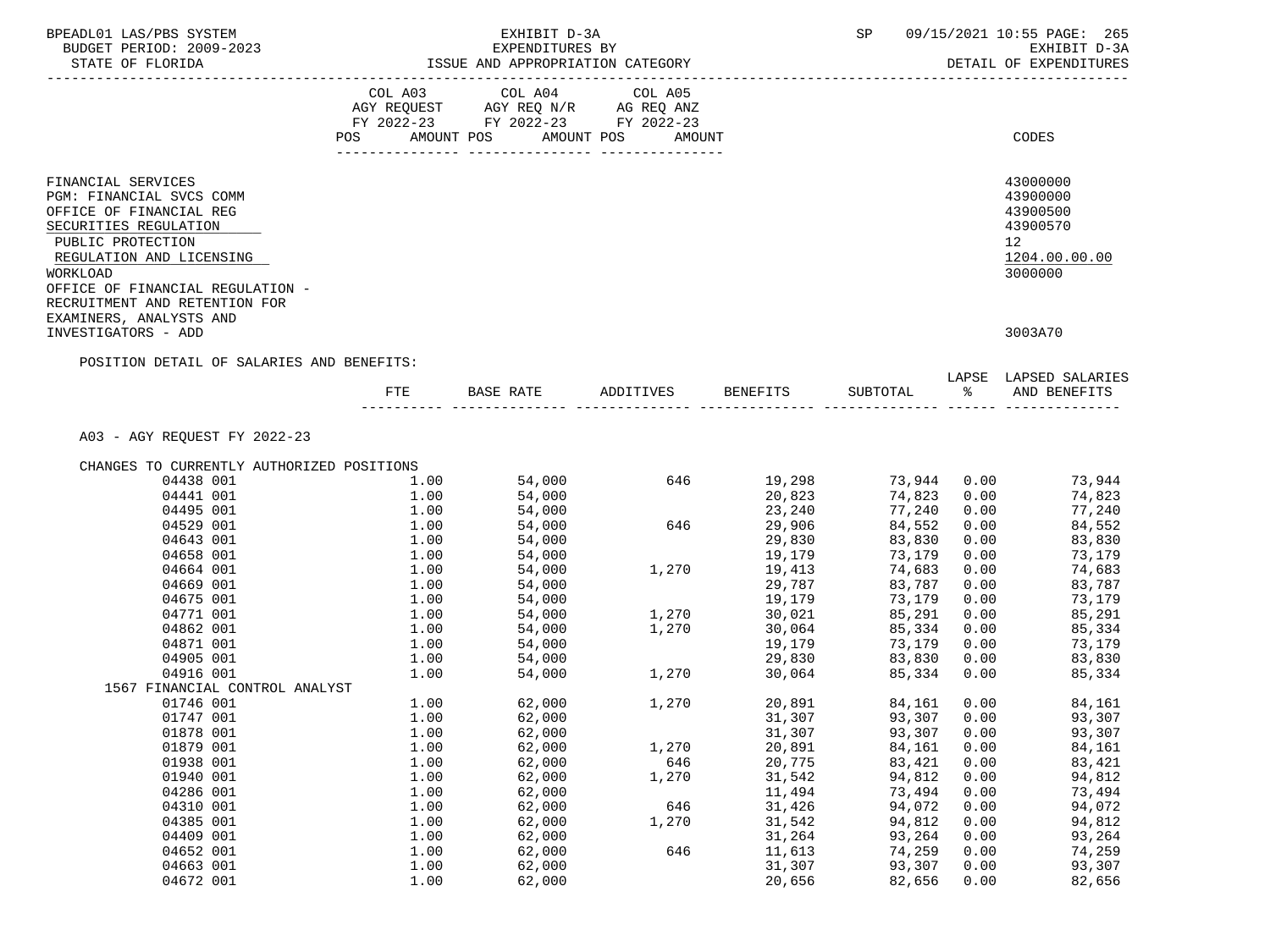| BPEADL01 LAS/PBS SYSTEM<br>BUDGET PERIOD: 2009-2023                                                                                                                                                                                  |              | EXHIBIT D-3A<br>EXPENDITURES BY                                                                                       |         |          |            | SP 09/15/2021 10:55 PAGE: 266<br>EXHIBIT D-3A                                  |
|--------------------------------------------------------------------------------------------------------------------------------------------------------------------------------------------------------------------------------------|--------------|-----------------------------------------------------------------------------------------------------------------------|---------|----------|------------|--------------------------------------------------------------------------------|
| STATE OF FLORIDA                                                                                                                                                                                                                     |              | ISSUE AND APPROPRIATION CATEGORY                                                                                      |         |          |            | DETAIL OF EXPENDITURES                                                         |
|                                                                                                                                                                                                                                      | COL A03      | COL A04<br>AGY REQUEST AGY REQ N/R AG REQ ANZ<br>FY 2022-23 FY 2022-23 FY 2022-23<br>POS AMOUNT POS AMOUNT POS AMOUNT | COL A05 |          |            | CODES                                                                          |
| FINANCIAL SERVICES<br>PGM: FINANCIAL SVCS COMM<br>OFFICE OF FINANCIAL REG<br>SECURITIES REGULATION<br>PUBLIC PROTECTION<br>REGULATION AND LICENSING<br>WORKLOAD<br>OFFICE OF FINANCIAL REGULATION -<br>RECRUITMENT AND RETENTION FOR |              |                                                                                                                       |         |          |            | 43000000<br>43900000<br>43900500<br>43900570<br>12<br>1204.00.00.00<br>3000000 |
| EXAMINERS, ANALYSTS AND<br>INVESTIGATORS - ADD                                                                                                                                                                                       |              |                                                                                                                       |         |          |            | 3003A70                                                                        |
| POSITION DETAIL OF SALARIES AND BENEFITS:                                                                                                                                                                                            |              |                                                                                                                       |         |          |            |                                                                                |
|                                                                                                                                                                                                                                      | FTE          | BASE RATE ADDITIVES                                                                                                   |         | BENEFITS | SUBTOTAL % | LAPSE LAPSED SALARIES<br>AND BENEFITS                                          |
| A03 - AGY REQUEST FY 2022-23                                                                                                                                                                                                         |              |                                                                                                                       |         |          |            |                                                                                |
| CHANGES TO CURRENTLY AUTHORIZED POSITIONS                                                                                                                                                                                            |              |                                                                                                                       |         |          |            |                                                                                |
| 04803 001                                                                                                                                                                                                                            |              | $1.00$ 62,000 646 20,775 83,421 0.00                                                                                  |         |          |            | 83,421                                                                         |
| TOTALS FOR ISSUE BY FUND<br>2573 REGULATORY TRUST FUND                                                                                                                                                                               |              |                                                                                                                       |         |          |            | 4,158,567                                                                      |
|                                                                                                                                                                                                                                      |              | 53.00  2,800,000  21,678  1,336,889  4,158,567                                                                        |         |          |            | ______________<br>4,158,567                                                    |
|                                                                                                                                                                                                                                      |              |                                                                                                                       |         |          |            | ==============                                                                 |
| OFFICE OF FINANCIAL REGULATION -<br>RECRUITMENT AND RETENTION FOR<br>EXAMINERS, ANALYSTS AND<br>INVESTIGATORS - DEDUCT<br>SALARY RATE                                                                                                |              |                                                                                                                       |         |          |            | 3003A90<br>000000                                                              |
| SALARY RATE 2,512,188-                                                                                                                                                                                                               |              |                                                                                                                       |         |          |            |                                                                                |
|                                                                                                                                                                                                                                      |              |                                                                                                                       |         |          |            |                                                                                |
| SALARIES AND BENEFITS                                                                                                                                                                                                                | $53.00 -$    |                                                                                                                       |         |          |            | 010000                                                                         |
| REGULATORY TRUST FUND<br>$-$ STATE                                                                                                                                                                                                   | $3,706,621-$ |                                                                                                                       |         |          |            | 2573 1                                                                         |
| TOTAL: OFFICE OF FINANCIAL REGULATION -<br>RECRUITMENT AND RETENTION FOR<br>EXAMINERS, ANALYSTS AND<br>INVESTIGATORS - DEDUCT<br>TOTAL POSITIONS 53.00-<br>TOTAL ISSUE                                                               | $3,706,621-$ |                                                                                                                       |         |          |            | 3003A90                                                                        |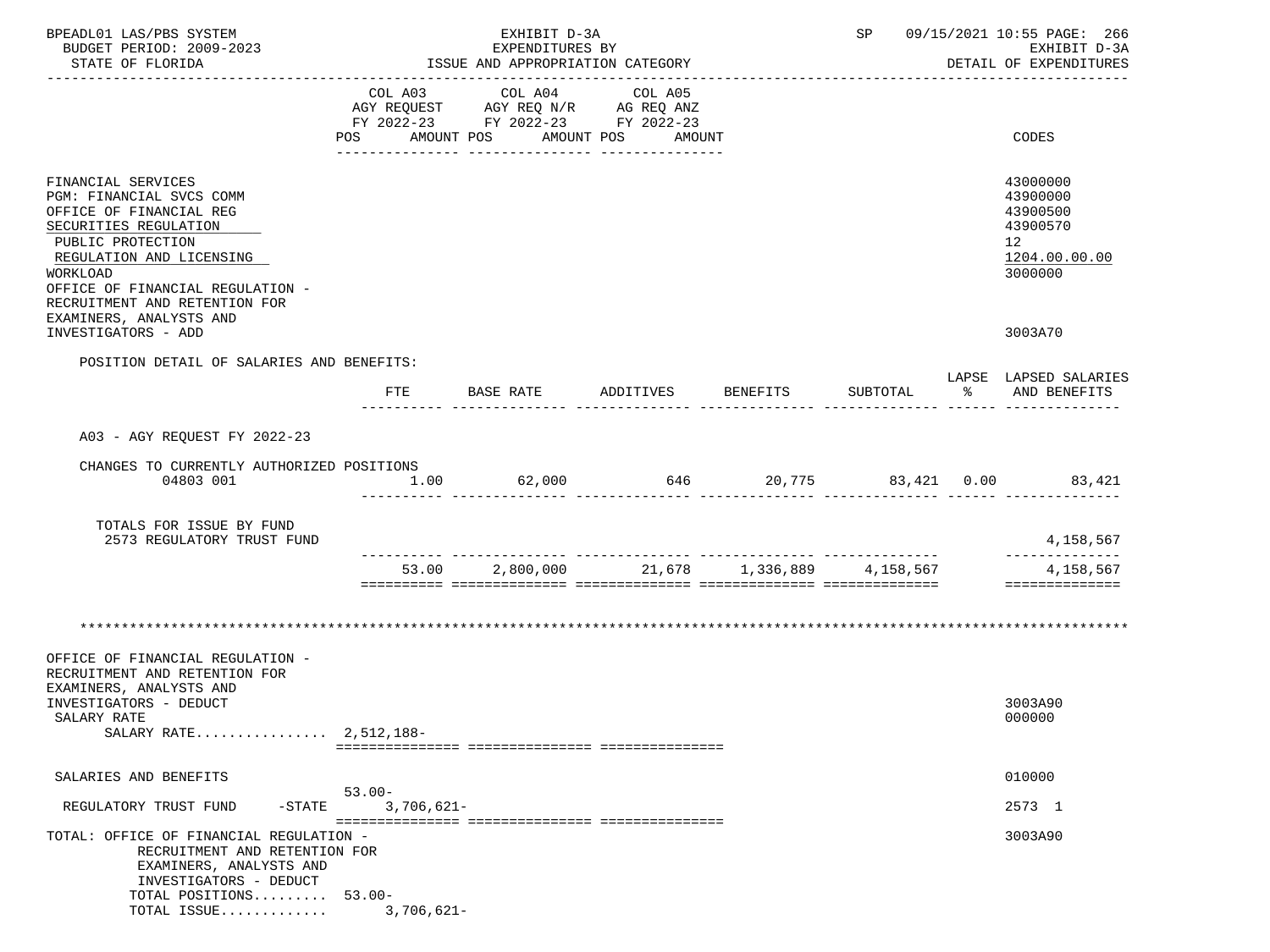| BPEADL01 LAS/PBS SYSTEM<br>BUDGET PERIOD: 2009-2023<br>STATE OF FLORIDA                                                                                                                                                                                         | ISSUE AND APPROPRIATION CATEGORY                                                                                | EXHIBIT D-3A<br>EXPENDITURES BY | <b>SP</b> | 09/15/2021 10:55 PAGE: 267<br>EXHIBIT D-3A<br>DETAIL OF EXPENDITURES           |
|-----------------------------------------------------------------------------------------------------------------------------------------------------------------------------------------------------------------------------------------------------------------|-----------------------------------------------------------------------------------------------------------------|---------------------------------|-----------|--------------------------------------------------------------------------------|
|                                                                                                                                                                                                                                                                 | COL A03 COL A04 COL A05<br>AGY REQUEST AGY REQ N/R AG REQ ANZ<br>FY 2022-23 FY 2022-23 FY 2022-23<br><b>POS</b> | AMOUNT POS AMOUNT POS AMOUNT    |           | CODES                                                                          |
| FINANCIAL SERVICES<br>PGM: FINANCIAL SVCS COMM<br>OFFICE OF FINANCIAL REG<br>SECURITIES REGULATION<br>PUBLIC PROTECTION<br>REGULATION AND LICENSING<br>WORKLOAD<br>OFFICE OF FINANCIAL REGULATION -<br>RECRUITMENT AND RETENTION FOR<br>EXAMINERS, ANALYSTS AND |                                                                                                                 |                                 |           | 43000000<br>43900000<br>43900500<br>43900570<br>12<br>1204.00.00.00<br>3000000 |
| INVESTIGATORS - DEDUCT<br>TOTAL SALARY RATE $2,512,188-$                                                                                                                                                                                                        |                                                                                                                 |                                 |           | 3003A90                                                                        |
|                                                                                                                                                                                                                                                                 |                                                                                                                 |                                 |           |                                                                                |
| AGENCY ISSUE NARRATIVE:<br>2022-2023 BUDGET YEAR NARRATIVE:                                                                                                                                                                                                     |                                                                                                                 | IT COMPONENT? NO                |           |                                                                                |

OFFICE OF FINANCIAL REGULATION - RECRUITMENT AND RETENTION FOR EXAMINERS, ANALYSTS AND INVESTIGATORS - DEDUCT

This request will improve the Office's ability to reach the following goals:

GOAL #2: Delivering value to businesses;

- GOAL #3: Promoting a safe and sound financial marketplace;
- GOAL #4: Improving customer service.

 The Florida Office of Financial Regulation (OFR or Office) is statutorily responsible for the regulation of the financial services industry in Florida. Florida's diverse economy, proximity to Latin America, and booming population have resulted in an equally diverse and complex financial services sector. The Office regulates a complex variety of depository and non-depository financial institutions as outlined below. Additionally, the Office has a bureau dedicated to the investigation and prosecution of financial crimes and unlicensed activity. The OFR's 3 regulatory divisions have direct and primary regulatory oversight of 17 separate statutes, issues charters, licenses, and registrations of 42 different financial services licenses, for approximately 447,669 different entities.

 Division of Consumer Finance: Chapter 494, Florida Statutes - Loan Originators and Mortgage Brokers Chapter 516, Florida Statutes - Consumer Finance Act Chapter 520, Florida Statutes - Retail Installment Sales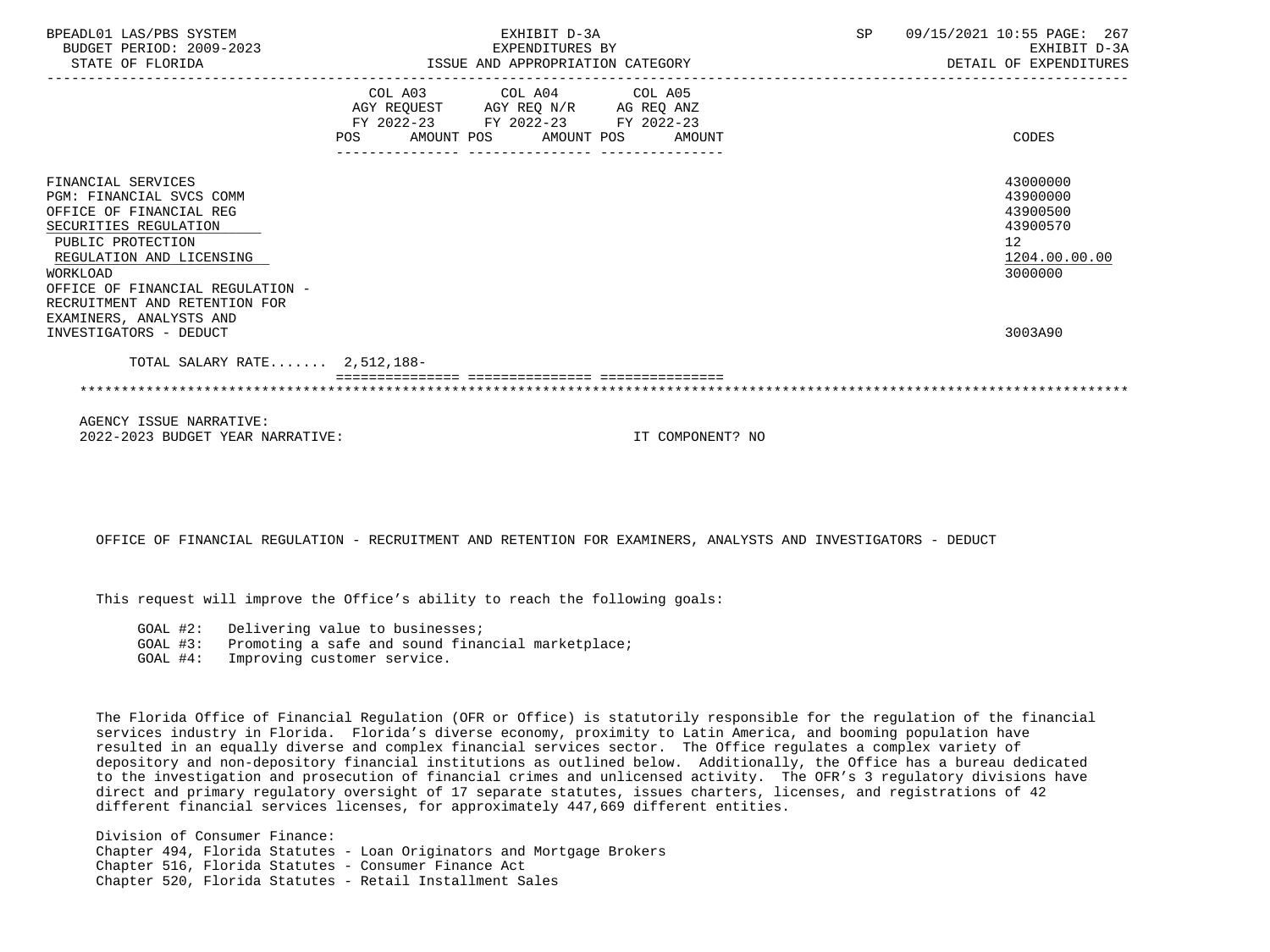STATE OF FLORIDA GALL SOLUTION ISSUE AND APPROPRIATION CATEGORY CONTROL CONTROLLER STATE OF EXPENDITURES

|                                                                        | COL A03 COL A04 COL A05<br>AGY REQUEST AGY REQ N/R AG REQ ANZ<br>FY 2022-23 FY 2022-23 FY 2022-23<br>POS AMOUNT POS AMOUNT POS | AMOUNT | <b>CODES</b>    |
|------------------------------------------------------------------------|--------------------------------------------------------------------------------------------------------------------------------|--------|-----------------|
|                                                                        |                                                                                                                                |        |                 |
|                                                                        |                                                                                                                                |        |                 |
| FINANCIAL SERVICES                                                     |                                                                                                                                |        | 43000000        |
| <b>PGM: FINANCIAL SVCS COMM</b>                                        |                                                                                                                                |        | 43900000        |
| OFFICE OF FINANCIAL REG                                                |                                                                                                                                |        | 43900500        |
| SECURITIES REGULATION                                                  |                                                                                                                                |        | 43900570        |
| PUBLIC PROTECTION                                                      |                                                                                                                                |        | 12 <sup>°</sup> |
| REGULATION AND LICENSING                                               |                                                                                                                                |        | 1204.00.00.00   |
| WORKLOAD                                                               |                                                                                                                                |        | 3000000         |
| OFFICE OF FINANCIAL REGULATION -                                       |                                                                                                                                |        |                 |
| RECRUITMENT AND RETENTION FOR                                          |                                                                                                                                |        |                 |
| EXAMINERS, ANALYSTS AND                                                |                                                                                                                                |        |                 |
| INVESTIGATORS - DEDUCT                                                 |                                                                                                                                |        | 3003A90         |
|                                                                        |                                                                                                                                |        |                 |
| Chapter 537, Florida Statutes - Title Loan Companies                   |                                                                                                                                |        |                 |
| Chapter 559-Part V, Florida Statutes - Commercial Collection Practices |                                                                                                                                |        |                 |
| Chapter 559-Part VI, Florida Statutes - Consumer Collection Practices  |                                                                                                                                |        |                 |
| Chapter 559.952, Florida Statutes - Financial Technology Sandbox       |                                                                                                                                |        |                 |
| Chapter 560, Florida Statutes - Money Services Businesses              |                                                                                                                                |        |                 |
|                                                                        |                                                                                                                                |        |                 |
| Division of Financial Institutions:                                    |                                                                                                                                |        |                 |
| Chapter 655, Florida Statutes - Financial Institutions Generally       |                                                                                                                                |        |                 |
| Chapter 657, Florida Statutes - Credit Unions                          |                                                                                                                                |        |                 |
| Chapter 658, Florida Statutes - Banks and Trust Companies              |                                                                                                                                |        |                 |
| Chapter 660, Florida Statutes - Trust Business                         |                                                                                                                                |        |                 |
| Chapter 662, Florida Statutes - Family Trust Companies                 |                                                                                                                                |        |                 |
| Chapter 663, Florida Statutes - International Banking                  |                                                                                                                                |        |                 |
| Chapter 665, Florida Statutes - Capital Stock Associations             |                                                                                                                                |        |                 |

Chapter 667, Florida Statutes - Savings Banks

 Division of Securities: Chapter 517, Florida Statutes - Securities and Investor Protection Act

 These four business units have 304 total FTE, of which approximately 208 (68.4%) are non-managerial, non-administrative, employees with a direct role in the registration, examination, and investigation of entities in the financial services delivered to Floridians. These highly trained analysts, examiners, and investigators review applications and perform examinations on more than 425,000 regulated entities and handle complaints and investigations on other unlicensed entity activity impacting Florida's citizens. All of these work units have a middle-management layer who are "working managers." These approximately twenty-six (26) supervisors and managers all process and review applications, participate in exams, and/or perform investigations as a normal part of their daily activities in addition to their supervisory duties related to human resources (hiring, performance evaluation, and monitoring of workload and work-quality). In considering the overall number of employees performing the day-to-day regulatory functions of the Office, 239 of 304 (78.6%) are regulatory.

 Training for each division is provided through a combination of peer-lead training, online classes, national training partners, Federal regulator partners, and in-service learning. Training opportunities ranging from a few hours to master an individual topic to week-long intensive courses covering a range of examination and investigative functions are provided to each staff member from the time they start with the agency. The initial training schedule for each area varies but attaining a minimum level of effectiveness can take as few as six months and as long as three years. During this time the employee devotes as much as 2,064 hours (over three years) to training activities. When combined with the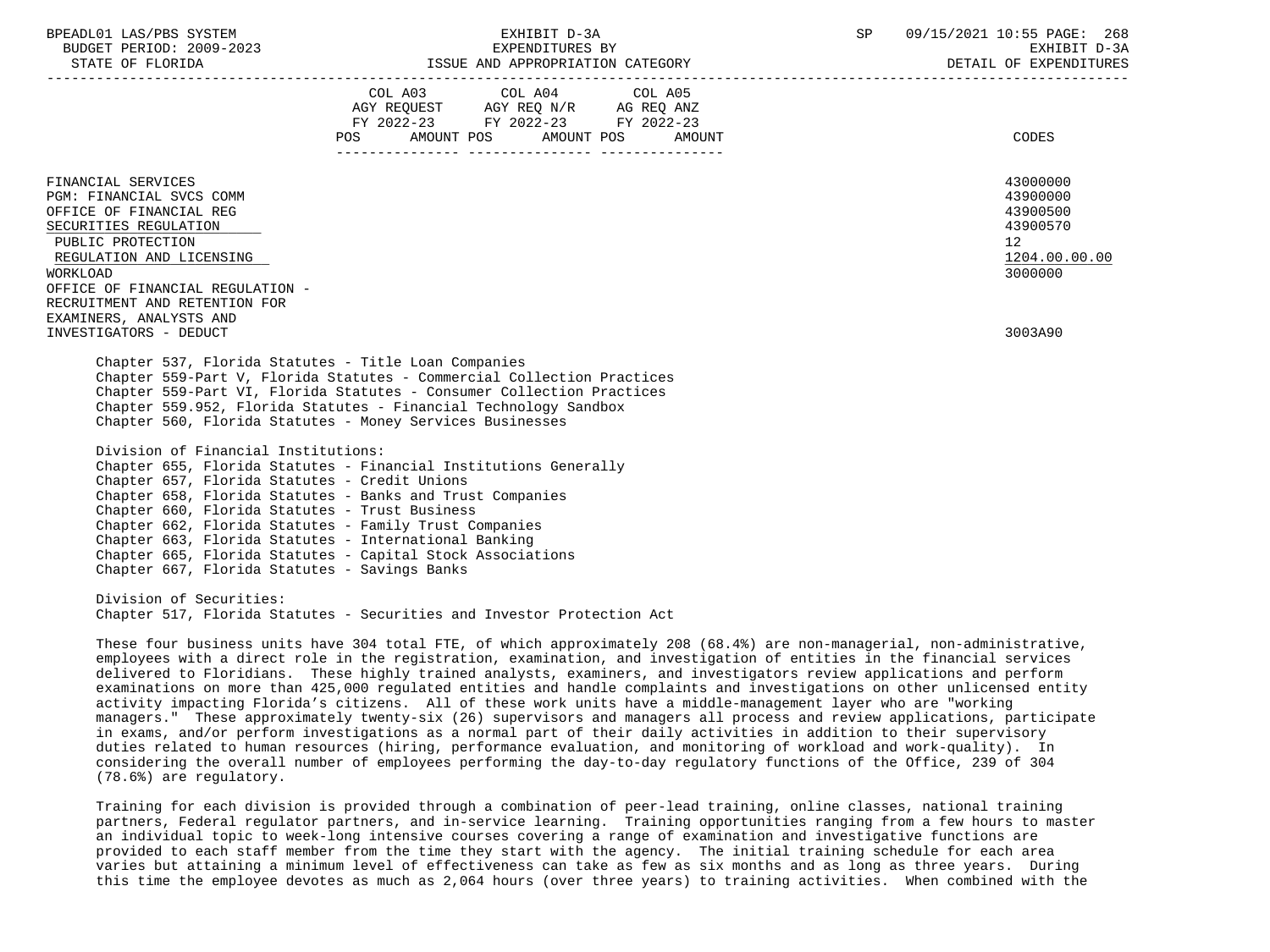| BPEADL01 LAS/PBS SYSTEM<br>BUDGET PERIOD: 2009-2023<br>STATE OF FLORIDA                                                                                         | EXHIBIT D-3A<br>EXPENDITURES BY<br>ISSUE AND APPROPRIATION CATEGORY                                                                   | 09/15/2021 10:55 PAGE: 269<br><b>SP</b><br>EXHIBIT D-3A<br>DETAIL OF EXPENDITURES |
|-----------------------------------------------------------------------------------------------------------------------------------------------------------------|---------------------------------------------------------------------------------------------------------------------------------------|-----------------------------------------------------------------------------------|
|                                                                                                                                                                 | COL A03 COL A04 COL A05<br>AGY REQUEST AGY REQ N/R AG REQ ANZ<br>FY 2022-23 FY 2022-23 FY 2022-23<br>POS AMOUNT POS AMOUNT POS AMOUNT | CODES                                                                             |
| FINANCIAL SERVICES<br>PGM: FINANCIAL SVCS COMM<br>OFFICE OF FINANCIAL REG<br>SECURITIES REGULATION<br>PUBLIC PROTECTION<br>REGULATION AND LICENSING<br>WORKLOAD |                                                                                                                                       | 43000000<br>43900000<br>43900500<br>43900570<br>12<br>1204.00.00.00<br>3000000    |
| OFFICE OF FINANCIAL REGULATION -<br>RECRUITMENT AND RETENTION FOR<br>EXAMINERS, ANALYSTS AND<br>INVESTIGATORS - DEDUCT                                          |                                                                                                                                       | 3003A90                                                                           |

 hard costs of training (travel and course fees), the Office can invest more than \$68,600 per employee in the first three years of employment.

 In most instances, the financial services and businesses regulated by the OFR are also regulated at the Federal level and almost every other state having similar demographics. Florida's regulators regularly work side-by-side with their Federal and State counterparts, doing the same work, and very often for considerably lower compensation. Data available through the Conference of State Bank Supervisors shows that in 2020 Florida ranked near the bottom (26 of 29 states surveyed) in Average Annual Salary for examiners, with the average of those states being \$13,000 higher than the Florida average. At the Federal level, the disparity is even higher, with the average actual salary for Florida lagging behind its Federal counterparts by more than \$57,500.

 Regardless of which segment of the financial services industry being examined the training received by Florida's financial regulatory staff is considered to be the highest quality and most comprehensive anywhere in the country. As a result, Florida's financial regulatory staff has consistently been hired away from the OFR by the private sector and our Federal regulatory counterparts. According to PeopleFirst records, from 2016 to 2020, 263 employees have voluntarily separated from the OFR for the reason of outside employment, of those 165 have been direct regulatory staff. This represents an average of just over 52.5 employees per year overall and 33 per year of regulatory staff. The data also shows that the average tenure of our examinations staff is between 34 and 42 months, over the four business areas. This tenure timeframe directly corresponds to the completion of the advanced training required to fully participate in all aspects of the more complex exams and investigations.

 The Office has identified the class codes that are the responsible for the vast majority of the work product associated with examinations, registrations, and investigations. These class codes are:

 Financial Examiner/Analyst I (FEA I) Financial Examiner/Analyst II (FEA II) Financial Specialist (FS) Financial Control Analyst (FCA) Financial Investigator Senior Management Analyst II Senior Financial Investigator Financial Investigator - Criminal Enforcement Financial Investigator - Economic Crimes

 The Office has eight (8) FEA I, forty-six (46) FEA II, thirty-seven (37) FS, and seventy-four (74) FCA positions, two (2) Financial Investigator, Senior Management Analyst II (1), fourteen (14) Financial Investigator - Criminal Enforcement,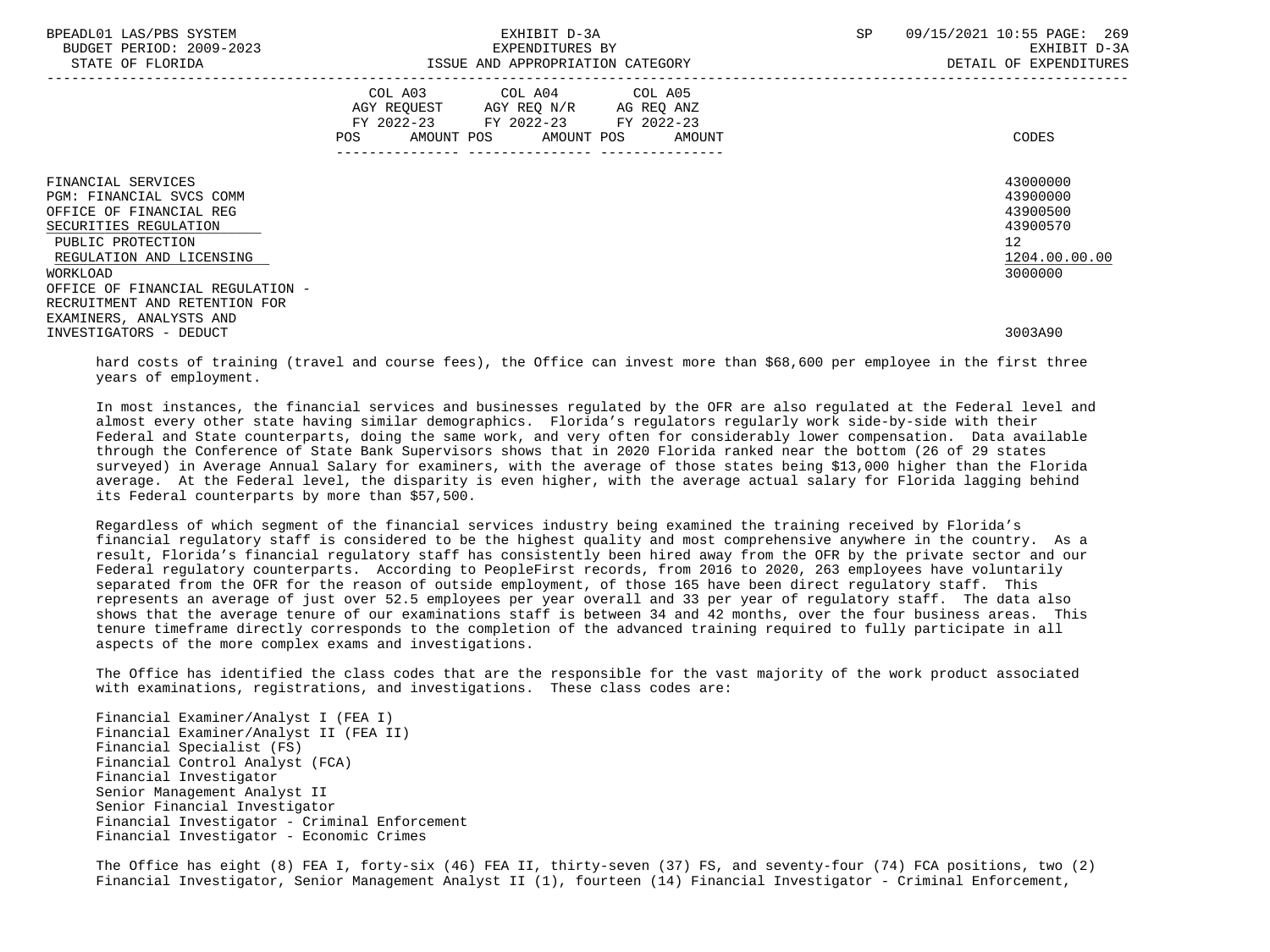| BPEADL01 LAS/PBS SYSTEM<br>BUDGET PERIOD: 2009-2023<br>STATE OF FLORIDA                                                                                                                                                                                        | EXHIBIT D-3A<br>EXPENDITURES BY<br>ISSUE AND APPROPRIATION CATEGORY                                                                   | 09/15/2021 10:55 PAGE: 270<br>SP<br>EXHIBIT D-3A<br>DETAIL OF EXPENDITURES                   |
|----------------------------------------------------------------------------------------------------------------------------------------------------------------------------------------------------------------------------------------------------------------|---------------------------------------------------------------------------------------------------------------------------------------|----------------------------------------------------------------------------------------------|
|                                                                                                                                                                                                                                                                | COL A03 COL A04 COL A05<br>AGY REQUEST AGY REQ N/R AG REQ ANZ<br>FY 2022-23 FY 2022-23 FY 2022-23<br>POS AMOUNT POS AMOUNT POS AMOUNT | CODES                                                                                        |
| FINANCIAL SERVICES<br>PGM: FINANCIAL SVCS COMM<br>OFFICE OF FINANCIAL REG<br>SECURITIES REGULATION<br>PUBLIC PROTECTION<br>REGULATION AND LICENSING<br>WORKLOAD<br>OFFICE OF FINANCIAL REGULATION -<br>RECRUITMENT AND RETENTION FOR<br>UVAMINUDO ANAIVOTO AND |                                                                                                                                       | 43000000<br>43900000<br>43900500<br>43900570<br>12 <sup>12</sup><br>1204.00.00.00<br>3000000 |

 EXAMINERS, ANALYSTS AND INVESTIGATORS - DEDUCT 3003A90

 five (5) Financial Investigator - Economic Crimes, and ten (10) Senior Investigator positions. These one-hundred and ninety-seven (197) positions are divided between four (4) business units: sixty-one (61) in the Division of Financial Institutions; fifty-seven (57) in the Division of Consumer Finance; forty-eight (48) in the Division of Securities; and, thirty-one (31) in the Bureau of Financial Investigations.

 The OFR management recognizes that each business area has different competitive pressures for its employees. As a result, the salary needs are also different. The Division of Consumer Finance and the Division of Securities have very similar salary pressures, while the Division of Financial Institutions has substantially more pressure from both their State and Federal regulatory counterparts and the private sector, while the Bureau of Investigations competes not only with regulatory entities, but with civil and criminal investigative entities as well. As a result of these different factors, the average compensation proposed in each area is also different.

 The Office is seeking approximately \$2.3M in order to stem the tide of attrition, recruit high-quality employees, and to have sufficient overall budget authority to ensure our ability to meet future payroll obligations when fully staffed. This additional budget authority, combined with the reclassifications of select positions, will allow the office to better compete for employees and retain them longer. This is identical in concept to the issues approved for Risk Management and State Fire Marshal in the last legislative session.

ISSUE SUMMARY:

 \$2.307M in additional Salaries and Benefits to be used by Financial Institutions, Securities, Consumer Finance, and Financial Investigations. This issue does not include additional FTE and instead proposes that each position would be dropped at current salary and added back at desired average salary of the class. The result of the DROP and ADD issues is a net increase in Salaries and Benefits budget authority with no additional FTE.

This issue is linked to issue 3003A70.

 Detail of Costs: SALARIES and BENEFITS: Ouantity Description **Amount** Amount Non-Recurring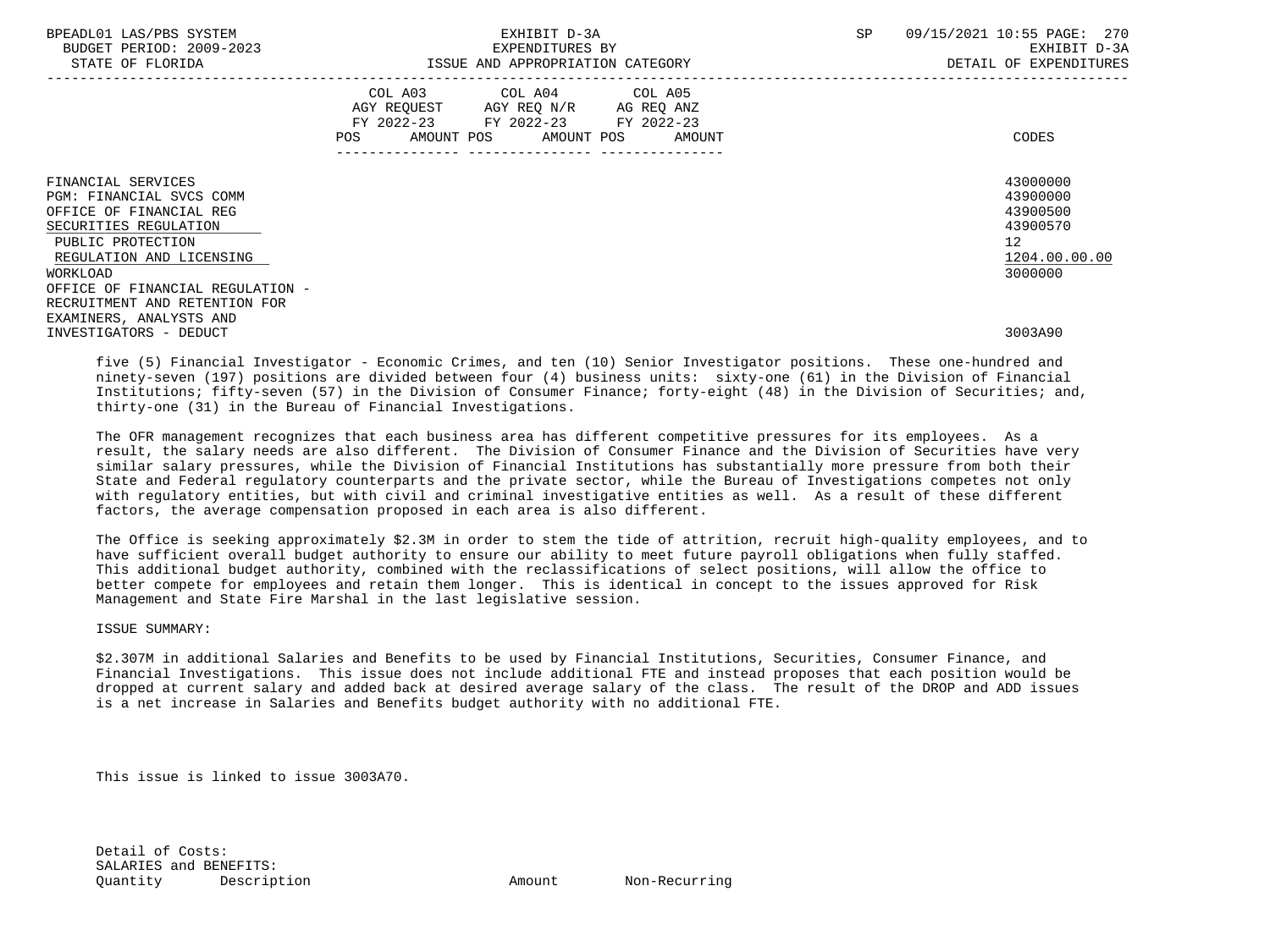| BUDGET PERIOD: 2009-2023                                                                                                                                                                                                             | BPEADL01 LAS/PBS SYSTEM                                  |                                            | EXHIBIT D-3A                                        |          |                         |                                     |      | SP 09/15/2021 10:55 PAGE: 271                                                  |
|--------------------------------------------------------------------------------------------------------------------------------------------------------------------------------------------------------------------------------------|----------------------------------------------------------|--------------------------------------------|-----------------------------------------------------|----------|-------------------------|-------------------------------------|------|--------------------------------------------------------------------------------|
| STATE OF FLORIDA                                                                                                                                                                                                                     |                                                          |                                            | EXPENDITURES BY<br>ISSUE AND APPROPRIATION CATEGORY |          |                         |                                     |      | EXHIBIT D-3A<br>DETAIL OF EXPENDITURES                                         |
|                                                                                                                                                                                                                                      |                                                          | COL A03                                    |                                                     |          |                         |                                     |      |                                                                                |
|                                                                                                                                                                                                                                      |                                                          |                                            |                                                     |          |                         |                                     |      |                                                                                |
|                                                                                                                                                                                                                                      |                                                          |                                            | FY 2022-23 FY 2022-23 FY 2022-23                    |          |                         |                                     |      |                                                                                |
|                                                                                                                                                                                                                                      |                                                          |                                            | POS AMOUNT POS AMOUNT POS AMOUNT                    |          |                         |                                     |      | CODES                                                                          |
| FINANCIAL SERVICES<br>PGM: FINANCIAL SVCS COMM<br>OFFICE OF FINANCIAL REG<br>SECURITIES REGULATION<br>PUBLIC PROTECTION<br>REGULATION AND LICENSING<br>WORKLOAD<br>OFFICE OF FINANCIAL REGULATION -<br>RECRUITMENT AND RETENTION FOR |                                                          |                                            |                                                     |          |                         |                                     |      | 43000000<br>43900000<br>43900500<br>43900570<br>12<br>1204.00.00.00<br>3000000 |
| EXAMINERS, ANALYSTS AND<br>INVESTIGATORS - DEDUCT                                                                                                                                                                                    |                                                          |                                            |                                                     |          |                         |                                     |      | 3003A90                                                                        |
|                                                                                                                                                                                                                                      | ___________                                              |                                            | ________                                            |          |                         |                                     |      |                                                                                |
| 53                                                                                                                                                                                                                                   | Add Salaries and Benefits                                |                                            | \$4,158,567                                         | \$0      |                         |                                     |      |                                                                                |
| (53)                                                                                                                                                                                                                                 |                                                          | Deduct Salaries and Benefits (\$3,706,621) |                                                     | \$0      |                         |                                     |      |                                                                                |
|                                                                                                                                                                                                                                      | Issue Total<br>POSITION DETAIL OF SALARIES AND BENEFITS: |                                            | \$451,946                                           | \$0      |                         |                                     |      |                                                                                |
|                                                                                                                                                                                                                                      |                                                          |                                            |                                                     |          |                         |                                     |      |                                                                                |
|                                                                                                                                                                                                                                      |                                                          |                                            | FTE BASE RATE ADDITIVES BENEFITS SUBTOTAL           |          |                         |                                     | ႜႜ   | LAPSE LAPSED SALARIES<br>AND BENEFITS                                          |
|                                                                                                                                                                                                                                      | A03 - AGY REOUEST FY 2022-23                             |                                            |                                                     |          |                         |                                     |      |                                                                                |
|                                                                                                                                                                                                                                      | CHANGES TO CURRENTLY AUTHORIZED POSITIONS                |                                            |                                                     |          |                         |                                     |      |                                                                                |
|                                                                                                                                                                                                                                      | 1554 FINANCIAL EXAMINER/ANALYST I                        |                                            |                                                     |          |                         |                                     |      |                                                                                |
|                                                                                                                                                                                                                                      | 01644 001                                                |                                            | $1.00 - 33,500 -$                                   |          |                         |                                     |      |                                                                                |
|                                                                                                                                                                                                                                      | 04168 001<br>04661 001                                   | $1.00-$<br>$1.00-$                         | $35,000-$<br>$33,697-$                              |          |                         |                                     |      | 15,393-<br>15,670- 15,670- 50,670- 0.00 50,670-                                |
|                                                                                                                                                                                                                                      | 1564 FINANCIAL EXAMINER/ANALYST II                       |                                            |                                                     |          | $26,080-$               | $59,777 - 0.00$                     |      | $59,777-$                                                                      |
|                                                                                                                                                                                                                                      | 01745 001                                                | $1.00-$                                    | $41,200-$                                           |          | $16,815-$               | $58,015 - 0.00$                     |      | $58,015-$                                                                      |
|                                                                                                                                                                                                                                      | 01939 001                                                | $1.00-$                                    | $39,820-$                                           |          | $27, 211 -$             | $67,031 - 0.00$                     |      | $67,031-$                                                                      |
|                                                                                                                                                                                                                                      | 04280 001                                                | $1.00-$                                    | $41,200-$                                           |          | $27,466-$               | $68,666 - 0.00$                     |      | 68,666-                                                                        |
|                                                                                                                                                                                                                                      | 04476 001                                                | $1.00-$                                    | $46,001-$                                           |          | $28,352-$               | $74,353-$                           | 0.00 | $74,353-$                                                                      |
|                                                                                                                                                                                                                                      | 04546 001                                                | $1.00-$                                    | $41,200-$                                           |          | $27,466-$               | 68,666-                             | 0.00 | 68,666-                                                                        |
|                                                                                                                                                                                                                                      | 04642 001                                                | $1.00-$                                    | $41,200-$                                           |          | $16,815-$               | $58,015-$                           | 0.00 | $58,015-$                                                                      |
|                                                                                                                                                                                                                                      | 04655 001                                                | $1.00-$                                    | $38,660-$                                           |          | $16,302-$               | $54,962-$                           | 0.00 | $54,962-$                                                                      |
|                                                                                                                                                                                                                                      | 04656 001                                                | $1.00-$                                    | $38,660-$                                           | $1,270-$ | $16,537-$               | $56,467 - 0.00$                     |      | $56,467-$                                                                      |
|                                                                                                                                                                                                                                      | 04673 001<br>04741 001                                   | $1.00-$<br>$1.00-$                         | $40,000-$<br>$41,000-$                              |          | $27, 244-$<br>$16,778-$ | $67, 244 - 0.00$<br>$57,778 - 0.00$ |      | $67, 244-$<br>$57,778-$                                                        |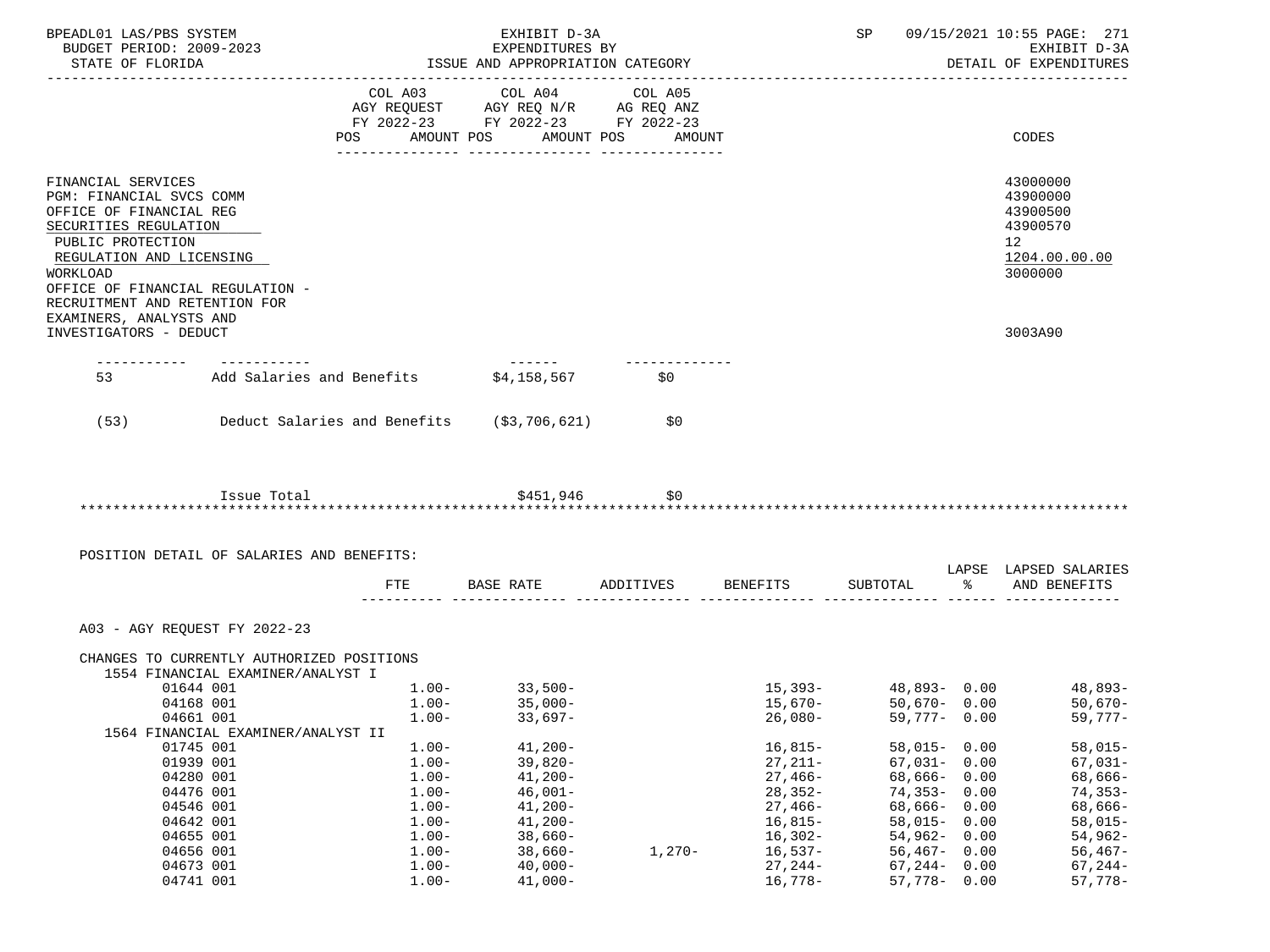| EXPENDITURES BY<br>ISSUE AND APPROPRIATION CATEGORY<br>STATE OF FLORIDA<br>DETAIL OF EXPENDITURES<br>----------------------<br>COL A03 COL A04<br>COL A05<br>AGY REQUEST AGY REQ N/R AG REQ ANZ<br>FY 2022-23 FY 2022-23 FY 2022-23<br>POS AMOUNT POS AMOUNT POS AMOUNT<br>CODES<br>43000000<br>FINANCIAL SERVICES<br>PGM: FINANCIAL SVCS COMM<br>43900000<br>OFFICE OF FINANCIAL REG<br>43900500<br>SECURITIES REGULATION<br>43900570<br>PUBLIC PROTECTION<br>12<br>REGULATION AND LICENSING<br>1204.00.00.00<br>WORKLOAD<br>3000000<br>OFFICE OF FINANCIAL REGULATION -<br>RECRUITMENT AND RETENTION FOR<br>EXAMINERS, ANALYSTS AND<br>INVESTIGATORS - DEDUCT<br>3003A90<br>POSITION DETAIL OF SALARIES AND BENEFITS:<br>LAPSE LAPSED SALARIES<br>FTE BASE RATE ADDITIVES BENEFITS SUBTOTAL $\frac{1}{2}$ and BENEFITS<br>A03 - AGY REOUEST FY 2022-23<br>CHANGES TO CURRENTLY AUTHORIZED POSITIONS<br>$1.00-$ 38,660- $646 16,422 55,728 0.00$ $55,728-$<br>$1.00-$ 42,000- $613 27,613 69,613 0.00$ $69,613-$<br>04772 001<br>$1.00 -$<br>04851 001<br>27,613- 69,613- 0.00<br>1,270- 27,891- 71,391- 0.00<br>$1.00 - 42,230 -$<br>04852 001<br>71,391-<br>$1.00 - 38,660 - 1.00 - 42,807 -$<br>54,962- 0.00<br>70,570- 0.00<br>04857 001<br>16,302-<br>27,763-<br>54,962-<br>70,570-<br>04873 001<br>1566 FINANCIAL SPECIALIST<br>$1.00 - 47,903 - 1.00 - 47,387 -$<br>$28,704 -$<br>1,270-<br>28,843-<br>76,607- 0.00<br>01876 001<br>76,607-<br>77,500- 0.00<br>$77,500-$<br>01941 001<br>$1,270-28,367-$<br>28.417-<br>04028 001<br>$1.00 44,813-$<br>$1.00 46,350-$<br>74,450- 0.00<br>74,767- 0.00<br>74,450-<br>28,417-<br>74,767-<br>04051 001<br>$1.00 - 46,350 -$<br>$28,417-$<br>74,767- 0.00<br>04054 001<br>74,767-<br>$1,270 17,716-$<br>646- $17,887-$<br>63,798- 0.00<br>64,890- 0.00<br>04253 001<br>$1.00 44,812-$<br>$1.00 46,357-$<br>63,798-<br>64,890-<br>04324 001<br>$646 18,319 67,665 0.00$<br>$19,601 66,988 0.00$<br>$1.00 - 48,700 -$<br>$1.00 - 47,387 -$<br>04438 001<br>67,665-<br>04441 001<br>66,988-<br>$22,919-$<br>$1.00 - 52,765 -$<br>$75.684 - 0.00$<br>04495 001<br>$75,684-$<br>$61,470 - 0.00$<br>04529 001<br>$1.00 -$<br>$43,507-$<br>$646-$<br>$17,317-$<br>$61,470-$<br>$47,895-$<br>$28,702-$<br>76,597–<br>$76,597-$<br>04643 001<br>$1.00 -$<br>0.00<br>04658 001<br>$1.00 -$<br>$48,933-$<br>$18, 243-$<br>67,176–<br>$67, 176 -$<br>0.00<br>04664 001<br>$1.00-$<br>$46,350-$<br>$1,270-$<br>$18,000-$<br>$65,620-$<br>$65,620-$<br>0.00<br>04669 001<br>$43,507-$<br>17,197-<br>$60,704-$<br>$60,704-$<br>$1.00-$<br>0.00<br>04675 001<br>$1.00-$<br>44,813-<br>17,482-<br>$62, 295 -$<br>$62, 295 -$<br>0.00<br>04771 001<br>$1,270-$<br>17,432-<br>$62, 209 -$<br>$62,209-$<br>$1.00-$<br>$43,507-$<br>0.00<br>04862 001<br>$50,000-$<br>$1,270-$<br>$29,325-$<br>$80,595-$<br>$80,595-$<br>$1.00 -$<br>0.00<br>04871 001<br>$1.00-$<br>17,482-<br>$62, 295 -$<br>$62, 295 -$<br>44,813-<br>0.00<br>04905 001<br>$1.00 -$<br>$30,320-$<br>86,970-<br>$86,970-$<br>$56,650-$<br>0.00<br>$1.00-$<br>$1,270-$<br>$74,450-$<br>$74,450-$<br>04916 001<br>44,813-<br>$28,367-$<br>0.00 | BPEADL01 LAS/PBS SYSTEM<br>BUDGET PERIOD: 2009-2023 |  | EXHIBIT D-3A |  | SP | 09/15/2021 10:55 PAGE: 272<br>EXHIBIT D-3A |
|----------------------------------------------------------------------------------------------------------------------------------------------------------------------------------------------------------------------------------------------------------------------------------------------------------------------------------------------------------------------------------------------------------------------------------------------------------------------------------------------------------------------------------------------------------------------------------------------------------------------------------------------------------------------------------------------------------------------------------------------------------------------------------------------------------------------------------------------------------------------------------------------------------------------------------------------------------------------------------------------------------------------------------------------------------------------------------------------------------------------------------------------------------------------------------------------------------------------------------------------------------------------------------------------------------------------------------------------------------------------------------------------------------------------------------------------------------------------------------------------------------------------------------------------------------------------------------------------------------------------------------------------------------------------------------------------------------------------------------------------------------------------------------------------------------------------------------------------------------------------------------------------------------------------------------------------------------------------------------------------------------------------------------------------------------------------------------------------------------------------------------------------------------------------------------------------------------------------------------------------------------------------------------------------------------------------------------------------------------------------------------------------------------------------------------------------------------------------------------------------------------------------------------------------------------------------------------------------------------------------------------------------------------------------------------------------------------------------------------------------------------------------------------------------------------------------------------------------------------------------------------------------------------------------------------------------------------------------------------------------------------------------------------------------------------------------------------------------------------------------------------------------|-----------------------------------------------------|--|--------------|--|----|--------------------------------------------|
|                                                                                                                                                                                                                                                                                                                                                                                                                                                                                                                                                                                                                                                                                                                                                                                                                                                                                                                                                                                                                                                                                                                                                                                                                                                                                                                                                                                                                                                                                                                                                                                                                                                                                                                                                                                                                                                                                                                                                                                                                                                                                                                                                                                                                                                                                                                                                                                                                                                                                                                                                                                                                                                                                                                                                                                                                                                                                                                                                                                                                                                                                                                                              |                                                     |  |              |  |    |                                            |
|                                                                                                                                                                                                                                                                                                                                                                                                                                                                                                                                                                                                                                                                                                                                                                                                                                                                                                                                                                                                                                                                                                                                                                                                                                                                                                                                                                                                                                                                                                                                                                                                                                                                                                                                                                                                                                                                                                                                                                                                                                                                                                                                                                                                                                                                                                                                                                                                                                                                                                                                                                                                                                                                                                                                                                                                                                                                                                                                                                                                                                                                                                                                              |                                                     |  |              |  |    |                                            |
|                                                                                                                                                                                                                                                                                                                                                                                                                                                                                                                                                                                                                                                                                                                                                                                                                                                                                                                                                                                                                                                                                                                                                                                                                                                                                                                                                                                                                                                                                                                                                                                                                                                                                                                                                                                                                                                                                                                                                                                                                                                                                                                                                                                                                                                                                                                                                                                                                                                                                                                                                                                                                                                                                                                                                                                                                                                                                                                                                                                                                                                                                                                                              |                                                     |  |              |  |    |                                            |
|                                                                                                                                                                                                                                                                                                                                                                                                                                                                                                                                                                                                                                                                                                                                                                                                                                                                                                                                                                                                                                                                                                                                                                                                                                                                                                                                                                                                                                                                                                                                                                                                                                                                                                                                                                                                                                                                                                                                                                                                                                                                                                                                                                                                                                                                                                                                                                                                                                                                                                                                                                                                                                                                                                                                                                                                                                                                                                                                                                                                                                                                                                                                              |                                                     |  |              |  |    |                                            |
|                                                                                                                                                                                                                                                                                                                                                                                                                                                                                                                                                                                                                                                                                                                                                                                                                                                                                                                                                                                                                                                                                                                                                                                                                                                                                                                                                                                                                                                                                                                                                                                                                                                                                                                                                                                                                                                                                                                                                                                                                                                                                                                                                                                                                                                                                                                                                                                                                                                                                                                                                                                                                                                                                                                                                                                                                                                                                                                                                                                                                                                                                                                                              |                                                     |  |              |  |    |                                            |
|                                                                                                                                                                                                                                                                                                                                                                                                                                                                                                                                                                                                                                                                                                                                                                                                                                                                                                                                                                                                                                                                                                                                                                                                                                                                                                                                                                                                                                                                                                                                                                                                                                                                                                                                                                                                                                                                                                                                                                                                                                                                                                                                                                                                                                                                                                                                                                                                                                                                                                                                                                                                                                                                                                                                                                                                                                                                                                                                                                                                                                                                                                                                              |                                                     |  |              |  |    |                                            |
|                                                                                                                                                                                                                                                                                                                                                                                                                                                                                                                                                                                                                                                                                                                                                                                                                                                                                                                                                                                                                                                                                                                                                                                                                                                                                                                                                                                                                                                                                                                                                                                                                                                                                                                                                                                                                                                                                                                                                                                                                                                                                                                                                                                                                                                                                                                                                                                                                                                                                                                                                                                                                                                                                                                                                                                                                                                                                                                                                                                                                                                                                                                                              |                                                     |  |              |  |    |                                            |
|                                                                                                                                                                                                                                                                                                                                                                                                                                                                                                                                                                                                                                                                                                                                                                                                                                                                                                                                                                                                                                                                                                                                                                                                                                                                                                                                                                                                                                                                                                                                                                                                                                                                                                                                                                                                                                                                                                                                                                                                                                                                                                                                                                                                                                                                                                                                                                                                                                                                                                                                                                                                                                                                                                                                                                                                                                                                                                                                                                                                                                                                                                                                              |                                                     |  |              |  |    |                                            |
|                                                                                                                                                                                                                                                                                                                                                                                                                                                                                                                                                                                                                                                                                                                                                                                                                                                                                                                                                                                                                                                                                                                                                                                                                                                                                                                                                                                                                                                                                                                                                                                                                                                                                                                                                                                                                                                                                                                                                                                                                                                                                                                                                                                                                                                                                                                                                                                                                                                                                                                                                                                                                                                                                                                                                                                                                                                                                                                                                                                                                                                                                                                                              |                                                     |  |              |  |    |                                            |
|                                                                                                                                                                                                                                                                                                                                                                                                                                                                                                                                                                                                                                                                                                                                                                                                                                                                                                                                                                                                                                                                                                                                                                                                                                                                                                                                                                                                                                                                                                                                                                                                                                                                                                                                                                                                                                                                                                                                                                                                                                                                                                                                                                                                                                                                                                                                                                                                                                                                                                                                                                                                                                                                                                                                                                                                                                                                                                                                                                                                                                                                                                                                              |                                                     |  |              |  |    |                                            |
|                                                                                                                                                                                                                                                                                                                                                                                                                                                                                                                                                                                                                                                                                                                                                                                                                                                                                                                                                                                                                                                                                                                                                                                                                                                                                                                                                                                                                                                                                                                                                                                                                                                                                                                                                                                                                                                                                                                                                                                                                                                                                                                                                                                                                                                                                                                                                                                                                                                                                                                                                                                                                                                                                                                                                                                                                                                                                                                                                                                                                                                                                                                                              |                                                     |  |              |  |    |                                            |
|                                                                                                                                                                                                                                                                                                                                                                                                                                                                                                                                                                                                                                                                                                                                                                                                                                                                                                                                                                                                                                                                                                                                                                                                                                                                                                                                                                                                                                                                                                                                                                                                                                                                                                                                                                                                                                                                                                                                                                                                                                                                                                                                                                                                                                                                                                                                                                                                                                                                                                                                                                                                                                                                                                                                                                                                                                                                                                                                                                                                                                                                                                                                              |                                                     |  |              |  |    |                                            |
|                                                                                                                                                                                                                                                                                                                                                                                                                                                                                                                                                                                                                                                                                                                                                                                                                                                                                                                                                                                                                                                                                                                                                                                                                                                                                                                                                                                                                                                                                                                                                                                                                                                                                                                                                                                                                                                                                                                                                                                                                                                                                                                                                                                                                                                                                                                                                                                                                                                                                                                                                                                                                                                                                                                                                                                                                                                                                                                                                                                                                                                                                                                                              |                                                     |  |              |  |    |                                            |
|                                                                                                                                                                                                                                                                                                                                                                                                                                                                                                                                                                                                                                                                                                                                                                                                                                                                                                                                                                                                                                                                                                                                                                                                                                                                                                                                                                                                                                                                                                                                                                                                                                                                                                                                                                                                                                                                                                                                                                                                                                                                                                                                                                                                                                                                                                                                                                                                                                                                                                                                                                                                                                                                                                                                                                                                                                                                                                                                                                                                                                                                                                                                              |                                                     |  |              |  |    |                                            |
|                                                                                                                                                                                                                                                                                                                                                                                                                                                                                                                                                                                                                                                                                                                                                                                                                                                                                                                                                                                                                                                                                                                                                                                                                                                                                                                                                                                                                                                                                                                                                                                                                                                                                                                                                                                                                                                                                                                                                                                                                                                                                                                                                                                                                                                                                                                                                                                                                                                                                                                                                                                                                                                                                                                                                                                                                                                                                                                                                                                                                                                                                                                                              |                                                     |  |              |  |    |                                            |
|                                                                                                                                                                                                                                                                                                                                                                                                                                                                                                                                                                                                                                                                                                                                                                                                                                                                                                                                                                                                                                                                                                                                                                                                                                                                                                                                                                                                                                                                                                                                                                                                                                                                                                                                                                                                                                                                                                                                                                                                                                                                                                                                                                                                                                                                                                                                                                                                                                                                                                                                                                                                                                                                                                                                                                                                                                                                                                                                                                                                                                                                                                                                              |                                                     |  |              |  |    |                                            |
|                                                                                                                                                                                                                                                                                                                                                                                                                                                                                                                                                                                                                                                                                                                                                                                                                                                                                                                                                                                                                                                                                                                                                                                                                                                                                                                                                                                                                                                                                                                                                                                                                                                                                                                                                                                                                                                                                                                                                                                                                                                                                                                                                                                                                                                                                                                                                                                                                                                                                                                                                                                                                                                                                                                                                                                                                                                                                                                                                                                                                                                                                                                                              |                                                     |  |              |  |    |                                            |
|                                                                                                                                                                                                                                                                                                                                                                                                                                                                                                                                                                                                                                                                                                                                                                                                                                                                                                                                                                                                                                                                                                                                                                                                                                                                                                                                                                                                                                                                                                                                                                                                                                                                                                                                                                                                                                                                                                                                                                                                                                                                                                                                                                                                                                                                                                                                                                                                                                                                                                                                                                                                                                                                                                                                                                                                                                                                                                                                                                                                                                                                                                                                              |                                                     |  |              |  |    |                                            |
|                                                                                                                                                                                                                                                                                                                                                                                                                                                                                                                                                                                                                                                                                                                                                                                                                                                                                                                                                                                                                                                                                                                                                                                                                                                                                                                                                                                                                                                                                                                                                                                                                                                                                                                                                                                                                                                                                                                                                                                                                                                                                                                                                                                                                                                                                                                                                                                                                                                                                                                                                                                                                                                                                                                                                                                                                                                                                                                                                                                                                                                                                                                                              |                                                     |  |              |  |    |                                            |
|                                                                                                                                                                                                                                                                                                                                                                                                                                                                                                                                                                                                                                                                                                                                                                                                                                                                                                                                                                                                                                                                                                                                                                                                                                                                                                                                                                                                                                                                                                                                                                                                                                                                                                                                                                                                                                                                                                                                                                                                                                                                                                                                                                                                                                                                                                                                                                                                                                                                                                                                                                                                                                                                                                                                                                                                                                                                                                                                                                                                                                                                                                                                              |                                                     |  |              |  |    |                                            |
|                                                                                                                                                                                                                                                                                                                                                                                                                                                                                                                                                                                                                                                                                                                                                                                                                                                                                                                                                                                                                                                                                                                                                                                                                                                                                                                                                                                                                                                                                                                                                                                                                                                                                                                                                                                                                                                                                                                                                                                                                                                                                                                                                                                                                                                                                                                                                                                                                                                                                                                                                                                                                                                                                                                                                                                                                                                                                                                                                                                                                                                                                                                                              |                                                     |  |              |  |    |                                            |
|                                                                                                                                                                                                                                                                                                                                                                                                                                                                                                                                                                                                                                                                                                                                                                                                                                                                                                                                                                                                                                                                                                                                                                                                                                                                                                                                                                                                                                                                                                                                                                                                                                                                                                                                                                                                                                                                                                                                                                                                                                                                                                                                                                                                                                                                                                                                                                                                                                                                                                                                                                                                                                                                                                                                                                                                                                                                                                                                                                                                                                                                                                                                              |                                                     |  |              |  |    |                                            |
|                                                                                                                                                                                                                                                                                                                                                                                                                                                                                                                                                                                                                                                                                                                                                                                                                                                                                                                                                                                                                                                                                                                                                                                                                                                                                                                                                                                                                                                                                                                                                                                                                                                                                                                                                                                                                                                                                                                                                                                                                                                                                                                                                                                                                                                                                                                                                                                                                                                                                                                                                                                                                                                                                                                                                                                                                                                                                                                                                                                                                                                                                                                                              |                                                     |  |              |  |    |                                            |
|                                                                                                                                                                                                                                                                                                                                                                                                                                                                                                                                                                                                                                                                                                                                                                                                                                                                                                                                                                                                                                                                                                                                                                                                                                                                                                                                                                                                                                                                                                                                                                                                                                                                                                                                                                                                                                                                                                                                                                                                                                                                                                                                                                                                                                                                                                                                                                                                                                                                                                                                                                                                                                                                                                                                                                                                                                                                                                                                                                                                                                                                                                                                              |                                                     |  |              |  |    |                                            |
|                                                                                                                                                                                                                                                                                                                                                                                                                                                                                                                                                                                                                                                                                                                                                                                                                                                                                                                                                                                                                                                                                                                                                                                                                                                                                                                                                                                                                                                                                                                                                                                                                                                                                                                                                                                                                                                                                                                                                                                                                                                                                                                                                                                                                                                                                                                                                                                                                                                                                                                                                                                                                                                                                                                                                                                                                                                                                                                                                                                                                                                                                                                                              |                                                     |  |              |  |    |                                            |
|                                                                                                                                                                                                                                                                                                                                                                                                                                                                                                                                                                                                                                                                                                                                                                                                                                                                                                                                                                                                                                                                                                                                                                                                                                                                                                                                                                                                                                                                                                                                                                                                                                                                                                                                                                                                                                                                                                                                                                                                                                                                                                                                                                                                                                                                                                                                                                                                                                                                                                                                                                                                                                                                                                                                                                                                                                                                                                                                                                                                                                                                                                                                              |                                                     |  |              |  |    |                                            |
|                                                                                                                                                                                                                                                                                                                                                                                                                                                                                                                                                                                                                                                                                                                                                                                                                                                                                                                                                                                                                                                                                                                                                                                                                                                                                                                                                                                                                                                                                                                                                                                                                                                                                                                                                                                                                                                                                                                                                                                                                                                                                                                                                                                                                                                                                                                                                                                                                                                                                                                                                                                                                                                                                                                                                                                                                                                                                                                                                                                                                                                                                                                                              |                                                     |  |              |  |    |                                            |
|                                                                                                                                                                                                                                                                                                                                                                                                                                                                                                                                                                                                                                                                                                                                                                                                                                                                                                                                                                                                                                                                                                                                                                                                                                                                                                                                                                                                                                                                                                                                                                                                                                                                                                                                                                                                                                                                                                                                                                                                                                                                                                                                                                                                                                                                                                                                                                                                                                                                                                                                                                                                                                                                                                                                                                                                                                                                                                                                                                                                                                                                                                                                              |                                                     |  |              |  |    |                                            |
|                                                                                                                                                                                                                                                                                                                                                                                                                                                                                                                                                                                                                                                                                                                                                                                                                                                                                                                                                                                                                                                                                                                                                                                                                                                                                                                                                                                                                                                                                                                                                                                                                                                                                                                                                                                                                                                                                                                                                                                                                                                                                                                                                                                                                                                                                                                                                                                                                                                                                                                                                                                                                                                                                                                                                                                                                                                                                                                                                                                                                                                                                                                                              |                                                     |  |              |  |    |                                            |
|                                                                                                                                                                                                                                                                                                                                                                                                                                                                                                                                                                                                                                                                                                                                                                                                                                                                                                                                                                                                                                                                                                                                                                                                                                                                                                                                                                                                                                                                                                                                                                                                                                                                                                                                                                                                                                                                                                                                                                                                                                                                                                                                                                                                                                                                                                                                                                                                                                                                                                                                                                                                                                                                                                                                                                                                                                                                                                                                                                                                                                                                                                                                              |                                                     |  |              |  |    |                                            |
|                                                                                                                                                                                                                                                                                                                                                                                                                                                                                                                                                                                                                                                                                                                                                                                                                                                                                                                                                                                                                                                                                                                                                                                                                                                                                                                                                                                                                                                                                                                                                                                                                                                                                                                                                                                                                                                                                                                                                                                                                                                                                                                                                                                                                                                                                                                                                                                                                                                                                                                                                                                                                                                                                                                                                                                                                                                                                                                                                                                                                                                                                                                                              |                                                     |  |              |  |    |                                            |
|                                                                                                                                                                                                                                                                                                                                                                                                                                                                                                                                                                                                                                                                                                                                                                                                                                                                                                                                                                                                                                                                                                                                                                                                                                                                                                                                                                                                                                                                                                                                                                                                                                                                                                                                                                                                                                                                                                                                                                                                                                                                                                                                                                                                                                                                                                                                                                                                                                                                                                                                                                                                                                                                                                                                                                                                                                                                                                                                                                                                                                                                                                                                              |                                                     |  |              |  |    |                                            |
|                                                                                                                                                                                                                                                                                                                                                                                                                                                                                                                                                                                                                                                                                                                                                                                                                                                                                                                                                                                                                                                                                                                                                                                                                                                                                                                                                                                                                                                                                                                                                                                                                                                                                                                                                                                                                                                                                                                                                                                                                                                                                                                                                                                                                                                                                                                                                                                                                                                                                                                                                                                                                                                                                                                                                                                                                                                                                                                                                                                                                                                                                                                                              |                                                     |  |              |  |    |                                            |
|                                                                                                                                                                                                                                                                                                                                                                                                                                                                                                                                                                                                                                                                                                                                                                                                                                                                                                                                                                                                                                                                                                                                                                                                                                                                                                                                                                                                                                                                                                                                                                                                                                                                                                                                                                                                                                                                                                                                                                                                                                                                                                                                                                                                                                                                                                                                                                                                                                                                                                                                                                                                                                                                                                                                                                                                                                                                                                                                                                                                                                                                                                                                              |                                                     |  |              |  |    |                                            |
|                                                                                                                                                                                                                                                                                                                                                                                                                                                                                                                                                                                                                                                                                                                                                                                                                                                                                                                                                                                                                                                                                                                                                                                                                                                                                                                                                                                                                                                                                                                                                                                                                                                                                                                                                                                                                                                                                                                                                                                                                                                                                                                                                                                                                                                                                                                                                                                                                                                                                                                                                                                                                                                                                                                                                                                                                                                                                                                                                                                                                                                                                                                                              |                                                     |  |              |  |    |                                            |
|                                                                                                                                                                                                                                                                                                                                                                                                                                                                                                                                                                                                                                                                                                                                                                                                                                                                                                                                                                                                                                                                                                                                                                                                                                                                                                                                                                                                                                                                                                                                                                                                                                                                                                                                                                                                                                                                                                                                                                                                                                                                                                                                                                                                                                                                                                                                                                                                                                                                                                                                                                                                                                                                                                                                                                                                                                                                                                                                                                                                                                                                                                                                              |                                                     |  |              |  |    |                                            |
|                                                                                                                                                                                                                                                                                                                                                                                                                                                                                                                                                                                                                                                                                                                                                                                                                                                                                                                                                                                                                                                                                                                                                                                                                                                                                                                                                                                                                                                                                                                                                                                                                                                                                                                                                                                                                                                                                                                                                                                                                                                                                                                                                                                                                                                                                                                                                                                                                                                                                                                                                                                                                                                                                                                                                                                                                                                                                                                                                                                                                                                                                                                                              |                                                     |  |              |  |    |                                            |
|                                                                                                                                                                                                                                                                                                                                                                                                                                                                                                                                                                                                                                                                                                                                                                                                                                                                                                                                                                                                                                                                                                                                                                                                                                                                                                                                                                                                                                                                                                                                                                                                                                                                                                                                                                                                                                                                                                                                                                                                                                                                                                                                                                                                                                                                                                                                                                                                                                                                                                                                                                                                                                                                                                                                                                                                                                                                                                                                                                                                                                                                                                                                              |                                                     |  |              |  |    |                                            |
|                                                                                                                                                                                                                                                                                                                                                                                                                                                                                                                                                                                                                                                                                                                                                                                                                                                                                                                                                                                                                                                                                                                                                                                                                                                                                                                                                                                                                                                                                                                                                                                                                                                                                                                                                                                                                                                                                                                                                                                                                                                                                                                                                                                                                                                                                                                                                                                                                                                                                                                                                                                                                                                                                                                                                                                                                                                                                                                                                                                                                                                                                                                                              |                                                     |  |              |  |    |                                            |

1567 FINANCIAL CONTROL ANALYST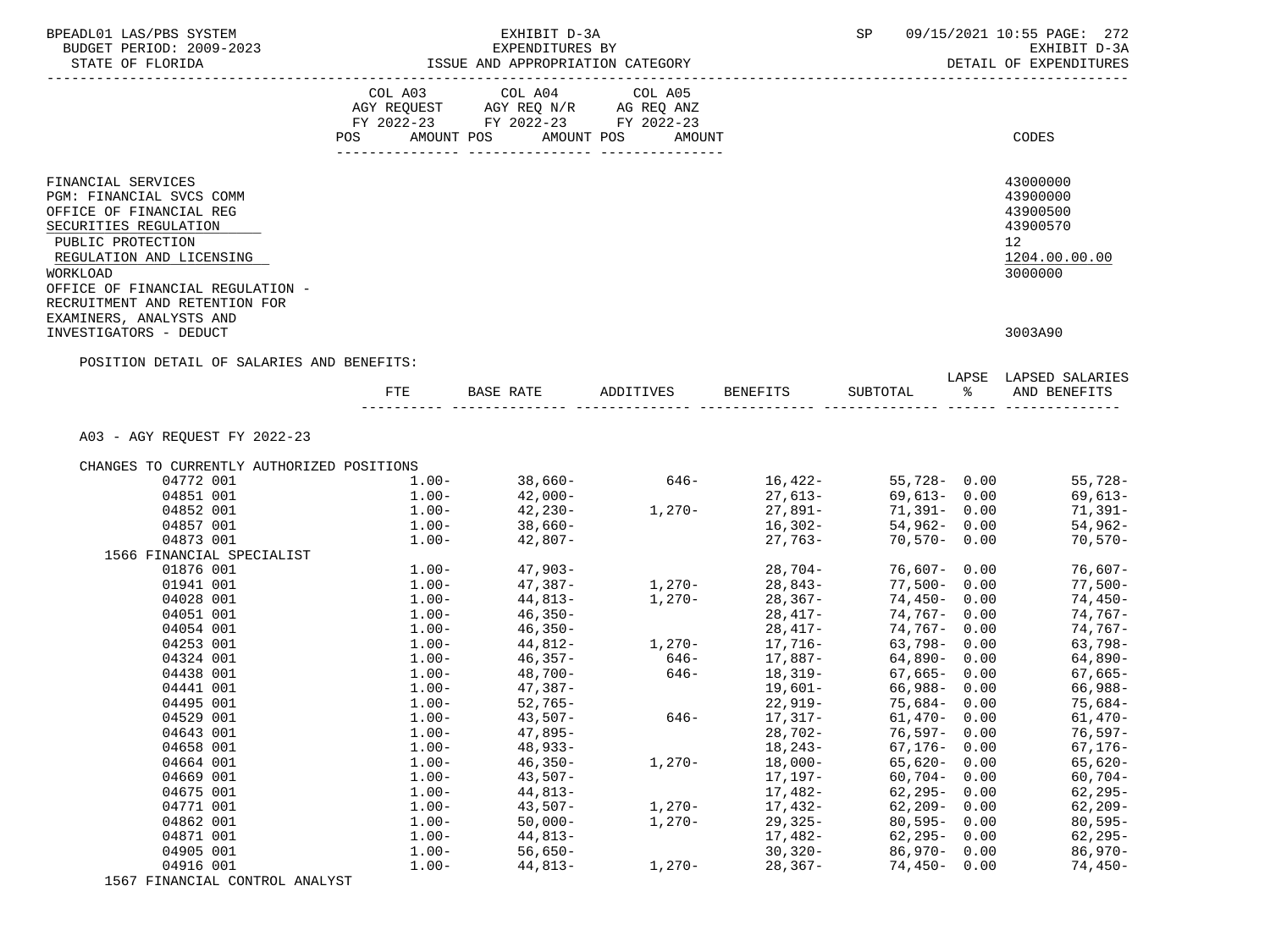| BPEADL01 LAS/PBS SYSTEM<br>BUDGET PERIOD: 2009-2023    |          | 09/15/2021 10:55 PAGE: 273<br>SP <sub>3</sub><br>EXHIBIT D-3A                                                                                                                                                                       |                  |                                                                                 |                                                                                                                       |  |                                                                                                                                                                                                             |
|--------------------------------------------------------|----------|-------------------------------------------------------------------------------------------------------------------------------------------------------------------------------------------------------------------------------------|------------------|---------------------------------------------------------------------------------|-----------------------------------------------------------------------------------------------------------------------|--|-------------------------------------------------------------------------------------------------------------------------------------------------------------------------------------------------------------|
| STATE OF FLORIDA                                       |          | ISSUE AND APPROPRIATION CATEGORY                                                                                                                                                                                                    |                  |                                                                                 |                                                                                                                       |  | DETAIL OF EXPENDITURES                                                                                                                                                                                      |
|                                                        |          | COL A03 COL A04 COL A05                                                                                                                                                                                                             |                  |                                                                                 |                                                                                                                       |  |                                                                                                                                                                                                             |
|                                                        |          | AGY REQUEST AGY REQ N/R AG REQ ANZ                                                                                                                                                                                                  |                  |                                                                                 |                                                                                                                       |  |                                                                                                                                                                                                             |
|                                                        |          | FY 2022-23 FY 2022-23 FY 2022-23                                                                                                                                                                                                    |                  |                                                                                 |                                                                                                                       |  |                                                                                                                                                                                                             |
|                                                        | POS      | AMOUNT POS AMOUNT POS AMOUNT                                                                                                                                                                                                        |                  |                                                                                 |                                                                                                                       |  | <b>CODES</b>                                                                                                                                                                                                |
| FINANCIAL SERVICES                                     |          |                                                                                                                                                                                                                                     |                  |                                                                                 |                                                                                                                       |  | 43000000                                                                                                                                                                                                    |
| PGM: FINANCIAL SVCS COMM                               |          |                                                                                                                                                                                                                                     |                  |                                                                                 |                                                                                                                       |  | 43900000                                                                                                                                                                                                    |
| OFFICE OF FINANCIAL REG                                |          |                                                                                                                                                                                                                                     |                  |                                                                                 |                                                                                                                       |  | 43900500                                                                                                                                                                                                    |
| SECURITIES REGULATION                                  |          |                                                                                                                                                                                                                                     |                  |                                                                                 |                                                                                                                       |  | 43900570                                                                                                                                                                                                    |
| PUBLIC PROTECTION                                      |          |                                                                                                                                                                                                                                     |                  |                                                                                 |                                                                                                                       |  | 12 <sup>7</sup>                                                                                                                                                                                             |
| REGULATION AND LICENSING                               |          |                                                                                                                                                                                                                                     |                  |                                                                                 |                                                                                                                       |  | 1204.00.00.00                                                                                                                                                                                               |
| WORKLOAD                                               |          |                                                                                                                                                                                                                                     |                  |                                                                                 |                                                                                                                       |  | 3000000                                                                                                                                                                                                     |
| OFFICE OF FINANCIAL REGULATION -                       |          |                                                                                                                                                                                                                                     |                  |                                                                                 |                                                                                                                       |  |                                                                                                                                                                                                             |
| RECRUITMENT AND RETENTION FOR                          |          |                                                                                                                                                                                                                                     |                  |                                                                                 |                                                                                                                       |  |                                                                                                                                                                                                             |
| EXAMINERS, ANALYSTS AND                                |          |                                                                                                                                                                                                                                     |                  |                                                                                 |                                                                                                                       |  |                                                                                                                                                                                                             |
| INVESTIGATORS - DEDUCT                                 |          |                                                                                                                                                                                                                                     |                  |                                                                                 |                                                                                                                       |  | 3003A90                                                                                                                                                                                                     |
| POSITION DETAIL OF SALARIES AND BENEFITS:              |          |                                                                                                                                                                                                                                     |                  |                                                                                 |                                                                                                                       |  |                                                                                                                                                                                                             |
|                                                        |          |                                                                                                                                                                                                                                     |                  |                                                                                 | SUBTOTAL                                                                                                              |  | LAPSE LAPSED SALARIES<br>% AND BENEFITS                                                                                                                                                                     |
|                                                        |          |                                                                                                                                                                                                                                     |                  |                                                                                 |                                                                                                                       |  |                                                                                                                                                                                                             |
|                                                        | FTE      | BASE RATE ADDITIVES                                                                                                                                                                                                                 |                  | BENEFITS                                                                        |                                                                                                                       |  |                                                                                                                                                                                                             |
| A03 - AGY REOUEST FY 2022-23                           |          |                                                                                                                                                                                                                                     |                  |                                                                                 |                                                                                                                       |  |                                                                                                                                                                                                             |
| CHANGES TO CURRENTLY AUTHORIZED POSITIONS              |          |                                                                                                                                                                                                                                     |                  |                                                                                 |                                                                                                                       |  |                                                                                                                                                                                                             |
| 01746 001                                              | $1.00-$  |                                                                                                                                                                                                                                     |                  |                                                                                 |                                                                                                                       |  |                                                                                                                                                                                                             |
| 01747 001                                              | $1.00-$  | 70,041-                                                                                                                                                                                                                             |                  |                                                                                 |                                                                                                                       |  |                                                                                                                                                                                                             |
| 01878 001                                              | $1.00 -$ |                                                                                                                                                                                                                                     |                  |                                                                                 |                                                                                                                       |  |                                                                                                                                                                                                             |
| 01879 001                                              | $1.00-$  | $51,500-$<br>$48,803-$                                                                                                                                                                                                              | $1,270-$         |                                                                                 |                                                                                                                       |  |                                                                                                                                                                                                             |
| 01938 001                                              |          |                                                                                                                                                                                                                                     |                  |                                                                                 |                                                                                                                       |  |                                                                                                                                                                                                             |
| 01940 001                                              |          | $1.00 - 52,788 - 1.00 - 51,500 -$                                                                                                                                                                                                   | $646-$<br>1,270- |                                                                                 | $32,792-102,833-0.00$<br>$29,368-80,868-0.00$<br>$18,454-68,527-0.00$<br>$19,075-72,509-0.00$<br>$29,603-82,373-0.00$ |  |                                                                                                                                                                                                             |
| 04286 001                                              |          |                                                                                                                                                                                                                                     |                  |                                                                                 |                                                                                                                       |  |                                                                                                                                                                                                             |
| 04310 001                                              |          |                                                                                                                                                                                                                                     |                  |                                                                                 |                                                                                                                       |  |                                                                                                                                                                                                             |
| 04385 001                                              |          |                                                                                                                                                                                                                                     |                  | $10,316 65,936 0.00$<br>$646 31,308 93,311 0.00$<br>$1,270 32,454 100,664 0.00$ |                                                                                                                       |  |                                                                                                                                                                                                             |
| 04409 001                                              |          |                                                                                                                                                                                                                                     |                  |                                                                                 |                                                                                                                       |  |                                                                                                                                                                                                             |
| 04652 001<br>04663 001                                 |          |                                                                                                                                                                                                                                     |                  | $17, 728 -$<br>646- 10,505-                                                     |                                                                                                                       |  |                                                                                                                                                                                                             |
| 04672 001                                              | $1.00 -$ | $1.00-$<br>$1.00-$<br>$1.00-$<br>$1.00-$<br>$1.00-$<br>$1.00-$<br>$1.00-$<br>$1.00-$<br>$1.00-$<br>$1.00-$<br>$1.00-$<br>$1.00-$<br>$1.00-$<br>$1.00-$<br>$1.00-$<br>$1.00-$<br>$1.00-$<br>$1.00-$<br>$1.00-$<br>$1.00-$<br>$1.00-$ |                  | $30,935-$                                                                       | 90,918- 0.00                                                                                                          |  |                                                                                                                                                                                                             |
| 04803 001                                              | $1.00 -$ | $56,931-$<br>56,000-                                                                                                                                                                                                                | 646-             | 19,720-<br>19,667-                                                              | $76,651 - 0.00$<br>$76,313 - 0.00$                                                                                    |  | $53,559$ - 1,270- 19,331- 74,160- 0.00 74,160-<br>$102,833-$<br>$80,868-$<br>68,527-<br>72,509-<br>$82,373-$<br>65,936-<br>$93,311-$<br>100,664-<br>64,109-<br>$67, 151 -$<br>90,918-<br>76,651-<br>76,313- |
|                                                        |          |                                                                                                                                                                                                                                     |                  |                                                                                 |                                                                                                                       |  |                                                                                                                                                                                                             |
| TOTALS FOR ISSUE BY FUND<br>2573 REGULATORY TRUST FUND |          |                                                                                                                                                                                                                                     |                  |                                                                                 |                                                                                                                       |  |                                                                                                                                                                                                             |
|                                                        |          |                                                                                                                                                                                                                                     |                  | $53.00 - 2,490,510 - 21,678 - 1,194,433 - 3,706,621 -$                          |                                                                                                                       |  | $3,706,621-$<br>--------------<br>$3,706,621-$                                                                                                                                                              |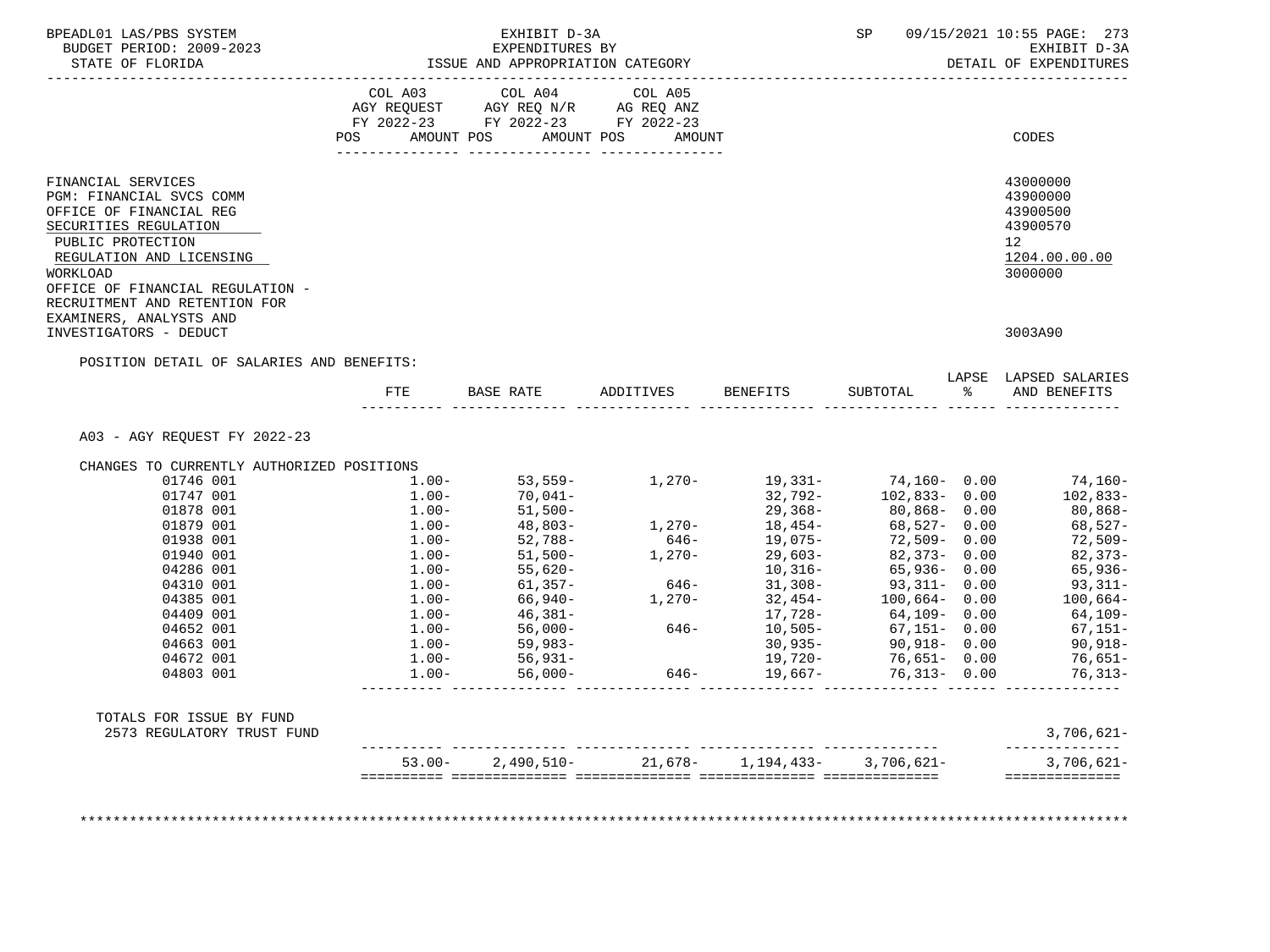| BPEADL01 LAS/PBS SYSTEM<br>BUDGET PERIOD: 2009-2023<br>STATE OF FLORIDA                                                                             | EXHIBIT D-3A<br>EXPENDITURES BY<br>ISSUE AND APPROPRIATION CATEGORY                                                                                                             | SP<br>09/15/2021 10:55 PAGE: 274<br>EXHIBIT D-3A<br>DETAIL OF EXPENDITURES       |
|-----------------------------------------------------------------------------------------------------------------------------------------------------|---------------------------------------------------------------------------------------------------------------------------------------------------------------------------------|----------------------------------------------------------------------------------|
|                                                                                                                                                     | COL A03 COL A04 COL A05<br>AGY REQUEST AGY REQ N/R AG REQ ANZ<br>FY 2022-23 FY 2022-23 FY 2022-23<br>POS AMOUNT POS AMOUNT POS AMOUNT<br>______________________________________ | CODES                                                                            |
| FINANCIAL SERVICES<br>PGM: FINANCIAL SVCS COMM<br>OFFICE OF FINANCIAL REG<br>SECURITIES REGULATION<br>PUBLIC PROTECTION<br>REGULATION AND LICENSING |                                                                                                                                                                                 | 43000000<br>43900000<br>43900500<br>43900570<br>12 <sup>1</sup><br>1204.00.00.00 |
| TOTAL: REGULATION AND LICENSING<br>BY FUND TYPE                                                                                                     |                                                                                                                                                                                 | 1204.00.00.00                                                                    |
| SALARY RATE 4,401,259                                                                                                                               | 79.00                                                                                                                                                                           | 2000                                                                             |
|                                                                                                                                                     |                                                                                                                                                                                 |                                                                                  |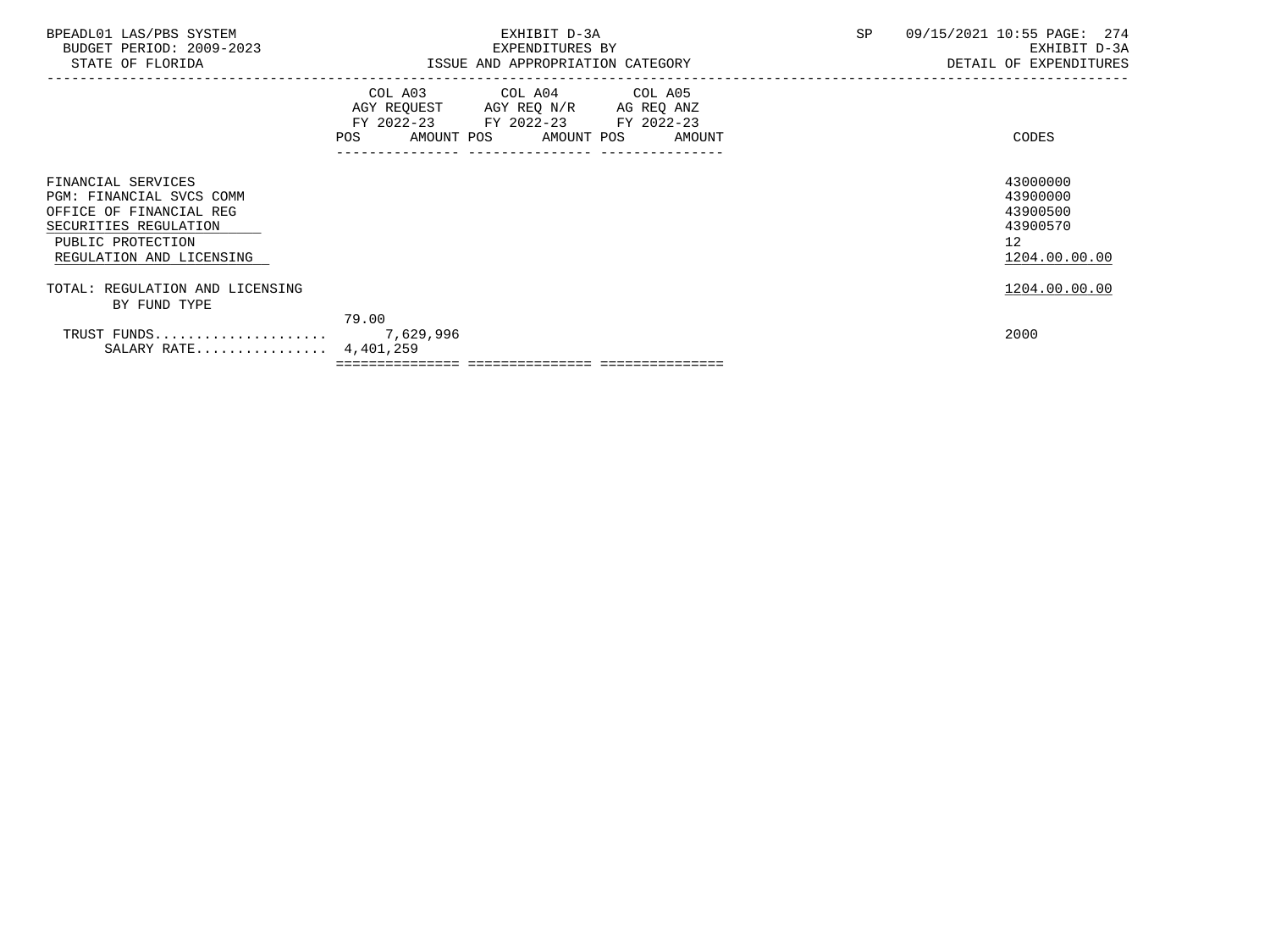\*\*\*\*\*\*\*\*\*\*\*\*\*\*\*\*\*\*\*\*\*\*\*\*\*\*\*\*\*\*\*\*\*\*\*\*\*\*\*\*\*\*\*\*\*\*\*\*\*\*\*\*\*\*\*\*\*\*\*\*\*\*\*\*\*\*\*\*\*\*\*\*\*\*\*\*\*\*\*\*\*\*\*\*\*\*\*\*\*\*\*\*\*\*\*\*\*\*\*\*\*\*\*\*\*\*\*\*\*\*\*\*\*\*\*\*\*\*\*\*\*\*\*\*\*\*\*\*\*\*\* \* BPEADL01 STATISTICAL INFORMATION 09/15/2021 10:55:54 \* \* BUDGET PERIOD: 2009-2023 EXHIBIT A, D AND D-3A LIST REQUEST TJM 43 SP \* \* COMPILE DATE: 09/16/2015 2010 2020 2020 COMPILE TIME: 09:40:41 \*\*\*\*\*\*\*\*\*\*\*\*\*\*\*\*\*\*\*\*\*\*\*\*\*\*\*\*\*\*\*\*\*\*\*\*\*\*\*\*\*\*\*\*\*\*\*\*\*\*\*\*\*\*\*\*\*\*\*\*\*\*\*\*\*\*\*\*\*\*\*\*\*\*\*\*\*\*\*\*\*\*\*\*\*\*\*\*\*\*\*\*\*\*\*\*\*\*\*\*\*\*\*\*\*\*\*\*\*\*\*\*\*\*\*\*\*\*\*\*\*\*\*\*\*\*\*\*\*\*\* SAVE INITIALS: SAVE DEPARTMENT: 07 SAVE ID: ED3A \* ------------------------------------------------------------------------------------------------------------------------------- \* SELECT CODES AND ACCUMULATION LEVELS WHERE ALLOWED. WHEN NO CODE IS SELECTED, ALL CODES WILL BE REPORTED. ITEMIZATION OF EXPENDITURE:  $\overline{10E}$  accumulation level: 0 (1=OPER/FCO, 2=IOE, 0=MERGED) MERGE GROUPS (Y/N): Y BUDGET ENTITY OR GROUP/ACCUMULATION LEVEL (DEP, DIV, BUR, SUB, LBE, MRG):  $*$  1-7: LBE  $*$  $*$  8-14:  $*$  $*$  15-21:  $*$  $*$  22-27: \* \* EXCLUDE: \*  $\star$   $\star$  \* PROGRAM COMPONENT/ACCUMULATION LEVEL (1, 2, 3, 4 OR 5 FOR 2, 4, 6, 8 OR 10 DIGITS, 6=MERGE POLICY, 0=MERGED): \*  $\star$  5  $\star$  $\star$   $\star$ APPROPRIATION CATEGORY OR GROUP/ACCUMULATION LEVEL (1=MAJOR, 2=MINOR, 0=MERGED):  $\star$  2  $\star$  $\star$   $\star$ FUND GROUPS SET: OR FUND: THE SOURCE IDENTIFIER: MERGE FSI (Y/N): N  $FCO (Y/N): Y$  FTE  $(Y/N): Y$  SALARY RATE  $(Y/N): Y$  \* ------------------------------------------------------------------------------------------------------------------------------- \* ISSUE CODE OR GROUP/ACCUMULATION LEVEL (1, 2 OR 3 FOR 1, 3 OR 7 CHARACTERS, 0=MERGED):  $\star$  3  $\star$  $\star$   $\star$  \* REPORT OPTION: 1 COLUMN SELECTION: A03 A04 A05 CODES \* \* 1=EAD REPORT \* 2=SCHEDULE IV/IT ISSUES REPORT COLUMNS WITH CALCULATION DIFFERENCE ONLY (Y/N): N THAT EXCEED: 3=STATEWIDE ISSUES 4=SCHEDULE VIIIA ISSUES SCHEDULE VIIIA ISSUES SPREADSHEET (Y/N): N \* \* \* LEVELS OF TOTALS: (N=NO TOTAL, L=LINE TOTAL, T=BY FUND TYPE, D=BY DETAIL FUND, B=BY DETAIL FUND AND FUND TYPE, \* G=FUND GROUP LINE TOTALS, E=BY DETAIL FUND AND FUND GROUP) \* RUN: N ITEM OF EXP: N GROUP: N DEPARTMENT: N DIVISION: N BUREAU: N \* \* SUB-BUREAU: N LBE: T POLICY AREA: N PROG COMP: T D3A SUM ISSUE: N D3A DETAIL ISSUE: L \* MAJOR APP CAT: N MINOR APP CAT: D \* \* APPROPRIATION CATEGORY TITLES: S (S=SHORT, L=LONG) REPORT SEQUENCE: DEPT/BUDGET ENTITY: N A=ALPHABETICAL PROGRAM COMPONENT: N N=NUMERICAL \* ------------------------------------------------------------------------------------------------------------------------------- \* DEPARTMENT NARRATIVE SET:<br>BUDGET ENTITY NARRATIVE SET: PROGRAM COMPONENT NARRATIVE (Y/N): N \* \* \* ISSUE/ACTIVITY NARRATIVE SET: A1 PRIORITY ISSUE NARRATIVE SET (1-9): \*  $\star$   $\star$  \* INCLUDE POSITION DATA (Y/N): Y \* \* \* INCLUDE COLUMN CODES  $(Y/N): Y$  \* \* \* OUTPUT FORMAT: L PAGE BREAKS: LBE PRC \* \* L=LANDSCAPE (IOE, GRP, DEP, DIV, REPORT HEADING: EXHIBIT D-3A \* \* P=PORTRAIT BUR, SUB, LBE, PRC, EXPENDITURES BY \* SIS, ISC) ISSUE AND APPROPRIATION CATEGORY \* ------------------------------------------------------------------------------------------------------------------------------- \*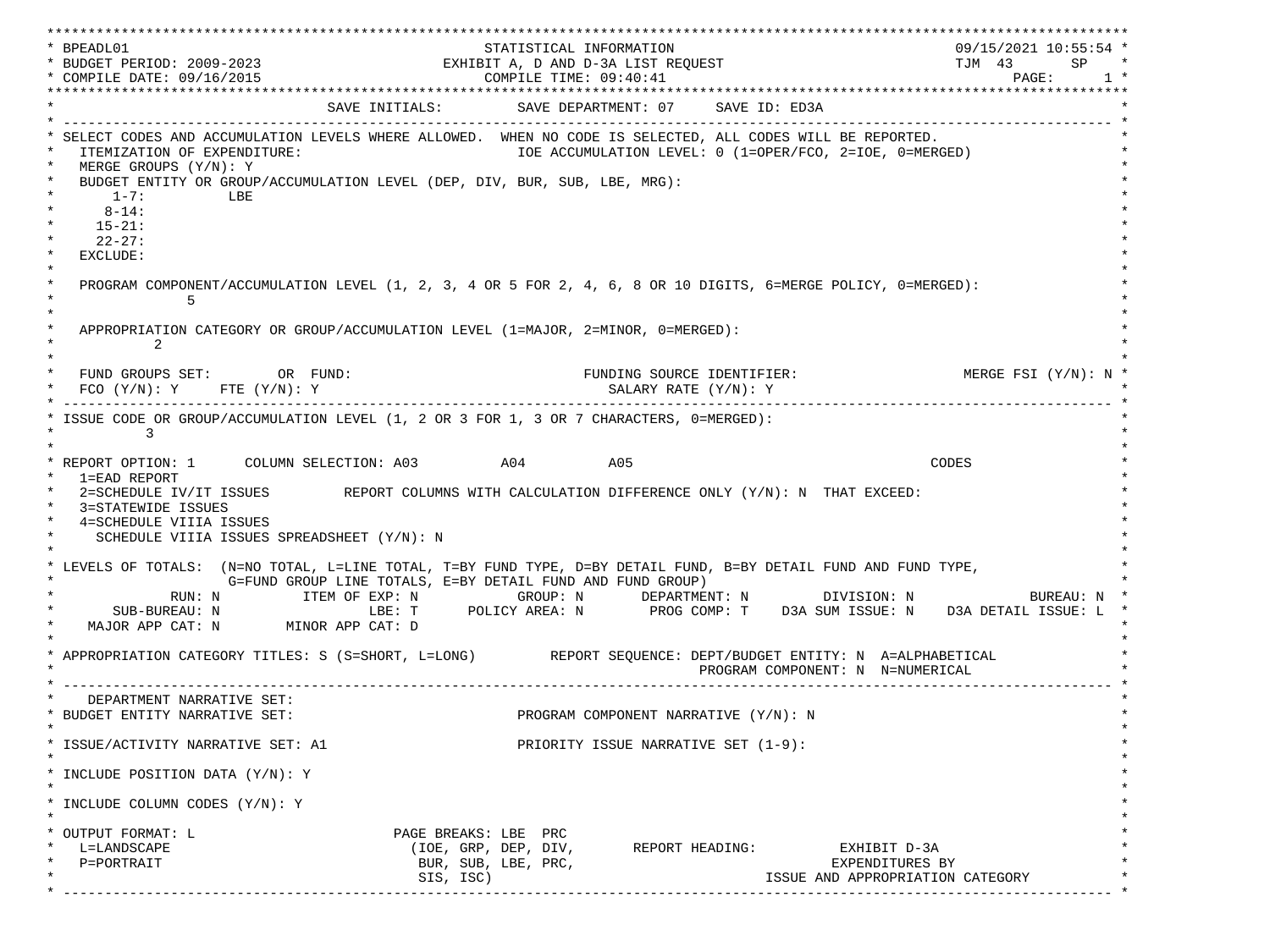| * BPEADL01                      |          | STATISTICAL INFORMATION            | 09/15/2021 10:55:54 * |        |
|---------------------------------|----------|------------------------------------|-----------------------|--------|
| * BUDGET PERIOD: 2009-2023      |          | EXHIBIT A, D AND D-3A LIST REOUEST | TJM 43<br>SP          | $\ast$ |
| * COMPILE DATE: 09/16/2015      |          | COMPILE TIME: 09:40:41             | PAGE:                 | $2 *$  |
|                                 |          |                                    |                       |        |
|                                 |          |                                    |                       |        |
| * TOTAL RECORDS READ FROM SORT: | 709      |                                    |                       |        |
| * TOTAL RECORDS READ FROM CARD: | 43       |                                    |                       |        |
| * TOTAL PAF RECORDS READ:       | 458      |                                    |                       |        |
| * TOTAL OAF RECORDS READ:       | 10       |                                    |                       |        |
| * TOTAL IEF RECORDS READ:       | 0        |                                    |                       |        |
| * TOTAL BGF RECORDS READ:       | $\Omega$ |                                    |                       |        |
| * TOTAL BEF RECORDS READ:       | 69       |                                    |                       |        |
| * TOTAL PCF RECORDS READ:       | 64       |                                    |                       |        |
| * TOTAL ICF RECORDS READ:       | 315      |                                    |                       |        |
| * TOTAL INF RECORDS READ:       | 3,423    |                                    |                       |        |
| * TOTAL ACF RECORDS READ:       | 75       |                                    |                       |        |
| * TOTAL FCF RECORDS READ:       | 15       |                                    |                       |        |
| * TOTAL FSF RECORDS READ:       | 10       |                                    |                       |        |
| * TOTAL PCN RECORDS READ:       | $\Omega$ |                                    |                       |        |
| * TOTAL BEN RECORDS READ:       | $\Omega$ |                                    |                       |        |
| * TOTAL DPC RECORDS READ:       | 108      |                                    |                       |        |
| * TOTAL RECORDS IN ERROR:       | $\Omega$ |                                    |                       |        |
|                                 |          |                                    |                       |        |
|                                 |          |                                    |                       |        |
|                                 |          |                                    |                       |        |
| $\star$                         |          |                                    |                       |        |
| * BUDGET ENTITIES SELECTED:     |          |                                    |                       |        |
| $1 - 9:43$<br>$\star$           |          |                                    |                       |        |
| $10 - 18:$<br>$\star$           |          |                                    |                       |        |
| $\star$<br>$19 - 27:$           |          |                                    |                       |        |
|                                 |          |                                    |                       |        |
|                                 |          |                                    |                       |        |